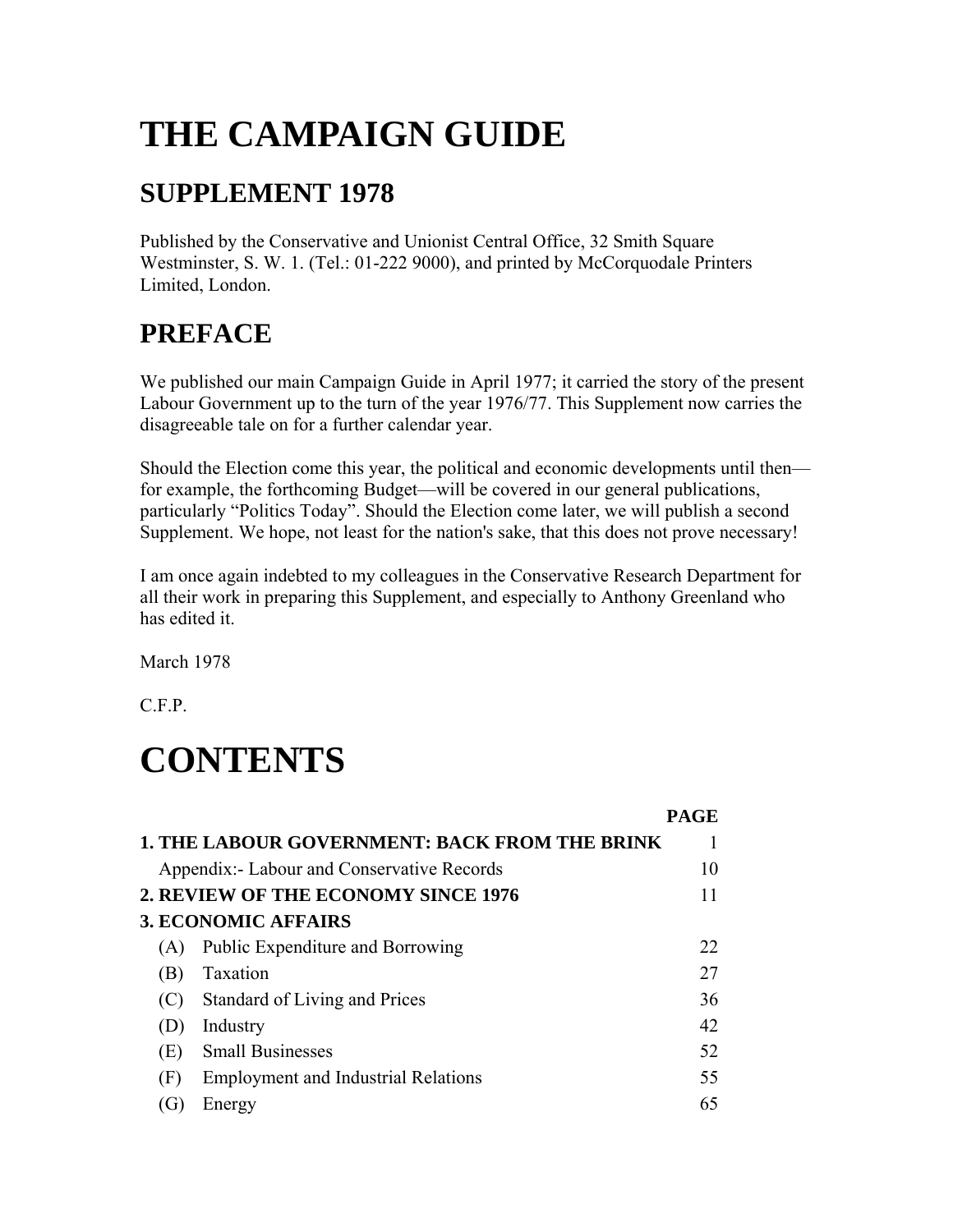|                                 |                                                | <b>PAGE</b> |  |
|---------------------------------|------------------------------------------------|-------------|--|
| (H)                             | Trade                                          | 74          |  |
| (I)                             | Agriculture, Forestry and Fisheries            | 79          |  |
|                                 | <b>4. HOME AFFAIRS</b>                         |             |  |
| (A)                             | Introduction                                   | 86          |  |
| (B)                             | Housing                                        | 86          |  |
| (C)                             | <b>Local Government and Environment</b>        | 94          |  |
| (D)                             | Transport                                      | 106         |  |
| (E)                             | Education                                      | 112         |  |
| (F)                             | Health and Social Security                     | 118         |  |
| (G)                             | Home Office Matters                            | 125         |  |
|                                 | 5. PARLIAMENT, LAW AND THE CITIZEN             |             |  |
| (A)                             | Representation of the People                   | 135         |  |
| (B)                             | Parliament                                     | 135         |  |
|                                 | (C) House of Lords                             | 136         |  |
|                                 | (D) Civil Service                              | 137         |  |
| (E)                             | <b>Constitutional Matters</b>                  | 139         |  |
| (F)                             | Law and Justice                                | 141         |  |
|                                 | <b>6. SCOTLAND, WALES AND NORTHERN IRELAND</b> |             |  |
| (A)                             | Scotland                                       | 144         |  |
| (B)                             | Wales                                          | 150         |  |
| (C)                             | Northern Ireland                               | 155         |  |
| 7. EXTERNAL AFFAIRS AND DEFENCE |                                                |             |  |
| (A)                             | The EEC                                        | 161         |  |
| (B)                             | Western Europe                                 | 165         |  |
| (C)                             | <b>East-West Relations</b>                     | 167         |  |
| (D)                             | <b>International Terrorism</b>                 | 169         |  |
| (E)                             | The United States                              | 170         |  |
| (F)                             | The Middle East                                | 171         |  |
| $\left( G\right)$               | Africa                                         | 172         |  |
| (H)                             | <b>CPRS</b> Report on Overseas Representation  | 176         |  |
| (I)                             | Crown Agents                                   | 177         |  |
| $\left( \mathrm{J}\right)$      | <b>Global Matters</b>                          | 177         |  |
| (K)                             | Aid                                            | 178         |  |
| (L)                             | Defence                                        | 178         |  |
| <b>8. THE OTHER PARTIES</b>     |                                                |             |  |
| (A)                             | Labour Party                                   | 185         |  |
| (B)                             | <b>Liberal Party</b>                           | 202         |  |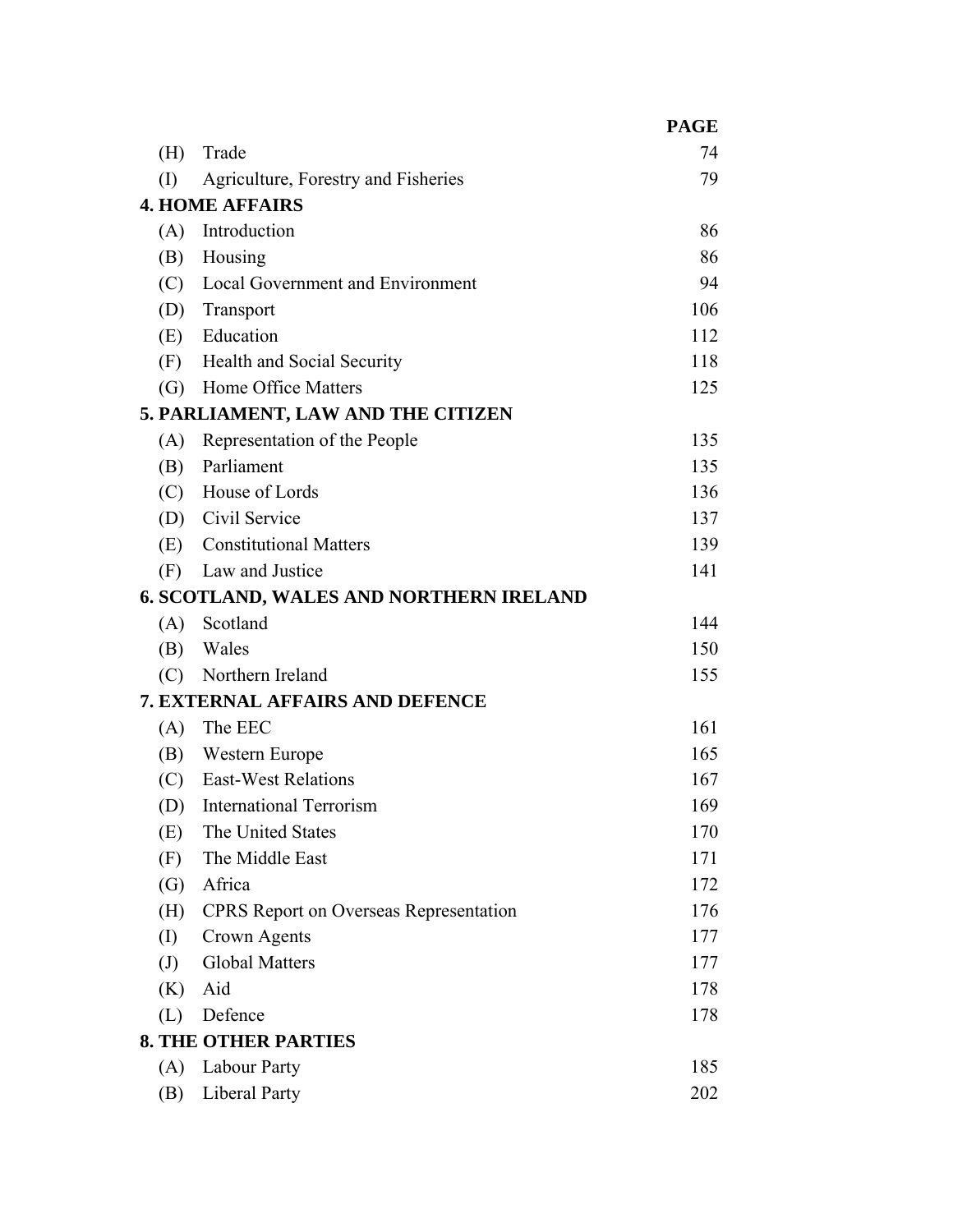|                   |                                              | <b>PAGE</b> |
|-------------------|----------------------------------------------|-------------|
|                   | <b>Communist Party</b>                       | 208         |
|                   | The Trotskyist Left                          | 210         |
| (E)               | <b>National Front</b>                        | 211         |
| <b>APPENDICES</b> |                                              |             |
|                   | <b>Conservative Party's Central Accounts</b> | 213         |
| Н.                | <b>Economic Statistics</b>                   | 214         |
| Index             |                                              | 223         |

### **1. THE LABOUR GOVERNMENT: BACK FROM THE BRINK**

The Labour Conference in the autumn of 1976 saw the British economy at its nadir after two and a half years of Labour government. As the Conference deliberated, Britain faced her worst sterling crisis for years. The £, which had stood at \$2·30 when Labour obtained office in March 1974 and \$2·00 two years later, closed at \$1·64 on 28th September, having fallen  $6\frac{1}{2}$  cents in the first two days of the Conference. Mr Healey turned back at London Airport from flying to important international conferences at Hong Kong and Manila and the following day announced his intention to apply for a stand-by credit of £2,300 million from the IMF. Three months earlier he had claimed:

"The long-awaited economic miracle is in our grasp. Britain can achieve in the seventies what Germany and France achieved in the fifties and sixties" (*Sunday Telegraph*, 4th July 1976).

He now said:

"The alternative to getting help from the IMF would be economic policies so savage, I think they would produce riots in the streets, an immediate fall in living standards, and unemployment of three million" (ITN, *News at Ten*, 29th September 1976).

The Labour Conference reacted to this crisis by passing with the support of 98 per cent of its delegates, *Labour's Programme 1976* with its proposals for wholesale nationalisation. Neither Mr Callaghan nor any of his ministers have rejected these proposals—similar to the policies that precipitated the 1976 crisis—nor, of course, did they vote against them at the time.

**The Cause of the Crisis.** Like its predecessor of 1964 this Labour government obtained office committed to extravagant spending programmes which inevitably involved both soaring taxation and threats to industrial confidence.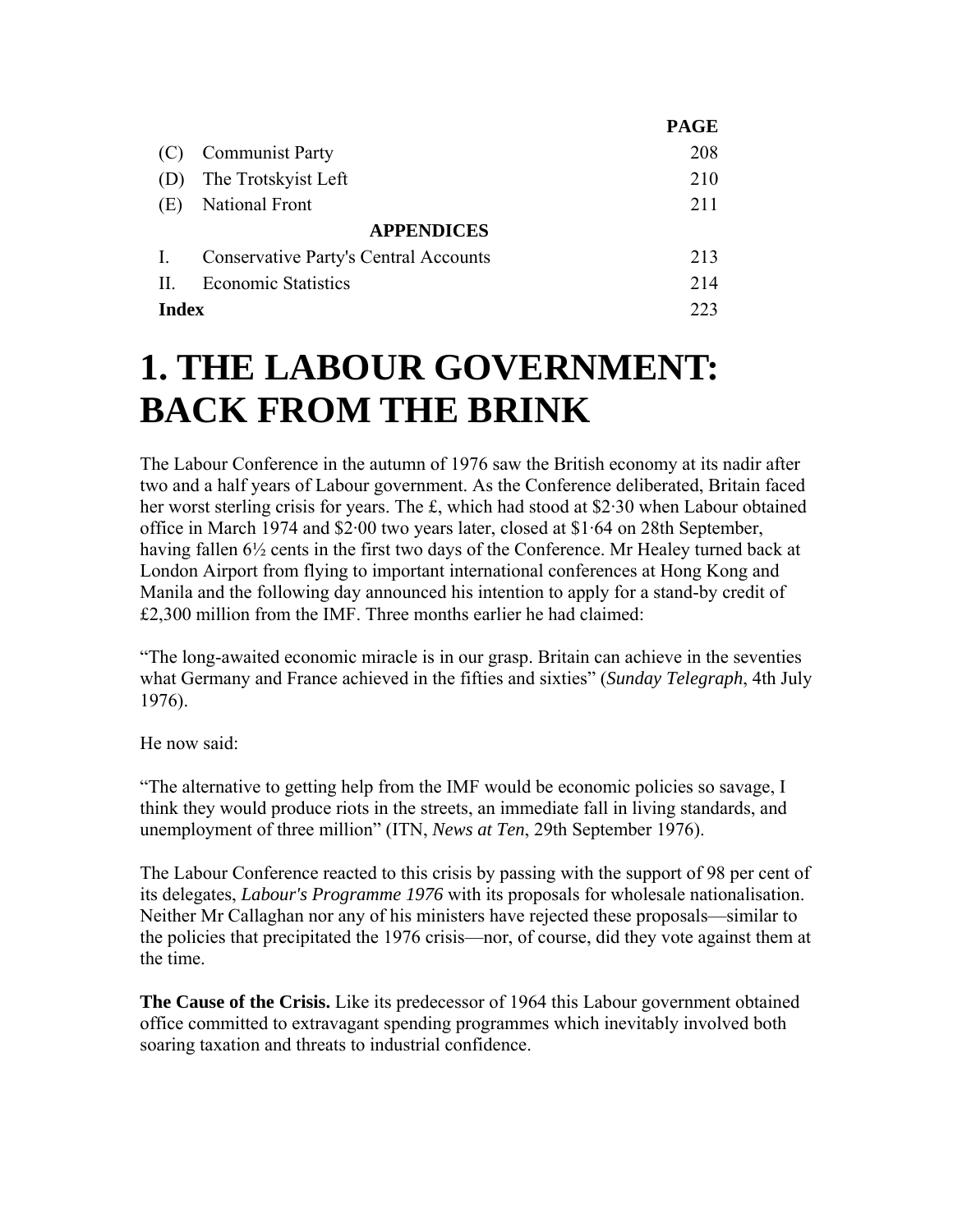Mr Roy Hattersley, the present Prices Secretary, who is now claiming credit for reducing Britain's inflation to single figures "months ahead" (*Times*, 18th February 1978) but in fact years behind Labour's target, had said:

"We will be an expensive Government with an expensive programme" (Cambridge, 27th May 1972).

In the same speech in which he promised to extract "howls of anguish" from "the rich", Mr Healey told the 1973 Labour Party Conference:

"Our programme is going to cost money, and money can only be raised through taxation" (Blackpool, 1st October 1973).

Even when it became clear that the Government's excessive spending, borrowing and soaring taxation were causing unemployment to rise to unprecedented levels, the Government continued to resist Conservative pressure to change its policy. In her first Conference speech as Leader of the Conservative Party **Mrs Thatcher** said:

"The Labour Government … have the usual Socialist disease: they have run out of other people's money … Never in the field of human credit has so much been owed" (Blackpool, 10th October 1975).

When Mr Healey was asked on 4th March 1976 whether he had any intention of making further cuts in public spending, he simply replied: "No" (*Hansard*, Col. 1527). Shortly after succeeding Sir Harold Wilson, the present **Prime Minister** replied to Conservative pressure for reductions:

"I think it would be foolish to talk about large scale cuts in public expenditure" (*Hansard*, 6th May 1976, Col. 1468).

At the same Labour Party Conference that witnessed five months later the economic blizzard, Mr Callaghan reviewed the effects of Labour's spending policies:

"Over the last three years, whilst our domestic product has risen by 2 per cent, the increase in our public expenditure … has been 18 per cent. We have bridged the gap by higher taxation, by borrowing from abroad and worst of all, by printing money" (Blackpool, 28th September 1976).

Labour's reluctance to change their policy was disastrous for British industry. Shortly after obtaining office Mr Healey declared:

"I see no reason why the mass of British industry should find itself short of money this coming year" (*Hansard*, 1st April 1974, Col. 1007).

thus justifying the tax burdens placed on industry in his March 1974 Budget. But on 26th September 1974, he acknowledged: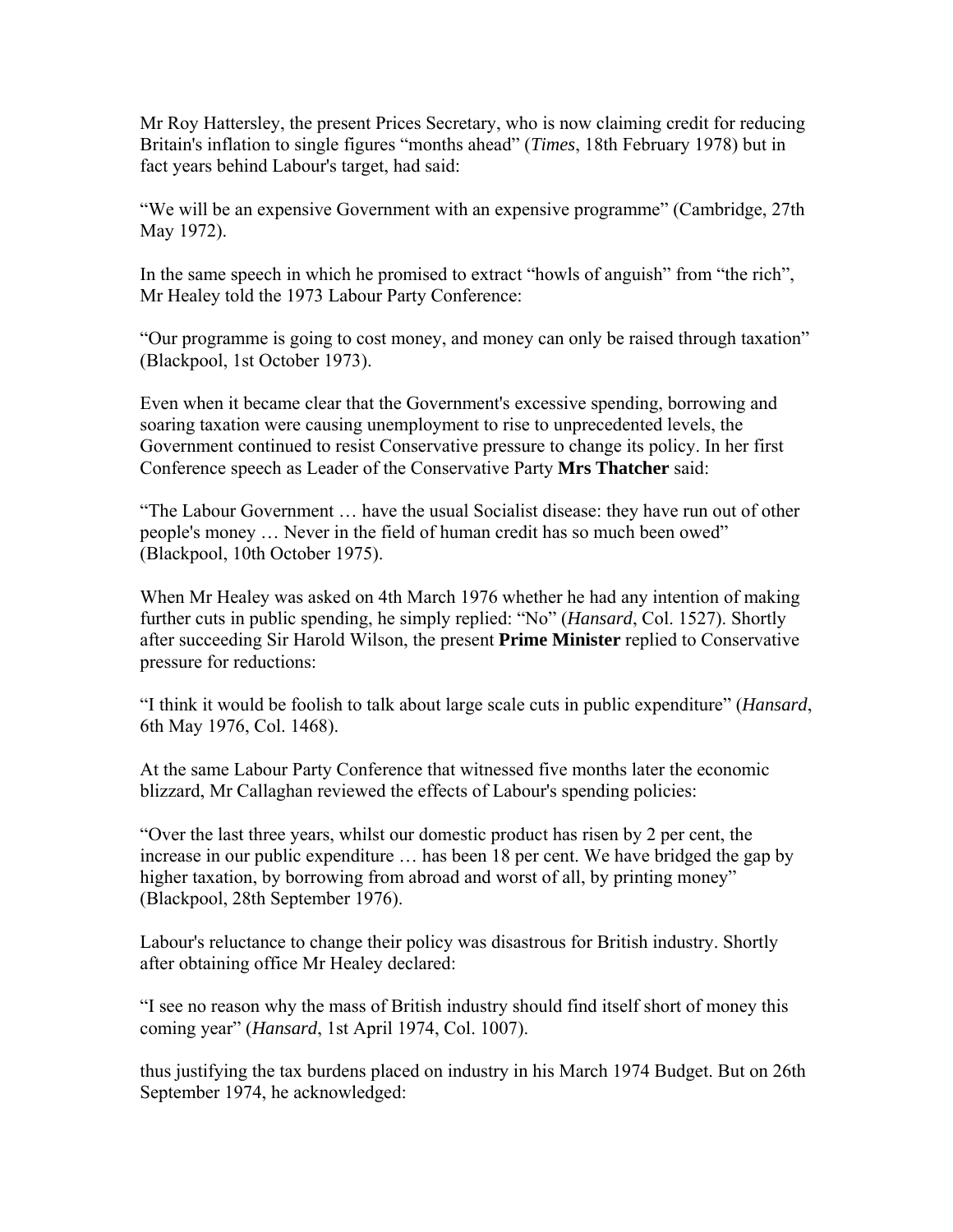"There is a collapse of business confidence in Britain" (*People and Politics*, ITV).

He sought to remedy the situation in his November Budget. But it was too late: inflation was beginning to soar, investment was being deterred and unemployment starting to mount. The Government dealt further blows to confidence through the threats of nationalisation and State control contained in the Industry Act 1975, and placed yet more burdens on industry by the Employment Protection Act of the same year.

**Reasons for the Recent Recovery.** Since the crisis of October 1976, the economy has improved in certain respects. Indeed, things could hardly have worsened. Conservatives acknowledge these improvements: as **Mrs Thatcher** has said, they were

"good news for Britain, and good news for Britain is good news for the Conservative Party" (Blackpool, 14th October 1977).

In particular, sterling has recovered, but is still well below its level when Labour obtained office. Taxation has been cut, but the average household is still paying nearly  $\pounds 10$  a week more than in 1973–4. The Minimum Lending Rate has fallen from the crisis rate of 15 per cent during the winter of 1976–7. How far these improvements extend will be considered later. What are the factors that have brought them about?

(1) Like its predecessors of 1945–51 and 1964–70, the present Labour Government has been forced by the failure of its policies to borrow from abroad. The terms of the IMF stand-by credit as set out in Mr Healey's Letter of Intent of 15th December 1976 bore a striking resemblance to the arguments urged by Conservatives over the previous two years: cuts in government spending designed to reduce public sector borrowing, and control of the money supply.

(2) The loss of two safe Labour seats in by-elections in the autumn of 1976—Walsall North and Workington—and two more in the spring of 1977—Birmingham Stechford and Ashfield—deprived the Government of its majority in the House of Commons and thus put an end to any chance of its carrying through further doctrinaire Socialist measures. In 1978 came the loss of Ilford North.

(3) A general election is approaching. Not even this Government, despite its manoeuvrings with the Liberals and other minor parties, its five-fold guillotine (see *Campaign Guide 1977*, page 473), its 'dodging' of votes (see page 135), and its threats to the House of Lords (see page 137), can avoid facing the electors before or during the autumn of 1979. The main explanation for the apparent moderation of the 1977 Labour Party Conference and for the absence from the Government's legislative programme for 1977–8 of Socialist proposals was the desire to present to the electors Socialism's preelection face. As **Mrs Thatcher** said, the Socialist leopard

"has not changed its spots; it just does not want its victim to know that it is there" (Blackpool, 14th October 1977).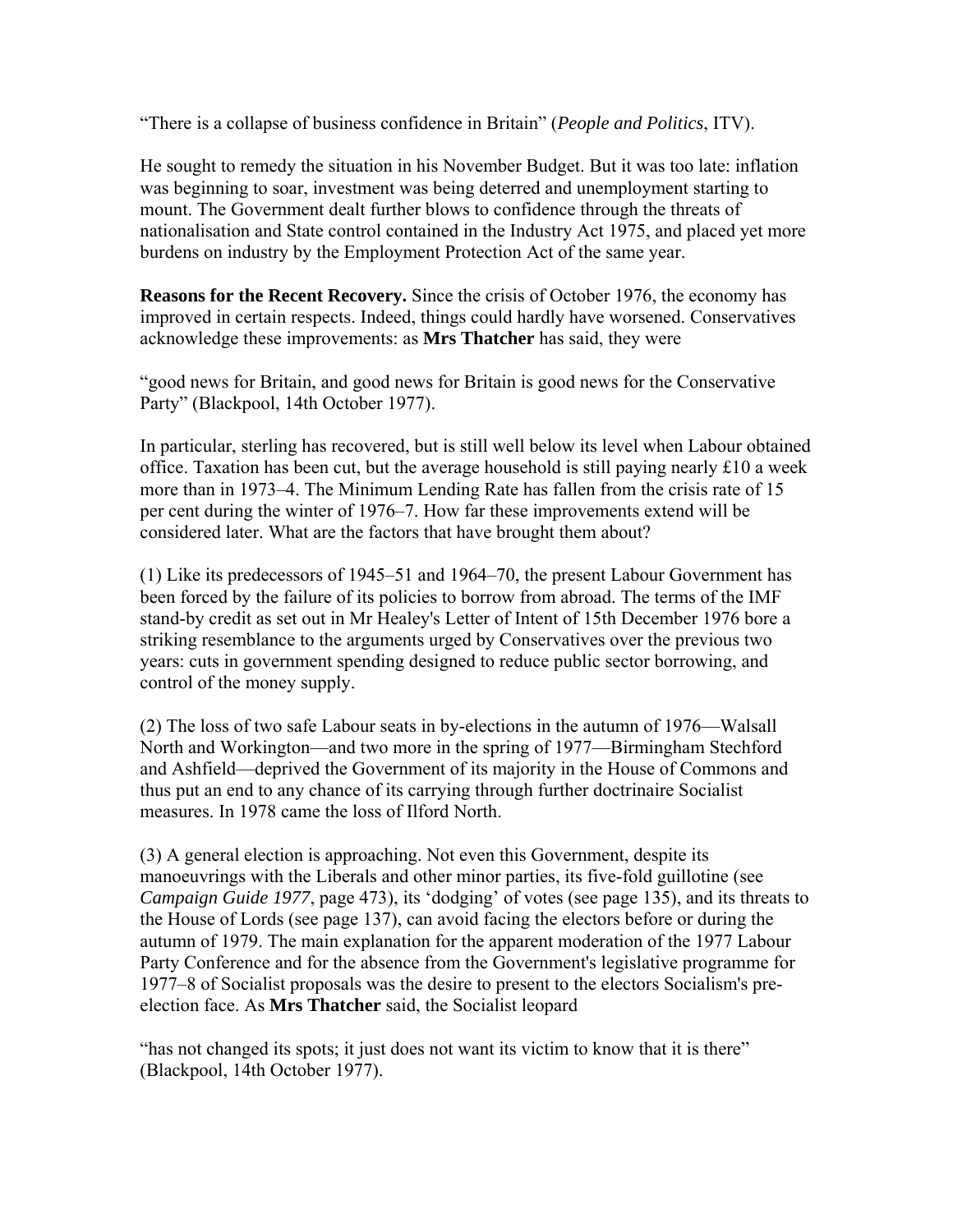(4) The contribution of North Sea oil to Britain's balance of payments has been a further essential factor in such recovery as has taken place. This is no credit to Socialism. As **Mrs Thatcher** said:

"I take pride in the fact that it was a Conservative Government which awarded the licences which opened the way for the oil companies of the world to develop this vast new natural resource for the benefit of all of us. And I wonder what would have happened if, instead, we had started by setting up a State oil corporation to cream off the rewards of others' labour and risk-taking? I suspect that we would still, today, be looking for someone to help us to get the work started" (London, 7th February 1978).

In fact, Labour's suspicion of the firms involved in exploring and bringing ashore the oil, and the Government's efforts to impose participation agreements on them, caused delays in the exploitation of the oil. Despite this, by the autumn of 1977 the oil was making its impact and providing the Labour Government with vital tax revenues which were then expected to total about £5,000 million over the 5 years 1976–80.

**The Lib-Lab Pact.** Since 23rd March 1977 the Labour Government has been able to count on the support of the 13 Liberal MPs on all vital votes in the House of Commons. This pact arose as a result of a Motion of No Confidence in the Government tabled by the Conservatives after the Government had avoided taking a vote on their 1977 Public Expenditure White Paper (see p. 22). The Liberal and Labour apologists for the pact (the former naturally, are more insistent than the latter, since it has become clear that it is the latter who chiefly benefit) have claimed credit for "moderating" Government policies and thus for Britain's economic improvement. In fact, the Government had virtually completed the partisan measures promised in its 1974 election manifestos: there was little more Socialism to come for the time being. Despite various requirements the Liberals have made on the Government since the pact, they have not pressed for the repeal or the amendment of the measures introducing nationalisation and further State interference, the imposition of financial and administrative burdens on industry, and the strengthening of the closed shop, many of which they had opposed at the time.

As already explained, the credit for the limited improvement in Britain's economy lies with the IMF and North Sea oil, and it is the several thousand voters in by-elections—not the 13 Liberal MPs—who by depriving the Government of its majority have prevented further Socialist measures. The 13 Liberals, to the dismay of their one-time supporters, have simply enabled Mr Callaghan to stay in office until he can find a more appropriate moment to call a general election to try and obtain a majority to carry out at least some of the proposals in *Labour's Programme*.

Two prominent Liberal critics of the pact have, in fact, rejected their Party's alibis and excuses. Mr Cyril Smith wrote:

"This pact is not a pact with a Social-democratic party, it is a pact with a Labour Party containing a strong Socialist wing to which, from time to time, concessions will have to be made".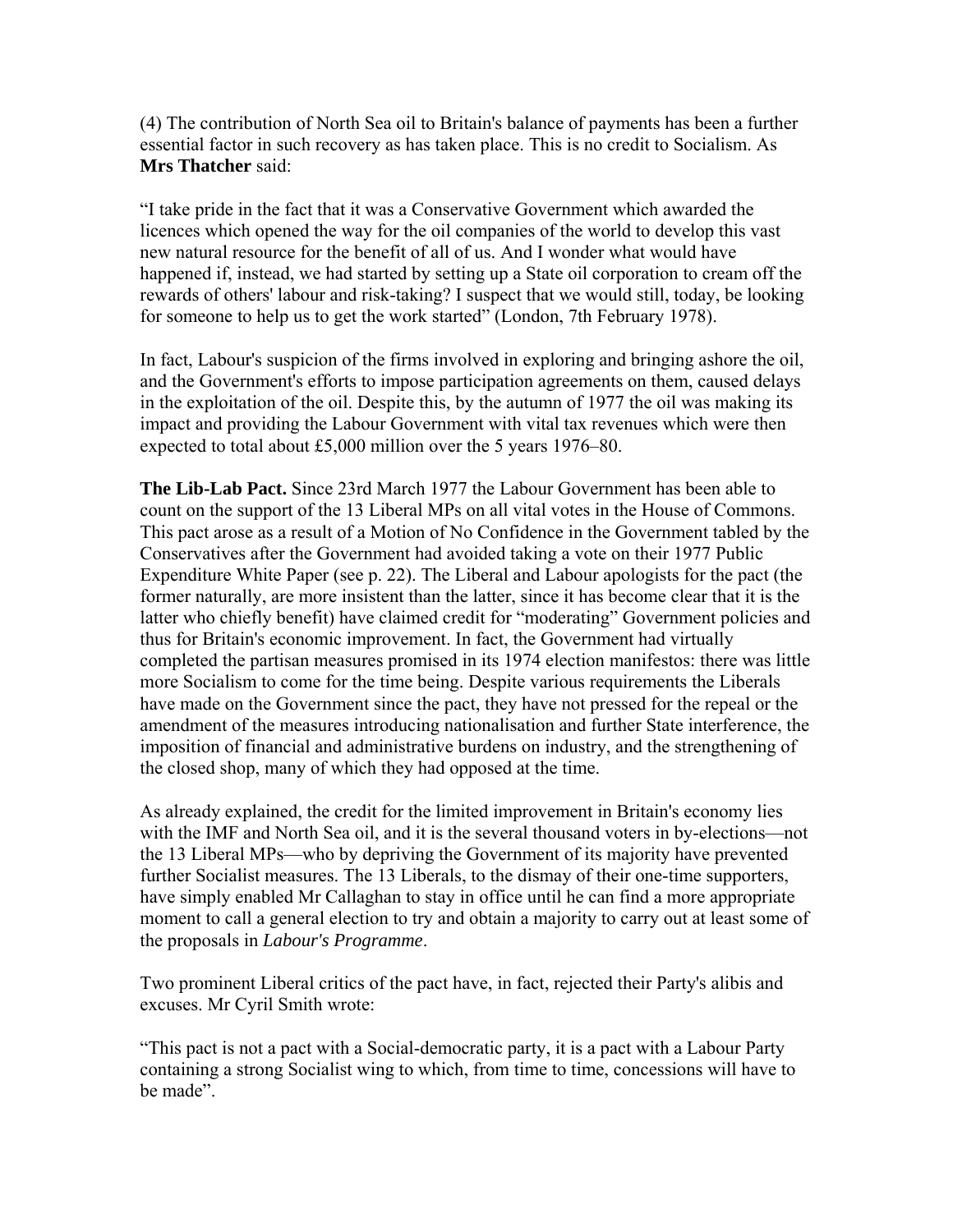If the Labour Government was re-elected with a majority, he continued;

"They will ditch the Liberals as quickly as they embraced them, and all we Liberals will have done is to ensure Socialism in the 1980's" (*Daily Telegraph*, 23rd September 1977).

Mr Jo Grimond wrote:

"To some people we seem to have become the poodles of Labour, fearful of an election and uncertain of the future" (*The Guardian*, 27th September 1977).

He later added:

"The root objection to the pact is the nature of the Labour Party. It is not liberal. It is not becoming more liberal. The social democrats remain ineffective, or sneak off, after preaching equality to everyone else, to some of the highest-paid jobs open to the British. As a final spectacle of degradation, they are to be seen intimidating the Grunwick workers" (*Daily Mail*, 28th November 1977).

There is thus no substance in the attempts by the Government and its Liberal allies to take credit for the recent improvements. Sir Ian Gilmour, Conservative spokesman on Defence, has recently compared them to:

"Incendiarists, who having set fire to a building and seen it partly destroyed, belatedly make a few tentative efforts to put the fire out and helped by others are partially successful. Then instead of being prosecuted for arson, they demand a reward for having summoned the fire brigade" (*Inside Right*, Hutchinson 1977, p. 256).

**The 'Real' Economy.** Mr Healey has in fact acknowledged that:

"We should all recognise that our very dramatic, indeed astonishing … improvement has not been accompanied by an improvement in our real economy …" (*Hansard*, 26th October 1977, Col. 1469).

Unemployment in the UK stood at 1,509,000 in February 1978—an increase of 87,000 since February 1977. The Government has admitted in a House of Commons Written Answer that, on a common basis of international comparison, Britain's unemployment rate in the fourth quarter of 1977, at 7·2 per cent was higher than that in the USA at 6·8 per cent, France at 5·2 per cent, West Germany at 3·3 per cent and Italy at 3·5 per cent (*Hansard*, 30th January 1978, Written Answers, Cols. *57–8*). The annual rate of inflation in the U.K. was 9·9 per cent in the 12 months to January 1978. This is still well above the rates for most of our competitors: West Germany at 3·5 per cent, the United States at 6·8 per cent, Japan at 4·8 per cent and France at 9·0 per cent, and an average for all OECD countries of 8·3 per cent (all in the year to December 1977).

The Government is very far from restoring sufficient profitability to British industry to provide for effective investment on the scale achieved by our competitors, nor has it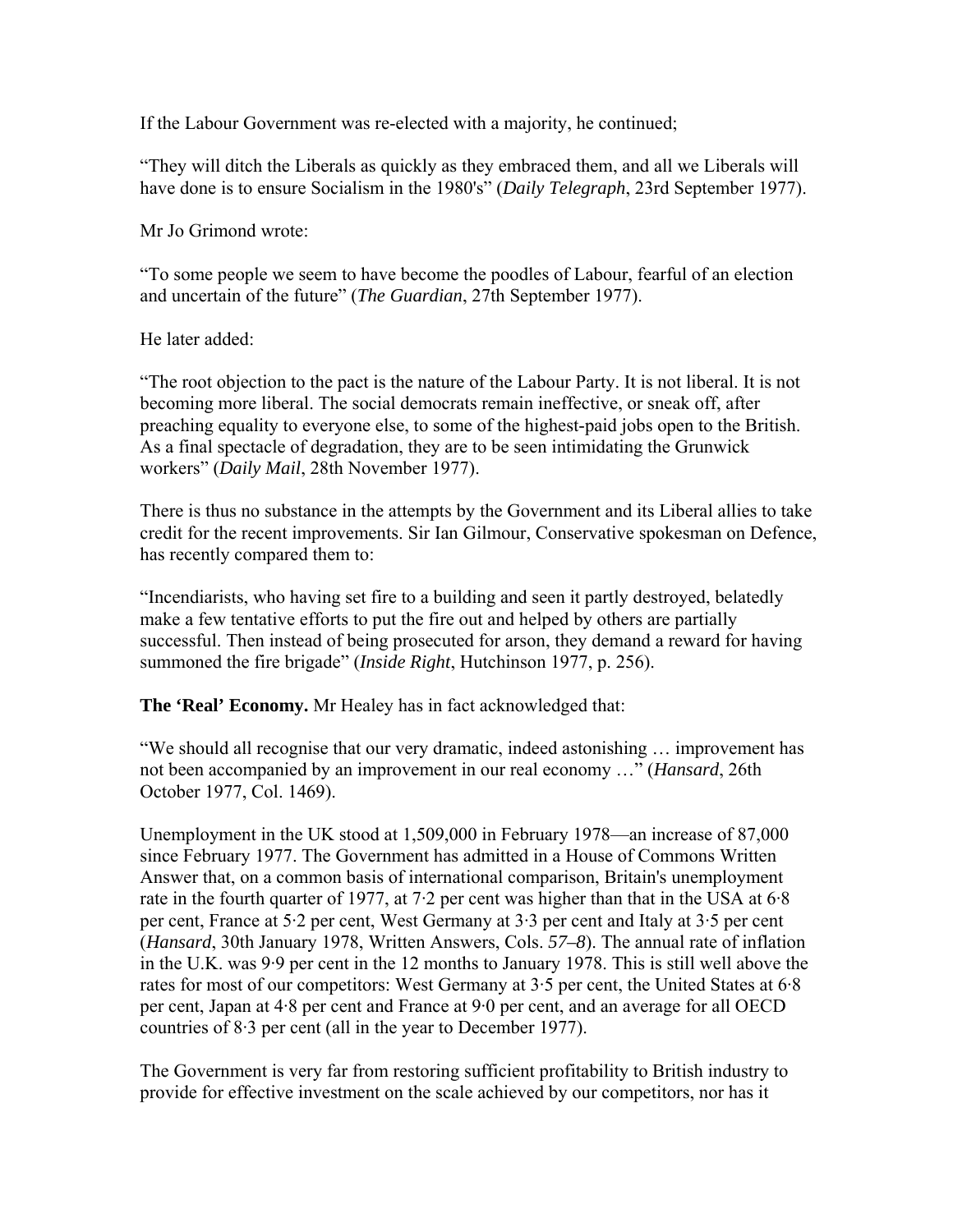provided significant incentives for those who earn or save. As a result, industrial production in Britain (December 1977) was still below the level reached during the three day week of 1974, and was over 1 per cent less than in December 1976. Whereas British industrial production in the autumn of 1977 was well down on the levels of 1973, before the world oil crisis, that of all other European Community countries, excluding Luxembourg, had risen (see p. 43). According to the 1976 *World Bank Atlas*, Britain, the pioneer of the Industrial Revolution, now ranks 18th in the world league of Gross National Product per head (among nations with a population in excess of one million, thus excluding the small oil States). In the European Community, only Italy and Ireland rank behind the UK, and on present trends Italy, Israel and Spain, may all overtake Britain within the decade. In August 1973, Lord Rothschild, then Head of the Central Policy Review Staff, warned that, given Britain's recent slow rates of growth, she risked falling far behind France and West Germany in prosperity by 1985. In 1977 he wrote:

"So far from having to wait for 1985 for my gloomy predictions to come true, they have unfortunately, to a large extent, done so already" (*Meditations of a Broomstick*, Collins 1977, p. 90).

Nor do the international forecasters expect the British economy to perform better than, or even as well as, those of our competitors in the coming years. As **Mrs Thatcher** said of the latest OECD forecast:

"The interesting fact about that forecast is not whether it is right or wrong … (but) that, in each and every respect, it is rather worse than what the OECD expects to happen in the western industrialised world as a whole … And what it forecasts for the OECD area as a whole is described in terms of gloom and despondency ... A performance rather worse than that seen as a disaster for the industrialised world as a whole is presented by Ministers as little short of an economic miracle for Britain …

"That may be Labour's standard for Britain, but it isn't mine. And I don't believe it is that of the British people either" (Glasgow, 9th January 1978).

**Labour's Dilemma.** In seeking to obtain electoral support for a further term of office, the Labour Party faces a considerable dilemma. As Mr Jo Grimond recently wrote:

"It is Socialism that is in collapse. The faith has vanished. The principles are shattered" (*Spectator*, 21st January 1978).

The economy has improved recently, not because of Socialism, not because of any further implementation of the proposals in Labour's 1974 manifestos, but because the Government has reluctantly adopted certain Conservative policies. **Mrs Thatcher** invited Conservatives to:

"Imagine the trouble they would be in if we hadn't written 'The Right Approach'. They would not have known what to do next" (London, 4th February 1978).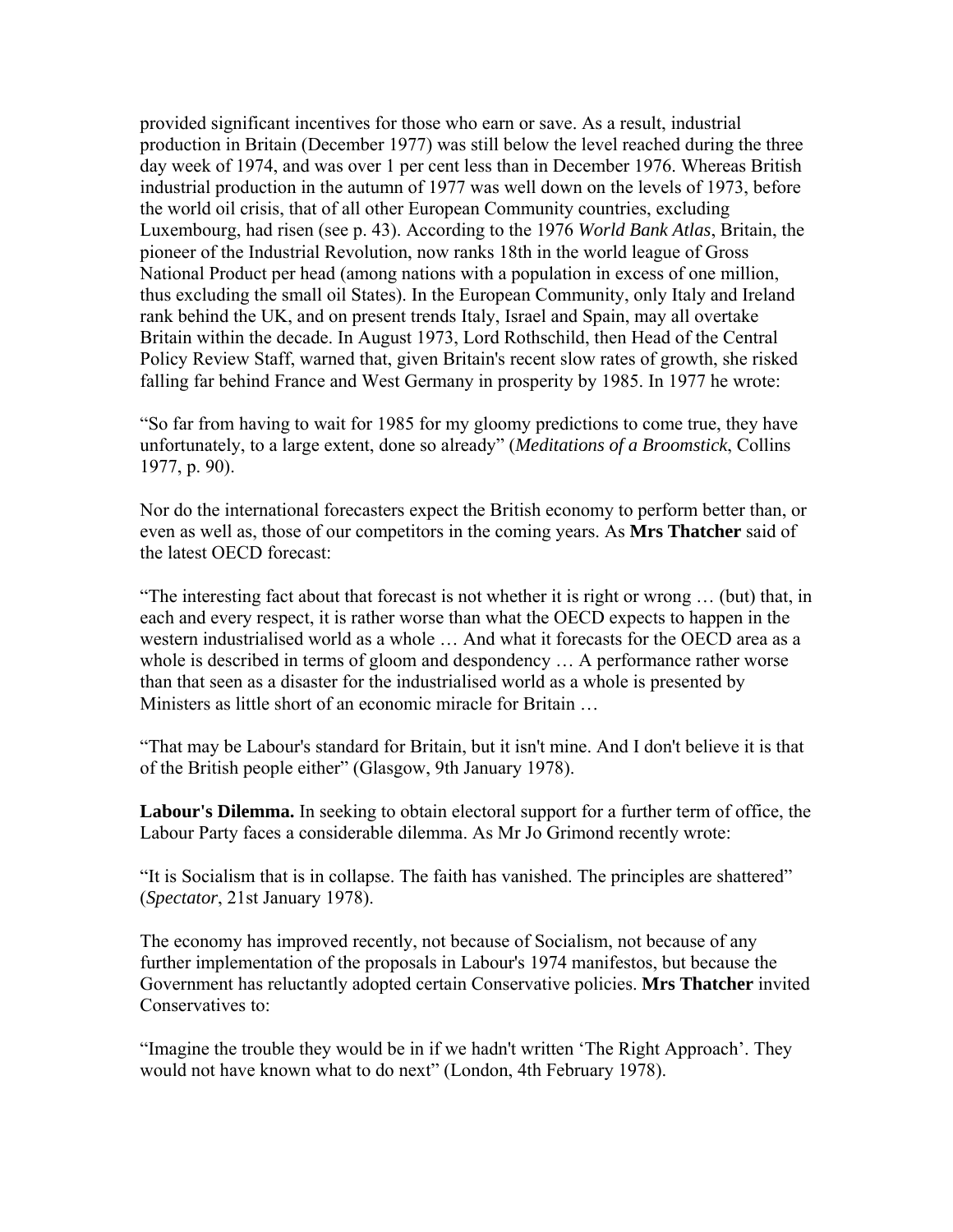The improvement will be partial and temporary because the conversion is partial and half-hearted.

As Sir Ian Gilmour has said:

"Labour can fight the next election neither on their past record nor on their future programme" (Cleethorpes, 2nd December 1977).

Their only hope is to gloss over the one and conceal the other. Mr Francis Pym described this ploy as a combination of

"… amnesia and low expectations … the Prime Minister … [hopes to] persuade the British people to forget what [his] Government have actually done, and [to believe] that our present economic ills are part of the natural order of things" (*Hansard*, 9th November 1977, Col. 795).

**The Past Record.** A detailed table of the Labour Government's record is set out on page 10. In summary, by the end of 1977 prices in Britain had nearly doubled (up by 84 per cent) since Labour obtained power; whereas in Germany prices had gone up by 17½ per cent in the same period, in the USA by 30 per cent and in France by 45 per cent. All these countries, including Britain, had been helped by a 3·6 per cent fall in *world* prices over the four years to February 1978 (Source: *Reuter's Commodity Index*).

The disastrous record on prices has contributed to many of Britain's problems, but the record is equally disastrous in other respects. Living standards have fallen—for the first time since 1951—by an average of £7 per week; both unemployment and the tax burden have more than doubled; production has slumped to the level of 1970; the construction industry has been plunged into its biggest crisis since the 1930s, with understandable effects on house building; the value of savings has been eroded; and the National Health Service—for long the pride of the Labour movement—has been more demoralised than at any time since it was set up.

The failure of Socialism is not a recent phenomenom. It is not simply this Labour Government that has caused Britain to sink by comparison with the standards and achievements of other nations; by the end of 1977, we had endured Labour Governments for almost 10 out of just over 13 years. **Mrs Thatcher** posed these vital questions at the 1977 Conservative Conference:

"Ask those who remember which they preferred: the steady increase in prosperity of the 13 Tory years or the white-hot Socialist stagnation of Messrs Wilson and Callaghan? … By their fruits ye shall know them. What are the fruits of Socialism? Where is the prosperity? Where are the new jobs, the stable prices, the low taxes? Where is the money created by a thriving economy, to spend on our schools and our hospitals, on the pensioners, on the sick and the disabled?" (Blackpool, 14th October 1977).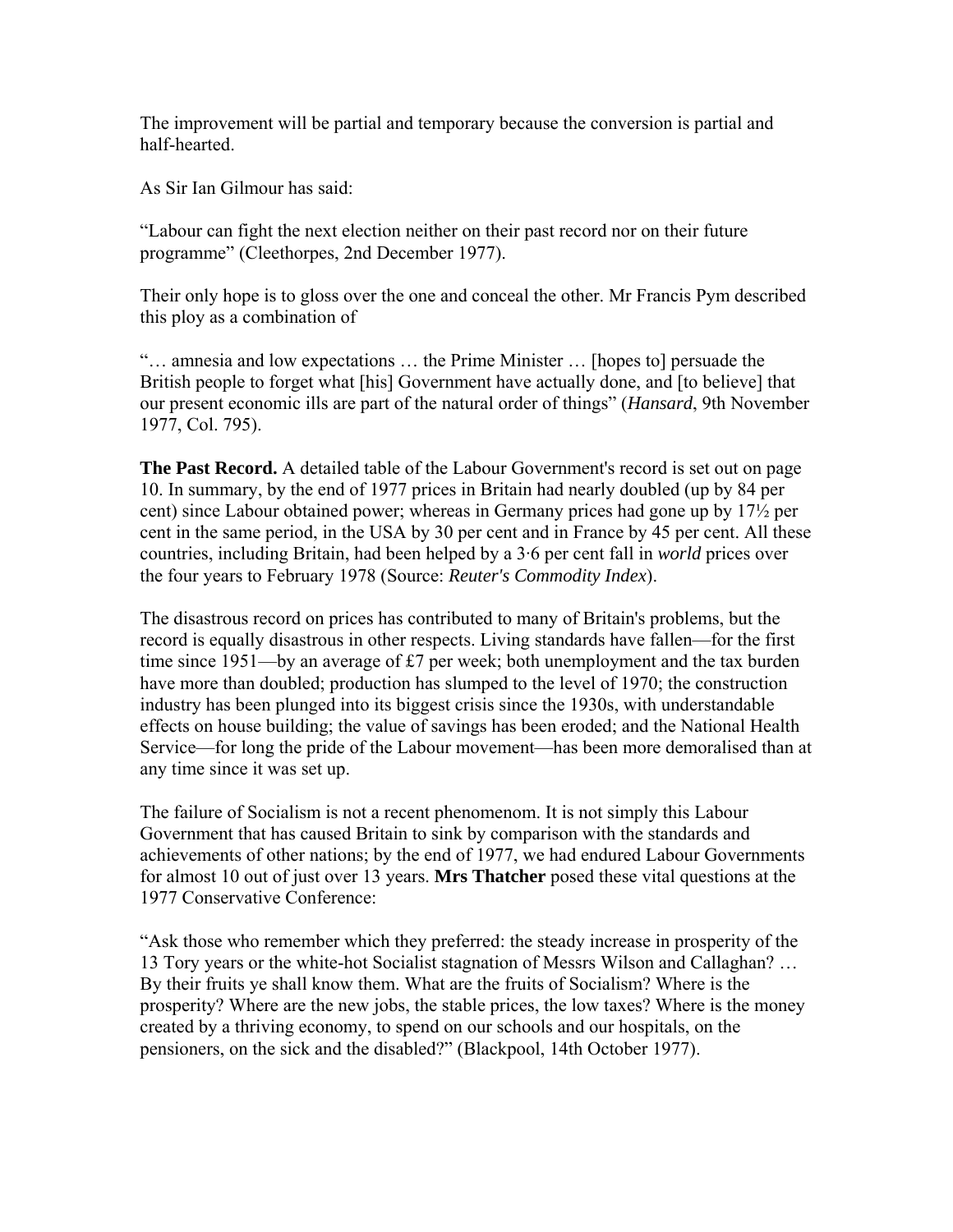**Living Standards:** In the 17 years since the end of the War in which Conservative governments were in office, the real take-home pay of a married man on average industrial earnings with two children under 11 rose by nearly 60 per cent. In the 15 years in which Labour governments have been in office, the same man's real take-home pay increased by less than 6 per cent (*Hansard*, 22nd July 1977, Written Answers, Col. *773*).

**Prices** under the 1964–70 Labour Government rose twice as fast as under the previous Conservative Government. In over 3½ years of Conservative Government from June 1970 to March 1974, prices rose by nearly 40 per cent. In not much more than the same period under the present Labour Government prices have risen by over 80 per cent.

**Unemployment** in the UK increased under the 1964–70 Labour Government from 376,000 in October 1964 to 555,000 in June 1970. It has increased under the present Labour Government from 629,000 to over 1,500,000 in February 1978.

**Taxation:** The 1964–70 Labour Government added about £3 a week to the amount taken by the State from the average family's earnings in income tax and national insurance contributions. Under the Conservatives in 1973–4, on average each family was paying £389 per year in income tax, whereas it is now paying £880 per year.

**Labour's Programme for the Future.** It is not surprising that the Labour Party is coy about its Programme. It is extreme, vindictive and clearly, although not explicitly, Marxist. The proposals are set out in detail in *Campaign Guide 1977*, pp. 697–700, along with the various resolutions adopted by the (now notorious) 1976 Labour Party Conference. They include: a wide-ranging threat of nationalisation, including "all land" (see p. 83), ports, construction, food manufacturing, pharmaceuticals and (committed by successive resolutions at Labour Party Conferences, including that of 1976) banks and insurance companies; compulsory planning agreements with companies and the threat of an Official Trustee to control companies which fail to meet their "responsibilities"; spending increases—quite apart from the cost of nationalisation—which could involve a 5 per cent in the £ increase in income tax and an increase in the rate of VAT to 15 per cent—at the very least; and further savage cuts in defence spending.

#### As **Mrs Thatcher** said:

"It is a document which has much in common with the programme of the British Communist Party. It is a programme which is quite literally more extreme than the manifesto on which the Italian Communists fought their last election. We read that the Left of the Labour Party want to open a dialogue with the Euro-Communists. I sometimes wonder whether the Euro-Communists might not find Labour's National Executive Committee a bit too left-wing for their taste" (London, 4th February 1978).

It was widely thought the 1977 Labour Party Conference would place its extremist wolf in the sheep's clothing of anodyne moderation. To a large extent, this expectation was fulfilled (see p. 198)—although the Conference reiterated and extended the intention, first expressed in *Labour's Programme 1976*, to nationalise the building industry. In their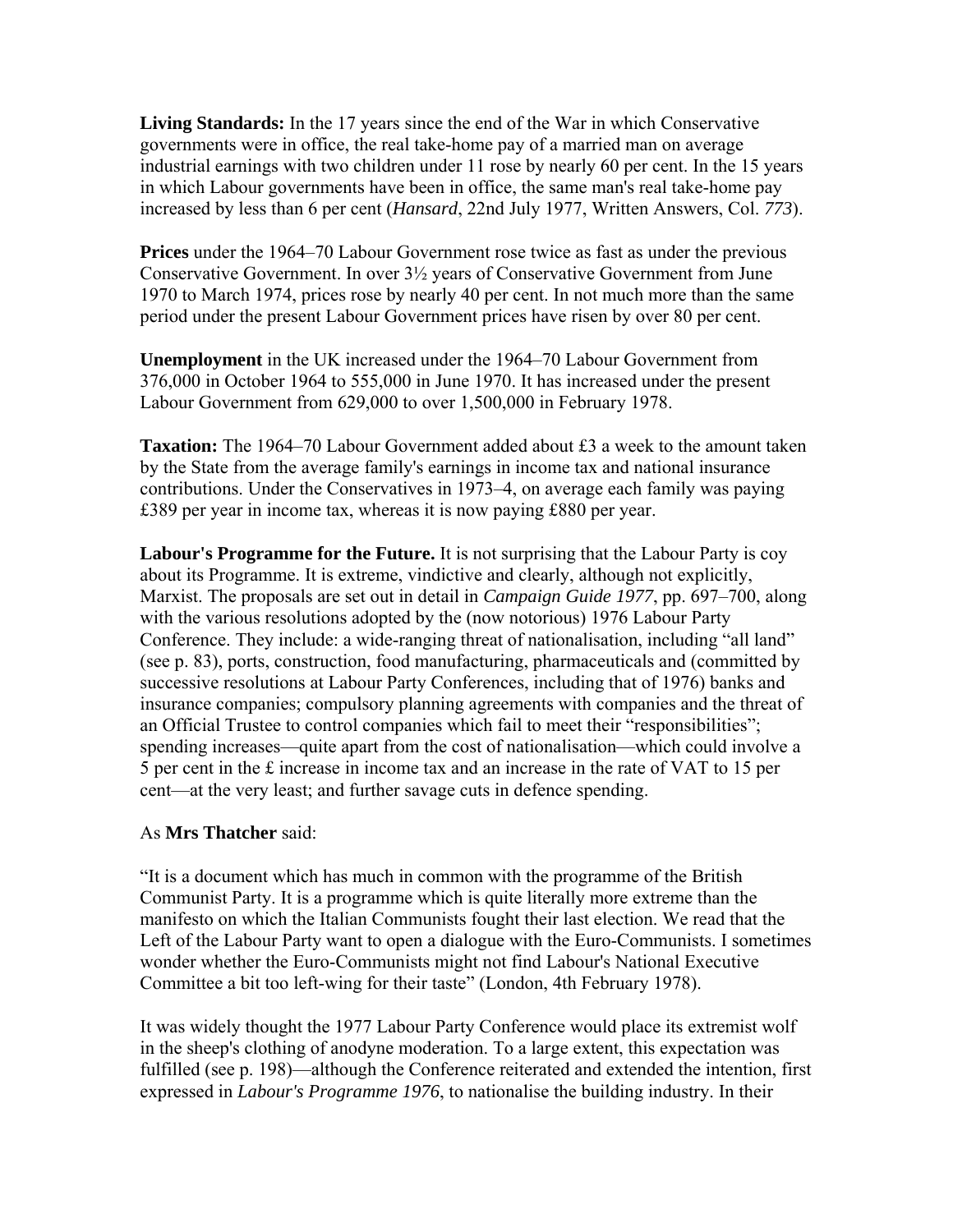frenzy of undertaking so many extremist commitments at that 1976 Conference, however, the Labour Party had forgotten one institution which might prove to be a brake on their aspirations. This was the House of Lords which the 1977 conference voted to sweep away, as **Mrs Thatcher** said,

"to make it easier to ram through this frightening Socialist programme" (Blackpool, 14th October 1977).

**Socialism and North Sea Oil.** Increasingly, the gulf between the Conservative approach and *Labour's Programme* has come to centre on how Britain should use the tax revenues obtained from North Sea oil. **Mrs Thatcher** explained the alternatives:

"We could squander the proceeds; we could squander them on trying to preserve yesterday's jobs instead of using them to create the jobs of tomorrow. Or we could preempt them by endowing ourselves with a standard of state provision which we had not yet earned …

"We could, however, put them to good purpose. The extra tax revenues resulting for a period from our oil wealth will ease our path to a more balanced budget, leading in turn to all the blessings of low monetary expansion, low interest rates, and hence to a strong pound and a lasting cure to the devastating inflationary tensions of recent years … Coupled with determined restraint in State spending, this extra tax yield could enable us responsibly to reduce our personal tax rates at least to parity with those of our major international competitors" (London, 7th February 1978).

Mr Benn, who as Secretary of State for Energy and Chairman of the Labour Party's Home Policy Committee, has a key role in determining the development of Labour Party policy, has told the country what he would wish to do with the proceeds from North Sea oil. Asserting that "public ownership was on the agenda again" (London, 24th January 1978), he made it clear that nationalisation and bureaucratic interference with industry, together with increases in public spending generally, would "have a powerful claim" on the oil revenues. He had earlier recalled that he termed "the spirit of 1945" when

"The Party won overwhelming national support for policies which committed it to full employment by planning, public investment and public ownership" (London, 12th December 1977).

In an unguarded moment, Mr Callaghan later confirmed that "nationalisation is never off the agenda" (*Hansard*, 9th February 1978). As **Mrs Thatcher** said:

"So don't let anyone be in any doubt. At the next election a vote for Callaghan and what he pretends to stand for is a vote for Benn and what he *really* stands for. Anything Jim can 'fix', Benn can 'fix' better" (London, 4th February 1978).

Those who suggest that a new Labour Government would not implement its Programme should remember that similar disbelief existed over Labour's proposals in 1973. These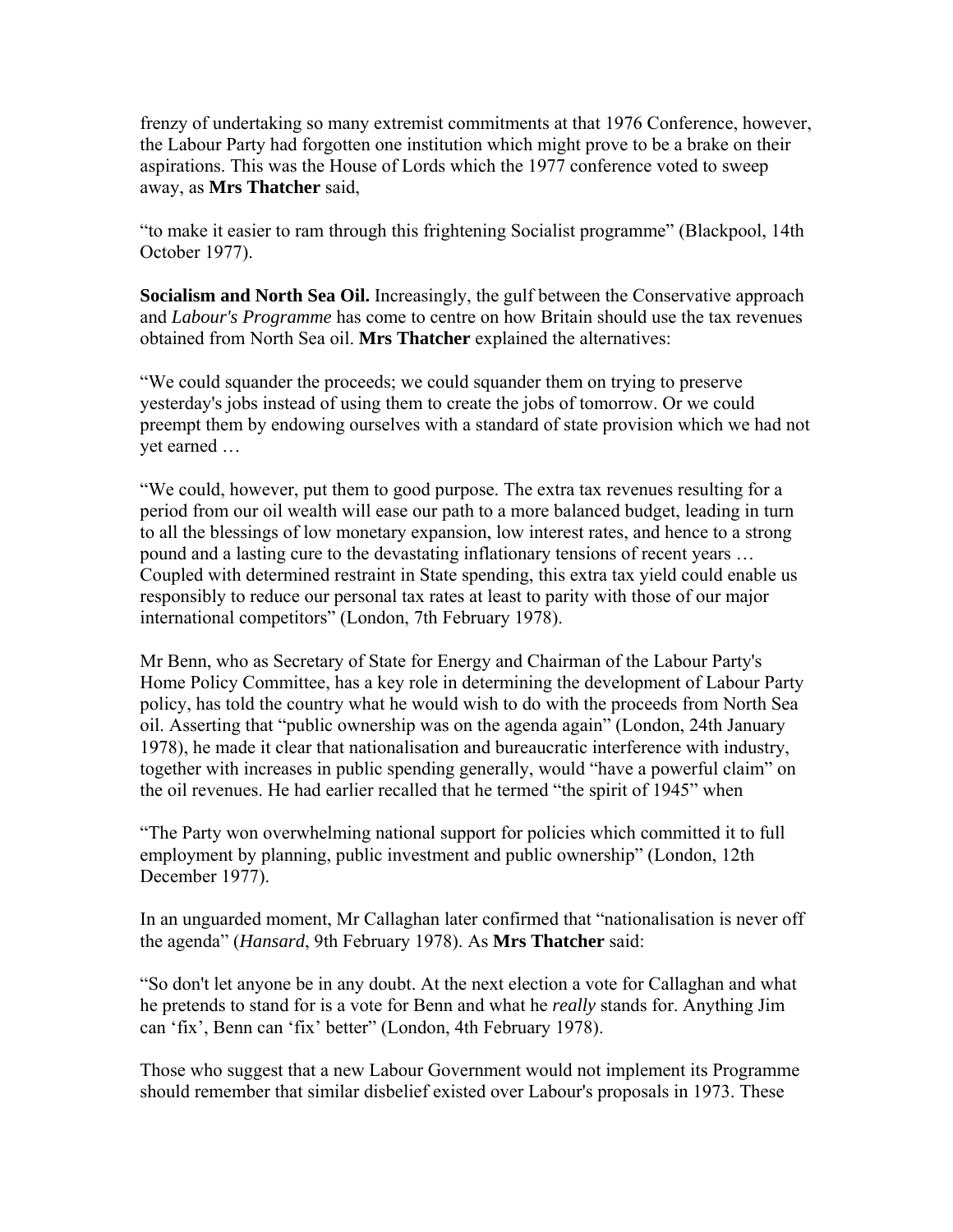were implemented usually by means of the 'guillotine' in 1974–6. The Labour Party used to be prone to division and disarray. The underlying split between these 'moderates' and 'extremists' has remained, but recently the Party may have seemed more united. The price of unity has been compromise with the dominant force inside the Party—and that, on the National Executive, in Transport House, at the Conference, in the constituencies and increasingly in Parliament, is the Left. Compromise with the Left inevitably involves a move to the Left. As Sir Ian Gilmour has said:

"When Gaitskell had to deal with Labour's Left-wing, he fought and fought again … This lot just trim and trim again. The history of the Labour Party since Gaitskell's death is the history of one surrender after another by the Labour moderates … All the evidence suggests that they will allow the Left to tighten its grip in the future … on the Party and the Government—just as long as the Right get their share of the Cabinet posts" (Cleethorpes, 2nd December 1977).

**Timing of the Election.** With such a record, and such proposals for the future, Labour's only hope of survival in government depends upon their careful choice of the election date. The late Richard Crossman once spoke of Labour's earlier success in this respect:

"The main fact is that we won the 1966 election by choosing the moment of wage inflation before the prices had really been felt to rise and obviously we were seeking to do it again in this election of 1970" (*The Key to No. 10*, Radio 4, 15th April 1971).

Mr Crossman's diary cast further light on the deliberations of the Labour Cabinet on the date of the 1970 election. Describing a private meeting at Chequers on 8th March 1970, he wrote:

"Callaghan said we should have the election as soon as we felt we could win, subject to the World Cup … Barbara (Castle) made the point that saying we should have it when we could win didn't carry us very much further; the question really was whether we should have it when we have put most money into most people's pockets. That, if we could fix it, would be the best time to win" (*The Diaries of a Cabinet Minister, Vol. 3*, Hamilton & Cape 1977, p. 847).

**Mrs Thatcher** told Conservatives what to expect:

"The overriding consideration during a Labour Government is to try to time the Election during that very short period when the economic indicators look a little better—and before they start looking worse again. It's what I call '*the Labour trap*'—taxes down for a few months, wages and public spending up and a quick dash for the polling booths. It's the way they've always behaved and you can't expect an old Socialist dog to learn new tricks" (London, 4th February 1978).

The view that inflation will rise in the latter part of 1978 is supported by the OECD, and other economic forecasters including the London Business School, Phillips and Drew, Wood Mackenzie, and the Sunday Telegraph Review of the Economy.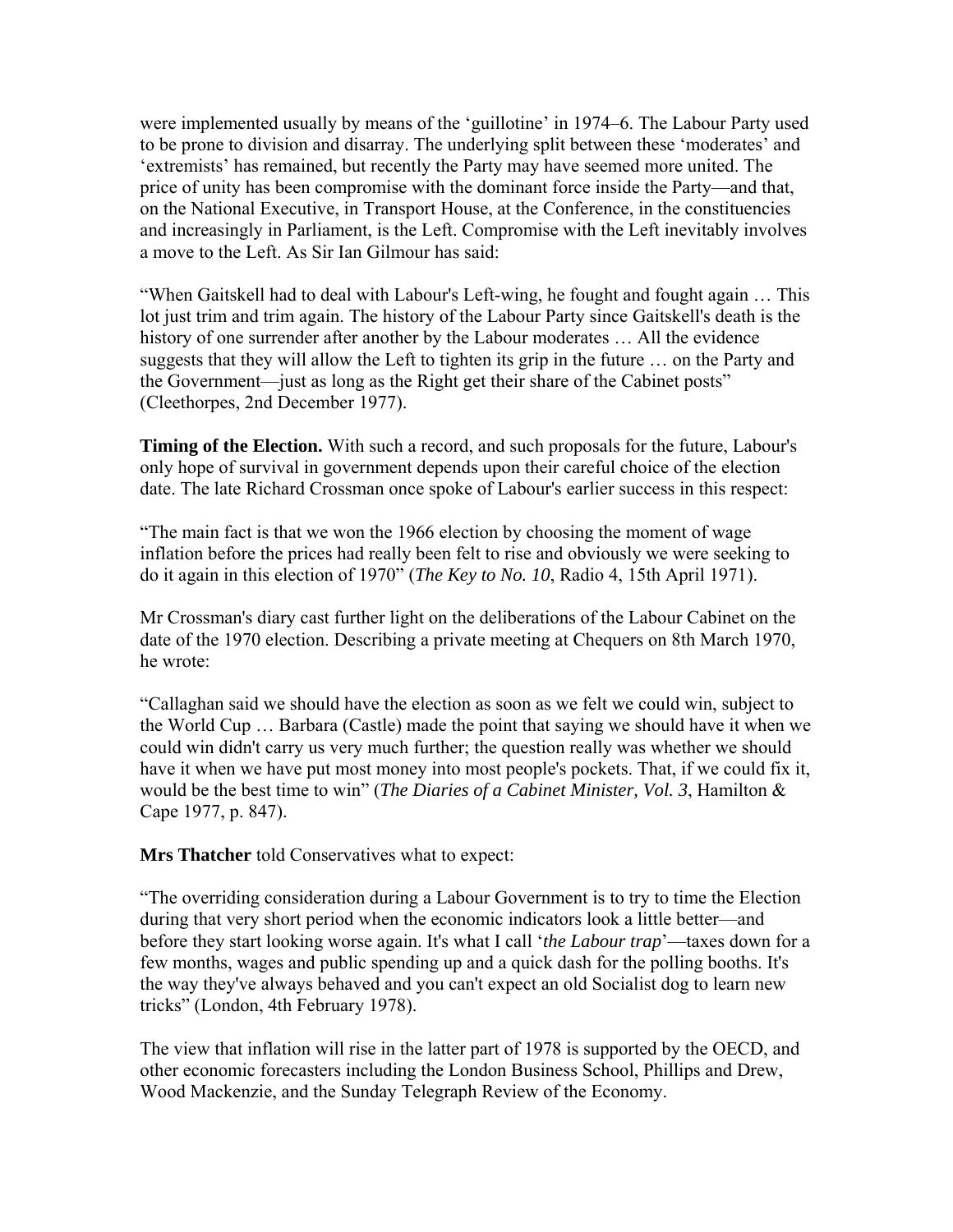**The Positive Approach.** Apart from seeking to take credit for rescuing Britain from the brink of economic collapse—to which their policies had led—the Labour Party is likely to resort to another ploy. As **Mrs Thatcher** told the 1977 Conservative Conference:

"In the coming months you are going to see a carefully orchestrated campaign by the Labour Party and Labour Government to portray me as 'extremely this' or 'extremely that' … Let me tell you a little about my extremism. I am *extremely* careful never to be extreme. I am *extremely* aware of the dangerous duplicity of Socialism, and *extremely* determined to turn back the tide before it destroys everything we hold dear. I am *extremely* disinclined to be deceived by the mask of moderation that Labour adopts whenever an Election is in the offing" (Blackpool, 14th October 1977).

**The Right Approach to the Economy,** the outline of an economic strategy for the next Conservative Government, to which five Conservative spokesmen, Sir Geoffrey Howe, Sir Keith Joseph, Mr James Prior, Mr Angus Maude and Mr David Howell contributed, also sought to meet such attacks by comparing them to similar duplicity in the past:

"Our opponents are repeating with remarkable fidelity what was being said by the leaders of the Labour Party about the policies that won the 1951 election for the Tories and were subsequently carried out.

The late Aneurin Bevan forecast 'housing riots' and—in one speech—civil war. When they were not saying that a Tory Government would be at war with Soviet Russia 'within 12 months', Labour Ministers were threatening the British people with starvation and vastly increased prices if food rationing and subsidies were abolished. … And naturally the Tories 'would create massive unemployment'. In the event, of course, the real living standards of the British people rose rapidly. At the same time, the burden of public spending was reduced and taxes cut. The housing programme surged ahead, people were better fed, and goods which had been absent from the shops for a decade became available—not only for the rich" (*The Right Approach to the Economy*, p. 1).

Press comments on *The Right Approach to the Economy* recognised not only that the Conservative programme was moderate, but that it was designed to make a positive contribution to securing Britain's economic recovery. *The Sunday Times* described it as:

"an excellent statement of moderate aims and a first-class recipe for restoring the economy" (9th October 1977).

*The Financial Times* said that the fact that the Prime Minister and some of his colleagues might agree "at least in private" with a number of the Conservatives' prescriptions "does not mean that the Tory Party is unable to present the electorate with a distinctive and credible set of policies" (10th October 1977).

Mr Anthony Shrimsley of the *Sun* described the "aim" of the document as, "One of 'cautious realism' on all fronts," adding that it "answers the embarrassing question of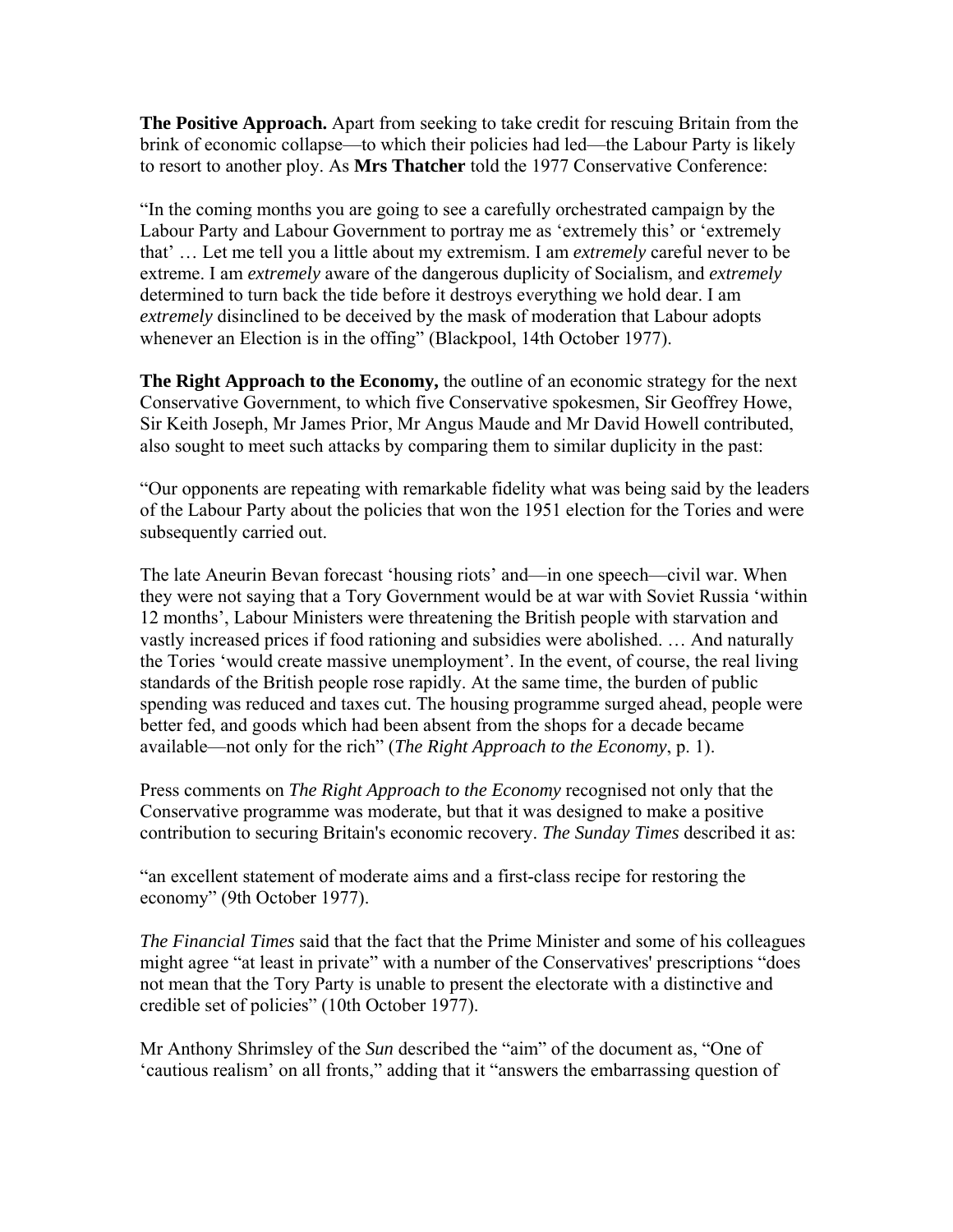what a Conservative government would do about the closed shop—without handing the Labour Party any 'Tory-bashing' ammunition" (10th October 1977).

The Conservatives appeal, as **Mrs Thatcher** told last year's Party Conference, to millions who have never voted Conservative,

"but who look to us because they feel instinctively that what is happening to their country threatens not only their freedom but everything that made it materially and morally great" (Blackpool, 14th October 1977).

# **APPENDIX**

## **THE LABOUR GOVERNMENT RECORD**

Since the General Election in February 1974:

- Prices have risen by 87.4 per cent (to February 1978) and by 9.5 per cent over the last 12 months (to February 1978).
- The  $\pm$  in the pocket has shrunk to 53p (to February 1978).
- Unemployment has risen by 846,700 (to February 1978) (by 795,900 seasonally adjusted to February 1978).
- The number of unemployed school leavers has increased from 3.1 thousand in February 1974 to 46·6 thousand in February 1978.
- The exchange value of the  $\pm$  against the dollar has fallen by 16 per cent (to February 1978).
- Industrial production is 0.4 per cent lower than in February 1974 (to January 1978), 0·3 per cent lower than in January 1977.
- Production in manufacturing industries is 1.9 per cent lower than in January 1977.
- Average earnings have risen by 95.4 per cent (to February 1978) since February 1974, but:
- Standards of living have fallen for two years running.
- A family on average earnings was  $£7$  a week worse off in real terms in September 1977, than in September 1974; £9 a week worse off than at the peak in December 1974.
- Income tax paid per family has gone up from £389 a year (1973–4) to £880  $(1977-8)$ .
- The basic rate of income tax is 34p in the £ compared to 30p.
- The public sector borrowing requirement has nearly doubled—it now amounts to £350 per family.
- Investment in industry has fallen by 13.3 per cent in real terms.
- Public expenditure has gone up by  $3.7$  per cent in real terms—it now amounts to £2,825 per family.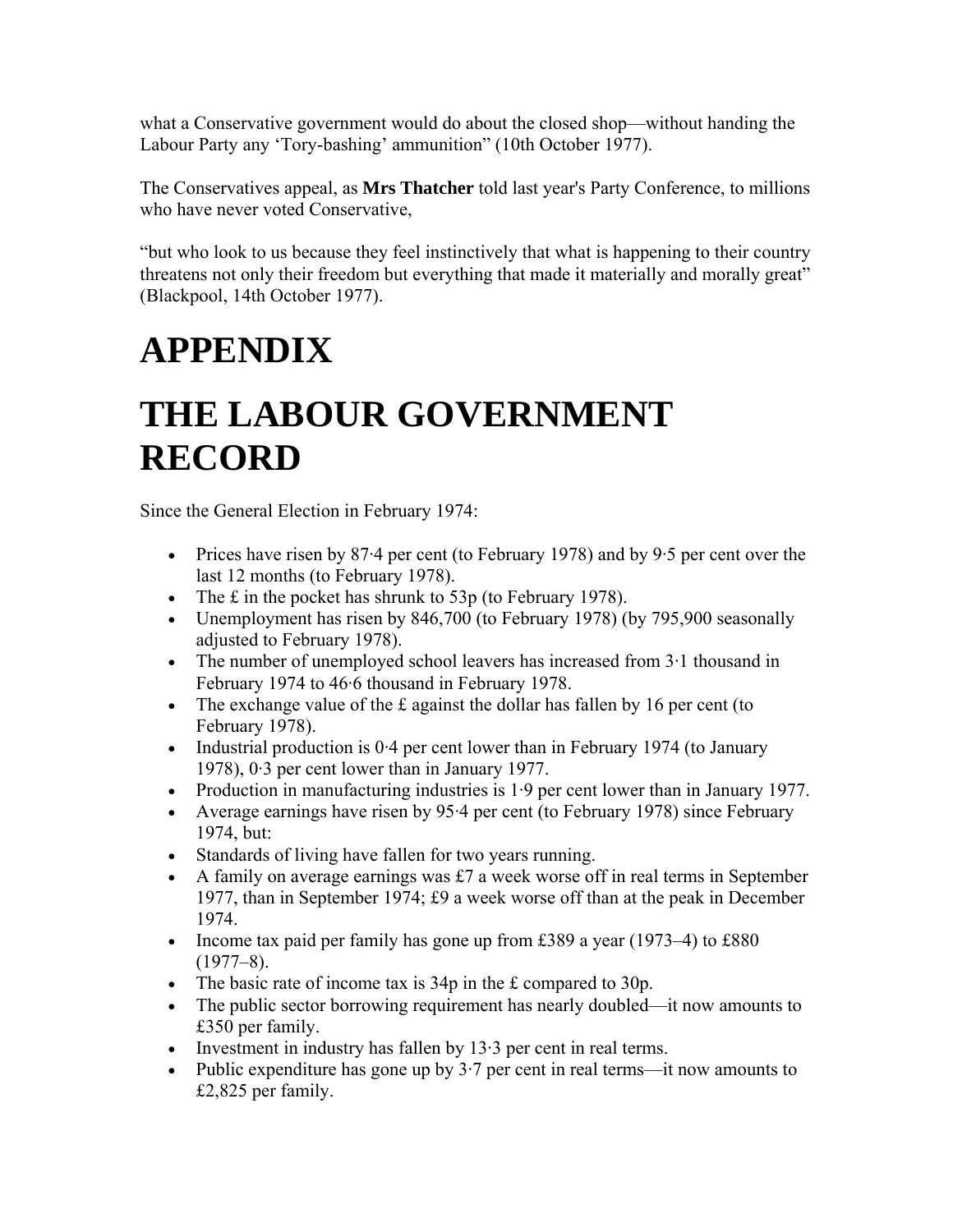### **LABOUR AND CONSERVATIVE RECORDS**

|                                                                                                               | Conservative<br><b>Government June</b><br>1970 to February 1974 | <b>Labour Government</b><br><b>February 1974 to latest</b><br>date available |
|---------------------------------------------------------------------------------------------------------------|-----------------------------------------------------------------|------------------------------------------------------------------------------|
| <b>Prices</b>                                                                                                 |                                                                 |                                                                              |
| (All Items)                                                                                                   | $+39.4%$                                                        | $+87.4%$                                                                     |
| <b>Internal Value of Pound</b>                                                                                |                                                                 |                                                                              |
| At Start of Government                                                                                        | 100p                                                            | 100p                                                                         |
| At End of Government/Latest Figure                                                                            | 71.7p                                                           | 53.4p                                                                        |
| <b>Industrial Production</b>                                                                                  | $+3.4%$                                                         | $-2.7\%$                                                                     |
| (all industries)                                                                                              | (3rd Quarter 1970 to<br>1st Quarter 1974)                       | (1st Quarter 1974 to 4th)<br>Quarter 1977)                                   |
| Unemployment                                                                                                  |                                                                 |                                                                              |
| UK seasonally adjusted                                                                                        | $-23.1$ thousand                                                | $+822.3$ thousand                                                            |
| Increase                                                                                                      |                                                                 |                                                                              |
| <b>Wages</b>                                                                                                  |                                                                 |                                                                              |
| <b>Average Earnings</b>                                                                                       | $+57.8%$                                                        | $+95.4%$                                                                     |
| (based on $1972 = 100$ Index)                                                                                 |                                                                 |                                                                              |
| <b>Personal Disposable Income</b>                                                                             |                                                                 |                                                                              |
| Per Capita                                                                                                    |                                                                 |                                                                              |
| $(1970$ Prices)                                                                                               |                                                                 |                                                                              |
| Percentage Change                                                                                             | $+14.4%$                                                        | $-1.1\%$                                                                     |
|                                                                                                               | (3rd Quarter 1970 to<br>1st Quarter 1974)                       | (1st Quarter 1974 to 3rd<br>Quarter 1977)                                    |
| <b>Total Number of Homes Started</b><br>(Great Britain)                                                       | 341,100                                                         | 293,000                                                                      |
| Annual Average                                                                                                |                                                                 |                                                                              |
| <b>Houses Started for Sale (Great</b> )<br><b>Britain</b> )                                                   | 216,000                                                         | 136,400                                                                      |
| <b>Annual Average</b>                                                                                         |                                                                 |                                                                              |
| <b>Number of Improvement Grants</b><br><b>Approved (England and Wales)</b>                                    | 97,000                                                          | 56,000                                                                       |
| <b>Annual Average</b>                                                                                         |                                                                 |                                                                              |
| <b>Average Annual Number of New</b><br>Places provided in Grant-aided<br><b>Primary and Secondary Schools</b> | 404,000                                                         | 295,000                                                                      |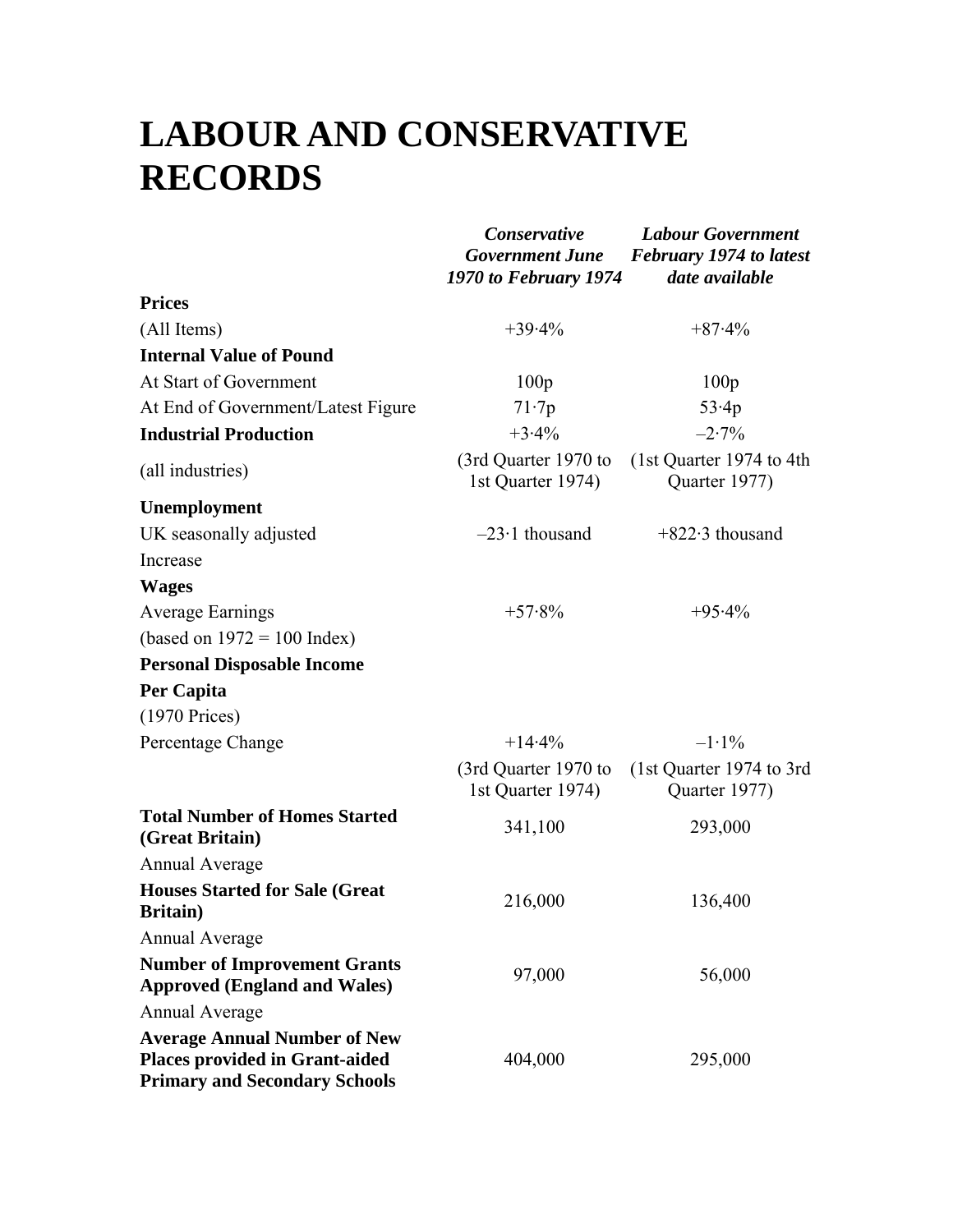# **2. REVIEW OF THE ECONOMY SINCE 1976**

# **(A) THE FINANCIAL CRISIS**

As 1976 ended, Britain had barely emerged from the worst economic crisis for forty years—a crisis brought about by two and a half years of irresponsibility and mismanagement by the Labour Government. Public spending had doubled (in money terms); borrowing was providing one pound in every five the public sector spent; there was stagnation and decline in the over-taxed and demoralised private sector; all these had combined to destroy confidence both at home and abroad. A run on sterling in the early summer of 1976 brought the £ down from  $$1·87$  in March to  $$1·78$  by July. In the autumn, after there had been widespread disappointment at the wholly inadequate July Budget, militancy at the Labour Party Conference (see p. 185) contributed to the triggering of another, and far sharper, fall in the exchange rate.

**The Fifth Round of Borrowing: Application to the IMF.** It was in obvious panic that Mr Healey on 27th September doubled back from the airport to set in motion an application to the IMF for rescue (see also p. 1). The Government was close to the limit of its borrowing powers when he applied for the UK's remaining credit tranche of \$3·9 billion (£2.3 billion) and later announced swap arrangements with the US Treasury and Federal Reserve Bank, and a standby facility with the German Bundesbank. It was his fifth round of overseas borrowing and by far the most massive any Chancellor had ever undertaken.

By 27th October the £ had fallen to \$1.56. The money supply, meanwhile, was rising fast—at a rate of 27 per cent a year in the third quarter. It had, in seven months, risen by 10 per cent, and was well on the way to breaking the 12 per cent limit for twelve months set by Mr Healey in July.

**The Credit Squeeze.** Interest rates, meanwhile, were raised to unprecedented heights. A 15 per cent Minimum Lending Rate contributed with other restrictions to the tightest credit squeeze the country had ever seen. As **Mrs Thatcher** said, when the economic situation was debated on 11th October 1976:

"We have reached the position in which an interest rate of 15 per cent is in danger of aborting the very economic recovery on which we depend to take up jobs [lost] in the public sector … We are on the long march but we are on the wrong road. The further we go down that road—15 per cent is no incentive for economic recovery—the worse it will be for sterling and the worse it will be for Britain" (*Hansard*, 11th October 1976, Cols.  $155-6$ ).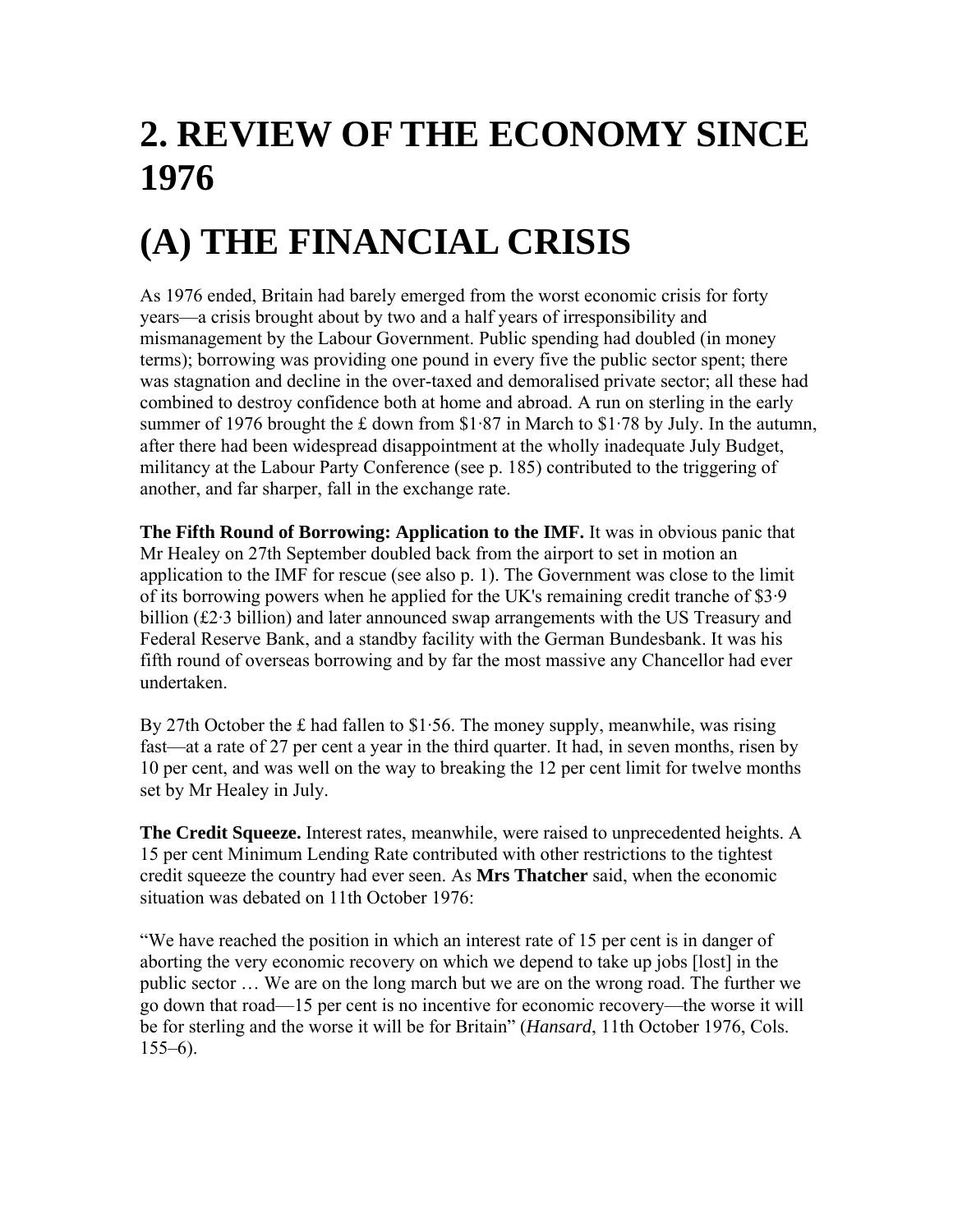The drastic measures made necessary by the crisis and the threat of national bankruptcy came as a last and crushing blow to the hopes that Britain might be about to share in the economic recovery that was already under way in other countries. The hope of an economic miracle of which Mr Healey had spoken so confidently in April had faded as completely as the rest of his rosy forecasts since taking office in March 1974. Yet even at the height of the crisis Mr Callaghan and Mr Healey spoke of negotiating with the IMF on unchanged policies. In the event, they were forced into a complete reversal of direction—into the adoption of many measures Conservatives had urged upon them for two and half years.

Mr Healey claimed, in his Letter of Intent to the IMF, that

"the measures now taken by the Government give assurance that private business decisions can be taken against the background of a clearly defined policy" (15th December 1976).

Mr Healey's **Zig-zag Course.** During the year that followed Mr Healey was nevertheless again to change course on four occasions: in his Budgets in April, July and October, and in the decisions to float sterling and relax exchange controls which followed in December. Far from "a clearly defined policy", Mr Healey provided a background of constant change and instability. **Mrs Thatcher** summed up the record since 1974 when she said of the July measures:

"What we have now is policies that have completely failed, strategies that have lurched from one to another. We have a Labour Party that is split … that split is now reflected in a split in the Cabinet, … There is no basis for confidence in their record or in their capacity to stick to any policy when the going gets rough … The Chancellor came to office … wanting a balanced budget. But he discovered that that would mean painful public expenditure cuts, so he went for public expenditure expansion hoping that he could hold it with wage and price controls. Public expenditure expansion led to collapse in the confidence of the pound. That injected the next round of inflation into the economy.

"The Chancellor then turned to debasing the overseas value of the pound. Finally, the IMF stepped in and set monetary and domestic credit expansion targets, insisting on some of the public expenditure cuts which should have been made many times before. His record shows that the Chancellor is completely incapable of sticking to any strategy for more than about three months at a time" (*Hansard*, 20th July 1977, Cols. 1635–6).

During 1977 the crisis receded. The combination of long-overdue measures adopted as a condition of the IMF loan, the security provided by massive overseas credit, and the growing benefit of North Sea gas and oil revenues brought our balance of payments almost into surplus, stabilised sterling (albeit at a parity 25 per cent lower than when the Labour Government took office) and helped to reduce the rate of inflation. But the return the Labour Government achieved from the very substantial support the country had obtained was minimal. Output was stagnant, standards of living continued to fall,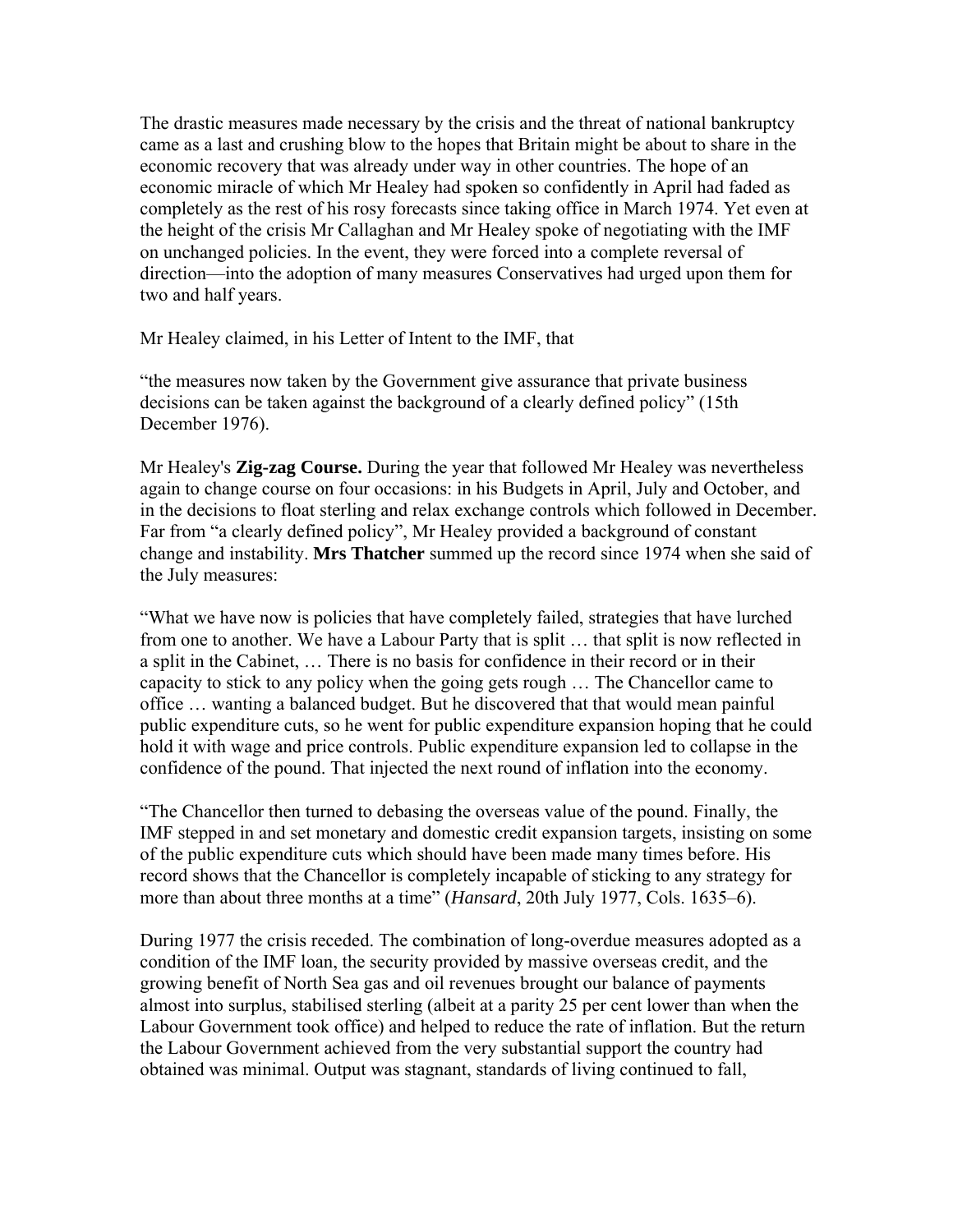unemployment was higher than at any time since 1939, the inflation rate was still well above that of any of our main competitors abroad except Italy.

Mr Healey, in a rare departure from his habitual, and ill-founded, optimism, admitted the truth when he said after his Budget Statement on 26th October:

"We should all recognise that our very dramatic—indeed astonishing … improvement has not been accompanied by an improvement in our real economy" (*Hansard*, 26th October 1977, Col. 1469).

# **(B) THE MARCH BUDGET**

Mr Healey's ninth Budget, in December 1976, had been designed primarily to cut public expenditure and make credible the commitments to restraint on domestic credit expansion made in his Letter of Intent to the IMF. Public spending in 1977–8 was to be cut by some £1 billion compared to the level it would otherwise have reached, and the Public Sector Borrowing Requirement by  $\pounds 1.8$  billion, bringing its total reduction to  $\pounds 4.5$  billion since the April forecast of £10·5 billion for the year. Indirect taxation was raised by £50 million in 1976–7, and £280 million in 1977–8.

This package of measures was clearly highly unpalatable to Labour's Left-wing and Mr Healey encouraged expectations that his tenth Budget in March would be a generous one. It turned out, as **Mrs Thatcher** said, to be

"still a take-away Budget rather than a give-away Budget … There really is no Budget judgement this year, because it is an IMF Budget … this is not a revival Budget for Britain. That is what we were hoping for. Instead it appears to be a survival Budget for the Labour Government" (*Hansard*, 29th March 1977, Col. 294).

Conservatives welcomed the fact that the Chancellor was at last cutting direct taxes. But the £2·3 billion by which he proposed to cut taxes on income in 1977–8 had to be set against the £6 billion that would have been required to restore the personal allowances standard and higher rates of income tax left by the Conservative Government in 1974. Of the total cut, £960 million was to cover Mr Healey's proposal to reduce the basic rate of income tax from 35p to 33p in the £, provided that a satisfactory agreement was reached with the trade unions on a Stage III of pay restraint, when the Stage II agreement expired at the end of July (see p. 14). The cuts were in any case partly offset by severe increases in vehicle excise duty (£211 million), in petrol tax (5p a gallon—a proposal later dropped by Mr Healey in response to combined Conservative and Liberal pressure), and an increase of 4p in tobacco duty on a packet of 20 cigarettes.

Once again, Mr Healey boasted of the success already achieved: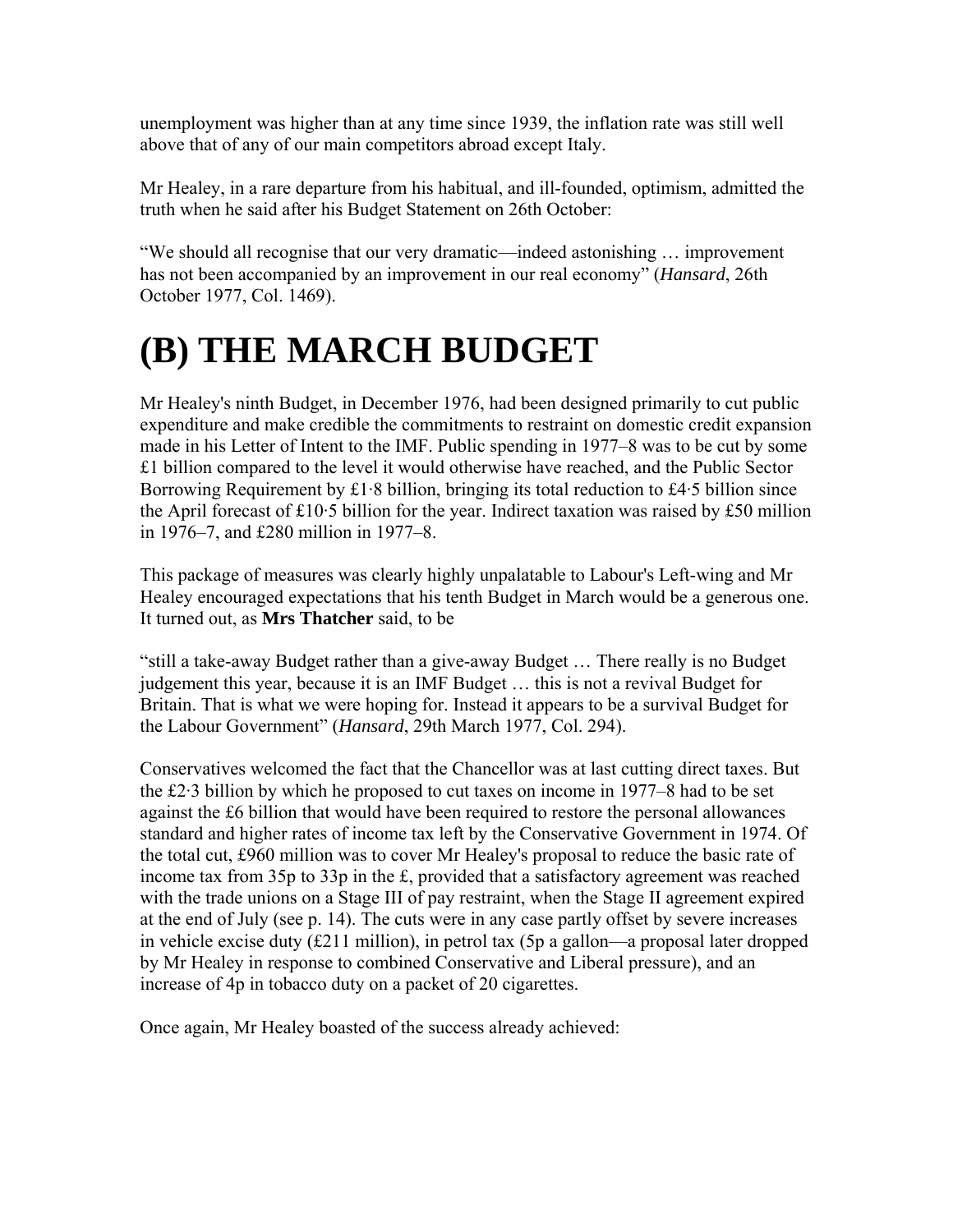"… after all the agony we went through last year we have seen a transformation since the decisions I took last December … The most striking is the confidence which the whole world has been showing in our present policies" (Budget Broadcast, 30th March 1977);

and of the prospects for the year to follow he said:

"I believe this time we can make a decisive break in the vicious circle and indeed turn it into a virtuous one" (*Hansard*, 29th March 1977, Col. 264).

Once again, Mr Healey set two main objectives for his Budget: to bring down inflation towards the level of our main competitors; and to improve the performance of manufacturing industry.

His measures were ill designed for either objective. Apart from some welcome relief for small businesses, through the raising of the profit limit qualifying for the reduced small business rate of Corporation Tax from £30,000 to £40,000, there was nothing to encourage enterprise or effort. Even the small relief proposed for middle income executives for whom Mr Healey had expressed sympathy was reduced later in the summer when he halved the proposed 2p cut in the basic rate of income tax because he had been obliged, by a defeat during the Finance Bill debate, to raise personal allowances, Conservatives supported the relief thus given to the low paid, but regretted the reduction in benefit to other hard-pressed groups.

His forecasts, even that of a modest growth in total national output and in manufacturing production of 1½ per cent, were to prove over-optimistic: production remained virtually stagnant throughout the summer, and declined fairly sharply in the autumn. The admission that unemployment was likely to rise further proved all too accurate: by December there were, on a seasonally adjusted basis, 100,000 more people out of work than there had been in March.

Mr Healey announced a series of minor palliative measures—the extension of the period of payment of the Temporary Employment Subsidy from 12 to 18 months (at a reduced rate); expansion of the Job Creation and training programmes; a new subsidy for employment of the disabled of £30 a week for 6 weeks; a programme of retraining teachers to teach mathematics and science; a £100 million allocation for construction work in inner cities; a subsidy of £20 a week for each additional worker taken on by small firms in Special Development Areas; and an experimental scheme for 6 months for assisting the return to work of the long term unemployed. But the 150,000—200,000 jobs that they were expected to create or safeguard would, together with the 100,000 estimated to result from the cuts in taxation, only amount to about a third of the number of jobs lost since the Labour Government had taken office.

The sale of £500 million BP shares, announced by Mr Healey in December, was intended partly to offset the effect of the tax cuts on the Public Sector Borrowing Requirement, which would otherwise have been increased from an estimated £7·4 billion to the IMFagreed limit of £8·9 billion in 1977–8. As a result of the combined changes it was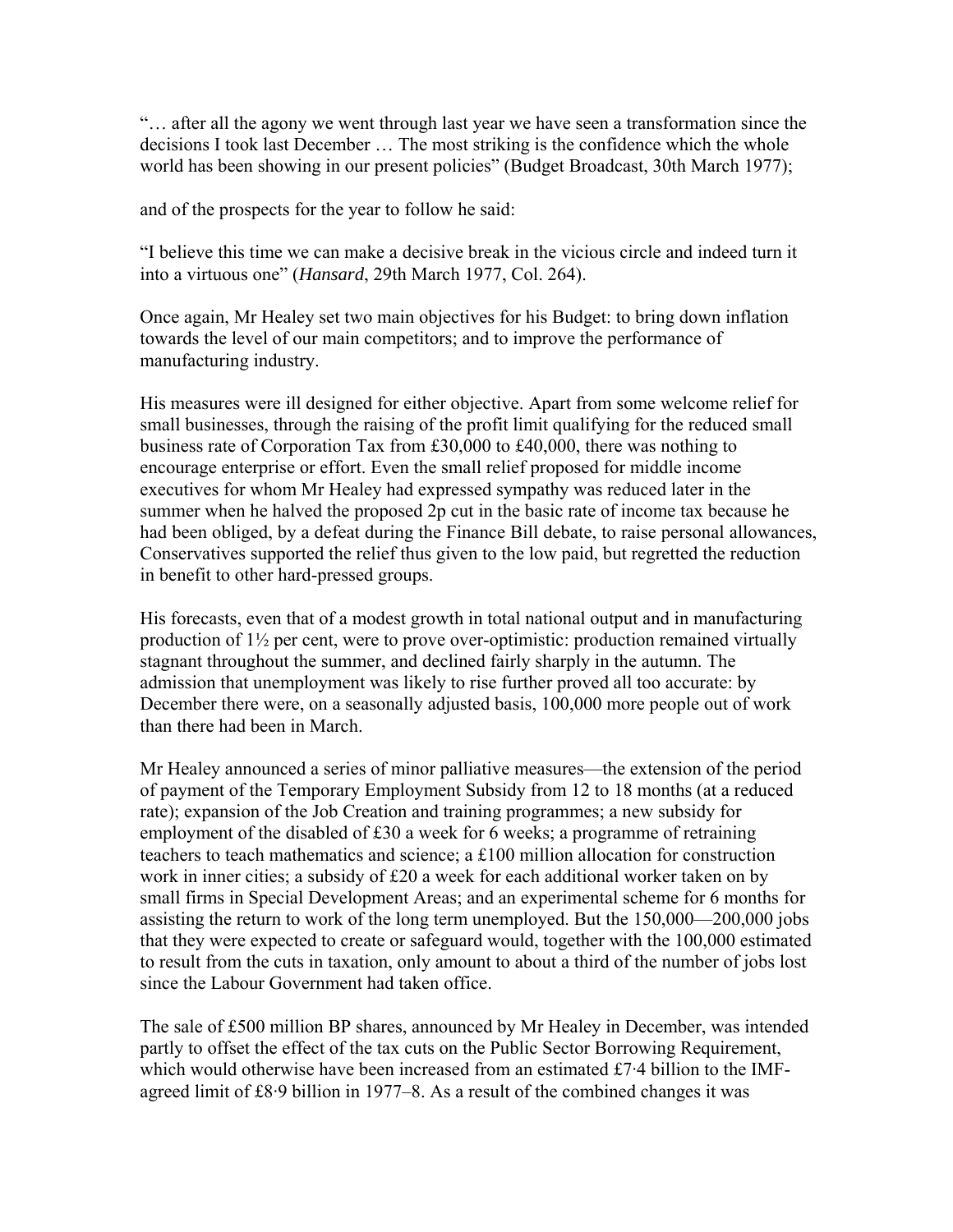expected to be £8·3 billion, and the money supply and domestic credit expansion to be held within their respective limits of 9–13 per cent and £7.7 billion during the financial year.

The rate of inflation was expected to fall from 16·7 per cent in March to 13 per cent by the end of 1977 and single figures by mid-1978.

## **(C) ATTACK ON INFLATION: NO STAGE III**

During the months that followed, speculation increased over the prospects for renewal of wage restraint when Stage II ended on 31st July. Ministers had made very clear their belief that continued restraint was essential, and the Liberals had made it both the purpose and the condition of their support for the Government (see p. 205). Mr Steel had said in April:

"That is the motivation for the Liberal Party's agreement with the Government. We have simply got to get through the next few months with a new pay restraint deal" (*Guardian*, 14th April 1977).

Mr Pardoe added in July:

"… A complete disruption of Phase Two would lead to chaos and I do not intend to sit around being part of that chaos" (Quoted in *Liberal News*, 12th July 1977).

Mr Callaghan had been no less forthright. In February he had said:

"I say to those who are calling for a return this year to free collective bargaining that in my view that would be a return, this year, to free collective chaos, and I should not support that" (*Hansard*, 22nd February 1977, Col. 1221).

On 17th May Mr Healey, at the CBI Annual Dinner, said that:

"The Government and the Trade Union movement are now discussing how … to achieve a single figure pay/price equation."

The pressures, however, increased. Resentment had built up over two years of severe restraint on incomes while prices, taxes and unemployment soared. Mr Healey's proffered tax cuts were an inadequate bait to obtain agreement for a third year's restraint. Living standards had fallen for two years, and resentment over squeezed differentials and growing anomalies had steadily intensified. Prices during the first half of 1977 continued to show the effects of the fall in sterling in the previous year.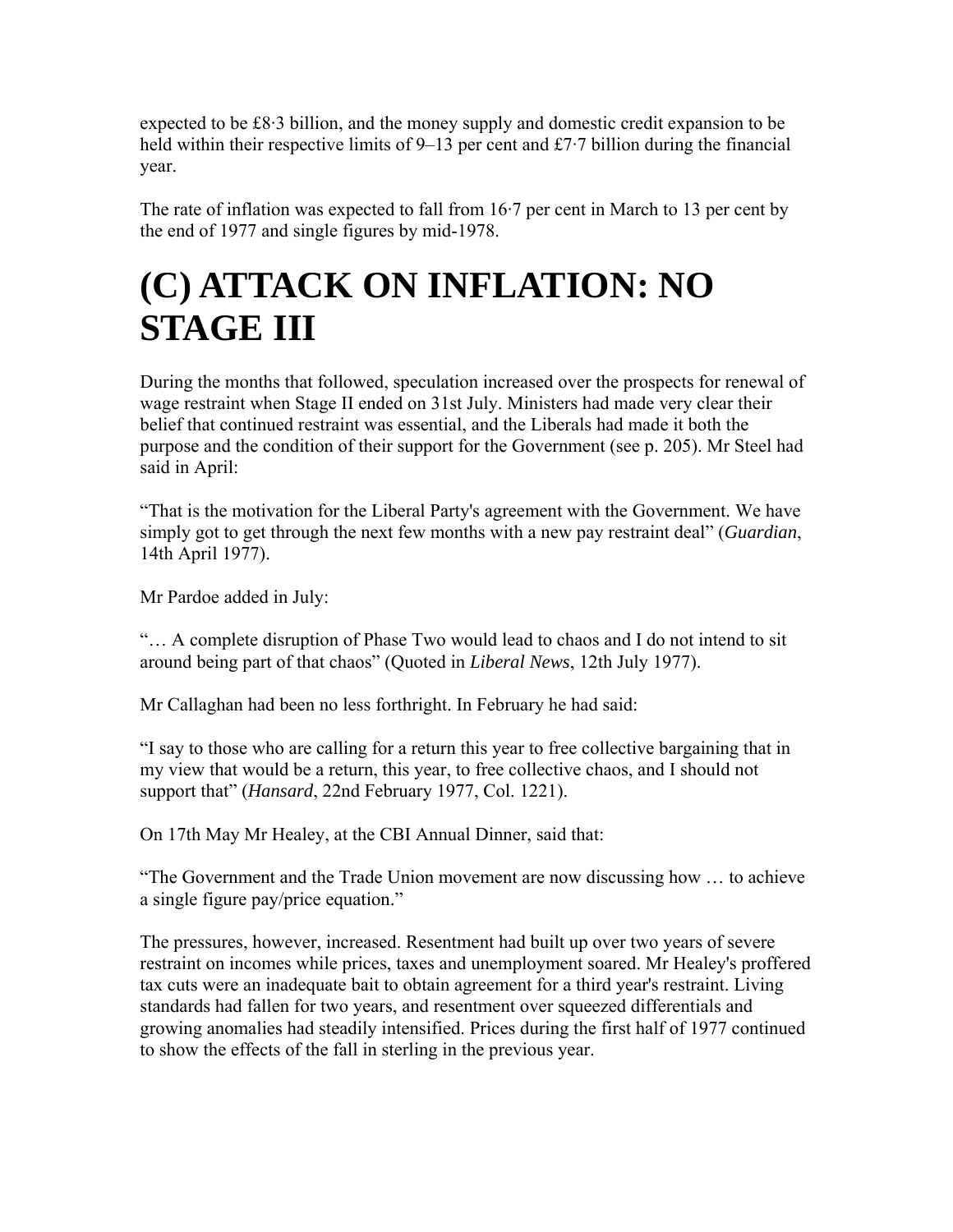**The TUC** made clear their view of the Government's failure to contain either inflation or unemployment in their Statement on the Economic Situation and Pay on 19th June 1977:

"For the past two years the trade union movement has operated an effective voluntary policy of restraint in wage settlements … Trade unionists accepted the policy … But the pride of trade unionists in their unprecedented and unrivalled contribution … is damped by their disappointment that the policy has fallen short of its objectives of containing inflation and reducing unemployment. The reasons why the annual rate of increase in prices is still more than 17 per cent, nearly twice the rate the Government had predicted, lies partly in the impact of international economic forces outside Britain's control notably the deterioration in the exchange rate—but partly also in the Government's failure to check the rise in prices in the shops."

On 15th July the National Union of Mineworkers voted to press a claim for £135 a week for face workers. The next day the TGWU rejected Mr Jack Jones's advice and voted for a return to 'unfettered collective bargaining'.

By 7th July, Mr Callaghan, asked whether he believed the Social Contract with the unions still to be intact admitted:

"No. It is not. I do not think that it is intact" (*Hansard*, 7th July 1977, Col. 1422).

Mr Healey virtually conceded defeat of Government hopes of a Stage III when, on 15th July, he said, in his statement to the House of Commons on Counter Inflation policy after 31st July:

"… a return to normal collective bargaining is inevitable after two periods of strict pay policy,"

and added that the Government and the TUC had recognised that:

"the period after July 1977 must bring an orderly return to normal collective bargaining and that there must be no free-for-all or pay explosion" (*Hansard*, 15th July 1977, Col. 987).

He set out the alternatives:

"If the rate of increase in earnings over the next year is not more than 10 per cent, inflation should fall below 10 per cent well before this time next year and stay there throughout the year … if the rate of increase in earnings is as high as 15 per cent, we should not get inflation down to 10 per cent at all, and it would be rising steadily through the second half of next year and into 1979 … if the rate of increase in earnings were as high as 20 per cent, prices would soar and we should be back in the situation we faced just over two years ago" (*Hansard*, 15th July 1977, Col. 988).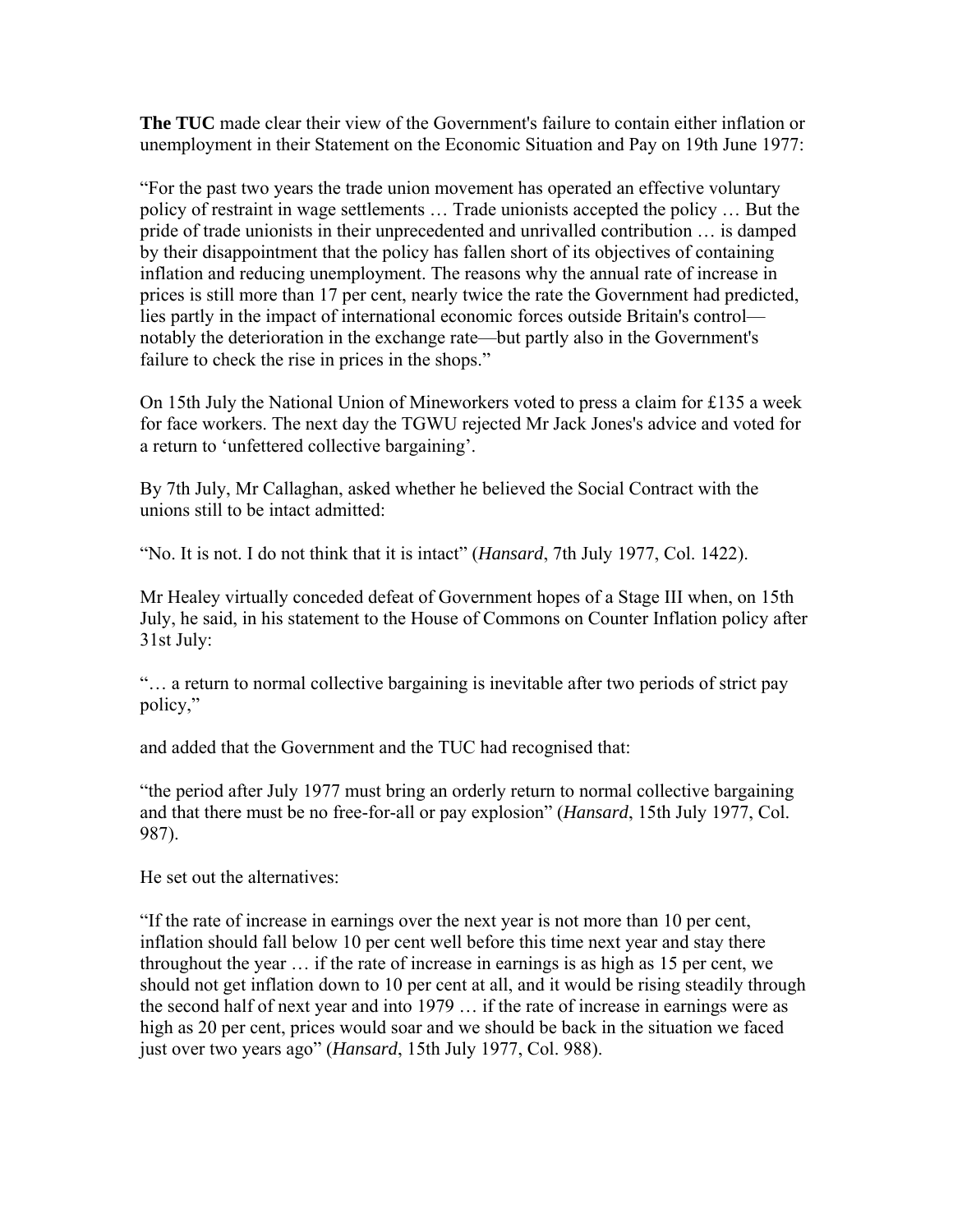"The Government must therefore urge that the general level of pay settlements should be moderate enough to secure that the national earnings increase is no more than 10 per cent" (Col. 989).

**The Twelve Month Rule** was the only vestige of restraint on which the Government and the TUC were able to agree. The residual powers under the Remuneration, Charges and Grants Act 1975 were to be renewed, enabling the Government to exert pressure through the Price Code on employers not to make new pay settlements within twelve months of a settlement reached under Stage II; not to re-negotiate such a settlement; nor to defer a settlement due before 31st July until after that date. A new, and in some ways more onerous, Price Code was introduced in which price increases were no longer to be allowed almost automatically when costs had risen. Firms breaking the twelve month rule could be subject to sanctions through controls on profit margins; in some cases a firm could be forced below the safeguard levels normally allowed (see p. 40). Dividend increases were to be limited to 10 per cent for a further year.

**Enforcement by sanctions.** No powers existed to enforce Mr Healey's exhortation that all concerned with pay bargaining should ensure that the general level of pay settlements enabled the national increase in earnings to be held at no more than 10 per cent. Mr Healey promised that the Government would do "everying possible to secure that full account was taken of this in the public sector". 'Self-financing' productivity agreements, where increases above the limit would not add to costs, were to be allowed. There was considerable doubt over the possibility of policing such arrangements effectively.

Sir Geoffrey Howe warned that if the average increases in earnings was not to exceed 10 per cent, settlements on wage rates would in many cases have to be no more than 5 to 6 per cent (see p. 62). The Government, however, shrank from making this clear. During the autumn, as it became increasingly obvious that 10 per cent was being treated as the norm and not the ceiling for increases, all pretence of flexibility was dropped, and the attempt was made to enforce a rigid 10 per cent limit. Mr Healey subsequently admitted this change of front when he said, in the debate on pay sanctions on 13th February 1978:

"When the Government introduced the policy in the White Paper their hope was that the 10 per cent would be a focus around which settlements would cluster … in fact … there were no—or very few—settlements significantly below that level … As the months have passed—we have had to adopt the 10 per cent limit with increasing rigidity" (*Hansard*, 18th February 1978, Cols. 59–60).

It had quickly become clear, that the Government intended to use sanctions against firms, in the form of the withholding of Government contracts, investment and other financial assistance, and even export credit guarantees, in the attempt to enforce a 10 per cent limit on pay increases in the private sector—sanctions whose legality was highly questionable. The practice was the more objectionable because it was selectively applied. James Mackie & Co. in Belfast were penalised for wage increases averaging 22 per cent to comparatively lowly-paid workers, while the Ford Motor Company, after announcing a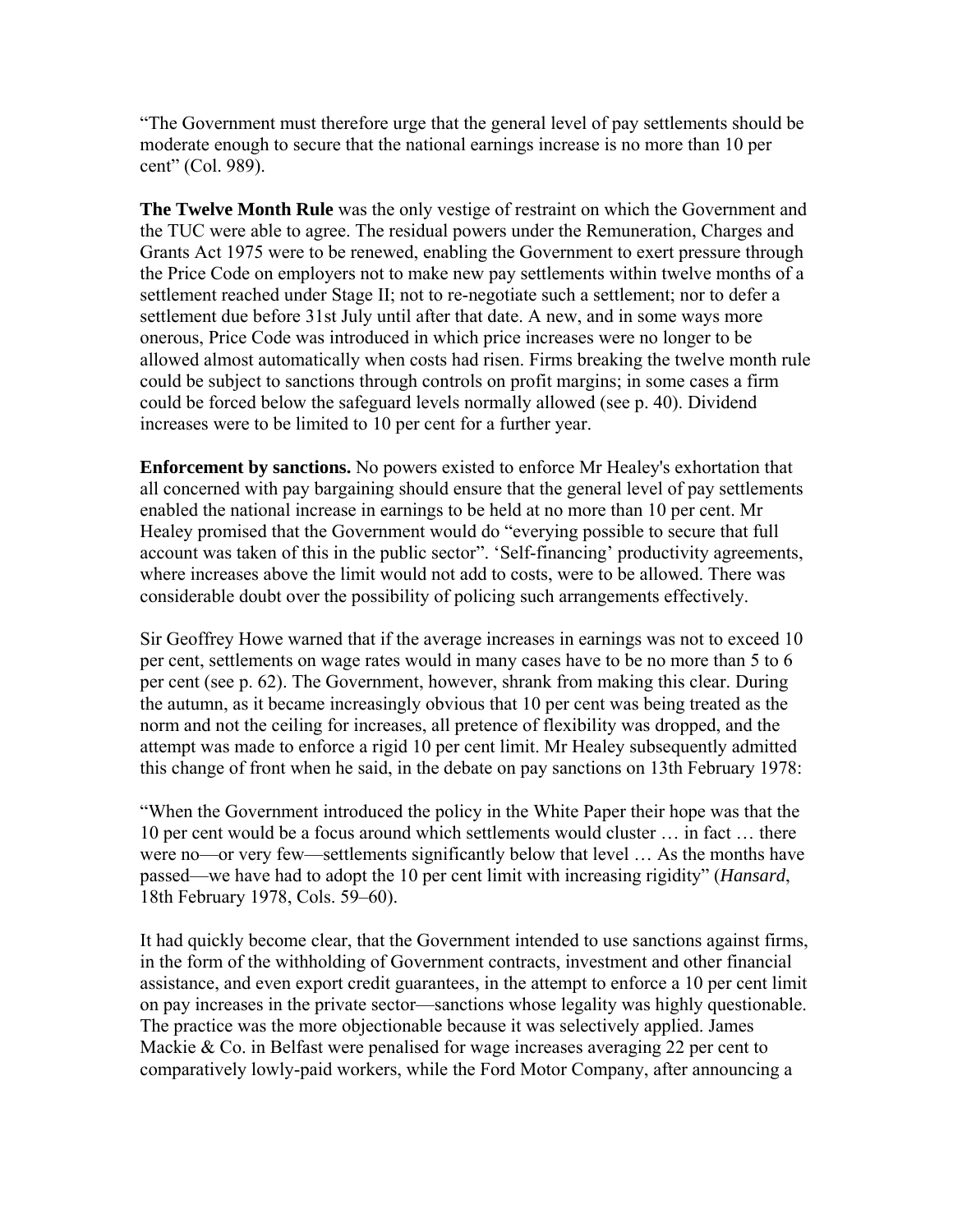major new development in South Wales, were allowed to break the limit with impunity (see p. 61).

# **(D) THE ELEVENTH BUDGET**

Mr Healey's statement on 15th July contained a number of minor measures, including revisions of some of his April Budget proposals—in effect it constituted his eleventh Budget in less than three and a half years, a further twist in his zig-zag course.

The increase in petrol duty proposed in April was withdrawn. Personal allowances were increased by £40 a year for a single person and £70 for a married couple, and age allowances correspondingly raised, as a result of the defeat of the Government by Conservatives and two Labour Left-wingers during the Finance Bill debates. Mr Healey retaliated by halving the 2p reduction in the basic rate of income tax, to 34p instead of 33p. Child benefit rates were to be increased, by £1 a week for the first child and £1.50 for other children, and the premium for the first child of single parents was to be doubled, to £1 from April 1978, at a cost of £300 million. Child tax allowances were to be further reduced. School meal charges were to be raised by 50p a week from April 1978. The milk subsidy was to be raised by £110 million in order to freeze the price of milk until the end of the year. A further £100 million was to be spent to increase employment in the construction industry, and there was to be increased spending of £70 million on the ferrous foundry and machine tool industries, and on a new product development scheme.

The total cost of the measures was expected to be £1¼ billion in 1977–8 and £1½ billion in 1978–9 to be paid for out of the contingency reserve and not as an addition to the expenditure budgeted for in April. The April PSBR forecast remained unchanged: the tax cuts merely offset a reduction made in the forecast since the spring.

Mrs Thatcher criticised the Budget as yet another illustration of the Chancellor's inability to hold to any strategy for more than three months at a time (see p. 12).

**No Stimulus for Recovery.** The Budget left the economy still drifting, with the risk of a pay explosion, and with industry still hobbled with price and dividend restraint, without incentive and without confidence to embark on the recovery well advanced in other competing countries. The Bank of England commented in its *Quarterly Bulletin* in June that:

"the rates of return will need to recover appreciably before a rapid or sustained rise in investment … as a whole becomes likely … The figures presented in this note do not suggest an encouraging outlook for investment" (p. 160).

Unemployment rose sharply in July, when 104,397 more school leavers joined the 149,000 already on the register. The total, 1,613,956 people unemployed in the UK, or 6·8 per cent of all employees, was the highest figure since before the war.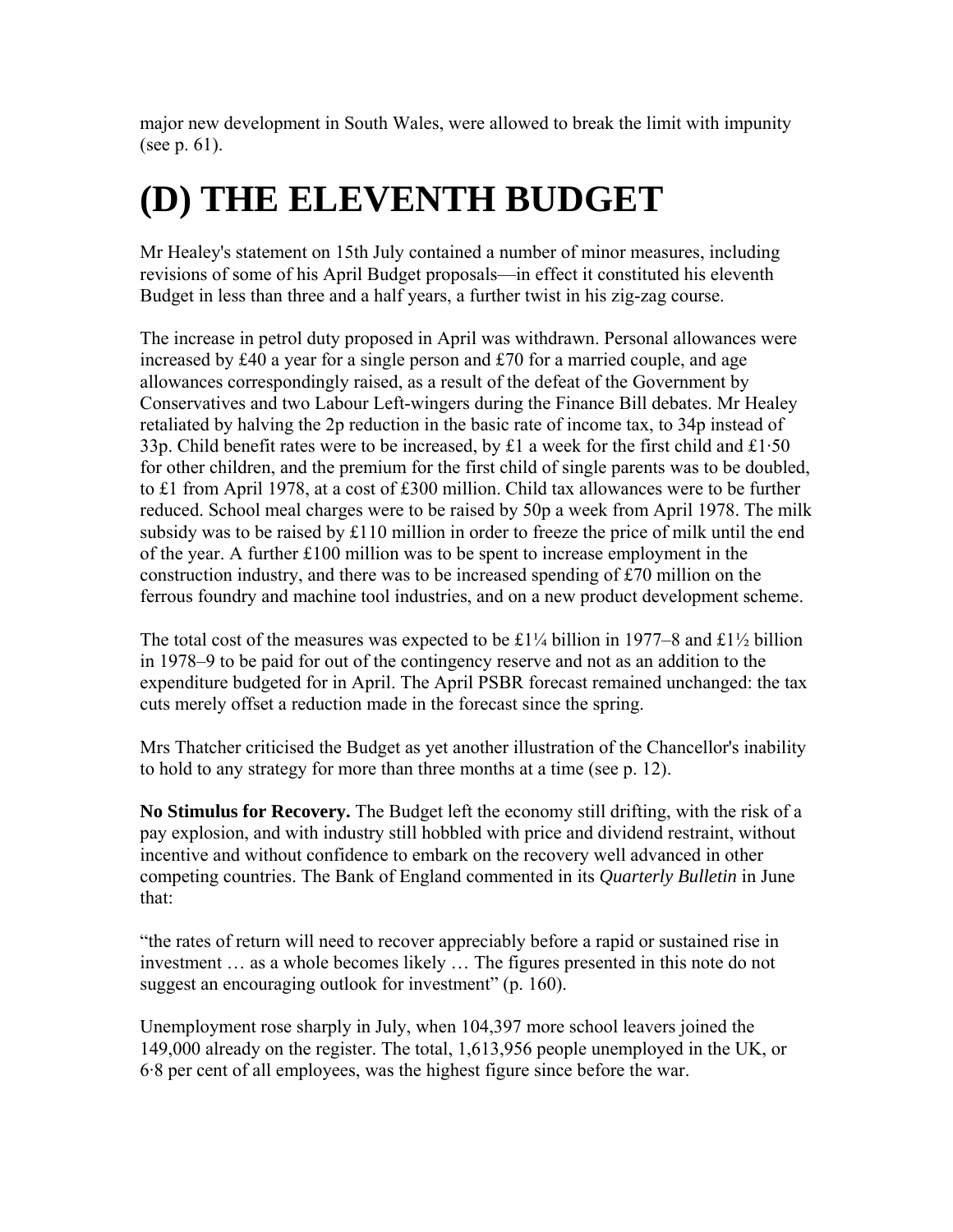The balance of payments improved in the second half of 1977, but almost entirely because of growing North Sea oil production replacing imports, and of the surplus on the invisible account. The underlying imbalances in our visible trade remained serious (see p. 74).

Ministers, meanwhile destroyed credibility rather than created confidence by exaggerated euphoria. Mr Healey boasted that:

"Britain is now at a historical turning point … we shall be able to regenerate British industry with new investment and afford the biggest substantial increase in living standards we have ever known" (*Yorkshire Post*, 2nd July 1977).

## **(E) THE OCTOBER MEASURES**

The rank and file of the Labour Party took a less optimistic view of the country's prospects. Through the summer the pressure mounted for action to reduce unemployment, restore cuts in public spending, and control prices, culminating in the passing of a resolution at the Labour Party Conference calling for immediate action.

Mr Healey responded with the boast that the battle against inflation was won … "and I'm bringing back a certificate from Washington to prove it" (*Financial Times*, 4th October 1977).

Pressures of another kind were mounting, as the inflow of foreign funds into London made it increasingly difficult for the Government simultaneously to hold down the sterling exchange rate and to keep the growth in the money supply within the 9–13 per cent limits set the previous December.

On 26th October, the day the House of Commons returned from the recess for prorogation, Mr Healey hastily introduced his twelfth Budget, without waiting for the Queen's Speech and the opening of the new session.

The measures amounted to another change of course—and some of them were among those long pressed for by Conservatives. Mr Healey described them as "a budget of reward" for the success he claimed to have achieved over the year. Sir Geoffrey Howe described them as "a budget of repentance", redressing another small part of the damage that Mr Healey had previously inflicted.

Income Tax was cut by raising immediately (with effect from April 1977) personal allowances in line with the expected rate of inflation over the year until April 1978. Mr Healey had already been committed to make this change (unless he obtained the approval of the Commons not to do so) when an amendment to the Summer Finance Bill was carried against the Government by Conservatives and two Labour Left-wing backbenchers (Mr Jeffrey Rooker and Mrs Audrey Wise). The reduction of £940 million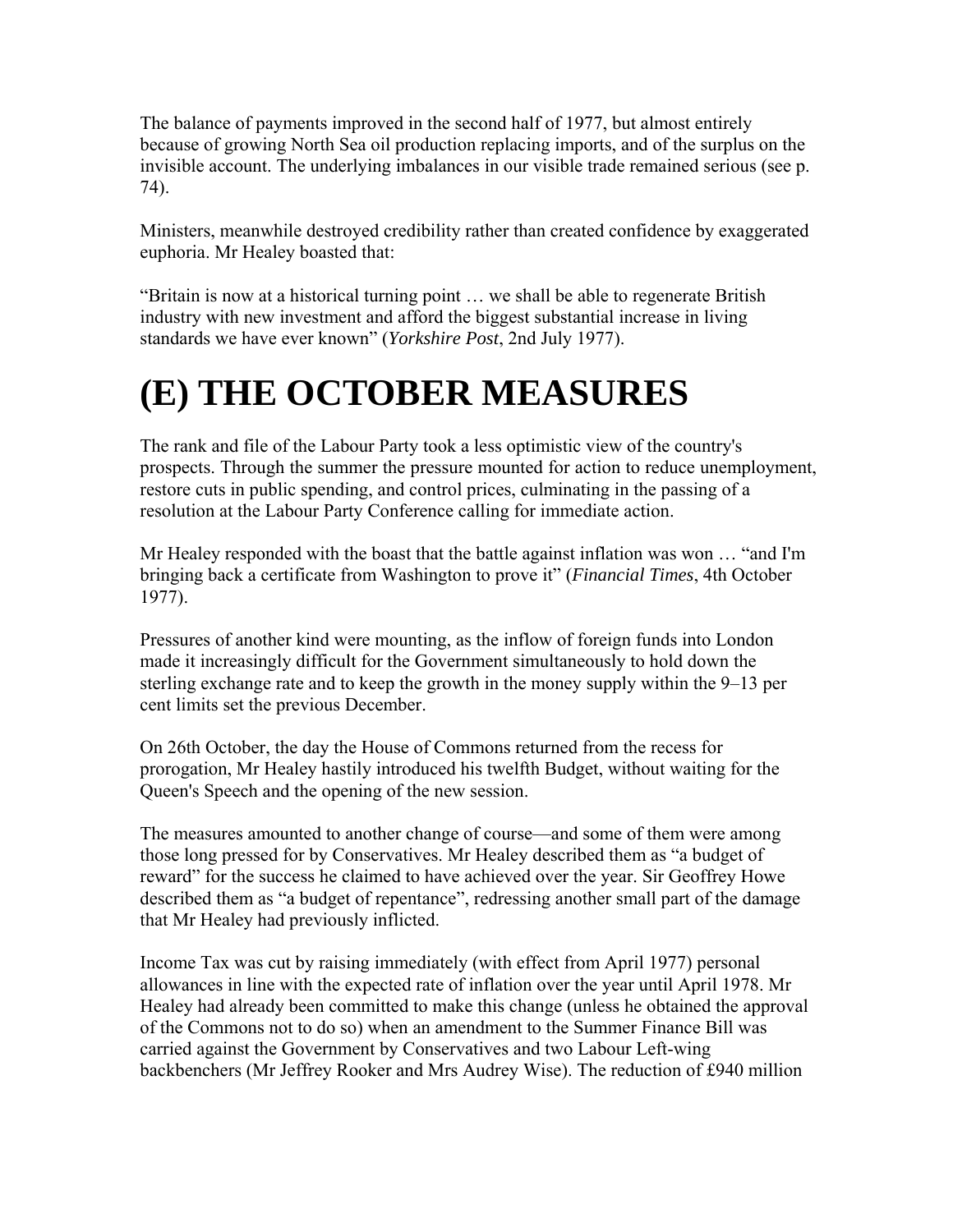in tax yield as a result amounts to £1 a week per household—a small offset against the £10 a week additional tax that Mr Healey had imposed since March 1974.

The Christmas bonus for pensioners, dropped by the Labour Government in 1975, was reintroduced, and extended to people receiving invalidity pensions or invalid car allowances, and to disabled housewives. But to have kept pace with the increase in prices since the Conservative Government introduced it in 1972 it would have needed to be not £10 but £21.

**Public Spending** was to be increased by £1 billion in the current year (including £475) million additional expenditure on child benefits, school meals and manpower and training measures announced in July). Central and local government were to spend an additional £400 million to increase employment in the construction industry—and to provide some 30,000 jobs, or enough to give work to about a seventh of the construction workers then unemployed. The measures in total were expected to reduce unemployment by about 110,000 by the first quarter of 1979, compared to the level that it would otherwise have reached, but Mr Healey was unable to predict what that level would be. A continued fall in industrial output in the autumn did not encourage optimism about future employment prospects.

Conservatives welcomed some long-overdue measures for small firms and close companies, in particular reliefs against Capital Transfer Tax; the raising of the threshold from £15,000 to £25,000, and reliefs for new businesses. The Small Firms Employment Subsidy was extended for three months, to March 1978.

The total increase in public expenditure was expected to be £1 billion in 1977–8, and £2 billion in 1978–9 at 1977 Survey prices. The Public Sector Borrowing Requirement would be raised to £7¼ billion in 1977–8 and about £7 billion in 1978–9, the changes offsetting some of the otherwise expected shortfall from the earlier forecasts.

**Inflation assumptions.** All Mr Healey's predictions—including the hope that singlefigure inflation would be reached in the early part of 1978—rested on the assumption that the overall limit on the increase in earnings was maintained. It was an assumption that became increasingly unlikely, as increases in excess of the limit were granted, and many dubious productivity deals approved.

Industrial unrest, meanwhile increased: 9,985,000 working days were lost through strikes in 1977, more than in any year since 1974, the year of the miners' strike, and three times as many as the 1976 total of 3,284,000.

There were small grounds for confidence—despite the substantial and growing benefit that North Sea oil and gas were providing. Together they were expected to benefit the balance of payments by some £4·8 billion in 1977.

Sir Geoffrey Howe summed up the needs of the economy and the Government's failure to meet them when he said in the debate on the economic situation: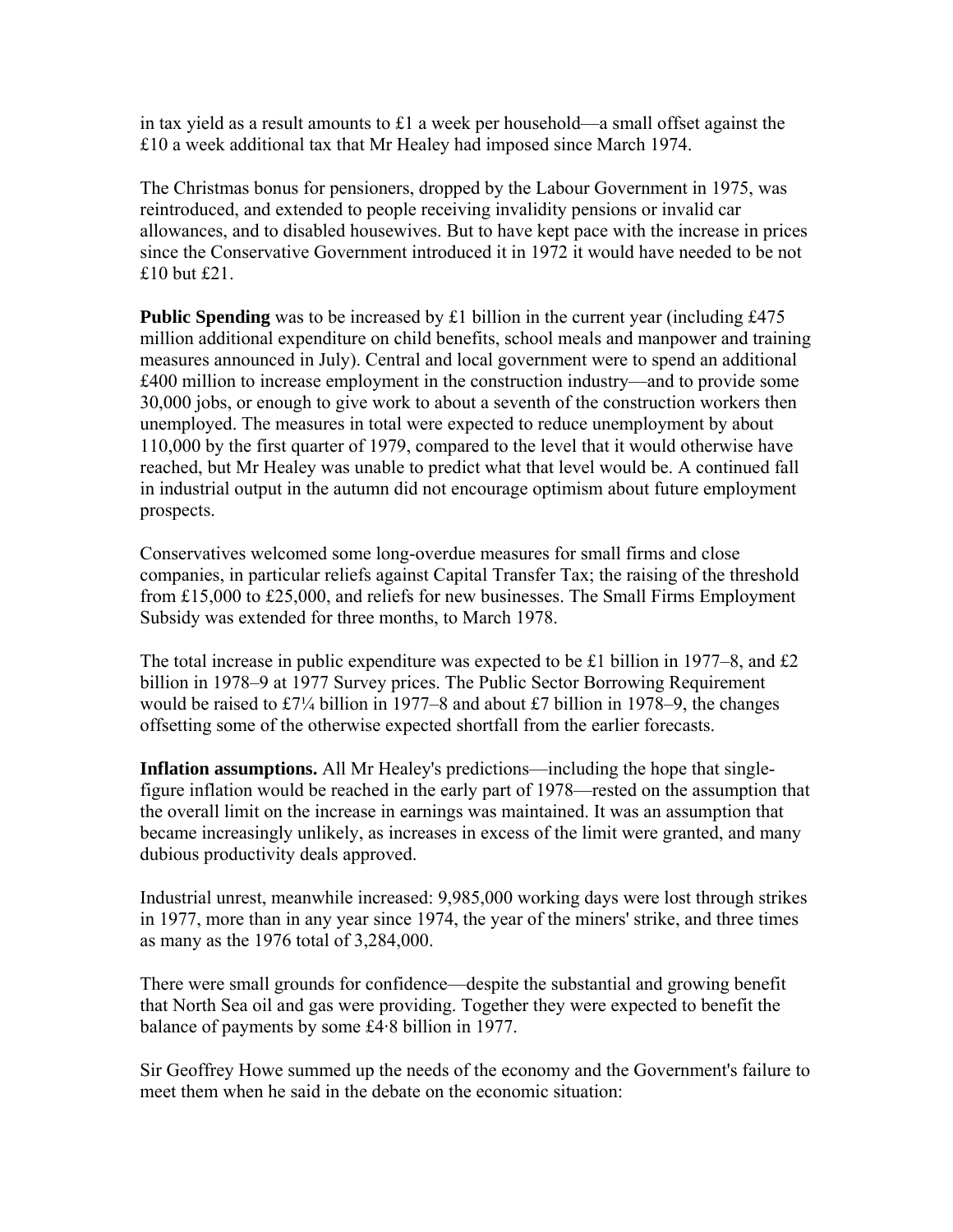"We need to create a climate in which success, achievement, enterprise and hard work are respected and in which Government policy fosters personal success … We have seen the way in which the ordinary burden of income tax … depresses living standards. But how much worse it is for those who have been doing the skilled and managerial jobs and on whom the future of our economy depends ... How on earth does it make sense for the Government to spend the whole time talking about investment and then doing everything they can to discourage investment" (*Hansard*, 10th November 1977, Col. 902).

# **(F) THE FLOATING OF STERLING**

The reason for Mr Healey's extraordinary haste in introducing his Budget became clear when, five days later on 1st November, he changed course yet again. The Treasury announced that the sterling exchange rate was to be allowed to float. Mr Healey had said after his Budget statement that he hoped to keep sterling at "approximately its present value"  $(\$1\cdot76)$ . The money supply was, however, growing rapidly, as the Bank of England sold pounds in order to hold the exchange rate down, and it had become all too clear that the Government's attempt to pursue contradictory policies—maintaining exchange controls, holding sterling down, and simultaneously controlling the money supply—had failed.

**Mrs Thatcher** had warned of the problems ahead when she said, at the time of the March Budget:

"I hope that there will be no attempt to hold the exchange rate down artificially, because that will land us in difficulties with the retail price index and inflation" (*Hansard*, 29th March 1977, Col. 881).

Three days before the decision to float, Sir Keith Joseph called on the Government

"to allow the pound sterling to respond to the pressures of the market, and rise. That way the high tide of hot-money will be checked, and domestic inflation restrained" (Pudsey, 28th October 1977).

Mr Healey explained his change of policy and virtually admitted his earlier contradictions when he said:

"It had become clear in recent weeks that the inflows which resulted from our intervention to keep the exchange rate stable in terms of an effective rate would, if continued, have put the achievement of our domestic monetary objectives at risk, and that would have carried with it a risk of refuelling inflation, weakening confidence and putting paid to our hopes of bringing unemployment down in the coming year" (*Hansard*, 10th November 1977, Col. 881).

Earlier in the year the Government had been able to offset the inflows of foreign funds by sales of gilts, but Mr Healey said: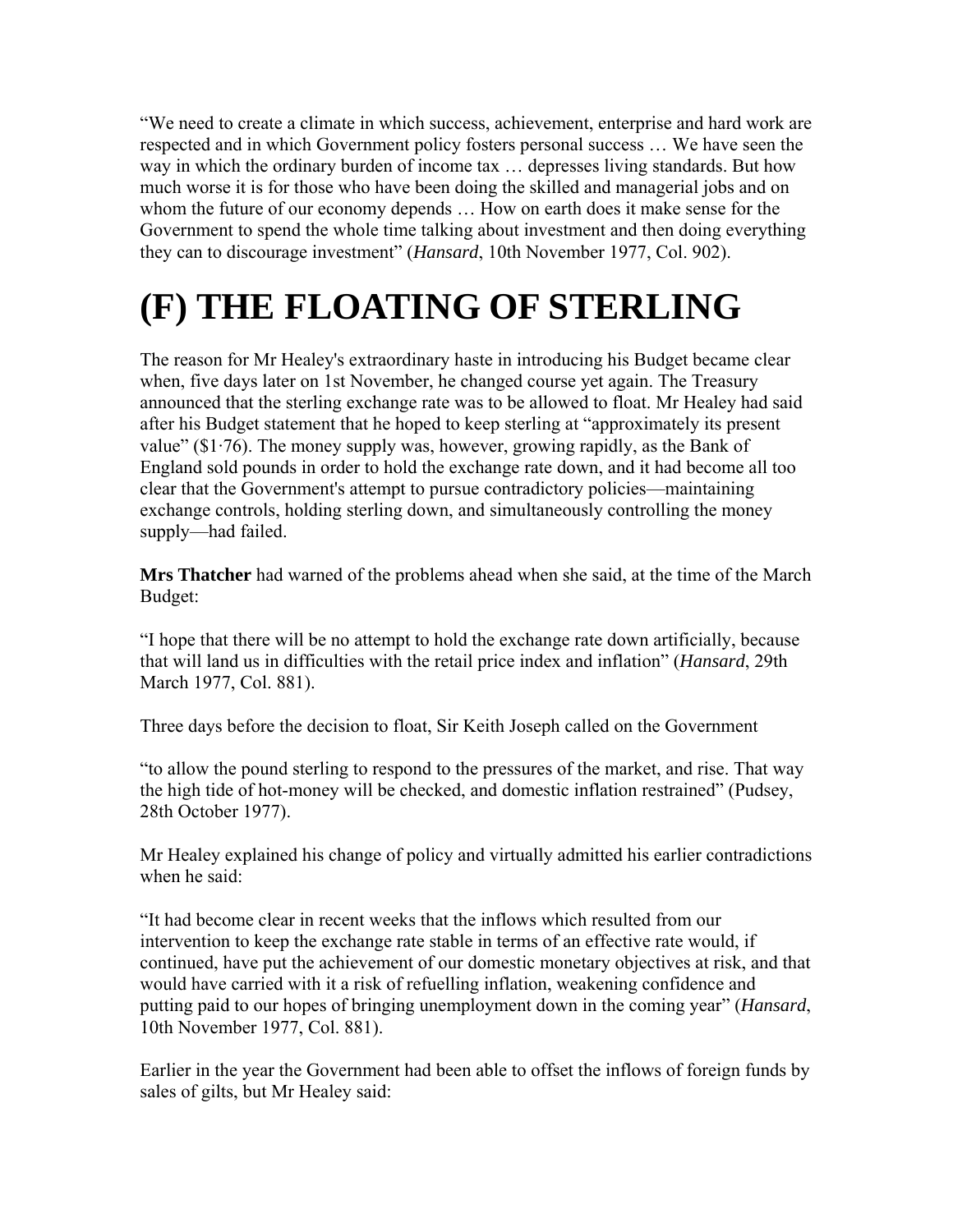"There is clearly a limit to the ability of any Government to offset the effects of inflows in this way without beginning to distort the domestic financial system and to impose a monetary squeeze" (ibid.)

**Relaxation of Exchange Controls.** The Government moved a stage further in the belated introduction of changes for which Conservatives had pressed when, on 21st December 1977, it was announced that a number of exchange controls were to be relaxed. The United Kingdom was required to ease restrictions on capital movements within the EEC from the beginning of 1978, and the announcement followed an agreement reached in Brussels.

The 25 per cent surrender rule, introduced in 1965, was to be abolished. Under it sellers of foreign currency securities had to give up a quarter of the proceeds of the sale at the official exchange rate—thus losing 25 per cent of the investment currency premium paid on the purchase. Other changes are summarised on page 27.

## **(G) "THE RIGHT APPROACH TO THE ECONOMY"**

On 7th October 1977 Sir Keith Joseph, Sir Geoffrey Howe, Mr James Prior and Mr David Howell set out their proposals for policy to be followed by the next Conservative Government in *The Right Approach to the Economy* (edited by Mr Angus Maude). They identified nine priorities for the programme of economic recovery:

- i. Provision of a more stable economic climate with as few sudden changes as possible and a firm brake on legislation.
- ii. Strict control by the Government of the rate of growth of the money supply.
- iii. Firm management of government expenditure, to reduce the burden on the economy and leave more in people's pockets.
- iv. Lower taxation on earnings, capital and savings, to increase the rewards of skill and enterprise—paving the way to more secure jobs, particularly for the young.
- v. The removal of unnecessary restrictions on business expansion, to encourage new firms and new work opportunities, rather than excessive preoccupation with existing 'problem areas'.
- vi. Recognition of the need for varied rates of pay with increases which reflect supply and demand, skill, effort, experience and risk, while taking account of the need for profitability and employers' capacity to pay.
- vii. The encouragement of better methods of collective bargaining.
- viii. Full explanation by Government and management of their economic aims in the light of the inescapable financial constraints within which a solvent nation—like a solvent company—must operate.
- ix. Open and public discussion and debate among the Government, unions, employers and *all* interested parties; an end to narrow deals and contracts; and a proper recognition of the role of Parliament in relation to the affairs of the nation.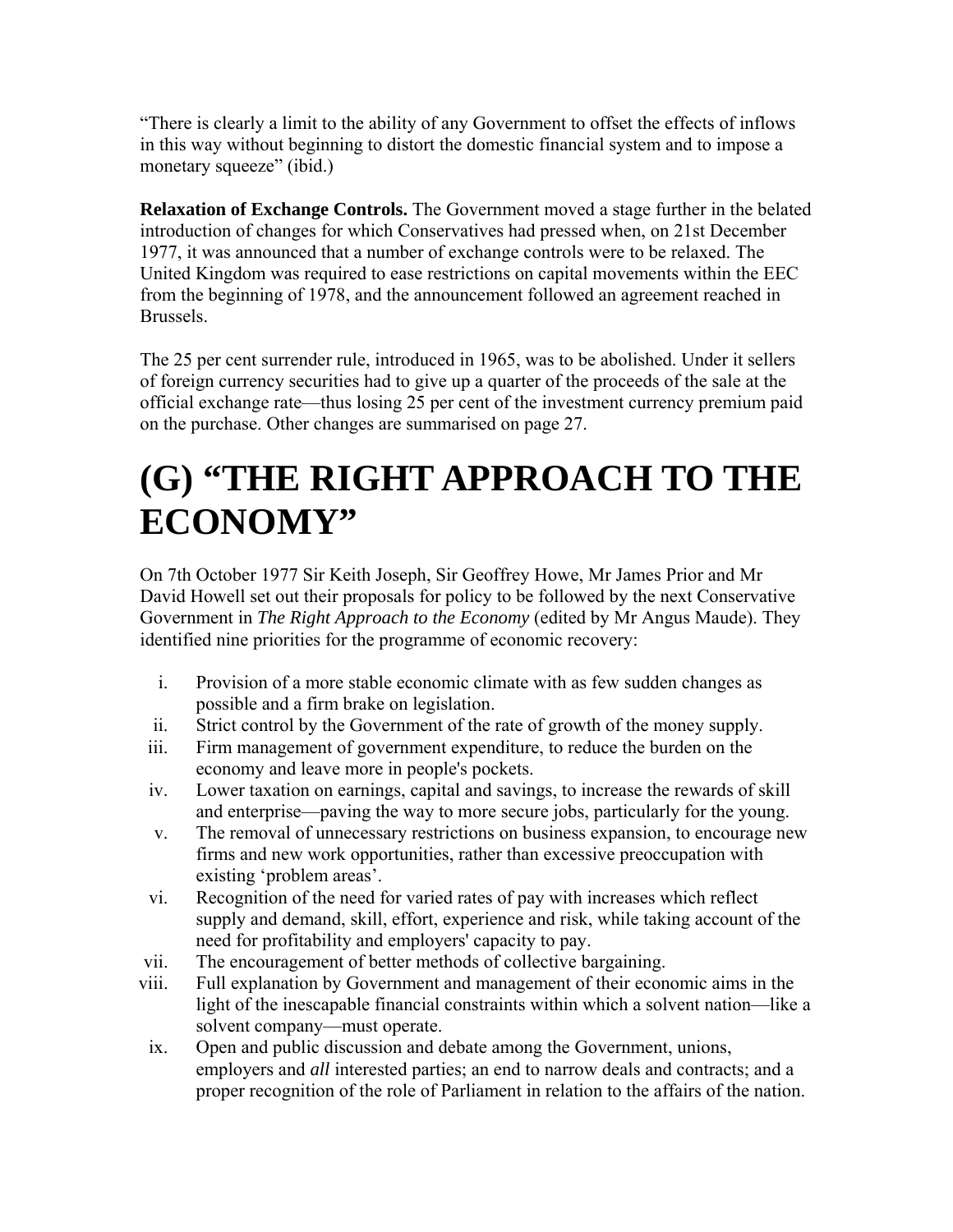### **(H) THE 1978 PUBLIC EXPENDITURE WHITE PAPER**

**Admission of Stagnation.** The lie was given to Ministers' extravagant claims of success and of false optimism by the White Paper on Public Expenditure 1978–9 to 1981–2 (Cmnd. 7049) published on 11th January 1978. The history of the economy under the Labour Government was summed up in paragraph 49 of the White Paper:

"Between 1973 and 1977 there was no change in output in the United Kingdom; and real national disposable income fell by 2¼ per cent, reflecting the adverse movement in the terms of trade. Whereas public and personal consumption had been growing more or less in line over the previous decade, they diverged after 1973: personal consumption actually fell between 1973 and 1977 while public authorities' consumption rose at an average annual rate of 2½ per cent. The fall in real take-home pay was even sharper than the fall in personal consumption, which was moderated by substantial increases in social security benefits. Investment, public and private, fell during the period. But there was a substantial improvement in the balance of payments" [as a result of North Sea oil].

The White Paper's comments on productivity were ominous for the future.

"A second uncertainty, partly linked with inflation, concerns the growth of productivity and hence of the economy's productive potential. Over the 25 years or so up to the beginning of the recent recession the trend rate of growth of gross domestic product was 2¾ per cent a year. Over the past four years output has been virtually flat, and there has been almost no growth in recorded productivity. It is impossible to say how much of this absence of growth of productivity is cyclical—and so will be made good as output recovers—and how much it reflects a downward shift in the underlying growth of productivity. There are some grounds for thinking that the large changes in energy prices in 1973 and the low levels of investment in recent years may affect the future growth of productivity."

**Euphoria and Reality.** Within a fortnight of the White Paper's publication, however, Mr Healey gave vent to one of his most wildly optimistic forecasts, when he said, at a Newspaper Press Club luncheon, that working parties on a number of industrial sectors had concluded that it was "perfectly possible to increase the productivity of these sectors sufficiently to improve our balance of payments by some  $f2\frac{1}{2}$  billion in 1980—this is quite independent of the direct benefits of North Sea Oil"—and that, as a consequence, the Government should be able "to run the economy at a level of demand sufficient to produce between half a million and one million additional jobs" (Glasgow, 27th January, 1978).

A very different picture was given by the Secretary of State for Employment, Mr Booth, in the debate on unemployment three days later when he said: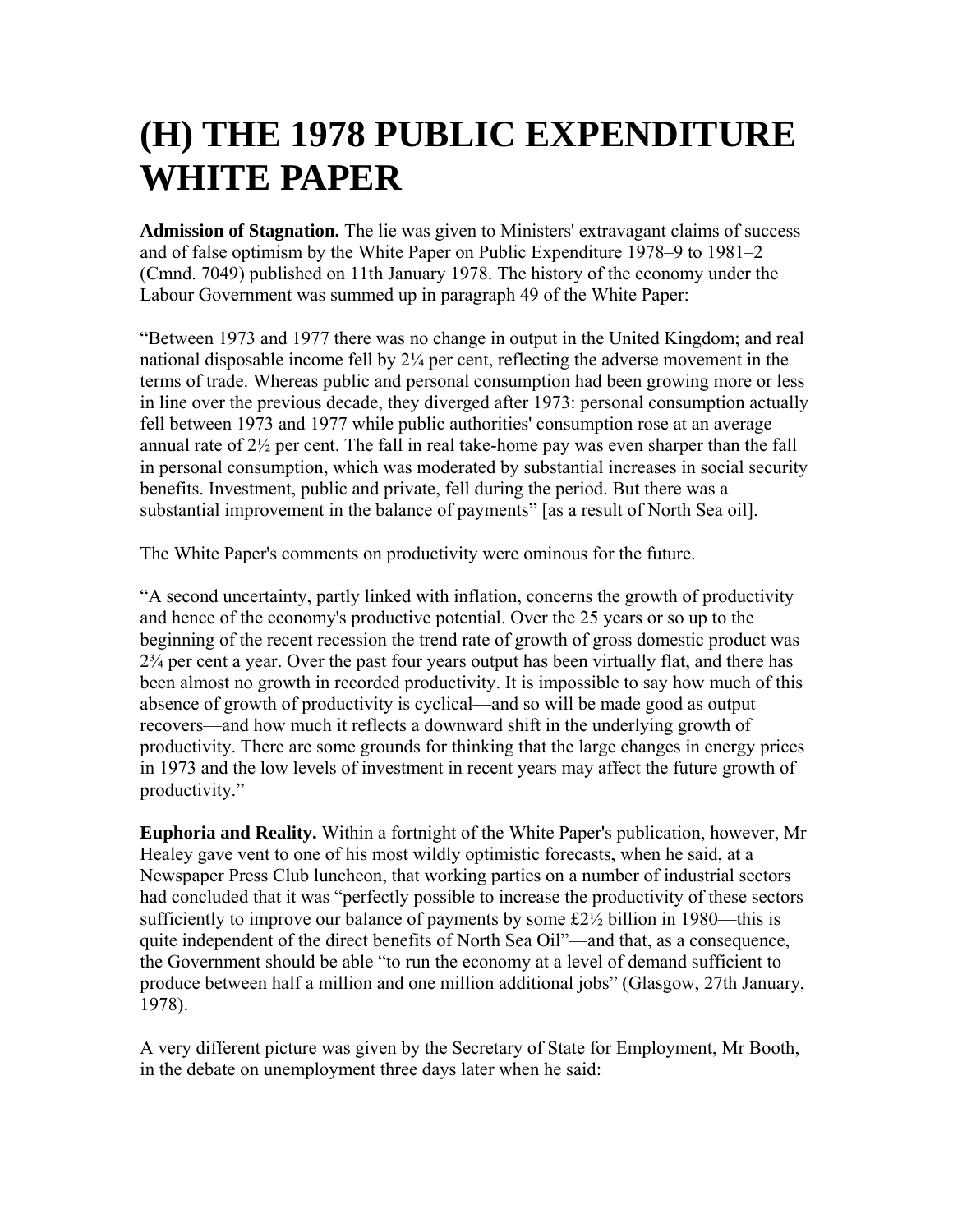"We cannot look to the manufacturing sector to produce a great increase in the number of jobs available. We must turn our minds to ways in which the increased wealth brought about the attainments of the sector working party targets can be used in other areas to produce jobs" (*Hansard*, 30th January 1978, Col. 60).

It was also a very different Mr Healey who was reported by *The Guardian* to have told the Labour Economic, Finance and Taxation Association that:

"World trade was growing more slowly than the Treasury had expected; that sterling had appreciated; and that earnings growth now looked like being above 10 per cent. This all meant that on present policies the balance of payments would be worse than expected this year and that 'unless some stimulus is given to the economy in the Budget, growth will be less than 3½ per cent.' There was a danger that too rapid an expansion might create balance of payments problems by sucking in imports … and we might run into this sooner than in previous expansions, because there had been so little investment and because the pattern of demand might have changed. Another problem was our industrial costs. 'Earnings in this country are likely to rise very substantially faster than in most of the countries that compete with us although our productivity is very much lower.' Deliberate devaluing would not help. 'I believe you can lose as much from inflation in a year or two as you gain by devaluing'" (*Guardian*, 18th February 1978).

# **3. ECONOMIC AFFAIRS**

## **(A) PUBLIC EXPENDITURE AND BORROWING**

### **1. PUBLIC EXPENDITURE**

After two years of soaring public spending and borrowing, the Labour Government was at last compelled at the end of 1976, to introduce cuts and to undertake to reduce the borrowing requirement in order to obtain further credit from the IMF.

**The 1977 Public Expenditure White Paper.** In February 1977 the Government published the second volume of the Public Expenditure White Paper for that year (Cmnd. 6721–II; see *Campaign Guide 1977* for Cmnd. 6721–I). It set out expenditure plans for individual programmes up to 1980–1, but the plans for the last two years were largely meaningless (the Government described them as "particularly provisional") because they had not been adjusted to take account of the reductions in spending announced on 15th December 1976.

The new White Paper represented a new low point in the Labour Government's practice of withholding information about its plans. Sir Geoffrey Howe said: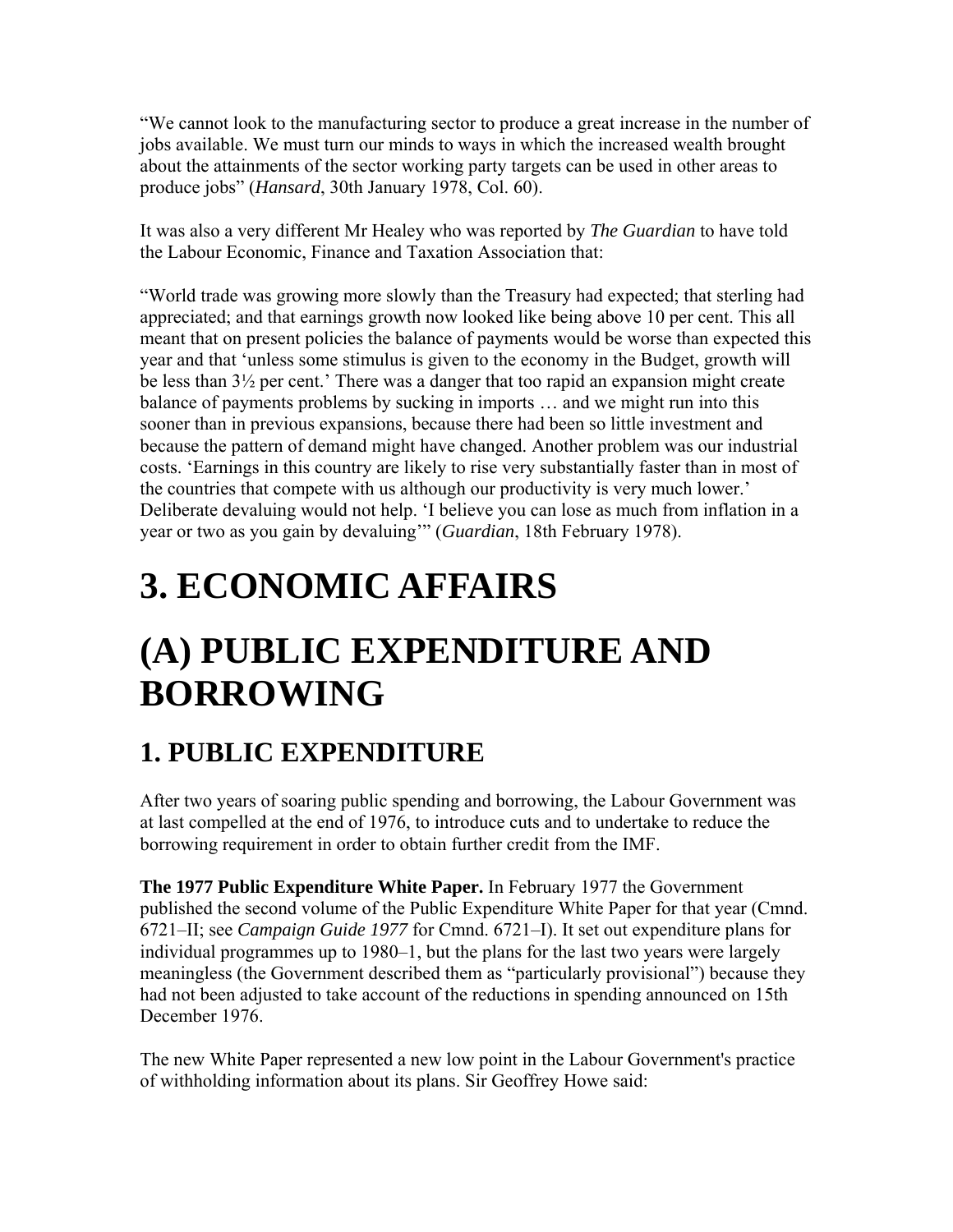"There is at the heart of the Government's position a total lack of integrity in their presentation of their public expenditure policy to this House. They are doing one thing step by step—cutting back on public expenditure—and still trying to mislead their supporters and others into thinking that they are doing something different" (*Hansard*, 17th March 1977, Col. 656).

The 1977 White Paper summarised the serious cuts in spending the Government had been forced to make by the financial crises of 1976:

Summary of Changes in Public Expenditure Plans during 1976 **(i.e. changes since 1976 White Paper)** 

|                                           | £m, 1976 Survey Prices |               |  |
|-------------------------------------------|------------------------|---------------|--|
|                                           | 1977-8 1978-9          |               |  |
| Current expenditure on goods and services |                        | $-215 - 158$  |  |
| Capital expenditure on goods and services |                        | $-755 - 735$  |  |
| Subsidies and grants                      |                        | $+247 +741$   |  |
| Other transfers                           |                        | $-901 - 497$  |  |
| Total                                     |                        | $-1,624 -649$ |  |
| (Source: Cmnd. 6721-11)                   |                        |               |  |

The majority of the planned reductions fell on capital spending; current spending was to fall by only a small amount. The apparent large reduction in "other transfers" in 1977–8 was in large part accounted for by the sale of BP shares for £500 million.

The White Paper was debated on 17th March 1977. Ministers, plainly in expectation of defeat, refused to vote in support of their own proposals. It was this extraordinary demonstration of the weakness of the Government's position that led Mr Callaghan to enter into the pact with the Liberals (see p. 3).

The severity of the reductions in spending, after the irresponsibly large increases of previous years, was castigated by Sir Geoffrey Howe:

"The Chancellor … rejected every plea from the Conservative side of the House for an early start on the reduction of public spending by saying that it would be cruel folly to contemplate reductions in public expenditure at a time when unemployment was rising. Now the Government are trying to hide behind a smoke screen, accusing the Opposition of wanting savage, immediate, indiscriminate cuts and pretending that they are doing nothing of the kind … Why are cuts, denounced as savage when we suggest them, apparently reasonable, sensible and supportable when carried out by the Government although not quite sufficiently supportable for the Government to ask their supporters to support them in the House?" (*Hansard*, 17th March 1977, Col. 656).

Sir Geoffrey Howe warned the Labour Government against increasing spending again as soon as the crisis was over: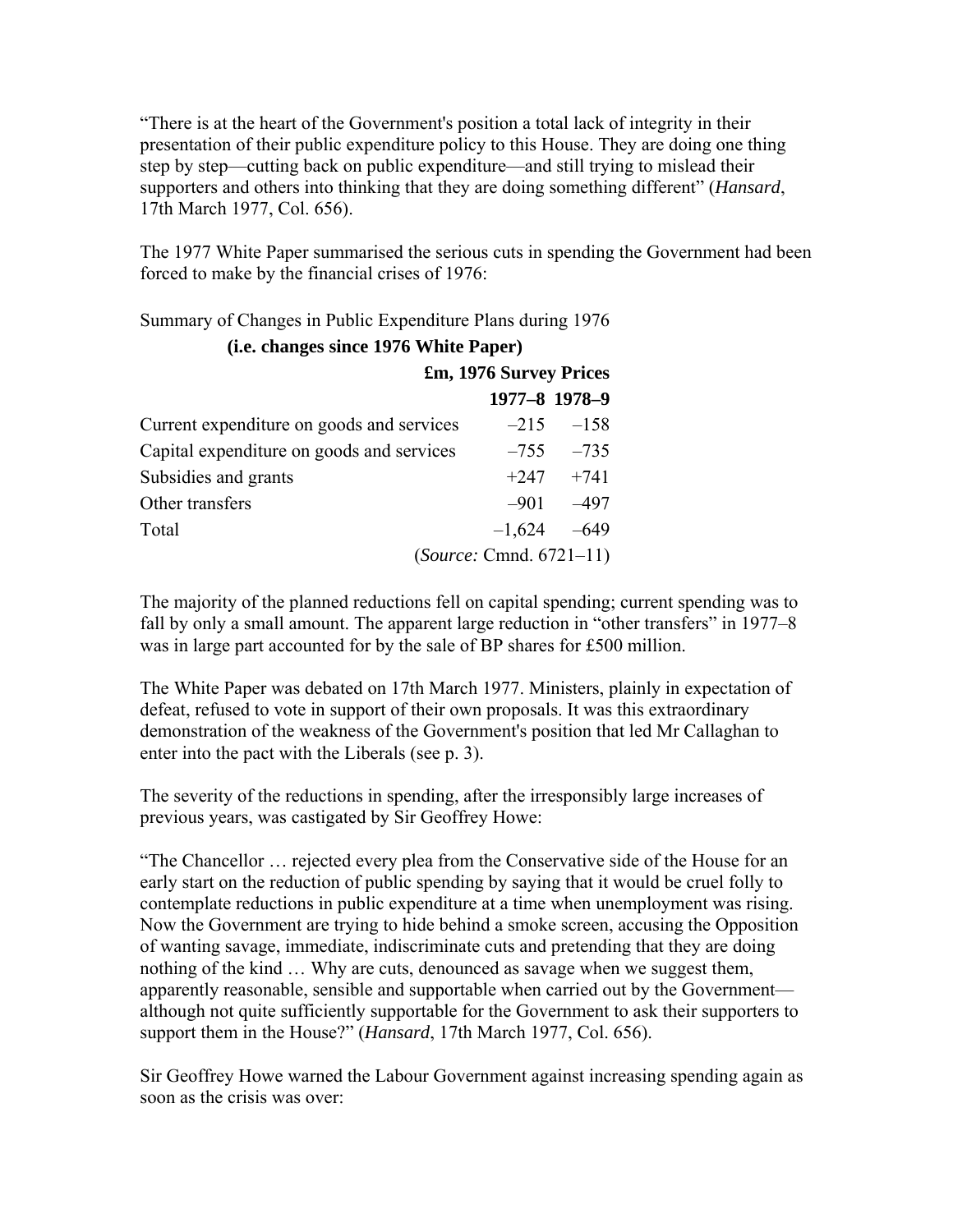"We are anxious lest, with the accession of oil to our balance of payments, … with perhaps an improvement in the pound, but with unemployment remaining high, this Government … will be tempted to overlook and disregard the necessity for bringing later spending programmes back under control" (*Hansard*, 17th March 1977, Col. 662).

**Increased Public Expenditure announced on 15th July 1977.** Four months after Sir Geoffrey Howe's warning against increasing spending, the Chancellor announced more increases, in his Statement on Counter-Inflation Policy on 15th July. Another £300 million would be spent on child benefit in 1978–9, and the income eligibility limits for school meals would be raised at a cost of £28 million in 1978–9.

**Further Increases announced on 26th October 1977.** The improvement in the financial climate during 1977 led the Government to announce further increases in spending in the October 1977 mini-budget. Capital expenditure by central and local Government would be increased by £400 million (at 1977 Survey Prices) in 1978–9. Another £20 million would be spent on the overseas aid programme and an additional £9 million would be spent on law and order, also in 1978–9.

**Underspending and Cash Limits.** After overspending by extravagant amounts during 1974–5 and 1975–6, Labour was forced by Conservative pressure to introduce tighter controls over spending for 1976–7. Mr Healey announced, in his March 1976 Budget, that cash limits were to be introduced over a wide range of Government spending (see 1977 Guide). In the event, the new cash limits contributed to substantial under-spending. Total public spending in 1976–7 was about £2,250 million lower than anticipated, at 1977 Survey prices. There are preliminary indications that there will also be underspending in 1977–8: central Government cash-limited spending in the first half of 1977–8 was £430 million lower than expected.

**The 1978 Public Expenditure White Paper.** On 11th January 1978 the Government published *The Government's Expenditure Plans, 1978–79 to 1981–82* (Cmnd. 7049). This White Paper was notable for two things in particular—the very sharp increase in public spending planned for 1978–79, and the care with which the figures in the document were presented in order to conceal that increase.

The Government claimed that public spending (at 1977 Survey Prices) would rise by  $2\frac{1}{4}$ per cent in 1978–9, and by 2 per cent a year thereafter. This was set against a forecast of a rate of growth in the economy of 3½ per cent in 1978–9—a very high rate in comparison with the stagnation of their earlier years in office. The 2¼ per cent increase was, however, based on comparison between the level of spending *forecast* for 1977–8 in the previous year's White Paper (Cmnd. 6721) and the level *forecast* in the new White Paper for 1978–9. Spending in 1977–8, however, fell short of the forecast by some £2·4 billion, or 4·2 per cent—by 5·1 per cent if lower debt interest is taken into account. If actual spending in 1977–8 (£56,220 million) is compared with the forecast for 1978–9 of  $£60,850$  million, the increase is  $8.2$  per cent. This increase would be exactly the same as that in 1974–5, the year in which Mr Healey's spending explosion gave rise to many of our subsequent economic problems.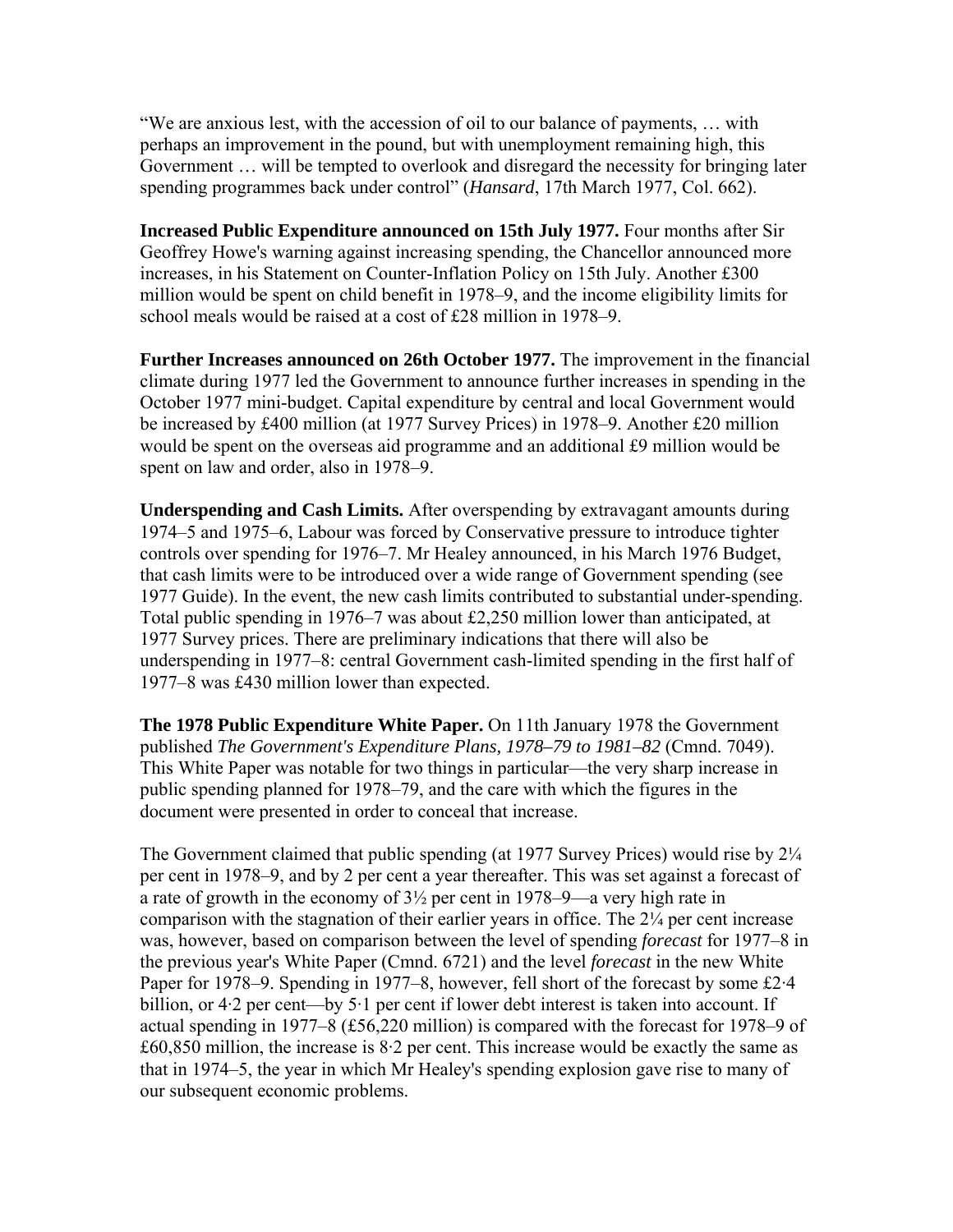The Government attempted to make light of this apparently very steep increase by predicting another shortfall in spending of £1 billion next year. Future errors in forecasting were to be covered by an increasingly large contingency reserve, planned to rise to £2 billion in 1981–2. The position was confused still further by Treasury evidence to the all-party Expenditure Committee on 30th January (only a fortnight after the publication of the White Paper), that the increase in spending between 1977–8 and 1978– 9 would be not 2¼ per cent but 4 per cent (*Financial Times*, 31st January 1978).

Cmnd. 7049, like its predecessor, did not provide the usual analysis of growth and use of resources in the economy in support of the spending proposals. The 'illustrative' figure of real annual economic growth of 3½ per cent was given, followed by the comment that it "cannot be assumed in advance as a basis for planning public expenditure" (para. 56 Cmnd. 7049–1). Even more surprisingly, the forecasts are based on the unrealistic assumption that the Government's 10 per cent limit on the growth of earnings is observed and its inflation forecasts are achieved—although the White Paper itself says that "the uncertainty over the future rate of inflation poses the major question mark over the medium—term prospects for the economy".

Comparisons between successive White Papers have been made more difficult by changes in practice, in particular in the treatment of nationalised industries' borrowing. This year the industries' net borrowing from all sources—the market and overseas—has been lumped together with loan finance provided by the Government. The reason given for this is that borrowing from the private sector (or repayments to it) "can distort the year-to-year path of government lending to the industries and hence of public expenditure as a whole". The procedure now adopted has added to the confusion of an already extremely confused White Paper.

Perhaps more revealing, and disquieting, are the White Paper's admissions on productivity, and on the general depressed state of the economy during the past three years. These are discussed on p. 20.

#### **2. LABOUR AND CONSERVATIVE APPROACHES**

Conservatives believe that Labour's approach to public spending is wrong both in philosophy and in practice.

Labour's philosophy is that high spending (and hence high taxation) is desirable in itself; the Conservative view is that the State should take a smaller share of national resources, always provided that those who cannot take care of themselves are looked after by those who can. *The Right Approach to the Economy* stated:

"Our intention is to allow State spending and revenue a significantly smaller percentage slice of the nation's annual output and income each year" (p. 10).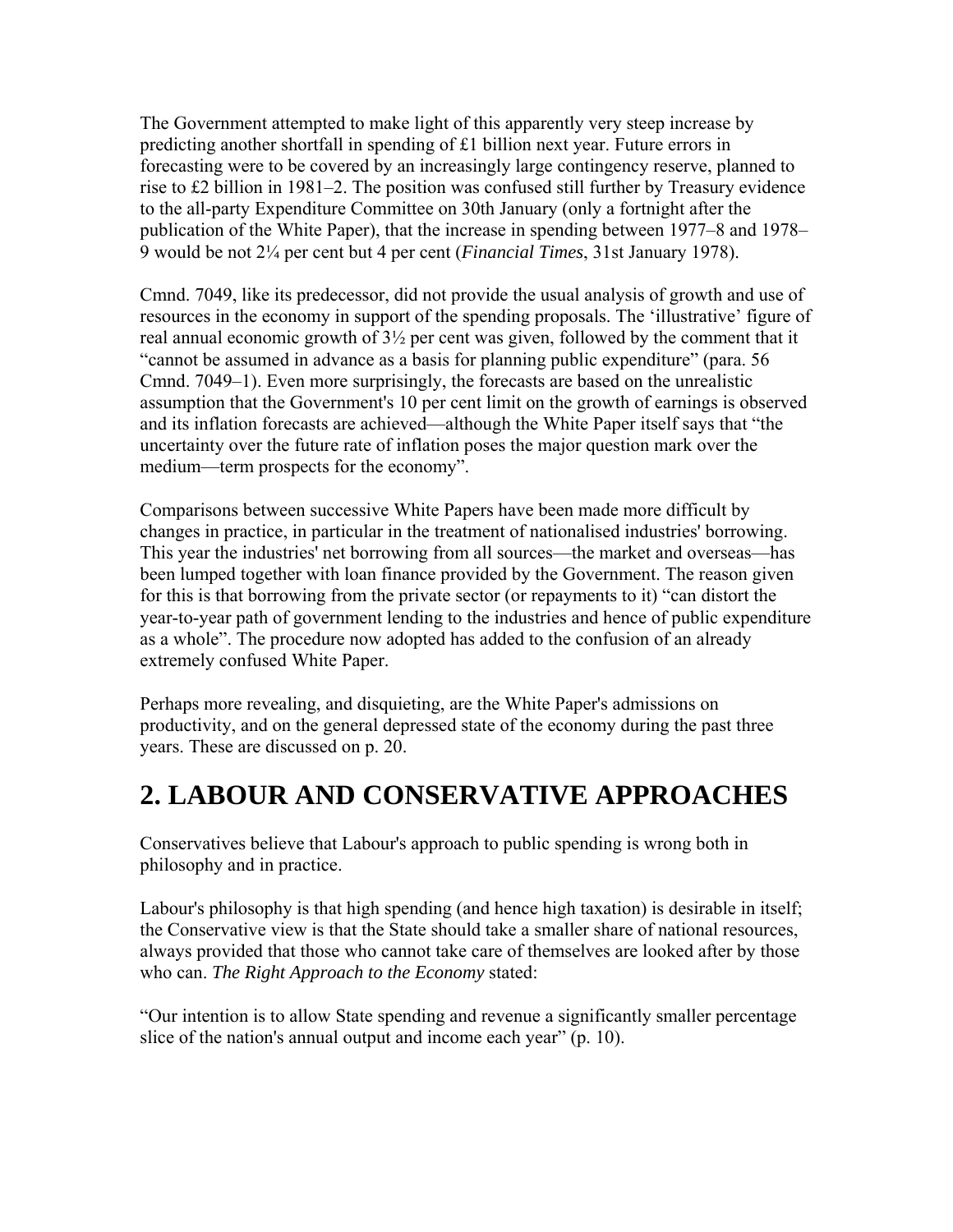Labour's practice is to increase public spending sharply as soon as they come to power; when financial pressures force them to reduce it, they slash capital spending. *The Right Approach to the Economy* described the Conservative alternative thus:

"The reduction will be progressive, and the necessary economies can be so phased as to give the most benefit to the nation's productive capacity. This will be in contrast with Labour's recent panic cuts, which fell too heavily on capital rather than current spending and did great damage to the construction industry" (p. 10).

The Labour Party's plans for public spending cannot be judged by the actions during the past year of a bankrupt Government forced to retrench by the International Monetary Fund. They must be judged by the plans published in *Labour's Programme 1976*.

The Programme calls for an increase in public spending of £5,680 million, at 1975 prices, so that it would now cost at least  $£7,000$  million. The increases are to be implemented by 1980. They *exclude* the cost of the nationalisation proposals in the document.

#### **3. PUBLIC SECTOR BORROWING**

**Successive Revisions of the Public Sector Borrowing Requirement.** The Treasury proved no more able to forecast accurately the public sector borrowing requirement (PSBR) for 1977–8 than they had been able to do in previous years. In early 1976 the forecast for the PSBR in 1977–8 was £10,500 million. The Chancellor considered this figure too high and on 22nd July 1976 announced deflationary measures that would reduce the PSBR in 1977–8 to £9,000 million. By 15th December 1976 the forecast had crept up again to £10,500 million; so on that day the Chancellor announced yet more reductions in public spending to take effect in 1977–8 (see 1977 Guide, p. 51). They were intended to reduce the PSBR to £8,700 million.

In 1977 the forecasting farce continued. By March the anticipated PSBR was £7,500 million. The Chancellor therefore felt able in the March budget to raise it to £8,500 million. In July the Chancellor announced that the figure had shifted once more. On 15th July he announced measures that added a net £100 million to the PSBR to restore it to £8,500 million. By October the forecast had changed again, so on 26th October the Chancellor felt able to reflate by about £1,000 million in order to aim at a new target PSBR of £7,500 million. It remains to be seen what the figure will eventually be.

### **4. OVERSEAS BORROWING**

After agreement with the IMF in December 1976 on a facility of \$3·9 billion, the first \$1,160 million of the facility was borrowed in January 1977. In May \$360 million were borrowed and in August a further \$374 million. Another tranche, due to be drawn in November, was not taken up.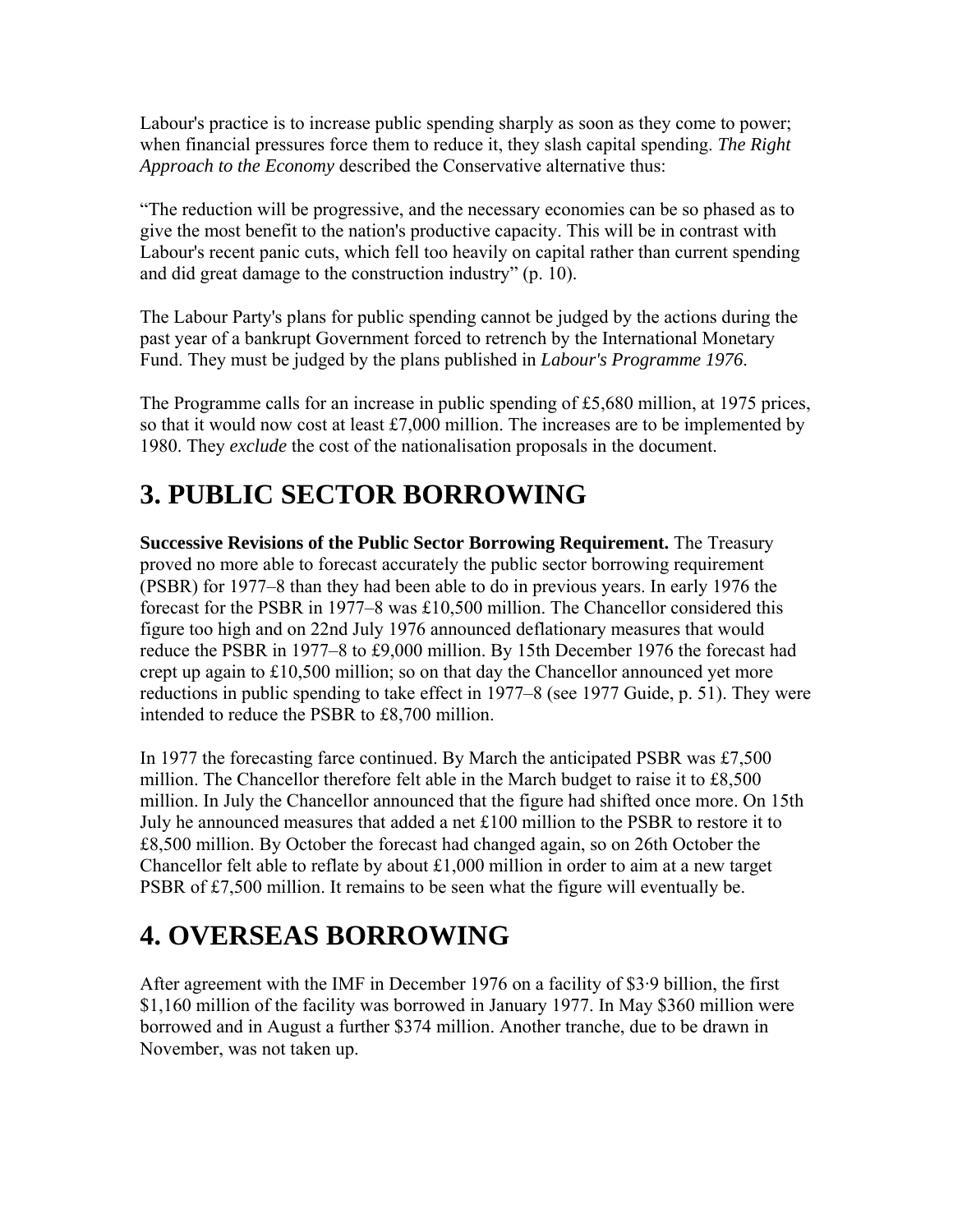On 15th December 1977 the Government published another Letter of Intent to the IMF, reiterating their intention of having a PSBR of £8,600 million in 1978–9. The limit on Domestic Credit Expansion was made more restrictive: the figure of £7,700 million originally intended to cover only 1977–8 was extended to the first quarter of 1978–9.

At the end of November 1977 the UK's short and medium-term foreign currency debt stood at \$19,585 million. (£10,820 million at an exchange rate of \$1·81.) This was made up as follows:

|                                                                  | $\mathbf{\$m}$ |
|------------------------------------------------------------------|----------------|
| IMF-oil facility                                                 | 1,180          |
| -first credit tranche                                            | 810            |
| —other tranches                                                  | 1,894          |
| Clearing banks' loan to Central Government (March 1974)          | 2,500          |
| Second clearing banks' loan to Central Government (January 1977) | 1,500          |
| Exchange cover borrowing                                         |                |
| - by nationalised industries                                     | 7,551          |
| - by local authorities                                           | 2,400          |
| Other public sector borrowing                                    | 1,750          |
| Total                                                            | 19,585         |
| <i>(Source: Treasury)</i>                                        |                |

#### **5. STERLING AND EXCHANGE CONTROLS**

After the economic package of 15th December 1976, sterling remained reasonably firm against the dollar, and from June onwards it actually rose. Between 17th December 1976 and 15th December 1977 sterling rose by over 10 per cent against the dollar. But this was a period when the dollar was weak; against all other important currencies sterling rose by only 5 per cent. Between June and October 1977 the upward pressure on sterling was countered by the Bank of England, which sold sterling in order to depress its international value. The resulting additions of sterling to the domestic money supply were swelling that supply to a dangerous extent. In September sterling M3 grew by 2·1 per cent and in October it grew by 1·8 per cent. If these rates of growth had continued, the Government's upper limit of 13 per cent growth in Sterling M3 for the year as a whole would have been exceeded. The Government therefore stopped depressing the rate on 31st October.

Sterling immediately began to float upwards, from \$1·77 to \$1·83. This caused concern in industry: the October 1977 CBI Survey had established that three firms in five were already suffering an erosion of export price competitiveness.

An alternative policy to intervention in the exchange markets to offset capital inflows would have been to allow a relaxation of exchange controls on outward capital flows. Mr Healey announced some relaxations on 26th October 1977, but they were negligible.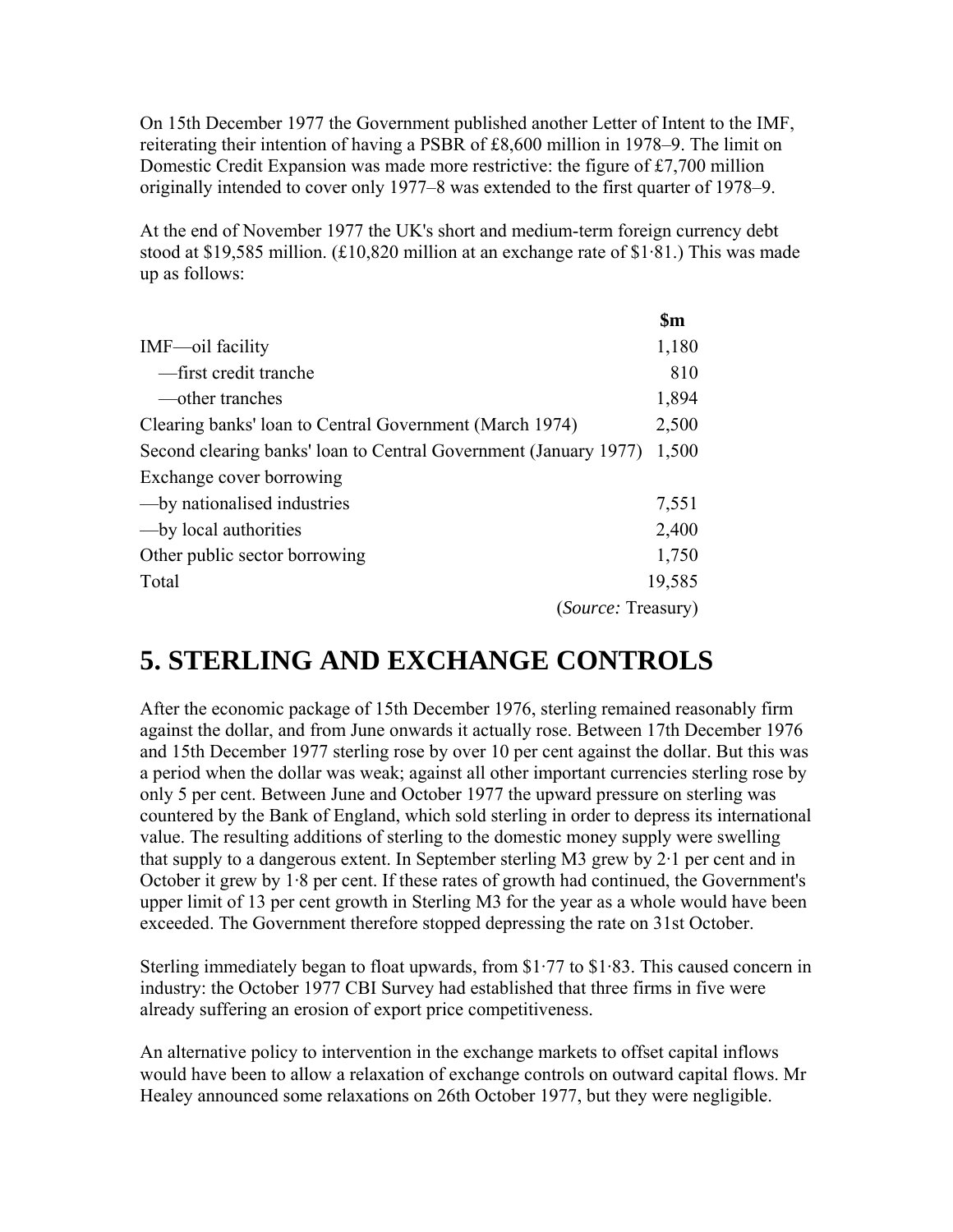There were minor concessions on the amounts of foreign currency which certain companies and banks were allowed to hold; non-resident companies were permitted to borrow sterling more easily; the maximum amount that could be taken abroad when travelling by a UK resident was raised from £300 to £500 (from £75 to £100 per day for business journeys); and emigrants were allowed to take greater amounts of capital.

The Government at that stage refused further relaxation in exchange controls, despite commitments under the Treaty of Rome and the Treaty of Accession to the EEC to abolish controls on capital movements to Europe by 1st January 1978.

The Conservative view of exchange controls was expressed in the debate on the October budget by Sir Geoffrey Howe:

"It is wrong for the Government to continue maintaining, without relaxation, the existing pattern of exchange controls. If the controls were relaxed, we should be able to acquire income-producing assets overseas against the day when North Sea oil runs out. We should be able to establish bridgeheads in other countries for our exports, as well as a more prosperous expansion of our invisible earnings sector. Until this is done, we shall be facing the consequences of a lopsided float. If exchange controls are continued, they will lead to an artificially high level for the pound, discourage prospects for overseas sales, diminish the value of overseas profits and damage profits, investment and jobs in the United Kingdom" (*Hansard*, 10th November 1977, Col. 898).

On 21st December 1977, the Government announced the abolition of the "25 per cent surrender" rule that applied to the sale of foreign securities. Sellers of foreign currency securities were no longer to have to surrender a quarter of the proceeds of the sale at the official exchange rate, thus losing 25 per cent of the investment currency premium paid on the purchase. This change was required by the EEC treaty commitment mentioned above. There was also some easing of the rules on direct investment in Europe: half of the total cost of such investment would now be available at the official rate. Foreign currency loans taken out to purchase securities issued by European institutions such as the European Investment Bank were to be repayable in currency bought at the official exchange rate over a five year period. The amount permitted for personal allowances that may be exported by UK residents emigrating to other EEC countries was doubled, to  $£80,000$ . Annual cash gift allowances were raised to £3,000 per donor and wedding gifts to £7,500, from £3,000.

# **(B) TAXATION**

### **1. SUMMARY**

During 1977 Mr Healey introduced his tenth, eleventh and twelfth Budgets. The first of these, in April, featured rises in personal allowances and a conditional cut in the basic rate depending on Phase III pay negotiations. These proposals were mauled in Standing Committee by a combination of two of the Chancellor's own supporters and the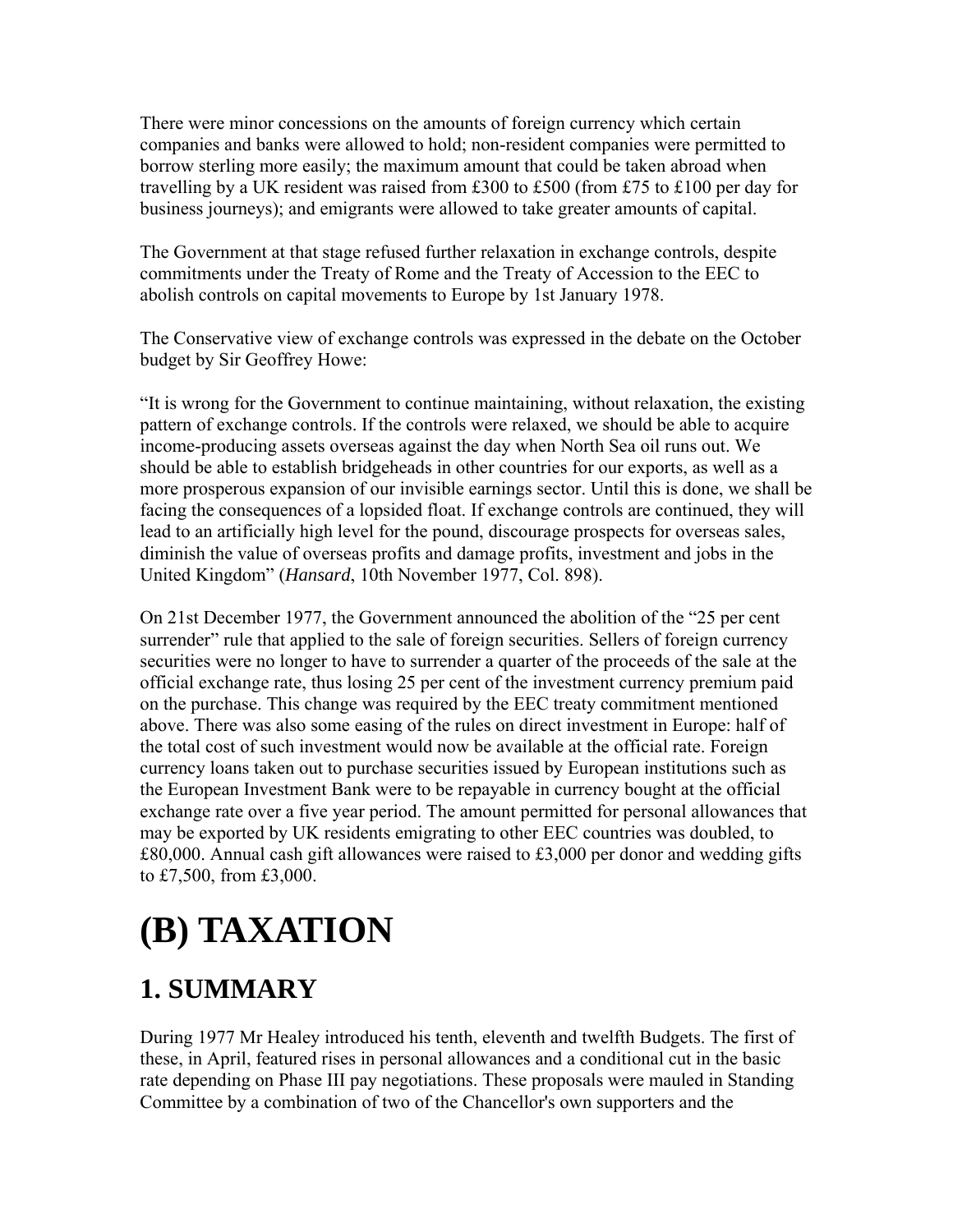Conservative Opposition. Revised proposals therefore had to be brought forward in July. On the first day after the Summer Recess, Mr Healey introduced yet another set of proposals—mainly in the form of tax cuts.

With these three initiatives, Mr Healey sought to create the impression of a great taxreducing Chancellor. In fact, he was only reversing a small part of the massive tax increases of 1974, 1975 and 1976; at the end of 1977 personal taxation was still very much heavier than it was when the Conservatives left office in March 1974 (see p. 29). Furthermore, Mr Healey's tax cuts have been largely concentrated at the lower end of the scale, and the disincentive effects of high taxation further up are still much in evidence.

At the same time, higher social security contributions are cancelling out a good measure of the benefit from tax cuts, and indirect taxes have been raised.

In his 1977 autumn budget, the Chancellor announced a series of measures to relieve the pressure of taxation on small businesses (see p. 31).

Meanwhile, the first phase of the switch from child tax allowances to Child Benefit has been carried out, but in such a way that the tax position of families has worsened compared with that of single people, pensioners and couples.

#### **2. PERSONAL TAXATION CHANGES**

#### **Allowances and Rates**

The Budget proposals of 29th March 1977 included modest increases in the personal allowances—insufficient to compensate for the 15 per cent inflation of the previous twelve months—and a conditional cut in the basic rate of Income Tax from 35 per cent to 33 per cent. This cut was due to be confirmed later in the summer when a satisfactory Phase III of pay policy had been negotiated. The personal allowance details are included in the table below.

During Standing Committee debates on the Finance Bill itself, two Labour Party backbenchers, Mr Rooker and Mrs Wise, expressed dissatisfaction with the Chancellor's proposals and supported Conservative amendments to increase the personal allowances further. The Government was obliged to accept these proposals, and in the 15th July package the Chancellor announced further slight increases.

However, the Government compensated for the cost of these extra personal allowances by setting the basic rate of Income Tax at 34 per cent instead of the 33 per cent that had been conditionally offered in the original Budget proposals.

The Government was also forced, in Standing Committee, to accept a measure of indexation in the personal tax system. From 1978–9 onwards, personal allowances will have to be raised by an amount at least equivalent to the rise in the Retail Price Index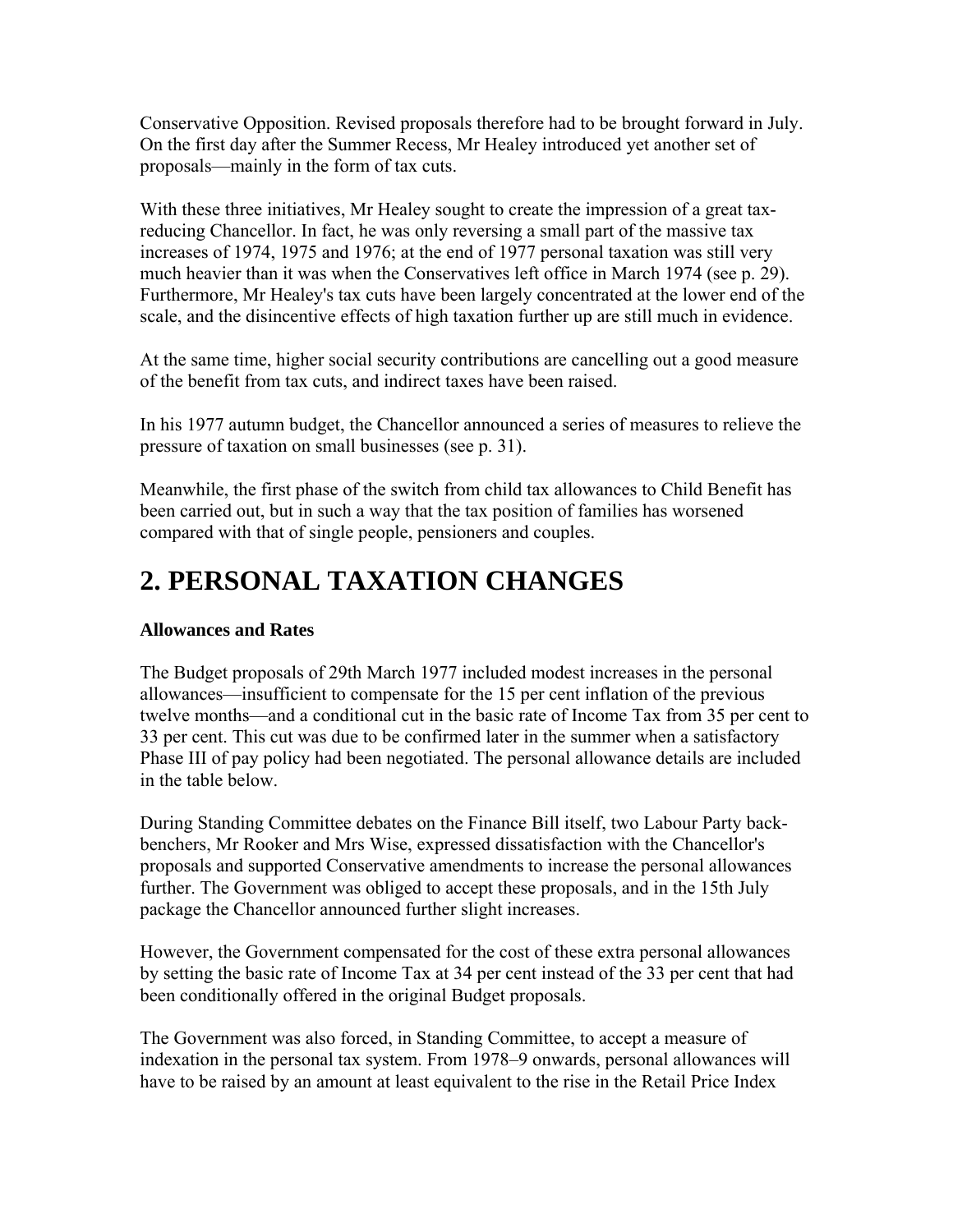during the preceding calendar year—unless the Chancellor is able to persuade Parliament, in any particular year, that this should not be done.

|                   | Personal Allowances 1976–7 |                                |                              |                                        |  |
|-------------------|----------------------------|--------------------------------|------------------------------|----------------------------------------|--|
|                   | 1976-7<br>actual           | <b>April 1977</b><br>proposals | After July 1977<br>revisions | <b>After October 1977</b><br>increases |  |
|                   | £                          | £                              | £                            | £                                      |  |
| Single<br>Person  | 735                        | 805                            | 845                          | 945                                    |  |
| Married<br>Couple | 1,085                      | 1,225                          | 1,295                        | 1,455                                  |  |
| Age Single        | 1,010                      | 1,080                          | 1,120                        | 1,250                                  |  |
| Age Married       | 1,555                      | 1,695                          | 1,765                        | 1,975                                  |  |

By October 1977 the Chancellor felt it necessary to boost the economy, and he increased personal allowances for the third time. Even then, however, the level of the allowances, adjusted for inflation, was still below the levels set in the last Conservative Budget, that of April 1973. The following table shows the 1973–4 allowances, their real equivalents in October 1977, the Labour Government's October 1977 proposals, and the shortfall. Between April 1973 and October 1977 the Retail Price Index rose by 102 per cent. It will be noted that the single person's allowance has fallen badly behind.

#### Personal Allowances 1973–4 and 1977–8

|                   | April<br>1973 | Oct. 1977<br>(equiv.) | Oct. 1977<br>(actual) | <b>Shortfall</b> | Increase 1973 to<br>1977 |
|-------------------|---------------|-----------------------|-----------------------|------------------|--------------------------|
|                   | £             | £                     | £                     | £                |                          |
| Single Person     | 595           | 1,199                 | 945                   | 254              | 59%                      |
| Married<br>Couple | 775           | 1,562                 | 1,455                 | 107              | 88%                      |
| Age Single        | 700           | 1,411                 | 1,250                 | 161              | 79%                      |
| Age Married       | 1,000         | 2,016                 | 1,975                 | 41               | $97\frac{1}{2}\%$        |

**Higher Rate Bands.** In the March 1977 Budget, the starting level for higher tax rates was raised from £5,000 (at which it had stood in 1973) to £6,000. The first higher rate band was widened by £500, raising the thresholds to the 45 per cent to 60 per cent bands by £1,500, the 60 per cent to 70 per cent bands were widened to £2,000, and the 75 per cent band to £5,000, giving a new structure of personal tax rates.

Bands of Taxable Income

|                    | <b>Per cent</b> | £                                      | <b>Per cent</b> |
|--------------------|-----------------|----------------------------------------|-----------------|
|                    |                 | 0–6,000 basic rate $10,000$ –12,000 60 |                 |
| $6,000 - 7,000$ 40 |                 | $12,000 - 14,000$ 65                   |                 |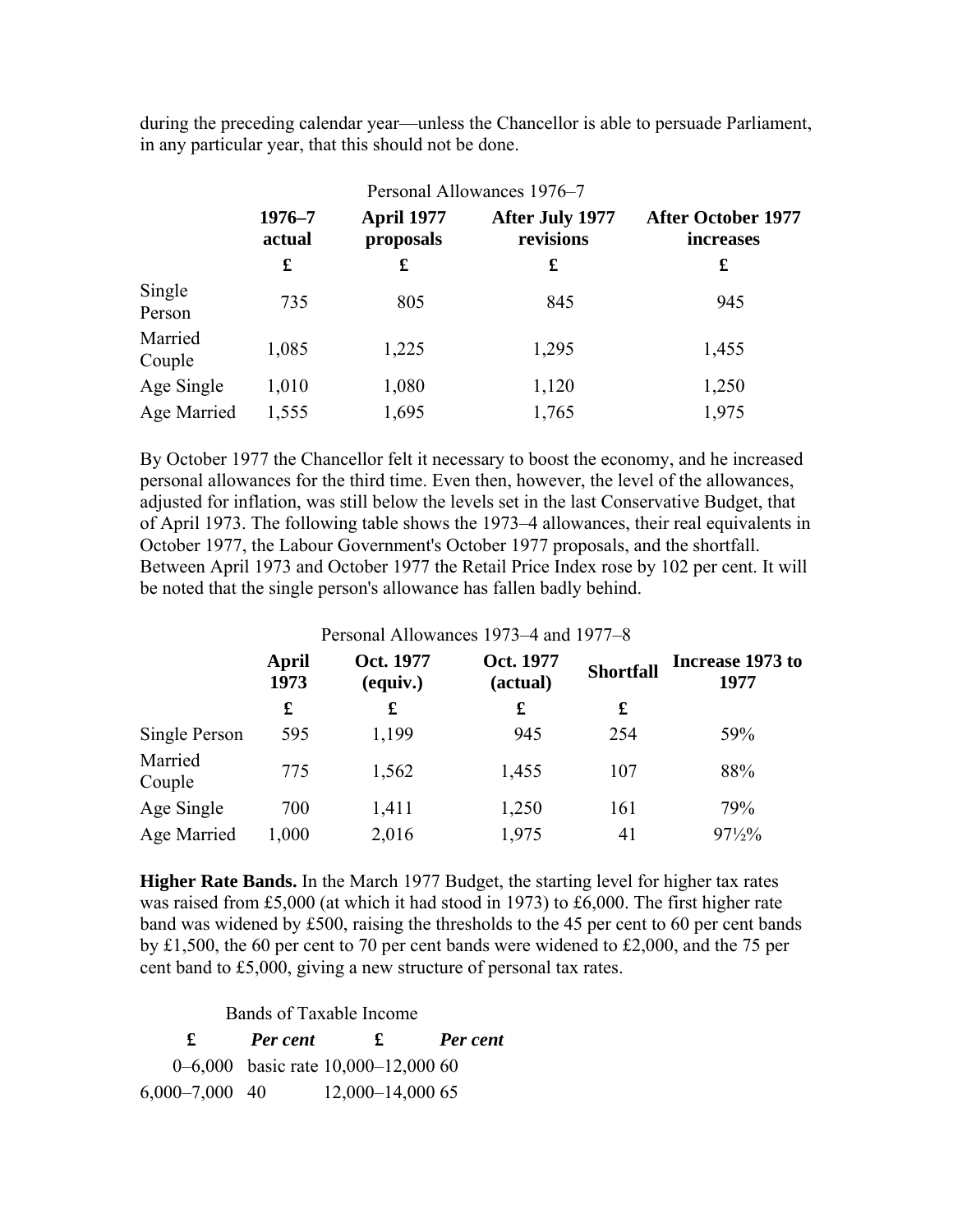| Bands of Taxable Income |          |                  |          |  |
|-------------------------|----------|------------------|----------|--|
| $\mathbf f$             | Per cent | $\mathbf{f}$     | Per cent |  |
| 7,000-8,000 45          |          | 14,000-16,000 70 |          |  |
| 8,000-9,000 50          |          | 16,000-21,000 75 |          |  |
| 9,000-10,000 55         |          | Over 21,000      | -83      |  |

**Investment Income Surcharge.** The starting point for the surcharge (at 10 per cent) was raised in the March Budget from £1,000 to £1,500, and for old people from £1,500 to £2,000. The 15 per cent rate is now reached at £2,000 and £2,500 respectively. The 1977 equivalent of the £2,000 starting point set in the 1973 Budget would be over £4,000.

**Child Allowances/Child Benefits.** The March Budget confirmed the earlier announcement that child income tax allowances would be reduced for 1977–8 as part of the switch to Child Benefits.

**Age Allowance.** In the original Budget proposals there was no increase in the level of £3,250 at which age relief begins to taper out. Under pressure from the Conservative Party, the Chancellor raised the figure to £3,500 at Report Stage of the Finance Bill. Adjustment for inflation would have required £3,750.

#### **3. THE BURDEN OF PERSONAL TAXATION**

Even after the tax reliefs of 1977, the burden of personal taxation is still very much higher than it was at the time of the last Conservative Budget in April 1973. The present yield of Income Tax is approximately £17·3 billion. The revenue cost of restoring the equivalent 1973 figures for Income Tax rates and allowances would be nearly £5 billion:

|                                           | $\pounds$ million |
|-------------------------------------------|-------------------|
| Restoration of 1973 allowances            | 2,250             |
| Restoration of value of higher rate bands | 610               |
| Returning basic rate from 34% to 30%      | 1,950             |
| Total                                     | 4,810             |

**Income Tax per Household.** The yield of Income Tax expressed per household in the United Kingdom has risen from £389 in 1973–4 to an estimated £880 in 1977–8, allowing for all the tax changes during 1977. Even allowing for the fall in the value of money, the increase shown would be from £384 per household in 1973–4 to £446 per household in 1977–8, an increase of 16 per cent. During that period real gross incomes have fallen.

**Effect on Individuals.** The proportionate benefit of the 1977 tax reliefs has been concentrated on those at the lower end of the income scale. The increases in allowances have taken some 2<sup>-1</sup> million taxpayers out of Income Tax altogether, and at the level of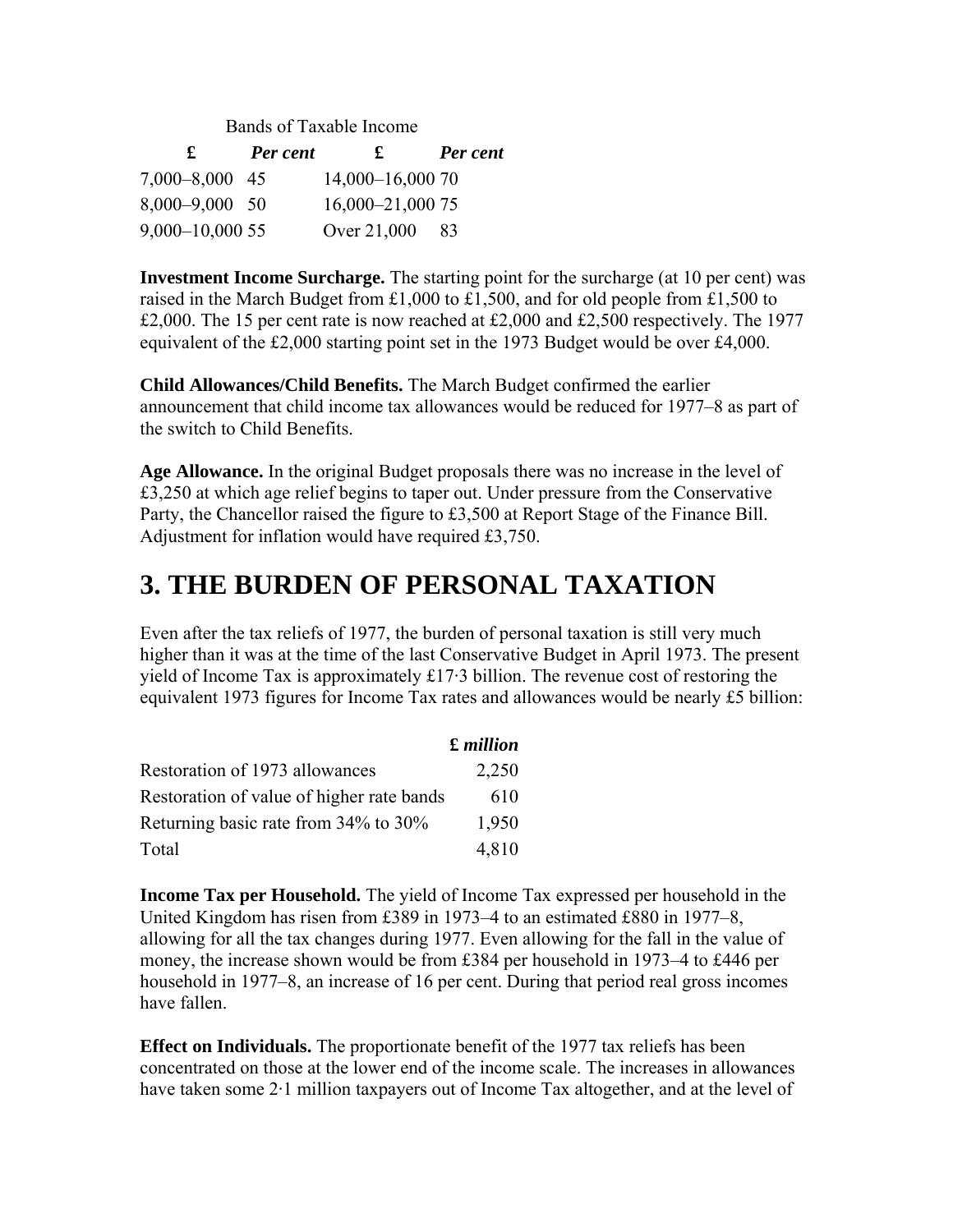average earnings (about  $\text{\pounds}80$  a week) a family man is within reach of the 1973 tax position.

Indeed, the **Prime Minister** claimed during the debate on the Queen's Speech that

"the burden of total tax and benefits is no greater today than it was when the Conservative Government left office"

and added:

"let us continue with this argument because I shall relish it. We shall destroy the Conservative Party with regard to this matter before we have finished with it" (*Hansard*, 3rd November 1977, Cols. 39–40).

Mr Callaghan based his argument on the case of a man with two children under 11, on average earnings of £44·80 a week in 1973–4. In 1977 he would be earning £80 a week, and, allowing for child benefits and family allowances, his tax and national insurance benefits would be the same in real terms as in 1973–4. The argument missed entirely the point that this family was paying the same amount of tax out of lower *real earnings*. As Sir Geoffrey Howe said:

"The reality is that they are 9 per cent worse off in average earnings and purchasing power. The Prime Minister's secret weapon is a boomerang which we shall relish brandishing at him on every possible occasion" (*Hansard*, 10th November, Col. 893).

**Real Take-home Pay.** The real take-home pay (i.e., after allowing for inflation) of a man on average earnings with two children under 11, allowing for the 1977 tax cuts, is in fact down by ten per cent since its 1974 peak (see p. 37). Over a longer period, the following sequence of figures shows how real incomes rose during the 1970–74 Conservative Government, and have fallen since. The index relates to real take-home pay of the average industrial worker with two children not over 11 (base  $1945-46 = 100$ ).

|  | Real Take-Home Pay |
|--|--------------------|
|--|--------------------|

| 1969-70                           | 159 |
|-----------------------------------|-----|
| 1970-71                           | 163 |
| $1971 - 72$                       | 166 |
| $1972 - 73$                       | 180 |
| $1973 - 74$                       | 179 |
| 1974–75                           | 183 |
| $1975 - 76$                       | 175 |
| 1976-77                           | 169 |
| (II. 1.33.1 L-1.1077 WI) C-1.773) |     |

(*Hansard*, 22nd July 1977, W.A., Col. *773*).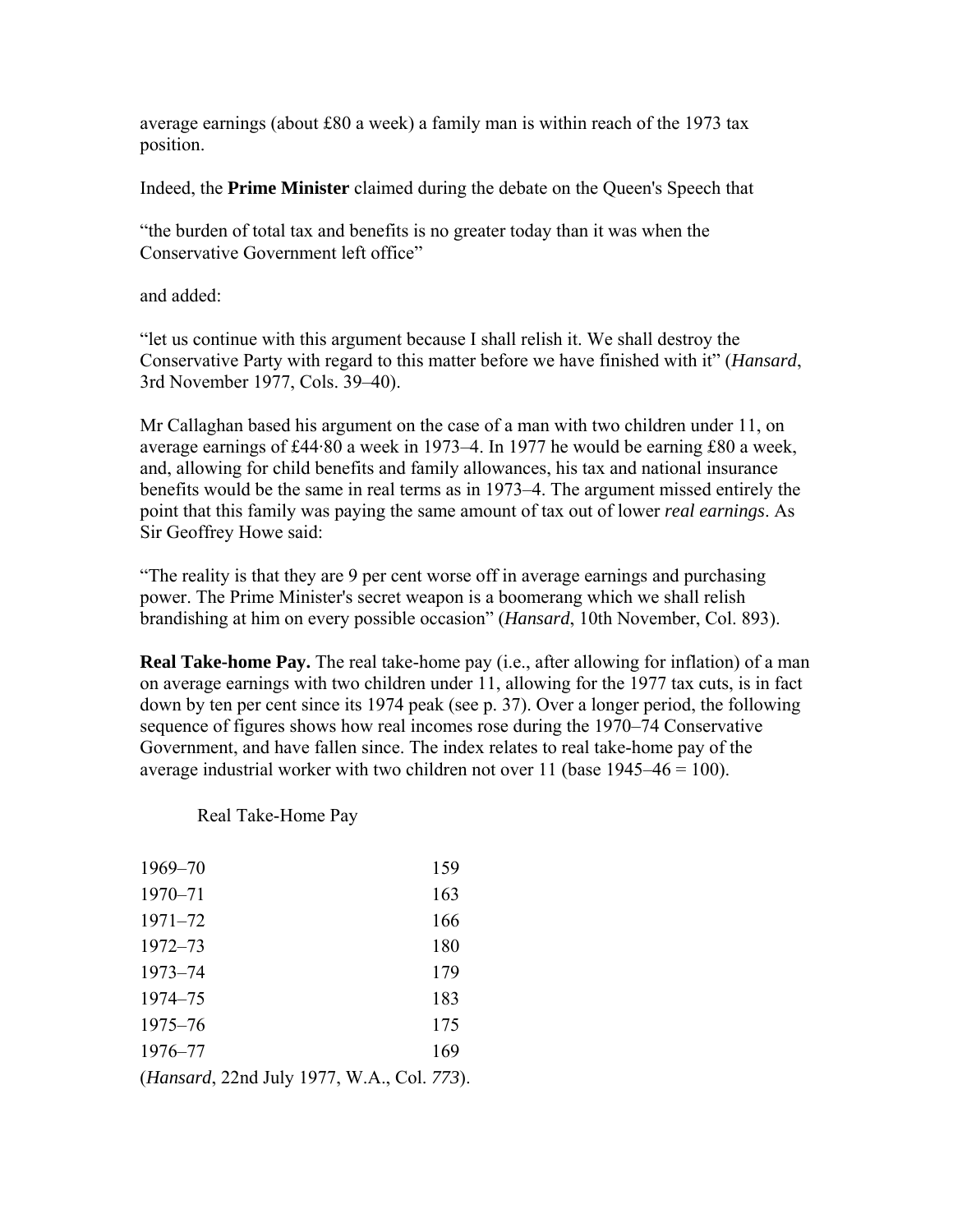**Continued Pressure on Differentials.** At any point above the average earnings level, the tax bill remains in real terms substantially higher than in April 1973, due to the combination of the 34 per cent basic rate of tax and the inadequate higher rate bands.

Tax and National Insurance as Percentage of Gross Earnings.

|                                                      | $1973 - 4$ $1977 - 8$ |                |
|------------------------------------------------------|-----------------------|----------------|
|                                                      | $\frac{0}{\alpha}$    | $\frac{6}{10}$ |
| Average earnings                                     | 20.0                  | $21-7$         |
| Twice average earnings                               | $26-1$                | 30.2           |
| Three times average earnings                         | 28.7                  | 36.9           |
| ( <i>Hansard</i> , 11th November 1977, WA, Col. 272) |                       |                |

Differentials thus continue to narrow, making nonsense of the concern being expressed in 1976 by Mr Healey when he spoke of an intention to do something for the middle manager, "the chap on something like between say £4,000 and £8,000 a year" (*Weekend World*, ITV, 4th January 1976).

#### **4. INDIRECT TAXES 1977**

**Drink and Tobacco.** Following the ten per cent increase in Excise Duties on drink and tobacco in the December 1976 'mini-Budget', only tobacco was singled out for a further increase in the March 1977 Budget—equivalent to another 4p on the price of 20 cigarettes. Further steps were taken in the 1977 Finance Bill towards harmonisation of tax on tobacco with the EEC structure.

**Vehicle Excise Duty.** Increased from £40 to £50 for private cars.

**Petrol, Derv.** In the March 1977 Budget, Mr Healey proposed raising the duty on petrol, derv and light hydrocarbon oils by 5p per gallon, plus ½p consequential increase in VAT. The Liberal Party, after refusing to prevent the increase in petrol tax taking place by voting with Conservatives at the end of the Budget debate, later refused to support the Government in respect of petrol, although it was prepared for the increase in industrial costs implied in the derv duty increase to go through. The Government therefore withdrew this petrol tax increase at the Committee Stage.

**Value Added Tax.** Under pressure from the Conservative and Liberal Parties, the Chancellor tabled an amendment to his own Finance Bill raising the threshold for compulsory VAT registration from £5,000 to £7,500. The Conservative Party favoured £10,000; the Liberal Party, after initially seeking £10,000, yielded to Government pressure to accept £7,500.

Numerous technical changes were made in the scope and operation of Value Added Tax, to bring the British system into line with that required by the Sixth Directive of the EEC.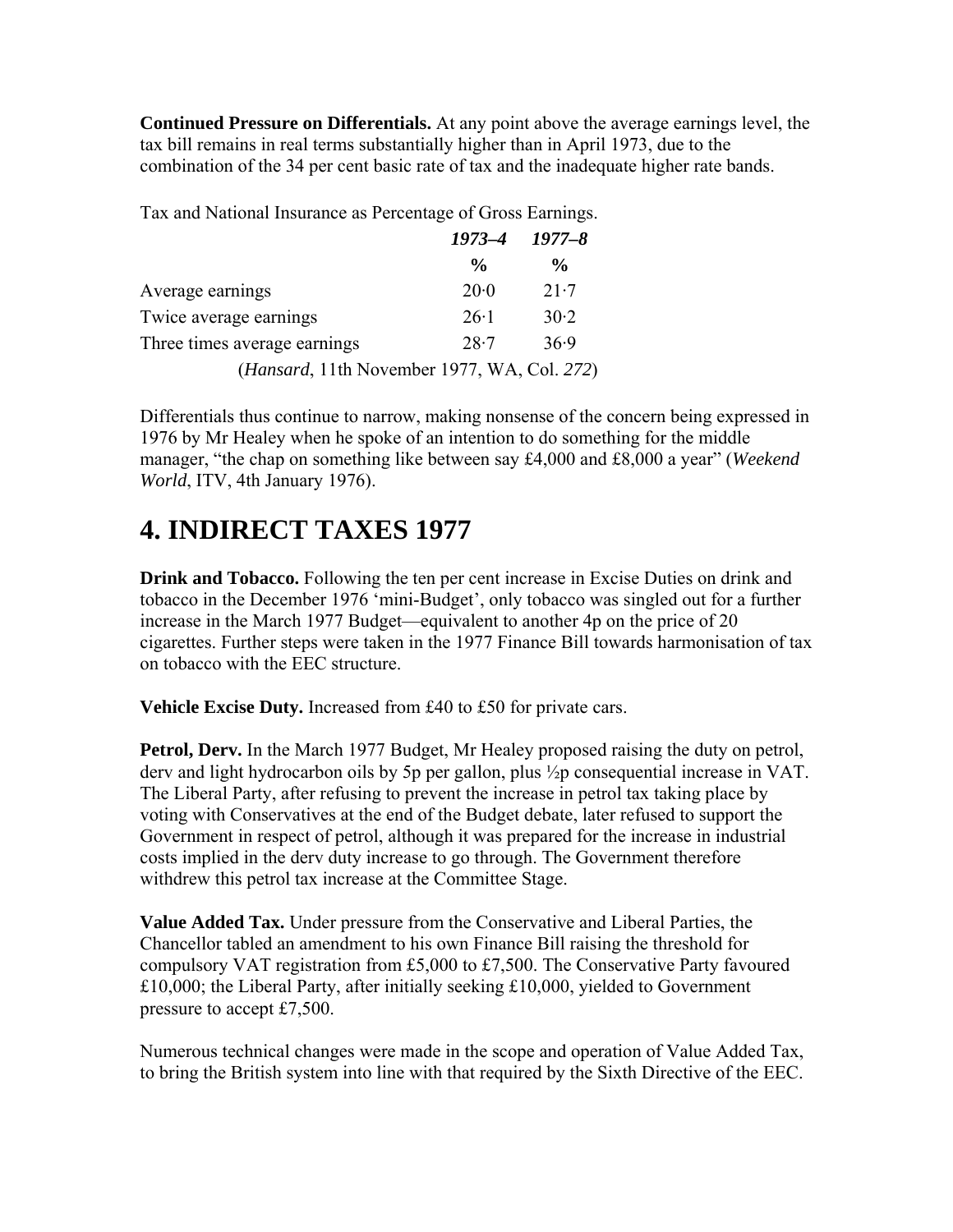# **5. COMPANY TAXATION**

The Chancellor has delayed again taking a decision on the future of the deferred tax liabilities arising in company balance sheets out of Stock Appreciation Relief (see *Campaign Guide*, p. 102). Conservatives believe that, to remove an uncertainty which can affect companies' borrowing power, the Treasury should renounce all claim to these deferred tax provisions.

In the March Budget, the profit limit for the small companies' reduced rate of Corporation Tax (42 per cent against 52 per cent) was raised from £30,000 to £40,000, with marginal tapering relief.

## **6. CAPITAL TAXATION AND SMALL BUSINESSES**

In the October 1977 mini-Budget the Chancellor announced that in 1978 he would be proposing to enact a series of measures arising out of the small business study being made by Mr Harold Lever, Chancellor of the Duchy of Lancaster (see p. 54). These measures were to be included in the 1978 Finance Bill, but they were to operate from 27th October 1977.

**Capital Transfer Tax.** The business relief was raised from 30 per cent to 50 per cent and relief of 20 per cent for minority holdings in unquoted companies was introduced. Both reliefs were limited to transfers of up to £500,000. The threshold for CTT liability was raised from £15,000 to £25,000, and the starting point for each band was lifted by £10,000. The changes were to apply to transfers from 26th October.

**Close Companies.** The threshold for apportionment of undistributed trading income of a Close Company was raised from £5,000 to £25,000; the upper level for abatement is to be raised from £15,000 to £75,000.

**New business** would be assisted by other measures which were being considered, e.g., allowing capital gains tax relief for losses on loans and guarantees to businesses and allowing losses in the early years of an unincorporated business to be offset against income in previous years.

## **7. OTHER BUDGET CHANGES 1977**

**Retirement Annuities.** The limit for tax relief on premiums paid by the self-employed was raised from £2,250 to £3,000 (March Budget).

**Overseas Earnings.** Employees and directors working more than 30 days a year overseas would be entitled to tax relief on a quarter of their earnings from work done abroad. This was to encourage those whom Mr Healey described as "working at the sharp end of the export drive" (Budget speech, 15th December 1976). Under Conservative pressure, the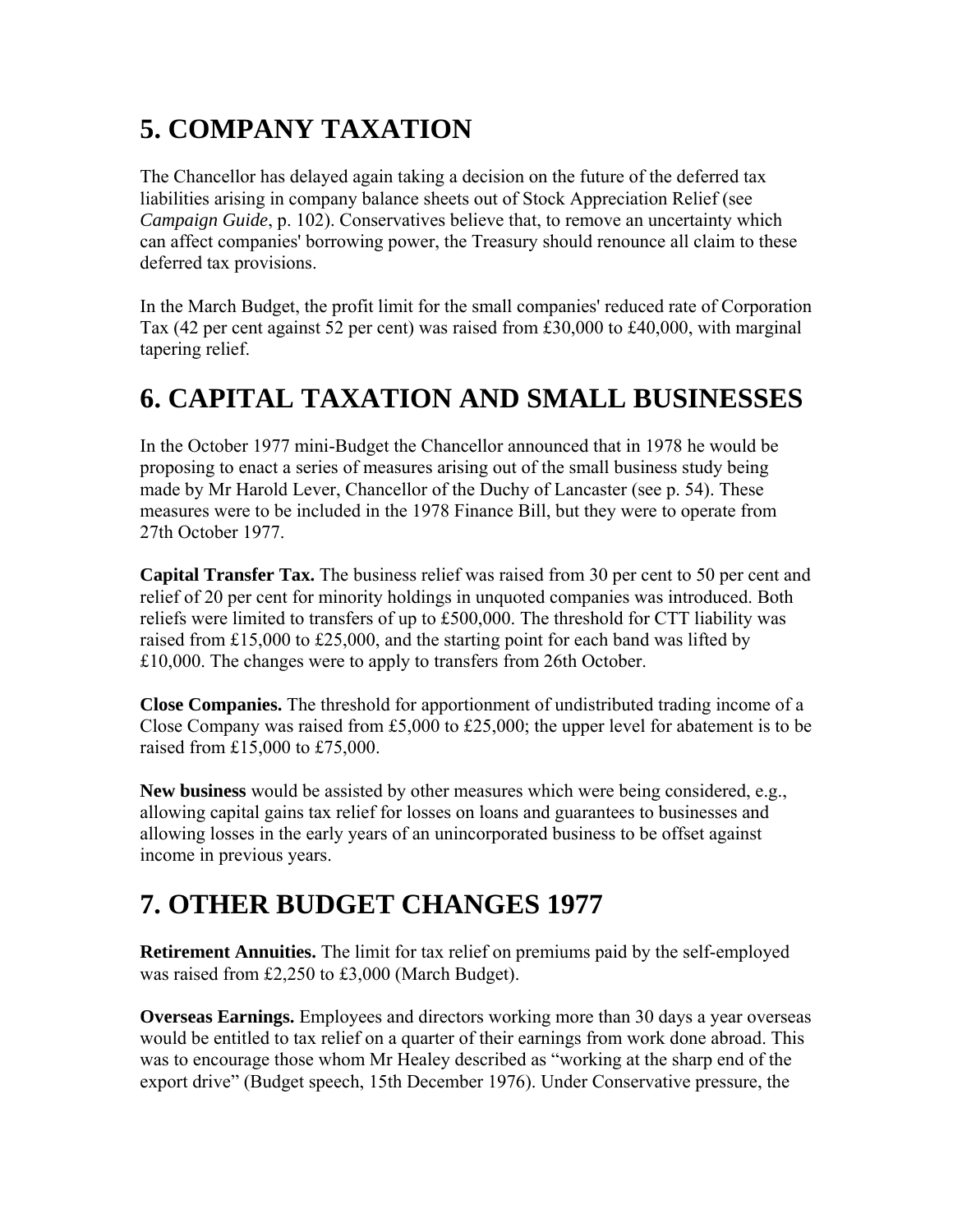Government undertook to seek ways of extending this relief to the self-employed (March Budget).

**Living Accommodation.** New rules were introduced to tax the benefit arising from the provision to an employee of living accommodation by the employer—except in the case of direct job-related accommodation (March Budget).

**Mortgage Interest Relief.** Consequent on Conservative pressure, the Government brought forward, at Report stage of the Finance Bill, proposals for tax relief on mortgage interest for those, e.g., clergymen and servicemen, who are buying a home while they reside in accommodation provided for them with their work.

**National Insurance Surcharge.** Churches and charities were retro-spectively relieved in the March Budget from the two per cent National Insurance surcharge introduced in the July 1976 mini-Budget.

**Maintenance Funds for Historic Buildings.** Taxation of the income of a maintenance fund for a historic building was slightly eased (Report stage of the Finance Bill).

## **8. INTERNATIONAL COMPARISONS**

The Prime Minister persists in claiming that the burden of tax in the United Kingdom is not badly out of line with other countries, and the Treasury recently (September 1977) published a supporting table of figures. This table quoted OECD figures relating to the year 1974, which was before the present Government had really got into its stride.

The following table illustrates clearly that direct (income) tax in the UK cuts into earnings with unequalled severity and with unparalleled disincentive effect.

|             | <b>Income Tax</b><br><b>Threshold</b> | <b>Initial</b><br>Rate | <b>Top Rates (earned)</b><br>income) | Income at which top<br>rate starts |
|-------------|---------------------------------------|------------------------|--------------------------------------|------------------------------------|
|             | £                                     | $\frac{0}{0}$          | $\frac{0}{0}$                        | £                                  |
| <b>UK</b>   | 1,821                                 | 34                     | 83                                   | 22,821                             |
| Belgium     | 2,150                                 | $11-2$                 | 72                                   | 65,975                             |
| France      | 3,475                                 | 3.6                    | 54                                   | 53,375                             |
| Germany     | 2,350                                 | 22                     | 56                                   | 65,375                             |
| Italy       | 1,300                                 | 10                     | 72                                   | 374,000                            |
| Netherlands | 3,000                                 | 19.2                   | 72                                   | 40,000                             |
| <b>USA</b>  | 4,175                                 | 25                     | 50                                   | 27,900                             |

(*Hansard*, 17th and 18th November 1977, Written Answers, Cols. *268, 403*)

## **9. CONSERVATIVE POLICY**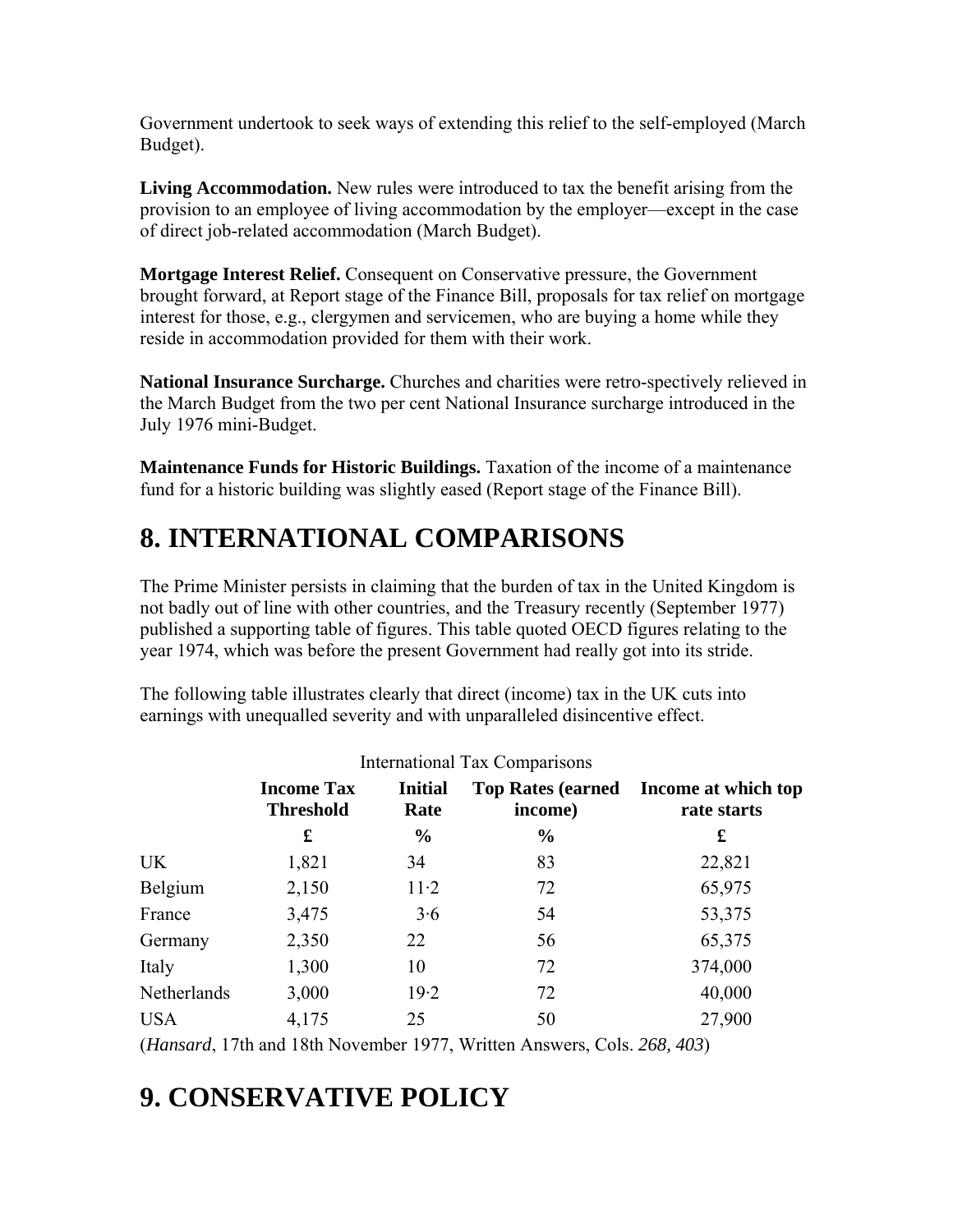As set out in *The Right Approach to the Economy* (October 1977), Conservative tax policy envisages:

- i. Lower personal taxation to restore work incentives.
- ii. An 'enterprise package' of measures to stimulate business growth.
- iii. Stronger encouragement to personal savings and capital building on the widest possible scale.
- iv. Simplification of the system.

**Personal Taxation.** A reduction in the load of personal taxation is given top priority; it will be financed by expenditure economies, by that part of North Sea oil revenues that can be spared from debt repayment, and if necessary by a switch from direct to indirect taxation. (We should, of course, need to take account of the effect of any such change on the living standards of poorer families—especially those who depend entirely on certain social security benefits.) The Income Tax cuts will take four forms:

- a. Reduction of the basic rate of Income Tax.
- b. Raised thresholds, or starting points.
- c. Wider upper rate bands.
- d. Reduction in the higher rates.

**The Enterprise Package.** The Conservative Party is committed to transforming the present climate of discouragement which stifles enterprise. Reduction of the higher rates of personal tax will be the single most important step. The authors of *The Right Approach to the Economy* also list:

- i. The reform of the system of Capital Taxation.
- ii. Reducing the present discrimination against savings income.
- iii. Making clear that the Conservative Party will not countenance a Wealth Tax.
- iv. Reducing the rates of Development Land Tax.
- v. Releasing companies from the contingent liability to repay inflation stock relief.
- vi. Simplifying the operation of Value Added Tax for smaller firms.
- vii. Using tax incentives to encourage wider ownership and personal capital building.

**Value Added Tax.** In March 1977 the Party published a report from its VAT Task Force (see *Campaign Guide 1977*, p.94), recommending several significant changes in the working of the tax but broadly endorsing it as a necessary part of the revenue-raising apparatus. Those recommendations were debated during the summer Finance Bill proceedings and several of them have since been embodied in Government proposals:

- i. Relief for bad debts (Government consultative paper).
- ii. Single rate (rejected by Government).
- iii. A simplified accounts basis for smaller firms (Government consultative paper).
- iv. Higher starting threshold (Government went half way).
- v. Harmonisation of enforcement powers with those of Inland Revenue.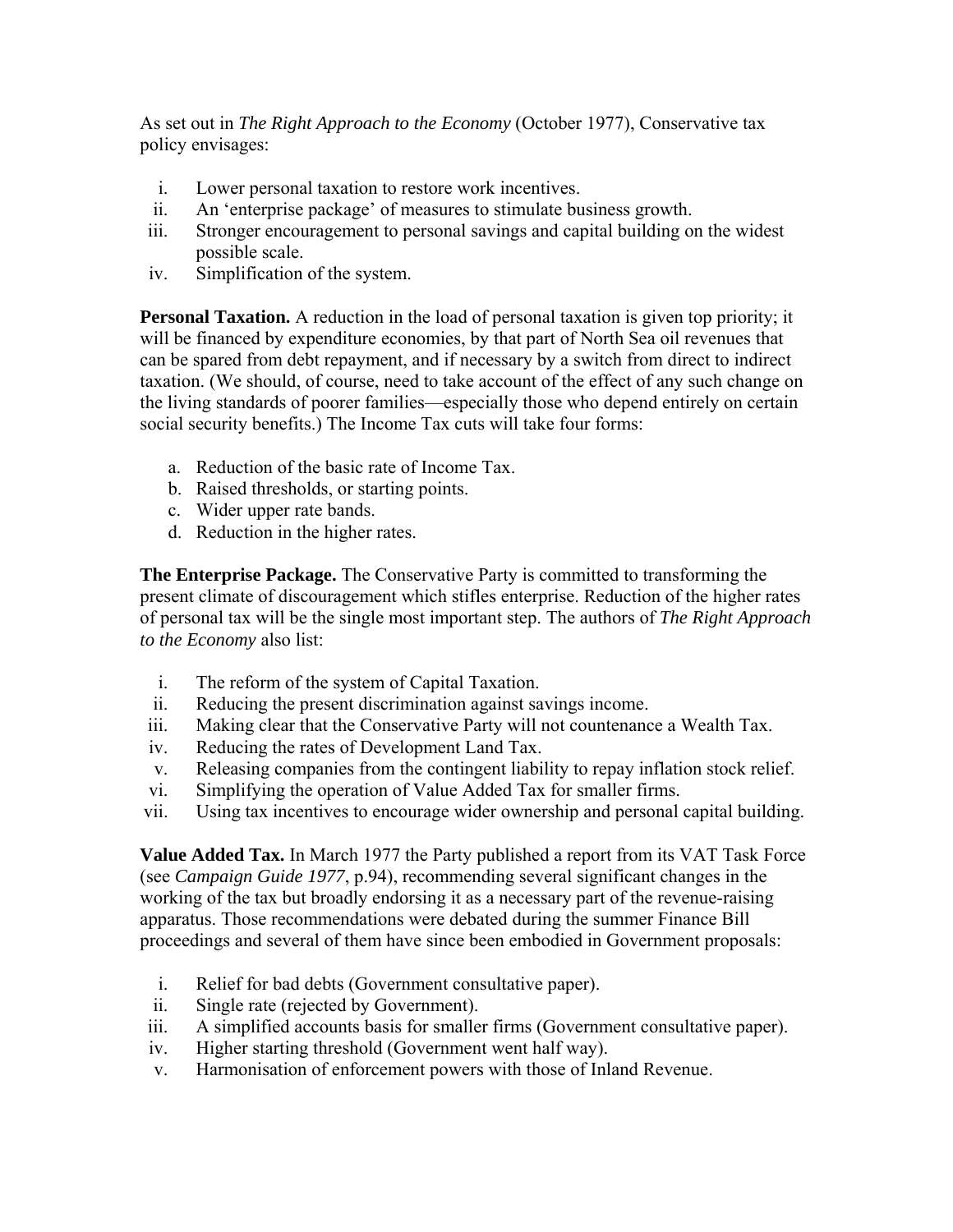**Wider Ownership.** Also in March 1977 the Party published a consultative Green Paper suggesting tax relief which would encourage companies to issue shares in bonus form to employees and encourage employees to retain their allotments.

**Taxation of Women.** A policy group, established under the aegis of the Women's National Advisory Committee, is working on problems arising from taxation of women, e.g., the relationship of tax burdens between married women, single women and widows, and the regulations allowing separate taxation.

**Taxation of Overseas Earnings.** Another policy group is working on the tax treatment of overseas earnings of the self-employed and, in particular, the overseas associates of British professional partnerships.

## **10. LIBERAL TAX PROGRAMME**

The Liberal Party's tax programme, "Incentive Taxation", of September 1977 envisaged a radical switch of taxation from Income Tax to payroll tax. By four annual stages the basic rate of Income Tax was to be brought down to 20 per cent and the top rate on earned income to 50 per cent. This was to be paid for by raising Value Added Tax and the Excise Duties, and by a massive increase in the employer's National Insurance contribution from 11 per cent to 21 per cent. This could not fail to harm employment opportunities. A Wealth Tax was also envisaged, starting at £60,000.

The Liberal Party claims to have had considerable influence on the Government in tax matters—e.g., the withdrawal of the proposed increase in car petrol tax. However, it is bound to be an uneasy relationship. Mr John Pardoe recently described the British direct tax system as:

"a prison in which the entrepreneurial and wealth creating spirit of the British people lies wasting in chains" (*Hansard*, 21st February 1978, Col. 1283).

# **11. SAVINGS**

Having incurred severe criticism for the insensitive manner in which it undermined the Voluntary National Savings Movement by removing its Civil Service support (see *Campaign Guide 1977*, p. 109), the Government has since lain low.

In the 1977 March Budget, the tax exemption limit for savings bank interest was increased from £40 to £70 a year.

The personal savings ratio has remained high.

Personal Savings Ratio  $\frac{0}{0}$ 1971 8·5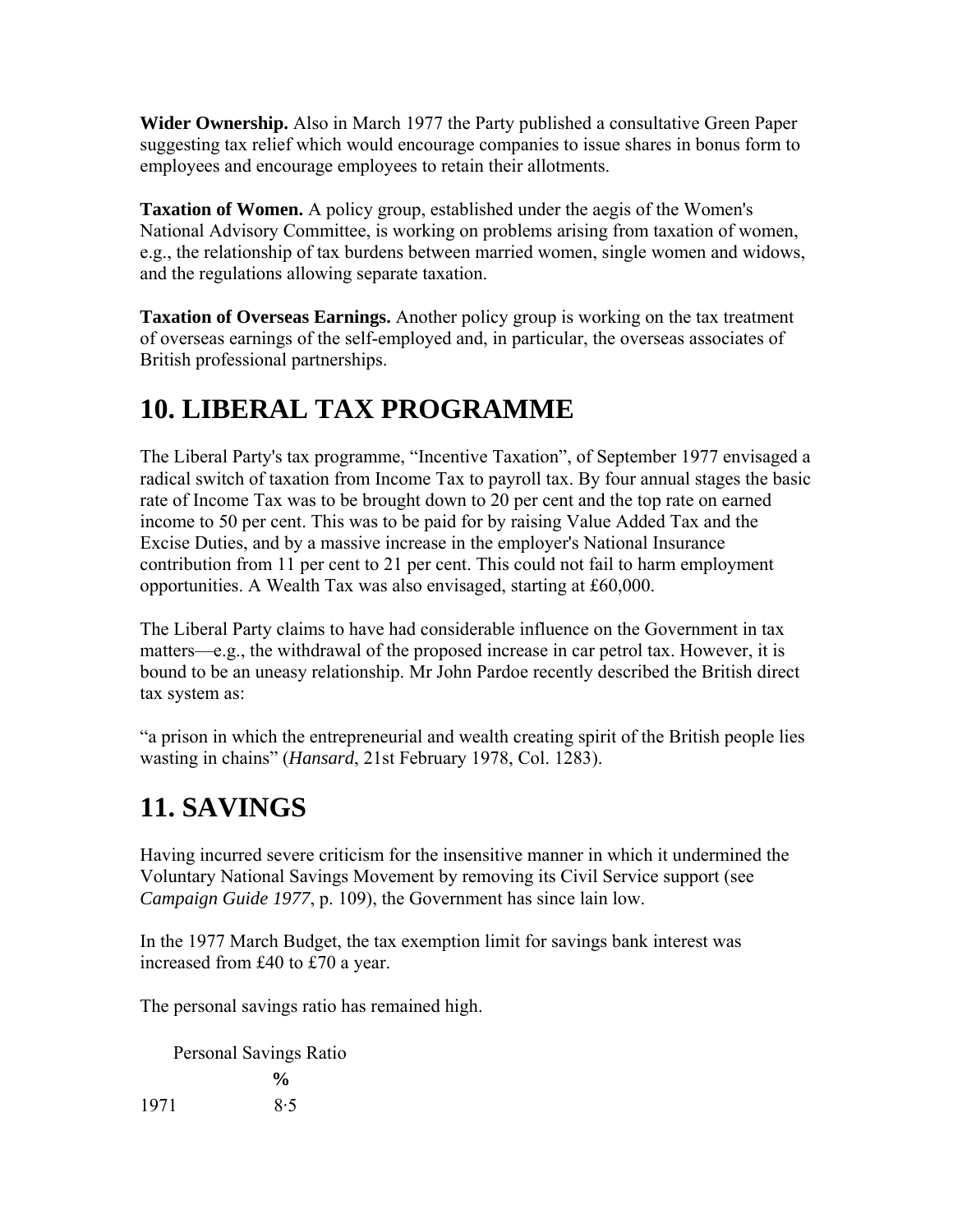| Personal Savings Ratio |                                   |  |  |
|------------------------|-----------------------------------|--|--|
|                        | $\frac{6}{10}$                    |  |  |
| 1972                   | 10.5                              |  |  |
| 1973                   | $11-7$                            |  |  |
| 1974                   | 14.1                              |  |  |
| 1975                   | 15.3                              |  |  |
| 1976                   | 14.6                              |  |  |
| 1977                   | $13.9$ (Jan-June)                 |  |  |
|                        | (Source: <i>Economic Trends</i> ) |  |  |

## **12. DISTRIBUTION OF INCOME AND WEALTH**

The narrowing of differentials over the past three years is reflected in the following table, which is based on figures in a recent CBI analysis and in the fifth report of the Royal Commission on the Distribution of Income and Wealth (Cmnd. 6999, November 1977).

Fall in Real After-tax Earnings 1974–77\*

|                       | $\frac{6}{9}$ |
|-----------------------|---------------|
| Foreman               | $-12.8$       |
| General Foreman       | $-15.0$       |
| Superintendent        | $-17.0$       |
| Production manager    | $-19.3$       |
| Works manager         | $-23.8$       |
| Manufacturing manager | $-25.9$       |
| General manager       | $-27.5$       |
| Managing director     | $-29.9$       |
|                       |               |

\* The taxpayer is assumed to have two children under 11, and other allowances equal to 5 per cent of gross earnings. Up to date to Finance Act 1977.

## **APPENDIX**

# **LABOUR BUDGETS AND 'MINI BUDGETS' 1977**

(A Summary of Budgets from March 1974 to December 1976 will be found in *The Campaign Guide 1977* (p. 113, ff.))

#### **Budget—29th March 1977**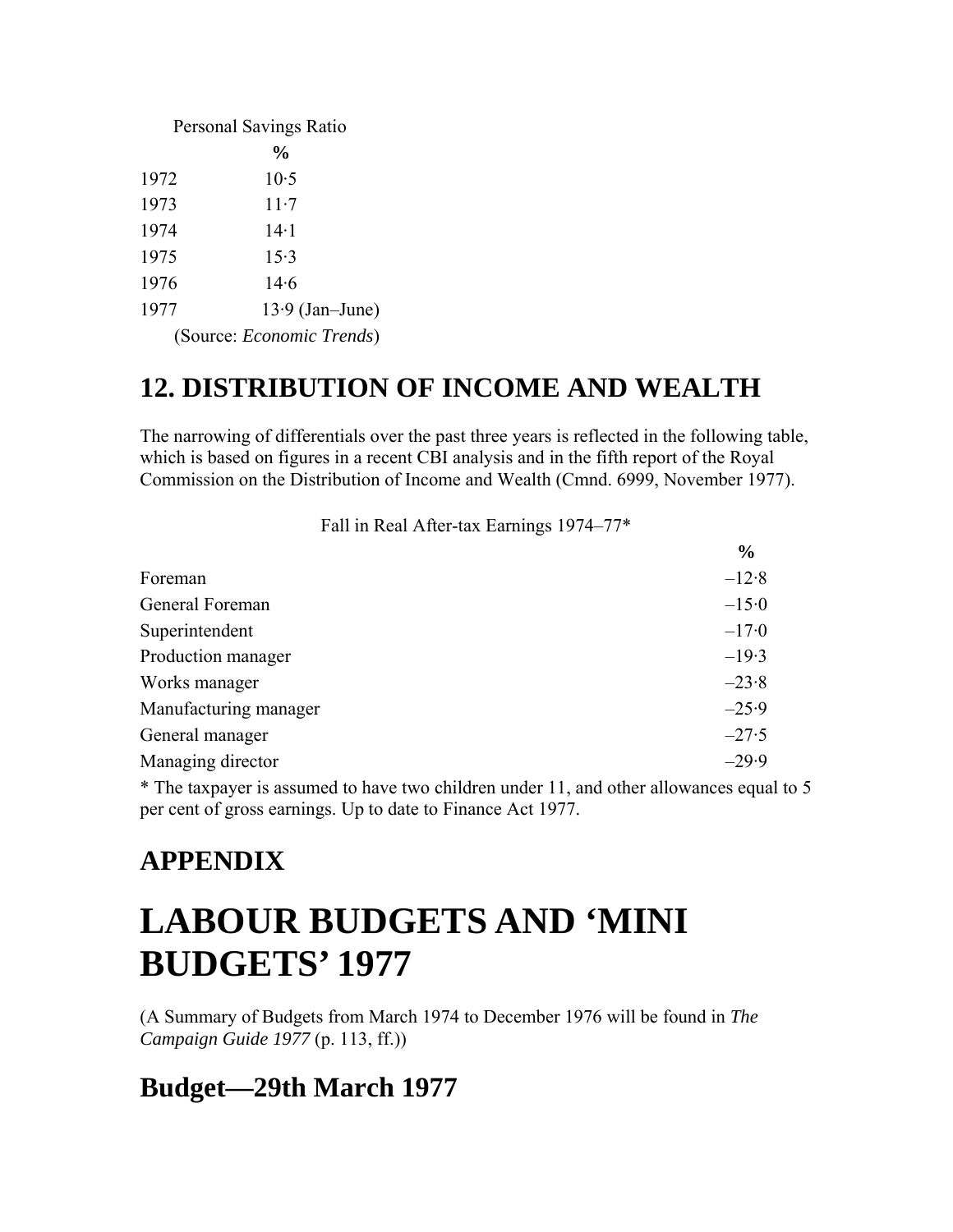£1.5 billion net cuts in tax proposed, but tax yield still estimated to be £4 billion up on 1976–7.

#### **Personal Taxes**

*Income Tax:* Personal allowances and age allowances raised by £70 (single) and £140 (married (see pp. 28–9)). Additional personal allowance (single parent families) raised by £70 to £420. Basic rate band extended to £6,000. Higher rate bands increased (see p. 29). Basic rate to be reduced from 35 per cent to 33 per cent conditional on a satisfactory pay agreement (see below, Mini-Budget 15th July).

*Investment Income Surcharge:* For those over 65, 10 per cent between £2,000 and £2,500, and 15 per cent above that. For those under 65, 10 per cent between £1,500 and £2,000, and 15 per cent above.

*Retirement Annuity:* Ceiling on tax relief for premiums paid by self-employed up from £2,500 to £3,000.

*Overseas Earnings:* 25 per cent of overseas earnings of UK residents working abroad for thirty days or more in a tax year to be exempted from tax.

*Capital Gains Tax:* Improved rollover relief for domestication, and modified rules on take-overs etc.

*Mortgage Interest Relief:* For those buying a retirement home while living in accommodation provided by employer.

#### **Company Taxes**

*Corporation Tax:* Stock relief to continue.

*Small Firms Corporation Tax:* Profit limit for 42 per cent rate raised from £30,000 to £40,000 and marginal relief limit from £50,000 to £65,000.

#### **Indirect Taxes**

*Petrol/Derv Duty:* Raised by 5p per gallon.

*Heavy Oil Duty:* Raised by 1<sup>1</sup>/<sub>2</sub>p to 2<sup>1</sup>/<sub>2</sub>p, except paraffin for heating.

*Vehicle Excise Duty:* On private cars raised from £40 to £50. Similar increases for commercial vehicles up to 4 tons; larger increases for heavier vehicles.

*Tobacco Duty:* 4p increase on 20 cigarettes.

#### **Other Measures**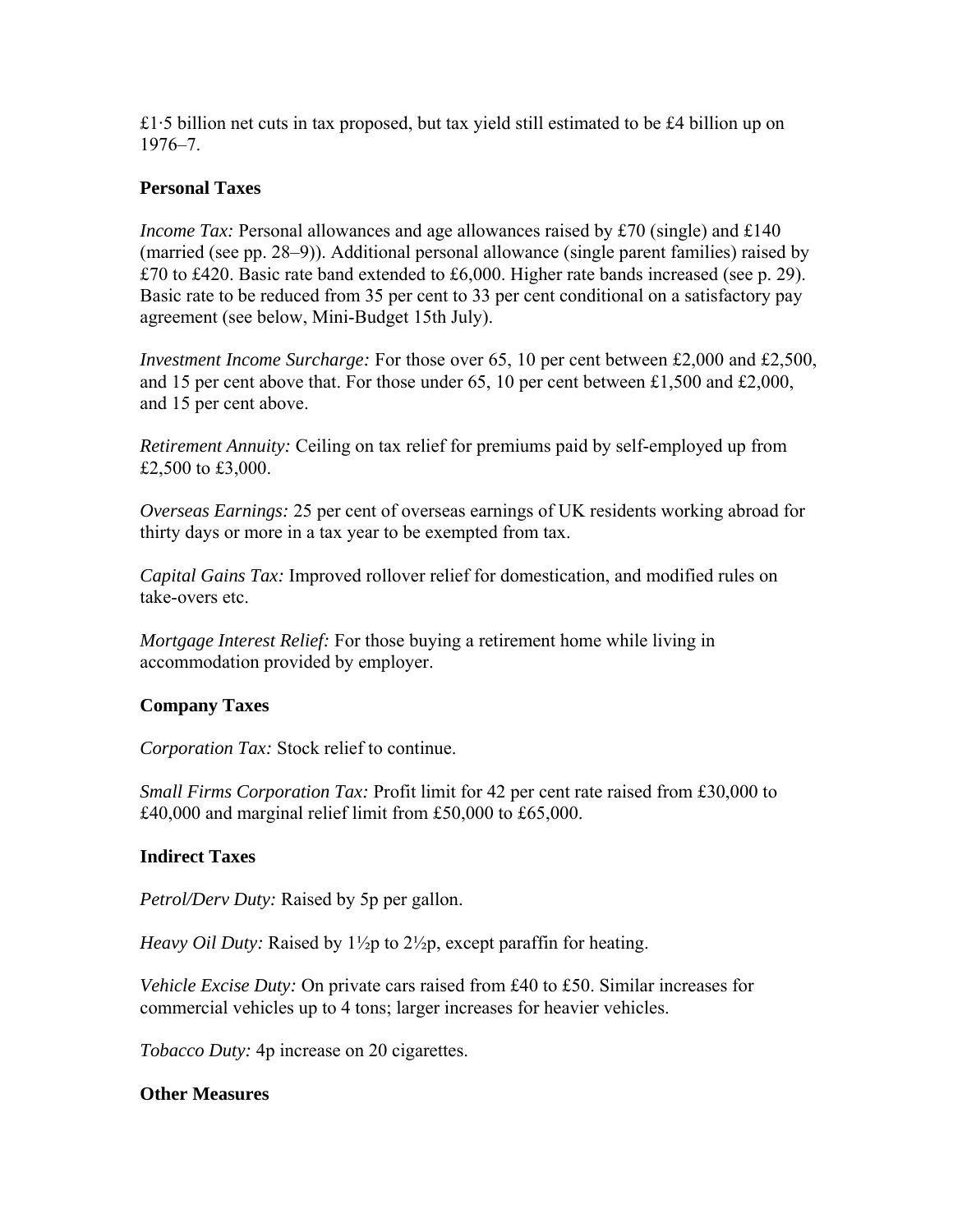*Employment:* Temporary Employment Subsidy period for application extended to end of 1977–8 and to be payable for 18 instead of 12 months (reduced rate £10 for final 6 months). Training provision and job creation programmes extended. Total cost £297 million over 2 years. £30 per week subsidy for employers taking on disabled people; retraining programme for unemployed teachers. £20 a week subsidy for small firms in Special Development areas for each additional worker taken on. Experimental scheme for long-term unemployed.

*Inner Cities:* £100 million of additional expenditure.

*BP Shares:* Sale of £500 million shares, announced in December 1976 to go ahead.

*Exchange Control:* Powers over raising of sterling finance by resident companies controlled by non-residents to be strengthened.

*Charities:* To be exempt from National Insurance Surcharge.

#### **Mini-Budget—15th July 1977**

£1¼ billion tax cuts made for 1977–8.

#### **Personal Taxes**

*Income Tax:* Personal allowances increased beyond original Budget proposals (see p. 28). Basic rate fixed at 34 per cent.

*Child Benefit:* Rates to be increased from £1 per week for first child and £1·50 for other children to £2·30 for all children from April 1978. Premium for first child of single parent family doubled to £1. Cost over £300 million.

*Child Tax Allowances:* To drop to £100 in April 1978.

## **Public Expenditure**

*School Meal Charges:* Up by 50p a week, with higher eligibility for free meals.

*Milk Subsidy:* Increased by £100 million to freeze price of milk until the end of the year.

*Electricity Discount Scheme:* Saving families on supplementary benefit or FIS 25 per cent of 1 quarter's bill to be operated again in the winter.

*Construction Industry:* Further £100 million expenditure to increase employment.

*Ferrous Foundry and Machine Tool Industries* and new product and process development scheme. Additional £70 million over next few years.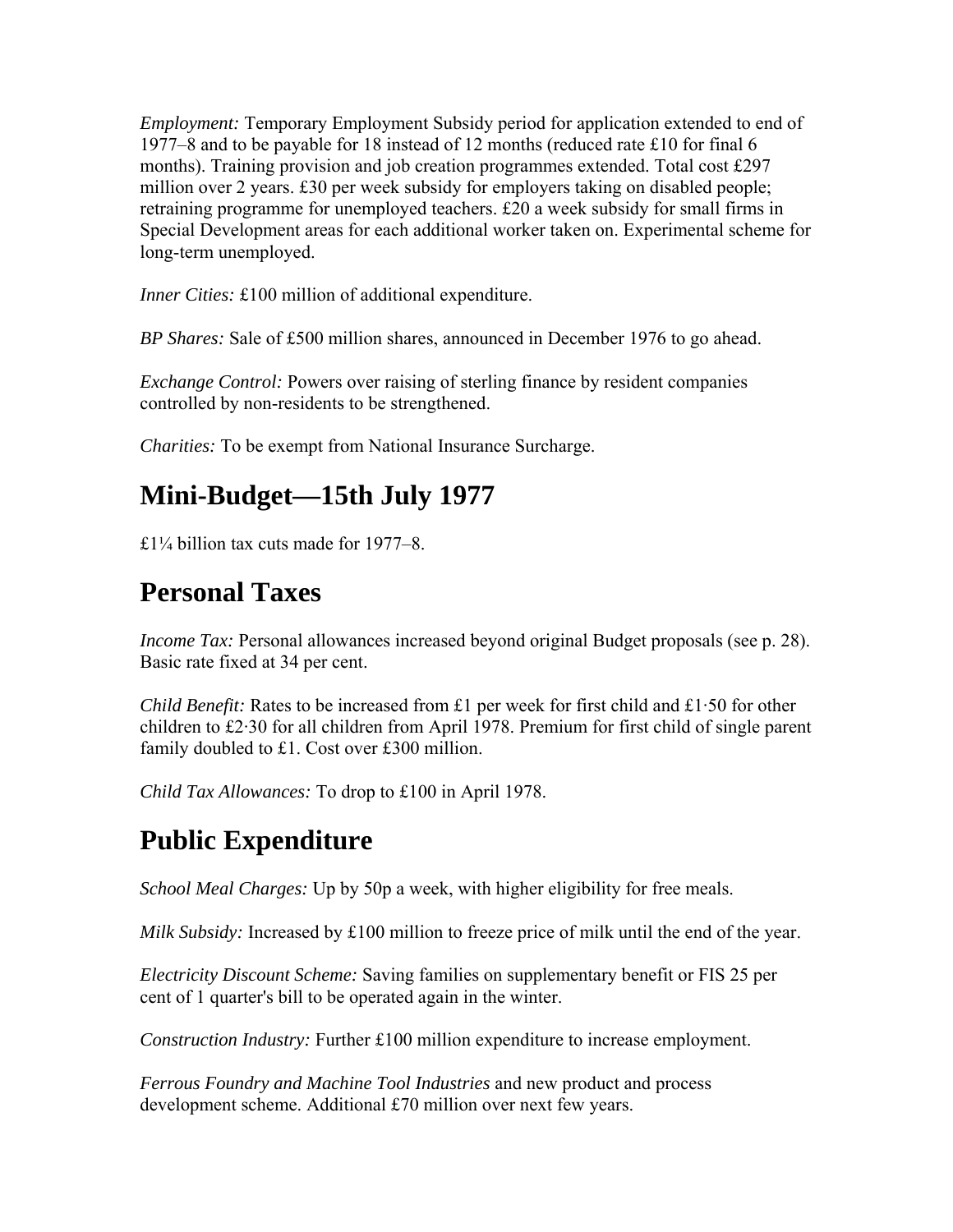*Total Cost:* £1¼ billion in 1977–8 and £1½ billion in 1978–9 (to be paid for out of contingency reserve).

## **Budget—26th October 1977**

Tax cuts of £940 million in 1977–8, £1·2 billion in a full year.

#### **Personal Taxes**

*Income Tax:* Personal allowances increased by £100 single, £160 married; age allowance by £130 single, £210 married (12 per cent), backdated to April 1977 (cost £940 million 1977–8; £1,200 in full year) (see p. 28). Additional personal allowance raised by £60.

*Pensions and Social Security Benefits:* Increases taking effect in November to be tax free for 1977–8.

*Capital Transfer Tax:* Business relief raised from 30 to 50 per cent; and extended to deferred charges on forestry; relief of 20 per cent for minority holdings in unquoted companies; both reliefs limited to transfers of up to £½ million; threshold for CTT liability raised from £15,000 to £25,000 and each band raised £10,000. Cost £10 million 1977–8; £65 million in 1978–9; and £100 million full year.

#### **Company Taxes**

*Close Companies:* Threshold for apportionment of trading income raised to £25,000.

*New Businesses:* Losses to be offset against owners' other income in earlier years. Relief from Capital Gains Tax where a loss is made on a loan to a business.

*Exchange Controls:* Foreign currency allowances raised from £300 to £500. Limit on sterling taken abroad raised from £25 to £100; businessmen's allowance raised from £75 to £100 a day. Some other relaxations (see p. 27). Total change in foreign currency balance estimated at £400 million in 1978.

# **Public Expenditure**

*Pensioners' Christmas Bonus:* £10.

*Construction Industry:* £400 million extra expenditure by Government and local authorities.

*Overseas Aid:* Additional £20 million.

*Law and Order:* Additional £9 million.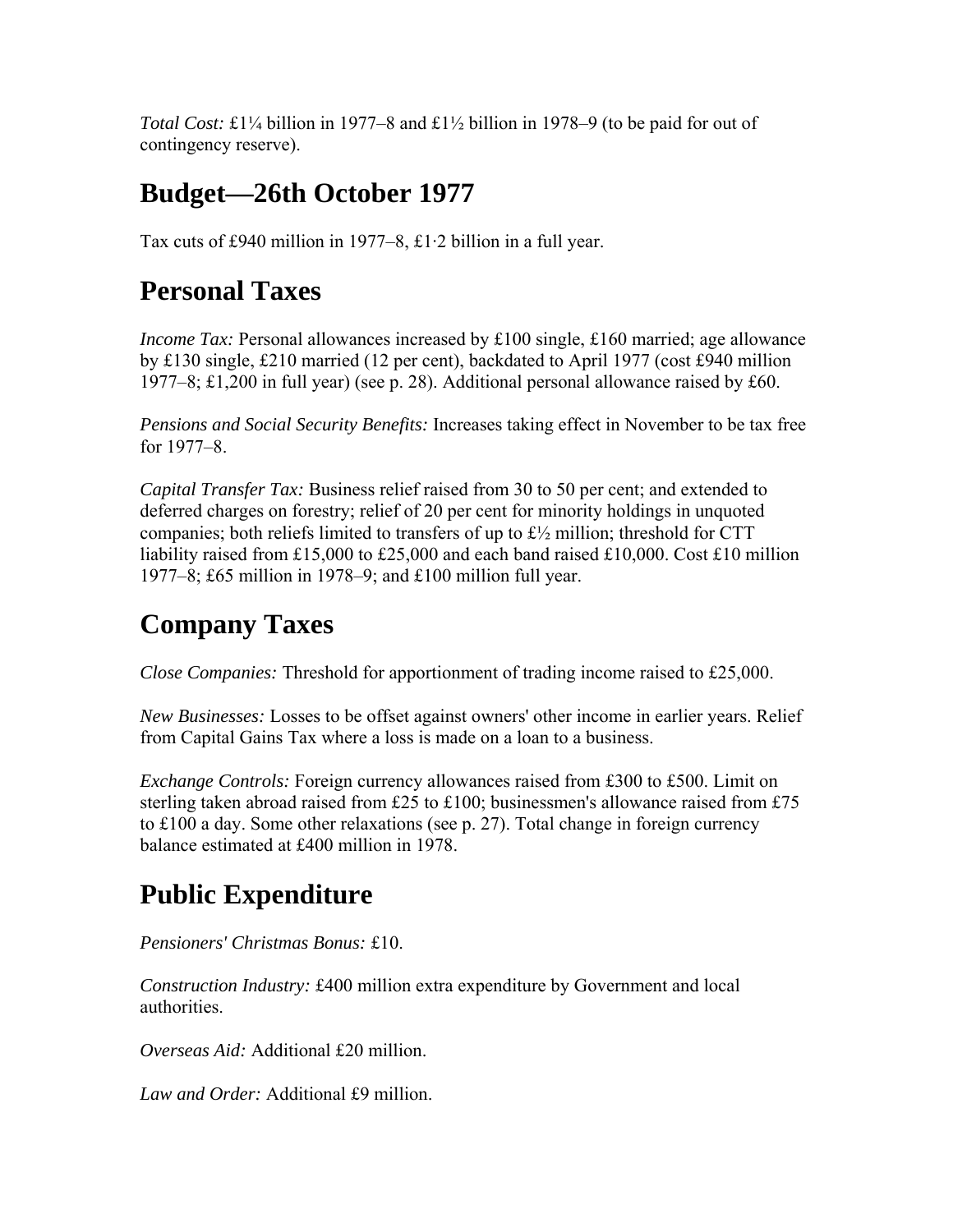*Disabled People:* Increase in mobility allowance, and more teachers for schools in deprived areas (cost £30 million).

*Council for Small Industries in Rural Areas* to charge lower interest rates.

*Small Firms Counselling Service:* To be extended for 3 months. New scheme to help large and small firms develop new export markets.

*Small Firms Employment Subsidy:* To be extended for 3 months to 31st March 1978.

*Total cost of small firms' measures:* About £½ million 1977–8; £2½ million next year.

*Total increase in public expenditure (including £475 million increase in spending announced in July)*: £1 billion in 1977–8; £2 billion in 1978–9 at 1977 survey prices.

# **(C) STANDARD OF LIVING AND PRICES**

# **1. THE FALL IN LIVING STANDARDS**

In December 1977 the take-home pay of a family on average earnings with two children under 11 was worth £4 less in real terms than it had been in December 1973, and £7 a week less than in December 1974. That is the measure of the effect of Labour Government policies on the standard of living. In 1974, before the October election, Mr Healey said:

"I don't believe myself it is necessary for the people as a whole to have their living standards lowered in order to conquer inflation. But I do think that as a whole we've got to accept no increase for a year or two to come yet" (BBC Radio 4, *Election Call*, 26th September 1974).

In April 1977, he blamed inflation for the fall in living standards that had taken place:

"The rise in inflation we have seen in recent months has meant a steady fall in living standards for the British people as a whole—a bigger fall than we have had to endure at any other time since the war" (USDAW Conference, 24th April 1977).

Tax increases he had himself imposed had contributed substantially to the decline. They had also helped to stimulate the demands for massive pay increases in 1974 and 1975. *The Public Expenditure White Paper* for 1978–9 (Cmnd. 7049) published on 11th January 1978 admitted that,

"Between 1973 and 1977 ... real national disposable income fell by  $2\frac{1}{4}$  per cent, reflecting the adverse movements in the terms of trade … personal consumption actually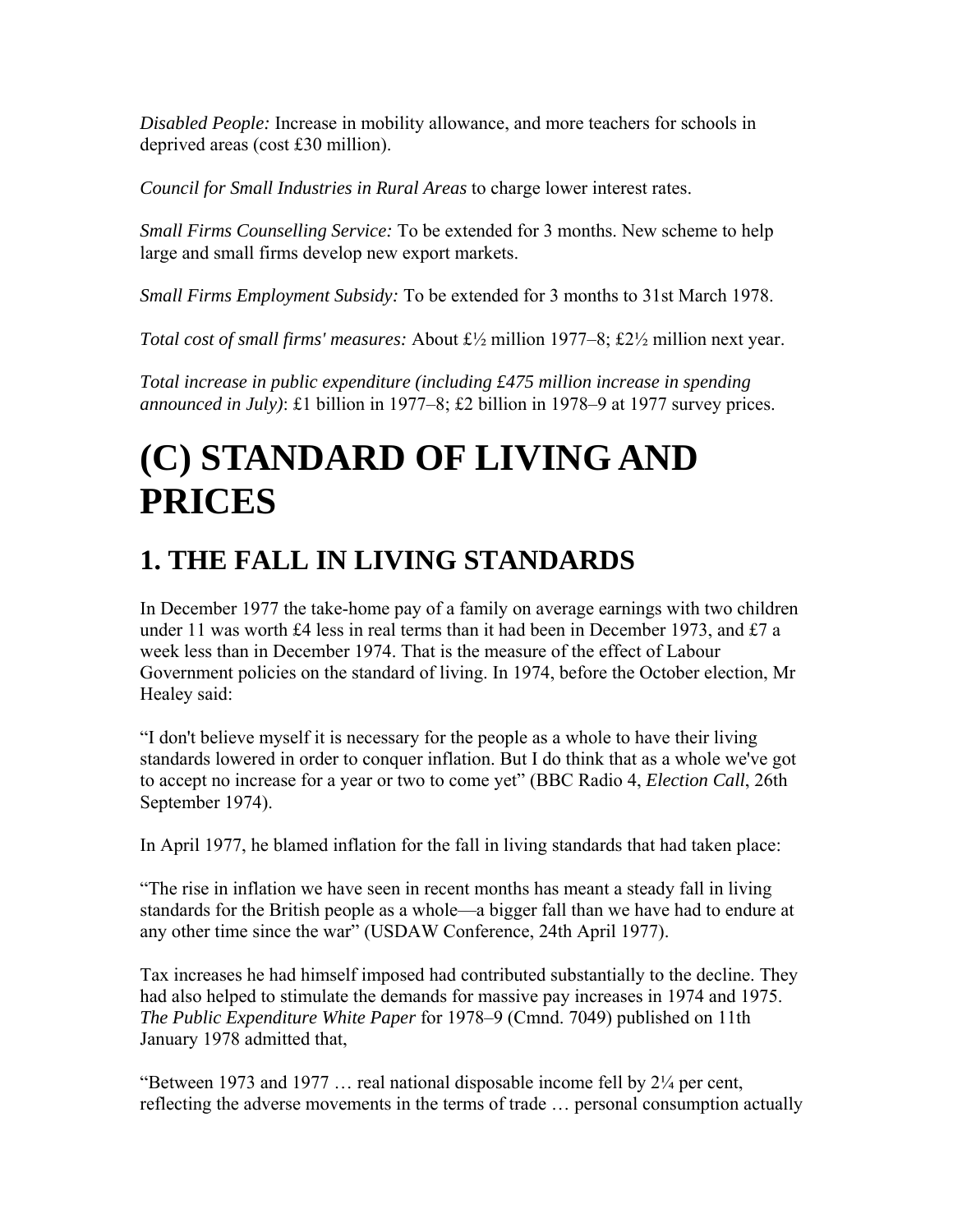fell between 1973 and 1977, while public authorities' consumption rose at an average annual rate of 2½ per cent. The fall in real take-home pay was even sharper than the fall in personal consumption, which was moderated by substantial increases in social security benefits."

The decline in real take-home pay over the last four years, as pay awards even of 30 and 40 per cent were offset by increases in prices and taxes, is shown in the following table:

|      |              |         | Real Weekly Take-home Pay at December 1977 Prices |                                               |
|------|--------------|---------|---------------------------------------------------|-----------------------------------------------|
|      | <b>March</b> | June    | <b>September</b>                                  | <b>December</b>                               |
|      | £            | £       | £                                                 | £                                             |
| 1973 | 67.90        | 68.30   | 68.20                                             | 67.40                                         |
| 1974 | 66.20        | 66.30   | 68.10                                             | 70.20                                         |
| 1975 | 67.40        | 63.40   | 65.00                                             | 65.00                                         |
| 1976 | 64.50        | 65.10   | 64.10                                             | 63.60                                         |
| 1977 | 61.30        | $61-40$ | 61.20                                             | 63.10                                         |
|      |              |         |                                                   | ( <i>Hansard</i> , 3rd March 1978, Col. 429). |

*Note:* "Take-home pay" is gross earnings less income tax and national insurance contributions. For net income of families, taking account of family allowances and child benefits, see page 121).

**Output and the Standard of Living.** The contrast drawn in the Public Expenditure White Paper between the growth in public and the decline in private consumption is indicated in the following table. Gross domestic product fell sharply in 1974 and 1975, but recovered to some extent in 1976. Personal disposable income (personal income after deduction of tax, national insurance contributions, etc., and transfers abroad) and consumers' expenditure fell even more sharply, as the quarterly figures show, and remained at a low level in 1977.

Output, Consumers' Expenditure and Personal Disposable Income Per Head

|      | $(1970)$ prices)                        |                                         |                                             |  |  |
|------|-----------------------------------------|-----------------------------------------|---------------------------------------------|--|--|
|      | <b>Gross Domestic</b><br><b>Product</b> | <b>Consumers'</b><br><b>Expenditure</b> | <b>Personal Disposable</b><br><b>Income</b> |  |  |
|      | £                                       | £                                       | £                                           |  |  |
| 1970 | 781                                     | 571                                     | 626                                         |  |  |
| 1971 | 799                                     | 586                                     | 641                                         |  |  |
| 1972 | 810                                     | 618                                     | 690                                         |  |  |
| 1973 | 861                                     | 644                                     | 729                                         |  |  |
| 1974 | 856                                     | 636                                     | 739                                         |  |  |
| 1975 | 843                                     | 629                                     | 741                                         |  |  |
| 1976 | 864                                     | 632                                     | 740                                         |  |  |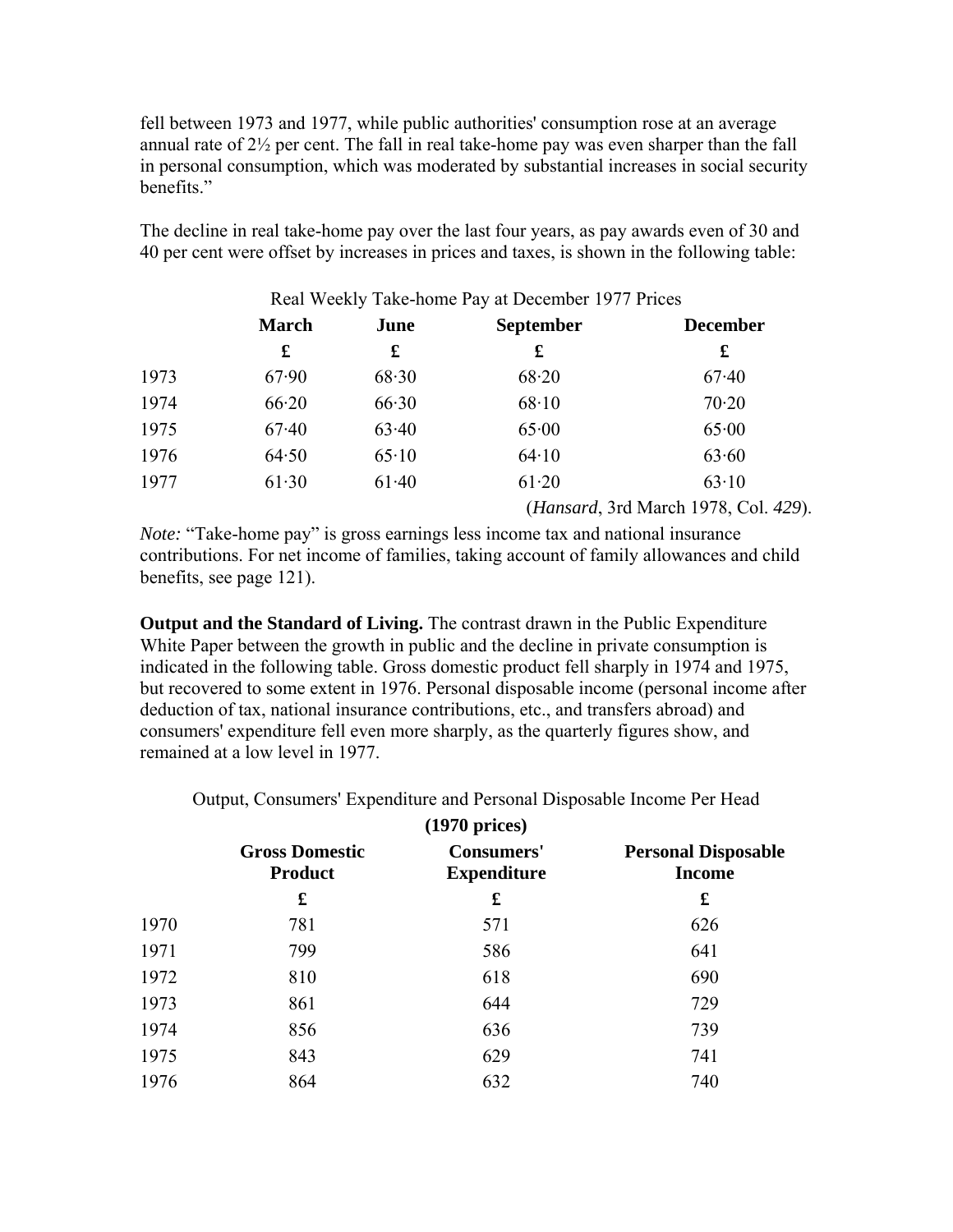| $(1970)$ prices) |                                         |                                         |                                             |  |
|------------------|-----------------------------------------|-----------------------------------------|---------------------------------------------|--|
|                  | <b>Gross Domestic</b><br><b>Product</b> | <b>Consumers'</b><br><b>Expenditure</b> | <b>Personal Disposable</b><br><b>Income</b> |  |
|                  | £                                       | £                                       | £                                           |  |
| 1975 Q1          | 214                                     | 160                                     | 190                                         |  |
| Q2               | 212                                     | 158                                     | 185                                         |  |
| Q <sub>3</sub>   | 208                                     | 156                                     | 184                                         |  |
| Q <sub>4</sub>   | 209                                     | 154                                     | 182                                         |  |
| 1976 Q1          | 218                                     | 158                                     | 187                                         |  |
| Q <sub>2</sub>   | 214                                     | 157                                     | 183                                         |  |
| Q <sub>3</sub>   | 215                                     | 159                                     | 187                                         |  |
| Q4               | 217                                     | 159                                     | 183                                         |  |
| 1977 Q1          | 212                                     | 156                                     | 182                                         |  |
| Q2               | 216                                     | 155                                     | 178                                         |  |
| Q <sub>3</sub>   | 214                                     | 157                                     | 180                                         |  |
|                  |                                         |                                         | ( <i>Economic Trends</i> , December 1977)   |  |

Output, Consumers' Expenditure and Personal Disposable Income Per Head

#### **2. THE RISE IN PRICES**

#### **(see also p. 10)**

The rate of price inflation doubled during the Labour Government's first sixteen months in office, from 13·2 per cent in the year ending in February 1974 to 26·9 per cent in the year to August 1975 (when it reached a rate of over 30 per cent on the 3-month basis, used by Mr Healey to justify his 8·4 per cent claim in September 1974). In the following year a substantial fall in world commodity prices (as shown in the table below) and a much lower rate of increase in wages were important factors in helping to bring the rate of price increases down to 12·9 per cent by July 1976.

Reuter's Commodity Index

|      | $(1931 = 100)$ |
|------|----------------|
| 1972 | 594.2          |
| 1973 | 1,037.9        |
| 1974 | 1,309.8        |
| 1975 | 1,117.7        |
| 1976 | 1,428.8        |
| 1977 | 1,575.9        |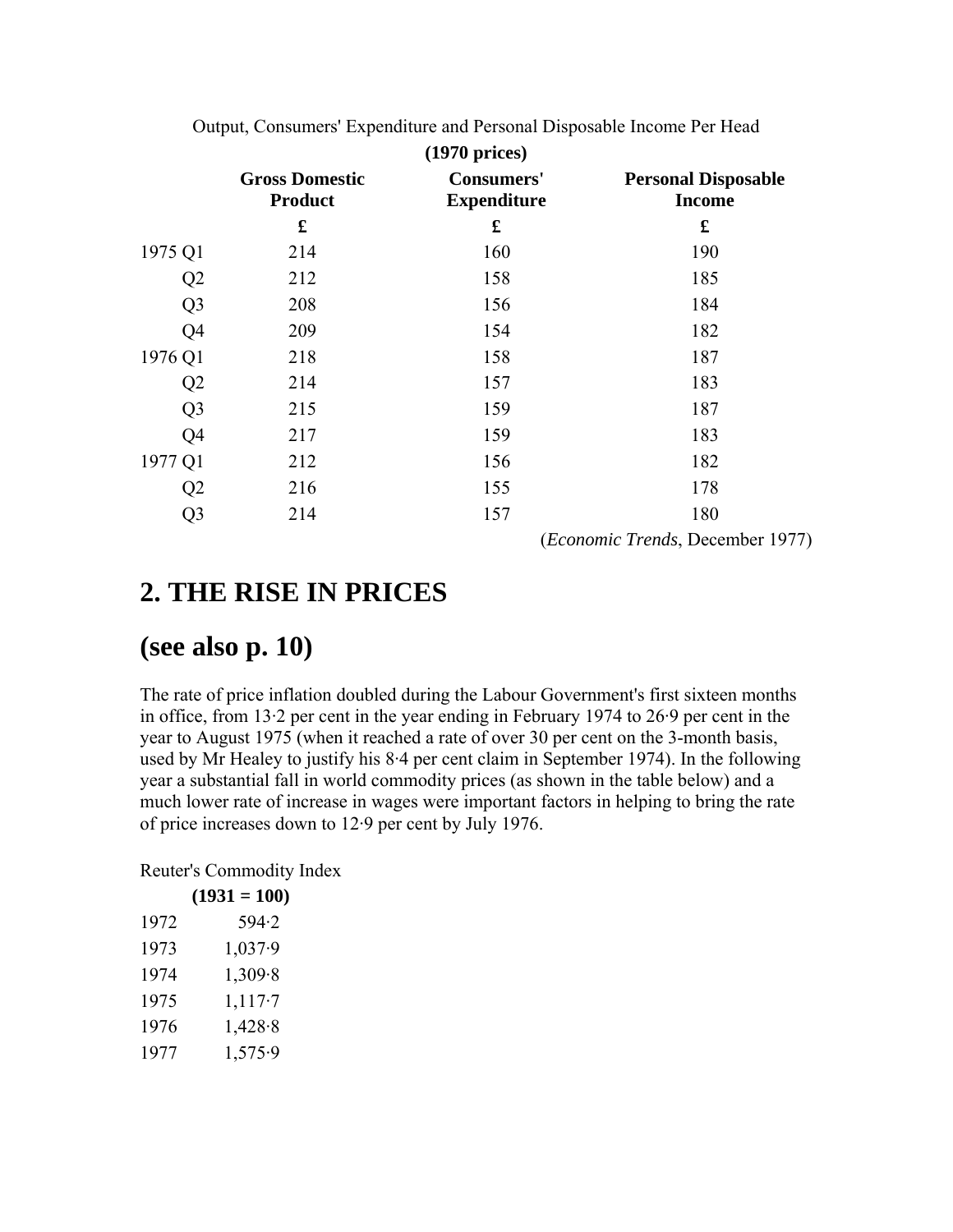The decline was shortlived: already by early summer 1976 the exchange rate of sterling was falling sharply, as overseas creditors reacted to the Labour Government's high public spending and in particular to the £12 billion estimate for public sector borrowing given by Mr Healey in his spring Budget.

It is estimated that a 10 per cent fall in sterling raises the Retail Price Index by about 2·5 per cent through the increased costs of imported goods and materials. Between April and October 1976 the exchange rate fell from \$1·84 to \$1·58 and by April 1977 prices were rising again at an annual rate of 17·5 per cent.

Mr Healey had admitted in June 1976 that his earlier forecasts would not be achieved:

"Because of the depreciation (of sterling) which has taken place in recent months, and the increase in commodity prices which has begun … we will not get into single figure inflation until late winter or early spring" (*Times*, 1st July 1976).

It was not until February 1978 that a single-figure rate of inflation was at last achieved. Mr Healey claimed with confidence that if the pay policy continued to succeed,

"the RPI is likely to continue falling and to stay in single figures throughout the year" (*Hansard*, 13th February 1978, Col. 47).

The rate of increase in earnings, however, was accelerating. By 1977 the latest 3-months increase was at an annual rate of 24 per cent—far in excess of the 9·3 per cent increase over the twelve months ending in December, and over 100 per cent above the Government's target. Most forecasters were predicting that prices would start to rise again fairly sharply towards the end of the year.

**International Comparisons.** Under the Conservative Government, the rate of inflation in the United Kingdom remained closely in line with those of our principal overseas competitors. Under the Labour Government, our rate of inflation rose rapidly to a level at least twice as high as that of any EEC member or other major industrial country, and has remained at roughly double that of any of them, except Italy and Ireland. The following table illustrates the international comparison under Conservative and Labour Governments:

#### Cumulative Rates of Inflation **(Percentage Increases) June 1970 to January 1974 February 1974 to September 1977**

| EEC           |      |      |
|---------------|------|------|
| Belgium       | 23.5 | 42.0 |
| Denmark       | 35.4 | 43.3 |
| France        | 27.5 | 44.6 |
| Germany (FDR) | 23.5 | 17.5 |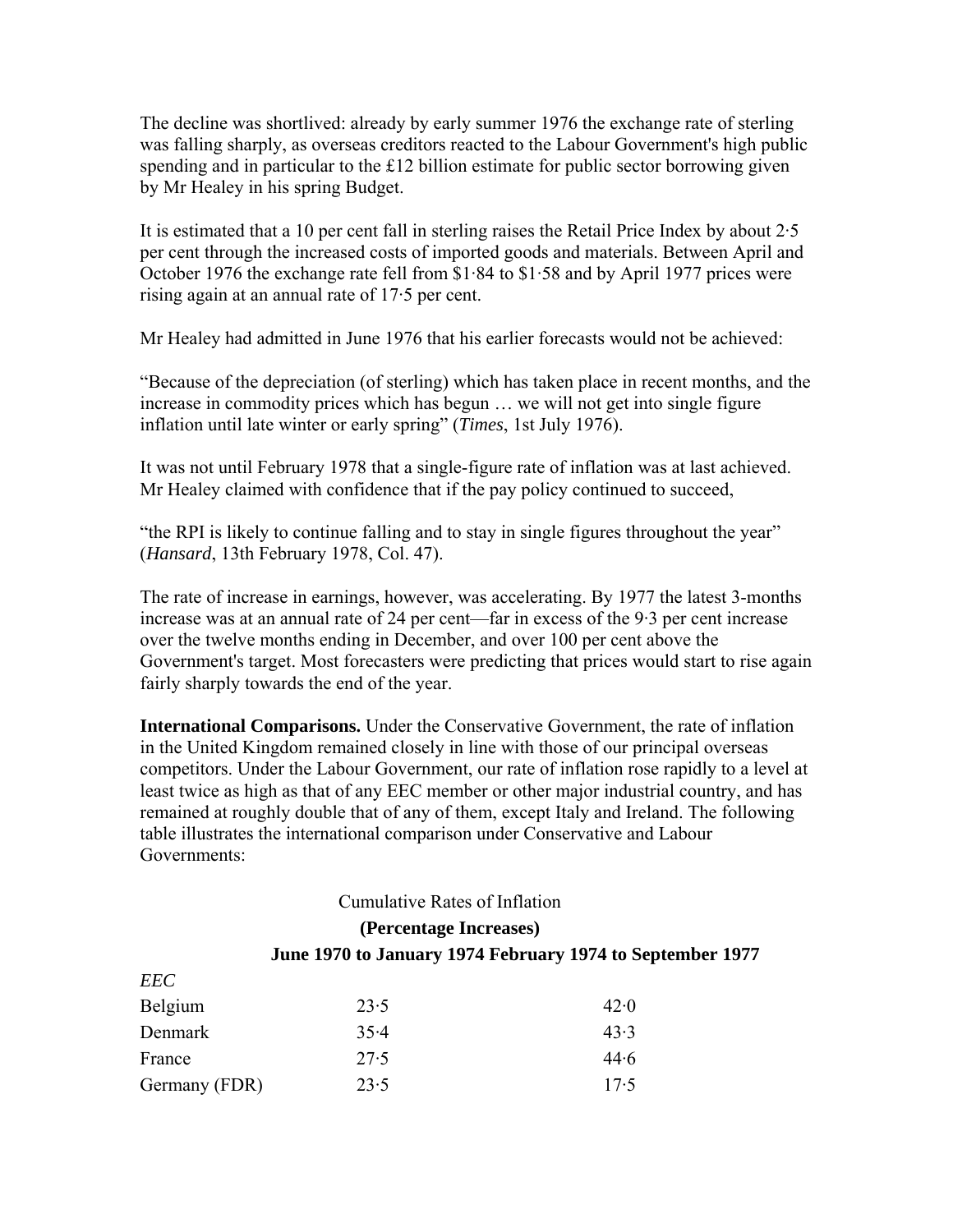#### Cumulative Rates of Inflation

|                                     | (Percentage Increases) |                                                           |
|-------------------------------------|------------------------|-----------------------------------------------------------|
|                                     |                        | June 1970 to January 1974 February 1974 to September 1977 |
| Ireland                             | $44.2^1$               | $75.9^2$                                                  |
| Italy                               | 31.8                   | $80.6^3$                                                  |
| Luxembourg                          | $21-1$                 | 34.8                                                      |
| Netherlands                         | 30.9                   | 35.0                                                      |
| United Kingdom                      | 37.1                   | 82.6                                                      |
| Canada                              | 21.3                   | 37.0                                                      |
| Japan                               | 42.0                   | $42 \cdot 1$                                              |
| <b>USA</b>                          | $20 \cdot 1$           | 30.0                                                      |
| <sup>1</sup> May 1970/February 1974 |                        |                                                           |
| $2$ February 1974/August 1977       |                        |                                                           |
| <sup>3</sup> Estimate               |                        |                                                           |

(*OECD* Main Economic Indicators) (*Hansard*, 12th December 1977, Col. *14*)

**Control of Inflation Crucial.** In spite of an improvement in the rate of inflation at the end of 1977, the problem remains so crucial that Mrs Sally Oppenheim, Opposition spokesman on Prices and Consumer Affairs, has said of Conservative policy that:

"Not one but all our policies will be aimed at restoring price stability" (Birmingham, 1st July 1977).

Unless inflation is substantially reduced the prices at which British industry is able to export will become increasingly uncompetitive, to the detriment of employment prospects in this country. More serious still, however, is the effect of inflation on those living on fixed incomes, on the retired and on those workers and self-employed people who do not wield industrial muscle.

#### **3. PRICE CONTROLS**

**New Prices Policy: The Price Commission Act.** During its first three years in office, the Labour Government first tightened controls on prices and then, alarmed at the all too obvious damage to profitability and viability of companies, with its consequence in rising unemployment, progressively relaxed them. Rigid controls were of course unable to offset the effects of the wage explosion of 1974–5, and the inflationary pressure generated by the Government's excessive spending and borrowing. There was, indeed, some evidence that controls may even have exacerbated price increases, where firms sought a substantial increase in order to be sure of being allowed even a moderate one; or where firms applied for the full increase allowable under the Price Code at quarterly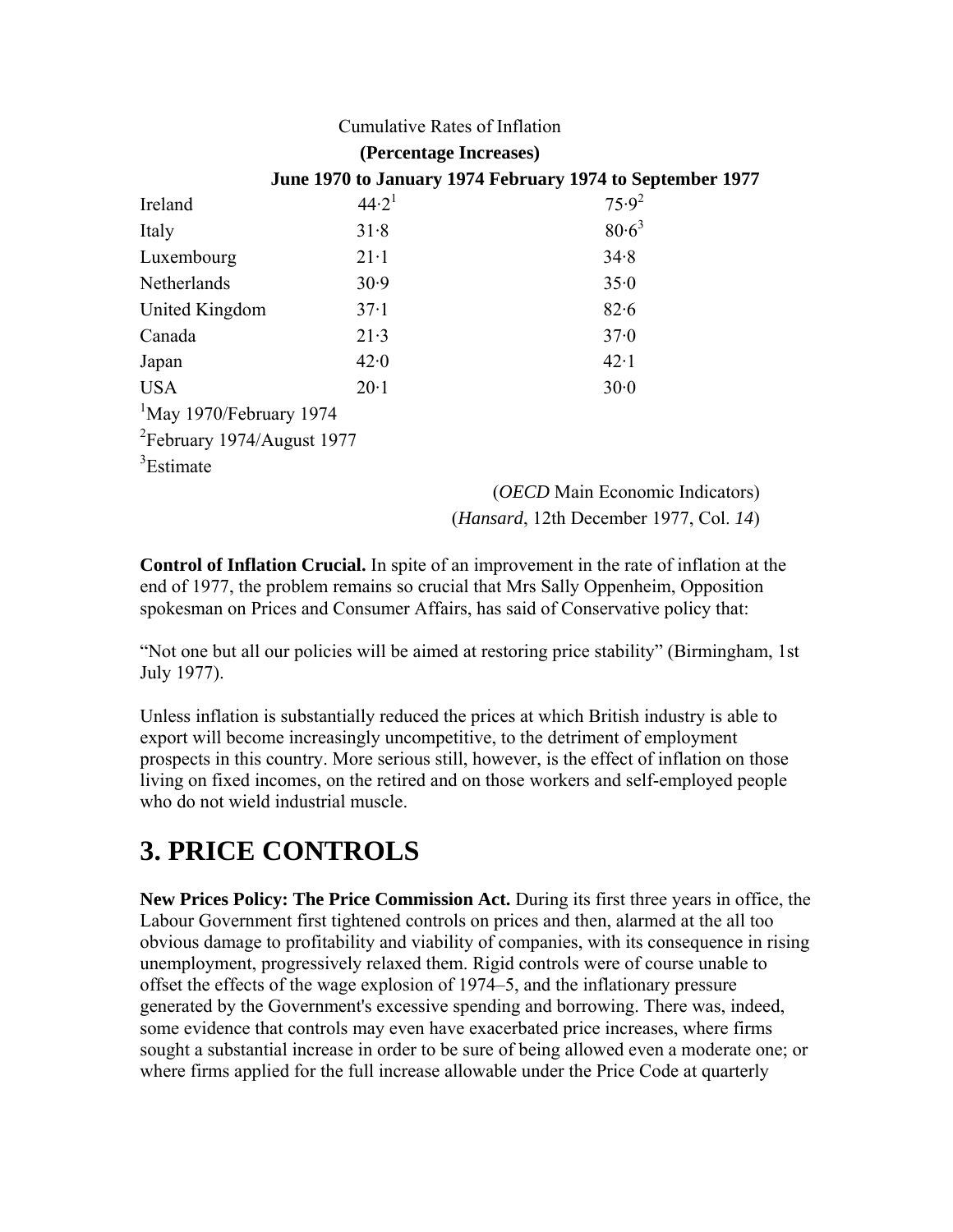intervals without those price increases being related to actual increases in production costs.

On 22nd February 1977, Mr Roy Hattersley, Secretary of State for Prices and Consumer Protection, published a consultative document, *A New Prices Policy*, setting out his proposals for price controls after the end of Stage II on 31st July 1977. The proposals were later embodied in the Price Commission Act which received the Royal Assent on 22nd July 1977.

The Act gave permanent status to the Price Commission and gave it new powers to freeze prices during investigation and for a period of up to 12 months afterwards, subject to safeguards. Some provisions of the Remuneration, Charges and Grants Act 1975 and the Counter Inflation Act 1973 were renewed and extended. The provisions include:

- i. Power to require firms to provide information on price increases by prenotification, in the case of large firms, and quarterly reporting and record-keeping on net profit margins by medium-sized firms.
- ii. The power for the Price Commission to decide, according to vague criteria defined in the Act, whether it would be appropriate to investigate in detail the reasons for the price increase, under (i) above. It is intended that 40–50 such investigations on leading companies will be held each year.
- iii. The power to freeze or moderate prices during the three month period of the investigation, and thereafter, if the Price Commission so recommends, for anything up to a total of 12 months. However, prices cannot be restrained to the extent that profit levels are forced below the safeguard levels under the Act. These safeguard levels were only agreed after strong representations from industry and are the only fixed guarantee under the legislation that the powers will not be abused.

During the passage of the Bill Conservatives supported, and carried, a Labour Left-wing amendment designed to bring to an end the statutory control of incomes. The amendment set 31st July 1978 as the date when both profit margin controls and power to restrict dividends would come to an end.

**The Price Code 1977.** On 1st August 1977, the Government introduced an amended Price Code, the sixth in line since the Counter-Inflation Act 1973. The new code abandoned the allowable cost criteria previously in force and retained only the system of profit margin controls based on historical profit reference levels. The intention to renew the Code had originally been announced by the Government in March 1977 as a *quid pro quo* for an agreement with the TUC on Stage III. No such agreement was reached, apart from the retention of the 12 month rule, but the Price Code was nevertheless renewed.

**Profit levels** were already very low, after allowing for stock appreciation, as the following table indicates. In many cases the control on margins has little effect because profits do not even reach their reference levels.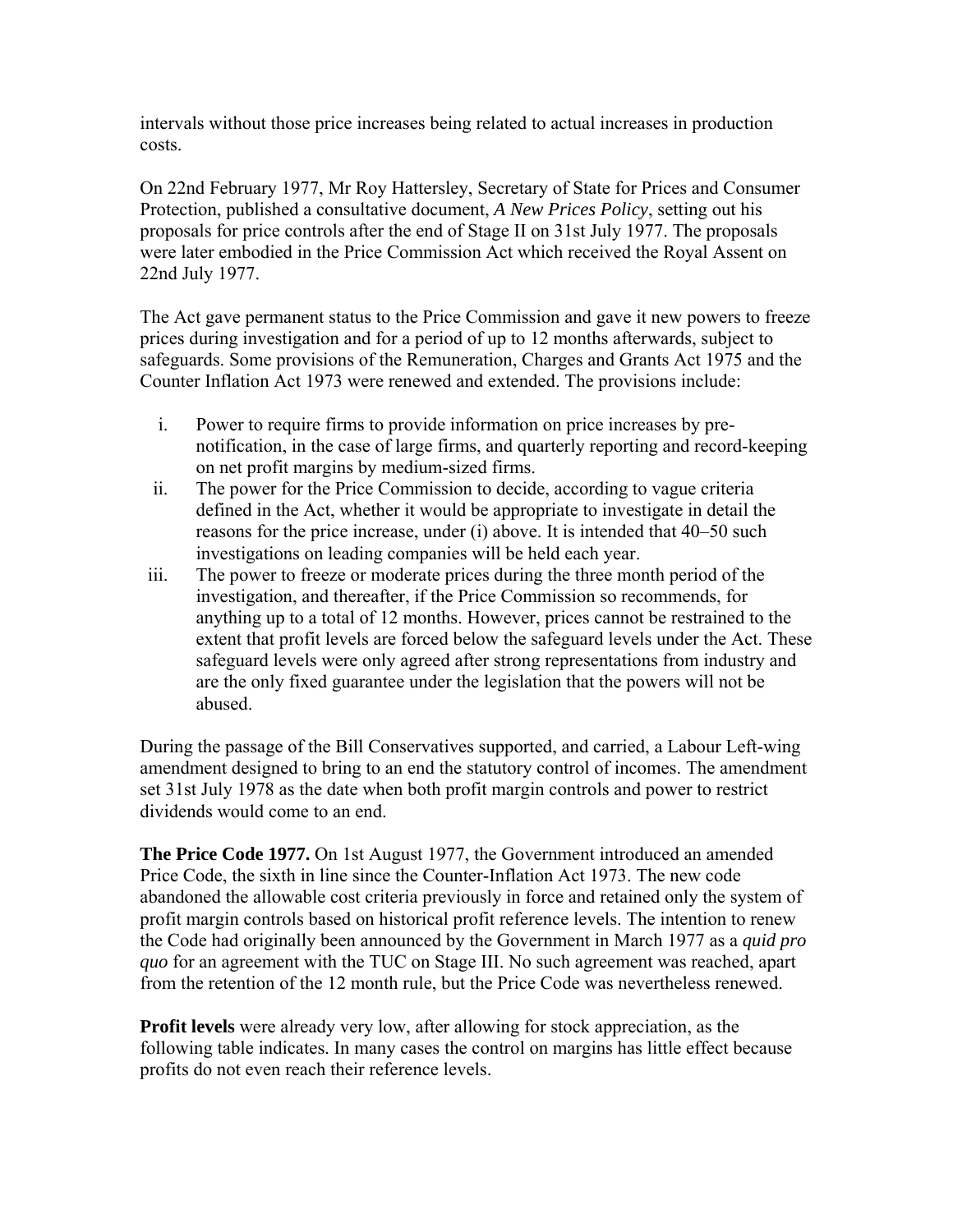|      | Company Profitability (All Companies) |                                                                       |  |  |  |
|------|---------------------------------------|-----------------------------------------------------------------------|--|--|--|
|      | <b>At Historic</b><br><b>Costs</b>    | At Replacement Costs after providing for Stock<br><b>Appreciation</b> |  |  |  |
| 1960 | 17.5                                  | $12-2$                                                                |  |  |  |
| 1962 | 13.8                                  | 9.6                                                                   |  |  |  |
| 1964 | $15-2$                                | $10-6$                                                                |  |  |  |
| 1966 | $12-7$                                | 8.5                                                                   |  |  |  |
| 1968 | 13.0                                  | 8.6                                                                   |  |  |  |
| 1970 | $12-2$                                | 6.9                                                                   |  |  |  |
| 1971 | 12.8                                  | 7.2                                                                   |  |  |  |
| 1972 | 13.2                                  | 6.9                                                                   |  |  |  |
| 1973 | 15.0                                  | 5.8                                                                   |  |  |  |
| 1974 | 13.7                                  | 2.3                                                                   |  |  |  |
| 1975 | $11-1$                                | 1.4                                                                   |  |  |  |
| 1976 | 12.5                                  | 1.5<br>$\sim$ $\sim$                                                  |  |  |  |

(*Source:* Department of Trade and Industry)

**Conservative Criticisms.** Conservatives have made two major criticisms of the way the Act operates, in both the price sphere and in its attempts to enhance competition.

(1) *Price Control:* Mrs Oppenheim pointed out that:

"The new Price Agency has the potential to be even more dangerous to companies than the Price Code itself, in that absence of clearly defined criteria, coupled with price freezing powers, must lead to great uncertainty and well founded fear of political, rather than valid action on prices" (Statement, 22nd February 1977).

(2) *On competition policy*, Mrs Oppenheim said:

"We believe that for a fraction of that cost [of the Price Commission] the Office of Fair Trading and the Monopolies Commission should be reinforced and strengthened to deal more swiftly and more effectively with monopoly and near-monopoly abuses, to investigate, monitor and uphold competition in pricing practice" (*Hansard*, 21st June 1977, Col. 1107).

Mrs Oppenheim had earlier expressed Conservative doubts about the value of the continued existence of the Price Commission:

"The Price Commission itself is coming to the end of its useful life and no longer justifies expenditure of over £5 million a year" (London, 24th May 1977).

# **4. COMPETITION POLICY**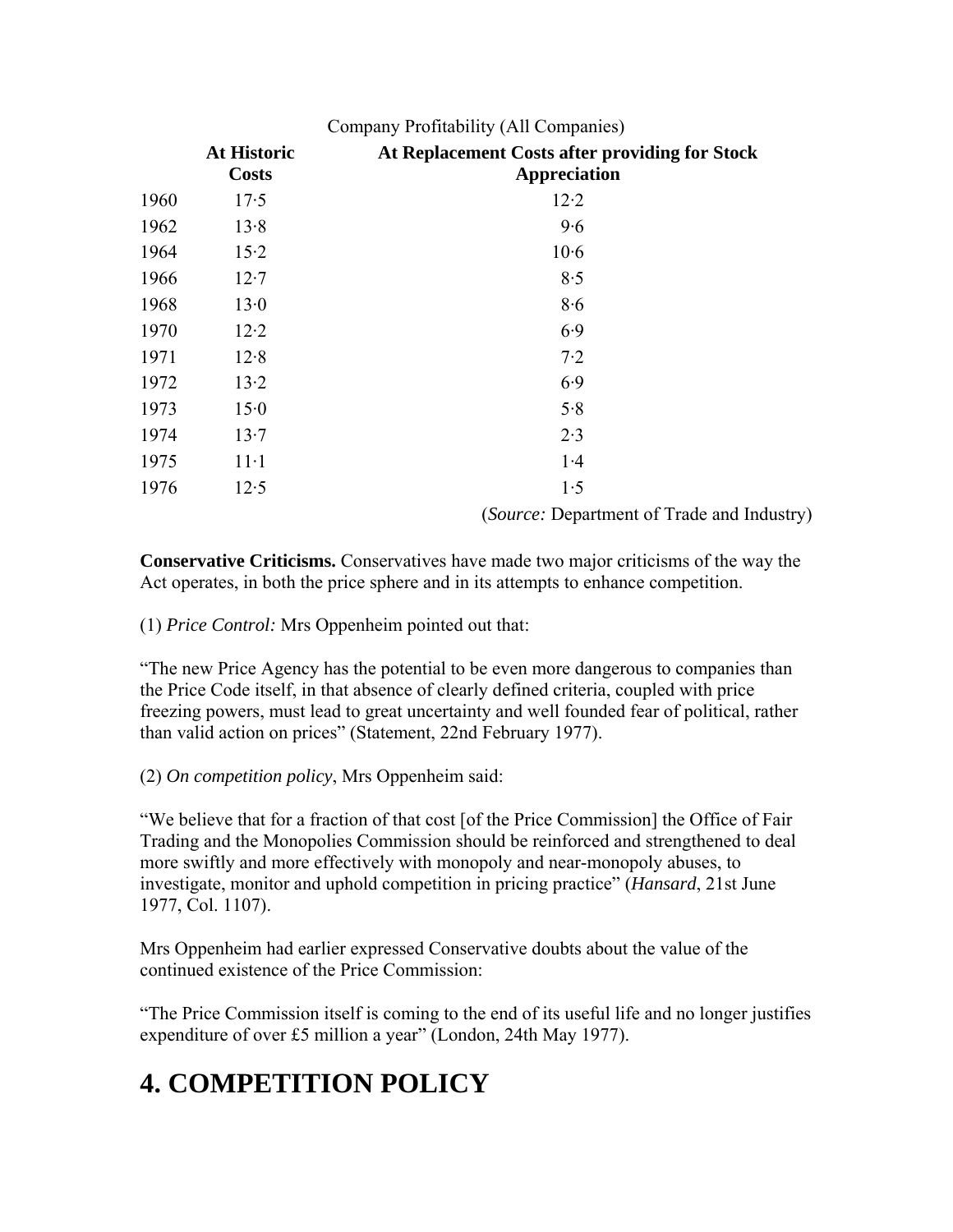**Conservative Attitude.** A high rate of inflation in the economy is largely the consequence of the failure of overall economic management. However, the value for money of each individual price charged within that overall strategy is best guaranteed by the operation of vigorous competition. To this end Mrs Oppenheim has stressed:

"There is a case for strengthening and improving competition policy to provide for swift and flexible intervention if competition is being inhibited. This could mean new powers to monitor, investigate, report and take action where competition is deficient or distorted in pricing practices and where choice is being unduly eroded" (Birmingham, 1st July 1977).

She went on to say that there was a particular need to ensure close surveillance of merger and near monopoly situations.

**Government Review.** On 28th November 1977, the Government announced a review of the legislation and institutions governing competition policy. As Mr Hattersley explained:

"The review stems from concern at the increasing concentration of ownership in British industry and the effect that this may be having on the economy, the disappointing results of many mergers and the Government's desire to ensure that competition policy makes its full contribution to improving industrial performance" (*Hansard*, 28th November 1977, Cols. 36–37).

In view of the proliferation of bodies monitoring the operation of competition in this country, such a review is long overdue. There is considerable overlap between the operations of the Office of Fair Trading, the Restrictive Practices Court, the Monopolies and Mergers Commission, the Consumer Protection Advisory Council, the Price Commission, the National Consumer Council, the Nationalised Industries Consumer Councils, and the 39 sector working parties under the umbrella of the NEDC. A review of those bodies, especially of the immensely burdensome and cumbersome Price Commission, is to be welcomed.

Mr Hattersley has said that the review will also involve a preliminary assessment of the possibility of fusion of the competition and prices policy institutions. The advantages of this course in preference to the establishment of an entirely new Price Commission were repeatedly explained by Conservative spokesmen during the extensive debates on the Price Commission Bill in the House of Commons. However, if the Review of Competition vindicates the arguments put forward by the Conservative Party, there will be little consolation to be drawn from that fact, for if this review had been held at the beginning of 1977, the Price Commission Act need quite probably never have been passed. Apart from the hours of Parliamentary time which would have been saved, British industry could have been relieved of the burden of controls and bureaucracy imposed by the Commission and given greater incentives to expand and invest, thus creating jobs and prosperity, as the Government's own Industrial Strategy has recommended.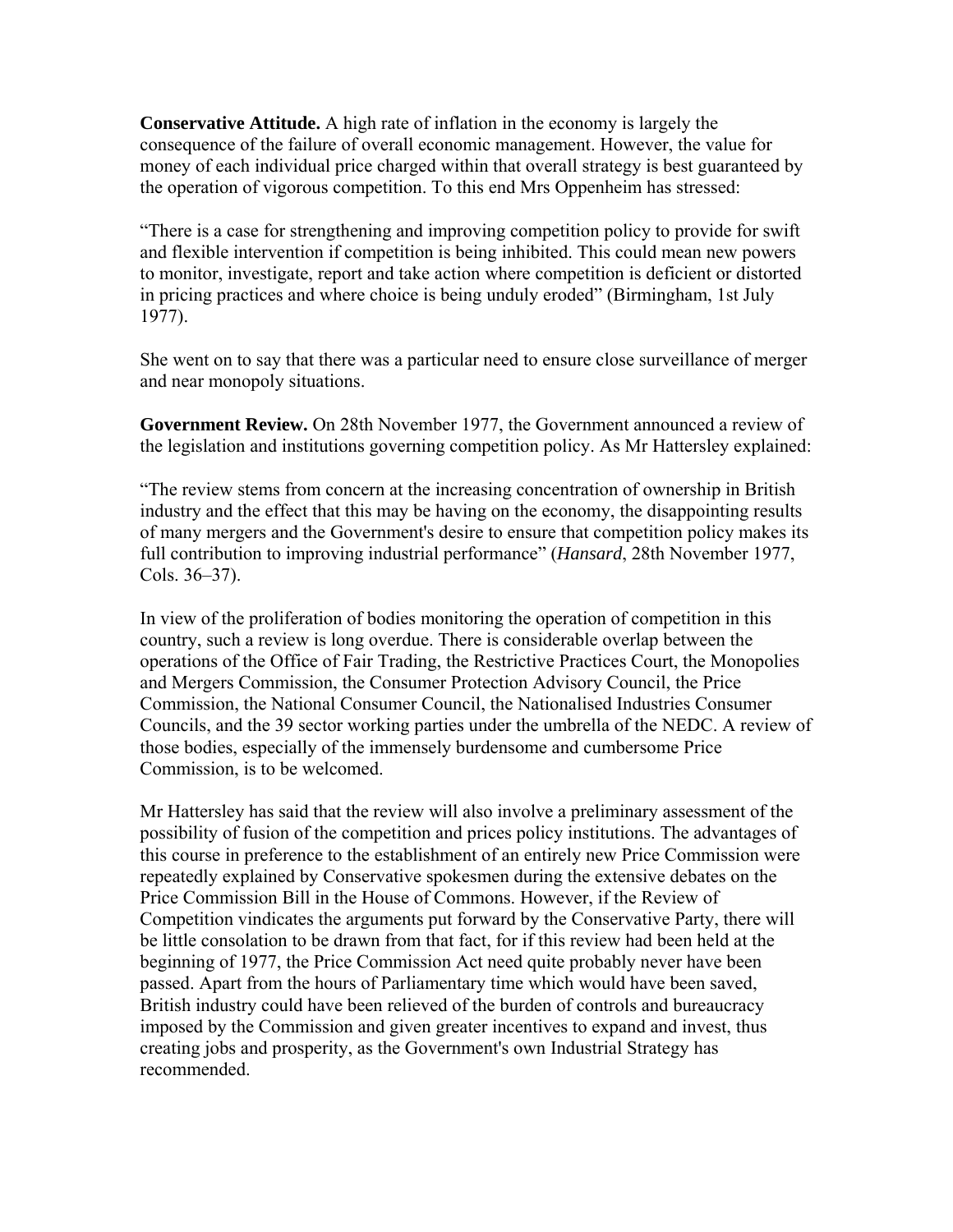# **(D) INDUSTRY**

## **1. CONTINUING INDUSTRIAL STAGNATION**

It is more than two years since the Government launched its so-called industrial strategy (see *Campaign Guide 1977*, p. 156), but the condition of British industry has hardly altered. The document, *An Approach to Industrial Strategy* (Cmnd. 6351, p. 1) spoke of "sustaining a private sector of industry which is vigorous, alert, responsible and profitable." Profits sank almost to vanishing point, in real terms, in 1975 and 1976. There was some recovery during 1977, but, as the Bank of England commented in its *Quarterly Review* in December 1977:

"Nevertheless, company profitability remains historically low, and the share of net profits in net domestic income, although rising from about  $4\frac{1}{2}$  per cent in 1976 to  $5\frac{1}{2}$  per cent in the first half of 1977, is still little more than half what it was in the early 1970s".

The expansion of the public sector, the activities of the Price Commission, and Government threats and arm twisting over pay policy bear down on almost any company which shows any vigour or ventures to make decisions on pay or pricing on its own responsibility.

**Profits.** Low profitability remains at the heart of Britain's industrial problems. As Sir Keith Joseph, chief Conservative spokesman on Industry, has observed:

"You cannot invest losses, you cannot employ people on losses, you cannot expand on losses" (Blackpool, 11th October 1977).

Real profits (i.e. allowing for inflation)—notably in the metal, engineering, vehicle, textiles, leather and footwear sectors—have over the last few years fallen almost to negative levels. Any improvements in the immediate future will probably reflect increasing returns from North Sea oil activities rather than any general recovery.

Rate of Return on Capital Employed 1970–1976

**(At current replacement costs after providing for stock appreciation** 

*Based on national accounts data*

|      | <b>All Companies</b> | <b>Industrial and Commercial Companies</b> |
|------|----------------------|--------------------------------------------|
| 1970 | 6.9                  | 8.3                                        |
| 1971 | 7.2                  | 8.5                                        |
| 1972 | 6.9                  | 8.5                                        |
| 1973 | 5.8                  | $7-4$                                      |
| 1974 | 2.3                  | 4.3                                        |
| 1975 | 1.4                  | 3.2                                        |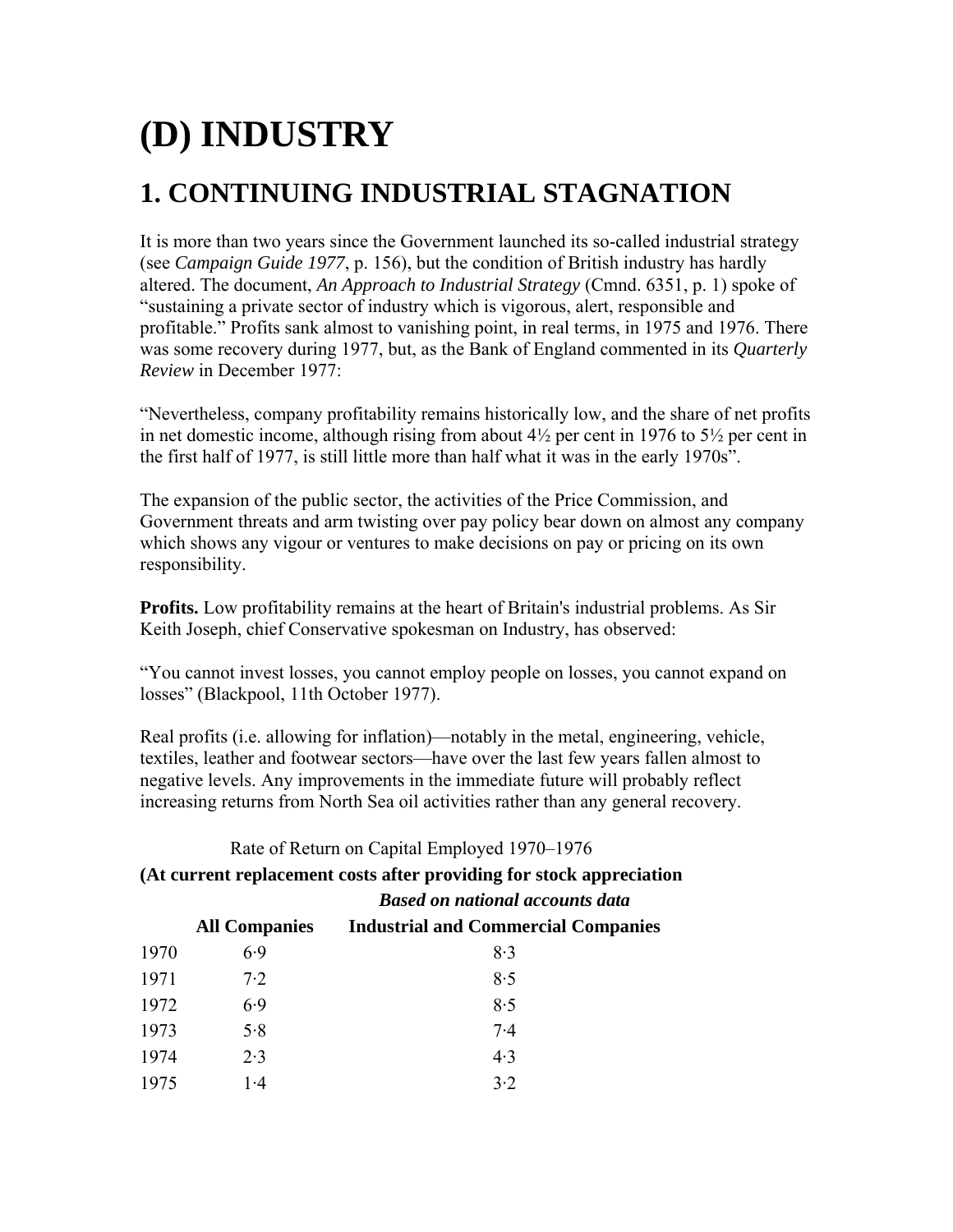#### Rate of Return on Capital Employed 1970–1976 **(At current replacement costs after providing for stock appreciation** *Based on national accounts data*  **All Companies Industrial and Commercial Companies**  1976 1·5 3·3 (*Source*: Department of Industry)

**Industrial Production** by all industries after years of Socialist "strategy" is still below the levels of the three-day week (see Appendix II, p. 220). Industrial production (excluding construction) in Italy in the first half of 1977 was 26 per cent up on 1970 levels, in Holland 25½ per cent up, in Ireland 34 per cent up, in France 27½ per cent up, in Belgium 21½ per cent up, and in Germany 16½ per cent up. In Britain it had risen by just 5½ per cent. Output was *down* in Britain on 1973 levels. In all other EEC countries, except Luxembourg, it had risen (Source: *Trade and Industry*, 4th November 1977).

**Productivity**. Sir Keith Joseph has forcefully depicted poor productivity as the major influence on the sluggish performance of the United Kingdom economy:

"Oil will not save us, because by overmanning we are blunting our competitiveness faster than oil will make good. Unless overmanning is halted and corrected, no subsidies, no forced investment, no sector working parties, nothing will rescue us from a stagnant and declining standard of living and increased unemployment" (Blackpool, 11th October 1977).

There has been little or no improvement in productivity since 1973 (see Appendix II, p. 220). The serious impact of excessive manning levels is felt everywhere; it has most recently and most grimly been witnessed in British Steel, one of the heartlands of the industrial strategy.

**Bankruptcies.** Since the beginning of 1974, 19,257 companies have been bankrupted. No one can assess the cost in jobs lost. In every quarter since the autumn of 1975, bankruptcies (seasonally adjusted) have been more than double the numbers in the first quarter of 1974 when Labour took office (Source: *Trade and Industry*, 4th November 1977).

**Investment.** Investment is inevitably choked by low profitability, poor productivity, and an adverse political climate. Investment in the first three quarters of 1977 has shown a rise of 6 per cent over the appallingly low levels of 1976. It is still well below 1970 levels. The Department of Industry stated in its January 1978 Investment Intentions Survey that a rise of 7 per cent in investment in 1977 over 1976 would be achieved. But only a year ago (October 1976 Survey) the Government was predicting a 15–20 per cent rise in investment. The Government's buoyant optimism has now been transferred to 1978 where a rise of over 15 per cent is again predicted. A NEDO Report (*Mechanical Engineering Short-term Trends Summary*, 13th December, 1977) has counselled against over-optimistic predictions: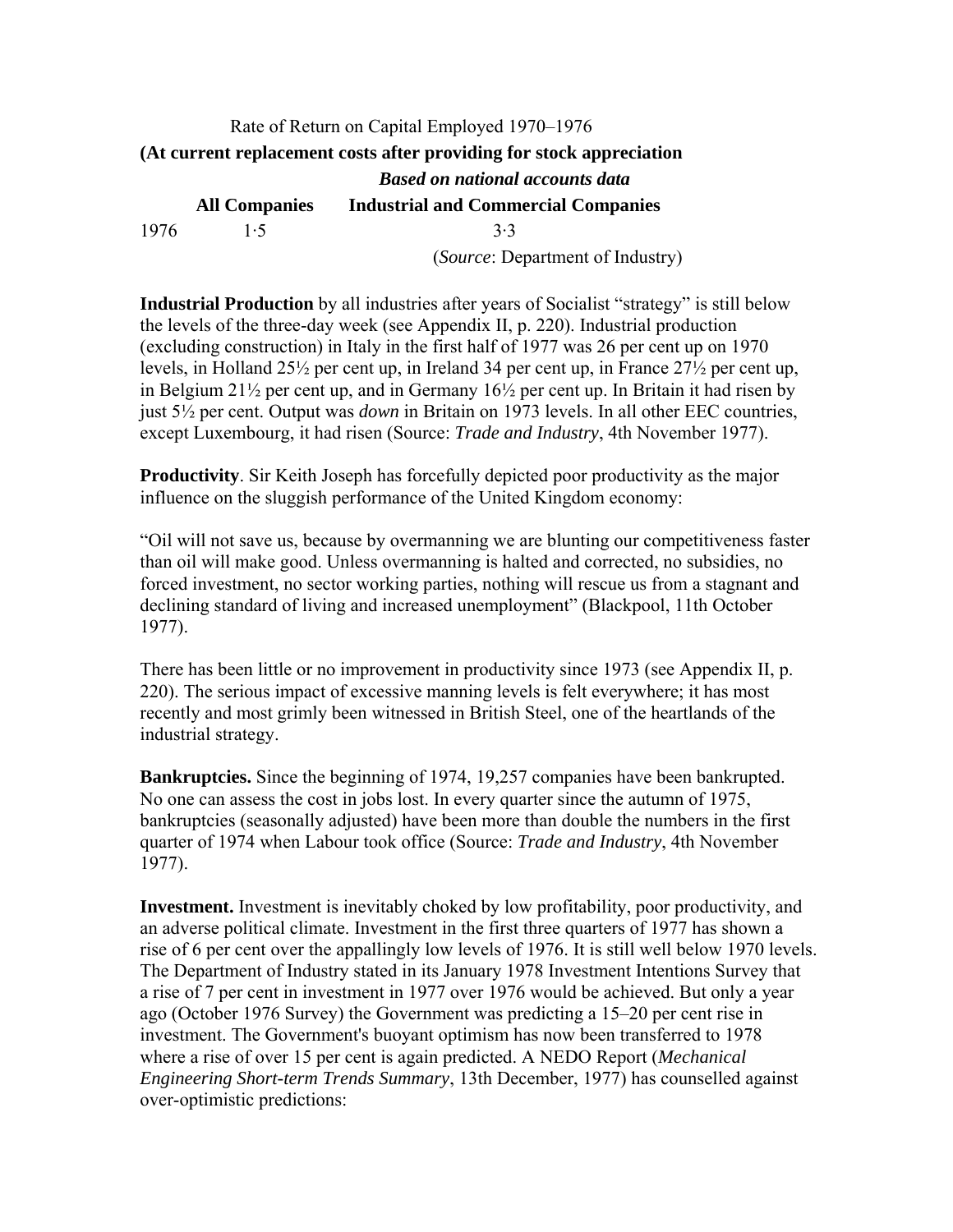"Pressure for uncompetitive manning levels on new plants in order to preserve employment in present conditions will also discourage investment … earlier forecasts of manufacturing investment were too optimistic on grounds of low profit expectations and concern about possible financial restraints arising from the need to finance rising working capital requirements under inflation."

#### **2. PROGRESS OF THE "INDUSTRIAL STRATEGY"**

Mr Eric Varley, Secretary of State for Industry, and his colleagues continue to invoke the concept of an "industrial strategy", launched in the November 1975 Chequers White Paper (Cmnd. 6315). Judgment has recently been passed on its efficacy by the Chancellor of the Exchequer. Mr Healey told the House of Commons that Britain's financial "improvement has not been accompanied by an improvement in our *real economy*" (*Hansard*, 26th October 1977, Col. 1469).

The reasons for the failure of the "strategy" were reviewed by Sir Keith Joseph and other Conservative economic Shadow Ministers in *The Right Approach to the Economy*. The symptoms of its failure are the disappointing industrial indicators illustrated above.

"Much of the so-called strategy is defensive. It is concerned with defending our existing industrial structure against the pressure of events. Where such efforts are not certain to fail, they can often succeed only at inordinate expense to society. Yet they convey to ordinary people a comforting but damaging illusion that the laws of nature can be suspended by Government action … Policies introduced for short-term social reasons all too often make the restoration of competitiveness impossibly slow. The philosophy of easing transition and adjustment can have as its eventual cost the total failure of the enterprise—and so of the long-run economic *and* social objectives … Government has a duty to ease the social problems of industrial change—but not in such a fashion as to prevent the changes that may be necessary … We have to reinforce success in preference to failure, and create the climate and opportunities for fresh successes. And we shall do this not by ever more public spending, more regulations, more control and more bureaucracy, but by the gradual and systematic removal of the deterrents and discouragements that have grown up to hold back Britain's instinctive industrial and commercial vitality."

**Socialist Priorities.** Despite the claims in Cmnd. 6315 that the Government would place the interests of industry above its "social objectives", Mr Callaghan has allowed a mass of new nationalisation proposals and plans for increases in public spending to become Labour Party policy through *Labour's Programme for Britain 1976*. Mr Eric Heffer has remarked that

"the argument is not that we should have the capitalist system but that we should move on from there to Government intervention and ultimately to the extension of public ownership" (*Hansard*, 29th November 1976, Col. 491).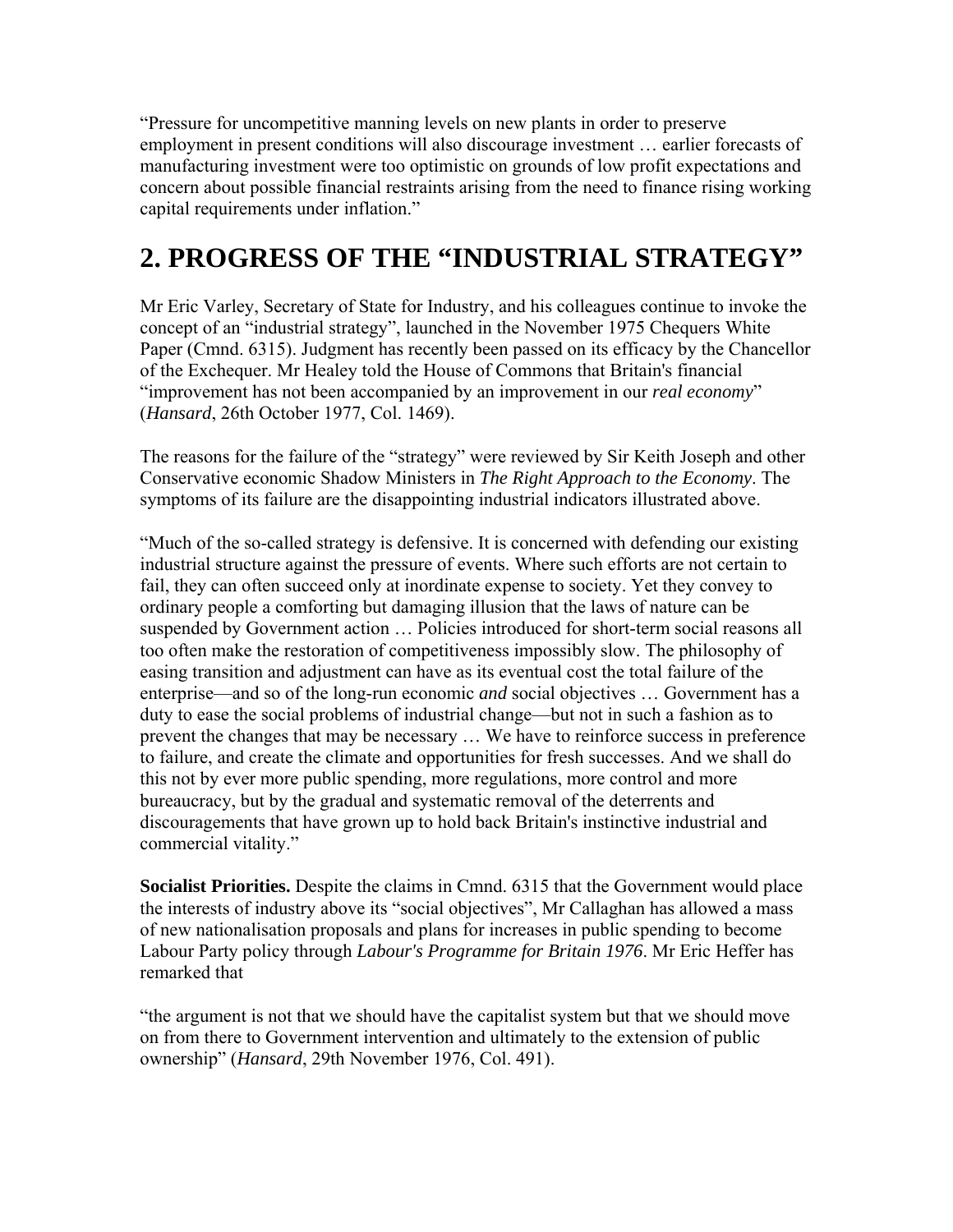No one should be deceived into believing that a Labour Government, freed from IMF constraints and with a Parliamentary majority restored, would pursue long-term objectives any different from those of the mass of the Labour Party. A recent remark of Mr Varley is illuminating:

"The Labour Party stands for the extension of public ownership, and we are doing that" (*Hansard*, 28th November 1977, Col. 15).

**Industry Schemes.** Part of Labour's "strategy" has been to develop the use of schemes of sectoral assistance under Section 8 of the Industry Act 1972. The following table shows the progress of schemes up to December 1977.

Industry Schemes

| <b>Scheme</b>                     | <b>Date</b> | <b>Closing date</b><br>introduced for applications | <b>Amount made</b><br>available by<br>Govt. | <b>Sums offered to</b><br>individual firms <sup>†</sup> as<br>at 31st December<br>1977 |
|-----------------------------------|-------------|----------------------------------------------------|---------------------------------------------|----------------------------------------------------------------------------------------|
| <b>Wool Textile</b>               |             |                                                    |                                             |                                                                                        |
| Part 1                            | 19/7/73     | 31/12/75                                           | £18m                                        | £16.6 $m$                                                                              |
| Part 2                            | 19/7/73     | 30/9/77                                            | £5m                                         | £ $0.1m$                                                                               |
| <b>Ferrous Foundry</b>            | 19/7/73     | 31/12/76                                           | £80m                                        | £65 $\cdot$ 0m                                                                         |
| Machine Tool                      | 19/7/73     | 31/12/77                                           | £30m                                        | £10 $\cdot$ 6m                                                                         |
| *Clothing                         | 15/10/75    | 31/12/77                                           | £15m                                        | £4.8 $m$                                                                               |
| <b>Red Meat</b><br>Slaughterhouse | 9/4/76      | 30/11/78                                           | £20m                                        | £2.5 $m$                                                                               |
| Paper and Board                   | 15/6/76     | 30/6/78                                            | £23m                                        | £6.6 $m$                                                                               |
| <b>Poultry Meat</b><br>Processing | 4/8/76      | 31/3/77                                            | £5m                                         | £4 $\cdot$ 0m                                                                          |
| Printing<br>Machinery             | 13/8/76     | 31/12/77                                           | £15m                                        | £2 $\cdot$ 5m                                                                          |
| <b>Textile Machinery</b>          | 13/8/76     | 31/12/77                                           | £20m                                        | £1.6 $m$                                                                               |
| Non-Ferrous<br>Foundry            | 24/1/77     | 31/7/78                                            | £20m                                        | £2 $\cdot$ 4m                                                                          |
| Electronic<br>Components          | 24/1/77     | 31/7/78                                            | £20m                                        | £1.4 $m$                                                                               |
| Instrumentation<br>and automation | 9/8/77      | 30/4/79                                            | £10m                                        | <b>Nil</b>                                                                             |
| Drop forgings                     | 8/11/77     | 31/12/78                                           | £5m                                         | <b>Nil</b>                                                                             |
|                                   |             |                                                    | £286m                                       | £118 $\cdot$ 1m                                                                        |

\*Originally £20m; sum reduced and terms revised 7th December 1976.

† *Hansard*, 24th January 1978.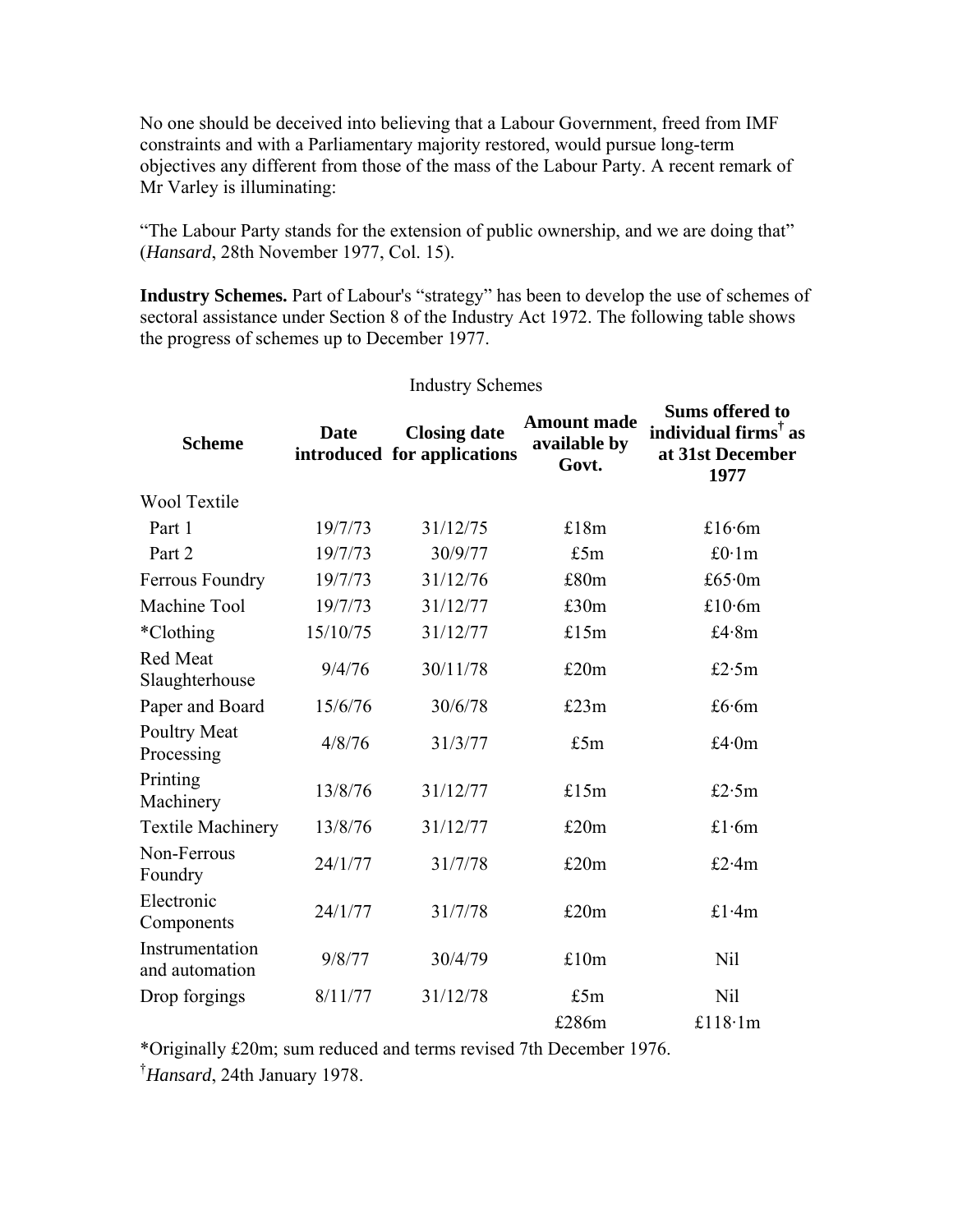The schemes have continued to show a great variety in the levels of take-up illustrating the difficulty of Government in devising schemes of assistance that are of practical benefit to industry without simply giving money away.

**Investment Incentive Schemes.** The Labour Government has also used Section 8 of the 1972 Industry Act to introduce schemes offering assistance to industries on a wider scale than in the specific industry schemes. These have been the Accelerated Projects Scheme and the Selective Investment Schemes.

*Accelerated Projects Scheme*. This £120 million scheme was introduced, theoretically as a counter-cyclical measure, on 15th April 1975. Applications closed on 31st July 1976, after 350 had been received. Sums offered under the scheme had reached £84·1 million by 31st December 1977 (*Hansard*, 24th January, 1978, Col. 568).

*Selective Investment Scheme*. On 15th December the Chancellor announced an initial allocation of £100 million for a Selective Investment Scheme to promote investment projects which would lead to significant benefits to the United Kingdom economy. On 2nd February 1978 Mr Varley announced that a further £25 million was to be made available for the scheme. Applications have to be received by 30th June 1978. By February 1978 £24 million of assistance had been approved, for 48 projects costing £236 million in total; and a further 127 schemes, worth £1,279 million in total were under consideration. (*Trade and Industry*, 24th February 1978, p. 402).

The main concern about such selective schemes is that resources expended are inevitably drawn from other parts of the economy and the transfer may have resulted in jobs being lost elsewhere. The CBI in its 1977 Strategy Document, *Britain means Business*, commented that major savings could be obtained by reducing sums allocated to selective aid to industry. Reflecting the long-term aspirations of the Conservative Party, it commented that "improving general levels of profitability will allow selective support schemes for industry to be phased out".

Sir Keith Joseph has commented on the policy of industrial subsidy:

"Nor can sound and sustainable jobs be created by the Government's present policies. Subsidies have to be paid for. As the subsidised sector grows, so the subsidising sector becomes more heavily burdened. The rush for rescue can swamp the lifeboat. Nothing is more important for the economy than common ground on this analysis, or one very close to it. Only a decisive change to a pro-enterprise, high productivity innovating economy can reverse the downward trend" (*Hansard*, 8th November 1977, Col. 515).

**National Enterprise Board.** Apart from bureaucratic tinkering through investment schemes, Labour's strategy has involved the use of what Mr Varley described as "the Socialist instruments of intervention" (*Hansard*, 8th April 1976, Col. 638) established under the 1975 Industry Act—notably the National Enterprise Board.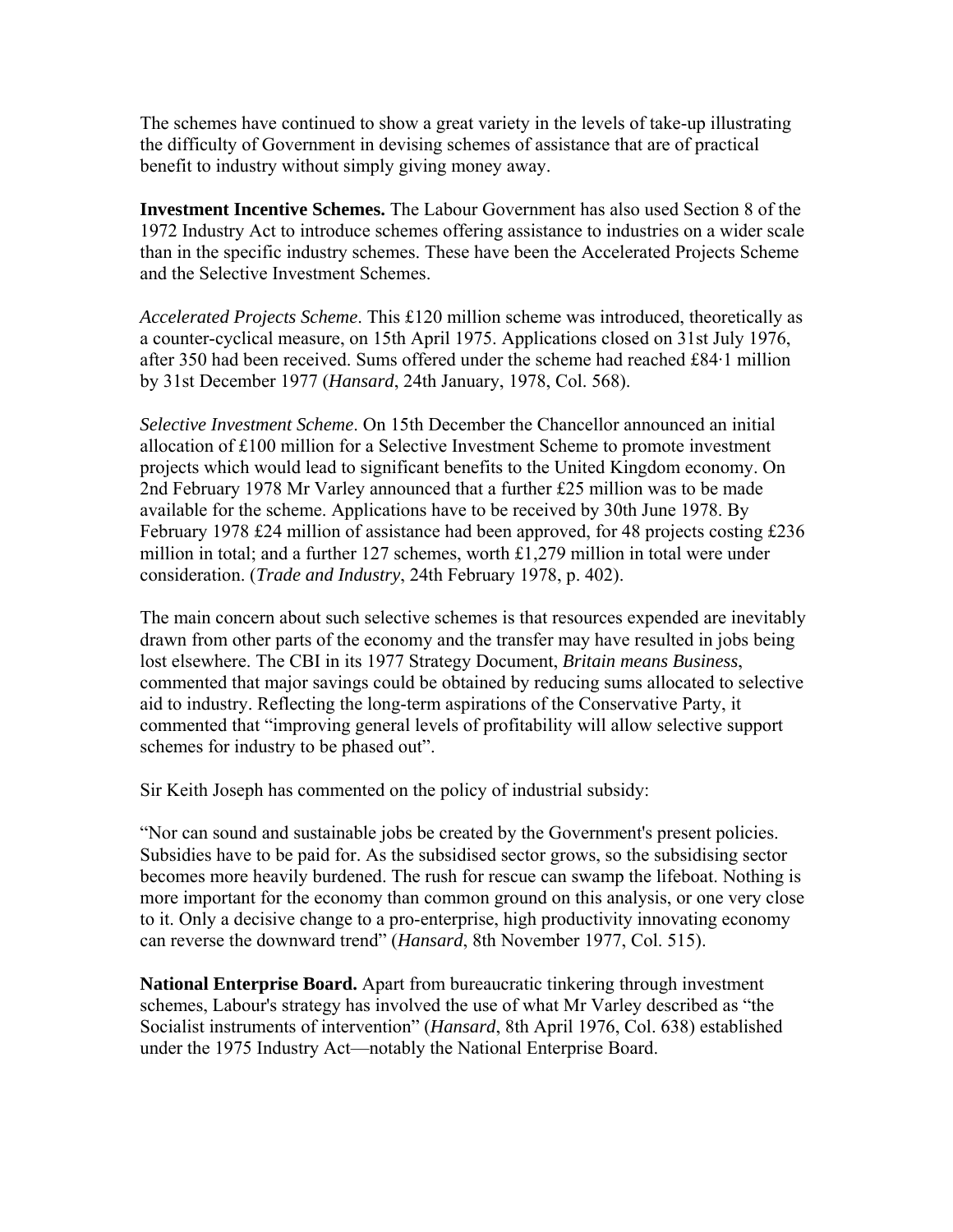The Conservative attitude to the NEB is unaltered. As *The Right Approach* states, the present NEB will be abolished, terminating those acquisitive powers which, in the case of the troubled Fairey companies, have even been used for political intervention to acquire interests for the State where a private sector company had shown itself willing and able to attempt a rescue. Up to 31st October 1977 the NEB had expended over £500 million on acquiring stakes in companies and had made further substantial injections of funds into its subsidiary companies. It then held shares in thirty-two companies operating in a very wide range of industrial activities from rocketry and computers, through motor cars and machine tools, to medical instruments and clocks. It is hard to believe that the NEB has the expertise to monitor progress in so many different companies in so many different sectors of the economy.

**Planning Agreements.** The confidence of many private sector companies is still affected by the threat of planning agreements which the Labour Left-wing and the TUC wish to see made compulsory. The failure of the Government—after more than two years—to persuade any company other than Chrysler to conclude such an agreement voluntarily amply illustrates the private sector's sceptical attitude. But the Government's Socialist resolve in this area was recently reaffirmed by Mr Bob Cryer, the Left-wing Under-Secretary of State at the Department of Industry:

"Although disappointed by progress in this important area, the Government remains fully committed to the planning agreement concept" (*Hansard*, 5th December 1977, WA, Col. *501*).

Indeed, an article in *The Guardian* (20th February 1978) suggested that the Government was thinking of compelling firms to sign planning agreements. According to the article a joint committee of the Cabinet and the Labour Party's National Executive, which included Mr Eric Varley, Secretary of State for Industry, among its members, had agreed that sanctions should be used against firms who refused to sign. As Mr Norman Lamont, a Conservative spokesman on Industry, said:

"First we had the secret blacklist of companies who refused to accept the Government's 'voluntary' pay guidelines. Now, according to the *Guardian*, there could be a second blacklist for companies who refuse to sign planning agreements. Where will it end? Blacklists for those who refuse to contribute to Labour Party funds?" (Statement, February 20th 1978).

## **3. BRITISH LEYLAND**

The performance of British Leyland, whose virtual nationalisation was inspired by Mr Benn in 1975, has deteriorated further. Management has repeatedly been forced to resort to threats and warnings of the consequences of failure to improve output and industrial relations. The Company's internal problems—serious enough in themselves—have been aggravated by strikes at component suppliers. Mr Michael Edwardes replaced Sir Michael Dobson as Chairman on 1st November 1977.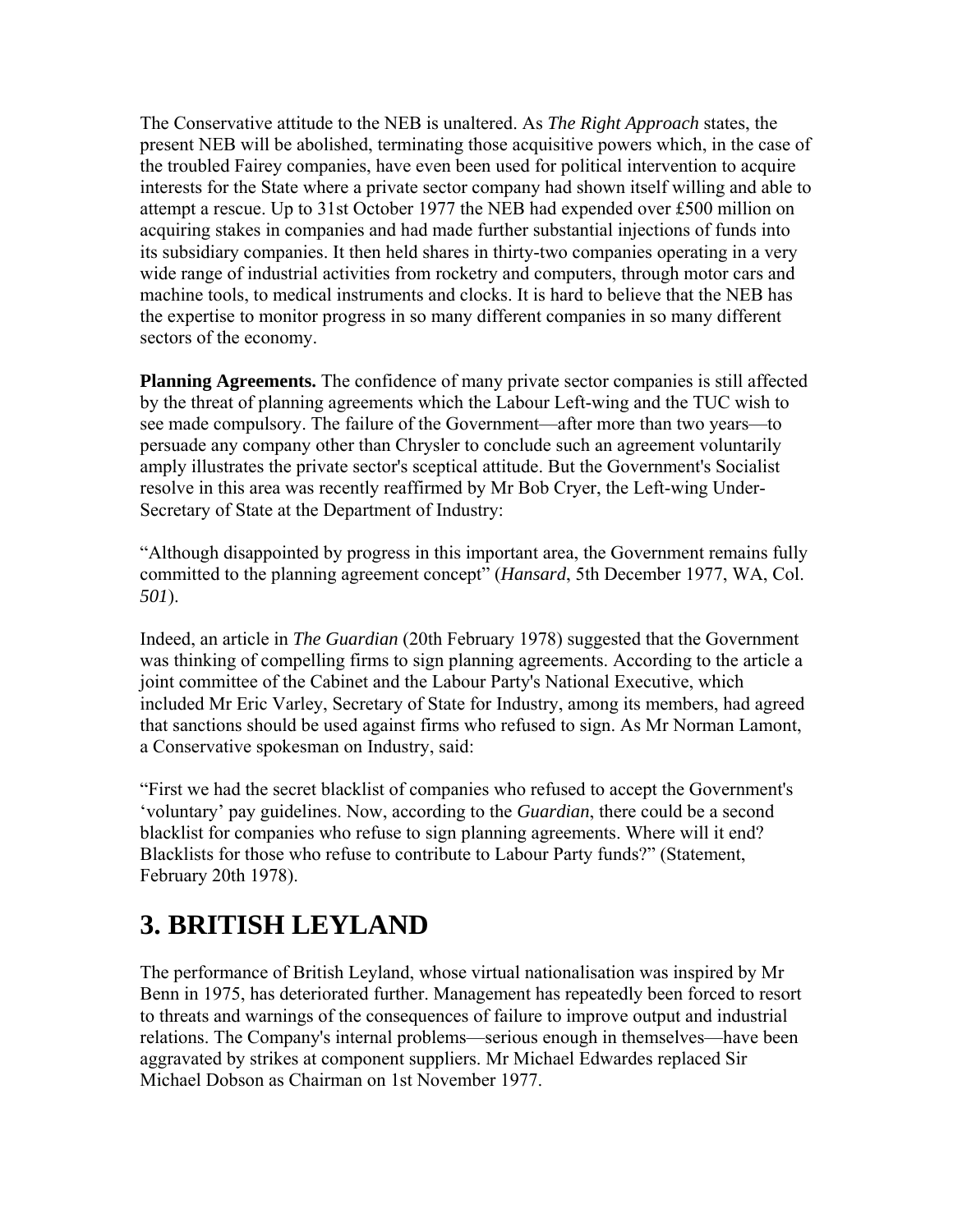**Structure.** Mr Edwardes' inheritance was unpromising. He announced a reorganisation of Leyland's structure on 16th November 1977, breaking away from Lord Ryder's recommendations (see *Campaign Guide 1977*, p. 151). Leyland Cars, Truck and Bus, Leyland International and Leyland Special Products are becoming registered limited liability companies and will thus have to return properly documented annual accounts. The unsatisfactory Ryder system had allowed the poor performance of particular parts of British Leyland to be masked from the public eye. As Mr Michael Heseltine, then Opposition spokesman on Industry, said:

"What we really need are not generalities but firm targets for improvements in output per head, a reduction in production lost through internal disputes and details of the extent to which it would be desirable to reduce the number of separate plants to a manageable level. What we must see are agreed indications of the level or rate of growth of the wage bill and labour costs, the rate of return on capital that would be considered adequate, proposals for the reduction in the number of bargaining units in the company" (Woodcote, 2nd May 1975).

**Pay Bargaining.** Leyland's complicated pay bargaining structure has undermined harmonious industrial relations since the firm was established. In October 1977 Leyland workers declared by 59,029 votes to 31,304 that they favoured adopting November 1st as a common date for making wage settlements for 130,000 workers across 37 Leyland plants. But on 23rd November the TUC General Council voted to oppose the rationalisation of the Leyland pay structure on the grounds that part of the settlement infringed the 12-month rule (see p. 15).

**Performance.** Since the take-over of the company in 1975 the Government has approved the provision of two £100 million tranches of loan capital to the company—the first on 4th August 1976 and the second on 25th July 1977. Only £50 million of the second tranche has so far been drawn from the NEB but such is the company's condition that it has been used not to finance investment but to provide working capital.

The alarming decline in Leyland's share of the home car market has continued. From 30·9 per cent of the market in 1975 and 27·4 per cent in 1976 the company managed to capture only 21 per cent during 1977. Inconsistent output has been a serious problem. Leyland produced only 14,558 vehicles per week in the first three quarters of 1977, less even than the very disappointing 15,246 vehicles per week achieved in 1976.

# **4. CHRYSLER**

In December 1975 the Chrysler (UK) motor company was promised up to £162·5 million in one of the most notorious interventions of the Government's industrial strategy (see *Campaign Guide 1977*, pp. 161–163). Under the terms of the pact between the Government and the Chrysler Corporation, Chrysler (UK) was supposed to show a profit of £300,000 for 1977. In fact, losses reached £19 million in the first nine months alone. As a result of Mr Varley's intervention the taxpayer will have to meet half these losses up to a limit of £10 million in 1977. At the time of the agreement in December 1975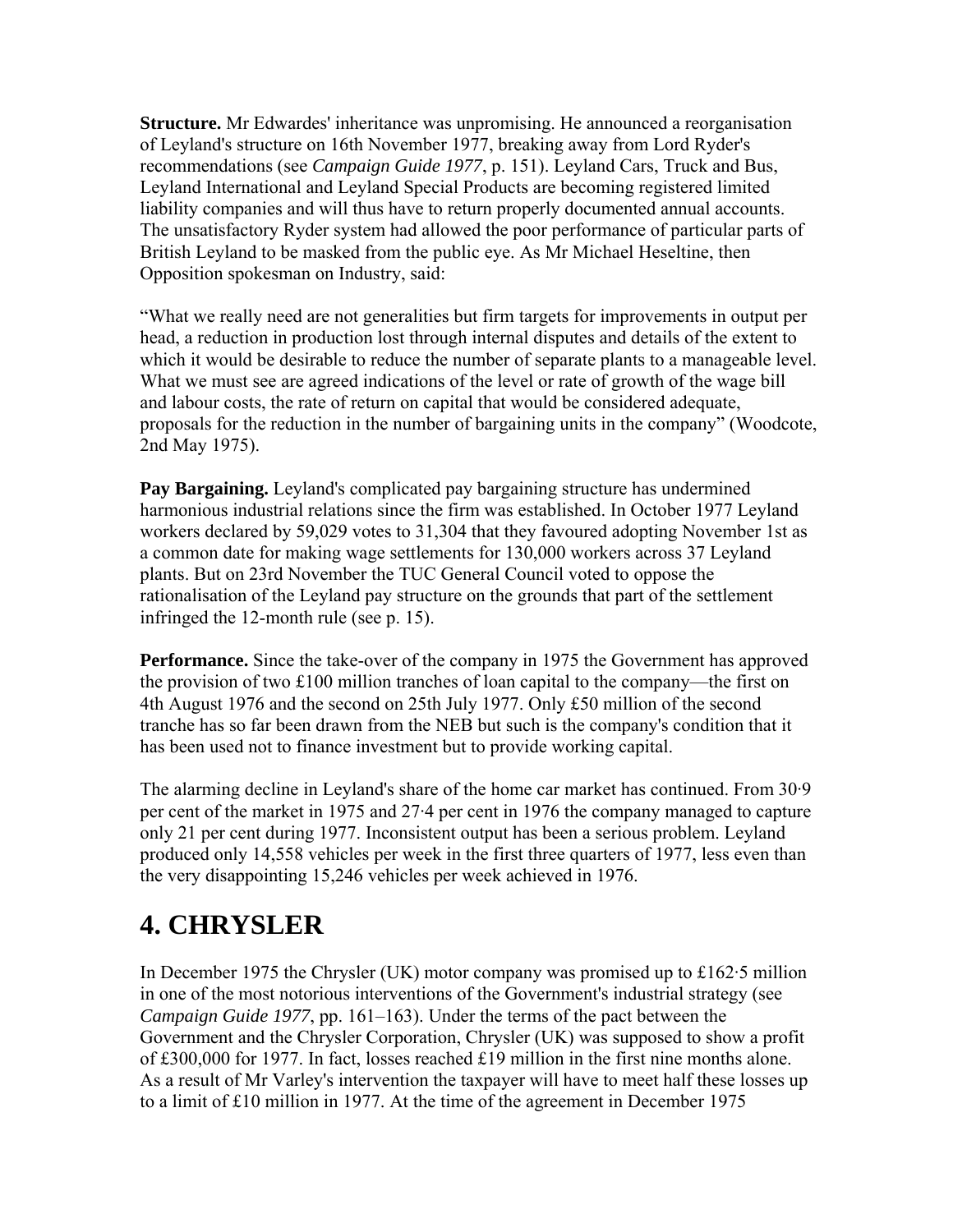Chrysler was claiming 7 per cent of the UK market: even including vehicles imported from France, Spain and Eire, it managed to capture only 5·9 per cent in the first eleven months of 1977. A Chrysler executive has recently commented that Chrysler is "bleeding to death" (*Daily Telegraph*, 29th October 1977).

## **5. BRITISH STEEL**

British Steel's financial performance continues to cause concern, as the following figures show.

| <b>Profit/Loss</b><br>after Taxation |         | Capital<br><b>Expenditure (£ Production (m</b><br>million) | <b>Liquid Steel</b><br>tonnes) | No. of<br><b>Employees</b> | <b>Output per</b><br>year per<br>employee | <b>Return on</b><br>average<br>net assets<br>$\frac{6}{6}$ |
|--------------------------------------|---------|------------------------------------------------------------|--------------------------------|----------------------------|-------------------------------------------|------------------------------------------------------------|
| $1975-$<br>6                         | £254.9m | 530                                                        | $17-2$                         | 210,200                    | 79.1                                      |                                                            |
| $1976-$                              | £ 95.0m | 579                                                        | 19.7                           | 207,900                    | 92.0                                      | $2 \cdot 1$                                                |
|                                      |         |                                                            |                                |                            | $(1970 = 100)$                            |                                                            |

Half-yearly figures for 1977–8 showed a catastrophic loss of £201 million. Mr Varley has predicted a total loss of £520 million in 1977–8—equivalent to a loss of £2,500 for every person the BSC employs (*Times*, 17th January 1978). The Chairman of BSC, Sir Charles Villiers, said in a speech to the Northern Society of Accountants on 27th October 1977 that private sector "companies losing money at the rate that we are would now be in receivership or liquidation" (*Sunday Times*, 30th October 1977).

**Overmanning and Financial Difficulties.** About 40 per cent of British Steel's losses in 1977–8 are ascribed by the management to the world recession; 40 per cent are put down to overmanning and 20 per cent to the Government's directions to keep open obsolete steel-making plant under the Beswick review (see *Campaign Guide 1977*, p. 171). The TUC Steel Committee reached agreement with the Corporation on 23rd January 1976 to improve productivity. But, despite the appalling cost of overmanning, Mr Bill Sirs, Chairman of the TUC Steel Committee, said on 23rd November 1977 that "the unions required more time to consider suggested action in this area" (*Times*, 24th November 1977).

The Corporation is bound within a £950 million cash limit on its annual borrowing. The need to stay within this has already caused substantial cuts in the planned investment programme for 1977–9. Even so, it is now expected that another Bill to extend BSC's borrowing ceiling will be needed in 1979 or even before. The Government appears to be moving towards a recognition of the foolishness of a policy which has been geared to electoral popularity rather than commercial success. Productivity overseas is substantially better than in the United Kingdom, while BSC's share of the home market has declined from 70 per cent to about 55 per cent today.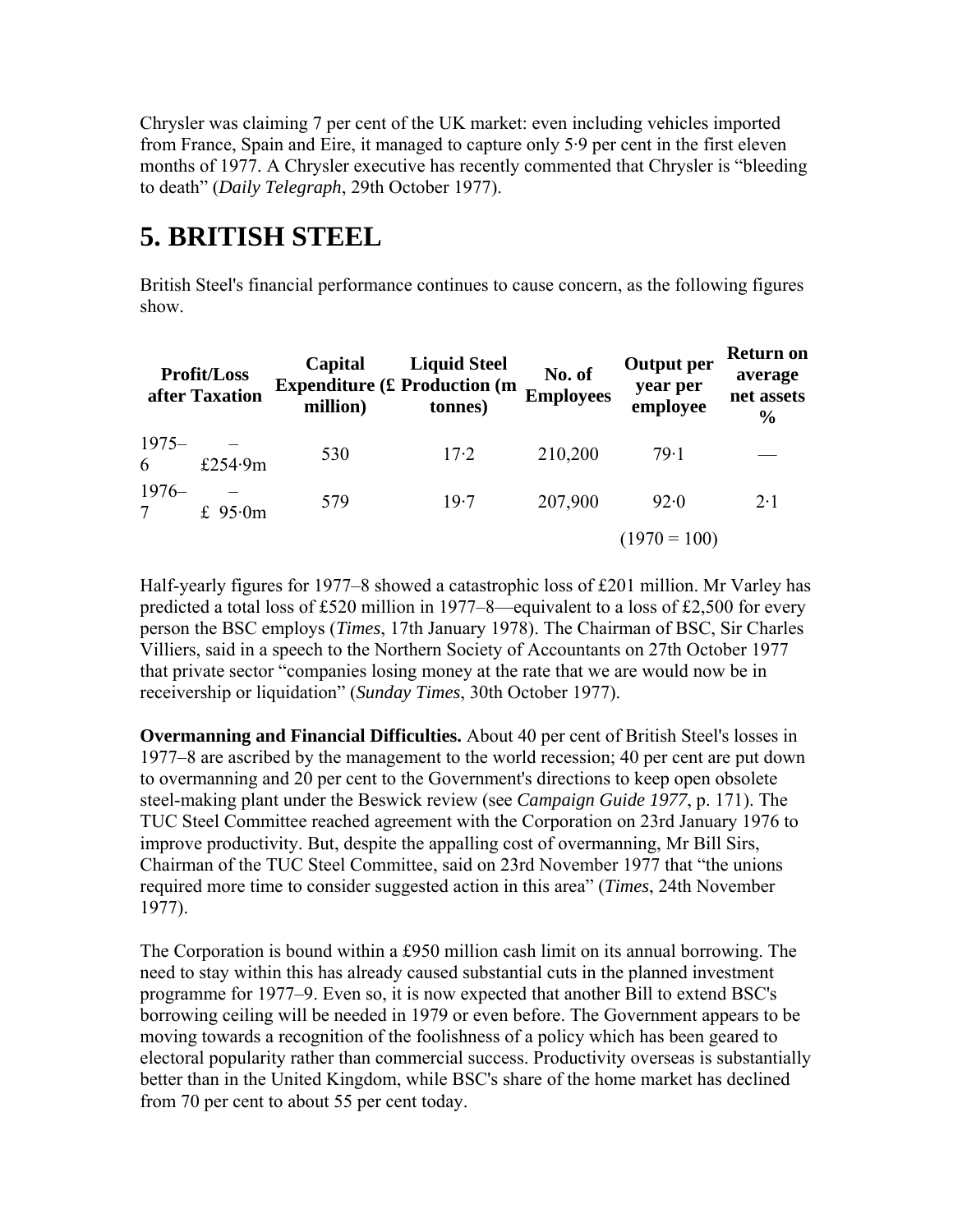The performance of the BSC was so alarming that the Select Committee on Nationalised Industries carried out a special survey, which lasted from April 1976 to May 1977. Its first report was published on 9th November 1977 and a further study of BSC's financial forecasts was published on 23rd February 1978. The all-party Committee particularly complained about the wild financial forecasting made by the BSC. In May 1976 BSC forecast a profit for 1977–8 of £346 million. By July 1977 it was forecasting a loss for the same year of £466 million. The latest forecast is of a loss of some £520 million. Sir Charles Villiers was criticized for withholding information from Ministers before a crucial House of Commons Debate in July 1977. Mr Eric Varley was criticized for failing to ensure that the most recent company forecasts were available for the House of Commons to consider at that time. More seriously Mr Gerald Kaufman, Minister of State for Industry, was accused of misleading the House when he stated during the debate that "the upturn that is taking place will assist the Corporation" (*Hansard*, 22nd July 1977, Col. 2136). In fact, four days previously he had been informed privately by Sir Charles Villiers that:

"I am bound to say that I do not see a significant upturn in demand or price" (Select Committee Report, 23rd February 1978, p. X).

**The Conservative View** of the problems of British Steel was outlined by Mr Norman Lamont in a speech in November 1977. He called for reform of the management of nationalised industries to limit political interference, for "a rigid insistence that BSC must remain within its cash limit whatever the effect on the structure of the Corporation", and for a swift attack on overmanning.

"Urgent action is wanted *now* to concentrate resources on new and existing competitive plant, to build for the future of British Steel and not to protect the past. And politicians and civil servants must play their part by allowing management to plan for the future without the constant burden of their meddling" (Kingston-upon-Thames, 25th November 1977).

#### **6. SHIPBUILDING**

After a prolonged Parliamentary struggle, British Shipbuilders was established under the Aircraft and Shipbuilding Industries Act 1977 on 1st July 1977. British Shipbuilders employs just over 85,000 men in what were thirty companies in the shipbuilding, shiprepairing and marine engineering industries. When it was established the **Prime Minister** described it as

"the only way to ensure secure long-term employment" (*Trade and Industry*, 8th July 1977).

Within a few months his Government had put forward a redundancy scheme for the British Shipbuilders' work-force (see below).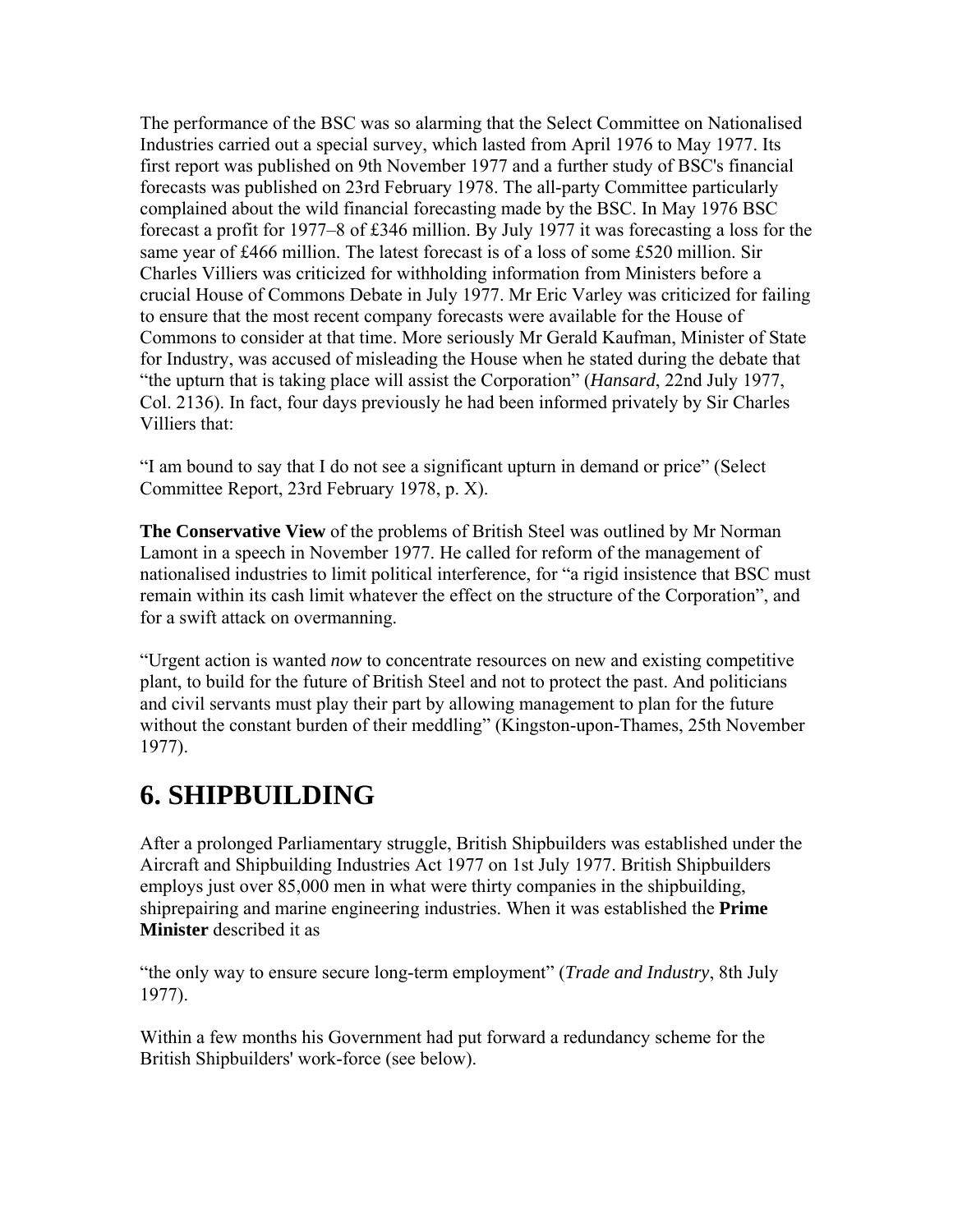**World Problems.** Almost every developed country is facing severe shipbuilding problems as a result of the world expansion in capacity in the late sixties and early seventies. M. Braun, Director-General of Industrial Affairs at the EEC Commission, has predicted (*Times*, 28th October 1977) a world demand of 11·5—13 million tonnes in 1980–1 against a shipyard capacity of over 38 million tonnes. An EEC share in world orders of 2·4 million tonnes is predicted for 1980 against about 4½ million tonnes in 1975 and 1976. The Commission is accordingly expecting between 50,000 and 60,000 redundancies in shipbuilding between now and the 1980s.

**British Policy.** The Chief Executive of British Shipbuilders, Mr Michael Casey, has stated:

"I would like to make it clear that we have no plans for redundancies in British Shipbuilders or for closures. Our policy is for an all-out drive for orders" (*Times*, 1st July 1977).

That "drive for orders" in which British Shipbuilders have scored some notable successes has culminated in the very controversial 100 per cent credit to Poland (see p. 50) over which the Opposition censured Mr Varley on 12th December 1977. Despite protestations by British Shipbuilders that redundancies would be avoided, Mr Varley has commented that "some yards will close" (*Times*, 26th June 1976). The Government has now laid before the House of Commons proposals for a redundancy scheme in the Shipbuilding (Redundancy Payments) Bill. 31 per cent of British Shipbuilders' workforce is over 50. At a late stage of the Bill's passage through the Commons, the cost per 1,000 workers was increased from £900,000 to £1·5 million, a rise of 60 per cent. Amounts per worker would vary according to length of employment in the shipyard. But Conservatives were concerned at the expenditure implications. As Mr Norman Lamont said:

"If 15,000 people are to be made redundant, we may be talking of an amount between £22 million and £100 million" (*Hansard*, 7th February 1978, Col. 1403).

He went on to state:

"We have read about the 1,100 men to be made redundant in Swan Hunter … If people bring about the closure of a yard as a result of their own demarcation disputes and their own industrial action, they should not then be given a sum of £7,000 or £10,000 ... These are our reservations about the Bill. Nevertheless we accept the general principles of it, and agree that it is right that when an industry is faced with contraction on the scale that British Shipbuilding is likely to have to cope with, the crudity of market forces should be softened and the victims of industrial change should receive some compensation … Of course we, as much as anyone else, whatever our political reservations about British Shipbuilders, want to see it as a successful competitive Shipbuilding Industry" (ibid., Cols. 1403–4).

**The Polish Deal.** The British Shipbuilders' Organising Committee became actively involved in negotiations with Poland in June 1976. By the end of 1976 the Prime Minister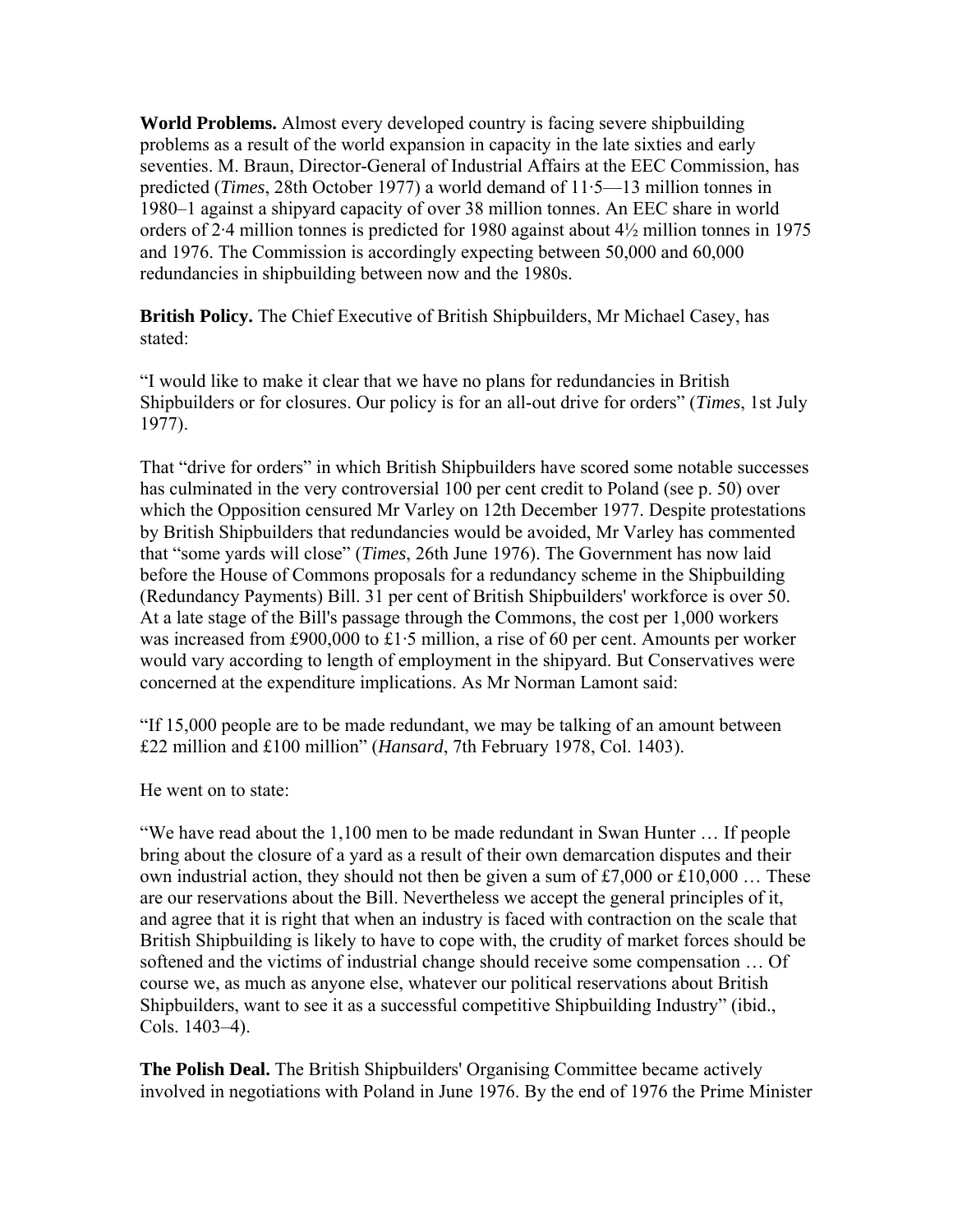had initialled an agreement in principle for an order involving 22 ships. On 4th October 1977, Mr Callaghan told the Labour Party Conference that a deal was "in the bag", thus undermining the position of the British negotiators who had to continue discussions with the Poles until November.

A memorandum was signed by Mr Varley and Mr Zylkowski, Polish Vice-Minister of Foreign Trade and Shipping, on 21st November 1977. Britain's securing of the order was assisted by a large subsidy tranche of £28 million from the shipbuilding intervention fund, and backed by 100 per cent credit—30 per cent through a British Shipbuilders 9 per cent Eurobond issue and 70 per cent on normal ECGD terms of 7½ per cent repayable over seven years. *The Scotsman* remarked that the Government had invoked "commercial confidentiality because the deal is so uncommercial that it hardly bears scrutiny in economic terms" (29th November 1977).

Conservatives objected to the deal, not only because of the lack of information given to Parliament, but because no guarantees were given that these subsidised vessels would not be used to compete with British vessels, no details of charter income from the ships were given, harsh penalty clauses were left unrevealed and the deal merely aggravated damaging international competition in shipbuilding subsidy.

Secure jobs in British shipyards cannot be won by buying temporary business. Britain must develop a slimmer shipbuilding industry which can be competitive in world terms without the need for constant and expensive subsidy. As Mr John Nott, Opposition spokesman on Trade, said:

"until the supply from the world's yards is brought in line with the demand for ships, especially bulk carriers, prospects for employment will grow worse" (*Hansard*, 12th December 1977, Col. 55).

# **6. AEROSPACE**

**British Aerospace** came into being on 29th April 1977. With the uncertainty of the nationalisation battle removed, the industry has continued to perform well with exports of around £1,000 million in 1977. However, imports also increased (DC10s for Laker and British Caledonian), reducing the balance in aerospace trade to a credit of only £250 million (Society of British Aircraft Constructors' estimate).

The long-awaited preliminary plans for the reorganisation of British Aerospace were announced by Mr Varley on 6th December 1977 (*Hansard*, Col. *681*). These plans envisage the creation of an Aircraft Division taking in civil and military aircraft activities, and a Dynamics Division comprising space and guided weapons, under an integrated but de-centralised management structure. Plans for industrial democracy called for a series of participatory councils composed of management and employee representatives at all levels. Mr Varley has asked for a further report on industrial democracy agreements by the 30th January 1978.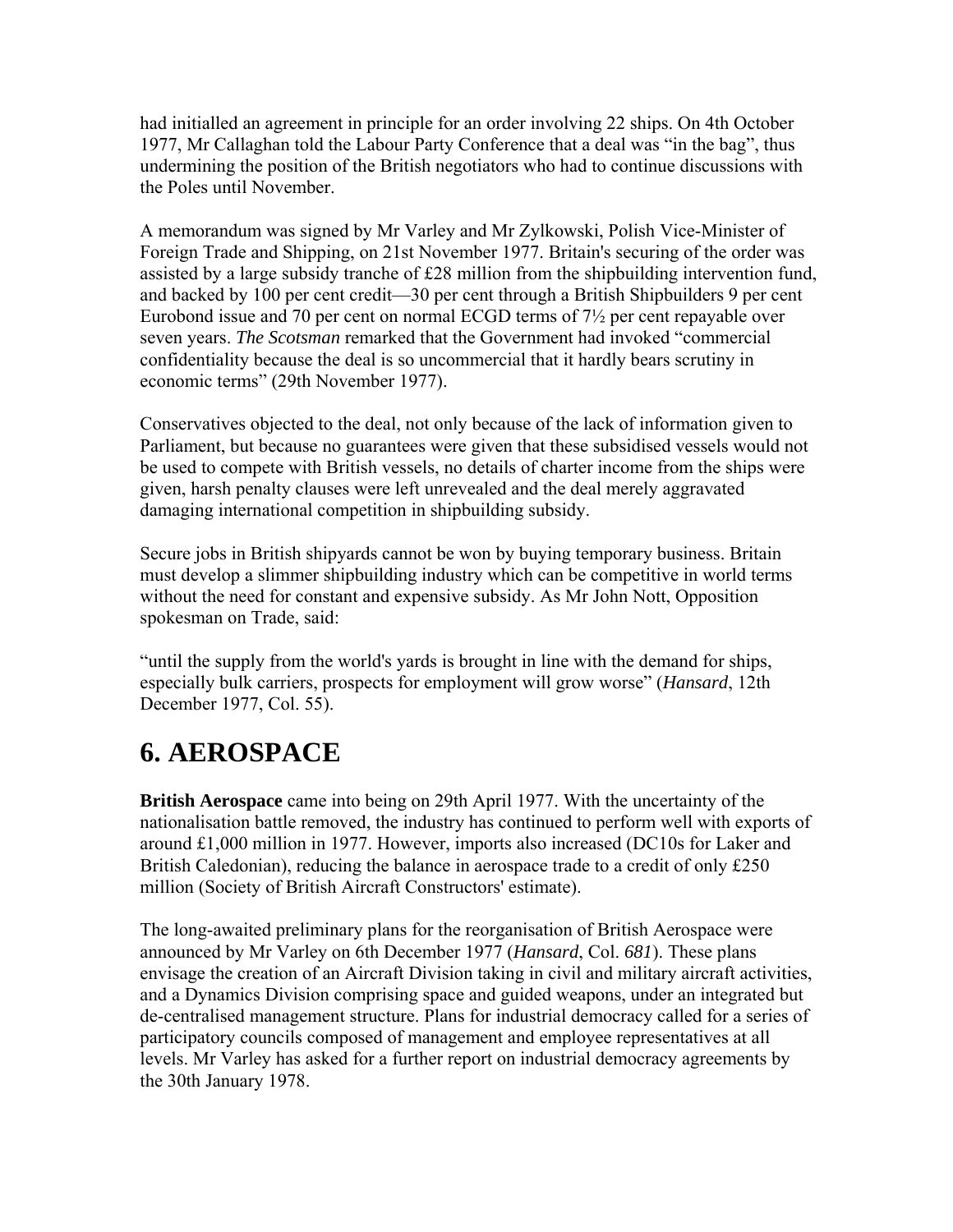Civil aviation traffic is now growing at an annual rate of 8 per cent, and it is estimated that the value of world civil aircraft requirements over the next decade will exceed £26,000 million, half of which is likely to be American domestic, and 25 per cent European domestic, demand. This growth is accelerated by the threat of more stringent international aircraft noise regulations and the need for aero engines which use less fuel.

British Airways estimates that it will double its traffic by the mid-1980s and expects to spend upwards of £2 billion on progressively replacing its fleet of 200 aircraft. Mr Ross Stainton, Deputy Chairman of British Airways, caused a stir in New York on the day of Concorde's inaugural flight into Kennedy Airport (24th November 1977) by announcing that the airline was about to order from America 20 replacements worth £120 million (eventually rising to 50) for their ageing Tridents. In fact, British Aerospace has also been asked to quote, and a decision is expected early in 1978.

# **7. POST OFFICE**

Of all public corporations, the Post Office has achieved the most remarkable turn-round in performance because of the policy, supported by the Conservatives, of commercial pricing:

|              | <b>Profits/losses</b> | Capital<br><b>Expenditure</b> | <b>Telecommunications</b>                 | <b>Posts</b> | <b>Numbers</b><br><b>Employed</b> |
|--------------|-----------------------|-------------------------------|-------------------------------------------|--------------|-----------------------------------|
|              | (£ million)           | (£ million)                   | Profit/loss by division $(E)$<br>million) |              |                                   |
| $1974 -$     | $-306.7$              | 825.9                         | $-194.2$                                  | $-109.2$     | 434,065                           |
| $1975-$<br>6 | $+147.9$              | 962.5                         | $+154.7$                                  | $-9.2$       | 420,655                           |
| $1976-$      | $+392.3*$             | 867.5                         | $+365.4*$                                 | $+ 24.3$     | 407,371                           |

\*£101 million was remitted to customers to eliminate profit above the Price Code reference level (*Source:* Post Office Annual Report and Accounts).

The large profit made by the telecommunications division provoked hostility, and the Government was unable to resist pressure to intervene once more in the management of a nationalised industry. £101 million was accordingly remitted to customers in the form of a £7 rebate per subscriber in the autumn of 1977 in line with Price Commission rulings.

**Carter Report.** The Report of the Post Office Review Committee (Cmnd. 6850) under Mr Charles Carter, was published on 20th July 1977. The main features of its recommendations are the splitting of the Post Office into two independent corporations; the creation of a Council on Post Office and Telecommunications Affairs to advise the Secretary for Industry on the operation of the corporations; the adoption of a flexible pricing policy for the mails; the close integration of parcels with main letter traffic and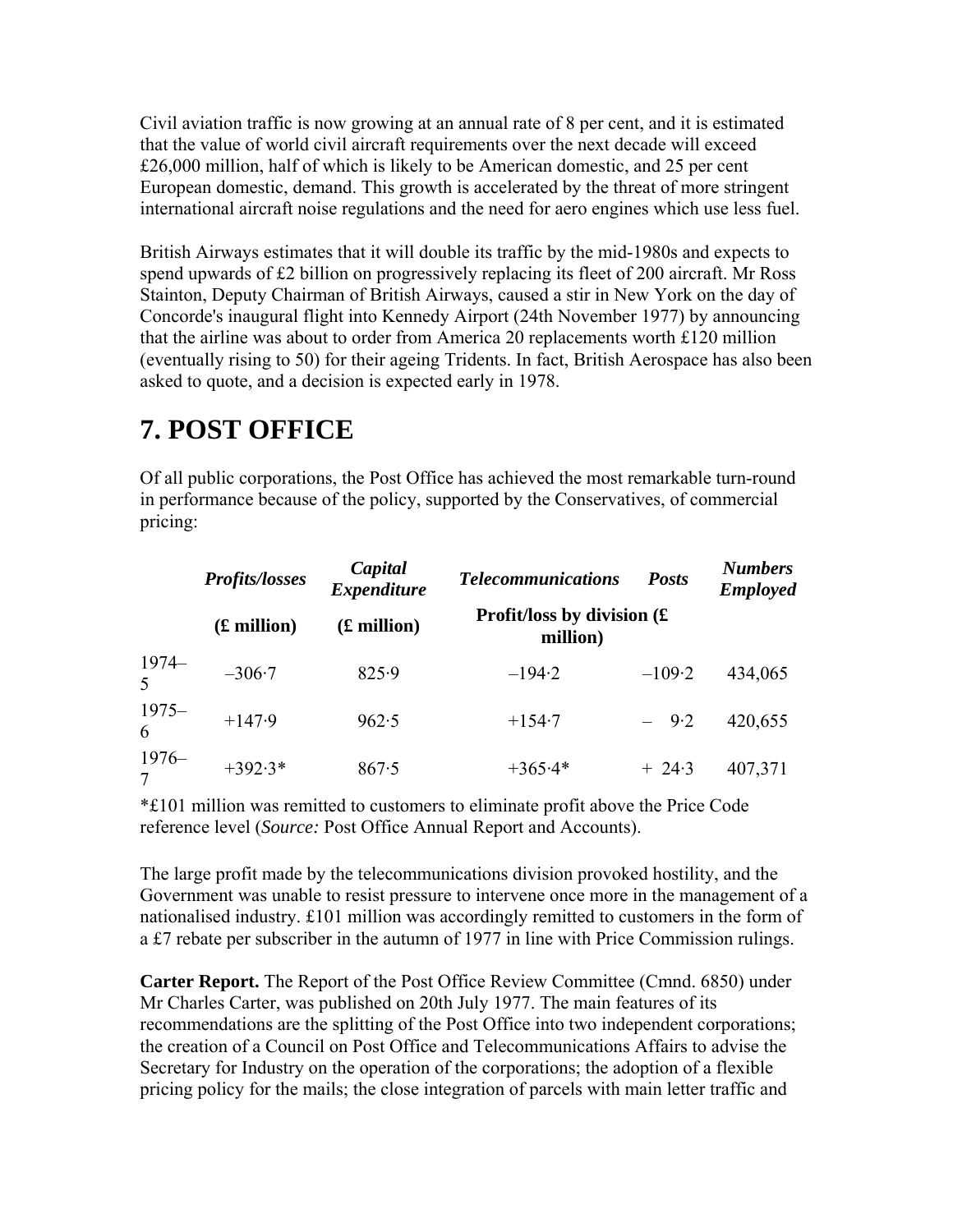the possible abandonment of heavy parcels and telegrams; the rapid adoption of the most modern telephone exchange equipment; the adoption of international comparative efficiency indicators to stimulate management productivity; and the provision of better consumer services and information.

The wide-ranging Report has provided a valuable basis for debate on the future of the Post Office, but the Government has so far failed to give any indication of its attitude.

**Sunday Post.** The abandonment of Sunday collections by the Post Office has been unpopular—particularly as basic postal tariffs have now risen to 9p and 7p. The Conservative Party has been campaigning for the restoration of the service. Mr Norman Lamont has said:

"I urge the new Chairman of the Post Office to reconsider the whole question of the Sunday post … At the very least let the Corporation have an experiment with a skeleton service, it could cost the Post Office very little and could generate considerable and much needed goodwill" (Kingston-upon-Thames, 20th November 1977).

# **(E) SMALL BUSINESSES**

## **1. CONSERVATIVE POLICY**

The last Conservative Government implemented all but 6 of the 55 recommendations of the Bolton Committee of Enquiry into Small Firms (see *Campaign Guide 1977*, p. 189). Since 1974, Conservatives have continued to champion the interests of small firms, particularly in considering legislation which has affected this sector of the economy adversely.

On 11th October 1977, a pamphlet entitled *Small Business—Big Future* was published, containing proposals by the Conservative backbench committee on Smaller Businesses under the Chairmanship of Mr David Mitchell, MP for Basingstoke. In a foreword to the document, Sir Keith Joseph outlined the need for a completely new economic climate:

"Governments cannot create prosperity, but they can prevent other people from creating it. At present that is what the Labour Government is doing. Nothing less is needed for the revival of small businesses than a new economic climate, and we believe that our approach and our proposals will create the conditions in which firms both large and small can thrive, prosper and expand. That is the aim of all our policies".

The main policy recommendations in the document are outlined below:

a. **Income Tax:** "We … believe it is essential that the next Conservative Government should cut the basic and higher rates of income tax, raise the thresholds, and aim at an early stage to reduce the upper rates to European levels, which do not generally exceed 60 per cent."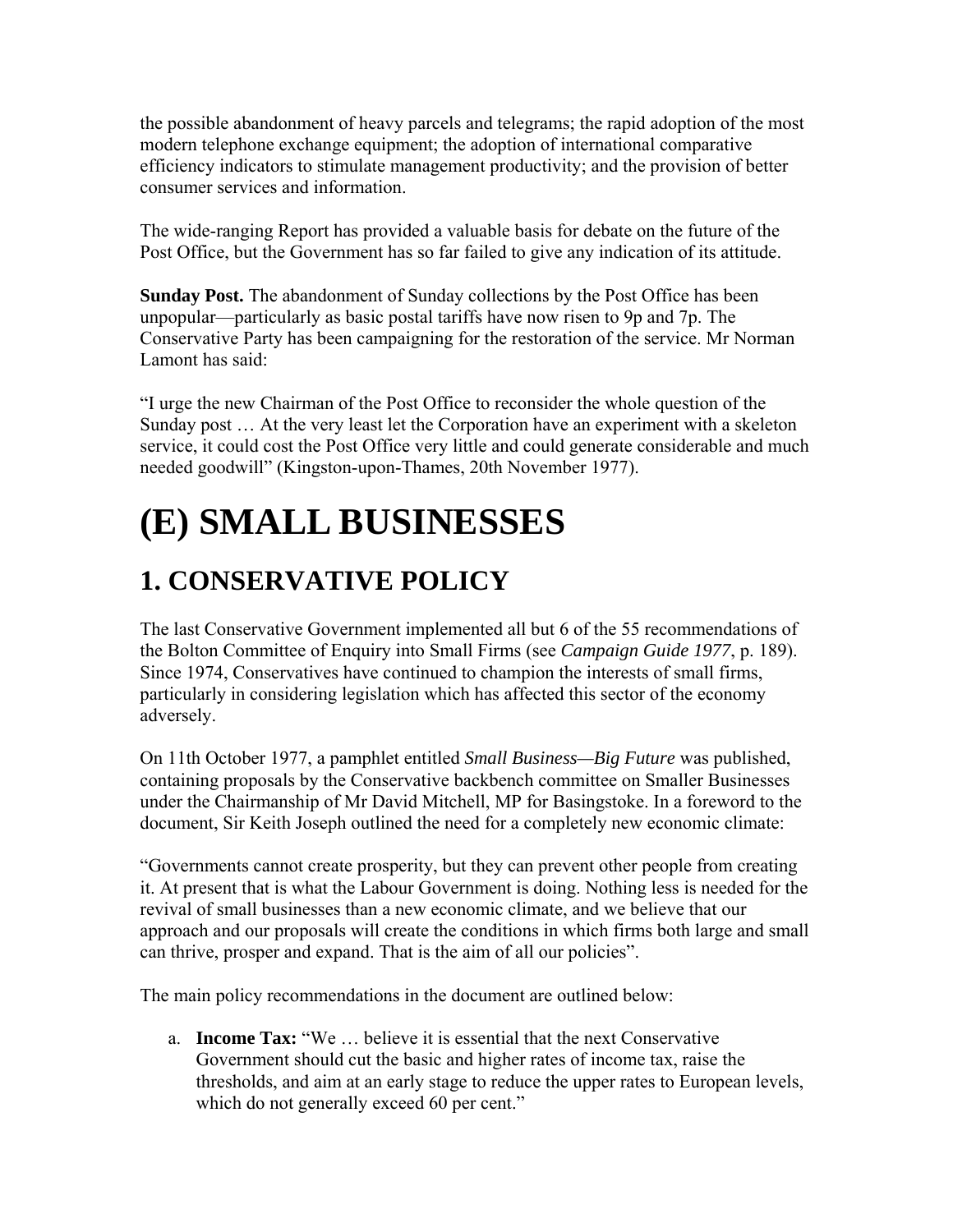- b. **Corporation Tax:** "We wish to see the profit limits determining eligibility for the small companies' rate of Corporation Tax raised."
- c. **Stock Relief:** "We believe it is also essential to diminish the burdens borne by firms who have a liability for Corporation Tax on paper profits arising solely from inflation. As a first step we believe that reserves built up under the scheme introduced in 1975 for deferment of tax on stock appreciation should be released from the contingency of repayment to the Revenue."
- d. **Indirect Tax:** "The Conservative aim must be to bring about a partial switch from taxing people when they earn, to taxing people as they spend."
- e. **VAT:** "A Conservative Government should certainly return to a single positive rate of VAT.

"We wish to see the threshold for compulsory VAT registration raised in line with inflation (£5,000 in 1972 is equivalent to approximately £10,000 in the Summer of 1977); we want to ensure that relief is given from VAT on bad debts; and to introduce simplified procedures enabling traders to pay VAT on an estimated quarterly basis. Party proposals on how this might be done have already been put forward.

"We welcome the Party's commitment to a thorough review of the enforcement provisions of both Customs and Excise and the Inland Revenue."

- f. **Capital Tax:** "The Conservative Party has made it clear that it rejects proposals for a Wealth Tax and is committed to a reduction in the rates of CTT and substantial changes in Capital Gains Tax."
- g. **The Proprietary Company:** "We have been giving consideration to the creation of a new class of limited company which we have called the proprietary company. The purpose of introducing this form of incorporation would be to protect the small business from requirements involving the provision of information which it is both inappropriate and damaging for a firm owned normally by a single family to give."
- h. **Forms:** "The number of forms with which the self-employed and small businesses have to cope must be reduced. It must be made easier for them to tell to which forms a reply is compulsory and to which it is not."
- i. **Planning:** "Local authorities should have regard to the need to make ample and prompt provision for small businesses in planning allocations and to encourage them.

"The handling of planning applications from small firms must be speeded up and consent encouraged for the unobtrusive small business which departs from the primary zoning laid down by planners."

j. **Direct Labour:** "The Conservative Party has undertaken to repeal any powers that would enable direct labour organisations to extend their work outside the areas in which they are currently entitled to operate."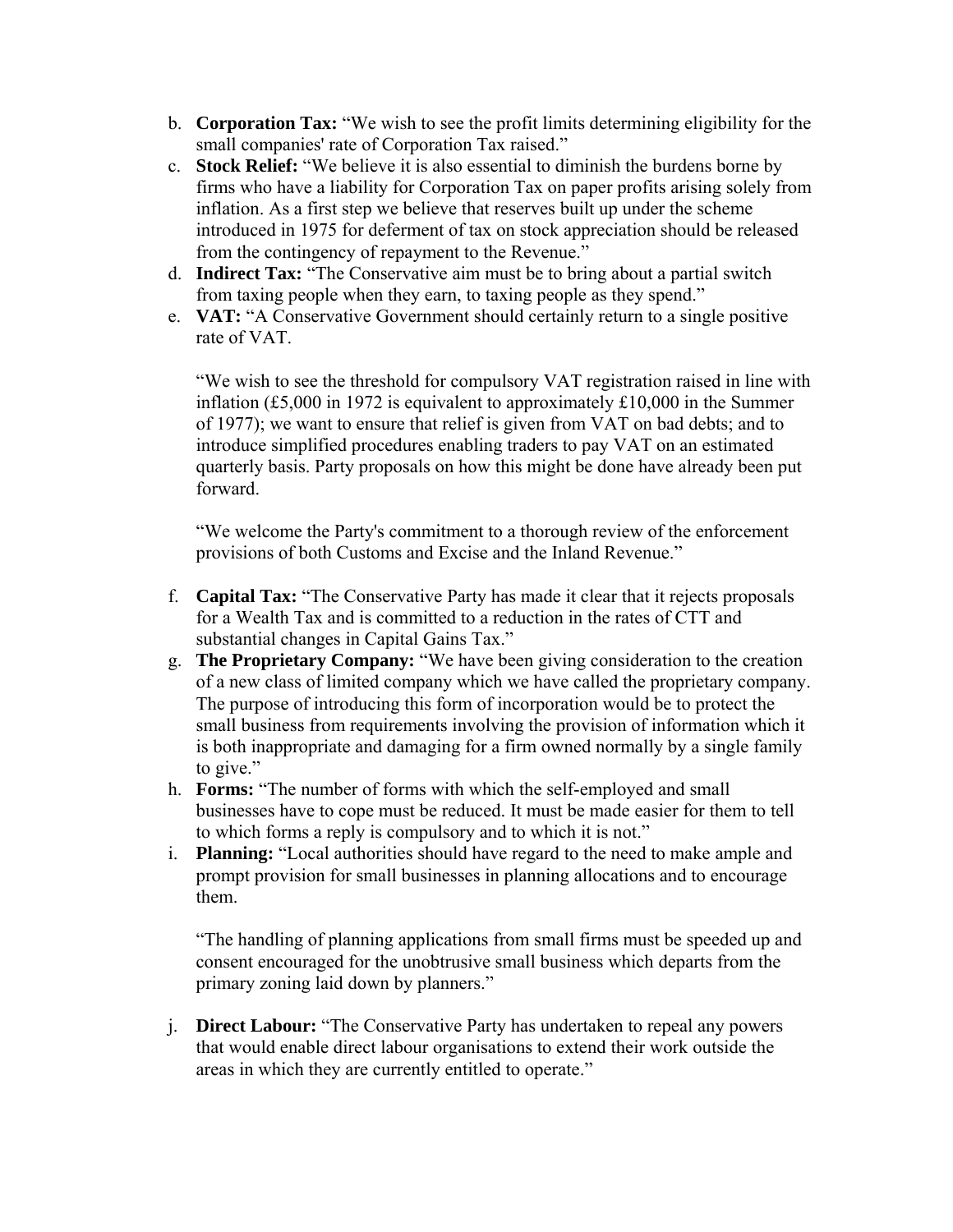k. **Pensions for the Self-Employed:** "Greater flexibility must be introduced into these arrangements. Our aim must be to see that the opportunities for the selfemployed to provide for their own pensions should be as good as those for the equivalent company employee."

#### **2. THE CONSERVATIVE SMALL BUSINESS BUREAU**

The Small Business Bureau celebrated its first anniversary in November 1977, and Mrs Margaret Thatcher paid tribute to its rapid expansion. The Bureau aims to establish a branch in every constituency in Britain by the end of 1978. In this way the views of small businesses throughout the country will be put across to the Conservative Party's policy committees. As **Mrs Thatcher** has said: "The Bureau is a great help to the Shadow Cabinet and me personally" (Small Business Bureau reception, London, 15th November 1977).

Whilst monitoring the views of small businesses in every area of policy, the Bureau has latterly concentrated on detailed investigations of the way in which current employment legislation is restricting the expansion of job opportunities. It is also undertaking important work on the burden of form-filling inflicted on small businesses which do not by their nature have adequate resources to cope with it without undue strain. As Mr John Nott, Conservative spokesman on Trade, said in his speech to the 1977 Party Conference:

"The next Conservative government must come into office committed to a war against bureaucracy. We must not just cut down some forms for some firms, but we must make a dramatic reduction across the board, and we are preparing for it" (Blackpool, 11th October 1977).

# **3. THE LEVER COMMITTEE OF INQUIRY**

For nearly four years under the present Labour Government small firms have been deluged with legislation, burdened by new taxes, especially Capital Transfer Tax, suffered unprecedented inflation, experienced the highest ever rates of personal direct tax and a host of regulations and controls ranging from the Consumer Credit Act to the Sex Discrimination Act. Now the Government has at last shown some signs that it recognises the importance of the contribution made by the small firm sector to economic success, as has been consistently stressed by the Conservative Opposition. Although its repentance is welcome, it does not make amends for the damage done as seen in the high rate of liquidations which reached record levels in 1976 and have been running at nearly twice the rate experienced under the last Conservative government.

On 21st September 1977 the Prime Minister announced that Mr Harold Lever was to lead a special enquiry into the problems of small businesses. The first results of his enquiry were announced in the mini-budget of 26th October 1977. The following changes will be introduced in the 1978 Finance Bill, but will be back-dated to 27th October 1977: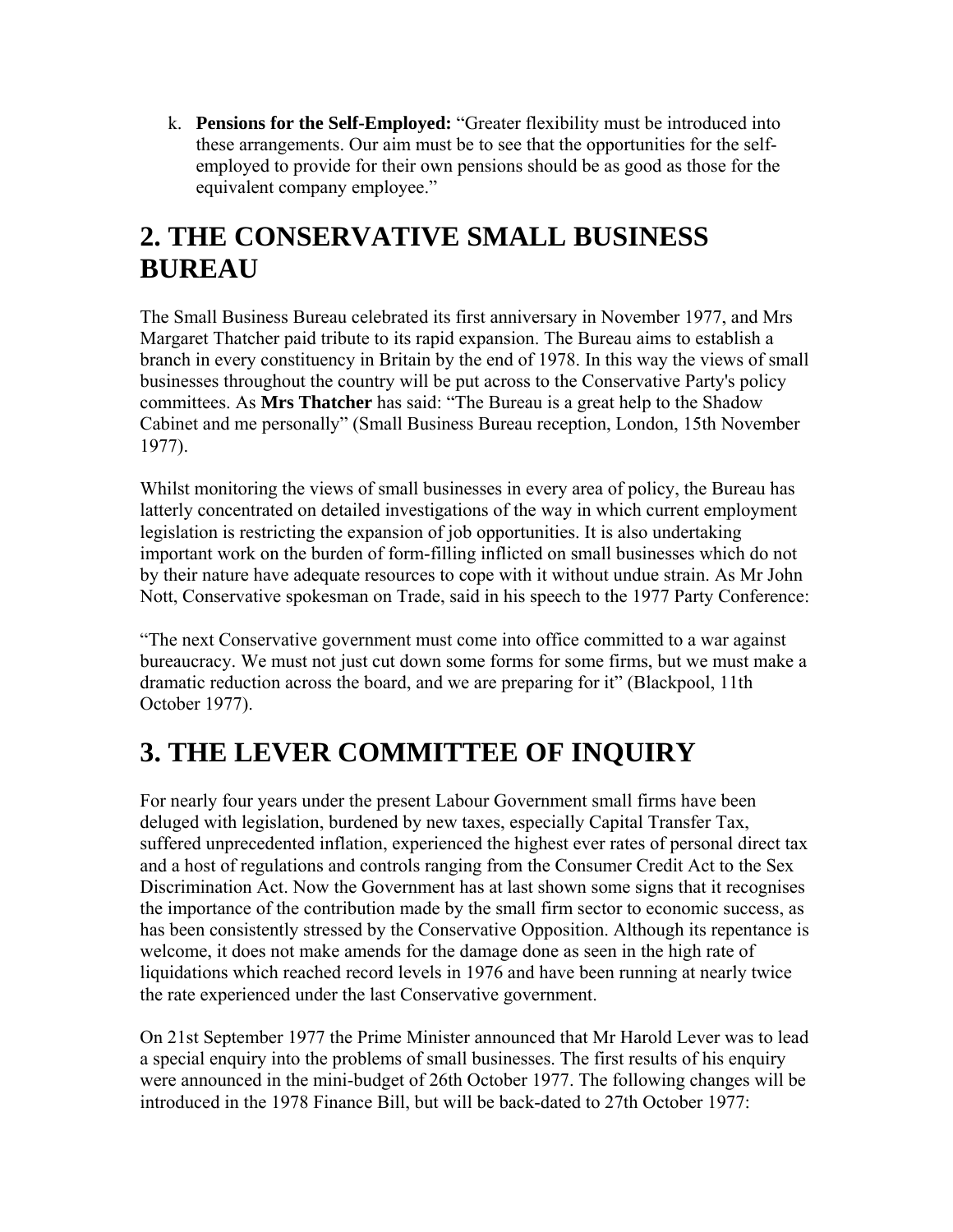- 1. The relief from capital transfer tax on transfer of a business to be increased to 50 per cent from 30 per cent.
- 2. A 20 per cent relief from capital transfer tax on transfers of minority shareholdings in unquoted companies to be introduced.
- 3. The level at which capital transfer tax becomes payable to be raised to £25,000, an increase of £10,000. This increase in the threshold of under 70 per cent compares unfavourably with the rise in prices of over 80 per cent since March 1974 from which date CTT was initially implemented.
- 4. The level of exemption from apportionment of trading income to be from £5,000 to £25,000.

Mr Lever indicated in a press release on 26th October 1977 that the following measures were among those which the Government was considering:

- i. The deferment of CGT on a gift of business assets until after the business has been sold.
- ii. Proposals to relax CTT and CGT reliefs for transfers to employee trusts.
- iii. That loans made to small businesses which subsequently cannot be repaid may qualify for relief from CGT.
- iv. Changes in VAT which are in line with the Conservative Party's Consultative Document on VAT (see p. 33). Subjects under consideration are: (a) the threshold for exemption; (b) simplification of the accounts basis; and (c) relief for bad debts.
- v. The future of stock relief.

Mr Lever also said that he would give consideration to the cumulative burden of legislation on industry and to the difficulties experienced by small firms in raising finance.

However, there are still, among others, four crucial areas of policy where the Government has not accepted the strength of the Conservative Party's case:

#### (1) *The need to reduce the top marginal rates of income tax*. As Mr David Mitchell has said:

"If the top rates of income tax (were) brought down to 50 per cent or 60 per cent the motivating effects would 'put a tiger in the tank' of the smaller business sector" (Open Letter to Mr Lever, 24th October 1977).

(2) *The need to reduce the burden of Government*. Mr Mitchell explained:

"We have Company Law more appropriate to the giants of industry, endless bumph from government departments, questionnaires now numbering millions each year, regulations of ever greater detail from both Whitehall and the EEC including the Employment Protection legislation which undoubtedly now inhibits job creation" (ibid.).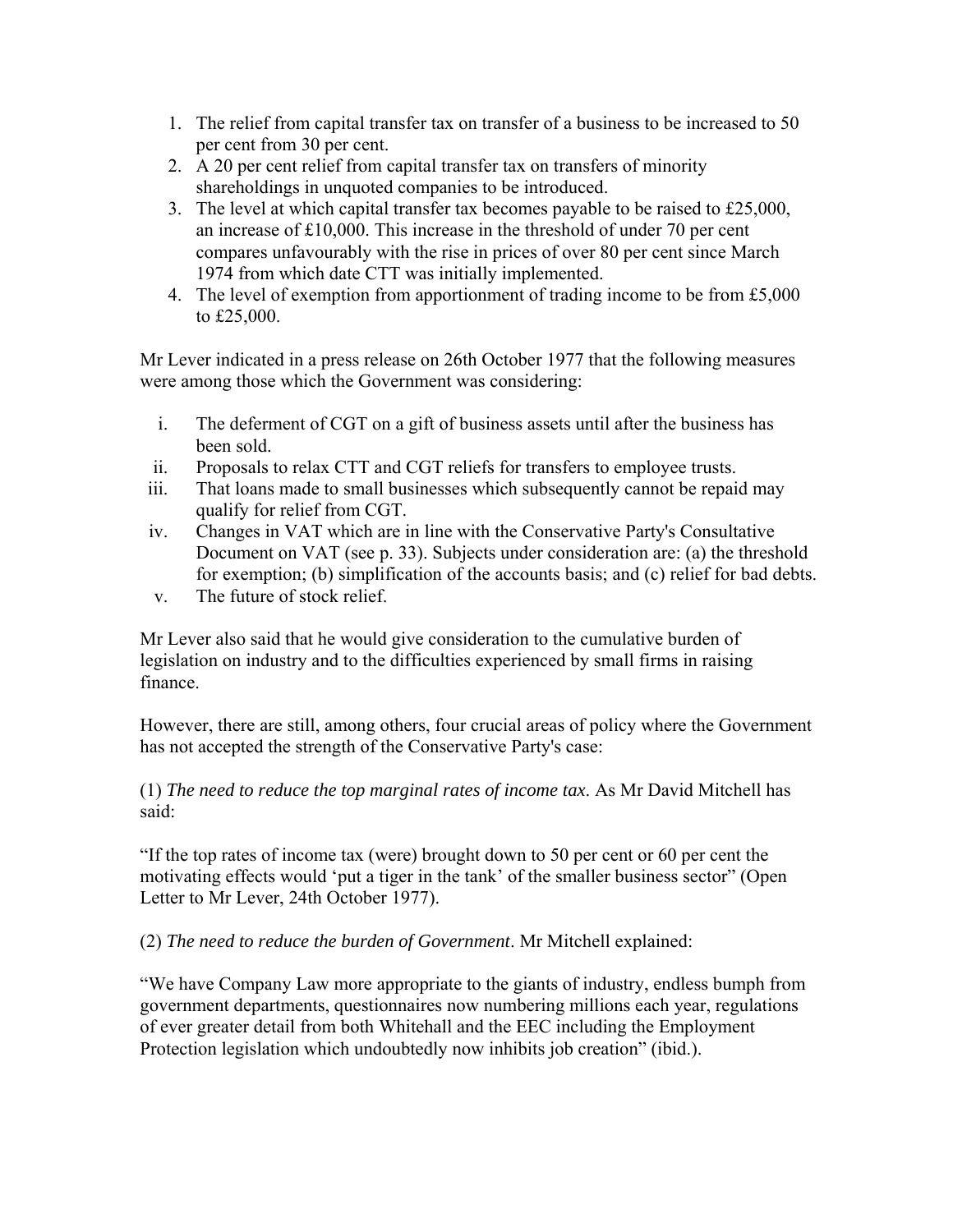(3) *The need to release small firms from the contingency of repayment of Stock Relief to the Revenue*.

(4) *The need to remove the deterrent effect of the threat of a Wealth Tax*, set out in *Labour's Programme 1976*. Mr Mitchell said: "We have evidence of people who have slimmed down their business enterprises because of this threat" (ibid.), thus preventing the expansion of employment. However, rather than removing this threat, the TUC/Labour Party Liaison Committee, in the presence of Mr Callaghan, has reaffirmed the commitment to bring in a Wealth Tax 'in the first session of a new parliament' (*Times*, 20th December 1977).

# **(F) EMPLOYMENT AND INDUSTRIAL RELATIONS**

# **1. UNEMPLOYMENT**

The numbers out of work increased still further during 1977, with a particularly sharp rise occurring during the summer. The slight decrease that followed during the autumn was largely attributable to the Government's various employment schemes. By January 1978, there were 1,369,000 (5·9 per cent) unemployed in Great Britain (on a seasonally adjusted basis)—an increase of 815,000 since March 1974. Commenting on the Government's record, Mr James Prior, chief Conservative spokesman on Employment, has said:

"That is the record of the Government … So never let anyone again say that Labour Governments do other than increase the number of unemployed in Britain" (*Hansard*, 9th November 1977, Col. 690).

The Government's claims that we are doing as well as other comparable countries in tackling unemployment are clearly not true. As the accompanying table shows, since Labour returned to office Britain has experienced a more serious deterioration in the level of unemployment than that experienced by other comparable countries.

| (Per cent of total labour force, seasonally adjusted) |      |      |       |      |           |               |                 |
|-------------------------------------------------------|------|------|-------|------|-----------|---------------|-----------------|
|                                                       | 1973 | 1974 | 1975  | 1976 | 1977      |               |                 |
|                                                       |      |      |       |      | <b>Q1</b> | $\mathbf{O}2$ | $\overline{O3}$ |
| U.K.                                                  | 2.8  | 2.9  | $5-1$ | 7.0  | 6.8       | 7.5           | 8.1             |
| France                                                | 2.6  | 2.7  | $4-1$ | 4.6  | 4.7       | 5.3           | 5.7             |
| W. Germany                                            | 0.9  | 1.5  | 3.6   | 3.6  | 3.5       | 3.4           | 3.6             |
| Italy                                                 | 3.7  | 3.1  | 6.4   | 6.4  | 7.1       | 6.6           | 7.9             |
| U.S.A <sup>(a)</sup>                                  | 4.7  | 5.4  | 8.3   | 7.5  | 7.2       | 6.9           | 6.9             |

#### Adjusted Unemployment Rates in Selected OECD Countries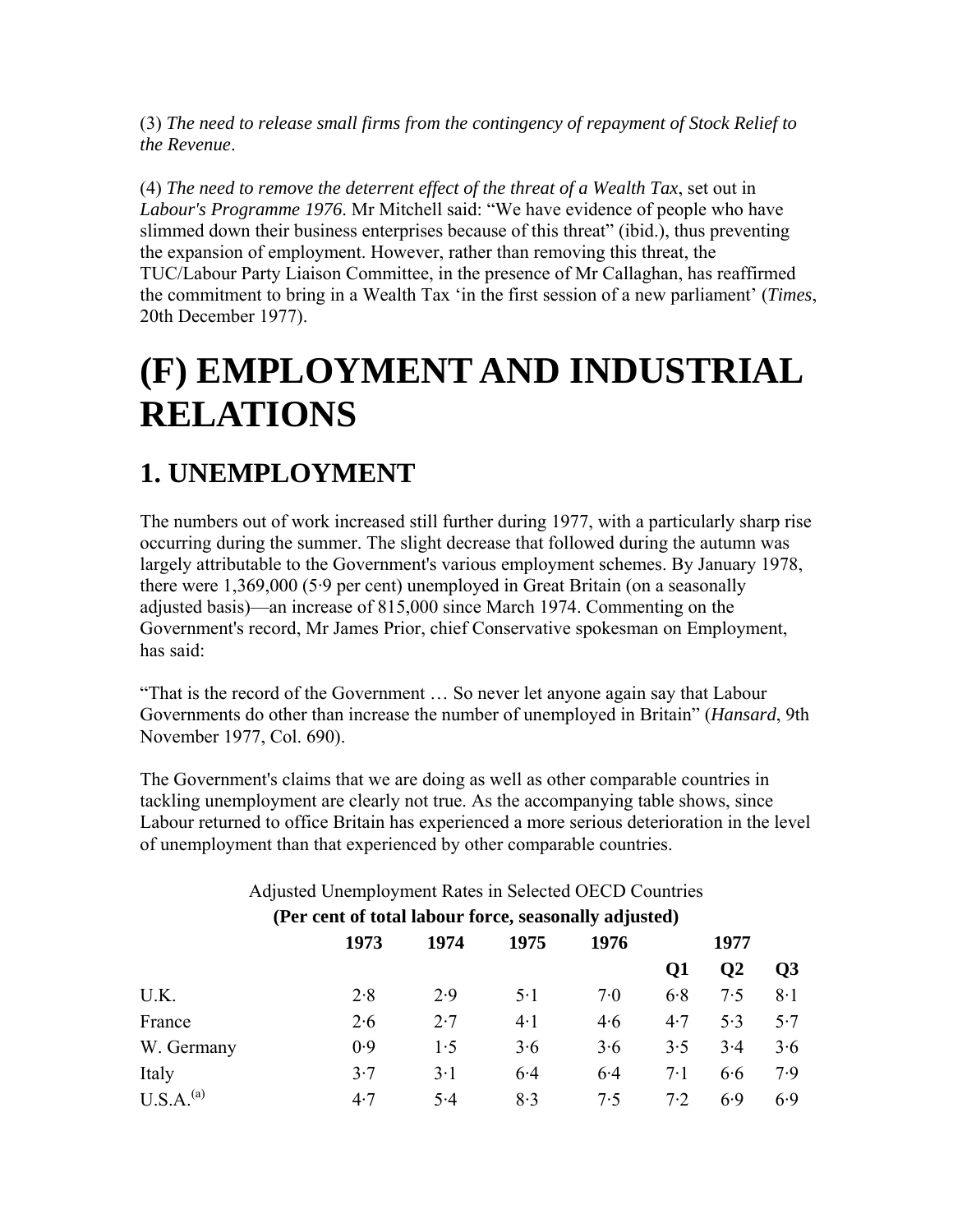| Adjusted Unemployment Rates in Selected OECD Countries                                        |      |      |             |      |    |                      |           |
|-----------------------------------------------------------------------------------------------|------|------|-------------|------|----|----------------------|-----------|
| (Per cent of total labour force, seasonally adjusted)                                         |      |      |             |      |    |                      |           |
|                                                                                               | 1973 | 1974 | 1975        | 1976 |    | 1977                 |           |
|                                                                                               |      |      |             |      | 01 | <b>O<sub>2</sub></b> | <b>O3</b> |
| Total <sup>(b)</sup>                                                                          | 3.0  |      | $3.3$ $5.4$ | 5.4  |    | $5.4$ $5.4$          | 5.6       |
| (a) All figures, except those for the USA, have been adjusted to international definitions by |      |      |             |      |    |                      |           |
| the OECD—see <i>Economic Outlook</i> , No. 19, July 1976.                                     |      |      |             |      |    |                      |           |
| <sup>(b)</sup> Representing about 90 per cent of total OECD.                                  |      |      |             |      |    |                      |           |

(*Source:* OECD *Economic Outlook*, No. 19, July 1976, and No. 22, December 1977).

It should also be noted that, as shown above, the rate of unemployment in the United Kingdom in 1973 and 1974 was lower than the rate in the OECD as a whole. However, by 1976 and 1977 this position had been dramatically reversed. The following table further illustrates the full extent of the discrepancy between Britain's performance and that of other comparable countries:

|  | Rates of unemployment in 1977, seasonally adjusted to United States concepts |
|--|------------------------------------------------------------------------------|
|  |                                                                              |

|                      | 3rd Quarter | 4th Quarter* |
|----------------------|-------------|--------------|
| <b>Great Britain</b> | 7.2         | 7.2          |
| France <sup>1</sup>  | 5.8         | 5.2          |
| West Germany         | 3.6         | 3.5          |
| Italy <sup>2</sup>   | 3.6         | 3.3          |
| U.S.A.               | 7·0         | 6.8          |

provisional\*

<sup>1</sup> 4th Quarter is for October and November only.

<sup>2</sup> 3rd and 4th "Quarters" are for July and October only

Except for the US, figures are calculated by applying an annual adjustment factor to current published national data and, therefore, should be viewed only as approximate indicators of unemployment under US concepts.

(Source: *Hansard*, Written Answers, 11th January 1978, Col. *774*, and 25th January 1978, Col. *620*).

To make matters worse, all the forecasts for unemployment in Britain over the next few years remain gloomy. Although Mr Healey claimed that the measures which he announced on 26th October 1977 (see p. 17) would reduce unemployment by 110,000 by the first quarter of 1979, and that unemployment would start moving firmly down before then, he could not predict at what level it would reach its peak.

Over the years, the Labour Government's predictions of better prospects ahead have proved to be false dawns, and the latest forecast, made by Mr Healey at Glasgow on 27th January 1978, is unlikely to be an exception. Condemning the Chancellor's remarks, Mr Prior asserted: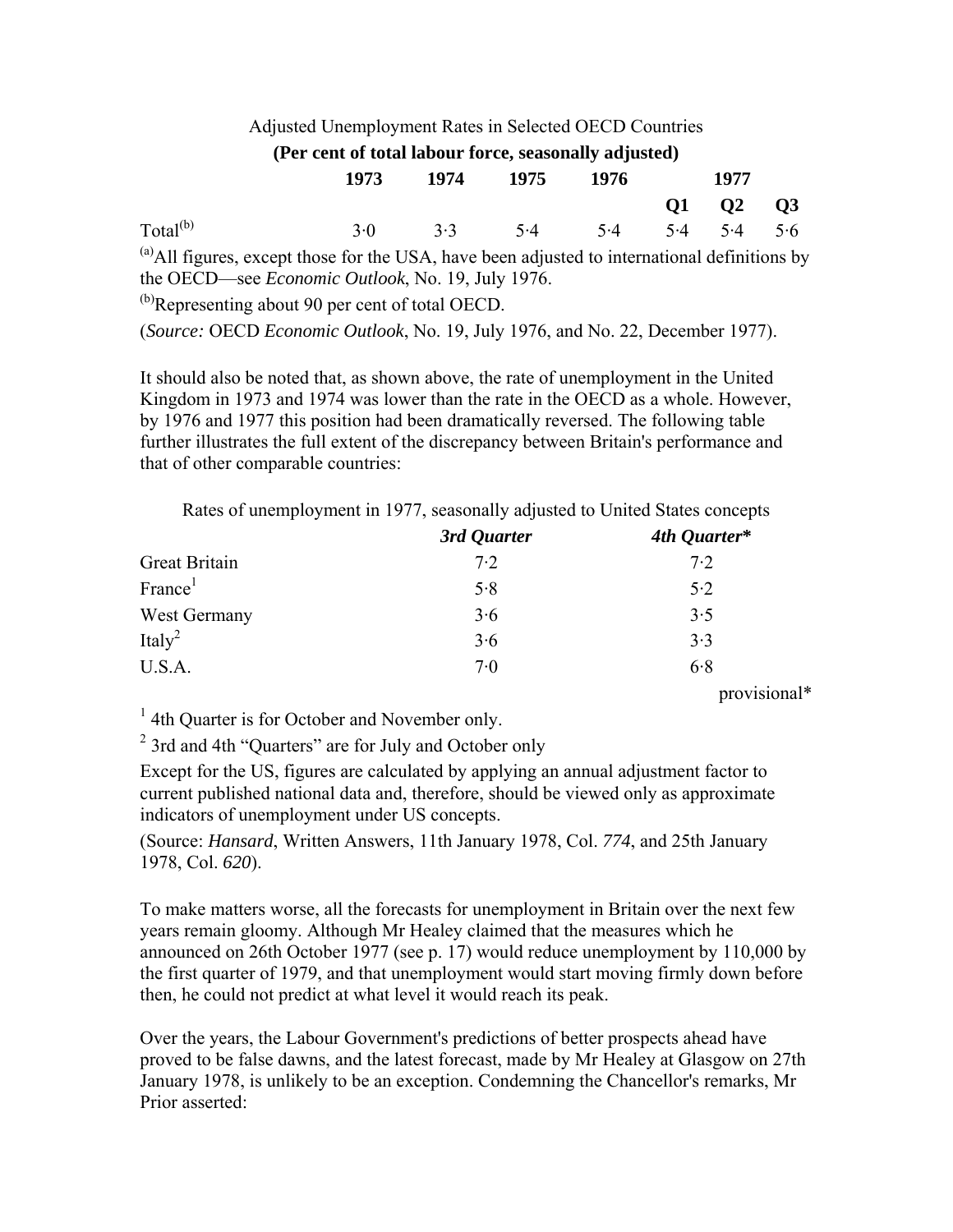"It is irresponsible to go about talking of an increase of 1 million in jobs within two years when he bases that merely on the notion that if certain industries improve their productivity and their production this could lead to an improvement in the balance of payments of £2½ billion which could then be used to create other jobs in other industries" (*Hansard*, 30th January 1978, Col. 42).

**Youth Unemployment** has become a particularly disturbing problem, with 456,200 teenagers out of work in July 1977 (the latest date for which figures are available), representing a six-fold increase since July 1973. By January 1978, 57,400 school-leavers were still registered as unemployed, compared with only 4,500 in January 1974.

The Manpower Services Commission, in its report *Young People and Work* (the Holland Report, May 1977) observed that unemployment amongst 16–18 year olds:

"… could rise to almost 450,000 in the third quarter of 1978 and to more than 350,000 in the third quarter of 1981. The most optimistic suggestion suggests that the peak would be just over 350,000 later this year, falling year by year to 180,000 in 1981 ..."

The report criticised the Government's various youth employment measures for being confusing, poorly co-ordinated and for not providing sufficient opportunities. The Conservative Party supported the Report's main recommendations, including courses of varying lengths and forms of work experience to prepare young people for work. A programme of measures, based on the Holland Report, takes effect from 1st April 1978, with full implementation planned for September 1978.

**Palliatives.** The Labour Government's various special employment and training measures, by the Government's own estimates, will have benefited some 790,000 people at a gross cost of almost £900 million by 31st March 1978. In January 1978, some 310,000 people were being assisted, with an effect on the unemployed register in the region of 200– 250,000. On 30th January 1978, Mr Booth, Secretary of State for Employment, announced that the Small Firms Employment Subsidy, the Job Release Scheme and the Temporary Employment Subsidy would be extended for a further year beyond their original expiry date of 31st March 1978. As Mr Prior commented, "The problem of such temporary subsidies is that they have a nasty habit of becoming permanent" at the cost of jobs elsewhere (*Hansard*, 30th January 1978, Col. 66).

#### **Labour's Irresponsibility.** As Mr Prior has stated:

"It is remarkable that when wages were going up 10 per cent, 20 per cent, 30 per cent and 40 per cent in the summer of 1974 and right through till July 1975, there was little talk then about the effect that that would have on unemployment …"

"If increases on earnings of more than 10 per cent now will lead to further unemployment, what happened in 1974 and 1975 clearly has a bearing on the unemployment figures of today" (*Conservative Monthly News*, December 1977).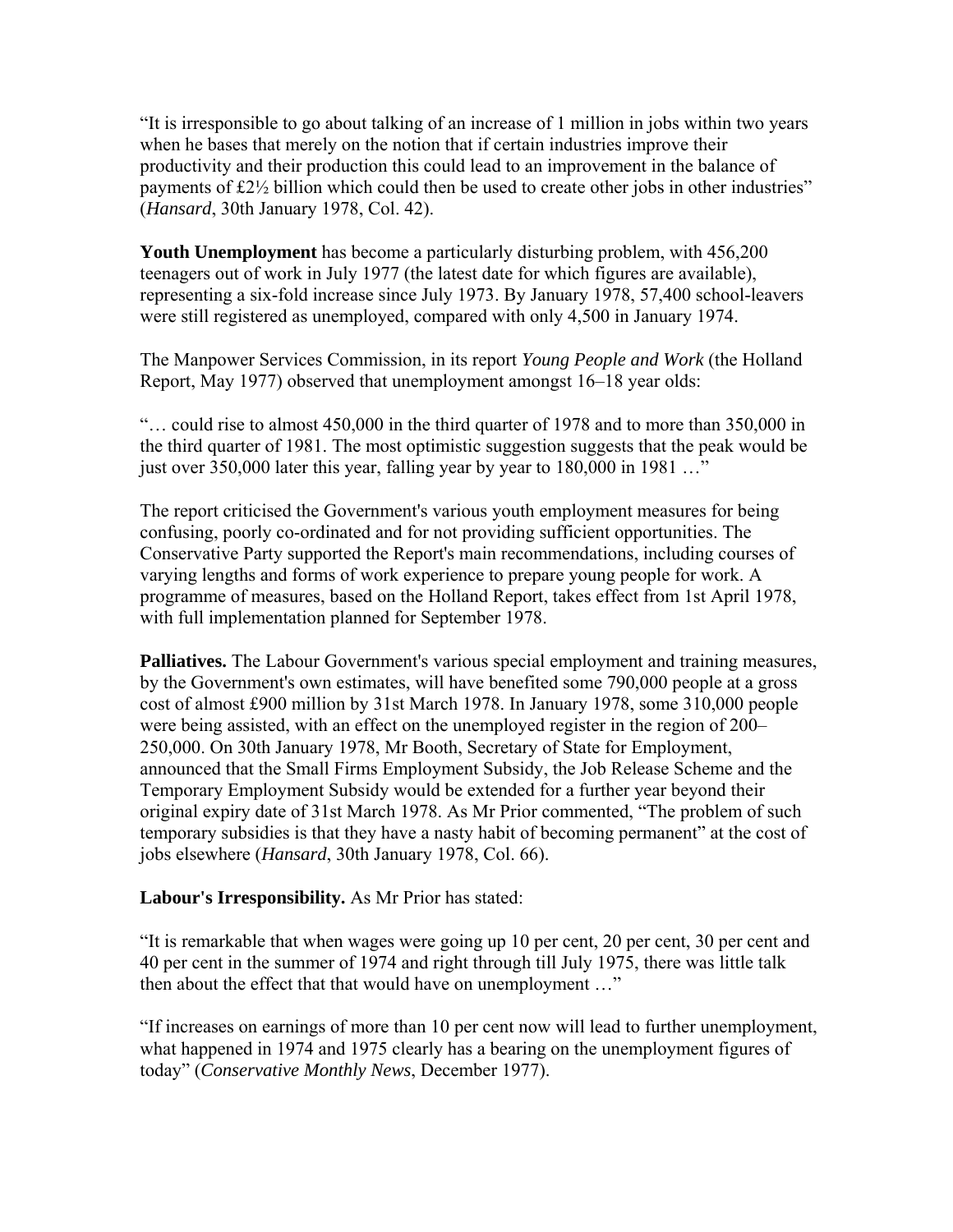He has also emphasised:

"Of course we hear about the jobs kept on at public expense in Leylands, in Chrysler and elsewhere, and we are advised that redundancies have been averted through the Employment Protection Act: but we are not told how many flourishing jobs were lost because the funds for saving companies have to come from somewhere and in the end they only come at the expense of the expansion plans of more successful firms; nor are we told how many companies have failed to recruit because some provisions of the Employment Protection Act make it unattractive to do so" (Swinton College, 4th September 1977).

Summarising Conservative plans for tackling unemployment, Mr Prior has stated:

"We have to create a climate and a feeling of confidence in which industry is prepared to expand and invest" (*Hansard*, 9th November 1977, Col. 699).

He had earlier pointed out:

"In the first place, there is some room for stimulation and if this is done by tax cuts rather than pay rises it will not be done at the expense of the investment vitally needed in the private sector. Demand will be increased and our own firms will still have the cash in hand to allow them to expand to meet it. New jobs will follow" (Swinton College, 4th September 1977).

In addition, there were also "other areas so far neglected" to which we could look for jobs:

"… firms in the private services sector, jobs related to tourism, hotels, catering, entertainments, banking, insurance. These areas have shown much greater growth in other countries than here and yet there is no need for us to be falling behind …"

"And I am thinking of hundreds of thousands of smaller firms who have been neglected for too long. Thousands of these have gone bankrupt in the last few years, unheralded and unnoticed. Yet smaller enterprises can be great growth points and we need to be looking at ways to encourage them" (Swinton College, 4th September 1977).

Above all, Mr Prior has emphasised that in today's competitive world, "Preparedness to meet change is essential … if we are to reach higher employment levels and to raise living standards" (*Hansard*, 30th January 1978, Col. 49). Referring to the problems facing British Leyland and the British Steel Corporation, he added, "By trying to preserve all jobs we end up by losing a lot more than we should otherwise have to lose" (ibid., Col. 50).

Emphasising the need for young people to be assisted, Mr Prior also urged that any schemes should involve training and work experience. More needed to be done to assist the disabled. With some sectors of industry experiencing a skill shortage, far more emphasis should be given to training—at present few technicians were being trained.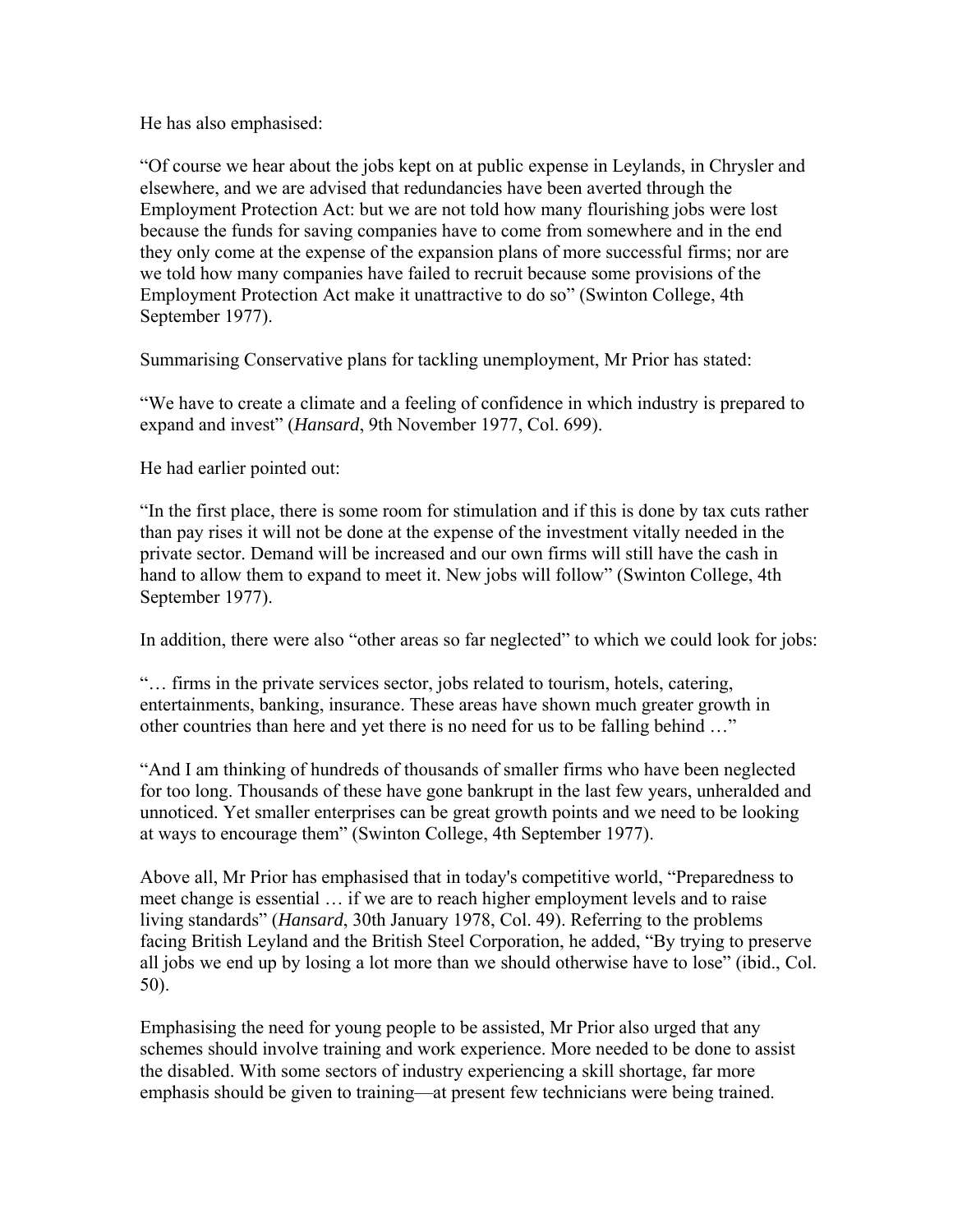Also, much more encouragement must be given to small businesses, with consideration given to the disincentives to employ more people caused by the changes in the Employment Protection Act (ibid., Cols. 49–50).

# **2. TRAINING**

Despite the very high level of unemployment, the shortage of skilled manpower has become a recurrent worry in certain sectors of industry. The Labour Government, having failed to acknowledge that there was any problem, eventually conceded that shortages of skilled labour could pose a problem during any future expansion and, on 5th December 1977, announced a programme designed to provide training skills at an estimated annual cost of £60 million. The programme is based on a Manpower Services Commission report which proposed a four-stage approach to ensure that industry's needs were fully met and to avoid manpower "bottlenecks" holding up any future expansion.

But this programme does little to meet Conservative criticisms of present training policy. As Mr Prior has said, "a lot of our training is being totally wasted at the moment" (*Hansard*, 9th November 1977, Col. 696), with far too few technicians being trained under the Training Opportunities Scheme. Also, lack of financial incentive remains the biggest single problem. Mr Prior has emphasised that at present people who have been trained subsequently discover that the current level of taxation acts as a serious disincentive to the skilled (ibid.).

# **3. INDUSTRIAL RELATIONS LEGISLATION**

**The Closed Shop.** As Mr Prior has stated:

"The Conservative Party is far more representative of the views of the nation on the closed shop than the Labour Party, which seems to accept it as a matter of fact without any argument at all" (*Hansard*, 27th January 1978, Col. 1851).

The Conservative Party is against the closed shop in principle. However, as **Mrs Thatcher** has stated, "The only question is, how far can you put things which you do not agree with … right by legislation?" (*Weekend World*, London Weekend TV, 18th September 1977). For instance, the Industrial Relations Act 1971 sought to outlaw the closed shop, yet closed shop arrangements continued to exist "under the counter", and because they were not open, it was more difficult to deal with the various abuses they created.

The approach of the next Conservative Government, which will seek to mitigate the worst abuses of the closed shop, has been summarised by Mr Prior. He stated:

"Before an application by a union for a closed shop, we will expect a ballot of all employees affected; only if a massive majority vote in favour will negotiations proceed. If a closed shop agreement is to be reached, then we will require two things: first, all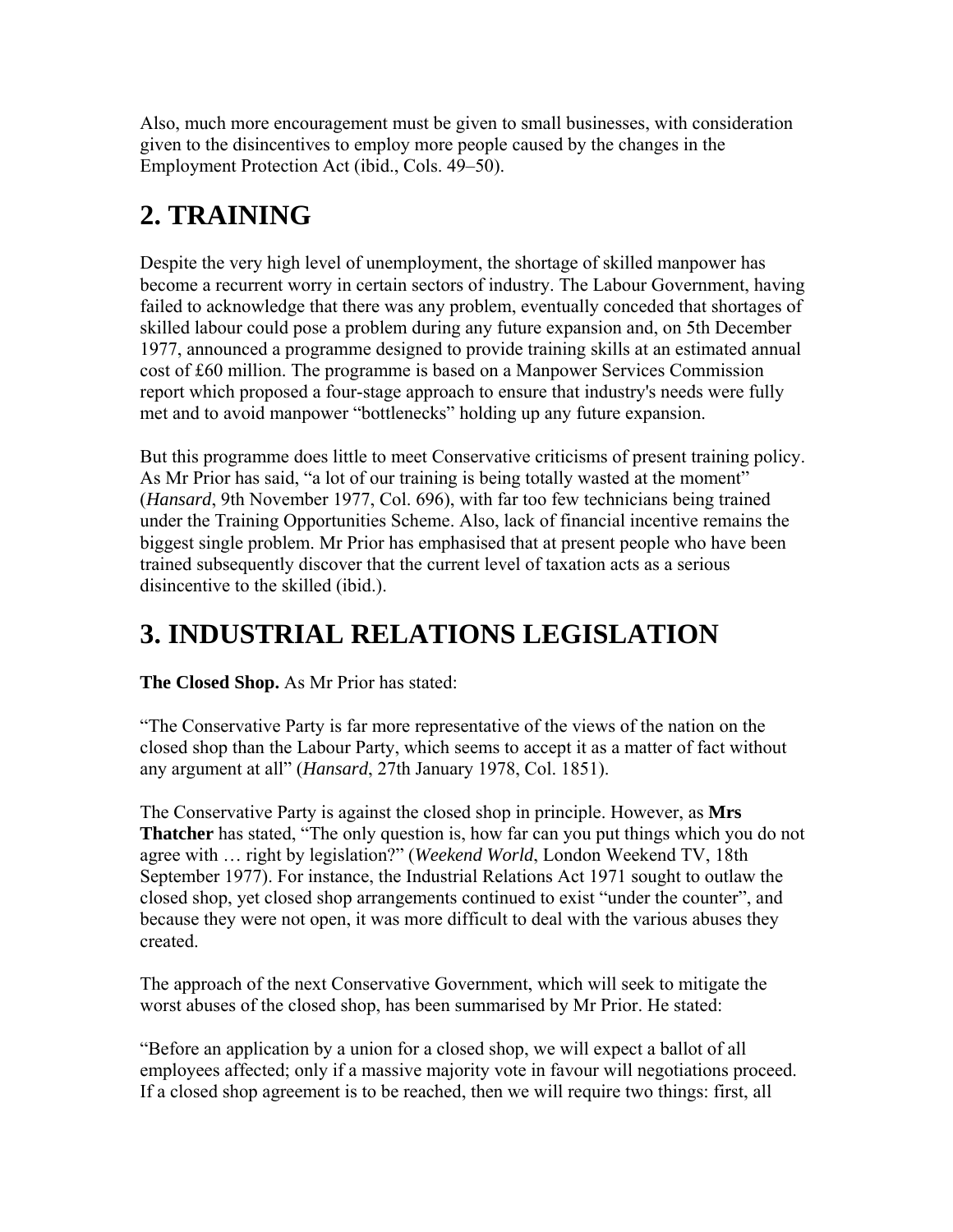existing employees will be exempt; second, any employee who has deeply-held reasons of conscience or conviction for not belonging to a trade union would also be exempt. In addition, there would be an independent appeals procedure for anyone whose grounds of conscience were challenged, for anyone whose union membership card was withdrawn" (Blackpool, 11th October 1977).

These conditions will be incorporated into a Code of Practice for the negotiation of closed shops. And if voluntary agreements do not provide adequate safeguards for individuals, the next Conservative Government will be prepared, if necessary, to legislate to guarantee them. Mrs Thatcher has also emphasised that there must be generous compensation for anyone losing his or her job as a result of a refusal to join a particular trade union (*Weekend World*, 18th September 1977). Mr Prior has subsequently stated that further consideration is now being given to the question of who should bear the burden of any compensation (Blackpool, 11th October 1977).

As regards **the press**, Mr Prior has reiterated the Conservative commitment to maintain the freedom of the press, and to that end he has pledged that any press charter

"must contain a journalist's absolute right not to belong to a trades union. That is how a Conservative charter would be drawn up and we would not approve a charter in any other form" (ibid.).

Condemning the Labour Government's plans to start negotiations for a closed shop in the **civil service**, Mr Prior promised that "under the next Conservative Government there will be no closed shop in the civil service" (ibid.).

**The Grunwick Dispute.** This protracted dispute concerned the claim to recognition for bargaining rights by the trade union APEX at the Grunwick film processing laboratories. Mr George Ward, the firm's managing director rejected the union's claims, and APEX then took the issue to the Advisory, Conciliation and Arbitration Service (ACAS). The decision by the House of Lords on 14th December 1977 to uphold the judgement by the Court of Appeal that the Advisory, Conciliation and Arbitration Service (ACAS) had abused its statutory powers in recommending that APEX should be recognised, led to the introduction of Private Members' Bills in January 1978 by Mr Edward Fletcher, MP and Mr Ian Mikardo, MP, both members of the Tribune Group, to amend the relevant sections of the Employment Protection Act. The intention of Mr Fletcher's Bill is to give the Advisory, Conciliation and Arbitration Service wider discretion when ascertaining the opinions of all workers to whom a recognition issue relates; to ensure that ACAS questionnaires are not treated as formal ballots; and to make clear that ACAS can ignore the existence of workers' organisations which do not have certificates of independence.

The purpose of Mr Mikardo's Bill is to prevent ACAS being used by unions party to the TUC's Bridlington Agreement (for settling inter-union disputes) as a device for overriding any settlements reached under that Agreement; and to enable workers dismissed because they are involved in industrial action in support of a recognition claim,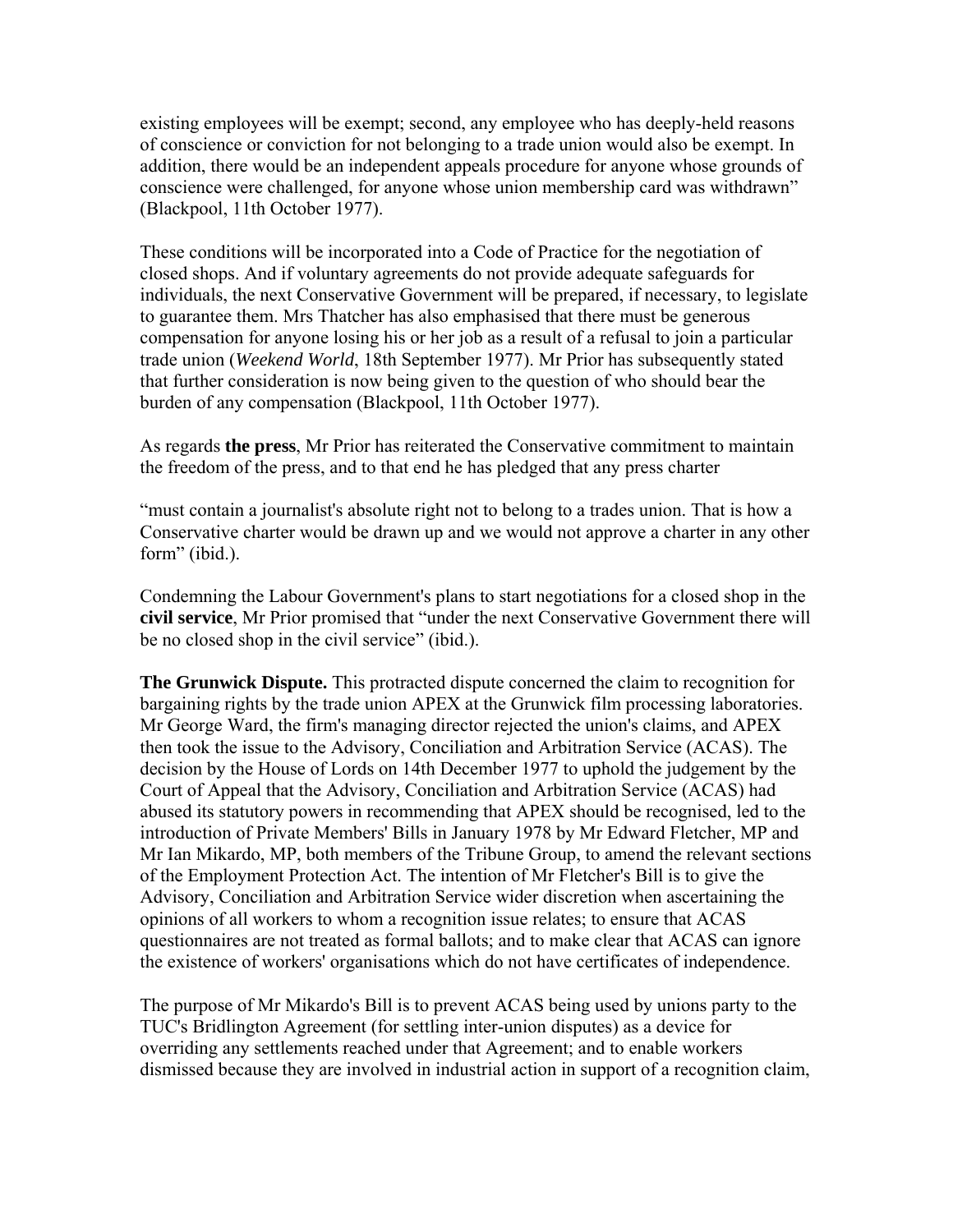which is subsequently supported by ACAS, to claim unfair dismissal at an industrial tribunal.

The Conservative Party opposed both Bills. In Mr Prior's view, they were not evenhanded and represented an appreciation by certain unions of "the very real value of the law as a means of extending their immunities and increasing their privileges" (*Hansard*, 27th January 1978, Col. 1849). (See also p. 64.)

The mass picketing that occurred outside the Grunwick factories during the summer of 1977 demonstrated the problems of interpretation involved in the law on picketing. Mr Prior has stated:

"The need for … a Code [of Practice on Picketing] to be drawn up by the ACAS with the assistance of the TUC and the police is now over-whelming. And if there are obstacles in the way because of the wording of the present law. I am sure that Parliament would do its best to facilitate a change" (Saffron Walden, 24th June 1977).

**Industrial Tribunals.** Concern has grown over the past few years about certain aspects of the operation of industrial tribunals—e.g., the cost to employers in time and money (particularly for small businesses) of defending cases which turn out to be without merit; lax enforcement of the rules requiring parties to give details of their cases in the originating application; and the role of conciliation officers in assisting pre-hearing settlements. While reaffirming Conservative support for the system of industrial tribunals, Mr Prior has urged the Government to undertake a review of their operation and to consider how they can best be improved (*Hansard*, 21st November 1977, Cols. 1161–6).

**'Time Off' Code of Practice.** The third Code of Practice drafted by ACAS dealt with Time Off for Trade Union Duties and Activities (the two earlier Codes dealt with Disciplinary Practice and Procedures in Employment, and Disclosure of Information to Trade Unions for Collective Bargaining Purposes). The Code was drawn up following close consultation with the CBI and the TUC and takes effect from 1st April 1978. As Mr Prior has stated:

"Conservatives have welcomed the Code … since it helps to fulfil our pledge to allow union elections and meetings to take place on the firm's premises and in the firm's time" (Statement on the Role of Unions, Industry and Government, 11th December 1977).

# **4. EMPLOYEE PARTICIPATION**

**Developments since the Bullock Report.** Following the largely hostile reactions to the Bullock Report (see *Campaign Guide 1977*, pp. 221–3), a Ministerial Committee, chaired by Mrs Shirley Williams, was set up in the summer of 1977 to consider the next moves on 'industrial democracy'. A White, or possibly Green, Paper on the subject is likely to be published in 1978. Many trade unions are now keen to see an extension of the provisions for disclosure of information by companies. In the 1977 Queen's Speech, the Government announced its intention to press ahead with plans for increasing employee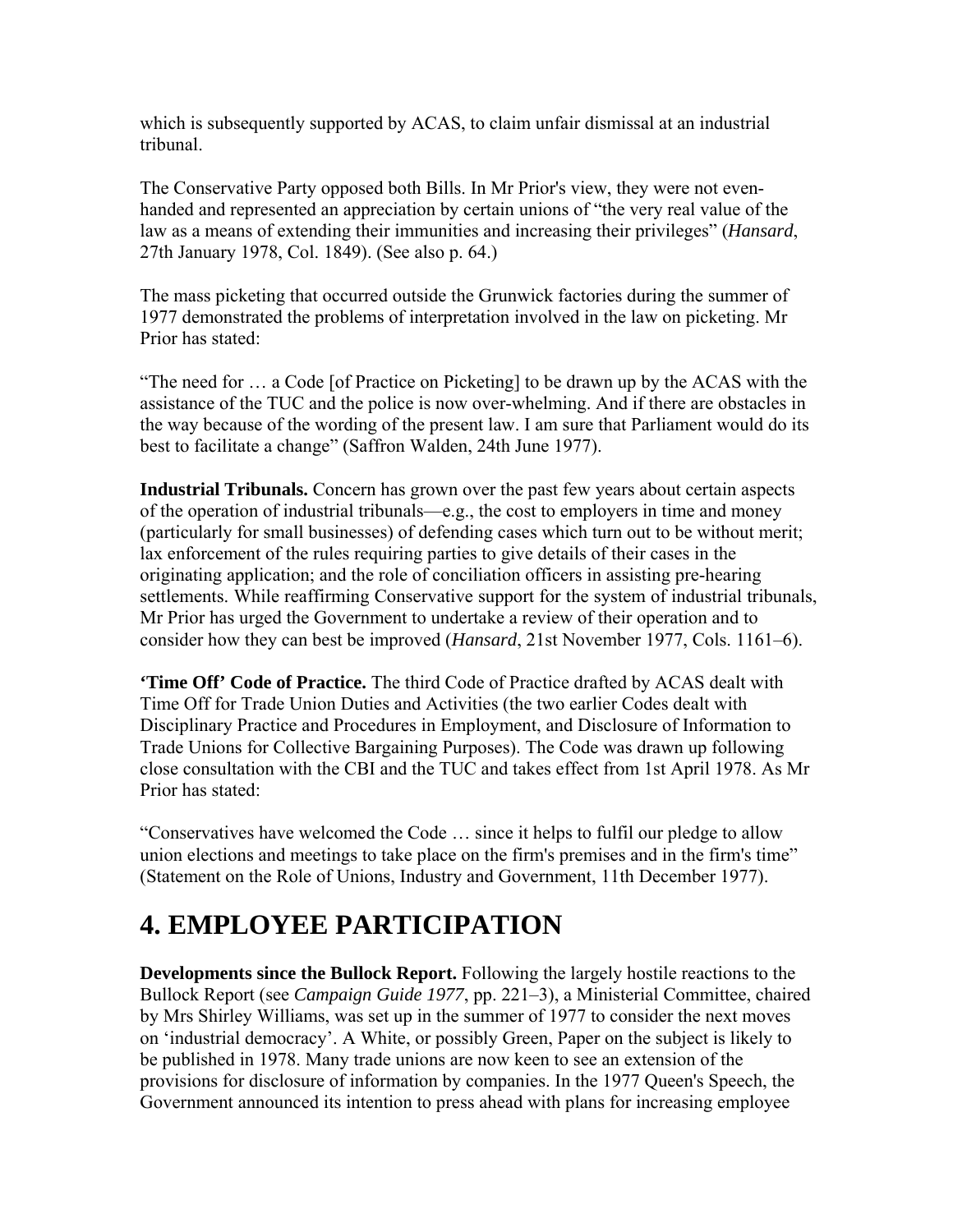participation in the nationalised industries, and also to amend company law to permit greater participation in private companies. There are also plans to introduce enabling legislation for various forms of financial participation.

**Conservative Approach.** Reiterating Conservative opposition to any attempt to impose a single system of employee participation on industry, Mr Prior has reaffirmed the next Conservative Government's readiness to assist far greater employee involvement. And he has warned:

"Without such progress, I fear that the Socialists will seek, for their own political ends, to exploit the growing frustrations of many people on the shop-floor and in the offices" (Statement, 11th December 1977).

Mr Prior has welcomed a Private Member's Bill introduced by Mr Adam Butler, Conservative MP for Bosworth, in the 1977–8 session, which would impose on company directors the duty "to promote the continuing interests of the company, having particular regard to its shareholders *and its employees*". This would bring the law into line with common practice in business by replacing the present duty of directors toward shareholders only. And, as Mr Prior has said,

"much could then follow:

- directors could report to all employees regularly on the state of the company, in a manner understandable to them;
- it would also be a welcome development to see private industry introducing participation agreements as the CBI has advocated;
- and there could also by courtesy agreement be employee participation at Board level, with *all* employees represented and able to stand as candidates" (Statement, 11th December 1977).

# **5. PAY AND STRIKES**

**Pay Guidelines and Sanctions.** Following the Government's failure to persuade the TUC and individual unions to agree on a firm pay limit for the annual pay round from 1st August 1977, the Government had to resort to a poor apology for the much-vaunted Social Contract on which it had pinned its hopes and forecasts. When asked on 7th July 1977 whether or not the Social Contract was intact and sound, Mr Callaghan conceded, "No, Sir. It is not. I do not think that it is intact" (*Hansard*, Col. 1422). In his statement on Counter-Inflation policy in the House of Commons on 15th July 1977, Mr Healey could only commend the TUC General Council's statement of 22nd June that the 12 month rule on settlements must be maintained, and spell out the Government's guidelines on earnings, which have no statutory authority. He stated:

"If the rate of increase in earnings over the next year is not more than 10 per cent, inflation should fall below 10 per cent well before this time next year and stay there throughout the year … if the rate of increase in earnings is as high as 15 per cent, we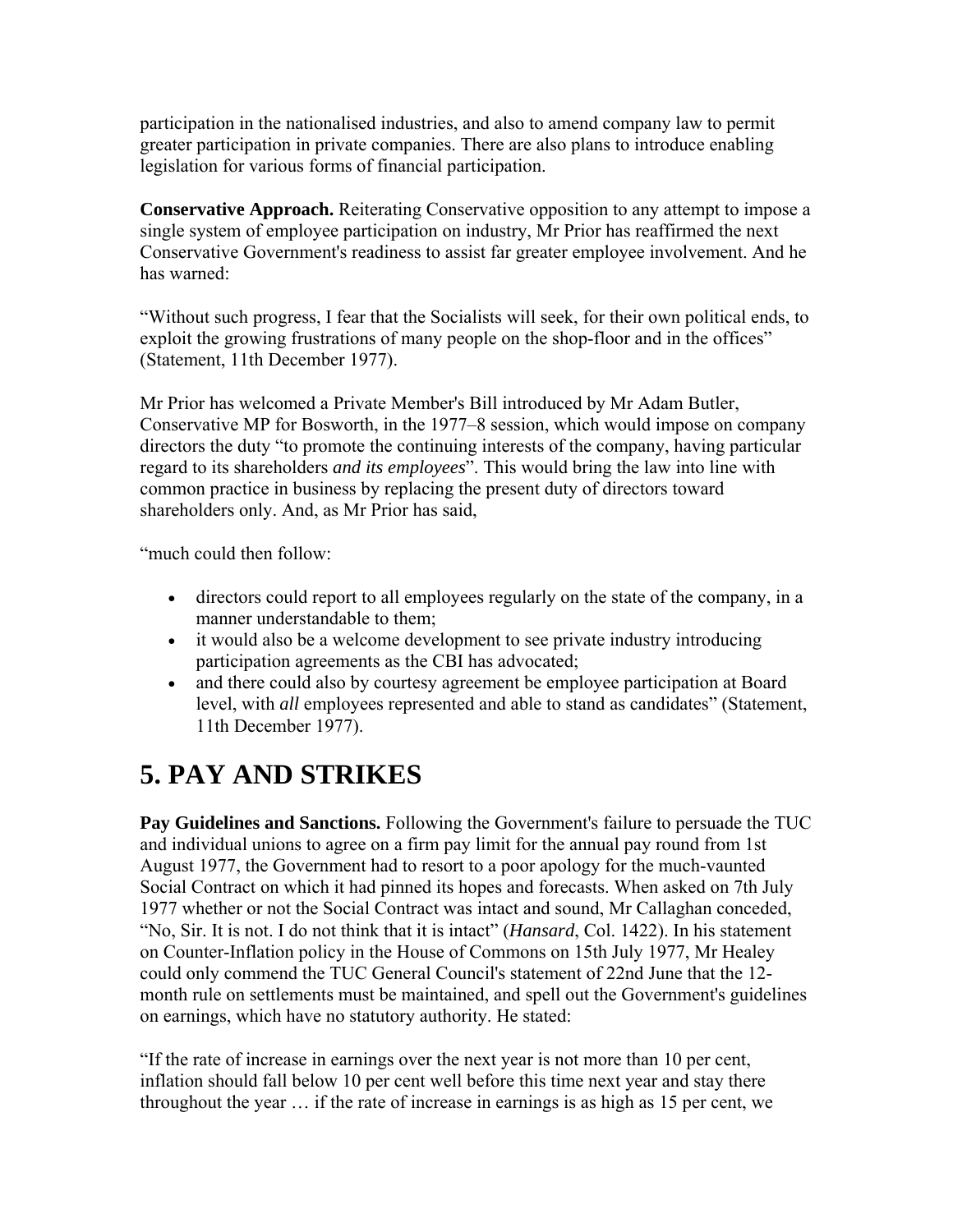should not get inflation down to 10 per cent at all, and it would be rising steadily through the second half of next year and into 1979: … if the rate of increase in earnings were as high as 20 per cent, prices would soar and we should be back in the situation we faced just over two years ago" (*Hansard*, Col. 928).

Mr Healey subsequently stated that the average level of wage settlements would need to be 5–6 per cent if the average increase in earnings was not to exceed 10 per cent during 1977–8 (*News at One*, ITN, 10th August 1977). The only exceptions to these guidelines which are "permitted" are occupational pensions and self-financing productivity schemes.

Unlike Stages One and Two of the Government's pay policy, only the 12-month rule is now enforceable through price controls—the 1977 Price Commission Act and Price Code (see p. 39) apply sanctions through profit margin controls. The Government has sought to ensure compliance with its pay guidelines through discrimination against firms awarding "excessive" increases—e.g., through Government contracts, Government assistance and also export credit guarantee cover. Not only is the Government using powers which were originally granted by Parliament for quite different purposes, but the application of these sanctions is quite arbitrary. While the Ulster firm of James Mackie were denied export credit cover following a pay award in September 1977 amounting to 22 per cent, later in the autumn the Ford and Vauxhall motor companies and British Oxygen suffered no Government reprisals when they made awards in excess of the guidelines. On 31st January 1978, following persistent questioning by the Opposition, the Treasury admitted that it had compiled a blacklist of companies, comprising 19 firms, to be denied export credit guarantees and State contracts because they had breached the pay "guidelines". And during a debate on Pay Policy (Government Sanctions), Mr Healey was forced to admit that the Government had changed its policy in the early months of the 1977–8 payround. He said:

"As the months have passed—I do not dispute this for a moment—we have had to adopt the 10 per cent limit with increased rigidity" (*Hansard*, 13th February 1978, Col. 60).

**Pay Settlements.** With considerable confusion and uncertainty in the early months of the 1977–8 pay round, only 20 per cent of the workforce expected to be covered by major deals had settled by mid-January, compared with a normal total of 35 per cent. Clearly, many negotiators were waiting to see the pattern of awards that emerged. As Sir Geoffrey Howe stated, "All we have heard is talk of Government guidelines of 10 per cent". He continued:

"What should have been said and what is still of great importance is that the average level of settlements—not a rigid guideline—should be 5 per cent or 6 per cent and that what can be paid depends on the profitability and prices of the employer, his cash reserves and his need for an increase in labour force. Instead of getting that message through, the Chancellor and his colleagues have allowed a belief to grow in the existence of a norm of 10 per cent" (*Hansard*, 10th November 1977, Col. 898).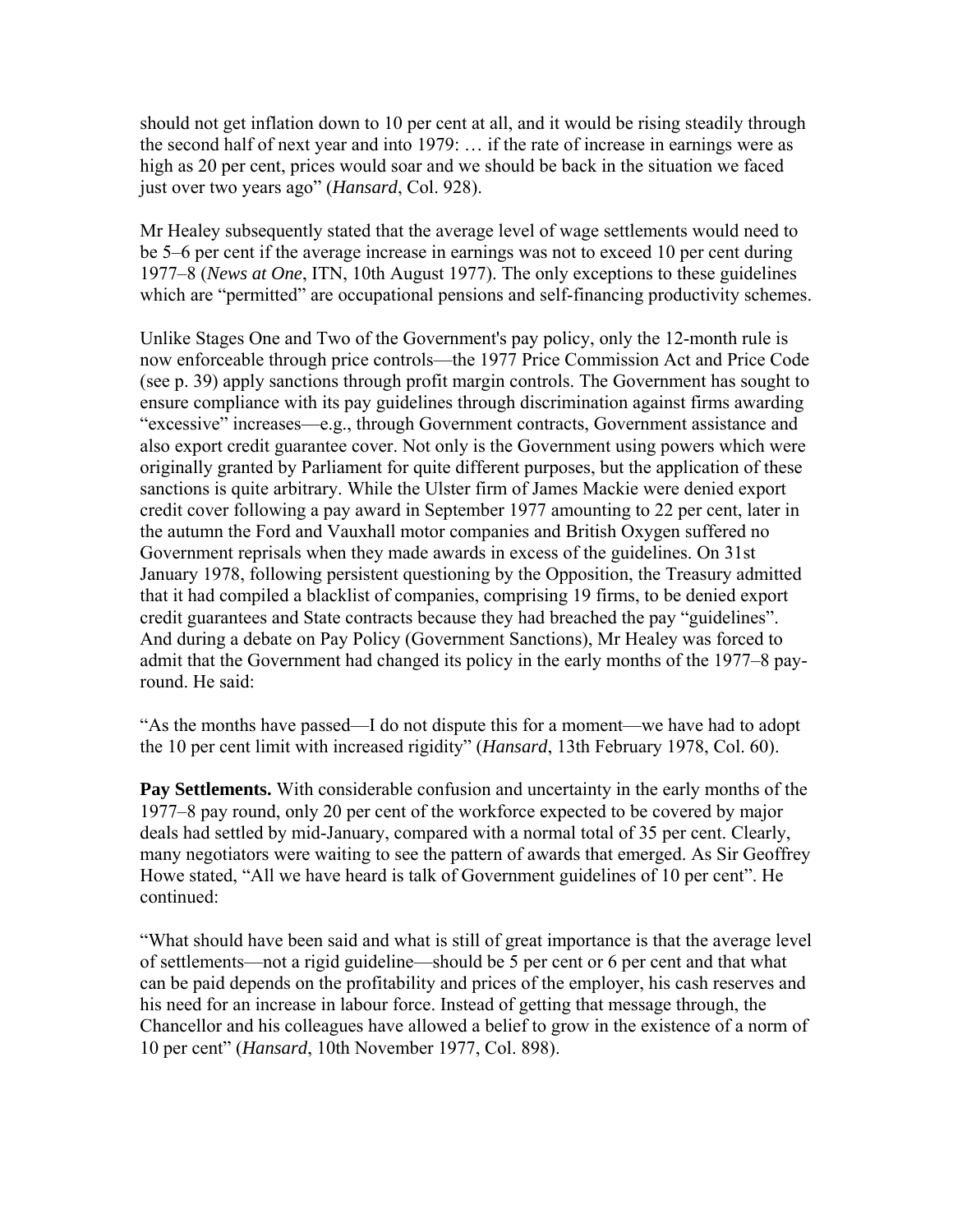**Pay Disputes.** During 1977, more than three times as many working days were lost through industrial disputes as in 1976. In all, 9,985,000 days were lost in 1977, amounting to 2,788,000 more days than were lost in 1973, the last full year of Conservative Government. As **Mrs Thatcher** noted in the Debate on the Address, "Some of the problems that many believed to be solved are now rearing their heads again in an even more acute form" (*Hansard*, 3rd November 1977, Col. 21).

Mr Prior explained the reasons for these renewed problems when he stated:

"In the last few months, the vast majority of disputes have been about pay and stem directly from the Government bungling the return to free collective bargaining".

#### He continued:

"The trouble is that they have tied themselves to a norm of 10 per cent which has become the minimum and not the maximum, and by so doing allowed themselves no flexibility at all. Indeed, they are seen to be administering the policy with less flexibility than if it were statutory. As a result, we are in real trouble on the pay front and are not making the sort of systematic return to free bargaining which we need to if we are to sort out all the anomalies and frustrations that have arisen during Stages One and Two. The day when these problems have got to be tackled is merely being postponed …

"To make matters worse we are now experiencing all the worst effects of the labour legislation of 1974–6 … By shifting the balance of power towards the unions they have made the task of management in standing firm against excessive wage increases even more difficult. A task, incidentally, which Mr Callaghan and Mr Healey are constantly urging on the private sector, and taking them to task when they have failed to do so" (Statement, 1st December 1977).

**Firemen's Dispute.** By far the most serious dispute was the first-ever national strike called in support of their claim for a 30 per cent pay rise by the Fire Brigades Union, representing some 30,000 full-time firemen. Like the police—for whom the Government belatedly agreed to institute an independent inquiry into their pay and conditions in October 1977 (see p. 128) and also the armed forces (see p. 182)—successive rounds of pay restraint have left the firemen worse off in relation to average earnings. The strike began on 14th November 1977 and lasted into the New Year amidst much recrimination and bitterness. The firemen agreed to settle within the 10 per cent "guideline" in return for assurances that their pay in future years would be brought into line with average industrial earnings. Mr David Howell, an Opposition spokesman on Home Affairs, commented:

"The strike was always completely unnecessary. The Government would have done far better to have set out their short-term and long-term intentions on pay in a clearer and more sensitive way from the start, instead of shouting '10 per cent' and calling it a pay policy" (Statement, 6th January 1978).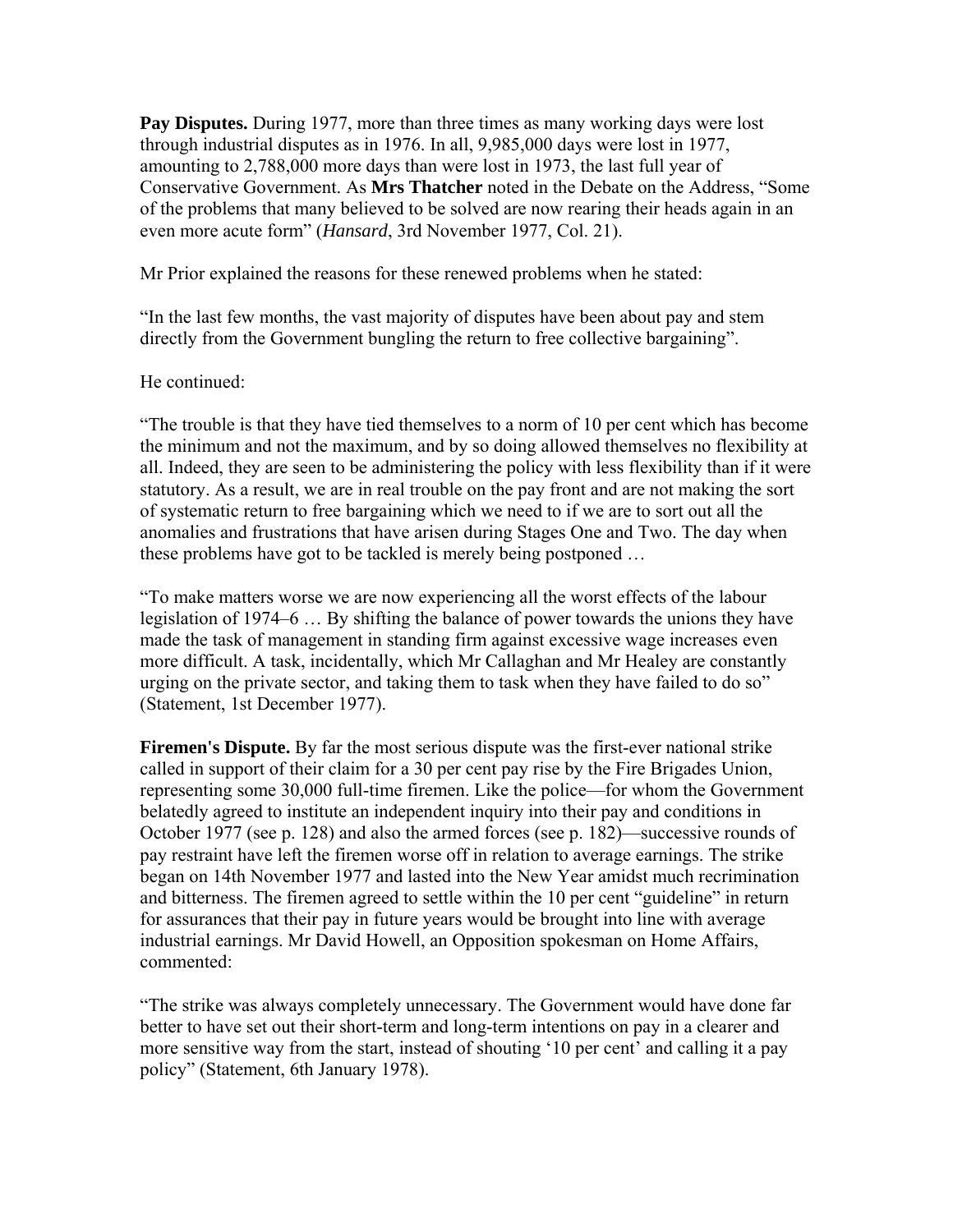Mr Whitelaw pledged before the beginning of the strike that the Conservatives would "support any measures which the Government consider necessary for the protection of the public" (*Hansard*, 9th November 1977). These included the drafting in of troops for fire-fighting duties. Mr Howell observed:

"No praise is high enough for the troops who have struggled to provide a fire service and have made a very good job of it—often with unnecessarily poor equipment and miserable accommodation" (Statement, 6th January 1978).

He further commented that Conservatives would "respect and build upon any sensible permanent arrangement" devised for firemen's pay in the future (ibid.).

**A New Deal for Society's Protectors.** The disputes over pay with the police and firemen and the growing demoralisation of the uniformed services have led Mr Whitelaw to propose a new way of dealing with these groups:

"We must now seriously consider isolating these groups from the normal wage bargaining procedures which with or without an incomes policy will prevail in other sectors of the economy … These groups should have a fixed relationship to national industrial earnings which the Government must guarantee to maintain … This need not be a rigid formula. Governments will always need to take into account the lack of manpower in a particular wage group" (London, 9th December 1977).

**Further Pay Restraint?** At a widely reported meeting with the Manifesto Group of the Parliamentary Labour Party on 30th November 1977, Mr Healey was reported to have talked about the appointment of a Minister for Pay and Prices and the re-establishment of a more formal mechanism to monitor wages rather than any "return to free collective bargaining". The Prime Minister also declared that he did not see collective bargaining as a means of obtaining justice or fair play in Britain (*Hansard*, 1st December 1977, Col. 713). As Mr Prior stated:

"Not surprisingly these broad hints in high places have alarmed the Labour left who fear that instead of the trade unions being free to negotiate what they can get after the present pay round ends, the Government is planning a more structured pay code—the very thing they so bitterly opposed before coming back to power in 1974 …" (Lowestoft, 3rd December 1977).

The Conservative approach to pay bargaining has been summed up by Mr Prior:

"We must do all we can to encourage a responsible and realistic attitude to earnings. Other countries have managed to achieve this and there is no reason why we should not be able to do so in Britain. We must follow their example—men and women must be able to keep more of what they earn; greater effort, responsibility and skill must be rewarded; the State must leave more resources for the private sector; and the Government of the day must be much more open about its economic objectives. There is also much that could be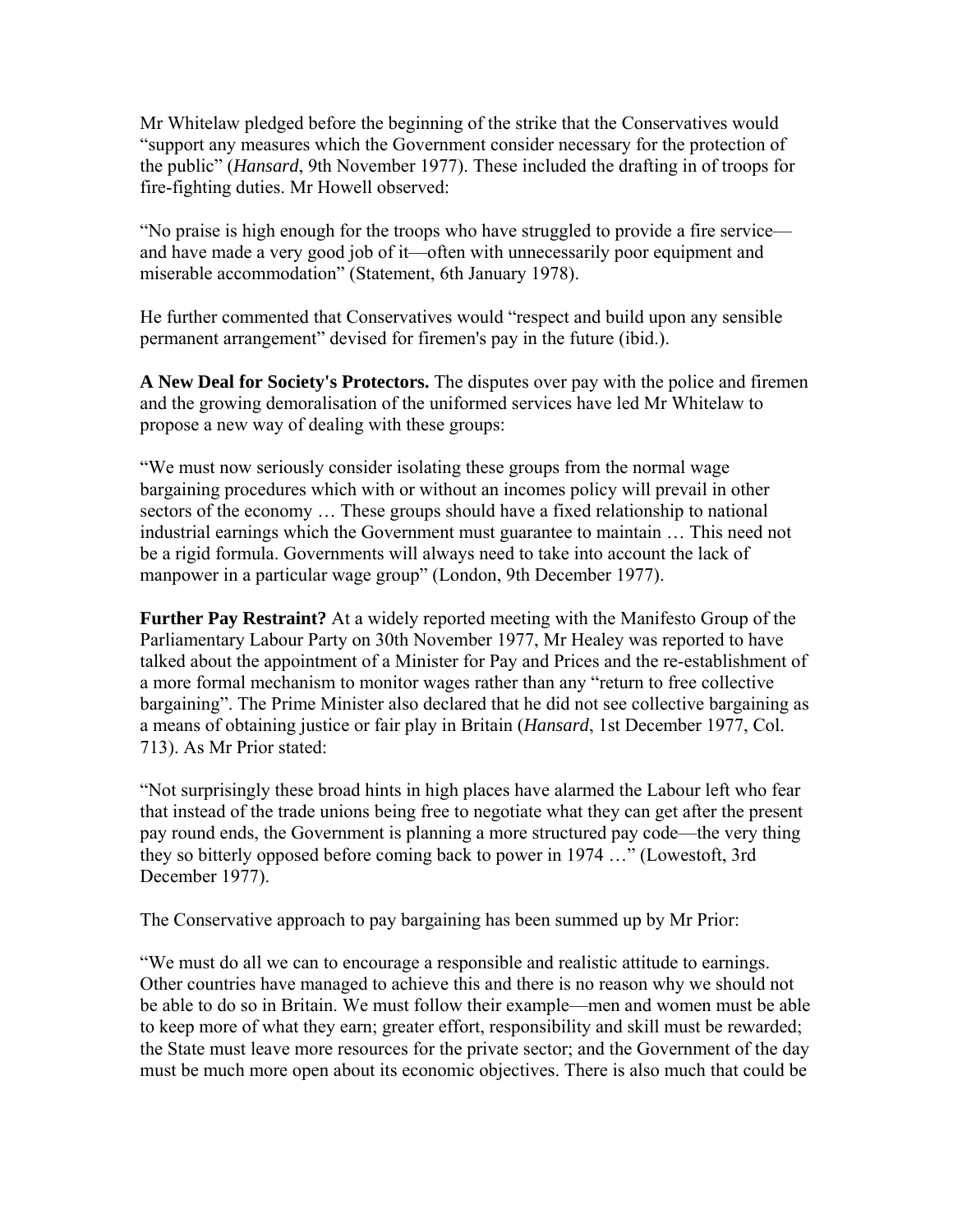done by management and unions to improve our methods of collective bargaining, and we should be ready to assist them to do so" (Statement, 1st December 1977).

### **6. CONSERVATIVES AND THE UNIONS**

**The Role of the Unions.** As **Mrs Thatcher** has stated, "a strong and responsible trade union movement is essential to this country and its rights must be respected". But, as the majority of trade unionists recognised, "the belief that those rights take precedence over all other rights and even over the law itself could be fatal to this country" (Blackpool, 14th October 1977).

Reviewing the role of the unions, industry and Government, Mr Prior said:

"… we want to see Conservatives joining up and playing an active part. Only in that way will Conservative views be heard at the upper echelons of the trade union movement" (Statement, 11th December 1977).

He pointed out that the real question in Britain today was not "How, after the miners' strike in 1974, would we get on with the unions?" Instead, it was "What do the unions think of their own role in society?"

"How, for instance, do they see their role in helping to lift Britain from the bottom of the Western world's league table for industrial wages? And what do they plan to do about the growing public concern at certain union activities such as the blacking of non-union work, the various abuses under various closed shop agreements and the issue of mass picketing, to name a few?" (ibid.).

And, emphasising the need for an even-handed approach to industrial relations, Mr Prior has also voiced Conservative concern that:

"While there is now a determined effort by the unions to use the law to gain a privileged place in society, there remains a real resistance on the part of the unions to accepting the obligations and responsibilities that may be placed upon them in return" (*Hansard*, 27th January 1978, Cols. 1849–50).

Adding that the vast majority of union members would not want this process to continue, he said:

"They do not want obligations and responsibilities to be placed on one section of society and not to be honoured by another section of society" (ibid., Col. 1850).

**A Conservative Government and the Unions.** As Mr Prior has argued:

"Because Labour have nothing to offer, they will repeat parrot-like all the old cliches about Tories being unable to work with the unions, about 'confrontation' and so on …" (Statement, 11th December 1977).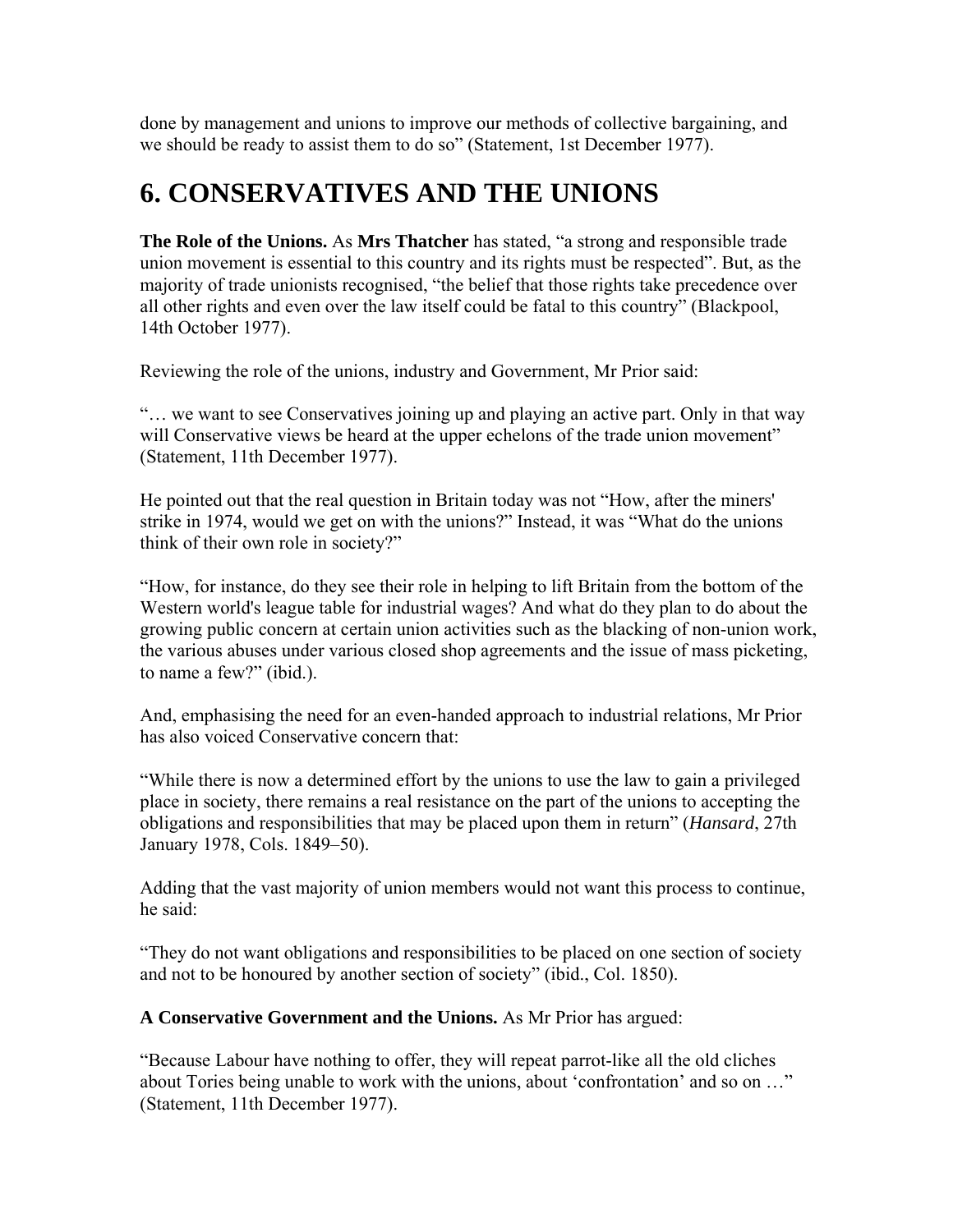The pay disputes in 1977–8 have shown that there can be disagreement between the unions and any government—as Mr Prior commented, "Mr Callaghan might call it 'friction' now and say that it was 'confrontation' when we were in office, but I don't know of many other people who can spot the difference".

There is every reason to believe that the next Conservative Government and the unions will work together, particularly when the "telling fact" emphasised by Mr Prior is kept in mind:

"Since 1945, the real take-home pay of the average industrial worker has gone up by 2·8 per cent a year on average under Conservative Governments and by only 0·4 per cent under Labour—that's seven times more under the Tories" (ibid.).

While the TUC cannot be expected to like everything that the next Conservative Government may do, Mr Prior has observed that:

"At the end of the day, the trade unions will live with a Conservative Government or any other democratically elected Government and any suggestion that they will not is a gross calumny on virtually all their members and most of their leaders too" (Blackpool, 11th October 1977).

And he has made it clear that Conservative Ministers:

"will consult and discuss with the TUC and the union leaders in the same way as they do with other important groups and individuals. Of course the unions' views on employment and industrial affairs will be of particular significance, but no topics should be barred from discussion. After all, if we are to work together, we must understand one another's thinking. Only in that way can we hope to establish the relationship of mutual respect that can form the basis for the long hard slog to lasting recovery" (Statement, 11th December 1977).

Mr Prior has emphasised that the Conservative approach

"will be one of conciliation and co-operation, and we believe that the hallmark of a successful industrial relations policy is even-handedness achieved through full consultation. The simple truth is that coercion simply will not work in the modern day and age" (*Hansard*, 27th January 1978, Col. 1848).

He added:

"If we are to enjoy good industrial relations in a free society, the weapons we must employ—this applies to Government, management and unions alike—must be education, persuasion, debate and trust" (ibid., Cols. 1848–9).

**A Referendum?** In her speech to the Party Conference on 14th October 1977, **Mrs Thatcher** said that Labour would encourage the fear that "the trade unions would not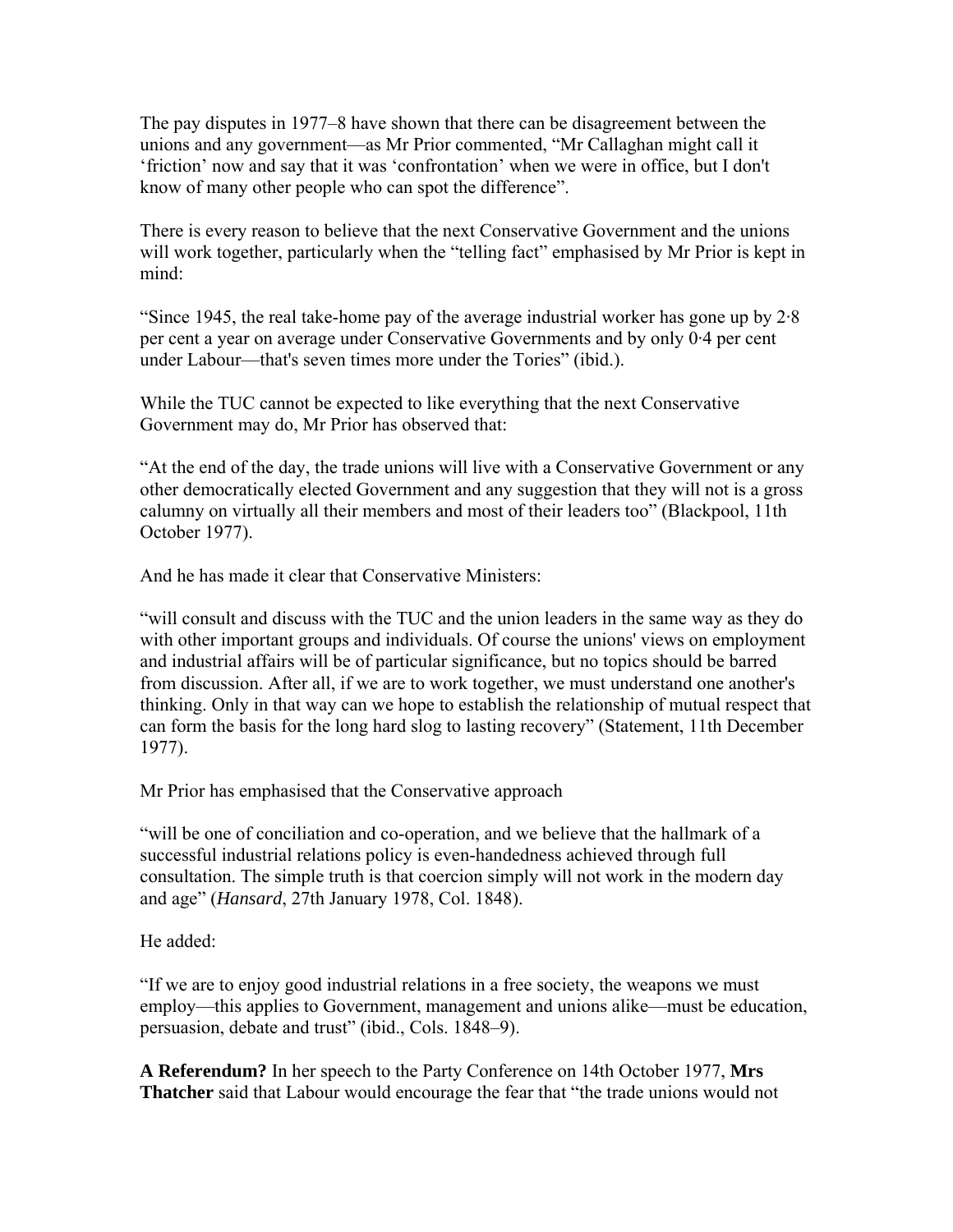allow a Conservative Government to govern", because they "dare not fight on their record or on any manifesto that would be acceptable both to their Marxist Left and to the people of Britain". She elaborated on the circumstances in which a Conservative Government would consider consulting the people through a referendum, a proposal she had first made during her interview with Mr Brian Walden (*Weekend World*, London Weekend TV, 18th September 1977). In the hypothetical situation where an unelected minority was "intent on getting rid of a Government that it could not control and replacing it with one that it could", the real conflict would be between the union(s) concerned and the people. Because it would be the people who would suffer, the Government would be responsible for acting "through Parliament on behalf of the nation as a whole". Where the Government

"had to take decisive action on a single specific matter, it would be important for (it) to know that it had the support of the majority of the people. It is in that context, and that context only, that I have suggested a referendum to test public opinion. In those circumstances—in those special circumstances—I say: 'Let the people speak'. But I hope, and believe, the situation will never arise" (Blackpool, 14th October 1977).

# **(G) ENERGY**

### **1. NORTH SEA OIL AND THE BALANCE OF PAYMENTS**

Figures for the potential effects of North Sea oil on the balance of payments were revised by the Treasury in August 1977. The estimates provide a convenient way of measuring the scale of the benefit, rather than a serious analysis of what will actually occur, since in calculating them the Treasury makes the assumption that the exchange rate, unemployment levels, and total UK demand for oil will be the same with or without North Sea oil. In fact, the availability of the oil, and the consequent decisions taken by the Government, will tend to alter those assumptions, perhaps considerably.

Potential Balance of Payments Effects of the North Sea Oil Programme

#### **£ billion at 1976 prices**

|                                                                                                           |  |  | 1976 1977 1978 1979 1980 1985             |  |
|-----------------------------------------------------------------------------------------------------------|--|--|-------------------------------------------|--|
| 1. Oil exports imports saved (incl. insurance $\&$ freight)                                               |  |  | $0.7$ $2.3$ $3.4$ $4.8$ $5.5$ $6.7$       |  |
| 2. Imports of goods and services for North Sea<br>programme*                                              |  |  | $-1.3$ $-1.0$ $-0.9$ $-1.0$ $-0.9$ $-0.5$ |  |
| 3. Imports/exports displaced by North Sea oil<br>programme                                                |  |  | $0.5$ $0.5$ $0.5$ $0.6$ $0.7$ $1.0$       |  |
| 4. Interest, profits and dividends due overseas                                                           |  |  | $ -0.5$ $-0.7$ $-1.3$ $-1.6$ $-1.1$       |  |
| 5. Net interest on official assets/liabilities (as measured<br>by the cumulative total of $1-4$ and $7$ ) |  |  | $0.1$ $0.1$ $0.3$ $0.5$ $0.6$ $1.5$       |  |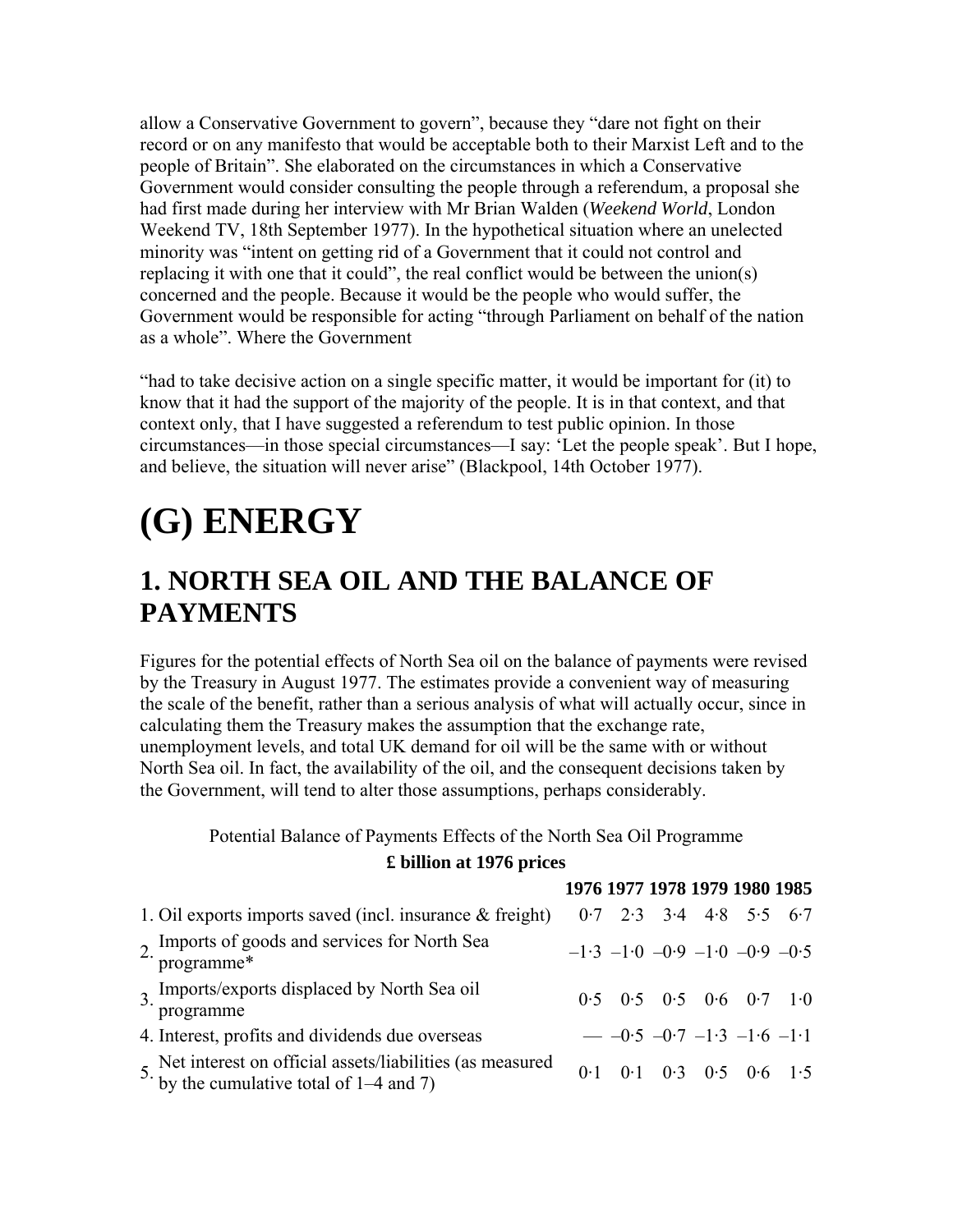# Potential Balance of Payments Effects of the North Sea Oil Programme

|  |  |  | £ billion at 1976 prices |
|--|--|--|--------------------------|
|--|--|--|--------------------------|

|                                                        | 1976 1977 1978 1979 1980 1985 |  |                                                                          |  |
|--------------------------------------------------------|-------------------------------|--|--------------------------------------------------------------------------|--|
| 6. Net effect on current account                       | $-0.1$ 1.4 2.7 3.7 4.3 7.6    |  |                                                                          |  |
| 7. Net effect on capital account                       |                               |  | $1 \cdot 0$ $0 \cdot 7$ $0 \cdot 7$ $0 \cdot 8$ $0 \cdot 7$ $-0 \cdot 1$ |  |
| 8. Net effect on overall balance of payments $(6 + 7)$ |                               |  | $0.9$ $2.1$ $3.4$ $4.5$ $4.9$ $7.5$                                      |  |

\* The programme includes development, exploration and operating costs.

(*Source:* Treasury *Economic Progress Report*, August 1977)

**Exchequer Revenues from North Sea Oil.** Since one of the components of revenue to the Exchequer from North Sea oil is Petroleum Revenue Tax (introduced only in 1975), it is difficult, without experience of the operation of the new tax system, to determine the timing of receipts. However, the aggregate revenue from royalties, Petroleum Revenue Tax and Corporation Tax which might be collected over the five years 1976 to 1980 is estimated to be about £5 billion at 1976 prices. Annual receipts are expected to rise to about £3·5 billion a year at 1976 prices by the mid-1980s (Treasury *Economic Progress Report*, August 1977).

Early in 1978, however, it began to seem likely that the benefits to both the balance of payments and the Exchequer might accrue later, and actually be smaller, than the Treasury had predicted. This will in part be due to the fact that more of the oil companies' profits are being reinvested in further North Sea development. This will reduce their tax liability in the early years and so revenues could fall short of the £5,000 million predicted for the five years up to 1980, as Mr Joel Barnett, Chief Secretary to the Treasury, has admitted (*Scotsman*, 25th February 1978). Furthermore the selling price of North Sea oil fell in the last months of 1977 to about \$13·75 a barrel from its peak of about \$14·10. With the increased exchange rate for sterling this meant that in the first months of 1978 North Sea oil was selling at about £1 per barrel less than at its peak sterling price. This caused the stockbrokers Hoare Govett, who are specialist oil analysts, to cut by half their estimate of the contribution of North Sea oil to the balance of payments in 1979 (*Sunday Telegraph*, 26th February 1978).

### **2. NORTH SEA OIL DEVELOPMENT**

**Progress of the North Sea Programme.** In 1976 the production of North Sea oil totalled 12 million tonnes, somewhat less than had been forecast. However, in May 1977 oil was flowing at 836,417 barrels per day, equivalent to about half our total demand for oil (*Hansard*, 28th June 1977, Col. 287), and we can still expect to achieve self-sufficiency in 1979.

Forecast of UK Continental Shelf Oil Production

**Million tonnes** *Year 1977 1978 1979 1980 1981*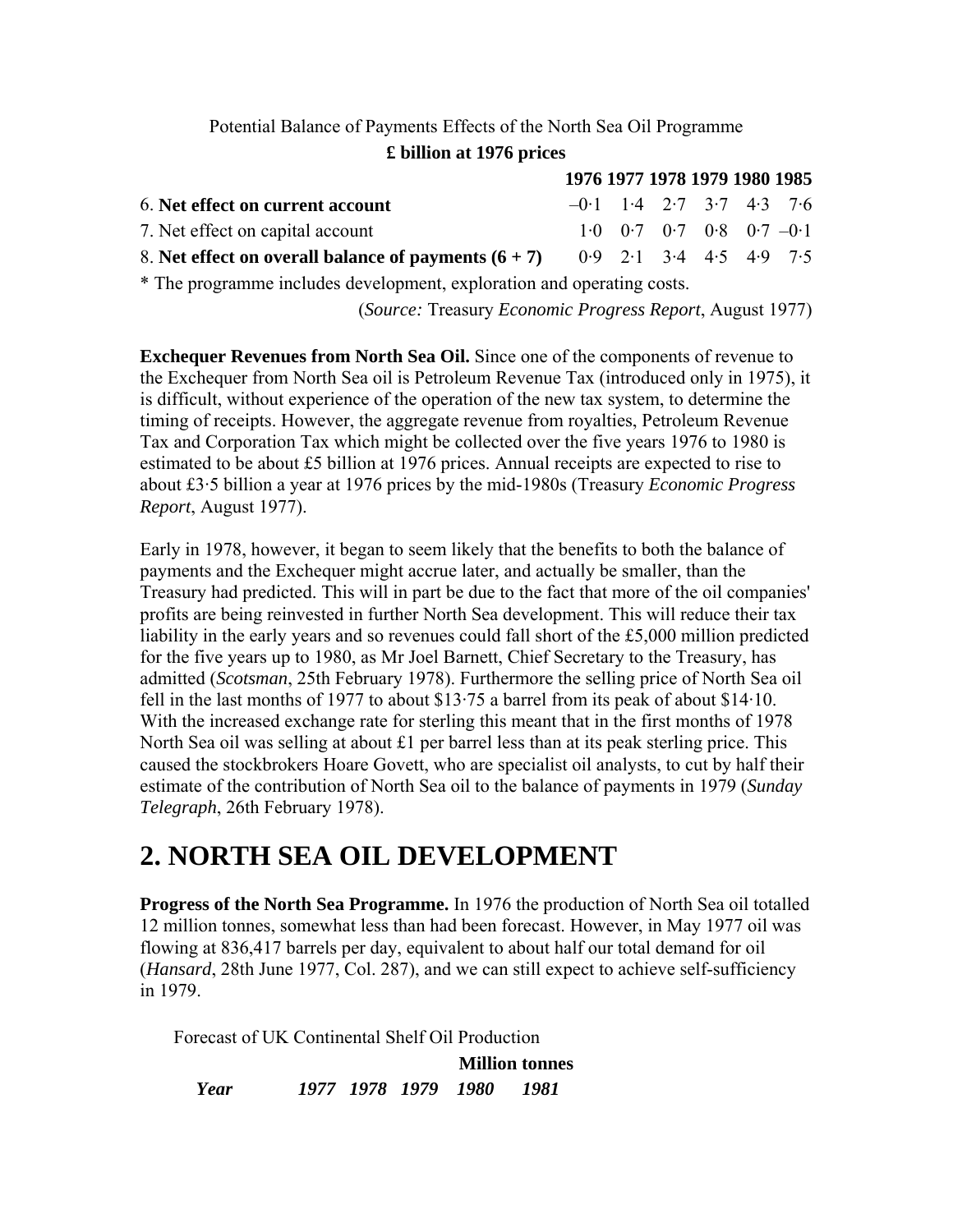Forecast of UK Continental Shelf Oil Production **Million tonnes** *Year 1977 1978 1979 1980 1981* Forecast production 40–45 60–70 80–95 90–110 100–120 (Source: Department of Energy Brown Book 1977)

One more oil field—Claymore—came on stream during 1977. The Sullom Voe terminal in the Shetlands, which will handle oil brought ashore from the Brent and Ninian pipeline systems, is expected to handle its first flow in early 1978, despite severe industrial relations problems during its construction.

**The British National Oil Corporation.** Further participation agreements were signed by the British National Oil Corporation (BNOC) with oil companies involved in the North Sea programme under licences acquired in the First to Fourth Rounds of licence applications. These agreements brought the majority of companies in the North Sea into the participation system, giving BNOC an option in most cases to buy 51 per cent of the crude oil produced.

During 1977 the Fifth Round of licence allocations was made, awarding 44 blocks for exploration and development. In each case BNOC is to be a 51 per cent partner, and is to have an interest as the operator on six of the blocks.

In June 1977, BNOC concluded an agreement with a consortium of banks (mainly based in the USA) to borrow \$825 million on its own security and without formal Treasury guarantee.

It became clear during 1977 that BNOC's participation agreements probably constituted a restraint of trade which would in each case be liable to be referred to the Restrictive Trade Practices Court under the Restrictive Trade Practices Acts 1956 and 1976. The Government therefore introduced the Participation Agreements Bill to exempt such deals from reference to the Court. The Act will have a retrospective effect and seems to be a contradiction of the pledge given by Mr John Smith, then Minister of State for Energy, at the time BNOC's creation was being discussed:

"The BNOC will not under any circumstances attract Crown privilege or immunity … These privileges do not attach to the BNOC while it acts as agent … In all respects the British National Oil Corporation will be subject to the law in the same way as any other body" (Petroleum and Submarine Pipelines Bill, Committee Stage, 8th Sitting, 17th June 1975, Col. 404).

**Conservative Attitude.** Referring to BNOC's acquisitions under the Fifth Round, and to the fact that it may handle 40 to 50 million tonnes of oil a year in the 1980s, Mr Tom King, Conservative spokesman on Energy, said: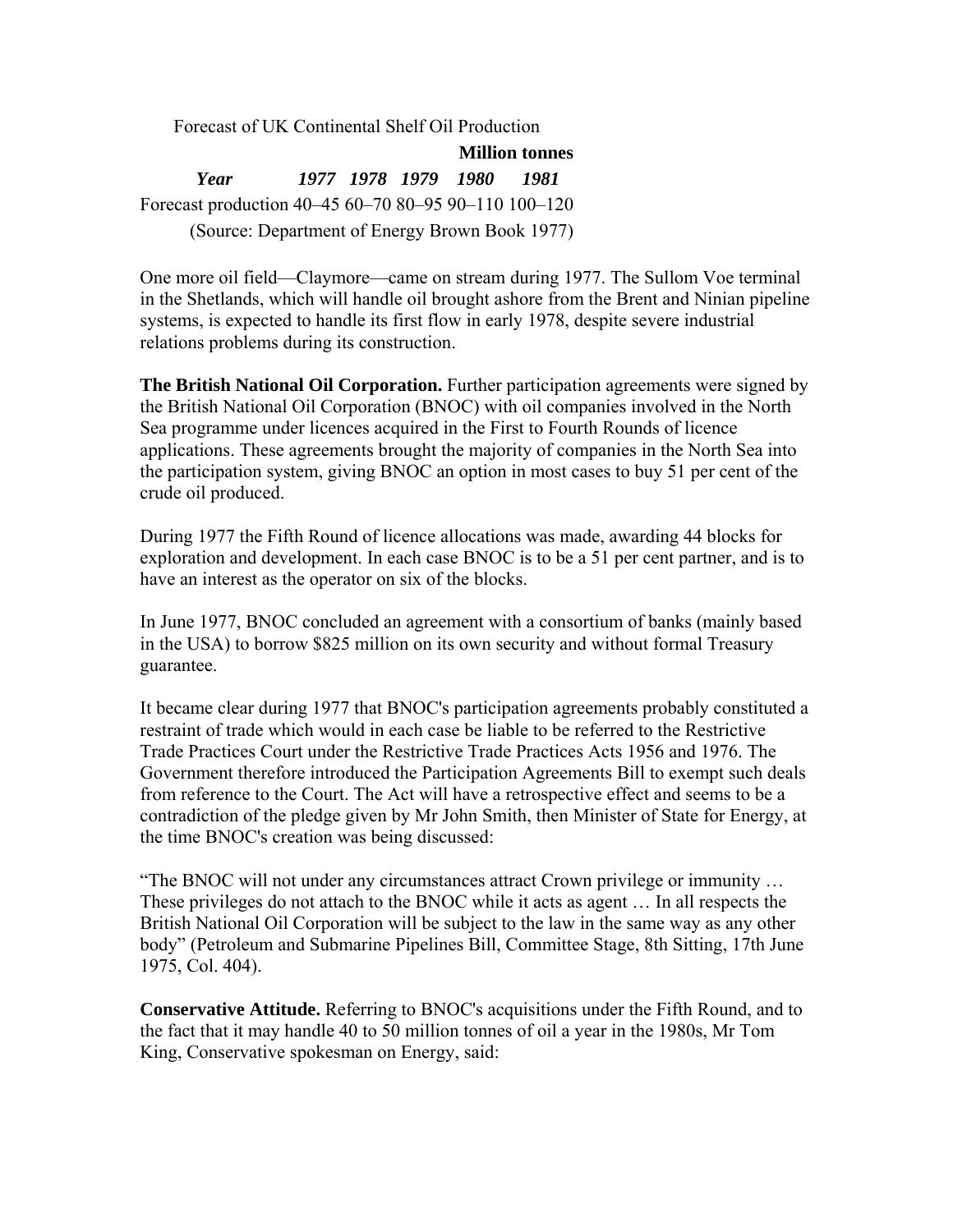"It has bitten off more than it can chew … it implies the most massive extension of state activity probably of all time. It threatens the establishment of a monopoly in the last competitive area of energy supply" (Banbury, 5th November 1977).

Conservative oil policy is motivated by two aims: to defend the national interest by maintaining a tax structure that allows proper incentives for producers whilst ensuring the maximum revenue to the Exchequer; and to re-establish confidence between Government and industry, essential to secure future investment, by restoring plain-dealing to the matter of our most valuable national resource.

As well as its functions as an operating oil company in competition with private sector companies, BNOC also has a role in providing advice to Government, which assists the Department of Energy in regulating offshore activity. Conservatives recognise that a vital part of guaranteeing the national interest must be supervision of the oil companies' activities, in order to obtain statistical data, to enforce safety standards, and ensure the flow of Government revenue. But, as Mr King said:

"We accept the need for a regulatory agency but consider it quite incompatible for this to be carried out by BNOC in conjunction with its other role as an operating company. We shall therefore separate out the regulatory role" (ibid.).

On the other aspects of BNOC's work, including the participation agreements, Mr King said:

"There could be no question of reneging on commitments made by the Corporation where satisfactory alternative arrangements could not be made by participating groups. It is, however, our firm intention firstly, at least, to contain BNOC and then to examine its activities in each case in order to determine their relevance to the national interest" (ibid.).

**Depletion.** After the UK becomes self-sufficient in oil supplies, it may be desirable to slow the rate at which the oil is extracted, so as to conserve our oil supplies and extend the period during which we can meet our own demand. This will be particularly desirable if the world price of oil shows signs of rising in real terms.

It is essential that companies investing in the development of North Sea fields should have an early indication of the Government's intentions so as to be able to assess the risk of the investment before committing funds.

At present, the companies work on the basis of certain guidelines set out by Mr Varley, when Secretary of State for Energy in 1974. Essentially these provide that no delay on development will be imposed on finds made up to the end of 1975, and that no cuts will be made in production on finds made up to the end of 1975 until 1982, or until four years from the start of production, whichever is the later. On finds made after 1975 on the first four Rounds, no cuts will be made until 150 per cent of the capital investment in the field has been recovered. If the powers are later used, the limit on cuts will generally be 20 per cent (*Hansard*, 6th December 1974, Cols. 649–50).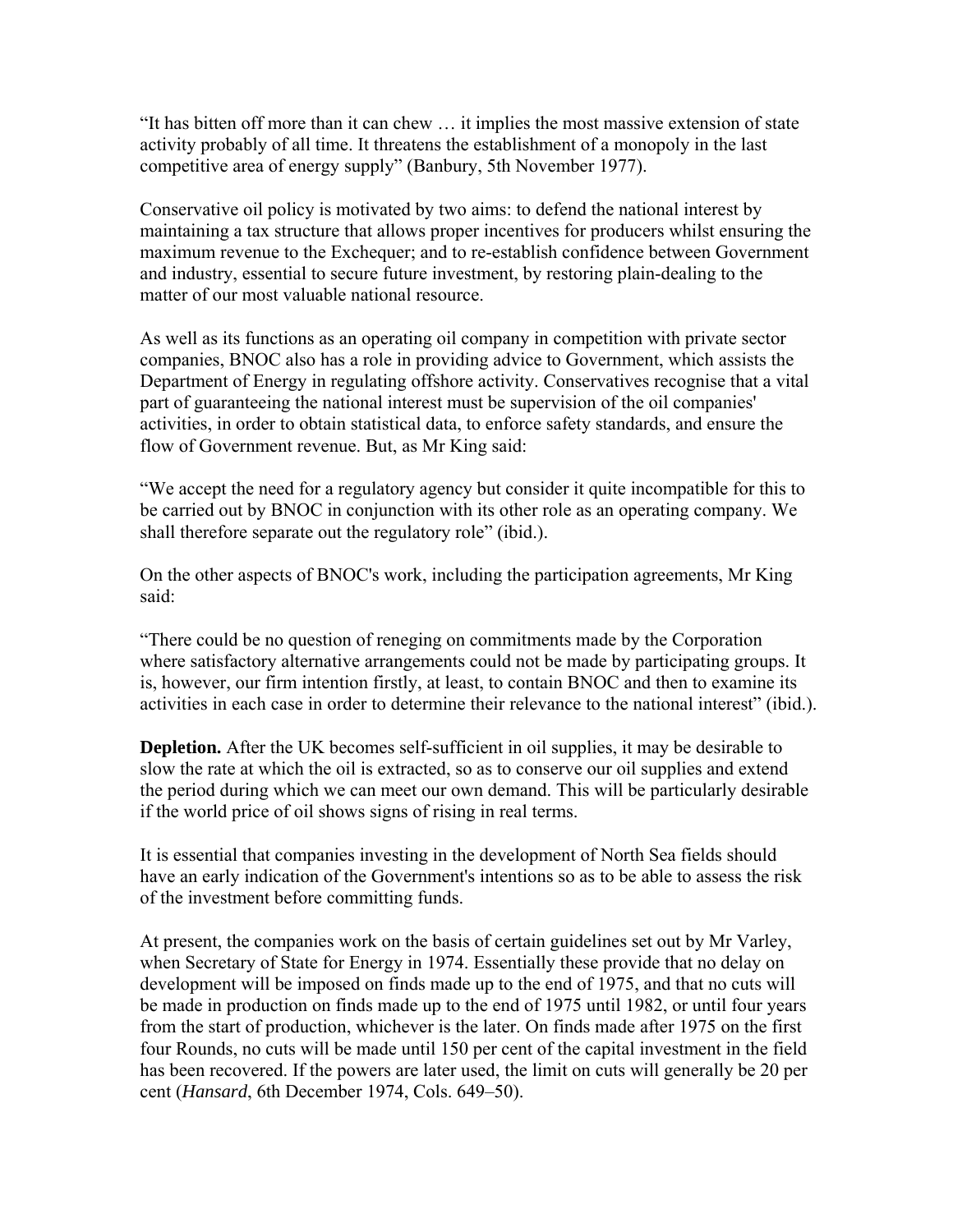The Conservative Party supports these guidelines, whilst realising that no permanent guarantee about future depletion policy can be given to the oil companies. As Mr King said:

"The most vital national issues of economic policy are involved. Oil companies appreciate this but what they are entitled to expect is that if changes are made, they are made openly and only after the fullest discussion" (Banbury, 5th November 1977).

# **3. ENERGY PRICES**

During 1977, there were substantial increases in the price of coal, and partly as a consequence, a number of rises in the price of electricity. Following the increase in domestic and commercial gas prices in April 1977, the British Gas Corporation pegged its prices for twelve months. However, prices for industrial supplies of gas have risen very sharply as these contracts have come up for renewal.

Domestic Fuel Prices **(15th January 1974 = 100)**  *Coal and Coke Gas Electricity All Retail Prices* Jan. 1977 192 160 221 172.4 June 1977 202 175 241 183.6 Dec. 1977 221 176 245 188.4

(*Source:* Department of Employment)

**Social Effects.** On 18th October 1977 the Government announced that £25 million was to be allocated for a new subsidy on the winter fuel bills of those in receipt of Supplementary Benefit or Family Income Supplement. Under a previous scheme announced in August 1976, (see *Campaign Guide 1977*, p. 242), many of those qualified had not claimed their subsidy, because the subsidy could be claimed only by producing an electricity bill. Those in rented accommodation often do not receive a bill on which to base a claim, since they pay for their heating as part of the rent.

The 1977 scheme will automatically grant £5 to all those qualified. Over and above that, claimants who receive an electricity bill will be entitled to claim a 25 per cent subsidy for that portion in excess of £20, for one quarter.

The Supplementary Benefits Commission has its own scheme for helping those in need with their fuel bills. As Mrs Chalker, a Conservative spokesman on Social Security matters, has said:

"I believe that there is a strong case for concentrating extra help through the Supplementary Benefits system, thereby dispensing with this unnecessary duplication" (London, 18th January 1978).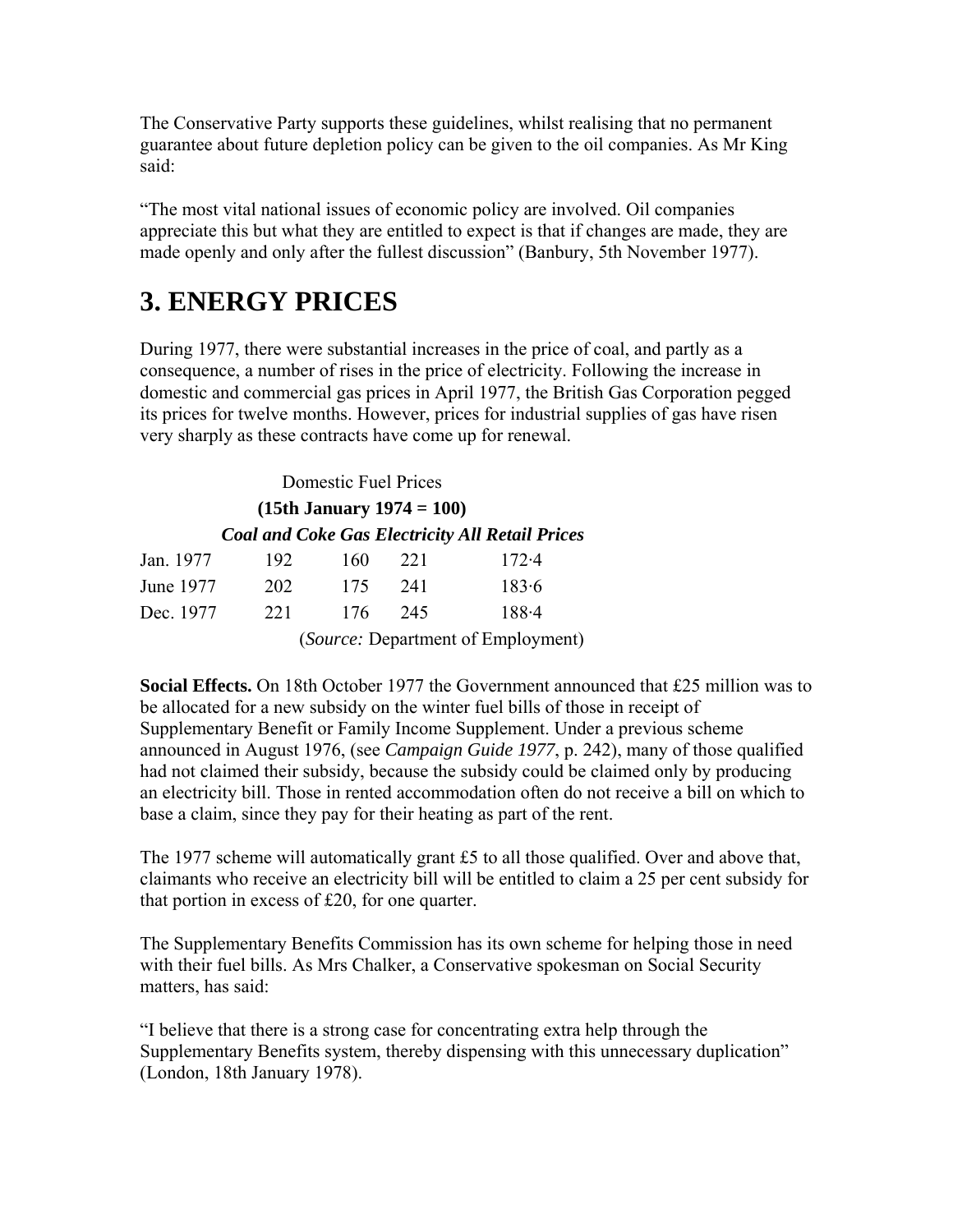# **4. GAS INDUSTRY**

**Progress of North Sea Gas Programme.** During 1977 the UK/Norwegian Frigg gas field was brought on stream. The gas is delivered by pipeline to the terminal at St. Fergus, and production will build up to 15 billion cubic metres. Since total natural gas supplies delivered to the BGC in 1976 equalled 39·4 billion cubic metres, the Frigg field will add about 40 per cent to current supplies.

In addition, quantities of gas from the Forties oilfield, and from the Brent field will be available. A company established in 1977, Gas Gathering Pipelines (North Sea) Ltd. (involving BNOC, the British Gas Corporation, and four private sector companies) is appraising the feasibility of building a major pipeline system to gather the gas which is found in a number of oilfields. There are clear advantages to be gained. The operators of these early oil fields wish to extract the oil quickly, and it seems to be in the country's best interest to achieve self-sufficiency as rapidly as possible. The associated gas flows out as the oil is extracted, and without a gas pipeline system is usually either reinjected into the sea bed, or burnt off. The cost of gathering the associated gas could be enormous: one report suggests that a complex system, involving an additional pipeline to export some of the gas, could cost £5·5 billion (*Financial Times*, 25th October 1977). However, should it be built, these additional supplies, along with the Frigg, Forties and Brent supplies, will go a long way to meeting total UK demand, since the initial report on the gas gathering pipeline in 1976 suggested that an additional 15 billion cubic metres a year could be available. As Mr King has said:

"With the possible advent of a gas gathering pipeline system we could face an embarrassing surplus of gas supplies. This will encourage even greater sales promotional activity on the part of British Gas, leading to substantial non-premium use in the short term of this precious fuel whose supplies are also ultimately limited" (Banbury, 5th November 1977).

One possible way to avoid this surplus and potential waste is to reduce production from the early gas fields in the Southern Basin, which provides most of the natural gas used in the UK today. This supply is covered by contracts between the BGC and the oil companies operating the gas fields. Mr King has suggested:

"It may be possible for variations to be achieved in these contract arrangements which could have the undoubted benefit of prolonging the life of our gas reserves, and we would want to examine urgently the possibility of reaching agreement on such changes" (ibid.).

**North Sea Gas and the Balance of Payments.** There is a danger that the potential benefits in the future from North Sea oil will be lost, in the same way that the advantages from North Sea gas have been required in the past to disguise the worsening deficit on our trade in goods. In 1977, for example, the effect of the North Sea gas programme on the balance of payments was a net saving of about £2·7 billion, and in 1978 it will be more like £3·2 billion—equivalent to about 2·2 or 2·3 per cent of Gross Domestic Product (Source: Treasury *Economic Progress Report*, July 1976). If our deficit on trade in goods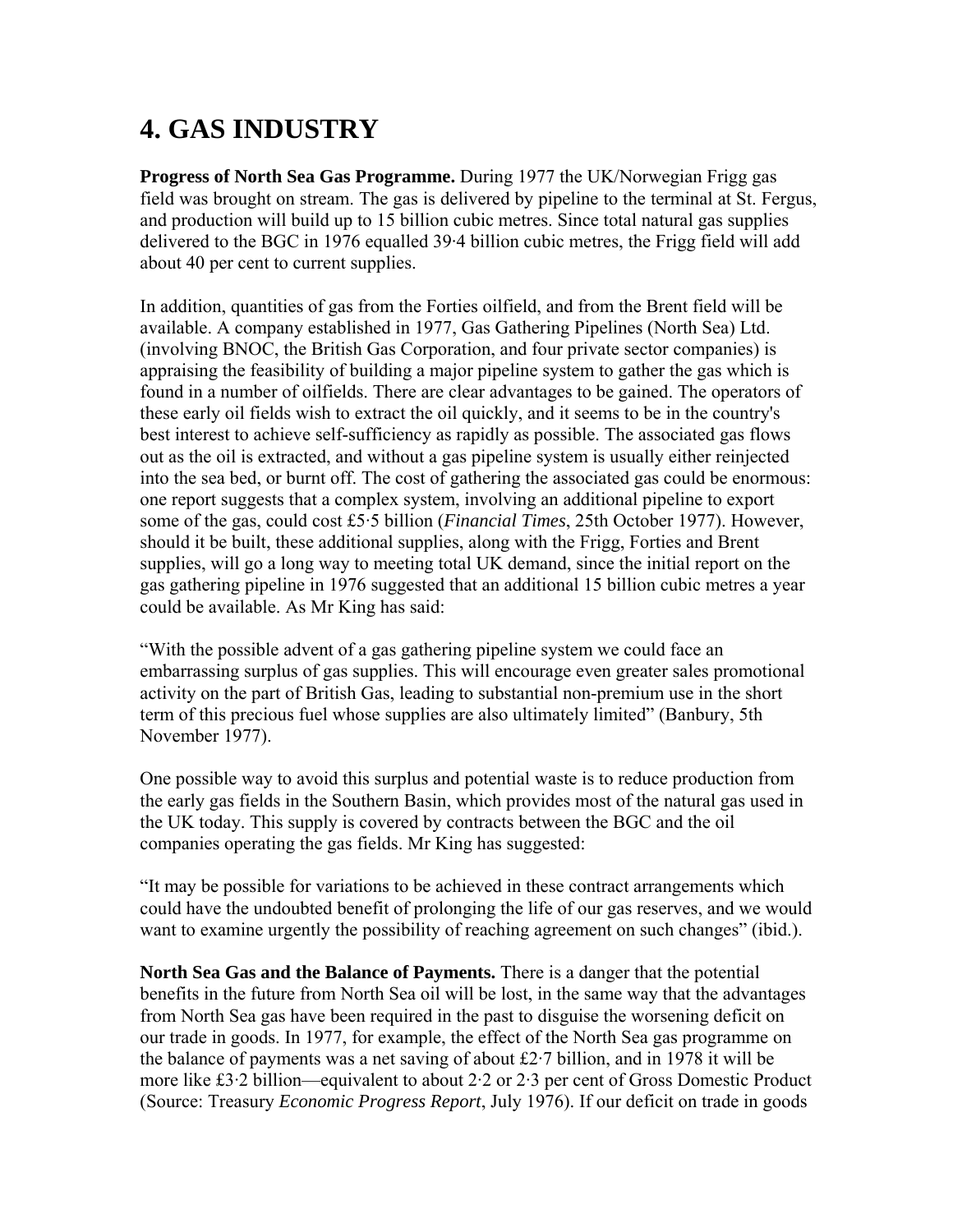continues to increase, it will take more than the anticipated savings from gas to make up the imbalance, and the savings due to North Sea oil will then be dissipated.

| <b>Gas Industry Statistics</b> |                             |                              |                                               |                                                                     |                                          |  |
|--------------------------------|-----------------------------|------------------------------|-----------------------------------------------|---------------------------------------------------------------------|------------------------------------------|--|
| Year                           | <i>Employees</i><br>(000's) | <i>Profit</i> (£<br>million) | Net Return on<br><i>capital</i> (per<br>cent) | Gas sold and used Average return<br>(million therms) per therm sold |                                          |  |
| $1975 -$                       | $101 - 7$                   | $25 \cdot 1$                 | 8.8                                           | 13,354                                                              | 9.87p                                    |  |
| $\frac{1976}{7}$               | 99.9                        | 31.5                         | 9.3                                           | 13,834                                                              | 12.20p                                   |  |
|                                |                             |                              |                                               |                                                                     | <i>(Source: British Gas Corporation)</i> |  |

### **5. COAL**

**Production.** Total deep-mined production in 1976–7 was down to 106.7 million tons, compared with 112·6 million tons in 1975–6. Output per manshift overall was down to 43·6 cwt from 44·8 cwt, and the figure for work at the face was down to 152·5 cwt from 155·4 cwt. The National Coal Board (NCB) showed a profit of £27·9 million, but this took account of a profit of £65·4 million made on opencast mining, which provided 11·2 million tons of coal.

**Miners' Pay.** The National Union of Mineworkers submitted a claim as from 1st November 1977 for an increase in basic earnings of over 90 per cent, including a demand for a basic rate for faceworkers of £135 per week. Basic pay rates in the mines during Stage Two of the Government's pay restraint were £49·50 weekly for surface workers, and £70·35 for faceworkers. Average weekly earnings for all adult workers were £88·66, and the average earnings for faceworkers were £17·49 per manshift worked.

In October 1977 the miners balloted on a NCB productivity scheme, supported by the NUM executive, which would have given miners an extra £23·50 per week if target production figures were met, and more if they were exceeded. The scheme was opposed by, amongst others, the Yorkshire miners' leader, Mr Scargill, whose campaign was later shown to have contained certain inaccuracies (*News of the World*, 6th November 1977). The ballot was lost by 110,634 votes to 86,901. Following the ballot result, the three national officials of the union, Mr Gormley, Mr Daly and Mr McGahey, admitted that they had not been able to fulfil their pledge to introduce a productivity scheme, given as part of the tripartite plan for the industry's future.

On 8th December 1977, a meeting of the union executive agreed to uphold the TUC's "twelve-month rule" (between pay awards) and thus deferred their claim until March 1978, and to allow local productivity schemes to come into force where workers wished them. Such schemes were in turn agreed by all areas, including Yorkshire, which had played such a large part in the defeat of the national ballot.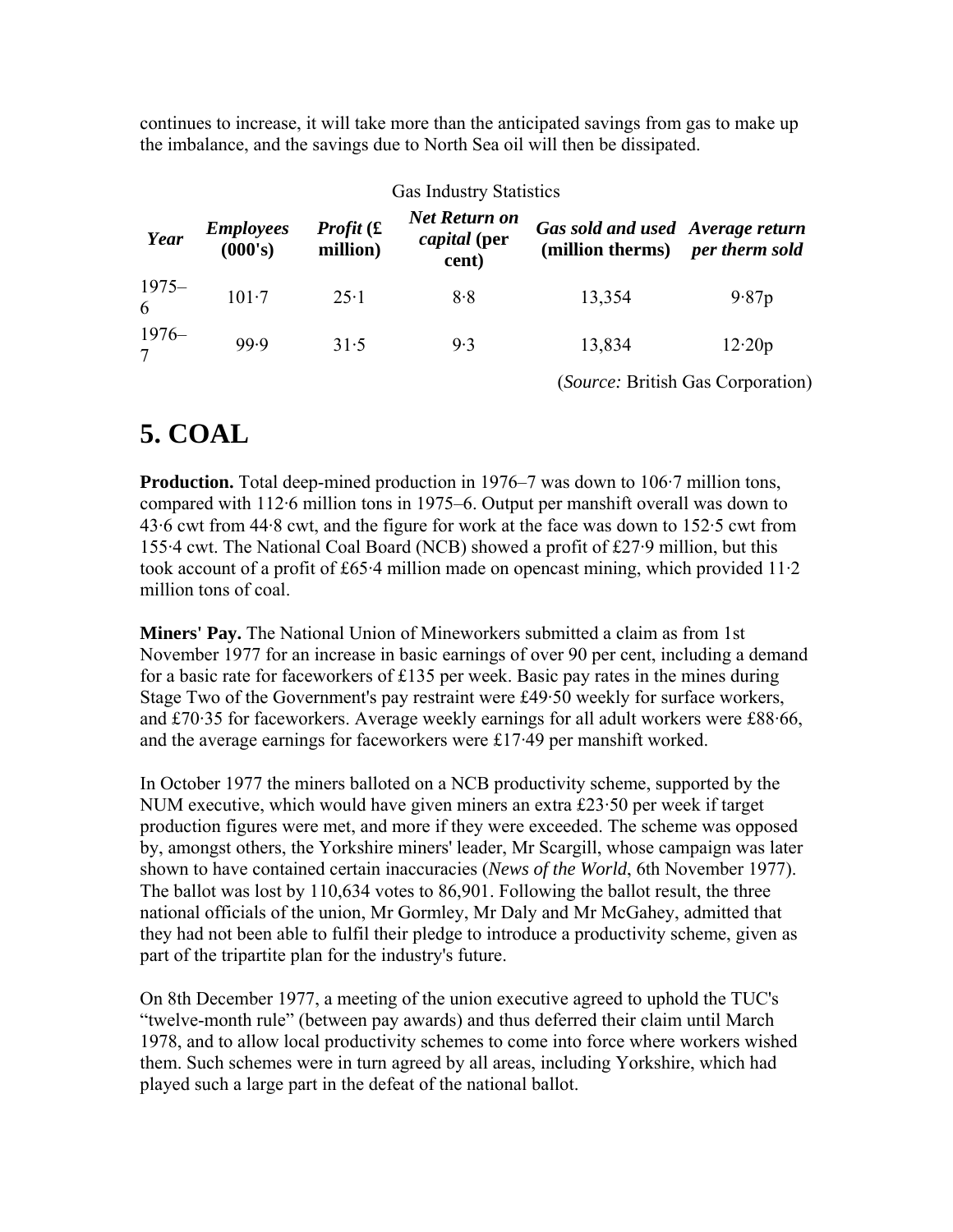**Coal Industry Act 1977.** This Act increased the NCB's borrowing limit to £2·6 billion, and gave the NCB additional powers. Conservatives sought to amend some of the new powers, and succeeded in gaining certain assurances from the Government as to their exercise (*Hansard*, 24th June 1977, Col. 1963).

#### Coal Industry Statistics

| <b>March</b> ) | (m. tons) | <b>Year (to end Total Output Overall Output</b><br>per Manshift (cwt.) | Average<br><b>Manpower</b><br>(000's) | Surplus/Deficit $(E)$<br>million) |
|----------------|-----------|------------------------------------------------------------------------|---------------------------------------|-----------------------------------|
| 1976           | 123.8     | 44.8                                                                   | $247-1$                               | $-1.0$                            |
| 1977           | 118.9     | 43.6                                                                   | 242.0                                 | $+27.9$                           |
|                |           |                                                                        |                                       | (Source: National Coal Board)     |

### **6. NUCLEAR POWER**

**Reactor Choice.** The long-awaited decision on which sort of reactor should be adopted for the next series of nuclear power stations was announced by Mr Benn on 25th January 1978. For some time it had been clear that the Steam-Generating Heavy Water Reactor (SGHWR) chosen by the Government in 1974 was to be abandoned. The choice then lay between another British design, the Advanced Gas-cooled Reactor (AGR), of which two are already producing electricity, and the Pressurised Water Reactor (PWR), never before built in this country. Mr Benn announced that two AGRs would be ordered, one to be built in England, the other in Scotland. In addition, he stated that the electricity supply industry had indicated its wish to order a PWR station. The statement failed to make clear whether he supported the PWR, or whether a further policy decision would be needed before the PWR order could be placed. As Mr King said:

"After such a long delay while the reappraisal of our nuclear policy has taken place, it was surely reasonable to expect that a clear decision would emerge. Those working in the nuclear industry know all too well that after the Government decision announced by Mr Varley to proceed with the SGHWR, now nearly four years later all their work is to be abandoned: what confidence can those who are now to be asked to do the further development work necessary for the PWR have that they will not suffer the same fate?" (London, 30th January 1978).

**Windscale Inquiry.** The inquiry into British Nuclear Fuel Ltd's application to build a thermal oxide reprocessing plant, announced by Mr Shore, Secretary of State for the Environment (*Hansard*, 22nd December 1976, Col. 672), began at Whitehaven on 14th June 1977, under Mr Justice Parker. The report was made public on 6th March 1978.

Conservatives recognise the need to keep the public fully informed about the progress of nuclear power, and for its development to be the subject of the widest public discussion. In this respect the Windscale inquiry has been a welcome precedent for the full discussion of anxieties raised by nuclear power, and for the nuclear industry to explain its view of the need for continuing development. The rational discussion of these issues at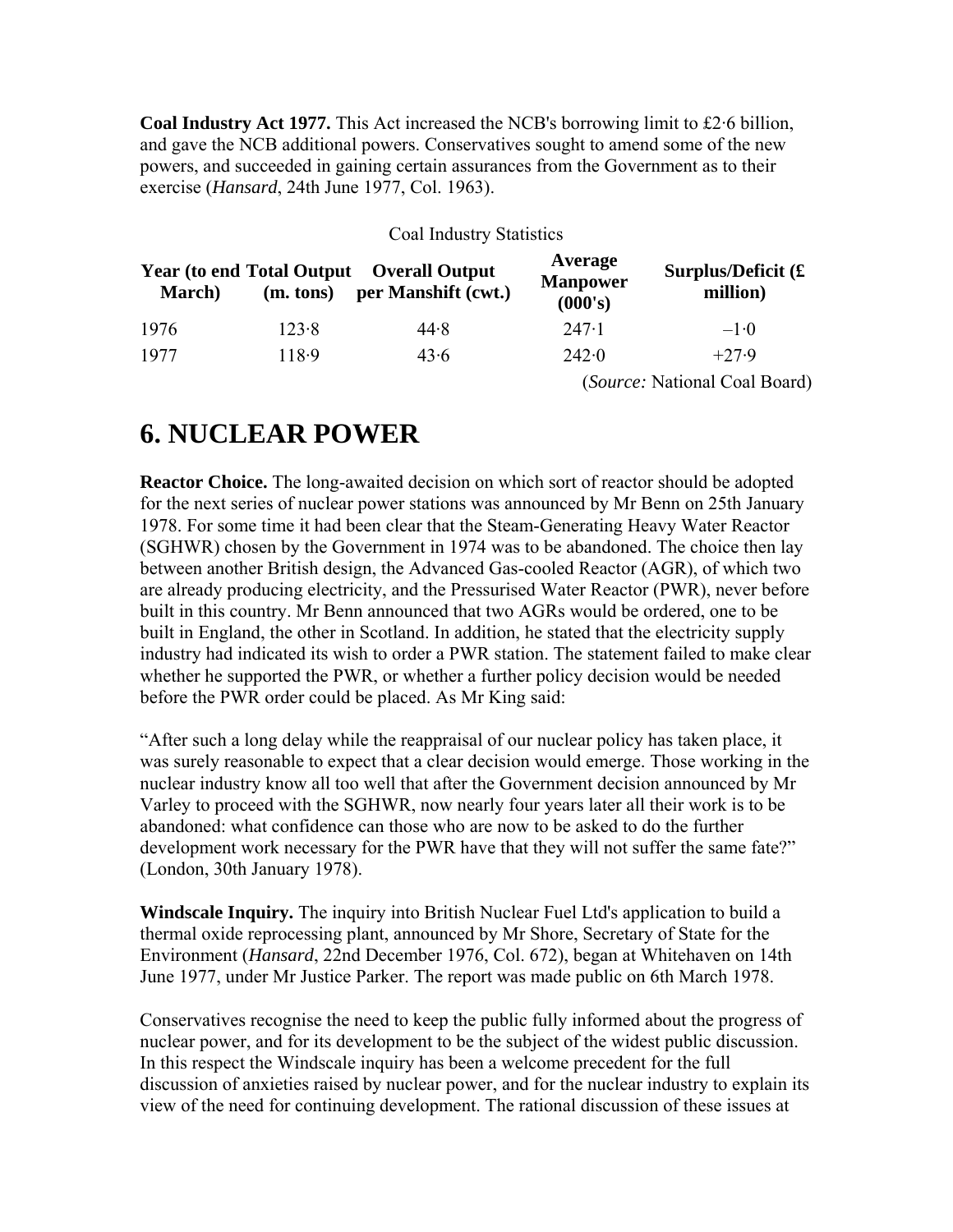Whitehaven has been in marked contrast to the violent anti-nuclear demonstrations during 1977 in France, Germany and Switzerland. As Mr Tom King has written:

"In Britain we have so far been able to avoid the militant protests that have accompanied the development of nuclear power in other countries … We cannot afford to lose public confidence in nuclear power. Nothing could delay the nuclear programme more than an attempt to push it through against public opposition as the West Germans are now discovering" (*Coal and Energy Quarterly*, Summer 1977).

**The Fast Breeder Reactor.** Recognising the need to carry public support for nuclear power development, Mr King has stated that the building of a commercial-size prototype fast breeder reactor (CFR-I) "should be preceded by a public inquiry similar to that being held into the Windscale reprocessing proposals" (Banbury, 5th November 1977).

The fast breeder reactor makes 60 times more efficient use of uranium than a conventional reactor. Since there are questions as to the future availability of uranium, the fast breeder may prove to be the only way to secure reasonably-priced energy supplies in the long term. The CFR-I is a reasonable next step, therefore, to demonstrate the adaptability of the technology to the commercial scale. But Mr King recognised the anxiety that its construction would lead inevitably to a full programme of fast breeder reactors. He suggested:

"It should, however, be regarded as an insurance premium and specifically not carry any commitment to a further programme without the fullest public discussion of the issues involved based on actual experience of CFR operation" (ibid.).

The fast breeder reactor was one of the main concerns of the Flowers Report (Cmnd. 6618). In May 1977 the Government replied to the Report in its White Paper, *Nuclear Power and the Environment* (Cmnd. 6820), which, on the question of the CFR-I, stated:

"The Government fully accept … the need for a proper framework for wider public debate, and will consider the most suitable kind of special procedure to achieve this, bearing in mind the Commission's suggestions in this respect. They also accept that, before any decision is taken on CFR-I, this procedure should be settled and announced."

**JET.** The disagreement between the Community's Member States over whether the fusion research Joint European Torus (JET)\*

The Torus is a huge centrifuge designed to suspend plasma in air at very high temperatures.

should be built at Culham in Berkshire, or at Garching in West Germany, continued for most of 1977. A meeting of research ministers on 30th March followed immediately after the Community's farm price review at which Mr Silkin, Minister of Agriculture, had angered the other eight EEC members (see p. 161). At the research ministers' meeting, Mr Silkin's behaviour, and that of Mr Kaufman, Minister of State for Industry who was in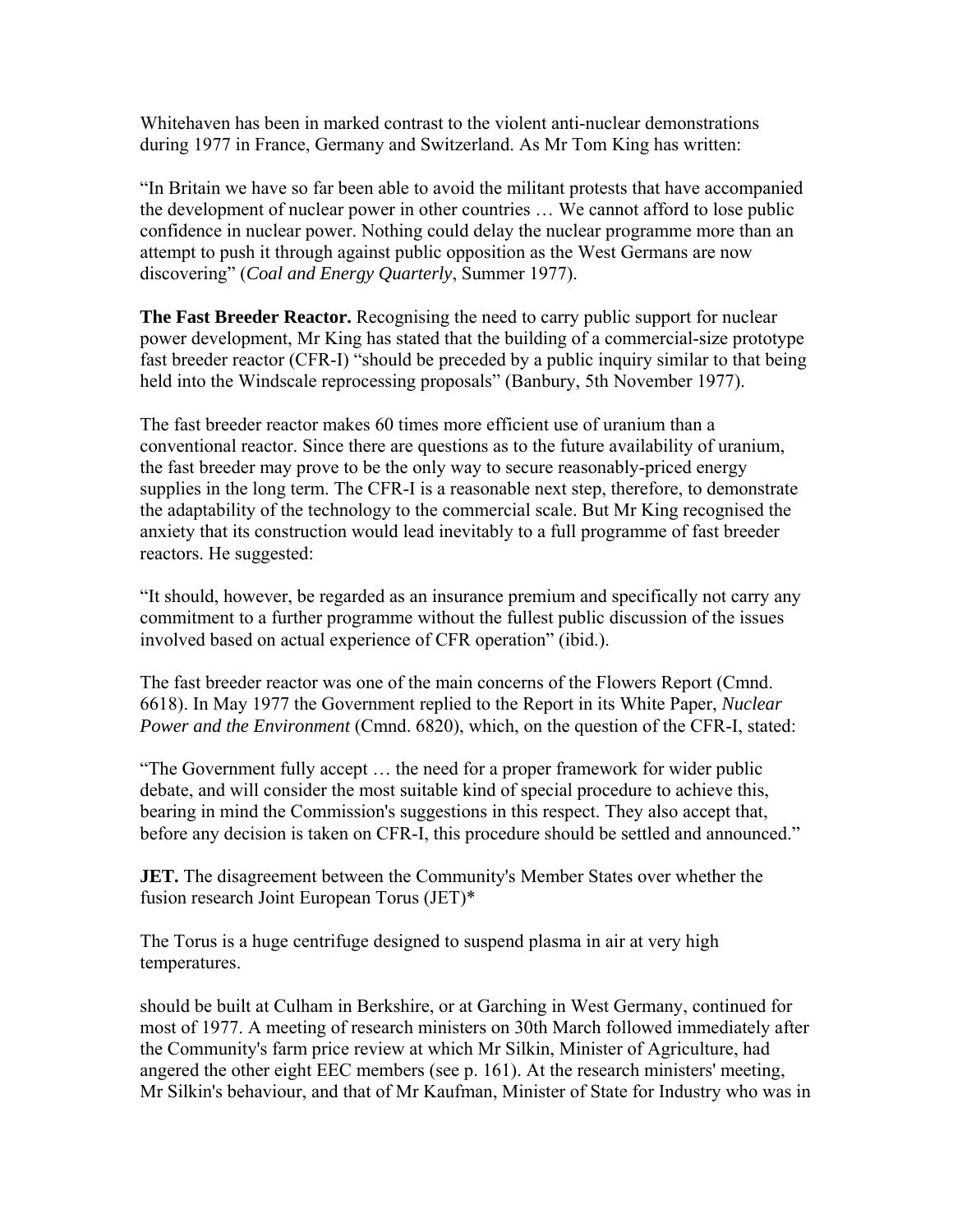the Chair, was enough to set the other Members against the U.K. As it was, agreement to Culham was only achieved in October 1977, after Mr Callaghan had visited the German Chancellor.

## **7. ELECTRICITY**

**Performance and Structure.** The Central Electricity Generating Board (CEGB) and the Electricity Council showed profits for 1976–7 of £129·8 million and £207 million respectively.

In July 1977 the Government finally responded to the Plowden Report (Cmnd. 6388) on the structure of the electricity supply industry in England and Wales which it had been studying since January 1976. Mr Benn announced that in accordance with the Report's recommendations the Government would abolish the CEGB and Electricity Council and the existing twelve Boards, and set up a central body with powers and duties similar to those of other nationalised industry boards. But Mr Benn proposes to take on himself the power to appoint the members of the new board for generation and boards for local distribution (*Hansard*, 19th July 1977, Cols. 1385–6).

Mr King expressed "the gravest doubts about the solution" adopted by the Government. "We believe there is a case for either an efficient unified structure or for competitive area power boards". He considered that Mr Benn's solution, giving him "the power of patronage of over 100 jobs at area level" could damage the industry (*Hansard*, 19th July 1977, Cols. 1386–7). Legislation providing for changes in the structure of the electricity industry was announced in the Queen's Speech (*Hansard*, 3rd November 1977, Col. 8). In March 1978 it appeared that the Government might abandon the Bill, owing to the Liberals' refusal to support it (*Sunday Times*, 12th March 1978).

**Power Stations.** Attempts by the Government to achieve a rationalisation of the power plant manufacturing industry continued through the early months of 1977. The Central Policy Review Staff (CPRS) Report on the industry's future (December 1976) urged that "short-term help (by Government to the industry) should only be given as part of the agreement towards the rationalisation which is necessary for the longer term". The bringing forward of the order for the Drax B power station was an obvious way to provide short-term help, but it does little to solve the long-term difficulties.

Before that rationalisation had been achieved, Mr Callaghan disclosed that "whatever the result of those conclusions, Drax B will have to be ordered" (*Hansard*, 12th May 1977, Col. 1550). Earlier in May he had accompanied President Carter on a visit to the North East, where C.A. Parsons, the company benefiting most from the Drax B order, employs nearly 7,000 men. After Mr Benn had announced that the Drax B advanced order would be placed, and the turbine contract given to Parsons regardless of the CPRS recommendations (*Hansard*, 18th July 1977, Col. 1150–1), Mr King wrote:

"It shows up all that is shabbiest in political and regional lobbying, and in vote-seeking. It has revealed the Prime Minister's understanding of the question to be slight, whilst his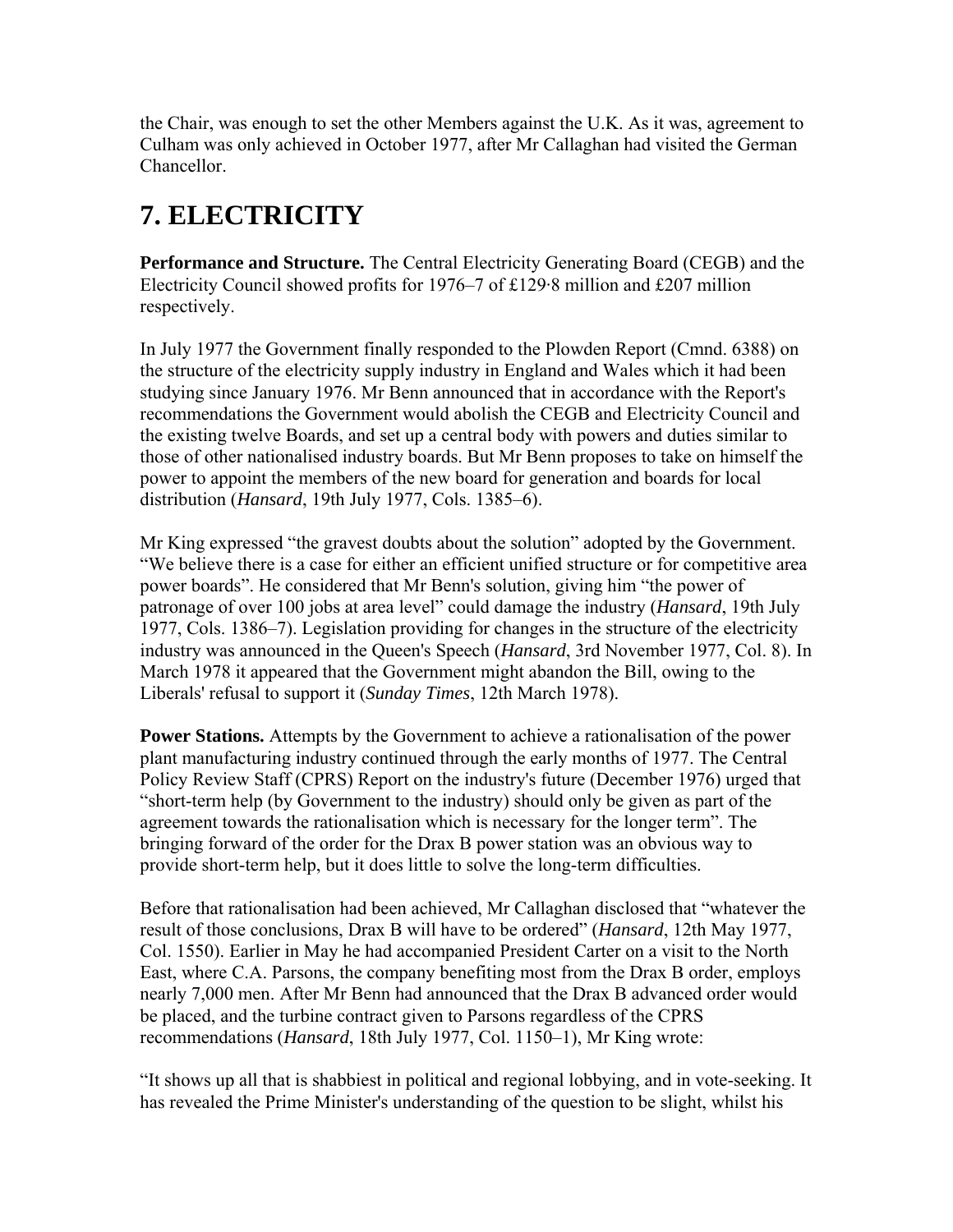determination to placate the North East with false hopes is absolute … By ordering Drax without securing the rationalisation … the Government is pretending that jobs can be saved without orders" (*Time and Tide*, September 1977).

| <b>Electricity Industry Statistics</b> |                            |                                |                                   |                               |  |
|----------------------------------------|----------------------------|--------------------------------|-----------------------------------|-------------------------------|--|
| <b>Year (End)</b><br><b>March</b> )    | No. of<br><b>Employees</b> | Output (giga-watt<br>$hours*)$ | Surplus $\mathfrak k$<br>million) | % Return on<br>assets         |  |
| 1976                                   | 166,826                    | 204,623                        |                                   | 7.3                           |  |
| 1977                                   | 160,873                    | 208,566                        | 207                               | $10-4$                        |  |
|                                        |                            |                                |                                   | (Source: Electricity Council) |  |

 $* A giga-watt = 1 million kilowatts$ 

### **8. CONSERVATION**

In view of the Government's continued failure to act to promote energy conservation (see *Campaign Guide 1977*, p. 250), Conservatives made repeated attempts to stimulate the Government to action. Mr King pledged:

"A Conservative Government will give the highest priority to a fresh impetus to energy conservation in all its forms" (Banbury, 5th November 1977).

In December 1977, the Government unveiled a package of energy conservation measures that will cost  $\text{\pounds}320$  million over the first four years, but which at the end of a ten-year programme are designed to save £700 million a year at current prices. Some of the most important elements are programmes for the insulation of schools (£70 million over four years), other public non-domestic buildings (£28 million) and local authority housing (£118 million). Mr King welcomed the statement, but lamented that the Government's slowness had resulted in another winter's being lost (*Hansard*, 12th December 1977, Col. 33).

# **(H) TRADE**

# **1. BALANCE OF PAYMENTS**

The balance of payments current account showed a marked improvement in 1977 of about £1,100 million on the previous year. Provisional figures for the current balance suggested a small surplus, but the revised figures showed a deficit of £35 million. The improvement was almost entirely due to North Sea oil, which saved an estimated £2,100 million on the balance of payments. With the saving due to the North Sea gas programme estimated at about £2,700 million, it can be seen that but for the good fortune of our fuel resources, 1977 would have produced a deficit of over £4,000 million on the current account (*Source:* Treasury *Economic Progress Reports*, July 1976 and August 1977).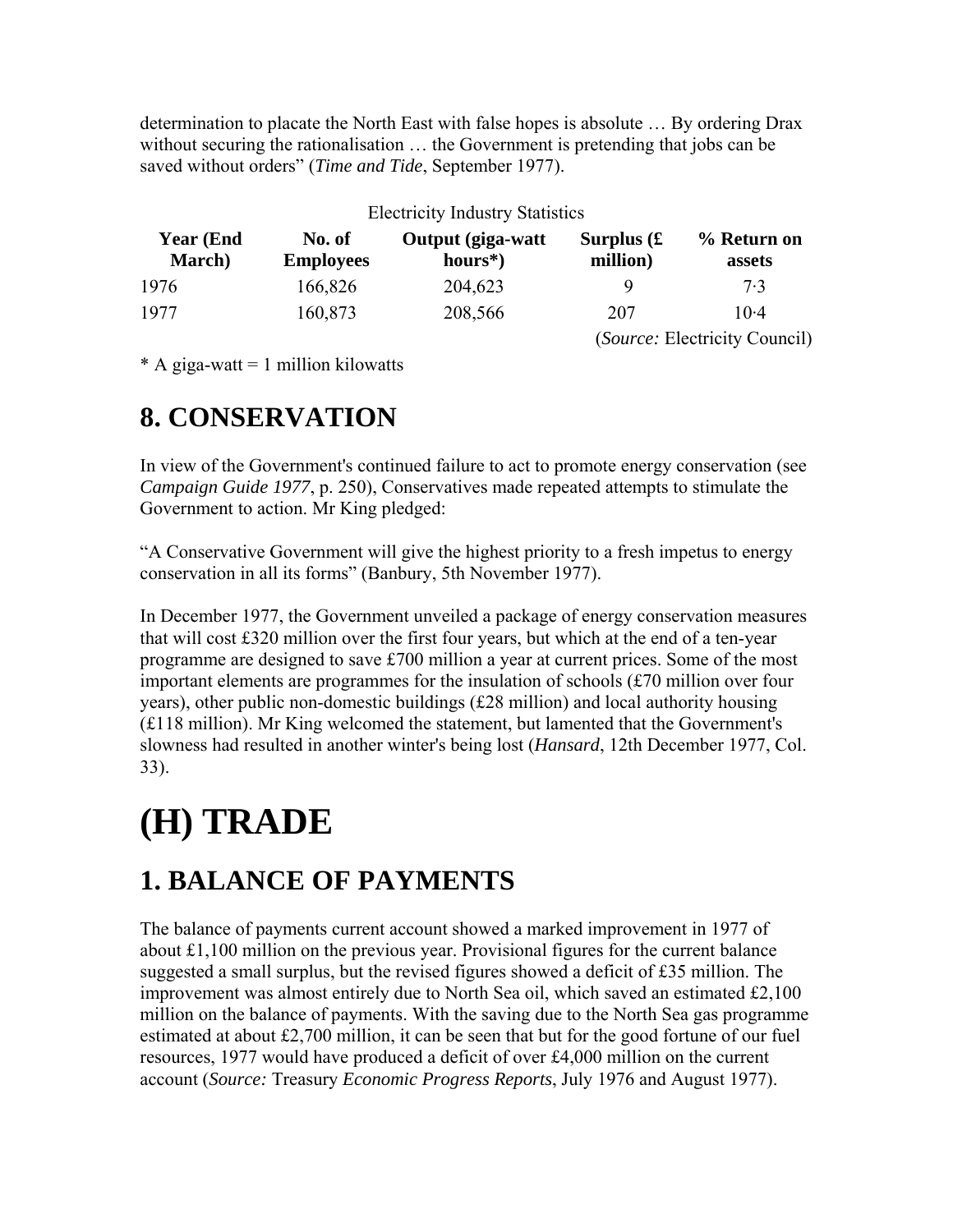The benefits from North Sea oil and gas masked more disturbing trends in the balance of payments. Whilst import volumes for the whole year showed only a 6 per cent increase, this was largely a reflection of sluggish industrial production at home. Imports of industrial materials were up only 5·5 per cent, whilst imports of finished goods, including consumer goods, were up 13·8 per cent. On the export side, the volume for the year as a whole showed a marked increase, but during the final three months there was a disturbing fall. The strengthening of sterling (see p. 19) has meant that our exports are less competitive in overseas markets. There was a rapid rise in the price of UK exports compared with those of our competitors in the last months of 1977, making them relatively higher priced than at any time since 1967 (Source: Treasury *Economic Progress Report*, February 1978). This, together with uncertain prospects for the growth of world trade, suggests that 1978 may be a much more difficult year for exporters, whilst imports look likely to rise.

Balance of Payments and Currency Flow 1974–7

|                                                                                         |                                      |                |                                  | £ million |
|-----------------------------------------------------------------------------------------|--------------------------------------|----------------|----------------------------------|-----------|
|                                                                                         |                                      | 1974 1975 1976 |                                  | 1977      |
|                                                                                         |                                      |                | Seasonally adjusted              |           |
| <b>Current Account</b>                                                                  |                                      |                |                                  |           |
| Visible balance                                                                         | $-5,194 -3,205 -3,510 -1,612$        |                |                                  |           |
| Invisible balance                                                                       | $+1,629 +1,591 +2,403 +1,577$        |                |                                  |           |
| <b>CURRENT BALANCE</b>                                                                  |                                      |                | $-3,565 -1,614 -1,107 -35$       |           |
|                                                                                         |                                      |                | Not Seasonally adjusted          |           |
| Current balance                                                                         |                                      |                | $-3,565 -1,614 -1,107 -35$       |           |
| <b>Capital Transfers</b>                                                                |                                      |                | $-75$ $  -$                      |           |
| Investment and other Capital transactions                                               | $+1,671$ $+203$ $-2,806$ $+4,802$    |                |                                  |           |
| Balancing item                                                                          |                                      |                | $+323 -54 +285 +2,596$           |           |
| <b>BALANCE FOR OFFICIAL FINANCING</b>                                                   |                                      |                | $-1,646 - 1,465 - 3,628 + 7,363$ |           |
| Official financing                                                                      |                                      |                |                                  |           |
| Net transactions with:                                                                  |                                      |                |                                  |           |
| <b>IMF</b>                                                                              |                                      |                | $ -$ +1,018 +1,113               |           |
| Other monetary authorities                                                              |                                      |                | $ -34$ $-$                       |           |
| Foreign currency borrowing:                                                             |                                      |                |                                  |           |
| by HM Government                                                                        |                                      |                | $+644 +423 - 871$                |           |
| by Public sector                                                                        | $+1,107$ $+387$ $+1,791$ $+241$      |                |                                  |           |
| Official reserves (drawings on $[+]$ additions to $[-]$ ) $-105$ $+655$ $+853$ $-9,588$ |                                      |                |                                  |           |
|                                                                                         | (Source: Central Statistical Office) |                |                                  |           |

Volume of Exports and Imports

**(1970 = 100)** *Exports Imports*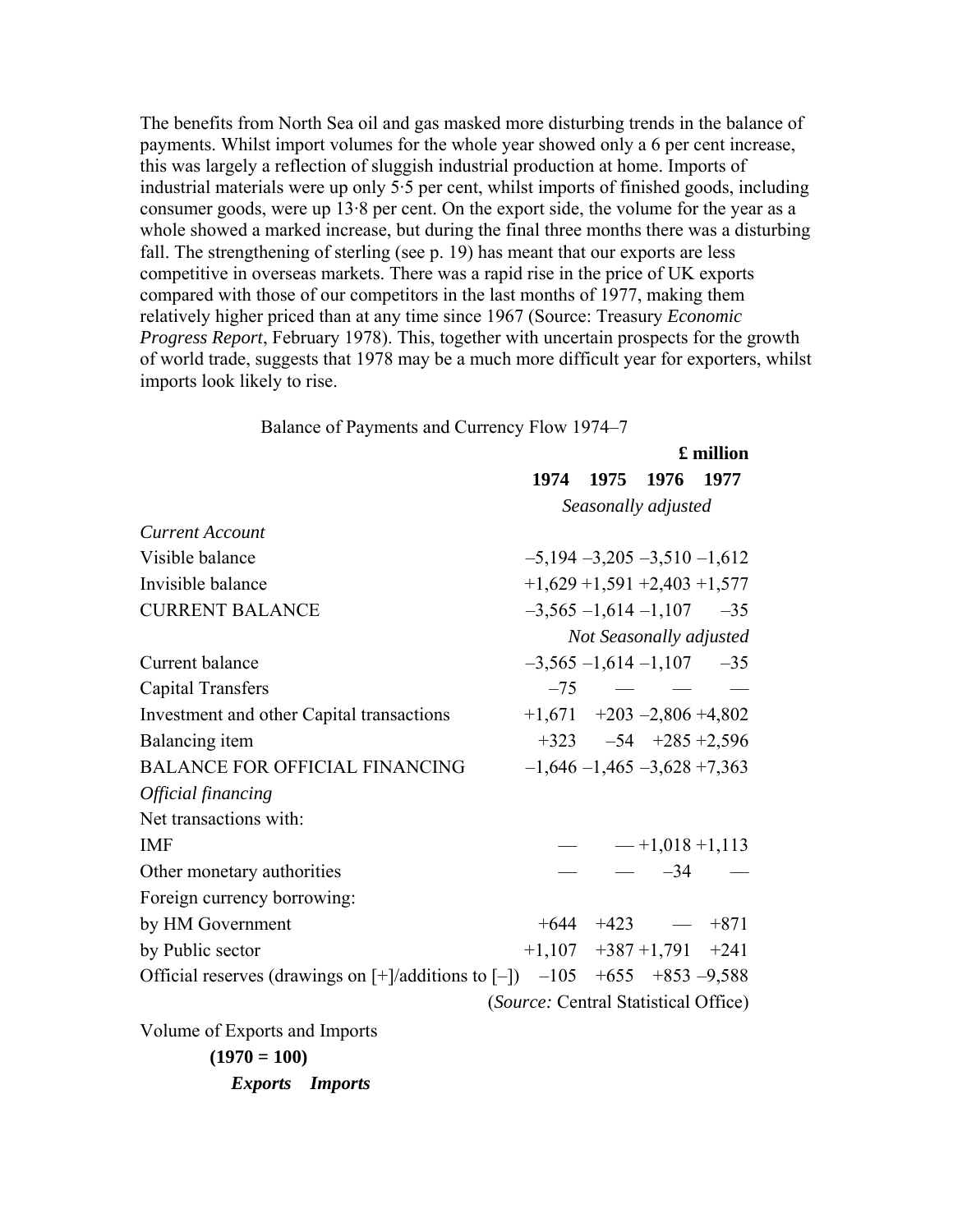Volume of Exports and Imports

| $(1970 = 100)$ |    |                |                |  |  |  |
|----------------|----|----------------|----------------|--|--|--|
|                |    | <i>Exports</i> | <b>Imports</b> |  |  |  |
| 1974           |    | $130-1$        | 135.2          |  |  |  |
| 1975           |    | 124.9          | 125.6          |  |  |  |
| 1976           |    | 134.8          | 133.8          |  |  |  |
| 1977           |    | 148.4          | 142.3          |  |  |  |
| 1977           | Q1 | 141.9          | 142.4          |  |  |  |
|                | Q2 | 149.9          | $144 - 4$      |  |  |  |
|                | Q3 | 153.7          | 141.9          |  |  |  |
|                | O4 | 148.0          | 139.9          |  |  |  |
|                |    |                |                |  |  |  |

(*Source:* Department of Trade)

|      |                |                | <b>Import and Export Prices</b> |                                |
|------|----------------|----------------|---------------------------------|--------------------------------|
|      |                |                | (Unit Values: $1970 = 100$ )    |                                |
|      |                | <b>Exports</b> | <b>Imports</b>                  | <b>Terms of Trade*</b>         |
| 1974 |                | $162 - 7$      | 218.0                           | 74.6                           |
| 1975 |                | 198.5          | $246 \cdot 1$                   | $80-7$                         |
| 1976 |                | 240.6          | 300.3                           | $80-1$                         |
| 1977 |                | $284 - 4$      | 348.1                           | $81-7$                         |
| 1977 | Q <sub>1</sub> | 274.5          | 341.4                           | $80 - 4$                       |
|      | Q <sub>2</sub> | 280.9          | $350 - 7$                       | 80.1                           |
|      | Q <sub>3</sub> | $288 - 4$      | 353.6                           | 81.5                           |
|      | Q4             | 293.9          | 346.6                           | 84.8                           |
|      |                |                |                                 | $(\mathbf{C} \cup \mathbf{D})$ |

(*Source:* Department of Trade)

\* Terms of trade represent the ratio between the level of export prices and import prices.

**Commodity Prices** have remained relatively stable during the years since Labour come to power, compared with the rise of over 100 per cent with which the last Conservative Government had to cope. In fact the price of some commodities, particularly metals, has fallen quite sharply.

Reuter's Commodity Index

| $(1931 = 100)$ |         |  |  |
|----------------|---------|--|--|
| 1972           | 594.2   |  |  |
| 1973           | 1,037.9 |  |  |
| 1974           | 1,309.8 |  |  |
| 1975           | 1,117.7 |  |  |
| 1976           | 1,428.8 |  |  |
| 1977           | 1,575.9 |  |  |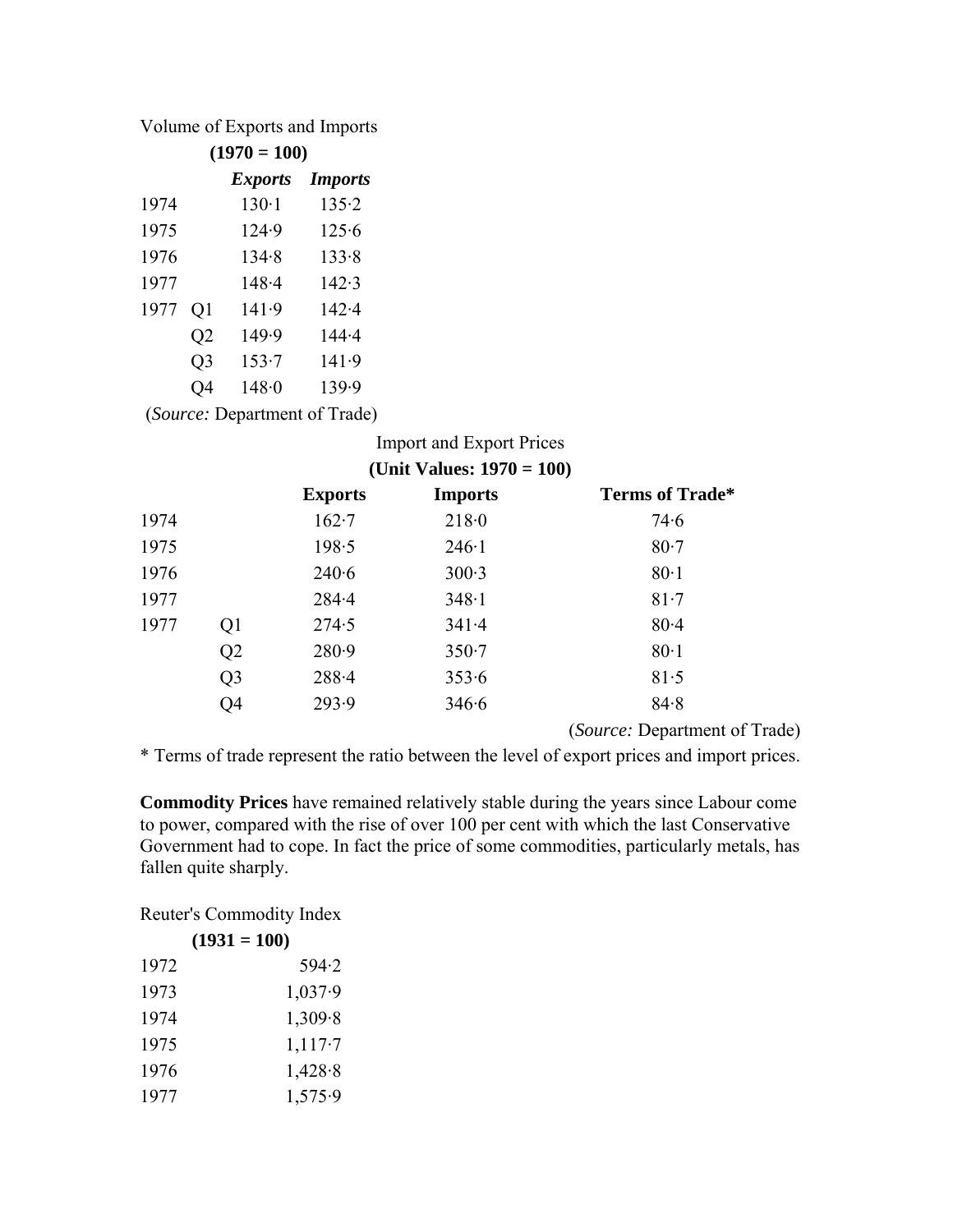**Invisible Trade.** The invisible trade balance represents (i) the difference between our exports and imports of services such as air and sea transport, tourism, banking and insurance; (ii) the difference between payments and receipts of interest, profits and dividends; and (iii) the balance of governmental expenditure abroad.

In 1977 our surplus on the invisible balance fell from the very strong position in 1976. This was largely due to profits and dividends from the North Sea oil programme accruing abroad. Tourism increased its share of invisible earnings.

**Tourism.** The fall in sterling boosted earnings from tourism in 1976, and the Jubilee celebrations attracted very large numbers of tourists in 1977.

|                        | <b>Statistics of Tourism</b><br>(Seasonally adjusted) |                              |                                                |                                                           |                           |
|------------------------|-------------------------------------------------------|------------------------------|------------------------------------------------|-----------------------------------------------------------|---------------------------|
|                        |                                                       |                              |                                                |                                                           |                           |
|                        | <b>Overseas</b><br>visitors to UK                     | <b>UK</b> visitors<br>Abroad | <b>Overseas</b><br><b>Expenditure in</b><br>UK | <b>UK Visitors</b><br><b>Expenditure</b><br><b>Abroad</b> | <b>Balance</b>            |
|                        | 000's                                                 | 000's                        | $\mathbf{f}_{\mathbf{m}}$                      | $\mathbf{f}_{\mathbf{m}}$                                 | $\mathbf{f}_{\mathbf{m}}$ |
| 1974                   | 7,224                                                 | 9,176                        | 837                                            | 638                                                       | $+154$                    |
| 1975                   | 8,844                                                 | 11,607                       | 1,123                                          | 876                                                       | $+245$                    |
| 1976                   | 10,089                                                | 11,134                       | 1,628                                          | 1,008                                                     | $+620$                    |
| 1977<br>$Jan-$<br>Sept | 9,253                                                 | 4,090                        | 1,620                                          | 833                                                       | $+787$                    |

(Source: *International Passenger Survey* and Department of Trade)

### **2. WORLD TRADE**

**Britain's Share of World Trade.** "Share of World Trade" is defined as the UK share of total exports of manufactures by the twelve major Western Industrial countries. After sinking to a very low level in 1976, Britain's share showed some recovery in 1977, partly as a result of the competitive advantage derived from the fall in the sterling exchange rate in the last quarter of 1976. There is concern that the higher sterling rates of the last months of 1977 will reverse that trend.

UK Share of Exports of Manufactures

|      |                | $\frac{6}{9}$ |
|------|----------------|---------------|
| 1974 |                | 8.8           |
| 1975 |                | 9.3           |
| 1976 |                | 8.8p          |
| 1976 | Q1             | 9.2           |
|      | Q <sub>2</sub> | 8.9           |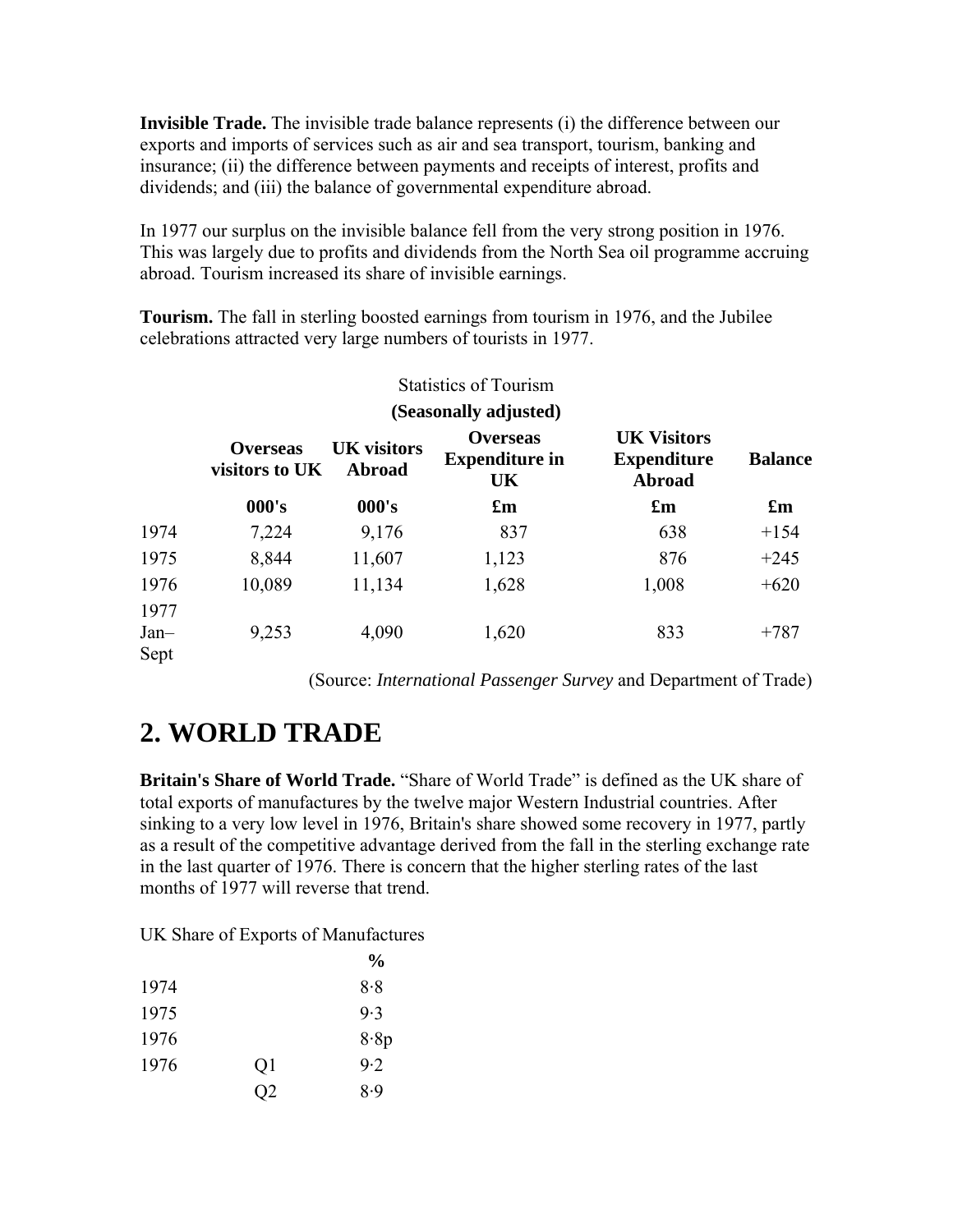UK Share of Exports of Manufactures

|      |                | $\frac{1}{2}$ |
|------|----------------|---------------|
|      | Q <sub>3</sub> | 8.6p          |
|      | Q4             | 8.4p          |
| 1977 | Q1             | 8.7p          |
|      | Q <sub>2</sub> | 9.5p          |
|      | Q <sub>3</sub> | 9.7p          |

 $p =$ provisional

(*Source:* Department of Trade)

### **Multilateral Negotiations**

**GATT.** The negotiations under the General Agreement on Tariffs and Trade in Geneva (the "Tokyo Round"—see *Campaign Guide 1977*, p. 259) continued during 1977, but apparent progress has been slow. Attention has focussed on reducing tariffs, but these are now less of a hindrance to free trade than non-tariff measures. As Mr John Nott, Conservative spokesman on Trade, has said, the real danger to the long-term economic interests of trading nations is:

"the persistent and uncorrected financial surplus of the most powerful industrial nations on the one hand—and the proliferation of state subsidy, political pricing, discriminatory taxation and the regulation of internal markets on the other—practised in varying degrees by all nations, but particularly by COMECON" (London, 28th October 1977).

**The Multifibre Arrangement.** International trade in textiles has been governed since 1974 by the GATT Multifibre Arrangement (MFA), in recognition of the fact that unrestricted sales of textile goods in the domestic markets of the industrialised nations would have a devastating effect on their domestic industries. Under a series of bilateral agreements signed within the framework of the MFA, the supplying countries accept the continuation of restrictions in return for guarantees from the importing nations on the growth of trade and the phasing out of restrictions that cannot be justified under the MFA. Since 1974, the EEC importing countries have felt that the Arrangement was defective, particularly since the supplying countries were guaranteed a minimum increase for their exports, calculated from an artificially high base level. The USA proposed that the MFA be renewed unchanged from January 1978, but the EEC was only willing to agree subject to the successful renegotiation of the bilateral agreements. A new series of agreements with 31 countries, which go some way towards recognising the problems of the EEC nations, was agreed by the Council of Ministers in December 1977.

# **3. CONSERVATIVE TRADE POLICY**

The Conservative Party believes that this country as a major trading nation stands to gain from the freest possible movement of goods and services. During the 1970s, however,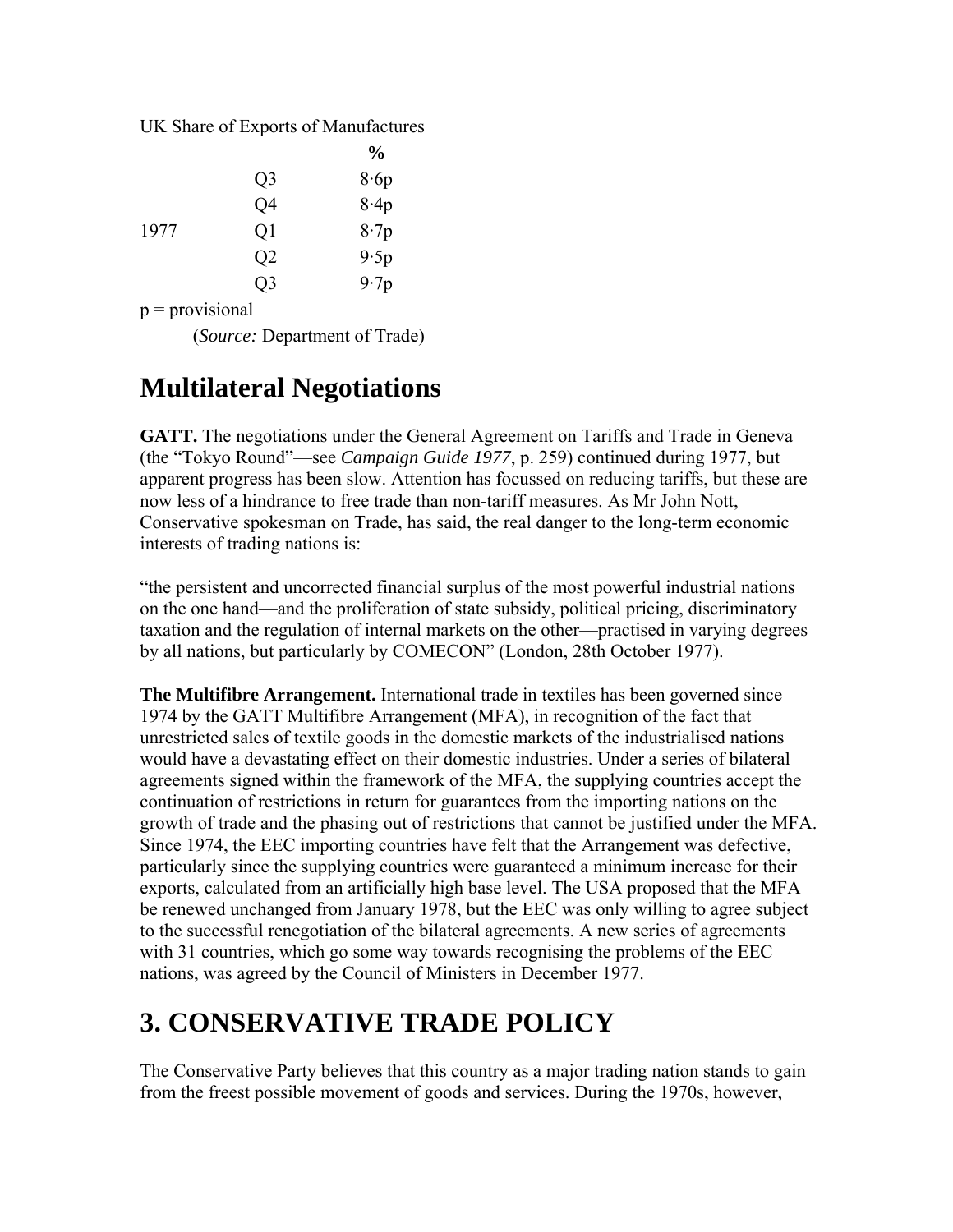there has been, despite tariff reductions under the GATT and within Europe, a widespread trend towards protection, partly because the Western nations failed to reestablish a sound international monetary system after the breakdown of the fixed parity order in 1971. The oil price rise, which has created massive problems for oil importers, and very substantial surpluses for oil exporters, has strengthened this trend. Consequently, we need to review our trading relations with those countries who do not share our objectives for liberalising trade.

**Japan.** The very large surplus on Japan's balance of payments poses a major obstacle to free and fair trade. Japanese imports to this country have caused considerable hardship to some of our industries, and the UK has sought to limit the impact of Japanese competition to enable our firms to adjust. Mr Nott paid tribute to the success of certain bilateral agreements that have the effect of limiting the penetration of our market by Japanese imports.

"But the question must be one of reciprocity … it is unrealistic to imagine that the United Kingdom can be expected to absorb an increase from 4,500 imported Japanese cars in 1970 to 115,000 last year without a corresponding increase in export opportunities" (London, 28th October 1977).

British exporters complain of great difficulties in selling their goods in Japan. Some of the problems of access to the Japanese market derive from its very traditional structure, but others arise because Japan imposes arbitrary and unpredictable standards which, in Mr Nott's words, "we must oppose absolutely".

"A demonstration of a serious will to bring about easier access for British goods and investment is urgently required. Japan may reasonably complain that the changes we seek are major ones. I would not dissent from that, but they are the price to be paid for a much greater increase in trade between us" (ibid.).

**The Soviet Bloc.** Since Britain's pattern of trade with the Soviet Union is wellestablished (although the volume is small) it is in our best interests as well as theirs to increase it. But Mr Nott has made two clear exceptions:

"First … I see every reason to discourage the export of technology which finds its way directly or indirectly into the Soviet armaments programme—or which makes it easier for the Soviet Union to transfer more of its talent into that programme, and secondly … an incoming Conservative Government would not seek to expand our exports at almost any cost" (London, 20th October 1977).

On the question of credit arrangements with the Soviet Union, Mr Nott said:

"The leeway granted to us by North Sea oil and the improved stability of the pound mean that there is no longer any reason—if there ever was one—for the United Kingdom to become an international leader in a credit race" (ibid.).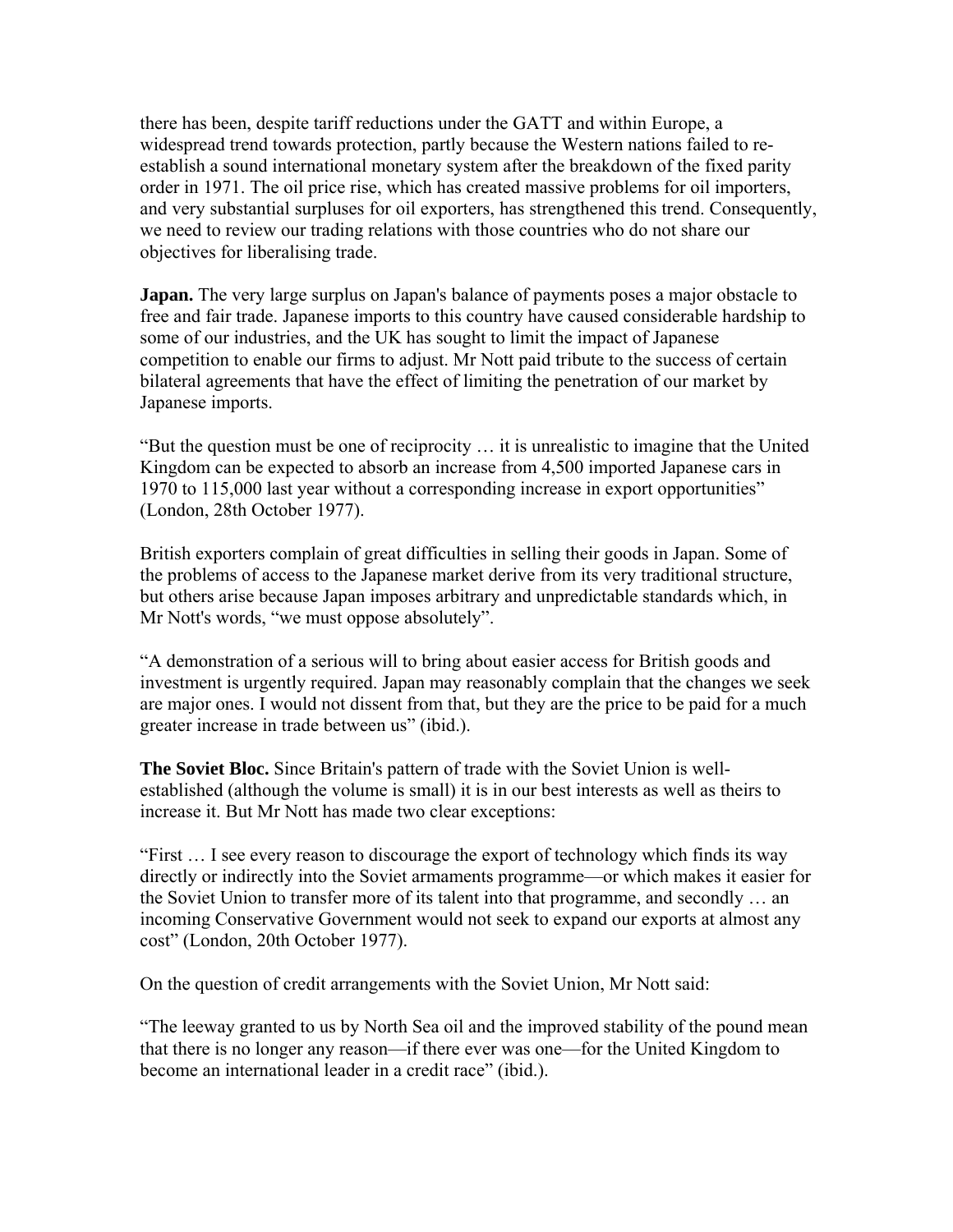**Subsidised Shipping.** A particular feature of the Soviet Union's trade policy has been the subsidy to its shipping rates. This has posed a threat to Britain's shipping industry, which in 1976 contributed about £1,000 million to the balance of payments—about the same as North Sea oil. As Mr Nott said:

"The United Kingdom must … take a firmer attitude towards the expansion of the Soviet Union's merchant shipping services, in particular the artificially low freight rates quoted for Soviet vessels … We cannot avoid the view that this activity is linked to the ambitions of Soviet foreign policy and forms part of a co-ordinated expansion of Soviet influence" (ibid.).

**Dumping.** The responsibility for taking action against "dumping" passed from the Department of Trade to the European Commission in July 1977. As Mr Nott commented:

"We shall probably need to be more flexible in our approach in the future, recognising the fact that investigations of alleged dumping have tended to be far too slow. A British Government will still have an important role to play in prompting the Commission to action, and we shall wish to discuss with our partners … the suggestion that the GATT Anti Dumping Code be reviewed" (Statement, 21st June 1977).

**Textile Industry.** The Conservative Party gave strong support to the Government and the European Commission in their efforts to negotiate new bilateral agreements under the Multifibre Arrangement. In Mr Nott's words:

"The Conservative Party demands the strongest determination in renegotiating the Multifibre Arrangement, and in arriving at more effective anti-dumping procedures and policies within GATT that involve fair competition, fair pricing and fair access to markets" (Statement, 21st February 1977).

**Footwear Industry.** The Conservative Party has shown itself to be aware of the particular problems faced by the Footwear Industry due to the influx of highly competitive imports. Mr Nott paid tribute to the Report from the Footwear Industries Steering Group on the industry's future and said:

"I recognise that the level of penetration of footwear imports … is very high and has built up to this level so rapidly, that the industry has had little chance to adapt. But that it must adapt rather than attempt to hide itself behind a wall of tariffs must, I think, be accepted" (Statement, 21st June 1977).

# **(I) AGRICULTURE, FORESTRY AND FISHERIES**

**1. DECLINE OF AGRICULTURE UNDER LABOUR**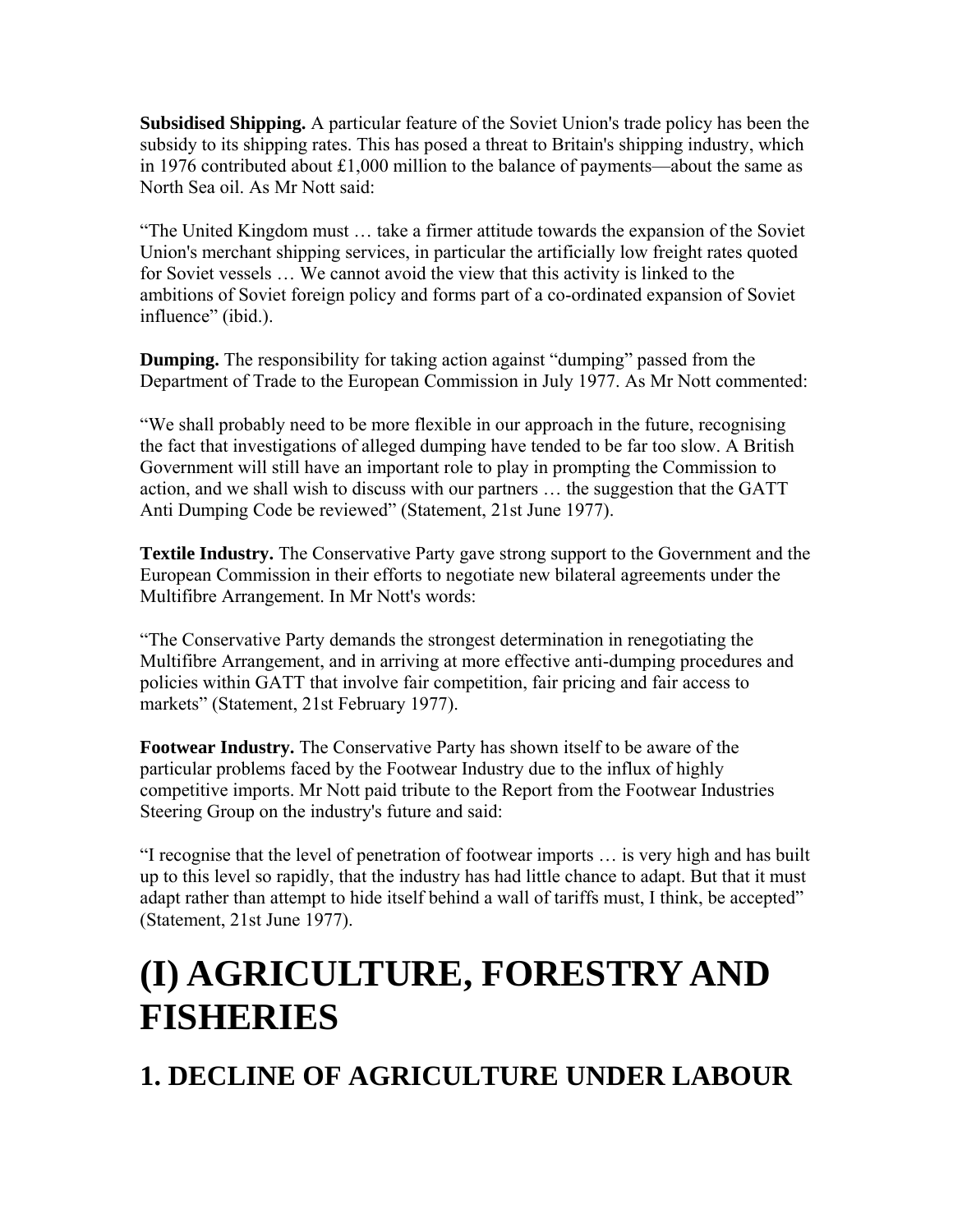Agriculture has been one of the success stories in the United Kingdom since the War. The expansion and increase in production in all sectors of the industry has been based on technical progress, unheard of in any other sector of the economy. It is an industry of the entrepreneur, founded on high capital investment and hard work, but today it is threatened by a Socialist Government that has as little understanding of agriculture as it has of private enterprise in general. The record speaks for itself.

#### Average Annual Increase/Decrease in Output

| Labour Government, 1964–70:                      | $+1.6$ per cent |
|--------------------------------------------------|-----------------|
| Conservative Government, 1970–74:                | $+3.6$ per cent |
| Labour Government, 1974–76:                      | $-2.7$ per cent |
| (Source: <i>Economic Trends</i> , December 1977) |                 |

Under the last Conservative Government there was a drive for expansion based on confidence in the future together with the added incentive of freer markets becoming available on our joining the European Community. Our efficient food producers were expected to compete favourably with those on the Continent. Net farm incomes more than doubled between 1969–70 and 1973–4.

This confidence was shattered when it became clear that, despite its promises, the Labour Government was bent on favouring the consumer, not the farmer.

**The Annual Review of Agriculture** (Cmnd. 6703), published in January 1977, showed that the decline in the agricultural industry continued throughout 1976–7, despite the expansion projected in the Government White Paper, *Food from Our Own Resources* (Cmnd. 6020, April 1975). Everywhere, performance was down and confidence lacking. The Government had sought to blame the droughts of 1975 and 1976 together with problems in the EEC and Common Agricultural Policy. But the failure is of its own making, with short-term policies aimed at helping the short-term interests of the consumer at the expense of the producer. In the long term, it will be the consumer who will suffer.

Performance in Year 1976–7

| Net Product:         | <i>down</i> by 10 per cent                                                                 |
|----------------------|--------------------------------------------------------------------------------------------|
|                      | Farm incomes: (in real terms) <i>down</i> by 9 per cent (15½% compared with 1973/4 levels) |
| Costs:               | <i>up</i> by 20 per cent                                                                   |
| Fixed Investment:    | <i>down</i> by 19 per cent (now two-thirds of 1974 level)                                  |
| Labour Productivity: | <i>down</i> by 7 per cent (14 per cent over last two years)                                |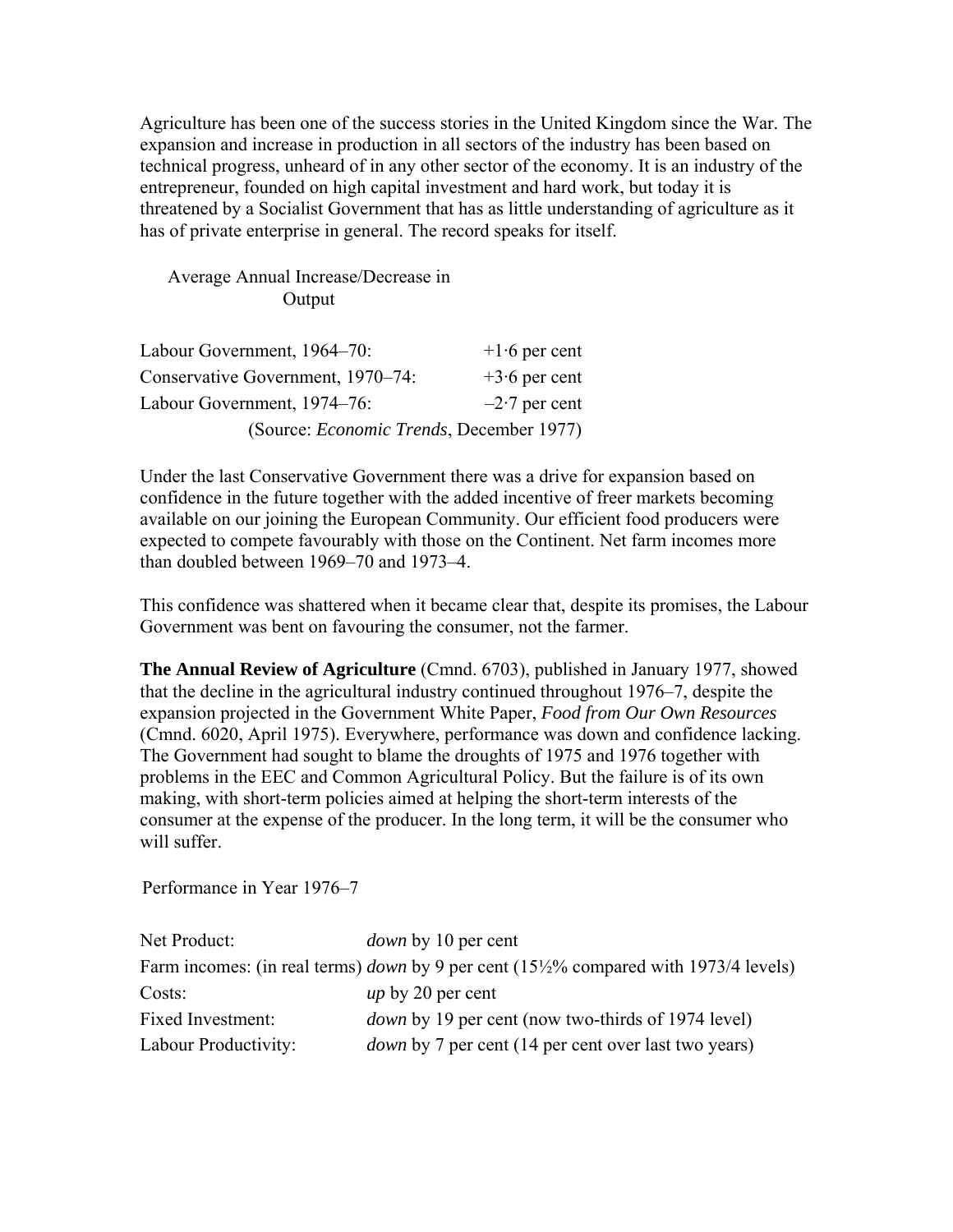The following table compares the performance of the industry under Labour and Conservative Governments:

Net Product at Constant Prices

| $(1968-9 \text{ to } 1971-2 = 100)$ |     |  |
|-------------------------------------|-----|--|
| $1970 - 1$                          | 103 |  |
| $1971 - 2$                          | 110 |  |
| $1972 - 3$                          | 112 |  |
| $1973 - 4$                          | 118 |  |
| 1974–5                              | 120 |  |
| $1975 - 6$                          | 108 |  |
| $1976 - 7$                          | 97  |  |
| (Annual Review, 1977)               |     |  |

The future of the livestock industry is based on numbers of animals. The decline shown below indicates the lack of confidence in this sector.

| Decline in Livestock (over previous two |
|-----------------------------------------|
| years)                                  |

| Cattle | 8 per cent              |
|--------|-------------------------|
| Sheep  | 1 per cent              |
| Pigs   | $7\frac{1}{2}$ per cent |
|        | (Annual Review, 1977)   |

### **2. THE EEC PRICE REVIEW**

The European Community's Annual Review dictates the institutional, or floor, price for farmers and growers for the various agricultural products within Community régimes. Normally, negotiations are completed in the Council of Ministers by 1st April, but in 1977 they dragged on to the end of April, first, because the Commission only came to office in the New Year and secondly, because of the British Minister's obstructive attitude over butter subsidies.

Mr Silkin held up the ratification of the agreement by insisting on a special butter subsidy which in the end came to 8.5p per lb, an increase of  $0.75p$  per lb over that which was originally offered. When asked by Mr John Peyton, Conservative spokesman on Agriculture, why he had held out in March, Mr Silkin claimed that

"the difference between the two sides was too large to be bridged at that time …" (*Hansard*, 27th April 1977, Col. 38).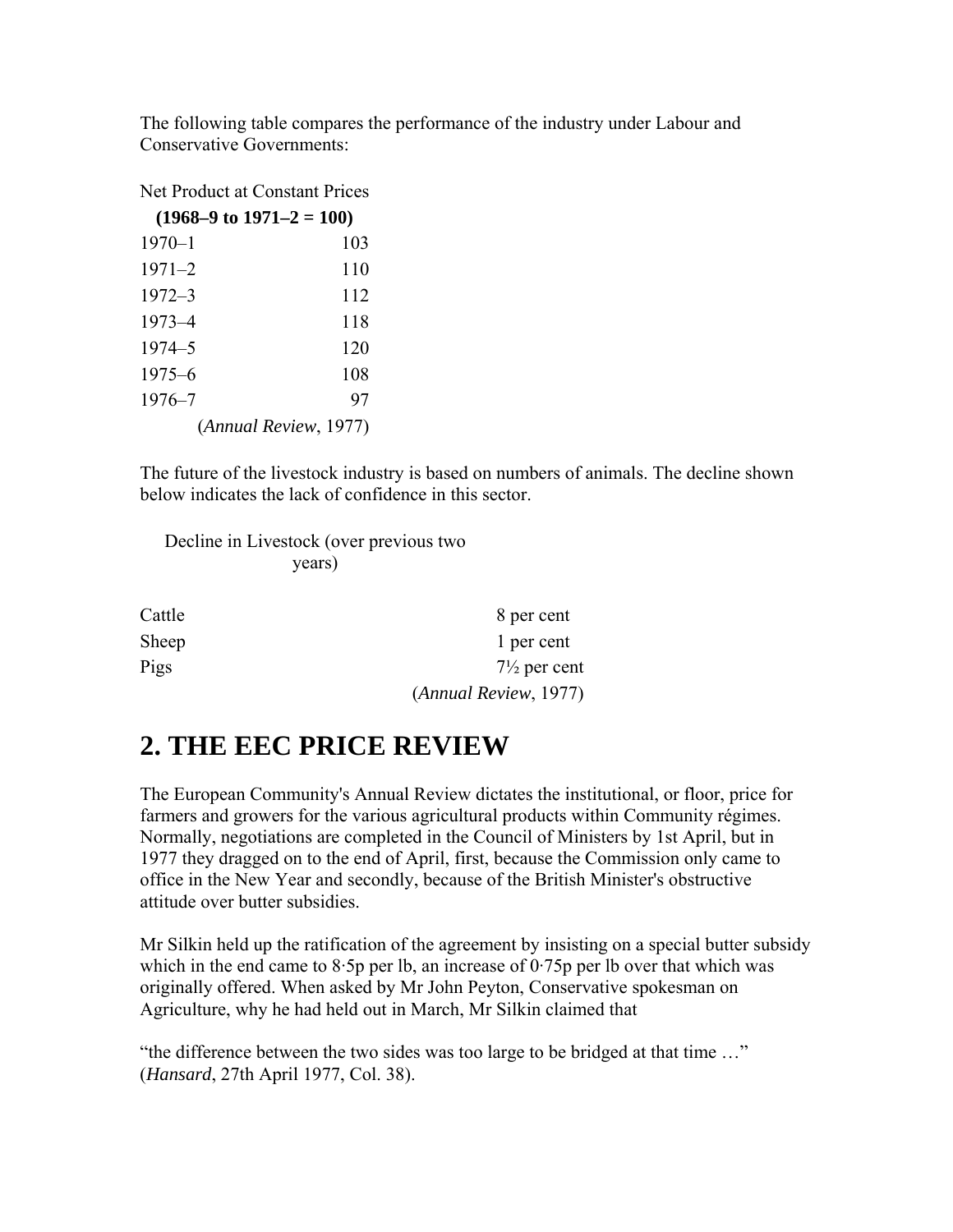The small increase in the subsidy was bought at a cost of much illwill, which was particularly unfortunate at a time when Britain held the Presidency of the Council of Ministers. In the event, the final agreement required institutional prices to go up by 3·8 per cent on average, compared with the original offer of 3 per cent, and a Green Pound devaluation of 2·9 per cent (4 percentage points).

**The 1978 price proposals** were published early in December 1977 for the marketing year of 1978–9. They are as follows:

- a. *Average increase* in institutional prices: 1·9 per cent, which will mean about 1p in the £ on food prices.
- b. *Green Pound* devaluation of 3·25 per cent. These two measures will mean an average increase to farmers in the United Kingdom of about 5 per cent.

Conservative policy on the annual EEC price review is based on balancing the interests of the farmer, the food manufacturer and the consumer. A small increase in support prices should be tied to a devaluation of the Green Pound (the special rate of exchange for agricultural produce between EEC member countries) used in setting common prices in the nine member states.

**Devaluation of the Green Pound.** On 23rd January 1978 Conservatives, with support from Liberals and other Opposition parties, and some Labour backbenchers, succeeded in carrying a motion that forced the Government to accept a 7½ per cent devaluation, and defeated Mr Silkin's attempt to limit it to 5 per cent. Mr Silkin had himself admitted that in the livestock sector,

"What is at stake is the continuance of United Kingdom production or the surrender of our market to foreign competitors" (*Hansard*, 23rd January 1978, Col. 985).

But he resisted the additional  $2\frac{1}{2}$  per cent devaluation in an obvious pre-election attempt to appear as the consumer's friend at the expense, once again, of the farmer. The total 7½ per cent devaluation was expected to raise food prices by 1½ per cent and the Index of Retail Prices as a whole by <sup>3</sup>/<sub>8</sub> per cent, a scarcely perceptible increase set against the 85 per cent by which prices had already risen under the Labour Government. The difference between Mr Silkin's proposed 5 per cent devaluation and the Conservative 7½ per cent was expected to be one-half per cent on food prices and one-sixth of 1 per cent on the whole index, worth about 12p a week to the average family. The effect was in any case likely to be delayed because stocks were substantial.

Conservatives had intended the devaluation to apply across the board to all agricultural produce. Mr Silkin, however chose to apply it selectively. In the first instance, it was to apply to livestock only, by 5 per cent, and by the remaining  $2\frac{1}{2}$  per cent from the conclusion of the price review (approximately 1st May), when it would also be applied to all dairy products. For all other products devaluation would not apply until the beginning of their next marketing year.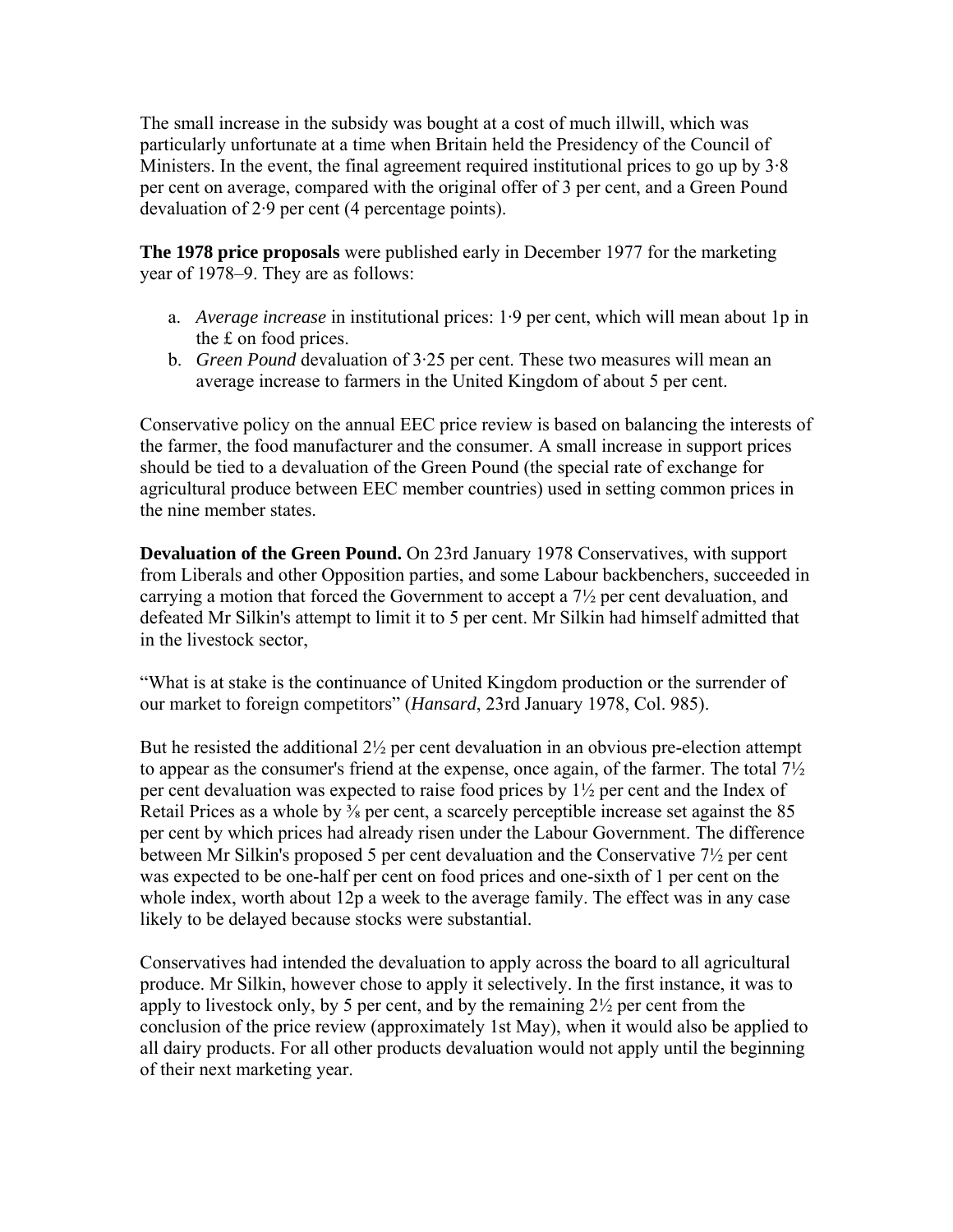Mr Peyton made clear that, in the Conservative view, this relief for farmers was far from adequate. He said:

"It would be wrong to lay down a detailed and tying programme for the elimination of the remainder of the discrepancy. Nevertheless, we should aim to eliminate something which will do grave damage if it is allowed to continue over the next two or three years" (*Hansard*, 23rd January 1978, Col. 972).

# **3. THE CAP AND FOOD PRICES**

The increase in food prices was widely used by the Labour Party during 1977 as an argument against our membership of the EEC and the Common Agricultural Policy. The effects of the CAP were in fact small compared with those of the Labour Government's own inflationary policies; of two years of drought in 1975 and 1976; and of the quintupling of oil prices between 1971 and 1975. Mr Hattersley, Secretary of State for Prices and Consumer Protection, himself admitted that the CAP had been responsible only for an increase of "roughly one half of 1 per cent" in the year ended in June 1977 (*Hansard*, 25th July 1977, Col. 10). Mr Roy Jenkins, President of the EEC Commission, had earlier given examples of the comparative price increases due to the CAP and other causes:

UK Price rises—8 months from August 1976

| Food Price Index            | $-\mu p 18$ per cent    |
|-----------------------------|-------------------------|
| Products covered by CAP     | $-\text{up}$ 9 per cent |
| Products not covered by CAP | $-\mu$ 26 per cent      |
|                             | (London, 9th May 1977)  |

### **4. THE NATIONAL PRICES REVIEW**

The main prices controlled by national governments are milk (within the EEC Guide Price), potatoes, sheepmeat and wool. The 1977 guaranteed prices (set out below) were delayed by the Labour Government for no particular reason. The agreed prices were intended to last until the end of the transitional period on 31st December 1977 when EEC market régimes were due to take over. This take-over has not taken place.

- i. *Fat Sheep* (from 28th March 1977): up from 99p/kg to 115p/kg (45p/lb to 52·2p/lb)
- ii. *Wool* (from 1st May 1977); up from 84p/kg to  $110p/kg (38p/lb)$  to  $49.9p/lb$ )
- iii. *Milk* (from 1st April 1977): 45p/gallon

(from 16th May 1977): 46p/gallon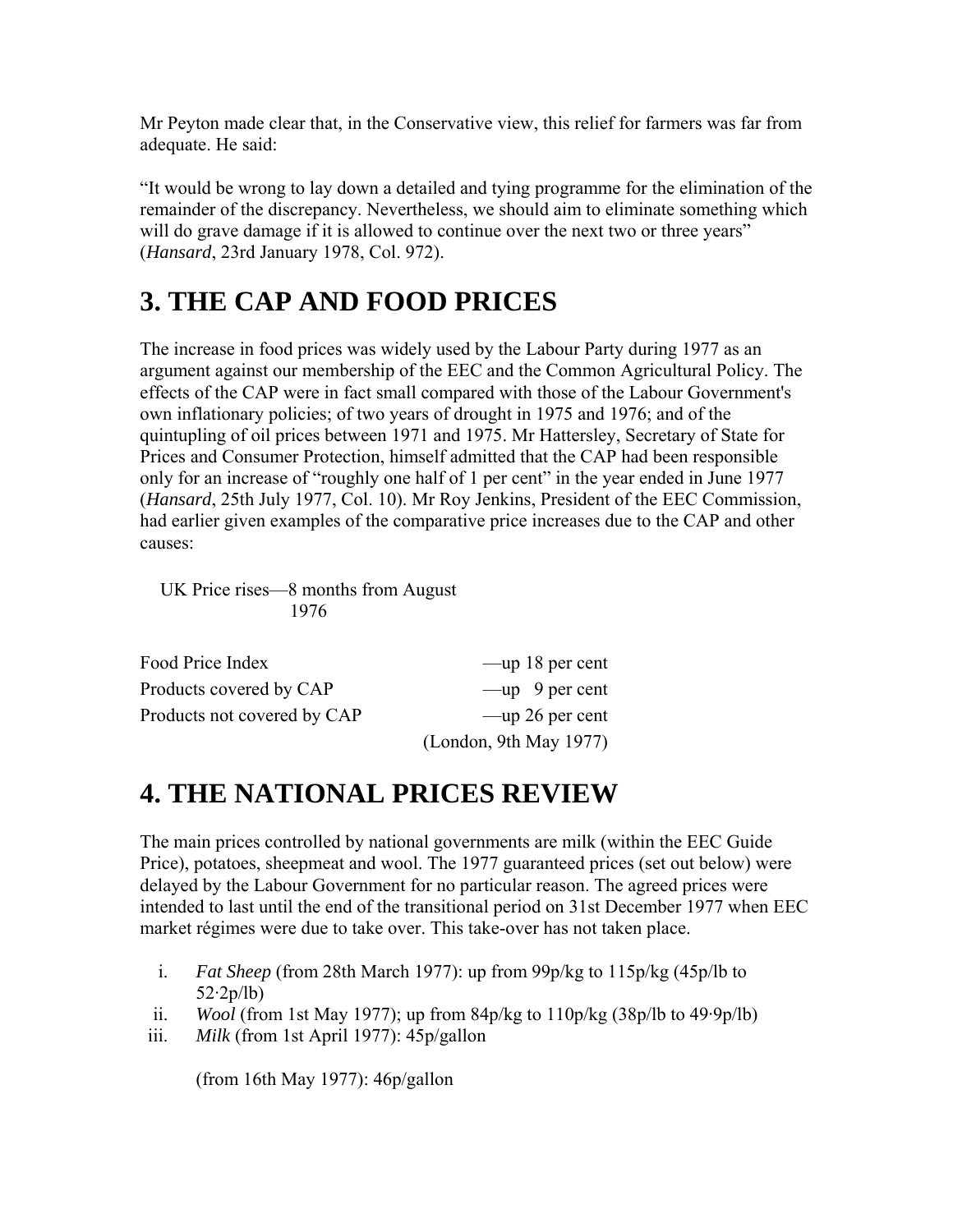(from 16th September 1977): 47·75p/gallon

Consumer prices for milk in 1977 were as follows:

22nd May—from  $10\frac{1}{2}p\prime$  pint to  $11\frac{1}{2}p\prime$  pint.

August—from  $11\frac{1}{2}p\prime$  pint to  $12\frac{1}{2}p\prime$  pint (a 1p subsidy reduced this to  $11\frac{1}{2}p\prime$ ).

The price for liquid milk for the first three months of 1978 has been set at 12½p/pint from 1st January 1978 with the removal of the subsidy.

iv. *Potatoes:* Never before had the announcement of the new guarantee price been so late (6th May). All potato seeds were in the ground while farmers were still unable to judge the real rate of return to be expected on the future crop. Farmers asked for a £30/ton increase on the previous year's award of £40: instead, the 1977 price was £46·50/ton (an increase of £6·50/ton).

## **5. INDIVIDUAL SECTORS**

(i) **Pigs.** In 1976–7 the Pig sector declined rapidly under pressure from European imports which collected huge subsidies from the Community on the way to the UK market. The breeding herd declined rapidly and was 7 per cent down in the first 9 months of 1977. The number of gilts in pig in June 1977 was 27 per cent down on the previous year.

Throughout the year Mr Silkin, backed up by the whole industry, endeavoured to get the MCA\*

The problems facing the Pig and Beef Sector are caused by the differential of about 30 per cent between the market rate of sterling and the Green rates of sterling, the latter being used in assessing common prices throughout the Community. The gap is filled by Monetary Compensatory Amounts (MCA's), which are paid to continental exporters to the UK to compensate them for the low price they receive on our markets.

recalculated on the basis of the input costs in pigmeat production; but his aggressive and unco-operative attitude to the Community weakened his bargaining position. The decline in our pig industry has continued unabated.

(ii) **The Beef Sector** is under attack from cheap imports from Ireland where again the subsidy from the Community enables Irish producers to undercut home producer prices. The Variable Premium Support System that has been available only in the UK has been in operation since the summer of 1977 underpinning producer returns. This is because Market prices fell continuously in the last six months of 1977.

Mr Gunderlach, EEC Commissioner for Agriculture, brought in proposals in the summer for a similar variable Premium Scheme for the whole of Europe to supplement the existing intervention system. These were rejected by France in November.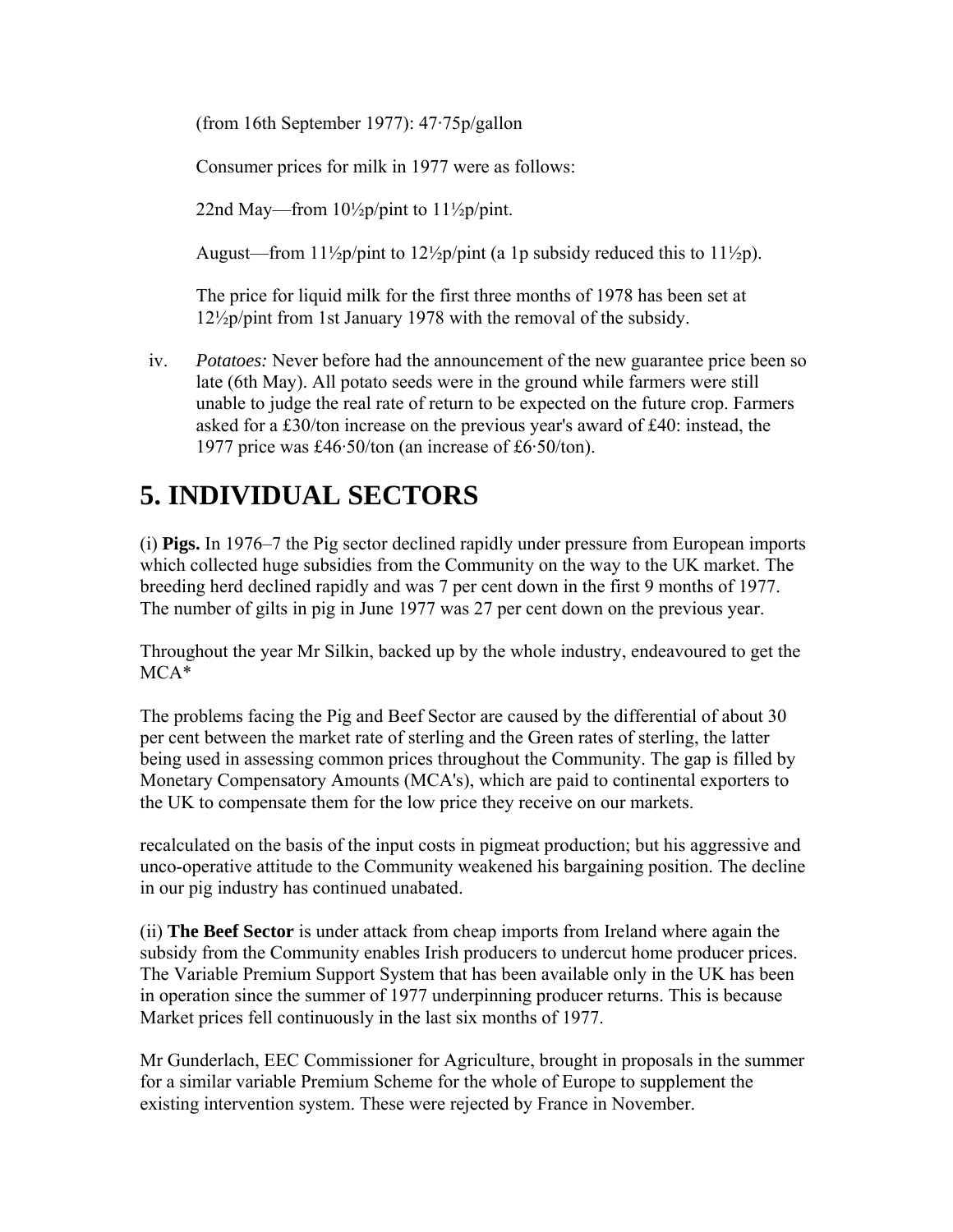(iii) **Dairy Sector.** The inherent problems in this sector were attacked by the Community in two ways in 1977. First, schemes for dairy farmers to go out of production were introduced in the spring in the new support price proposals. Cash offers were introduced as an incentive not to market milk for at least five years and by the end of 1977 about 800 enquiries have been received in the United Kingdom for participation in the scheme. Second, a co-responsibility levy has been imposed at 1·25 per cent of sales on all Community producers, which is aimed at financing, *inter alia*, intervention and cheap school milk. These seem to be working reasonably well except in Italy where problems are emerging in the collection of the levy, because of the structure of the dairy industry. The future of the Milk Marketing Board is still uncertain. Proposals put forward by the Commission at the end of 1977 were not wholly satisfactory. As Mr Peyton said:

"… the Milk Marketing Board … should in our view be sustained" (Blackpool, 12th October 1977).

(iv) **Sheepmeat.** Proposals for a sheepmeat régime in the EEC are expected in 1978. These should allow United Kingdom producers to market their products freely on the Continent and allow the continued access of New Zealand lamb to the British market.

(v) **Potatoes.** Proposals are expected in 1978 for the setting up of an EEC potato régime. The Potato Marketing Board is likely to be changed in its structure and authority as a result of this. There is also the likelihood of cheap imports being allowed into the United Kingdom as a result of the ending of transition on 31st December 1977 when Community trade has to be freed and an open market created.

### **6. OTHER MATTERS AFFECTING AGRICULTURE**

**Land Nationalisation.** An indication of the Labour Government's support for the nationalisation of agricultural land proposed in *Labour's Programme 1976*, was confirmed at a fringe meeting at the 1977 Labour Party Conference in Brighton. Mr Guy Barnett, Under Secretary of State, Department of the Environment, was reported in the *Farmers Guardian* of 14th October 1977 as saying that he was in favour of public ownership of land.

"I don't think you can trust individual farmers to maintain the long term fertility of the land."

This statement came from a Minister previously considered to be moderate in his views. The policies of the Left appear to be having increasing influence on the Socialist centre and right.

**Taxation.** In 1977 there was a change of attitude by the Labour Government towards the farmer and small businessman. The threshold for CTT liability was raised from £15,000 to £25,000, and business assets relief was raised from 30 to 50 per cent on transfers of up to £½ million. But there is a long way to go, as Mr Peyton said at last year's Conservative Party Conference: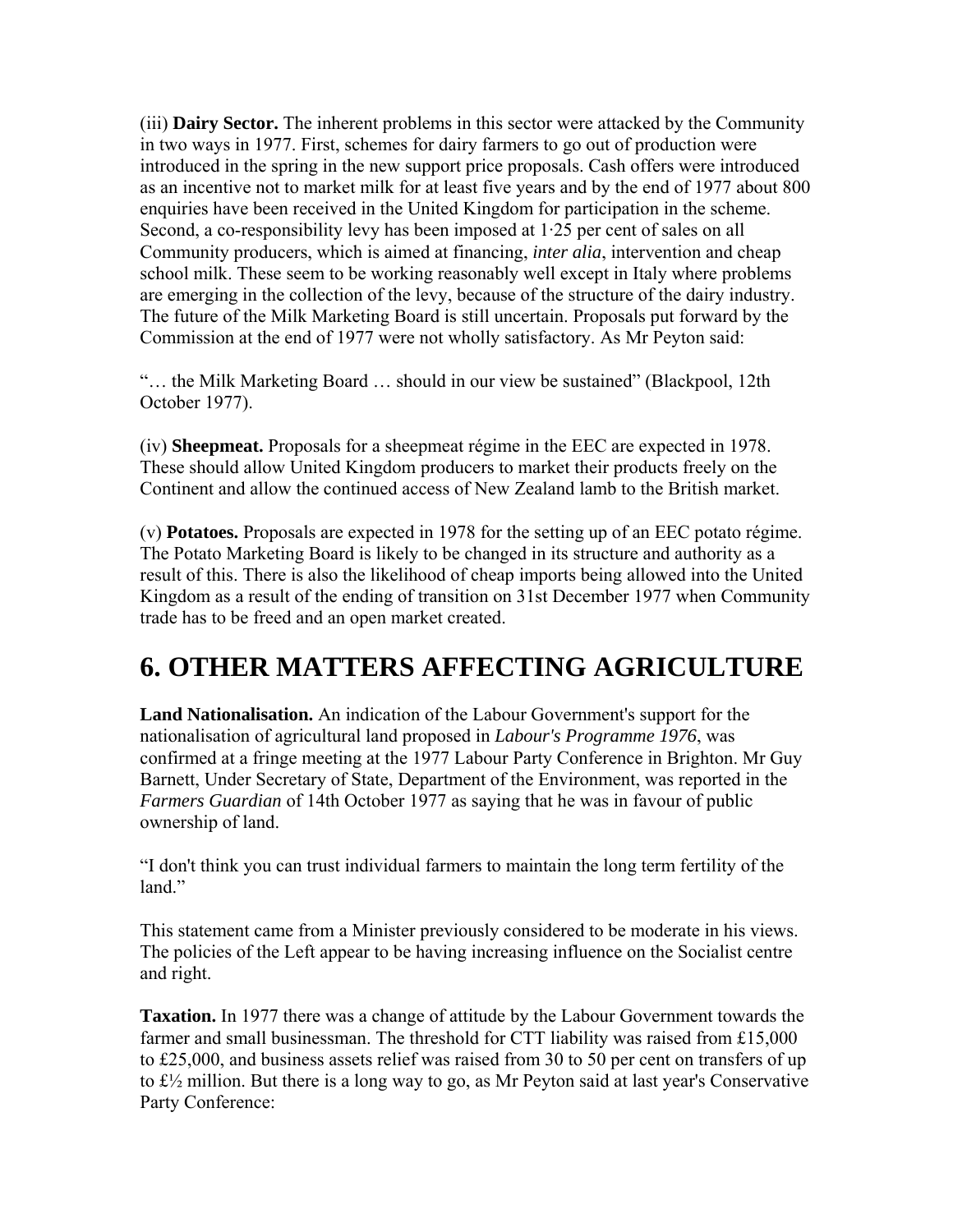"… if you must impose capital taxes upon agricultural land, then at least you should ensure that the rate is not penal and that the value relates to the earning capacity of land used as a farm" (Blackpool, 12th October 1977).

On the subject of Income Tax and the depreciation of machinery and buildings, Mr Peyton said:

"… the system [Income Tax] should be so modified that some of the benefits of the good year are left to repair the ravages of the bad one.

"We would want to take a sharp look at the distinction which now exists between the treatment of machinery and buildings …" (ibid.).

**Tenancies.** Mr Peyton showed the Party's concern over the effect the Agriculture (Miscellaneous Provisions) Act 1976 (see *Campaign Guide 1977*, p. 290) has had in barring the way into the industry for the young with limited capital.

"The law relating to tenancies, much tampered with, should in our view be carefully examined, as we are concerned that recent changes may have had the effect of barring the way into the industry for the young and enterprising" (ibid.).

#### **7. FORESTRY**

An inter-departmental committee was set up in 1976 to look into the tax problems of the industry. On 20th March 1977 the Government increased the grants available to the private sector and announced certain changes which were incorporated in the summer Finance Bill 1977, and in the October 1977 Budget.

- a. CTT relief is no longer to be limited to woodland covered by dedication schemes.
- b. Increases are to be made in existing grants under Basis II and III dedication schemes.
- c. Management grants are to be introduced for Basis III dedication schemes.
- d. A small woodlands planting scheme is to be introduced.
- e. Various measures to be introduced including a new grants review procedure, the first to be in October 1980.
- f. CTT business relief raised from 30 to 50 per cent and extended to deferred charges on forestry.

Major changes are still needed, in particular in the valuation procedures for Capital Transfer Tax. These are essential if the industry is to regain the confidence needed to increase plantings. Forestry is the longest term industry in the country.

Mr Peyton has stated the Conservative policy on the valuation aspect of forestry:

"We would re-examine the taxation situation and in particular do away with the requirement that capital transfer tax should be paid on the value of the timber at the time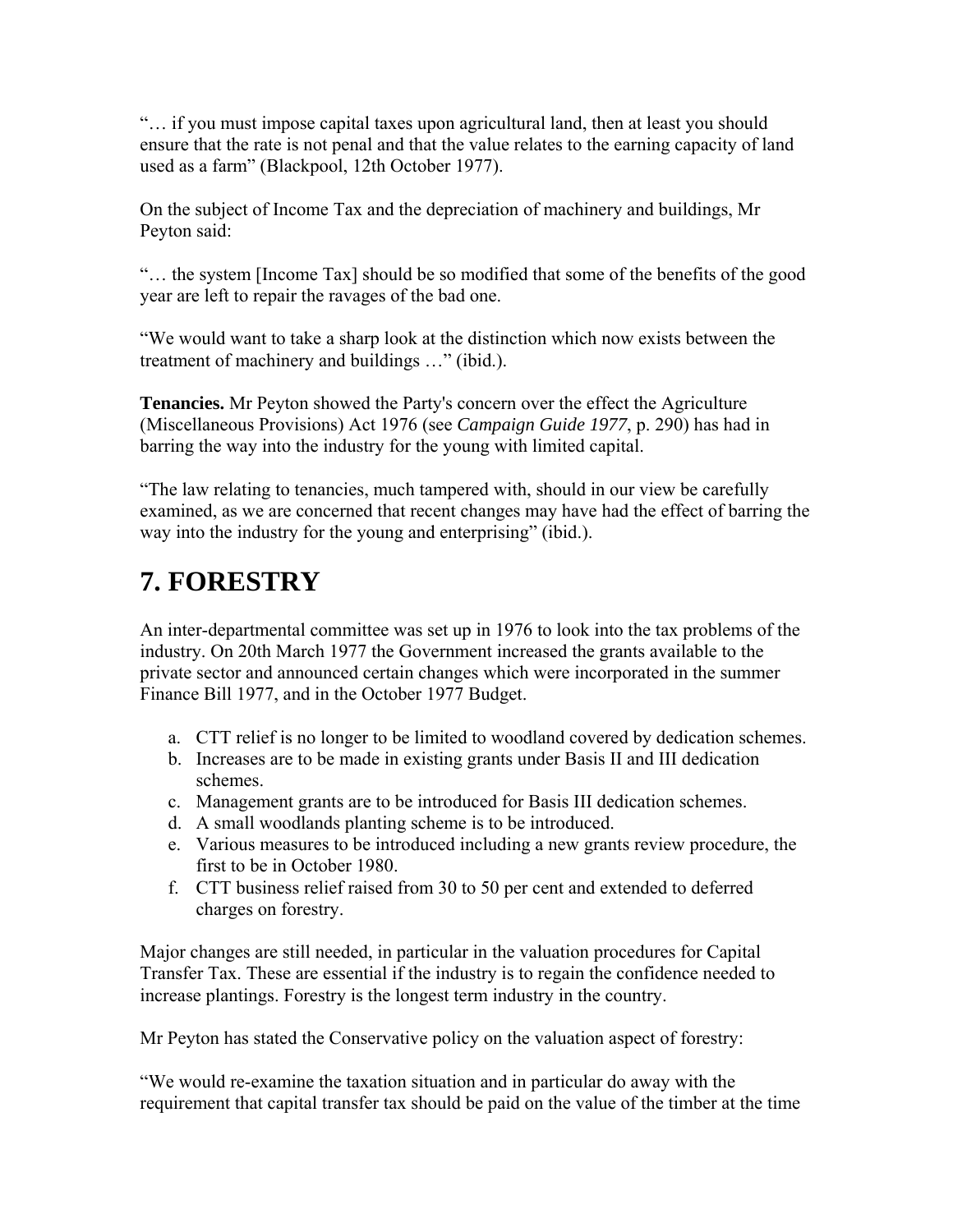of felling rather than at the time of the transfer of property" (Blackpool, 12th October 1977).

# **8. FISHERIES**

During the negotiations that preceded the entry of Denmark, Ireland, the United Kingdom and Norway to the European Economic Community, the then member states hurriedly formed a Common Fisheries Policy (CFP) based on historic access to each others' waters which excluded a coastal belt of six miles, to be followed by an agreement to allow fishing 'up to the the beaches' in 1982. The Conservative Government, whilst accepting the CFP, persuaded the member states that the policy must be renegotiated by 1982.

The move to exclusive 200-mile limits by all nations around the world, overtook events and the existing CFP became totally unworkable. A chance to change the CFP was missed by the Labour Government during the renegotiations culminating in the Dublin agreement in March 1975.

Both the internal and external aspects of the Common Fisheries Policy continue to cause concern with the failure of member states to agree on a new policy following from the extension of National Fisheries Limits to 200 miles on the 1st January 1977. External agreements with third countries have been temporary and often withdrawn because no agreement had been reached on the distribution of resources within the new EEC 200 mile pond.

**Third Countries.** The European Commission has failed to negotiate reciprocal arrangements with Iceland and the Soviet Union. In October 1977, the latter cancelled a temporary agreement for EEC fishermen to fish in the Barents Sea. Norway terminated an agreement in November when the quota for EEC fleets was exceeded. The British fleet were still 2,000 tons short of their allocation indicating considerable over-fishing by other member states. Since then, EEC vessels have been allowed to return to Norwegian waters to complete their catch quotas and new quotas have been allocated for the first quarter of 1978 pending agreement on permanent settlement between Norway and the EEC. The Faroese agreement on reduced catches by EEC fishermen is due to be renewed in the New Year.

**Internal Policy.** Proposals from Brussels for an internal EEC fisheries régime have been repeatedly rejected by member states, in particular Britain and Ireland. They failed to allay the fears of British fishermen that the Commission does not really understand the problems facing our national industry. Britain's case is that she:

- a. has the largest edible-fish fleet in the EEC and catches the greatest amount of fish for human consumption;
- b. has provided about 60 per cent of the total EEC zone and the majority of fish (59 per cent of all fish in the EEC 200-mile pond);
- c. lands well over a quarter of the EEC's total catch.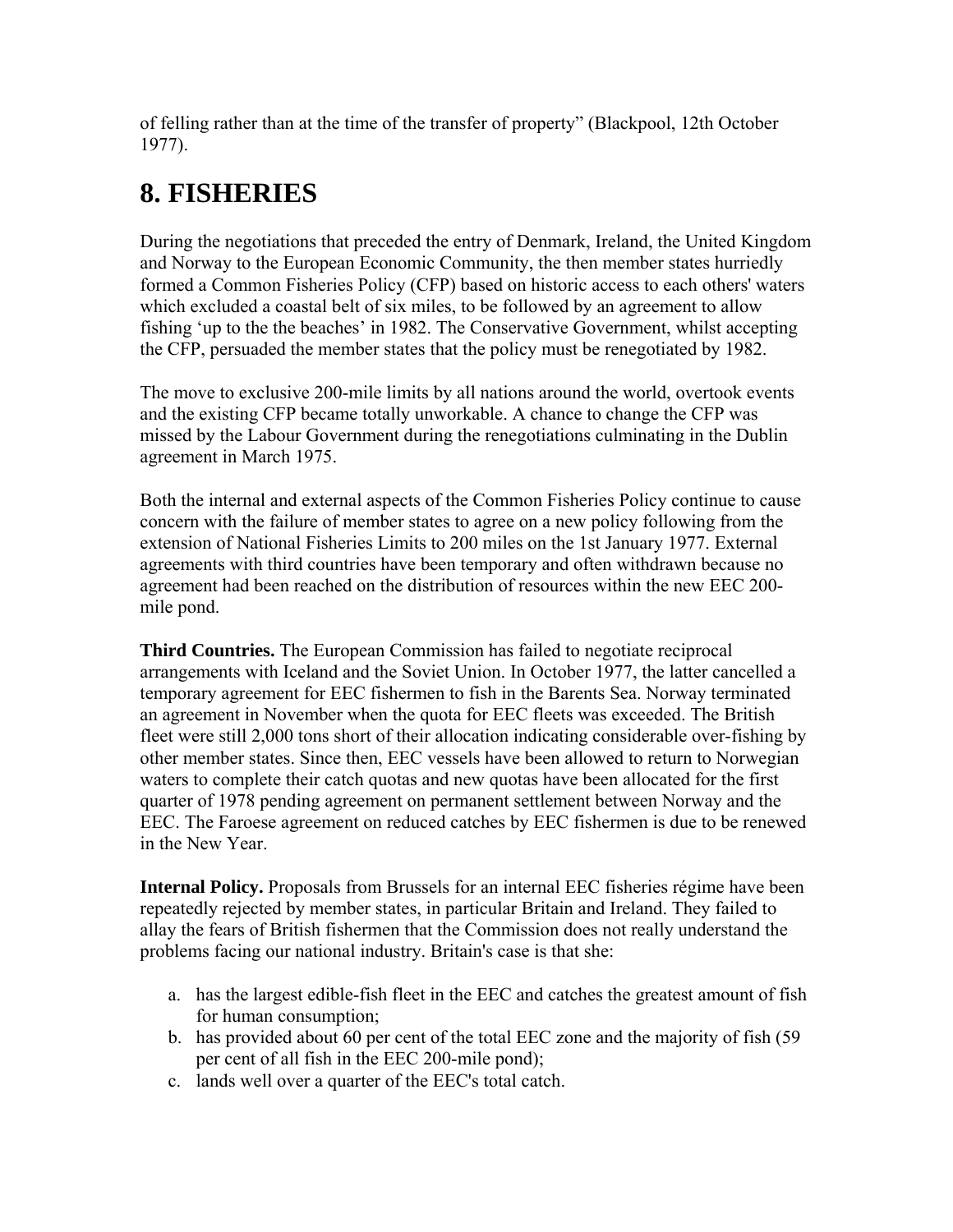Some of the problems and interests to be considered in devising a new plan for the management of the EEC 200-mile zone are (a) third country fishing rights; (b) conservation; (c) methods of fishing; (d) allocation of resources to member states; (e) exclusive zones (the old 6–12 mile national zones are to end by 1982 when a new policy must have been negotiated); (f) historic rights of member states in certain areas; and  $(g)$ enforcement.

Apart from the problems facing the Commission in allocating resources, the greatest difficulty is going to be enforcement of any regulations that are made. As Mr Peyton said, when fisheries policy was debated on 23rd June 1977:

"I cannot see any alternative to making each country responsible for the management and policing of the waters nearest to its coastline. I share the view of the industry that a zone of 50 miles would be the best way of ensuring that conservation requirements were observed and due penalties exacted for their breach" (*Hansard*, 23rd June 1977, Col. 1777).

In January 1978, agreement was nearly reached by the other eight member states. Mr Silkin vetoed it—with full Conservative support.

**The Hague Agreement** (30th October 1976). This agreement allowed member states to extend national fisheries limits to 200 miles and allowed them to bring in measures under the Fisheries Limits Acts to conserve stocks. Britain has acted in the interests of conservation by banning herring fishing within her limits, banning the fishing of Norway Pout in certain areas, and various other measures such as the control of mackerel fishing off the south-west coast and regulations of mesh size, etc. All these measures have been agreed and ratified by the European Commission against attacks by member states as they are specifically aimed at preserving stocks and are not discriminatory.

At the moment, there is deadlock in the Council of Ministers. Mr Silkin, the Minister of Fisheries, may bring in national measures which the industry and all political parties have been demanding throughout 1977. These could be based on an exclusive 50 mile management zone around our shores together with regulations to control industrial fishing, mesh size, fishing effort in certain areas, etc. Mr Peyton has given his backing to the industry's demand:

"It might be sensible if we were to close some of the breeding grounds, even on a permanent basis. It would also be wise, in my view, if we were to ban altogether the predatory methods of small mesh nets and beam trawling which will sweep the sea bed bare and leave nothing for tomorrow" (Perth, 12th May 1977).

# **4. HOME AFFAIRS**

# **(A) INTRODUCTION**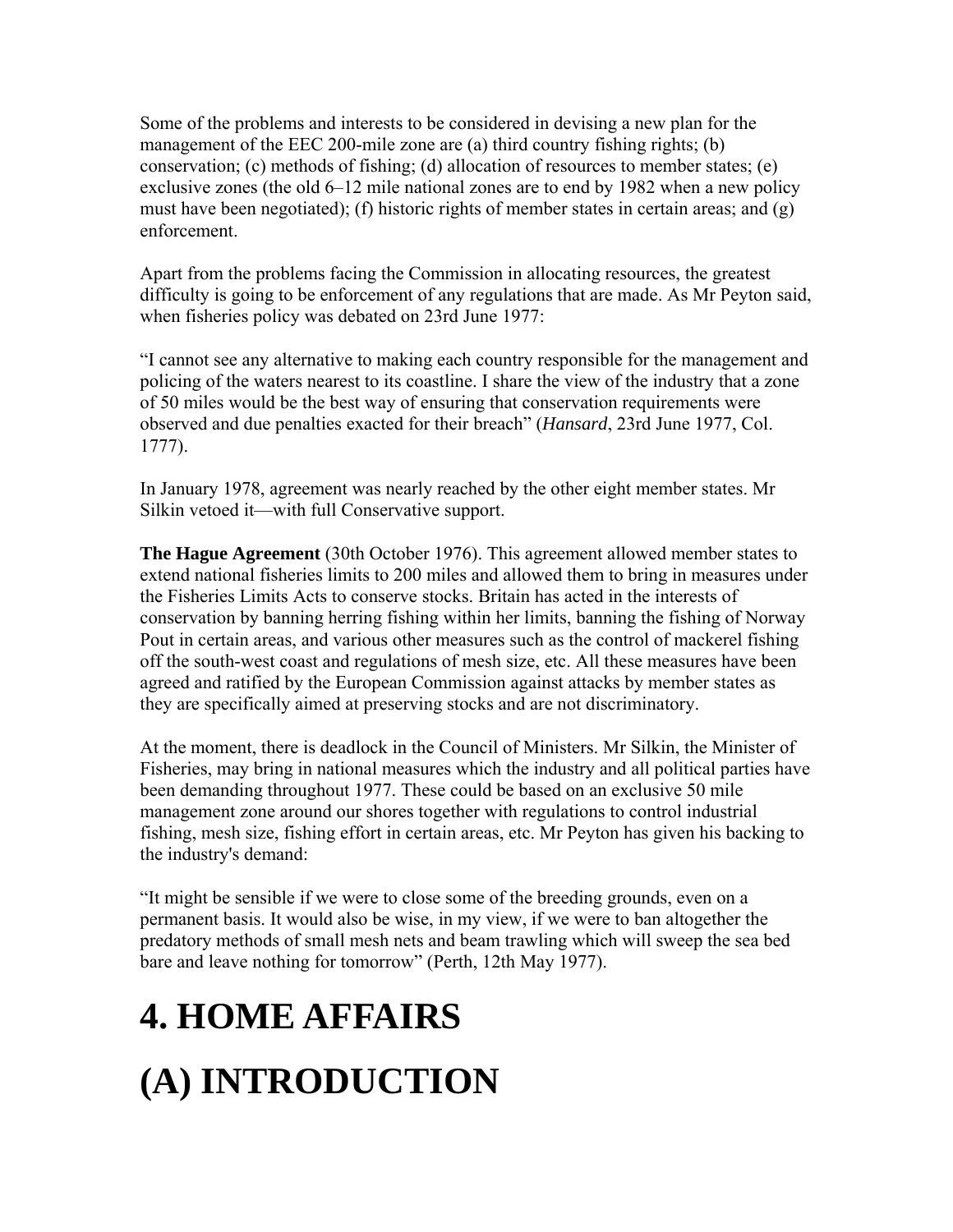The disastrous effects of Labour's economic policies, and their misguided sense of priorities, have been highlighted in the field of home affairs. But what had also been evident in the last year or so is the significant toning-down, and in some cases the complete abandonment, of Socialist policies since the intervention of the IMF and the loss of Labour's majority in the House of Commons.

The implementation of effective policies in housing, education, health and social services depends to a considerable extent on the success of the wealth-creating sectors of the economy. Not only has the Labour Government gravely damaged Britain's economic prospects, but it has squandered on nationalisation, on indiscriminate housing subsidies, on municipalisation, on enforced comprehensive reorganisation, and on abolition of pay beds, the resources which could have been much better employed in caring for those in real need. It is the low paid, the families with children, the pensioners with savings, and able children from impoverished backgrounds who have suffered most under Labour. The citizen seeking protection and safety has also suffered as crime has escalated and the Government has failed to give the police the backing they need and deserve.

During the last few months many of the more obviously Socialist policies have been dropped as the Government faced defeat in the Commons, pressure from the IMF, the common-sense arguments of Conservatives, and the prospects of an election. In housing, there have been reluctant and inadequate steps towards the Conservative policy of encouraging home ownership, restrictions on council house sales have been reduced, and plans to cut mortgage tax relief have been dropped—at least until after the next election. The more ambitious aspects of municipalisation and the Community Land Act have been dropped. Transport policies have been reversed as reality has imposed its own discipline. The widespread concern on standards of education and parental rights has been recognised in theory, if not in practice.

This infusion of common sense, however belated and enforced, is to be welcomed. But the adoption of some Conservative policies by Labour has highlighted the benefits that would accrue to the British people if the opportunity for wholehearted implementation of such policies were to be provided by the election of a Conservative Government.

# **(B) HOUSING**

# **1. GREEN PAPER**

In November 1974 the late Mr Anthony Crosland announced a departmental survey into housing finance, which was subsequently broadened into a major re-examination of housing policy. Labour bickering behind the scenes delayed publication considerably. The report, originally due to be published in spring 1976, was finally issued on 28th June 1977 in the form of a Green Paper (Cmnd. 6851).

The Report demonstrates very clearly that the Labour Government has been forced by economic reality and electoral considerations to postpone the implementation of the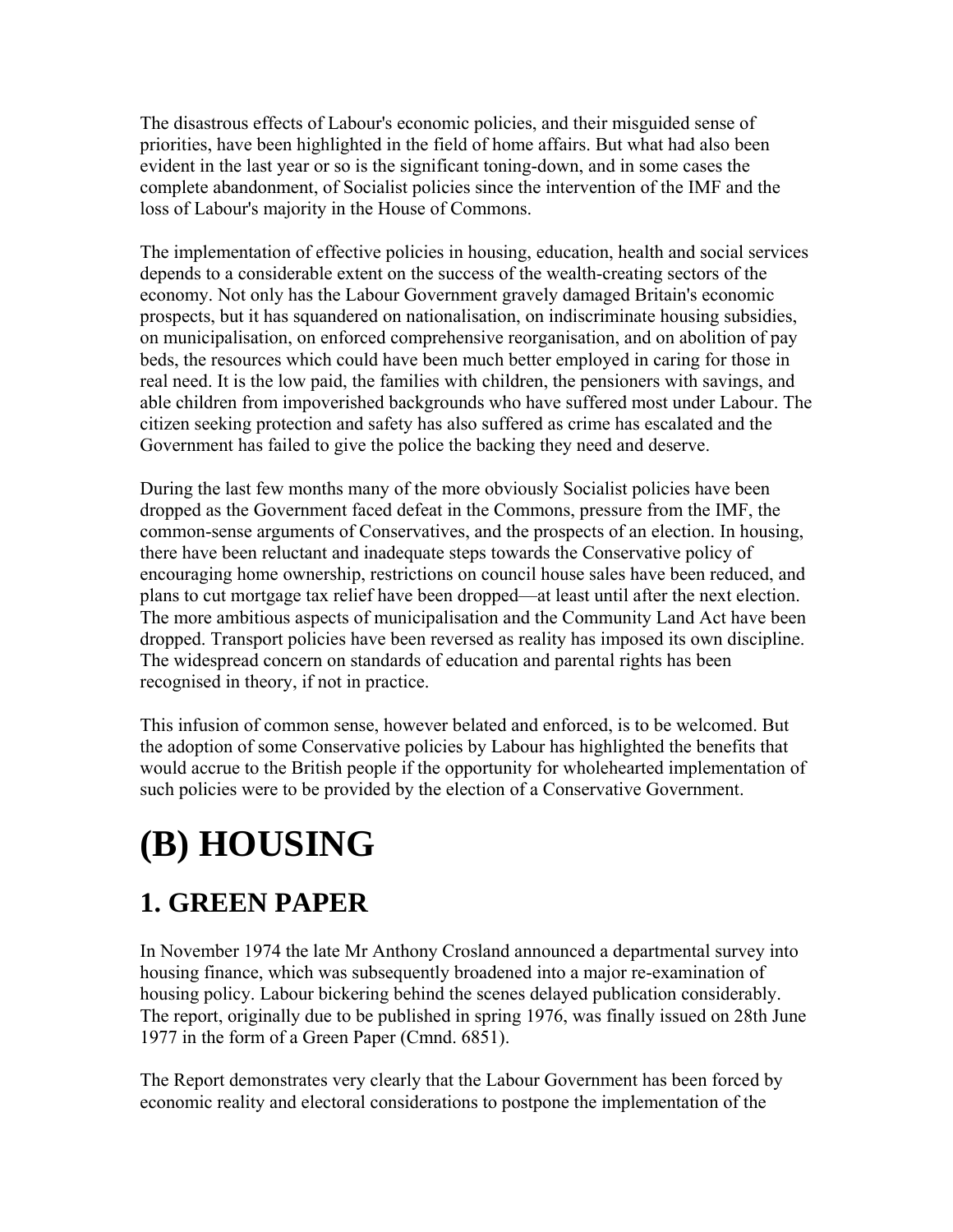extreme proposals contained in its October 1974 manifesto such as municipalization of privately rented homes and indiscriminate council house building. It now seems belatedly and inadequately to be moving towards Conservative common-sense policies.

The main proposals in the Green Paper were as follows:

**Consultative Machinery.** A Housing Consultative Council was proposed, and has now been set up under the Chairmanship of the Secretary of State for the Environment, to consider all issues of concern to local authorities in the performance of their housing duties. Surveys on housing generally and on empty properties were to be started, and a special unit was to be set up within the Department of the Environment to analyse information about housing and to monitor progress.

**Home Ownership.** The Green Paper drew back from the proposals for cutting mortgage tax relief, called for by the 1976 Labour Party Conference, and included in *Labour's Programme 1976*. The £25,000 limit on loans admissible for tax relief would be kept under review. It was also proposed that legislation should be introduced to enable local authorities to charge a mortgage interest rate equal to that recommended by the Building Societies Association.

Significantly, however, according to press reports (*Times*, 8th December 1977), a subcommittee of the Labour Party's National Executive Committee chaired by Mr Frank Allaun, MP for Salford East, brought out proposals which, as well as limiting tax relief on mortgages to the amount which would be available to the basic rate taxpayer, would lower the present mortgage ceiling of £25,000 for the purpose of tax relief, to a limit roughly equivalent to the average priced house; in present circumstances this would mean that there would be no tax relief on any part of a mortgage in excess of about £14,000. If any such proposals were implemented the hardest hit would be young couples looking for homes at the cheaper end of the market. Many of these cheaper homes come onto the market because people want to move into larger and more expensive accommodation; but this movement would be reduced if mortgages for the larger houses became more expensive through loss of tax relief, and fewer of the cheaper homes would therefore become available. A sharp increase in prices of those that were available would be inevitable, with the result that many families looking for their first homes would find they could no longer afford to buy.

**Government Home Savings Schemes.** The Home Purchase Assistance and Housing Corporation Guarantee Bill, introduced in February 1978, embodies the Government's proposals for assisting first-time home buyers. There are two proposed forms of assistance. A cash bonus of up to a maximum of £110 and a loan of £600, interest free for 5 years, added to the normal mortgage advance.

*The Cash Bonus*. Those who have saved for two years with a recognised savings institution, and have kept at least £300 in their account throughout the twelve months before asking a lending institution for a loan, would receive a tax-free bonus of at least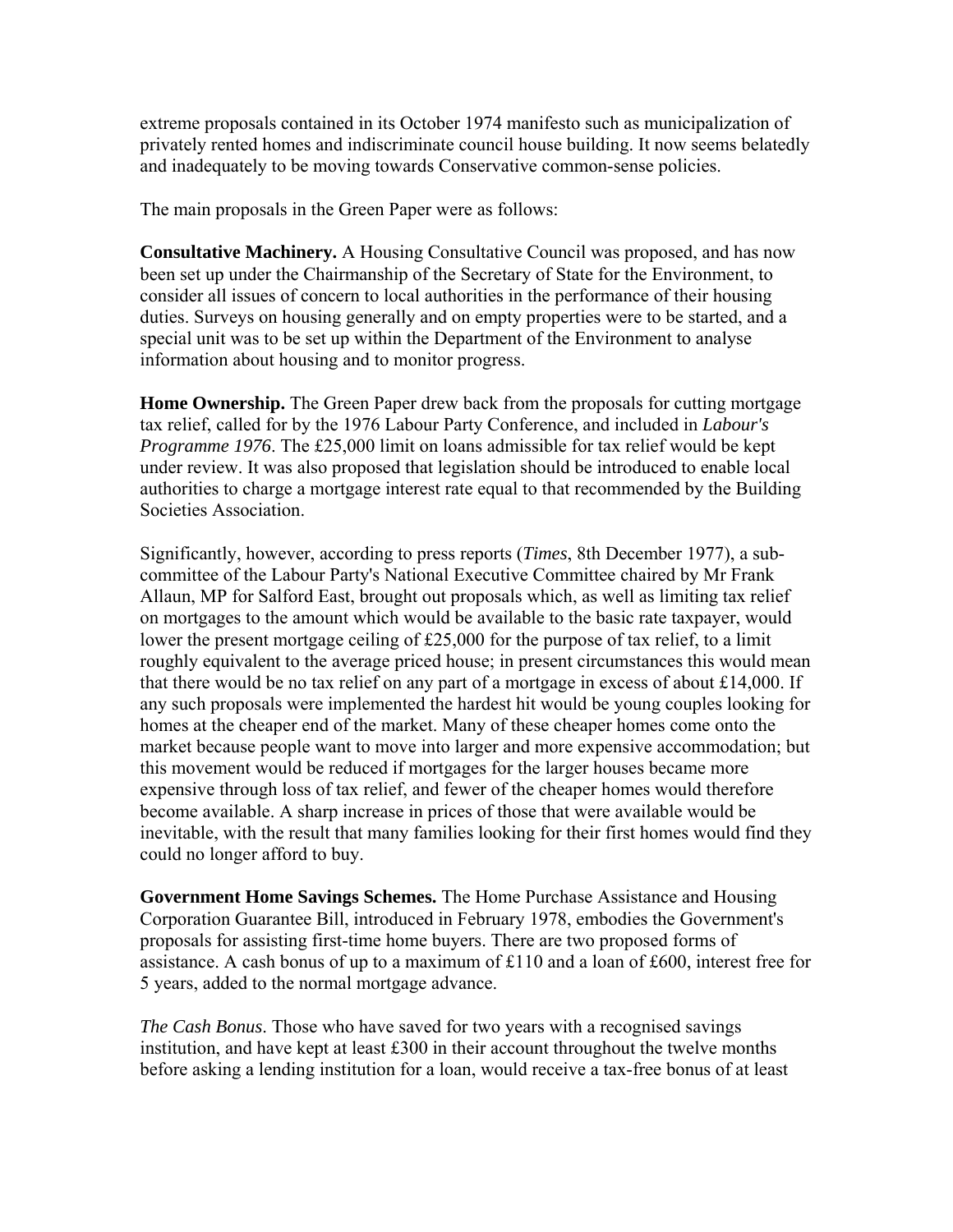$\pounds$ 40. For every additional  $\pounds$ 100 in savings kept in that same year there will be an extra £10 of bonus, up to the £110 maximum.

*The Interest-free Loan*. To qualify for the interest-free loan, a first-time purchaser must fulfil the same conditions as for the bonus. When applying for a mortgage he must also have a total of at least £600 in savings, in which case the lending institution will match that with a £600 extra loan from the Government, interest-free for 5 years. All qualifying purchasers will have the benefit of freedom from interest and capital repayments on £600 for 5 years. The additional loan will become part of the main mortgage, in order to give security for the Government part of the loan. After 5 years the lending institutions will repay the £600 to the Government and substitute their own funds. The purchaser's payments will be increased so that the additional loan is paid off over the remaining life of the mortgage. In order to qualify for this assistance first-time buyers will have to purchase a house below certain price limits varied regionally and fixed by the Government.

*Cost*. It is officially estimated that in their first year of operation the schemes would cost about £100 million, but this cost would diminish as the loans were repaid. After 5 years of operation the yearly cost is estimated at about £15 million.

It is expected that over 200,000 first-time buyers each year would qualify for bonus and loan. A further 20,000 may receive bonus only.

**Comparison with Conservative Scheme.** Conservatives naturally welcome the Labour Government's belated action in introducing a Bill to help first-time buyers. The more people who can be helped towards home ownership instead of being subsidised indefinitely in a new council house, the greater the savings to public funds. But the scheme embodied in this Bill is undoubtedly less generous and a good deal more complex than the proposals put forward by Conservatives 3½ years ago in October 1974.

Under the Conservative scheme there would be a grant of £1 for every £2 saved up to an appropriate maximum, but under Labour's scheme most of the help given would be by way of a loan, thus burdening the home buyer with the additional commitment of repaying this loan on top of the repayment of his mortgage. It could well be, therefore, that for many people the net result of this scheme would be that the amount of the mortgage would be reduced to keep the total commitment within what could reasonably be afforded: if this happened the actual beneficial effect of the scheme would be minimal.

In commenting on the Government scheme the Building Societies Association said:

"… the Scheme as originally outlined would seem too complex both for Societies and for presentation to the public bearing in mind the very limited benefits to potential homebuyers" (December 1977).

The proposals in the Bill differ only marginally from those in the earlier Green Paper.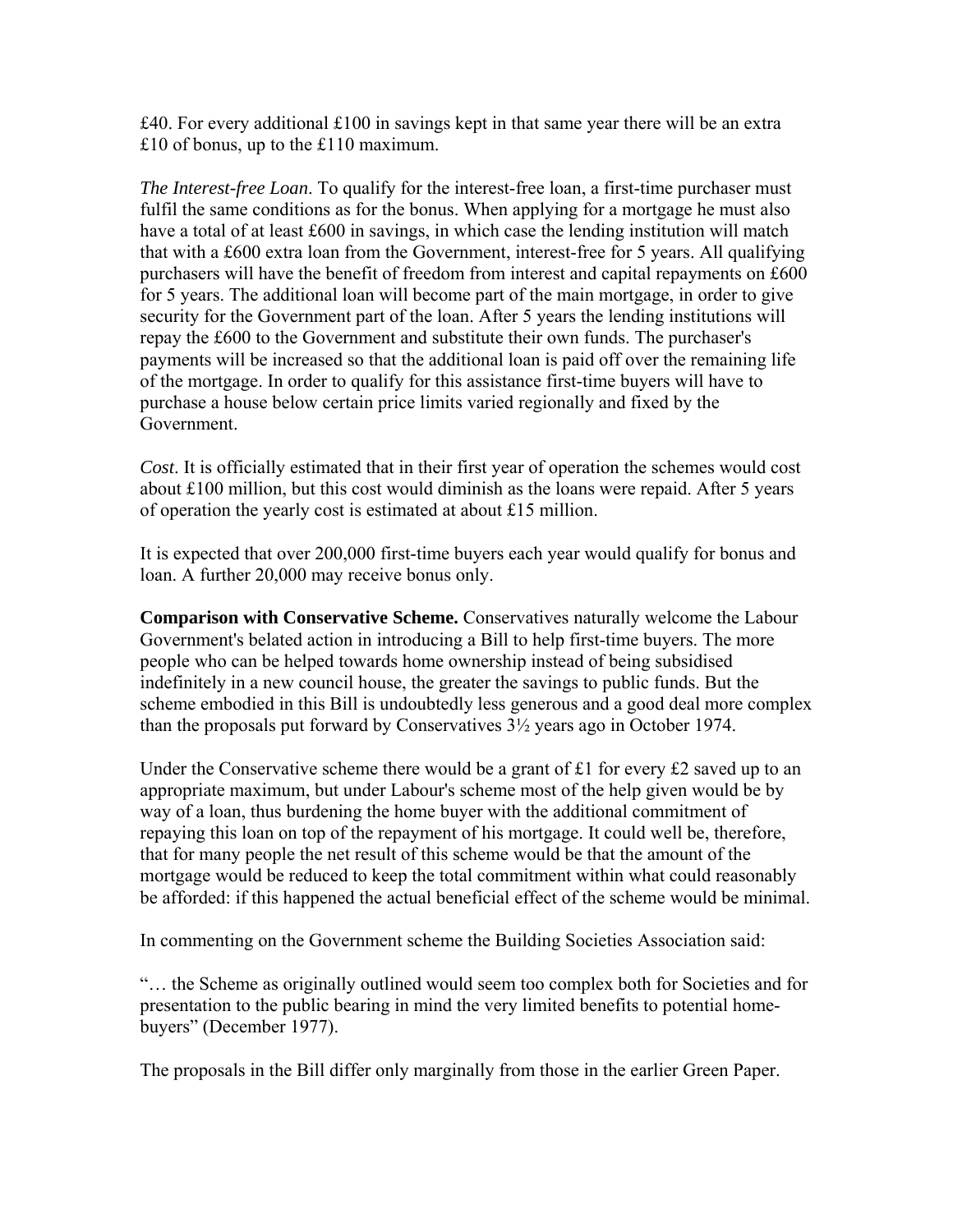Furthermore, it is clear that any small benefits resulting from the Government's scheme will inevitably be swallowed up in rising house prices unless action is taken to increase the supply of new homes; first, by repealing the Community Land Act and reducing the present penal rate of Development Land Tax, which together have produced a land famine (see p. 103), and second, by simplifying planning procedures in the light of the Dobry Report (see p. 102).

**Council Housing.** Conservative proposals put forward in *The Right Approach* for replacing the cumbersome cost yardstick method of controlling local authority housebuilding costs, and for reviewing the Parker Morris standards for new council housing, have been accepted.

The Green Paper acknowledged that rents must go up, keeping broadly in line with changes in money incomes over a period of years. Conservatives will examine the progress made towards financial common sense in determining council rents when returned to office.

**Housing Expenditure.** Department of the Environment Circular 18/77, published on 13th April 1977, introduced a new system for housing capital expenditure. For the financial year 1977–8, expenditure was to be divided into four blocks, with the Exchequer exercising overall control through the application of the cash limits system to all housing capital expenditure. These blocks are:

- 1. New house building and acquisitions from private builders.
- 2. Slum clearance, municipalization and improvements to council housing.
- 3. Private sector improvement grants and local authority lending for house purchase and improvement.
- 4. Gross lending to housing associations.

Authorities may switch a proportion of the allocation, normally 25 per cent, from one expenditure block to another. They may also carry forward or anticipate expenditure up to 10 per cent of the allocation.

The Green Paper stated that this system would be extended in 1978–9. Department of Environment Circular 63/77, issued on 29th June 1977, asked each local authority to submit to the Regional Office of the Department a Housing Strategy and Investment Programme (HIP). This must include a description of its general housing strategy, information about current levels of population, households and housing stock, and expected changes in the following four years. The four spending blocks will be cut to three for 1978–9, with local authority housebuilding and improvement coming into the same category.

Conservatives have long suggested that local councils should have more freedom in deciding priorities. As Mr Keith Speed, then Conservative spokesman on Local Government, said: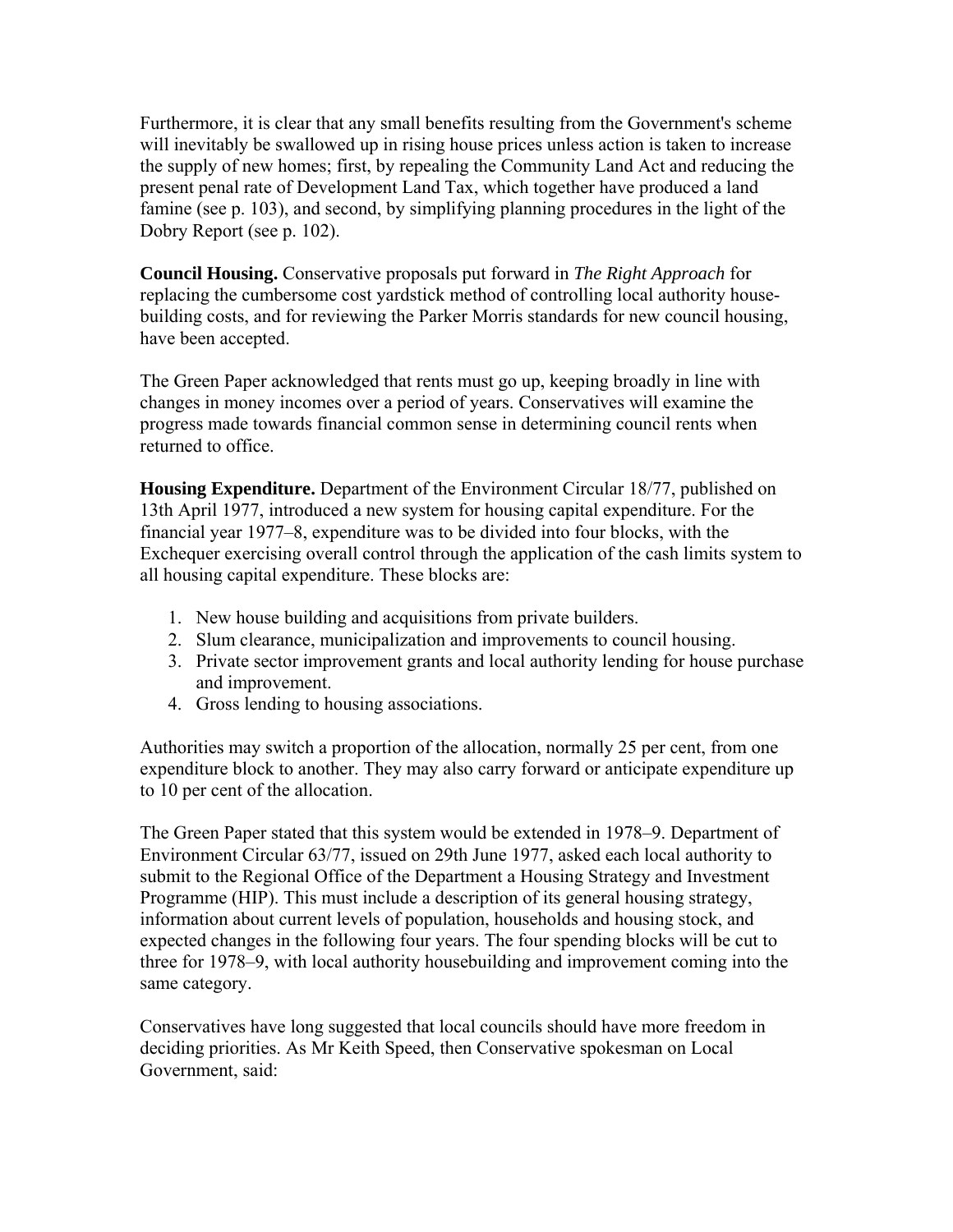"Our policy is based on a belief that we must establish overall control of local government through a system of cash limits. Within the overall cash limit each local authority would be able to decide on the spending priorities …" (London, 26th February 1977).

**Sale of Council Houses.** The Green Paper stated that although the present conditional consent given generally for council house sales would be continued, it would be reviewed in the light of "rates of sales". As Mr Michael Heseltine, chief Conservative spokesman on the Environment, said:

"In other words, if Tory councils sell too many houses, the conditions will be drastically tightened. That is exactly what the Wilson Government did in the late 1960s. In the meantime there will be no right for council tenants to buy their homes. They will be left to the mercy of the Socialist town hall bosses" (Statement, 28th June 1977).

In contrast, the Conservative Party is determined to give council and New Town tenants the opportunity to own their homes. As **Mrs Thatcher** said:

"We believe that in a healthy society more and more people should be able to buy the roof over their own heads. That is why we will give council tenants the right in law to buy their homes. That legislation, I promise you, will be announced in the first Queen's Speech of the next Conservative Government" (Blackpool, 14th October 1977).

Although the Green Paper appeared to accept Conservative proposals for a tenant's charter (see *Campaign Guide*, p. 319), there has been no indication of when action can be expected.

**Cuts in Local Authority Mortgages.** The drastic cuts made by the present Labour Government in the amount of money made available for local authority home loans, were discussed on page 313 of the *Campaign Guide 1977*. The latest Public Expenditure White Paper (Cmnd. 7049, January 1978) shows that the effect of these cuts has been to reduce the number of home loans provided by local councils in England and Wales from 102,000 in 1975 to 27,600 in 1976. The 1977 figure is not yet available but is likely to show little, if any, improvement compared with 1976.

**The Private Rented Sector.** The Green Paper rejected the views of those who propose speedy municipalization of privately rented homes as a 'final solution' to the landlord 'question'. It recognised that the private landlord would be a significant provider of homes for some time to come.

Proposals made by Mr David Lane, former Conservative MP for Cambridge, in a Private Member's Bill (see *Campaign Guide 1977*, p. 323), for helping resident landlords and owners of flats above shops by making it easier for them to get possession of their home, have been accepted by the Government. But action here has to wait for the conclusion of the Department of the Environment Review of the Rent Acts which was expected to report by the end of 1977. Its publication date now is uncertain. This delay will lead to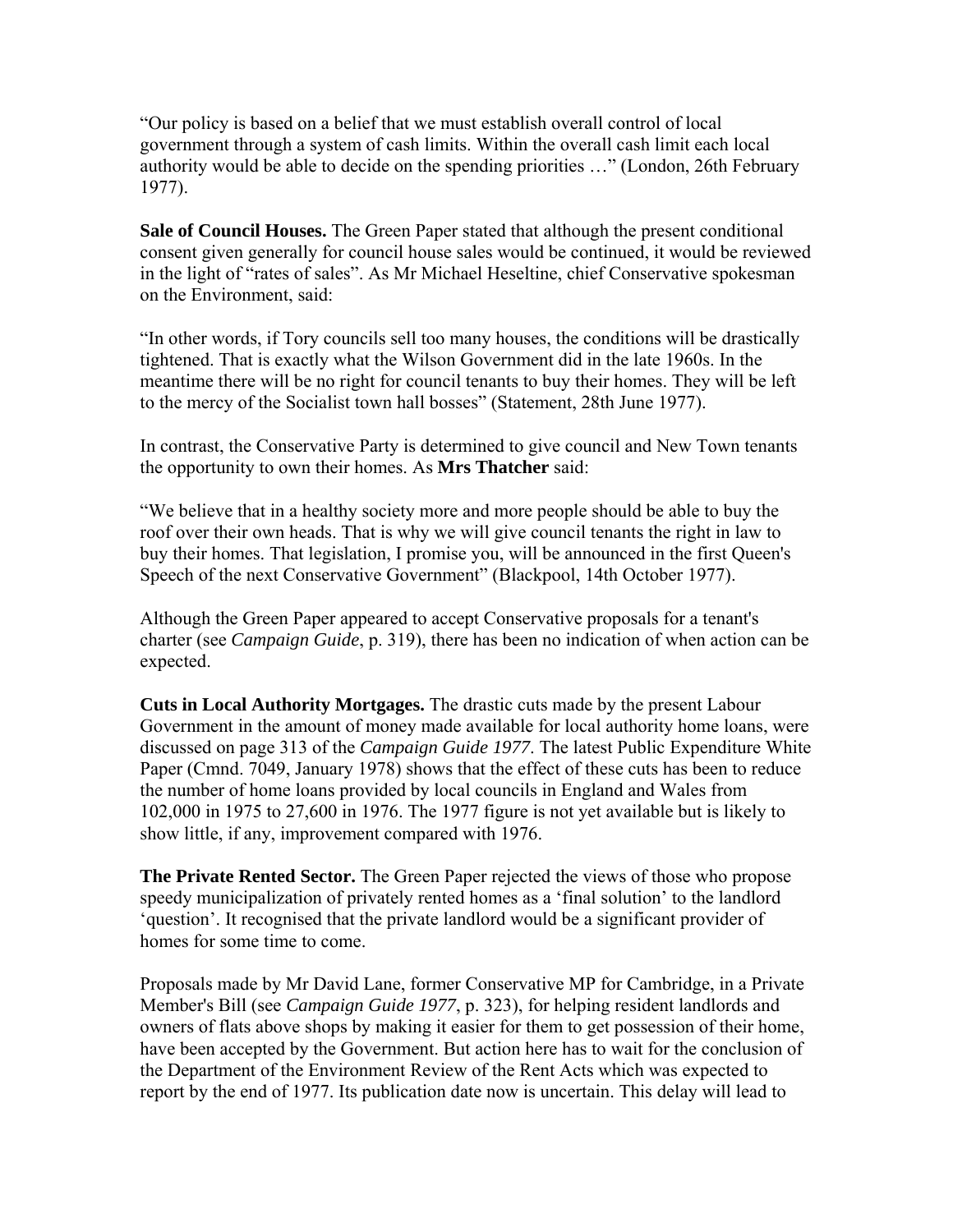wasted rooms and houses and to unnecessary suffering for those looking for a rented home.

More serious still, the Green Paper appeared to rule out amendments to the Rent Acts which would allow landlords and tenants to agree on short-term lettings. Yet a survey conducted for the Department of the Environment by the Middlesex Polytechnic and published on 29th November 1977 showed that, comparing 1975–6 with 1972–3, the number of newspaper advertisements offering furnished accommodation had fallen by 20 per cent.

Conservatives are firmly committed to sensible alterations to the Rent Acts. As Mr Rossi said:

"A new policy which allows landlord and tenant to agree on fixed term letting would bring onto the market many thousands of properties at present empty. This would considerably ease the pressure of demand on many councils in inner urban areas" (*District Councils Review*, October 1977).

Conservatives do welcome, however, the suggestion in the Green Paper that new private investment might be attracted to a publicly accountable letting agency, subject to clarification of what exactly is proposed.

**Conservative Reaction to the Green Paper** was summed up by Mr Heseltine:

"The Green Paper is a damp squib—but at least it splutters in the right direction. After two and a half years of wrangling and dissension the central message of the Green Paper is that Labour has been forced by events to adopt Conservative policies for the main stream of its new proposals. Unfortunately it has pursued its new-found concern only half-heartedly."

"The truth is that only a Tory Government will ever pursue whole-heartedly a policy for encouraging owner occupation. We have promised the British people a new crusade for home ownership. We will keep that promise" (Statement, 28th June 1977).

#### **2. NATIONAL ECONOMIC DEVELOPMENT COUNCIL REPORT**

In February 1977, rumours spread that a housing report produced by the housing subcommittee of the Building Economic Development Committee was being suppressed by a small Left-wing minority on the Committee. A copy of the report came into the hands of Mr Hugh Rossi, who decided to publish it. Mr Rossi pointed out that if it had not been published 'it would have been re-written—as history is so often re-written—so that it contains nothing controversial, nothing which would offend anyone' (*Daily Mail*, 4th March 1977). Its main conclusion was that home ownership was overwhelmingly popular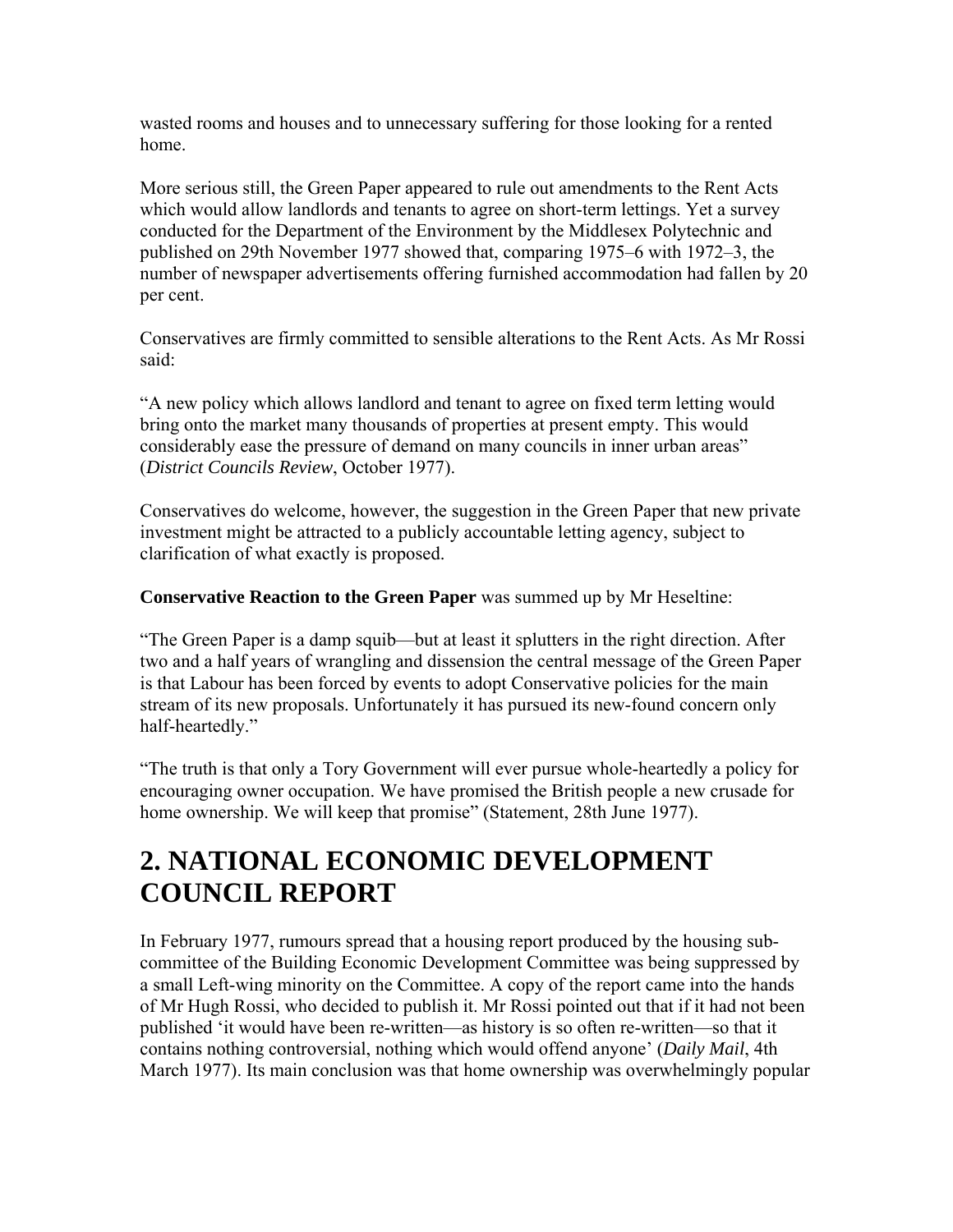and far cheaper to the community than the alternative of new council building. As the *Evening Standard* said:

"The tenants are already voting with their feet against the council house ghettos of the inner city. The evidence of this report suggests they may also vote with their ballots against those who seem so determined to prevent them getting the sort of housing they want, the sort of housing incidentally, which all of us pay for as rate and tax-payers. The Tories have a golden opportunity here. Hugh Rossi's action today suggests they will not miss it" (3rd March 1977).

After Mr Rossi's publication of the report, a three-man team was asked to rewrite it in a manner which was generally acceptable. This version was published on 21st October 1977. As Mr Rossi commented:

"The new Neddy report is a white-wash job. I decided to publish the original version because I feared that many of its proposals would otherwise never see the light of day … These fears have been entirely justified by events … On the crucial question of housing finance the report has been castrated" (21st October 1977).

The original report had made proposals for cutting back substantially on the level of council housing subsidies. The second report omitted these, and instead discussed reductions in mortgage tax relief. It did however support Conservative proposals for a form of shorthold tenure in the privately rented sector.

#### **3. THE CONSTRUCTION INDUSTRY**

The construction industry is suffering from its most severe recession since the 1930s and the outlook is for little, if any, improvement. The latest forecasts for the industry published by the Building Materials Producers on 16th November 1977 showed that total output was expected to be down 5½ per cent in 1977 over 1976, with no change forecast for 1978 and only a slight improvement of 3 per cent in 1979.

Last year (1977) saw a big drop in house building. The number of council houses started in Great Britain in 1977 was 132,300, a fall of 38,600 on 1976, and the number of houses for sale started in 1977 was 133,900, a drop of 20,800 compared with the previous year. Mr Neil McIntosh, director of 'Shelter', has pointed out that "taking housebuilding and improvement together, these are the most dismal figures for 15 years" (*Daily Telegraph*, 7th February, 1978).

As Mr Rossi said:

"The present Government failed to take effective action on the economy for two years. As a result they were forced, as we always warned they would be, into panic measures which dealt the construction industry a crippling blow. The industry, rightly, has bitterly complained of being used as an economic regulator. Time after time capital spending has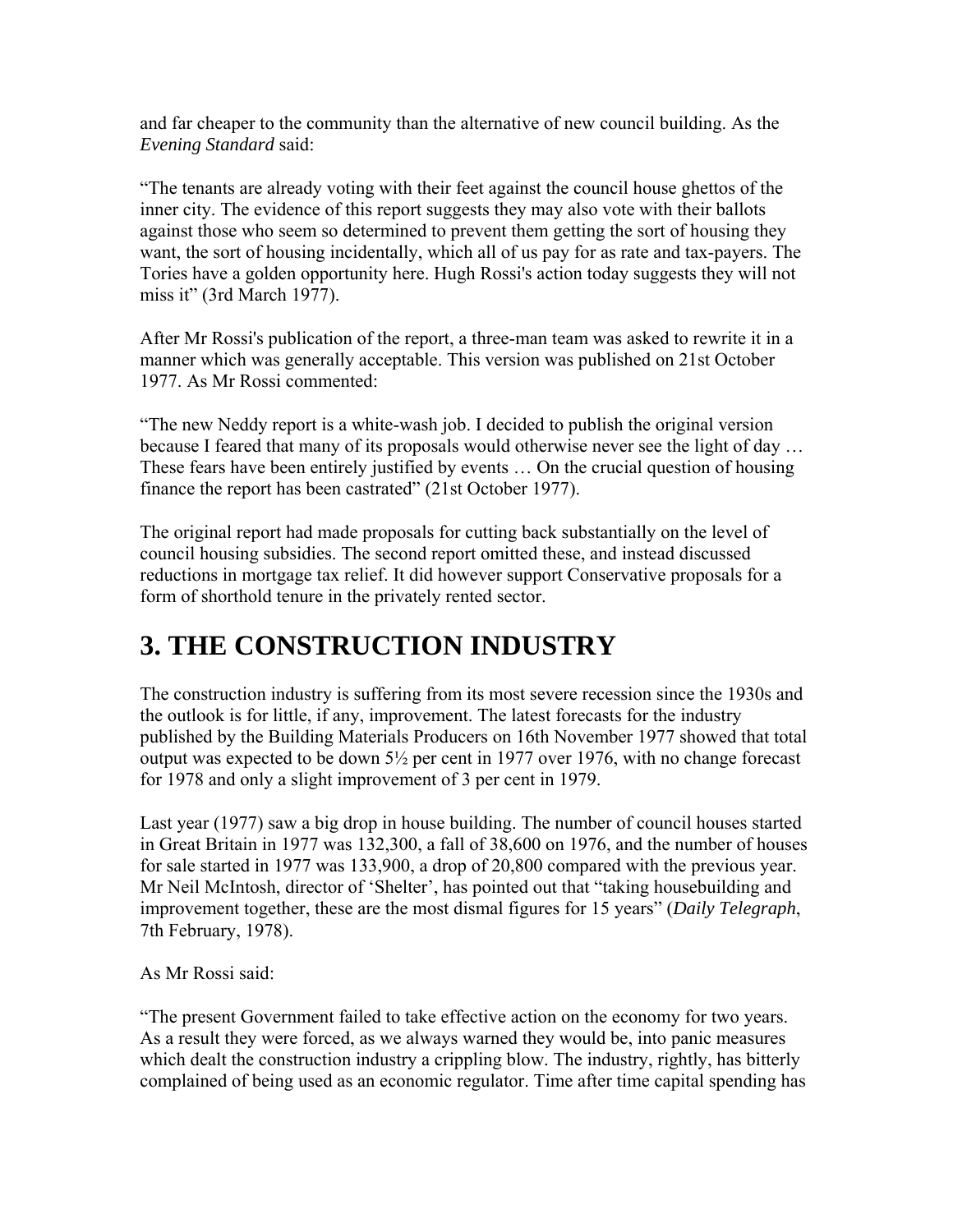been given the axe whilst current spending has got off virtually scot free" (*Building Trades Journal*, 18th November 1977).

During 1977 the Chancellor made available some extra funds for construction work. In his package announced on 26th October 1977, Mr Healey said there would be £400 million for new local and central government construction work in 1978–9. This means that spending on construction in that year will be at roughly the level of 1977–78, which was 10 per cent below the 1976–77 level in real terms.

But numerous other measures have been taken which have damaged the construction industry. The Capital Transfer Tax has greatly harmed the interests of small firms. The operation of the price code has been partly responsible for the low levels of profitability. The Employment Protection Act has discouraged firms from taking on new staff. The new 714 certificate system for subcontractors has in practice been used in such a way as to deprive thousands of men of their livelihood. The Government's land policies are already proving to be a serious brake on all forms of development.

Perhaps the most insidious threat to the construction industry has come from Government policy towards direct labour departments.

**Direct Labour.** The Local Authorities (Restoration of Works Powers) Bill was given a second reading on 17th May 1977 by 186 votes to 161, with the Liberals supporting the Government. It received the Royal Assent on 29th July 1977.

The Act restores with permanent effect the powers provided by certain Orders under the Local Government Act 1972. These Orders permitted 25 district councils to carry out work for their county councils and neighbouring district councils in specified areas. These powers had lapsed on 31st March 1977.

During the Committee stage on 14th June 1977, Mr Speed said:

"We do not like the Bill, and we voted against it on Second Reading."

"We believe that within five years there should be comprehensive legislation which should concentrate upon accountancy, competitiveness and all these other matters" (*Hansard*, Col. 27).

The Conservative Opposition introduced amendments to the Bill in the House of Lords on 25th July 1977 which would have applied the accounting rules recommended by the Chartered Institute of Public Finance and Accountancy for direct labour activities by these authorities, but they were removed from the Bill in the Commons on 27th July 1977 by the Government with Liberal support. In an article in the *National Builder* (October 1977) Mr Speed commented:

"We even added clauses to the recent direct labour bill to assist the government in improving the financial framework in which direct labour operates, but the government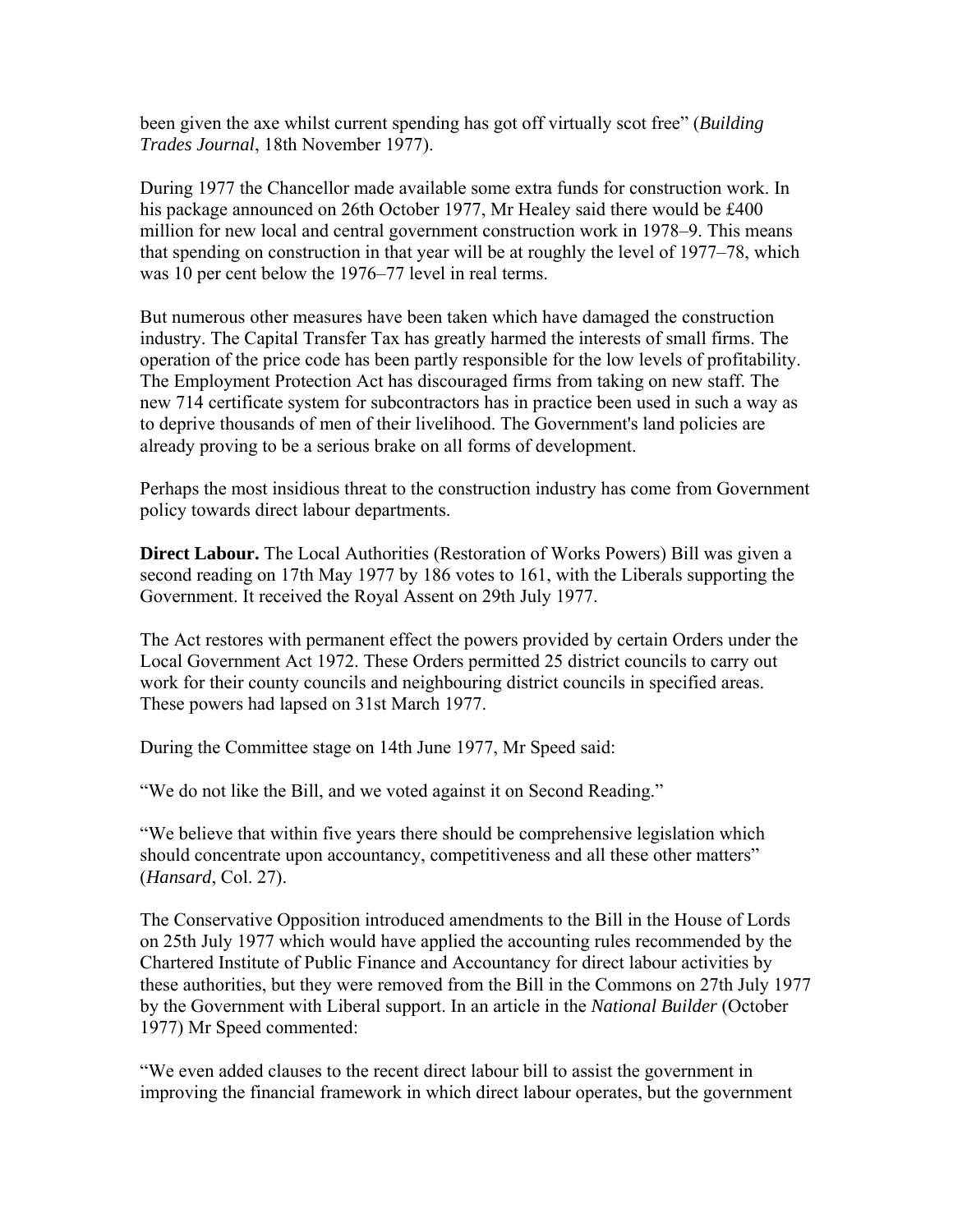with Liberal support discarded our amendments. And they show very little sign of bringing in their own measures although there appears to be all party support for a new financial framework for direct labour".

**Nationalisation Proposals.** The Labour Party's National Executive Committee produced in October 1977 proposals for nationalising a large slice of the construction industry. These were accepted without dissent by the 1977 Labour Party Conference and are therefore now official Labour Party policy. Three methods were proposed for the extension of nationalisation:

- i. The expansion of direct labour organisations.
- ii. The creation of a major public stake in the industry through the acquisition of one or more of the major contractors.
- iii. The take-over of small building firms by worker co-operatives backed by a powerful Co-operative Development Agency.

A state holding company was proposed for the building materials industry, whilst mineral rights were to be wholly nationalised.

Mr Heseltine pointed out:

"I give the industry this clear warning. It is no good shrugging this off as another harebrained Left-wing scheme that will go no further. There is now every likelihood that the creation of a major stake in the industry will be included as policy in the next Labour manifesto. As we all know only too well. Labour's social democrats have supported every item of the 1974 Manifesto no matter how extreme. There is no reason to suppose that next time things would be different" (*National Builder*, November 1977).

Significantly, when questioned recently about the nationalisation of the construction industry, Mr Callaghan affirmed that "nationalisation is never off the agenda", and went on to say: "There is a case for reorganisation" of the industry (*Hansard*, 9th February 1978, Col. 1663).

Labour have conveniently forgotten the late Mr Aneurin Bevan's warning in 1950: "When you talk about nationalising the building industry and all the important materials what you are really saying is: 'let us nationalise every industry in Great Britain'. That is the logic of it, but I am bound to tell you that in the political and physical dislocation that would intervene there would not be many houses going up for some time" (Labour Party Conference, Margate, 6th October 1950).

### **4. THERMAL INSULATION**

Mr Wedgwood Benn, Secretary of State for Energy, announced 12th December 1977, a programme to insulate council housing up to the present minimum standard for new housing within a period of four years and at a cost of £320 million (*Hansard*, Cols. 31–2). Mr Rossi commented: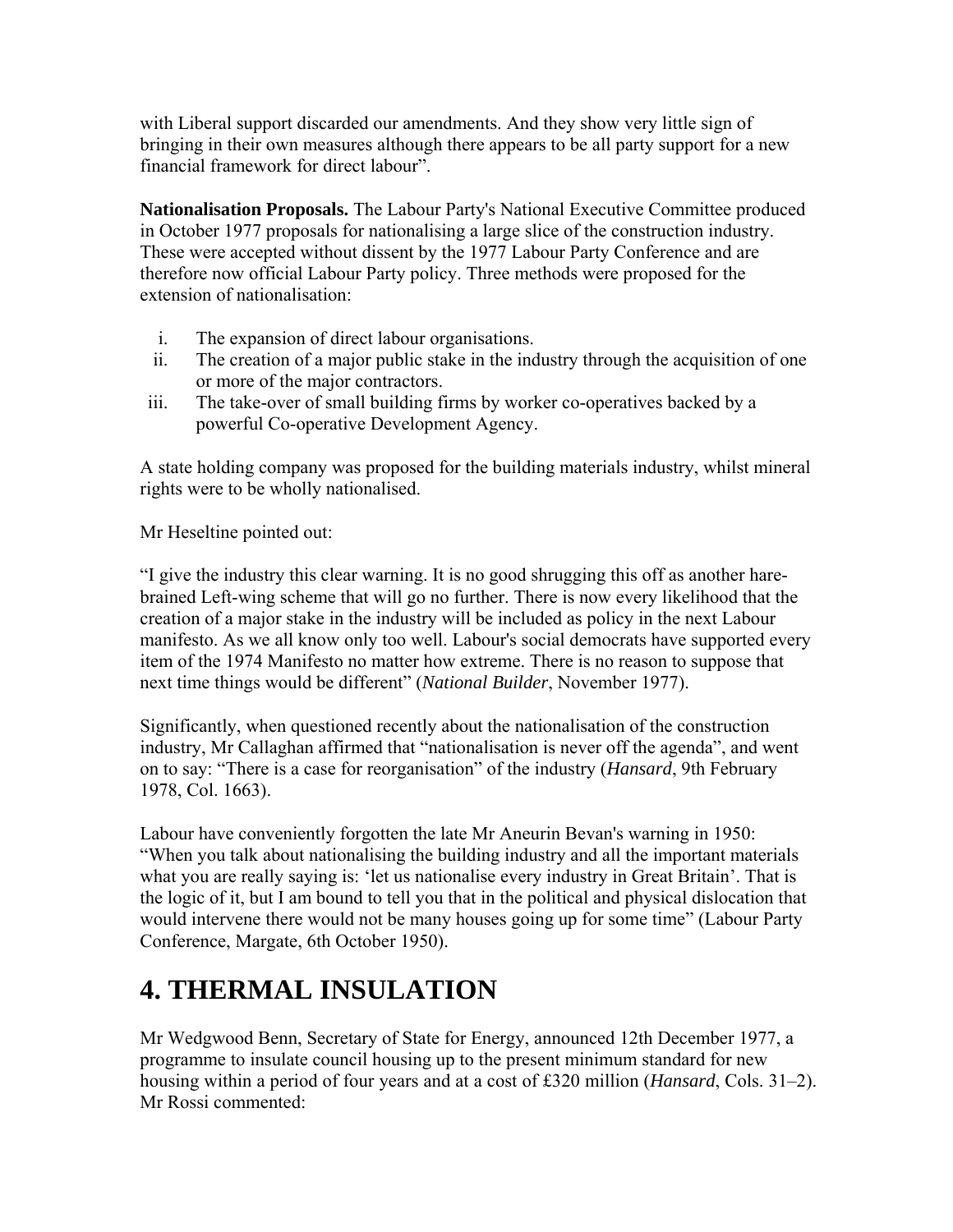"North Sea oil will not last for ever. Time is short and the need to conserve energy is urgent. A policy initiative that goes much further than Mr Benn's is urgently needed to improve thermal insulation in British homes to a decent standard" (Hornsey, 16th December 1977).

Since there has been considerable underspending of money available for improvement work, Mr Rossi made three proposals for policy changes which would not involve any increase in the improvement budget:

- i. Elderly and disabled people in need should be granted the full cost of improving their insulation to the standards currently set for new buildings. At present they are only entitled to part of the cost and only 10 people have claimed any help since the passage of the 1974 Housing Act over three years ago.
- ii. Consideration should be given to enabling home owners to obtain grants towards part of the cost of improved insulation.
- iii. The current standards for thermal insulation in new homes should be urgently reviewed. We now have some of the lowest standards in Western Europe.

# **5. HOUSING (HOMELESS PERSONS) ACT 1977**

This measure was introduced by Mr Stephen Ross, Liberal MP for the Isle of Wight. It received the Royal Assent on 29th July 1977 and came into force on 1st December. Its main purpose is to place on housing authorities a duty to provide accommodation for homeless people or those threatened by homelessness who have a priority need for it. The priority groups for the purposes of the Act are:

- i. Families with dependent children.
- ii. Pregnant women.
- iii. Adult households of which one or more persons are vulnerable as a result of old age.
- iv. Mentally or physically handicapped people.
- v. Those who are made homeless as a result of fire, flood or other disasters.

The authorities also have a duty to provide such assistance and advice as they consider necessary to those who are homeless or threatened by homelessness who do not have a priority need for accommodation.

Previously the duty to provide for homeless people rested with social service authorities under the National Assistance Act 1948. However, Department of Environment Circular 18/74, issued by the last Conservative Government in February 1974, suggested a transfer of responsibility from social service to housing authorities. About 30 per cent of district housing authorities had not accepted this responsibility: as a result, there had been pressure from housing charities for legislation.

During the Bill's passage through the House of Commons, Conservatives secured a number of important concessions.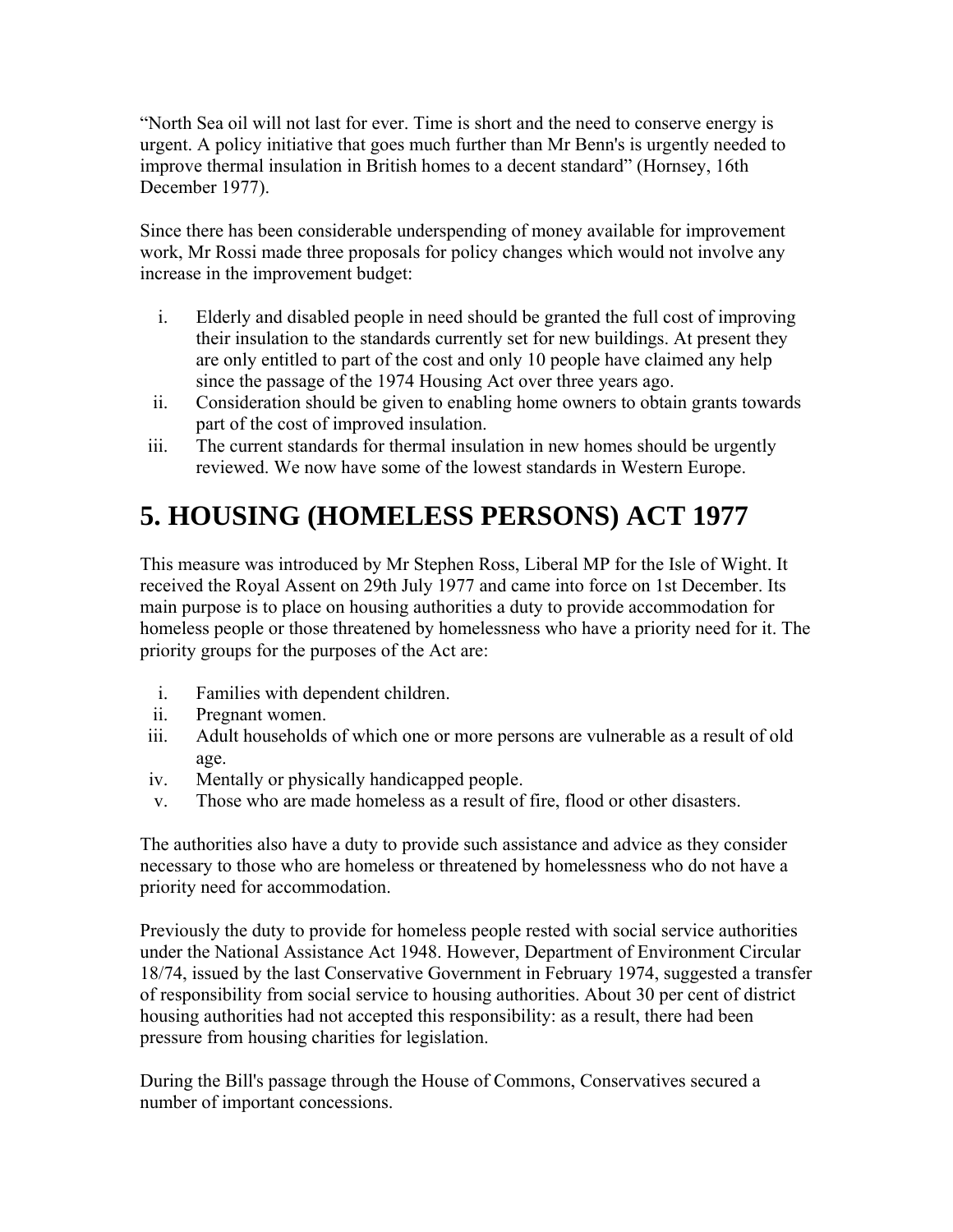- i. Local authorities will have some discretion to determine who is a homeless person. This would avoid charges of queue jumping, safeguard families on the housing list and prevent distortions of the points system.
- ii. Local authorities will be responsible for housing only those homeless families normally resident in their area.
- iii. A definition of priority cases was written into the Act along the lines recommended by the last Conservative Government in Department of Environment Circular 18/74.

Mr Rossi commented:

"With these amendments we believe the Bill will be workable and provide real help to the homeless, whilst protecting the interests of those already on housing waiting lists. That is why we are happy to assist in the speedy passage of the Bill through the Commons" (21st June 1977).

# **(C) LOCAL GOVERNMENT AND ENVIRONMENT**

#### **1. LOCAL GOVERNMENT REORGANISATION**

The Labour Party is committed to a further measure of local government reorganisation. A composite motion calling for the reform of Local Government was carried by the Labour Party Conference on 7th October 1977 and accepted by Mr John Cartwright MP on behalf of the National Executive Committee. In his speech to the Labour Local Government Conference at Harrogate on 29th January 1977, Mr Peter Shore, Environment, Secretary, deliberately invited the largest former county boroughs in the shire counties to contemplate the acquisition of additional powers. His intention can only be seen as an attempt to sow dissension in local government. This was taken up by Mr Keith Speed, then Conservative spokesman on Local Government, in a speech at Ashford on 3rd August 1977:

"I believe Peter Shore is persisting with his plans to divide local government, county against district, over the responsibility for major services. It has been confirmed that, following his earlier proposal that ex-county boroughs should have their powers restored, legislation is being considered which will return social service powers to the district councils—no doubt to be followed by Education later. The object is eventually to destroy country councils."

On 18th August 1977 the Labour Party published a consultative document, *Regional Authorities and Local Government Reform*, which discussed the establishment of regional authorities and large district councils of a quarter of a million population. It was roundly condemned by the local authority associations. Cmdr. Sir Duncan Lock, Chairman of the Association of District Councils, said: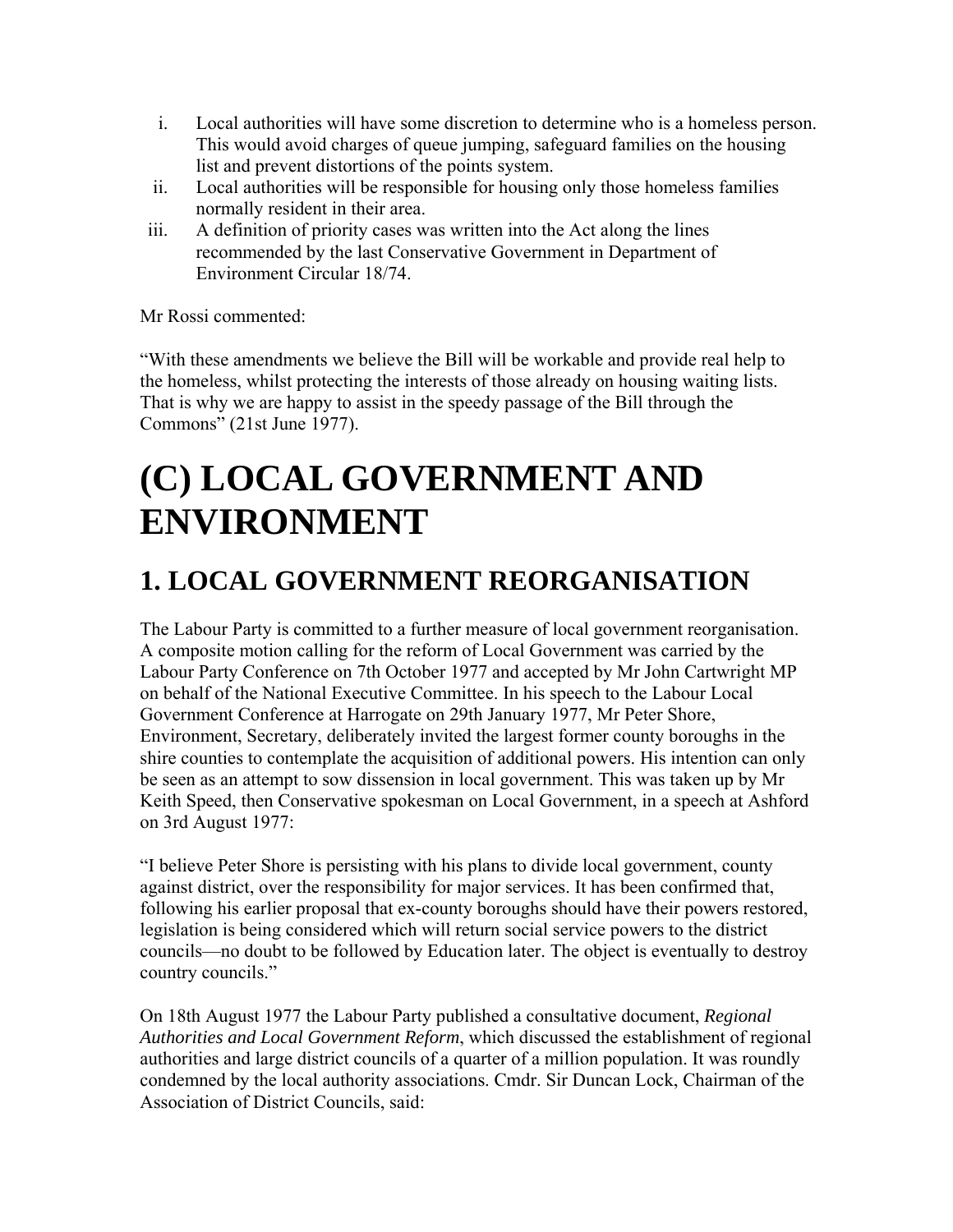"This is just not the time to be talking of another reorganisation of local government. I do not believe the public would stand for it; nor is it needed" (18th August 1977).

Cllr. Mrs Elizabeth Coker, Chairman of the Association of County Councils (ACC), said:

"It is ridiculous to contemplate any further reorganisation of local government at present; after all, it is only three years since the vast upheaval of the last reorganisation" (18th August 1977).

This anxiety was reflected in a speech at Gloucester on 13th September by Mr Speed:

"We cannot expect untroubled services and continuity in administration if local government is subjected now to further changes and the uncertainty which they inflict."

Although wholesale reorganisation is rejected by the Conservative Party and the local authority associations, there is support for limited changes to reduce duplication and overlapping. Mr Speed said:

"It is not Conservative policy to reorganise local government and certainly not to leave half open doors for the advocates of regional government but we recognise that there are areas in the two tier system which would benefit from greater clarity, and there is duplication in the provision of services which councils should try to eliminate. These include consumer protection, recreation and leisure, supervisory functions, data storage, planning and development control, conservation and listed buildings, personal grants, traffic management, and a number of agency matters including highways maintenance and library services" (ibid.).

At the Labour Party Local Government Conference at Bristol on 28th January 1978, Mr Peter Shore announced that the Government regretted its foolhardy promises of further reorganisation:

"It seems to us that the best way forward now is that my colleagues and I who have overall responsibility for the major services administered by local government should each review with the Associations and other bodies directly concerned with those services just what their problems are. We shall then give collective consideration to what emerges."

This proposal was criticised by Cllr Gervas Walker for the ACC:

"We very much regret that neither the Prime Minister nor Mr Peter Shore gave a clear indication that there would be no further tampering with Local Government" (Statement, 28th January 1978).

The three Local Authority Associations have also called on the Government to reduce the mass of unnecessary controls on local government and to stop sending out over-detailed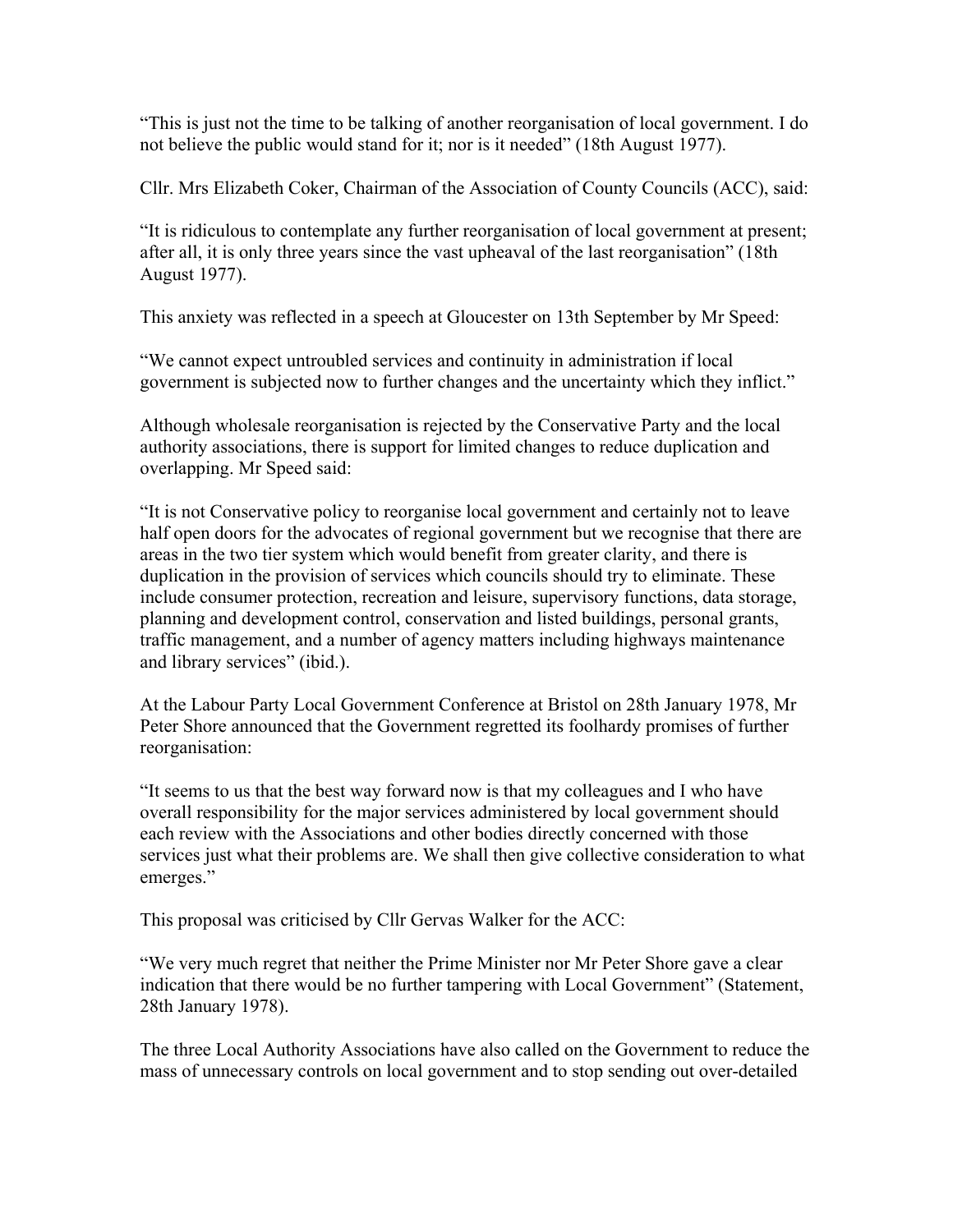advice. On 6th February 1978 they published a Paper, *The Relationship between Central Government and Local Authorities*, which concluded:

"The immediate aim must be to seek ways of reversing the drift to centralism and to find ways of strengthening local autonomy."

At the Conservative Local Government Conference on 4th February 1978, **Mrs Thatcher** told Conservative Councillors that a Conservative Government would:

"review as a matter of urgency every Whitehall circular and rule governing your activities. Our aim will be to give you more responsibility for your own communities. It is time-wasting and pound-wasting for Central Government to spend so much time looking over your shoulders."

## **2. LOCAL GOVERNMENT OMBUDSMAN**

The Government has announced proposals to extend the powers of the Commission for Local Administration (the local government ombudsman). At present, local authorities can refuse to surrender documents relating to a case referred to the Ombudsman. It is expected that the position will be altered but legislation has not been published.

In her report for 1976–7, Baroness Serota, Chairman of the Commission for Local Administration, said that the Commissioners had received over 2,200 complaints and that over 1,400 had not come via councillors. Most complaints concerned Planning (31 per cent) and Housing (23 per cent) (*Local Government Chronicle*, 7th October 1977).

### **3. COUNCILLORS' ALLOWANCES**

The Robinson Committee, which was appointed in November 1976, published its report, *Remuneration of Councillors*, on 1st December 1977. The main recommendations are the abolition of the Councillors' Attendance Allowance, and its replacement by a three part system:

 $(i)$  A basic payment of £1,000 per annum for all councillors on county and district councils. This would be subject to tax and cover all expenses except travel and subsistence.

(ii) The reintroduction of entitlement to an allowance to compensate for financial loss arising from approved duties which would be determined nationally.

(iii) A special responsibility payment, which would go to some councillors with committee chairmanships. The maximum number of such appointments should not exceed one-tenth of the total number of councillors on an authority. The decision as to which appointments should receive these payments should be a matter for local discretion. The amount of special responsibility payments would vary according to the size of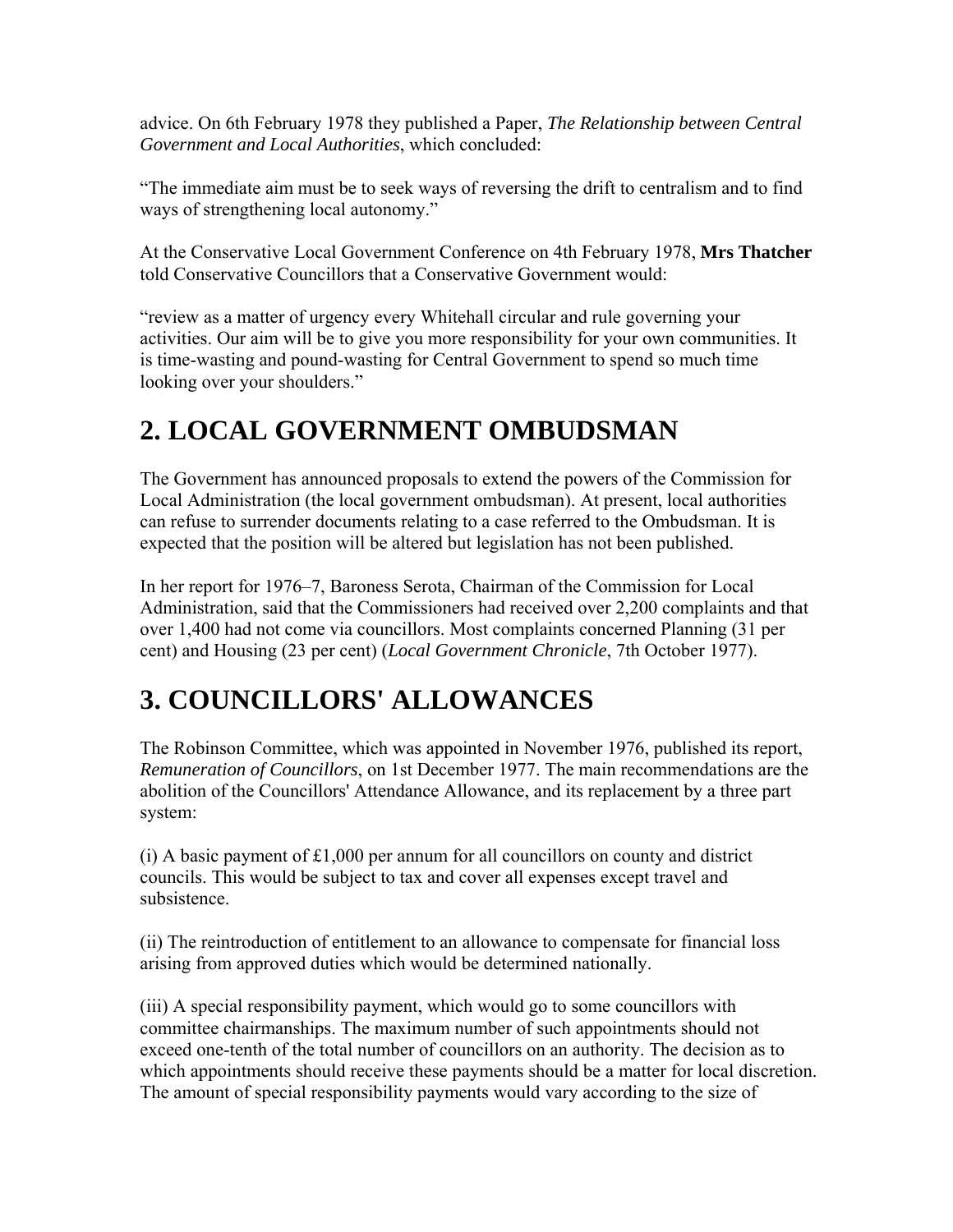authority from £750 per annum for an authority under 50,000 population to £3,000 per annum for an authority with a population of over 400,000.

In a statement giving a general welcome to the Report, Mr Michael Alison, Conservative spokesman on local government, said:

"I believe that the committee's main recommendation that the attendance allowance should be commuted to a single flat rate taxable payment for all councillors from which their main expenses would have to be met is a definite improvement."

He went on to say:

"One of my main misgivings concerns the operation of the financial loss allowance: I believe that this will remain a difficulty for the self-employed who find it difficult to prove the extent of such loss of earnings but who have a vital contribution to make to local government" (1st December 1977).

#### **4. RATE SUPPORT GRANT 1978–9**

The pattern of earlier years has been repeated in the Rate Support Grant (RSG) settlement for 1978–9 announced at the meeting of the Consultative Council on Local Government Finance (CCLGF) on 18th November 1977.

**Rate Support Grant Order.** Relevant Expenditure (in other words spending eligible for Rate Support Grant) in 1978–9 in England and Wales will be set at £12,531 million (at November 1977 prices). In a Written Answer on 6th December 1977 Mr Shore said that the percentage growth in local government relevant expenditure in real terms between 1977–8 and 1978–9 was one per cent,

"But current expenditure is effectively at the same level as in the 1977 8 settlement" (*Hansard*, Col. 635).

The total Exchequer grant is to be maintained at 61 per cent of relevant expenditure or £7,644 million. This is made up as follows:

| <b>Rate Support Grant</b>                  | 6,520 million |
|--------------------------------------------|---------------|
| Specific Grants (for services like Police) | 845 million   |
| <b>Transport Supplementary Grant</b>       | 275 million   |
| <b>National Parks Supplementary Grant</b>  | $3.5$ million |

In the Settlement, the *domestic element* (£674 million) which gives special relief to domestic ratepayers, will be paid at the same level as in 1976–7 and 1977–8: 18½p in the £ in England, and 36p in the £ in Wales.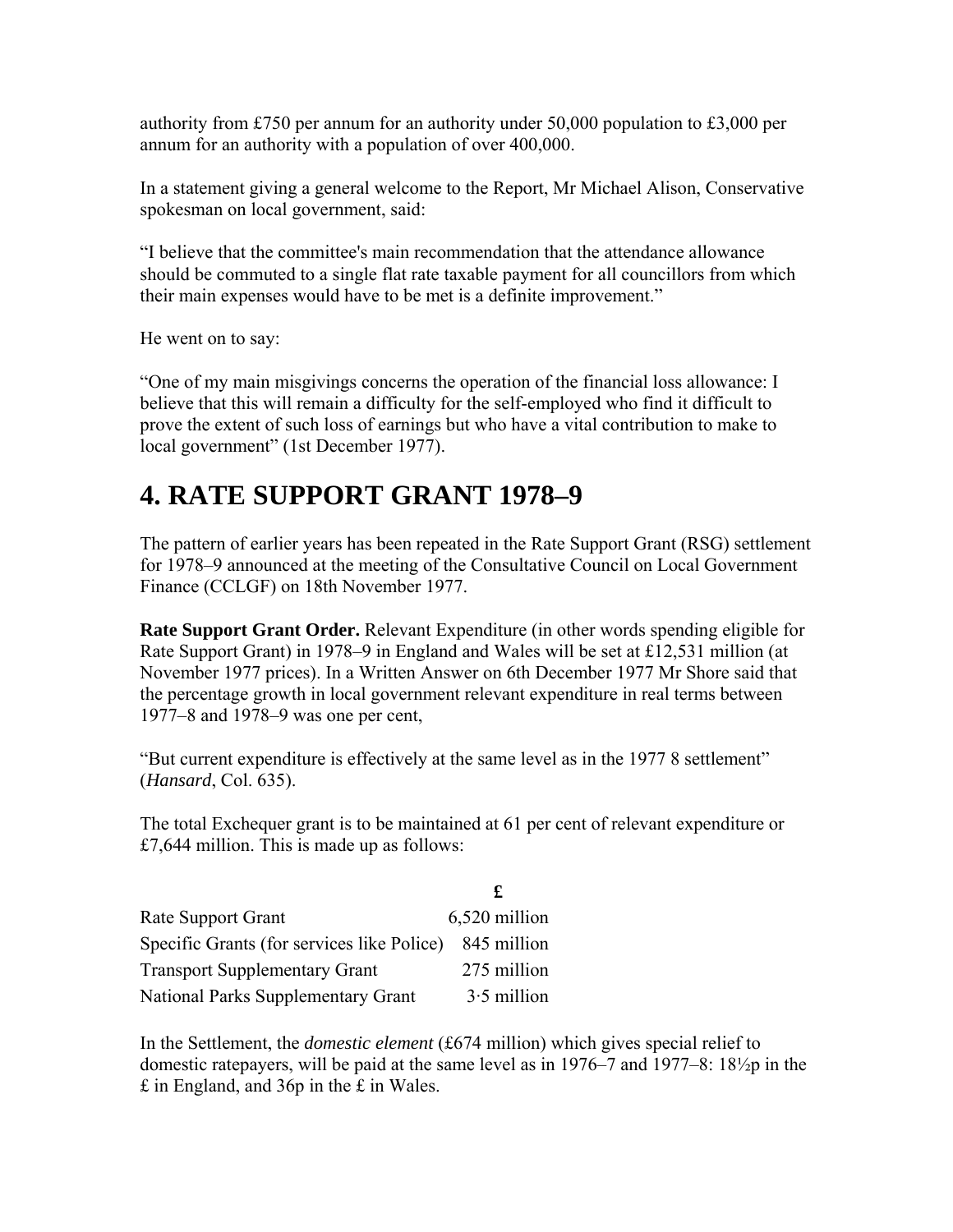The *resources element* for England and Wales (£1,901 million) will be maintained at just under a third of the sum of needs and resources elements. This element is paid to those authorities where the rateable value per head of population is below a national standard. For 1978–9 the national standard has been raised from £173 per head (1977–8) to £177 per head.

The *needs element* (£3,946 million), which provides support for the special spending needs of authorities, is much the largest part of the RSG. It is based on a complicated formula called multiple regression analysis, which involves the multiplication of certain needs factors (for example, single parent families, families in overcrowded conditions, children in primary schools, old people) by an average sum of expenditure for each unit. Only certain factors are selected each year, depending on the effectiveness of factors used in earlier years in reflecting needs. A recurrent criticism of the regression analysis system is that it is biased too much towards past expenditure, and those authorities which have spent heavily in the past stand to benefit from future settlements.

**Effect on Local Authorities.** In his statement on 18th November 1977, Mr Shore said:

"This year the Government has been particularly concerned to bring about a period of stability for authorities and ratepayers alike, after the uncertainties of the last couple of years. The grant percentage will therefore be maintained at 61 per cent. A corollary of this is that *I expect average domestic rates rises attendant upon this settlement to be within single figures.*"

In his speech to the Labour Local Government Conference at Bristol on 28th January, Mr Shore revised his estimate of the likely effect on rate increases:

"The Government is well aware that to maintain services at current levels, many authorities will need to increase rates in double rather than single figures."

In order to attempt to mitigate the hardship caused to certain shire counties and some metropolitan districts by the 1977–8 Settlement, two measures have been taken:

(a) A procedure of "four-year damping" of the assessment of needs through the regression analysis calculation. This means that the 1978–9 needs assessment will be combined with those for 1975–6, 1976–7 and 1977–8 to provide the distribution formula. In Mr Shore's words:

"This will ease the burden of authorities whose needs assessment is falling relative to others, but will nevertheless allow a measure of extra financial assistance to go to the most hard-pressed areas" (ibid.).

(b) A new 'safety-net' provision for 1978–9. In a Written Answer on 6th December 1977 (*Hansard*, Cols. *633–4*) Mr Shore explained the basis of the safety net. The needs element which an authority would have received if the 1977–8 distribution arrangements had been carried forward to 1978–9 is compared with the authority's entitlement under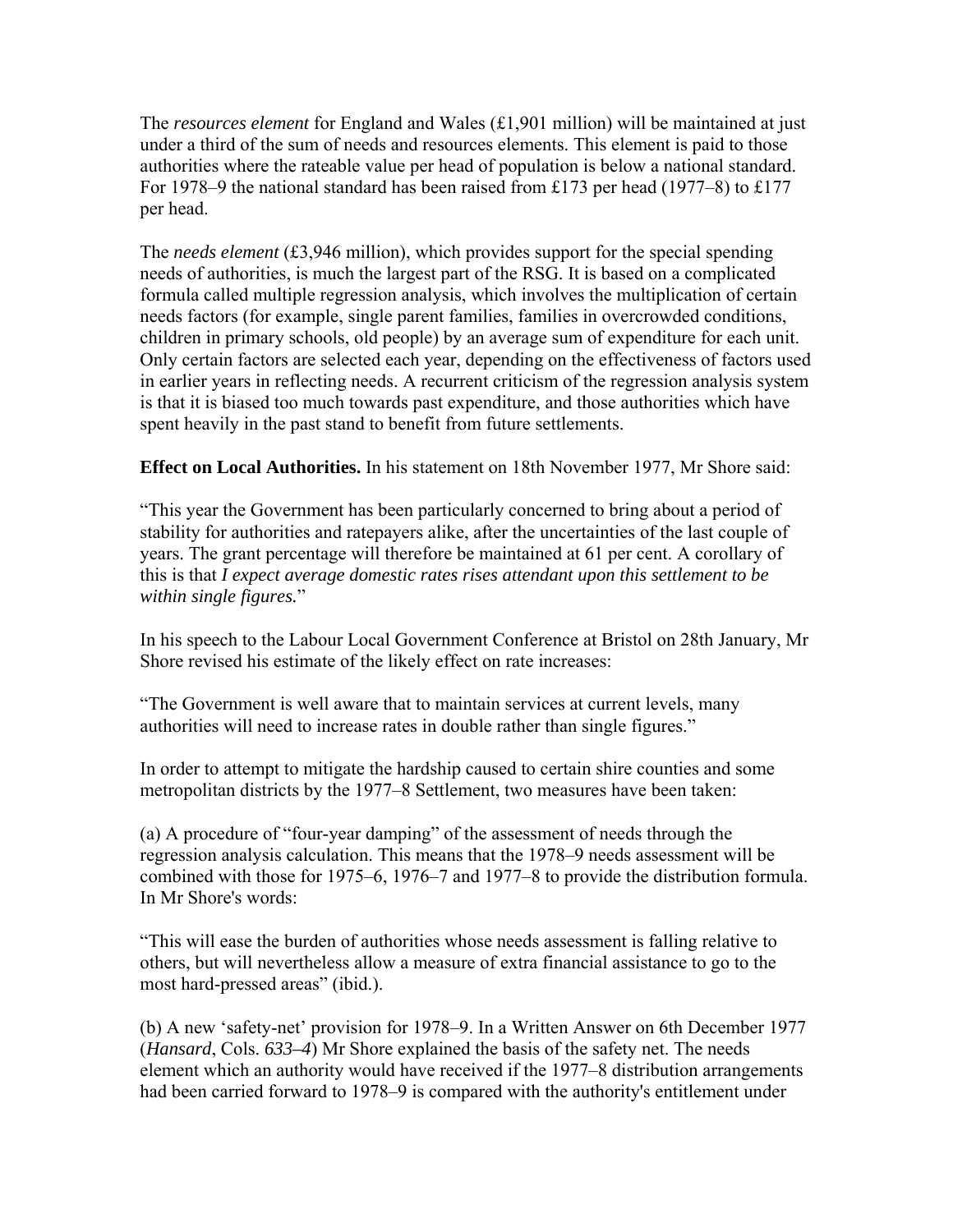the 1978–9 distribution arrangements. Where the difference represents a loss of more than the product of a 2p rate, the amount will be met by a special safety net payment.

On 23rd November 1977 Mr Shore said:

"But for the safety net this year, the rate settlement would have had a harsher effect … the 2p figure will probably mean a 4 per cent increase in rates. I do not think that that will impose an intolerable burden on county councils" (*Hansard*, Col. 1517).

The safety net arrangements have been criticised in local government circles. In a letter on 7th December 1977, Mrs Elizabeth Coker, Chairman of the Association of County Councils, criticised the 'safety net' arrangement:

"It is an artificial calculation, and in particular it takes no account of the larger part of the transfer of grant to London, which is outside the 'safety net'."

London is to a certain extent adversely affected by the "clawback" arrangement in the Rate Support Grant—which takes resources element away—because of London's high rateable values. In 1978–9 London will lose £270 million in this way.

**The Cash Limit.** In 1978–9, as in 1977–8, the Rate Support Grant will be subject to a cash limit. This will apply to additional money available for payment as grant through Increase Orders later in the year and the cash limit for these in 1978–9 is £525 million. In his statement on 18th November 1977, Mr Shore said:

"This figure does not relate directly to inflation affecting local authorities over a 12 months period. It is equivalent to an underlying annual rate of inflation of pay and prices affecting current expenditure, of about 9 per cent from out-turn 1977–8 to out-turn 1978– 9 … The cash limit is an overall envelope for pay and price increases; it does not assume any particular pay or price increase but it is generally compatible with the government's pay policy. It will of course be subject to review in the usual way."

In a Written Answer on 6th December 1977 he explained in more detail the underlying assumptions of the cash limit. Taken together, the increases in cost form a range of £525 million to £939 million, corresponding to increases in grant at 61 per cent of £320 million to £573 million. The cash limit corresponds to an increase between 1977–8 and 1978–9 in the underlying costs affecting local authority current expenditure of just under 9 per cent.

On the same day he outlined the major wage and salary settlements in local government to the end of March 1979, the period covered by the 1978–9 RSG. They are:

Manuals, craftsmen and fire Nov. 1977 Teachers April 1978 Administrative and technical staff July 1978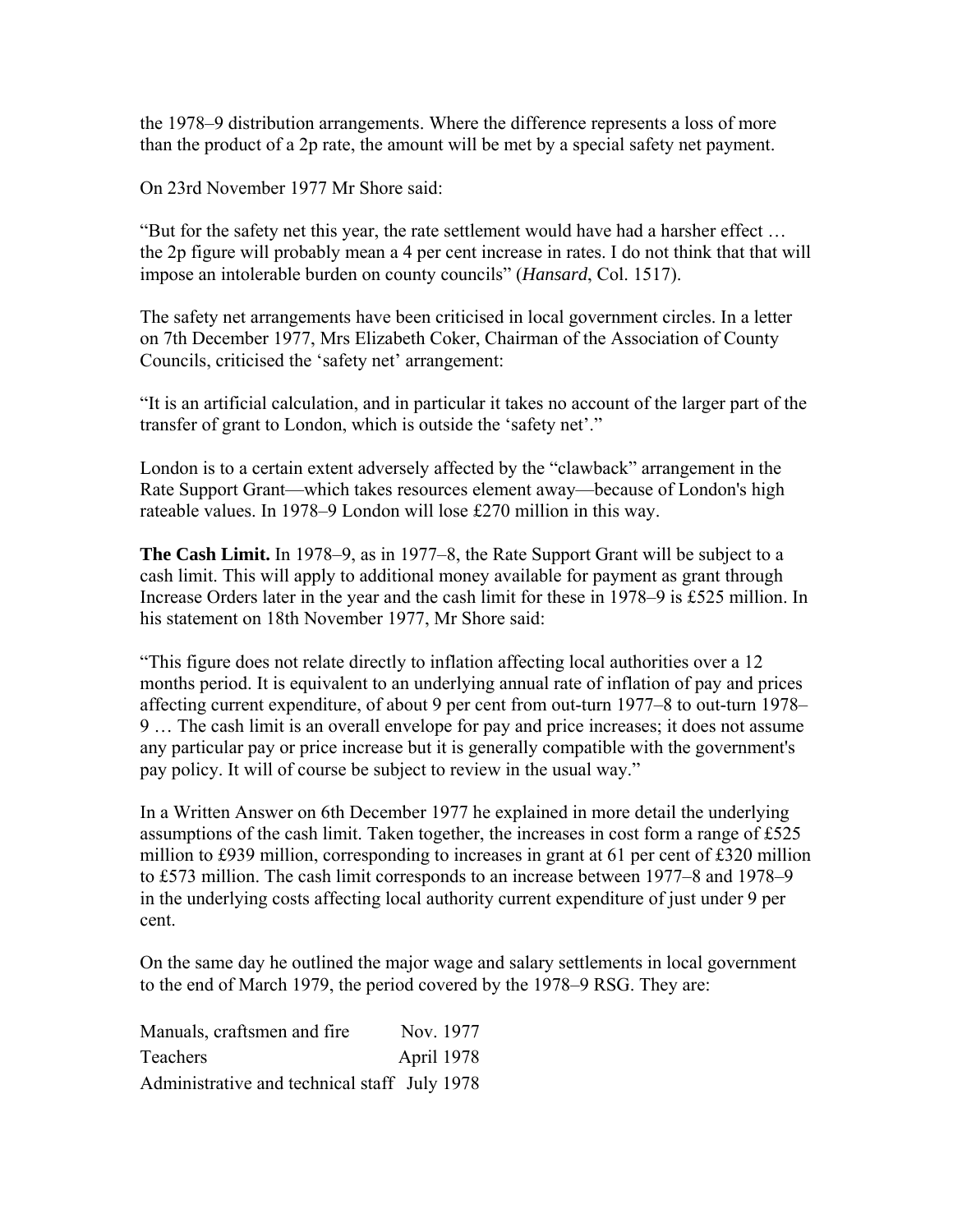| Police                       |                     | Sept. 1978 |  |
|------------------------------|---------------------|------------|--|
| Manuals, craftsmen and fire. |                     | Nov. 1978  |  |
|                              | (Hansard, Col. 636) |            |  |

There has been criticism from many quarters of the Government's confidence in predicting a rate of inflation of 9 per cent in the cash limit set for 1978–9.

On 7th December, Mrs Coker pointed out:

"The proposed cash limit of £525 million is said by the Government to be equivalent to an average 9 per cent year-on-year increase of prices between 1977–8 and 1978–9. This, however, is considered to be misleading. The 9 per cent figure will have to include the effect of two pay awards for firemen and manual workers … Taking this into account, the cash limit is based on an apparently optimistic assumption about the overall level of cost inflation for local authorities."

The employers' concern over the unrealistic level of cash limits was echoed by the statement on RSG made on 18th November 1977 by Mr Geoffrey Drain, General Secretary of NALGO:

"The increase of 9 per cent in Government imposed cash limits will not keep up with the probable inflation in local authority costs. It seems highly unlikely that wage costs increases in local authorities will be kept to 10 per cent throughout the financial year 1978–9."

In the debate on the Rate Support Grant on 15th December 1977, Mr Michael Heseltine, chief spokesman on the Environment, gave the Conservative view of the Settlement:

"There are three false assumptions that I shall talk about in connection with the Order. The first … is that it is right to deprive systematically large sections of the country in order to help specifically other parts …

"The second false assumption is that which is inherent in the Order—namely, that the cost increase can be contained within the figure of 9 per cent that the Secretary of State has put forward.

"The third false assumption is that the present system of regression analysis still reflects an objective and accurate assessment of local need" (*Hansard*, Cols. 947–8).

### **5. LOCAL GOVERNMENT FINANCE**

The unsatisfactory basis of the Rate Support Grant is one of a number of problems discussed in the Government's Green Paper, *Local Government Finance* (Cmnd. 6813, May 1977). The main recommendations are: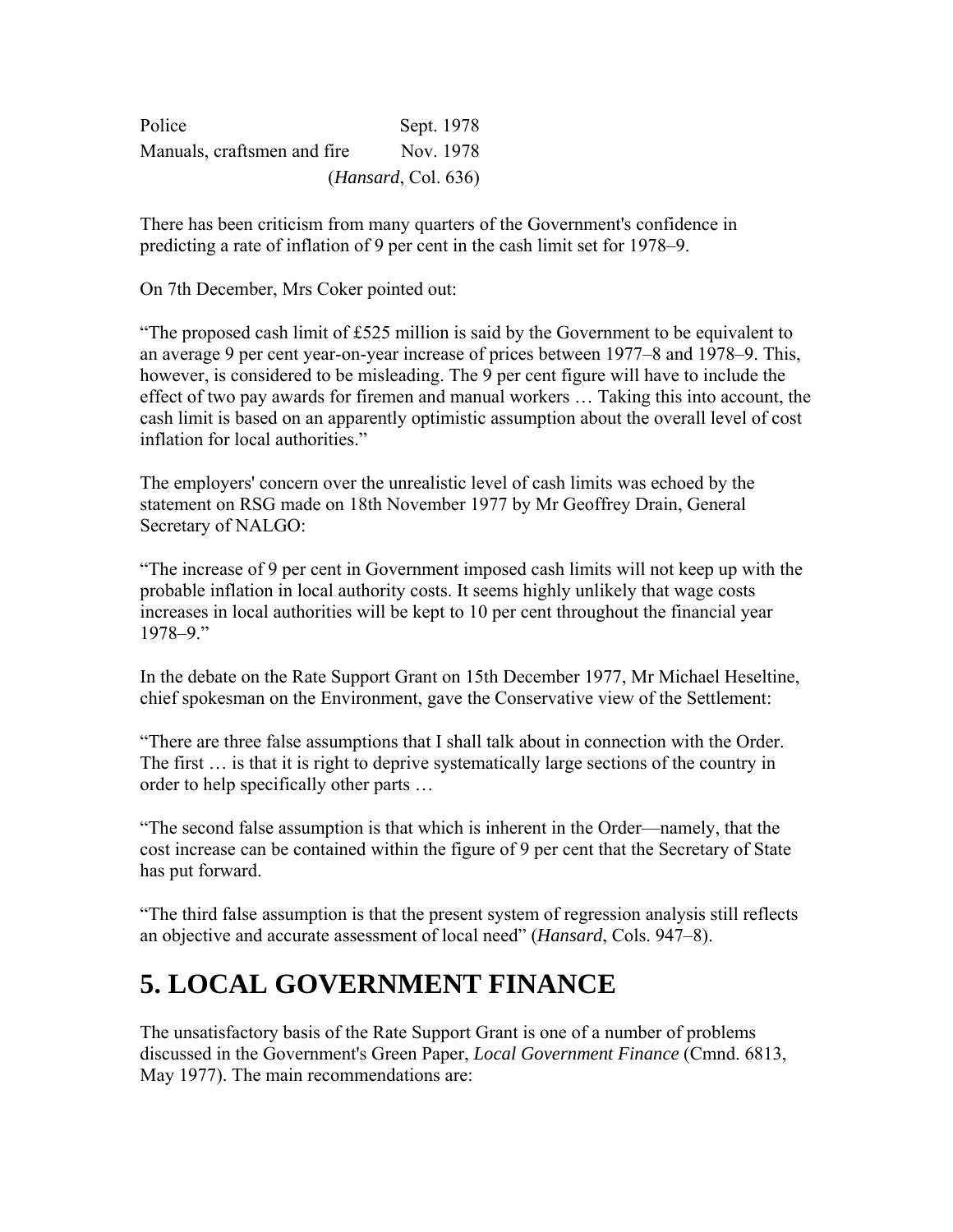(a) The rating system should be retained, and based on capital values.

(b) There should be no rating of agricultural land.

(c) There should be no local income tax to supplement rates.

(d) A unitary grant (based on the unit costs of providing services) might replace the Rate Support Grant.

(e) Some increase should be made in the proportion of government aid paid as specific grants.

(f) There should be a review of charges.

The Green Paper has been criticised from all quarters. Writing in *Labour Councillor* (September 1977), Mr Ed Miller observed:

"Many people in the Party will at least regret the absence of proposals to relieve the present burden of rates. It has always been one of the assumptions behind our approach to policy-making at national level that the impact of local rates, in relation to that of a central government tax, should be reduced."

The proposal for a unitary grant is also unpopular. On 19th May 1977, Cllr Jack Smart, Chairman of the Association of Municipal Authorities, commented:

"We acknowledge that the present system of rate support grant has drawbacks but nothing will be solved by replacing an imperfect system with another system which the Green Paper itself shows to be equally complex. One trouble about unitary grants on the lines that have so far been indicated to us is that it would be no easier to find acceptable ways of assessing the needs of authorities under the Unitary Grant than under Rate Support Grant."

This anxiety was reflected in Mr Speed's speech at Gloucester on 13th September 1977:

"The local authority associations have already made clear their apprehension over the unitary grant. They fear that the grant in this form would admit much greater interference by Government Departments through the ear-marking of parts of the grant to specific services, and that it would probably also fuel inflation because councils which spend less than the unit allocation on certain services would be subjected to pressure to raise spending to common standards. This will weaken local discretion."

The proposal to base domestic rates in future on the capital, rather than rental, values of houses has been even more controversial. In September 1977, the Land Institute published a pamphlet, *A Fair Deal for Ratepayers*, which expressed concern that: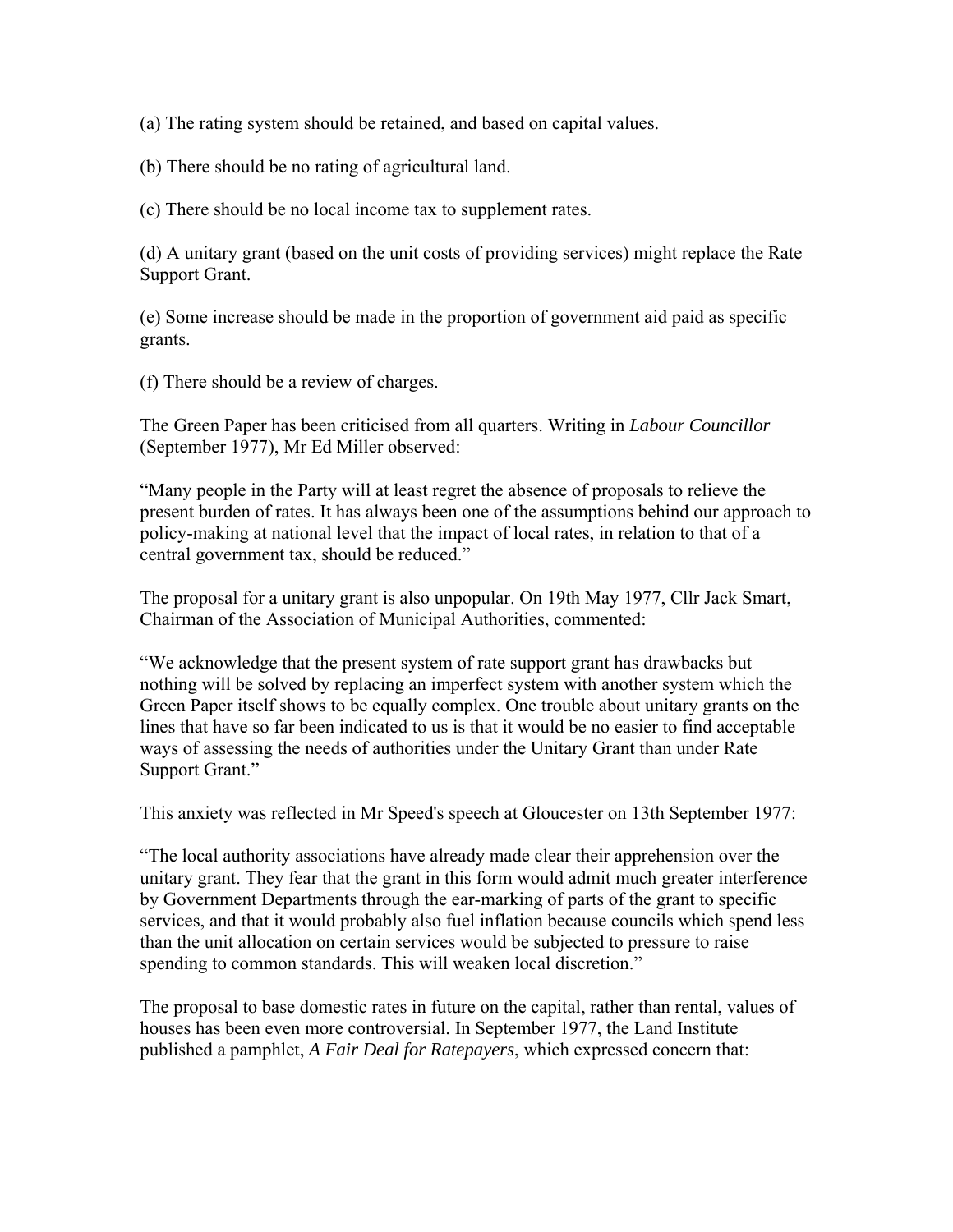- a. The Government is proposing a complex assessment procedure which will be most confusing to ratepayers.
- b. The Government will use a divisor which will bring domestic rating valuations into line with non-domestic rateable values, with the result that valuations will no longer be recognisable as capital values.

Mr Speed spelt out the main objections to capital values:

"The case against capital values as a basis of rates is even more clear cut. They will exaggerate all the defects of the present system, and make it worse.

"First, as the Layfield Committee pointed out, capital values fluctuate far more than rental values. This will lead to a massive increase in the number of appeals, greater uncertainty in the system and, according to Peter Shore, more valuation staff.

"Secondly, the volatile nature of capital values will require more regular revaluations and we know from their past record that Labour Governments for political reasons run away from their duties and cancel revaluations.

"Thirdly, the effect of capital value rating on many householders in inner urban areas and in council housing, and on first-time house buyers in smaller cheaper houses, will be disastrous increases in their rate burdens.

"Fourthly, the move to capital values will also destroy the basis on which water rates are charged, leading to further problems in an already very unsatisfactory charging system.

"Fifthly, these measures will do nothing to bring fairness to the rating system where at present 16 million local electors pay rates and 19 million electors do not.

"Sixthly, the use of the divisor to adjust capital values for calculating rate bills will place in the hands of the Secretary of State a new electioneering weapon every bit as potent as the alteration of the elements of the Rate Support Grant, of which Peter Shore is such an accomplished exponent.

"Lastly, the imposition of capital values will act as a disincentive to home improvements and the extensions which some families have to build to provide accommodation for relatives" (Gloucester, 13th September 1977).

**Conservative Attitude to Household Rates.** Mr Keith Speed has reaffirmed the Conservative pledge to work towards the abolition of the system of household rates in its present form, because of its unfairness: for example, the fact that a pensioner couple pay the same in rates as a household with two or more earners simply because they live in a similar type of house. But Mr Speed pointed out that there had been major increases in personal taxation since the Conservative pledge was made in 1974, and the pledge to abolish household rates must therefore be seen in this context. He said: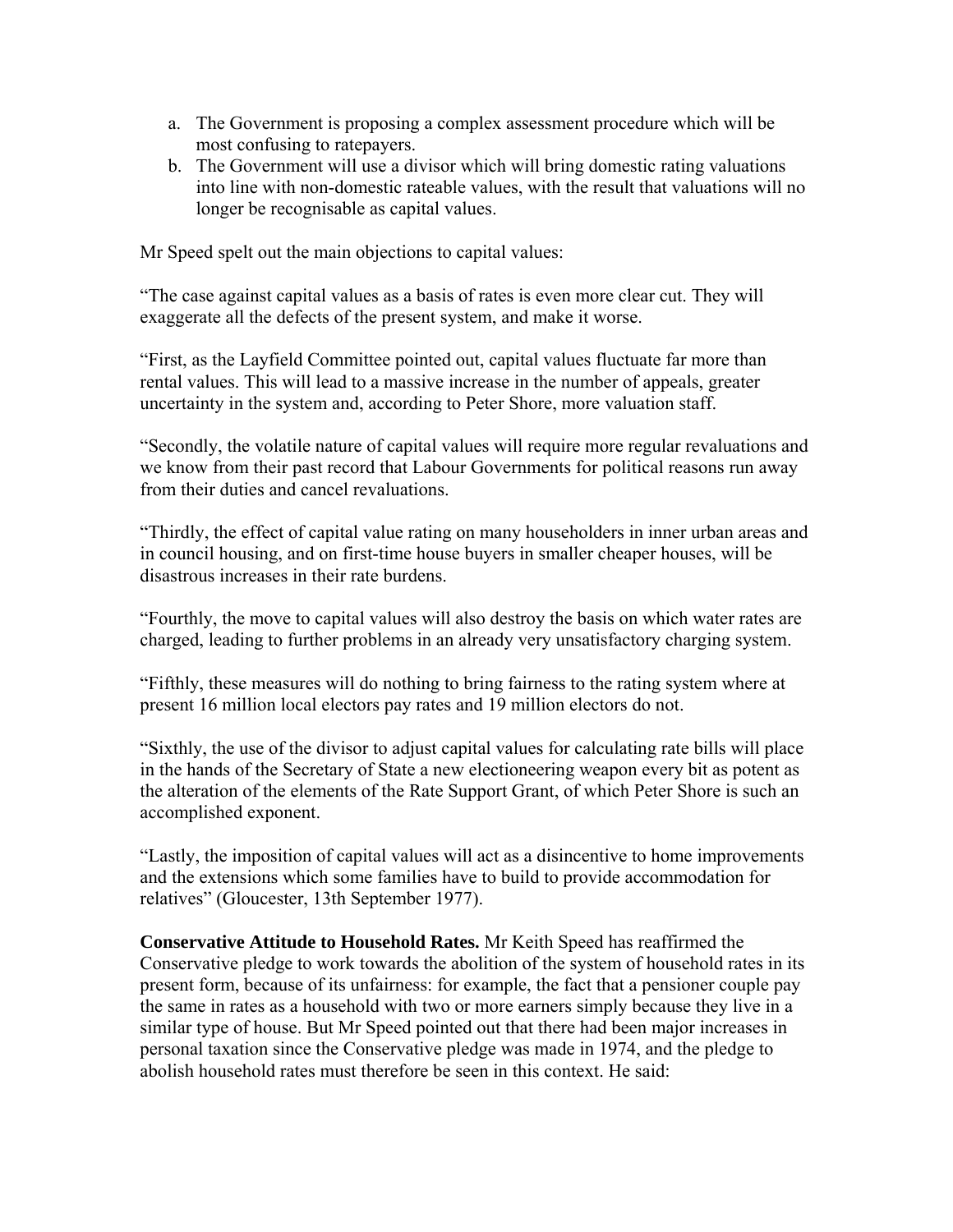"Because of the failings in the domestic rating system, the Conservative Party believes that household rates must be replaced by more broadly based revenues … This pledge must be seen in the current economic context … The first priority for the next Conservative Government must be to balance the economy and restore incentives. This will necessitate reductions in income tax. The need for this, and for the reduction and repayment of the nation's debts, will mean that it will take longer to replace domestic rates. It would be wrong to pretend that the task could be accomplished easily within the lifetime of a Parliament" (Gloucester, 13th September 1977).

**Local Government Spending.** Evidence has been put forward in the Second Review by the Centre for Environmental Studies (January 1978) that rates rise less in Conservative controlled authorities than in Labour ones. The study by Richard Jackman and Mary Sellars showed that authorities receiving more needs grant are also levying higher rates, and supports the view that authorities which spend more than others and therefore attract higher grants, tend to increase their spending even more compared to other authorities. They also found that in 1977–8 a non-metropolitan district with 10 per cent more Labour members tends to levy a rate 1·5p higher. The obvious explanation is that Labour councillors are ideologically committed to higher public expenditure.

## **6. THE WATER INDUSTRY**

In July 1977 the Government announced its conclusions on the consultations over the future of the water industry, in a White Paper, *The Water Industry in England and Wales: the Next Steps* (Cmnd. 6876). The recommendations are:

(a) The establishment of a new National Water Authority to co-ordinate research and prepare a national strategy for water services.

(b) The transfer of responsibility for the British Waterways Board to the National Water Authority.

(c) An increase of 20 per cent in local authority representation on regional water authorities, in order to give greater representation to district councils.

The Government has dropped for the time being its proposal to nationalise the private water companies (see *Campaign Guide 1977*, p. 343). The White Paper states:

"It remains [the Government's] firm intention that the companies should, like the rest of the water industry, be brought into public ownership and be integrated with water authorities. However, they appreciate from their consultations that such a proposal at this time will not gain sufficient parliamentary support … The Government have accordingly decided that the integration of the companies can be deferred for the moment. However, it is essential in the meantime that the private water companies should be effectively brought into and bound by the national strategy prepared by the NWA and the legislation will ensure this."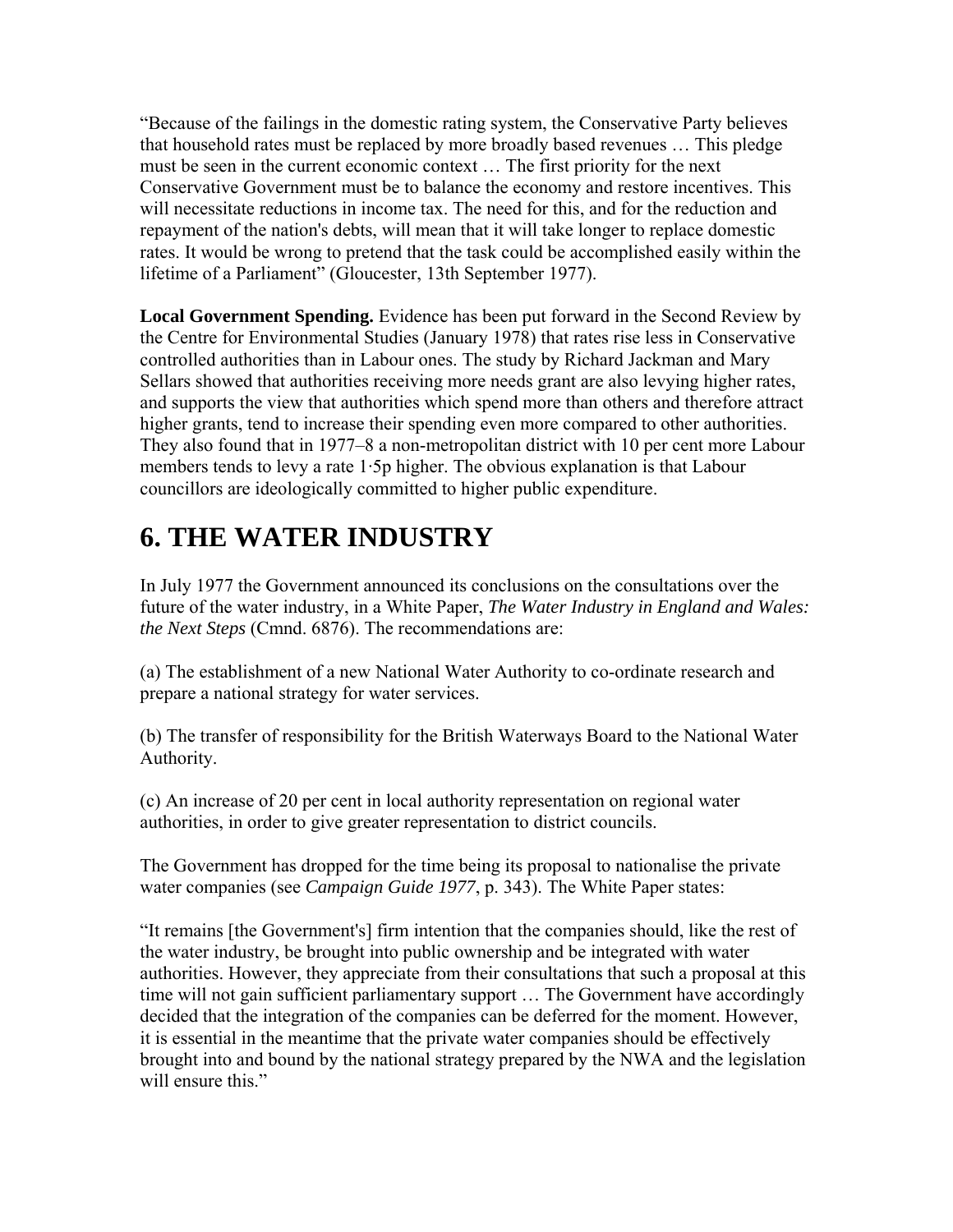This statement implies that the Government intends to try to achieve its Socialist objectives by stealth.

### **7. PLANNING**

**Office Development Control.** The Control of Office Development Bill 1977 was given a Second Reading on 17th May 1977. It extends until 1982 the provisions of the Control of Office and Industrial Development Act 1965 which ensured that office development over a certain scale in the metropolitan area and certain other parts of the south-east could not proceed without an Office Development Permit from the Secretary of State for the Environment.

In the Second Reading debate Mr Shore announced a relaxation of office development control in the south-east. In future, developments in which no more than 200 to 300 people are employed would be exempted. He said that he would make an Order increasing the exemption limit for ODPs from 15,000 square feet to 30,000 square feet, which would lift control from about 55 per cent of the current applications.

Mr Hugh Rossi, Conservative spokesman on Housing and Planning, described Mr Shore's statement as a great reversal of policy and said:

"One begins to wonder whether there is anything left in ODPs. There seems to be little justification or basis, with all the exemptions there are, for keeping this administrative machine" (*Hansard*, 17th May 1977, Col. 320).

The Bill received the Royal Assent on 29th July 1977.

**Planning Procedures.** Problems of planning delay and the need for greater flexibility in the planning system were discussed in the Eighth Report of the House of Commons Expenditure Committee, *Planning Procedures* (19th May 1977). The report contains a detailed indictment of the failings of the system to deal with increased demand:

"In the early 1970s the position became more serious as the pressures on the system increased. The boom in the property market and the steep rise in the price of houses and land led to a substantial increase in the number of planning applications. In 1970 414,000 planning decisions were issued, nearly 30,000 fewer than in 1965; by 1972 the number had increased by nearly a half to 615,000; and rose to 623,000 in 1973. Nearly twice as many appeals were submitted in 1973 compared with 1971. This resulted in serious and widespread delay in dealing with applications and appeals.

"… It is clear that in a great many instances the process of obtaining planning permission is taking far too long."

The Committee concluded: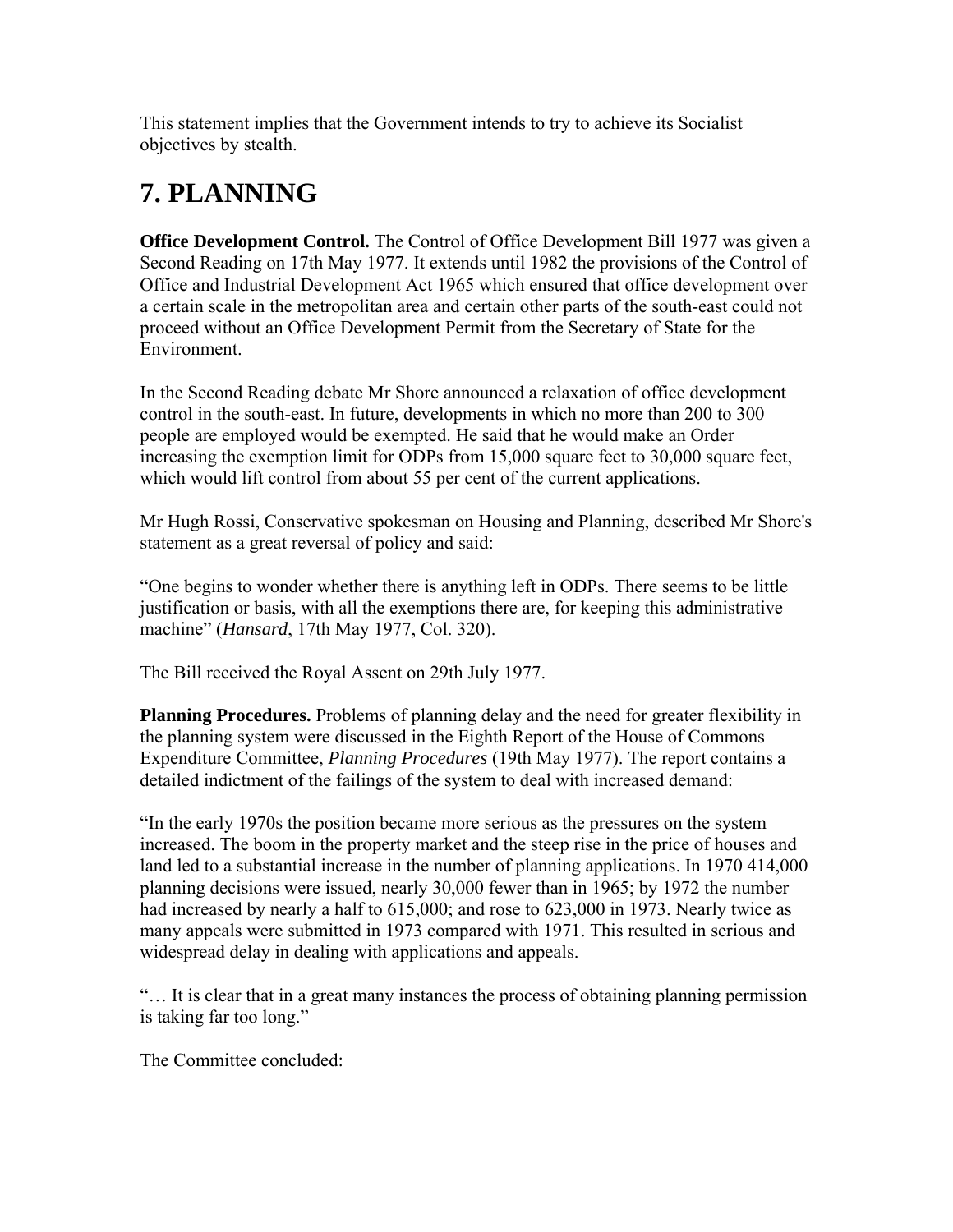"It is clear that the longer it takes for an application to be determined (especially at a time of inflation and high interest rates) professional costs, carrying costs and the cost of construction will all be increased. Delay can not only postpone development but in certain cases prevent it altogether by making it financially unrealistic; if this happens it is not only the developer who suffers but the community as a whole."

The Committee made a number of recommendations to improve the operation of the planning system, including:

- a. The appointment of planning assessors to advise local planning authorities and to monitor their performance.
- b. The punishment of inefficiency by making it an additional reason for the award of costs.
- c. The more frequent use of the Secretary of State's power to award costs, particularly when he reverses on appeal a planning decision which contradicts national policy.
- d. The imposition of time limits on consultations with statutory undertakings (e.g., the water authorities).
- e. Planning inspectors should issue decisions on cases transferred to them within a specific period, say two weeks, of the end of the inquiry.
- f. The Department of the Environment should, with the local authority associations, clarify the respective roles of counties and districts.
- g. The Department should give local authorities advice on the proper content of outline planning applications.

The report was welcomed by Mr Rossi in a speech at Bath on 5th November 1977:

"I welcome the proposals which seek to eliminate or at any rate reduce inefficiency."

The Committee also commented on the involvement of planning control in minor development:

"Although individuals attempting to safeguard their private interests have come to look to the planning system for protection, it was not designed to provide such protection and it does not provide it efficiently; minor applications of negligible planning significance cause a quite disproportionate amount of effort to planning authorities which have to deal with them ..."

In his Bath speech Mr Rossi said:

"This is not a problem easily solved but we should attempt to shift the emphasis of planning to major concerns, whether this is achieved through an extension of the General Development Order … or by the adoption of George Dobry's system of Class A and Class B categories."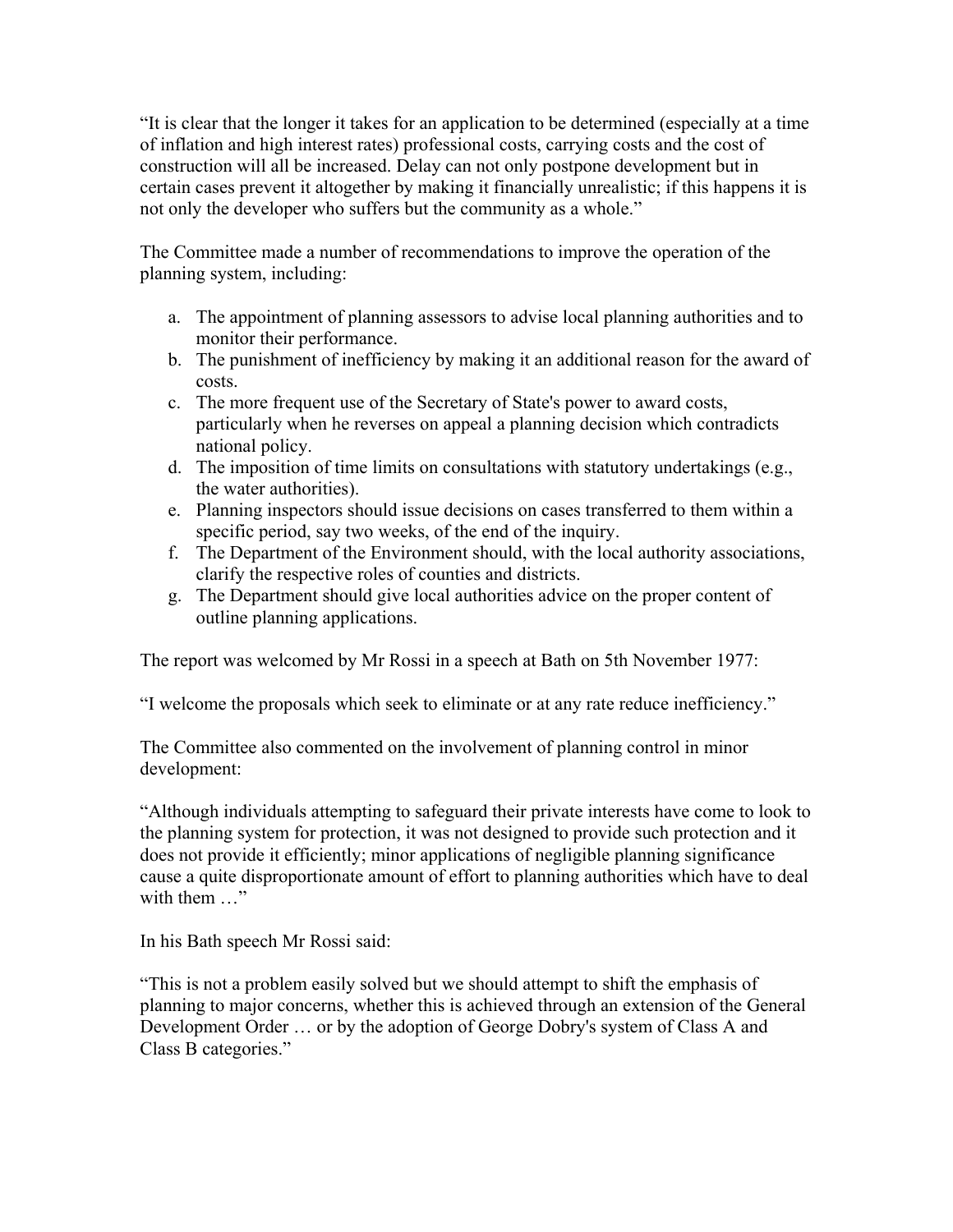He also gave a pledge to look again at the proposals of the Dobry Report (see *Campaign Guide 1977*, p. 332):

"As far as the Conservative Party is concerned the Dobry Report is still in the in-tray and we will issue fresh advice to local authorities based on the Report when we come to deal with the problems of planning control."

**The General Development Order.** On 14th November 1977, the Government laid before Parliament the Town and Country Planning General Development (Amendment) Order 1977 to come into effect on 1st January 1978. The principal effects of this new Order were:

- a. A relaxation on house extensions, so that extensions of up to 15 per cent, rather than 10 per cent, could be undertaken without planning permission.
- b. Where a garage is erected more than 5 metres from a house, it would not count as part of the house and prejudice further extensions.
- c. The splitting of houses into two separate dwellings would be permitted.

Concern was expressed by the Royal Town Planning Institute, the Civic Trust and others over the effects of these general relaxations on National Parks, Conservation Areas, listed buildings and other sensitive areas. The Conservative Opposition decided to oppose the Order, and on 14th December 1977 Mr Shore announced in a Written Answer (*Hansard*, Col. *282*) that he was withdrawing the Order to give it further consideration in the light of the Eighth Report of the Expenditure Committee.

**Government Response to Report on Planning Procedures.** In its response to the Eighth Report of the Expenditure Committee, in a document also called *Planning Procedures* (January 1978) the Government has dismissed as unlikely any repetition of the land supply and planning problem experienced in 1973. It also denies that there is evidence of unnecessary delays in the process of considering planning applications. The Government is discussing with the Local Authority Associations the Report's proposal to appoint Planning Assessors, and is proposing to ask all local authorities to complete quarterly reviews of planning applications and decisions. Nearly 200 departmental circulars are being cancelled and consolidated in 30 new circulars. The Government has rejected the proposals to penalise inefficiency through the award of costs.

### **8. LAND**

The Government's land policies have been a costly bureaucratic flop. The Community Land Act, together with the Development Land Tax, seriously threaten a land famine. The September 1977 House Builders' Federation State of Trade Inquiry showed that three quarters of companies replying cited lack of building land at reasonable prices as a factor inhibiting new housing development. Similar findings have resulted from subsequent State of Trade Inquiries.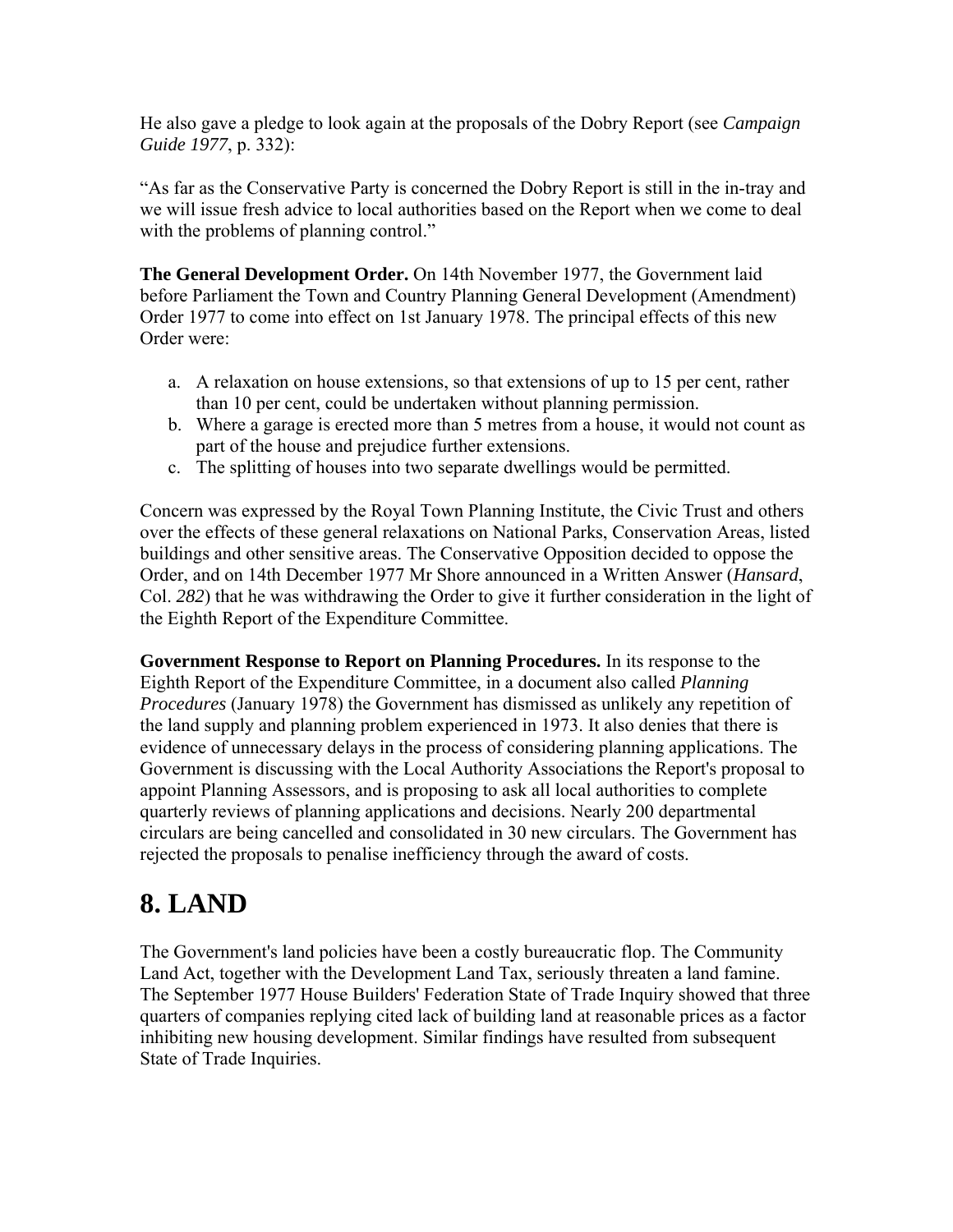Three times since the war—in 1947, 1967 and 1975—Labour Governments have sought to 'nationalise' land development rights. In every case the result has been a shortage of land for housing. But the Labour Party never learns.

The Community Land Act was designed to allow local authorities to buy up compulsorily or by agreement most of the land needed for private development. But there was never the remotest prospect that the resources would be available, at least in the short term, for local authorities to carry out this function. Indeed, the cuts announced in December 1976 of £35 million in the Community Land Scheme budget for 1977–8 and 1978–9 emphasized this. In fact, the Government now tacitly admits this. A guidance note (GNLA 12) sent to local authorities on 16th December 1976 advised them to abandon the original intentions of the scheme. The five-year rolling programmes of land acquisition have been scrapped and loan sanction will now be given for land purchases individually. The note goes on to say:

"The Department will not normally approve schemes which fail to satisfy the following criteria: Housing Land, disposal within two years of acquisition for a consideration which at least recoups the total cost of purchase, any essential servicing and interest charges."

As Mr Michael Latham, Conservative MP for Melton, said:

"Therefore, the Community Land Act is of no use for acquiring land for housing, in practice, except for green field sites. There is no hope of any sites in inner cities fulfilling the criteria. As all the Government's policies are aimed at the inner cities, the Community Land Act is operating in a contrary direction. In practice it will not do what is needed because there is no money to implement it in any event" (*Hansard*, 21st April 1977, Cols. 469–70).

**Mrs Thatcher** pointed out in her speech to the Local Government Conference that a total of 111 official instructions had so far been issued about how the Act should work.

"But in its first year of operation only 33 acres of the land acquired by local authorities were resold to developers. That's a ratio of about 4 Whitehall orders to each acre. All that nonsense will stop. We will stop it" (Caxton Hall, London, 4th February 1978).

Since local authorities have not got the money to buy up land needed for private development, as originally envisaged, the logical policy would be to encourage private landowners to sell their land. The present 80 per cent rate of Development Land Tax does the reverse. Conservatives have argued that the tax should be lowered to between 50 and 60 per cent.

The 1978 Public Expenditure White Paper estimated the cost of the Community Land Act as £20 million in 1976–7, rising to £32 million in 1977–8 and to £64 million in 1978–9.

Not only are builders experiencing the greatest difficulty in obtaining building land; costly and unnecessary planning delays push up costs once they have acquired it. Yet the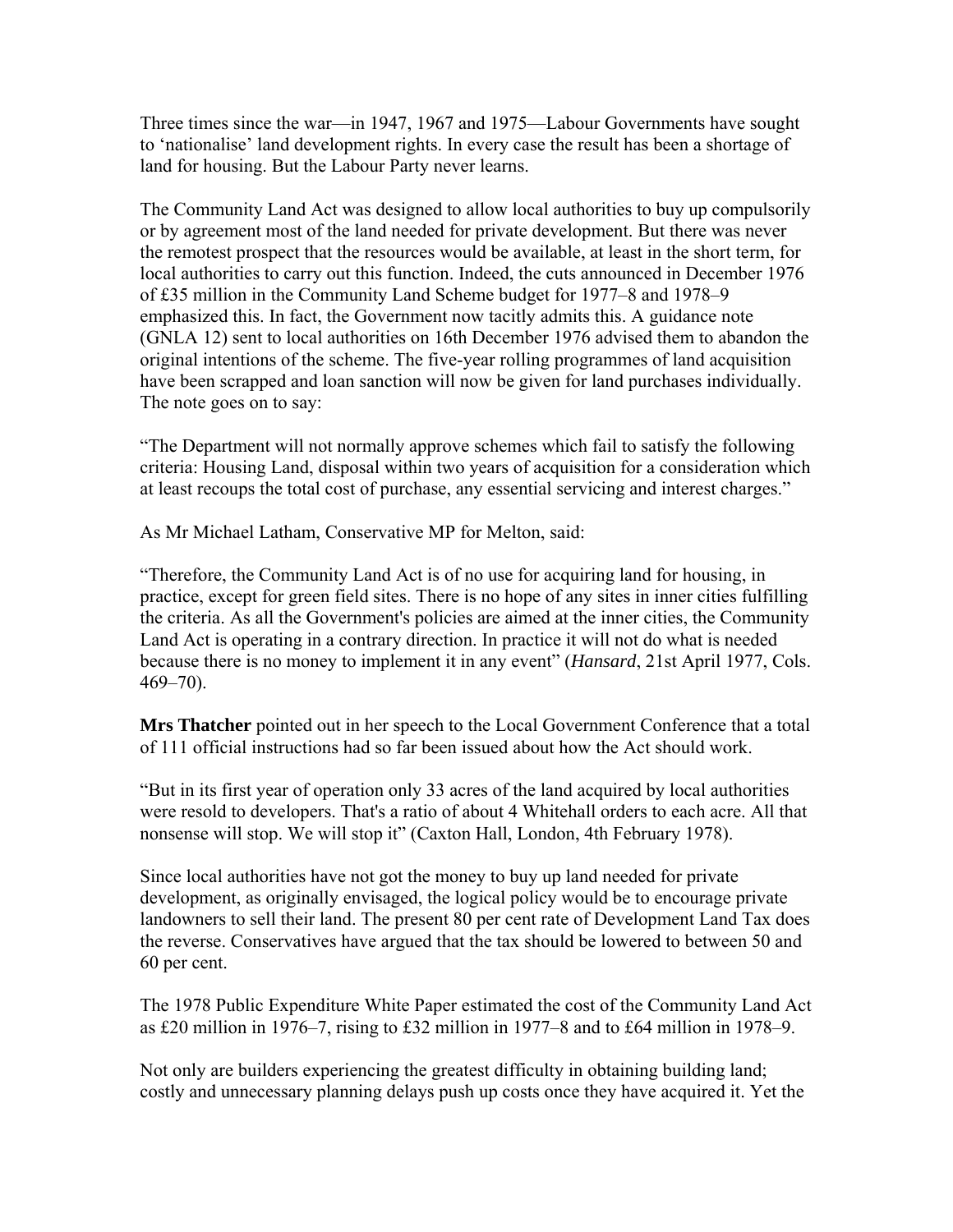Government has taken virtually no action on the report by Mr George Dobry on 'Development Control' published in March 1975.

A report published on 3rd March 1978 by a firm of planning consultants, Nigel More and Associates, entitled *Planning for New Homes*, contains many examples of the way in which planning delays in some cases of up to five years had pushed up the cost of housing. For example, the cost of a semi-detached house in Keynsham, Avon, increased from £8,000 to £15,500 as a result of a delay of just over five years before final planning approval was given.

**Derelict Land.** All over the country and particularly in inner city areas, land lies derelict and unused whilst encroachment is continually made into good farming land.

Evidence has been provided by the Second Land Utilization Survey, carried out by Dr Alice Coleman of King's College, University of London, that between 1962 and 1972 over 14,000 acres of land in the Thames Estuary became derelict or waste, while over 13,000 acres of farmland was lost to development. Looking at waste land alone, the overall acreage in the Thames Estuary almost doubled in the decade from 1962 to 1972. The Civic Trust published a report, *Urban Wasteland*, in October 1977 as a result of a survey of 279 sites. It showed that 34 per cent of the sites were owned by the local authorities, and a further 9 per cent by nationalised industries. The report called for surveys by district councils of urban waste land, a review of urban waste land owned by local authorities and nationalised industries, and the disposal of land by these bodies where it was not required.

As Mr Rossi has said:

"What we need is a Domesday Book with each local authority establishing a register of land holdings, giving the reason why it has been held. This Register would be available to local ratepayers and the Press. I would apply the same procedure to land held by the nationalised industries. I was told by the British Steel Corporation that it held 25,000 acres inherited on nationalisation. The Gas Board has 620 surplus acres and British Rail has about 700 surplus acres.

"I am personally convinced that public authorities are hanging onto land because they believe it is worth far more than it really is. If they have no firm plans to develop the land or use it in some other way within the next five years, they should be encouraged to sell it at a realistic price. If it is clear that land is still not forthcoming we may have to consider a much more vigorous approach. Developers are not in business to make losses. If the price is too high they will not develop … Some people will say that local authorities should be able to hang onto land just in case they might need it in the future. This simply does not hold water. Taxpayers and ratepayers are footing the bill every year for huge interest charges on undeveloped land" (Statement, 21st November 1977).

# **9. INNER CITIES**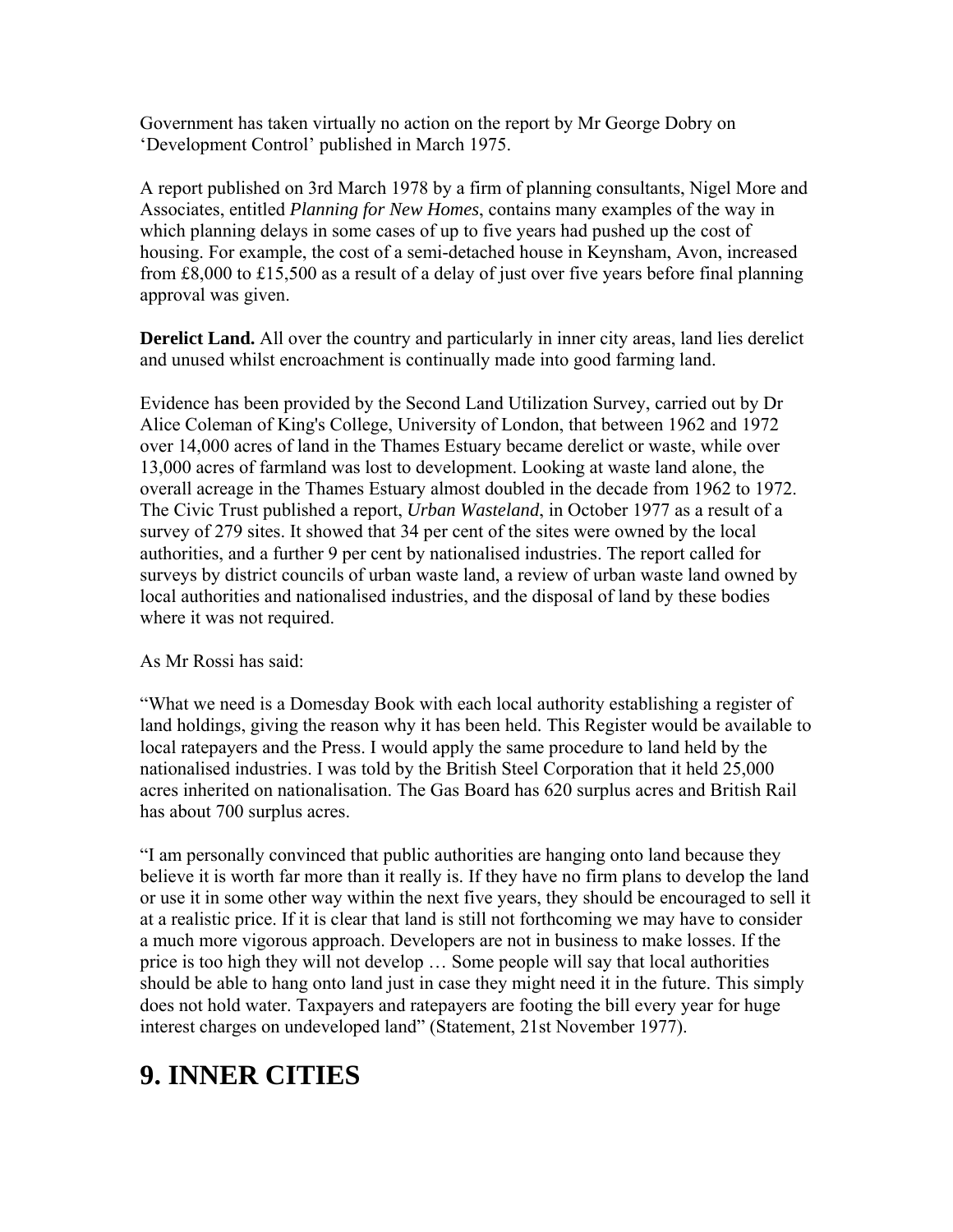The problems of inner cities have been graphically described by Professor Peter Self of the London School of Economics in the magazine *Town and Country Planning* (May 1977):

"The local authorities have been working to shore up the collapsed market in rented housing, through acquisition and rehabilitation, or improvement schemes and grants. Sometimes they have done particular projects reasonably well, but their resources, energies and bureaucratic methods have been quite unequal to coping with the massive dereliction and underuse of private properties … Here one is dealing with a massive error of national statesmanship over discarding the market before finding a workable alternative system …

"There are the numerous pieces of open land publicly acquired or awaiting acquisition but apparently doomed to dereliction until resources suffice for the housing, roads, open space or whatever else the plan eventually intends. Here again, … the responsibilities of local authorities have run well ahead of their resources and versatility …

"The fate of the inner city in this period of transformation has turned almost exclusively upon the efforts of local authorities, which on the whole have lacked the resources, speed, understanding, flexibility and imagination to respond successfully; nor have they known how to help people to help themselves. But any blame falls equally or more upon Central Government which handed to local authorities some impossible tasks (for example over replacing the private housing market) and which not only sanctioned but grossly produced wasteful public spending upon land acquisition and high rise housing."

**Government Action on Inner City Problems.** On 6th April 1977 Peter Shore announced the result of his review of Inner City problems (*Hansard*, Cols. 1226–46). In June 1977 he published a White Paper, *Policy for the Inner Cities* (Cmnd. 6845). There are five main proposals for action:

(1) New priority to government programmes where they affect inner city areas, e.g., Housing Action Areas, and further weighting of the needs element of rate support grant to benefit urban core areas at the expense of general levels of service in the nonmetropolitan counties.

(2) A more unified approach to urban problems, with the responsibility for the urban programme shifted from the Home Office to the Department of the Environment.

(3) The recasting of the Urban Programme, to cover economic and environmental as well as social projects, and an increase in its funds from £30 million a year for England and Wales in 1977 to £125 million a year in 1979–80.

(4) Special partnership schemes for a limited number of cities: Liverpool, Manchester/Salford, Birmingham, Lambeth, London Docklands, Islington/Hackney, and Newcastle/Gateshead. These are intended to bring together county and district councils and other bodies in the joint preparation of inner area programmes. Loan sanction has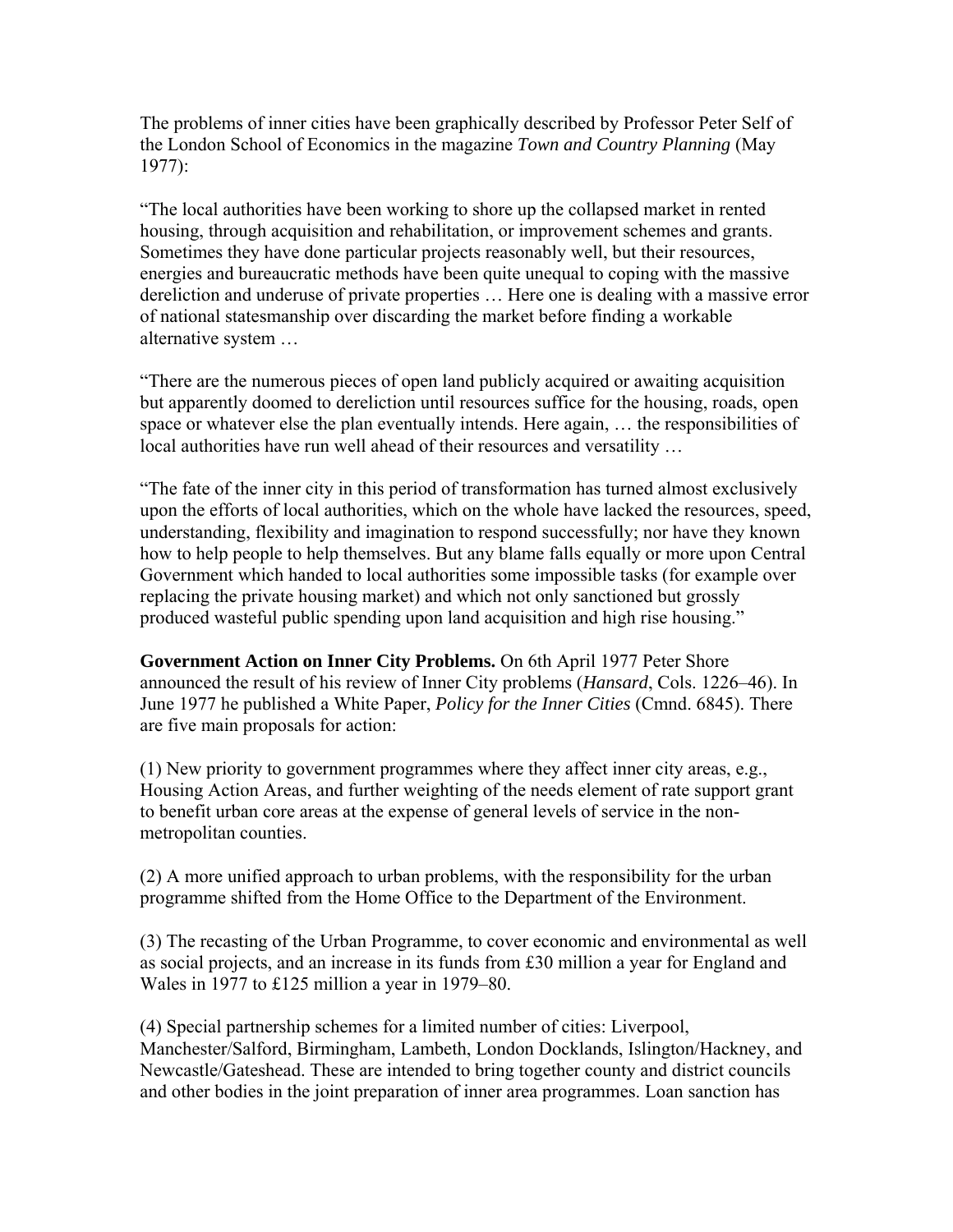been given for the capital expenditure of £180 million in the partnership areas over three years 1979–80 to 1981–82. Debt repayment will be eligible for grant generally at 75 per cent. The partnership schemes have been criticised by the Town and Country Planning Association for failing to involve voluntary organisations and the private sector.

(5) The introduction of the Inner Urban Areas Bill, to increase the powers of local authorities with serious inner area problems to enable them to assist industry and to designate industrial improvement areas.

**Inner Urban Areas Bill.** The objectives of the Bill were set out in paragraph 54 of the White Paper, *Policy for the Inner Cities:*

"The additional powers would enable these authorities, on terms and conditions prescribed by the Secretary of State, to:

- a. Make loans to firms on commercial terms of up to 90 per cent for land purchase and for the erection or improvement of industrial buildings—whether or not the authority owns the land or buildings;
- b. Establish Industrial Improvement Areas where local authorities can carry out, or assist owners to carry out, the conversion of buildings to create new employment, improvements to access and improvements to amenities;
- c. Provide in the partnership areas an initial rent-free period in the letting of factories; and
- d. Give help in the partnership areas with the high cost of site preparation for industry in inner area locations."

The Bill has been criticised by the local authority associations for the discriminatory conferment of powers by concentrating its provisions on a limited number of authorities to be determined by the Secretary of State.

In the Second Reading Debate on the Bill on 9th February 1978 Mr Reginald Eyre, Conservative spokesman on urban matters, said:

"Our hope for the future must lie in attracting new private investment. With regard to the inner area economy, the Government and the local authorities have a need to stimulate investment in the private sector—by firms and individuals in industry and commerce. It is on that basis that we must test these provisions and the whole range of Government policies directly relative to the achievement of success in that respect …

"The Government's approach is woefully lacking in understanding the needs of people in densely populated areas. This is an essential element in the battle against urban decline and decay even when we consider the material aspects such as those encompassed in this modest Bill" (*Hansard*, Col. 1791).

# **(D) TRANSPORT**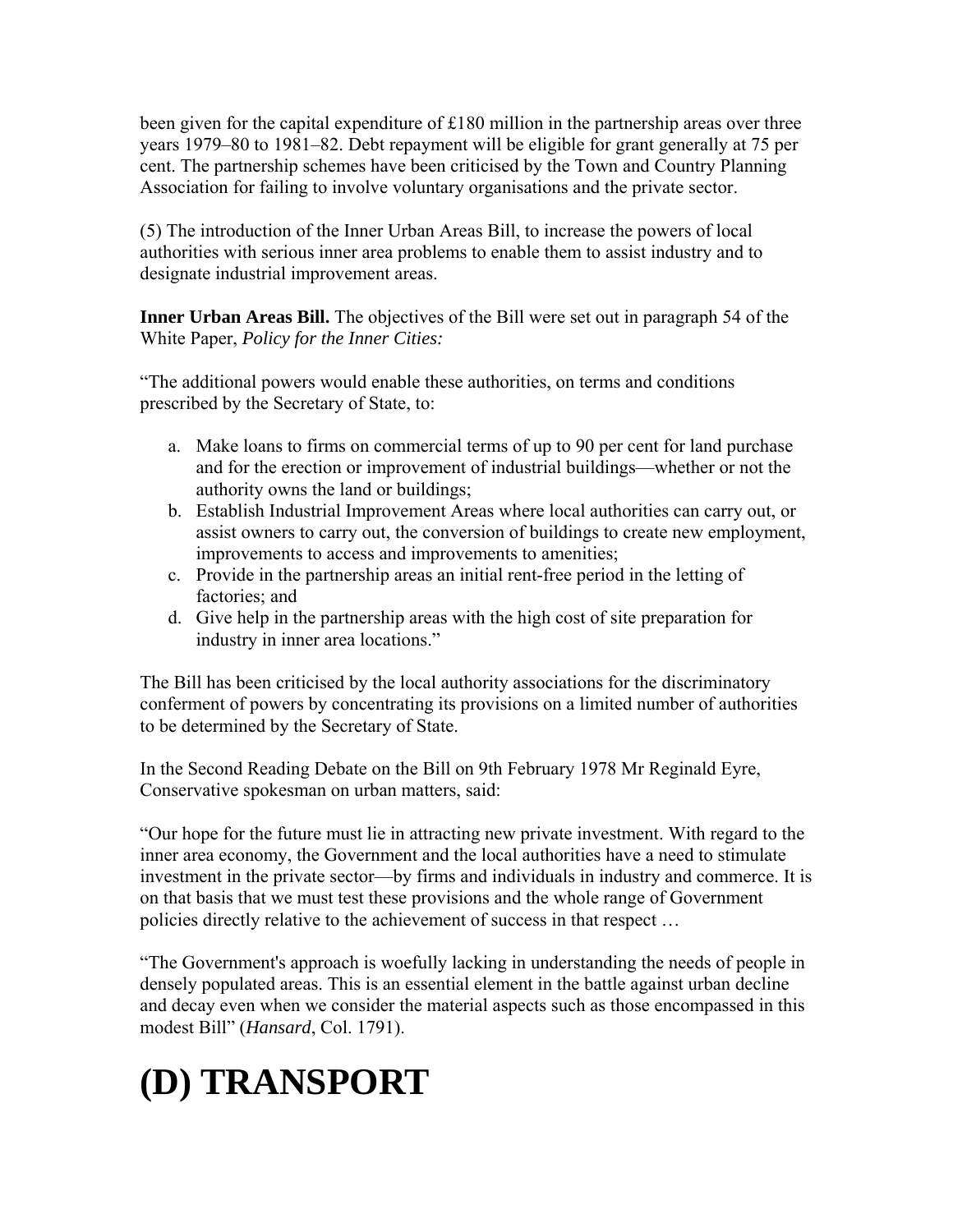## **1. CONSERVATIVE POLICY: THE RIGHT TRACK**

Conservative policy is outlined in a pamphlet by Mr Norman Fowler, Conservative spokesman on Transport, entitled *The Right Track* (Conservative Political Centre, October 1977). Its central theme is that the "proper starting point is the user of transport". For too long, it argues, the debate has been dominated by rival lobbies among the providers of transport facilities. The aim of transport policy should be that the majority of decisions are taken by, and for, the user, and the role of Government should be circumscribed and confined to certain basic principles.

These include:

- a. Gearing transport policy to assist in economic recovery.
- b. Fostering the maximum degree of fair competition in transport as the best way of achieving efficiency.
- c. Encouraging new developments and solutions to transport problems, e.g., in rural areas.
- d. Maintaining an adequate system of public transport with support given for specifically identified needs and services.
- e. Meeting the interests of the motorist.
- f. Recognising environmental and energy factors.
- g. Acknowledging the interests of those employed in transport industries. A secure future for the industry is best achieved by their providing efficient and cheap services.

**Rail.** *The Right Track* makes three main points:

(a) British Rail's productivity must be improved. This is particularly important since twothirds of rail costs are labour costs. BR's management itself appears to acknowledge the problem of overmanning by envisaging staff reductions of 40,000 by 1981 through natural wastage (*Role of British Rail in Public Transport*: Select Committee report on Nationalised Industries, April 1977, Vol. 1 p. xxxiv).

The fare increases which took effect in January 1978 highlight the problem. As Mr Fowler put it:

"The effect of further massive fare increases will be to force passengers off the railways … high productivity must be the aim …" (Sutton Coldfield, 13th November 1977).

(b) British Rail must open up its accounts. *The Right Track* says, "Both the rail passenger and the taxpayer have an interest in seeing that the maximum of information is published". The form adopted should be straightforward profit and loss accounts by business (eg., Inter-City, London and the South-East).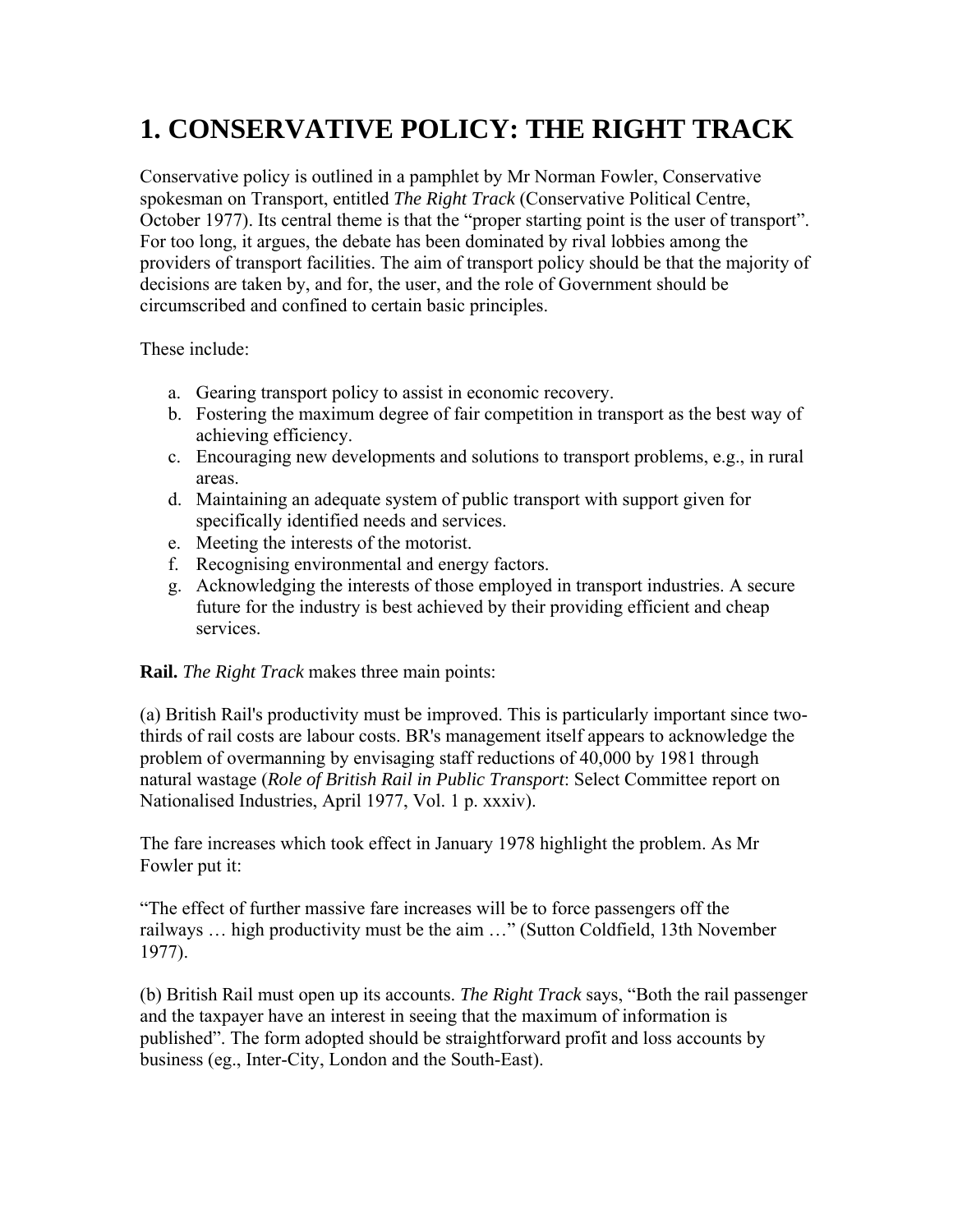(c) The special difficulties facing commuters should be recognised. The Government's White Paper (see below) said that commuter fare increases should be 'phased in' over 'a period of years'. But only six months later in January 1978 there was another round of fare increases, in which it was commuters who were again the hardest hit.

**Buses and Rural Transport.** The Conservative Opposition has in the last year achieved considerable parliamentary success on rural transport (see p. 108). But problems still remain. The present licensing laws stem from 1930 and need extensive modification in the face of modern traffic conditions and transport needs. *The Right Track* states: "The reform of the Traffic Commissioner licensing system is an essential part of our approach".

The National Bus Company employs almost 68,000 people. In 1976 it received a state subsidy of over £21 million. Conservatives believe that, as in the case of British Rail, productivity can be improved, and that more financial information should be made generally available to the public.

**Freight.** By common consent the road haulage industry, which is largely in the private sector, provides keen competition and good service. The problems lie in the public sector where the National Freight Corporation (NFC) has been making a loss over the last few years. *The Right Track* argues that there is no justification for subsidising freight carriage, and suggests that the NFC's continuously unprofitable subsidiary, National Carriers, should be hived off and private investment encouraged in the remainder of the Corporation. So far, all that the Government has done is to tinker with the problem by announcing the transfer of a subsidiary, Freightliners, to British Rail (see p. 111).

**Roads and the Motorist.** Conservatives recognise that roads have a vital part to play in helping economic recovery. *The Right Track* states that first priority should therefore be given to roads which help to achieve this, for example, roads to the ports. Another important category of road is by-passes which combine economic and environmental advantages.

The motorist has been savagely hit in recent years by escalating costs, and by a host of bureaucratic restrictions under the Labour Government. An example was the confusing system of temporary speed limits which the Government dropped under pressure (see *Campaign Guide 1977*, p. 366). The next Conservative Government would aim to simplify traffic law. As a first step a comprehensive review would be instituted, including an examination of the 'totting-up' procedure.

#### **2. THE JUNE 1977 WHITE PAPER**

In June 1977 the Government's greatly delayed White Paper, *Transport Policy* (Cmnd. 6836), was published. Widely criticised by the Press as another Labour 'damp squib', the contents were also savagely attacked at the Labour Party Conference at Brighton in October as marking a reversal of the major pledges on transport in Labour's 1974 manifesto. The White Paper admitted, for example, that an integrated transport system would not work. Again, the long-standing aim to move freight from road to rail was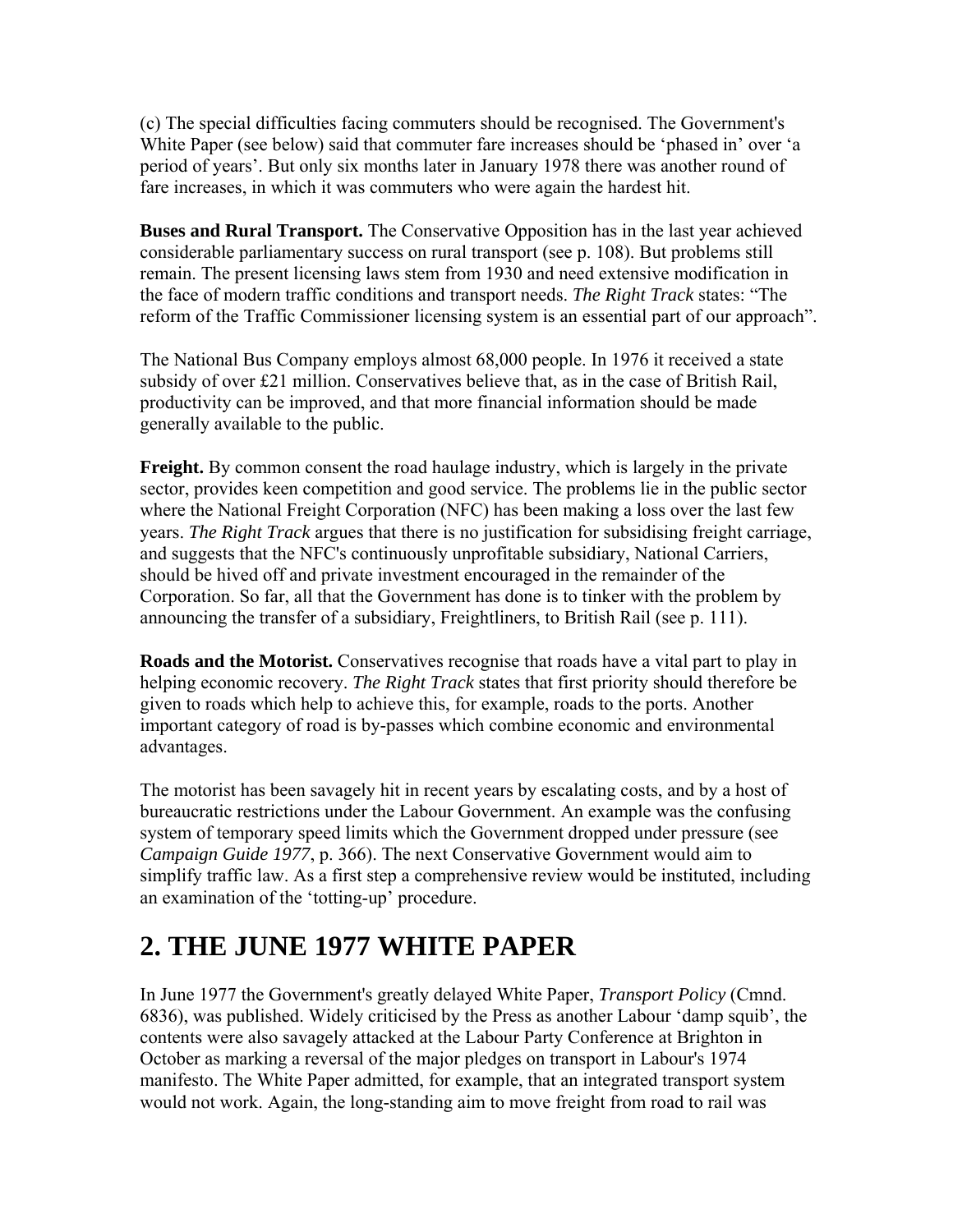admitted not to be 'immediately possible', nor 'a sensible long-term aim'. After delegates had booed and jeered the speech by the Secretary of State for Transport, Mr William Rodgers, the Conference overwhelmingly rejected the White Paper.

In a few cases the White Paper belatedly recognised the force of Tory arguments. For example, there was at long last an admission that the bus licensing laws needed modifying. But, as Mr Norman Fowler said:

"It has taken  $3\frac{1}{2}$  years for the Government to reverse yet another of its transport prejudices. The tragedy is, however, that the time has been wasted" (Sutton Coldfield, 2nd July 1977).

He later summed up the Labour Government's whole record on transport as "a record of delay and inaction … and they still grope towards a policy" (*Hansard*, 21st November 1977, Col. 1180).

### **3. RURAL TRANSPORT**

The Conservative Party won two notable victories in Parliament during 1977. These have helped check the rapidly deteriorating position in rural areas where public transport facilities have become more and more inadequate during Labour's term of office.

First, the Minibus Act introduced by Mr David Hunt, Conservative MP for Wirral, was passed. This frees minibuses run by voluntary bodies from road service and Public Service Vehicle (PSV) licence requirements, although safety requirements are maintained.

Second, a wide-ranging amendment to the Passenger Vehicles (Experimental Areas) Act was secured. This was the result of a Government defeat in committee on 14th June 1977. The Government originally intended to restrict the number of experimental areas to four. The amendment allows any local council to apply to initiate experiments: a move which represents, as Mr Fowler put it, "a shift from Whitehall to the local people" (Committee, 14th June 1977).

### **4. RECENT LABOUR MEASURES**

**Labour's Parking Proposals.** The Conservative Party has succeeded in killing off a recent attempt by Labour to clobber the motorist. The White Paper (see p. 107) included a decision to introduce a measure controlling private non-residential parking. The intention was to empower councils to restrict parking facilities provided by firms on their own property, with the motorist being forced to purchase and display a permit. This would have led, as Mr Fowler said, to "an increase in bureaucracy and yet another group of inspectors" (London, 16th November 1977). Small firms in city centres, for whom a car or van is often vital, would have been particularly badly hit.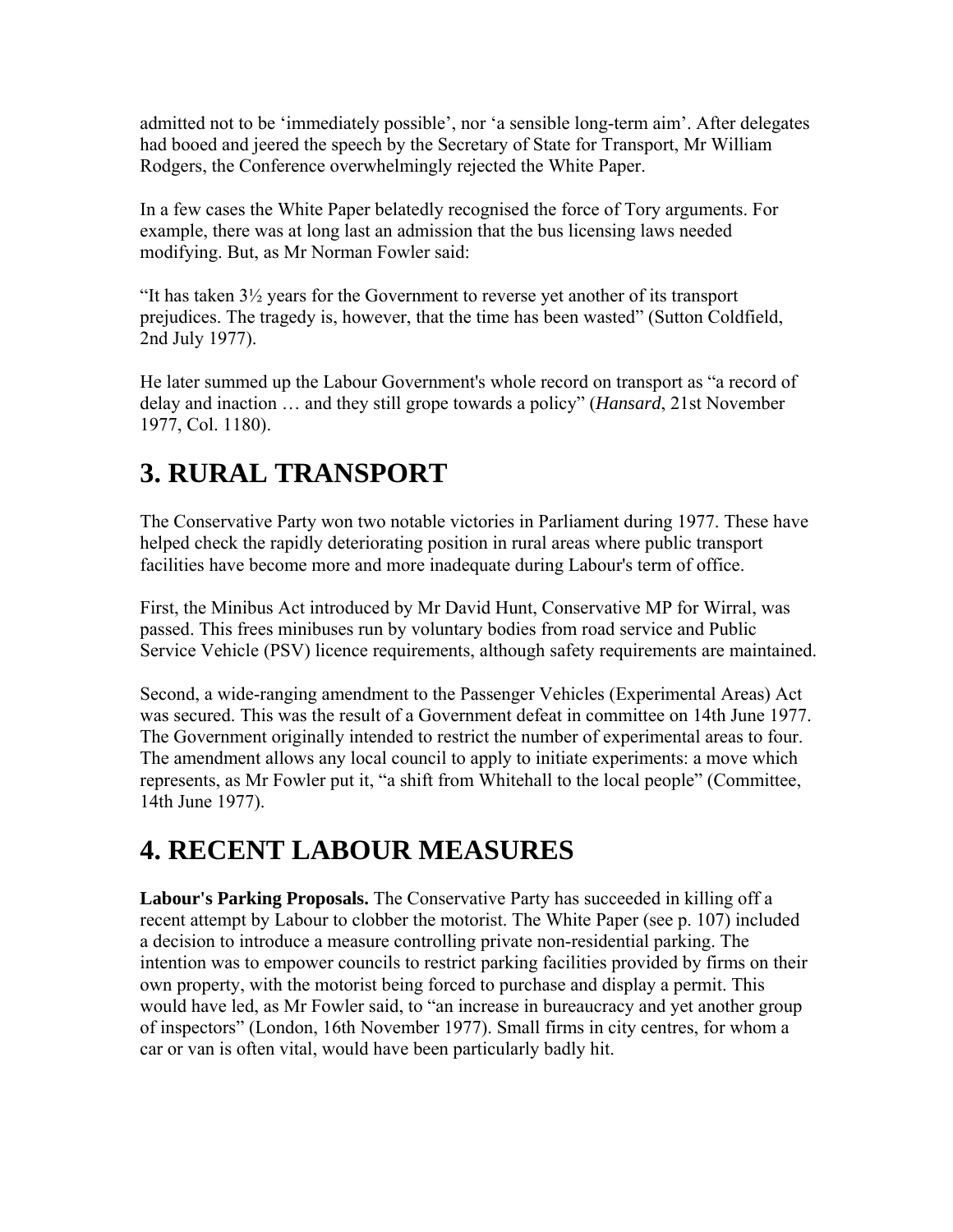However, as a result of protests by the Conservative Opposition, the Minister was forced to abandon the measure (*Hansard*, 21st November 1977, Col. 1189).

**Back-door Legislation on Seat Belts.** On 7th December 1977 the Northern Ireland Office published the Roads and Road Traffic (Northern Ireland) Order. This will introduce compulsory seat belt wearing in Northern Ireland in 1978.

This manoeuvre is highly objectionable on constitutional grounds. First, introduction in this case by Order in Council is objectionable: Parliament has never legislated on the principle for the United Kingdom as a whole. Moreover, the *Sunday Telegraph* (6th November 1977) claimed that Mr Rodgers had been over-ruled in Cabinet when he pressed for a Bill this year. Having failed to introduce general legislation, the Minister had to resort to 'back-door' methods, and slip the measure through via an Order. A second objection to this particular Order is that it contains other, uncontroversial traffic measures. Since Parliament can only accept or reject an Order in its entirety, it has effectively been prevented by the Government from voting on the seat belt issue separately. The Conservative Party is pressing for a separate debate on the question of seat belts.

**Miles/Kilometres Changeover.** Early in January 1978 it was widely reported in the press (see for example the *Daily Telegraph*, 8th January 1978) that there had been a government "decision" to switch all road signs, mileposts and speed limits from miles to kilometres. Such a proposal was immediately opposed by the Conservative Party, but Mr Rodgers, although repeatedly questioned in Parliament, refused to make his policy explicit.

The only EEC obligation (under document R/3070/75) as Mr Fowler pointed out (Sutton Coldfield, 12th January 1978), is for the Government to review the position by the end of 1979. There is no obligation to change over to the kilometre. Mr Fowler summed up the Conservative view when he said, "It is a change which no one wants and has no advantage".

#### **5. EEC TRANSPORT QUESTIONS**

At a crucial meeting of the EEC Council of Transport Ministers on 27th October 1977, Britain won a three year phasing-in period on the Drivers' Hours and Distances Regulation (EEC 543/69) (See *Campaign Guide 1977*, p. 357). The ideal solution, as Mr Fowler said, would have been "an amendment of the regulation to recognise our domestic position" (London, 26th October 1977). But under the terms of our accession to the Community, postponement was not possible beyond 31st December 1977. The best obtainable option was a long phasing-in period.

The road haulage industry was shocked to learn of one requirement which will apply immediately: a lorry driver will be restricted to a driving limit of 450 kms. a day unless his lorry is fitted with a tachograph (see *Campaign Guide 1977*, p. 357).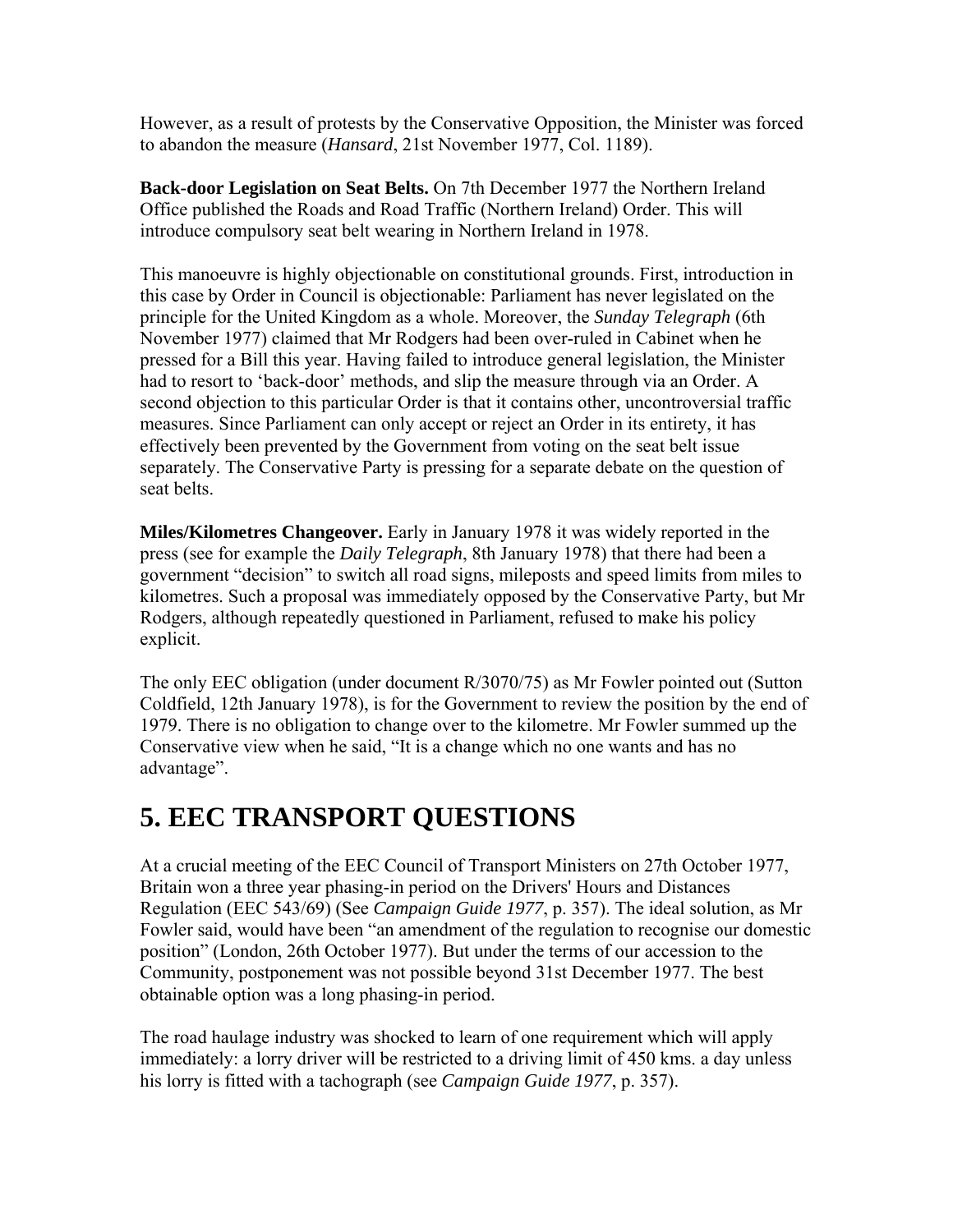Details of the phased programme were finally announced by the EEC in January 1978. It contains three stages lasting until 1st January 1981. From that date EEC 543/69 applies in full (subject to the 450 km. amendment mentioned above): each stage of the programme moves gradually towards full implementation.

In spite of the seriousness of the questions raised by the regulation, the Government only allowed one hour's debate late at night, on 1st February 1978—by which time the phased programme had already started. Although, as Mr Fowler pointed out, a transitional programme is better than none at all, all sides of industry have 'serious reservations about the details of the transition period' (*Hansard*, 1st February 1978, Col. 627).

#### **6. TRANSPORT BILL**

The Transport Bill 1977 was published on 14th December. Like previous Transport Bills, it covers a variety of topics: in this case, they stem from the White Paper (see p. 107).

The Bill is, as Mr Fowler put it, basically 'phoney' (*Hansard*, 19th January 1978, Col. 706). Government caution in a possible election year has resulted in the omission of most controversial issues; but the real Socialist measures (e.g., nationalisation of road haulage) are still contained in the White Paper, ready for implementation if Labour ever form another government. The Bill provides, as Mr Fowler said, 'precious little for the user of transport' (*Hansard*, 19th January 1978, Col. 706).

The main provisions concern:

(i) **Passenger Transport Provision by Counties.** Although the White Paper paid lip service to devolving local decision-making, the provisions in the Bill are restrictive and designed to reduce flexibility. Non-metropolitan counties will be obliged to publish 5 year annual (rolling) transport plans. They will also have to form 3-year binding contracts with companies providing transport facilities (usually subsidiaries of the National Bus Company). The Bill effectively places new burdens and responsibilities on local authorities while leaving the Traffic Commissioner system virtually untouched. The Bill is also silent on what financial guarantees will be provided to counties.

Not surprisingly, these clauses have been welcomed by no one, least of all the counties themselves.

(ii) **Public Service Vehicle Licensing (PSV).** Community buses, and minibuses operated voluntarily, will be exempted from PSV requirements. Traffic Commissioners will be empowered to grant short-term road service licences and must in future 'have regard' to counties' transport plans.

These PSV exemptions are minor steps in the right direction, but the urgent major job of reforming the Traffic Commissioners is not dealt with.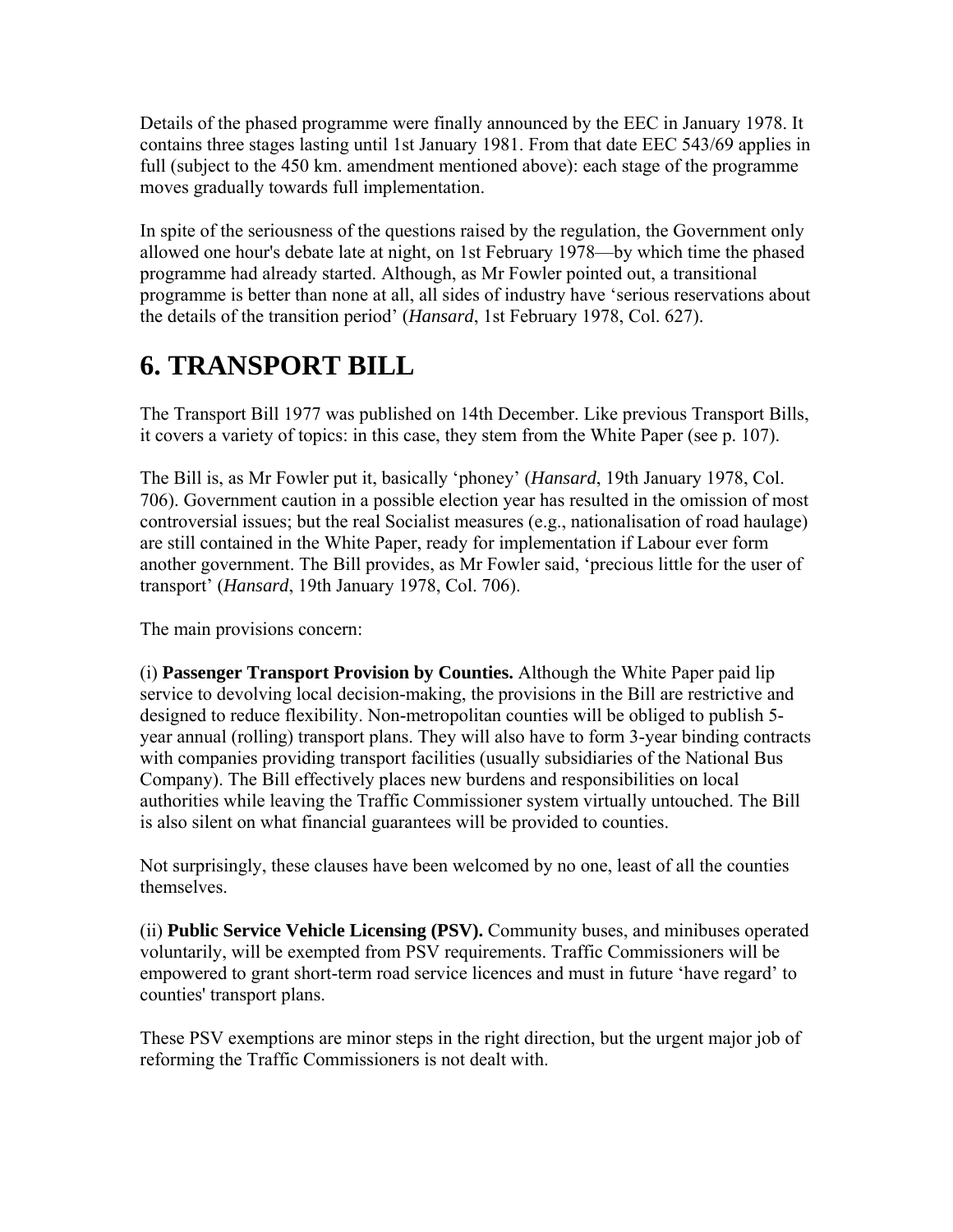(iii) **Parking Controls.** The Bill provides county councils in England and Wales with powers to control privately operated public car parks (POPP). No sooner had Labour been forced by Conservative opposition to drop one set of new parking proposals (see p. 108) than another was introduced in this Bill.

These powers were originally granted to the GLC under the Transport (London) Act 1969. However, there was a public outcry when the Labour GLC exercised these powers, and as a result the Conservative-controlled GLC has explicitly revoked them. Implementation would be expensive and bureaucratic, and those for whom cars or vans are essential, e.g., the small business owner, would be penalised. As Mr Fowler summed up:

"The powers which the Government are seeking to make general are powers rejected by the London public and the elected council" (Sutton Coldfield, 29th December 1977).

(iv) **British Rail Subsidies.** Grants of £1,750 million are to be made available after the end of 1978, and a further £1,250 million may be sanctioned by Parliament.

£1,500 million granted under the Railways Act 1974 has already been used up. The sheer size of these new subsidies is a cause of concern to Conservatives, as is the fact that the period they are intended to cover is not given in the Bill. This reinforces the Conservative argument that increased financial accountability and higher productivity are urgently needed in British Rail.

(v) **Freightliners Ltd** is transferred to British Rail control. Labour have never produced any cogent economic arguments for this switch: according to press reports it was a move designed merely to placate various union lobbies.

(vi) **The National Freight Corporation.** Capital debt is reduced to £100 million and grants of up to £15 million may be made available for capital expenditure by a subsidiary, National Carriers Ltd.

### **7. CIVIL AVIATION**

**The Bermuda Agreement 2.** Since 1946 the allocation of air traffic between British and US carriers on routes on which they compete, has been governed by the Bermuda Agreement. The Labour Government was not satisfied that after so many years the agreement was still a fair one for the UK. Accordingly it served a year's notice of termination of the agreement in June 1976. One of the Government's principal aims was to reduce over-capacity by insisting on the principle of "single designation", i.e., only one carrier from each country to operate on each route.

The timing of the Government's action was unfortunate. The US Presidential Election of November 1976 meant that the Americans were not in a position to negotiate in earnest until half the year had elapsed, and in 1977—Jubilee Year—Britain had much more to lose from an interruption of air services, should there be no agreement before the deadline.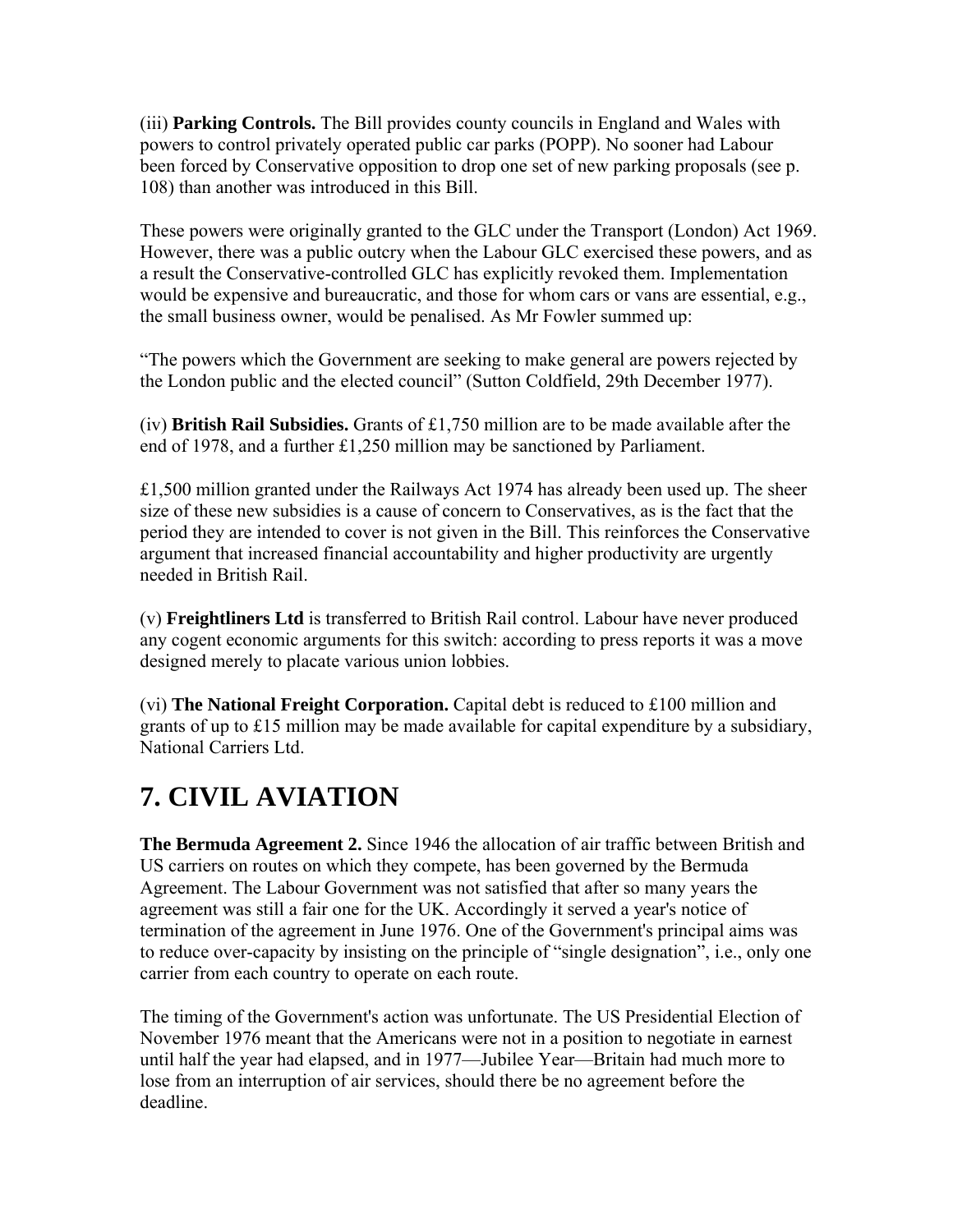The new Bermuda Agreement 2 achieved none of the Government's major objectives. "Single designation" was not achieved on the two most important routes, London to New York and London to Los Angeles. Laker's Skytrain service was designated the second British carrier to New York, although the Government had been aiming to include it in a separate memorandum of agreement. British Caledonian, which holds a licence for the New York route, will therefore be excluded. Mr John Nott, Conservative spokesman on Trade, said:

"The result of the negotiation is an obvious failure for Britain … this agreement looks more like a botched up commercial job involving substantial errors of judgement rather than just another failure of Socialism" (Statement, 22nd June 1977).

**Laker "Skytrain"** finally began services between Gatwick and New York in September 1977. Tickets are only sold in the few hours before take-off, which reduces the airline's costs and enables it to sell seats at moderate prices.

**Concorde.** After a long series of court hearings in which British Airways and Air France contested the New York Port Authority's right to exclude Concorde from the city's Kennedy Airport, flights by Concorde began on 22nd November 1977. Concorde services also began to Singapore in December 1977, operated jointly by British Airways and Singapore Airlines, but had to be suspended due to the Malaysian Government's refusal to allow overflying rights.

**Airports Policy.** The Government published its long-awaited White Paper *Airports Policy* (Cmnd. 7084) in February 1978. Working on the basis of an increase in the annual number of air passengers using the London area from 31 million in 1976 to between 66 million and 89 million in 1990, the White Paper plans:

- a fourth terminal for Heathrow (but not a fifth);
- a second terminal at Gatwick (but not a second runway);
- increased capacity at Luton to 5 million passengers per year;
- additional facilities at Stansted to cater for 4 million passengers per year.

For the longer term the White Paper states that additional capacity will "almost certainly be required", but leaves open the options between a major new airport on a green field site, or based on an existing military airport, or a massive expansion of Stansted. As Mr Nott commented:

"Once again, it looks as if the major decision will fall to us" (*Hansard*, 1st February 1978, Col. 458).

The White Paper also identifies Manchester as the major international airport outside the south-east, and identifies Newcastle, Leeds-Bradford, East Midlands, Birmingham and Cardiff as principal regional airports. Decisions in respect of Scottish airports are left to the proposed Scottish Assembly.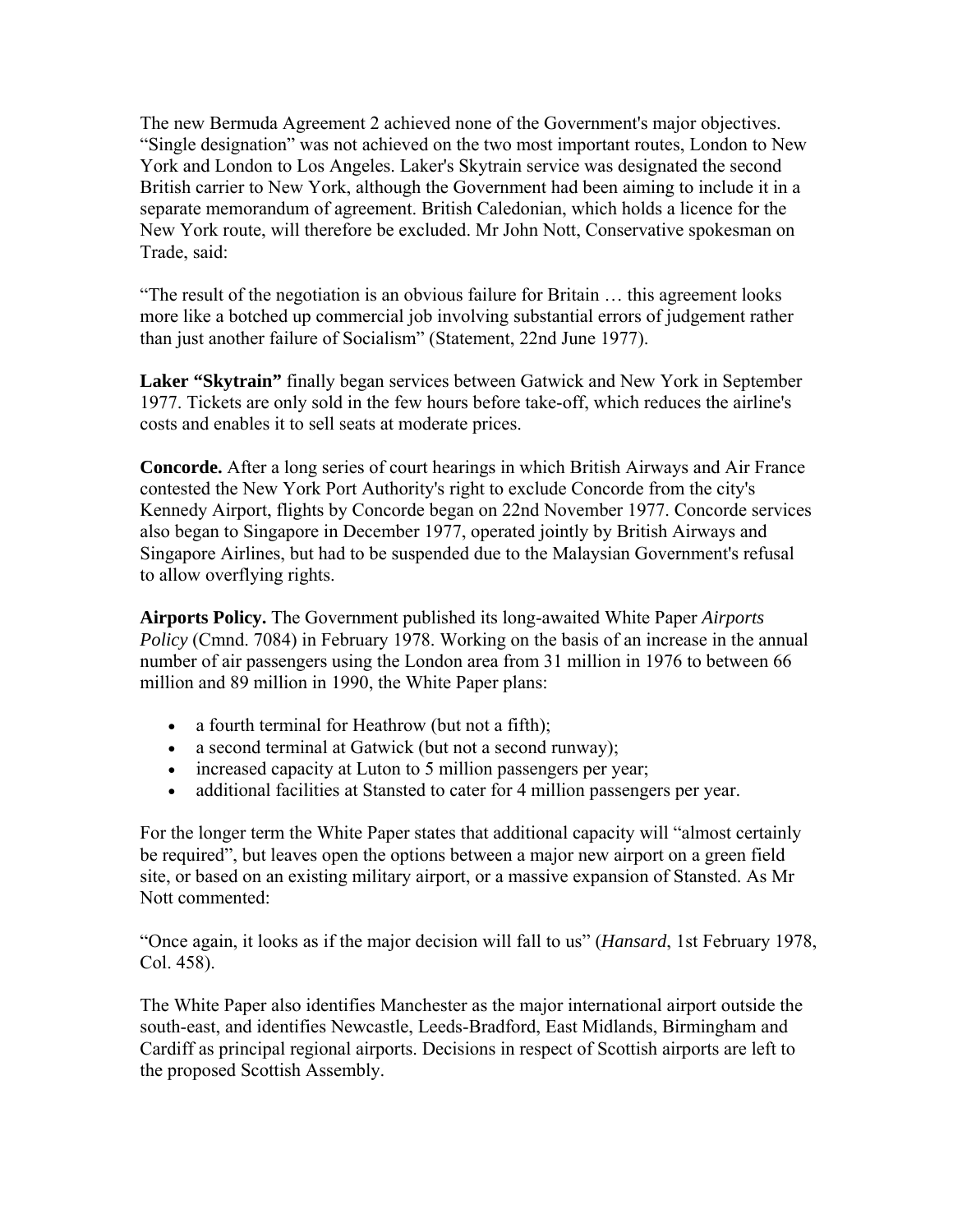**The Civil Aviation Bill,** introduced in January 1978, makes provision for an Aviation Security Fund to be set up, from which airport authorities can be reimbursed for expenses incurred in protecting airports and aircraft. A levy will be made on arriving passengers of about 80p to finance the Fund. The removal of this burden from the taxpayer is welcomed by the Conservative Party, although the establishment of a central fund is not necessarily the most efficient administrative arrangement.

The Bill also allows airport authorities to penalise airlines using noisy aircraft by raising their charges, and raises the borrowing limits of the British Airways Board and the Civil Aviation Authority.

# **(E) EDUCATION**

### **1. LABOUR GOVERNMENT POLICY**

**The Great Debate.** The Prime Minister's call for a "great debate" on education in a speech at Ruskin College, Oxford, on 18th October 1976 (see *Campaign Guide 1977*, p. 398) showed that the Government had finally woken up to the need to voice concern about education standards before public anxiety on the subject swung opinion solidly behind the Conservatives.

During this "great debate", Mrs Shirley Williams, Secretary of State for Education, and her junior ministers found widespread concern about standards, about teaching methods and even about teachers themselves. They raised genuine hopes that the Government would produce concrete proposals for improvement, but the Green Paper, *Education in Schools* (Cmnd. 6869), published on 22nd July 1977, did not live up to those hopes.

Hidden among the platitudes, the Green Paper did contain some welcome signs that the Labour Government was beginning to show more realism. Conservatives welcomed the Government's general view that there should be a period of stability in education and a return to more traditional teaching methods. The following recommendations on the curriculum and standards of teaching were also welcome:

- 1. Local education authorities should carry out a review of curricular arrangements;
- 2. Basic literacy and numeracy are fundamental aims which must be the first objectives of primary schools;
- 3. There should be as soon as possible a graduate entry into the teaching profession and standards of entry to the profession should be raised;
- 4. Induction training for teachers should be improved;
- 5. In-service education and training for teachers would be encouraged and financial provision increased;
- 6. Procedures should be established for handling the dismissal of incompetent teachers.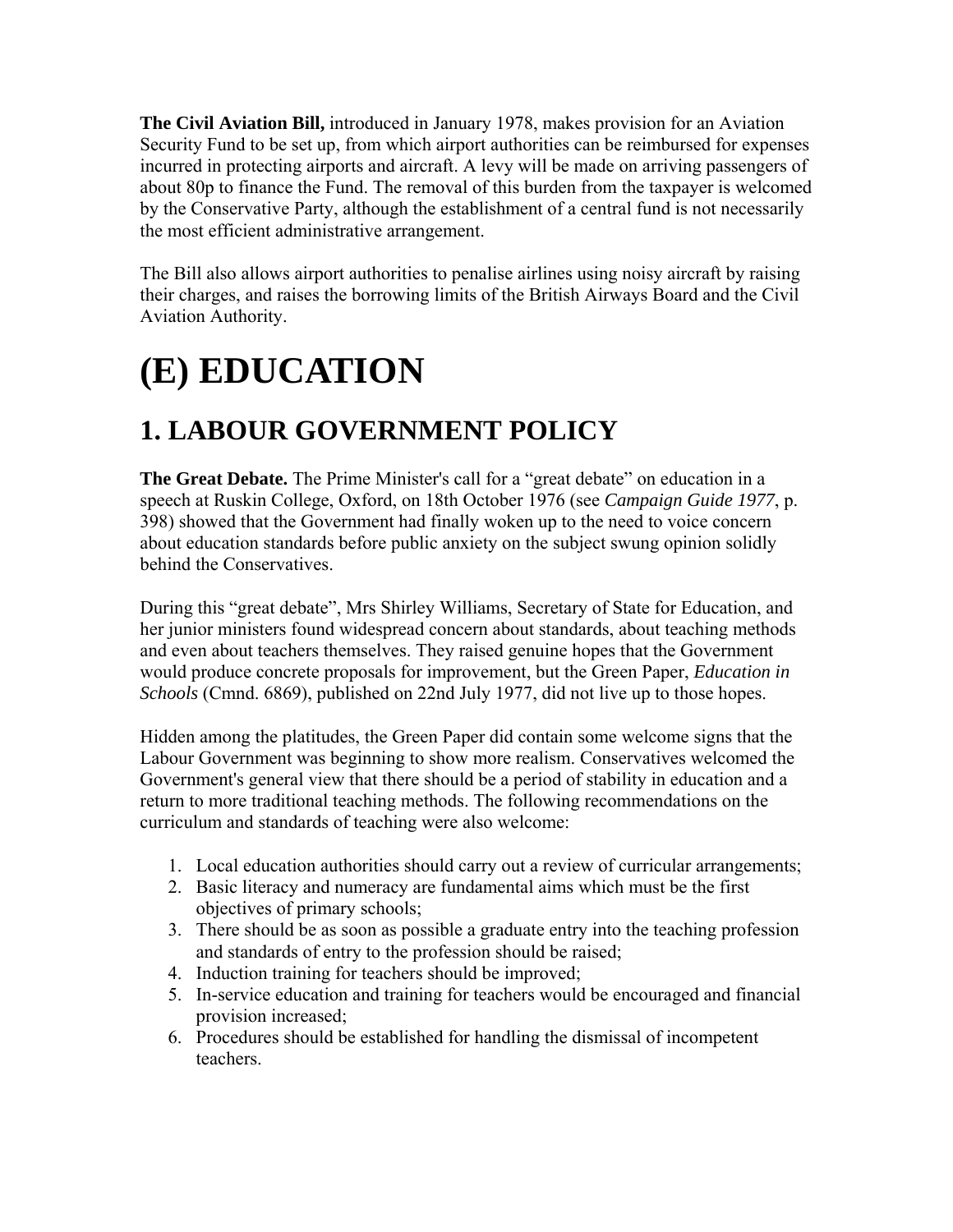These, however, are simply commonsense objectives which Conservatives have been stressing for years. As Mr Norman St. John-Stevas, chief Conservative spokesman on Education, said:

"The consultative paper on education is a disappointing document … After all the razzmatazz of the Great Debate … we were entitled to expect more than this. The mountains indeed seem to have laboured and produced a mouse" (Statement, 21st July 1977).

He went on to stress six glaring omissions: no proposals to increase parental influence, freedom and choice in schools; no proposals for improving comprehensive schools; no proposals on discipline and attendance at schools; almost no mention of moral and religious education; no commitment to ensure the publication of school prospectuses giving details of exam results; the rejection of national tests of literacy and numeracy; and no proposals to strengthen Her Majesty's Inspectorate (ibid).

Thus, while there are some signs of a change of heart in Labour's attitude to education, there remain considerable grounds for scepticism.

**Secondary Reorganisation.** Mrs Williams has not delayed over the implementation of the disastrous Education Act 1976. On 24th November 1976, she wrote to eight local education authorities requiring them to submit proposals for reorganising their secondary schools by 25th May 1977. On 17th January 1977 she wrote to a further twenty-six authorities "where further progress is required towards bringing about a fully comprehensive system for secondary education", asking them also to submit plans within six months.

Where authorities have failed to produce plans by the required date, or have produced schemes that do not please the Secretary of State, she has resorted to threats and short extensions of the time limit which make a mockery of the consultation process. She even appears to have exceeded her powers under the 1976 Act by naming the schools she wants changed, as in Birmingham, or by instructing the local authority as to what new scheme to submit to her, as in Bexley. Mr St. John-Stevas has called her a "bully", who is "waving her big legal stick and seeking to coerce local education authorities" (Walsall, 31st October 1977). In a debate on 4th November 1977 he set out the Opposition's attitude to local authorities' rights and duties:

"We have said that local authorities must obey the law. We have not counselled delaying tactics. We have said that local authorities have the right to discuss thoroughly the schemes which they put forward, particularly when they involve voluntary schools governed by trusts. We have said that all interests must be consulted, that local authorities have every right to do this at a reasonable pace and not to be hustled into doing it. I have pointed out to them that if they are bound by the law, so is the Secretary of State, and the provisions of the 1976 Act are governed by the provisions of the 1944 Act and other Education Acts" (*Hansard*, 4th November 1977, Col. 186).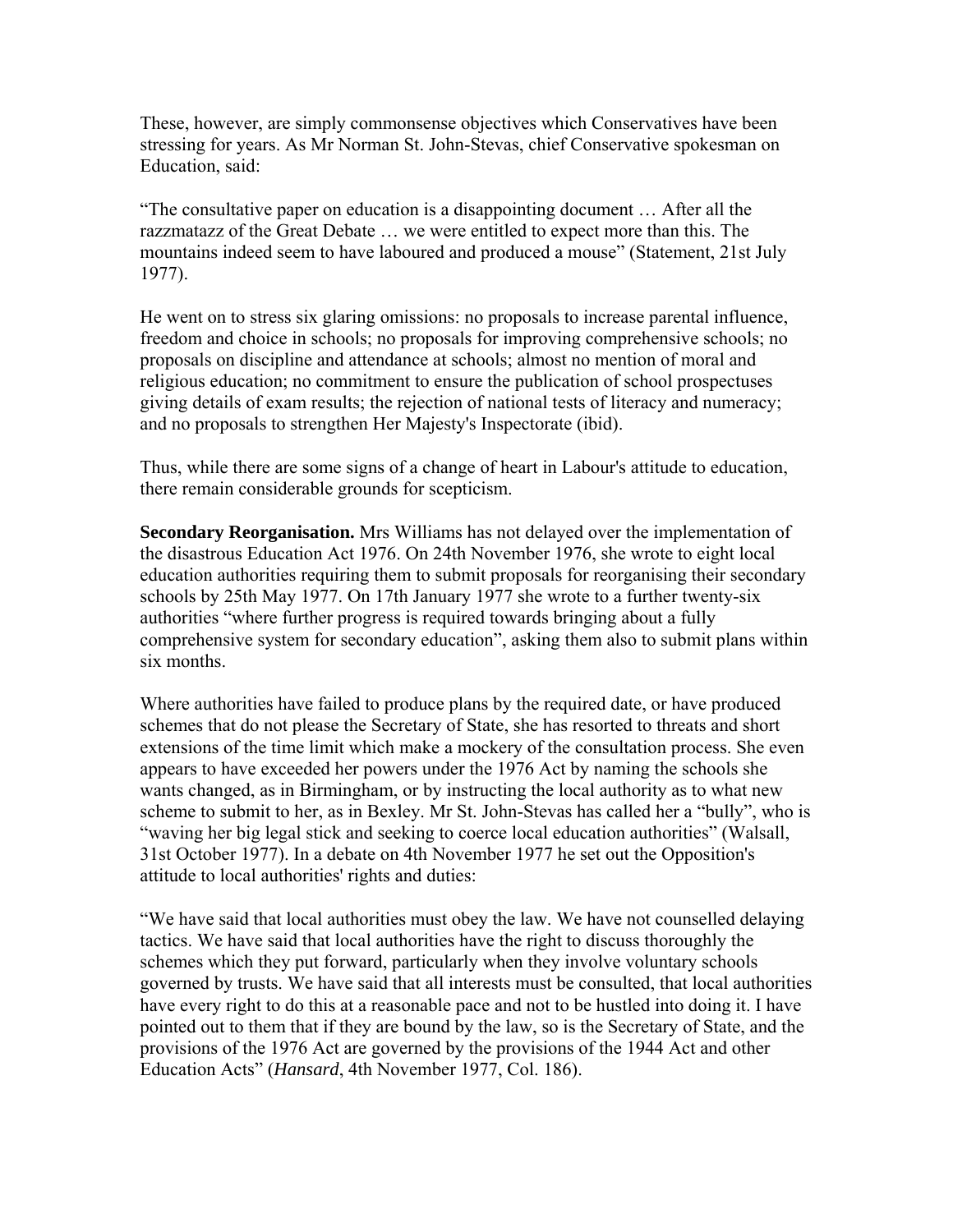**Independent Schools.** The Government continues its vendetta against independent schools in accordance with the Labour Party's aim "to abolish fee-paying in schools and to bring all children of compulsory school age into the national education system" (*Labour's Programme 1976*).

Under Section 81(b) of the Education Act 1944, local education authorities were able to take up as many places as they liked at independent schools in order to help pupils "to take advantage without hardship to themselves or their parents of any educational facilities available to them". On 28th July 1977, the Government issued a joint circular to local authorities announcing that new regulations would be made under the Education Act 1976 allowing an authority to take up places in non-maintained schools only if it could show that there was an absolute shortage of places in maintained or denominational schools, or where pupils were assessed on grounds unrelated to their ability or aptitude as being in need of boarding education. These regulations came into operation on 1st October 1977.

As Mr St. John-Stevas has pointed out, it is the bright children of parents of modest means who will suffer most from such a policy. He has pledged:

"If Parliament approves these regulations, early steps will be taken to withdraw them by the next Conservative Government" (Statement, 11th August 1977).

In addition, Mrs Williams announced that from April 1978, "as part of the reductions in Civil Service manpower" she was ending the century-old practice of Her Majesty's Inspectors recognising certain independent schools as efficient (*Hansard*, 16th June 1977, WA, Cols. 254–5). This is an abnegation of her duty to maintain standards throughout the school system.

**Expenditure.** Education accounts for about 55 per cent of total local authority current spending. Mrs Williams has said that the Rate Support Grant settlement for 1978–9, which maintains the Government's proportion of relevant expenditure at a level of 61 per cent (see p. 96), should "provide a basis for maintaining standards and for restoring parts of the service, such as non-teaching costs, which have suffered over the last year or two". She has also claimed that the settlement should enable progress on nursery education to be resumed (DES Statement, 18th November 1977).

However, the allocation is still heavily biased against the shire counties, many of which have had their budget cut for the second year running; the Rate Support Grant Order itself makes no mention of nursery education; and the reservation of £17 million for comprehensive reorganisation out of total school building projects of  $\pounds 21$  million shows a completely mistaken set of priorities, particularly in the light of the overcrowding in existing schools revealed in a recently published Government report, *A Study of School Building* (HMSO, November 1977). Mrs Williams has made no secret of the fact that she will use the extra money to persuade local authorities to speed up comprehensive reorganisation: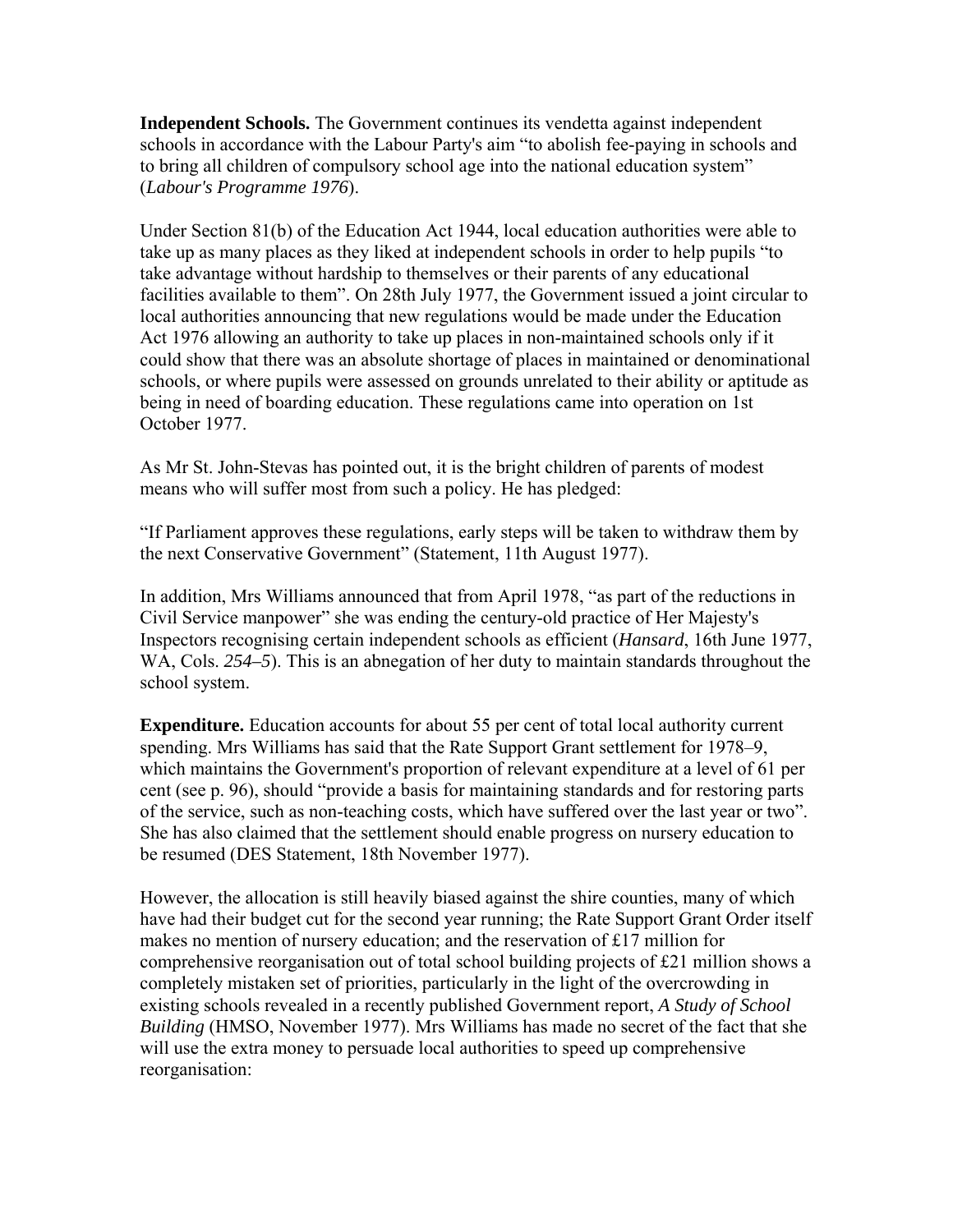"The new education programme will … I hope, help … authorities which are claiming that lack of building resources makes progress to reorganisation more difficult, to adopt a more constructive approach" (*Hansard*, 4th November 1977, Col. 167).

In his Budget statement on 26th October 1977, the Chancellor of the Exchequer announced that an extra £10 million would be made available for education in 1978–9, of which £4½ million would pay for an extra 1,000 teachers in deprived inner-city schools,  $£4$  million would go to the various research councils and a further  $£1$  million would go to museums and art galleries to "preserve the national heritage". These small increases have been incorporated in the recent Public Expenditure White Paper. Since the teaching force cannot be expected to decline precisely in line with school rolls, the White Paper also states that provision has been made to allow authorities throughout Great Britain to employ an extra 7,000 to 8,000 teachers "to reduce the operational strains and to prevent present standards from falling". The White Paper's forecasts of expenditure on school meals allow for the progressive reduction of the subsidy by 1980, which implies that the Government will raise school meal charges again this year.

Total estimated expenditure on education and libraries will be £7,648 million in 1977–8 and £7,729 million in 1978–9 (*The Government's Expenditure Plans 1978–9 to 1981–2,* Cmnd. 7049).

No Education Bill. It was widely expected that the 1977 Queen's Speech would contain the promise of an Education (Miscellaneous Provisions) Bill. Government-inspired leaks in the press indicated that the Bill would include proposals on the following subjects:

- 1. *Composition of school governing bodies.* The Taylor Report on school governing bodies (*A New Partnership for our Schools*), published in September 1977, proposed that they should be made up of equal numbers of parents, school staff, representatives of the local community and of the local education authority. The Report also recommended greatly increased powers for governing bodies, particularly over the school's budget and curriculum.
- 2. *Parental choice of school.* At present, parental rights in choosing a school are illdefined under the 1944 Act and practice varies widely from one local authority to another. Mrs Williams's proposals appear to follow the lines set out in the Conservative *Parents' Charter,* which included the abolition of strict zoning and the creation of clear statutory obligations on local authorities to take account of parental wishes.
- 3. *Grants for 16–19 year olds.* Under the existing system of student grants, students in higher education receive generous mandatory awards and those in nonadvanced further education receive meagre discretionary awards or nothing. The Bill was expected to extend mandatory awards to many more young people in the 16–19 age group (*Times Educational Supplement*, 14th October 1977).

The Opposition was ready to welcome the Bill, since most of these proposals have been advocated by the Conservative Party for years. However, there was not a word about education in the Queen's Speech and Mrs Williams was forced to admit that a Bill would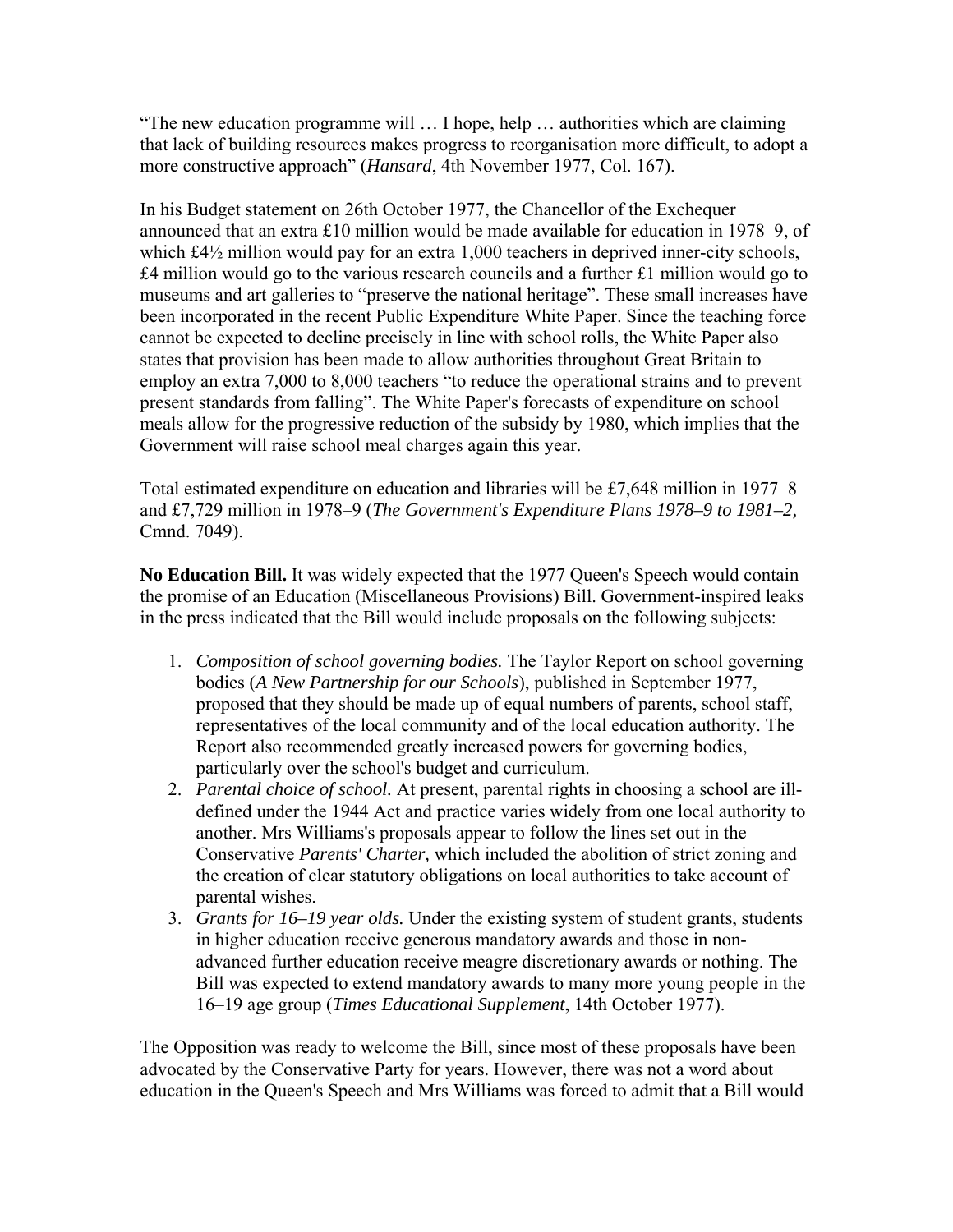only be brought forward "if there is time in this Session" (*Hansard*, 4th November 1977, Col. 170).

Mr St. John- Stevas expressed his amazement at this omission from the Government's legislative programme and asked: "What on earth has happened to the Government's sense of priorities?" (*Hansard*, 4th November 1977, Col. 183).

He suggested that the answer to this "great educational mystery" was to be found in the pressure exerted on Mrs Williams by the Left-wing of the Labour Party, and said that if this Government was unwilling to legislate on parental choice of schools, the next Conservative Government would certainly be willing to do so (*Hansard*, 4th November 1977, Col. 189).

#### **2. CONSERVATIVE POLICY**

The Conservative Conference debate on Education on 11th October 1977 was on a motion on standards, the theme of an intensive Conservative campaign of lectures and conferences that had begun in April 1977.

In his speech Mr St. John- Stevas expressed pride that the Conservatives' "persistent and indefatigable advocacy" of standards had moved educational discussion in Britain on to Tory ground, but feared that Labour's conversion was more rhetorical than real. He reiterated the pledge that the next Conservative Government would repeal the 1976 Education Act, and advised those local authorities which still had grammar schools to "hang on, because help is coming". But he made it quite clear that Conservatives would not bring back the eleven-plus and that the major effort must now be devoted to improving the comprehensive schools.

He warned against "… the collapse into a society which is neither Communist nor Conservative but is simply valueless and … amoral …"

The only way to avoid such a society was to revivify moral and religious education in schools (*Blackpool*, 11th October 1977).

In her speech to the Conference, **Mrs Thatcher** stated that the destruction of good schools harmed able children from less well-off families "who needed grammar schools to compete with children from privileged homes like Shirley Williams and Anthony Wedgwood Benn". She said that "our aim in education is simple: it is to raise standards for all our children" (Blackpool, 14th October 1977).

**Direct Grant Schools: Assisted Places Scheme.** In fulfilment of the Conservative pledge to restore direct grant schools, whose special status was abolished by the Labour Government in 1975, Mr St. John-Stevas announced on 23rd September 1977 details of the Conservative Assisted Places Scheme. He stressed that the introduction of the scheme on a statutory basis would be one of the first priorities of the next Conservative Government (Statement, 23rd September 1977).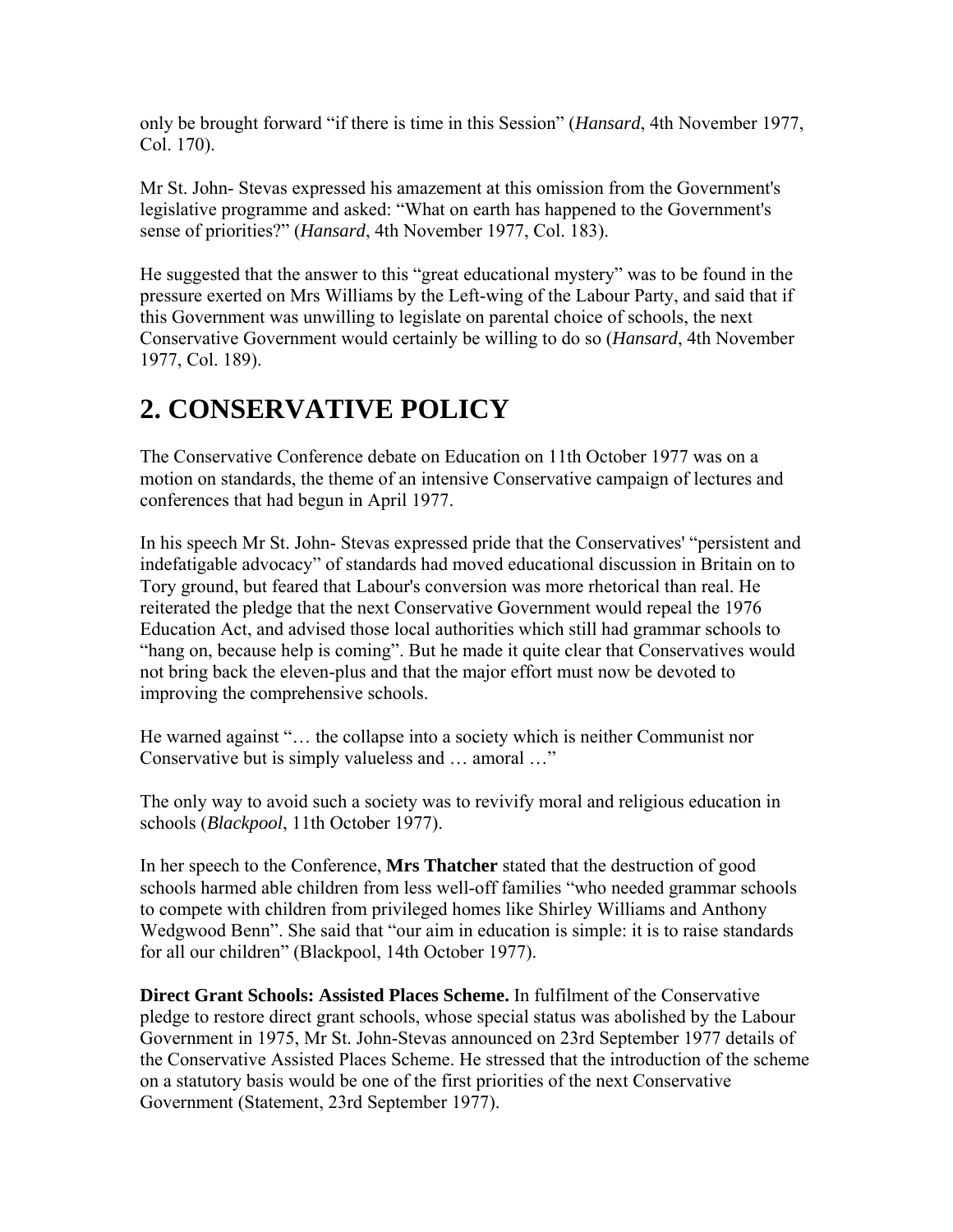Under these proposals, the old system of capitation and sixth-form grants to schools (see *Campaign Guide 1977*, p. 387) would disappear, and all the available money from public funds would be devoted to a central government scheme for the partial or total remission of tuition fees for day pupils and boarders alike, in accordance with a generous meanstest. Since all parents of modest means would be able to claim the remission of part or all of the fees direct from central government, there would be no need for any subsidy by local education authorities (the former "free places"). Admission to the schools would be on a selective basis subject to the condition that a certain proportion of the entrants probably at least 25 per cent—should be drawn from the maintained primary schools.

Mr St. John-Stevas pointed out that the Assisted Places Scheme had a number of advantages over the old system, chief among which was that help from public funds would go where it was most needed. He said that, although the scheme was primarily designed for the former Direct Grant Schools (two-thirds of which have opted to become independent), the list could be extended to include any voluntary, independent or county school that wished to apply, subject to academic and geographical suitability (Statement, 23rd September 1977).

**Comprehensive Schools.** In a booklet, *Better Schools For All—A Conservative Approach to the Problems of the Comprehensive School* (Conservative Political Centre, December 1977), Mr St. John-Stevas set out a Conservative strategy on comprehensive schools for discussion both within and outside the Party. He stressed:

"Comprehensive schools are here to stay … The problem that faces the next Conservative Government is not how to unscramble comprehensive reorganisation already carried out. It is how to undo the harm done by the Labour Party's disregard for classroom realities".

He outlined a series of recommendations to tackle the problems of comprehensive schooling:

- 1. There should be an independent inquiry into standards of education in comprehensives.
- 2. Local authorities should reduce the size of the huge comprehensives, and end the split sites.
- 3. There should be a more flexible zoning system within which an oversubscribed comprehensive could select pupils for its speciality.
- 4. Different curricula should be available for different ability groups, and mixed ability teaching should only be carried out by teachers who had had the requisite training. Mr St. John-Stevas preferred "setting" as the most flexible form of internal selection.
- 5. The Schools Council proposal for a common exam at 16-plus should not go forward.
- 6. Appointments procedures for school heads should be thoroughly overhauled throughout the country under the supervision of the Secretary of State.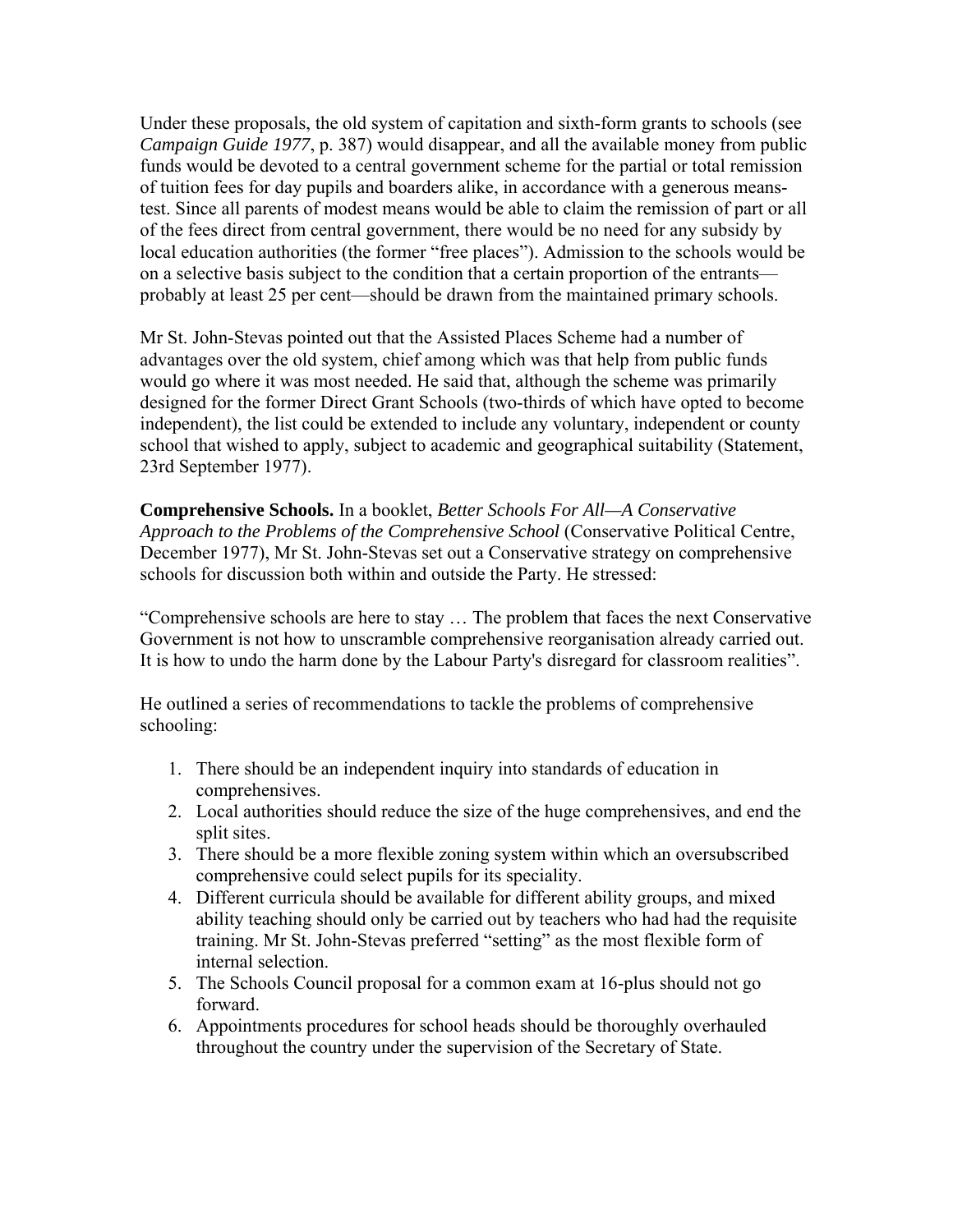7. The development of in-service training should take priority over the establishment of an all-graduate profession, and there should be a reserve power to require certain teachers to attend that training.

#### **3. EDUCATION AND INDUSTRY**

The Prime Minister's "Ruskin" speech (see p. 112) stressed the need to improve relations between education and industry, a point which has long been made by Conservative spokesmen. But the subject was noticeably absent from the agenda during the Government's "Great Debate", and was given only a brief chapter in the Green Paper.

**Conservative Initiatives.** Mr St. John- Stevas has said that "the time is ripe for politicians to insist that the education system be given a stronger vocational bias" (Chelmsford, 2nd December 1977). A major Conservative drive to establish a coordinated approach to the problem of vocational education and training has included a specialised conference on "Education and Industry" at Leicester, and the setting up of a "Task Force" on education and industry which includes leading academics and industrialists.

**Government Moves.** In an attempt to attract more able young people into courses of direct relevance to British industry, the Government has announced the introduction of special high-level engineering courses and a scheme for up to 500 scholarships for undergraduates in engineering financed jointly with industry, both schemes to begin in 1978. A Committee of Inquiry into the engineering profession, to be chaired by Sir Monty Finniston, former Chairman of the British Steel Corporation, has also been established.

### **4. FURTHER AND HIGHER EDUCATION**

**Teacher Training.** On the basis of birth-rate projections, the Government is cutting the number of teacher training places in England and Wales from 117,000 per year in 1974 to 46,670 in 1981. This will involve closing a further 21 institutions and reducing the size of many more by 1981.

When Mrs Williams made her announcement on the future of teacher training in England on 27th June 1977, Mr St. John-Stevas called the Government's plans "a holocaust". While the Opposition accepted the need for a reduction in the number of places, there was widespread resentment throughout the country about the autocratic and insensitive way in which these decisions had been reached (*Hansard*, 27th June 1977, Col. 33).

In December 1977, 10,513 people were registered by the Department of Employment as unemployed and seeking posts as school-teachers (*Hansard*, 19th January 1977, Col. 299). Despite this, there is still an acute shortage of teachers in some subjects. To improve the position, the Government launched on 25th May 1977 a £3·9 million oneyear scheme to train mature teachers in shortage subjects such as mathematics and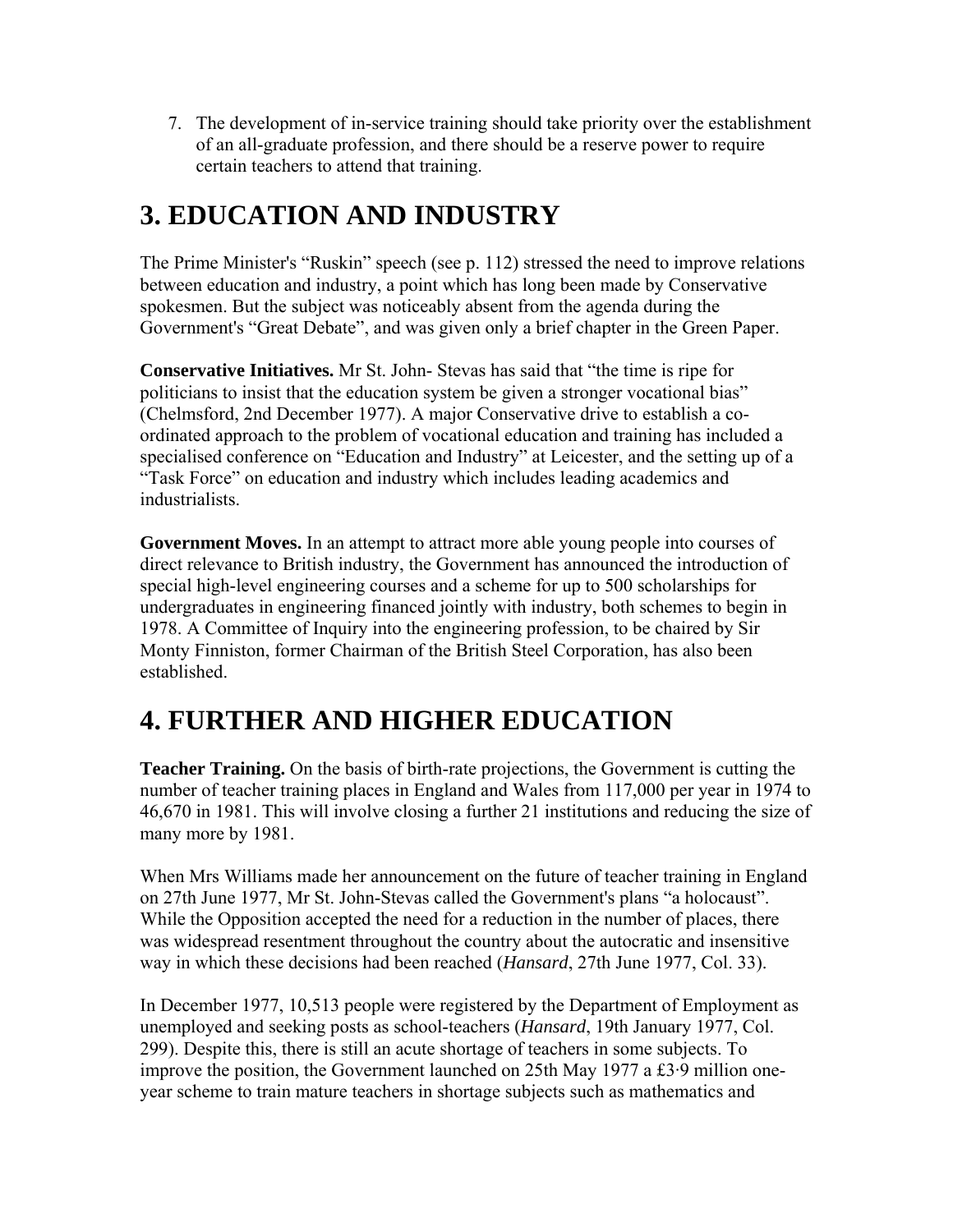physics. 640 students (out of an expected 1,200) are currently undergoing training under this scheme, supported by awards financed through the Training Services Agency. In addition, 260 newly qualified teachers are following retraining courses in one of the shortage subjects with mandatory or discretionary awards from their local education authorities (*Hansard*, 17th January 1978, WA, Col. *176*).

With the exception of these one-year courses, which are now expected to continue until 1983–4, the Government has decided that the last entry to non-graduate Certificate of Education courses should be in the academic year 1979–80 (*Hansard*, 27th July 1977, WA, Col. *305*).

**Student Grants.** On 28th March 1977, Mrs Williams announced the following increases in the main rates of grant: for students living away from home in London from £955 to £1,145; for students living away from home elsewhere from £875 to £1,010; and for students living at home from £675 to £785. Supplementary grants have also been increased. Students with mandatory awards are no longer required to pay any tuition fees.

The starting point for the parental contribution has been raised from a residual income of  $\text{\pounds}2,700$  to  $\text{\pounds}3,200$  and reductions in the contributions made throughout the scale. In addition, there is now a minimum grant of £80 towards maintenance.

The severe cutbacks in local authority spending have forced almost all local authorities to reduce the number or value of their discretionary awards. This situation has been further complicated by the Government's decision, in June 1977, to implement the main proposals of the Holland Report (*Young People and Work*, Manpower Services Commission, May 1977), under which school-leavers who have been unemployed for at least six weeks will be paid flat-rate training allowances of £19·50 per week to attend short-term, skill-orientated courses. This will make it less attractive for young people to stay on in full-time education, either at school or college, which is often of greater longterm value.

Mr St. John-Stevas has described the present system of maintenance allowances, discretionary grants and training awards for 16–19 year olds as "a shambles". He has called on the Government to set up a working party with representatives of students and further education institutions to see how the system could be improved (*Guardian*, 17th November 1977).

**Public Sector Higher Education.** In February 1977, the Government set up a working group to consider ways of improving the management of public sector—i.e. nonuniversity—higher education in England and Wales. The group, which is chaired by Mr Gordon Oakes, Minister of State for Education and Science, is expected to publish its report early in 1978.

### **(F) HEALTH AND SOCIAL SECURITY**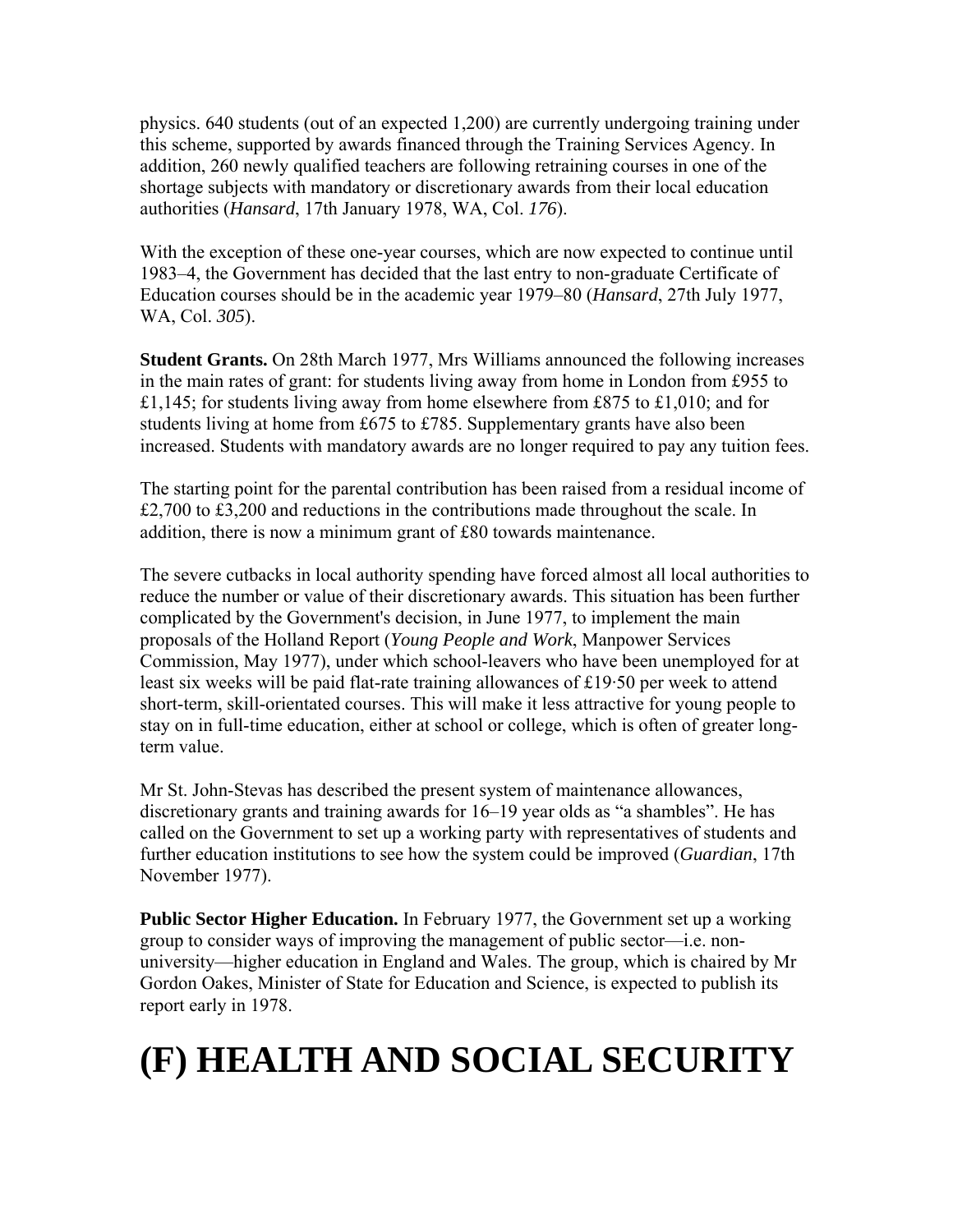#### **1. THE NHS AND THE PERSONAL SOCIAL SERVICES**

The health and personal social services have suffered particularly severely from the lack of economic growth under the Labour Government and the consequent scarcity of financial resources. As was pointed out in *The Right Approach to the Economy*:

"In the longer term, it is only by building a healthier, more productive economy that we shall afford the improvement in services that we need. The fact that the present road leads to greater deprivation and poorer social provision is one of the most urgent reasons for changing course."

**Capital Expenditure.** Under Labour, badly-needed improvements and the building of new hospitals have constantly been deferred. The decline in the capital programme was set out in the 1978 Public Expenditure White Paper.

|                  | Capital Expenditure on Health Services |                |               |         |                           |
|------------------|----------------------------------------|----------------|---------------|---------|---------------------------|
|                  | <b>Conservative</b>                    |                |               |         | $\mathbf{f}_{\mathbf{m}}$ |
| $1973 - 4$       |                                        |                |               |         | 594                       |
| Labour           |                                        |                |               |         |                           |
| $1974 - 5$       |                                        |                |               |         | 486                       |
| $1975 - 6$       |                                        |                |               |         | 498                       |
| $1976 - 7$       |                                        |                |               |         | 472                       |
| $1977 - 8$       |                                        |                |               |         | 370                       |
| 1978-9           |                                        |                |               |         | 402                       |
| $\sim$ 11 $\sim$ | $\cdot$ 10 $\sigma$ $\sigma$           | $\mathbf{r}$ . | $\sim$ $\sim$ | 1.7010T | 10.70                     |

(All figures at 1977 Survey Prices, Cmnd. 7049, January 1978).

As *The Right Approach to the Economy* stated: Labour's "recent panic cuts … fell too heavily on capital rather than on current spending".

**Patient Care.** One of the most disturbing aspects of Labour's mismanagement has been the huge rise in the number of patients awaiting admission into NHS hospitals in England:

|      | <b>Waiting list on 31st December</b>                                                      |
|------|-------------------------------------------------------------------------------------------|
| 1973 | 508,600                                                                                   |
| 1974 | 517,400                                                                                   |
| 1975 | 588,500                                                                                   |
| 1976 | 607,000                                                                                   |
| 1977 | 591,000 (September)                                                                       |
|      | ( <i>Hansard</i> , 10th November 1977, WA, Cols. 207–8), and 7th February 1978, WA, Cols. |
|      | $537 - 8$                                                                                 |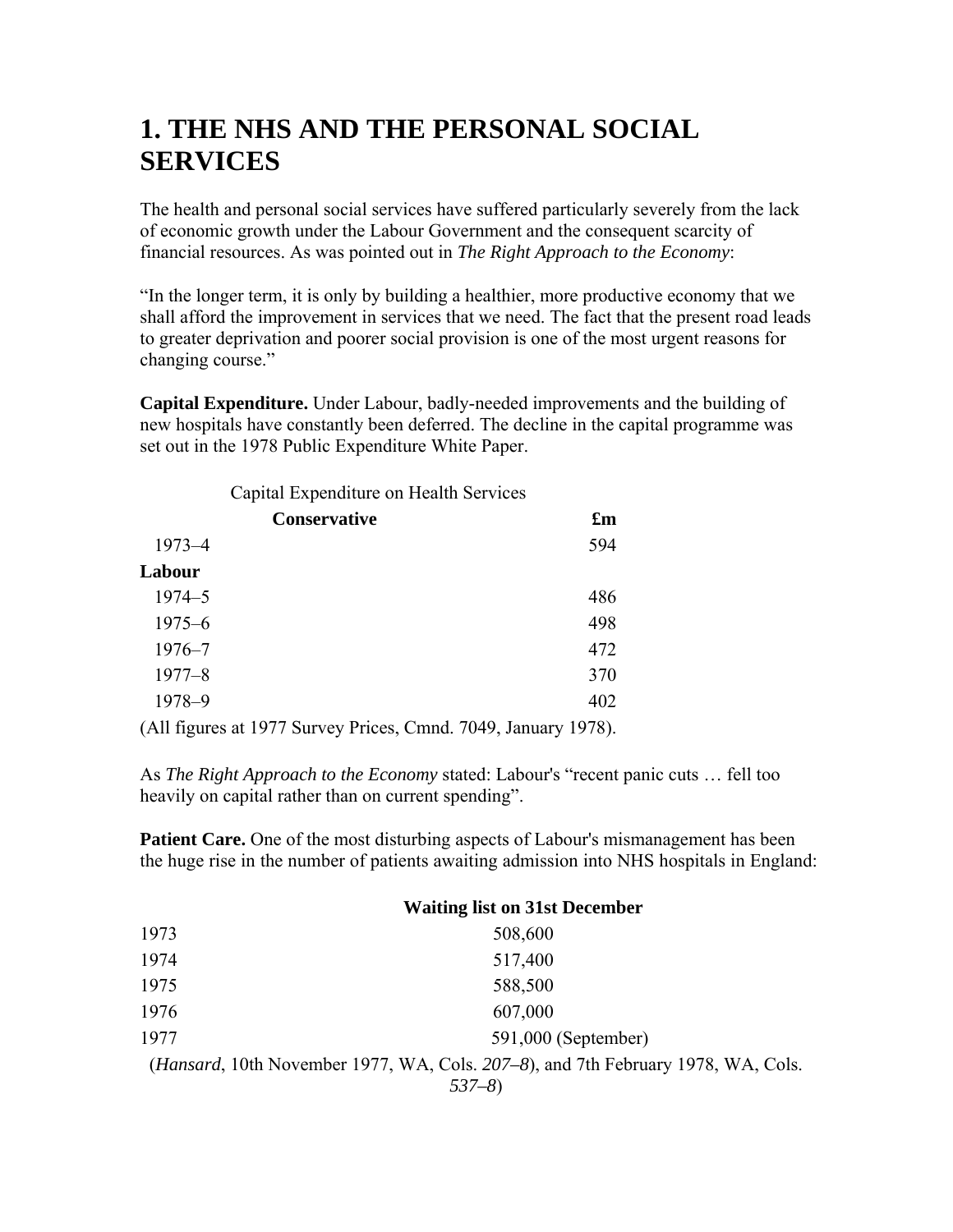In December 1976 the numbers had risen to 607,000 in England, an all-time peak in the history of the NHS, and an increase of almost 100,000 over three years. Dr James Cameron, Chairman of the British Medical Association, has said:

"When we think of the sum of human misery that those 600,000 represent we can none of us afford to be complacent"

and he went on to attack as unrealistic

"the determined optimism which emanates from the Health Department at the moment" (*London*, 23rd November 1977).

The quantity of health care provided in England has also shown no improvement under Labour:

|      | <b>Number of in-patients</b><br>leaving hospital | New out-patient attendances (excluding accident<br>& emergency cases) |
|------|--------------------------------------------------|-----------------------------------------------------------------------|
| 1973 | 5,132,000                                        | 7,916,000                                                             |
| 1976 | 5,254,000                                        | 7,498,000                                                             |
|      |                                                  | <i>(Hansard, 10th November 1977, WA, Cols. 207–8)</i>                 |

It will be seen that the number of in-patients who received treatment rose slightly, but this was counterbalanced by a reduction of 400,000 in the number of new out-patient attendances.

**Personal Social Services.** Concern has been expressed that the Government has its priorities wrong as between the health service and the personal social services, which are administered by local government.

The recent Public Expenditure White Paper (Cmnd. 7049, January 1978) acknowledged that the personal social services need to expand faster than the NHS simply to maintain existing standards. This is mainly because of the growing number of elderly people in the community. Yet the same White Paper shows that in practice Labour has failed to implement this policy. Between 1975–6 and 1977–8 expenditure on the health service rose by about 2·5 per cent whereas expenditure on the personal social services remained stationary.

The Personal Social Services Council has warned that there may well be a reduction in standards of services in 1977–8 at a time when they are already under great pressures (*Personal Social Services Basic Information*, January 1978).

**Finance.** Despite the NHS's urgent financial needs the Government is proceeding with the abolition of NHS pay beds. In May 1977 1,000 out of the 4,400 pay beds in Great Britain were abolished under the terms of the Health Services Act 1976, and a further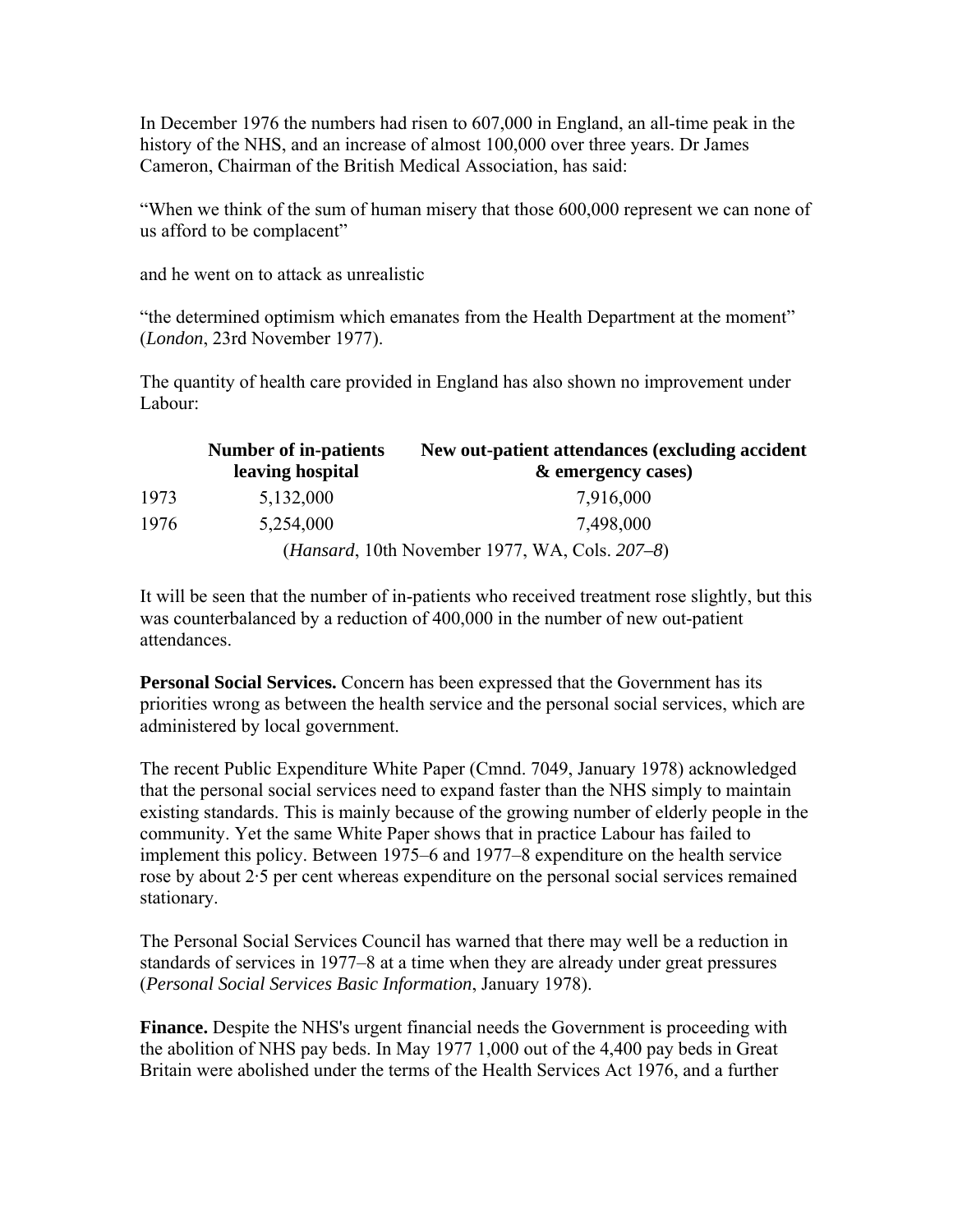reduction of 356 beds has been proposed for the period up to 1st April 1978 (Cmnd. 6963, October 1977).

Yet it is noticeable that in many other EEC countries private medicine plays a greater role than in Britain and, if it were to be encouraged here, the strain on the NHS would be relieved. In a speech to the Health Service Treasurers at York on 26th March 1977, the Conservative spokesman on Social Services, Mr Patrick Jenkin, said:

"In the longer term, I believe that we should seek ways of transferring more of the cost of the Health Service from taxes to insurance".

He added that this could be achieved by giving greater encouragement to private medicine.

Against the current background of the NHS it makes sense for the Royal Commission to re-examine all sources of extra finance. In Mr Jenkin's speech to the Conservative Medical Society on 29th October 1977 he asked whether it was

"so unthinkable that people might be expected to pay towards the cost of their keep when they are in hospital? I recognise that there are administrative problems but they should not be insuperable. It seems to me that this is a proposal which should be examined."

There is certainly little justification for Labour's continued refusal to increase prescription charges, which have remained unaltered since 1971–2. Even Mr Joel Barnett, Chief Secretary to the Treasury admitted that raising the prescription charge from 20p to 50p per item would produce an extra £45 million a year (Blackpool, 4th November 1977). Many people may question the sense of priorities which leads a Government to reject this source of revenue when, as pointed out by Dr Vaughan, Conservative spokesman on Health, there are large numbers of patients not receiving kidney dialyses who should be, and 3,000 patients die annually owing to the lack of facilities (Bristol, 2nd December 1977).

**NHS Administration.** The reorganisation of NHS administration in England and Wales took effect in 1974 and it is generally accepted that further changes will be needed in the light of experience.

Mr Jenkin has said that it would be unwise for the Party to commit itself to detailed reform whilst the Royal Commission on the NHS was still sitting (York, 26th March 1977). However, he promised that the next Conservative Government would make the NHS as local a service as possible and that administration would be simplified:

"In most places this would mean having a single District Authority and no Area Health Authority" (Maidstone, 26th January 1978).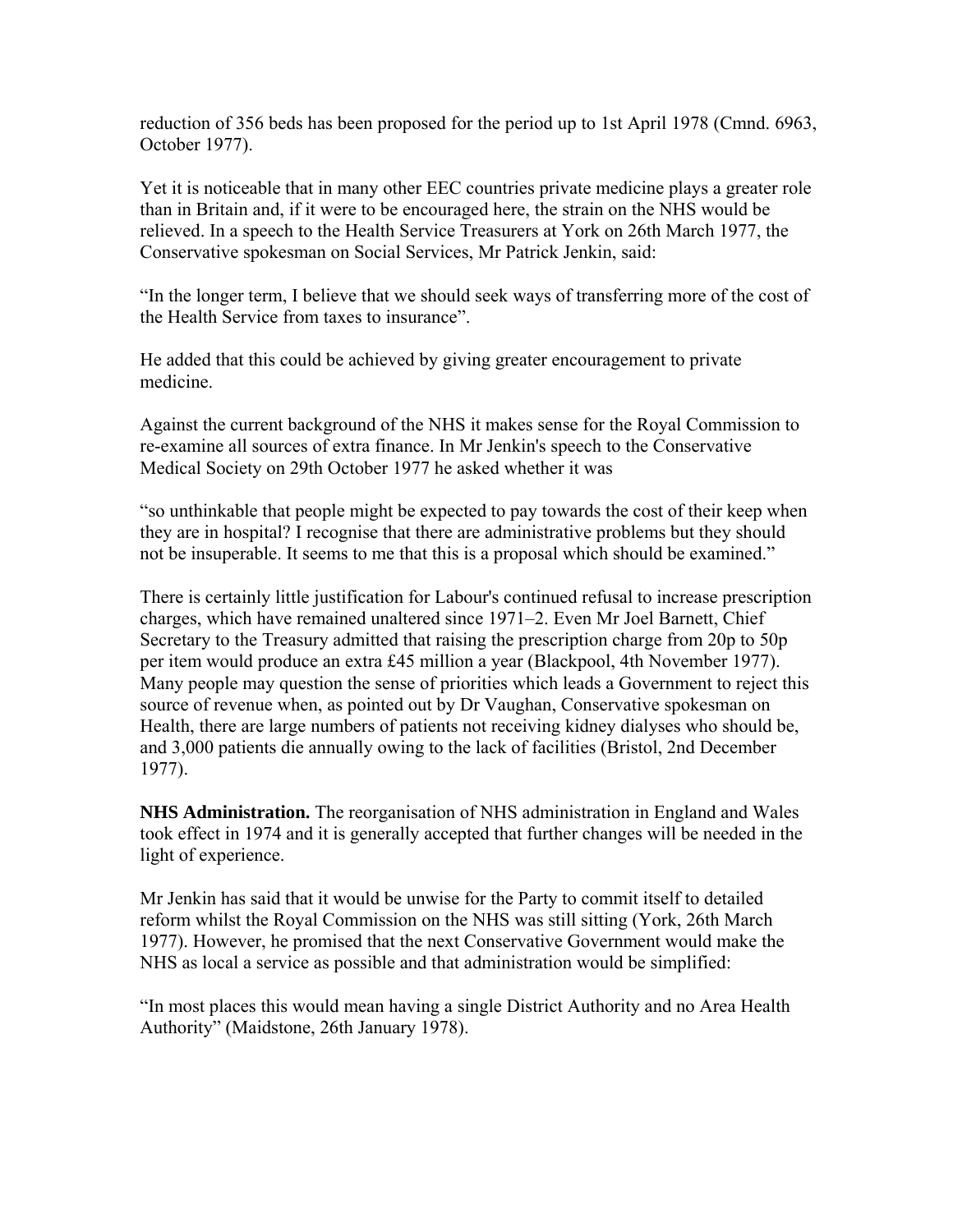Mr Jenkin added that management incentives would be introduced at all levels in order to cut waste as well as a system of costing with local balance sheets to ensure that all resources were put to proper use.

### **2. SOCIAL SECURITY**

The last four years of Labour Government have virtually destroyed its pretensions as a Party of social improvement. The deterioration of the health service has been matched by an increase in poverty, growing dependence on means-tested benefits, and a fall in the real value of tax allowances sufficient to draw many poor people into the income tax net for the first time.

**Unemployment and Child Support.** Since February 1974 the total number of people out of work in Great Britain has risen by about 847,000 to a total of 1,446,000 in February 1978. This increase is without parallel since the war and has had a harmful effect on the family, whether it is the husband who is out of work or the school-leaver unable to obtain a first job.

At the same time, Labour have failed to provide a reasonable level of child support and, as the table below shows, a family man on average earnings was significantly worse-off in 1977 than he was in 1973 or 1974.

*Real weekly net income at December 1977 prices*

| <b>December</b> | £     |
|-----------------|-------|
| 1973            | 69.10 |
| 1974            | 71.70 |
| 1975            | 66.90 |
| 1976            | 65.30 |
| 1977            | 65.60 |

*Note:* Figures related to a married man with 2 children under 11 on average earnings. Net income equals take-home pay plus family allowance or child benefit (*Hansard*, 3rd March 1978, WA, Cols. *429–31*).

The failure to provide parents with a reasonable level of child support (see p. 123) has led Mr Frank Field, Director of the Child Poverty Action Group, to warn Labour that it could well enter the next election tarred as the administration under which families with children became poorer faster than anyone else (*Guardian*, 10th November 1977).

**Benefit Increases and Taxation.** In November 1977 social security benefits were raised as follows:

| November 1976 November 1977 |  |  |
|-----------------------------|--|--|
|                             |  |  |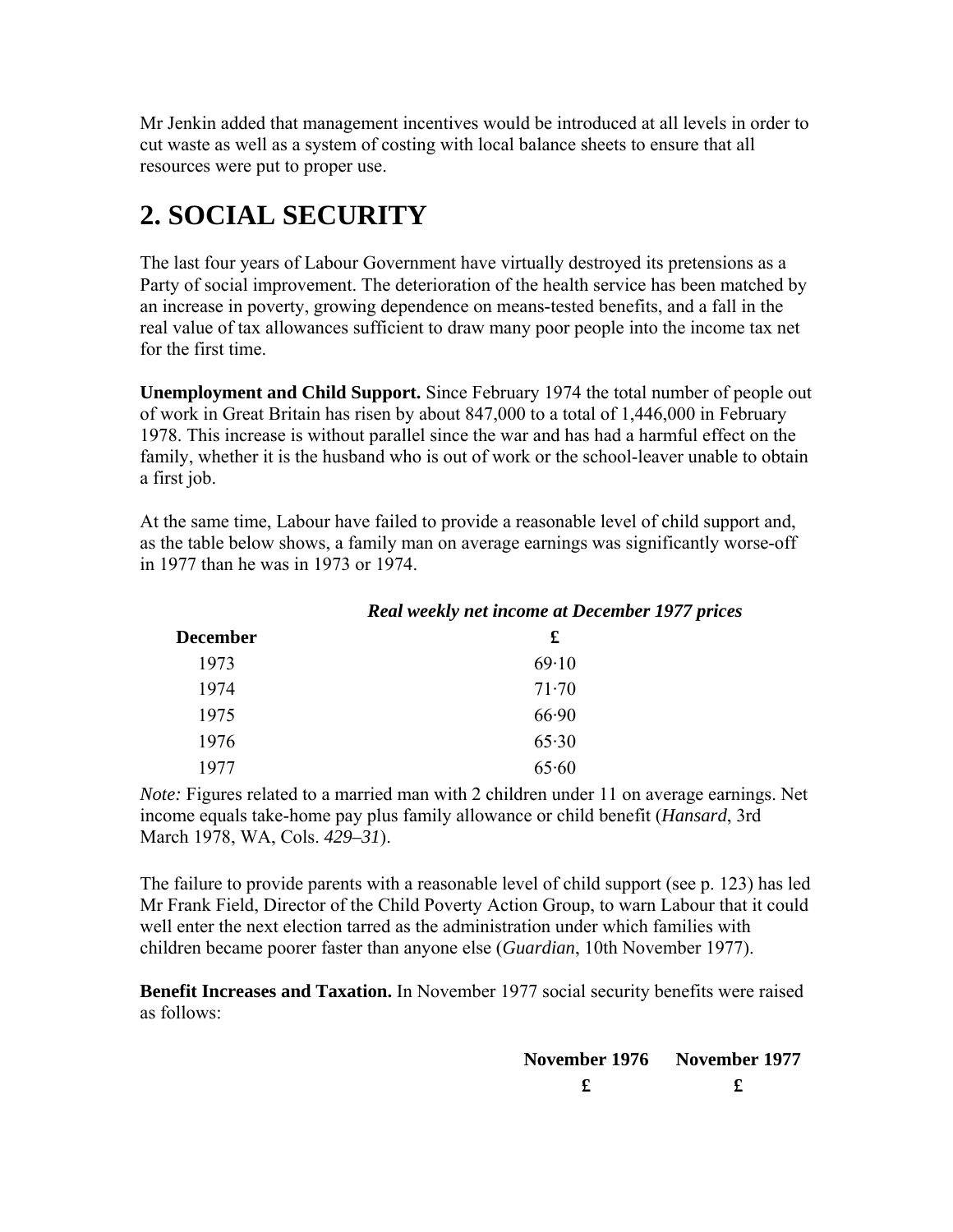|                                                          | November 1976 | November 1977 |  |
|----------------------------------------------------------|---------------|---------------|--|
|                                                          | £             | £             |  |
| Retirement <sup>*</sup> , widow's and invalidity pension |               |               |  |
| Single                                                   | 15.30         | 17.50         |  |
| Married couple                                           | 24.50         | 28.00         |  |
| Unemployment and sickness benefit                        |               |               |  |
| Single                                                   | 12.90         | 14.70         |  |
| Married couple                                           | 20.90         | 23.80         |  |
| Injury benefit                                           | 15.65         | 17.45         |  |
|                                                          |               |               |  |

The earnings rule limit (see *Campaign Guide 1977*, pp. 424–5) was also raised from £35 to £40 per week.

\* If a pensioner or his wife is 80 or over an age addition of 25p is also payable.

This increase of slightly under 14½ per cent for pensioners must be compared with price increases over the same period of 13 per cent. After a lapse of two years, the Government resumed payment of the £10 Christmas Bonus in 1977 although, if account was taken of the rise in prices since it was first introduced in 1972, the value of the Bonus would have been £21.

However, these factors are over-shadowed by the extent to which inflation and taxation have reduced or wiped out the savings of the retired. Under Labour the huge rise in prices has been only partially offset by savings interest so that, as pointed out in *The Right Approach*, inflation in Labour's first two years of office probably wiped £2,000 million off the savings of retired people.

At the same time, Labour has imposed much heavier taxation on pensioners (pensions are treated as earned income for tax purposes) as well as on other low-income families. The number of income-tax payers has risen by over 1 million over the last four years:

#### *Year Number of taxpayers*

| $1973 - 4$ | 23,300,000 |
|------------|------------|
| $1977 - 8$ | 24,700,000 |

(A married couple are treated as two individuals where the wife is earning, *Hansard*, 10th November 1977, WA Col. *183* and 2nd December 1977, WA Col. *455*.)

Quite simply over 1 million poor people (including many wives with low earnings) were drawn into the tax net for the first time over this period. Not only have the personal tax allowances fallen in value under Labour but, in addition, the basic rate of tax has been increased from 30 per cent to 34 per cent.

**Extension of Means-testing.** Government policies have led to a considerable extension of means-testing. One reason why more families are applying for state assistance is that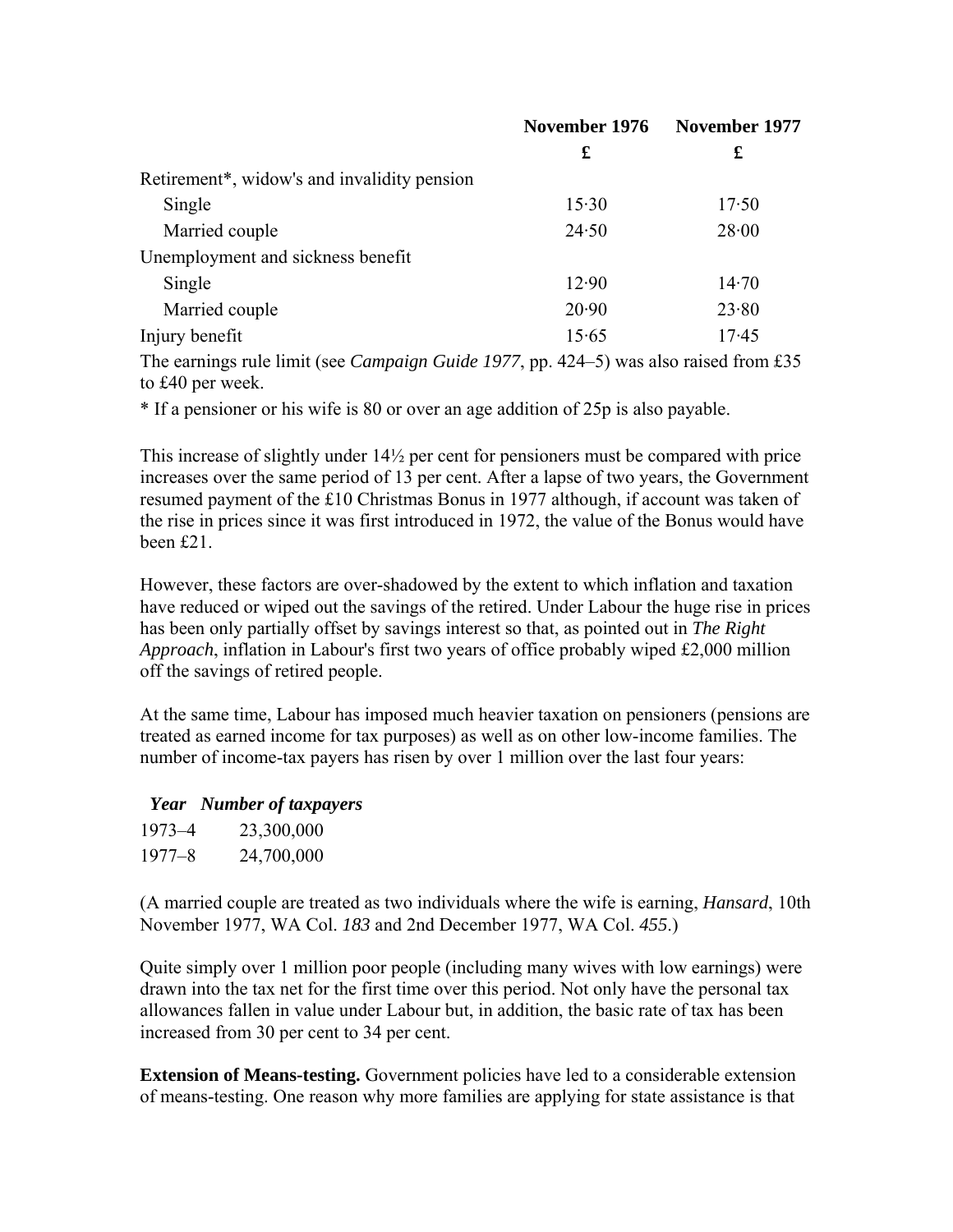their real income has been sharply reduced since Labour came to office. For example, between December 1974 and December 1977 the real net income of a family man with two children on average earnings was reduced by over £6 per week (see p. 121).

Another reason has been the growing number of people who have become unemployed since the present Government took office and so have had to apply for means-tested benefits of one kind or another. In the autumn of 1977 the income limits for free school meals were also raised to such absurdly high levels as to include a man on average earnings with four children and Mrs Williams estimated that the number of free school meals would rise by a further 625,000 (*Hansard*, 26th July 1977, Col. 291).

|      | <b>Supplementary</b><br><b>Benefit</b> | <b>Rent Rebates &amp;</b><br><b>Allowances</b> | Rate<br><b>Rebates</b> | <b>Free</b><br><b>School</b><br><b>Meals</b> | <b>Family Income</b><br><b>Supplement</b> |
|------|----------------------------------------|------------------------------------------------|------------------------|----------------------------------------------|-------------------------------------------|
| 1973 | 4,022,000                              | 2,165,000                                      | 1,110,000              | 932,000                                      | 366,000                                   |
| 1974 | 4,092,000                              | 2,420,000                                      | 2,630,000              | 880,000                                      | 261,000                                   |
| 1975 | 4,434,000                              | 2,560,000                                      | 2,930,000              | 906,000                                      | 223,000                                   |
| 1976 | 4,725,000                              | 2,998,000                                      | 3,020,000              | 956,000                                      | 295,000                                   |

Number of People Receiving Means-tested Benefits (Great Britain)

*Note:* Figures for supplementary benefit and Family Income Supplement recipients include dependent wives and children. Housing figures refer only to the number of rent/rate rebates and allowances granted (House of Lords *Hansard*, 14th February 1978, WA, Cols. *1409–12*).

The Government's refusal to reform the system is all the more reprehensible because an alternative is available. As pointed out in *The Right Approach to the Economy*, the introduction of a Tax Credit Scheme would make it possible to

"reduce substantially the large number of households which still depend on means-tested benefits".

Conservative policy has been welcomed by Professor Donnison, Chairman of the Supplementary Benefits Commission, who suggested that:

"The way can be kept open for a slower, piecemeal approach to the larger ideal if specific measures, introduced one at a time, always take a form which could ultimately be incorporated into a more comprehensive tax credits scheme. I hope they will be" (London, 5th July 1977).

### **3. FAMILY POLICY**

**Child Support.** The Labour Government has adopted one aspect of the Tax Credit Scheme, namely the replacement of child tax allowances and family allowances by a taxfree cash benefit, called Child Benefit, paid directly to the mother.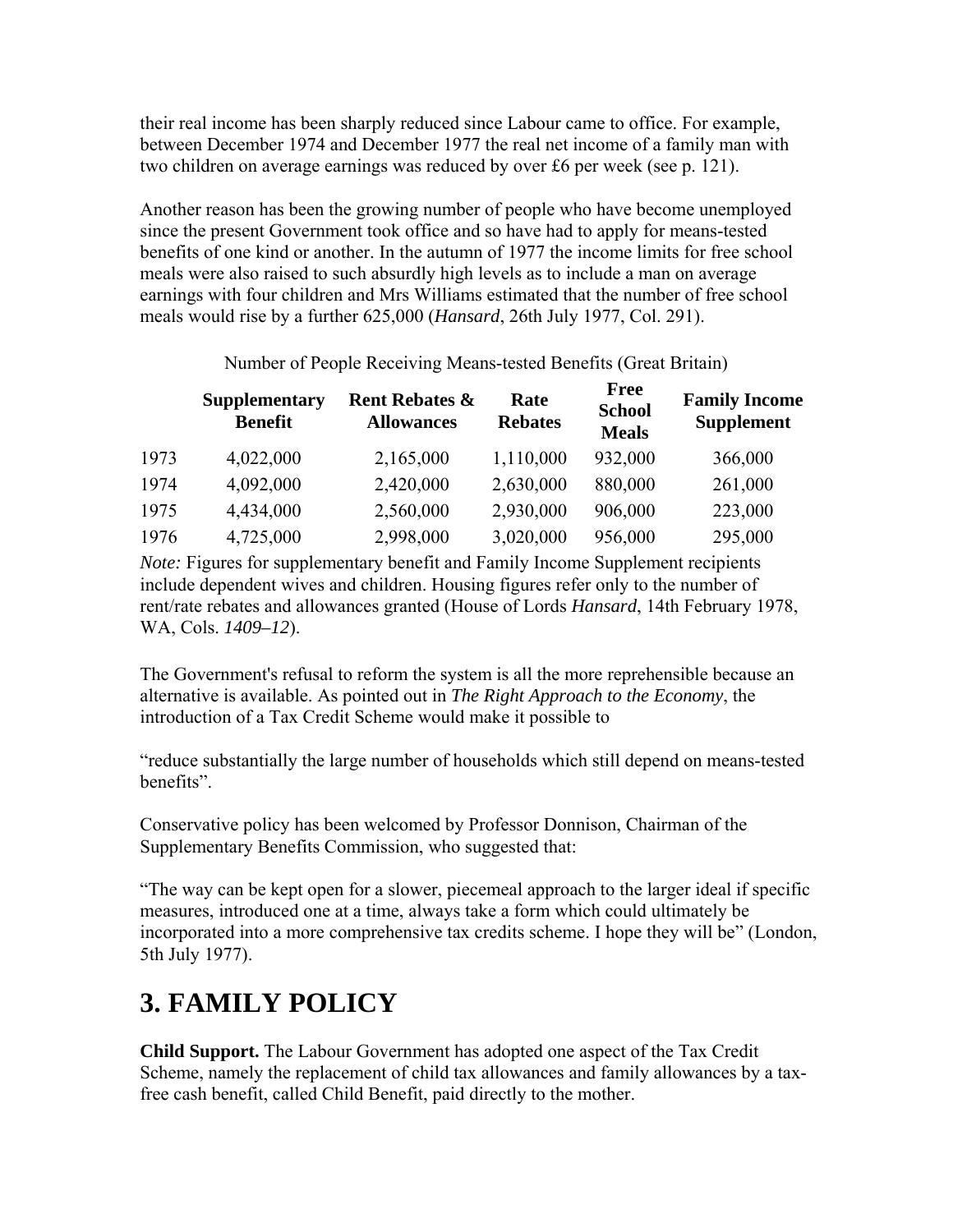In 1977–8 the first steps were taken. Child tax allowances were reduced and family allowances abolished, with child benefit paid at a rate of £1·00 per week for a first child and £1·50 for each subsequent child. In 1978–9 child tax allowances will be reduced again and child benefit will be raised to £2·30 per week for all children. Eventually, support for children will be concentrated entirely through child benefit. One-parent families receive an additional 50p per week for a first child and, in 1978–9 this will be increased to £1 (*Hansard*, 15th July 1977, Col. 991).

Conservatives have attacked the Government for failing to introduce the full scheme in April 1977, as was originally intended, rather than phase it in over three years. Concern has also been expressed about the way the tax burden has fallen disproportionately on families with children. The relative changes in tax liability were illustrated by Mr Frank Field, Director of the Child Poverty Action Group, in the following table which sets out the tax threshold at constant prices:

Earned Income Thresholds

| $(1945 = 100)$                         |     |     |     |     |  |  |
|----------------------------------------|-----|-----|-----|-----|--|--|
| Single Married 2 children* 4 children† |     |     |     |     |  |  |
| 1945                                   | 100 | 100 | 100 | 100 |  |  |
| 1950-1 133                             |     | 124 | 118 | 116 |  |  |
| $1955 - 6$                             | 141 | 137 | 144 | 147 |  |  |
| $1960 - 1$                             | 127 | 123 | 128 | 141 |  |  |
| 1965–6                                 | 158 | 141 | 138 | 145 |  |  |
| $1970 - 1$                             | 187 | 155 | 126 | 116 |  |  |
| $1975 - 6$                             | 163 | 134 | 113 | 105 |  |  |
| 1976–7                                 | 153 | 131 | 115 | 109 |  |  |
| * under 11                             |     |     |     |     |  |  |

† two under 11, two 11–16

The table shows that the value of a single person's tax allowance since the war rose by 53 per cent, compared with 31 per cent for a married couple and only 15 per cent for a married couple with two children under 11. What is particularly striking is the sharp deterioration in the value of the family tax allowances since the mid-1960s.

As a result the financial help given to families with children has become smaller in relation to cost, and the increase in poverty has been greatest among this sector of the population. As shown on p. 121, there was a further decline in a family man's net income in 1977.

The Supplementary Benefits Commission has concluded that:

<sup>(</sup>Source: *Poverty*, December 1977)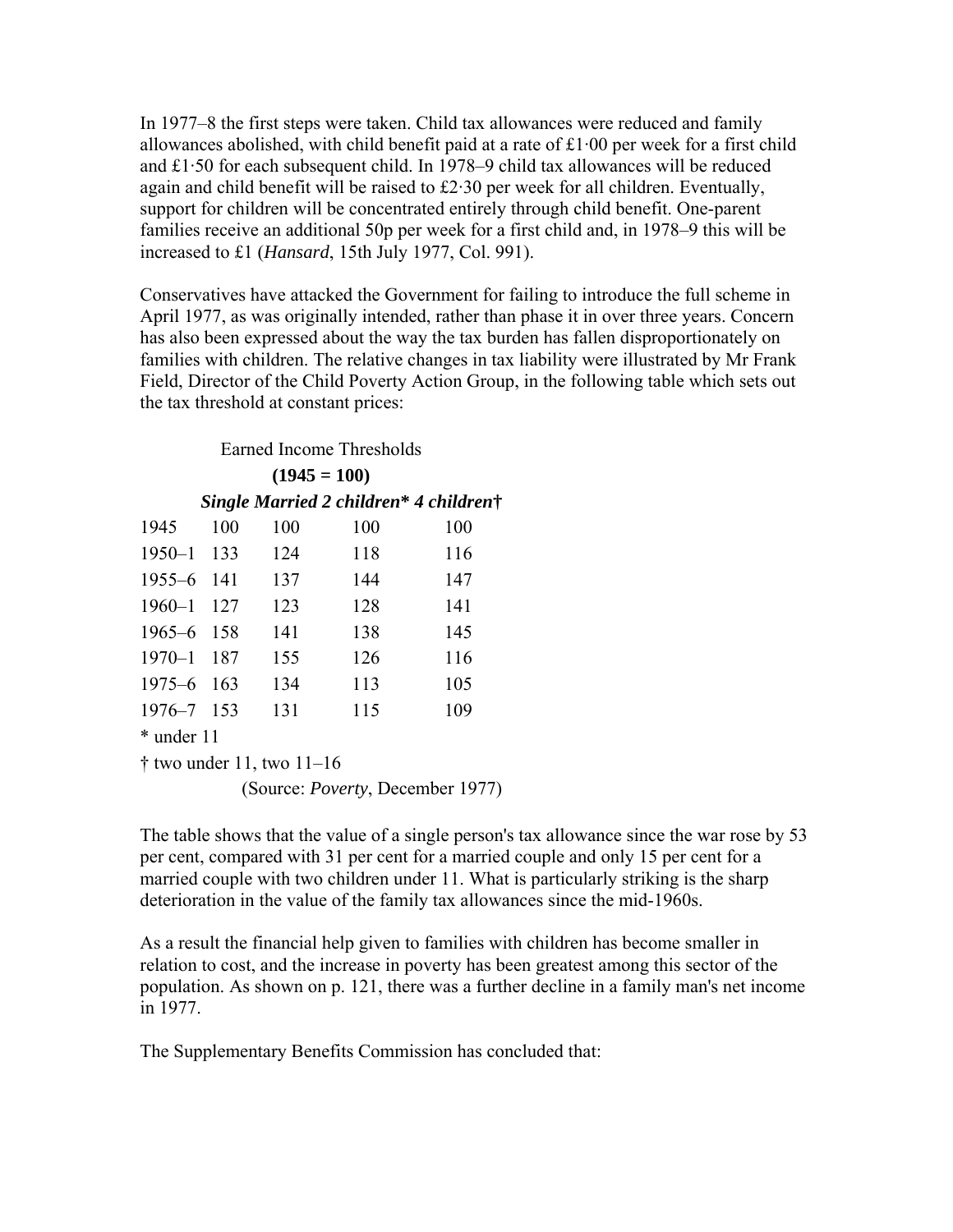"Family benefits in general, and the new child benefit in particular, seem to us to be the most urgent concern of the whole field of social security" (Cmnd. 6910, September 1977).

The Child Poverty Action Group has welcomed as "particularly significant" the stand of "Mr Patrick Jenkin, the Opposition Spokesman on Health and Social Security, in committing his party to clear support for the full child benefit scheme" (*Poverty*, August 1977).

**Working Wives.** The tax system in the UK encourages a married woman to work, and discriminates against the mother who stays at home to look after her children. This is because a family with both the mother and father in work currently (1977–8) receives adult tax allowances totalling £2,400, whereas a family where the mother stays at home to care for her children has a much lower tax allowance of £1,445. The decision of a mother to stay at home after the arrival of her baby therefore means a reduced tax allowance for the family and an incentive to return to work as soon as possible.

**Baroness Young,** a Deputy Chairman of the Conservative Party, said at the 1977 Conservative Party Conference:

"I believe that the decision of a wife whether to work, particularly after the birth of her children, should be hers and her husband's. It should not be determined by the tax system. On this major issue the tax system should be *neutral*; it should neither encourage nor discourage wives but allow them to choose what is in the best interests of the family and themselves" (Blackpool, 12th October 1977).

**Family Lobby.** Mr Jenkin emphasised at the 1977 Party Conference the role of the family not only in areas of education and housing but also in looking after and caring for elderly relatives. He called for the creation of a powerful and effective lobby for the families of Britain backed up by the many voluntary organisations already active in this field.

#### **4. MISCELLANEOUS**

**The Disabled.** In July 1976 the Government announced that the invalid 3-wheeler would be phased out over a period of five years (*Hansard*, 23rd July 1976, Cols. 2229–31). Conservatives criticised the Government on the grounds that it was wrong to withdraw the 3-wheeler when no proper alternative was available.

Fortunately, after a period of considerable uncertainty, various banks and car manufacturers took the initiative and set up a new charitable organisation called Motability. This charity will provide a car leasing scheme for the disabled on favourable terms and Mr Jenkin said that both he and Mrs Thatcher were looking forward to becoming patrons (London, 6th December 1977). At the same time, the Government announced that the mobility allowance (available to the disabled not in receipt of a 3 wheeler) would be increased from £7 to £10 per week in July 1978 (*Hansard*, 6th December 1977, Cols. 1124–7).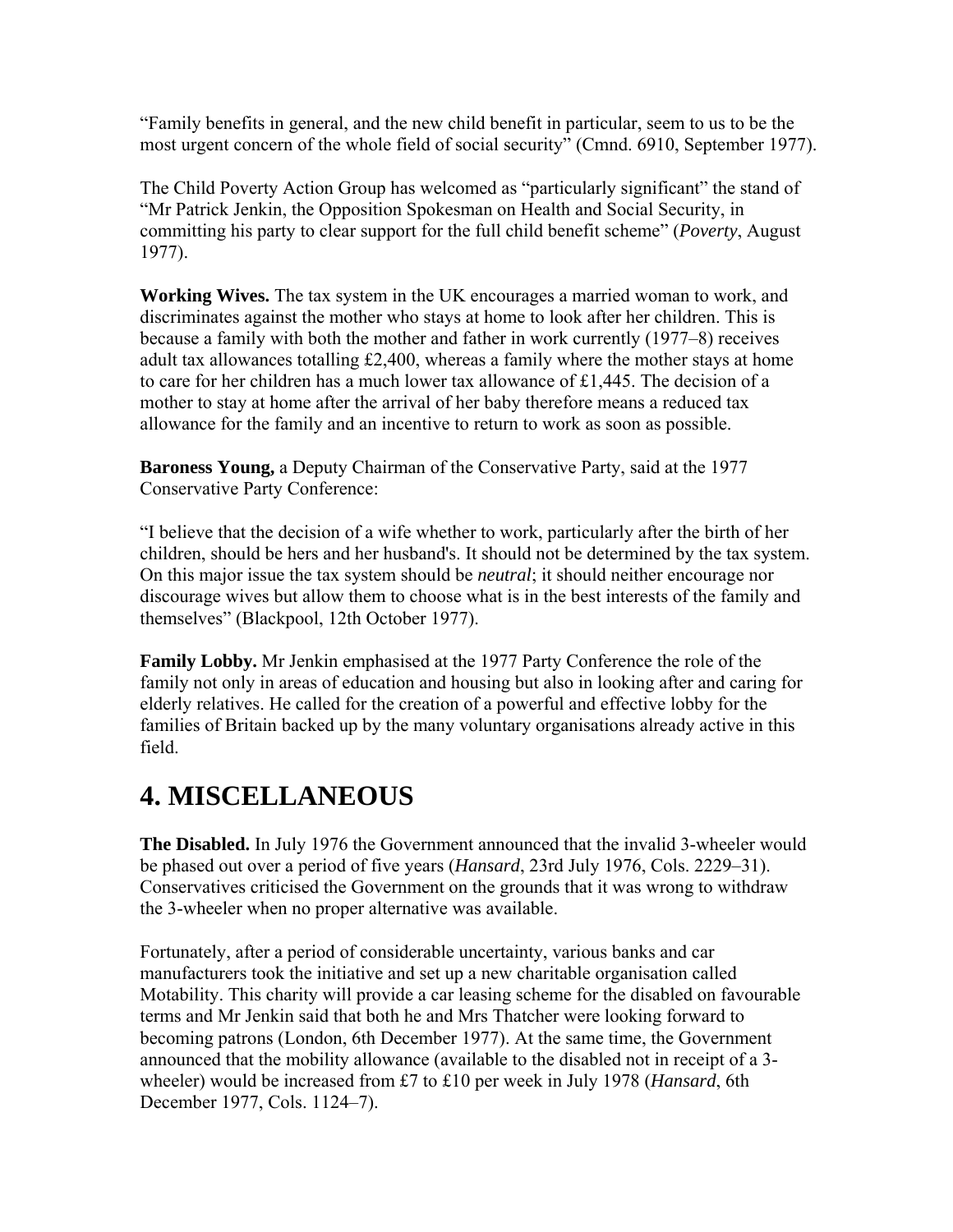**The Self-employed.** In December 1977 the Government announced new National Insurance rates under which the self-employed, as from April 1978, will have their 8 per cent earnings related contribution cut to 5 per cent and their flat-rate contributions reduced from £2·66 per week (men) and £2·55 (women) to £1·90 for both men and women.

These changes are a result of pressure exerted on the Government by the Conservative Party and the small firm sector, and followed Mr Patrick Jenkin's promise that:

"The next Conservative Government will hold an open investigation into the relative contributions and benefits of the self-employed under the National Insurance Scheme" (London, 2nd March 1977).

**Second Pensions.** The new pensions scheme provided for under the Social Security Pensions Act 1975, starts on 6th April 1978. The main feature of this scheme, which is discussed on pages 426–8 of the *Campaign Guide 1977*, is the provision of an earningsrelated pension on top of the basic flat rate pension. There are arrangements whereby those who are members of occupational pension schemes run by their firms can be contracted out of this second pension provision, subject to certain conditions being satisfied regarding levels of benefit and protection against inflation.

An employee contracted into the State scheme will have his rates of contribution increased in April 1978 from 5·75 per cent to 6·5 per cent, and his employer's will be increased from 8·75 per cent to 10 per cent, on all income up to £120 per week.

Pension entitlement based on contributions made after April 1978 will be inflationproofed so that the privileges currently enjoyed by public service pensioners will be gradually extended to the rest of the working population (see also p. 138).

# **(G) HOME OFFICE MATTERS**

### **1. CRIME**

**The Rising Crime Rate.** The number of indictable offences recorded as known to the police per 100,000 population in 1976 was four times as large as the corresponding number twenty years ago. After an apparent levelling off in 1971–3 the crime rate has risen sharply since 1974. Labour's misguided social and economic policies have undeniably contributed to this. Among their effects have been declining living standards, declining discipline in schools, and the record postwar unemployment which has spread particular despair among younger members of the community. The position has been aggravated by the Labour Government's lack of understanding for the police force, and its surprising policy of cutting back on the numbers of police cadets and of the civilian back-up staff for the police. After Conservative protests, cuts in this area were reversed in the 1978 Public Expenditure White Paper (Cmnd. 7049).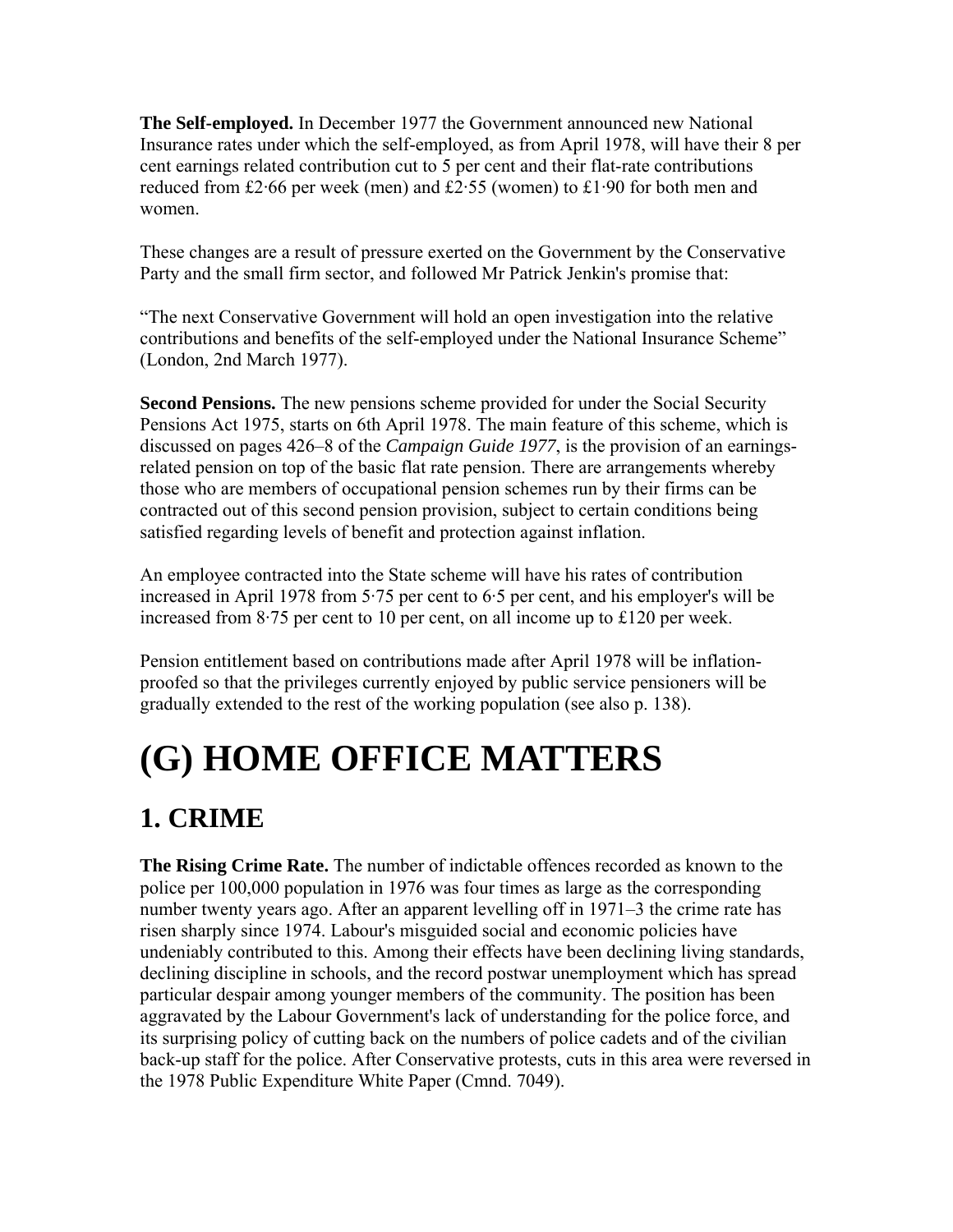**Labour's Programme 1976**—the official Labour Party policy statement—has called for the removal of the task of prosecuting criminals from the police. It recommends special emphasis in police training on public relations, "social studies", and "human psychology". The problem of crime was not even discussed at Labour's 1977 Party Conference. As Mr William Whitelaw observed:

"I suppose we should not be surprised. Socialists have always been haphazard and fickle in their attitude to freedom under the law, and the Government which means to uphold justice throughout society must be totally dedicated to the rule of law itself" (Blackpool, 13th October 1977).

Labour ministers have supported law-breaking at Clay Cross, paraded in the picket lines at Grunwick and—in the person of Mr Michael Foot—attacked the judiciary for venturing to disagree with the executive.

|                                      | 1973           |              | 1977 Percentage change 1973–7                  |
|--------------------------------------|----------------|--------------|------------------------------------------------|
| Violence against the person          | 61.3           | 82.2         | $+34.0$                                        |
| Sexual offences                      | 25.7           | 21.3         | $-17.1$                                        |
| <b>Burglary</b>                      | 393.2          | 604.0        | $+ 53.6$                                       |
| Robbery                              | 7.3            | 13.7         | $+ 87.7$                                       |
| The ft and handling stolen goods     |                | 998.81,487.5 | $+48.9$                                        |
| Fraud and forgery                    | $110-7$        | 120.6        | $+$ 9.4                                        |
| Criminal damage (value £20 and over) | 52.8           | 123.9        | $+134.7$                                       |
| Other offences                       | 7.8            | 9.7          | $+ 24.4$                                       |
| Total                                | 1,657.72,463.0 |              | $+48.6$                                        |
|                                      |                |              | (Source: Home Office Criminal Statistics 1977) |

Indictable Offences ('000s) known to the Police England and Wales

Mr Merlyn Rees, Home Secretary, has commented that crime in the first half of 1977 showed

"an increase of 11 per cent over the same period last year, and this increase is most marked for the most worrying offences, such as violence against the person and robbery" (*Hansard*, 7th November 1977, Col. 315).

The Metropolitan Police have reported a rise of over 12 per cent in London crime in 1977—the second greatest annual increase in the entire records of the force (*Press Release*, 3rd March 1978).

**Labour Inaction.** The Labour Party's performance in combating crime since 1974 has been appalling. During 1977 its record culminated, in the words of Mr Whitelaw, in the driving of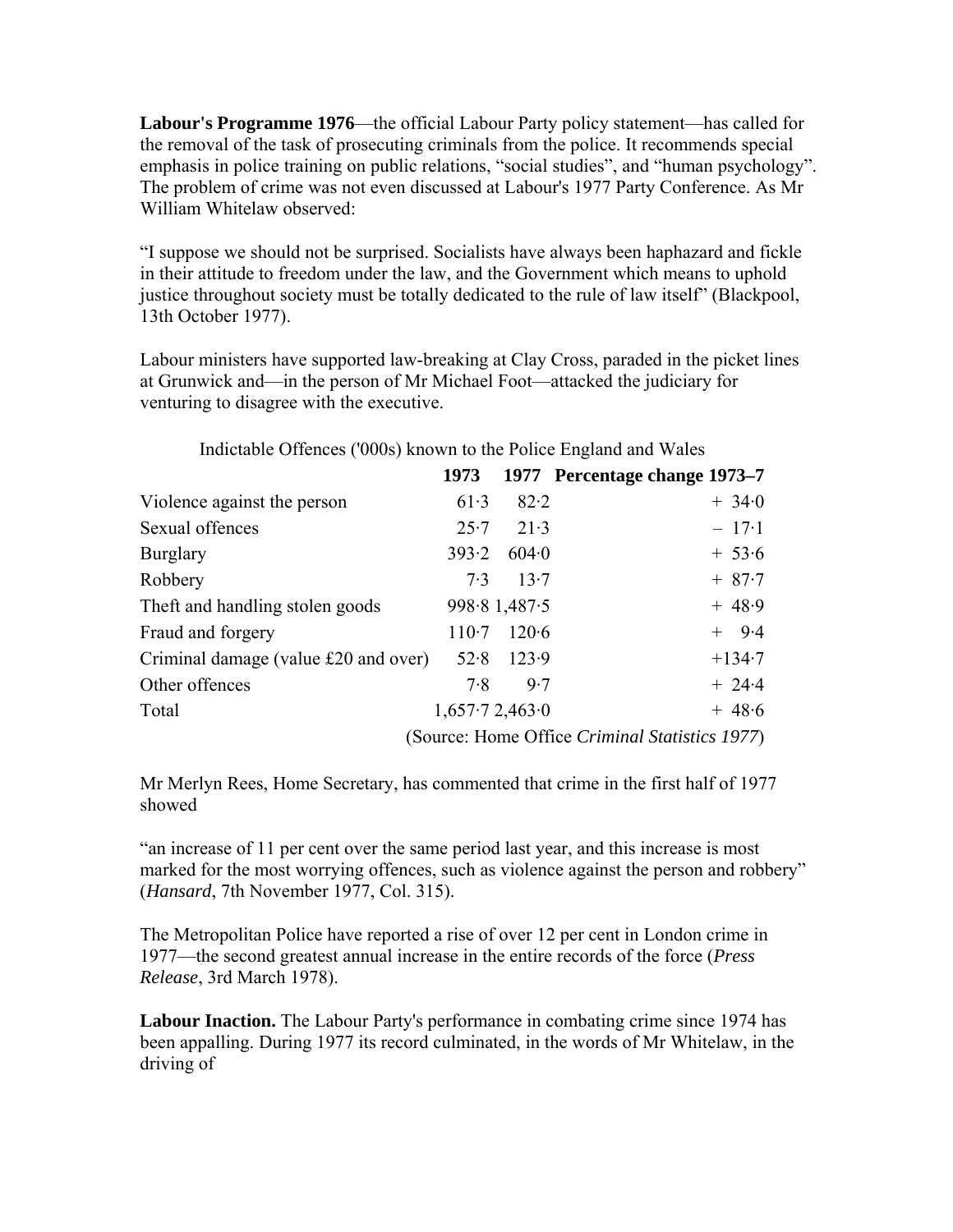"all those on whom we depend for our physical safety, the police and now the firemen, to an unprecedented pitch of discontent" (Bournemouth, 17th November 1977).

The Queen's Speech of 3rd November 1977 made absolutely no mention of policies to combat crime or to support society's protectors, despite the Prime Minister's frequently affected concern for these matters.

**New Conservative Proposals.** On 7th November 1977, Mr Whitelaw demonstrated the Government's lack of initiative by outlining in the House of Commons a nine-point strategy for dealing with crime (*Hansard*, Cols. 333–44).

- 1. "More effective liaison between schools, social services and the police to detect those families whose internal stresses are likely to lead to trouble."
- 2. "The police should be strongly supported in setting up anti-vandalism and antitruancy special task forces."
- 3. "Encouragement should be given to voluntary groups who work with young people, in particular young offenders."
- 4. "The Government's plans for closing down senior attendance centres where certain young offenders can be sent on Saturday afternoons should be reversed."
- 5. "Conservatives would proceed with custody and control orders for all ages of offenders."
- 6. Conservatives fully accept and support the philosophy of the Children and Young Persons Act 1969 that wherever possible young offenders should be dealt with outside custody provided that they are properly supervised. "But … the Government must be prepared to accept that a minority of hardened young thugs … must be committed to secure accommodation." … "A Conservative Government would restore to magistrates powers to impose custodial sentences in these cases" (*Hansard*, loc. cit, Col. 341).
- 7. For persistent young offenders Mr Whitelaw suggested "a short sentence at a detention centre run on tough lines"—the so-called "Glasshouse" policy.
- 8. On prisons, Mr Whitelaw endorsed the proposals set out in the Conservative Study Group Report on prisons, *The Proper Use of Prisons* (Conservative Political Centre, September 1977). He added: "Above all we must seek to cut down on the distressingly high number of those awaiting trial … We should look at the view of those who believe that direct control of the prison service should be removed from the Home Office to the Prison Commissioners".
- 9. The Bail Act 1976 which makes bail easier to obtain should not be implemented until the extent of bail abuse had been established.

Although Conservatives are anxious that effective action should be taken to deter, and to deal with, offenders, stress must also be laid on attacking the social causes of crime (and also on backing more fully the police who have the duty to deal with it). At the Conservative Party Conference Mr Whitelaw made clear the Party's attitude in this matter:

"We must first seek to prevent young people from taking to crime … That requires action in our homes and schools … Certainly many of our troubles today stem from a lowering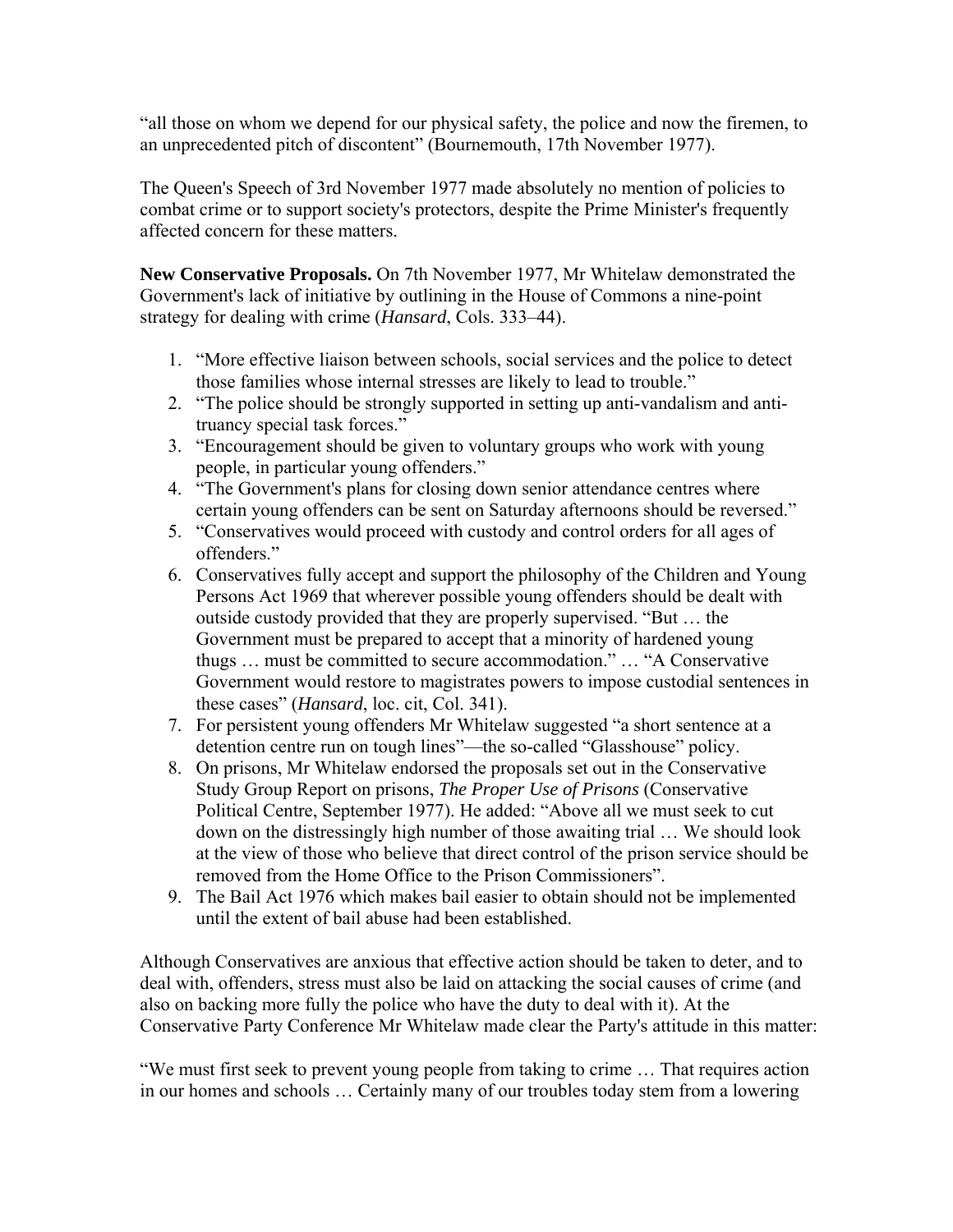of family standards which were once the pride of this nation" (Blackpool, 13th October 1977).

Conservatives are therefore pursuing, as part of the war against crime, policies designed to defend those family standards to which Mr Whitelaw alluded.

**Soccer Hooliganism.** Particular public anxiety has attended the persistent marring of football matches by crowd violence and hooliganism. This has not only spread fear at home but has on several occasions already served to damage Britain's image abroad.

On 13th October 1977, the Government published the Report of the Working Group on Football Ground Behaviour in Scotland which included 52 main recommendations for dealing with hooliganism. The Conservative spokesman on Sport, Mr Hector Monro, welcomed the report's emphasis on new tougher sentences. He also observed:

"There is also considerable scope for the use of sentences to attendance centres where violent hooligans can be prevented from further disruption of the peace on match-days" (*Conservative Monthly News*, December 1977).

**Television Violence.** Mr Whitelaw shared popular concern over the extent of violence on television in a speech in London on 9th November 1977. He advocated the use by both IBA and the BBC in both publications and transmissions of symbols which could indicate programmes with a large amount of violence in them.

**Child Pornography.** The Conservative MP for Bexleyheath, Mr Cyril Townsend, introduced on 10th February 1978 with strong Party support a Private Member's Bill to attack the menace of child pornography. Mr Whitelaw suggested in a speech in London on 14th November 1977 certain actions which might be taken at once by a hesitant Labour Government to deal with this problem:

- i. "A simple amendment to the Obscene Publications Act … which puts pornography which uses children in a new legal category which would not be affected by clauses which demand proof of a tendency to deprave and corrupt".
- ii. A police drive to seize hard-core child pornography.
- iii. Tough exemplary sentences by the courts.
- iv. More vigorous action by customs officers against the import of pornography from Europe.

**Capital Punishment.** Conservatives do not believe that an issue on which people's views must be guided by their moral or religious principles should be a subject for coercion by Party whip in the House of Commons. However, in view of widespread public concern on this question Mr Whitelaw gave a pledge at the 1977 Conservative Party Conference that the next Conservative Government would provide an opportunity for a Parliamentary debate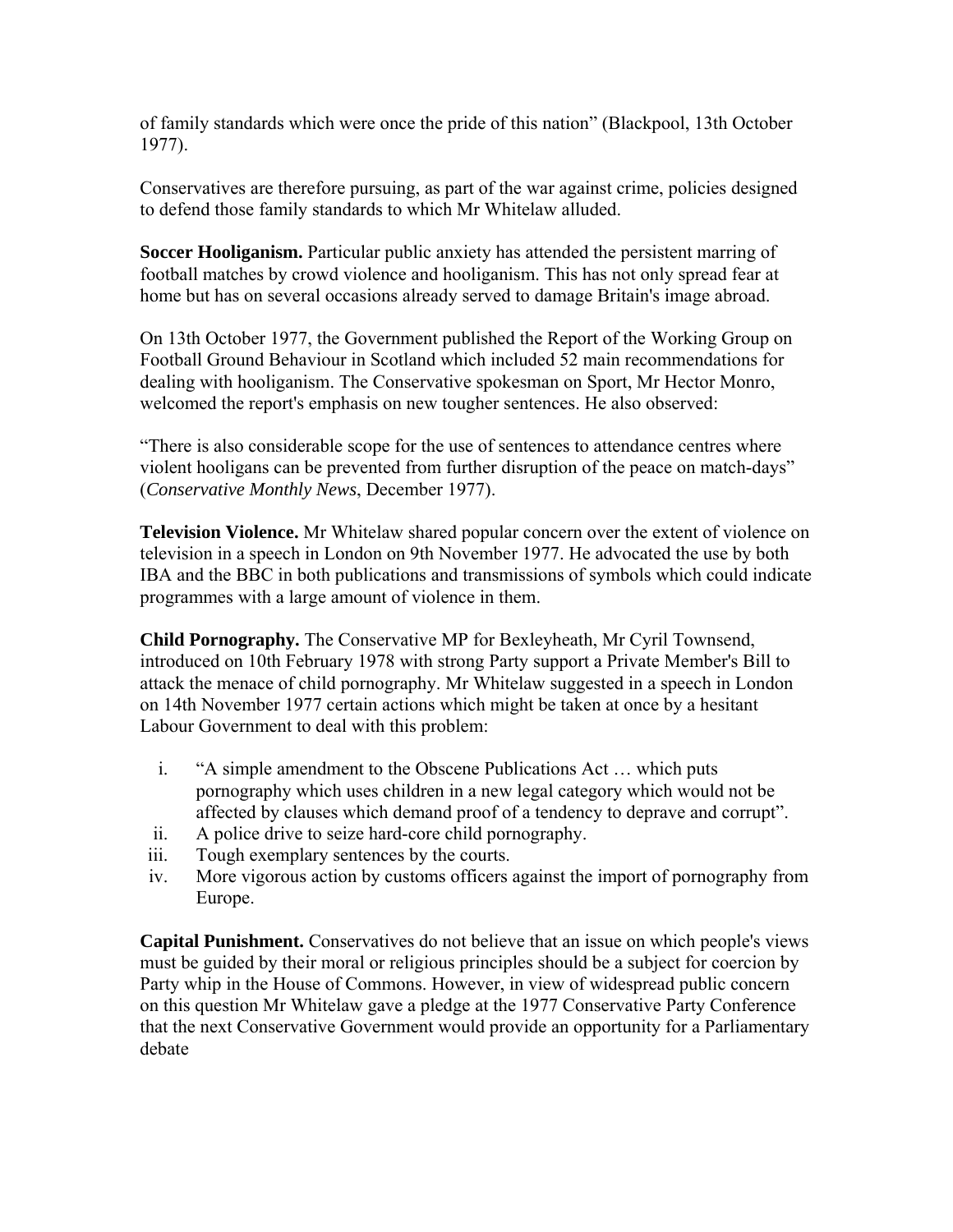"so that a decision will be taken with a free vote … in the House of Commons" (Blackpool, 13th October 1977).

**Low Police Morale.** The frustration and demoralisation of those who daily risk their lives to protect the public is one of the greatest indictments of the present Labour Government. During 1977 both police and firemen were driven to pitches of bitterness against the Home Secretary unprecedented in the entire history of these services. Conservatives recognise that proper support for the forces of law and order is one of the main duties of Government. The police forces in Great Britain increased by 7,000 in the first three years of the last Conservative Government; but during 1977 alone 1,074 police officers resigned, prior to pension, from the Metropolitan Police (*Hansard*, 11th January 1978, WA, Col. *733*). Wastage is exceeding recruitment and the figures mask the serious loss of experienced officers to the force.

**Police Pay.** By July 1976 the Police Federations for England, Wales and Northern Ireland, which represent most serving police men and women in the UK, had become so disenchanted with the attitude of the Government that they left the Police Council, the negotiating body dealing with the Home Office and local authorities. Throughout the early part of 1977, talk of a police strike was causing widespread public concern. Mr Whitelaw commented:

"It is disastrous that a burning sense of grievance about their pay structure and their families' standard of living has driven our police to a state of militancy where they have already demanded the right to strike … Well trained and valued officers are leaving the force in ever increasing numbers" (London, 25th May 1977).

On 12th July 1977 Mr Whitelaw advocated an independent inquiry into police pay. On 21st July 1977 an All-Party Committee of the House of Commons criticised the Government's failure to maintain and strengthen the police force at a time of rising crime. But it was not until 27th October 1977 that the Home Secretary announced that the inquiry into Police Procedure under Lord Justice Edmund-Davies would be widened to investigate police pay.

**Conservative Policy.** Principles governing Conservative attitudes to the police were outlined by Mr Whitelaw in a speech on 30th June 1977. Conservatives, he said, would

"take immediate action to improve the pay of our Police Force and to remove the anomalies which have put the police in a less and less advantageous position on the wages scale in relation to other public servants.

"Any cutbacks made by Labour on civilian back-up staff and cadets would be reversed. He also argued that laws "should not unnecessarily weaken and obstruct the Police" (Saffron Walden, 30th June 1977).

An effective police service must be at the heart of any campaign against crime; spending on the police force is one of the few areas in which Conservatives have campaigned for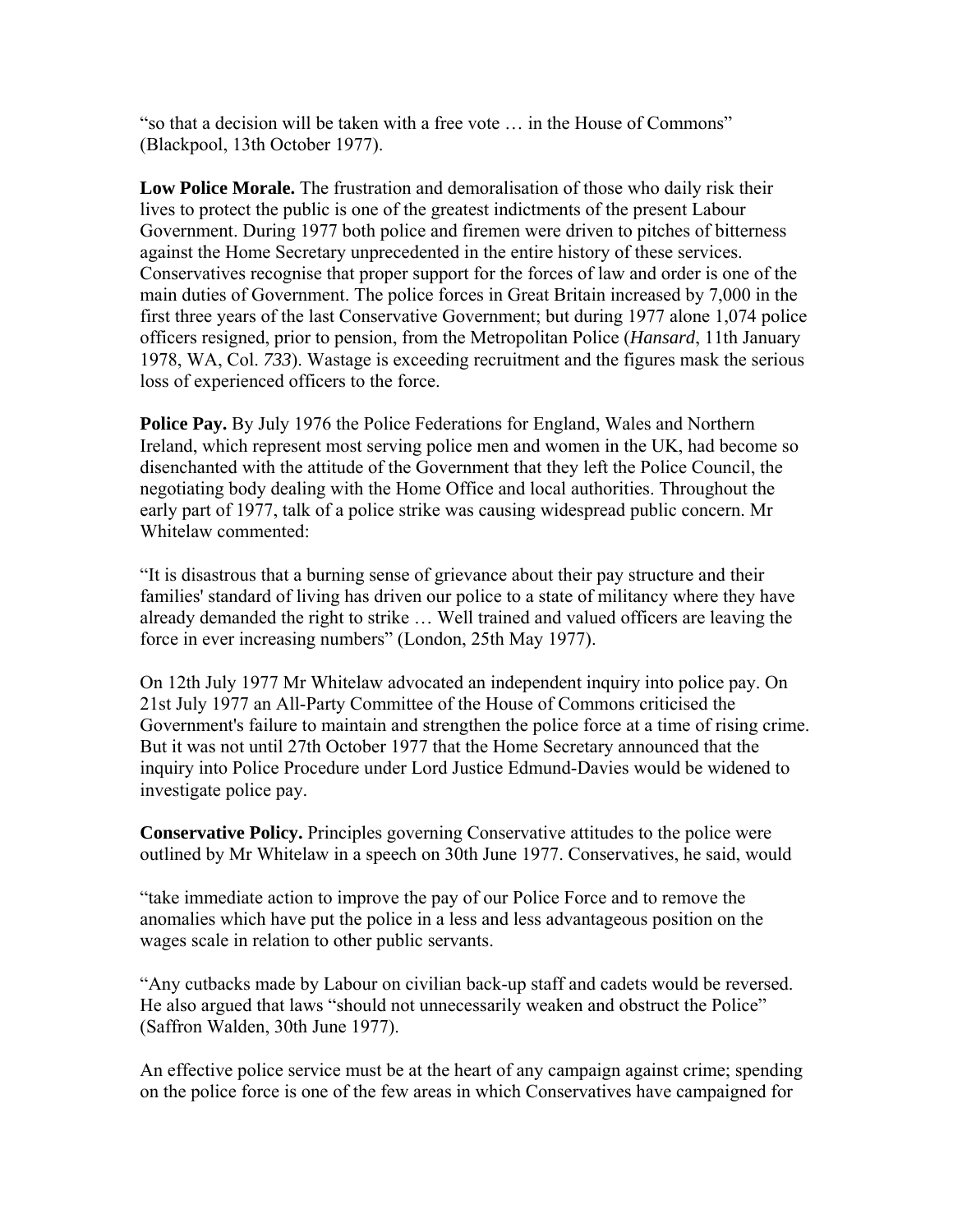increases in public expenditure. Mr Whitelaw told the 1977 Conservative Party Conference that, in view of the particularly high rates of crime in the London area, a Conservative Government would "substantially increase the London weighting allowance for police officers."

While all parties are now awaiting the report of the Edmund-Davies Committee, Mr Whitelaw has remarked that:

"the utterly unanimous conclusion of the Shadow Cabinet" was that the police should be awarded "a settlement substantially above the 10 per cent guideline" (Blackpool, 13th October 1977).

#### **2. RACE RELATIONS**

**Race Relations Act 1976.** The Labour Government made a major change in race relations policy in the Race Relations Act 1976. This came into force on 13th June 1977 with the purpose of strengthening the 1965 and 1968 Race Relations Acts. The Act makes racial discrimination unlawful in employment, training, education, in the provision of goods, facilities and services and in housing. It extends earlier law to cover discrimination by private clubs. The Act also applies to discriminatory advertisements, and makes the exertion of pressure to discriminate and the aiding of discrimination unlawful. A very controversial section of the Act made it an offence to publish or distribute written material or use words in public "in a case where hatred is likely to be stirred up against any racial group" (Section 70). It is no longer necessary for an individual to *intend* to stir up racial hatred for him to be charged. People who believe that they have suffered discrimination are given access to legal remedies in civil courts and industrial tribunals.

**The Commission for Racial Equality** has been established to help enforce the Act and to promote good race relations. Its Chairman is Mr David Lane, former Conservative MP for Cambridge.

**Race Relations under Labour.** Conservatives do not believe that good race relations can be achieved solely through legislation. Racial tensions can, for example, be aggravated by the state of the economy, which over the last four years has limited the provision of jobs in our larger cities for young people including those in the ethnic minority communities, as well as the resources available for the teaching of English. Furthermore, concern over the high level of immigration (see p. 130) under the present Government has inevitably affected race relations.

Unemployment amongst young people in the minority Communities in Britain was shown on 20th December 1977 in the Central Statistical Office's annual publication, *Social Trends*, to have risen by 450 per cent between February 1974 and February 1977. This compares with an increase of 130 per cent in the population as a whole. In February 1977 there were some 19,000 unemployed workers under the age of 25 from the Ethnic Minority Communities.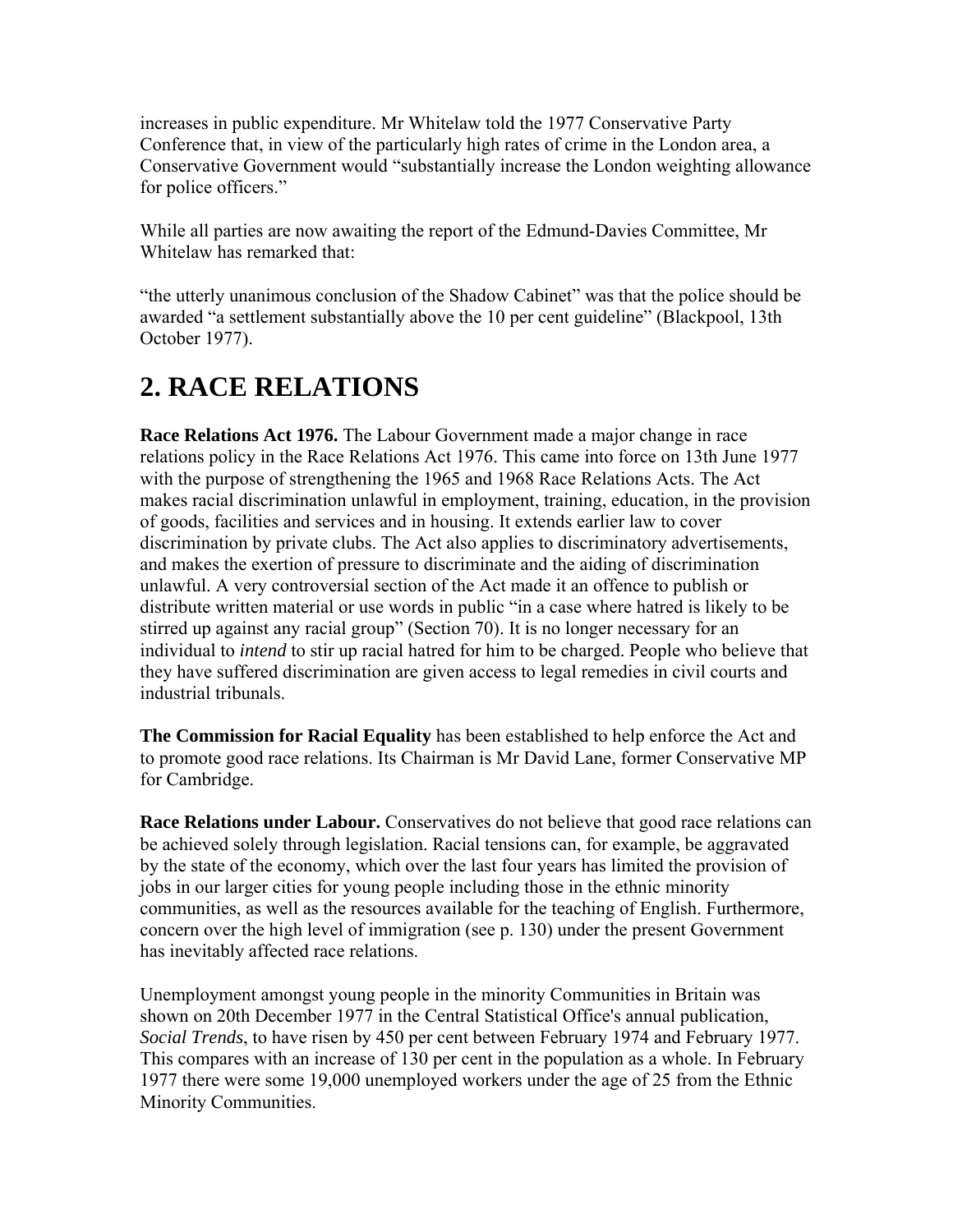Extracts from the Central Policy Review Staff's 1974 Report on Race Relations, previously unpublished by the Government, were printed by *The Guardian* on 24th October 1977. The Report said that action was needed on three fronts—against serious poverty, racial discrimination and language disabilities. These are fronts on which the Conservatives have been urging action for some time.

**Conservative Approach to Race Relations.** On 17th November 1977 the Federation of Conservative Students launched a nationwide campaign against racialism. Mr Whitelaw, speaking at the meeting which launched this campaign, pledged the full support of himself and the Shadow Cabinet to it. He said:

"At a time when the National Front is making every effort to recruit young people into its ranks it is vital that young people themselves show that they will have no truck with the evil of religious or racial discrimination … Under no circumstances must we make any concession to racial or religious discrimination, but neither must we treat arrogantly the genuine anxieties many people feel about having to absorb in a relatively brief period of time people from very different cultures. I believe that there is no more certain way of driving people who are not racialist into the arms of the National Front than by blandly pretending that social problems do not exist."

Mr Whitelaw has outlined the specific action the Conservatives would like to see taken in this area. This includes action to reduce the very high levels of immigration which threaten to damage race relations in this country. Mr Whitelaw has observed:

"No policy of integration will succeed unless it is pursued against the background of really strict immigration control" (Eastbourne, 12th February 1977).

**Use of the Law.** Conservatives will back the Commission for Racial Equality in fulfilling its duties. Discrimination on the grounds of race, religion or conscience—particularly in the employment field—needs to be dealt with, where necessary, by use of the law.

*Census*. Insufficient information is available on the scope and nature of problems being experienced by members of the ethnic minority communities in the United Kingdom. Mr Whitelaw commented:

"To provide the most effective help we need to have an accurate picture of the problems these communities face. It is for this reason that I have come to accept the need in the next general census to identify the ethnic origin of people" (London, 17th November 1977).

*Language*. The widespread lack of fluency in the English language among members of the Asian community causes unnecessary difficulties. Conservatives have suggested:

- i. The development of schemes to promote English language training in factories.
- ii. The expansion of evening classes in English together with efforts by local authorities to encourage non-English speakers to attend.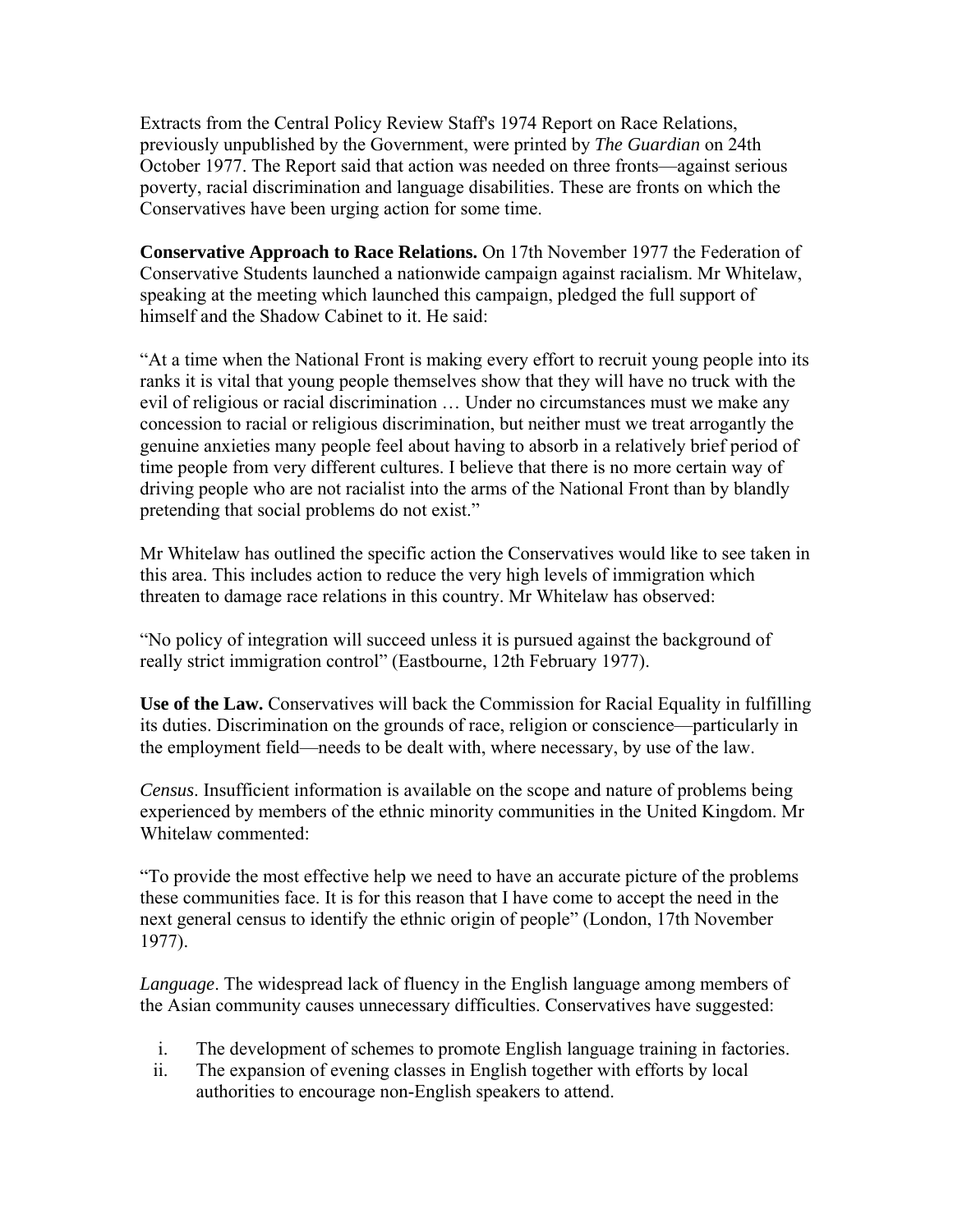iii. The use of unemployed teachers to help ethnic minorities with their language problems.

*Education*. A disturbingly high proportion of pupils from ethnic minorities leave school with a disappointing record of achievement. Improved communications between teachers and parents should help to identify and counteract the alienation of these pupils.

*Employment*. Economic recession invariably aggravates racial tensions. In the words of Mr Whitelaw:

"The cause of a great deal of social friction is economic. Often it is not any deep seated prejudice that causes problems but rather a sense of fear caused by the knowledge that people are competing for scarce resources, whether these resources be jobs or houses.

"For this reason the whole range of economic policies a Government follows or an Opposition advocates are as relevant to the development of race relations policy as are those policies we label specifically as 'race relations' policies" (ibid.).

Existing legislation can combat proven discrimination in employment. But it is the Conservative Party's economic policies—outlined in *The Right Approach to the Economy* and elsewhere—which will be of the greatest help towards the solution of social problems through the support Conservatives will give to innovation and to job-creating small firms. The guidance of the law can only be a complement to the improvements in community relations which would follow a rising standard of living and a return of prosperity and optimism in our inner cities.

### **3. IMMIGRATION**

**Statistics.** Much uncertainty has been caused by confusion over, and inadequacies in, the compilation of immigration statistics. (See *Campaign Guide 1977*, p. 448). The latest available figures show that the total number of people accepted for settlement in the United Kingdom so far in 1977 has been lower than in 1976, when the rise in immigration which lasted from 1974 onwards reached its peak. The following tables show numbers of Commonwealth citizens and foreign nationals accepted for settlement in the United Kingdom under the present Government.

| 1977   | 1976   | 1975   | 1974                                              |
|--------|--------|--------|---------------------------------------------------|
| 35,727 | 44,074 | 40,428 | 29,712                                            |
| 21,179 | 30,975 | 30,954 | 23,119                                            |
|        |        |        |                                                   |
| 4,384  | 3,661  | 2,627  | 1,374                                             |
| 16,795 | 27,314 | 28,327 | 21,745                                            |
| 5,707  | 10,691 | 12,045 | 10,938                                            |
|        |        |        | Tuble 1. Treeplanees for Settlement on Turity and |

Table 1: Acceptances for Settlement on Arrival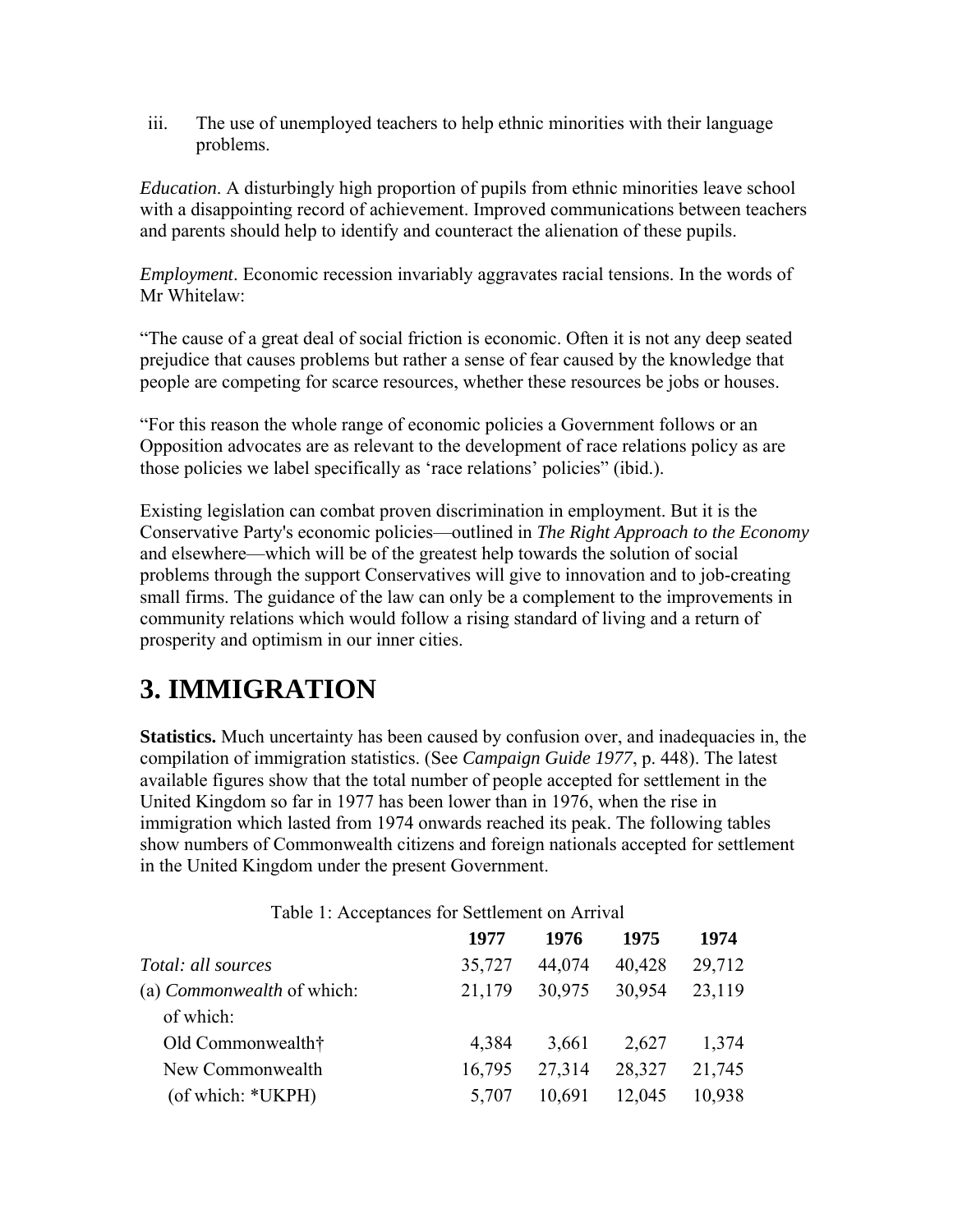| Table 1: Acceptances for Settlement on Arrival |        |        |       |       |  |
|------------------------------------------------|--------|--------|-------|-------|--|
|                                                | 1977   | 1976   | 1975  | 1974  |  |
| (b) Foreign Nationals<br>of which:             | 14.548 | 13,099 | 9.474 | 6.593 |  |
| Pakistan                                       | 10.947 | 9,503  | 6,183 | 3,561 |  |

\* Non-patrial UK passport holders from all over the world but mainly East Africa.

† Australia, Canada and New Zealand.

Table 2: Acceptances for Settlement on Removal of Time Limit

|                                                          | 1977   | 1976   | 1975          | 1974   |  |  |
|----------------------------------------------------------|--------|--------|---------------|--------|--|--|
| <i>Total: all sources</i>                                | 33,586 |        | 36,671 41,977 | 39,166 |  |  |
| (a) Commonwealth                                         | 16,217 | 18,306 | 19,974        | 18,959 |  |  |
| of which:                                                |        |        |               |        |  |  |
| Old Commonwealth                                         | 2,188  | 2,306  | 2,760         | 2,574  |  |  |
| New Commonwealth                                         | 14,029 |        | 16,000 17,214 | 16,385 |  |  |
| (of which: UKPH)                                         | 694    | 964    | 1,747         | 2,498  |  |  |
| (b) Foreign Nationals                                    | 17,369 |        | 18,365 22,003 | 20,207 |  |  |
| of which:                                                |        |        |               |        |  |  |
| Pakistan                                                 | 2,384  | 2,196  | 1,541         | 840    |  |  |
| (Source: Home Office, Control of Immigration Statistics) |        |        |               |        |  |  |

Total numbers of New Commonwealth and Pakistan citizens accepted for settlement in the United Kingdom under the present Government have been as follows:

|      |        | <b>New Commonwealth UK Passport Holders* Pakistan Total</b> |               |  |
|------|--------|-------------------------------------------------------------|---------------|--|
| 1973 | 28,553 | 10,443                                                      | 3,638 32,191  |  |
| 1974 | 38,130 | 13,436                                                      | 4,401 42,531  |  |
| 1975 | 45,541 | 13,792                                                      | 7,724 53,265  |  |
| 1976 | 43,314 | 11,655                                                      | 11,699 55,013 |  |
| 1977 | 30,824 | 6,401                                                       | 13,331 44,155 |  |

\* Included in the Commonwealth total

(Source: Home Office. *Control of Immigration Statistics*)

The drop in immigration figures in 1977 reflects a substantial decline in the number of UK passport holders gaining admission to Britain. Numbers of immigrants from India and Bangladesh are believed to have been substantially reduced, but the rise in numbers of immigrants from Pakistan has continued. Special arrangements have been made by the Home Office to speed up the handling of the backlog of priority applications in Pakistan of wives and young children of Pakistani heads of households already settled in Britain.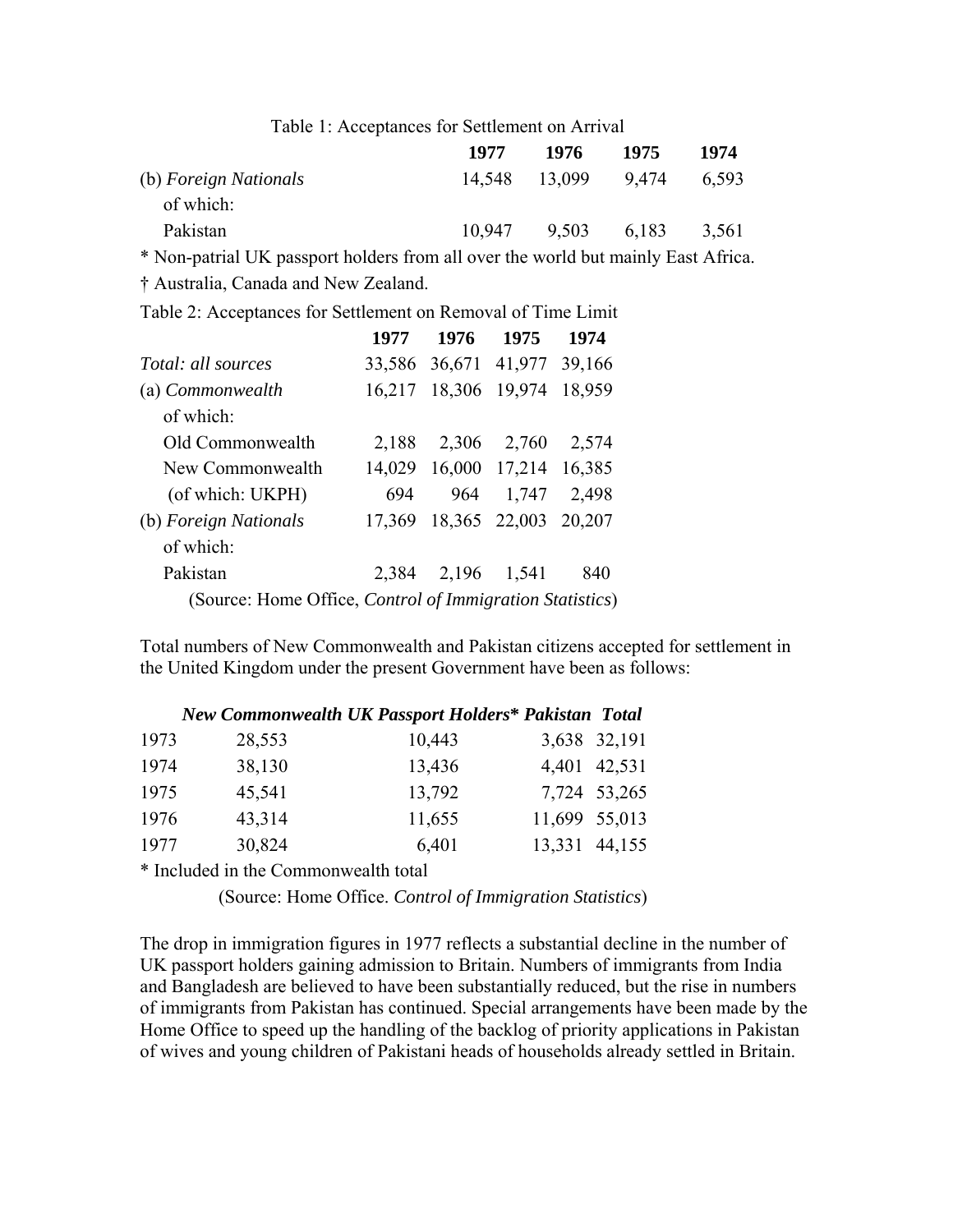Another contributory factor to the reduction in numbers shown in the settlement statistics has been the introduction on 22nd March 1977 of amended rules with respect to husbands, whereby men are no longer granted *immediate* settlement on marriage, but instead normally have their stay extended for a period of up to twelve months. Thus, in the sixmonthly period from April to September 1977 only 358 Commonwealth men were accepted for settlement on removal of time limit by reason of marriage, compared with 1,813 and 2,186 in the previous half-yearly periods. Mr Whitelaw welcomed these changes in the rules in a speech at Eastbourne on 12th February 1977.

**Amnesty.** On 29th November 1977 the Government announced an amnesty for Commonwealth citizens and citizens of Pakistan who entered the UK illegally before the 1st January 1973. This followed a court ruling that a person was an illegal entrant, not only if he evaded the immigration controls, but also if he gained entry by deceiving immigration authorities about his identity or entitlement to entry. Mr Whitelaw condemned this amnesty on 15th December 1977:

"An amnesty of this sort inevitably encouraged the belief by people that if, in future, they can get into this country by any means they would be allowed to stay. That is very damaging indeed to those who have come in legally and will have much resentment stirred up against them by this action" (*Hansard*, 15th December 1977, Col. 908).

Mr Whitelaw's deputy, Mr Keith Speed, pointed out the harmful political consequences of the Government's policies on immigration (also outlined in the *Campaign Guide 1977*, p. 449):

"The Labour Government policy of liberalising immigration laws and the granting of two amnesties to queue jumpers and those who break the immigration laws can only drive more and more people into the arms of extremist groups" (Godmersham, 9th December 1977).

**Conservative Approach.** The Conservative approach remains as outlined by Mr Whitelaw to the Conservative Party Conference at Brighton in 1976 (see *Campaign Guide 1977*, pp. 450–1). This approach is designed to move towards an end to immigration on the scale on which it has been seen in the years since the last war. Unquestionably, anxiety over levels of immigration from the New Commonwealth and Pakistan has contributed to strains on the good race relations which are the aim of all major political parties. In 1974–7 immigration from these countries has run at an average of 49,000 a year, against only 32,000 in 1973. The Conservative approach was reaffirmed by **Mrs Thatcher** in an interview on Granada Television on 30th January 1978 when she said:

"We are not in politics to ignore people's worries: we are in politics to deal with them."

"Racial harmony in Great Britain", **Mrs Thatcher** has observed (Harrogate, 12th February 1978), "will benefit most if some of the doubts about the future are removed: doubts on numbers and doubts on commitments … The Conservative Party, which has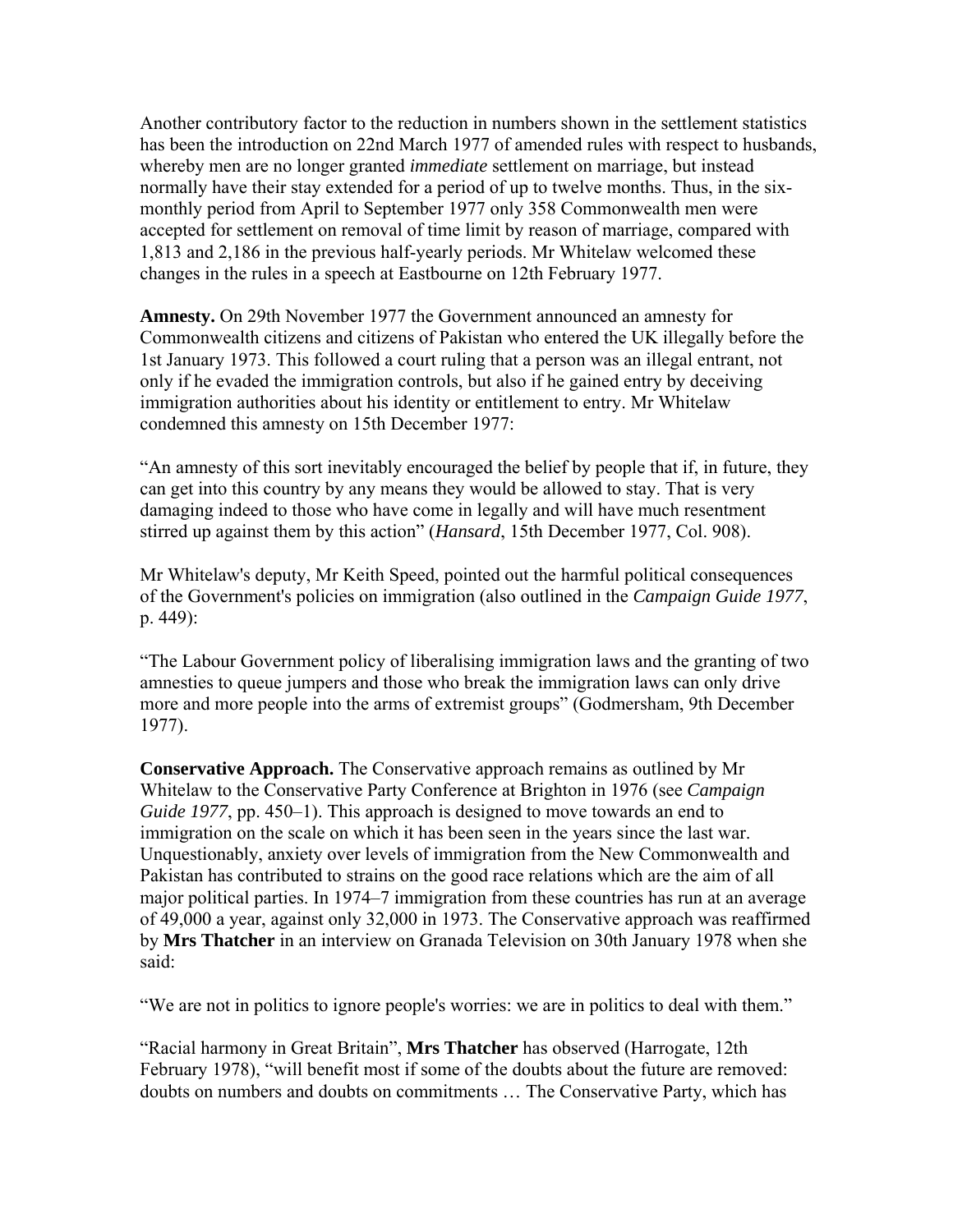done so much for our immigrant community, will honour in full our legal commitments to United Kingdom passport holders in East Africa and to the immediate dependants of all those who were settled here as of right before 1973." Mrs Thatcher affirmed the basic Conservative principle that "everyone who is here must be treated equally under the law", but said that immigration at the rate of 45,000–50,000 per year was too high and might harm good race relations.

### **4. BROADCASTING**

**Annan Report.** The Report of the Committee on Broadcasting chaired by Lord Annan, was published in March 1977 (Cmnd. 6753). Its major recommendations were:

- 1. The fourth TV Channel (at present unused) should be allocated neither to the BBC nor ITV, but should be run by a new body—the Open Broadcasting Authority. The OBA would also be allotted the new VHF band, when available. The Committee admitted that the nation might have to wait until the 1980s before it could afford to start the OBA proposal.
- 2. The OBA would be financed by advertising revenue, licence fees and other ways.
- 3. Local radio should be taken away from BBC and ITV and given to a new organisation—the Local Broadcasting Authority. Finance would come from various sources.
- 4. A Broadcasting Complaints Board, to consider complaints of unfair treatment; and a Public Enquiry Board, to review standards and progress of broadcasting, should be set up.
- 5. Party Political Broadcasts should continue: but they need not be transmitted on all networks except at General Election time.
- 6. In Wales the Government had already committed itself to introduce a Fourth Service in Welsh. The Annan Report endorsed this arrangement "as soon as the Government can find the necessary finance."

On publication of the Report, the Home Secretary, Mr Merlyn Rees, invited comments on its proposals. He later stated that he hoped "to be able to present a White Paper setting out the Government's proposals for the future constitution, structure and organisation of broadcasting in the New Year [i.e. in 1978]" (*Hansard*, 17th November 1977, Col. 748).

**Criticism.** The Report received a mixed reception. The proposal for a Broadcasting Complaints Board was generally welcomed. But the plan to set up an Open Broadcasting Authority was criticised from several quarters. Mr Rees himself expressed doubts about both the proposed Local Radio Authority and the Open Broadcasting Authority—the latter because of its doubtful financial viability (*Hansard*, 23rd May 1977, Cols. 1022–3).

**Conservative Attitude.** The Opposition spokesman on Home Office Affairs, Mr William Whitelaw, said in a statement on the Annan Report:

"We in the Conservative Party … wish to avoid any further burden being placed on the backs of the taxpayers. We are therefore against increased bureaucracy … We welcome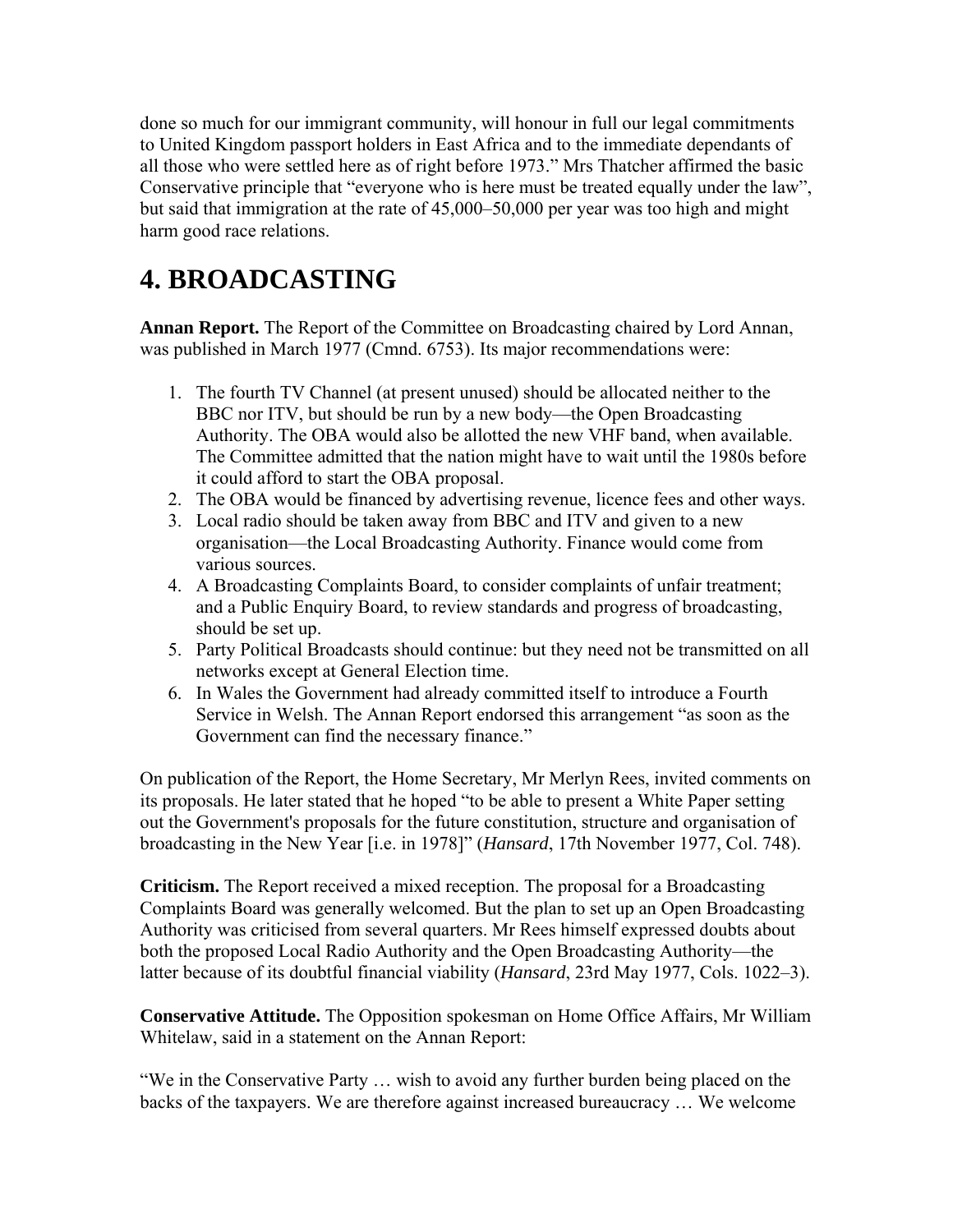the majority Committee view that the BBC should not be split up … We do not favour an Open Broadcasting Authority which would inevitably have to be subsidised by taxpayers' money. Instead we think that the fourth television channel should be allocated to ITV with the safeguards proposed by the IBA and ITCA for open, minority, education and Welsh language programmes. ITV already has the resources, skill and experience to provide an additional service and so to give a further choice to the viewers which has been the aim of the Conservative Party since they created ITV 20 years ago" (24th March 1977).

Later Mr Whitelaw made it clear that the activation of the Fourth Channel would not take place immediately after the Conservatives gained office and that "ITV 2" would not be wholly controlled by the broadcasting companies, but would "have to be run by a separate board on which the companies are represented." He supported the licence-fee system of financing the BBC, fixed high enough to last more than one year at a time; and he supported the continued existence of some BBC local radio (Speech to Broadcasting Press Guild in London, 9th November 1977).

**Local Radio.** In the Debate on the Annan Report on Broadcasting, Mr Whitelaw said:

"I would not favour the proposal to set up a new Authority, nor can I see why it should be necessary … I also support those who consider that it would be a great mistake … to deprive the BBC in any way of its regional functions … Equally, more commercial radio stations providing their particular type of programmes can be set up in other areas and would provide the service that many people require. Therefore I would accept some extension of both BBC and commercial radio stations since I conclude that they provide totally different kinds of services and that both should be allowed to develop.

"I know that some Hon. Members might ask how many of both these sorts of station I would be prepared to allow. Here I think I am entitled to say that I am not prepared to be tied down in advance on particular targets, as they must depend on financial circumstances" (*Hansard*, 23rd May 1977, Cols. 1038–40).

Writing in *The Listener*, Mr Julian Critchley, Chairman of the Conservative Party's Media Committee, said:

"Local radio has proved popular … Financial stringency will oblige the BBC to limit its ambition. Conservatives would encourage private enterprise to fill up the blank spaces in the local radio map" (31st March 1977).

**Finance.** The Home Secretary's hope that the increased licence-fee revenue authorised in April 1975 would last for three years proved false. In July 1977 an increase in fees from £8 to £9 for black and white and from £18 to £21 for colour came into force. But for the first time the Government authorised the new rate for one year only. The BBC has claimed that the sum is inadequate and that the one-year settlement is dangerous, as it can undermine the Corporation's independence. Mr Whitelaw in his November Speech (see above) disapproved of a one-year settlement and expressed anxiety at the fact that the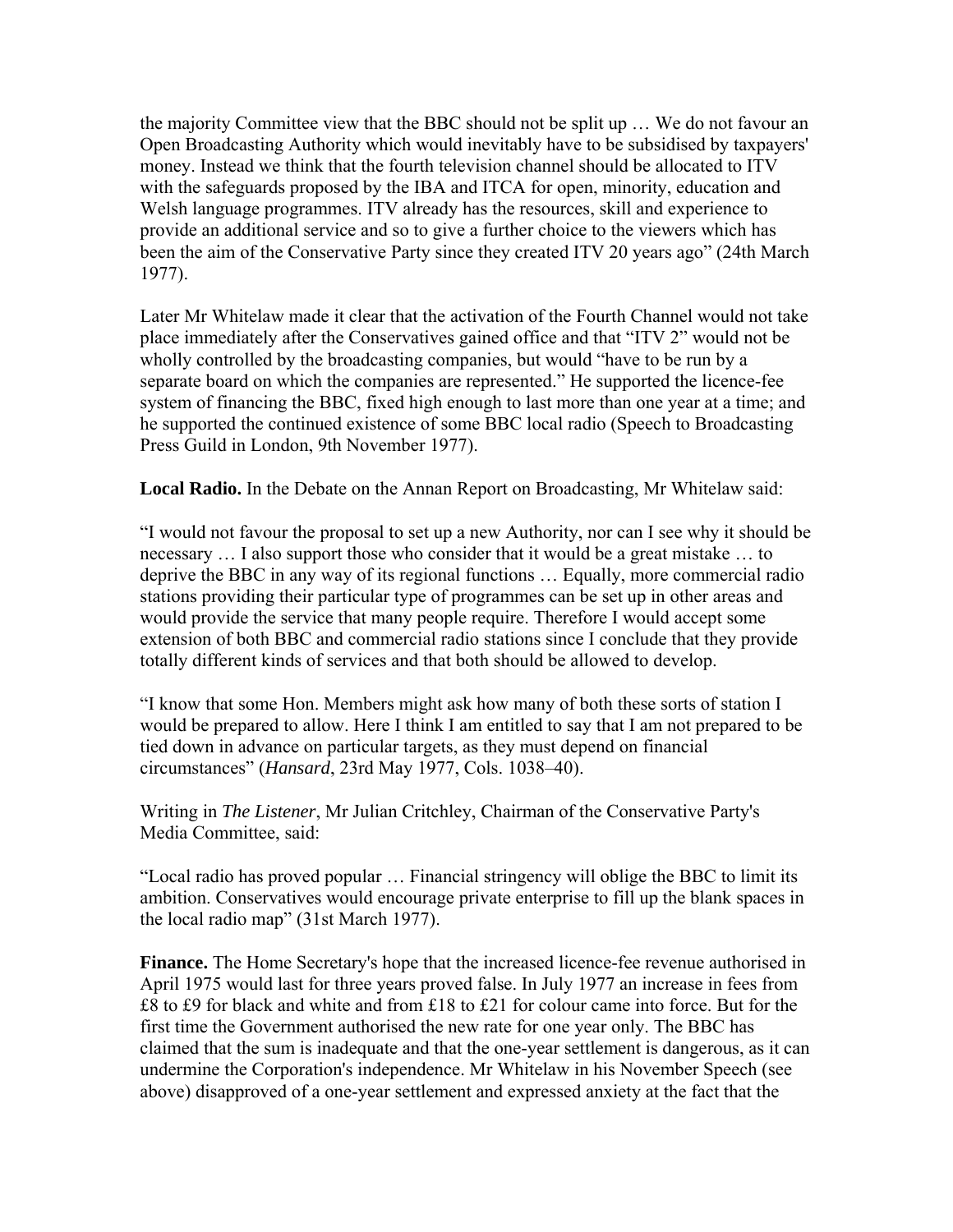BBC was losing talent to ITV because the Corporation was short of the money to pay attractive rates.

The BBC's Annual Report and Accounts for 1976–7 published in December 1977 showed a continuing deficit. In introducing them, Sir Michael Swann, Chairman, anticipated that by July 1978 the BBC would be seeking an increase of about 30 per cent in revenue as the deficit would probably then be £16–£17 million.

### **5. PARLIAMENT, LAW AND THE CITIZEN**

### **(A) REPRESENTATION OF THE PEOPLE**

**Speaker's Conference.** There has been little progress in setting up a Speaker's Conference to consider points of franchise and electoral law; but a Conference on the representation of Northern Ireland has been established. With the agreement of the Party leaders the Secretary of State for Northern Ireland decided to refer this matter to a Speaker's Conference (see also Chapter 6, p. 158). The Prime Minister formally invited the Speaker to preside over such a Conference with the following terms of reference:

"To consider and make recommendations on the number of Parliamentary constituencies there should be in Northern Ireland."

The Conference started work on 27th July 1977. On 14th February 1978 the Speaker's report was in the hands of the Prime Minister who told Parliament of the Conference's conclusions on 21st February. The Conference recommended that Northern Ireland should be given 17 seats (as the Conservative Party had suggested in its submission to the Conference), though it added that the Boundary Commission should be permitted, if it wished, to raise the number to 18 or to decrease it to 16. However, there is no possibility of the additional seats actually being created before 1980: for the Boundary Commission will need two years to complete its work after the passage of the relevant legislation.

# **(B) PARLIAMENT**

**Guillotines.** The Labour Government has continued to abuse Parliament. In response to pressure, the Government presented two separate Devolution Bills—one for Scotland and one for Wales. But these Bills had barely had their Second Readings (on 14th and 15th November 1977 respectively), when the Government decided to restrict debate on their detailed provisions. Normally Bills get at least as far as Clause 1 in Committee before a Government demands a Time-Table. But on 16th November 1977 two Guillotine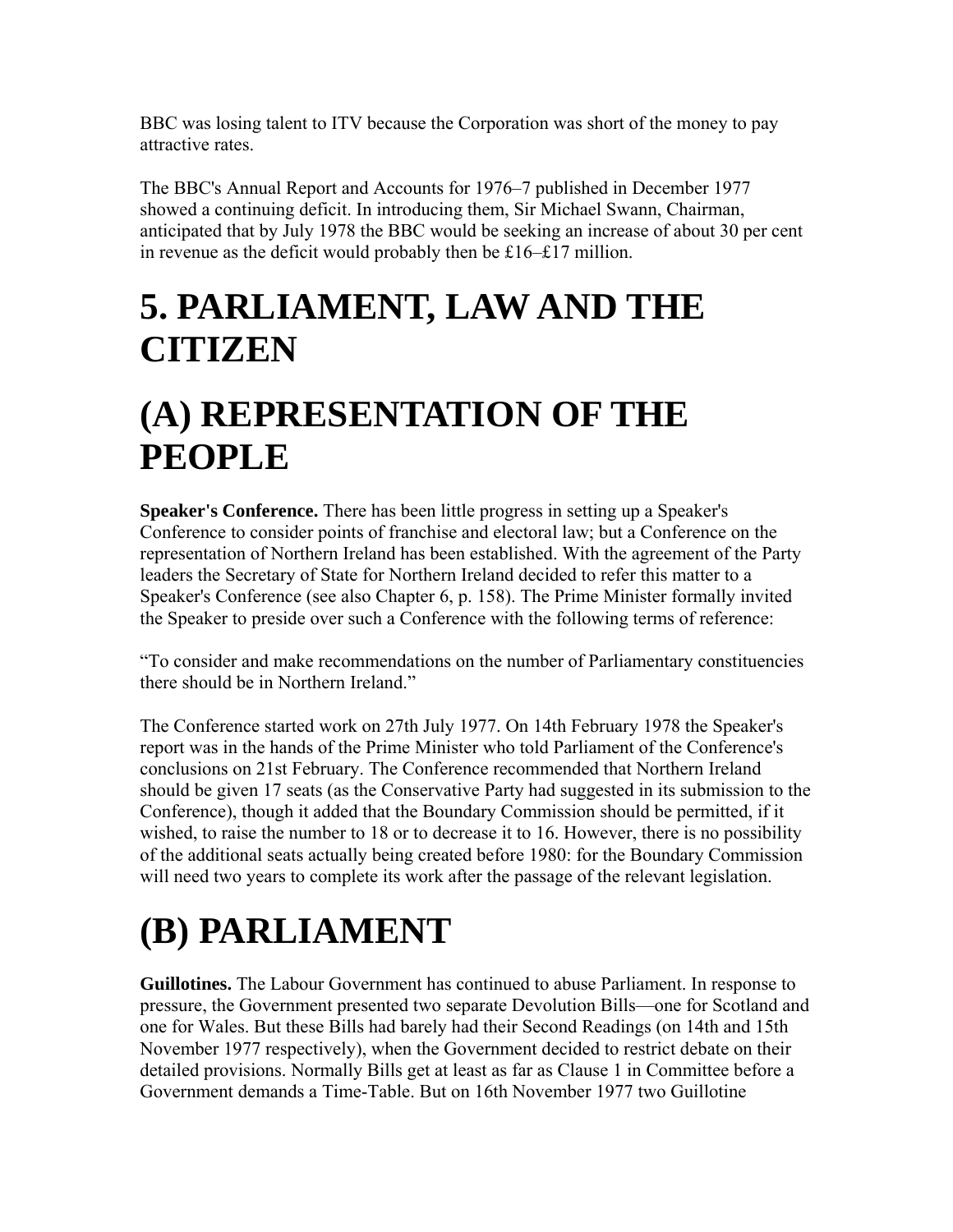Motions were presented (and duly passed) laying down Time-Tables for the Wales Bill and the Scotland Bill. Never in post-war legislation had the Guillotine been imposed in such unseemly haste.

A further Guillotine was introduced for the European Assembly Elections Bill (see Chapter 7, p. 162). This Bill offered a remarkable spectacle of a Government split within itself and incapable of controlling its nominal majority in Parliament. On one occasion (12th December 1977) the Conservative Opposition gave up some of its own Parliamentary time to help this Government Bill through its Committee Stage. But resistance from the Labour Government's anti-Market wing was so strong that on 26th January 1978 the Government had to introduce a Time-Table Motion to get the Bill through. No less than 61 Labour MPs voted against the Motion. Collective Cabinet responsibility was thrown once more to the winds and four Cabinet Ministers abstained from voting—Mr Benn, Mr Silkin, Mr Shore and Mr Orme. Only substantial support from Conservative MPs rescued the Time-Table Motion from defeat and so saved the Government's Bill.

**Sharp Practice in the Lobbies.** In this same week the Government had been defeated four times (once over the Green Pound and three times on the Scotland Bill). The second of the latter defeats brought to light a thoroughly discreditable manoeuvre in the division lobby. While the House was awaiting the result of the second division over the Scottish referendum on 25th January 1978 (see Chapter 6, p. 150) the Deputy Speaker ordered the Serjeant-at-Arms to investigate the reason for an unusual delay. It was discovered that 5 MPs were still in the lobby "flatly refusing to come out" (in the words of Mr William Hamilton, Labour MP for Fife Central—*Hansard*, Col. 154), giving every appearance of an attempt to hold up the division. The MPs were the Labour Deputy Chief Whip, two Labour Whips and two SNP MPs, one of whom was also a Whip. If the delay caused by these MPs' slowness had held up the division this would also have stopped the succeeding division about a referendum in the Orkney Islands from being held. In the event, the Deputy Speaker's prompt action resulted in a valid division (in which the Government were beaten) and enabled the next division (in which the Government were also beaten) to be held.

The following day the Serjeant-at-Arms's report naming the MPs was published (*Hansard*, 26th January 1978, Col. 1601). The Speaker of the House endorsed the Deputy Speaker's action of the previous day and he warned the House:

"I strongly deprecate any attempt to impede the democratic process by which we work in this House" (*Hansard*, 26th January 1978, Col. 1597).

For the Leader of the House, Mr Michael Foot, this unsuccessful manoeuvre was a humiliation after a week of disasters. He admitted the impropriety of the action and had to give what he himself described as "a full, clear and frank apology" to the House (*Hansard*, 26th January 1978, Cols. 1596 and 1598).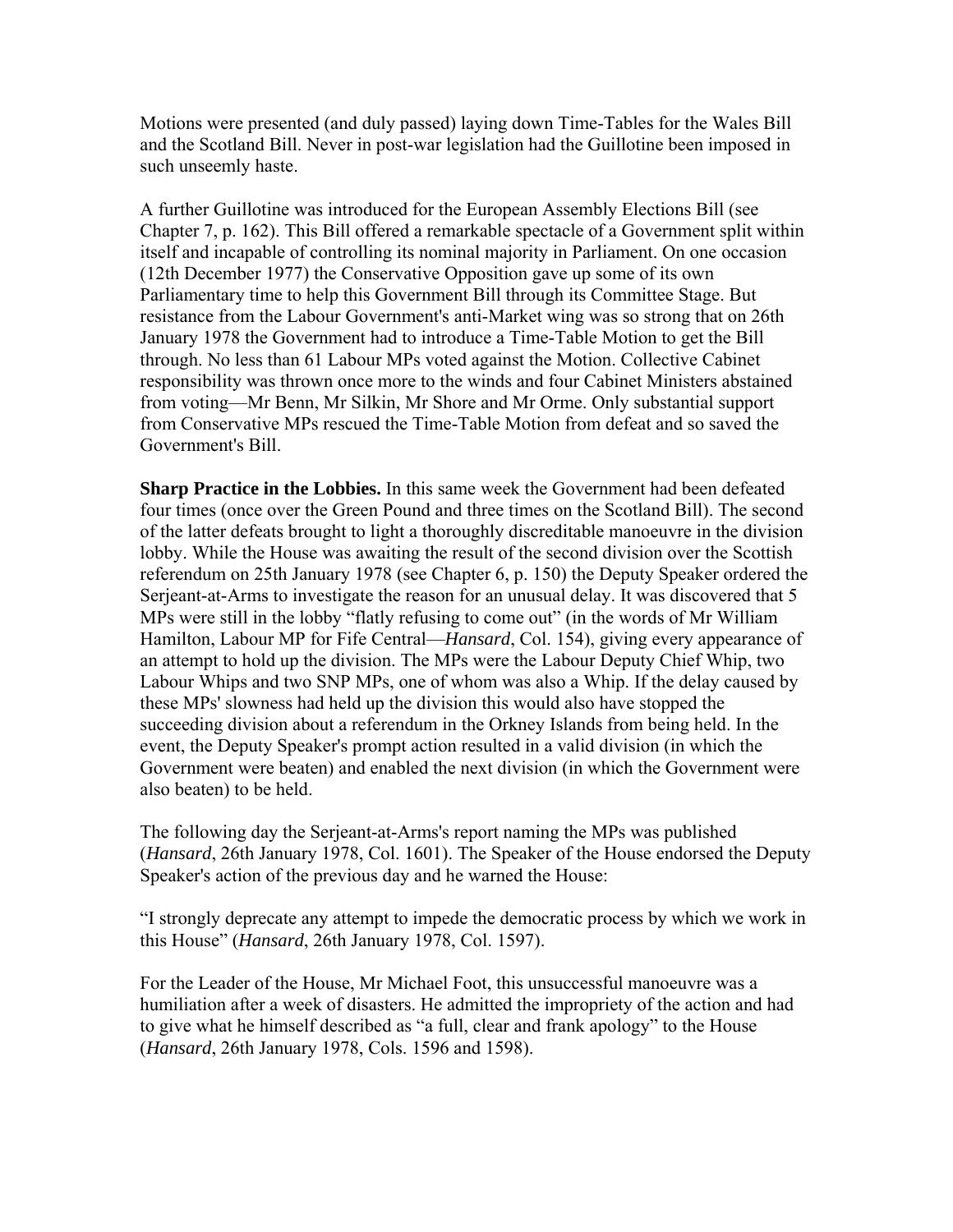**Broadcasting of Parliament.** On 6th February 1978 the House of Commons passed a Resolution finally approving the broadcasting of its proceedings. A Select Committee was set up to supervise and, if necessary, give directions. Broadcasting will follow the lines of the 2nd Report of the Joint Committee on Sound Broadcasting (HL 123/HC 284, 1977). The BBC will carry out the broadcasting in co-operation with the independent networks. The accommodation is ready at Westminster: broadcasting of Parliament is expected to begin immediately after Easter 1978, when the House of Lords is also expected to have made its arrangements for broadcasting (*Hansard*, 28th January 1978, Col. 1750 and House of Lords, 1st February 1978, Col. 744). [*For Background, see Campaign Guide 1977, p. 469*].

**MPs' Pay.** In June 1977 a 5 per cent increase became payable. As a result of this and the £6 a week increase in June 1976, MPs on the 1976 "main rate" (but not all MPs) now draw £6,270 p.a.

As the 1977 increment was an increment on a pay structure already subject to variations, the parliamentary pay structure is full of internal anomalies as well as being inadequate. Under the "12-month Rule", the Government will not countenance any adjustment to Parliamentary salaries before June 1978.

# **(C) HOUSE OF LORDS**

### **1. REFORM**

**The Conservative Study Group**, which was set up under the chairmanship of **Lord Home of the Hirsel** "to prepare proposals for the reform of the House of Lords" (*see Campaign Guide 1977*, p. 476), reported in March 1978.

**Review of Practice and Procedure.** The First Report of the Select Committee on Practice and Procedure (HL 141), was published on 26th April 1977. Reviewing the problems caused by the arrival of voluminous and controversial legislation at the very end of the two previous sessions, the Report advocated, amongst other proposals for the more effective management of business, a new system of Select Committees on Public Bills that might operate in the pre-legislative and Commons stages. When the Report was debated on a "Take Note" motion on 5th May 1977, Lord Peart, the Leader of the House, promised an early experiment in the forthcoming 1977–8 session, and Lord Windlesham withdrew his own motion advocating the full introduction of such a system.

#### **2. PEERS' EXPENSES**

Following publication of the Report of the Top Salaries Review Body on peers' expenses (Cmnd. 6749), a resolution was passed on 24th March 1977 authorising an increase of £3 a day—to £16·50—in reimbursement for those staying overnight from their only or main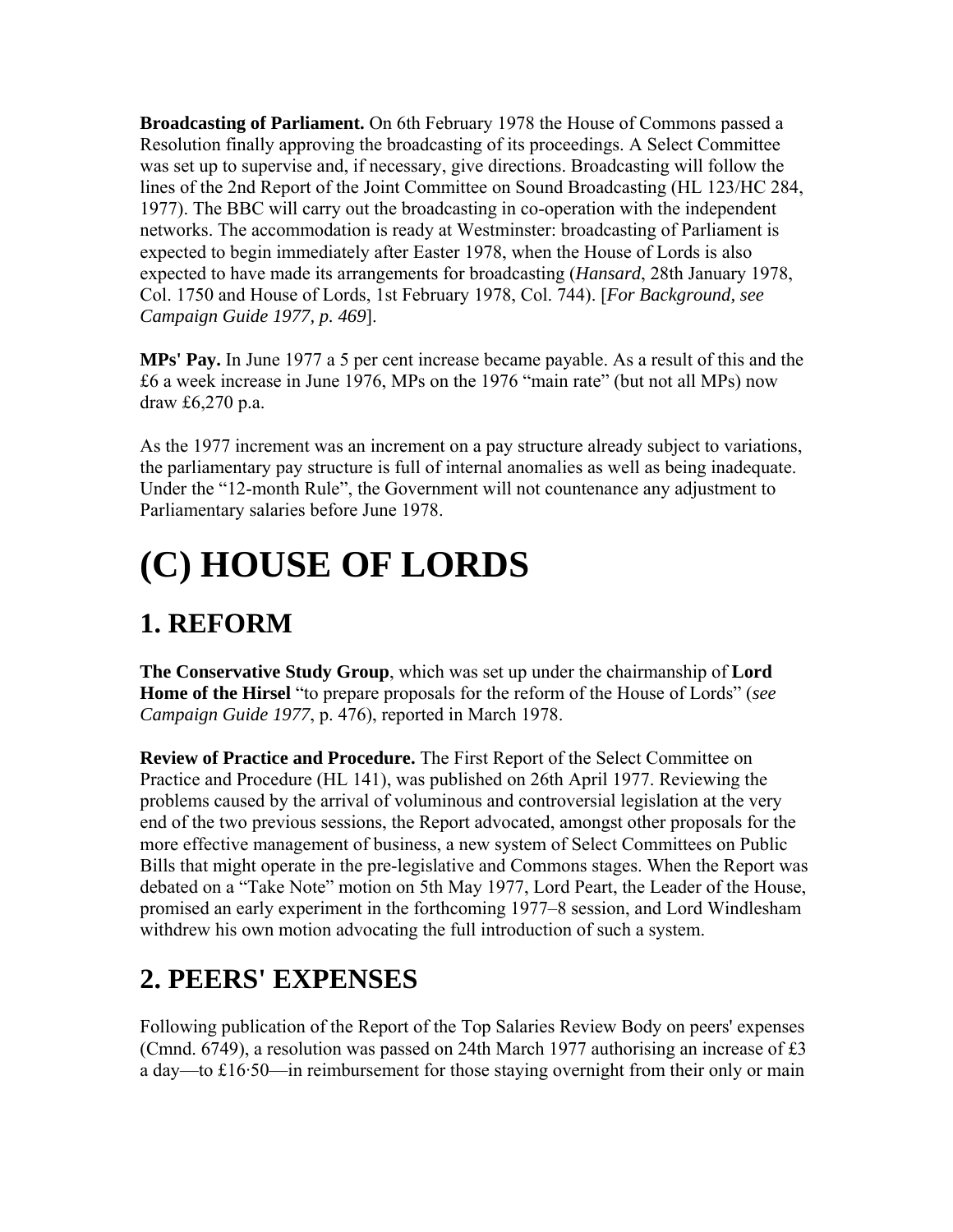residences (House of Lords *Hansard*, Cols. 634–5). Action on the Report's other recommendations was deferred owing to the economic situation.

#### **3. LABOUR PARTY POLICY**

The Report of the Labour Party Study Group set up in the autumn of 1976 under the chairmanship of Mr Eric Heffer (see *Campaign Guide 1977*, p. 477), recommending abolition of the Lords, was published in summary in *Labour Weekly* (11th February 1977) and in full, after approval by the National Executive Committee, as a Statement to the Annual Conference entitled "The Machinery of Government and the House of Lords" (September 1977). On 5th October 1977, the Labour Party Conference debated this document and carried by 6,248,000 votes to 91,000, a majority of 6,157,000, the following motion:

"This Conference believes that the House of Lords is a negation of democracy and calls upon the Government, the Parliamentary party and the NEC to take every possible step open to them to secure the total reform of Parliament into an efficient single-chamber legislating body without delay".

Lady Llewelyn- Davies, the Government Chief Whip, and Lord Shinwell, a former Labour Cabinet Minister, were two who spoke against the motion, the latter's speech winning national acclaim (see p. 200).

Earlier, Lord Champion's Working Party of Labour Peers set up on 27th January 1977 (see *Campaign Guide*, p. 477) had advocated a House of 250 peers selected in accordance with party balance in the Commons, plus an additional number of non-voting peers. The power to delay would be reduced six months (*Times*, 30th June 1977).

Criticism of the Lords from the Left-wing (see *Campaign Guide*, p. 476) continued throughout 1977. Following the Conference vote, Mr Michael Foot, when asked about abolition, commented:

"I have been left in no doubt that such a step would enjoy considerable support" (*Hansard*, 21st November 1977, Col. 1094).

# **(D) CIVIL SERVICE**

**Numbers.** On 1st January 1978 there were 738,000 civil servants in post. This is some 43,600 more than the total of 694,400 on 1st January 1974—the last quarterly figure available from the period of the previous Conservative administration. It is, however, 9,600 fewer than on 1st April 1976, when the number of civil servants reached its peak.

**Pay in the Civil Service** is determined on the principle of comparability with outside jobs. A Pay Research Unit has in recent years existed to assess outside pay levels and advise the joint negotiating body of the Civil Service (National Whitley Council) on how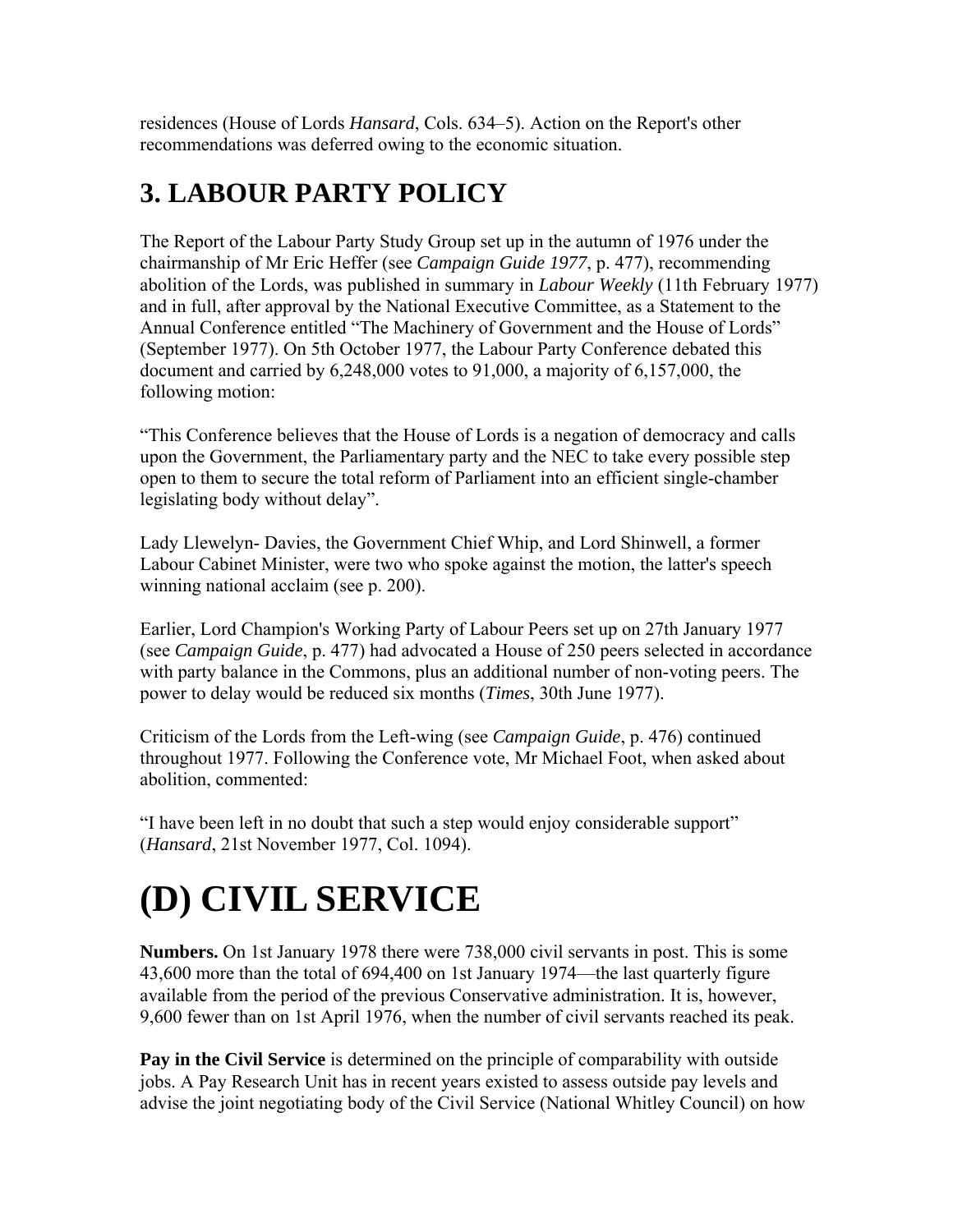outside rates have moved. The rates for the Civil Service have been fixed each April. Since 1975 civil servants have come under national wage and salary restrictions and the Pay Research Unit was suspended until 1978.

The Eleventh Report of the Expenditure Committee (see p. 139) recommended that the Pay Research Unit should be made responsible to a Board with some outside membership and should work more openly (HC 535–I 25th July 1977, paragraphs 48–49). Meanwhile, considerable dissatisfaction was expressed by civil servants with the salary limitation policy and with the suspension of the PRU. After long negotiations it was announced that the PRU would start work again in time to advise on the April 1979 pay settlement. At the same time, agreement was secured to changes in the Pay Research system along lines suggested in the Expenditure Committee Report. A Pay Research Unit Board is to be set up with an independent Chairman and members to safeguard the impartiality of the Unit's work. In April 1978 civil servants are to get a pay increase in accordance with the Government's 10 per cent guidelines (*Hansard*, 21st November 1977, Cols, 1089–92).

**Pensions in the Civil Service** have since 1971 been reviewed annually in line with retail prices. In December 1977 civil service pensions were increased by some 17 per cent. This year the system of revision (though not the principle of an annual review) will be changed as a result of the Social Security Pensions Act 1975. All public servants (including fire services, local government, armed forces etc) will have their pensions reviewed on a common basis. (At the same time, earnings-related National Insurance pension entitlements and occupational pension schemes start coming under the cover of a Retail Price linked scheme; so the former distinction between "inflation proofed" and non-inflation-proofed pensions will taper off.) It should also be noted that the present average Civil Service pension is quite modest—about £17·40 a week.

**Dispersal of Jobs.** There is a programme—based on the Hardman Report (Cmnd. 5322) of 1973—to disperse some 30,000 civil servants from the London area over ten years. It was last revised in July 1977. Major reception areas are Teeside, Glasgow and Cardiff and the Department most concerned is Defence; but other areas and Ministries are also involved. It is claimed for the programme that it will benefit the regions and result in overall savings (mainly because of lower rents and rates outside the south-east). It was originally claimed that there should be net savings of at least £50 million per annum from 1985–6 (*Hansard*, 22nd November 1976), but the latest estimate (Civil Service Department Press Release, 29th July 1977) puts the probable savings at £20 million per annum from 1991–2.

Conservatives, when in office, were associated with the Hardman Report, but not with the precise scale or pattern of dispersal proposed at that time or subsequently. The original assumption was that only about half the posts on average would be filled by staff transferred from London. In July 1974, Mr James Prior suggested the setting up of a special transfer unit in London to deal with civil servants who did not want to move and for whom a transfer in London would have to be arranged. He also asked the Government to ensure that nobody would be forced to move against their will (*Hansard*, 30th July 1974, Cols. 485–6).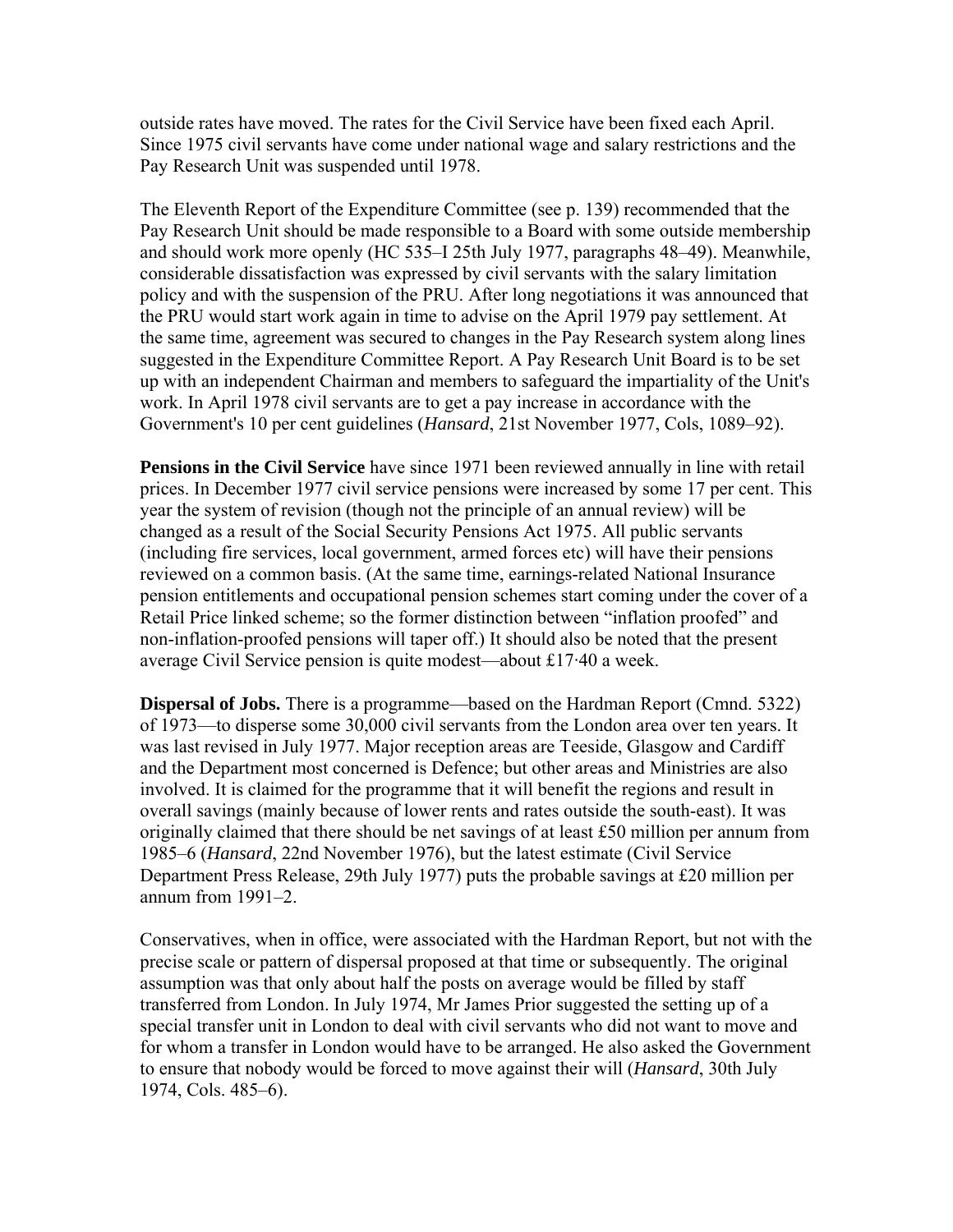**Expenditure Committee Report.** The Eleventh Report of the Expenditure Committee (HC 535–I of 1976–77) was published in July 1977. Its main recommendations were as follows:

- 1. Parliament should regularly review aspects of the Civil Service though its Parliamentary Committee system.
- 2. The Civil Service Commission should be widened and publish more information on recruiting.
- 3. The Administrative Trainee scheme for graduates should be abolished. Graduates should be recruited but should compete on even terms with others in the Service to enter a new higher management training course, which should be the key to promotion to the most senior jobs.
- 4. The unified grading for entry to these senior jobs should be extended further down the Civil Service grades.
- 5. The Pay Research Unit (see above) should be responsible to a Board and be reactivated as soon as possible.
- 6. The Treasury should have full responsibility for Civil Service efficiency as well as expenditure; but the Civil Service Department should remain responsible for personnel, recruitment, training, pay and pensions.
- 7. More "accountable units" should be found in the Civil Service and the accounting system should be changed.
- 8. Ultimate responsibility for monitoring the control of efficiency, including cash limits, should rest with the Treasury.
- 9. Ministers should normally be able to make reasonable changes in their Departments; and the system of Special Advisers for Ministers should be accepted. Ministers' salaries should be determined by the Top Salaries Review Body.
- 10. The powers of the Exchequer and Audit Department should be brought up to date and strengthened.

A Government statement on the Report, Cmnd. 7117, appeared on 15th March 1978.

**Armitage Committee Report.** Sir Arthur Armitage's Committee on Political Activities of Civil Servants (see *Campaign Guide 1977*, p. 479) presented its Report (Cmnd. 7057) on 11th January 1978.

At present, the extent to which a civil servant can take part in political activity is determined by his grade. The highest grades (196,000) are "politically restricted". At the lower end of the scale are the "politically free" (217,000) who may engage in any political activity. In between are the "intermediate" grades (333,000): they must apply for permission to take part in national or local politics (but if they are adopted as Parliamentary candidates they are obliged to resign their posts).

The Armitage Report proposed that the "intermediate" group should be increased by transferring 173,000 civil servants out of the "restricted" grade. The intermediate group would then cover about two-thirds of the Civil Service. The "restricted" category would only be about 3 per cent of the Civil Service, while the "politically free" would be 29 per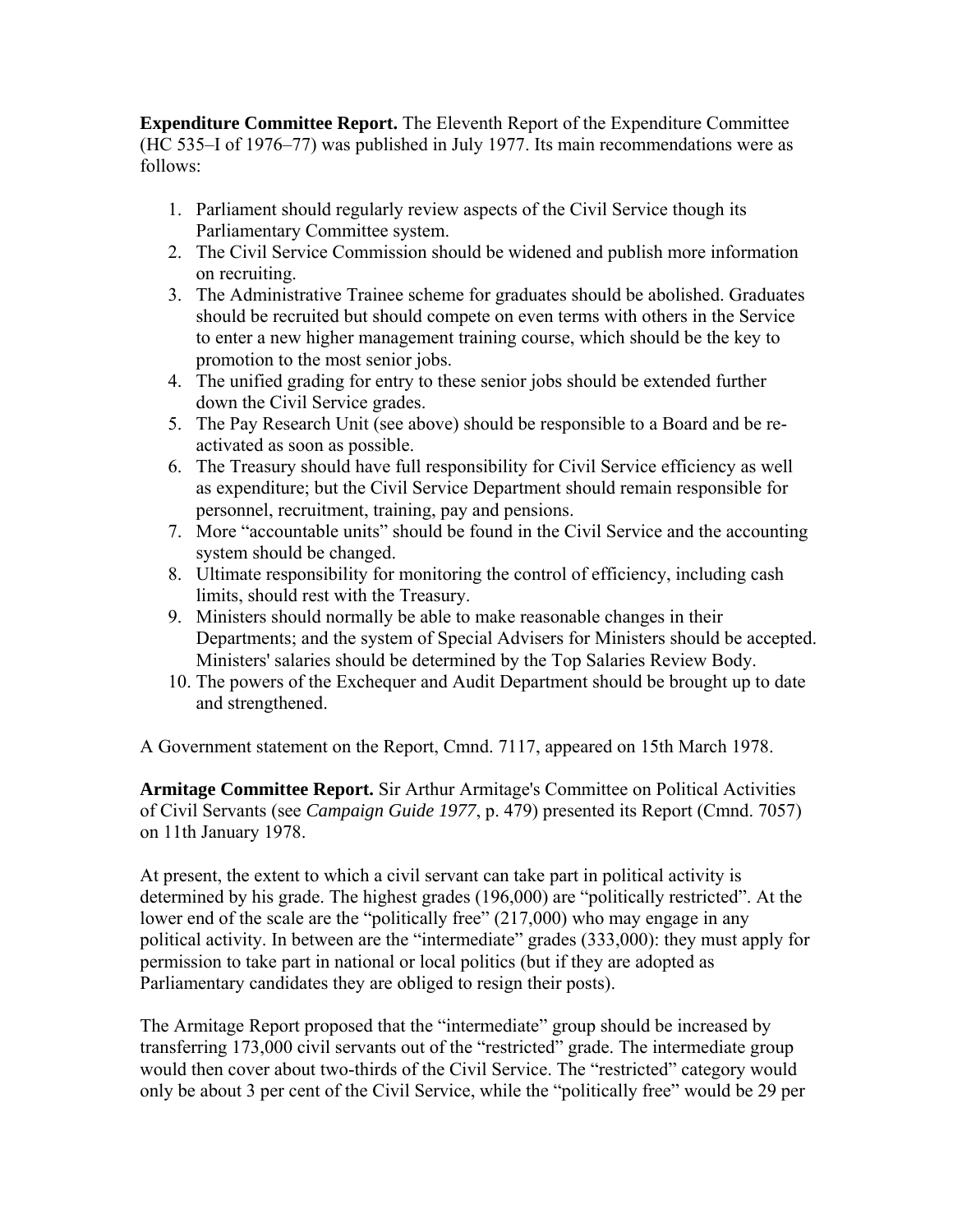cent as heretofore. For the majority of the Civil Service political activity would be judged on the merits of each case (not on grade). Those in the "intermediate" range who wished to do so would apply for permission to take part in political activities. Guidelines would be given to Departments and there would be an appeal machinery against refusals. The position of Ministers' political advisers (see *Campaign Guide 1977*, pp. 479–80) would be determined by the Prime Minister.

# **(E) CONSTITUTIONAL MATTERS**

**Official Secrets.** The Queen's Speech in November 1977 promised "legislative proposals". But in November, Mr Brynmor John made it clear that action is still being deferred. The Government intends, he said, to present a White Paper covering its proposed new Official Information Bill. This will be followed by discussion which should "make the drafting of the eventual Bill better" (*Hansard*, 7th November 1977, Col. 442). He said that "legislation is unlikely this Session". Later he added that the White Paper would be "to allow the widest possible discussion of the complex issues involved" (*Hansard*, 17th November 1977, Col. *299*).

**Bill of Rights.** The Select Committee of the House of Lords has been hearing evidence and its Report is expected in 1978. The Standing Advisory Committee on Human Rights published its Report, Cmnd. 7009, on securing rights in Northern Ireland, in November 1977. The Report favours entrenched clauses guaranteeing human rights, which should be on a United Kingdom basis, not solely on an Ulster basis (see also *Campaign Guide 1977*, pp. 487–9 and 587–8).

**Administrative Law Remedies.** On 7th December 1977, the Lord Chancellor told the House of Lords that it had been "found possible to implement virtually all" the recommendations of the Law Commission without the need for legislation. New Rules of the Supreme Court had been tabled (the Supreme Court (Amendment No. 3) 1977, S.I. 1955 of 1977–78), which introduced the new form of procedure to be known as an *application for judicial review*. Under it the aggrieved citizen wishing to challenge an administrative act or omission would be able to ask the High Court to grant him the remedy of *mandamus*; prohibition; or *certiorari*; or a declaration; or an injunction or damages, as appropriate. The Lord Chancellor described this as "a significant reform". The existing remedies are to be made available under this procedure; but they will become a uniform code and certain inconsistencies between them will be harmonised when application for judicial review procedure becomes available in January (see *Campaign Guide 1977*, p. 485).

**Preparation of Legislation.** A Parliamentary Answer by the Solicitor General in June 1977 indicated that the Government accepted the need stressed by the Renton Committee (see *Campaign Guide 1977*, p. 472) to speed up consolidation of laws; but that the pressure on draftsmen was holding it up (*Hansard*, 13th June 1977, Cols. 26–27). An Answer from Mr Michael Foot in November revealed that—despite the Government's claims to have increased recruiting—the number of draftsmen in the Parliamentary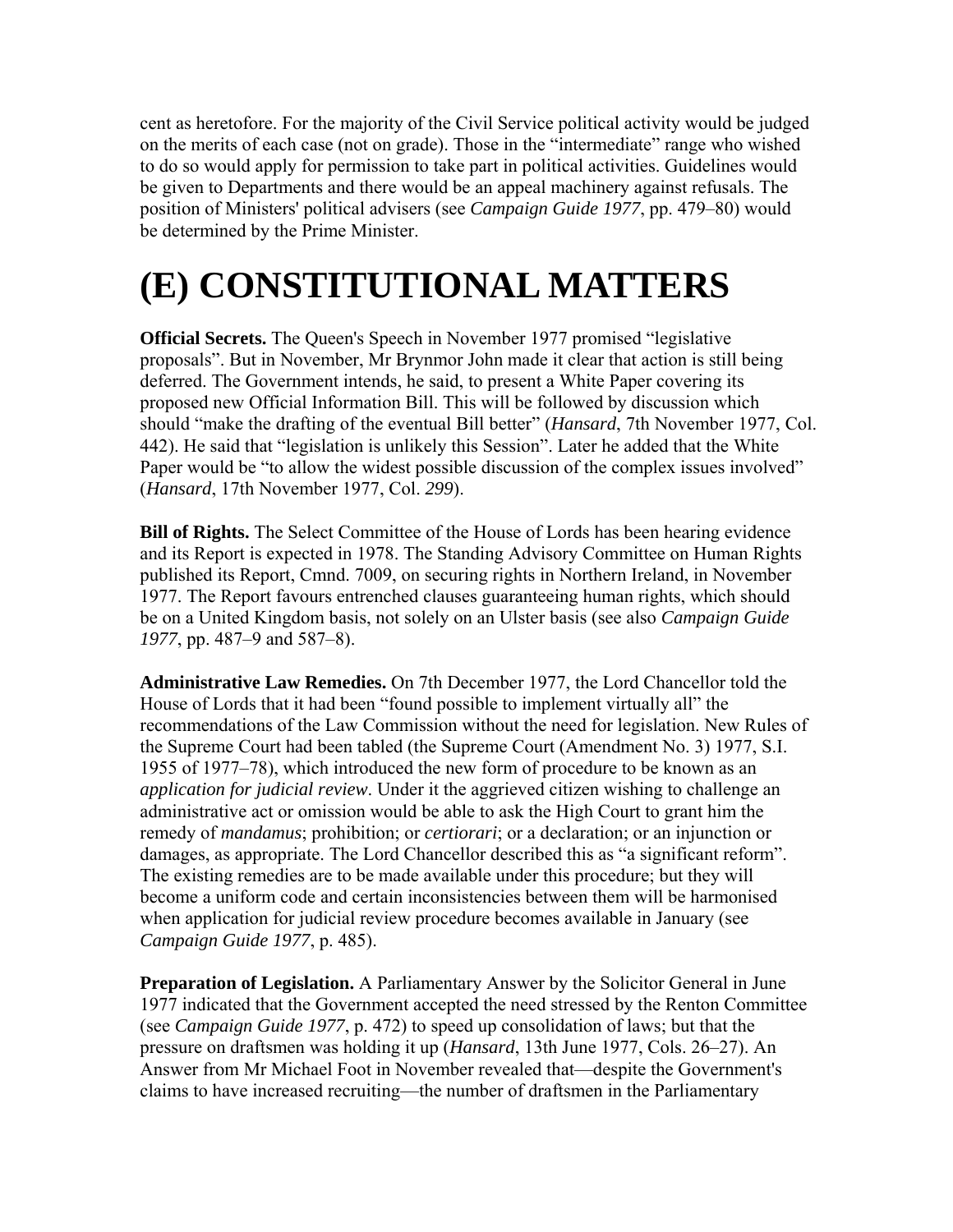Counsel Office was actually two less than in November 1976 (*Hansard*, 14th November 1977, Col. *10*). A further Answer by Mr Foot stated that the Government had rejected the Renton Committee's recommendation that legislation should be regularly reviewed by the Statute Law Committee. He added that the Government regarded the remaining Renton recommendations as a summary of the best drafting practice and claimed that they were "being taken into account in the drafting of all current Government legislation" (*Hansard*, 15th December 1977, Cols. *329–30*).

**Delegated Legislation.** In 1973–4, 675 Statutory Instruments (i.e., Orders made by Ministers at their discretion under general powers granted to them by Parliament) were considered by two parliamentary committees—the Joint Committee and the Select Committee. In 1976–7 the two committees scrutinised 1,040 Statutory Instruments.

The first report of the Joint Committee (HC 169 of 1977–8), published in February 1978, strongly criticised Ministers and their Departments for using Statutory Instruments to bypass Parliament; for tabling them without enough detail; for presenting them late; for making them retrospective by delayed publication; and for presenting them to Parliament in a "scruffy" manuscript form, which the public cannot get hold of. The Special Report spoke of an "astonishingly casual attitude … amounting … to a cynical disregard to the rights of the subject".

**The Monarchy.** The following figures showing Royal annuities for 1977, should be substituted for the 1976 figures given on page 484 of the *Campaign Guide 1977*:

| £                               |
|---------------------------------|
| $1,905,000$ (est.)              |
| 155,000                         |
| 85,000                          |
| 50,000                          |
| 55,000                          |
| 25,000<br>Duchess of Gloucester |
|                                 |

The following sums are wholly paid for by the Queen:

|                                                        | £      |
|--------------------------------------------------------|--------|
| Duke of Kent                                           | 48,000 |
| Princess Alexandra                                     | 50,000 |
| Duke of Gloucester                                     | 26,000 |
| Countess of Athlone                                    | 6,000  |
| (Source: <i>Hansard</i> , 8th November 1977, Col. 80). |        |

# **(F) LAW AND JUSTICE**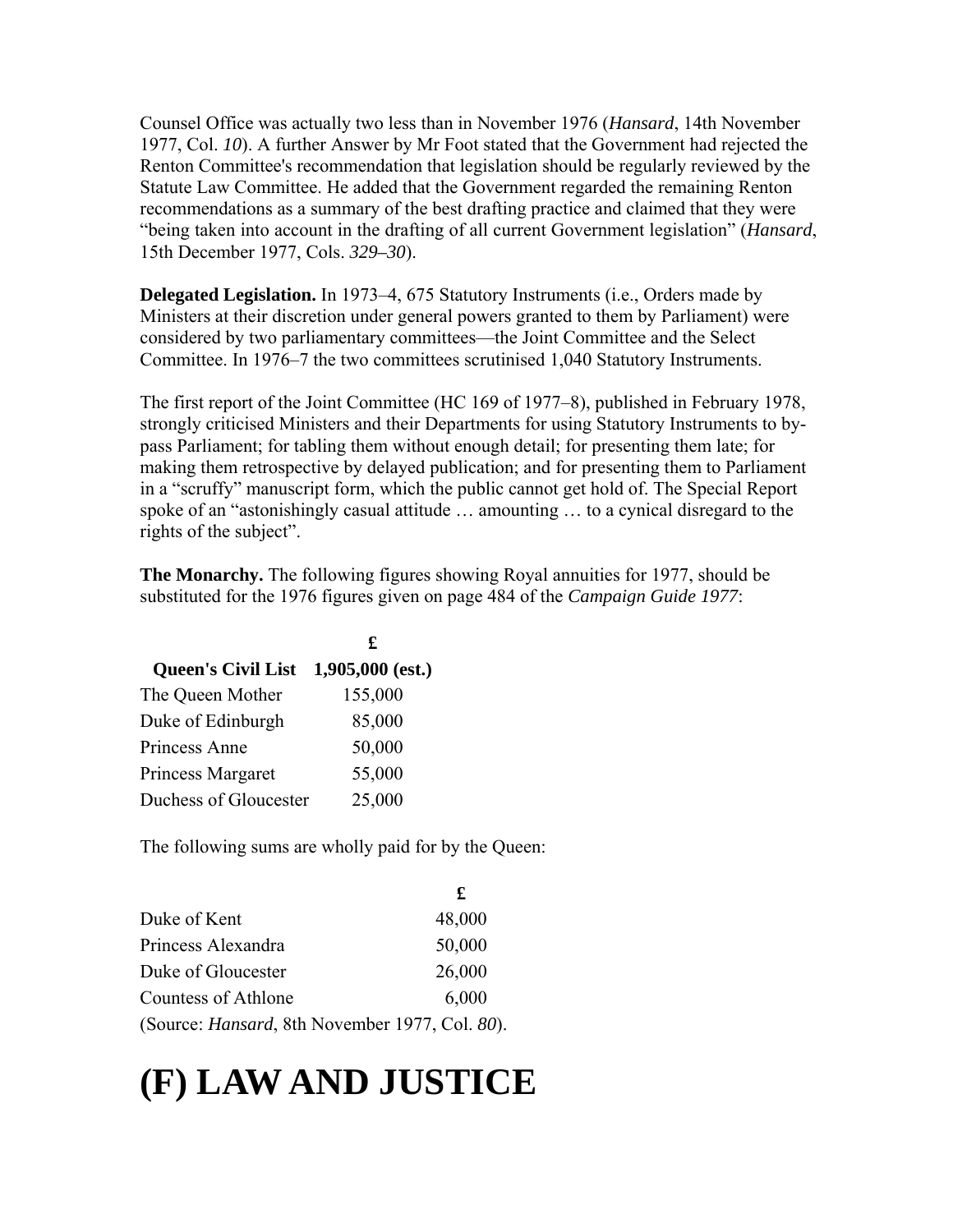# **1. THE CRIMINAL PROCESS**

**Identification in Criminal Cases.** Although Mr Michael Foot admitted the need for legislation to carry out more of the Devlin Report (see *Campaign Guide 1977*, pp. 456–7) and hoped to have it ready for the Session 1977–8 (*ibid.* p. 457), this did not figure in the November 1977 Queen's Speech.

**Criminal Procedure.** A Royal Commission was announced by the Prime Minister on 23rd June 1977 to enquire into the whole criminal process from investigation to trial. After a lapse of five months Mr Callaghan announced that the Chairman was to be Sir Cyril Philips (*Hansard*, 1st December 1977, Col. 286). The Royal Commission will deal with such matters as police investigations, the prosecution process and evidence in criminal cases. After it has been set up the Royal Commission is not expected to report for at least two years (*Times*, 24th June 1977). Scottish criminal procedure (both trial and pre-trial) has been comprehensively reviewed by the Thomson Committee, whose third and final Report, Cmnd. 7005, appeared in December 1977.

# **2. LAW**

**Legal Practice.** The "two-Counsel rule" (see *Campaign Guide 1977*, p. 492) came to an end in October 1977, the Bar Council having adopted a resolution permitting QCs to appear alone without a Junior. Legal Aid limits were increased in November 1977 to take account of inflation.

**Royal Commissions.** The Royal Commission on Civil Liability and Compensation for Injury (see *Campaign Guide 1977*, p. 492) presented its Report, Cmnd. 7054, on 16th March 1978. A number of organisations, including the Society of Conservative Lawyers, have submitted evidence to the Royal Commission on Legal Services (see *Campaign Guide 1977*, p. 492), but no forecast of its date of reporting has been forthcoming.

### **3. LABOUR ATTACKS ON THE JUDICIARY**

Mr Michael Foot continued his habit of attacking the judiciary (see *Campaign Guide 1977*, p. 60), by making a further sweeping attack in the course of a speech to the Union of Post Office Workers at Bournemouth on 15th May 1977. He said:

"If the freedom of the people of this country—and especially the rights of trade unionists—if these precious things of the past had been left to the good sense and fair mindedness of the judges we would have few freedoms in this country at all" (*Daily Telegraph*, 16th June 1977).

During the controversy which these remarks caused, Mr Foot was supported by Mr Len Murray, General Secretary of the TUC, who accused judges of making nonsense of Acts of Parliament "again and again in our history". Mr Murray referred to "evidence of the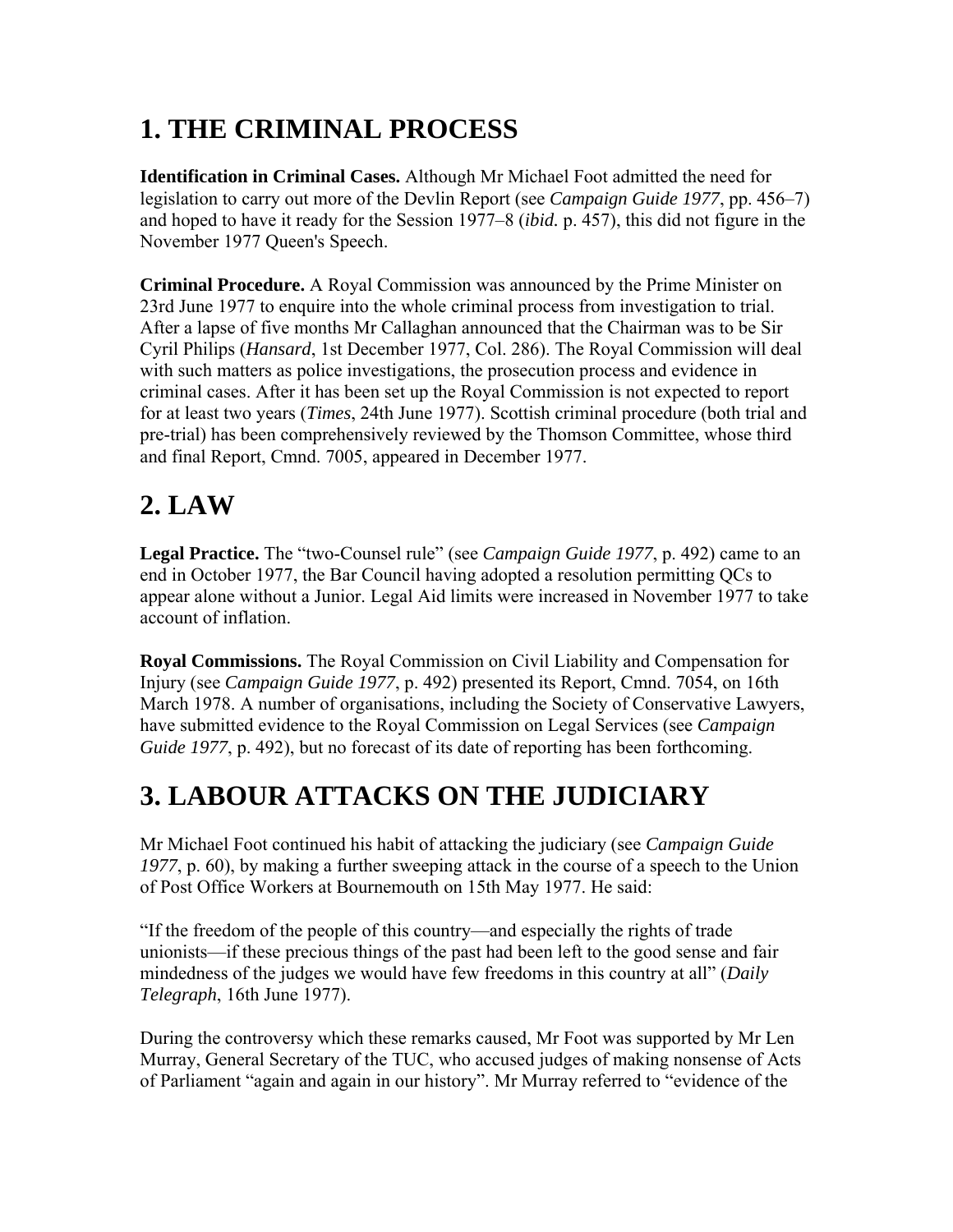lack of understanding which many judges show of our trade unions" (Prison Officers' Association conference, Weymouth, 24th May 1977, *Times* report).

Mr Foot's attack was at once taken up by Lord Hailsham in the House of Lords. He was informed by Lord Elwyn-Jones, Lord Chancellor, that Mr Foot

"… was not casting aspersions on any particular judge or any particular decision: he was talking about the past, starting, as he has told me, with the Tolpuddle Martyrs" [1834] (*Hansard*, House of Lords, 16th May 1977, Col. 461).

Lord Hailsham pointed out that Mr Foot's remarks seemed to range rather further than that; and that judges were appointed by, or on the recommendation of, the Lord Chancellor. He later wrote:

"Most of the judges now on the bench were the appointments of either Lord Gardiner or the present Lord Chancellor, Lord Elwyn-Jones, who are both Socialists … On their appointment judges have to take the judicial oath" (*Daily Mail*, 17th May 1977).

These attacks bring the law into disrepute for a reason which both Lord Hailsham and the ex-President of the Law Society, Sir David Napley, have stressed. Sir David said that if the public were "constantly regaled with criticisms of the judiciary, the Bar and solicitors, there inevitably must come a point when respect for the law ceased to exist" (London, 2nd July 1977, *Times* report). Or as Lord Hailsham put it:

"How can we expect the ordinary subject or citizen who has the misfortune to lose a case to respect and obey the decisions of the courts if subjected to this unconstitutional vilification at the hands of the Lord President of the Council?" (*Hansard*, House of Lords, 16th May 1977, Col. 462).

The correctness of Lord Hailsham's observation was strikingly illustrated in December 1977 when the leaders of three Areas of the Mineworkers' Union lost a case in the High Court. The unions' action was described by the trial judge as "a hollow application" and as having "no foundation in law or equity"; but Mr Arthur Scargill, Left-wing President of the Yorkshire Area of the NUM, at once commented:

"I believe this judgment should firmly convince any trade unionist that it is useless hoping for justice in the courts of this land. The only way we are going to obtain justice in my view is by fighting for democracy as our forefathers did in establishing the trade union and Labour movements" (*Times*, 22nd December 1977).

# **(G) THE PRESS**

The Royal Commission on the Press issued its Final Report (Cmnd. 6810) in July 1977. Its Majority Report rejected subsidies for the Press or any form of Government intervention, but favoured strengthening the monopoly laws as they affect newspapers,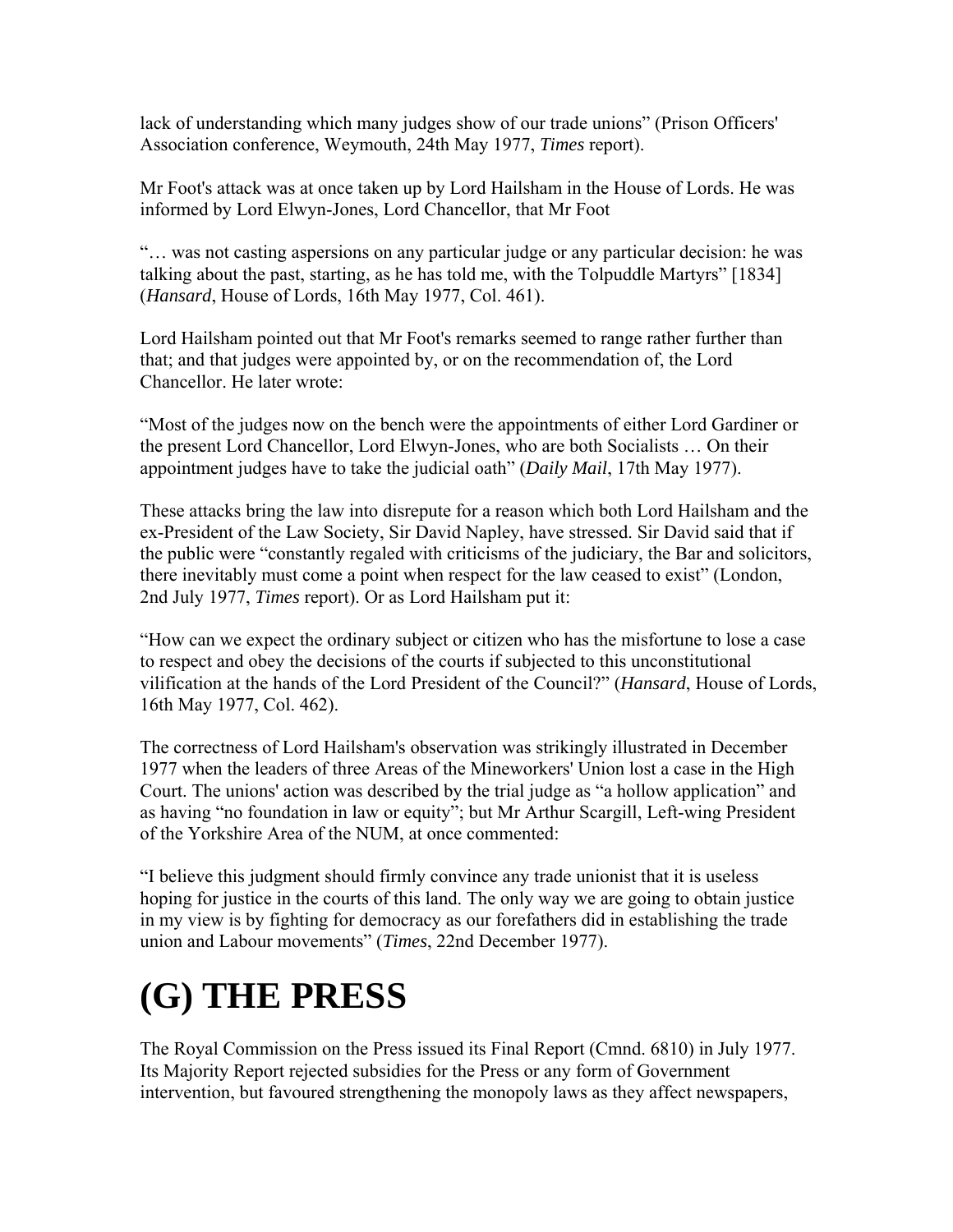and changes in the composition of the Press Council. The Report was accompanied by a dissenting Minority Report, signed by Mr David Basnett, General Secretary of the National Union of General and Municipal Workers, and Mr Geoffrey Goodman.

The Majority Report recommended that the powers of the Monopolies and Mergers Commission should be strengthened. It suggested amendment of the provisions respecting newspaper participation in broadcasting companies. Details of the ownership and sub-ownership should be published in all newspapers and periodicals. The Press Council should be posted with up-to-date information about ownership.

Journalists, the Report said, should be involved in the appointment of their editors. The latter should have the right to at least 12 months' notice.

On the "Closed Shop" issue the Majority Report laid down six essential safeguards to be included in any Charter on Press freedom produced by the Secretary of State. It recommended a "conscience clause" for journalists and a charter tribunal to hear complaints of infringement of editorial freedom and the like. The Report recommended that if a permissive system with a voluntary Charter failed, legislation should be introduced, with sanctions against those who threaten Press freedom.

The Majority Report considered that the recommendations of the Phillimore Committee on Contempt of Court (see *Campaign Guide 1977*, p. 485) were "acceptable and perfectly practicable". It recommended that the position of newsagents and distributors of material that constituted contempt of court should be eased.

Finally, the Report made recommendations for a number of changes in the Press Council and for improving industrial relations.

**Lords Debate.** The Royal Commission Report was debated in the House of Lords on 26th January 1978. Lord Oram, a Lord in Waiting, was unable to make any firm statement because, he said, "the Government are still considering the Final Report (of the Royal Commission" (Col. 565). Asked about the Press Charter which, under the Trade Union and Labour Relations (Amendment) Act 1976, the Government has to present to Parliament, he could only say that Mr Harold Walker, Minister of State, Department of Employment, "has now begun a series of meetings with various parties in the newspaper industry … he will also consult the TUC, the CBI and the Press Council" (Col. 568). The one positive step Lord Oram could announce was that three more non-Press members would be added to the Press Council so as to make its lay membership equal to its Press membership (as recommended by the Royal Commission).

For the Opposition, Lord Redesdale stressed the fragility of the safeguards for Press freedom proposed by the Royal Commission, the menace of the closed shop in journalism and the danger of a legally constituted Press Charter. He said: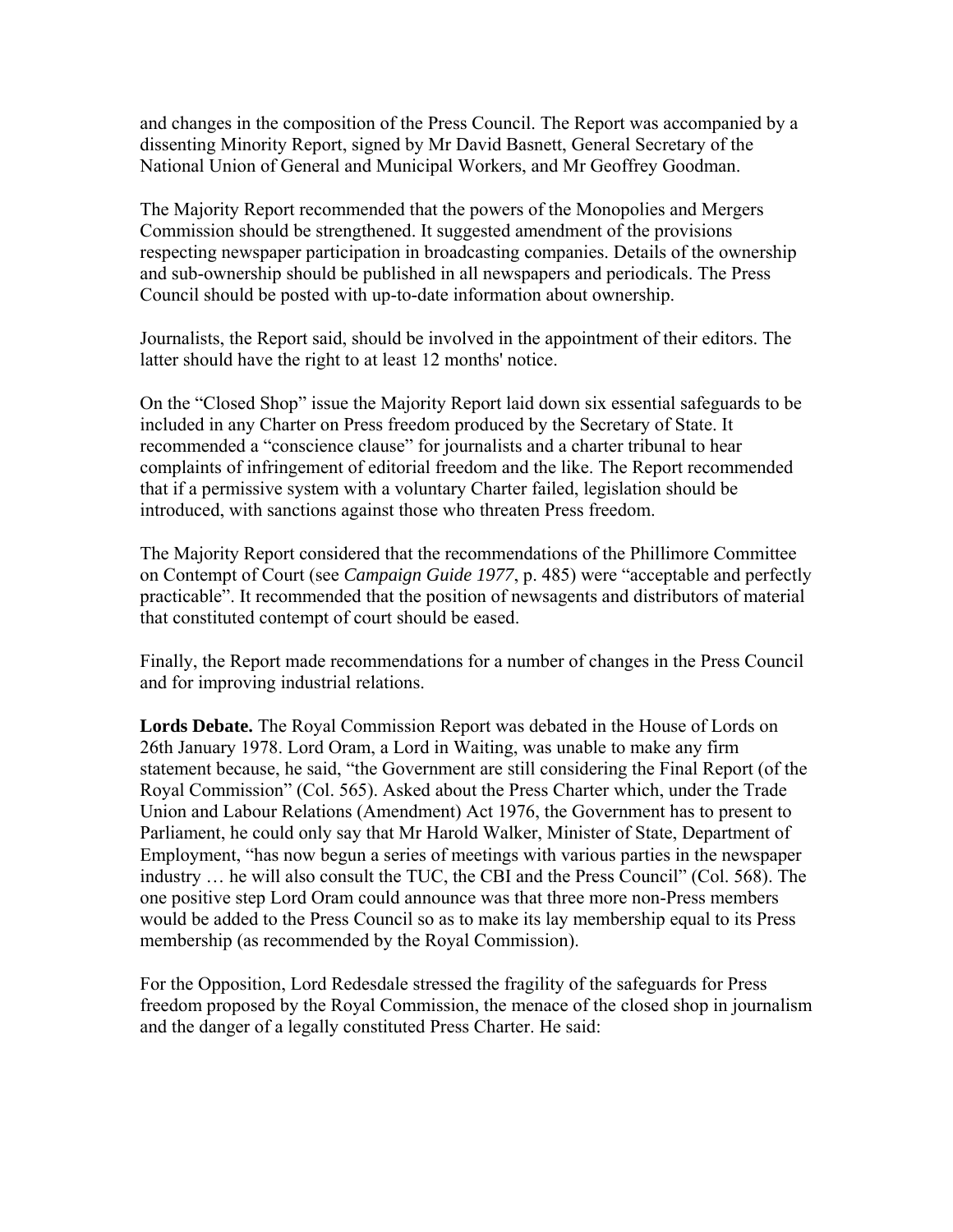"When this Party gets into power at the next election we are going to do something about this. We will rectify the situation and ensure that we retrieve some of the freedoms that are in danger" (House of Lords *Hansard*, 26th January 1978, Col. 525).

# **6. SCOTLAND, WALES AND NORTHERN IRELAND**

# **(A) SCOTLAND**

#### **1. THE SCOTTISH ECONOMY**

During 1977 the Scottish economy continued "to give serious cause for concern" (*Scottish Economic Bulletin*, Autumn 1977).

**Unemployment.** Seasonally adjusted unemployment increased throughout 1977, whereas in Britain as a whole it declined very slightly in December. By January 1978 it had reached 8·1 per cent in Scotland, having risen from 7·4 per cent in January 1977. The total number of people unemployed, 203,629, was the highest since the war, and the independent Fraser of Allander Institute predicted that it would continue at about 200,000 until the summer. Yet on 26th February 1973, Mr William Ross, as Labour's spokesman in Opposition, said:

"In Scotland we have always feared that one day we would reach the figure of 100,000 unemployed" (*Hansard*, Col. 1071).

Three years later, on 5th February 1976, when unemployment was 147,000, Mr Ross, then Secretary of State, said:

"As a government, we are pledged to reduce unemployment" (*Hansard*, Col. 1503).

It is ironic that since that very month, unemployment in Scotland relative to that in the rest of Britain has been increasing. Whereas in February 1976 it was 19 per cent higher than in the rest of Britain, by January 1978 it was 37 per cent higher. (This was a reversal of the steady improvement which began in April 1973.)

As Mr Edward Taylor, chief Conservative spokesman on Scotland, has said:

"Unemployment in Scotland is in danger of becoming a disaster issue … The only answer is to create the climate in which industry and commerce is willing to expand and develop. And this means reducing the intolerable tax burden" (Glasgow, 25th November 1977).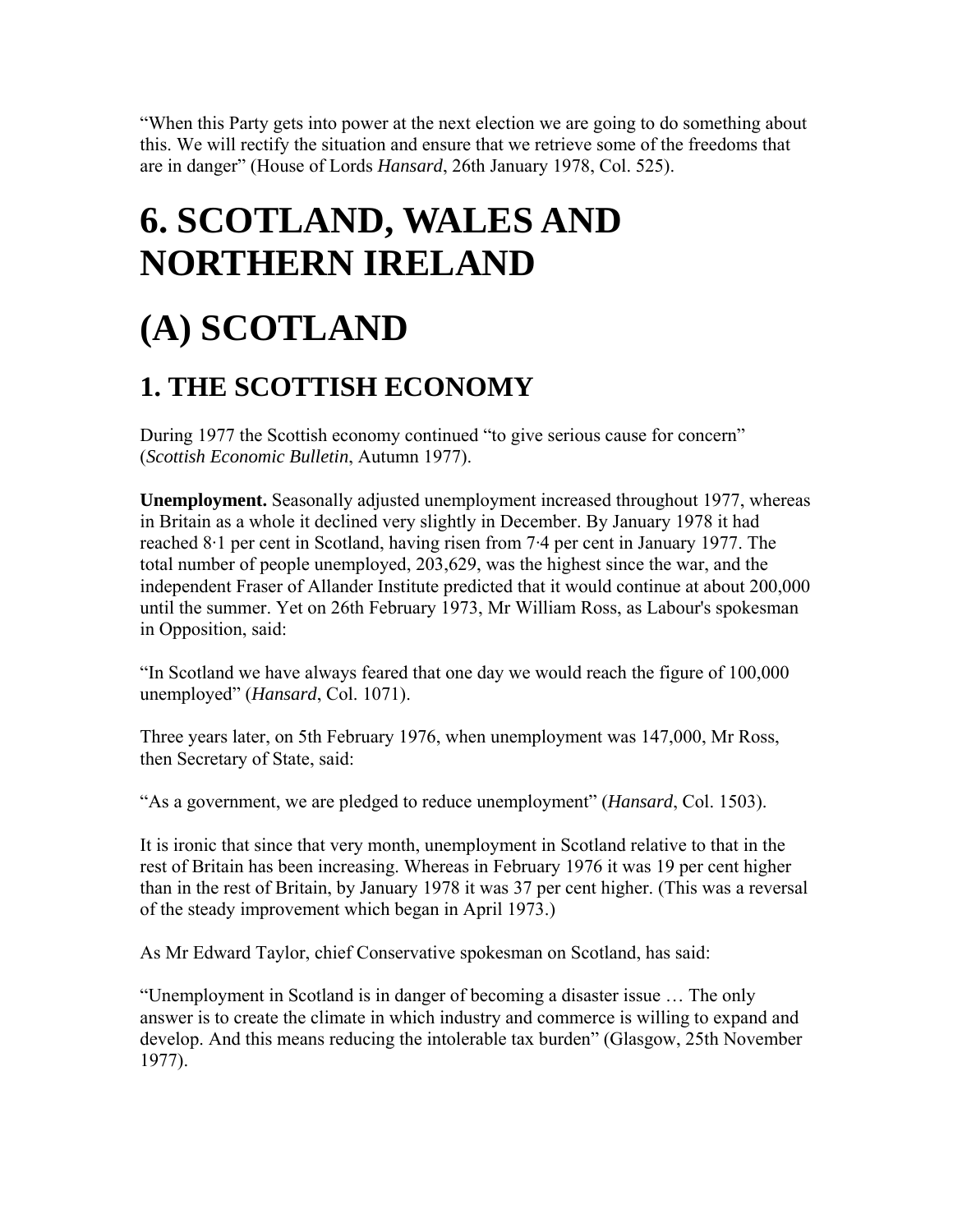To ease the situation, the Government introduced several temporary employment and training measures. By December 1977 these were assisting about 50,000 people in Scotland, including 28,834 through the Temporary Employment Subsidy and 11,634 through the Job Creation Programme (Scottish Office figures). Employment opportunities have also been created through encouragement given to the establishment and growth of new firms. Figures published in the *Scottish Economic Bulletin* (Autumn 1977) revealed that between 1951 and 1974 firms new to Scotland increased employment from 29,000 to 141,000, while old-established firms shed labour with a reduction from 649,000 to 501,000.

**Scottish Development Agency.** Today, the Government regards the Scottish Development Agency (SDA) as one of its principal arms of regional policy. By November 1977 it had invested £11·7 million in 28 companies, including knitwear, carpet and paper-making firms; generally it took equity in the organisations. Unofficial estimates put this figure at £20 million in 25 companies by February 1978. The Conservatives have made it clear that they would not abolish the SDA, but would give it new guidelines to restrict its powers to take equity and to emphasise its role in identifying and assisting companies with prospects for future growth and success. By January 1978, two firms in which the Agency had made an investment had collapsed, resulting in a loss to the Agency.

**Manpower Services Commission (MSC).** On 1st July 1977 responsibility for the MSC in Scotland, including employment agencies and provision of training facilities, was vested in the Secretary of State. Subsequently the MSC announced a strengthening of training services and extra assistance for meeting the need for skilled employees.

**Other Economic Indicators.** The Index of Scottish Industrial Production for 1976 was 105·9 compared with 102·2 for the UK (1970 = 100). Scotland's share of UK capital manufacturing investment has grown steadily since 1972 and by the second quarter of 1976 stood at 12 per cent. The improvement in Scottish wage levels compared with the rest of the UK, which began under the last Conservative Government, has continued. By April 1977 Scottish male manual workers earned on average £72·50 a week, £1·20 more than their English counterparts, while all Scottish male workers averaged £78·30 a week, more than any region of England, except the south-east (*Scottish Economic Bulletin*, Autumn 1977 and *Department of Employment Gazette*, October 1977).

### **2. HOUSING**

**Completions.** The problems facing the construction industry (see p. 91) have been reflected in an overall decline in house-building. Whereas 36,513 houses were completed in 1976, in 1977 only 26,772 were finished. Public expenditure restraint has, however, had the unintended, though desirable, consequence of increasing the proportion of houses built in the private sector. After declining from 40·7 per cent in 1973 to 30·5 per cent in 1975, it rose again to 37·3 per cent in 1976, and to 48 per cent in the third quarter of 1977 (*Scottish Economic Bulletin*, Autumn 1977).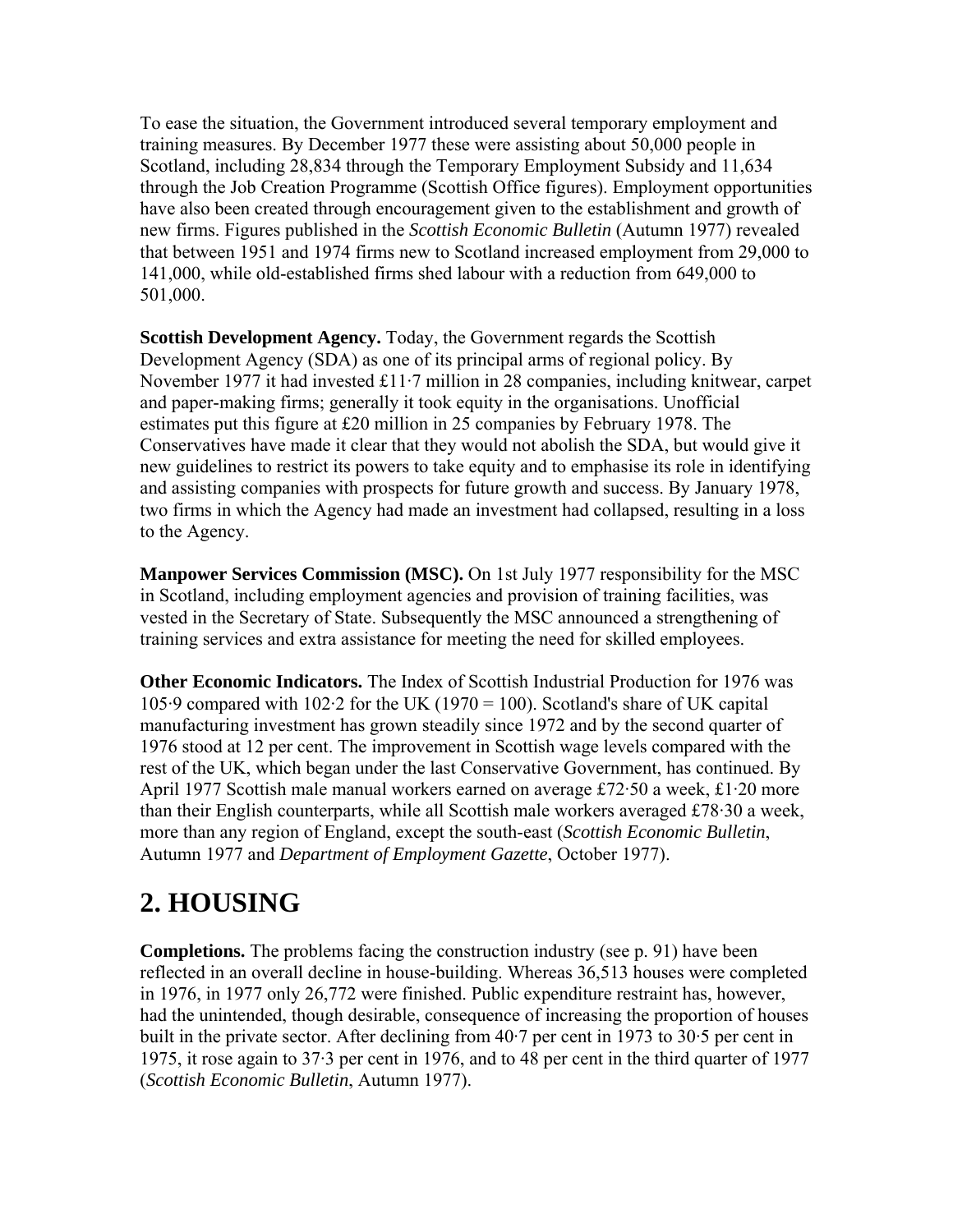**Green Paper.** In *Scottish Housing* (Cmnd. 6852), published in June 1977, the Government accepted many of the Conservative arguments it had resisted for years. Among the new objectives the paper outlined were: a preference for rehabilitation rather than demolition of houses; a switch in the emphasis of public sector housing provision towards meeting special needs; greater choice of housing tenure, e.g., by introducing equity sharing schemes; increased tenant participation, e.g., by forming tenant cooperatives; meeting the increased demands for owner-occupation, in part by the restricted sale of council houses and by rehabilitation programmes; simpler transfer policies in the public sector to encourage labour mobility; and measures to overcome the decline in the private rented sector.

In addition, the Paper pointed out that a new system of "Housing Plans" was being introduced to provide a comprehensive assessment of local needs. In future, overall capital expenditure would be sanctioned on the basis of these plans, thereby allowing greater freedom for local authorities to determine their own priorities.

As Mr George Younger, an Opposition spokesman on Scotland, said:

"[The Paper] emphasises … that it is no use looking for the solution to our housing problem in any one form of housing or any one form of tenure. This is a theme that I recall … trying again and again to get this House and this Committee to accept four years ago." (*Hansard*, Scottish Grand Committee, 7th July 1977, Col. 2).

Many of the proposals reflected the Conservative policy advanced by Mr Taylor at the Scottish Conservative Party Conference in Perth.

"A Conservative Government will introduce legislation which will require local authorities, new town corporations, and the S.S.H.A. (Scottish Special Housing Association) to offer the advantage of house purchase to their tenants at prices which will be at a substantial discount from a fairly assessed market value … On our return a unit of the Scottish Development Dept. will be charged with the task of investigating and making a public report at regular intervals on the home allocation and transfer policy of district councils" (13th May 1977).

**Housing (Financial Provisions) (Scotland) Bill.** This Bill, which received its Third Reading on 28th February 1978, implements the proposals for public sector finance advanced in the Green Paper. It replaces existing subsidies by a single Housing Support Grant. The total grant will be determined annually and will be related to authorities' reasonable needs for expenditure and their expectation of income from rents and rates. The grant will level out current discrepancies between authorities in the proportion of housing costs met locally. It will cover 80–90 per cent of the costs of an authority, once allowance has been made for an assessment of basic income, made up of a standard amount per house for rent and a standard amount per head of population for rates. However, each authority will itself determine the balance of the contribution from rents and rates. The Conservatives did not oppose the principle of the Bill.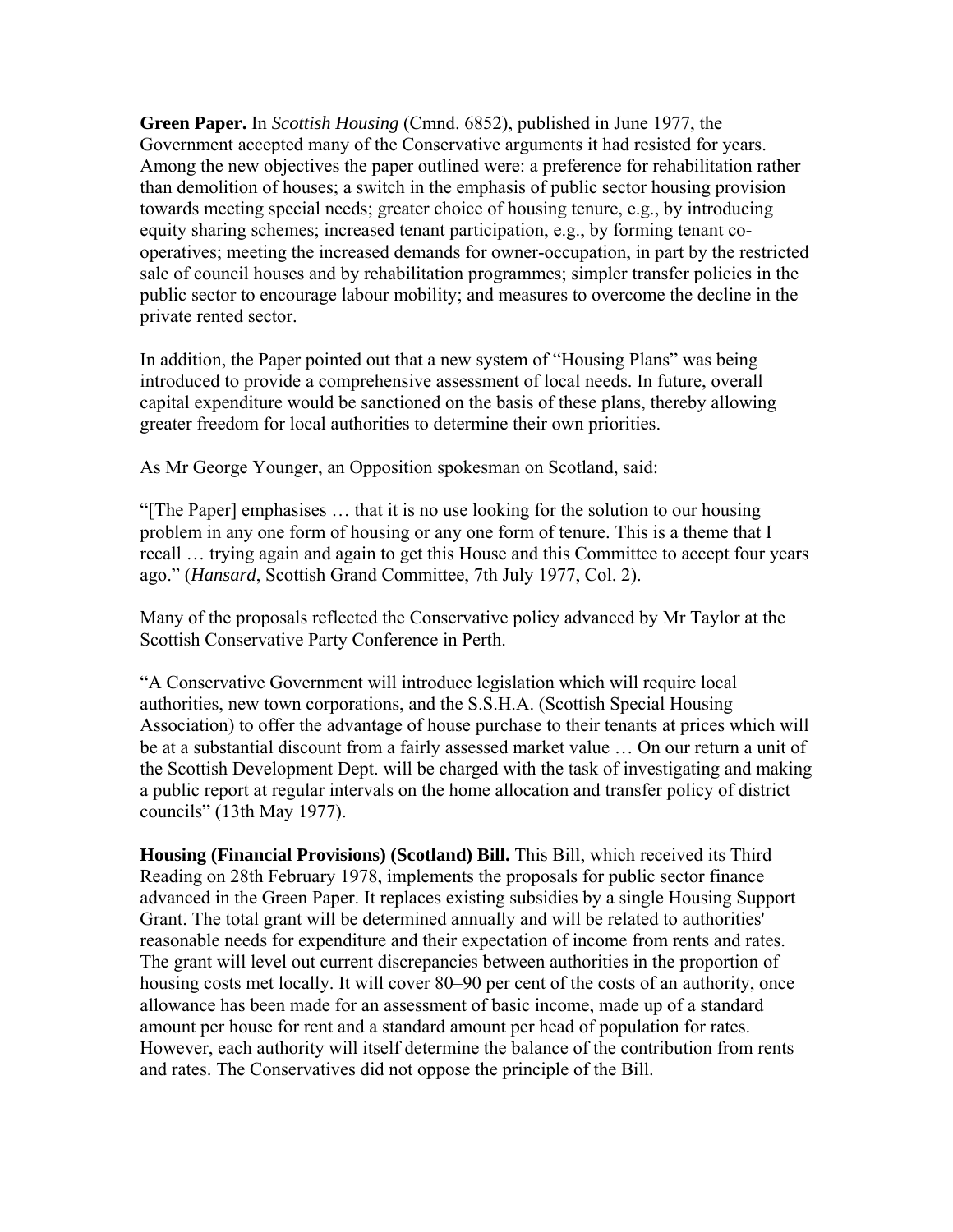### **3. EDUCATION**

The Prime Minister's "great debate" on educational standards (see p. 112), failed to reach Scotland. The reports produced during the year had been in preparation for some time.

**The Pack Report on Truancy and Indiscipline** (Scottish Education Department [SED] May 1977) suggested that the root cause of these problems lay in an unsatisfactory curriculum. It proposed the establishment of "day centres", where persistent offenders would receive continuous assessment and treatment, and adequate provision for remedial classes. Corporal punishment should be phased out.

**The Munn Report on the Curriculum in S3 and S4** (SED, September 1977) proposed a scheme of 7 core subjects (English, mathematics, P.E., moral and religious instruction, a science subject, a social subject, and a subject from the creative arts), together with 2 or 3 elective subjects (history, geography, languages and other sciences). More emphasis should be laid on the basic skills of numeracy and literacy. This new curriculum would require more teachers and classroom space, but could be introduced gradually to coincide with the decline in school population. Recognising that the absence of streaming in S1 and S2 "may be less to the advantage of the ablest", the report stated that streaming by ability in S3 and S4 was vital.

**The Dunning Report on Assessment in S3 and S4** (SED, August 1977) stated that there should be national guidelines for the syllabus and for assessment, but the latter should be carried out by both internal school teachers and external examiners. There should be a single "Certificate of Education" awarded to all pupils who study a subject through S3 and S4 and it should be divided into 3 basic levels: foundation, general and credit.

**Conservative Proposals:** Mr Alex Fletcher, an Opposition spokesman on Scotland, advanced some ideas for consideration in the absence of a "great debate". He said:

"The first thing the incoming Conservative government will do to maintain a vigorous alternative to the state system of education is reinstate grants to the grant-aided schools" (Edinburgh, 5th November 1977).

"Each school should publish a prospectus to inform parents about its particular interests, its teachers, and its achievements, including examination results, so that parents and students would have some real information on which to base their choice of school … the end of zoning would mean … an important new freedom of choice" (Edinburgh, 11th June 1977).

### **4. LAW AND ORDER**

The Government's policies have resulted in serious undermanning in the police force.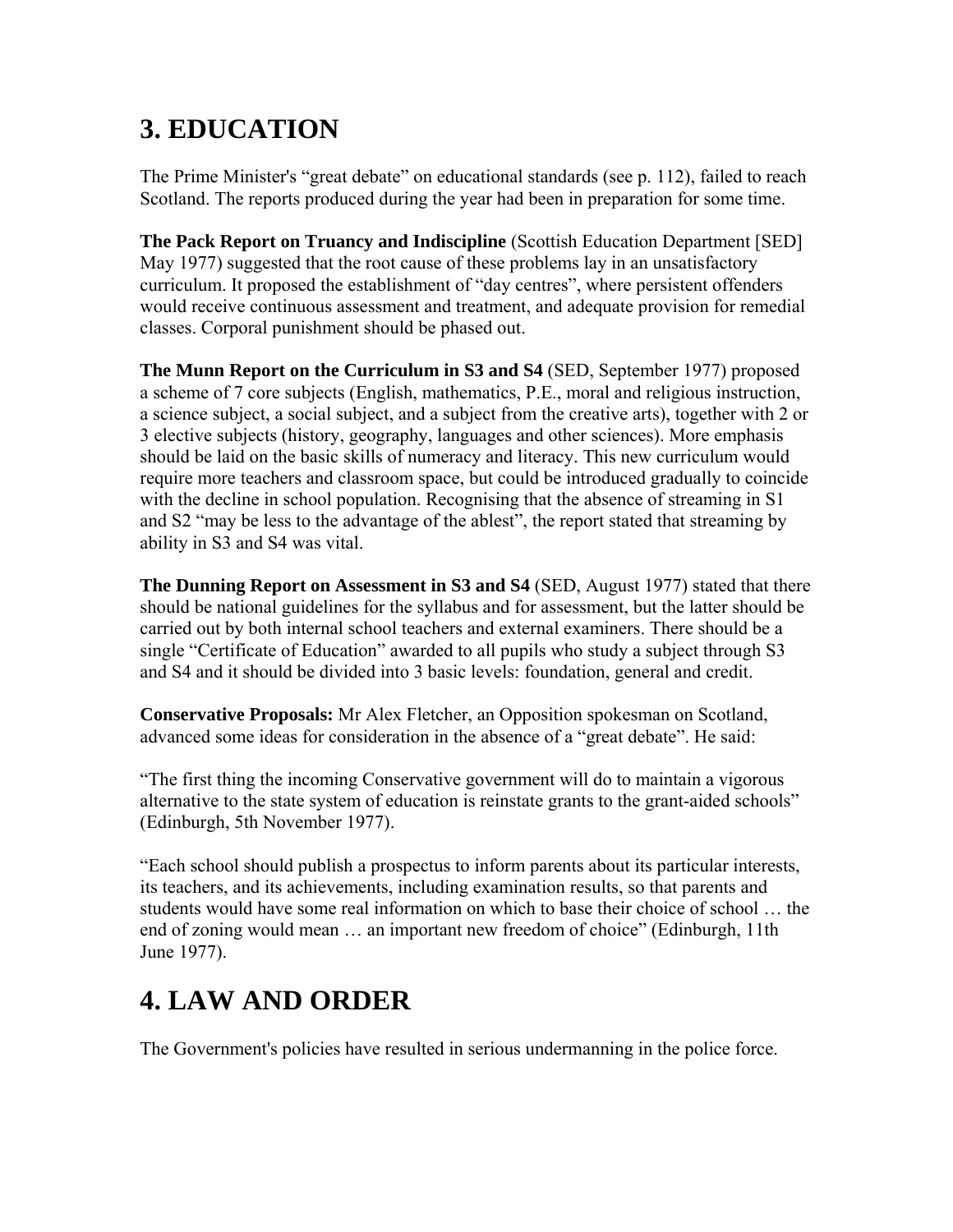The Report of H.M. Chief Inspector of Constabulary for Scotland (Cmnd. 6891) reveals that in 1976 the police strength was 846 below establishment, an increase of 77 on 1975. Yet crime in that year was 14 per cent above the 1975 figure. 88 per cent of the total were crimes against property. Between 1975 and 1976 malicious injuries to property increased by 73·6 per cent; the number of crimes against the person increased in total by 1·2 per cent, but killings increased by 35·9 per cent, and rape by 30·5 per cent; and the carrying of offensive weapons went up by 3·9 per cent. Only 31·5 per cent of crimes were cleared up, though 74·2 per cent of those against the person were solved, 60 per cent of all crimes were in Strathclyde.

As Mr Taylor has said, law and order would be a major priority of a Conservative government.

"The so-called 'progressive policies' which have been pursued since the mid-1960s have been an abysmal failure … We would ensure the funds to provide a fully-manned police force with high morale. We would give adequate power to search for offensive weapons. We will implement the Emslie proposals to make sure that every life sentence carries a specified minimum sentence. We will provide time for a bill on capital punishment to be debated … We will increase the penalties on serious assault and we will carry out a fundamental review of the Children's Panel System" (St. Andrews University, 28th October 1977).

"A new crime of vandalism will be introduced for the destruction of property" (Perth, 12th May 1977).

# **5. LOCAL GOVERNMENT**

**Rate Support Grant.** The Government announced a slight increase in the Rate Support Grant for 1978–9. It allowed an increase of £16 million in local authorities' relevant expenditure, of which £1·6 million related to "new activities". The total grant amounts to  $£1,039.2$  million.

**Direct Labour.** The Government's Bill to extend the operation of existing direct labour departments was defeated on its 3rd Reading on 12th July 1977. Given the criticism (by Labour councillors) of the direct labour department in Glasgow, it was surprising that the Government should go ahead with this Bill (see *Campaign Guide 1977*, pp. 511–12).

### **6. SCOTLAND BILL**

**Background.** During the inter-party talks following the collapse of the Scotland and Wales Bill in February 1977, the Government suggested that a Select Committee should be established. The Conservative Party responded with the following terms of reference:

"To consider proposals for the better government of Scotland and Wales within the United Kingdom, including the schemes set out in the Consultative Document: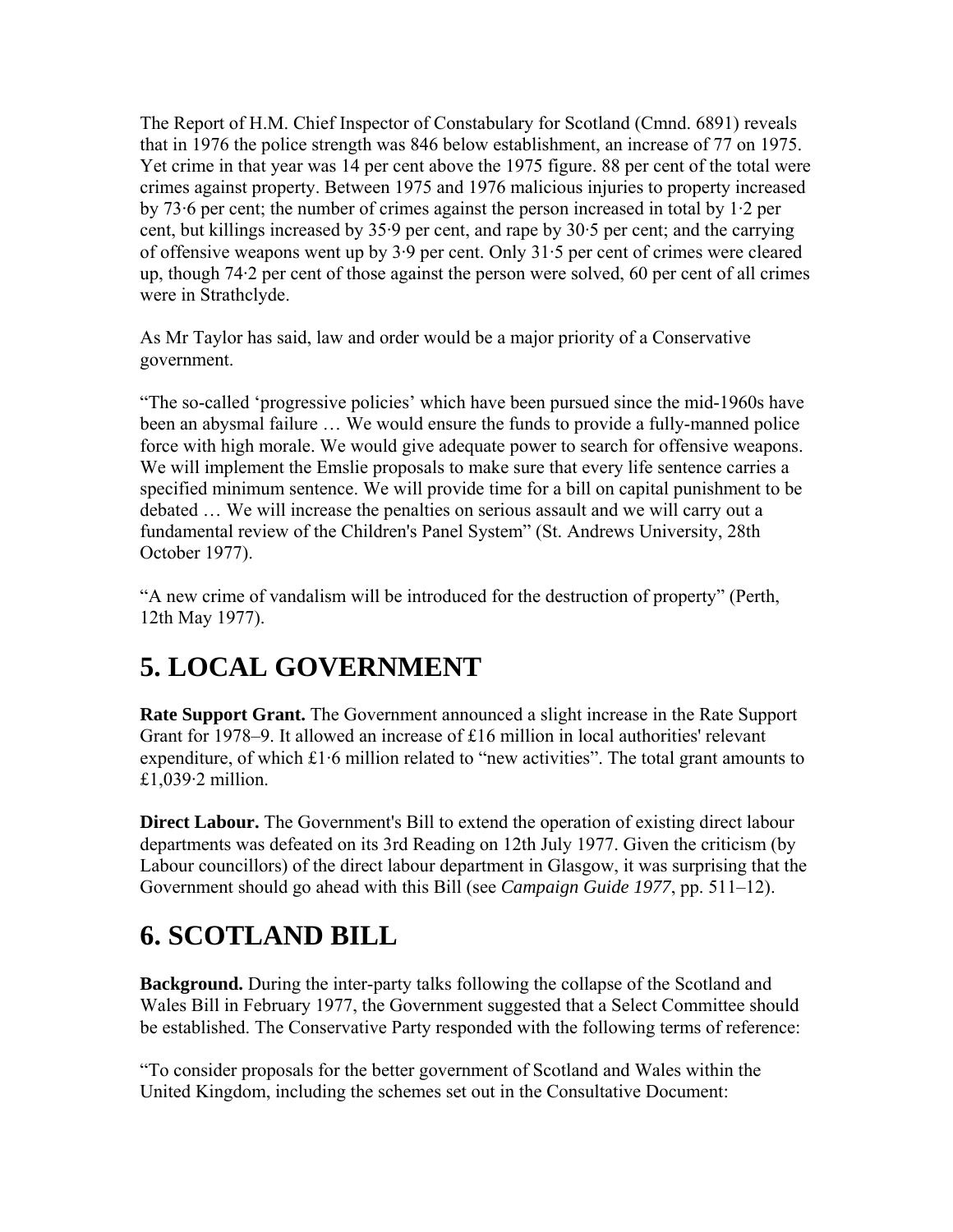'Devolution within the U.K.—Some Alternatives for Discussion', the Scotland and Wales Bill and federalism, with a view to defining the practicable alternatives" (28th May 1977).

However, the Government was only prepared to discuss its Bill. After the pact with the Liberals had been formed, talks were suspended and on 4th November 1977 the Government introduced its new Scotland Bill, together with a separate Wales Bill.

#### **Changes from the Previous Bill.** Among the changes are:

- 1. The Judicial Committee of the Privy Council will be the final arbiter on the validity of any Bill passed by the Assembly.
- 2. The U.K. Government and Parliament will only be able to overrule the actions of the Assembly where a non-devolved function (e.g., defence, trade, the economy, industrial relations) may be affected. However, Parliament will be able to legislate on any matter for the U.K. as a whole.
- 3. The Assembly will have responsibility for implementing E.E.C. obligations in those fields devolved to it.
- 4. The Assembly will be able to call an early election on the vote of two-thirds of its members, but only for the remainder of the original term.
- 5. The Government announced on 26th July 1977 in a White Paper (Cmnd. 6890) that it would discuss with the devolved administration both a system for settling levels of expenditure over a period of years rather than on an annual basis, and a means of raising additional taxation in addition to the block budget.

**The Scottish Assembly.** The 150-member Scottish Assembly will be directly elected for four years. Its single chamber will have authority to legislate, and to amend or repeal existing Acts of Parliament, in matters such as health, social welfare, education, housing, local government, land use and development, passenger road and sea transport, roads, fire services, aspects of the courts and criminal and civil law (though not the police), and certain of the roles of the S.D.A. Administrative and financial power will be exercised by a cabinet-style Executive.

If the Secretary of State believes that an Assembly Bill is not within the legislative competence of the Assembly, he will either refer it to the Judicial Committee of the Privy Council, or, if it is not compatible with E.E.C. or international obligations, he himself will veto the Bill. If a Bill or Executive Order contains a provision which might affect a matter concerning Scotland but over which the Assembly has no control, the Secretary of State may ask Parliament to declare it null and void.

Before the Scotland Act is brought into effect, an advisory referendum of electors in Scotland will be held and Parliament will have to consider the result.

**Debate on the Bill.** The Bill received a Second Reading by a majority of 44 on 14th November 1977. The Conservative attitude was summarised in a reasoned amendment which was defeated by 48 votes: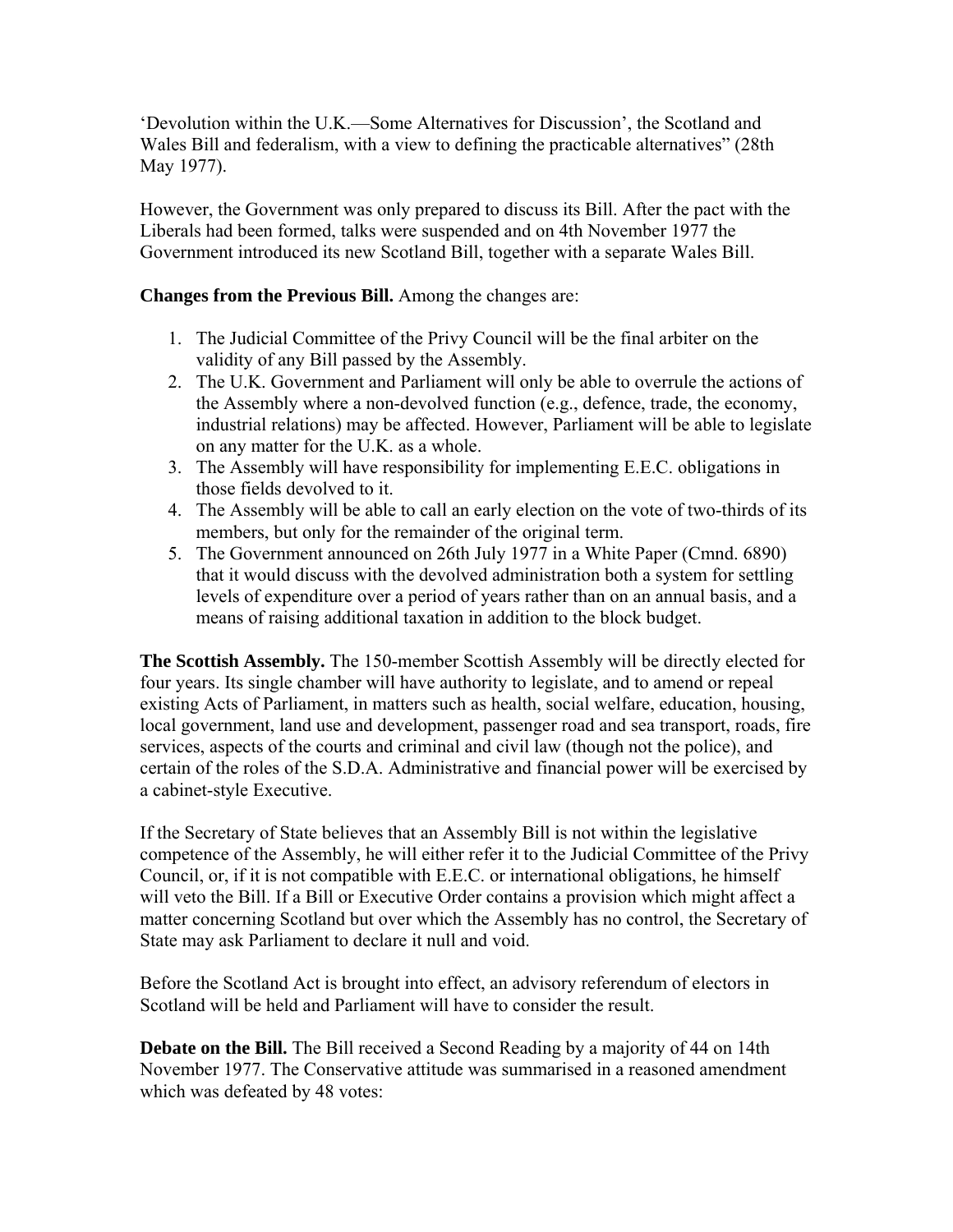"This House … calls on Her Majesty's Government to summon a Constitutional Conference to examine defects in the Parliamentary and administrative aspects of the government of Scotland, to recommend reforms including the creation of any new institutions it may find necessary, to consider the implications of its proposals for the rest of the U.K., and to report not later than July next."

Mr Francis Pym, chief Conservative spokesman on Devolution, said:

"… The Conservative Party has long accepted that the status quo is not satisfactory and that a new method has to be found to meet the needs and circumstances of Scotland … the Conservative Party has come to the conclusion that what is needed is an Assembly of a more limited kind … In a speech at St. Andrews University on 4th October I suggested a modified version to monitor and scrutinise the work of the large and powerful executive Scotland already has. That proposition has not yet had the scrutiny needed before it can be put to Parliament … In our view the right forum for this process is the [Constitutional] Conference … Out of that procedure itself will emerge 2 or 3 options upon which the House could first decide, followed by the people of Scotland" (*Hansard*, Cols. 71–80).

Later, in a speech at the University of Edinburgh on 6th February 1978, Mr Pym outlined the form the Conservative Party submission to such a Conference would take. He said:

"I would outline what I believe to be the only genuine options, and their advantages and disadvantages … My paper would start with these alternatives …

"First, the *status quo*, but with a new role for the Scottish Grand Committee, which could meet weekly and hold its own question time, and with a new Scottish Select Committee to question experts, Ministers and civil servants, to monitor the activities of public bodies, and nationalised industries in Scotland and to propose new policies and to examine legislation before it is finalised in the form of a Bill.

"Second, a separately elected Assembly, without its own executive, to perform those functions I have just elaborated.

"Third, a quasi-federal system, with assemblies with executive and legislative powers in Scotland, England, Wales and N. Ireland, though with the UK Parliament retaining complete sovereignty to legislate for the whole UK and any part of it.

"Fourth, a separate Assembly for Scotland with an acceptance by the House of Commons either of the anomalies thus created or of MPs with different powers and voting rights."

In criticising the Bill, Mr Pym said it would reduce the effectiveness of Scotland's voice in the Cabinet. The lack of a clear division of powers would lead to conflict. He asked:

"Would it not have been better if the Government had chosen to follow the principles underlying an Act that has actually worked—the Government of Ireland Act which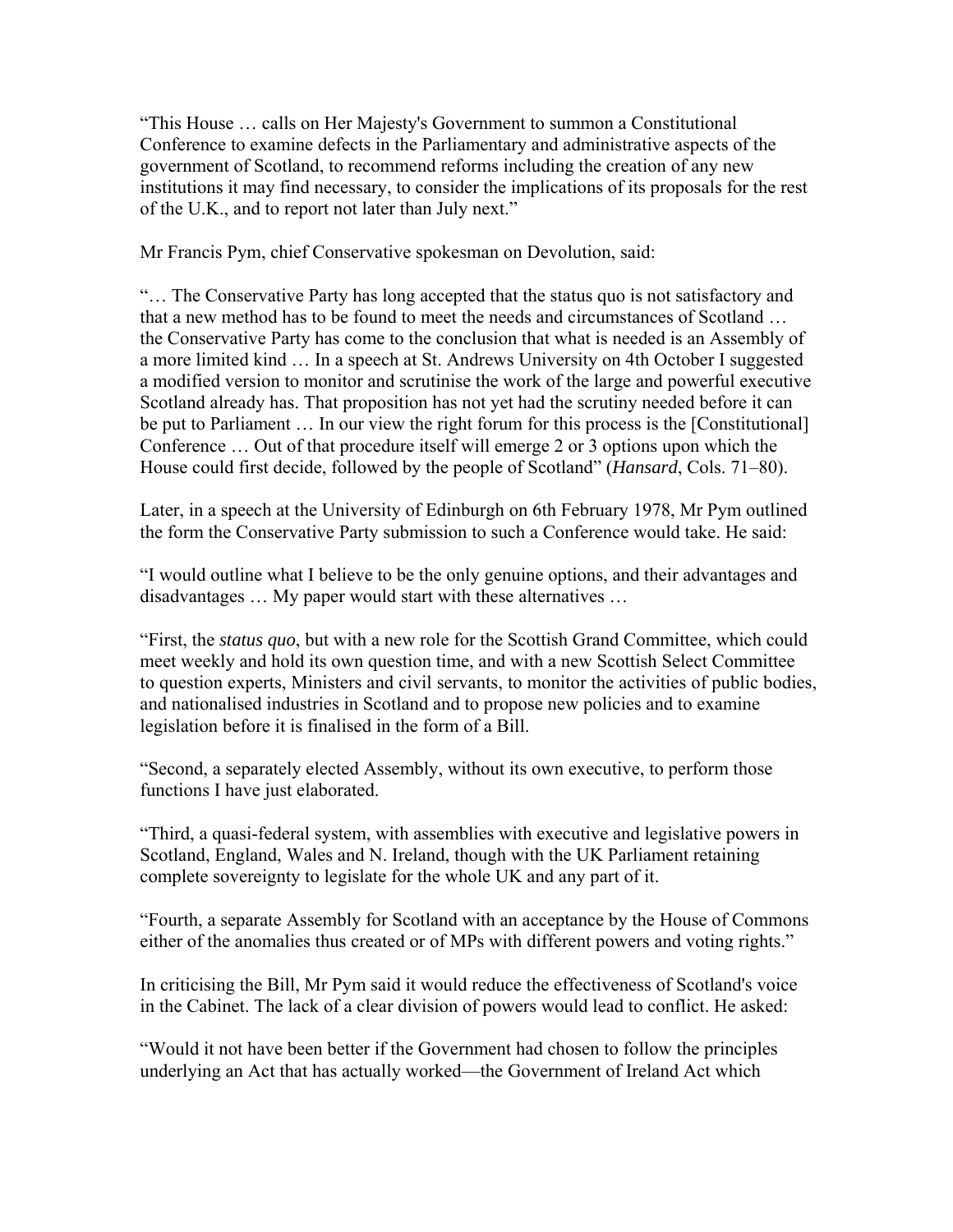devolved a general power to legislate and administer apart from matters specifically listed as excepted and reserved?" (*Hansard*, Cols. 84–5).

However, the central defect was,

"Simply that after the Assembly is established Members representing Scottish seats will be able to vote on matters affecting England on which neither they nor other Members of this House will be able to vote in regard to Scotland … That cannot be stable" (*Hansard*, Cols. 84–5).

**Guillotine.** The Government's allotment of 17 days for discussion of the Bill was agreed on 16th November 1977 by 26 votes (see also Chapter 5, p. 135). As a result, many major issues, including the power of the U.K. to overrule the Assembly and the powers to be devolved have gone undebated. As Mr Pym said:

"This is quite different from the guillotine on the 1972 European Bill. There, the individual clauses did not raise the issues of principle once the decision to join had been taken. But in any case the guillotine on that Bill allowed time for every clause to be discussed."

He put forward for consideration a new method of dealing with Constitutional Bills:

"First there should be an all-party Conference or Committee to examine the principles and issues raised.

"Second, the House of Commons should discuss the options [put forward by the Committee].

"Third, the Government should produce a Bill on the basis of these discussions, perhaps providing alternatives within the Bill.

"Fourth, the House should come to a conclusion on which, if any, of the choices are to be preferred.

"Fifth, the details of the Bill should then be examined by a select committee, which could call civil servants and ministers before it.

"Sixth, with the report of the Select Committee to hand, the Bill should proceed through Parliament in the normal way.

"Such a procedure would be far more likely to produce a stable, lasting and widely acceptable settlement than the present hotly disputed Bill" (Kirtling, Newmarket, 9th December 1977).

**Committee Stage.** Conservatives voted against clauses which went totally undebated, which were capable of improvement, which they thought would lead to unnecessary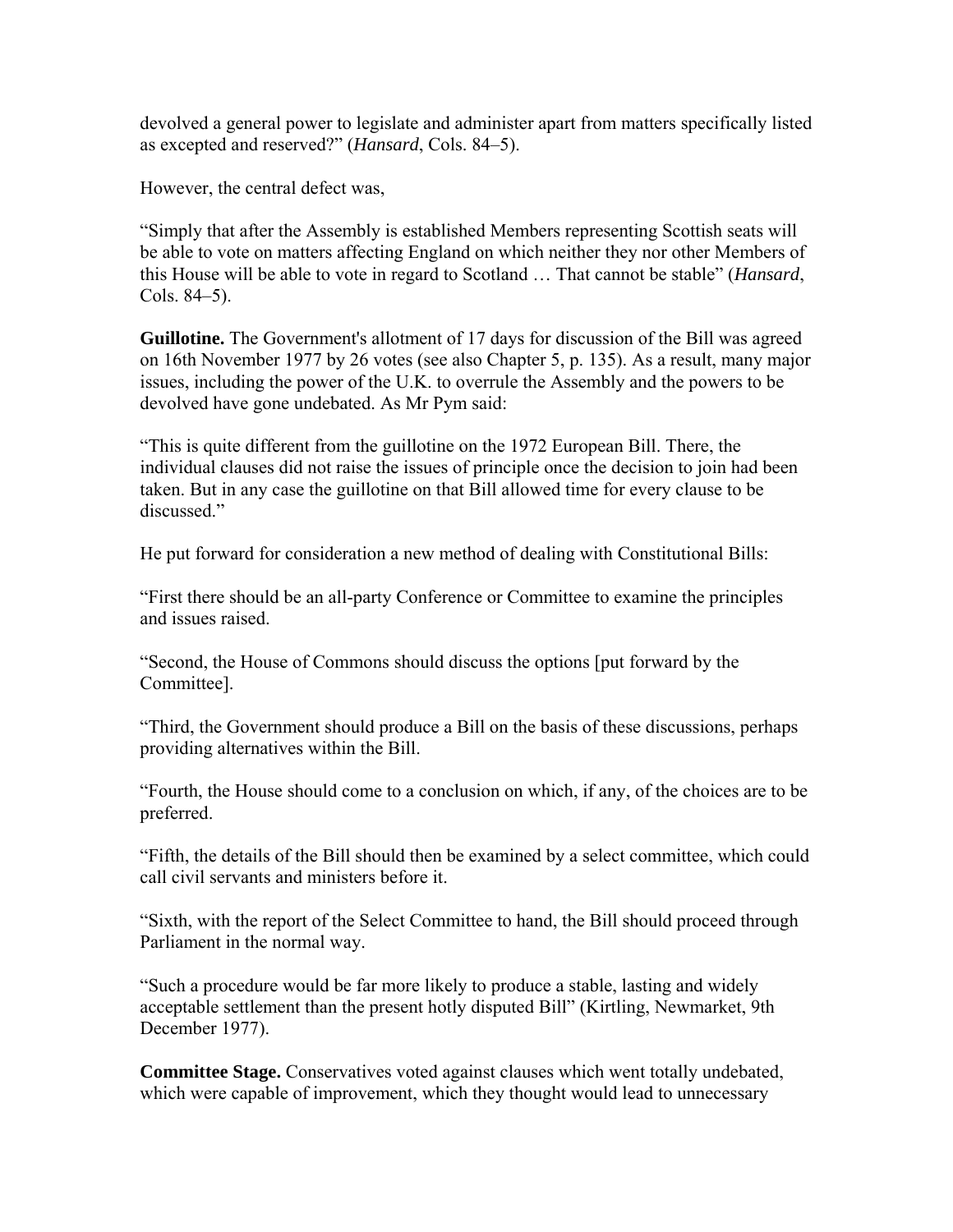conflict, or whose purpose could be achieved better in other ways. Two clauses were defeated, including one declaring that the unity of the U.K. would not be affected. Conservative amendments included proposals for a Speaker's conference on the role and number of Scots M.P.s; a reduction in the size of the Assembly; use of the Courts to determine whether a Scottish Assembly Bill or Executive Order was compatible with E.E.C. or international obligations; and a Bill of Rights to govern the actions of the Assembly. An amendment to elect the Assembly on a system of Proportional Representation was defeated on a free vote. The S.N.P. voted for the amendment, even though in the debate on P.R. for the European Assembly their spokesman, Mr George Reid, said:

"If the hon. gentleman has followed speeches made by myself and my colleagues over the past few years, he will know that we have not suggested adopting a system of Proportional Representation. We have talked about electoral reform, which is a different matter" (*Hansard*, 13th December 1977, Col. 393).

On that occasion they abstained.

Some of the most important defeats for the Government came during the debates on the Referendum and on Report. There were four Divisions against the Government, as a result of which, contrary to the Government's wishes, the Committee decided to insert three new provisions into the Bill. One enacted that if less than 40 per cent of the electorate voted "yes", an Order repealing the Scotland Act was to be debated by Parliament. Another provision was to the effect that Orkney and Shetland would be able to opt out of the Assembly if they voted "no". Finally, a new clause was added providing that if a General Election is held the Referendum must be postponed for at least 3 months following the Election. In addition, the Government accepted the Conservatives' proposals for new wording for the question to be asked at the Referendum (see also Chapter 5, p. 136).

**Other Parties.** The Liberals, S.N.P., and Scottish Labour Party have supported the Bill, even though they would prefer to go further. The Liberals really believe in federalism, and the S.N.P. and S.L.P. in independence for Scotland.

# **(B) WALES**

### **1. WELSH ECONOMY**

**Outlook.** The Secretary of State for Wales, Mr John Morris, repeatedly assured the Welsh people that the economic temperature in Wales was rising in 1977 (e.g., "The industrial thermometer is rising in Wales"—*Liverpool Daily Post*, 11th October 1977). His optimism is not borne out by the facts: in January 1978 seasonally adjusted unemployment in Wales was 93,000, nearly 10,000 more than in the previous January. And the index of industrial production (1970 = 100) has fallen from  $110.2$  in the third quarter of 1974 to 103·9 in the third quarter of 1977 (*Source:* Welsh Office).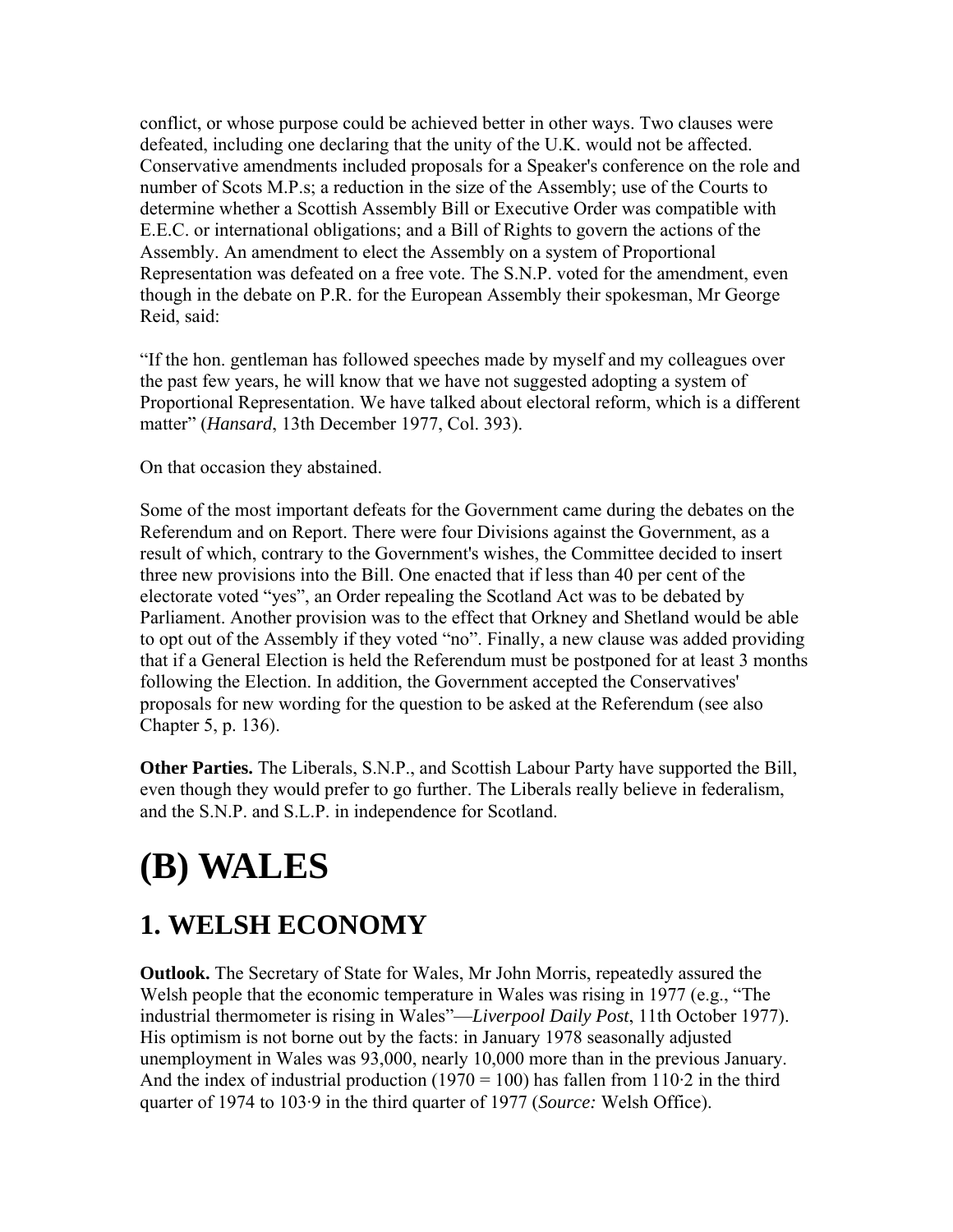**Agriculture.** Conservatives in Wales have called for some considerable time for the devolution of agricultural responsibilities in Wales to the Secretary of State for Wales. On 28th July 1977, Mr John Silkin, Minister for Agriculture, announced the transfer of such powers, to come into force as from 1st April 1978.

Growing imports of live Irish cattle and calves have seriously affected the market for Welsh beef. In response, producers have cut back the breeding herd by rearing fewer replacements and increasing female slaughterings. Welsh farmers made repeated and urgent pleas for a devaluation of the Green Pound to allow the U.K. guide price for beef to be increased, and to allow the variable premium system to operate more effectively as a support system. The Government complacently ignored the issue until it was forced by the Opposition in the House of Commons to agree to a 7½ per cent devaluation of the Green Pound (see p. 80).

**Tourism.** In 1976, tourism earned £300 million for Wales—about £50 million of this total coming from overseas visitors (Source: Wales Tourist Board Annual Report, 1977). Not only does tourism help to alleviate the economic stress caused by the decline of the coal and steel industries in Wales, but it is also of special importance to rural Wales: it helps sustain the economy of rural areas without causing the dislocation and disruption which other heavier industries can create. By 1980, it is estimated that approximately £4,000 million will be spent in the UK by overseas tourists (*Source:* Wales Tourist Board Annual Report, 1977). It is important that Wales has the facilities and resources necessary to attract a sizeable proportion of this trade.

The resources of the Special Tourism Projects Scheme and EEC assistance for tourism are available only in industrial development areas. There is a strong case for separating industrial development areas and tourism development areas, so that all of Wales might benefit from these resources. Mr Geraint Morgan, Conservative MP for Denbigh, pressed the Government in the Welsh Grand Committee on 25th May 1977: "… will they … consider divorcing tourist development areas entirely from industrial development areas under which they now fall?" (Col. 48).

### **2. EDUCATION**

There are grounds for unease about educational standards in Wales. The proportion of school leavers in Wales without GCE or CSE qualifications remains regrettably higher than in England (*Statistics of Education in Wales 1977*, Table 6.07). A CBI study, *Standards in Numeracy and Literacy in Wales* (April 1977), gave results which caused "serious concern in that they show a standard of attainment far below that which such a large segment of the population represented by the sample should reasonably be expected to achieve." Conservative proposals for the introduction of national standards in reading, writing and mathematics are particularly welcome in Wales where traditionally emphasis has been placed on the value of a sound general education.

The NUT in Wales have sharply criticised the methods of appointing teachers in Wales: "There have been cases where an appointment was clearly made on criteria other than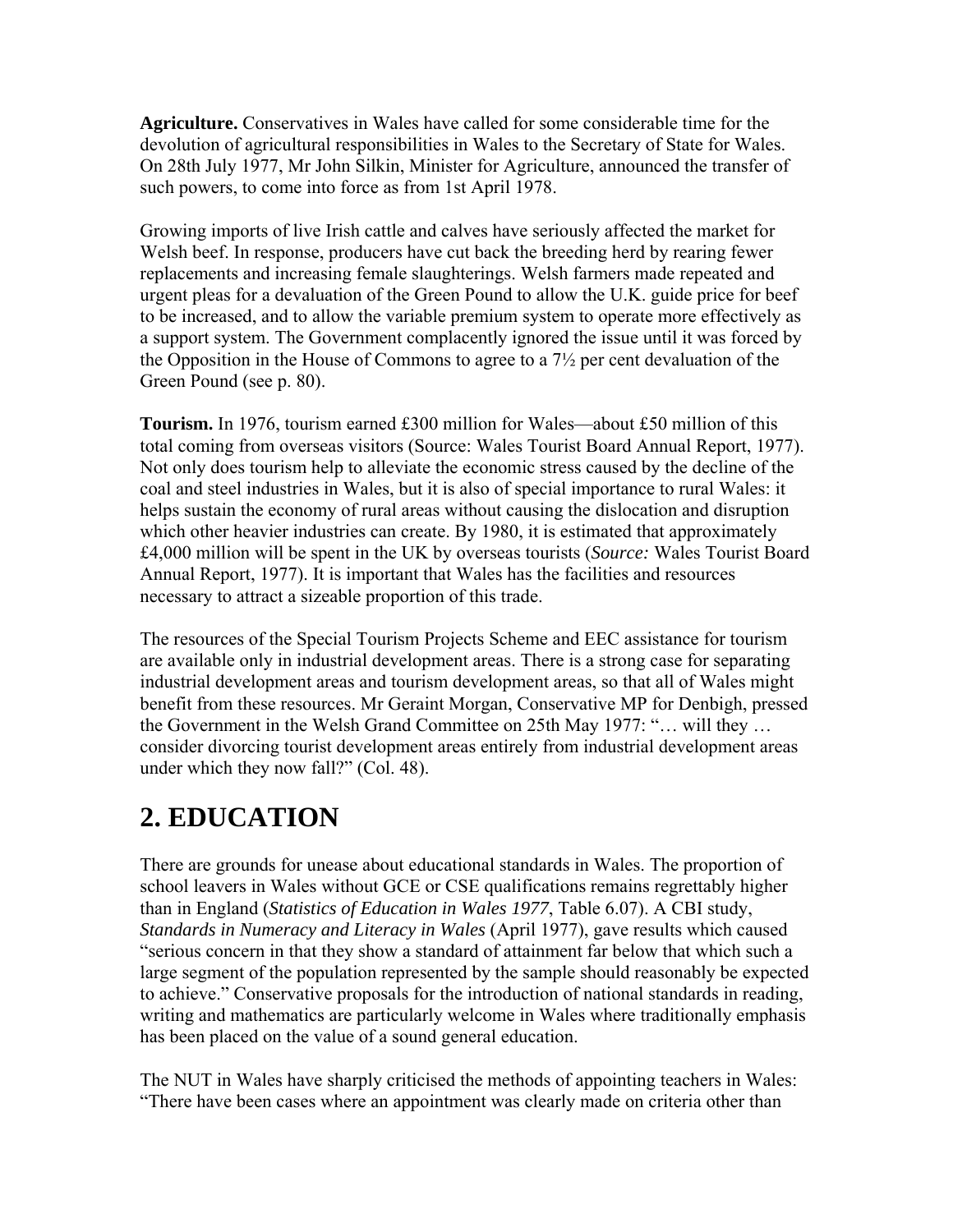professional with strong overtones of nepotism and political allegiance." (*Western Mail*, 20th September 1977). This is not an uncommon theme in Wales. As Mr Nicholas Edwards, chief Conservative spokesman on Wales, pointed out, "We are sickened by the poisoned atmosphere that has grown in the years of Socialism, sickened by failure, sickened by envy, sickened in the valleys of Wales by nepotism and corruption, sickened by those who wish to create bitterness and to divide" (Ebbw Vale, 11th June 1977).

On 4th November 1977, it was announced that responsibility for most higher and further education functions was to be devolved to the Secretary of State for Wales (*Hansard*, W.A., Col. *6*).

### **3. THE EEC AND WALES**

Wales stands to gain substantially from EEC funds and has a particular interest in the development of the EEC. As a largely agricultural country it has a special interest in the development of the Common Agricultural Policy; as a country suffering from the effects of declining coal and steel industries it should benefit greatly from European Coal and Steel Community Funds; and, as a country with severe regional problems, it has already obtained considerable benefits from the European Regional Development Fund and the Social Fund. From 1973 to mid-December 1977 at least £271 million has been allocated from EEC funds in identifiable grants or loans in Wales (*Source:* Welsh Office, European Division).

### **4. HEALTH**

Greater demands are placed on the NHS in Wales than in England. Certified sickness in terms of days lost is 209 per cent of the English figure (*Regional Statistics 1977*, Table 4.5). Although GP list sizes are somewhat smaller in Wales, they dispense 31 per cent more prescriptions per person than the average English GP (*Regional Statistics 1977*, Table 5.8), and they see 27 per cent more people than the average English GP. Wales has a relatively high accident rate, and has higher rates of handicapped and impaired people. Despite these extra demands on the NHS in Wales, the Welsh share of public expenditure on Health was only 101 per cent of the UK figure in 1975–6 (*Welsh Economic Trends, 1977*, Table 90). The situation is expected to worsen since the over-65s are growing rapidly as a proportion of the Welsh population.

The Welsh Office Consultative Document, *Proposed All-Wales Policies and Priorities for the Planning and Provision of Health and Personal Social Services from 1976–77 to 1979–80* (March 1976), detailed serious gaps in the provision of health and personal social services in Wales; for the mentally ill, for the physically handicapped, for the elderly, and in personal social services, particularly in the children's service. It was a disturbing document, but commendable for its frankness. It envisaged a "situation standstill" for the level of NHS provision in Wales—effectively an admission that the Government was to do little if anything to remedy these deficiencies. The Public Expenditure White Paper (Cmnd. 7049) of January 1978 made only minor changes to the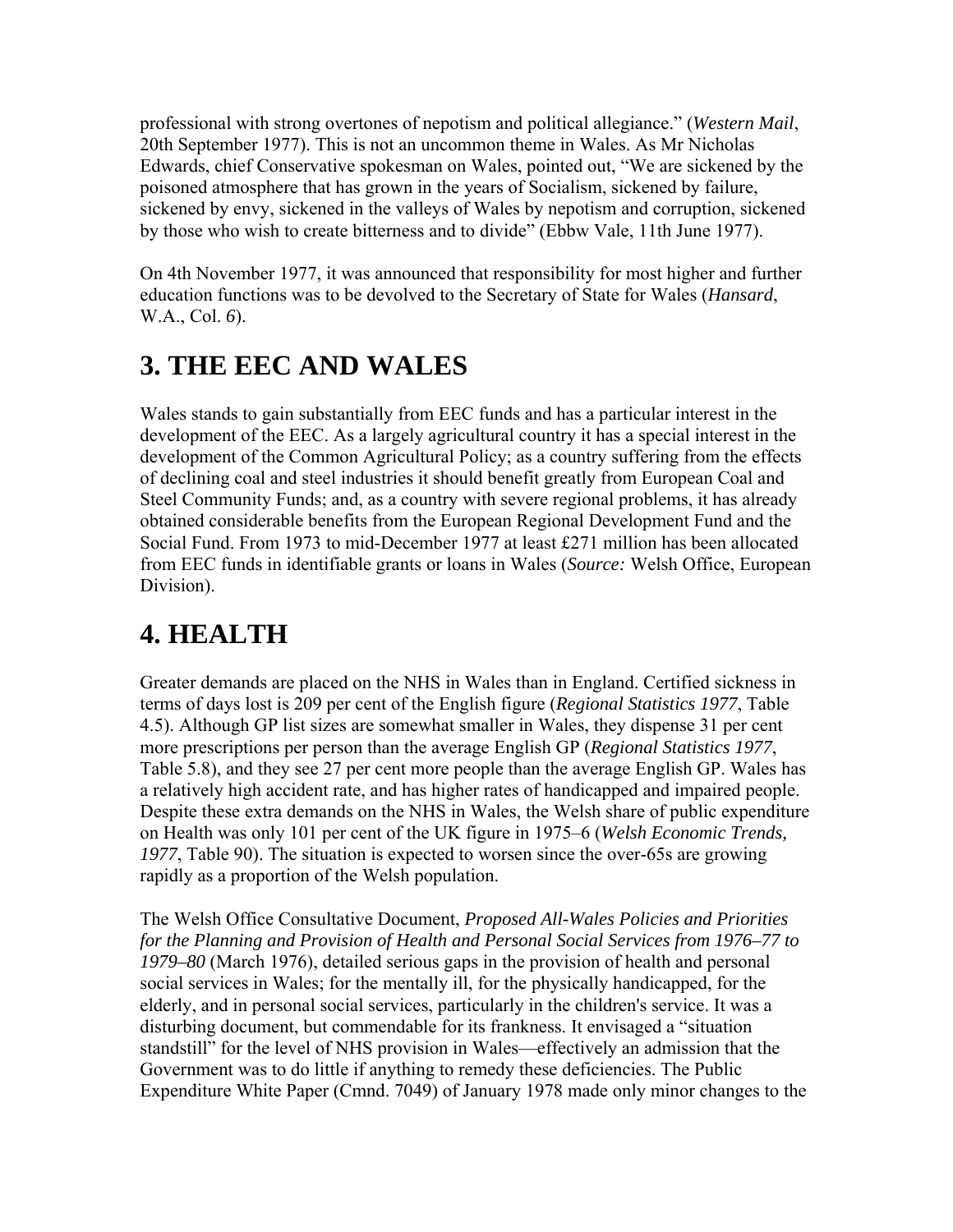scope of the NHS programme for Wales as it was envisaged in the 1977 Public Expenditure White Paper.

### **5. WATER**

In 1974, the Conservative Party welcomed the establishment of the Daniel Committee to examine the future of water charges in Wales. As a result of its recommendations, the Water Charges Equalisation Act came into force in October 1977. This Act provides for a scheme to equalise the cost of financing capital expenditure incurred by the ten UK water authorities before 31st March 1976 in providing water for domestic supplies. As a result, the Welsh National Water Development Authority is to receive an equalisation payment of some £3,772,000 in the first year from authorities with below average household bills for water supplies.

In addition, the Welsh Water Authority accumulated a surplus of nearly £7 million in the years 1975–6 and 1976–7, because of lower interest charges than forecast, and savings in operational costs. This surplus, together with the equalisation of historic debts, should help to hold down charges in Wales, and go some way to defusing the debate on this subject.

# **6. HOUSING**

A major problem in housing in Wales is that nearly a quarter of the houses were built before 1891 (*Welsh Digest of Statistics 1977*, Table 2.37). The 1976 Housing Condition Survey identified 100,000 homes in Wales (9·8 per cent of housing stock) as being unfit for human habitation (*Housing Policy Review* [Cmnd. 6851], June 1977). But the number of improvements and conversions approved for grants has fallen by 75 per cent since Labour has been in office. In 1972, 27,855 schemes were approved; in 1974 only 15,795 were approved; and by 1976 the number had fallen to 6,999 (*Welsh Digest of Statistics 1977*). Similarly, the annual number of houses made fit has fallen under the Socialists. The number fell from 7,699 in 1972 to 4,248 in 1975 (ibid.).

Mr David Page, Secretary of the Welsh Housing Associations Committee, commented on the Welsh Office's inaction:

"There is no strategy. What policy there is has been *ad hoc*. Meanwhile a quarter of a million Welsh people are living in houses unfit for human habitation. If present policies are pursued this will still be the situation by the time we reach the next century" (*Western Mail*, 31st January 1978).

The figures for 1977 indicate an alarming fall in the number of house starts in Wales. In all, only 11,836 houses were started, a smaller number than in any year since 1959.

Given the acute housing needs in Wales, and the historical low per capita expenditure on housing, the Government's expenditure cuts appear particularly harsh: Central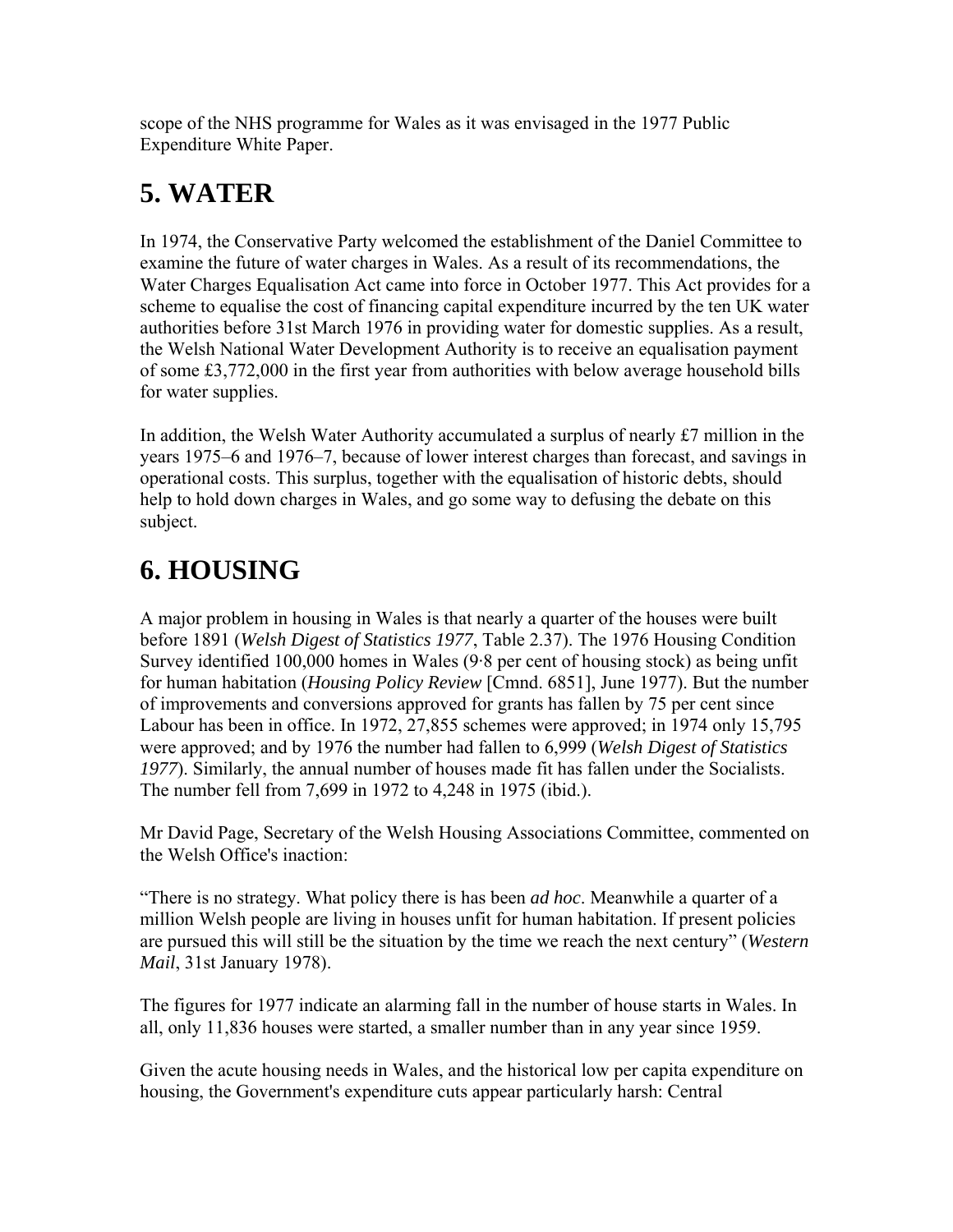Government expenditure on housing in Wales is to fall by £60 million from 1974–5 to 1978–9.

*1974– 1975– 1976– 1977– 1978– 5 6 7 8 9* Expenditure in Wales within the Secretary of State's responsibility on housing at 1977 survey prices in £ £239 £217 £214 £181 £179 million

(Source: *The Government's Expenditure Plans 1978–9* to *1981–2* Vol. II, Cmnd. 7049.)

Yet in May 1974 Mr John Morris said that his "immediate aim must be to get a crash house-building programme going" (Welsh Grand Committee, 8th May 1974, Cols. 3 and 13).

On 16th January 1978, Mr Wyn Roberts, a Conservative spokesman on Wales, described the housing figures in 1977 as "deplorable", and suggested that one of the reasons for this was the sharp decline in the private house-building sector (*Hansard*, Col. 73).

### **7. BROADCASTING IN WALES**

The Annan Report on Broadcasting (see p. 132) endorsed the proposals of the Siberry Working Party (see *Campaign Guide 1977*, pp. 567–68) and recommended that the establishment of a Fourth Channel for Wales should precede the use of the Channel in the rest of the UK

Mr Wyn Roberts, Conservative MP for Conway, summed up Conservative reactions to the proposal:

"I suggest that the proper solution is for both BBC and HTV Welsh programmes to be transmitted on the Fourth Channel under the control of the IBA and for the BBC to continue transmitting selected programmes on its main Welsh channel and thus maintain the Welsh language presence on that channel in accordance with the Annan recommendation … The IBA would bear the capital and operating costs of transmission, while the BBC and HTV would bear their own production costs, as they do now. HTV would also have to bear the costs of ITV2 programmes taken from the network" (*Hansard*, 23rd May 1977, Col. 1083).

The Government's attitude to the establishment of the Fourth Channel in Wales is favourable in principle, but it claims that the resources are not available in the current financial climate. In contrast, Mr Roberts's proposals would allow a rapid establishment of the Fourth Channel at little or no extra cost to the public. Lord Harlech, writing in Harlech Television's Annual Report, published on 5th October 1977, argued for the allocation of the Fourth TV Channel to ITV as a matter of urgency for mixed language broadcasting in Wales. The company is ready with the expertise and finance for the service.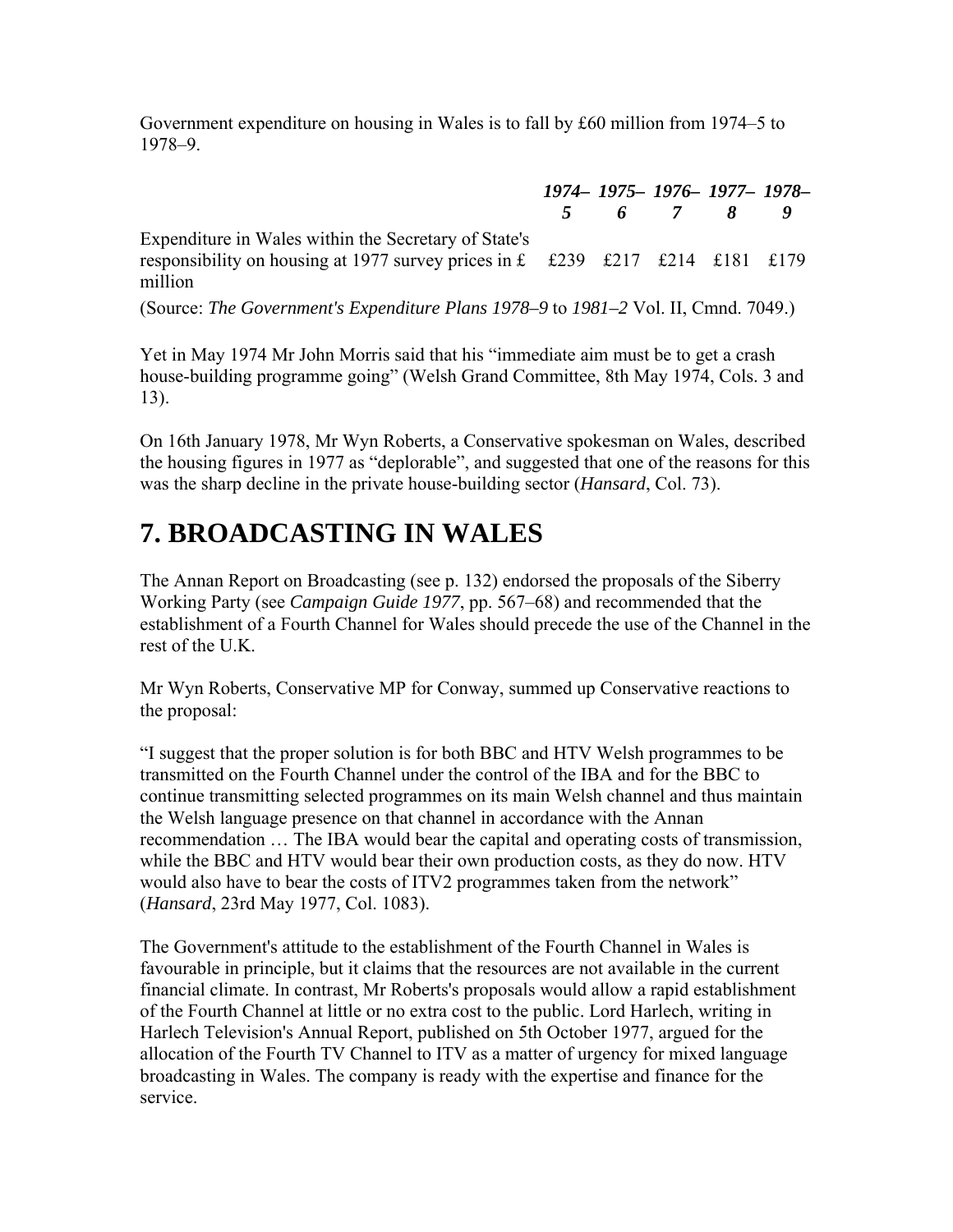### **8. COUNTY COUNCIL ELECTIONS 1977**

A greater willingness of candidates to stand as Conservatives in areas formerly the restricted preserve of Independents or Socialists was translated into considerable success for the Party in the County Council Elections in May 1977. Conservatives doubled their number of county council seats and gained control of South Glamorgan. Labour lost overall control of Gwent.

| Results       |                   |     |  |  |  |
|---------------|-------------------|-----|--|--|--|
|               | May 1974 May 1977 |     |  |  |  |
| Conservatives | 71                | 142 |  |  |  |
| Labour        | 274               | 154 |  |  |  |
| Liberals      | 20                | 14  |  |  |  |
| Plaid Cymru   | 22                | 37  |  |  |  |
| Others        | 191               | 191 |  |  |  |

### **9. WALES BILL**

The Wales Bill has been resurrected from the defunct Scotland and Wales Bill 1976. Its provisions are very similar (see *Campaign Guide 1977*, p. 529ff). A 79-member directly elected Assembly is to assume many functions now exercised by Ministers. The Welsh Assembly is to have powers of subordinate legislation. Westminster will now be able to override actions of the Assembly only when such actions might adversely affect matters which are not to be devolved.

**Socialist Somersaults.** After the Commons rejected the guillotine motion in February 1977 on the Scotland and Wales Bill, the Government bowed to pressure from Conservatives, and from its own rebels. Conservatives had argued forcefully that the issue of an Assembly in Wales merited specific attention in a separate Bill for Wales and that if such a measure was enacted by Parliament, the people of Wales should have their say on it in a referendum. Mr Foot's announcement on 26th July 1977 that there would be a separate Bill for Wales and a referendum after enactment represented a remarkable volte-face by himself and Mr John Morris, Secretary of State for Wales—previously both implacable opponents of such proposals.

**Defects in the Bill.** Conservatives have demonstrated their support for "evolutionary" devolution but have condemned this Bill as unworkable. For instance, there is the inequity of giving 36 Welsh MPs the right to decide for England what English MPs have no right to decide for Wales. The Bill is a prescription for conflict between Parliament and the Assembly, and between the Secretary of State and the Assembly—conflict which would be ruthlessly exploited by separatists.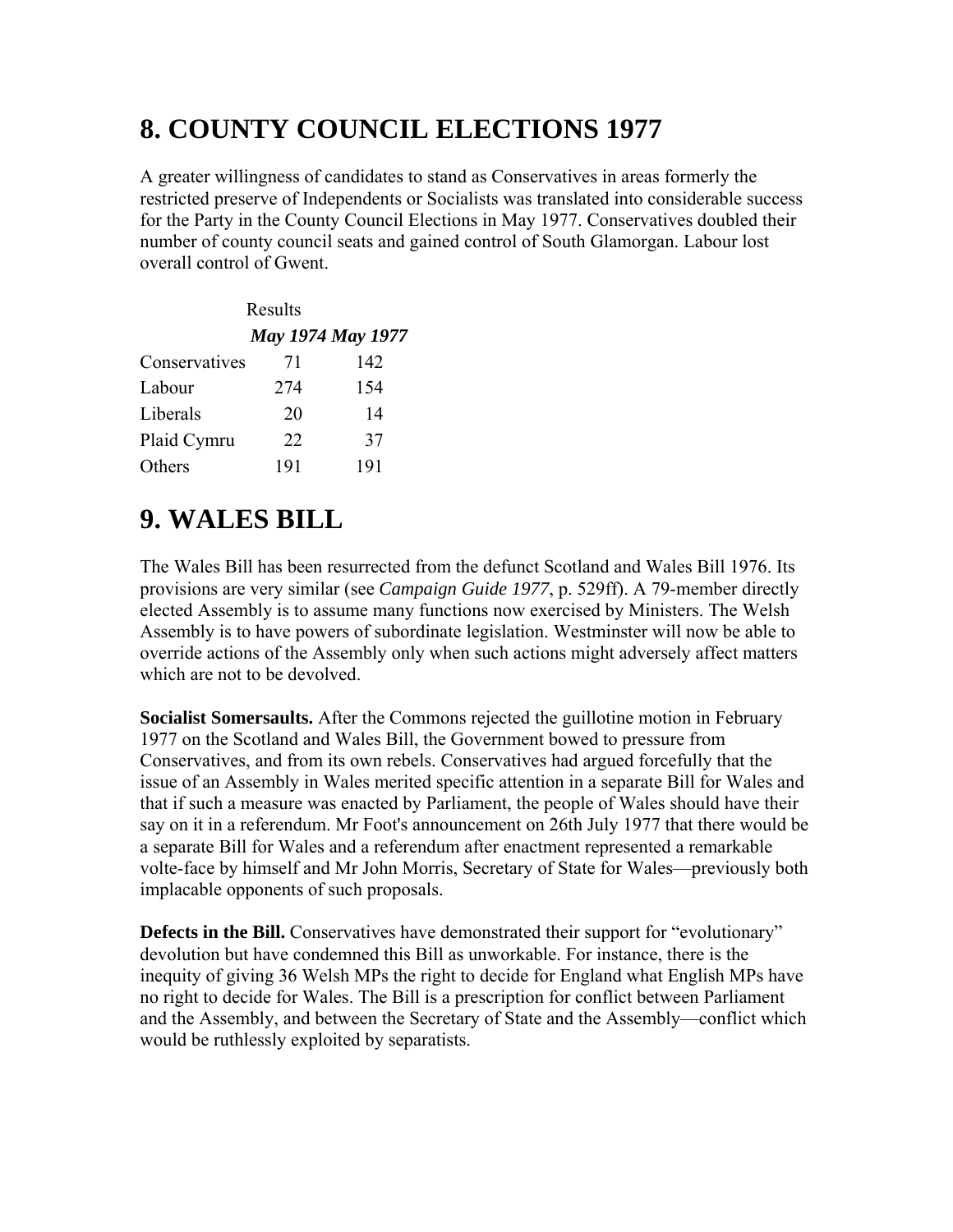The Assembly in some ways represents the reverse of devolution, attracting to itself powers and responsibilities that ought to stay with local government. As Mr Nicholas Edwards, Conservative spokesman on Wales, said:

"The real irony is that a measure of devolution that its supporters justify on the grounds that it will bring government closer to the people will inevitably take a good deal of it away from them" (*Hansard*, 15th November 1977, Col. 377).

The Assembly is to be run as a bureaucratic committee system, concentrating power in cliques without the need for minority parties to be represented in the key Executive Committee. As Mr Wyn Roberts, Conservative MP for Conway, pointed out:

"[The Bill] would set up a more complex and cumbersome machinery of Government. It is like putting the Irish Mail train on the Snowdon railway. It is tailor-made for the Labour Party caucus in South Wales" (*Hansard*, 15th November 1977, Col. 440).

The Bill was strongly attacked by Mr Leo Abse, Labour MP for Pontypool:

"We know that the Bill was conceived out of opportunism and reared in expediency. The sick dynamic behind the Bill is an ugly and intemperate nationalism. The Bill is a capitulation. It yields to the fanatical exponents of a destructive doctrine who are prepared to use every chauvinistic and parochial ploy to obtain a separate Wales in which, I have no doubt, if they ever achieved their objective, the English-speaking majority would be condemned to be strangers in their own land" (*Hansard*, 15th November 1977, Col. 396).

Conservatives voted against the Bill; but it secured its 2nd Reading by a majority of 31 votes. 173 Labour MPs voted for the Bill and 6 against.

**Guillotine.** On 16th November 1977, the Government won a "guillotine" motion on the Wales Bill by 27 votes. As with the Scotland Bill, it was one of the few time-table motions to have been introduced before a Bill has even gone into Committee. Mr Foot saw his allocation of 11 days to the Committee Stage of the Bill as an "exceptional offer".

**Assembly Finances.** In *Financing the Devolved Services* (Cmnd. 6890) the Government argues in favour of an annual block grant to the Assembly. The White Paper leaves the door open on the possibility of local taxation, although admitting that "There is no call for … Welsh taxpayers to carry a higher permanent burden of taxation than elsewhere." This will be of little comfort to Welsh taxpayers faced with the burden of yet another tier of government (the initial cost of setting up the Assembly is estimated at £6½ million, and its annual cost at £12½ million) and with 1,150 extra civil servants.

# **(C) NORTHERN IRELAND**

### **1. SECURITY**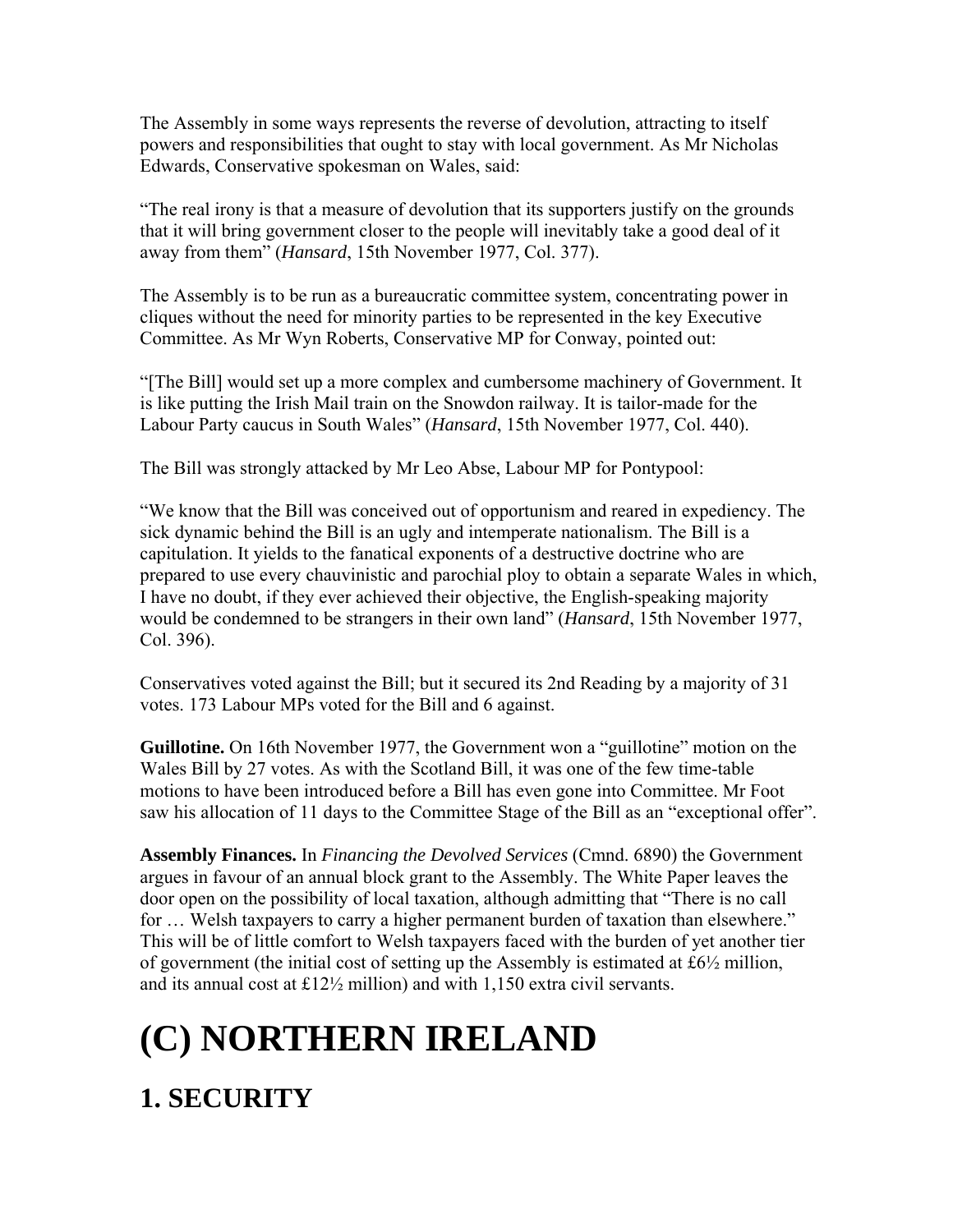For a time during the latter part of 1977 it became possible to discuss the situation in Northern Ireland in a relatively optimistic spirit. Indeed the degree of optimism felt by the Government rose steadily as the year progressed. On 8th December Mr Roy Mason, Secretary of State for Northern Ireland, said:

"The trend of violence over the past year has been unquestionably downwards. Inevitably there will be occasional shows of strength (by the terrorists), but the general and accepted view is that this cannot be sustained. I believe that the situation will get better. The partnership among the different arms of the security forces has now created a highly efficient team that is operating with great effectiveness against terrorism and general crime" (*Hansard*, 8th December 1977, Col. 1686).

Certainly the most recent statistics of violence, summarised in the table on p. 157 (which brings the table in the *Campaign Guide 1977*, p. 584, up to date), lend support to Mr Mason's robust air of confidence. Compared with 1976, the number of shooting attacks fell by 40 per cent and bomb outrages by 60 per cent. The total number of deaths during the first nine months of 1977 was 99, compared with 235 during the same period of the previous year. Since the summer the improved trend has been even more marked. September was the first month since 1971 during which not a single civilian was killed by terrorist violence. At the same time, the number of people charged and convicted for serious, terrorist offences has been rising at an ever-increasing rate. Some of the most serious cases now leading to heavy sentences relate to crimes committed several years ago, which had hitherto escaped detection.

The declining fortunes of the IRA were revealed most strikingly at the time of the Queen's visit to the province in August, which thus became the highlight of the year in Ulster. The IRA promised to make the visit "a day to remember", but found itself unable to wreak the necessary havoc. Commenting on this, Mr Airey Neave, chief Opposition spokesman on Northern Ireland, said:

"The disruption which the terrorists hoped would mar the Queen's visit was contained most successfully by the security forces … the visit has shown the world the loyalty and goodwill of the majority of ordinary people, both Catholic and Protestant" (West Hagbourne, Oxfordshire, 13th August 1977).

Militant loyalists also lost ground spectacularly during the year. In May, they attempted to organise a general strike to change the course of events as dramatically as the 1974 strike had done. Widespread intimidation failed to create the support that was needed; the Royal Ulster Constabulary kept a firm grip on the situation; and the strike petered out ignominiously after twelve days. The organisers have not yet recovered their morale.

Because of the various success stories on the security front, Mr Mason announced on 8th December 1977 that the number of troops in Northern Ireland would be reduced over the next year from the present level of 14,000. No precise figure has been set, but in the initial phase about 650 troops will be withdrawn. Replying to this statement, Mr Neave urged caution. He said: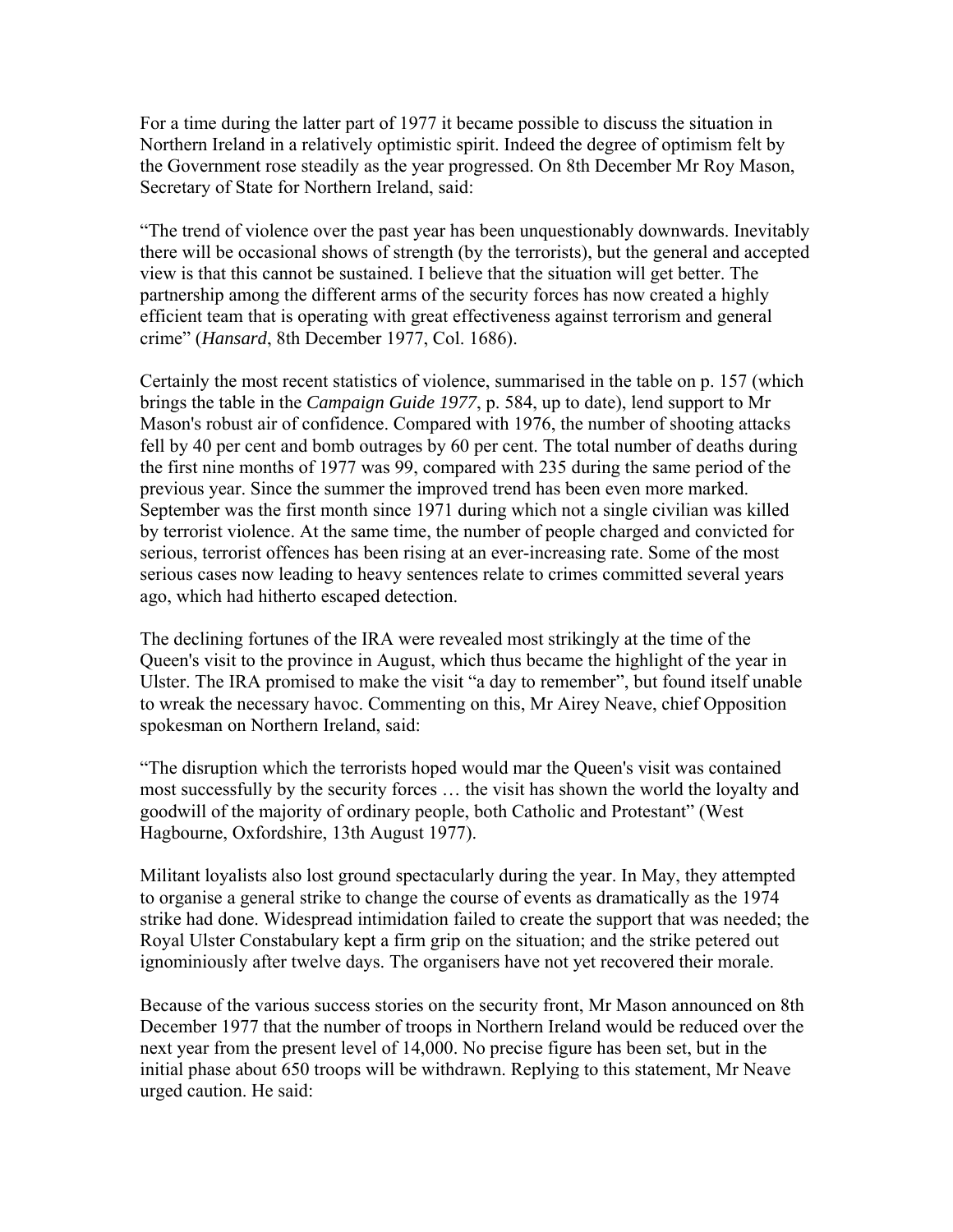"We ought to be very careful in the announcements that are made about reduction in troop levels not to give a wrong or a premature impression that the emergency has come to an end" (*Hansard*, 8th December 1977, Col. 1690).

He went on to emphasise that in the more disturbed parts of the province no reduction at all should be contemplated in the immediate future.

**The Conservative Contribution.** The new, uncompromising anti-terrorist strategy introduced since September 1976 by Mr Mason owes a great deal to Conservative pressure. Mr Neave has commended the Secretary of State for taking over the security policy of the Conservative Party. As he pointed out:

"For the Conservative Party, who for the past three years have advocated a tough antiterrorist strategy in the Province, the position must give great satisfaction … On security at least Mr Mason is a Tory, although on principle he never acknowledges Tory support" (*Spectator*, 17th December 1977).

Expanding this theme, Mr Neave has also said:

"For some years we pressed for the use of covert training, for example, the use of Special Air Service and Special Air Service type training, for selected soldiers and an increase in full-time members of the Ulster Defence Regiment.

"… I need hardly remind (the Secretary of State) that for two years these suggestions were politely ignored until the right hon. Gentleman took over in Northern Ireland. That is a fact of history. But we are delighted at the success of those measures for we fully supported them. It took some time for them to come through, but we are very glad that he is carrying them out" (*Hansard*, 8th December 1977, Col. 1690).

Furthermore, as a result of pressure from Mr Neave, the Secretary of State has now made it clear that he will not repeat the mistake made by his predecessor of responding to an IRA "cease-fire". Nor will he countenance an amnesty for imprisoned terrorists (unlike, it would seem, Mr Lynch's government in the Irish Republic). The Government has clearly changed direction dramatically in the last two years as a result of Conservative and Ulster Unionist criticism.

**Future Prospects.** The IRA is far from being a spent force. One aspect of terrorist activity—fire bombing—is currently causing so much damage that the Government has made increased financial aid available for the protection of business premises. It has been estimated that there are still 200 active gunmen operating mainly in border areas. At the start of 1978 a general intensification of terrorist activity took place. The car bomb returned to the streets of several towns in the province. There was considerable speculation that Mr Mason's habit of repeatedly advertising his own success was partly to blame. The upsurge in terrorism may also have owed something to a series of five television programmes broadcast in 1977, which made unsubstantiated allegations about the security forces in Northern Ireland. Mr Neave has roundly condemned the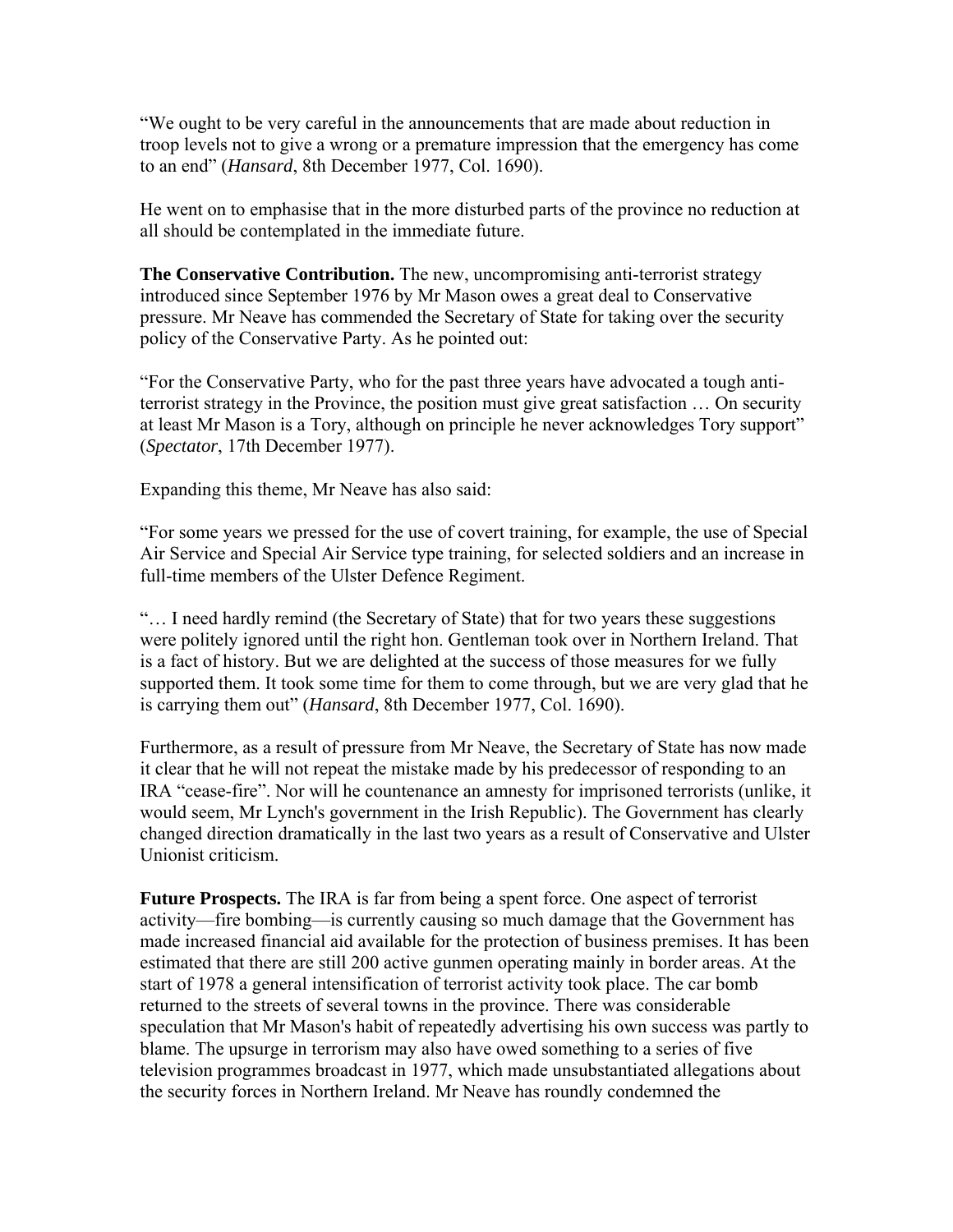irresponsibility of both the BBC and the IBA. By their conduct certain elements in the media seem bent on playing into the hands of extremists in Northern Ireland who hope to discredit the security forces with allegations of maltreatment. The Royal Ulster Constabulary is the main target of this campaign. All charges made against it can now be investigated by an independent Complaints Board similar to that in England and Wales, established under the Northern Ireland Police Order of 1977.

|                                              | <b>Jan-June July-Dec</b> |                            |              |  |
|----------------------------------------------|--------------------------|----------------------------|--------------|--|
|                                              | 1976                     | 1977                       | 1977         |  |
| <b>Deaths</b>                                |                          |                            |              |  |
| Army/UDR                                     | 29                       | 17                         | 12           |  |
| Police                                       | 23                       | 13                         | $\mathbf{1}$ |  |
| Civilians                                    | 245                      | 49                         | 20           |  |
| Total                                        | 297                      | 79                         | 33           |  |
| <b>Injuries</b>                              |                          |                            |              |  |
| Army/UDR                                     | 264                      | 109                        | 78           |  |
| Police                                       | 303                      | 110                        | 73           |  |
| Civilians                                    | 2,162                    | 657                        | 370          |  |
| Total                                        | 2,729                    | 876                        | 521          |  |
| <b>Explosions</b>                            |                          |                            |              |  |
| N <sub>0</sub>                               | 766                      | 209                        | 157          |  |
| lbs. explosive                               | 17,596                   | 2,467                      | 341          |  |
| <b>Armed Robberies</b>                       |                          |                            |              |  |
| No.                                          | 813                      | 272                        | 319          |  |
| Money Stolen                                 |                          | £545,340 £325,028 £121,960 |              |  |
| <b>Shootings</b>                             | 1,908                    | 661                        | 420          |  |
| <b>Houses Searched</b>                       | 34,919                   | 11,457                     | 9,267        |  |
| <b>Arms Finds</b>                            |                          |                            |              |  |
| Firearms                                     | 837                      | 336                        | 254          |  |
| lbs. explosive                               | 21,714                   | 3,220                      | 589          |  |
| Rounds of ammunition                         | 70,306                   | 33,677                     | 18,414       |  |
| <b>Assassinations</b>                        | 121                      | 31                         | 11           |  |
| <b>Persons charged with Serious Offences</b> | 1,276                    | 684                        | 624          |  |
| (Source: Northern Ireland Office)            |                          |                            |              |  |

Violence in Northern Ireland 1976 and 1977

#### **2. POLITICS**

**Existing Political Deadlock.** Mr Mason was unable to end the political impasse in Northern Ireland during 1977. The majority of Unionists (of various shades) in the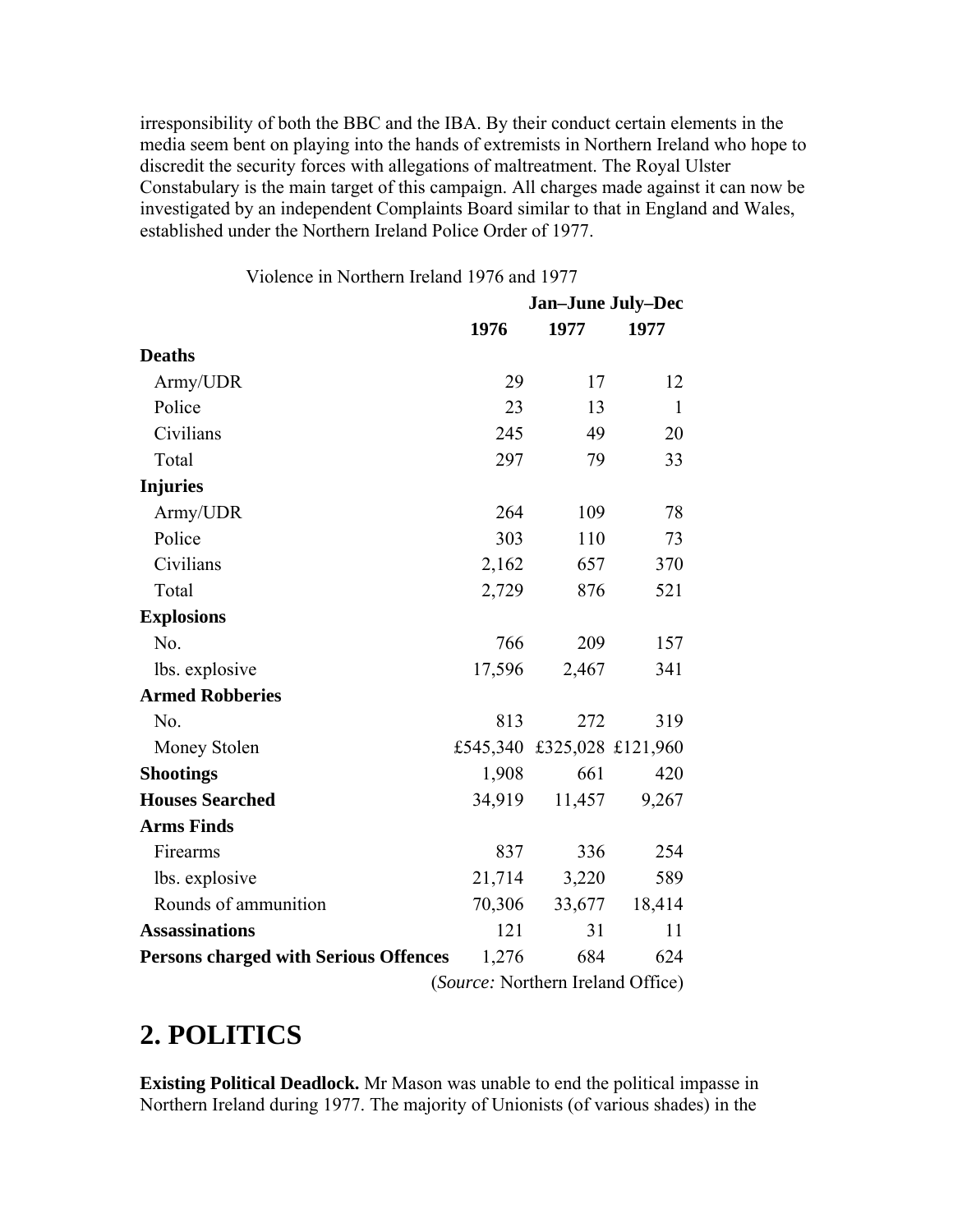province remained firmly opposed to all suggestions that they should share power in government with opponents of the union. A desultory round of political talks, organised by Mr Mason in the late spring, led nowhere. By September, the Secretary of State appeared to have abandoned all thought of working towards the restoration of devolved government in Northern Ireland. In a major speech on 13th September he gave the clear impression that direct rule would go on without any change for the foreseeable future. The one positive step taken by the Government was the establishment in July of a Speaker's Conference to examine Ulster's under-representation at Westminster (see also p. 135). This was done, not because the Government had for long recognised Ulster's just claim for additional seats (which the Conservative Party acknowledged in its election manifesto of October 1974), but in order to neutralise Ulster Unionist opposition in Parliament. As Mr Neave pointed out:

"The Government refused the Conservative proposal for a Speaker's Conference to cover Ulster's representation as recently as 1st February 1977. By 23rd March when threatened with defeat in the House, they changed their minds in the most cynical fashion" (Wantage, Oxfordshire, 23rd July 1977).

**Conservative Criticisms.** Conservatives refused to accept Mr Mason's firmly held view earlier in 1977 that he could do little or nothing to help Northern Ireland achieve political progress. Mr Neave laid stress on the constructive advice which the Conservative Party had offered:

"For two years the Conservative Party has been telling the Government to create a new political forum in Northern Ireland. On this central issue in Ulster politics, it is they who have set the pace. It was they who first warned of the dangers of a political vacuum. It was they who first suggested that one or more locally elected bodies should be set up.

"We have constantly called on the Government to produce positive proposals for a return to devolution by stages in Northern Ireland. We have told Mr Mason that decisionmaking must again be brought under democratic control in the province, beginning with local government" (Hartlepool, 12th November 1977).

Changes to local government were demanded by Ulster Unionists throughout 1977. Their concern about the extent of the powers currently in the hands of civil servants and largely nominated bodies is widely shared among Conservatives. The lack of full democracy in local government, and some high-handed actions by Northern Ireland ministers—for instance the proposal to impose seat-belts in Northern Ireland by Order in Council—have given direct rule a colonial flavour. Increasing agreement between Conservatives and Ulster Unionists on these matters led to a marked improvement in relations towards the end of 1977. **Mrs Thatcher's** unequivocal statement at the Party Conference in October that Conservatives stood "rock-firm" for the union helped to pave the way for a better understanding between the two parties.

Pressure from the Conservatives and Ulster Unionists, *inter alia*, eventually caused Mr Mason to think far more seriously about returning devolved powers to Northern Ireland.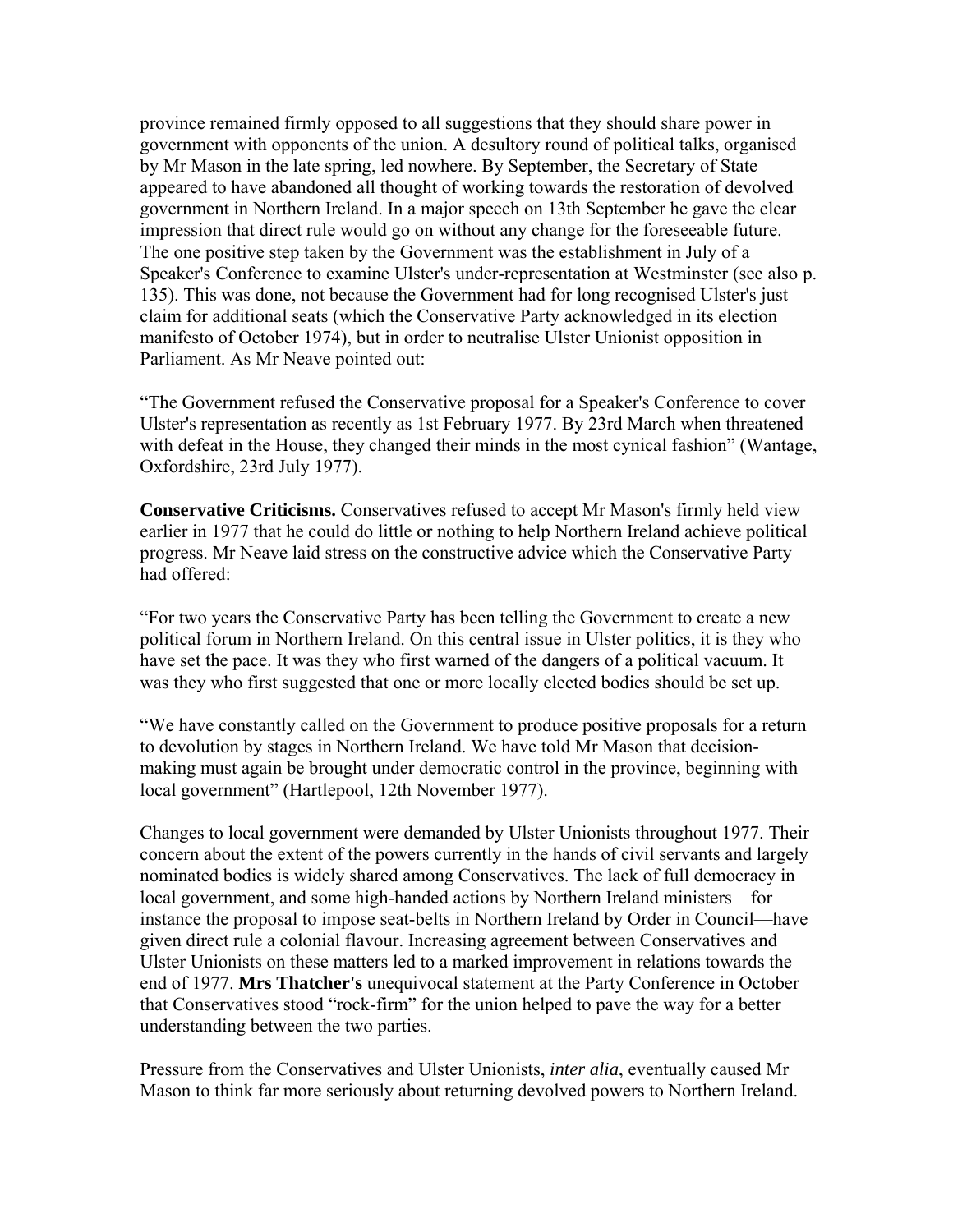In November he held another round of talks with the local parties. Following those discussions he stated:

"My intention is to devolve back to Northern Ireland real powers, not necessarily legislative. There will be an Assembly based on proportional representation. It will have a consultative role regarding legislation, but the devolved powers, whether on transport, environment, planning or whatever, will go to committees. I hope that there will be a partnership basis to run them" (*Hansard*, 24th November 1977, Col. 1727).

However, many local politicians, particularly the Ulster Unionists, saw little chance of anything emerging from Mr Mason's efforts. Mr Neave expressed grave concern that the Government's continuing refusal to produce a clear and unambiguous plan for the constitutional future of Northern Ireland lessened the chances of success.

The search for political progress in Northern Ireland was brought to a complete standstill by Mr Lynch, the Irish Republic's Prime Minister, who, in a highly controversial radio interview on 8th January 1978, asserted that the British Government had given him a clear undertaking that it would establish a power-sharing administration in Northern Ireland as soon as possible. He also called on the Government "to indicate their interest in the bringing of Irish people together" by withdrawing what he called its "negative guarantee" to the unionist majority in Ulster that they would not be forced into a united Ireland against their will. His interference was roundly condemned by Mr Neave.

There is at present no serious prospect of establishing in Northern Ireland either devolved institutions of government, or an Assembly to oversee the upper levels of administration. Once again, however, the Conservative Party has come forward with constructive ideas in the hope of helping to break the political deadlock in the province. Mr Neave summed up the party's present attitude as follows:

"Thanks to the Irish Government, a power-sharing administration in Northern Ireland is no longer practical politics. We have always said it could not be imposed. All our efforts must now be concentrated on improving the structure of local government in the province which in its present form has failed to win the full-hearted support of the community ...

"A new system of local government is needed for the benefit of all sections of the community. It would diminish the power of the Northern Ireland Office and its legion of civil servants. It could also foster a better understanding between the various political parties, who would at last have an opportunity of doing constructive work again on behalf of the community" (Surbiton, 1st February 1978).

Despite speculation in the press, the party's realistic approach to the political problems of Ulster does not mean that its bipartisan agreement with the Government has broken down. Mr Mason himself has said that he is not seeking to set up a power-sharing administration in the province.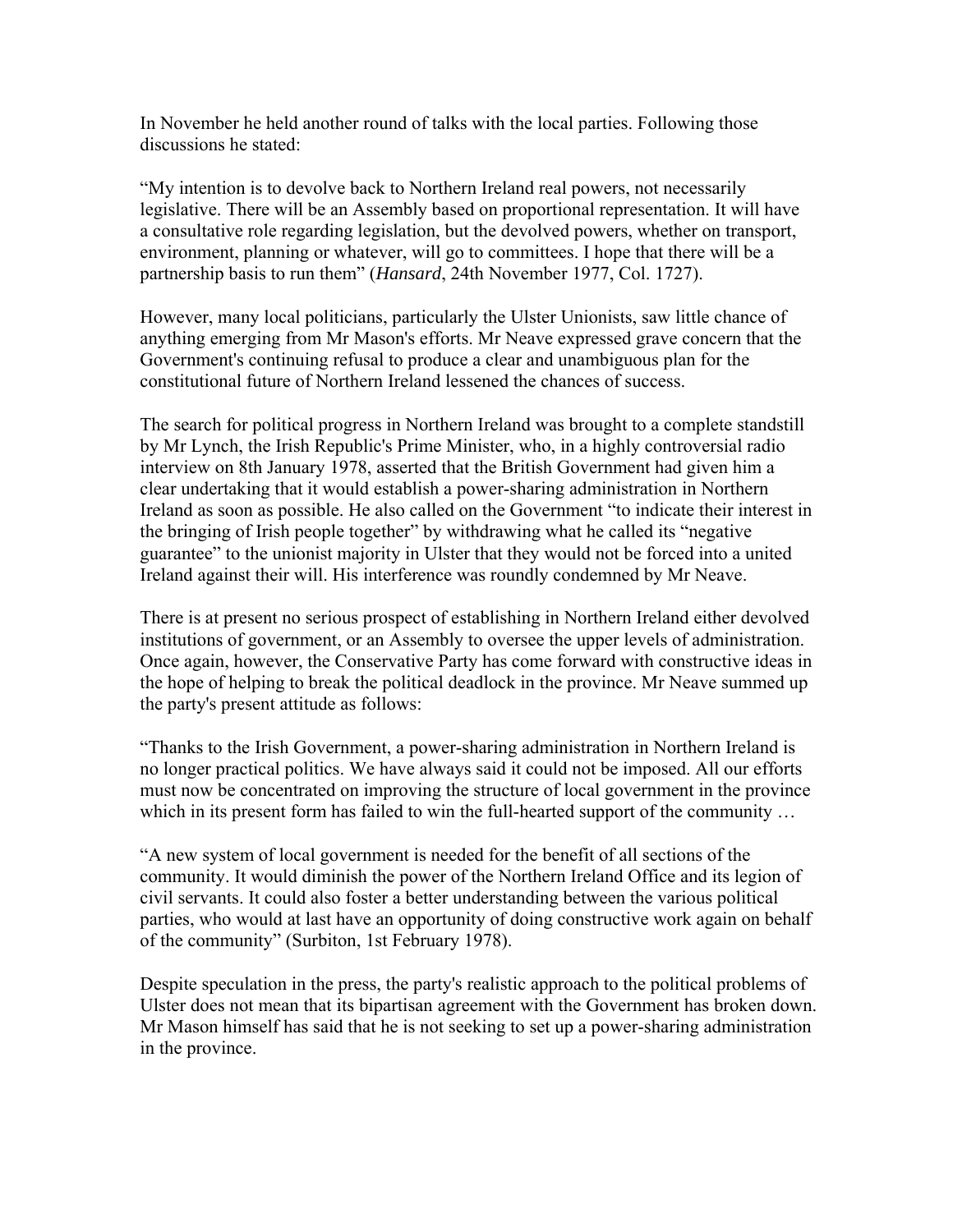**Northern Ireland Political Parties.** During 1977 one of the five Unionist parties, Vanguard, went into voluntary liquidation, and most of its members rejoined the Official Unionist party. Their example may well be followed by the United Ulster Unionist Party, and also possibly by the Unionist Party of Northern Ireland: both parties have held exploratory discussions with the Official Unionists. The District Council elections held in Northern Ireland on 18th May 1977 established that only two of the Unionist parties now enjoy strong support: Mr Paisley's DUP, which polled 12·5 per cent of the vote, and the Official Unionists who, with 29·7 per cent of the vote, remain the largest single party in the province. All links between the two main Unionist groups were severed at the time of the loyalist strike in May. The local elections in 1977 also confirmed the SDLP as the dominant political force within the Catholic minority, though with 20·7 per cent of the vote it did slightly less well than in the Convention elections of 1975. However, it showed little concern at the appearance of a new nationalist organisation, the Irish Independence Party, in the autumn. As for the moderate centre in Northern Ireland, its prospects appear to have improved slightly: at the local elections the Alliance Party polled 14·3 per cent of the vote, compared with 13·7 per cent at the previous elections in 1973 and 9·8 per cent at the Convention elections in 1975.

#### **3. EDUCATION**

Since 1976 a widespread fear has existed that the Government intends to impose a uniform system of comprehensive education on Northern Ireland regardless of the wishes of the population. An official statement on 15th June 1977 suggested that the Government might be prepared to modify its plans. Three working parties were set up to consider the issues involved in full consultation with interested bodies. However, on 24th August, before these working parties had even met, the Department of Education instructed the local Education and Library Boards to undertake the planning of a uniform system of comprehensive schools for the province. A political storm then broke, which shows no signs of abating. As Mr Neave said:

"Since September, the reorganisation of secondary education has become one of the most controversial and sensitive issues in the Province and the argument is still going on, chiefly in the correspondence columns of the Press. It raises the most fundamental question of all—whether the people of Northern Ireland are really in favour of comprehensive education … To my mind, the Government's attitude leaves a great deal to be desired. They tend to shrug off hostile comment by saying that they know nothing of any strong reaction to the plans for comprehensive reorganisation, and they therefore lay themselves open to the charge that they are sacrificing Ulster's 80 highly respected grammar schools" (*Hansard*, 8th December 1977, Cols. 1769–1770).

After investigating the situation at first hand, Mr John Biggs-Davison, the second Conservative spokesman on Northern Ireland, emphasised the Party's firm opposition to the existing comprehensive policy: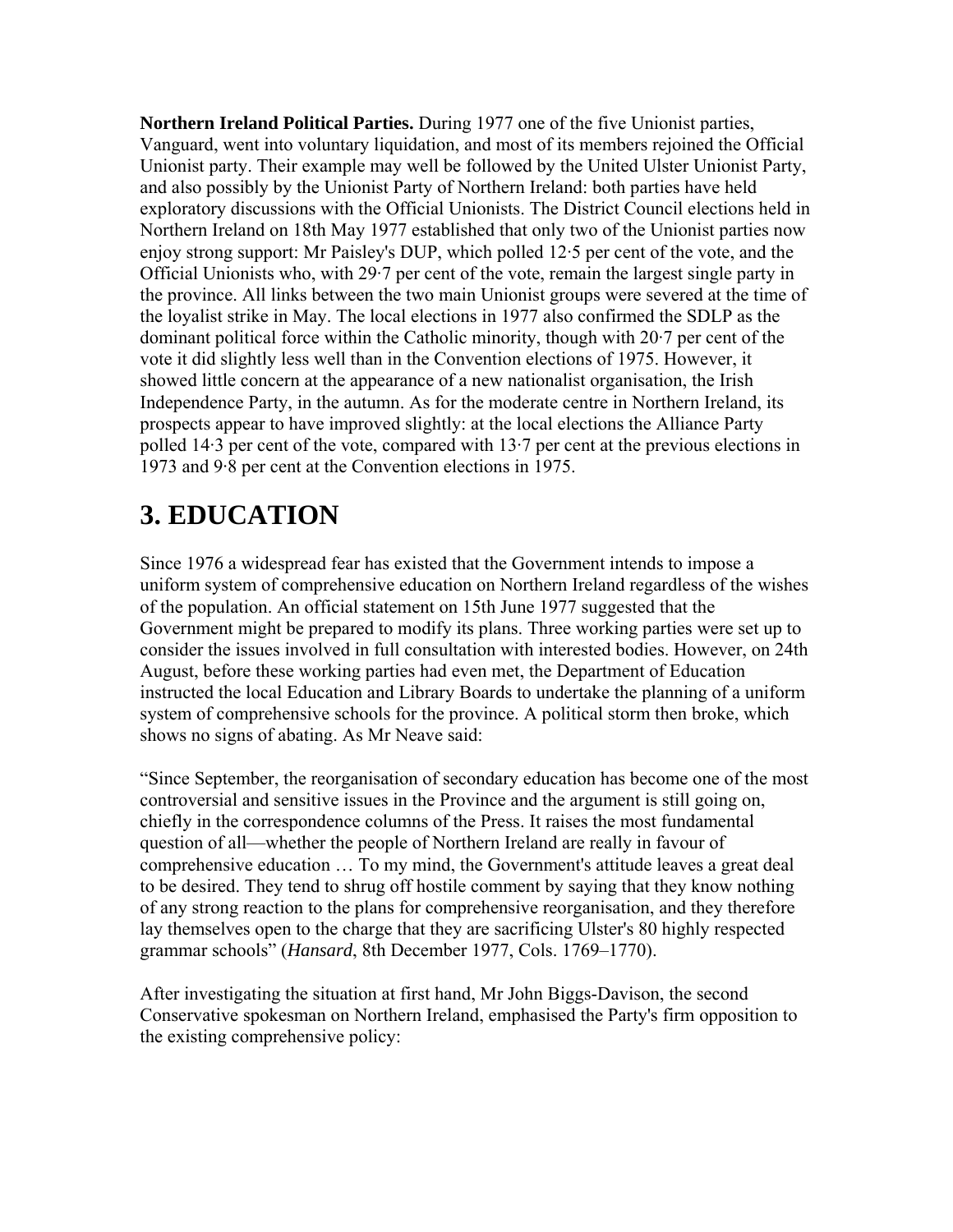"We believe there should be variety, excellence and parental choice and that people should be given the opportunity to put their views" (*Belfast Newsletter*, 17th December 1977).

# **4. THE ECONOMY**

Mr Mason's general air of optimism extends to the Northern Ireland economy. He is confident that special measures announced in 1977 will bring about economic revival in 1978. As a result of his measures, the maximum rate of government grants for new industries has been increased to fifty per cent, and energy costs have been lowered (though they are still higher than in the rest of the United Kingdom). A new Economic Council has been established to undertake long-term planning. Considerable efforts have been made by the Government to advertise the advantages of Northern Ireland to potential investors, particularly in the United States. However, at the beginning of 1978, the unemployment rate stood at 11·7 per cent—slightly higher than in the middle of 1977.

On 8th December 1977 Mr Neave called on the Government to state clearly how many jobs had, in its view, to be created in order to bring Northern Ireland into something resembling prosperity. An official report in 1976 had suggested a figure of 60,000. Mr Neave has also emphasised the general stimulus to initiative and investment which can be expected to flow, in Northern Ireland as elsewhere, from reductions in taxation by the next Conservative Government. Furthermore, government expenditure could itself be reduced by winding up some of the numerous official bodies concerned with economic management in Northern Ireland, and consolidating their operations under the Department of Commerce, as Mr Biggs- Davison has pointed out (*Hansard*, 8th December 1977, Col. 1813).

# **7. EXTERNAL AFFAIRS AND DEFENCE**

# **(A) THE EEC**

# **1. THE BRITISH PRESIDENCY**

On 1st January 1977 the United Kingdom assumed the presidency of the EEC Council of Ministers for a period of six months. This involved British Ministers taking the chair at all meetings of the Council and meant that the British Government had the responsibility of organising the business of the Community. At the same time, a new EEC Commission took up office for a period of four years, under the Presidency of the former Labour Home Secretary, Mr Roy Jenkins. (The other Commissioner nominated by the United Kingdom, Mr Christopher Tugendhat, is responsible for budgetary affairs.)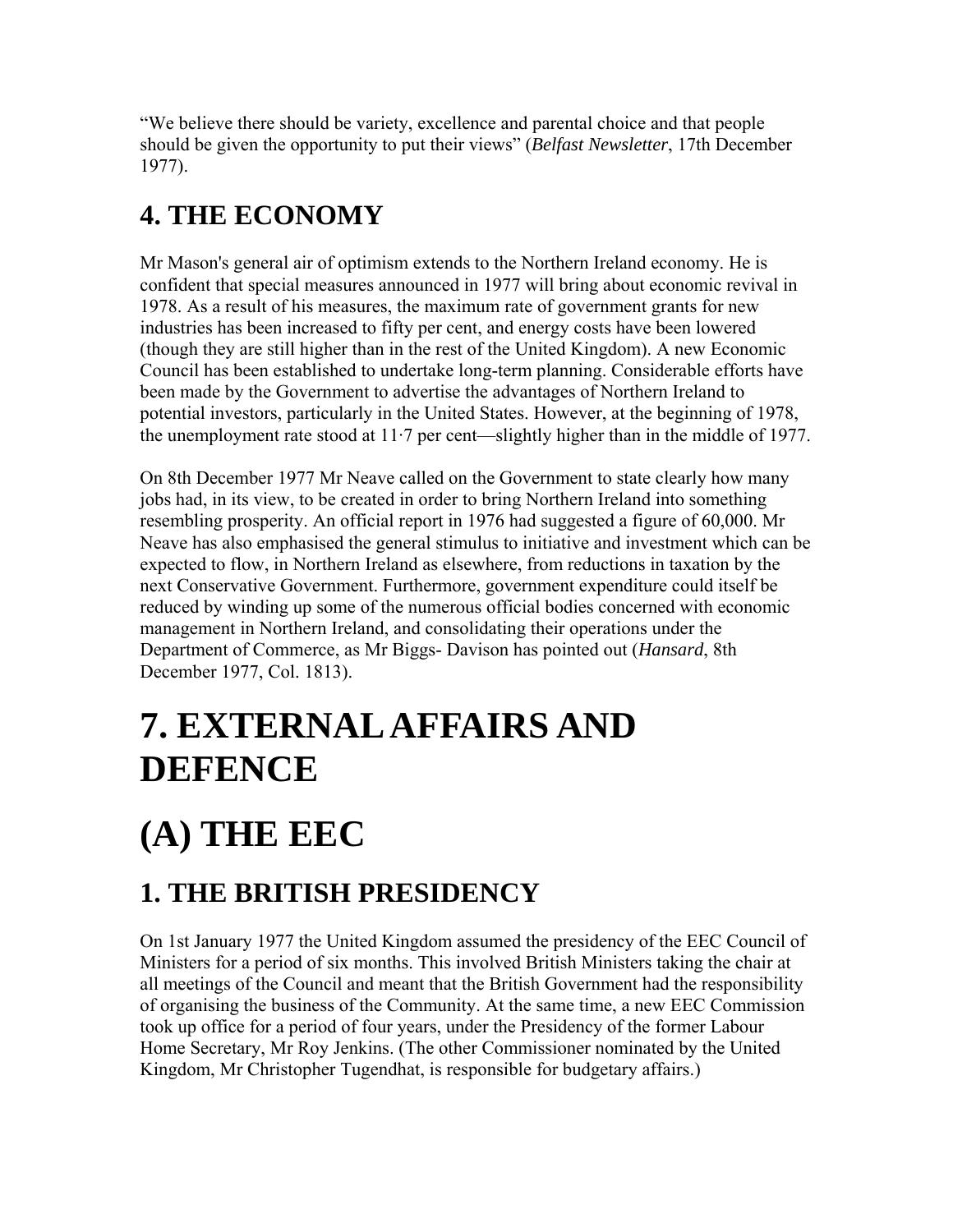There were thus high hopes that Britain would make an important contribution to the Community's development. The late Foreign Secretary, Mr Anthony Crosland, declared:

"After last year's referendum result, the Government are committed to Europe. Our tenure of the Presidency will be a fitting symbol of this commitment" (Speech to the Foreign Press Association, 8th November 1976).

Alas, this proved to be an all-too-accurate forecast. As the *Financial Times* later summed up the Presidency:

"The overwhelming impression has been that the Government's enthusiasm for mastering the presidency mechanics was not matched by a political will to get seriously engaged in those areas of EEC activity which do not correspond exactly to the perception in London of British national interests" (28th June 1977).

This made a mockery of Mr Crosland's earlier claim that

"We do not see the presidency as conferring any special privileges or advantages in the pursuit of what is important to us nationally" (8th November 1976).

In particular, Mr John Silkin's handling of the farm price negotiations (see also p. 80):

"caused irritation not so much because of his demands for minimal price increases and a butter subsidy but because of the manner in which they were presented" (*Financial Times*, 28th June 1977).

His provocative insistence on a special pig subsidy upset our partners so much that a decision on the JET project had to be shelved at a Research Ministers' meeting the following day (see p. 72). The failure to agree on where this should be sited, the failure over food prices and the chaotic state of the Community's fishing policy (see pp. 79 and 84) are all matters for which the British presidency must take considerable responsibility. Very little progress was made towards a common energy policy and the dispute over the scale of Britain's contributions to the budget continued. And as *The Times* put it:

"For the rest, the British presidency has been largely barren of either significant achievement or sensation, if a minor exception is made for Mr Peter Shore, the Environment Secretary, whose chairmanship of the council (on 14th June) was denounced by a spluttering Italian official as 'the worst in the history of the Community'" (28th June 1977).

The general charge, as put by *The Guardian*, was:

"that Britain ruthlessly used her chairmanship at EEC ministerial meetings to follow blatantly self-interested, nationalistic policies" (28th June 1977).

### **2. DIRECT ELECTIONS**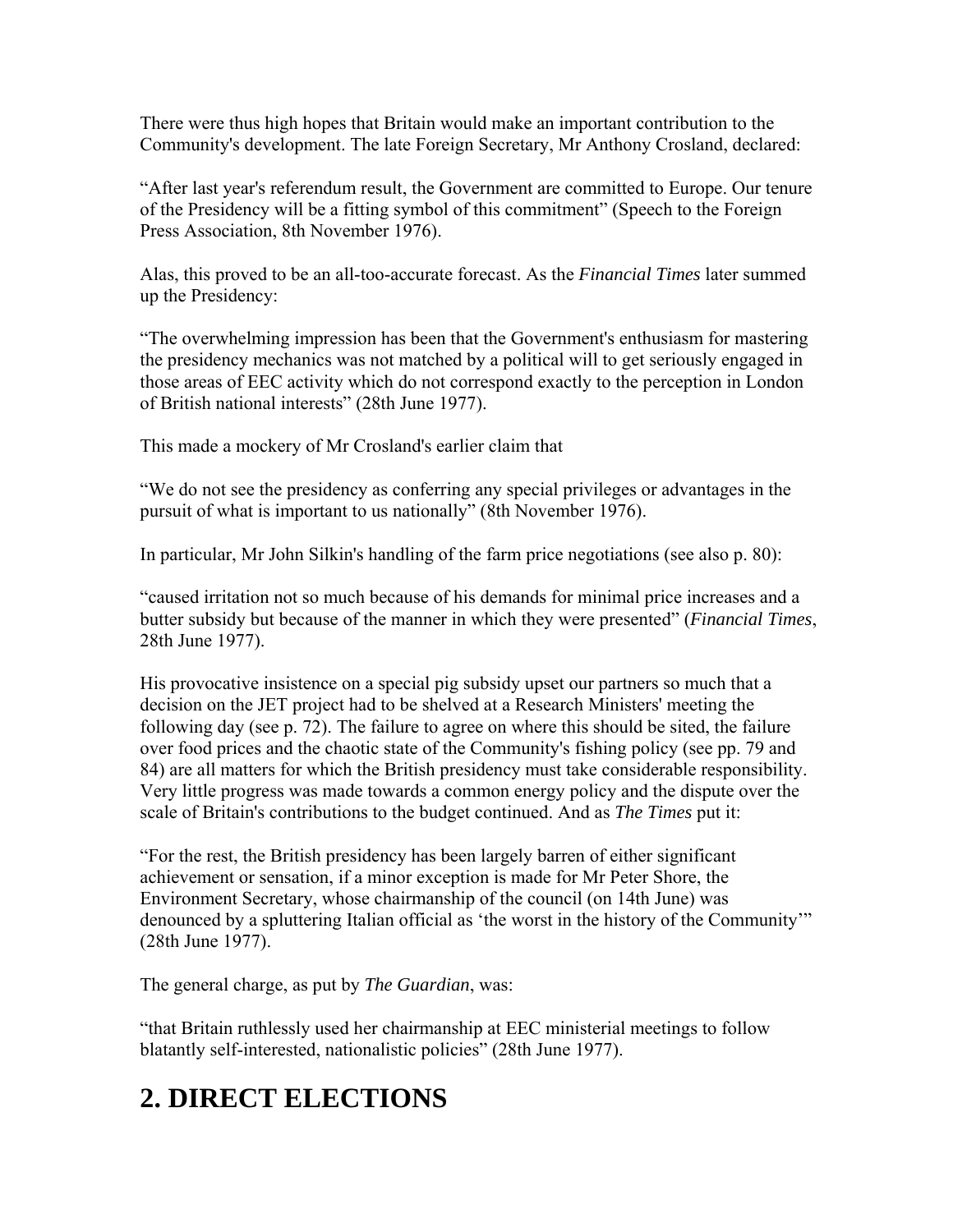Despite being promised in the Queen's Speech of 24th November 1976, the Bill providing for direct elections to the European Parliament—the European Assembly Elections Bill—was not published until 24th June 1977. Although given a Second Reading on 7th July by 394 votes to 147—a majority of 247, it was too late in the session for the Bill to make any further progress. For the vote itself, Mr Callaghan suspended the doctrine of collective responsibility, thus allowing 6 Cabinet Ministers and 26 other Ministers to vote against their own Government's legislation.

The Bill was then reintroduced, in virtually the same form, at the beginning of the 1977– 8 session, and given its Second Reading on 24th November 1977 by 381 votes to 98, a majority of 283. More than half the Parliamentary Labour Party defied the Government's two-line whip and refused to support the Bill. Seven Cabinet Ministers were amongst the many who abstained.

The Government showed no urgency in taking the Bill through its Committee stage and delayed (until 14th December 1977) the vital vote on the electoral system to be used, in the hope of persuading more of its supporters to vote for the regional list system of proportional representation—a condition of Liberal support for the Government (see p. 205), on the spurious grounds that only this system would enable the United Kingdom to meet the target date of May/June 1978. Mr William Whitelaw rejected this argument:

"Now that the Bill has been delayed for so long by the Government's failures and vacillations I cannot accept that a decision in favour of a regional list system will automatically enable us to meet the target date or that a decision favouring first-past-thepost will inevitably mean delay … But, whatever the rights or wrongs of that argument, the Government, after all their own delays, owe it to Parliament to give us a free and unfettered choice on the system of election. Therefore we should make up our minds about our view of the best system of election on the merits of the case rather than in response to what I fear is in danger of becoming a bogus ultimatum" (*Hansard*, 24th November 1977, Col. 1786).

When the decision was taken, an amendment to restore the traditional first-past-the-post system was carried by 319 votes to 222, a majority of 97. Both Conservative and Labour members were allowed a free vote on the issue, but the Government, in accordance with the terms of the Lib-Lab pact (see p. 205), indicated its preference for proportional representation.

Earlier in Committee on 1st December 1977 Dr David Owen, Foreign Secretary, in response to widespread apprehension about a possible increase in the Assembly's powers, promised that the Government would introduce at a later stage a new Clause making any such increase conditional upon legislative approval by Westminster, and, with Conservative support already pledged by Mr Whitelaw (*Hansard*, 24th November 1977, Col. 1780), this Clause was read a second time on 3rd February 1978.

Despite the decision on the electoral system, the Government refused to show any real urgency with the Bill, and on 17th January 1978, Dr Owen informed the other EEC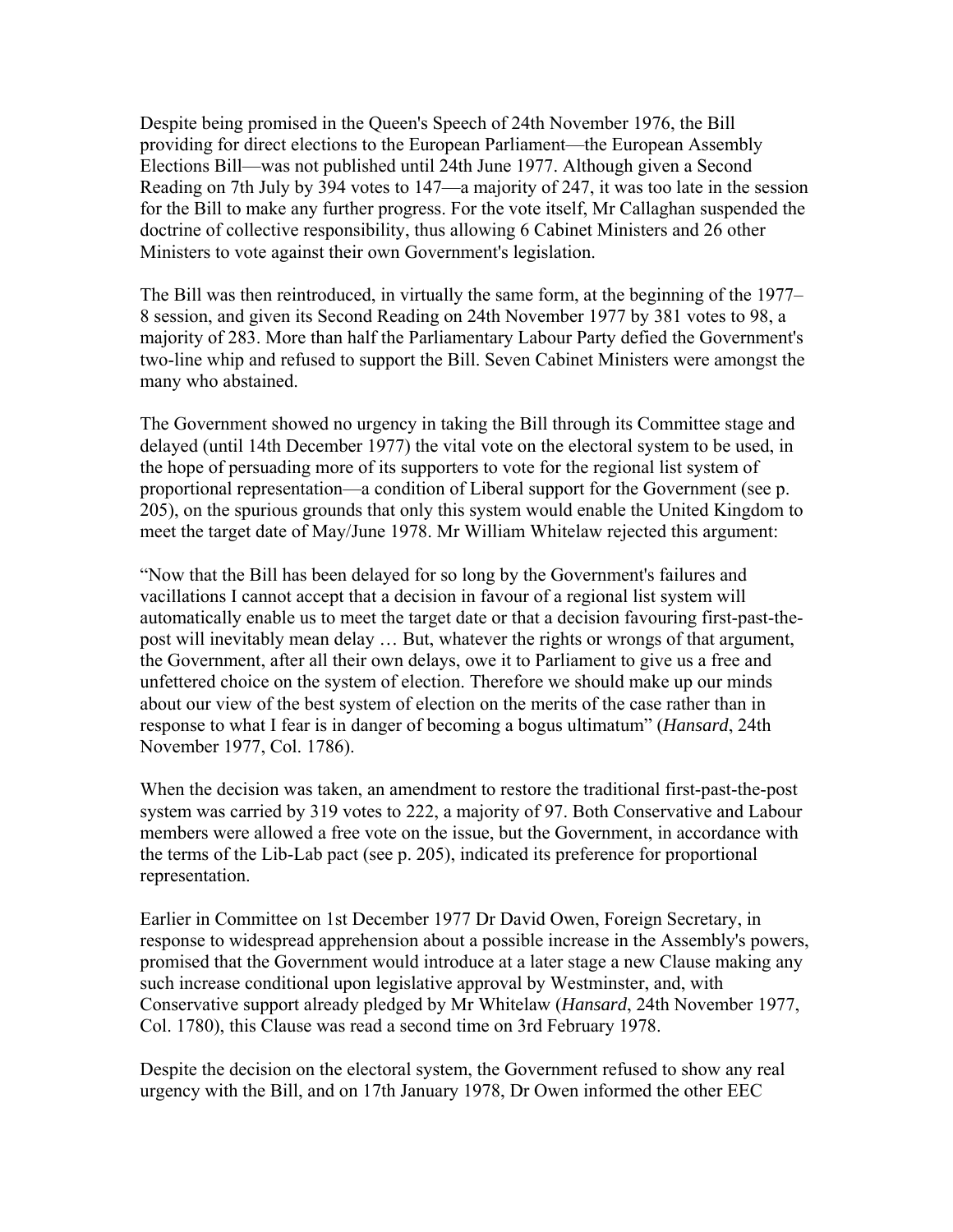Foreign Ministers that Britain would definitely not be ready to take part in direct elections until next year. It was then assumed that the Heads of Government would fix a new date when they met for their April summit in Copenhagen, but just two days later Mr Michael Foot, Leader of the House, announced to a startled Commons that the Government intended to guillotine discussion on the Bill, despite the fact that it had been only four days in Committee since the end of November. The guillotine was passed, with grudging Conservative support, on 26th January 1978 by 314 votes to 137, a majority of 177.

#### **3. ENLARGEMENT**

The original six members of the Community (Belgium, France, Italy, Luxembourg, the Netherlands and West Germany) became nine on 1st January 1973 with the accession of Denmark, Ireland and the United Kingdom. Since then three more countries have applied to join. Applications for membership (open to any democratic country able and willing to join) are first received and discussed by the Council of Ministers and then forwarded to the Commission for an Opinion (or advisory report) on the political and economic implications. Formal negotiations usually begin within about six months following the publication of the Opinion and may take several years.

Greece applied on 12th June 1975. The Commission transmitted its Opinion to the Council on 29th January 1976 and negotiations got under way in July 1976. These have now passed the "inventory" stage and may be concluded in time for Greece to become a full member by 1980, although a five year transitional period may still then be necessary. Portugal and Spain applied on 28th March and 28th July 1977, and the Commission's Opinions are expected later in 1978.

The Community has welcomed enlargement, seeing membership as a means of underpinning democracy in the three applicant countries, all of which have recently emerged from periods of dictatorship. Enlargement may, however, be costly to the Community's present members because of the differences in economic performance between them and the applicant countries; in addition, the problems facing Mediterranean agriculture will be intensified. France and Italy have been particularly worried about the effect of cheap Greek (and later Spanish) agricultural products (wine, fruit and vegetables) on their farming interests, and for a time seemed likely to delay the negotiations. However, at a meeting of the Council of EEC Foreign Ministers on 21st June 1977, under pressure from the British and German Governments, the French and Italian ministers agreed to co-operate fully in the negotiations, after the Commission had promised to seek ways of dealing with this problem.

The Labour Government, too, has favoured enlargement, but for reasons of its own. As Mr Callaghan put it in his letter to Mr Ron Hayward, General Secretary of the Labour Party (see p. 164):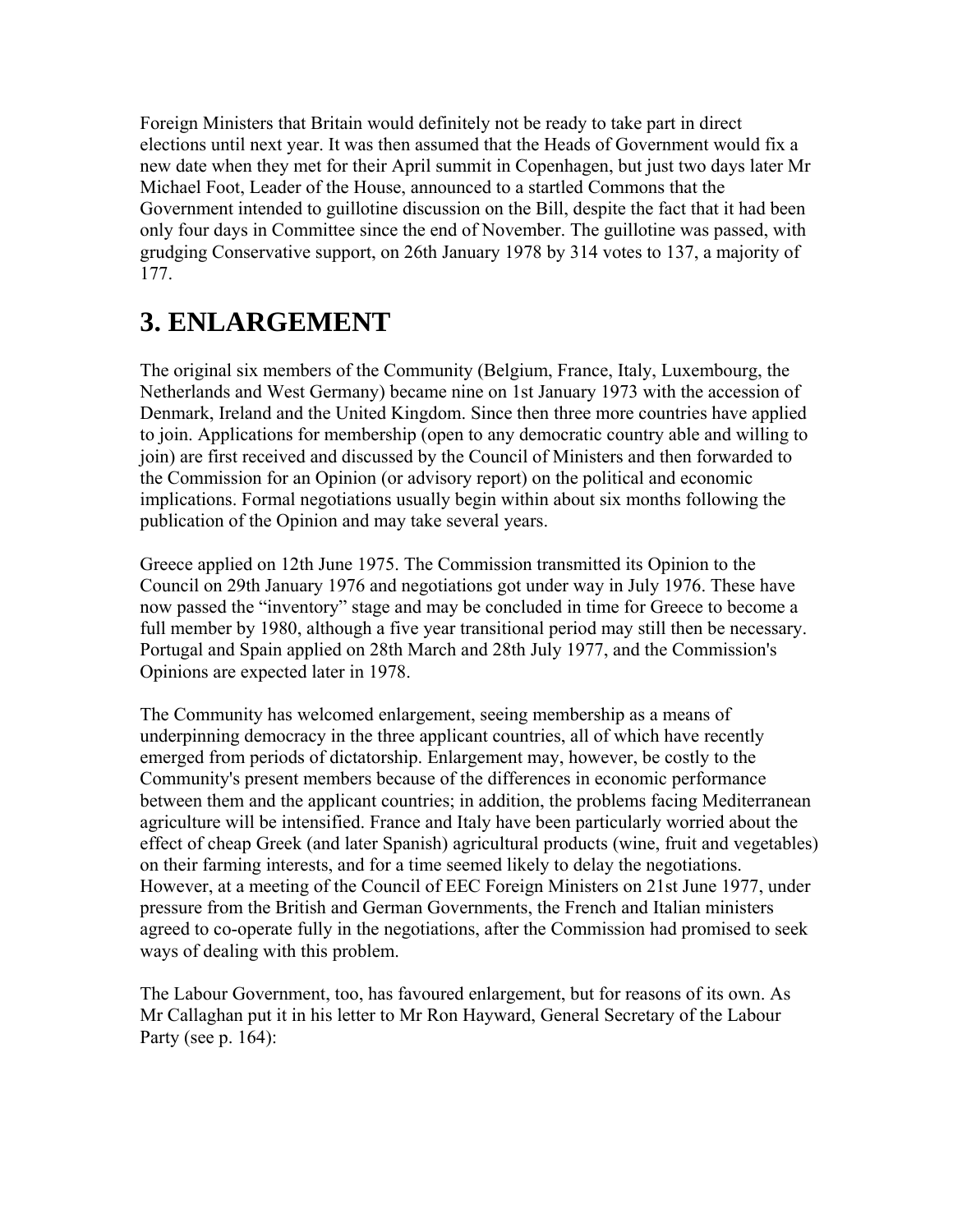"The dangers which some have seen of an over-centralised, over-bureaucratised and over-harmonised Community will be far less with 12 member states than with nine" (*Times*, 1st October 1977).

#### **4. RENEWED ANTI-EEC CAMPAIGN**

In May 1977 Labour anti-marketeers, mostly Left-wingers, began a major campaign to commit the party to withdrawal from the Community, with the aim of securing a massive anti-market vote at the October party conference. On 25th May the **Tribune Group** carried a motion declaring:

"Membership of the Common Market has been an unmitigated disaster for the British people. The Labour Movement should commit itself to taking Britain out of the European Economic Community" (*Financial Times*, 26th May 1977).

Later, 62 Labour MPs took an advertisement in *Labour Weekly* to this effect. On 2nd June Mr Wedgwood Benn appeared at a press conference organised by the Labour Common Market Safeguards Committee to launch an anti-EEC pamphlet (*The Common Market—the Cost of Membership*) which not only accused the Government of misleading the British people during the referendum campaign, but which also called on the party to continue to oppose the Government's commitment to direct elections to the European Assembly.

On 27th July anti-Marketeers on the party's National Executive approved by 12 votes to 8 a statement on the European Community, which flatly opposed Government policy on direct elections and formed the basis of the document, *The EEC and Britain—a socialist perspective*, published in September for the party conference. This called for fundamental reforms in the structure of the EEC and in its relationship to member states, claiming that membership had played an important part in the deterioration of Britain's economic position, but stopped short of proposing that Britain should withdraw from membership. Virtually every main policy area—social, regional, industrial, financial, transport, food, etc.—attracted sweeping and generalised criticism, the emphasis in proposed reform lying on the retention of power at national level. The document was described by Mr John Davies, Shadow Foreign Secretary, as "a thoroughly negative and unhelpful comment" (*The Times*, 6th September 1977).

In his reply to Mr Ron Hayward, General Secretary of the Labour Party, published on the eve of the Labour Party Conference, Mr Callaghan accepted the document as a basis for discussion within the Party. He welcomed the fact that the statement did not go so far as to propose withdrawal, and listed six areas on which the Government would concentrate their attention:

- i. Maintenance of the authority of national Governments and Parliaments.
- ii. Democratic control of community business.
- iii. Common policies must recognise the need for national governments to attain their economic, industrial and regional objectives.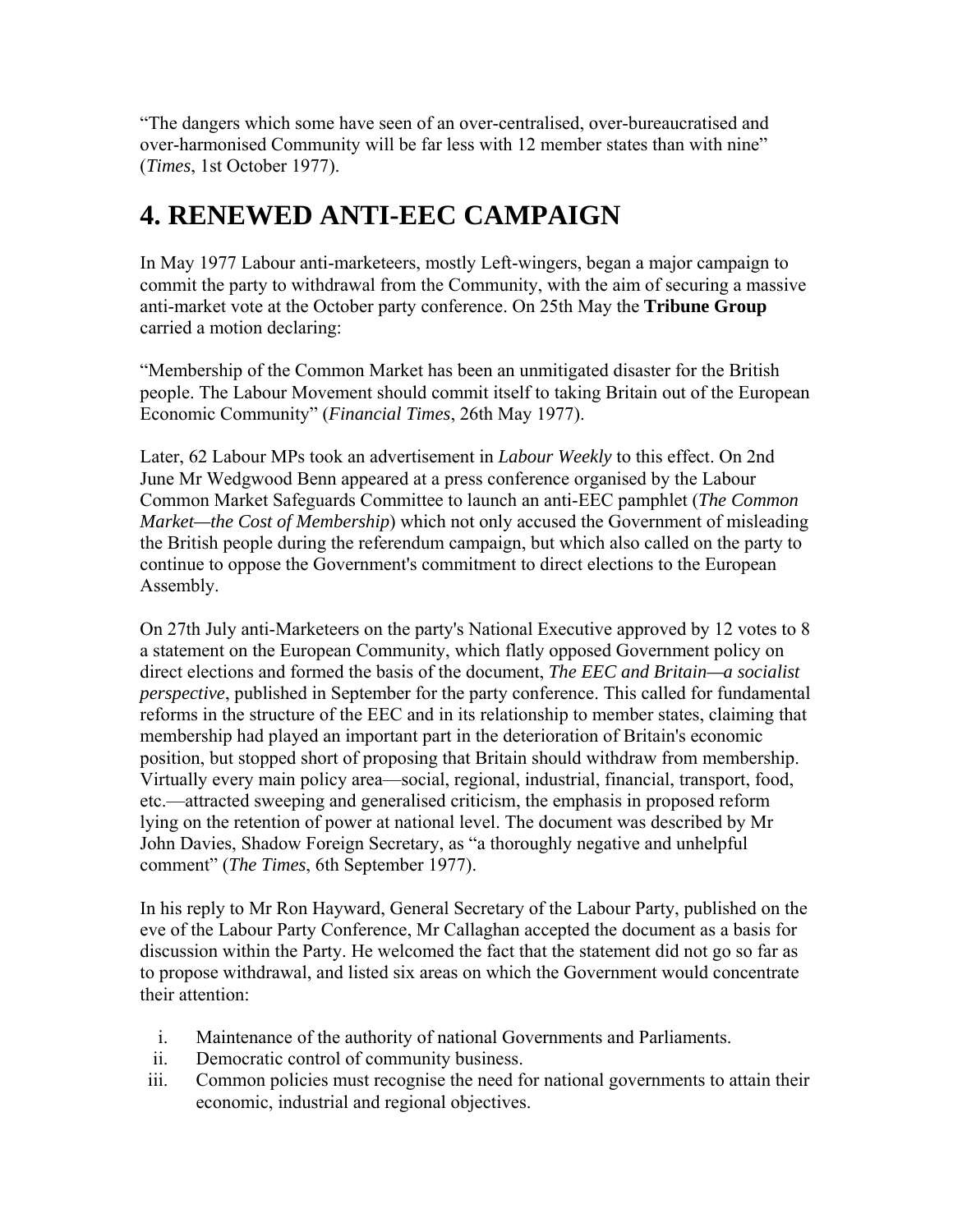- iv. Reform of the Common Agricultural policy.
- v. The development of a Community energy policy compatible with national interests.
- vi. Enlargement of the Community.

The Government promised a series of consultations between Ministers and the NEC, the first of which was held on 26th November 1977.

Within the Community, Mr Callaghan's letter, copies of which were sent by the Foreign Office to Western capitals, caused resentment and offence. At an informal meeting of EEC Foreign Ministers on 8th and 9th October, the German Foreign Minister, Herr Hans-Dietrich Genscher was quoted as saying that he was particularly concerned about the extent to which Mr Callaghan's Government would be seeking radical changes in EEC policies, commenting acidly that, "I suppose it was very nice of Britain not actually to leave the Common Market".

M. Thorn, the Luxembourg Prime Minister, said he was concerned about Mr Callaghan's argument that the proposed inclusion of Greece, Spain and Portugal would bring a welcome "weakening" of the integrationist trends within the Community. Dr Owen was reported to have been visibly shaken by the intensity of his colleagues' criticism (*Guardian*, 10th October 1977).

#### **5. CONSERVATIVE COMMITMENT TO EUROPE**

Following her important interview in *Europa* (January 1977) (see *Campaign Guide*, page 610), **Mrs Thatcher** re-emphasised the party's commitment to Europe in a major speech at the Italian Centre for International Studies in Rome on 24th June 1977, declaring:

"We are the European party in the British Parliament and among the British people; and we want to co-operate wholeheartedly with our partners in this joint venture."

While recognising that "inevitably from time to time there will be differences of emphasis and even clashes of interest between member countries", she went on to say:

"But compared with the interests we have in common, the differences which divide us shrink into insignificance. They must not be allowed to rob us of the prize which could be won by more effective common action—a new upsurge of European vitality, a European risorgimento."

Though setting her face firmly against federalism ("I do not believe that the nation states in Europe will wither away") she emphasised the particular importance of European cooperation and the defence of European values for the wider world:

"The time has not yet come—I hope it never will—when the European Community turns inward upon itself. For Europe is the source of history's greatest endeavour, whereby the spirit of man, restless and ever ambitious, seeks always to renew itself by reaching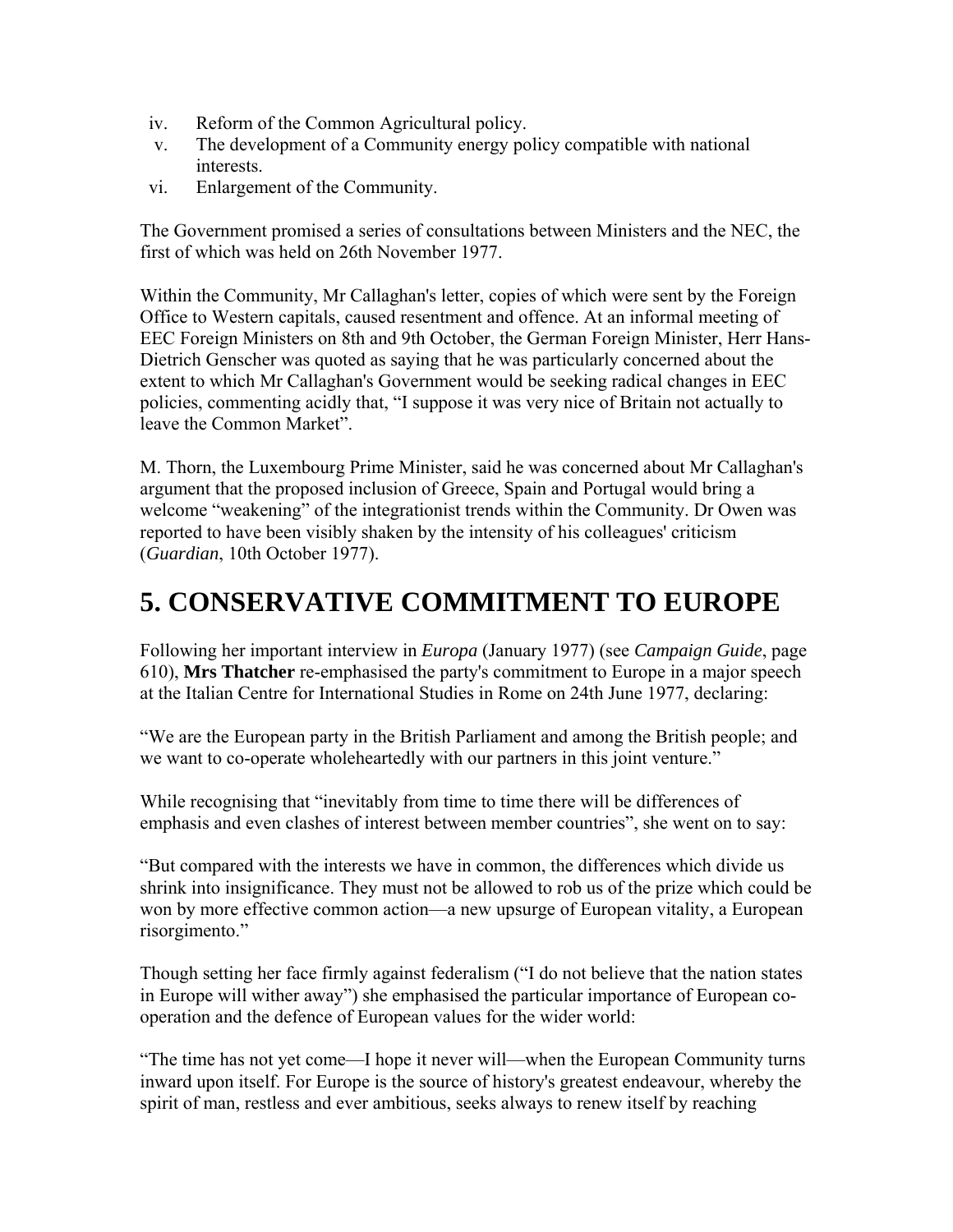outwards and upwards. The challenge for the next generation is to use the growing authority that will come from the greater unity of Europe to span the gaps between races and continents, between the rich and the poor, between the free and the unfree of the world.

"This is a great work, and it cannot be carried out by timid minds" (Rome, 24th June 1977).

# **(B) WESTERN EUROPE**

### **1. EUROCOMMUNISM**

The term "Eurocommunism" was first coined in 1975 to describe the growing tendency of some of the Communist parties of Western Europe to claim independence from Moscow, commitment to parliamentary democracy and the practice of internal party democracy. The term has been adopted somewhat reluctantly by leaders of the Italian Communists and more enthusiastically by the leader of the Spanish Communist Party, Senor Santiago Carrillo, whose important book, *Eurocommunism and the State*, was published in April 1977.

That there is a genuinely identifiable phenomenon entitled to the description "Eurocommunism" has been treated by many Western observers with considerable scepticism. Certainly, the Italian Communist Party has recently adopted a moderate stance, accepting membership of both NATO and the EEC (see *Campaign Guide*, p. 628), but this, despite Signor Enrico Berlinguer's claims, has yet to be tested in government. There was a much publicised attack by Soviet ideologists on Senor Carrillo's book, which condemned the 1968 Soviet intervention in Czechoslovakia (a "litmus test" of Eurocommunism); and he claimed that he was prevented from speaking during the 60th anniversary celebrations of the Russian revolution in November 1977.

But it remains to be seen whether these parties, and the French Communists, will be able to maintain their alleged independence when and if they expand their bases of support. Moreover, as Mr Douglas Hurd, Conservative spokesman on Europe, has pointed out:

"The key question is not whether these Communist parties are controlled by Moscow. It is whether if they achieve full power they would maintain democratic rights. I have no difficulty in believing that Communist parties are willing to *gain* power by democratic means. The question is whether they would be willing to *lose* power by democratic means. That is the real test, and on that there is no reassurance at all" (Haywards Heath, 30th June 1977).

### **2. SPAIN AND PORTUGAL**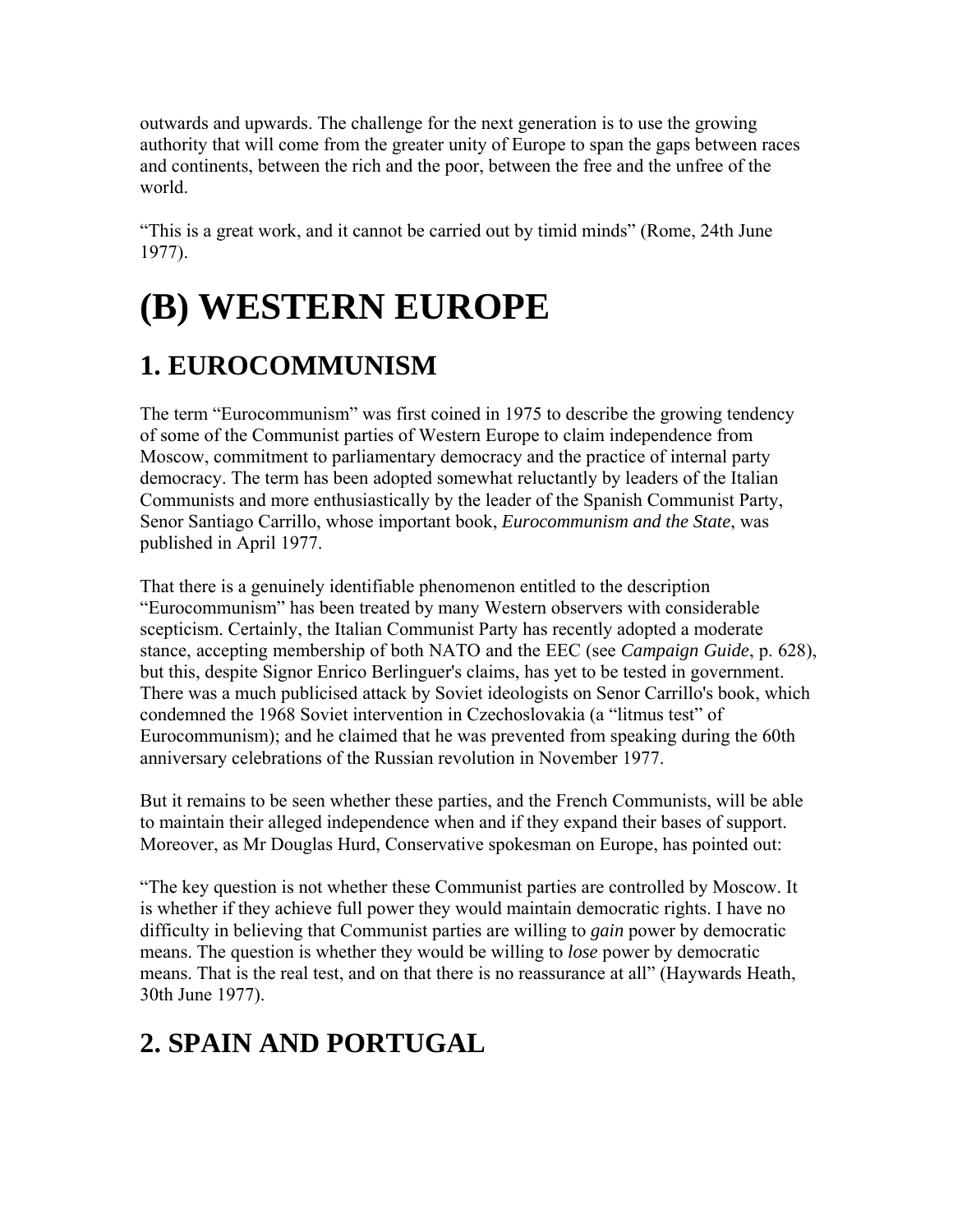On 15th June 1977, the Spanish people voted in their first free General Election for 41 years. This was the culmination of an 18-month period of evolution from dictatorship to democracy, skilfully directed by the King and the Prime Minister, Senor Adolfo Suarez.

Shortly before the election, Senor Suarez formed an alliance of six moderate centre parties, called the Union of the Democratic Centre. This emerged as the winner of the elections with 165 seats out of 350. The Socialist party won 118 seats, while the Communists won 20 seats and the Right-wing Popular Alliance 16 seats. The remaining 31 seats were won by a number of small parties, mostly of Basque and Catalan regionalist inspiration.

Since then, Senor Suarez has faced a number of important tasks: first, to satisfy the strong demand for a measure of regional autonomy for the Basque region and Catalonia; second, to deal with the serious economic situation with an inflation rate of over 27 per cent; and third, to seek Spanish membership of the European Community. The first of these remains a problem, despite some concessions by the central Government. The second has been made much easier to handle since the so-called "Moncloa Pact" of 8/9th October 1977 when all the major political parties reached agreement on a tough economic programme, including a wage ceiling of 22 per cent and a 10 per cent cut in public spending in 1978. The third task remains a long-term one (see p. 163).

In Portugal, Dr Mario Soares' 16-month old Government fell on 8th December 1977 when the four main opposition parties all refused to give him a Parliamentary vote of confidence. Reappointed by President Eanes, Dr Soares brought Conservatives and others into his Government in an attempt to tackle Portugal's economic situation which is fast deteriorating, with unemployment at 16 per cent, inflation nearing 30 per cent and badlyneeded loans depending on his efforts to ensure continued political stability.

### **3. GREECE, TURKEY AND CYPRUS**

Events in the Eastern Mediterranean have been dominated by General Elections in both Turkey and Greece and the death of Archbishop Makarios, President of Cyprus.

**Greece.** Arguing that he needed a fresh mandate to deal with three important constitutional questions facing Greece over the coming year—Cyprus, the dispute with Turkey over the Aegean, and the application for EEC membership—the Prime Minister, Mr Constantine Karamanlis, called a General Election for 20th November 1977, a year earlier than necessary. His New Democracy party was, as expected, returned to power but with its share of the vote cut from 54 per cent to 41·9 per cent. The main surprise was the growth of support for the radical Socialist Pasok party (opposed to NATO and favouring only loose trade links with the EEC) mainly at the expense of the Democratic Centre Union.

The parties' share of the vote, with distribution of seats in the 300-seat Parliament, was as follows: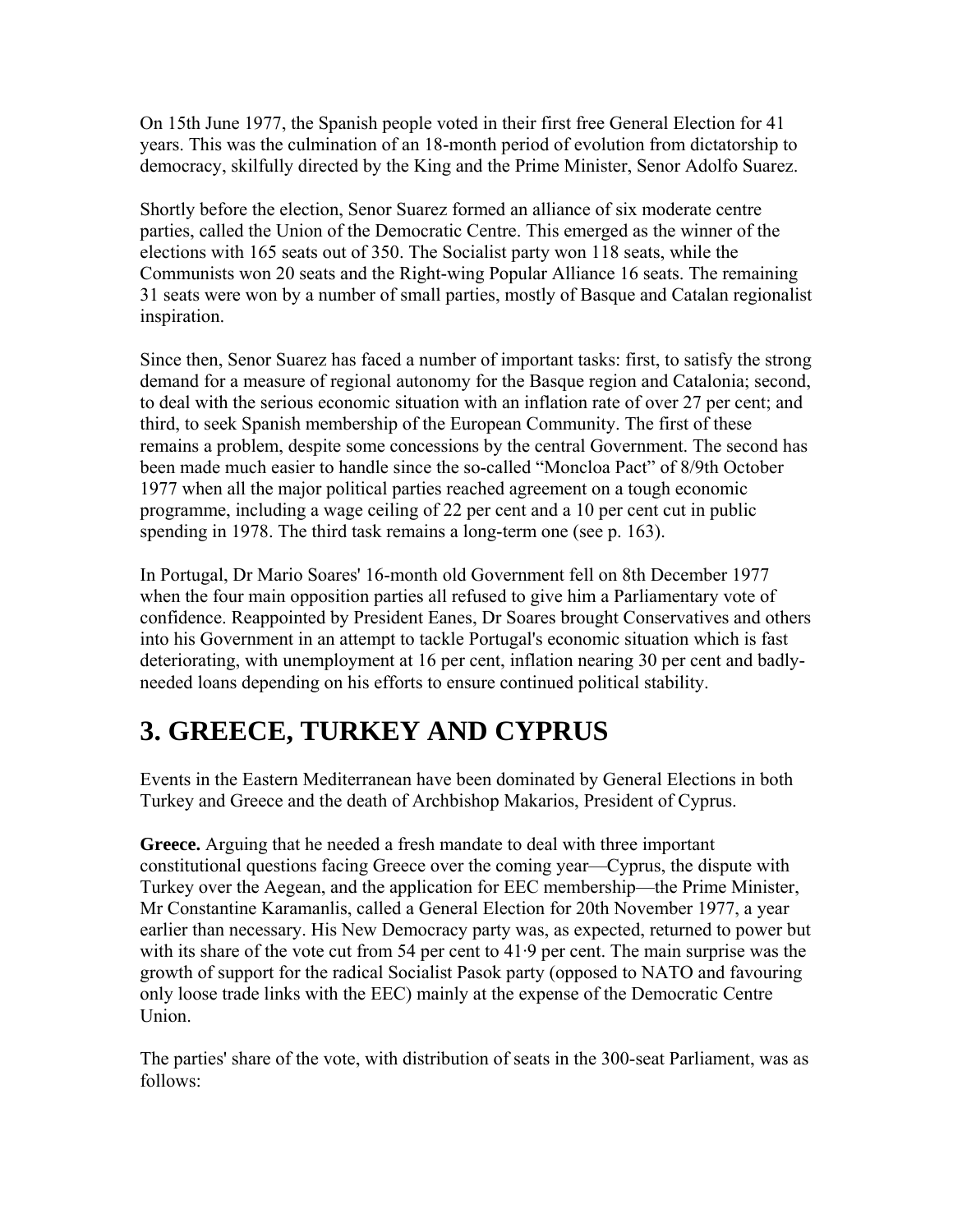| Party                   | <b>Percentage of vote</b> Seats |                      |
|-------------------------|---------------------------------|----------------------|
| New Democracy           |                                 | $41.9174(-1)$        |
| Pasok                   |                                 | $25.3$ 91 (+76)      |
| Democratic Centre Union |                                 | $12 \t15 \t(-42)$    |
| Communists              |                                 | 9.3 11 $(+6)$        |
| <b>National Rally</b>   |                                 | $6.8$ 5 $(+5)$       |
| Eurocommunists          |                                 | $2 \cdot 7$ 2 $(-4)$ |
| Neo-Liberals            |                                 | $1 \cdot 0$ 2 (+2)   |

The effect is likely to be a weakening of Mr Karamanlis's hand in foreign policy, making his application for EEC membership more difficult and giving him less room for manoeuvre in dealing with Turkey.

**Turkey.** Because the General Election on 5th June 1977 failed to produce a decisive result, leaving Mr Suleyman Demirel's Justice Party with 189 seats, and Mr Bulent Ecevit's Republican People's Party with 214, the most important politician last year was Mr Necmettin Erbakan, the deputy Prime Minister. Despite the fact that his National Salvation Party lost half of its 48 seats, his continuing presence was vital to Mr Demirel's three-party Right-wing coalition as it faced up to one of the worst economic crises in Turkey's history. Inflation was running at over 30 per cent, yet the coalition was for a time unable—with its eyes on important local elections—to agree on the tough austerity programme that will be a condition of help from the IMF.

Mr Demirel's Government finally fell when his Parliamentary majority collapsed in the middle of December 1977. On 1st January Mr Bulent Ecevit, the previous Prime Minister, took office again, his Government being made up of his own Republican People's Party supported by 14 Right-Wing deputies, 11 of whom had previously resigned from the Justice Party. The new Government thus controls 226 of the 450 seats, and won its first vote of confidence on 17th January 1978. Mr Ecevit has acted swiftly on pressing foreign questions by trying to improve Turkey's contacts with the West, offering to meet Mr Karamanlis, the Greek Prime Minister, and promising concrete proposals on the Cyprus issue. Yet to be seen is how he intends to tackle Turkey's economic crisis. The negotiations with the IMF, begun in September 1977, remain a major problem.

**Cyprus.** Following meetings between Archbishop Makariosand the Turkish Cypriot leader, Mr Rauf Denktash, in January and February 1977, it looked at one time as if moves towards a settlement of the Cyprus problem might get under way. But two days after Mr Suleyman Demirel's coalition government won its first Parliamentary vote of confidence on 1st August 1977 following the Turkish General Election, the Archbishop died, having been President of the Republic since its inception in 1960. On 31st August 1977, the acting President, Mr Spiros Kyprianou, was confirmed in office for the remaining six months of the late Archbishop's term.

Following the kidnapping in December 1977 of Mr Kyprianou's son, the only other likely candidate, Mr Clerides of the Right-wing Democratic Rally party, withdrew, and Mr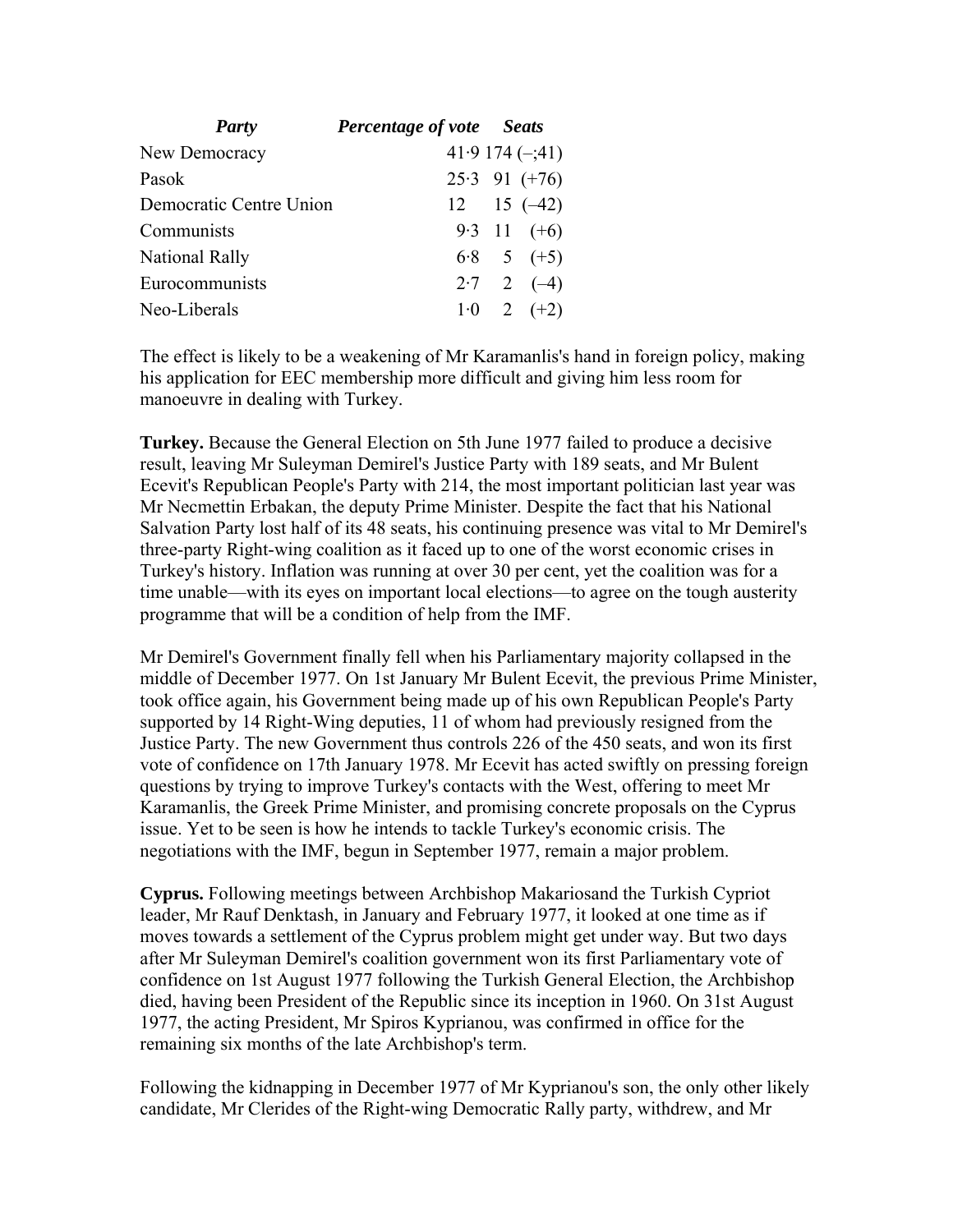Kyprianou was thus elected unopposed for a full five-year term on 26th January 1978. The prospects of a settlement were again disturbed—this time by the political uncertainty in Turkey. Mr Ecevit's new Government moved swiftly, however, and has promised concrete proposals by the end of February 1978 to enable Dr Kurt Waldheim, the United Nations Secretary-General, to resume inter-communal talks.

# **(C) EAST-WEST RELATIONS**

#### **1. THE BELGRADE REVIEW CONFERENCE**

On 18th May 1977, the Conservative Opposition initiated a House of Commons debate on the Belgrade Review Conference on the Helsinki Final Act. The Final Act of the Conference on Security and Co-operation in Europe (CSCE), which was signed in Helsinki on 1st August 1975, arranged for a Review Conference to be held in Belgrade in 1977. Conservatives stressed the need at Belgrade to remain vigilant in the face of the Soviet threat, and emphasised the importance of a full study at the Conference of the progress that has been made in putting into practice the Helsinki agreements on security, economic relations and human rights.

The preliminary stage of the Conference took place in Belgrade from 15th June–5th August 1977. An agenda was drawn up on the basis of discussing past practice and future plans in a combination of plenary and sub-committee meetings extending at least until mid-February 1978.

The Review Conference proper began in Belgrade on 4th October 1977. From the start, controversy raged around the issue of human rights, and Mr Yuli Vorontsov, the leader of the Soviet delegation, threatened that the Conference might break down if the West continued its campaign for human rights (*Times*, 5th November 1977).

#### **2. US/SOVIET RELATIONS**

In May 1977, Mr Cyrus Vance, US Secretary of State, met the Soviet Foreign Minister, Mr Gromyko, in Geneva for discussions on the Strategic Arms Limitation Talks (SALT). Despite US acceptance of Soviet demands for formal agreement of the ceilings set by the 1974 Vladivostok agreement, President Carter disclosed in an interview with news editors on 24th June that his "aggressive" human rights policy has affected progress in SALT, and had also led to significant changes in US relations with countries in other parts of the world, notably Latin America.

Mr Carter has, however, also drawn attention to three other areas where constructive progress has been made in US/Soviet discussions: the comprehensive test ban negotiations; the question of the demilitarization of the Indian Ocean; and agreement on reducing the sales of conventional weapons to the developing nations (Washington, 30th June 1977).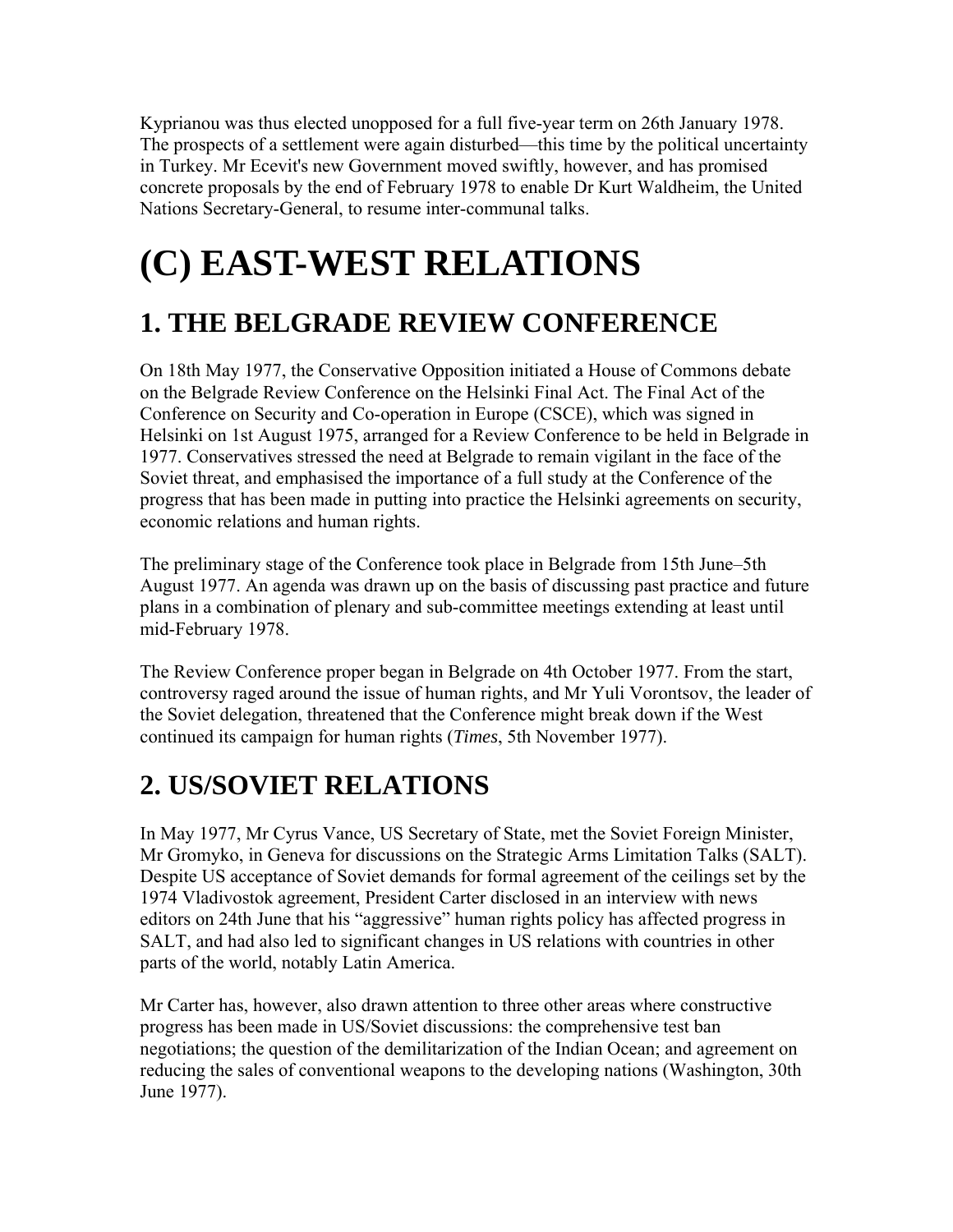**SALT.** The two sides have already agreed that the next treaty (SALT II) will run for a period of eight years. It is expected that the total number of strategic nuclear launch vehicles will initially be limited to something less than 2,400 for each side, and it is hoped that this high ceiling will be lowered. Already it has been reported that the two sides have agreed that the number of land-based intercontinental ballistic missiles (ICBMs) will be limited to 820 each (*Times*, 4th November 1977).

Negotiations are continuing on other aspects, including limitations on Cruise missiles which relate to the release of the associated technology by the US to her European NATO partners. As Mr John Davies said at the 1977 Conservative Party Conference:

"We have to be conscious of the fact that (SALT), conducted as they are between the two main protagonists, the USA and the USSR, touch us too, very closely. If that precarious strategic balance were maintained at the price of diminishing our own security here in Western Europe, then indeed our interests would have been ill-served" (Blackpool, 13th October 1977).

**Nuclear Test Ban Talks.** On 13th June 1977, talks opened in Washington between the USA and the USSR on a comprehensive nuclear test ban treaty, with the Soviet Union calling for Britain to take part. Trilateral talks between the USA, USSR and the UK started in Geneva on 13th July. Then, at the United Nations on 28th September, Mr Gromyko, Soviet Foreign Minister, proposed that all three countries should suspend underground nuclear tests without waiting for the 31-nation United Nations Disarmament Committee negotiations in Geneva to be completed. It is assumed that the USSR made this offer because it has completed its latest series of underground tests involving warheads for its new generation of strategic missiles.

On 2nd November, Mr Brezhnev publicly offered a moratorium on the Soviet Union's peaceful nuclear explosion programme to ease the conclusion of a total test ban treaty, and proposed a worldwide agreement simultaneously halting nuclear weapon production (*Times*, 3rd November 1977). Britain and the United States would prefer a permanent ban on all nuclear explosions, and not just a moratorium of uncertain length on "peaceful" nuclear explosions.

A second round of trilateral negotiations began in Geneva on 5th December 1977, where it was hoped that proposals for a test ban treaty would be produced for submission to the United Nations Committee on Disarmament before the UN special assembly on disarmament due to be held in New York from 23rd May to 28th June. The talks resumed on 23rd January 1978, the most serious problem remaining the issue of nuclear testing for "peaceful purposes". Since then, separate proposals have come from both France and the United Kingdom, the former proposing a world satellite control system and the latter putting forward a detailed action programme including assurances by nuclear powers to non-nuclear states, the creation of regional nuclear-free zones, conventions banning chemical and radiological weapons, steps to restrict the conventional arms race, particularly in developing countries, and a larger disarmament role for the United Nations (*Financial Times*, 2nd February 1978).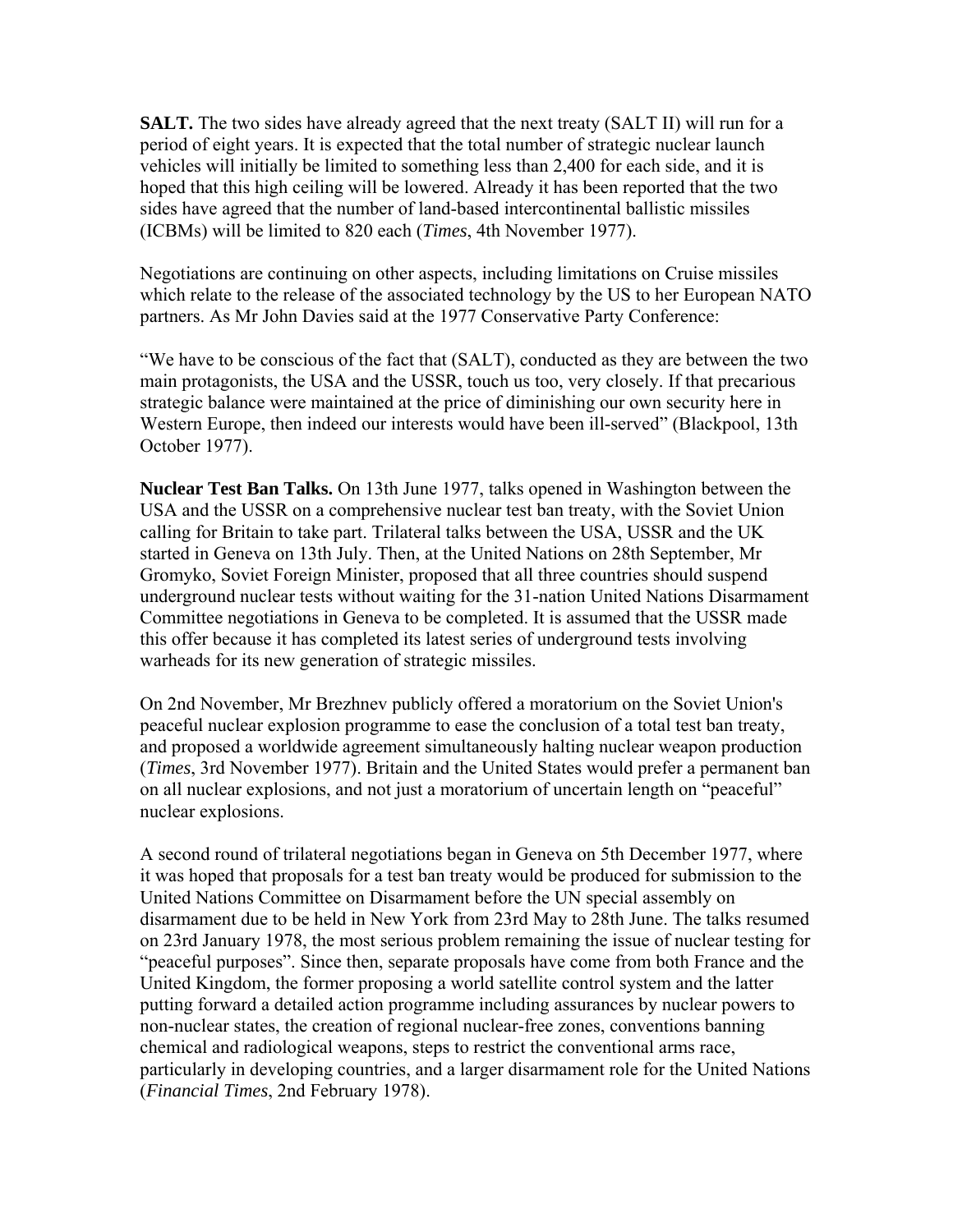**Indian Ocean.** On 5th October 1977, the United States confirmed that a US-USSR agreement had been reached to restrict their military activities in the Indian Ocean to current levels and to avoid escalation. The two sides undertook to limit, but not ban, all their naval and aircraft movements in future, and to avoid what was termed "deployment in a combat mode"—i.e., sending in multiship task forces on exercises. Further negotiations are planned to be held, with the inclusion of Britain, France and Australia (*Daily Telegraph*, 6th October 1977). The objective of these negotiations is an agreement on the demilitarization of the Indian Ocean.

**Reducing Arms Sales.** On 25th November 1977, the United States and the Soviet Union (the world's two largest arms suppliers) announced that they had agreed to begin formal talks on ways of limiting future international arms sales. In 1976–7, US sales of arms internationally came to an estimated £6,110 million, and the Soviet Union's sales amounted to about £3,000 million. The United States has been pressing the Soviet Union since March 1977 to begin serious discussions on this issue, and in particular would like the Soviets to agree to limit sales to specific countries and regions. At the same time, US officials concede that this will be difficult to achieve in parts of the world such as the Middle East and the Horn of Africa where the United States has been competing with the Soviet Union (*Times*, 26th November 1977).

## **(D) INTERNATIONAL TERRORISM**

Over the past decade, there has been a marked increase in international terrorism, characterised by the growing number of terrorist groups involved as well as by the number of countries affected. These terrorist groups have increasingly demonstrated an ability to maintain effective contact and co-operation amongst themselves. The range of international terrorist activities is indicated by the following table of incidents:

| $\frac{1}{1000}$                                     |                              |  |  |  |  |  |  |                                    |  |
|------------------------------------------------------|------------------------------|--|--|--|--|--|--|------------------------------------|--|
|                                                      | 1968 69 70 71 72 73 74 75 76 |  |  |  |  |  |  |                                    |  |
| Kidnapping                                           |                              |  |  |  |  |  |  | 3 26 10 11 34 12 26 14             |  |
| Hostages                                             | $\theta$                     |  |  |  |  |  |  | 0 1 1 3 8 9 9 4                    |  |
| Bombing and letter bombs 24 17 17 15 38 81 95 88 126 |                              |  |  |  |  |  |  |                                    |  |
| Assault and ambush                                   |                              |  |  |  |  |  |  | 2 5 6 8 6 29 24 15 24              |  |
| <b>Hijacking</b>                                     |                              |  |  |  |  |  |  | 6 25 47 14 16 15 9 5 9             |  |
| Assassination                                        |                              |  |  |  |  |  |  | 4 2 6 3 4 12 8 9 15                |  |
| Incendiary attacks                                   |                              |  |  |  |  |  |  | 2 2 6 3 20 11 15 44                |  |
| Other                                                |                              |  |  |  |  |  |  | 37 55 114 63 86 211 179 168 239    |  |
| <b>TOTAL</b>                                         |                              |  |  |  |  |  |  | 74 109 219 120 167 410 357 335 475 |  |
|                                                      |                              |  |  |  |  |  |  |                                    |  |

International Terrorist Incidents, 1968–1976

(*Source:* C.I.A. report, *International Terrorism in 1976*, July 1977)

In a statement on 21st October 1977, Mr John Davies outlined a six-point plan to curtail international terrorism: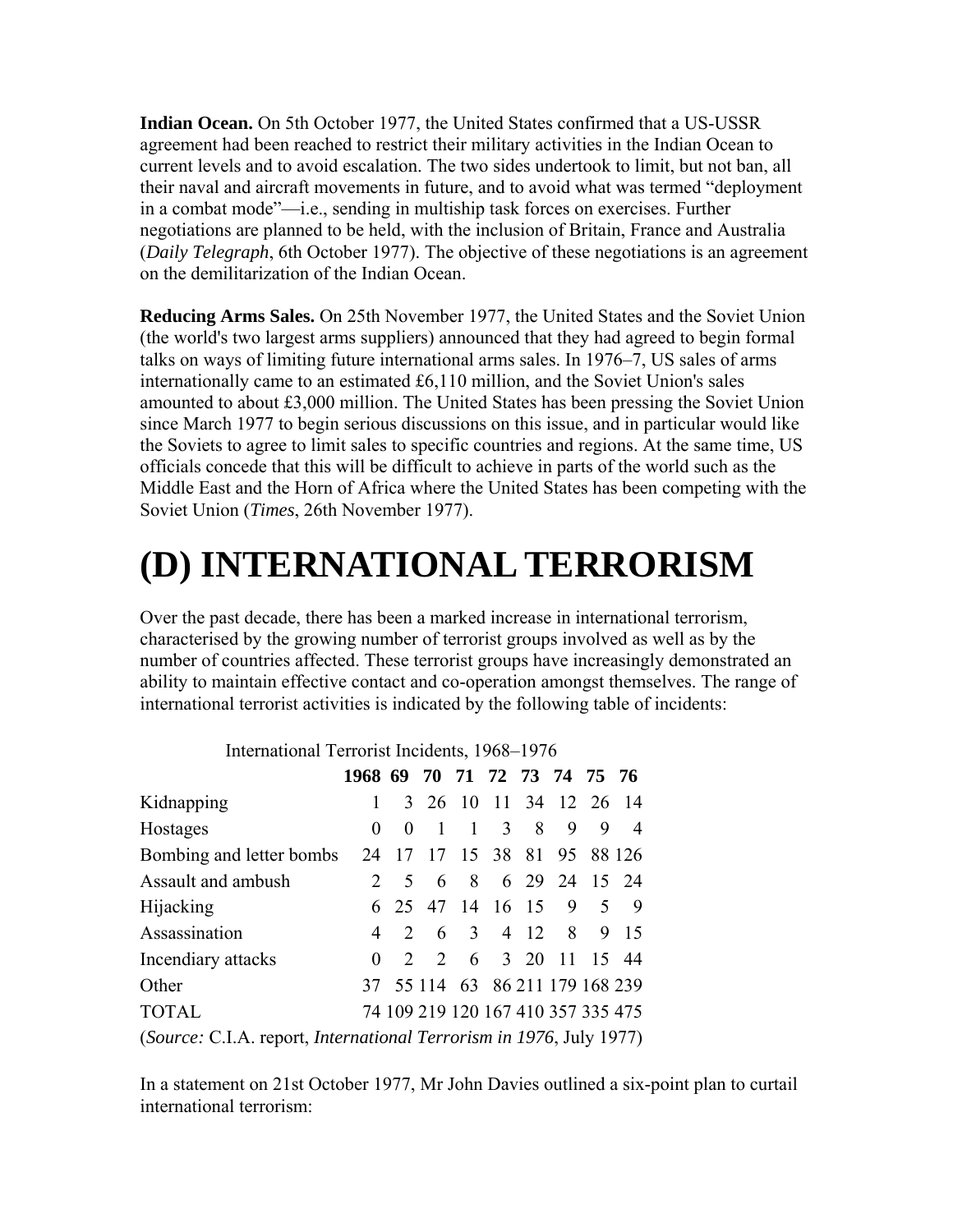- 1. "Airport security must be tightened not only in the United Kingdom but also internationally.
- 2. "The practicalities of a UN intervention force should be examined rapidly and in detail …
- 3. "The members of the European Community should immediately make arrangements for the closest possible co-operation in dealing with terrorism.
- 4. "I call upon the Government in collaboration with the other members of the EEC to press for an international agreement that no country in the world will provide sanctuary for terrorists.
- 5. "The present Review Conference at Belgrade discussing the implementation and future development of the Helsinki Agreement on security and co-operation in Europe should take the opportunity to reach a binding agreement on anti-terrorist measures …
- 6. "Serious consideration should be given to the proposal that the national airlines of countries which harbour terrorists should be denied landing rights by all those countries which have signed international anti-hijacking conventions … Hijackers should be returned for trial to the countries against which they have committed their acts of terrorism."

This statement was followed by a call from President Walter Scheel of West Germany on 26th October for an international convention to erase terrorism (*Financial Times*, 26th October 1977).

Under the Council of Europe's Convention on the Suppression of Terrorism, which was signed by Britain in January 1977, the 20 members of the Council of Europe are required either to extradite terrorists or to bring them to trial in their own country. But before Britain can ratify this agreement, domestic legislation is required to enable our courts to try a wide range of offences committed in other countries. Although Spain, Ireland and Malta have not signed the Convention, it nevertheless comes into force three months after three states have ratified it. Austria and Sweden have already done so, and Mr Davies has called for Britain to do so as soon as possible (Statement, 21st October 1977).

## **(E) THE UNITED STATES**

President Carter's **Foreign Policy**. In a major speech on 22nd May 1977, delivered at Notre Dame University, President Carter launched a fundamental reappraisal of the principles of US foreign policy. Reaffirming the American peoples' attachment to democracy and human rights, and denouncing a too-rigid form of anti-Communist containment, he went on to say:

"Because we know democracy works, we can reject the arguments of those rulers who deny human rights to their people.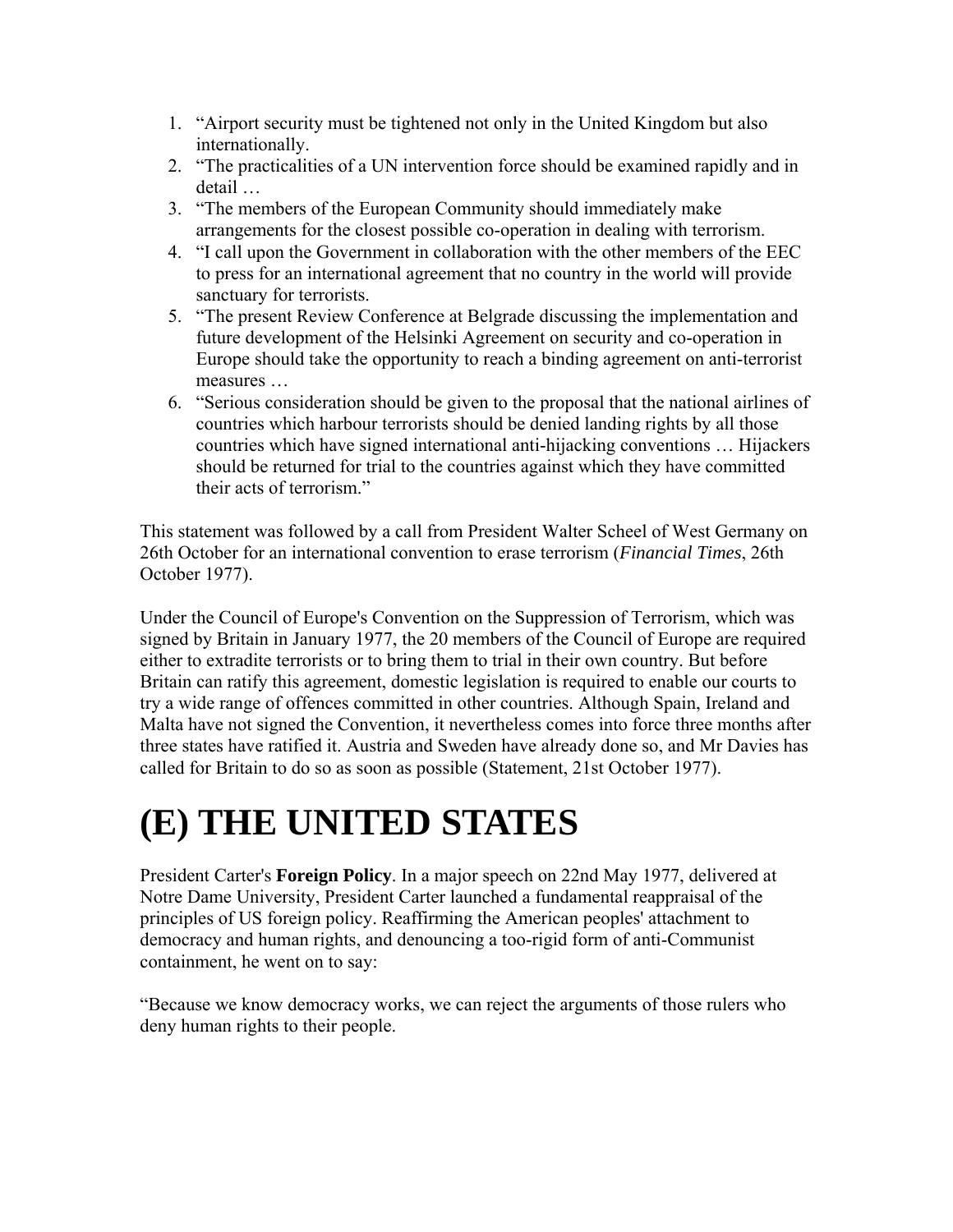"We are confident that democracy's example will be compelling, and so we seek to bring that example closer to those from whom we have been separated and who are not yet convinced.

"Being confident of our own future, we are now free of that inordinate fear of Communism which once led us to embrace any dictator who joined us in our fear.

"For too many years we have been willing to adopt the flawed principles and tactics of our adversaries, sometimes abandoning our values for theirs.

"The world is still divided by ideological disputes, dominated by regional conflicts, and threatened by the danger that we will not resolve the differences of race and wealth without violence or without drawing into combat the major military powers. We can no longer separate the traditional issues of war and peace from the new global questions of justice, equity, and human rights."

**Mrs Thatcher** has welcomed the President's renewed emphasis on human rights, and has called upon Europeans to stand shoulder to shoulder with the United States in defence of human rights:

"I welcome President Carter's renewed emphasis on human rights. It has put the moral commitment back into the forefront of politics. We Europeans should not hesitate to range ourselves along with our American partners in standing up for human rights wherever they are in question. Are we not free peoples, choosing our own governments, respecting one anothers' rights as individuals under the law? And are not those who live under Soviet Communism denied both rights and freedom as we in the West understand them?" (Rome, 24th June 1977).

## **(F) THE MIDDLE EAST**

## **1. GENERAL ELECTION IN ISRAEL**

On 18th May 1977, a General Election ended 29 years of Labour domination, when the Likud, led by Mr Menachem Begin, became the largest party. The result of the election was as follows: Likud 45 seats; Labour 32 seats; Democratic Movement for Change 15 seats; National Religious Party 12 seats; other parties 16 seats. The main reason for Labour's defeat was a loss of votes to the new middle of the road Democratic Movement for Change led by Professor Yadin. The Labour Party, now led by Mr Shimon Peres, had been damaged by a succession of scandals. In addition, the prospect of increased pressure on Israel by the United States probably encouraged some of the electorate to support the hard line foreign policy of the Likud.

On 20th June, Mr Begin formed a government, consisting of members of the Likud and religious parties. This government had only a narrow majority of six. However, on 21st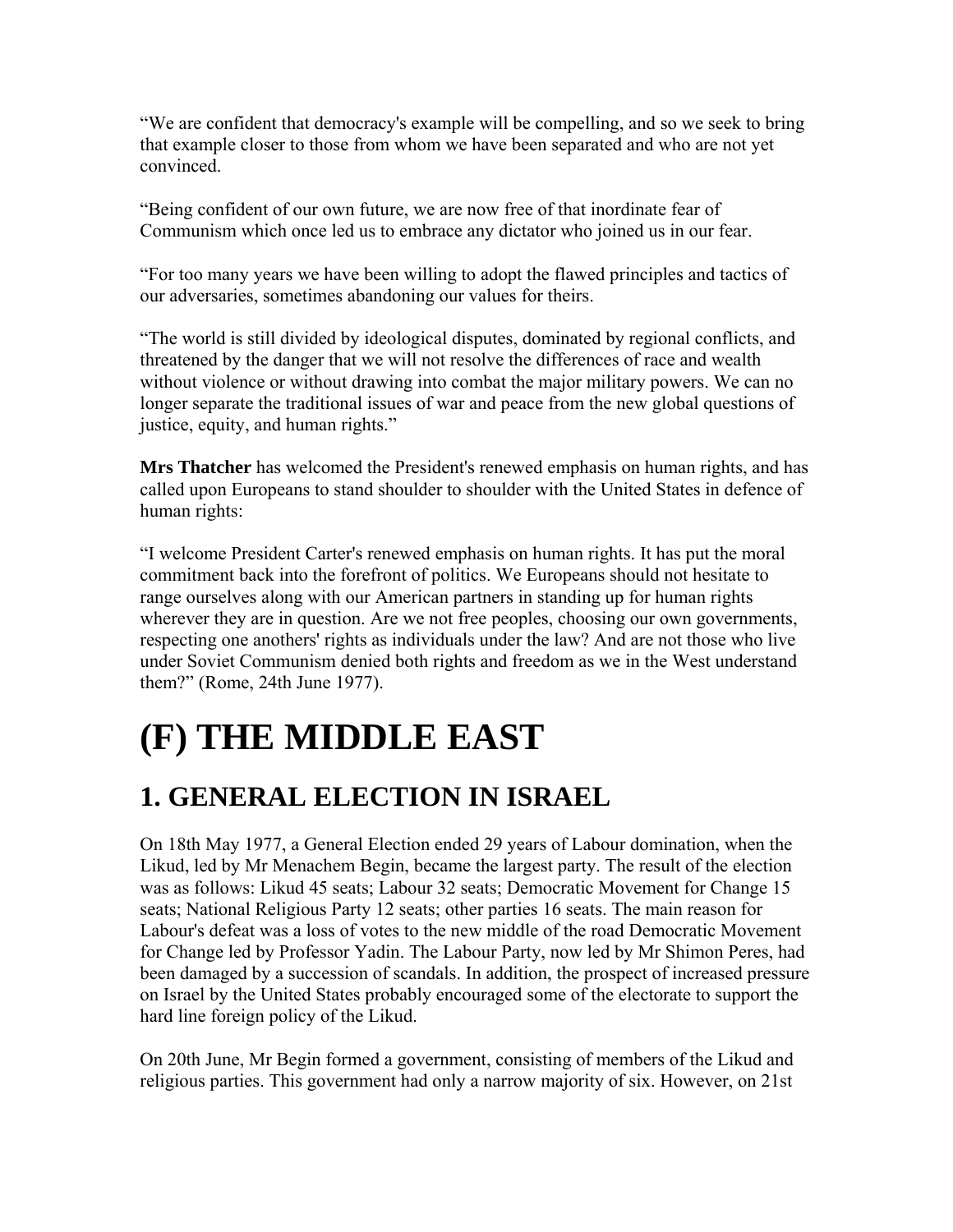October 1977, Mr Begin's position was strengthened by the adhesion to the Government of the Democratic Movement for Change.

### **2. THE ARAB/ISRAELI DISPUTE**

For much of 1977, diplomatic moves in the Middle East were dominated by attempts to establish a basis upon which a Geneva peace conference could be convened. Disagreement persisted both on the question of Palestinian representation at the Conference and the deeper question of Israeli withdrawal to the 1967 frontiers. **The Sadat Initiative.** A dramatic break in the diplomatic log jam came on 9th November 1977, when President Sadat of Egypt, a country technically at war with Israel, offered to come to Jerusalem if this would help the cause of peace. This initiative was rapidly welcomed by the Israelis, and despite violent attacks from the more militant elements in the Arab world, President Sadat visited Jerusalem on 19th and 20th November 1977. In a speech to the Knesset (Israeli Parliament), the President called on the Israelis to join him in erecting "a huge edifice of peace that builds and does not destroy", and said to them, "You want to live with us in this part of the world. We equally welcome you among us with full security and safety" (*Times*, 21st November 1977). However at the same time, he repeated Arab demands for Israeli territorial withdrawal in full, and said that these were "non-negotiable".

On 26th November 1977, President Sadat invited all countries involved in the Arab-Israeli dispute to talks in Cairo in mid-December to prepare for a Geneva Conference. Israel, the United Nations and the United States accepted this invitation, but the other Arab states and the Soviet Union refused. However, President Sadat said that he would carry on with negotiations with Israel both at Cairo and Geneva, even if the other Arab states continued to refuse to participate. Meanwhile certain militant Arab states agreed at a meeting in Tripoli to freeze contacts with Egypt. As a result, the latter retaliated by breaking off diplomatic relations with these countries (South Yemen, Syria, Iraq, Libya and Algeria).

On 15th December 1977, the Cairo preparatory talks opened in an optimistic and friendly atmosphere. On Christmas Day, President Sadat and Mr Begin met at Ismailia. These talks ended in disagreement. The Egyptian leader continued to insist on total Israeli withdrawal from the territories occupied in 1967 and the formation of a Palestinian state on the West Bank of the Jordan and in Gaza. The Israeli Prime Minister, on the other hand, offered a phased withdrawal from the Sinai desert, which would be demilitarized, and a degree of administrative self-rule for the Palestinian population. This self-rule would not however involve Israeli military withdrawal from Gaza and the West Bank, and the Palestinians would have to choose between Israeli and Jordanian citizenship. Mr Begin subsequently insisted that he was totally opposed to full self-determination for the Palestinians since, in his view, an independent Palestinian state was bound to be dominated by the Palestine Liberation Organization. A further source of disagreement has been Mr Begin's insistence that certain Israeli settlements in the Eastern Sinai—on occupied Egyptian territory—should be maintained after a settlement—a proposition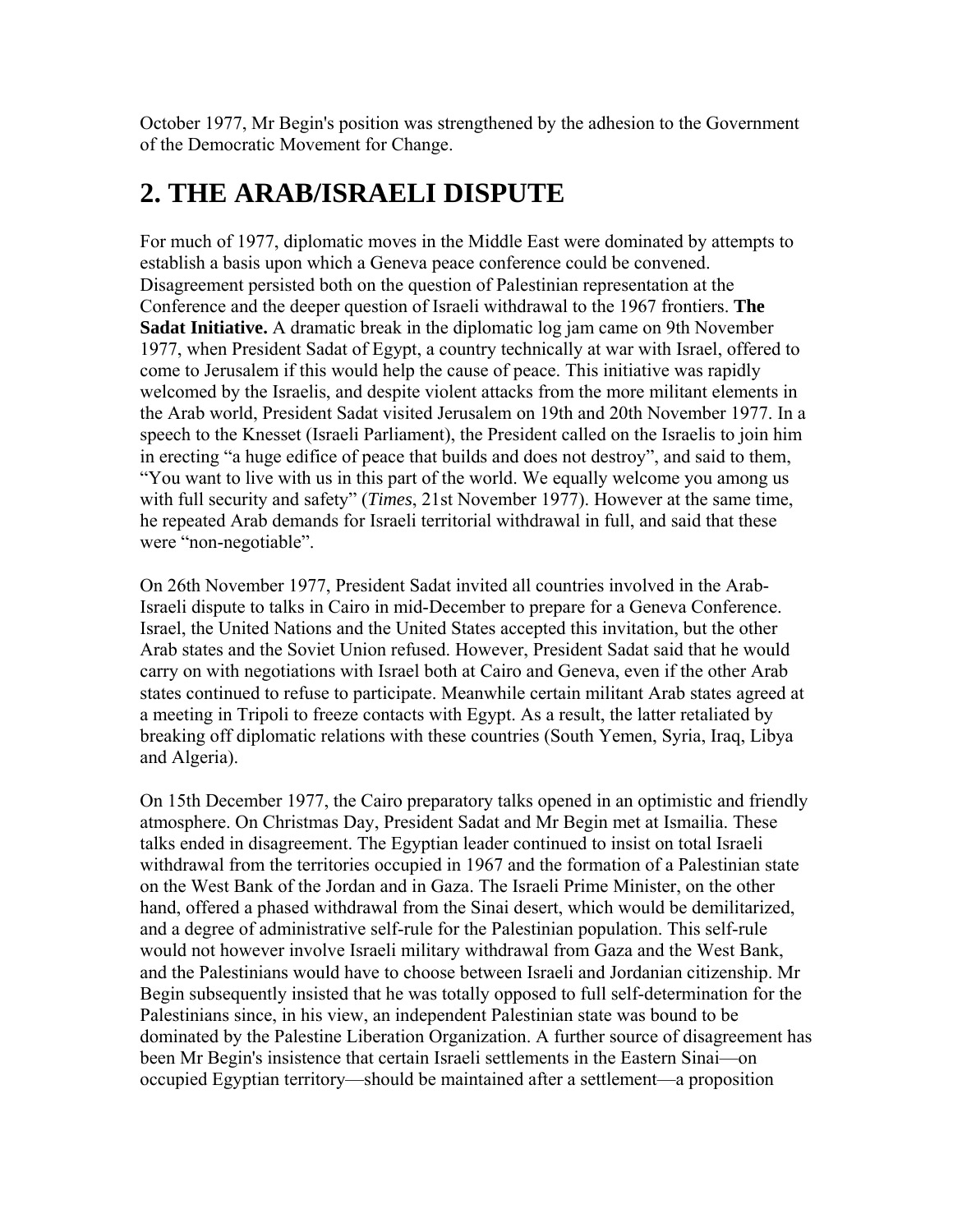which President Sadat has strongly rejected. Israeli/Egyptian negotiations will continue in two ministerial committees—one political and one military.

# **(G) AFRICA**

## **1. RHODESIA**

Following the collapse of the Geneva Conference in January 1977, the new Labour Foreign Secretary, Dr David Owen, and the new Democratic American administration, opened a fresh round of negotiations.

Meanwhile, however, Mr Ian Smith was faced with a right-wing rebellion within his Rhodesian Front party, when twelve hard-line MPs defected to form the Rhodesian Action Party on 4th July 1977. This factor contributed to the Rhodesian leader's decision on 18th July to call a General Election for 31st August. At the same time, he declared that there was "not much hope" of a successful outcome to the external negotiations and indicated that he would seek an internal settlement after the election. The General Election on 31st August resulted in a predictably massive victory for the Rhodesian Front, which won all 50 "white" seats.

**The Anglo-American Proposals.** On 1st September 1977, new Anglo-American proposals for Rhodesia were published in the form of a White Paper, *Rhodesia: Proposals for a settlement* (Cmnd. 6919). These provided for the appointment of a British Resident Commissioner with full executive, legislative and military powers in Rhodesia for not more than six months. Field-Marshal Lord Carver was named as Commissioner designate. The British Government would establish a transitional administration to conduct the elections for an independent government. These elections would be held on the basis of universal adult suffrage.

A United Nations representative would be appointed to work with the Resident Commissioner (the UN Secretary General subsequently appointed General Prem Chand of India) and the UN Security Council would establish by resolution a UN Zimbabwe Force.

Primary responsibility for law and order during the transition would lie with the police. As soon as possible after the establishment of the transitional administration, a new Zimbabwe National Army would be formed, which would in due course replace all existing armed forces in Rhodesia.

In a supplementary statement on security on 1st September 1977, Dr Owen explained that the new army would be based on the so-called "Liberation Forces" but would "also include acceptable elements of the Rhodesian Defence Forces". On the agreed day when the transitional administration took over there would be a cease-fire and sanctions would be lifted.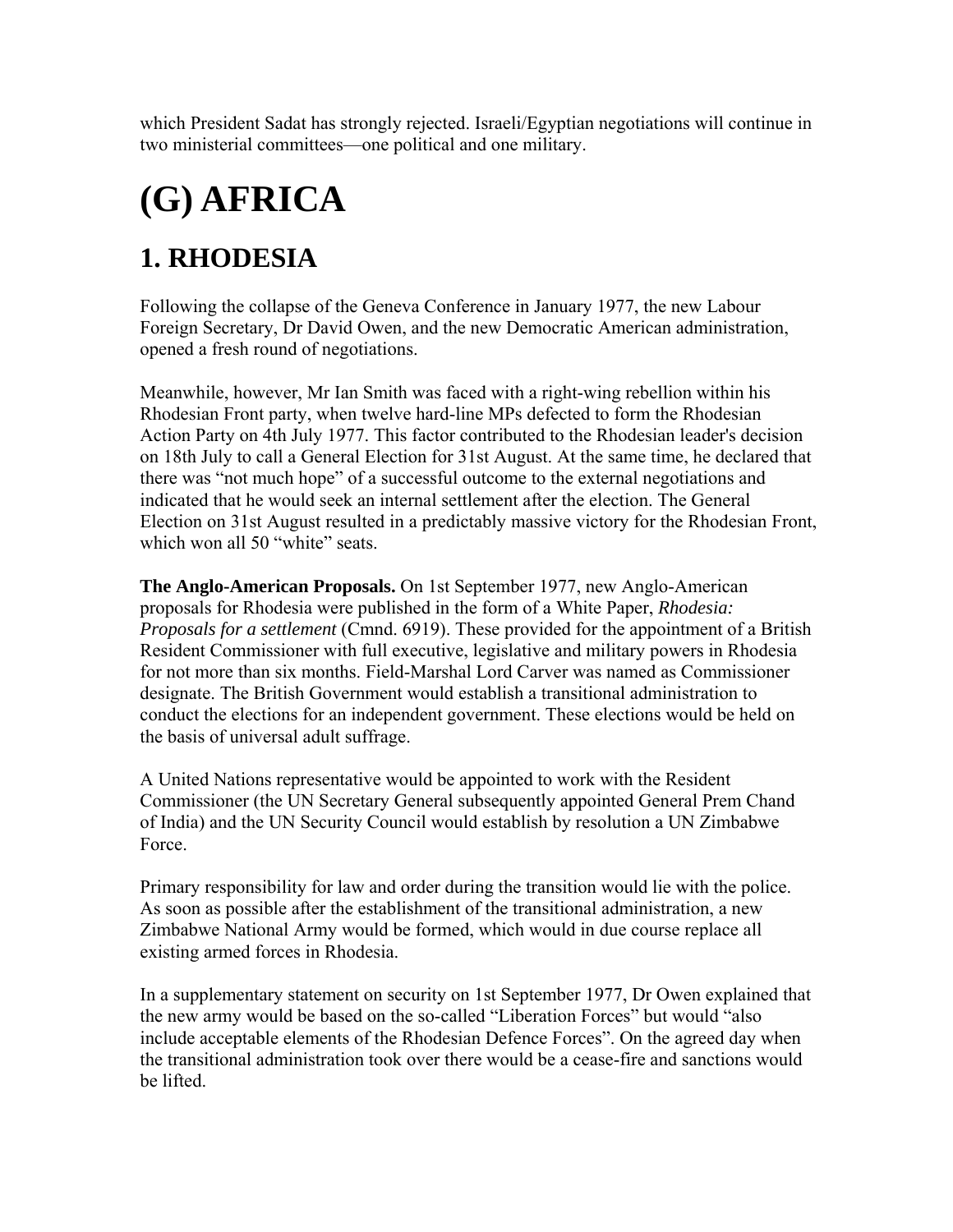A Zimbabwe Development Fund, jointly sponsored by the British and United States Government, of between US \$1,000 million and US \$1,500 million, would be established with the aim of providing funds for the economic stability and development of an independent Zimbabwe.

The Anglo-American proposals were attacked by Mr Smith on the grounds that the security arrangements were "crazy" but he did not reject the initiative outright. The Patriotic Front of Mr Nkomo and Mr Mugabe objected to the considerable powers proposed for the Commissioner and demanded that power should be handed over to them at the beginning of the transitional period. The official newspaper representing Mr Nkomo's party stated on 13th November 1977 that elections before legal independence would be "myopic, dangerous and stupid" (*Financial Times*, 14th November 1977). This position was supported by President Kaunda of Zambia, who on 8th December announced that he would no longer have anything to do with the Anglo-American proposals.

Confidence in the Labour Government's intentions was not increased by a strange statement by Dr Owen, who said on 9th October 1977 that he wanted to explain to the Soviet Union that "our intentions are exactly the same as theirs" (*Daily Telegraph*, 10th October 1977).

From 30th October to 9th November 1977, Lord Carver visited Rhodesia and other African countries to discuss security arrangements, while a senior Foreign Office official visited Rhodesia to discuss constitutional arrangements. These talks were, however, completely unsuccessful.

**Internal Settlement.** On 24th November 1977, Mr Smith announced that he was prepared to negotiate a settlement on the basis of universal suffrage, on condition that acceptable safeguards could be agreed for the white population. This was welcomed by the internal black leaders, Bishop Muzorewa, Mr Sithole and Chief Chirau, but predictably condemned by the external Patriotic Front. Negotiations opened in Salisbury on 2nd December.

On 3rd March 1978, the talks reached a successful conclusion and an agreement was signed, under which independence with a majority rule government, elected by universal suffrage, would be achieved on 31st December 1978. For the first ten years, 28 out of 100 Parliamentary seats would be reserved for the white population. General principles on such questions as a declaration of rights, the independence of the judiciary and the admission of former guerillas to the security forces were also set out.

A transitional government is to be established to govern the country until the end of this year. It will consist of an Executive Council, composed of Mr Smith and the three internal black leaders, and a Ministerial Council with equal black and white representation.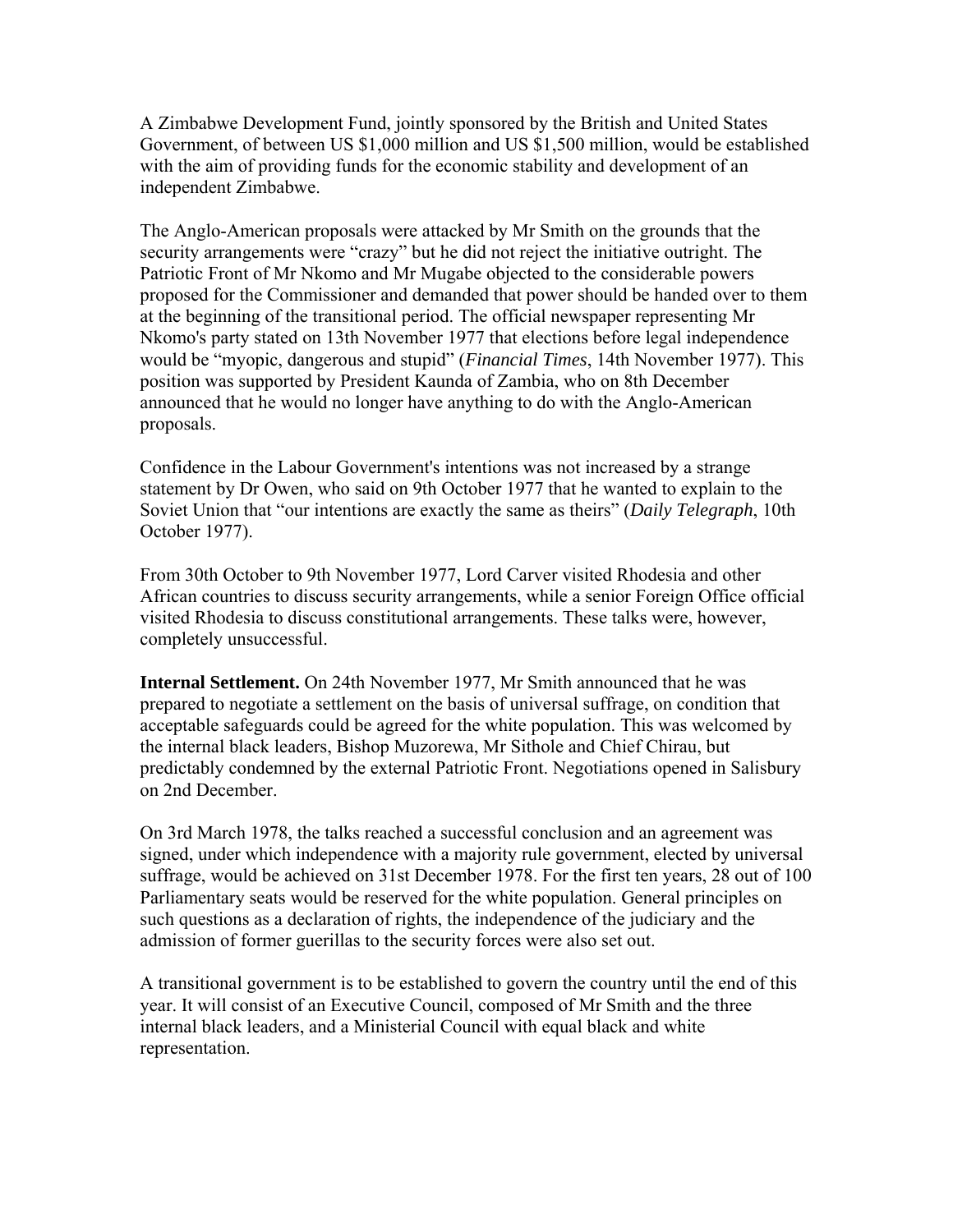**Conservative Reactions.** Conservative spokesmen strongly criticized the security arrangement proposed by the British and American Governments. Thus Lord Carrington, Leader of the Opposition in the House of Lords, said at Blackpool on 13th October:

"To suppose that the white Rhodesians, having agreed to majority rule, are then going to put their lives and property in the hands of those who sought to kill them is stretching the imagination a little far."

**Mrs Thatcher**, before the White Paper was published, stated in an open letter to Dr Owen on 26th August 1977, that disbanding the security forces would,

"be quite wrong and could involve an incalculable risk to the safety and confidence of all the people in Rhodesia, black and white alike".

However, Mr Davies had emphasized that, despite these specific objections, it would be quite wrong,

"to imagine that what we want in any way is to persuade Mr Smith and his colleagues to hold on until a better day arises with a Conservative Government" (*BBC* 2 *Newsday*, 24th October 1977).

Thus, when a motion renewing sanctions on Rhodesia was debated on 11th November 1977, Mr Davies, while expressing grave doubts about the efficacy of such sanctions, advised the House of Commons not to reject the motion and thus undermine the existing diplomatic initiatives.

In a statement on 25th November 1977, commenting on Mr Smith's acceptance of universal suffrage (see above), Mr Davies said that it was important that the external nationalists should not be excluded from talks if they were prepared to take part; that the elections should be held as soon as reasonably possible; and that, assuming that security would be assured by the existing forces, there needed to be a clear undertaking that they would be answerable to both an interim administration and a future elected Government.

In a speech in London on 14th December, Mr Davies said, "I believe we all, government and opposition alike, should be doing what is in our power to make Mr Smith's plan succeed", and criticized Dr Owen's "almost obsessive commitment" to his own proposals.

When the internal settlement was announced on 3rd March 1977, Mr Davies warmly welcomed "the progress that has been made towards a lasting settlement in Rhodesia ... (and hoped) that the settlement will command the approval of the international community and thus lead to the early lifting of sanctions to relieve the hard-pressed Rhodesian economy" (*Times*, 4th March 1978).

**Aid to Mozambique.** On 18th October 1977, Mrs Judith Hart, Minister of State for Overseas Development, signed an agreement for an interest-free loan of £5 million to Mozambique. This brings to £20 million the payments made by the Labour Government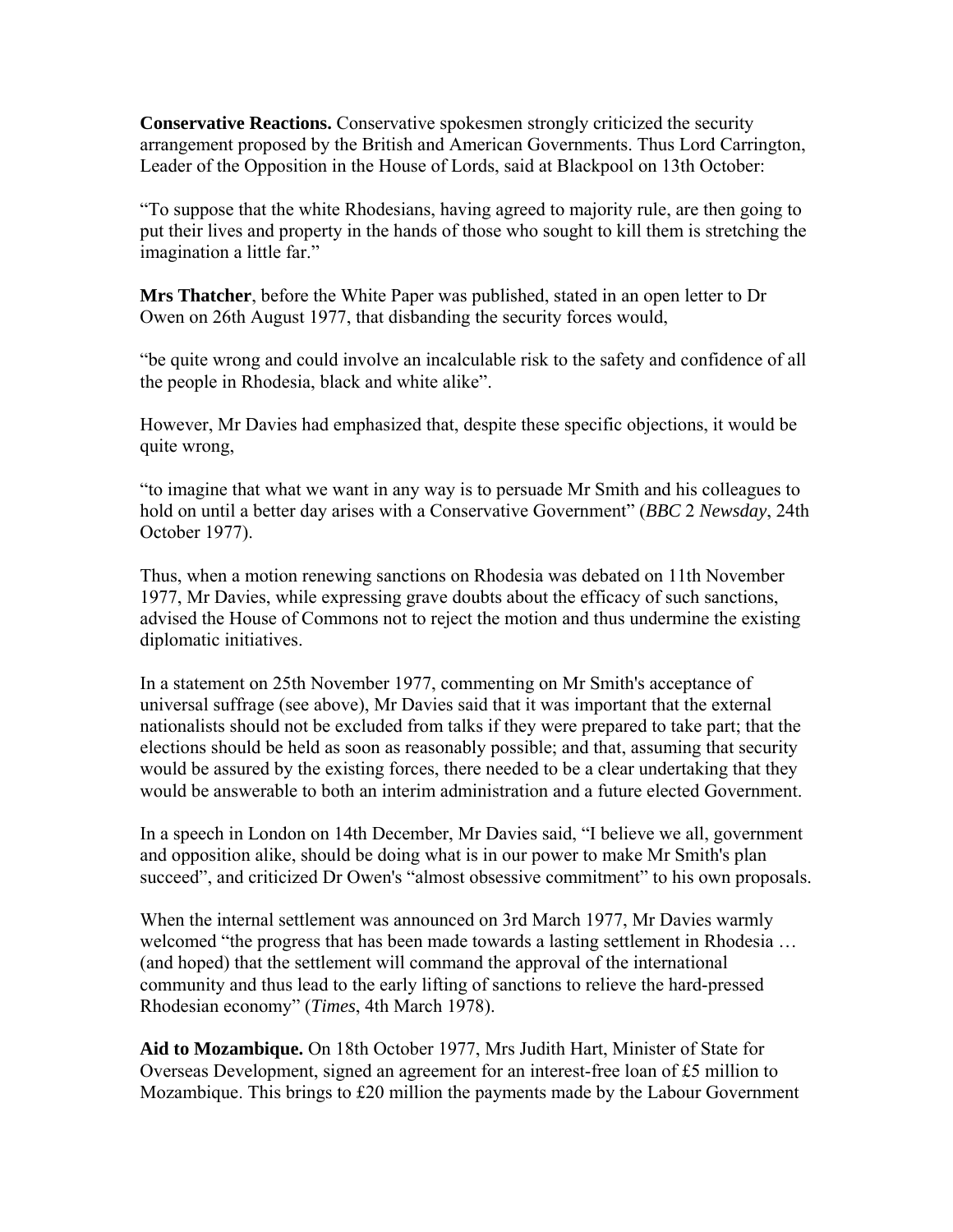to the Marxist régime of Mr Samora Machel. As on previous occasions, the agreement was strongly condemned by Conservatives.

Mr Richard Luce, a Conservative Front Bench spokesman, asked how it could "possibly be right for the Government to provide £20 million of taxpayers' money to support a régime, which is providing a base to enable guerillas to attack Africans and Europeans in Rhodesia" (*Hansard*, 14th November 1977, Col. 28).

Mr Peter Blaker, Vice-Chairman of the Conservative Foreign Affairs Committee, said that it was remarkable that such a loan should be made when "radical cutbacks are being made at home in infinitely more desirable sectors of expenditure, particularly in the social service and defence fields … the British people will whole-heartedly condemn Mrs Hart's sense of priorities" (*Daily Telegraph*, 21st October 1977).

## **2. SOUTH AFRICA**

The year 1977 has seen a steady deterioration in South Africa's relations with the Western powers, particularly the United States, as the latter increased its pressure on South Africa to change its racial policies. The South African Government was particularly offended by references by President Carter and Vice-President Mondale to ultimate majority rule and "one man, one vote" in South Africa.

On 20th September 1977, the EEC Foreign Ministers approved a voluntary code of conduct for European companies operating in South Africa to follow in their dealings with their black employees on such questions as wages, working conditions and trade unions.

On 19th October, faced with sustained domestic unrest, the South African authorities took repressive measures of a draconian nature. Eighteen organisations were banned; two newspapers were closed; and a large number of black leaders, radical white clergymen and two newspaper editors were arrested. These measures led to a worldwide outcry, which was fuelled by continuing controversy over the death in unsavoury circumstances in police custody of a prominent black activist, Mr Steve Biko, on 13th September. There were immediate demands for both a mandatory arms embargo and economic sanctions to be imposed by the United Nations. The Western powers vetoed a resolution incorporating both these, but on 4th November 1977, supported a successful resolution merely imposing a mandatory arms embargo.

**General Election.** On 30th November 1977, a General Election took place in South Africa resulting in an increased majority for the Nationalist Party of Mr Vorster, who had called the election in order to demonstrate the solidarity of white South Africa in the face of foreign criticism. The Nationalists won 134 seats out of a total of 165. The liberal Progressive Federal Party won 17 seats, the conservative New Republic Party (formerly United Party) 10 seats, and the Right-wing South Africa Party 3 seats.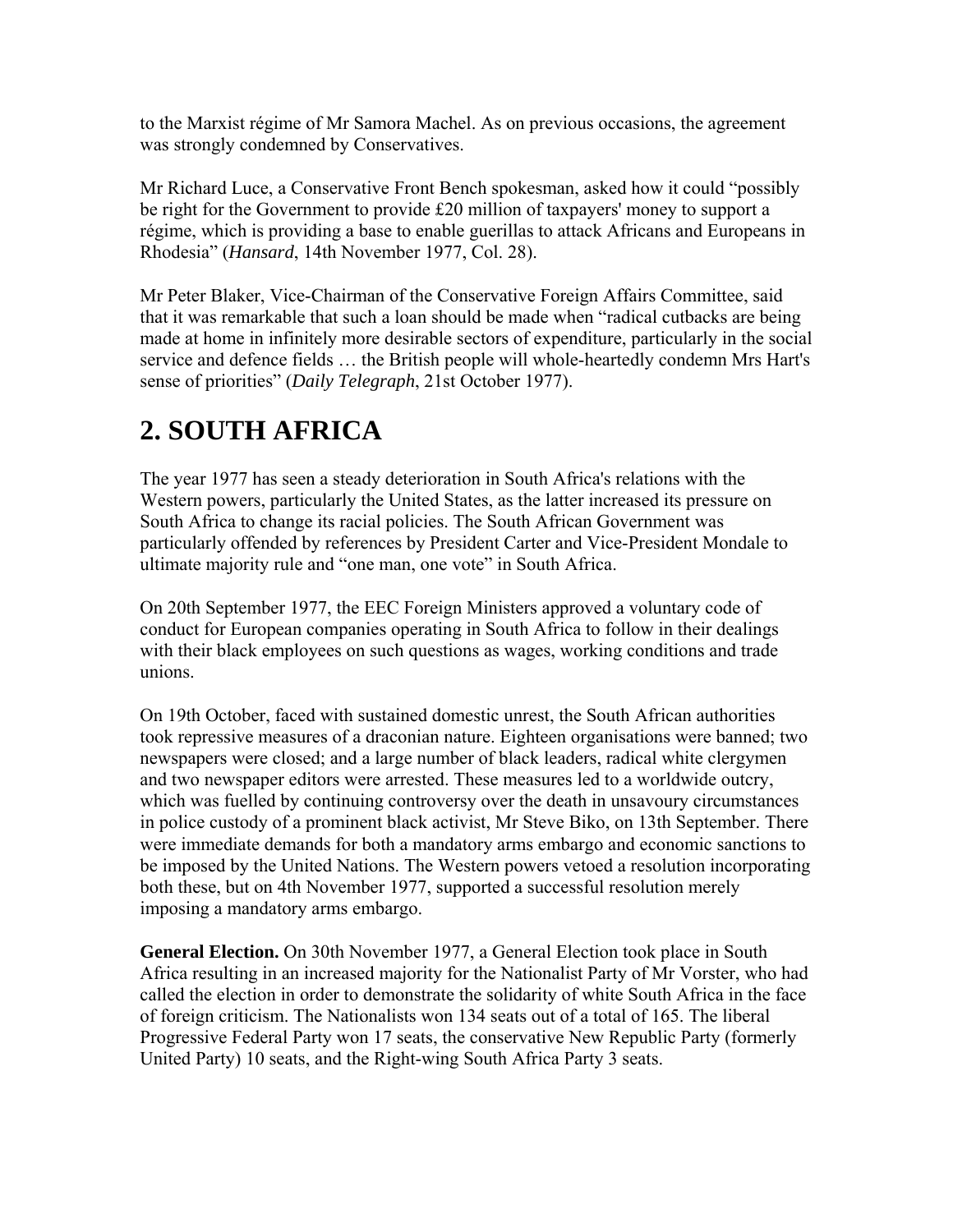**Conservative Views.** Speaking in London on 25th October 1977, Lord Carrington reminded South Africans that "to enlist Western support, South Africa has to produce the conditions in which that support can be forthcoming amongst those of us who wish to help", and said that the repressive measures there "had saddened, bewildered and horrified us".

Earlier, **Mrs Thatcher** had expressed opposition to any economic sanctions on South Africa (*Times*, 15th September 1977), and Mr Davies said on 24th October 1977, with reference to South Africa, that "trade boycotts are an absolute lost cause" (*BBC 2 Newsday*).

**South West Africa.** Negotiations on the independence of South West Africa (Namibia) between South Africa and a so-called &oqq;Contact Group&cqq; of five Western Nations (Britain, Canada, France, United States and West Germany) took place throughout 1977. No agreement has yet been reached.

## **3. ETHIOPIA/SOMALIA**

The Horn of Africa has been the scene for a dramatic reversal of alliances. Until the fall of the monarchy in Ethiopia, that country was a loyal ally of the United States, fighting against predominantly Left-wing Eritrean separatists. However, through a series of bloodstained *coups d'&eacu;tat*, Ethiopia lurched to the furthest extremes of the revolutionary Left. American support was rejected, and Cuban and Soviet support welcomed.

In the summer of 1977, the Ethiopian r&eacu;gime of Colonel Mengistu was faced with a second front of separatist opposition from Somali guerillas in the Ogaden area in the south. These guerillas were supported by regular troops of the Somali Republic, even though that country had long been closely linked with the Soviet Union. At first the Somali forces made considerable advances, but recently, with massive Soviet and Cuban help, the Ethiopians have counter-attacked.

The Russians tried hard to maintain their influence in Somalia, despite their support for its opponents. However, eventually, on 13th November 1977, the Somali r&eacu;gime of President Barre broke off diplomatic relations with Cuba, ordered thousands of Russian advisers to leave the country, and forced the important Soviet base at Berbera to be closed. The Somalis have appealed, so far unsuccessfully, for help from the West in the supply of weapons.

## **(H) THE CPRS REPORT ON OVERSEAS REPRESENTATION**

The report of the Central Policy Review Staff (CPRS) on Britain's overseas representation (the Berrill Report) was published on 3rd August 1977. The report was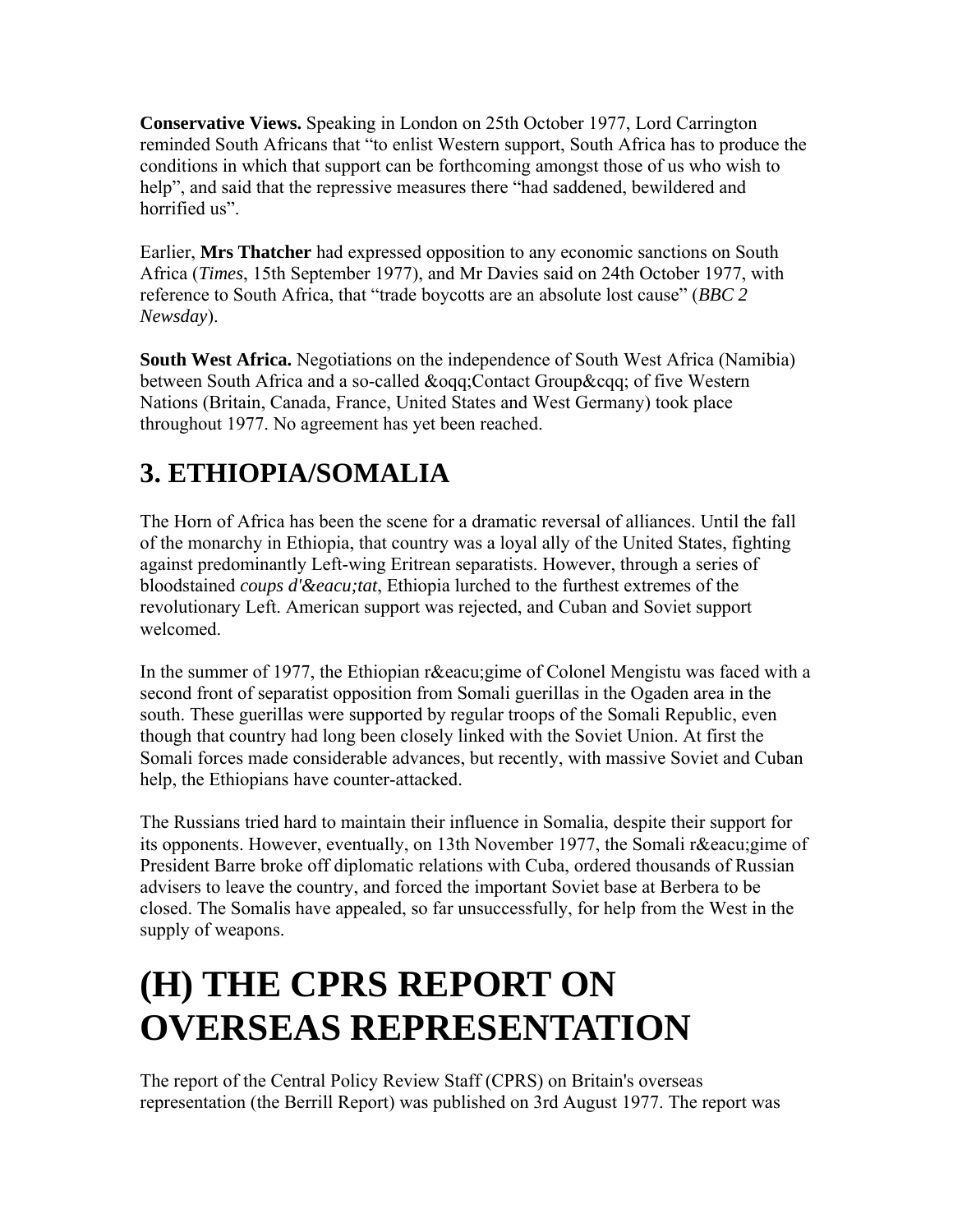commissioned in January 1976 by Mr James Callaghan, when he was Foreign Secretary, as the result of a suggestion which the CPRS made to him at the end of 1975 that a new look should be taken at the United Kingdom's overseas representation. The Review Staff visited 44 posts in 27 countries and took 18 months and £114,000 to complete the 442 page report. The main recommendations of the report were:

- a. The closing of about 30 embassies and high commissions and of at least 35 consulates; the loss of 365 to 500 diplomatic jobs to correct &oqq;structural imbalances&cqq; and a &oqq;fairly large&cqq; programme of compulsory retirement of senior serving diplomats.
- b. The abolition of the British Council.
- c. The restriction of the BBC's overseas services to developing countries and Communist Europe.
- d. Greater emphasis on export promotion.
- e. Diplomats should spend fewer and longer periods abroad, living in less spacious quarters, entertaining less and more informally.
- f. The creation of a Foreign Service group to replace the Diplomatic Service and to take on some of the work of the Ministry of Overseas Development, and the external trade side of the Department of Trade. Its management would be shared by these two departments together with the Foreign and Commonwealth Office.

Commenting upon these proposals, Mr John Davies pointed out that although the report was &oqq;a painstaking and detailed analysis of our representative and promotional needs on the foreign scene ... in its fundamental approach it is wrong & cqq; (Statement, 3rd August 1977).

In a debate on the report in the House of Lords, Lord Home made the point that &oqq;if we act as a poor relation, we shall be treated as one&cqq; and described the report as &oqq;a charter for pessimism and defeatism&cqq; (*Hansard*, 23rd November 1977, Cols. 888&en;9). For the Government, Lord Goronwy-Roberts, Minister of State, Foreign and Commonwealth Office, reassured the House that no decision would be taken on the report without the most careful scrutiny.

The report is now being considered by the Defence and External Affairs sub-committee of the House of Commons Expenditure Committee, which is expected to report later this year.

# **(I) CROWN AGENTS**

On 1st December 1977, Mrs Judith Hart, Minister of State for Overseas Development, announced the results of the Fay Committee of Enquiry into the losses by the Crown Agents of some £200 million. The Crown Agents, who provide investment and purchasing services for many overseas governments, unwisely became involved in investing on their own account, particularly in unreliable property and secondary banking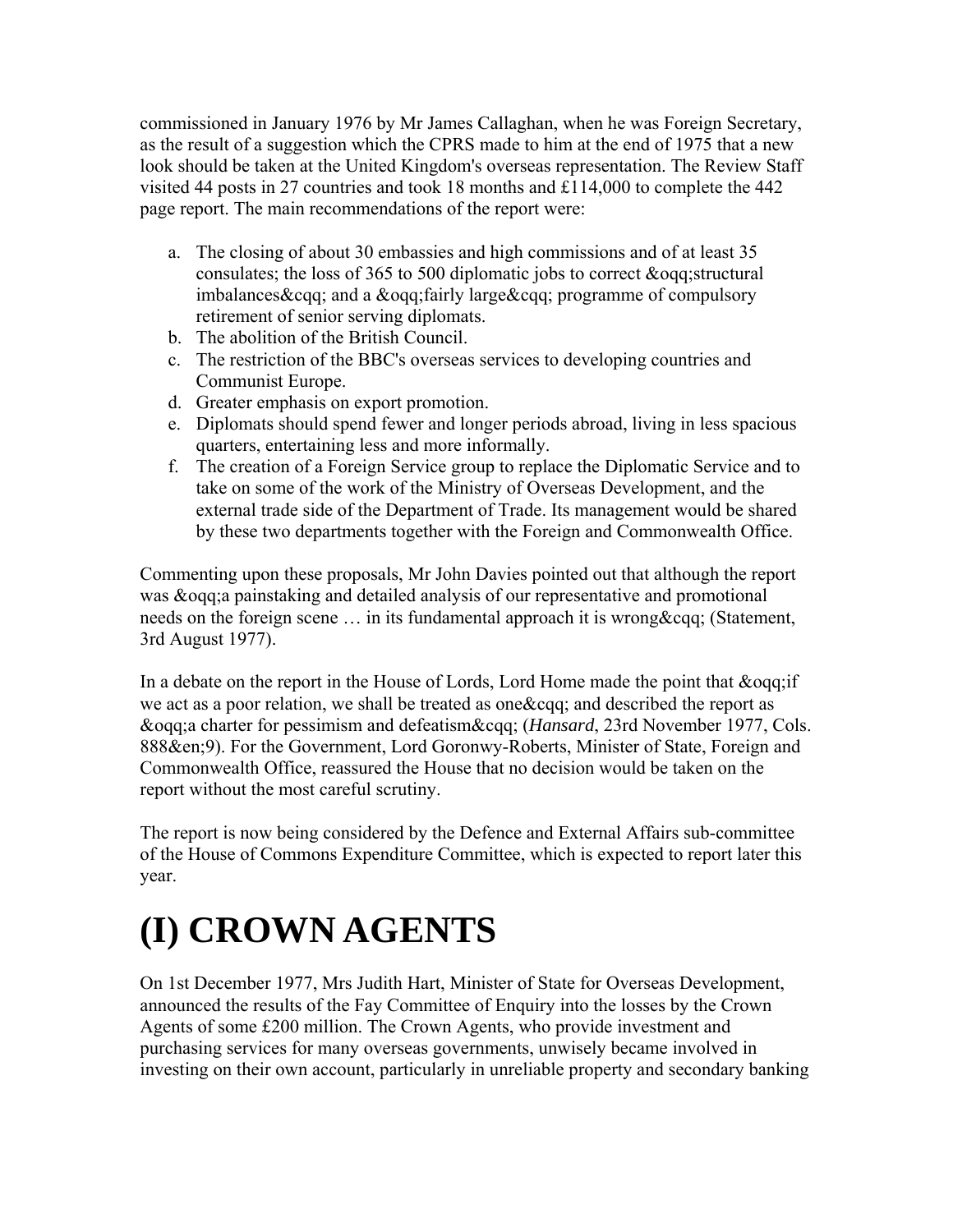sectors. This led to a financial collapse of the Crown Agents in 1974, which had to be stemmed by a considerable infusion of public money.

Mrs Hart announced that legislation would be introduced to ensure that the Crown Agents were henceforth fully accountable to Parliament, and that a further enquiry would be set up to investigate possible breaches of duty and neglect by individuals in the Crown Agents, the Bank of England and the appropriate ministries. Mrs Hart announced that the enquiry would be held in private. However, on 5th December 1977 during an emergency debate on the subject, Conservative spokesmen, supported by backbenchers on both sides of the House of Commons, called for a public enquiry and the Government was defeated by 158 votes to 126. A public tribunal has now been set up under the chairmanship of Mr. Justice Croom-Johnson.

# **(J) GLOBAL MATTERS**

1977 has been marked by a considerable lack of success in the three big multilateral conferences&em;the Law of the Sea Conference, the Conference on International Economic Co-operation (CIEC) and the United Nations Conference on Trade and Development (UNCTAD).

**Law of the Sea Conference.** The sixth substantive session of the Law of the Sea Conference in New York ended in July 1977 without any final agreement on a document which might be embodied in an eventual oceans treaty. The main stumbling block to agreement has been a dispute between the developed states and the poorer countries on rules and regulations to govern deep sea-bed mining. Negotiations will be renewed in Geneva in March 1978 on the basis of an &oqq;informal composite negotiating text&cqq;, issued by the Conference President at the end of the previous session.

**CIEC.** The Conference on International Economic Co-operation (CIEC), often referred to as the North/South dialogue, came to an inconclusive end in Paris on 2nd June 1977. The developing countries rejected Western proposals for a new dialogue on energy and expressed dissatisfaction that no agreement was reached on the issue of debt relief. The Western countries did, however, commit themselves in principle to an increase in official aid, and to adopt a more favourable approach to the Geneva negotiations on the proposed common fund for commodities (but see below).

**UNCTAD.** The discussions within the United Nations Conference on Trade and Development (UNCTAD) on the establishment of a common fund to finance international commodity arrangements were suspended without agreement on 1st December 1977. It has so far proved impossible to bridge the gulf between the developed and developing countries on how the proposed fund should be managed and how it should be financed.

## **(K) AID**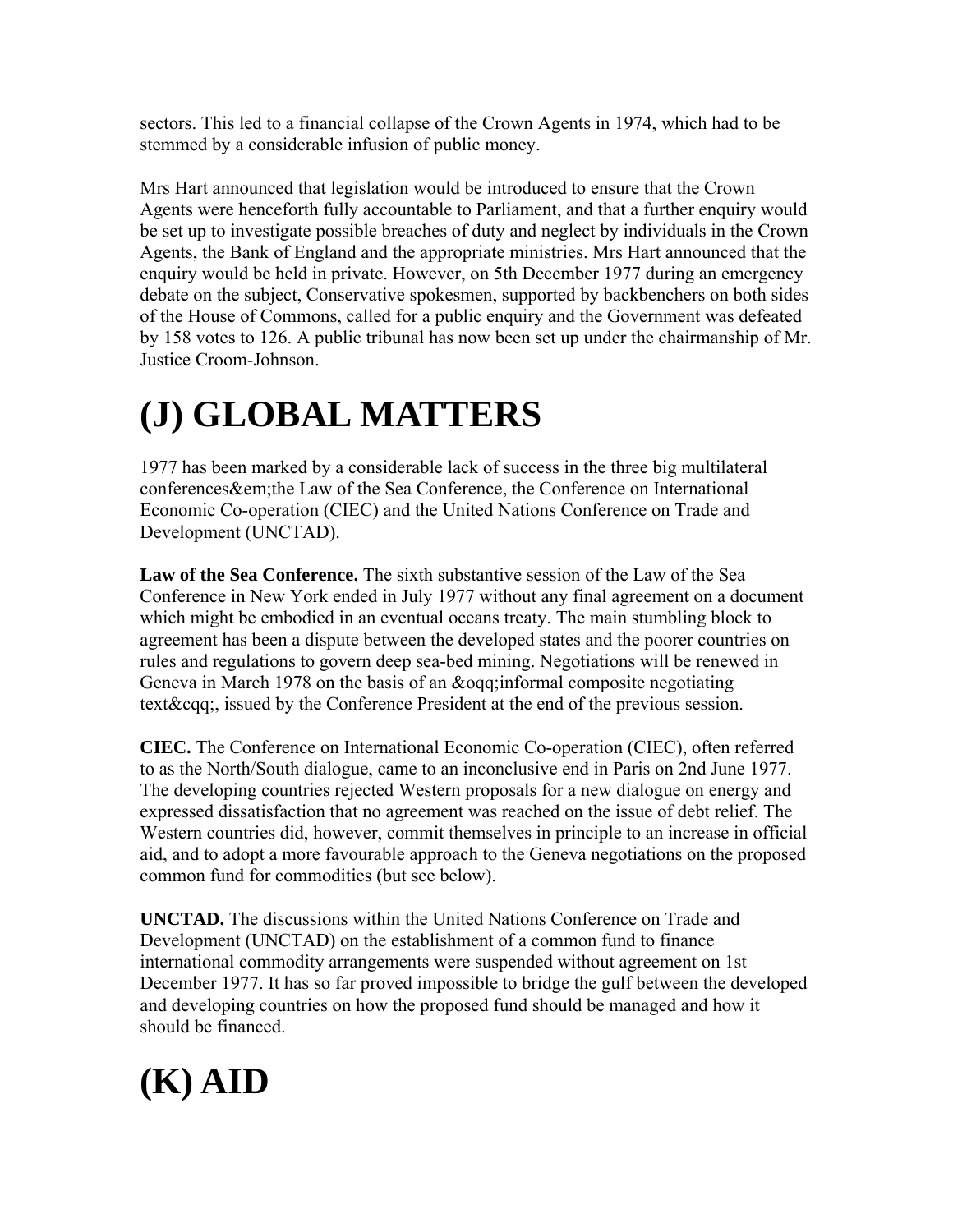The following figures update the table of aid figures on p. 648 of the *Campaign Guide 1977*.

Aid Figures 1975

| A  | Total Official Aid in $1975 - £403$ m.                |
|----|-------------------------------------------------------|
| B. | Total Private Aid in 1975 $-$ £2,193 m. or £609 m.*   |
|    | A as a % of GNP $-$ 0.39%                             |
|    | B as a % of GNP $-2.12\%$ or 0.58%*                   |
|    | Total Net Financial Flows $-$ £2,596 m. or £1.012 m.* |
|    | Total as a % of GNP $-$ 2.51% or 0.97%*               |
|    |                                                       |

\* Government statistics for Private Aid have been changed from 1975 to include longterm investment in foreign currency by UK resident banks and other financial institutions, in accordance with EEC statistical practice. Such investment amounted to £1,584 million in 1975.

## **(L) DEFENCE**

### **1. THE 1977 DEFENCE WHITE PAPER (Cmnd. 6735)**

This White Paper, published on 28th February 1977, was described by Sir Ian Gilmour, Shadow Defence Secretary, in a statement on the same day, as "a mixture of cotton wool and chloroform". He went on to say that, like its predecessors, this latest White Paper "tells us essentially three things;

*First*, that the armed forces of Russia and her Warsaw Pact allies, which we all know are already far larger than they could possibly need purely for their own defence, have continued to grow at an alarming rate.

*Second*, logically, that the West needs to keep up its collective guard if it wants to safeguard its freedom.

*Third*, quite illogically, that for a number of mainly irrelevant reasons, the Labour Government has found it necessary to go on cutting defence expenditure".

Deploring what he called the Government's "ostrich-like complacency", he added:

"… let us not allow this White Paper to serve as yet another dose of chloroform to put us to sleep until the next round of cuts. It must be viewed not in isolation but in the context of the enormous damage this Government has already done to our NATO commitments and to the capability of our armed forces".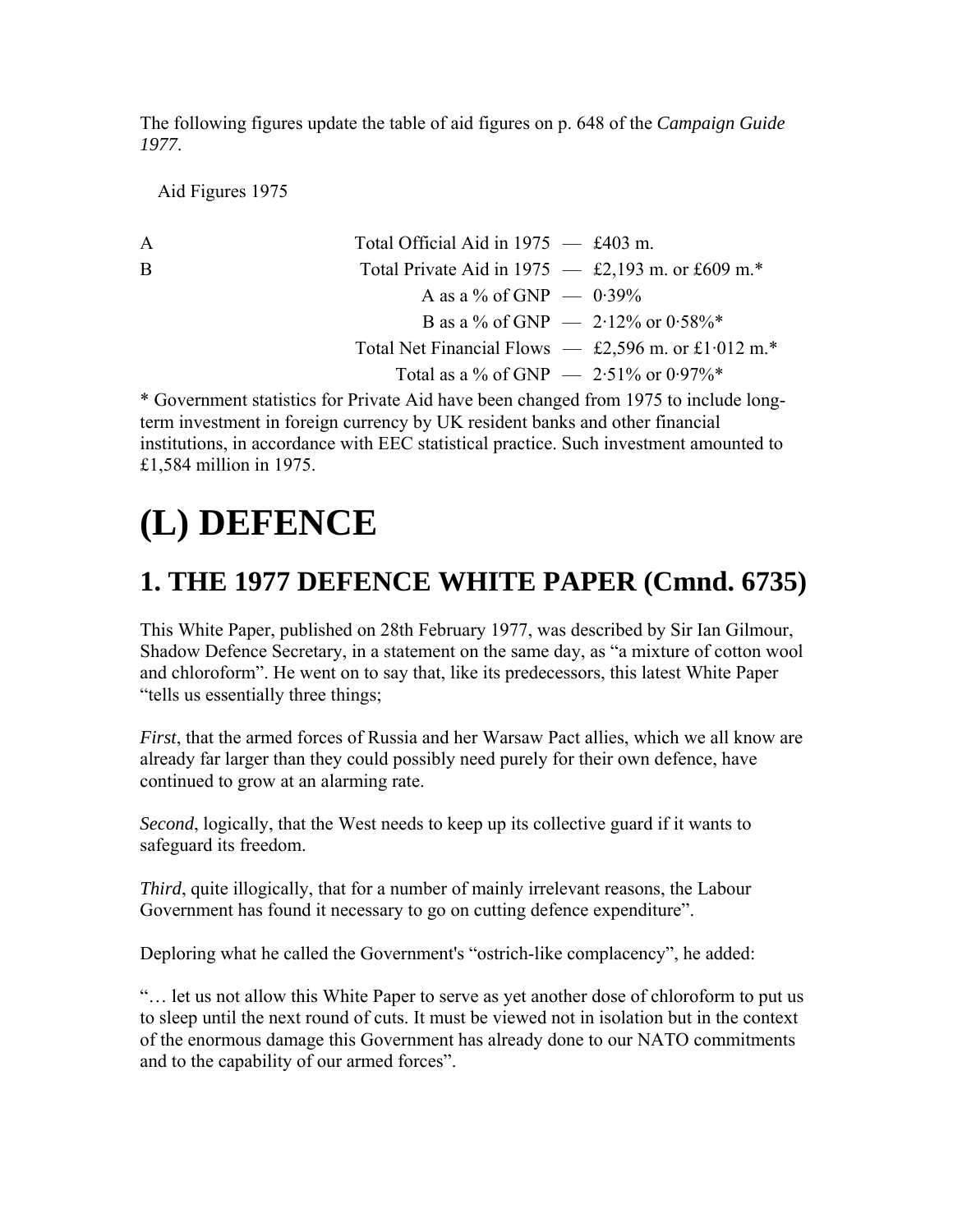Labour's defence cuts now amount to nearly £10 thousand million. (For details, see Table I, opposite.)

## **LABOUR'S DEFENCE CUTS 1975–1978**

| Table 1       |                                                                                            |                                                         |                                                                     |     |     |     |   |                                                              |                |   |                                                                                |  |  |
|---------------|--------------------------------------------------------------------------------------------|---------------------------------------------------------|---------------------------------------------------------------------|-----|-----|-----|---|--------------------------------------------------------------|----------------|---|--------------------------------------------------------------------------------|--|--|
| Date          | <b>Occasion</b>                                                                            | <b>FINANCIAL YEAR (£ million at 1977 Survey Prices)</b> |                                                                     |     |     |     |   |                                                              |                |   |                                                                                |  |  |
|               |                                                                                            | 6                                                       | 1975 - 1976 - 1977 - 1978 - 1979 - 1980 - 1981 - 1982 - 1983 -<br>7 | 8   | 9   | 80  | 1 | $\overline{2}$                                               | $\mathfrak{Z}$ | 4 | <b>Total</b><br>$\boldsymbol{\mathit{to}}$<br>1983-<br>$\overline{\mathbf{4}}$ |  |  |
| 1975          | Defence<br>White<br>Paper-<br>March Cmnd.<br>$5976-$<br>following the<br>Defence<br>Review | 533                                                     | 479                                                                 | 632 |     |     |   | 887 1,102 1,219 1,219 1,219 1,219 8,509                      |                |   |                                                                                |  |  |
| April<br>1975 | Chancellor's<br>1975 Budget<br><b>Statements</b>                                           |                                                         | 195                                                                 |     |     |     |   |                                                              |                |   | 195                                                                            |  |  |
| Feb.<br>1976  | Public<br>Expenditure<br>White<br>Paper-<br>Cmnd. 6393                                     |                                                         |                                                                     | 232 | 261 | 222 |   |                                                              |                |   | 715                                                                            |  |  |
| July<br>1976  | Chancellor's<br>cut                                                                        |                                                         |                                                                     | 116 |     |     |   |                                                              |                |   | 116                                                                            |  |  |
| Dec.<br>1976  | Chancellor's<br>cut                                                                        |                                                         |                                                                     | 116 | 267 |     |   |                                                              |                |   | 383                                                                            |  |  |
|               | <b>TOTALS</b>                                                                              | 533                                                     |                                                                     |     |     |     |   | 674 1,096 1,415 1,324 1,219 1,219 1,219 1,219 9,918          |                |   |                                                                                |  |  |
|               |                                                                                            |                                                         |                                                                     |     |     |     |   | (Source: <i>Hansard</i> , 17th February 1978, Cols. 431–432) |                |   |                                                                                |  |  |

## **2. THE MILITARY BALANCE**

The White Paper emphasized, *inter alia*, the following features of the alarming growth of the threat posed by Russia and her allies:

• Soviet military expenditure has grown by some 5 per cent a year in real terms, and it is calculated that the Soviet Union is now allocating 11–12 per cent of its GNP to military programmes.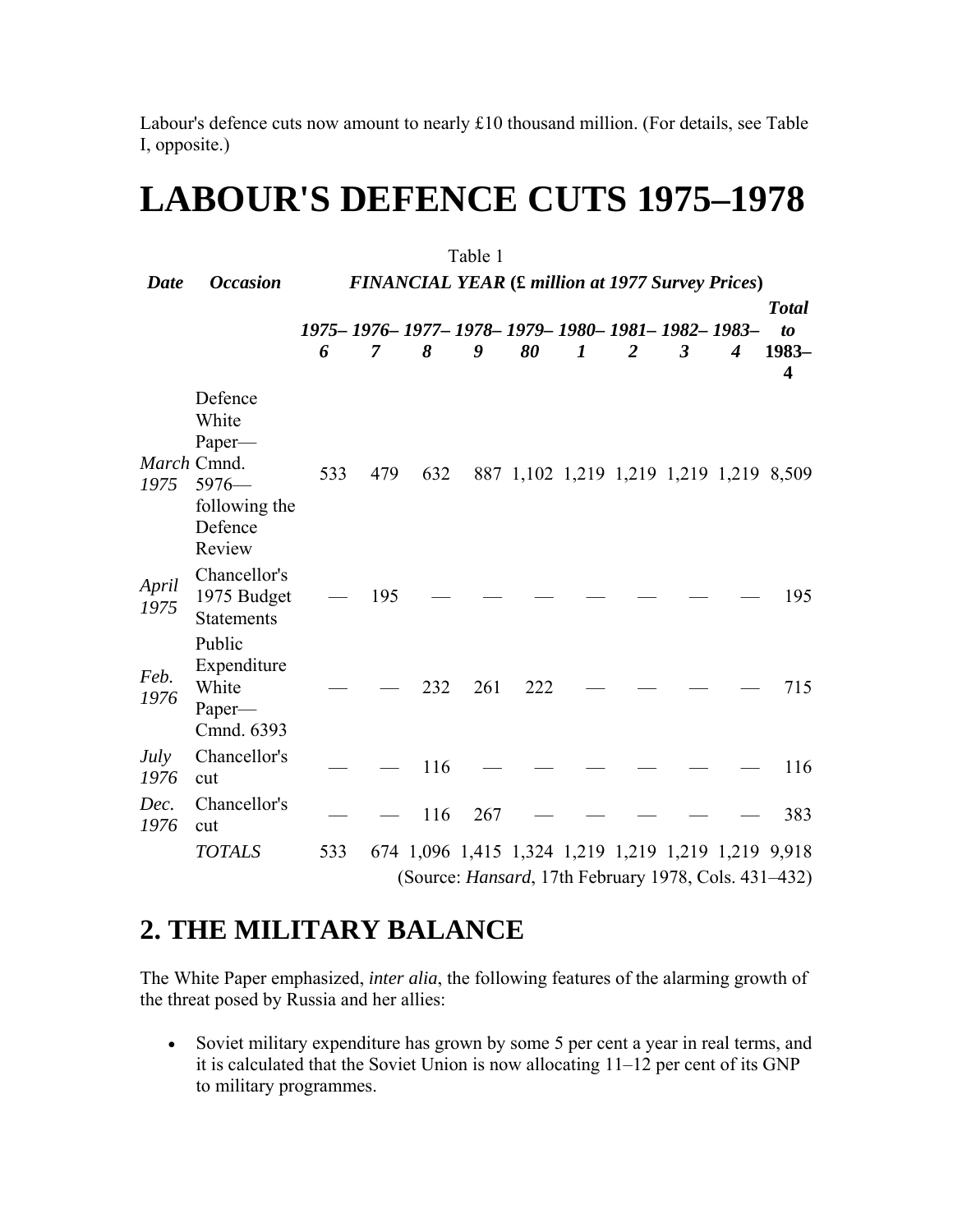- Increases in offensive capability and in overall numbers of the Soviet Northern Fleet, the main threat to NATO in the Atlantic.
- An increase, since 1968, of Soviet forces facing the Central Region of NATO, equivalent to six complete pre-1968 divisions.
- A major advance in the conventional *offensive* capability of Soviet air forces, together with an increase in their already formidable tactical nuclear capability.
- The imminent deployment of the new SS-X-20 intermediate range ballistic missiles, capable of reaching any major target in Europe.
- At sea, new nuclear-powered missile-firing submarines appearing at a rate of six a year.

Regrettably, the White Paper abandoned the format used in its predecessors (Cmnd. 5976 and 6432) which provided tables showing the balance between NATO and Warsaw Pact forces. But in a Written Answer on 3rd March 1977, Mr Mulley, Defence Secretary, made the remarkable assertion that:

"the ratios for the military balance on NATO's Central Front are unchanged from last year's White Paper (Cmnd. 6432). As regards the balance of ready forces in the Western Atlantic there is no change in the submarine ratio, and the combat aircraft ratio is about the same at 1 : 1·4. However, the surface ship ratio has reverted to the 1975 position of 1 : 1·7" (*Hansard*, Col. *271–2*).

## **3. CUMULATIVE EFFECT OF LABOUR'S CUTS**

The Second Report from the House of Commons Expenditure Committee, entitled *Cumulative Effect of Cuts in Defence Expenditure* (HC 254), published on 17th March 1977, revealed that this cumulative effect has been, and is likely to be, increasingly felt, not only by the services support structure, itself important, but also by the front line forces; and that our forces are now being seriously deprived of the modern equipment necessary "to maintain, with the other members of the Alliance, sufficient conventional capability to deter the Warsaw Pact from acts of aggression, to sustain an effective fighting force in the event of actual hostilities, and thereby to avoid recourse to nuclear weapons".

Examples of cuts in equipment items, which appear to have impaired our capability within the NATO area, are:

#### *For the Army*

- a. Reductions in helicopters which have seriously impaired the Army's battlefield and logistic mobility.
- b. Abandonment of a new long range artillery rocket project and failure to provide an adequate anti-tank capability—both of which will seriously impair the Army's tactical defence capability.
- c. Failure to provide adequate air defence for the forward troops in BAOR.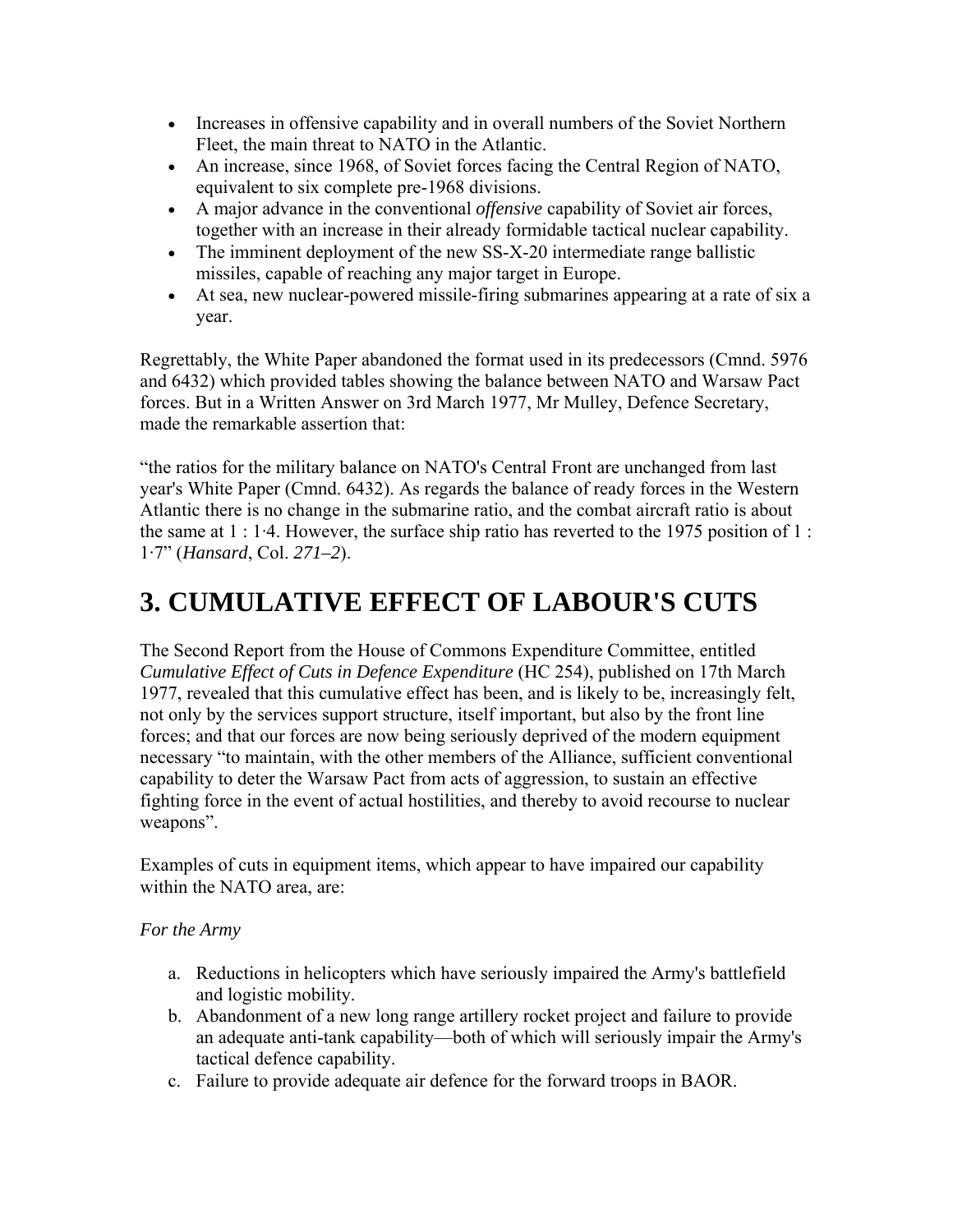*At Sea*

Further reductions in the number of ships and submarines available for anti-submarine warfare—an especially important setback in view of the growing Russian submarine threat.

*For the RAF*

Serious impairment of its strike and offensive support capability.

## **4. THE NATO SUMMIT**

The North Atlantic Council met in London on 10th and 11th May 1977 with the participation of Heads of State and Government. In their final communiqué, the Allies expressed particular concern about the continuing growth in the strength of offensive capabilities of the armed forces of the Warsaw Pact countries. President Carter, in his first appearance at such a meeting, remarked that these forces were now much stronger than would be needed for any defence purpose. He went on to say:

"The collective deterrent strength of our Alliance is effective. But it will only remain so if we work to improve it. The United States is prepared to make a major effort to this end … in the expectation that our allies will do the same".

Soon afterwards, at a meeting of the NATO Defence Planning Committee on 17th and 18th May, Ministers agreed to aim at an annual increase in defence expenditure of about 3 per cent in real terms.

## **5. NATO's REPRIMAND**

Britain's contribution to NATO has been so gravely damaged by the present Government that in September 1977 NATO's Secretary General, Dr Luns, felt impelled to issue a stern rebuke to Mr Mulley, Defence Secretary, about the cumulative effects of Labour's defence cuts—pointing out that successive cuts had been made in the minimum level of defence which the Government's own Defence Review had sought to establish.

But in its reply to these strictures, the Government added to Britain's humiliation in the eyes of her allies by treating Dr Luns's reprimand with scorn. It fell back on the futile argument based on the proportion of our Gross National Product (GNP) that we spend on defence—ignoring the reality that it is the Government itself which is responsible for the deplorable level of that GNP. The only true gauge of relative defence spending is that of actual spending per head of the population—where, according to the latest assessment by the International Institute for Strategic Studies, we now lag not only behind France and Germany, but also behind Belgium, Denmark, the Netherlands and Norway *(The Military Balance 1977–8)*.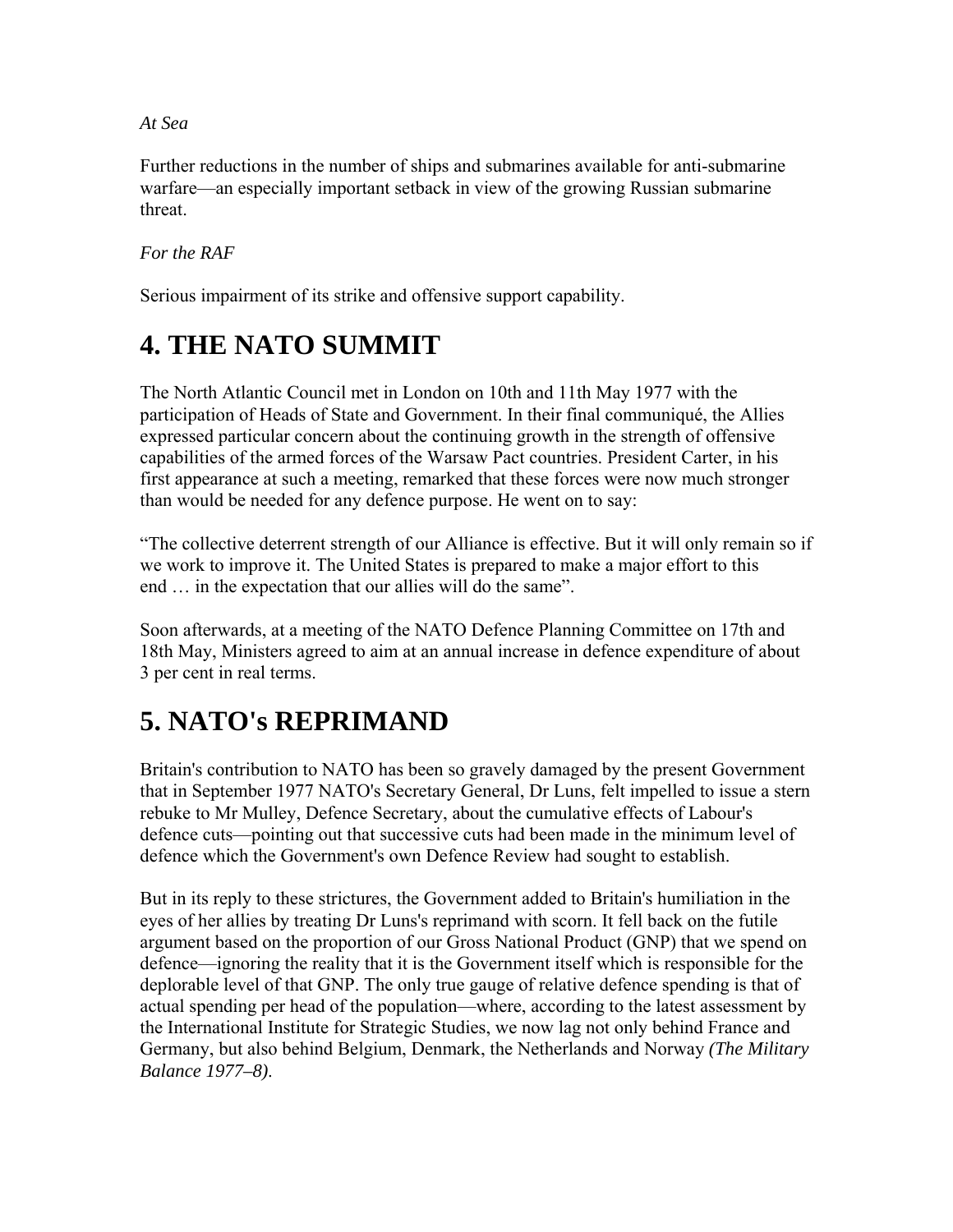**Labour's Double-talk.** When confronted with the Labour Left wing's latest effusion on the subject, in a pamphlet entitled *Sense about Defence* published in September, Mr Mulley's deputy, Dr John Gilbert, was reported to have cited the futility of "determining defence spending on the basis of a quite arbitrary mathematical formula based on GNP percentages", adding: "the aim should rather be to assess the nature of the threat and the resources other Allies were making available, then see what further contribution was necessary from the UK" (*Financial Times*, 23rd September 1977).

This did not, however, deter the Prime Minister from reiterating the GNP argument during the debate on the Queen's Speech (*Hansard*, 3rd November 1977, Cols. 26–7) after Mrs Thatcher had drawn his attention to Dr Luns's castigations.

## **6. THE DEFENCELESS MINI-BUDGET**

In a speech in Liskeard on 4th November 1977, Sir Ian Gilmour said:

"The Chancellor's latest mini-budget has many defects, but its worst one is its omission of Defence.

"The Government have continually based their case for reductions in defence expenditure on the country's economic weakness which they themselves have brought about. Only recently in reply to a stern rebuke from NATO's Secretary General about the deplorable effects of these reductions, the Government referred to their latest round of cuts as 'part of the measures which were taken then to reduce public expenditure in the interests of strengthening the economy'. They added that Britain would continue to make full contribution to NATO 'commensurate with the United Kingdom's economic capability'.

"Presumably the Chancellor's mini-budget reflects some improvement in our 'economic capability'. Yet none of the Government's £8½ billion cuts in defence were restored. Mrs Hart can hand out £5 million to Mozambique's guerillas but the Labour Government has no money for our troops in Ulster or elsewhere.

"This is typical of this Government's sense of priorities. Defence is always bottom of the list".

## **7. THE 1978 PUBLIC EXPENDITURE WHITE PAPER—ANOTHER FIDDLE**

In this White Paper (Cmnd. 7049) the Government announced an alleged increase in the defence budget of 3 per cent in real terms in 1979–80 (over the revalued Cmnd. 6721 figure for 1978–90), and by a further 3 per cent in 1980–1, subject to review in the light of our economic circumstances (*Hansard*, 24th January 1978, Col. 1163).

The Government is pretending that it is thus honouring the NATO agreement made in May last year (see p. 181) but in fact it is now proposing to spend less in 1979–80 (the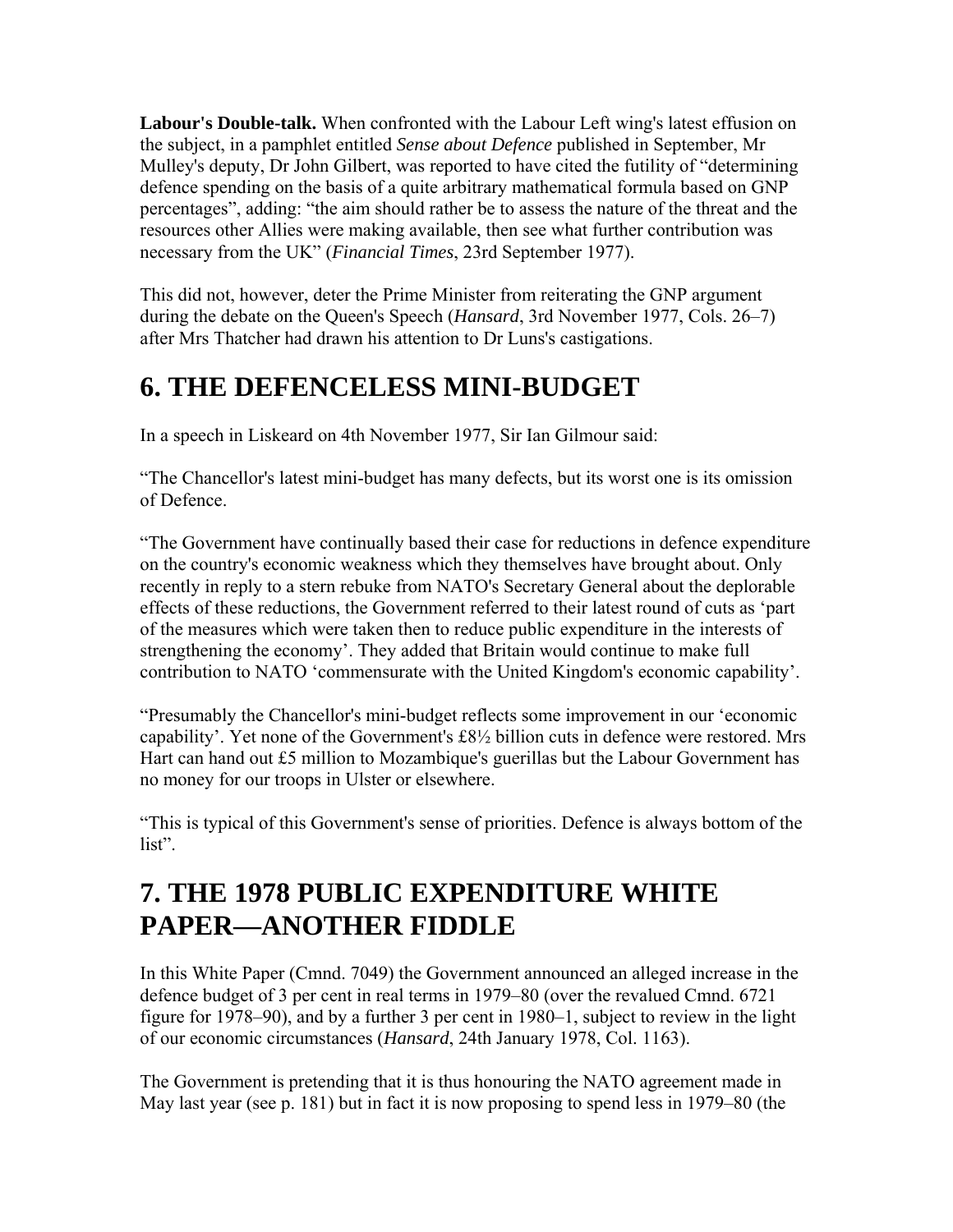only year for which it has made a firm commitment) than it proposed a year ago. Thus, as Sir Ian Gilmour pointed out in a statement on 7th February 1978:

"The alleged increase is in fact a cut. … The Government's intention to deceive is therefore manifest".

Mr Mulley himself gave the show away in an Oral Answer on 23rd February 1978 when, referring to Table 2.1 of Cmnd. 7049–11, which compares the planned defence budget of £6,466 million in 1979–80 with the provisional figure given last year in Cmnd. 6721, revalued at 1977 Survey Prices (£6,521), he said: "The difference is £55 million, a decrease of less than 1 per cent" (*Hansard*, Col. 812).

**The 1978 Defence White Paper (Cmnd. 7099).** When this White Paper was published on 20th February 1978, Sir Ian Gilmour commented in a statement:

"In an election year the Labour Government gives truth an even lower priority than defence. Today's Defence White Paper:

"1. Plays down the true gravity of the threat that NATO faces from Soviet Russia and its Warsaw Pact Allies.

"2. Conceals the damage to the operational capability of our armed forces that has resulted from Labour's defence cuts—which now amount to a staggering total of about £10 thousand million—and a consequent sagging of morale.

"3. Presents the planned level of defence expenditure for the year 1979/80 as an increase. In fact it is a cut in previously planned expenditure" (20th February 1978).

## **8. ARMED FORCES' PAY AND CONDITIONS**

*The Sixth Report of the Armed Forces' Pay Review Body* (Cmnd. 6801), published on 29th April 1977, caused deep resentment at every level in the Services. Its recommendations, which were accepted by the Government in an accompanying statement by the Prime Minister, provided for a pay supplement of 5 per cent of gross earnings within lower and upper limits of £2.50 and £4 per week respectively, together with increases in food and accommodation charges. As a result, a married private soldier who previously had £27.33 take-home pay, for example, now gets £27.84—an increase of 51p.

During a debate on Armed Forces (Conditions of Service) on 16th June several speakers emphasized the aspect of comparability. As Mr Winston Churchill, a Conservative spokesman on Defence, pointed out:

"Under Phases 1 and 2 of the Government's pay policy average industrial earnings have increased by no less than 22·6 per cent in the 21-month period up to March this year.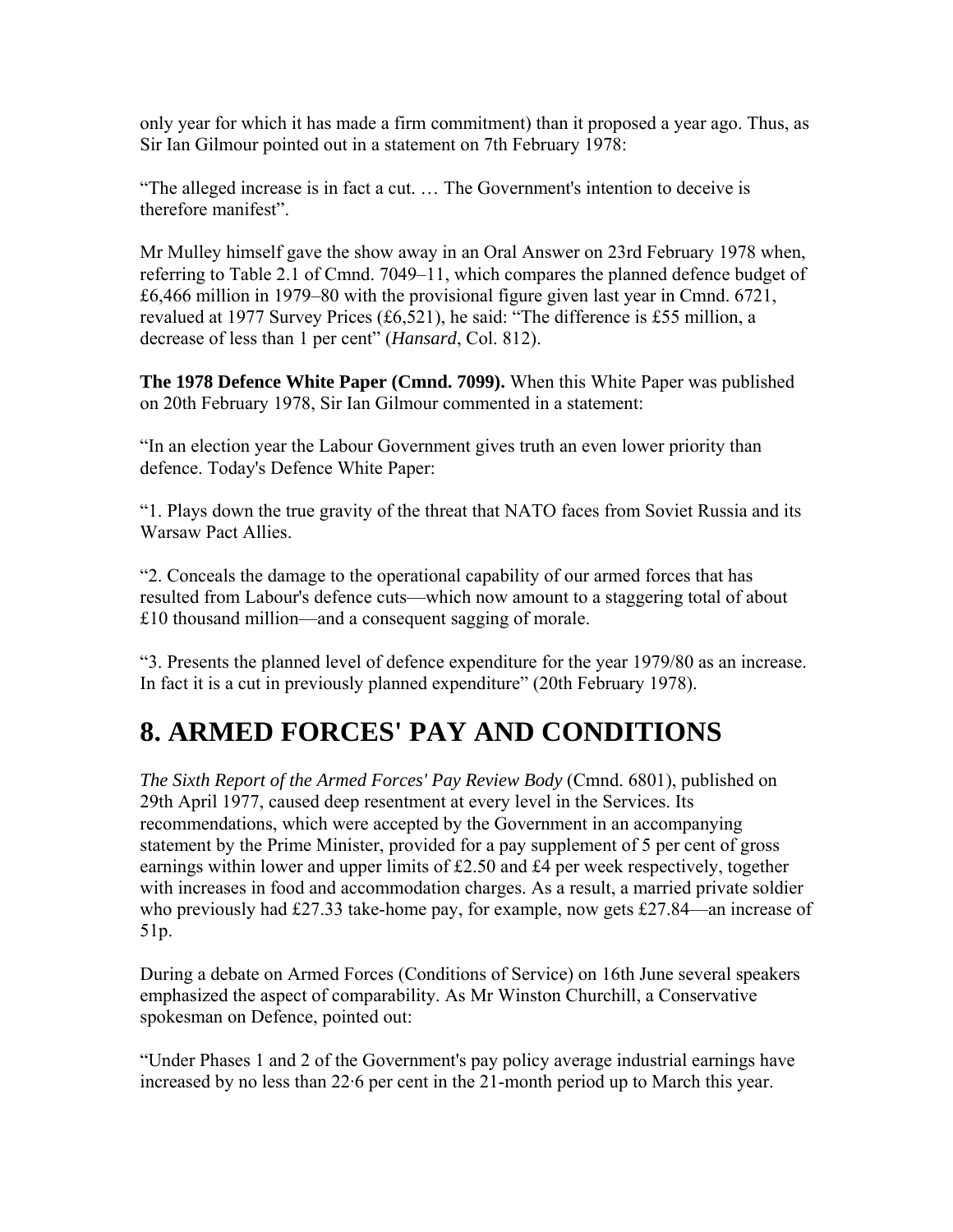Meanwhile, to cover the 24 months to the same date the Armed Forces have been accorded two pay rises totalling 14·9 per cent" (*Hansard*, 16th June 1977, Col. 649).

In an article in the *Sunday Express* on 30th October, Mr Angus Maude, a Deputy Chairman of the Conservative Party, said:

"The present pay and conditions of Britain's fighting services are nothing less than a national scandal."

He condemned the "Irishman's rise" imposed by the Government, and drew attention to the plight of service families—up to 40 per cent of whom in some units have actually had to apply for rent rebates—and the reported incidence of "moonlighting". He said:

"The pay and pensions system is now chaotic. But the real scandal is that average net earnings in manufacturing industry have risen under the Labour Government by about 50 per cent more than in the Forces".

As Sir Ian Gilmour, speaking to the Oxford University Conservative Association on 17th November 1977, said:

"… the Government are still in a state of complacent confusion over the pay of the Armed Forces … I would have hoped that the so-called orderly return to free collective bargaining would have concentrated the Government's mind. But … not even the spectacle of troops saving the country from wide-spread fires by taking the place of firemen on strike, who already get more money than the Forces, has woken up the Ministry of Defence."

After ridiculing the Government's recent obfuscations over the degree of independence of the Armed Forces Pay Review Body, Sir Ian added:

"… if the Review Body is forced to stick to the Government's guidelines and recommends only 10 per cent the Forces will be about the only body of people in the country who have got only 10 per cent. Forces pay is already over 20 per cent behind what it should be, and a 10 per cent award next May would put servicemen probably as much as 30 per cent behind. Morale in the Forces is already brittle because of the Government's behaviour, and I am greatly concerned by the plight of Servicemen's families and of Servicemen themselves. Another Irishman's rise would be intolerable" (ibid.).

Sir Ian Gilmour had earlier given the following pledge in his speech at Liskeard on 4th November 1977:

"… within our increased defence spending there will be an important priority—to see that our troops are properly paid, and that their living conditions are decent. At present forces' pay has fallen well behind and living conditions in Ulster are appalling. The Services lack the bargaining power of most sections of the community. It is therefore the duty of the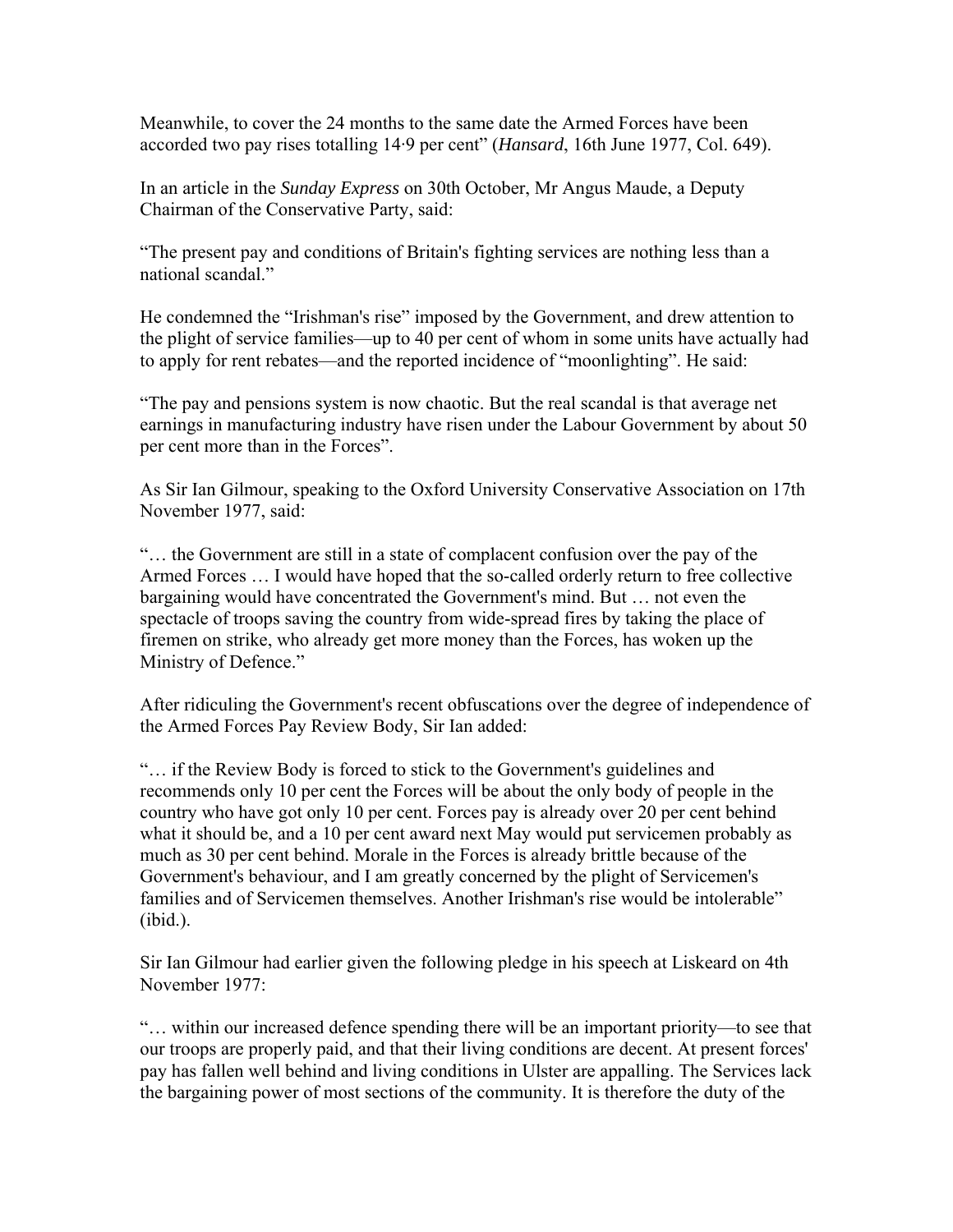Government of the day to recognise the vital importance of the job they do and to give them a square deal. Labour have failed them. We shall not."

On 8th January 1978, Sir Ian, in an article in the *News of the World* wrote:

"To begin to remedy this scandal the Government should now announce that as well as the pay rise due in April, the charges that the Services pay for their food and accommodation will be held down.

"The Government should also make at least as good an offer to the Services as they made to the firemen.

"They will say that Service pay will soon be brought to comparability with civilian pay in stages."

**Unionisation.** Referring to the question of membership of trade unions, Mr Mulley, in an Oral Answer on 8th November 1977, said:

"I have no objection in principle to the Armed Forces, if they are so minded, seeking such representation" (*Hansard*, Col. 466).

Sir Ian Gilmour commented:

"Mr Mulley made some silly remarks about Trades Unions last week. He knows that the Forces have no leverage and that it is his duty to see that they do not suffer because of that. Therefore it is high time that Mr Mulley stood in the picket line for the Armed Forces instead of standing in the picket line at Grunwick … and promised the Services a square deal" (Oxford University, 17th November 1977).

Subsequently Mr Mulley said:

"… I do not think that trade union organisation of the Armed Forces would assist us in these problems. There are, of course, special circumstances in the Services which would lead to additional problems … one of the reasons why the Services do not want trade unions is that many of those who advocate unions also advocate substantial reductions in defence expenditure, which would lead to redundancies in the Armed Forces" (*Hansard*, 24th January 1978, Cols. 1166–7).

### **9. CONSERVATIVE PLEDGES**

Sir Ian Gilmour, in his speech at Liskeard on 4th November 1977, said:

"The Conservative Government will restore Defence to its rightful position and give it a first call on our national resources. Precisely where we shall spend additional resources will depend on the situation we inherit. But there are a number of obvious candidates. These include the inadequacy of our air defence; the need to protect our sea lanes; the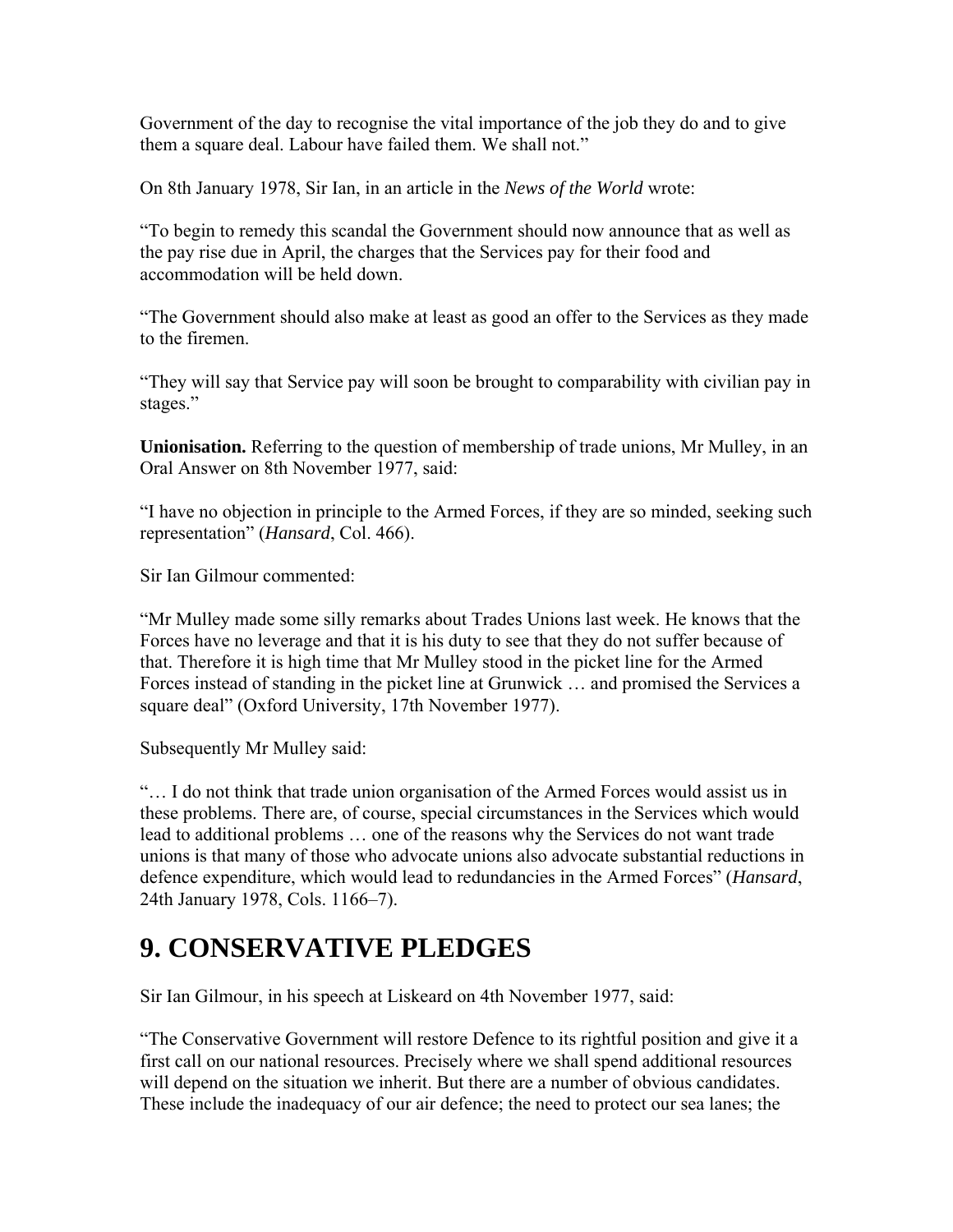shortage of uncommitted reserves; and the need to preserve the effectiveness of our nuclear deterrent.

"Undoubtedly there is one overriding need which has resulted directly from Labour's cuts. This is the need to restore the fighting capability of our front line soldiers, sailors and airmen. The facade to which they have been reduced must be made real. Our Forces must have sufficient ammunition to train with and to fight with. They must be provided with sufficient fuel, sufficient spares, sufficient servicing equipment and sufficient training. Above all they must not be starved of essential weapons and equipment because of continual stoppages in delivery owing to Government cuts.

"All these things will of course cost money. But they must be provided if our defences are to be really effective. So we will spend more on Defence wherever we consider it necessary."

**Mrs Thatcher**, speaking at the 1977 Conservative Party Conference, said:

"As I promised President Carter last month, the next Conservative Government will give defence the high priority that it demands. The Conservative Government will see that our troops are properly paid, increase defence spending so that we can meet our obligations to our allies and, by strengthening the defence of the West, restore the morale of our fighting services" (Blackpool, 14th October 1977).

## **8. THE OTHER PARTIES**

# **(A) LABOUR PARTY**

## **1. NO RETREAT FROM SOCIALISM**

Chapter 1 referred to the collapse of the economic strategy on which Labour Ministers were elected and to which they clung unswervingly until forced to alter course by the economic blizzard of the autumn of 1976. It referred also to Labour's half-hearted and partial adoption of policies long urged on the Government by the Conservatives, and showed that some aspects of the economy improved during 1977, emphasising that this improvement had not yet extended to what Mr Healey calls the "real economy". Such improvement as there has been, as well as the absence of further major Socialist measures from the legislative programme of 1977–8, have not been due to any genuine change of heart on the part of the Labour Party—far from it—but have stemmed from the Government's need to borrow money from the IMF, the beneficial impact of North Sea oil, and Labour's loss of a majority in Parliament. Indeed, the last-mentioned ensured that in the 1976–7 legislative session, almost all controversial legislative proposals, and not just specifically Socialist Bills, failed to obtain a passage.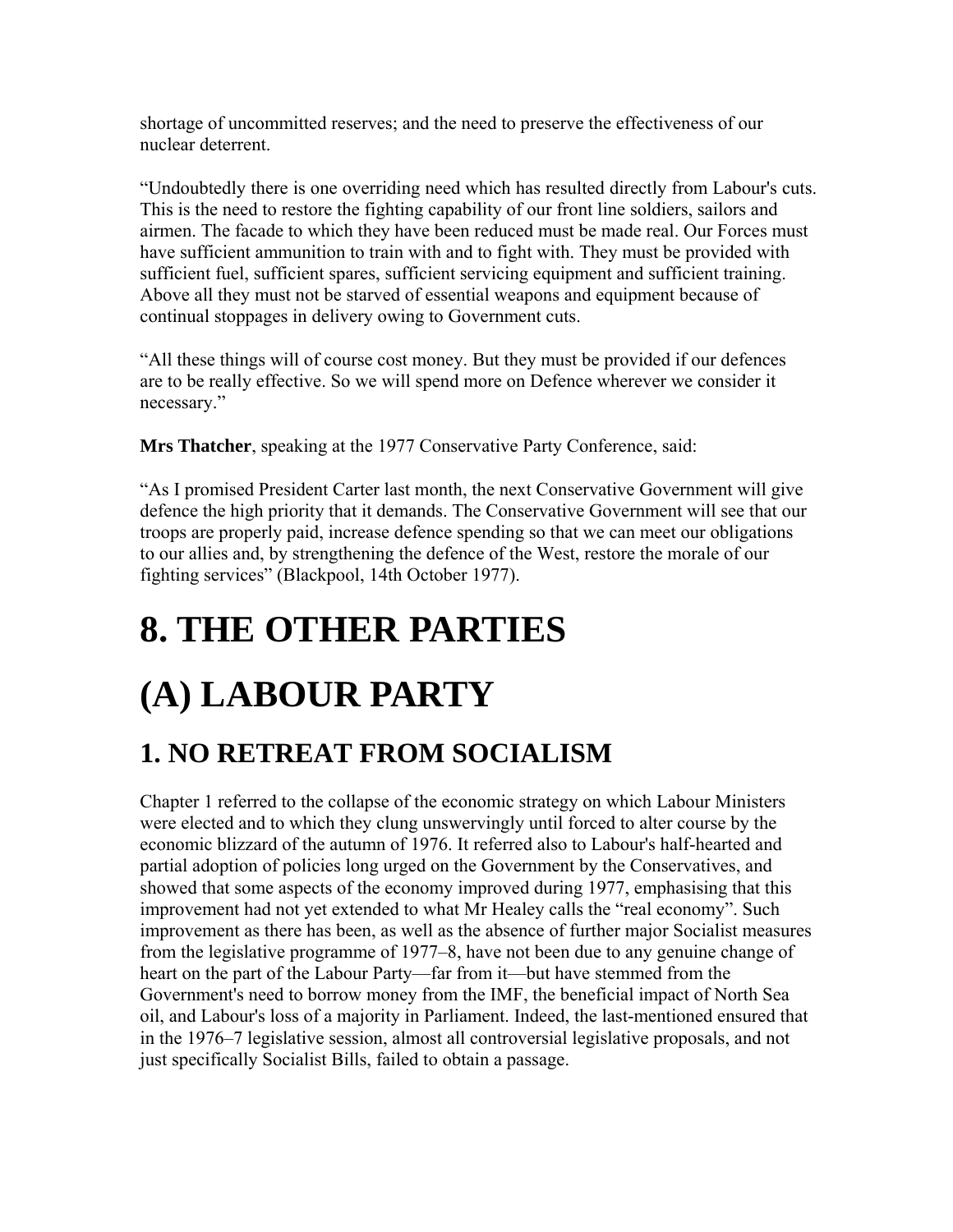While the Labour Government has lost its majority—and the Labour leadership, as always, dons a moderate mask before a general election—the Labour Party has not lost its Leftist ambitions. For example:

- *Labour's Programme 1976* has not been disavowed by any Labour Minister, and it remains the Party's policy. The 1977 Conference supplemented and reinforced its proposals in certain respects.
- The hold of the Left over the Labour Conference, the National Executive Committee and Transport House remains unchallenged.
- The Left have made further advances in the constituencies while no effective measures have been taken to revitalise the moribund local parties.
- Several prominent moderate Labour supporters have clearly concluded that it was no longer possible to fight effectively against extremism from within the Party. They have left the Party and some of them are now giving the Conservatives their support.
- The Labour Party has obtained a handful of prominent new recruits—all Leftwing extremists.

The extent to which the Left now dominate the Labour Party was starkly revealed during the October 1976 Labour Party Conference. In the opening session on the first morning, Mr Wedgwood Benn—appropriately enough formally introduced *Labour's Programme for Britain 1976*. As Mr Reg Prentice has warned, the proposals in this document are a grave threat to Britain's future:

"This Programme is in fact more Marxist than the Programmes of many Western European Communist Parties. It threatens the nationalisation of all land, nationalisation in 32 major sectors of the economy, and massive increases in taxation. If even a third of [its proposals] was implemented, it would have utterly destructive effects on the mixed economy" (Petersfield, 9th December 1977).

*Labour's Programme* was adopted as official Party policy by 5,883,000 votes to 122,000—far more than the two-thirds majority necessary for the policy to become binding on the Party.

The Conference also endorsed by a majority of more than six to one a proposal to nationalise the four major clearing banks and the seven largest insurance companies. Other resolutions passed included calls for compulsory planning agreements, for the abolition of immigration controls, and for legislation to prohibit the sale of council houses.

The Left's dominance was not confined to Conference votes. Mr Jon Akass, Political Correspondent of the *Sun*, aptly characterised the content of most delegates' speeches:

"The Labour Party Marxists see the consequences of their own folly all around them and call it the collapse of capitalism" (*Sun*, 1st October 1976).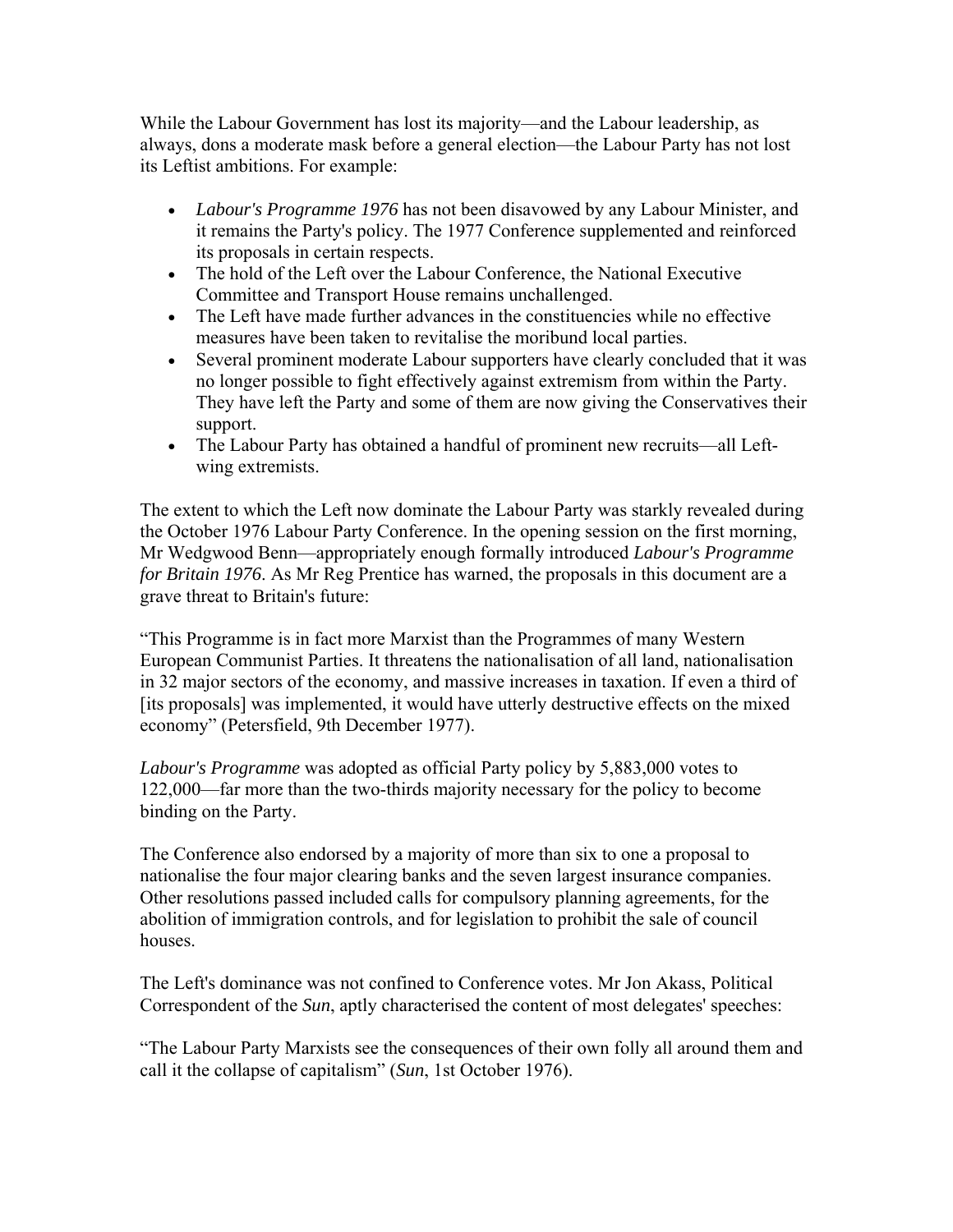As Mr Paul Johnson has commented:

"Why has the [Labour] Party become a repository of destructive envy and militant failure, a party of green-eyed monsters! The answer is that Labour has starved itself of intellectual nourishment and the stimulus of debate … It was inevitable that the Marxists should fill Labour's intellectual vacuum. Alas, Labour has never been able or willing to throw out Marxism bodily; it has always held that there must be *something* in it. Such feeble resistance as it once offered has been overwhelmed, and the crudest kind of Marxists now roam through the Party at all levels" (*New Statesman*, 9th September 1977).

The internal problems of the Labour Party are so grave that they can no longer be concealed: "There is now virtually a consensus among commentators on Labour Party affairs—including those from within the Party itself—that drastic reform of the whole Party apparatus is now desperately overdue. Even some trade union leaders, whose use of the block vote over the years at Party Conferences has maintained the fiction that Labour is a mass Party, have recently called for an urgent enquiry into the Party's affairs" (Mr Michael Jones, Political Correspondent of the *Sunday Times*, 18th September 1977).

## **2. CONSTITUENCY PARTY PROBLEMS**

The chronic decline of Labour's constituency organisation is now widely conceded. Indeed, a report by three leading Labour Party activists published immediately before this year's Labour Party Conference, admitted that:

"… the official [Labour Party] membership figures are entirely fictional … Party membership has fallen by two-thirds over the last twenty-five years. If such haemorrhage of membership continues, the whole future of the Party will be in doubt. The National Executive's first priority must be to reshape the party organisation to prevent the withering away of the grass-roots of the party" (*The Reasonable Agenda*, 1977).

Officially, before a constituency Labour Party (CLP) can affiliate to the Party organisation—and therefore participate in conferences—it must have 1,000 members. In recent years Labour activists have dealt with the difficulties arising from this provision not by membership drives, but by imaginative book-keeping.

It has recently been estimated that only five Cabinet Ministers have CLPs with over a thousand members. A Transport House inquiry into the 15 constituency parties in Glasgow in 1969 revealed that there were only 1,786 Labour Party members in the whole city. A check in Birmingham in late 1970 found that the average membership of the 13 local parties there was only 390 (*New Society*, 25th September 1975). The recent Birmingham, Ladywood by-election has also caused light to be shed on the state of one particular constituency party. An article in the *New Statesman* (12th August 1977) by Mr Patrick Wintour, referred to Mr Peter Marriner, who was Labour's agent in Ladywood until he resigned following allegations of involvement in the extreme Right-wing British Movement, as "at worst … an out-and-out fascist, at best … some kind of political groupie." Mr Wintour continued: "The fact that he controlled the Ladywood Labour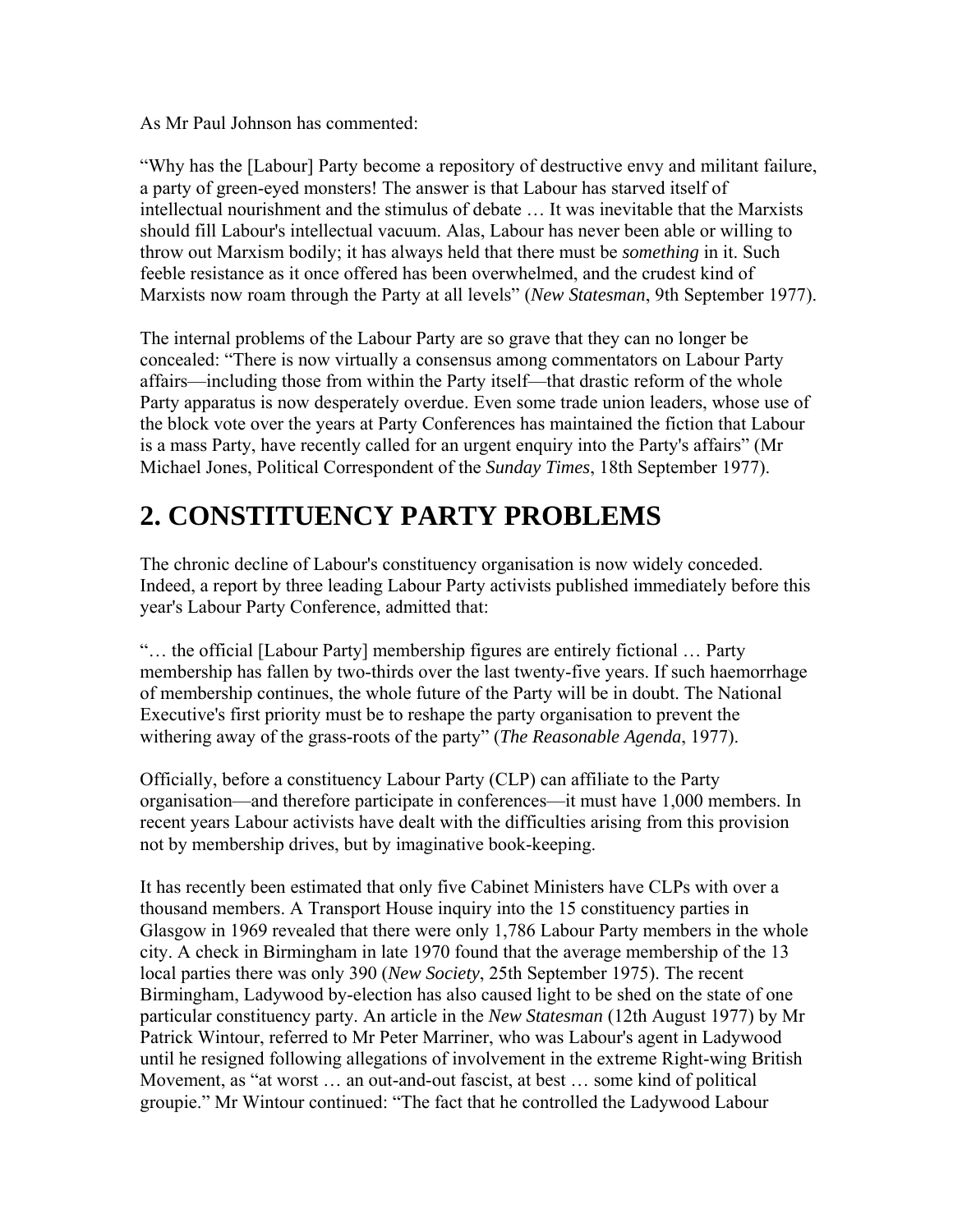Party shows the calibre of that Party and the decline into which (Mr Brian) Walden (the former MP) let it fall. Altogether there are 150 Party members in the constituency, of whom not even a third are active ..."

Miss Dianne Hayter, General Secretary of the Fabian Society, has suggested that:

"CLP affiliation to the Party should, in future, be based on real numbers (so that we can get rid of this nonsensical myth of 1,000 members per constituency) …" (*Tribune*, 2nd September 1977).

Honesty about figures would certainly strip away the shams and hypocrisy with which the Labour Party sustains its myths. But it would have no substantive effect on the situation which Mr Peter Jenkins, Political Correspondent of *The Guardian*, described before the 1977 Conference:

"… nothing has been done to arrest the [Labour] Party's organisational decline and financial deterioration … the Labour Party is coming scarcely to exist at local level. It consists of ageing stalwarts and increasingly middle class Socialist zealots. In no sense is it a mass party and least of all a mass party of the working-class" (*Guardian*, 23rd September 1977).

However, the *status quo*—declining constituency membership and a wholly undemocratic party structure—clearly works to the advantage of the Left, who control the Party. It is hardly surprising, therefore, that the **Social Democratic Alliance's** warning: "Delegates have a duty not to overlook the disastrous decline of Labour as a mass party. Individual membership, the number of paid agents, and the Party's finances are all diminishing at an increasing rate" (*SDA, Pre-Conference Briefing for Delegates*, September 1977), was ignored, or that when Mr Sidney Irving MP, Chairman of the Manifesto Group, argued that the Conference should, "… take very seriously the Party's own internal problems … initiate a thorough debate about its own predicament … the long-term question of the Party's own survival and inability must not be shirked" (*Socialist Commentary*, October 1977), his plea fell on deaf ears.

**The Left in the Constituencies.** For some years there has been evidence of a wellorganised campaign by Labour extremists to oust moderate MPs (See *Campaign Guide, 1977*, pp. 688–689, 692–4). In late 1976 Mr Reg Prentice and Mr Frank Tomney finally lost their battles to retain the Labour nominations for Newham North-East and Hammersmith North respectively (though in Mr Prentice's case it may be that a successful counter-attack would have been possible, had he not been so disillusioned with the Labour Party: some of his supporters have certainly succeeded in paralysing the Newham North-East CLP (see p. 189).

In April 1977 Mr Ernest Perry, MP for Battersea South, announced that he would not contest the next election because of Left-wing pressure: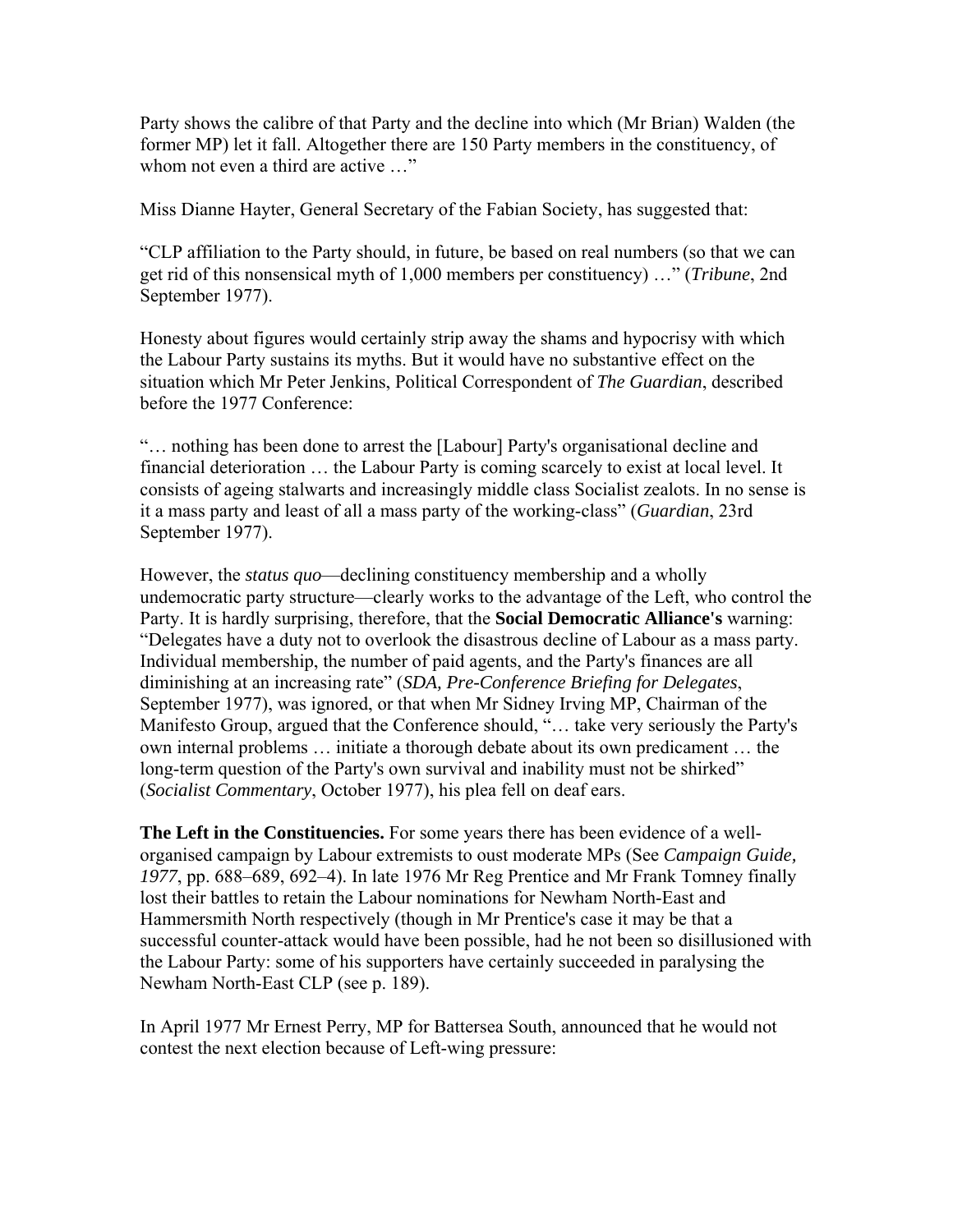"For three years I have been hounded and harassed by certain elements of the South Battersea Party … In four branches out of five when they discussed the question whether I should retire or not, I was never asked to the meetings … resolutions were passed without my knowledge. Local Party officers failed even to notify me that such resolutions were to be discussed and failed to ensure that I received invitations to the meetings … paid officials of the Labour Party have been responsible for much of the upset that exists between me and the local party" (*Guardian*, 27th April 1977).

Also in 1977, Sir Arthur Irvine, who has been a Labour MP since 1947, and held office as Solicitor-General from 1967–70, was deprived of the Labour nomination for Liverpool Edge Hill. Mr Neville Sandelson only narrowly survived an attempt to deprive him of the nomination in Hayes and Harlington, while Mr Eddie Lyons (Bradford West) has also experienced considerable difficulties from extremists in his constituency party.

The success of this extremist infiltration cannot only be judged in terms of the number of MPs who are actually unseated. Mr Thomas Torney, Labour MP for Bradford South, has estimated that about a dozen Labour MPs whose cases had not been publicised were threatened by militants in their constituencies, while a dozen others were subject to intermittent harassment by militant activists using poorly attended meetings as a platform (*Times*, 1st December 1976). A report in the *Daily Mail* on 3rd December 1976 stated that Merseyside, South Yorkshire and London were focal points of Left-wing militancy and identified 13 MPs—including Sir Arthur Irvine—as being in particular danger. (For the full list see *Campaign Guide 1977*, p. 693.)

That these pressures and threats have succeeded in intimidating moderate MPs into silence or even into complicity with the extremists cannot be doubted. One clear instance of the effect of such pressure was seen during the debate on amendments to the Shipbuilding Nationalisation Bill at the end of the summer session of 1976. Both Mr Perry, who was still then fighting to retain his seat, and Mr Richard Crawshaw (Liverpool, Toxteth), who was mentioned in the *Daily Mail* list, voted against an amendment to exclude Bristol Channel Ship Repairers from the Bill—despite having tabled an identical amendment themselves.

Given that the alternative is a ceaseless struggle against untiring fanatics over lengthy agendas in three-quarters' empty meeting halls—with little or no help from senior party colleagues—the temptation to opt for a quiet life is strong. One moderate MP described the attitude and behaviour of the NEC towards evidence of extremist infiltration as "total, unbelievable comatose incompetence … unbelievably cowardly" (*Daily Telegraph*, 3rd March 1976). It is instructive—and symptomatic of Labour's problems—that that MP did not wish to be named.

The fact that Mr Prentice, the one Labour MP in recent years who consistently denounced the activities of the militants, could, despite his long and distinguished service to the Labour Party, be deprived of his nomination at the instigation of Mr Tony Kelly, an extremist infiltrator into the Newham North-East constituency party, and his comrades, is hardly calculated to encourage other Labour 'moderates' to follow Mr Prentice's example.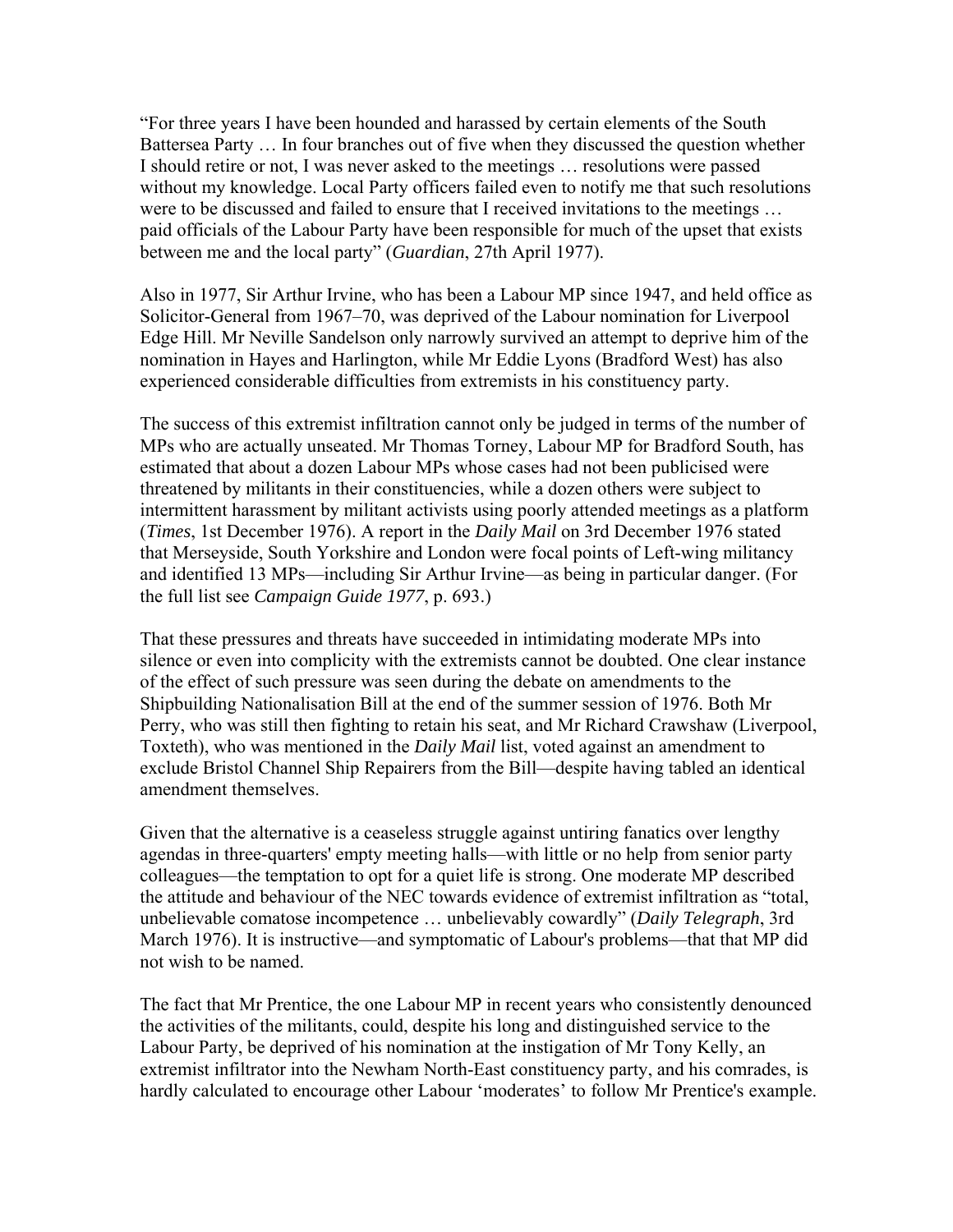The SDA, the one Labour Party group to have given principled and vociferous resistance to extremism, is now facing increasing ostracism even from its fellow moderates such as the Campaign for a Labour Victory and the Manifesto Group. As Mr Prentice has observed:

"The moderates have lost the will to fight back" (*Daily Telegraph*, 13th December 1977).

Mrs Maureen Colquhoun was also deprived of the Labour nomination for Northampton North. She herself described the process of cliqueing and caballing which led to her dismissal as "the Left eating the Left" (*New Statesman*, 21st October 1977). She added: "There are delegates to the General Management committee who are not even on the electoral register. One of these, after two months as a Labour Party member is not only a GMC member but also a member of the Executive Committee".

In the event, Mrs Colquhoun's appeal to the NEC was upheld, although there is still considerable dissension in her constituency association. Mr Woodrow Wyatt has pointed out the discrepancy between the decision in the case of Mrs Colquhoun, and the treatment accorded to Right-wingers facing threats from their CLPs:

"The local Labour Party wanted to throw [Mrs Colquhoun] out. If she had been a moderate Social Democrat like Dick Taverne or Reg Prentice, they would have succeeded. But she is an extreme Left-Wing Tribunite. So Labour's National Executive, controlled by Left-Wing extremists, found a technical reason to tell the local Labour Party that, like her or not, they must continue to have her as their MP or candidate" (*Sunday Mirror*, 29th January 1978).

A further indication of the extent to which Labour Constituency Parties now work hand in glove with extremists was the decision of the Newcastle Central Labour Party to give £5 to the local Socialist Workers' Party. The action was justified by the Labour Party branch secretary, Mr David White:

"We did agree to give money to the SWP. We do not entirely support them but are close in certain ways. We gave them a donation because they had appealed for money after their headquarters was attacked. We felt that as they were a legal party, they had every right to exist. In our view the SWP is a bunch of well-meaning youngsters who were put upon and the subject of violence. The Party is for many youngsters the first introduction to politics like the Young Conservatives and as such is to be encouraged" (*Newcastle Journal*, 21st February 1978).

Miss Susan Ward, prospective Labour candidate for Newcastle North, also justified the donation:

"I would back this action. I would incline to the view that both our party and the SWP are Socialist parties with similar aims. We may use different methods but I think we should all show solidarity. Basically, I don't believe the Labour Party should fight with anything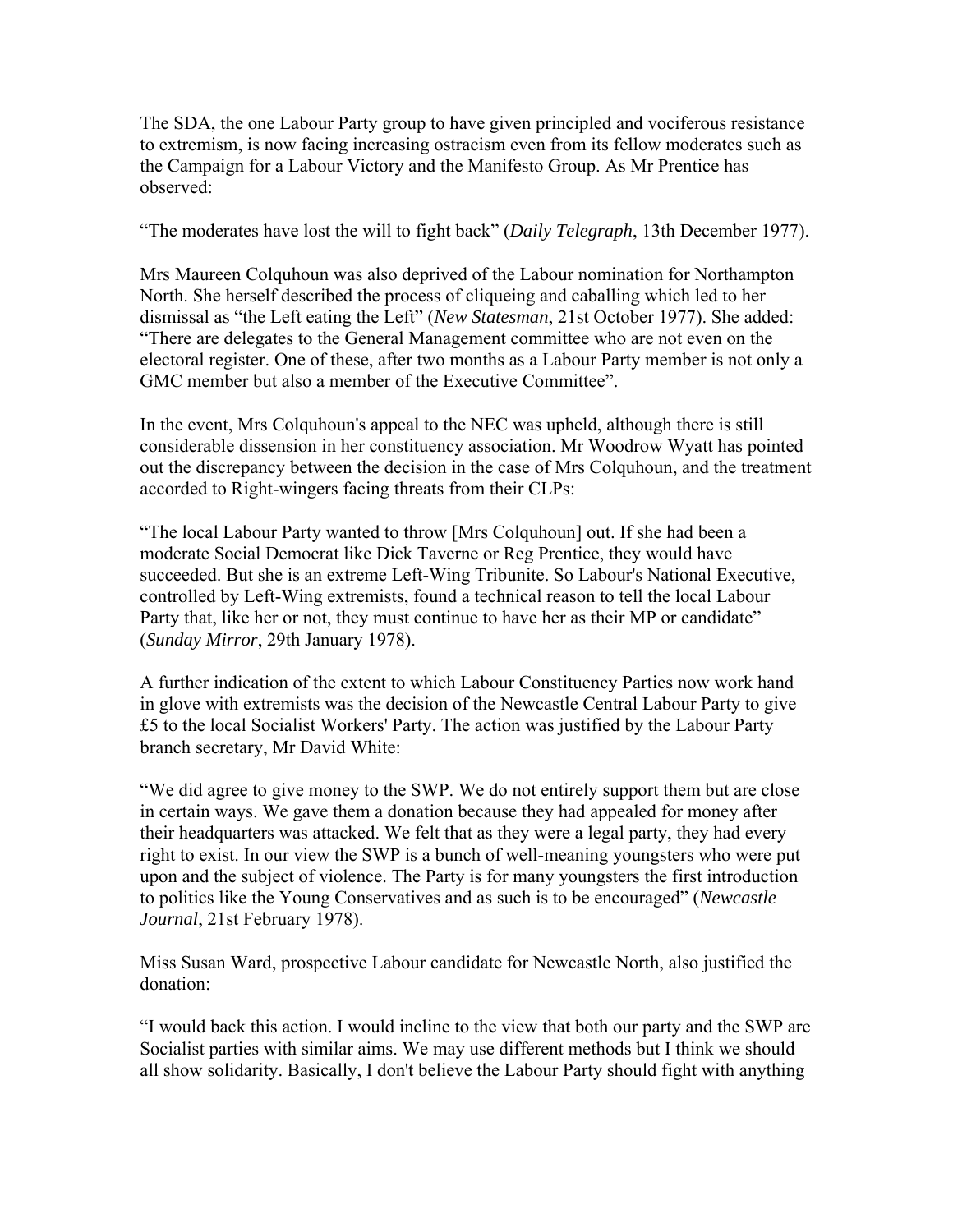to our left. Instead we should concentrate on solidarity to fight the right. After all we are all Socialists with the same end in sight" (ibid.).

**Newham North-East—Writs and Injunctions.** Over the past year, the Campaign for Representative Democracy, which appears to be run by two Oxford graduates, Mr Julian Lewis and Mr Paul McCormick, have demonstrated that a combination of knowledge of the Labour Party rule book and a willingness to litigate can be a most effective counter to the small cliques of extremists. To date, the Labour Party has already spent £17,000 in legal costs, and some major actions are still pending. The Left may have succeeded in dislodging Mr Prentice, but during the last year the Newham North-East CLP has faced a barrage of writs and injunctions, which have as yet prevented the Left from enjoying the fruits of their victory.

In an open letter to the NEC, Mr McCormick has also threatened to carry the battle into other constituencies:

"The moderates who support us want the Labour Party to continue as an open, democratic mass Party. The Left want to turn it into a conspiratorial secret society and eventually to merge it with the Communist Party … I will personally investigate abuses and irregularities in various other constituencies … In other words the litigation will increase tenfold … Be ready to raise hundreds of thousands not just tens of thousands … If you drive us exclusively into legal action by denying us the opportunity for political action you had better ask the Treasurer to write you a blank cheque and resign yourselves to spending a great deal of your time in the court" (*Labour Weekly*, 16th December 1977).

Following this letter, solicitors acting on behalf of the Campaign for Representative Democracy formally warned six CLPs that they might face proceedings for technical infringements. These were Ilford North, where a by-election was pending; Tottenham, the constituency of Mr Norman Atkinson, who, as Treasurer of the Labour Party, can be expected to be fully aware of the danger to Party funds arising from the Campaign's activities: Lambeth, Vauxhall, where Mr Stuart Holland, the prominent Left-wing theoretician and former special adviser to Mrs Judith Hart, has been chosen to succeed Mr George Strauss: Liverpool Edge Hill, Sir Arthur Irvine's constituency: Coventry South West, currently held for Labour by the Tribunite, Mrs Audrey Wise; and Rochester and Chatham, whose MP, Mr Robert Bean, was mentioned in the *Daily Mail* list (see p. 188).

The Campaign's activities have clearly alarmed leading Labour Party figures: Mr Callaghan himself commented on the matter in a New Year's Day radio broadcast, stating that:

"some of the things that are happening are really rather worrying to all democratic socialists" (B.B.C., *World This Weekend*, 1st January 1978).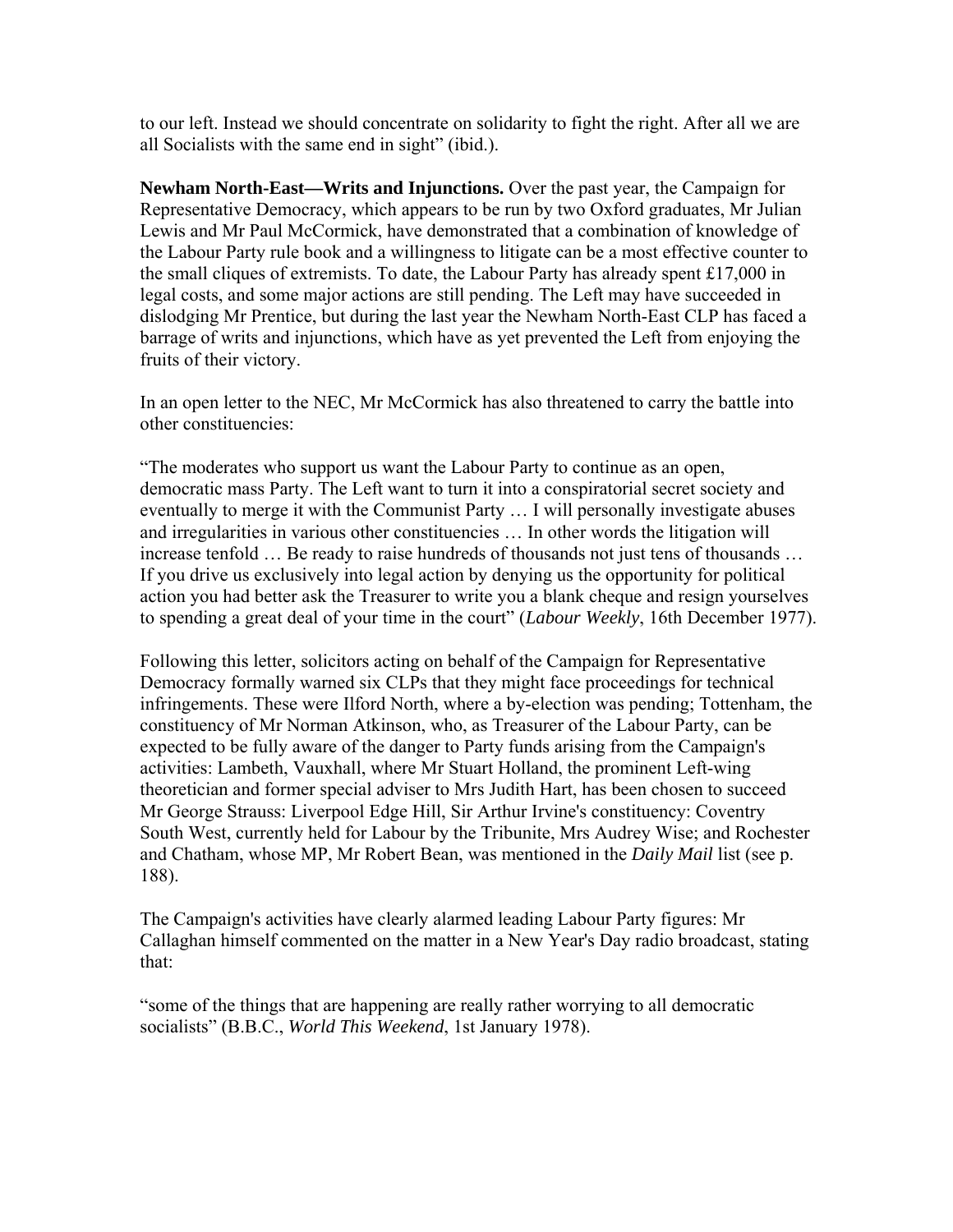In particular, the fact that Messrs Lewis and McCormick were proposing to extend their activities to other constituencies might, in the Prime Ministers words, "frighten off good people" (ibid.).

### **3. DEPARTURE OF PROMINENT MODERATES**

Over the last few months, several prominent figures who had given years of service to Labour came to the conclusion that they could no longer conscientiously support the Party. They join those listed in the *Campaign Guide 1977* (pp. 652–3), in particular Professor Hugh Thomas, the historian, who was a Labour candidate in 1957–8 and joined the Conservative Party in 1976. Mr Paul Johnson, former editor of the *New Statesman*, had for some time been expressing mounting revulsion against the Labour Party of "Sir Walter Mitty, K.G." (*New Statesman*, 24th December 1976), and Mr Callaghan. In the article in which he finally announced his resignation from the Party, Mr Johnson declared that his own political beliefs were founded on individualism and freedom:

"… the political process [is] not about equality and collectivism, but about individuals and freedom. The enemy [is] the advocate of compulsion and its mainspring, dogma …" ('Farewell to the Labour Party', *New Statesman*, 9th September 1977).

Labour, however, had sold the pass.

"Wilson … lacking the will and power to reverse the trend … may have concluded that a collectivist party should be led by those who believe in authoritarianism, and so made way for Callaghan—whose type Francis Bacon had in mind when he wrote: 'Nothing doth more hurt in a state than that cunning men pass for wise'" (ibid.).

His conclusions as to the future of the Labour Party were bleak in the extreme:

"The Labour Party … has already embraced corporatism, which ultimately must mean the end of parliamentary democracy. But corporatism *plus* violence is infinitely worse. It is fascism … in a system of belief where conscience is collectivised, there is no dependable barrier along the highway which ultimately may lead to Auschwitz and Gulag. I do not intend to travel even one miserable inch along that fearful road" (ibid.).

Mr Woodrow Wyatt, Labour MP for Birmingham Aston from 1945 to 1955, for Bosworth from 1959 to 1970, and a junior minister under the Attlee Government, still retains his membership of the Labour Party. He has, however, expressed his strong conviction that only a Conservative victory at the next election can safeguard Britain's democratic traditions:

"What then must be done by individuals? … They must vote Conservative, however distasteful and unfamiliar the prospect may be to many. We can no longer gloss over the two clear alternatives which face the country in the immediate future. Either we shall be governed by Marxists, acting through the Labour Party, or we shall be governed by Conservatives … Those firmly in charge of the Conservative Party genuinely believe in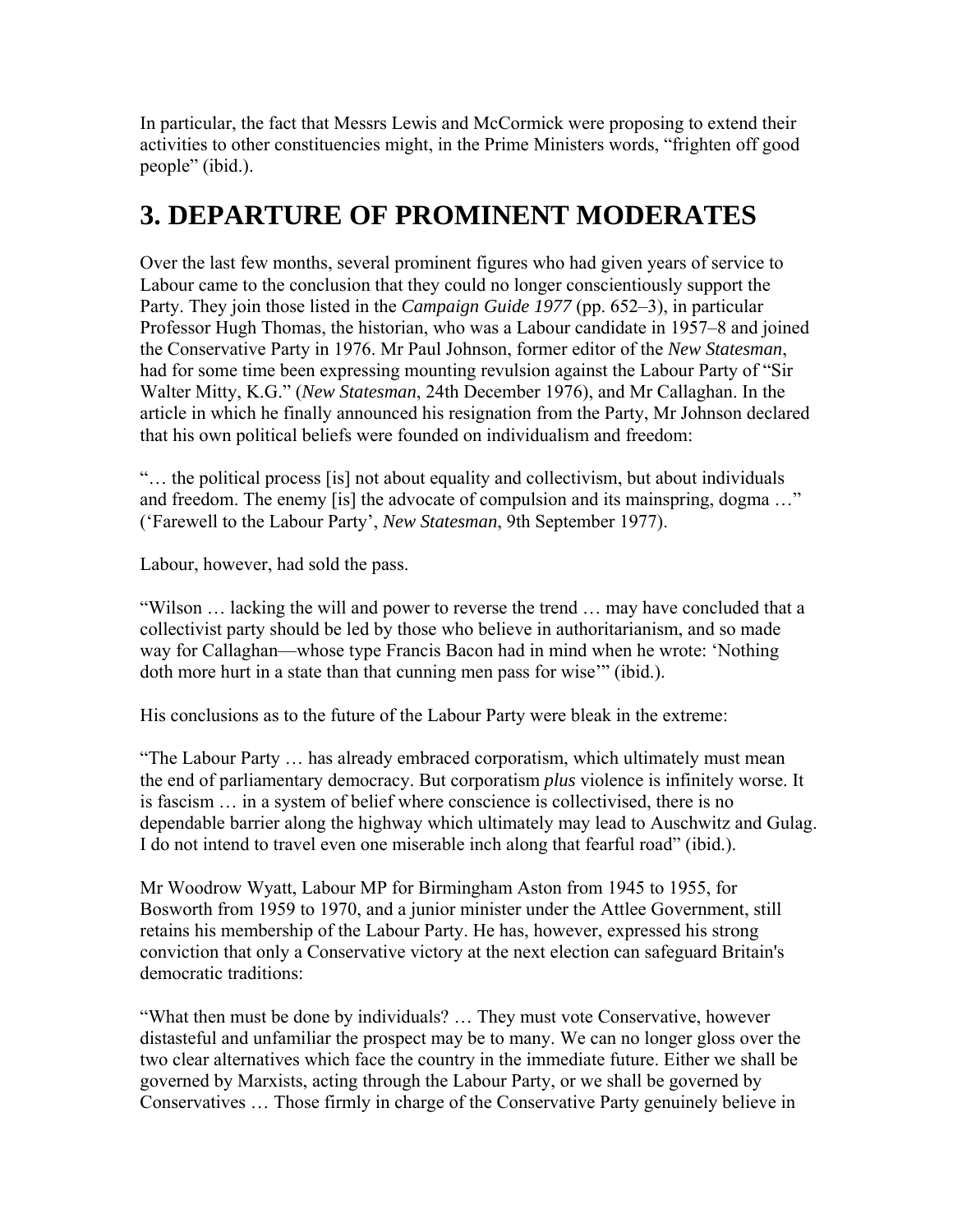the democratic process as it has been understood for generations in Britain … The Labour Party must have the shock of going into the wilderness for a long time—at least for two Parliaments" (*What's Left of the Labour Party*, Sidgwick and Jackson, 1977).

Mr Wyatt has also said:

"The danger to our future is not the National Front. It is the ultra-left extremists in the Labour Party. They will once more be able to dominate Mr Callaghan and Labour policy if Labour wins outright. There will be no moderation or Lib-Lab pact forced by the need to keep a Commons majority. Even the House of Lords, which could be some sort of a check, will be abolished. *Labour's Programme 1976* is official Labour policy. It requires the next Labour Government to turn us into something like an Eastern European state" (*Sunday Mirror*, 18th December 1977).

Mr Wyatt clearly has little confidence in the ability of the social-democratic or moderate wing of the Labour Party to resist the Left:

"… many orthodox social democrats dare not counter the Left strongly for fear of being undermined either in their local constituency parties or losing hope of office … Courage among social democrats in the Labour Party is too scarce. Frequently they know what is right but they dare not say it" (ibid.).

Mr Reg Prentice. Finally, in what was perhaps the most dramatic switch of party allegiance for the last fifty years, in October 1977 Mr Reg Prentice, who had only resigned from the Labour Cabinet as recently as late December 1976, announced his decision to leave the Labour Party and to join the Conservatives.

In the statement announcing his decision, he condemned the Leftward drift of Labour in recent years:

"… the Labour Party … for years now … has been moving away from its traditional ideals. There has been growing emphasis on class war and Marxist dogma. Some of us have tried to swim against the tide. But we have watched too many of our fellow moderates making deals and compromises with the Left. For 10 out of the past 13 years Britain has been under a Labour Government. These have been years in which our economic performance has been worse and our social progress slower than in other Western countries. Britain has paid a heavy price for all the surrenders by Labour Ministers to the militant elements in the so-called Labour movement. If Labour were to win the next election, the position would be far worse" (*Observer*, 9th October 1977).

He later developed the theme:

"I joined the Labour Party in 1945, because I saw it as the Party of economic progress, social progress—and idealism. I believed that Labour Government would work for and sustain a free and prosperous society, I discovered that I was wrong.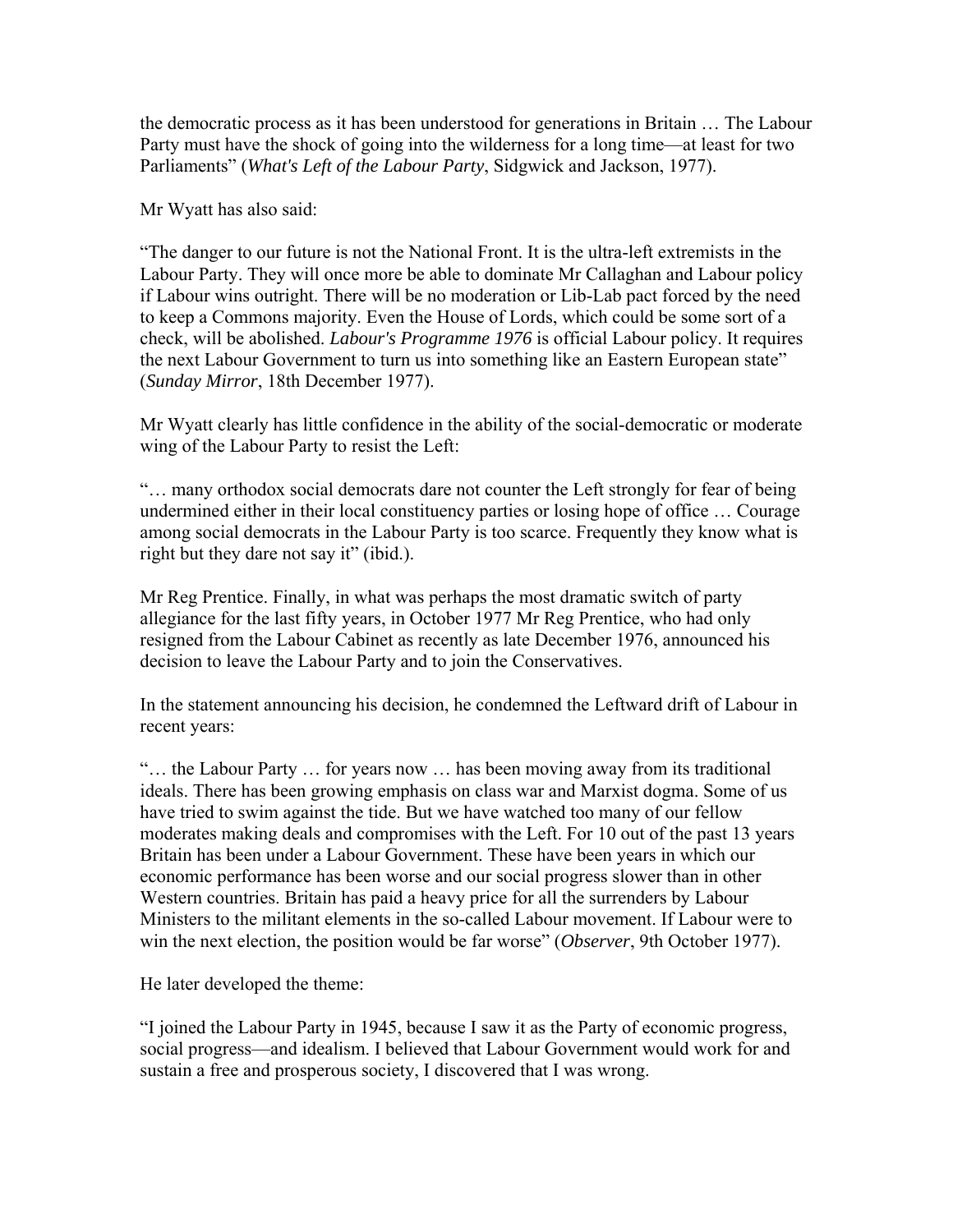"I left the Labour Party in 1977 because all my hopes had been disappointed—and indeed the Labour Party was moving in a diametrically opposed direction, away from free society, away from prosperity—towards East Germany rather than West Germany" (Petersfield, 9th December 1977).

The *Morning Star's* comment on Mr Prentice's departure was instructive:

"We seem to have worried Reg Prentice. I say 'we' because you and this paper together have been working to push the Labour government to implement left policies, and what success we've had has put the fear of a 'further lurch' to the Left into his mind. But I doubt whether that will halt you in your tracks, will it? You're probably the more determined to work and struggle for the left policies needed to make certain which way the government lurches" (Zelda Curtis, *Morning Star*, Appeal Column, 11th October 1977).

Over the last year or so, the Labour Government and the Labour Parliamentary Party have also lost the services of three prominent and able social democrats, Mr Roy Jenkins, Mr David Marquand and Mr Brian Walden—the two former to the Common Market Commission, and Mr Walden to television.

Given the sensitive offices they hold, Mr Jenkins and Mr Marquand are, of course, unable to comment on British domestic politics, but Mr Jenkins has described the circumstances in which he left British politics.

"… when I left the House of Commons a year ago, it was a singularly dismal period in British politics. Partisanship seemed more important than national recovery. Controversial and unwanted measures were forced through a reluctant Parliament. Other Governments viewed from Westminster seemed less politically motivated, more courageous and certainly more effective: almost comparative paragons of political virtue" (*Encounter*, February 1978).

On Mr Prentice joining the Tory Party, Mr Walden wrote in support of his former colleague:

"The crime that Mr Prentice has committed is to make people think" (*Spectator*, 15th October 1977).

Mr Walden also deplored the probable responses of Labour MPs to Mr Prentice's conversion:

"The 'moderate' … wing of the Labour Party will be especially bitter in their denunciation, lest doubters wonder where their loyalties lie … [While] … the Labour left will be glad to see the back of Mr Prentice ... Mrs Judith Hart ... has a blouse full of knives to stick into ... [his] back" (ibid.).

## **4. NEW RECRUITS FROM THE EXTREMISTS**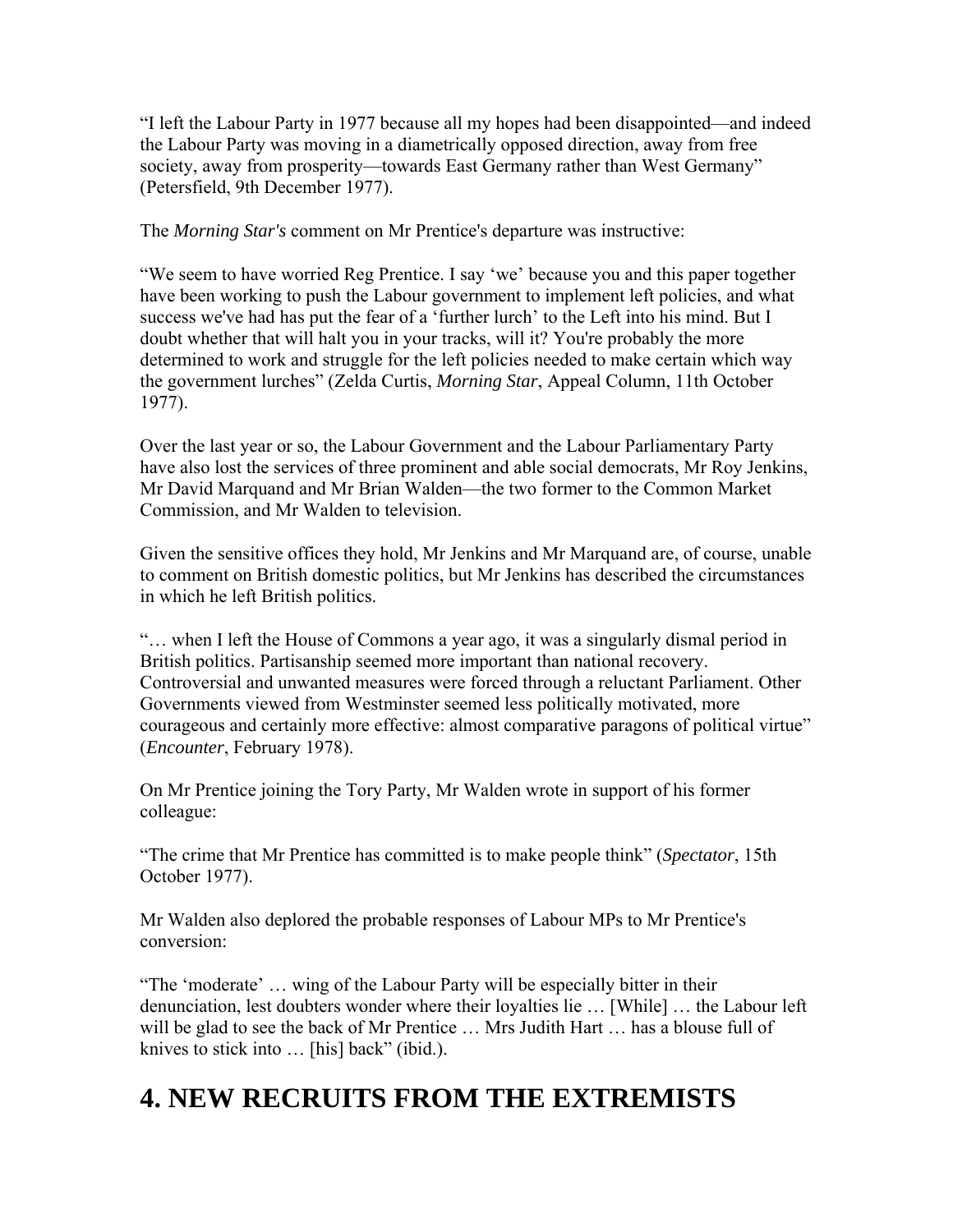While the Labour Party appears to be losing its appeal for moderates and social democrats, it has received applications for membership from the veteran Young Liberals Mr Peter Hain and Mr Simon Hebditch, and from Mr Jimmy Reid, who left the Communist Party as recently as February 1976. Mr Reid is a former National Secretary of the Young Communist League: he served on the commission which produced the 1967 version of the Communist Party strategy document, the *British Road to Socialism*, and indeed made the speech introducing the document to the 30th Congress of the Party in November 1967. He stood three times as a Communist Parliamentary candidate, for Dunbartonshire East in 1970 and for Dunbartonshire Central at both the 1974 elections. Mr Reid's decision to resign was clearly not taken without regrets:

"It has been a heart-wrenching decision … The factors which made this the most difficult decision of my life are in the host of wonderful men and women I met, had the privilege of associating with, in the Communist Party. To break with the Party that you have been a member of during your whole adult life is no easy matter" (*Morning Star*, 12th February 1976).

Indeed, these regrets were mutual. Mr Gordon McLennan, the Communist Party's General Secretary, said:

"I very much regret Jimmy Reid's decision … Only last November, Jimmy accepted nomination for the executive committee … Even if there are differences about the style of work of the party, or its tactics in connection with particular day to day problems, these surely do not outweigh the agreement which exists on the basic question of the aim of Socialism … and the need for an organised party basing itself on the scientific principles of Marxism …" (ibid.).

Nor did Mr Reid's departure from the Communist Party involve any watering down of his Socialist beliefs:

"My conviction, strengthened over the years, is that there can be no fundamental solution to the malaise of British society except by the process of a socialist transformation of our country. The main issue for myself and many others is the means and the best vehicle for achieving this objective" (*Which is the British Road to Socialism*?, Part 1, *Tribune*, 22nd April 1977).

Mr Reid's major argument for rejecting the Communist Party as a vehicle seemed to be that the British Party, as opposed to its French and Italian counterparts, was doomed to electoral failure:

"the votes for Communist candidates … show a massive, if not catastrophic decline [between 1935 and 1974] … The biggest obstacle is the simple fact that the British people do not trust the British Communist Party" (ibid.).

For this reason, "… the Labour left should be aware of the responsibility that circumstances and history have thrust on its shoulders. The dialogue for a coherent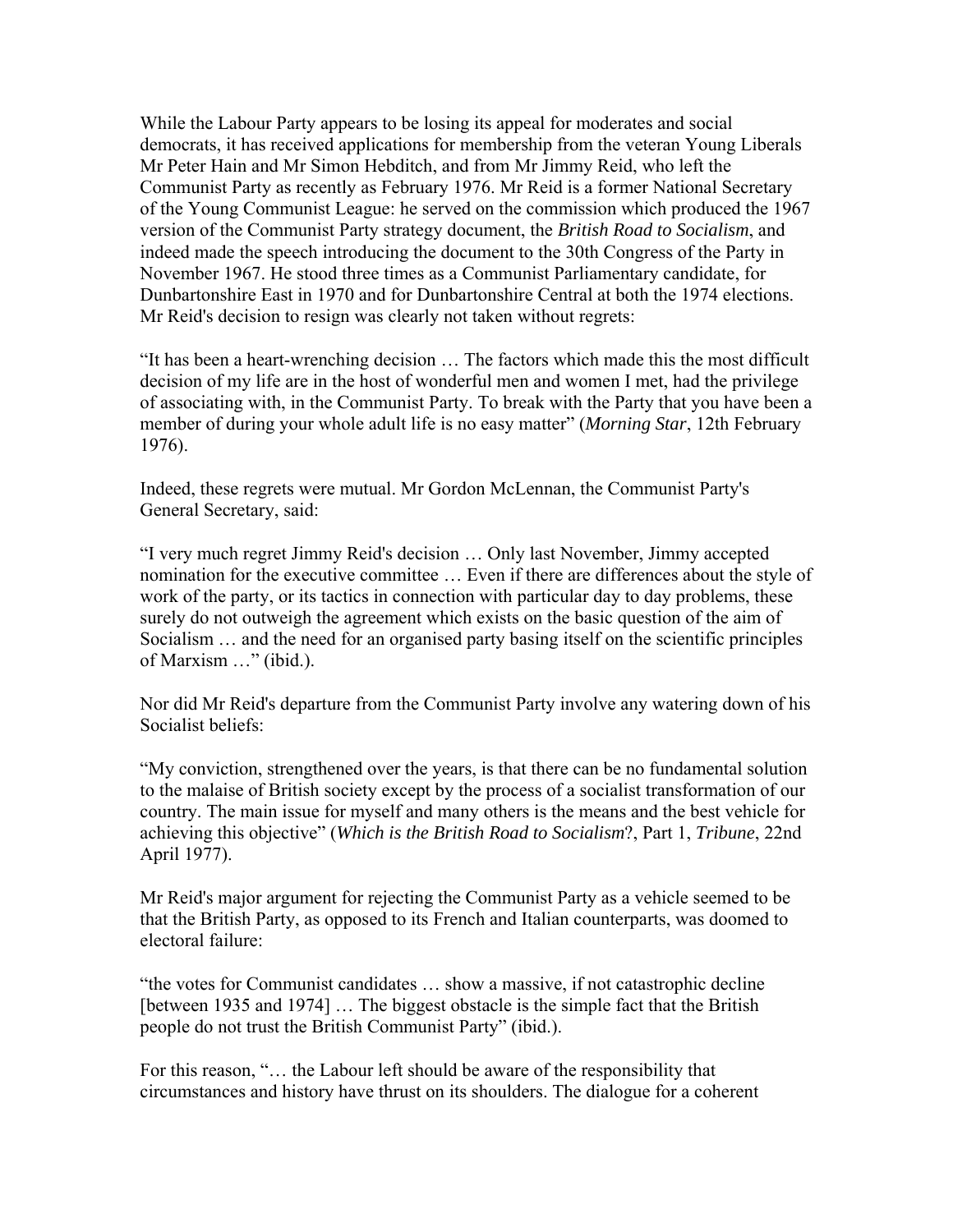alternative strategy to the policies of the Labour Government is urgent" (*Which is the British Road to Socialism*? Part II, *Tribune*, 29th April 1977).

As Mr Malcolm Rifkind, Conservative MP for Edinburgh Pentlands, has said:

"… Jimmy Reid's application [for membership] shows that the Labour Party were now the most attractive vehicle to Marxists and no-one else. It was ironic that one of Britain's best-known Communists is joining the Party just as a series of social-democrats are leaving it" (*Scotsman*, 20th September 1977).

Mr Reid himself is not the only person who has left the Communist Party and joined the Labour Party for the above reasons. Mr David Bowman, former President of the National Union of Railwaymen, and a member of the Communist Party until 1970, has attributed his conversion to Labour to Mr Reid's influence:

"I stood as the [Communist] candidate in Dundee in seven elections—and lost seven deposits … then Jimmy Reid persuaded me that it was no use standing by my guns if they would not fire any more. So I joined the Labour Party" (*Financial Times*, 5th January 1978).

Another example is that of Mr Max Morris, former President of the National Union of Teachers and a well-known Communist, who was accepted for Labour Party membership in the autumn of 1977 (*Labour Weekly*, 14th October 1977).

Messrs Hain and Hebditch told *The Guardian* that they had been encouraged to join the Labour Party

"by the growing strength of the Left in the Labour Party, in its policies and its Parliamentary representation" (*Guardian*, 21st September 1977).

Speaking to the *Tribune* meeting at the 1977 Labour Party Conference, Mr Hain said that among the factors leading to his conversion had been:

"… your recognition that fundamental changes in our society will not occur without harnessing the power of extra-parliamentary action to complement the changes we can push through Parliament" (*Daily Telegraph*, 6th October 1977).

Mr Neil Kinnock of the Tribune Group described the decision by Messrs Hain and Hebditch to apply for the Labour Party membership as "marvellous news" (*Tribune*, 23rd September 1977). Mr Wedgwood Benn and Mr Foot also expressed their pleasure at such congenial new recruits (*Sunday Telegraph*, 25th September, *Daily Telegraph*, 6th October 1977).

Others were not so sure. Mr Eric Moonman, Labour MP for Basildon, put the question: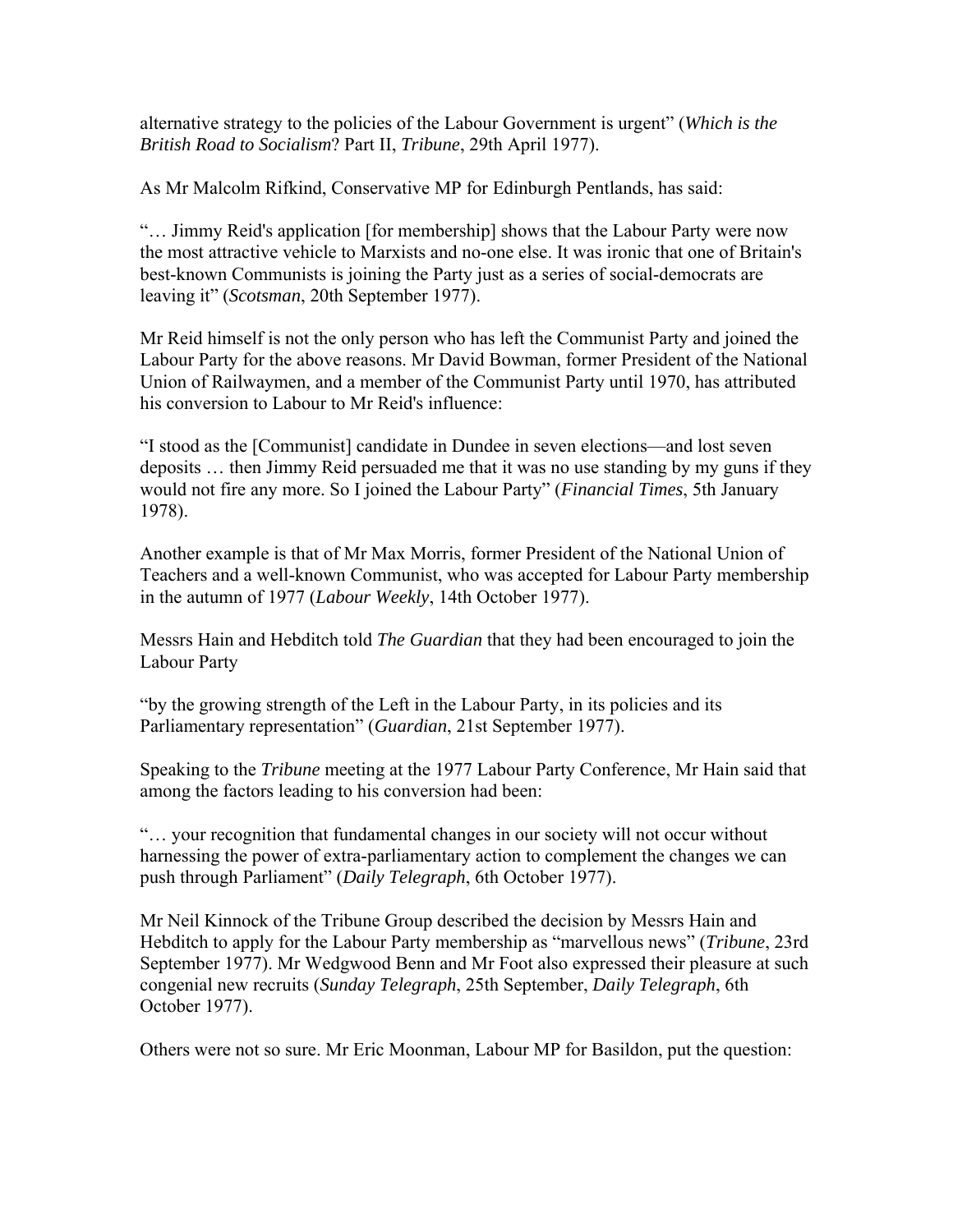"… does Peter Hain subscribe to the [Labour] Party's belief in democratic Socialism?" and suggested an answer "… I am left wondering whether his rejection of the [left-wing] splinter groups … springs more from their lack of power, and a subsequent lack of platform, than from a rejection of ideology, since it seems difficult to see where the Hain approach differs from that of the Socialist Workers' Party …" (*Labour Weekly*, 30th September 1977).

## **5. A MODERATE COUNTER-ATTACK?**

On 19th February 1977 a group of Labour Right-wingers met in London to form the Campaign for a Labour Victory (CLV). Present at the meeting were Mr William Rodgers, Secretary of State for Transport, ten other MPs, including two Ministers, and some 90 other Labour supporters, some from local authorities. Mr Rodgers's presence inevitably invited comparison with the Gaitskellite Campaign for Democratic Socialism. As Marx said, "history repeats itself, the first time as tragedy, the second time as farce."

Given that a 'Labour Victory' would mean the implementation of *Labour's Programme* and that the Campaign's members were notionally moderate, their choice of title is, in Mr Reg Prentice's words: "symptomatic of the reluctance of Labour Right-wingers to declare their hand. They have not even tried to have an influence on policy" (*Daily Telegraph*, 13th December 1977).

The sole publicised objective of the CLV in its first year of activity was to secure minimal changes in the composition of the NEC (see p. 199). Mr Prentice described the outcome:

"At the … annual conference [the CLV] concentrated on one limited objective: to secure the removal of two Left-wingers—Joan Maynard and Renee Short—from the Women's section of the National Executive, and they failed even in that!" (ibid.).

One recurrent feature characterised both the CLV, its Parliamentary associate the Manifesto Group, and also such articles and publications as have been produced by the leading social democrats over the past year—an overriding reluctance to challenge the Left on fundamental points of issue. Frequently, indeed, moderate speeches and publications displayed a slavish adherence to the outward forms of Socialist rhetoric.

As Mr Christopher Price, MP for Lewisham West, has pointed out, the Manifesto to which the Manifesto Group is declaring allegiance hardly merits the enthusiastic support of a moderate organisation:

"… in the aftermath of a thoroughly Left-wing manifesto, the ideological descendants of Arthur Deakin in the Parliamentary Labour Party have seized on this new title and patented it as their own. The Tribune Group ought to be flattered at such rapidity of conversion" (*New Statesman*, 21st March 1975).

Mr Roy Hattersley, a would-be leader of the moderates, declared: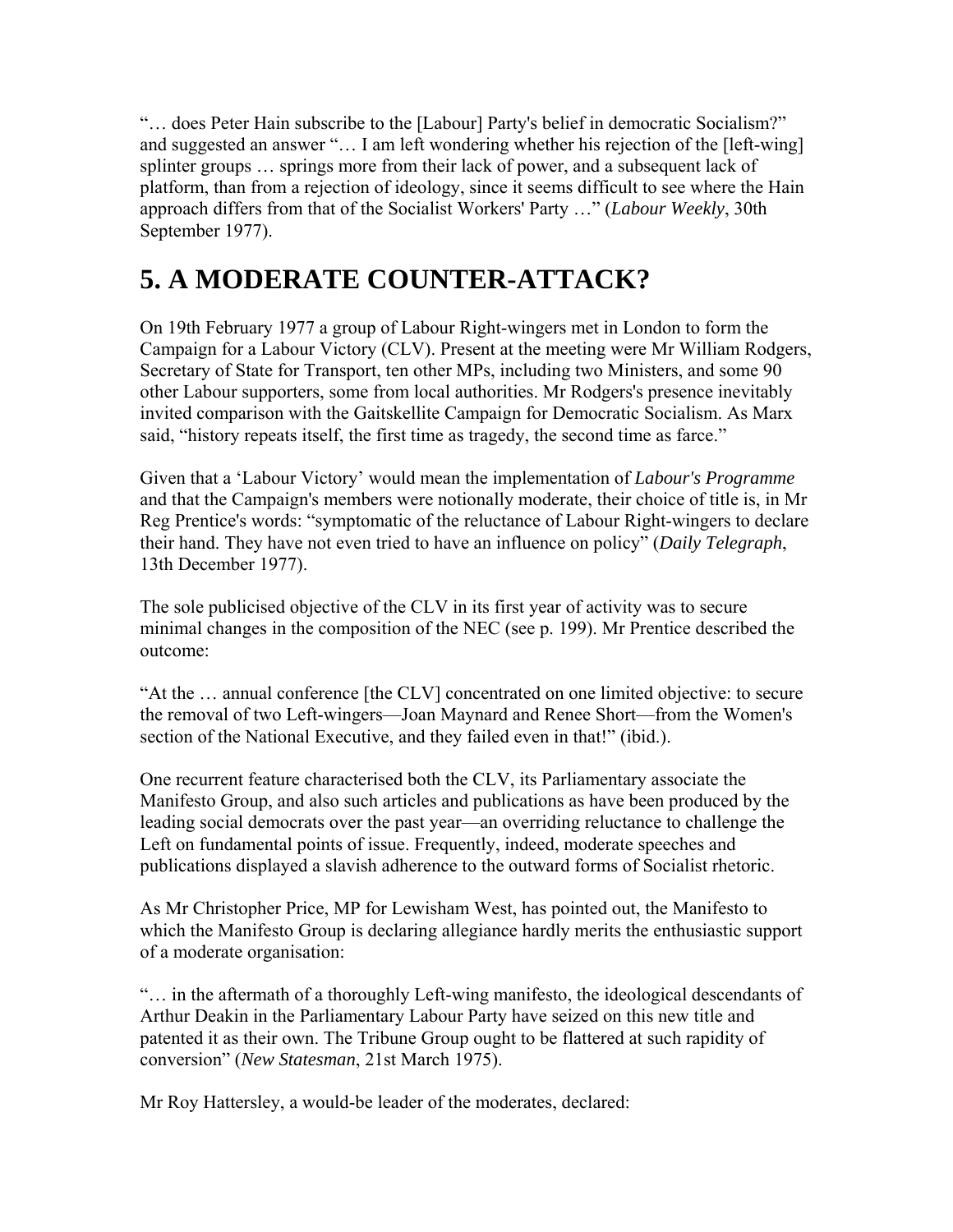"We too are ideologists—with views as clear and strong about the nature of society as those of the extremists of the Right and Left" (*Sunday Times*, 9th October 1977).

Most of the *caveats* against extreme Socialism which the moderates have ventured bore so directly both on the Labour Government's record and on the Labour Party's plans for the future that it is hard to see how their authors can sincerely desire a Labour victory. Thus Mr Hattersley has said:

"… support for public ownership *in principle* encourages us to look uncritically at the current operation of the public sector" (*New Statesman*, 18th November 1977).

Mr Rodgers has declared that:

"The scope for any further increase [in public expenditure] must be wholly dependent on achieving economic growth and rising personal living standards first" (*Crosland Memorial Lecture*, an extract of which appeared in *The Sunday Times*, 22nd May 1977).

The proposals in *Labour's Programme* have been costed at at least £7,000 million (see p. 25).

Mrs Shirley Williams was prepared to inveigh against the Trotskyists:

"… modern Trotskyism, like the Trotskyism of Trotsky himself, holds liberty and democracy in total contempt. Its vision of Socialism has nothing to do with the British Labour Party's vision" (*Guardian*, 22nd January 1977).

She went on to state it was necessary

"to ask of those who wish to join us 'Do you share our belief that our socialist objectives must be achieved by the method of democracy … Do you accept that if the cause of socialism … and the cause of democracy should come into conflict, you will stand by democracy'" (ibid.).

Thus Mrs Williams implicitly conceded the extent to which the Trotskyists have succeeded in infiltrating the Labour Party—which is why Trotskyism is a problem in Britain. Without their footholds in the Labour Party, the Trotskyist sects would be merely, in George Lichtheim's words, "… vicious little amoebae devouring one another in a droplet of water" (*Imperialism*, Penguin ed. 1975, p. 100).

The Manifesto Group policy document, *What We Must Do* (March 1977), contained the following statements:

"The greatly increased living standards achieved in most of the Western economies since the War is a practical demonstration … of how effective the mixed economy has been in satisfying the needs of its citizens … The only practicable alternative to a mixed economy of the Western kind is a command economy on the Soviet or East European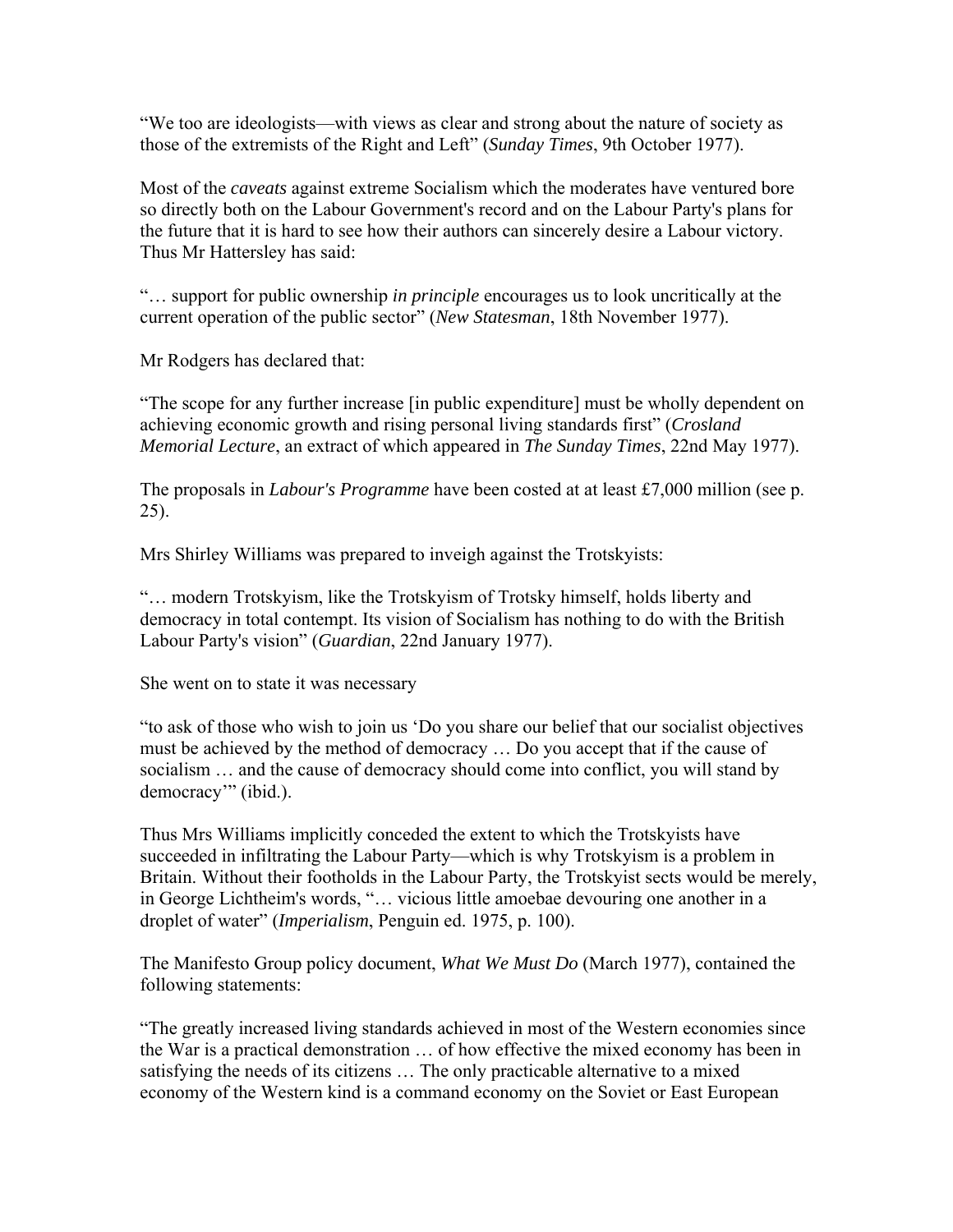model, and it is no accident, that the East European countries are all one-party states, without free speech, free elections, or free trade unions" (pp. 10–11).

"The principal object of economic and industrial policy is to produce an atmosphere in which innovation thrives, risks are worth taking, profitability is satisfactory, and efficiency is a habit. Only if industry works in such a climate shall we prosper" (p. 17).

"The position of men and women in industrial management requires similar attention. In recent years they have had to put up with greater insecurity … severe industrial problems, a difficult business climate, worsening salary and tax problems … It is surprising that morale is as high as it is, but essentially motivation will improve only when productive industry, and the people who work in it, are given priority" (p. 19).

"The feeling that we are over-taxed is growing strongly. The sentiment is not confined to the Chairmen of large companies, it is shared increasingly by working people" (p. 23).

None of these views is remotely compatible with *Labour's Programme*: none of them is in any way incompatible with *The Right Approach*. Perhaps Mr Prentice had the authors of *What We Must Do* in mind when he spoke of:

"Several of my old Labour colleagues in Parliament are desperately unhappy people who know they are in the wrong party. There are at least two dozen Labour MPs who should logically follow me across the Floor and join the Conservatives" (*Glasgow Herald*, 19th November 1977).

Certainly, the timid attitude of the moderates only excites contempt on the Left. Mr Neil Kinnock gave his reply to Mr Rodgers' *Crosland Memorial Lecture* the headline "Panic in the Face of Socialism's oldest Enemies" (*Tribune*, 27th May 1977), and went on to write:

"… the Labour Party, including, presumably, Bill Rodgers, is in being to change [society] fundamentally, irreversibly, and without apology to the Social Democrats who never wanted to do more than re-arrange it a little anyway" (ibid.).

Mr Brian Walden made the final comment on the efforts of the Social Democrats to construct a political theory:

"The most damaging question that can be asked of a Labour 'moderate' (and I strongly recommend that it be put to Mr Roy Hattersley before he writes any more works of political philosophy) is 'Do you believe in the kind of socialism advocated by the NEC of the Labour Party?' … Mr Prentice … thinks he knows the answer … He says the Labour 'moderates' are a pack of careerists, who do not believe in any brand of socialism as understood and supported by Labour activists in the constituencies. But the 'moderates' do not admit this, because they want jobs, especially in the Cabinet. It is this charge that needs to be answered and until it is there will be a spreading stain on Labour's reputation" (*Spectator*, 15th October 1977).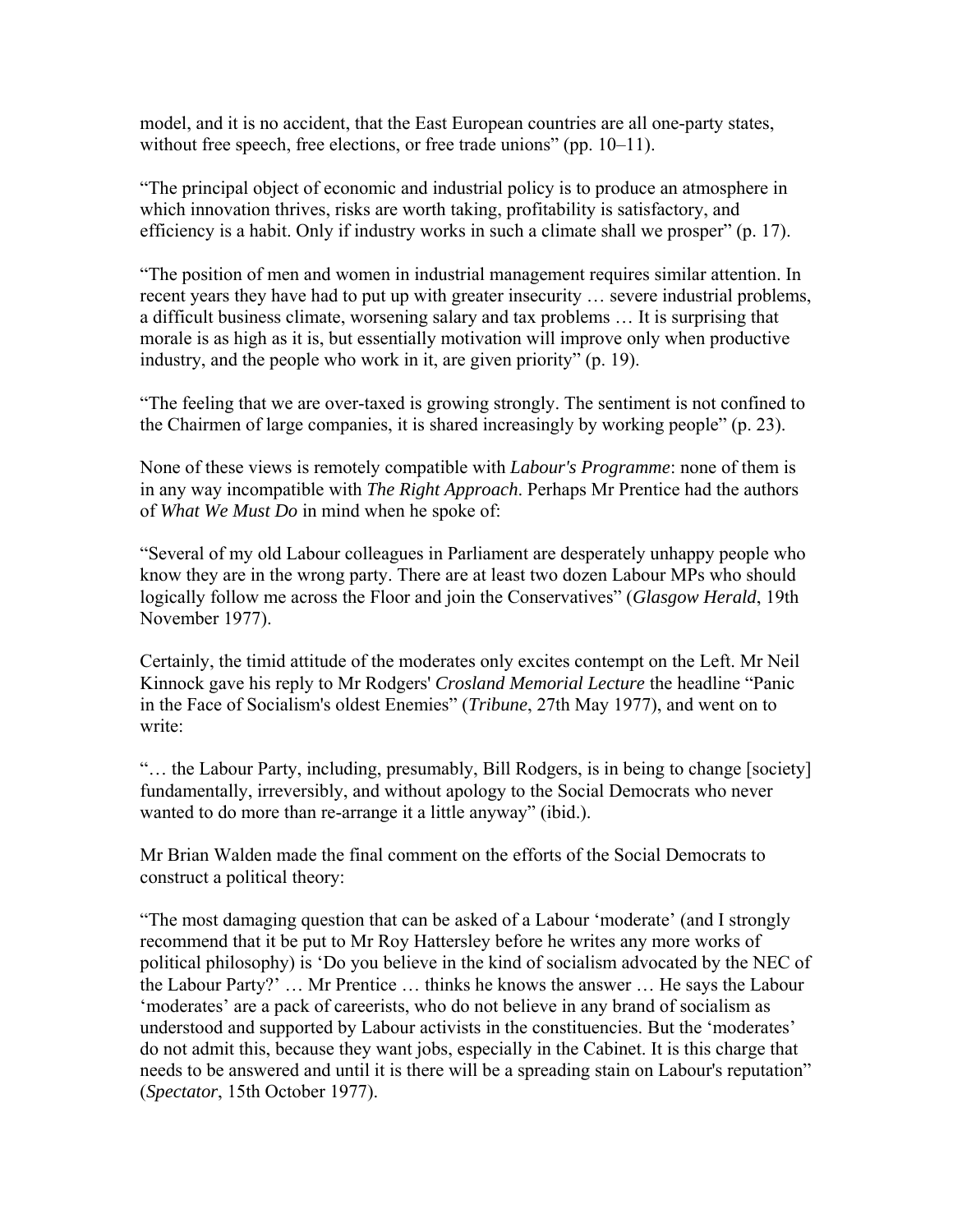**The Legacy of** Anthony Crosland. On 19th February 1977, Mr Anthony Crosland, who had been Foreign Secretary since April 1976, died at the age of 58. His gifts had never been fully acknowledged by his Labour Party colleagues—in the leadership election after Mr Wilson's resignation, Mr Crosland came bottom of the poll with only 17 votes—but he had been widely acknowledged as the most distinguished intellectual protagonist of social democracy in Britain since the war.

However, by the time of Mr Crosland's death, the social democratic wing of the Labour Party, which he had so ably defended in the 1950s, was at a low ebb. Indeed, Mr Brian Walden saw Mr Crosland's death as the end of an epoch:

"With Crosland dead and Roy Jenkins in Brussels, the Social Democratic wing of the Labour Party has been seriously, perhaps fatally, weakened" (*Birmingham Post*, 21st February 1977).

The view that Mr Crosland had, in the light of his experiences in the Labour Government of 1964, become pessimistic about the Labour Government's abilities to secure economic growth can certainly be substantiated by a reading of his last published works. In *Socialism Now and Other Essays* (1974), discussing the Wilson Government, he admitted that

"Nobody disputes the central failure of economic policy. In 1970, unemployment was higher, inflation more rapid, and economic growth slower, than when the Conservatives left office in 1964."

Referring to Labour's election strategy, he bluntly repudiated earlier delusions and deceptions:

"We cannot go back to the 1964 image of technology and managerialism … it would scarcely carry conviction after six years of growth at 2 per cent" (p. 97).

and indeed concluded that, as regards economic growth:

"if we have no better ideas than we had last time we shall certainly gladden the hearts of anti-growth ecologists" (p. 105).

Dr David Owen. Mr Crosland was succeeded as Foreign Secretary by Dr David Owen, previously Minister of State at the Foreign Office, who was only 38 years old, and had never held a Cabinet post. Dr Owen's subsequent handling of his portfolio (see p. 172) has largely dispelled the favourable press response to his original appointment.

In July 1968, Mr Richard Crossman had made some tart comments on Dr Owen's appointment as Parliamentary Under Secretary of State at the Ministry of Defence:

"Even more extraordinary was yesterday's announcement of the appointment of young David Owen … David Owen is an arrogant young fellow … David Marquand and John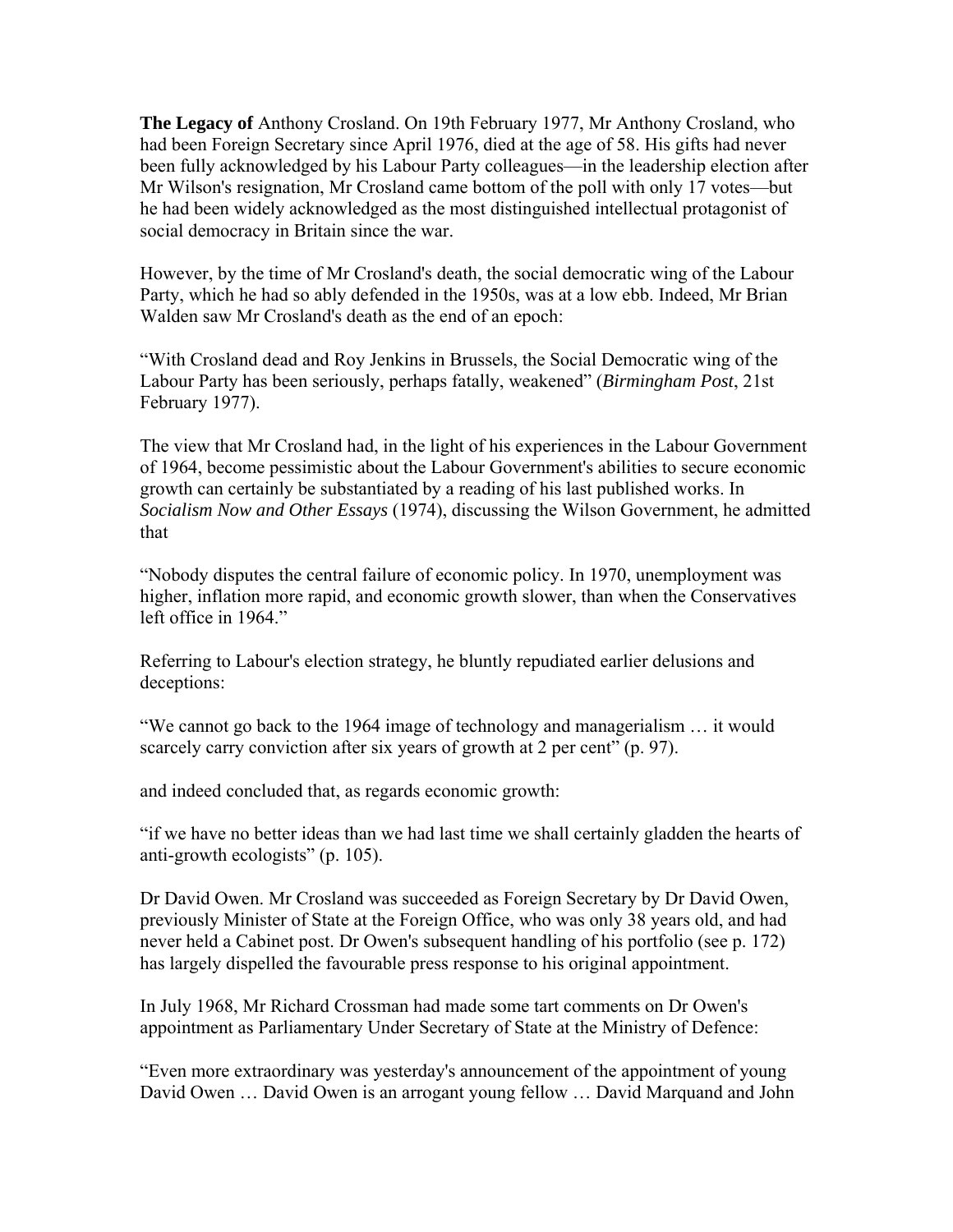Mackintosh are senior to him, far abler and far more deserving of promotion if you want someone from that section of the Party" (Richard Crossman, *Diaries of a Cabinet Minister* Vol. II, 1977, p. 116).

## **6. THE YOUNG SOCIALISTS**

The *Campaign Guide 1977* (pp. 695–6) described the Labour Party's choice of the Trotskyist Mr Andy Bevan for the post of National Youth Officer, and the resulting dissension in the Party. Despite the expressed dismay of certain Labour moderates, Mr Bevan has remained in his post.

Another significant extremist in the Young Socialists is Mr Nick Bradley, their representative on the NEC. In a recent article in the *Daily Telegraph*, he expressed his regret that the "far-reaching policies which reflect the influence of Marxism" adopted by the Labour Party since 1970,

"do not add up to a commitment to a thorough-going Marxist programme of 'militancy' … the nationalisation of the 200 biggest firms representing 83 per cent of output …" (30th January 1978).

He added:

"A Socialist Government would not pay exorbitant compensation to the handful of big owners who have presided over the catastrophic decline of British industry" (ibid.).

Mr Bradley condemned as "a slander" the suggestion by Mr Reg Prentice that Marxism was incompatible with democracy. He argued:

"While defending the nationalised, centrally-planned economy, we certainly do not support the bureaucratic, totalitarian methods of the present regimes in the Eastern bloc. We support the demand for workers' democracy and a plurality of parties, including procapitalist parties" (ibid.).

Whether "pro-capitalist" parties or genuine democracy would be able to survive such State domination is doubtful. The extent to which, judged by Mr Bradley, the Young Socialists are out of touch with reality is shown by his further proposal:

"… it would be possible, with a planned economy, to introduce as a first step a six-hour day and a four-day week with much higher wages for all. For the first time in history, this would give the working class time to run industry and the State" (ibid.).

Mr Bradley's conclusion, however, has, unfortunately, a ring of truth about it:

"If our influence is now growing rapidly it is because the rank and file of the Labour movement more and more see the ideas of Marxism as offering the only way out of the dire social crisis we now face" (ibid.).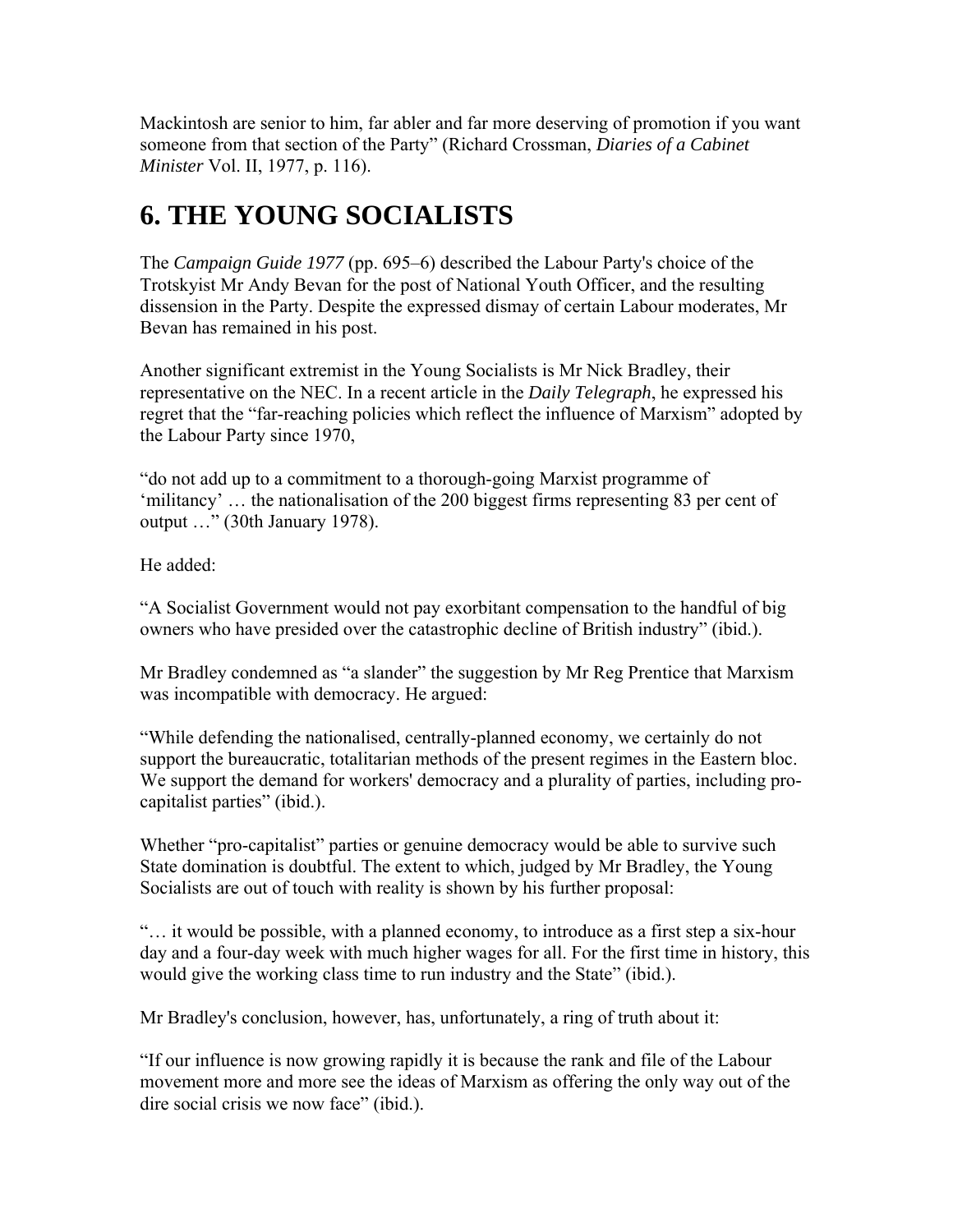This outburst perhaps arose as a result of frustration at the attempt by Mr Andy Bevan and himself to enable the Young Socialists to produce a Labour Party Political Broadcast on television. A draft script, described in the press on 9th January 1978, showed that the intention was to emphasize the class war issue, "with contrasting scenes of young people in dole queues, followed by shots of furs and other luxury items in shops like Harrods" (*Daily Telegraph*, 9th January 1978).

Interviews planned for the broadcast included one with Mr Wedgwood Benn, whose family might appropriately have been included by the Young Socialists in what they described as "a tiny handful of rich people". However, the Labour Party Campaign Committee, which is chaired by Mr Callaghan, shelved these plans, and this produced the following characteristic reaction from Miss Joan Maynard, Labour MP for Sheffield, Brightside, who is a member of the NEC:

"I cannot see how Mr Callaghan's Campaign Committee can vote out any decision made by the National Executive" (*Sun*, 9th January 1978).

### **7. THE 1977 LABOUR PARTY CONFERENCE**

**The Reselection Debate.** During the run up to the 1977 Labour Party Conference, the Left-wing Campaign for Labour Party Democracy organised what the *Yorkshire Post* described as a "well-orchestrated" campaign to make sitting MPs endure the process of reselection before every General Election" (1st September 1977).

Over sixty CLPs affiliated to the Campaign, which pressed its case strongly on the floor of the Conference itself. However, a Motion calling for reselection was, in the event, remitted to the NEC by 4,858,000 votes to 1,565,000. This means that the issue will automatically be resurrected at future Party conferences. The Left were probably reluctant to press the issue too hard this year for two reasons. First, in a pre-election context, it was vital to preserve the façade of unity. Second, as Mr Joe Ashton pointed out:

"… up to 15 MPs might be sacked … They would immediately cross over and support the Opposition and the £1,600 redundancy pay for MPs would give a tremendous incentive to stand as an independent … If we bring this plan in before the next election it will be chaos" (*Labour Weekly*, 14th October 1977).

A further proposal to ensure that future leaders of the Labour Party should be elected directly by the Party Conference, and not by the PLP, was also sent to the NEC for consideration. This will also be revived at future conferences.

Both these proposals are key elements in the Left's strategy for capturing total control of the Labour Party. Behind a pseudo-democratic facade, they would in fact transfer all power in the Party from the ordinary Labour voter and supporter to cliques of militant activists. There is no sign yet of any significant "moderate" opposition to these measures. Indeed, Miss Dianne Hayter wrote: "Of course MPs should have to submit themselves to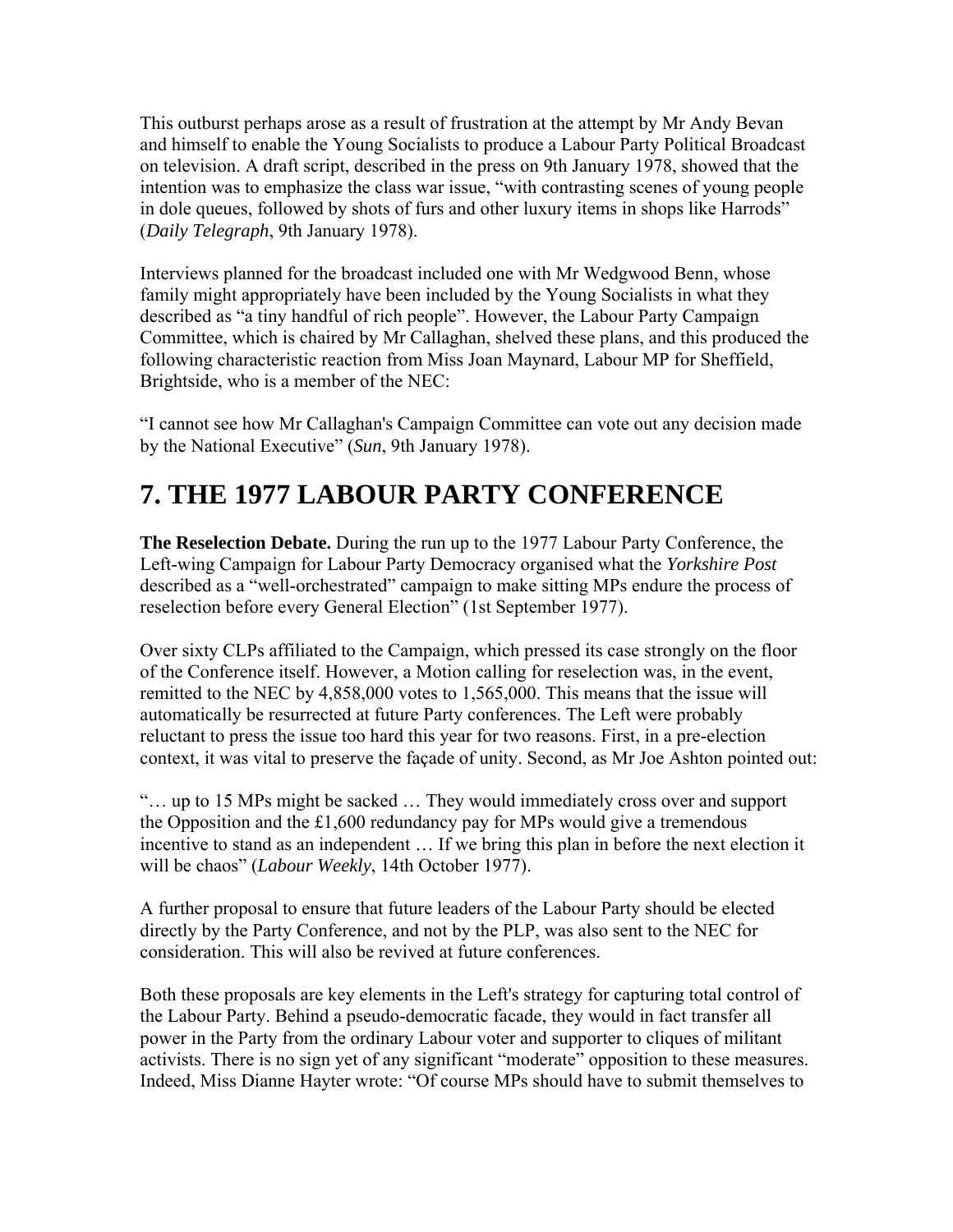their CLPs for readoption, and of course the party leader (although this probably means the Chairman) should be elected by conference" (*Tribune*, 2nd September 1977).

**"Fraternal Delegates".** The Social Democratic Alliance (SDA) (see p. 187) first pointed out two years ago "that many members of our Party's National Executive Committee had more in common with the Communist Party and other Leninist organisations than is consonant with … libertarian, democratic and anti-Communist traditions" (SDA, *Pre-Conference Briefing for Delegates*, September 1977). The SDA also strongly criticised the NEC's decision to invite "fraternal delegates" from European Communist Parties, including those from Eastern Europe. "There will be more NEC guests at Brighton from foreign Communist parties than from our fraternal parties of the Socialist International" (ibid.). Judging by *Labour's Programme*, however, certain of these Communist Parties may well at present be more "moderate" in certain respects than the British Labour Party. *The Economist* commented, in respect of the Spanish and Italian Communist representatives: "Mr Callaghan would be delighted to swap the pair of them for almost any two members of Labour's NEC" (8th October 1977).

**NEC Elections.** Before the Conference there was some speculation that one or two Leftwing members of the NEC might be unseated, particularly in the women's section: the Campaign for Labour Victory set itself the objective of unseating Mrs Short and Miss Maynard. Dr Dickson Mabon, Minister of State for Energy and former Chairman of the Manifesto Group, said about his own candidature: "I seek election to the National Executive Committee in the constituency section because the political balance on the NEC is wrong and has been so far too long. The Pavlovian Left gets its way too often" (*Socialist Commentary*, October 1977).

In the event, the only change on the NEC was that one trade unionist retired and was replaced by another trade unionist. Miss Betty Boothroyd, MP for West Bromwich West, one of the anti-Left candidates in the women's section, saw her vote fall by 200,000. Mrs Audrey Wise, MP for Coventry South West, a Left-wing candidate in the same section, was not elected, but she increased her vote considerably. It is also interesting to note that the voting figures in the constituency section for the first five successful candidates— Messrs Benn, Heffer, Allaun, Miss Joan Lestor, Mrs Castle—all comfortably exceeded 300,000—the most recent reliable estimate of Labour Party membership. Even Communist candidates in Soviet bloc elections have never been known to poll more than 100 per cent of those entitled to vote.

**Pre-Conference Policy Proposals.** Labour's National Executive Committee produced a further instalment of proposals for consideration at this year's conference. These *Statements to Annual Conference* (October 1977) draw on and develop the extreme proposals in *Labour's Programme 1976* in certain instances: indeed, the 1977 Statements are even more extreme than those contained in the Programme.

The document contains proposals to abolish the House of Lords and to nationalise a large part of the construction industry (see p. 200). Furthermore, it states: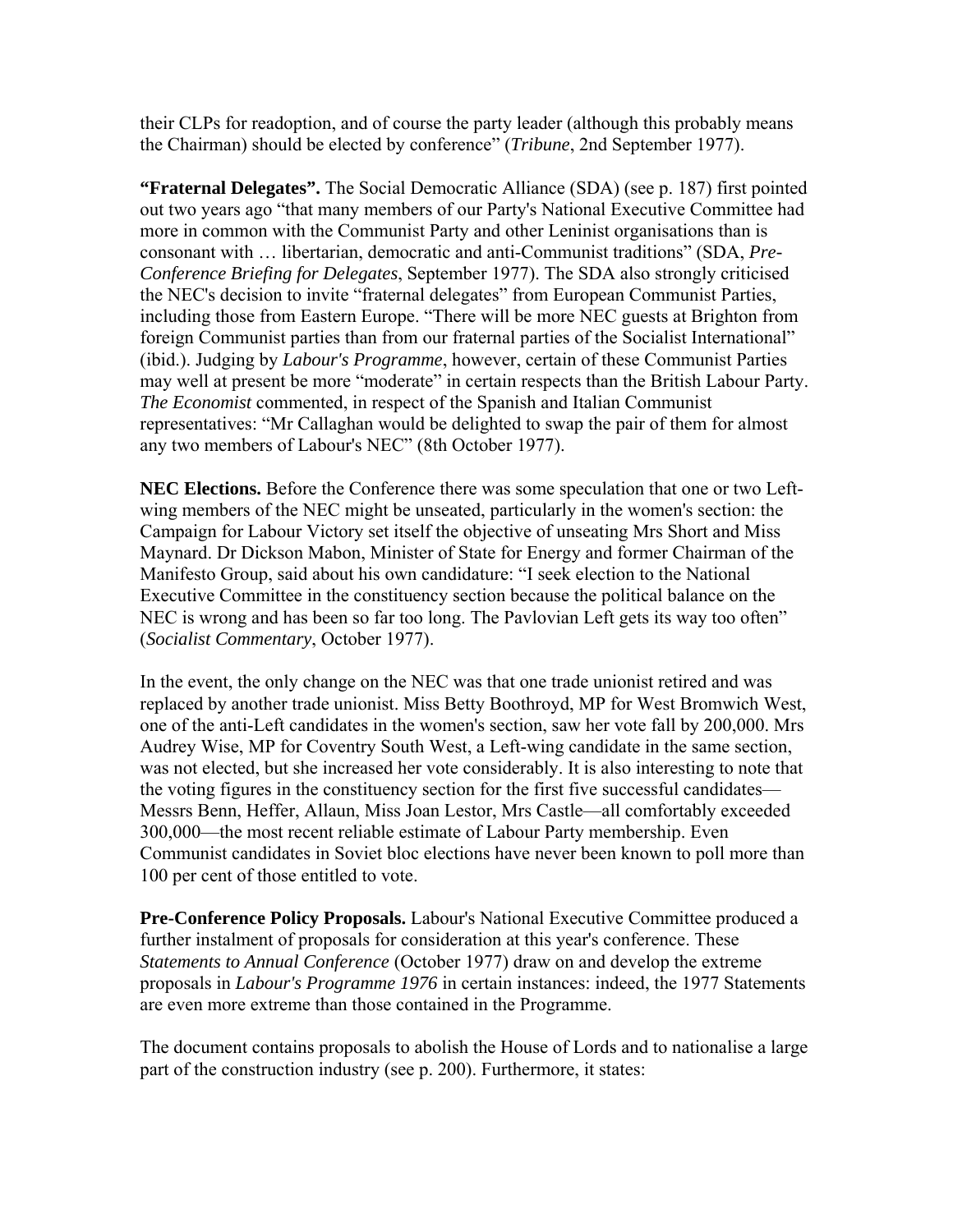"We reiterate our commitment that the NEB and other public sector companies should, between them, own at least one viable company in each sector of industry".

### **Conference Debates**

**The Economy.** Mr Healey's speech was a characteristic mixture of crude expressions and euphoric economic forecasting. The electioneering context of his remarks was implicit throughout, and made explicit by a reference to an election campaign, "in the coming year".

Mr Healey's euphoria about the economy persuaded the Conference to remit a composite resolution condemning the Government's economic policy, but the resolution which was passed in support of that policy urged "immediate action" to reduce unemployment; greater financial help to local authorities to restore cuts in public spending; and continued strict control of prices.

He failed, however, to convince certain of his senior "comrades". Mrs Barbara Castle warned:

"What [Healey's] policies cannot do and have not done, is to stimulate economic activity, increase our standard of life or create jobs. It is a financier's recovery, and not an economic one …" (*Times*, 4th October 1977).

Mr Wedgwood Benn pointed out that:

"The annual loss of production from unemployment and idle capacity in Britain is now about twice as much each year as the maximum revenues we shall get out of the North Sea each year in the 1980s, when [oil] would be in full production" (Brighton, 3rd October 1977).

**"Back us or sack us".** Mr Callaghan's speech to Conference the following day was in what Mr David Watt has described as his "... conversational and emollient tone ..." (*Financial Times*, 7th October 1977). He gave his followers the choice: "Either back us, or sack us". As Mrs Thatcher told the Prime Minister: "Just give 'em the chance, Jim, just give 'em the chance" (Blackpool, 14th October 1977).

Mr Joe Haines, formerly Sir Harold Wilson's press secretary, made a telling comment on Mr Callaghan's speech:

"It's no use saying the Labour Government works if one and a half million do not" (*Daily Mirror*, 7th October 1977).

**The House of Lords.** On 5th October the Conference voted by 6,248,000 to 91,000 to abolish the House of Lords: "For the first time this week the Conference came to life, scented blood, and enjoyed itself" (*Daily Telegraph*, 6th October 1977). A high point of the debate, however, was the speech by Lord Shinwell, who was shortly to celebrate his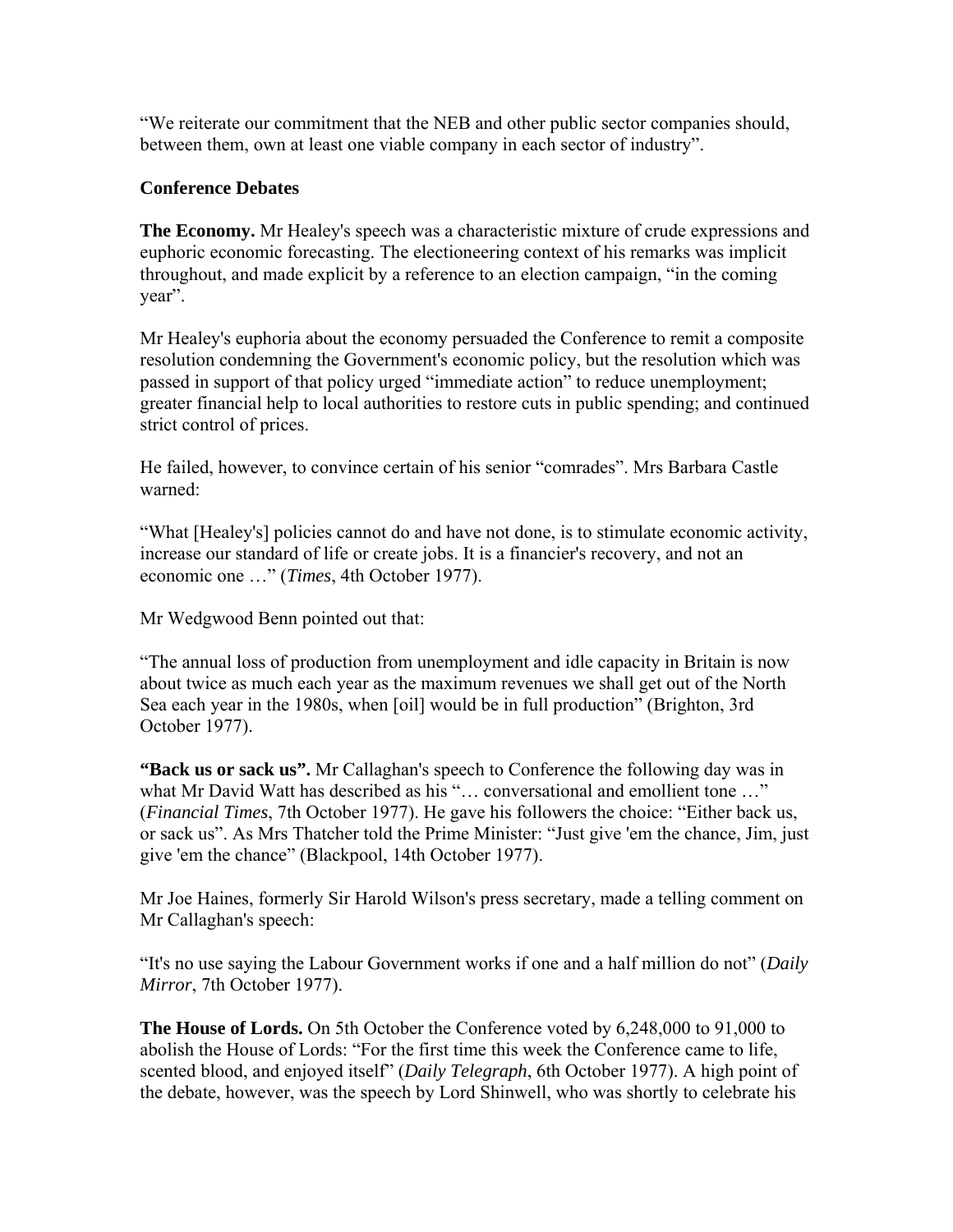93rd birthday, and who has been a Labour Party member for 73 years. With gentle irony, he rebuked his fellow delegates for their strange sense of priorities: "I do not worry much about constitutional issues. They are too high falutin' for me. I want to concentrate on the abolition of unemployment and abolition of slums. There is more excitement about this resolution than there was on unemployment" (*Times* and *Daily Telegraph*, 6th October 1977).

As Dr Rhodes Boyson, Conservative MP for Brent and Opposition Front Bench spokesman on Education, pointed out:

"The House of Lords has been abolished once already in England—by Cromwell in 1649. Four years later, the House of Commons was abolished as well" (Party Political Broadcast, B.B.C. Radio, 7th October 1977).

**The Construction Industry.** When an NEC statement, 'Building Britain's Future', proposing the nationalisation of large parts of the construction industry and expanded direct labour organisations came up for consideration, it was carried overwhelmingly. Mr Callaghan had referred to the previous year's resolution to nationalise the banks and insurance companies as an "electoral albatross" (Blackpool, 24th September 1976). Referring to this latest commitment to nationalisation, Mrs Thatcher said:

"You would think that would have merited at least a peep of protest from some of those moderate Labour ministers we keep hearing about … But no … As Cromwell said of the Rump Parliament, 'Scarce a dog barked'. Of course, they'd have lost their licences if they had!" (*London*, 4th February 1978).

It is no wonder that Mr Callaghan was more recently able to tell the House of Commons, "Nationalisation is never off the agenda" (*Hansard*, 9th February 1978, Col. 1663).

**Other debates.** The Minister of State for Overseas Development, Mrs Judith Hart, replied to—and warmly supported—a motion calling for

"new government machinery to ensure control and direction over long-term investment … and … £1,000 million a year to enable the (NEB) to promote investment, stimulate exports and boost technical development".

as well as for

"speedy conclusion of planning agreements and compulsory powers of acquisition for the NEB" (*Daily Telegraph*, 8th October 1977).

Mrs Hart's liberality with taxpayers' money was unfortunately not confined to Conference motions. In October 1977 her Department provided the Marxist régime in Mozambique with an interest-free loan of £5 million. (see p. 174). To encourage the Government to continue this good work, the Conference passed a motion against the advice of the NEC, but to the "obvious delight" of Miss Joan Lestor, the Party's Chairman (*Guardian*, 7th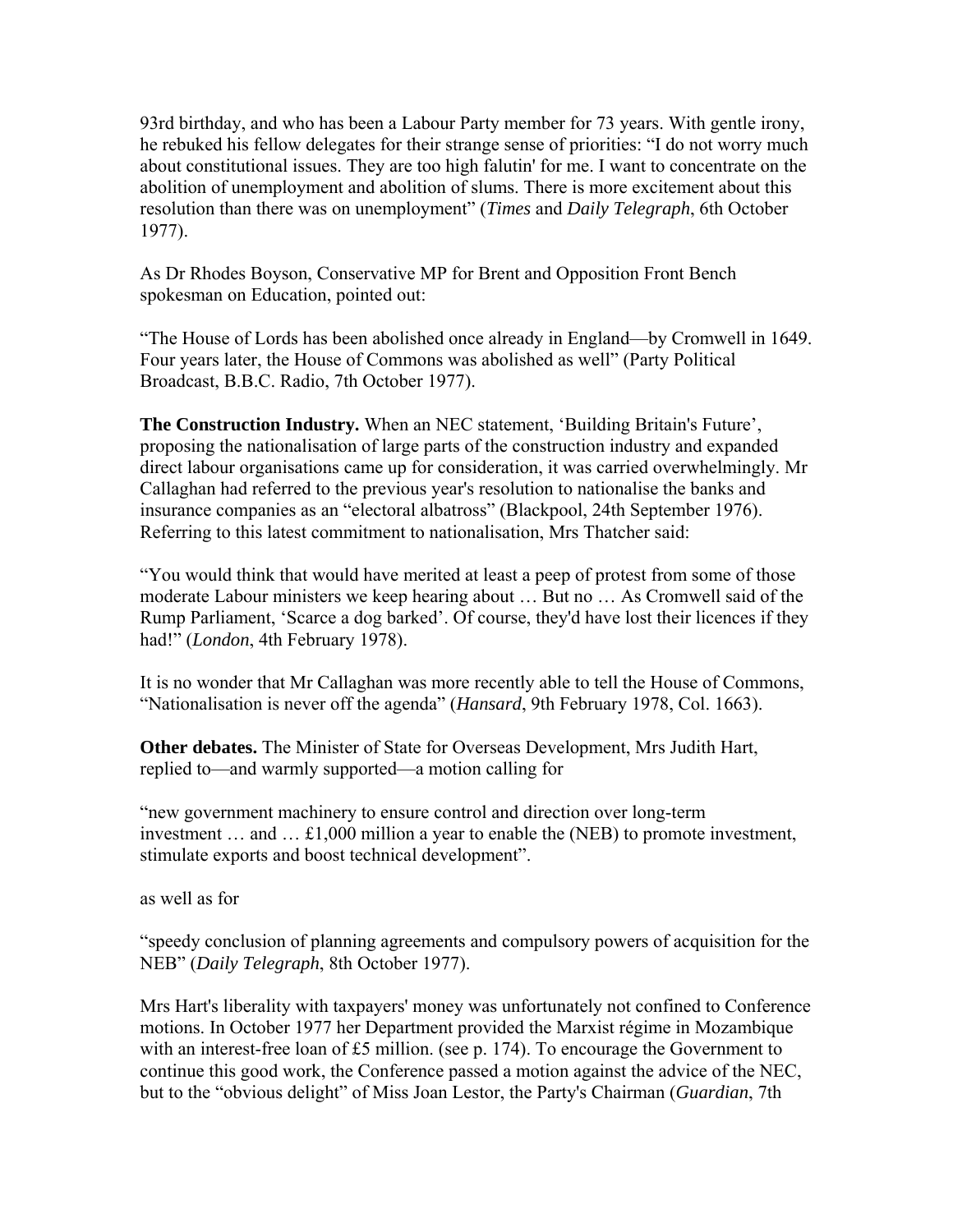October 1977), urging the Government to give "moral and material" support to the guerillas in Rhodesia.

### **8. LINKS WITH RUSSIA**

During the sixtieth anniversary celebrations of the Russian Revolution, Mr Alex Kitson, who was representing the Labour Party National Executive, took the occasion to make favourable comparisons between Soviet Communism and the social and political system in Britain. On his return to England, he admitted stating that the Russian Communists "had achieved more in fifty years than we have in two hundred" (*Daily Express*, 8th November 1977).

*Pravda* quoted him as saying also that:

"It is pleasant to be in a country where the situation differs from the position at home. In a country where there is no unemployment and where there is a constant and unswerving growth in the living standards of ordinary workers",

and that:

"Perhaps we do not recall often enough that whatever differences separate us from time to time from our Soviet comrades, it remains a fact that you have managed to achieve much that we are still far from achieving" (*Daily Mail*, 7th November 1977).

Mr Kitson was also reported as claiming that his presence at the celebration was

"a great political milestone in the relations between the British Labour Party and the Communist Party of the Soviet Union" (*Times*, 9th November 1977).

Although some members of the Labour Party, including Mr Eric Heffer, a member of the NEC, did criticise Mr Kitson's comments, Mr Frank Allaun, another NEC member, took the view that the controversy over Mr Kitson's remarks had been "got up by the Tory Press" (*Daily Telegraph*, 9th November 1977). Mr Norman Atkinson, the Labour Party Treasurer, claimed that Mr Kitson's critics were "cold war warriors" (ibid.).

### **9. SOCIALISM OR DEMOCRACY?**

Mr Reg Prentice has described the circumstances in which Labour's next General Election Manifesto will be drafted:

"This meeting will be held in a hurry, with an election already called and Polling Day a month or so away. The general secretary will remind his colleagues that the manifesto must be at the printers as soon as possible. In this frantic atmosphere Jim Callaghan, Denis Healey and David Owen will sit down on equal terms with Ian Mikardo, Joan Maynard and Alex Kitson to haggle over the items to be included … The Left will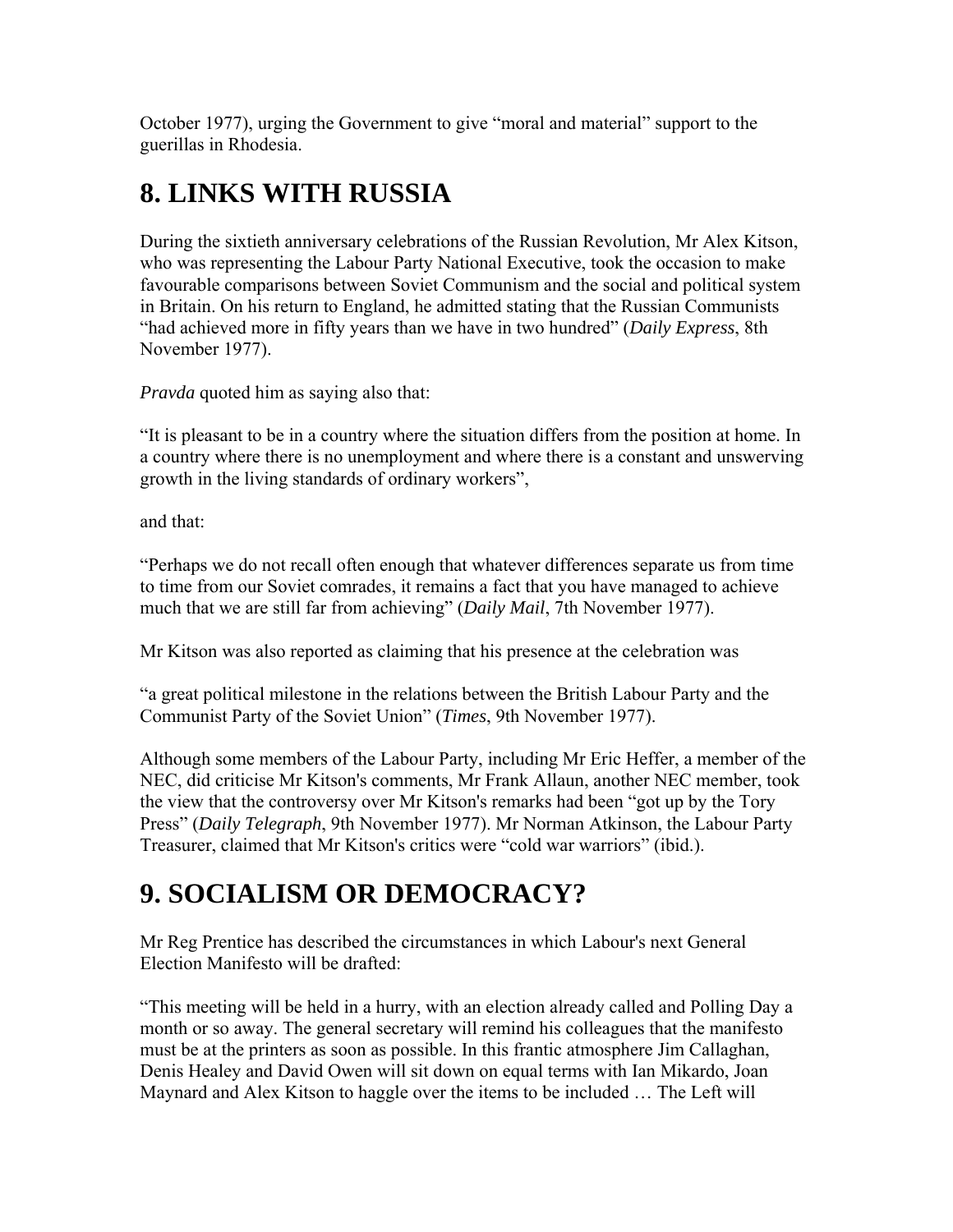demand their pound of flesh and will be in sufficient strength to insist on it" (*Daily Telegraph*, 13th December 1977).

Mr Wedgwood Benn has already fired the opening shots in the campaign for the Left's programme:

"The Labour Movement is now, I believe, firmly convinced that the economic crisis in the capitalist world can only be overcome by the adoption of radical measures and socialist programmes ..." (London, 24th January 1978).

Another reason he gave was that:

"Past achievements … and party loyalty are not sufficient to win the support of those we represent … something more is needed and it is as well to spell it out clearly" (ibid.).

The remainder of his speech spelt out that "something more"—public ownership, which was "on the agenda again"; disposal of Britain's oil revenue, to which industry and the public services "have a powerful claim"; more public spending in general; and "fighting Fascism"—whatever that means. As Mr Norman Lamont, a Conservative spokesman on Industry, wrote:

"Whatever Mr Callaghan and Mr Healey may say between now and the election, whatever cryptic phrases may be contained in the verbiage of Labour's election manifesto, it is Mr Benn who is enunciating what the Labour Party want to do to Britain" (*Daily Telegraph*, 28th January 1978).

Referring to one of Mr Benn's proposed election slogans, "A Campaign for Human Values", Mr Lamont added:

"Britain has almost choked on her fare of the Labour Party's 'human values'" (ibid.).

In an article in the *Daily Telegraph* of 7th February 1978, Mr Prentice explained why the Labour moderates had failed. More important than the "assassination" by their constituency parties of half a dozen moderates had been the effect on other Labour MPs:

"I have witnessed dozens of my old colleagues running scared, afraid to speak out against the Left and constantly looking over their shoulders to make sure they do not offend the activists in their local parties … Political cowardice has become a prerequisite for survival."

Mr Prentice summed up the evidence: *Labour's Programme 1976*; the events at the Labour Party Conferences in 1976 and 1977 and the commitments adopted then; and the current work being done by the NEC on the details required to introduce automatic reselection of MPs in every Parliament. "Labour," he went on,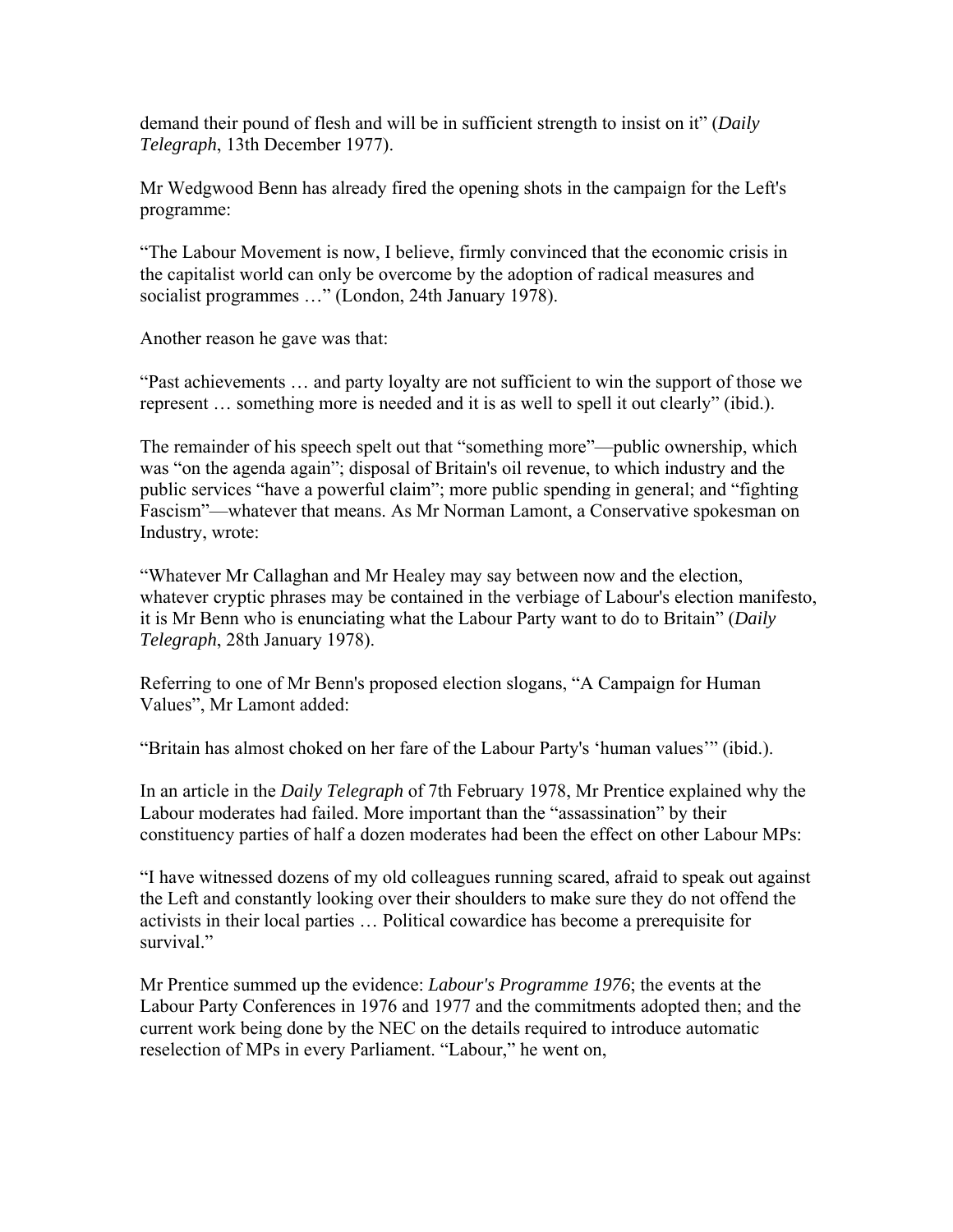"is committed to abolish the House of Lords without putting another Second Chamber in its place. Meanwhile the independent status of Members of the Commons will be seriously undermined by this automatic re-selection procedure. Thus, we should be faced with the frightening prognosis of a Government committed to a Marxist programme, with one Parliamentary Chamber abolished and the other drastically weakened. Within a few years we should be well on the way to an Eastern European society" (ibid.).

This was his advice to the British electorate:

"Only the Conservative Party can now preserve the basic decencies of a democratic society. The Labour moderates have sold the pass" (ibid.).

# **(B) LIBERAL PARTY**

### **1. TAKEN FOR A RIDE**

Four times this century the Liberal Party has become entangled in some kind of pact with the Labour Party; each entanglement has been advantageous to Labour, which has gained either seats or office or both, and divisive and disastrous to the Liberals. In 1906 an electoral arrangement with the Liberals enabled the Labour Party to gain a first substantial foothold in Parliament; by 1922 Labour had replaced the divided Liberals as the main Opposition Party. In 1924 the Liberals helped to put the Labour Government into power and then supported it for 10 months; in the 1924 Election the number of Liberal MPs was reduced from 158 to 40. In 1929 the Liberals once more put a Labour Government into power and supported it for two years; the 1931 General Election saw the Liberal MPs divided into three contending factions led by Sir John Simon (supporting the Macdonald National Government), Sir Herbert Samuel (later to be opposed to it) and Mr Lloyd George, along with his son, his daughter and his son-in-law.

Only after nearly 30 years of holding themselves aloof from the two main Parties and seeking to convey an individual message to the nation did a substantial Liberal revival appear likely; the Liberal Party polled six million votes in February 1974 and 5·3 million votes in October 1974. By-elections and opinion polls alike since then had been disappointing to the Liberals (see *Campaign Guide 1977*, p. 703), but—despite their having once more put Labour into power in March 1974—they had retained until March 1977 the possibility of holding or regaining significant numbers of 'protest' voters who felt dissatisfied with both the Labour and the Conservative parties.

The pact of 23rd March 1977, by which the Liberal MPs supported the Labour Government against a Conservative Motion of No Confidence (see p. 3), arose out of the fear of the Liberal leadership that, if an election were held then, a number of vulnerable Liberal seats would fall to the Conservatives. However, the evidence since the pact suggests the massacre of the Liberals in the next General Election to be more rather than less likely: lost deposits in the Birmingham, Stechford, Ladywood, Grimsby, Ashfield, and Ilford North by-elections, a nearly lost deposit in Bournemouth East, where the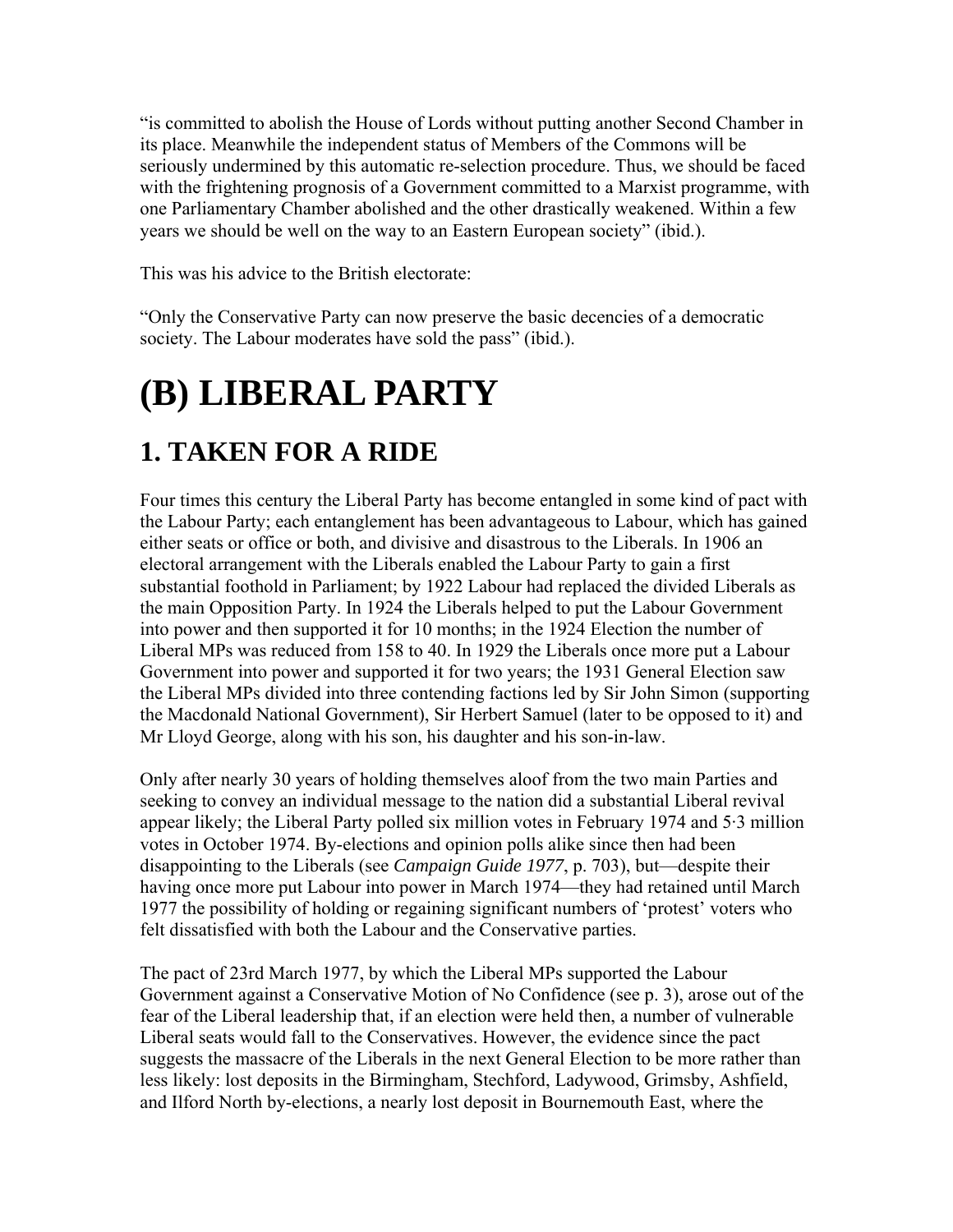Liberals started in second place but finished third; a vote of 27,000 in the six by-elections since the pact, compared to one of over 59,000 in these seats in October 1974; and 170 seats—two-thirds of the total contested—lost in the May 1977 local elections in England and Wales.

**Moderating the Government?** What the Liberals have lost by their pact, apart from actual support, is their long-standing claim to be independent of the two main parties, neither Left nor Right, but 'moderate' and 'middle of the way'. Since the pact, Liberal spokesmen have claimed at regular intervals that they have 'moderated' the Government. It has already been argued (p. 185) that any moderation the Government may have displayed during 1977 has been due to the appalling results of their earlier policies, the terms of the IMF stand-by credit, the completion of most of the Socialist measures promised for this Parliament, and most significantly of all, their loss of a majority and their need to regain support prior to a General Election widely expected to occur in 1978.

Mr Callaghan told the House of Commons that the Lib-Lab pact

"will give this Administration the stability it needs to carry on with the task of regenerating British industry and of securing our programme" (*Hansard*, 23rd March 1977, Col. 1305).

What "carry on with the task" might mean was explained by Mr Michael Heseltine, Conservative spokesman on the Environment, who said that the Liberal Party had simply given

"the government time to complete the nationalisation of the Aircraft and Shipbuilding industries which a general election would have prevented" (Ayrshire, 25th March 1977).

What "securing our programme" might mean was explained by Mr Norman St John-Stevas, Conservative spokesman on Education, who described the agreement as

"An arrangement for facilitating more extreme Socialist policies in the future. What Mr Callaghan has gained is a breathing space, and he hopes to go to the country at a more favourable opportunity than the present one to secure the return of a more left-wing Labour Government to power" (Bedford, 25th March 1977).

Such a Government would seek to implement the extreme proposals in *Labour's Programme*.

Mr Ron Hayward, the Labour Party's General Secretary, was explicit about this aspect of the pact:

"It is we who must choose the date of the General Election. That means maintaining a majority in the House of Commons. That is what the agreement with the Liberals is about" (Llandudno, 27th May 1977).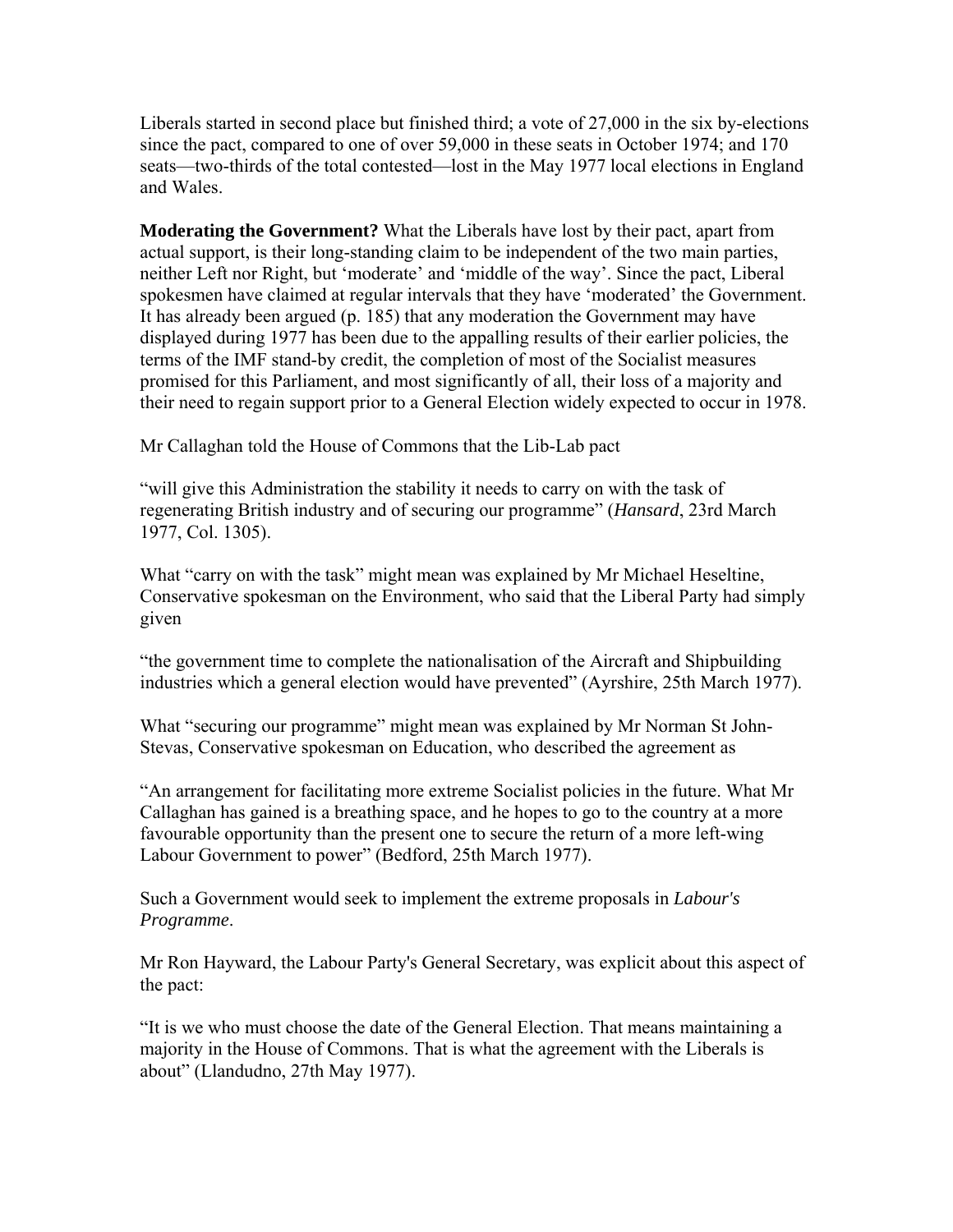So was Mr Foot, Labour's Deputy Leader:

"If we had not made an arrangement with the Liberals we would have thrown away that chance of getting a real majority not merely for months but maybe for years" (*Labour Weekly*, 18th June 1977).

Mr Callaghan himself sought to reassure his followers by announcing:

"The Labour Party will fight as an independent Party, with our own programme, our own manifesto … and we shall seek a majority from the electors at the polls" (Brighton, 4th October 1977).

**Concessions to the Liberals?** Not only have the Liberals claimed that Britain's economic recovery, such as it is, and the Government's eschewing of Socialism for the time being, have been due to their involvement in the pact, but they have periodically claimed authorship of specific Government legislative proposals. Mr Gruffyd Evans, Presidentelect of the Party, claimed:

"All new, successful and popular initiatives under the pact stem from Liberal ideas and involvement" (*Times*, 29th September 1977).

In fact, these "popular initiatives" consist either of measures the Government was already intent on, like setting up elected Assemblies in Scotland and Wales, or measures that the Conservatives have long pressed for and which the Government was obliged to adopt owing to the state of the economy and the manifest discontent of its supporters—such as tax cuts, some help for small businesses, and proposals to assist home ownership.

In none of the lists of requirements that the Liberals have periodically presented to the Government has there been any hint of their seeking to oblige the Government to repeal or amend the legislation already passed, some of which the Liberals voted against and condemned at the time. Measures which the Liberals might remember are: the Community Land Act, described by Mr Jeremy Thorpe as "a further attack on the freedom of the individual" (*Western Morning News*, 21st October 1975); the Aircraft and Shipbuilding Industries Act, which Mr Richard Wainwright, Liberal MP for Colne Valley, described as "one of the greatest follies of all" (*Hansard*, 29th July 1976, Cols. 1005–6); the various measures to strengthen trade union power and closed shops which, as Mr Cyril Smith, Liberal MP for Rochdale, said, showed that Mr Foot was "virtually a slave of the trade union movement" (*Hansard*, 12th February 1975, Col. 394); the Act to remove the penalties on the Clay Cross councillors which, Mr Steel said, "will encourage the growth in lawlessness in our society that we see today" (*Hansard*, 6th November 1974, Col. 1082). As Mr Jo Grimond said of all five controversial Bills in the 1975–6 Session which were then being guillotined:

"These bills are at best irrelevant to the crisis we are facing and at worst positively damaging" (*Hansard*, 8th November 1976, Col. 41).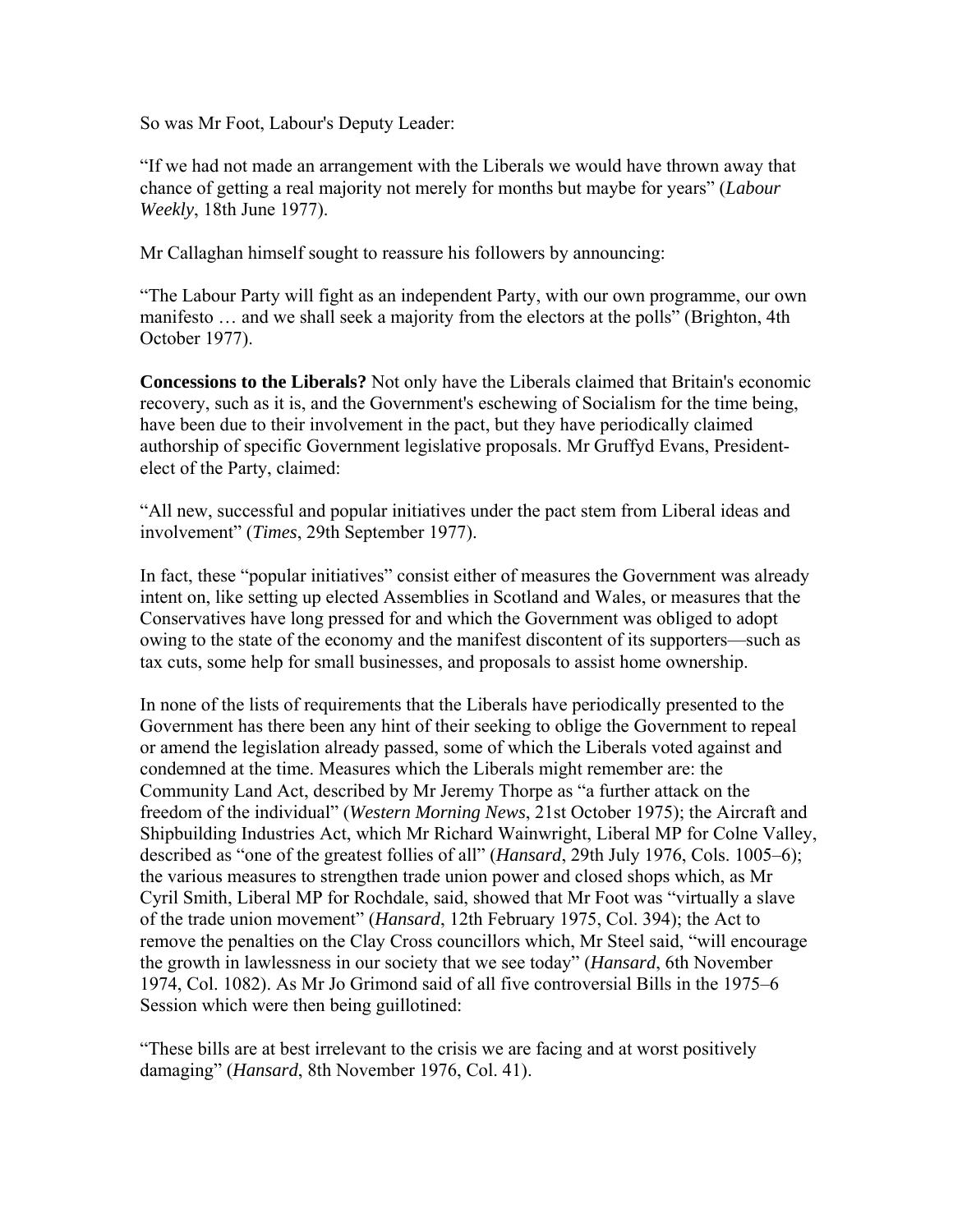**The Liberals and Stage 3.** Shortly after the pact was concluded Mr Steel claimed that its "motivation" was simply "to get through the next few months with a new pay restraint deal" (*Guardian*, 14th April 1977). He had declared before the pact that:

"After August—when Phase Two of the incomes policy expires—no more money was available for income increases" (*Daily Telegraph*, 26th October 1976).

He reiterated that:

"Any decision to enter negotiations to renew the pact for the next parliamentary session would depend … on Phase Three of the wages policy being satisfactory" (*Birmingham Post*, 2nd May 1977).

When asked "unless there is a Phase Three policy acceptable to you, the pact and ten points (i.e., certain other Liberal requirements) become redundant?" he replied, "That's right" (*BBC, Panorama*, 4th July 1977).

Mr John Pardoe declared before the pact:

"The third stage of incomes policy for the UK should allow no overall increases at all. The norm is nowt" (*Times*, 26th February 1977).

He added—after the pact—

"I regard Stage 3 as absolutely essential because if we do not get it we shall go into the stratosphere of inflation" (*Hansard*, 30th March 1977, Col. 417).

He later said;

"If the unions cannot deliver on Phase Two [*sic*], then the Government will have to step in with some statutory measures to ensure it" (*Liberal News*, 12th July 1977).

In fact nothing has been heard since the pact of the Liberal desire to make "the norm ... nowt", and the pact continued, despite the unions refusing to agree to Phase Three.

**System of Voting for European Elections.** The requirement that the Government should ensure that its supporters voted for the regional list system of proportional representation in the elections to the European Parliament speedily succeeded the demands for a satisfactory Stage 3 as a "make or break" issue. At the Liberal Assembly, Mr Steel said:

"We have a right to expect the substantial majority of Labour members and especially Ministers, whose continuance in office depends on us, to support the Government's recommendation for the regional list system of voting for elections to the European Parliament" (*Times*, 28th September 1977).

The then President of the Party, Mr P. Goldstone, said: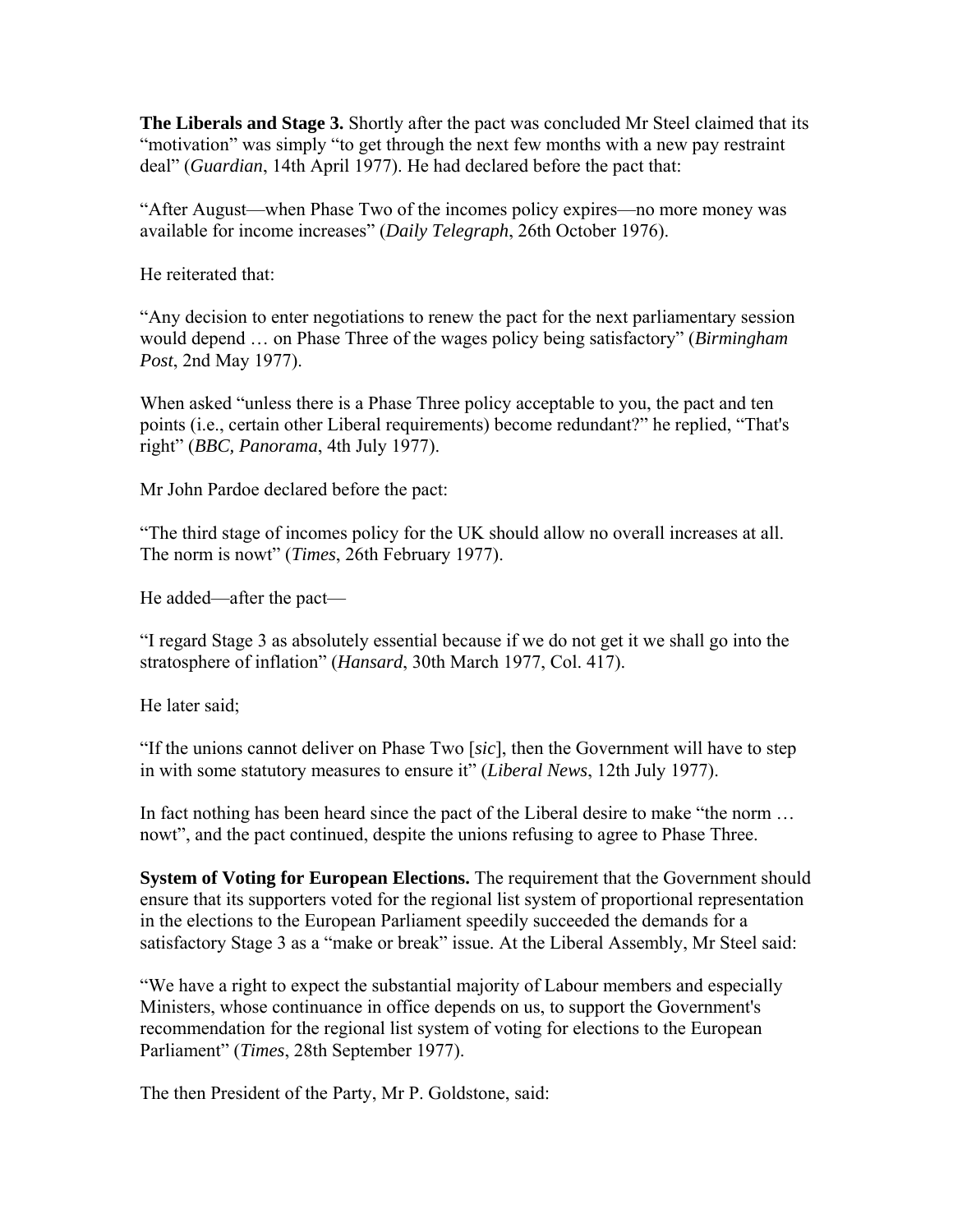"We must also insist that Mr Callaghan's best endeavours will ensure that all Government Ministers and their assistants will vote for the European Elections Bill as it stands" (*Times*, 28th September 1977).

Sir Ian Gilmour, Conservative spokesman on Defence, sent an open letter to Mr Steel on these requirements, asking:

"Are they in fact conditions? Or are they just verbiage to keep the faithful quiet? … Does (it) mean that every Minister must vote for the regional list system, or give up his job? Could you also give a somewhat clearer indication of what you mean by 'the substantial majority of Labour members'?" (29th September 1977).

Mr Steel did not publish his reply to Sir Ian, and later remarked that the pact's "benefits" were not lightly to be given up in favour of "a total obsession with proportional representation for European Elections" (*Sunday Times*, 27th November 1977). After the vote he deprecated the Liberals ending the pact on the "electorally baffling issue of proportional representation for Europe" (*Sunday Times*, 18th December 1977).

In the vote on the system of elections, 115 Labour MPs, including four Cabinet Ministers, Mr Benn, Mr Shore, Mr Orme, and Mr Silkin, together with seven junior ministers, voted against the regional list system, and thus ensured its convincing defeat.

**The People's Verdict.** Throughout the duration of the pact Mr Steel has constantly predicted that the electors would eventually rally and show appreciation of its value. Despite Mr Steel's cancellation of a trip to Paris in order to make his third visit to the Birmingham Stechford by-election and his declaration that it was a "test case" on the merits of the Lib-Lab deal (*Daily Telegraph*, 26th March 1977), the Liberal candidate in Stechford was beaten into fourth place by the National Front, with his vote halved and his deposit lost. Following the Liberal reverses at Ashfield and Grimsby, Mr Steel declared:

"The story should be different at Saffron Walden which is the first by-election in this Parliament where the Liberals start in second place" (*Times*, 20th April 1977).

The swing of 8·6 per cent from the Liberals to the Conservatives in that by-election would, if repeated on a national scale in a General Election, result in the capture by the Conservatives of 8 of the 13 Liberal seats. Mr George Edinger, Vice President of the Saffron Walden Liberal Association from 1956–75, wrote in a letter to *The Times* on 14th July:

"As a Liberal activist in Saffron Walden for 30 years I must stress the fundamentally disastrous nature of the by-election result there for our party and its pact. Not only did a complete stranger defeat at three weeks' notice a widely liked and much respected local man who had been campaigning for as many years by a majority twice the size of R. A. Butler's at any time since 1931, but accepting the Labour candidate's analysis … that his supporters voted Liberal there has for the first time since the War been a mass swing from the Leftist block to the Conservative opposition".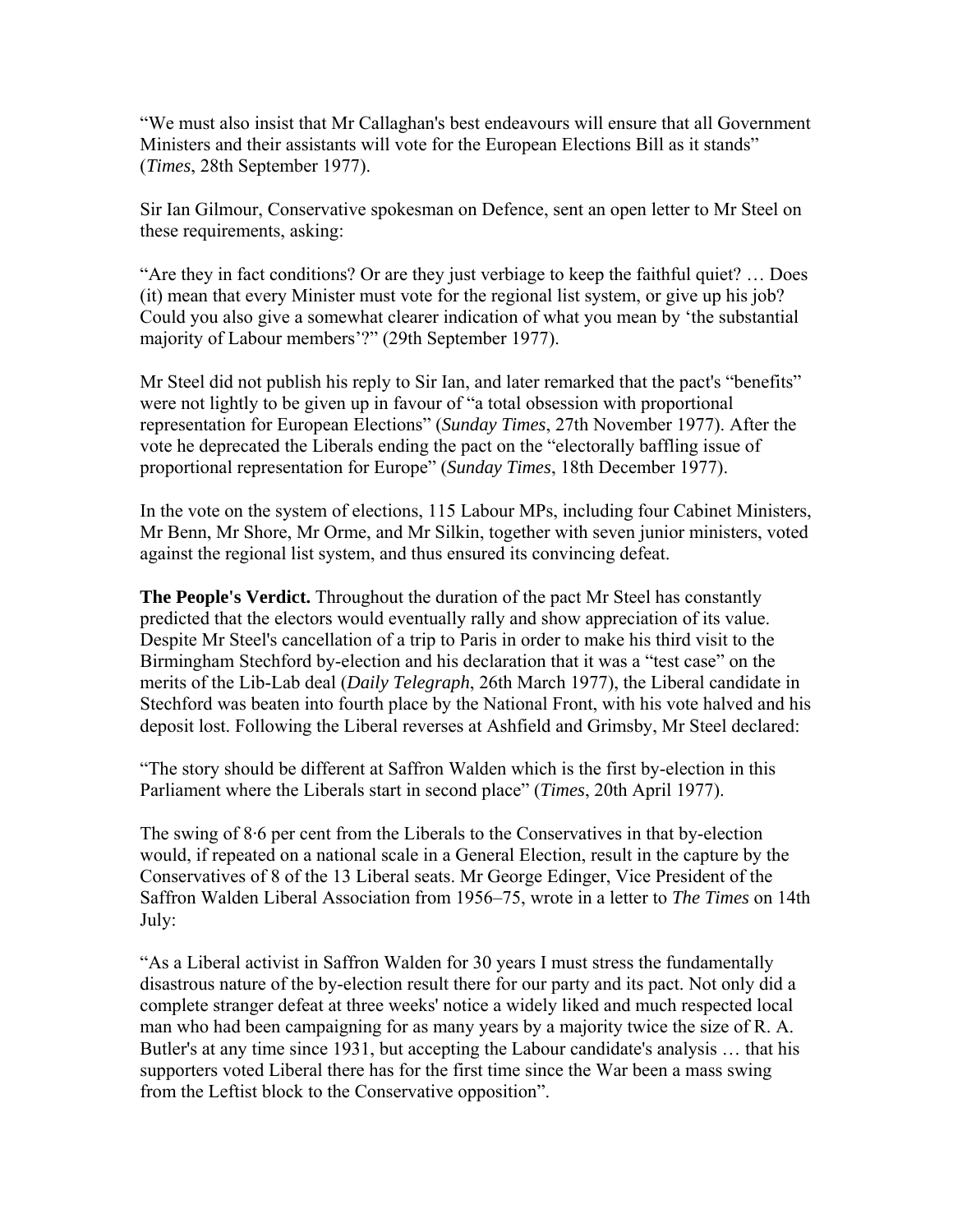Yet in Saffron Walden the Liberals retained second place. In Bournemouth East, where the Liberals also started in second place, the Liberal candidate was pushed into third place and narrowly avoided losing his deposit. The day before the by-election, Mr Steel was reported saying:

"That if the Liberal vote fell sharply it would be a repudiation of what had been achieved under the Lib-Lab agreement" (*Guardian*, 23rd November 1977).

The Liberal candidate in Bournemouth, Mr Matthew, had made the agreement the "main plank of his campaign" and had said that:

"the internal pressures to end the pact would be irresistible if Liberal voters did not turn out in force for him tomorrow" (ibid.).

The Liberal Party Council, which represents Liberal activists in the constituencies, met in Derby on 26th November 1977, two days after the by-election. They defeated by 76–71 a resolution calling for the Lib-Lab pact

"to be completely renegotiated and, failing satisfactory terms, for it to be terminated" (*Sunday Times*, 27th November 1977).

But they decided by an overwhelming majority to recall the Party's National Assembly if the Commons failed (as they did) to vote for proportional representation for direct elections to the European Parliament and if this failure resulted (as it did) from a substantial majority of Labour MPs refusing to support PR. A delegate from Lancashire warned that the Liberal organisation was in danger of disintegration in many parts of the country.

"There is a loss of nerve, a loss of morale and a sense of depression that the leadership is not taking us anywhere" (ibid.).

Clear evidence of this loss of morale in the Party has come from the steady flow of support from former Liberal voters, and even Party officials, to the Conservative Party. Perhaps the most prominent "refugee" from "Lib-Socialism" is Professor Max Beloff, Principal of the Independent University at Buckingham, a life-long Liberal. He gave as his reasons for joining the Conservative Party the Liberal policies on education and defence, and, of course, the pact with Labour (*Times*, 15th December 1977).

Perhaps the most shattering by-election blow for the Liberals since the pact was the result at Ilford North on 2nd March 1978. The Liberal vote was effectively "quartered", falling from 8,080 in October 1974 to 2,248.

**Liberal Critics of the Pact.** Mr Cyril Smith, Liberal MP for Rochdale, has been consistently critical of the pact, and wrote: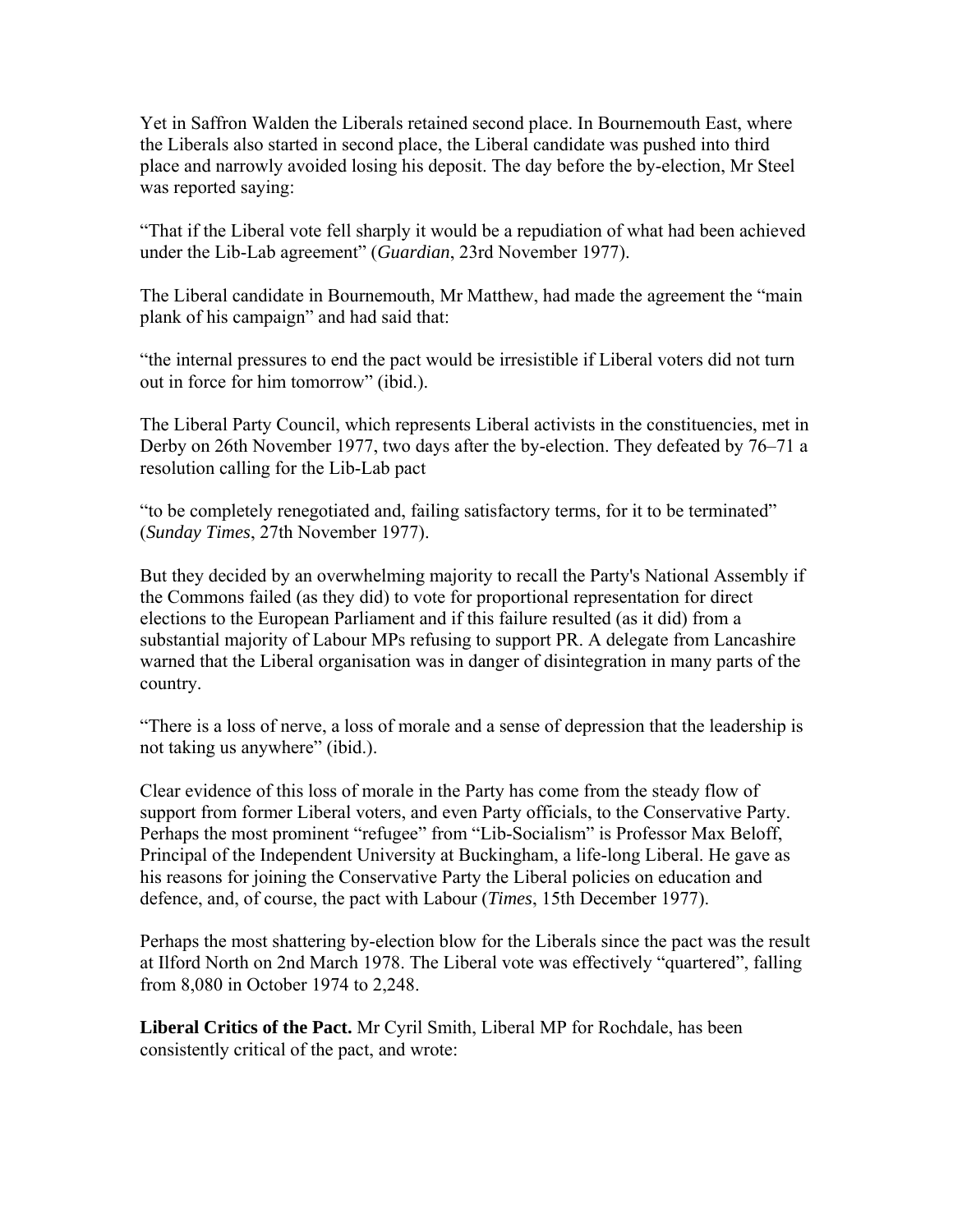"They [his colleagues] see themselves as buying influence. I see them as selling the soul of the Liberal Party … I was not sent to the House of Commons to be the tool of the Labour Whips. If the people of Rochdale had wanted such an MP, they would have elected a Labour MP as they had done for many years previously … Do my colleagues really want to go down in history as the group of MPs who made sure that we had Socialism in the 80's?" (*News of the World*, 31st July 1977).

Mr Jo Grimond wrote:

"Why do I—the original advocate of realignment on the Left—object to the Lib-Lab pact? Precisely because I do not think it will lead to realignment. For one thing, the Gaitskellites have fled the field. The Labour Party looks and behaves more and more as the servants of the trade union leaders … When the election comes, either the Labour Party win—and if that happens they will say 'Thank you very much' to us and go on with more collectivism—or they lose, and we shall be tarred with their failure … Don't let us become oysters to Carpenter Jim, however genuinely benevolent he may seem" (*Daily Mail*, 26th July 1977).

### He later stated:

"The Labour Party remains without principle, clinging to office, paid by the trades unions, and with an anti-democratic Marxist wing. The pact, I fear, is having no effect on the nature of that party" (*Daily Mail*, 28th November 1977).

**The Special Assembly** in Blackpool on 21st January 1978 was, in the event, an anticlimax. Faced by the prospect that, if it voted to end the Pact, there would be an internal Party crisis, perhaps leading to Mr Steel's resignation and, almost certainly, to a spring election in which the Liberals would be routed, the Assembly voted by 1,727 to 520 to adopt a resolution stating that the Pact should continue "only until" Mr Steel and the Party's officers decided to end it. Mr Steel told the Assembly that he thought it "extremly doubtful" that the Pact could be extended beyond the autumn of 1978, but added, on BBC Radio on 22nd January, that it would be "very foolish to rule out that possibility" (*Times*, 23rd January 1978).

Even the critics of the Pact displayed a degree of solidarity with the Liberal leadership because of their fear of an election. However, they made their views clear before and during the Assembly. Mr Jo Grimond wrote:

"10 per cent inflation is not heaven and the factors are all still there to push it up much further next year. Nor has the Government any policy adequate to deal with unemployment. It is not capitalism that is in crisis. It is Socialism that is in collapse … It won't do for Liberals merely to say they will put on the brakes. Even if you slow down the Gadarene swine, they will go over the precipice eventually" (*Spectator*, 21st January 1978).

Mr Andrew Ellis, the Party's by-elections officer, said: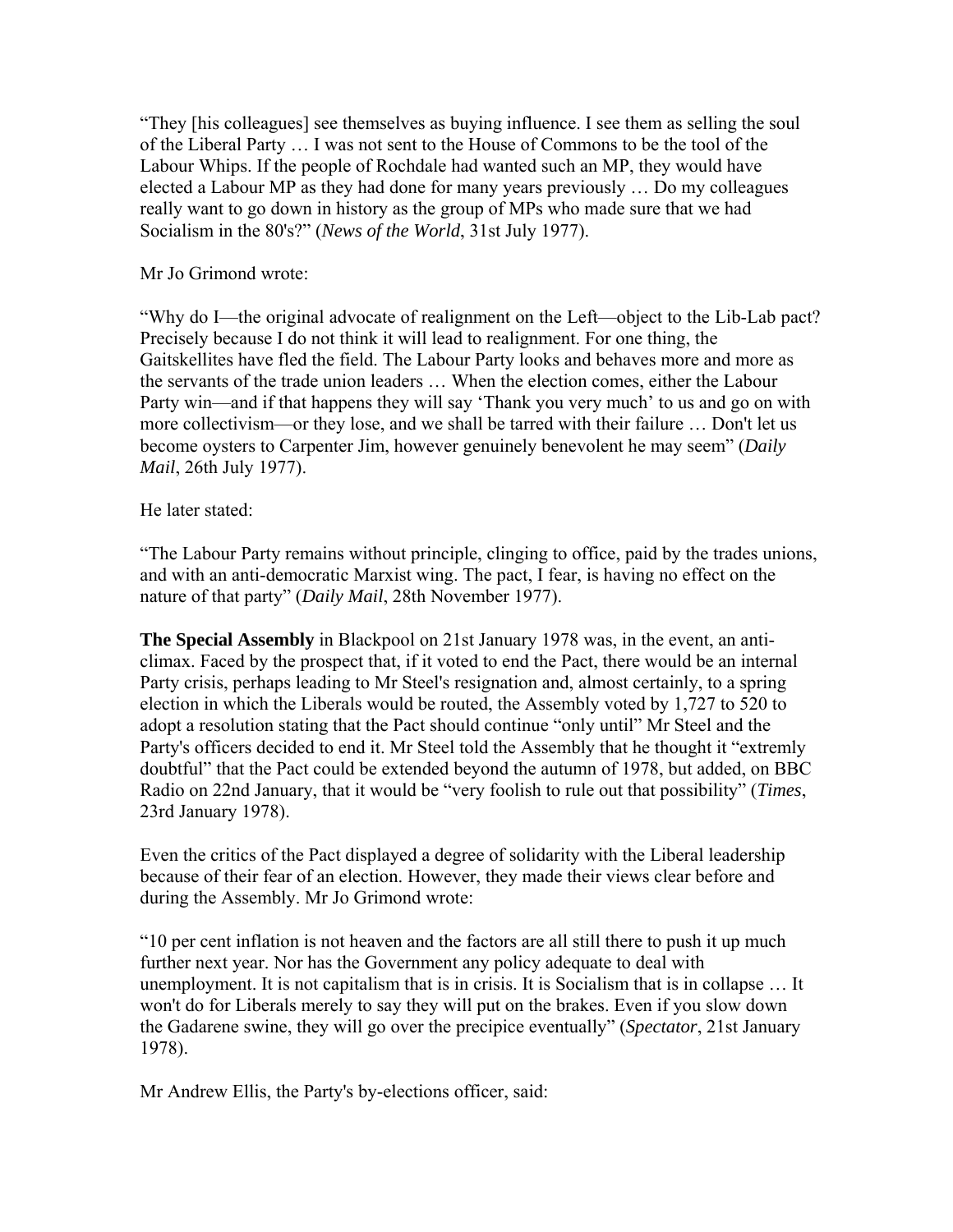"We are asked to co-operate with a Party that has become the natural party of unemployment" (*Times*, 23rd January 1978).

Mr Cyril Smith told the Assembly:

"Every week this Pact continues it is weakening the Party's potential vote at the next General Election" (*Times*, 23rd January 1978).

It is an apt indication of the state of the pact, however, that, in the week after the Special Assembly, first, the Liberals voted with the Conservatives and the minor parties to force the Government to devalue the Green Pound by 7½ per cent (see p. 80), and then, on the night that the Government's Scotland Bill was almost emasculated (see p. 135), three Labour Whips (including the Deputy Chief Whip) sought to prevent the House debating and voting on an important amendment moved by Mr Grimond. This was, in the event, carried by a large majority, which included the Liberals, against the Government. One might recall the comment of Metternich: "Having seen what was done in the name of fraternity, if I had a brother, I should call him cousin." (Brogan, D. W., *The Price of Revolution*, 1951, p. 11).

# **(C) COMMUNIST PARTY**

The main events of 1977 were the Party's discussion of its new draft statement of policy. *The British Road to Socialism*; criticisms and resulting split; and the November Congress in London.

**"The British Road to Socialism".** This is similar in most essentials to the proposals in *Labour's Programme 1976*. The Communists see our problems as stemming from "the world crisis of capitalism", while *Labour's Programme* points to "a crisis of capitalism on a world scale". Both, naturally, prescribe nationalisation and State control as the cure all. The Communists say:

"The key firms among the top firms which dominate the economy must be nationalised, while at the same time drastic controls must be instituted over the investment, production and employment policies of those remaining in private hands" (*The British Road to Socialism*).

"The big banks and major insurance companies must be nationalised if effective control of the economy is to be exercised" (ibid.).

They further propose that the Boards of both existing and new nationalised industries "would have a majority of workers elected from the industry and appointed by the trade unions". *The British Road to Socialism* also agrees with *Labour's Programme* in arguing that:

"Selective import controls would have to be imposed";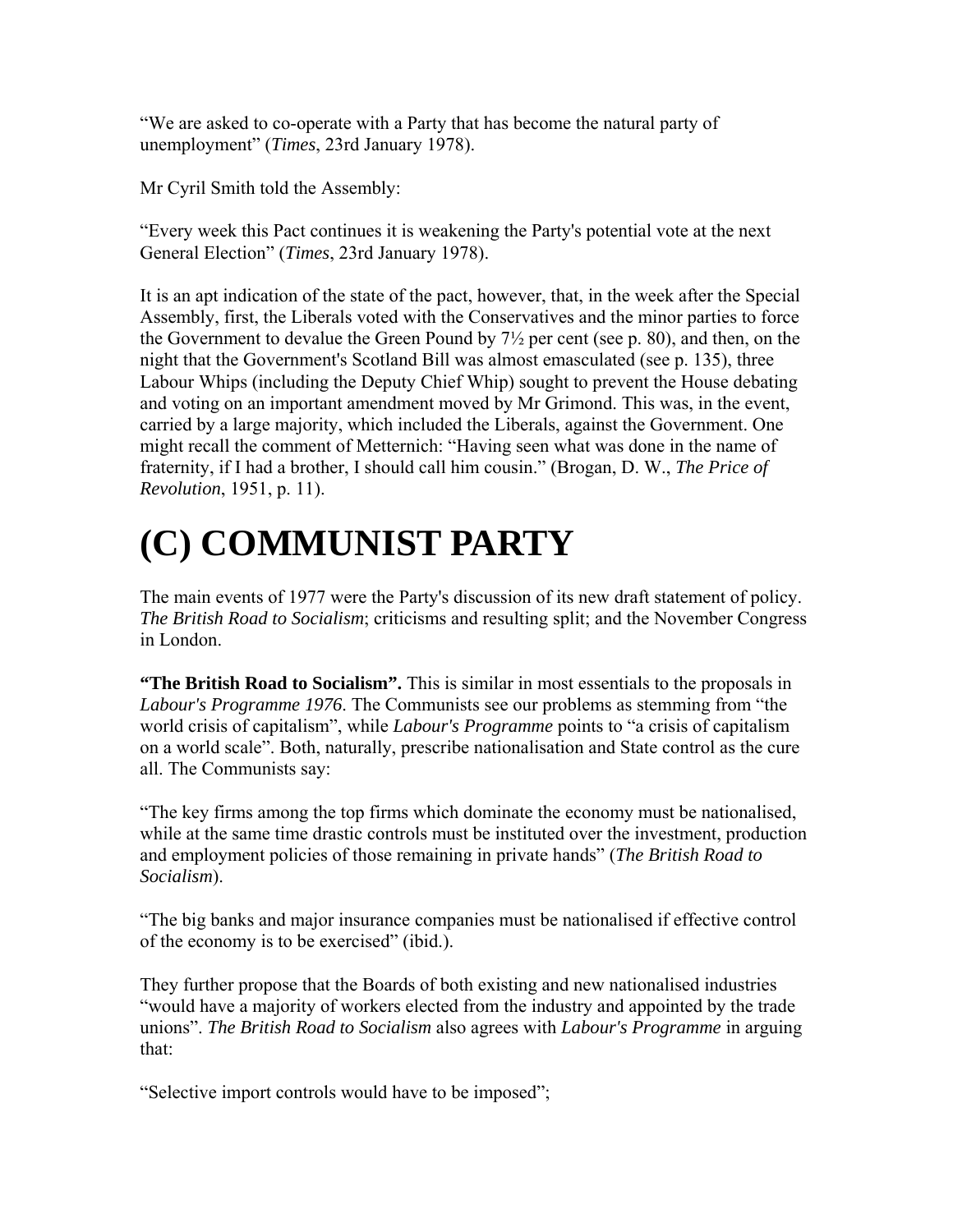"There … should be … a Wealth Tax";

"The House of Lords should be abolished"; and

"The structure of the civil service should be made more democratic and its top personnel radically changed".

The Communist proposals are similar to those of the Labour Party on defence ("Military expenditure should be halved") and foreign affairs:

"Britain should pursue an independent foreign policy, co-operating with the Socialist countries, the national liberation movements and the third world, and the progressive forces in the capitalist world for peace and progress … It should withdraw from NATO, and work for an agreed dissolution of both NATO and the Warsaw Pact". (*The British Road to Socialism*).

**Criticism and Splits.** Substantial criticism was directed at the new draft policy statement: many branches regarded it as "revisionist", and one resolution complained that it did not give "an objective revolutionary lead for the establishment of the dictatorship of the proletariat" (*Times*, 7th November 1977).

During the summer a Mr Sid French started a break-away group—the **New Communist Party**, which was, in the words of *The Scotsman* (11th November 1977), "committed still to the old hard line, and rejecting outright the idea that the Communist Party could be subject to the whim of the electorate"

Mr Gordon MacLennan, the main Party's General Secretary, claimed that:

"less than 2 per cent left the Party" (*Sunday Times*, 13th November 1977).

However, the membership of the Communist Party of Great Britain has fallen, according to the official figures, over the past two years from 28,519 to 25,293, (although Mr French claims that it is nearer to half that figure). The circulation of the *Morning Star* has also declined rapidly over recent years and is causing "grave concern" (*Scotsman*, ibid.). Doubtless the Soviet Union will be prevailed upon to increase its order.

**The Communist Party Congress.** Despite 2,600 proposed amendments put to the Congress (12–13th November 1977) the draft programme suffered only one change during two days of discussion and was eventually passed by votes in the proportion of 8 to 1 (*Times*, 14th November 1977). Symptomatic of the nature of Communist Party discussions was the fact that the one amendment that was carried called for the "enrichment of the internal democracy of the Communist Party". Also symptomatic was an attempt to define the "working class" by limiting its membership to the "traditional industrial core". This was defeated, but during the discussion consideration was given to whether clergymen, professional soldiers, policemen and "special patrol group thugs at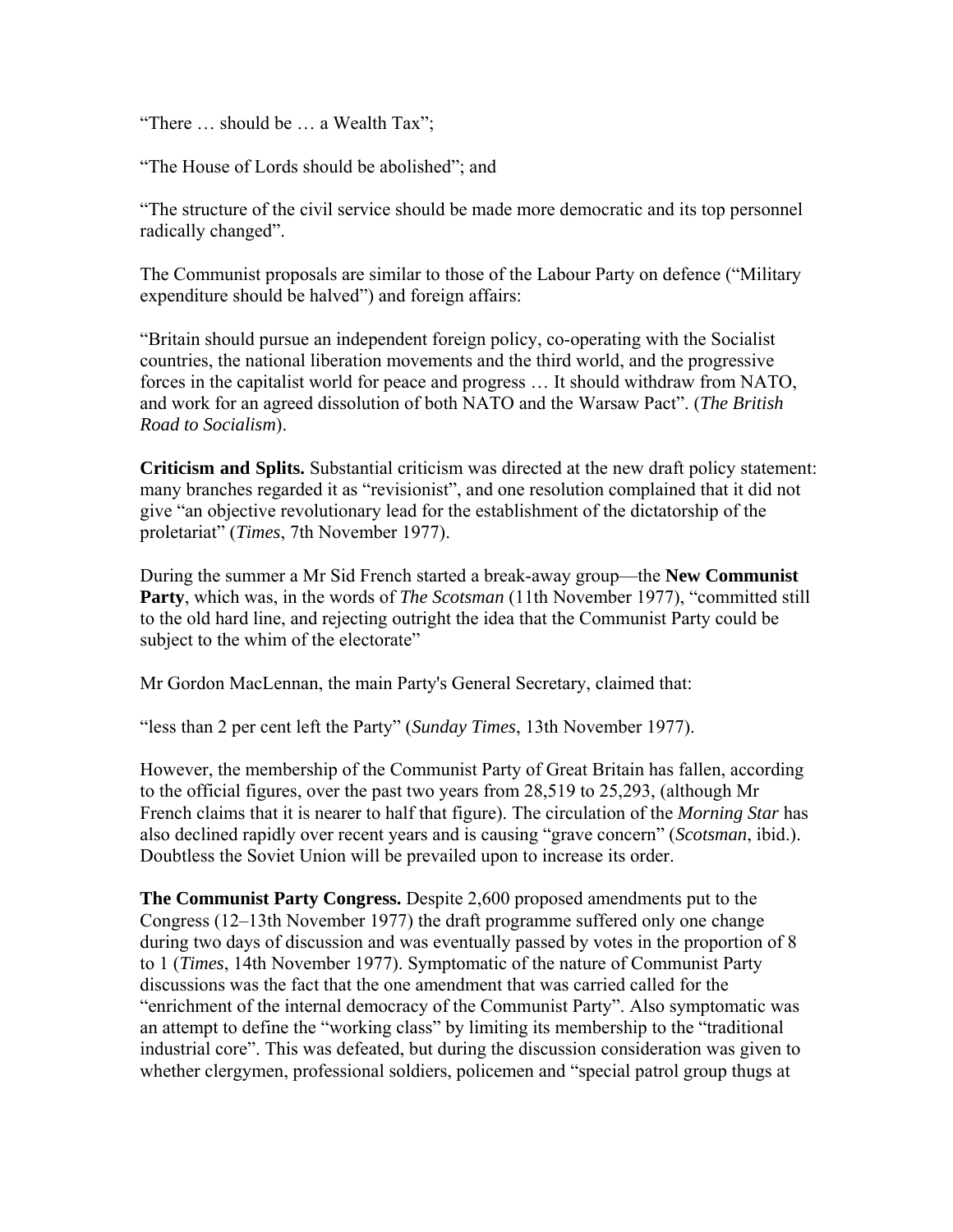Grunwicks", who all worked for wages (but were presumably 'lackeys of capitalism'), were part of the "working class" (*Morning Star*, 14th November 1977).

One of the highlights of the Congress was the visit of two fraternal delegates from the Communist Party of the Soviet Union, who were welcomed with "tumultuous applause" (*Morning Star*, 14th November 1977). Mr Kunayev, First Secretary of the Communist Party of Kazakhstan, declared their duty to

"maintain, safeguard and develop the solidarity between the Communist Parties of the Soviet Union and Great Britain",

and then presented the Party with

"a magnificent reproduction of a famous painting of Lenin reading a copy of Pravda" (ibid.).

Although the most extravagant praise for the Soviet Union during 1977 came from a member of the Labour Party's National Executive, Mr Kitson, (see p. 201), Mr Ken Gill, Communist General Secretary of the TASS section of the AUEW, ran him close. Praising Mr Kitson's remarks in Moscow, he added:

"Never has there been such a stark contrast between two systems and it needs a mountain of lies to bury the lesson from sight" (*Morning Star*, ibid.).

Another prominent Communist union leader, Mr Mick McGahey, President of the Scottish mineworkers and Communist Party Chairman, said:

"As a miner … in my view the miners did not play a leading part in throwing out Heath to get his policy from Callaghan" (*Morning Star*, ibid.).

# **(D) THE TROTSKYIST LEFT**

At the beginning of 1977 the extreme Left-wing organisation which had been known for 26 years as the International Socialists renamed itself the Socialist Workers' Party. This Party is certainly the most significant of the various extreme Left groups; its activities have become more prominent during 1977 and its tactical aims have been lucidly spelt out by Mr Duncan Hallas, its Chairman, who, unlike the archetypal Left-wing extremist, is 51.

During the 1950's and most of the 1960's the International Socialists were a small group dominated by students who attempted to infiltrate the Labour Party and had virtually no strength in the trade unions. In the past few years, as support for the Communist Party has fallen, the SWP has recruited more support in this area. It has organised groups in the car industry, the docks, the railways, the Miners' Union, the National Union of Teachers and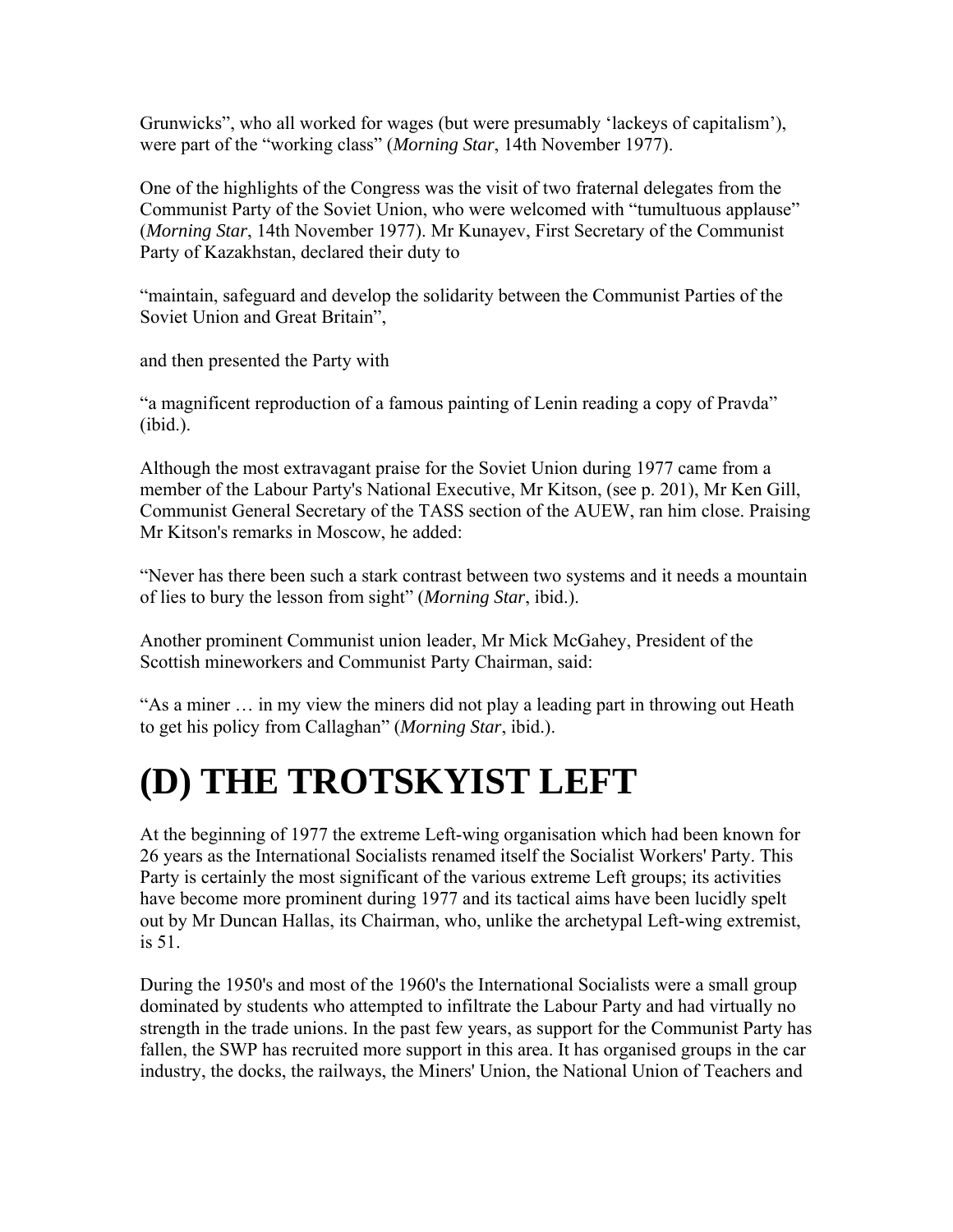the National Association of Local Government Officers. It was involved in the engineers' dispute at Heathrow Airport and disputes at the Chrysler car firm during 1977.

In an article by Mr Ian Bradley in *The Times* on 8th September 1977, Mr Hallas was reported as contrasting "the boom conditions of the post-War period" and the views of Labour Party thinkers like Anthony Crosland in those days with the present situation. He was reported as believing that the "Labour Party has aroused expectations among the people that cannot be satisfied". He continued:

"We believe that the developing crisis in the capitalist system, by which we mean both economic stagnation, and the social and political conflicts to which it gives rise, makes it possible to think in terms of developing a sizeable and serious revolutionary socialist party in a way that was not possible 20 or even 10 years ago" (*Times*, 8th September 1977).

In particular, the SWP has been assisted by publicity attending its attempts to organise resistance in the streets to the National Front. Mr Jim Higgins, writing in the *Spectator* on 12th November 1977, relates the growth of the two extremes:

"It was the rise of the National Front and the adoption of anti-fascist activity that gave the SWP its chance for publicity and recruitment. The slogan was to change the colour of the SWP; it had to be darkened by the infusion of coloured youths and workers. It was successful at least in this objective. The National Front cannot mobilise a force on the streets of any significant size, whereas the SWP, if it pulls out the stops, can mobilise two, three or even more times their number. Punch-up politics are not without some pay-off for those who engage in them. SWP membership increased—as did that of the NF."

The SWP was prominent in the street fighting in Lewisham and Birmingham Ladywood (see p. 212) and was "gratified at the attention they have received from the Press" (*Spectator*, ibid.).

**By-Elections.** The SWP contested the Birmingham, Stechford, Ashfield, Grimsby and Birmingham Ladywood by-elections, where their candidates obtained the minimal totals of 377, 453, 215 and 152 votes respectively. In addition, an International Marxist candidate contested Stechford and obtained 494 votes, and a Social Unity candidate obtained 534 votes in Ladywood.

**Policy.** The SWP claims that it is opposed to the Soviet bloc and orthodox Communism and, therefore, in true Marxist fashion it postulates "the withering away of the State". Mr Hallas explained:

"Government will run [*sic*] through representative institutions that are thrown up in the course of the struggle … with an armed people as opposed to armed forces separated from the people" (*Times*, 8th September 1977).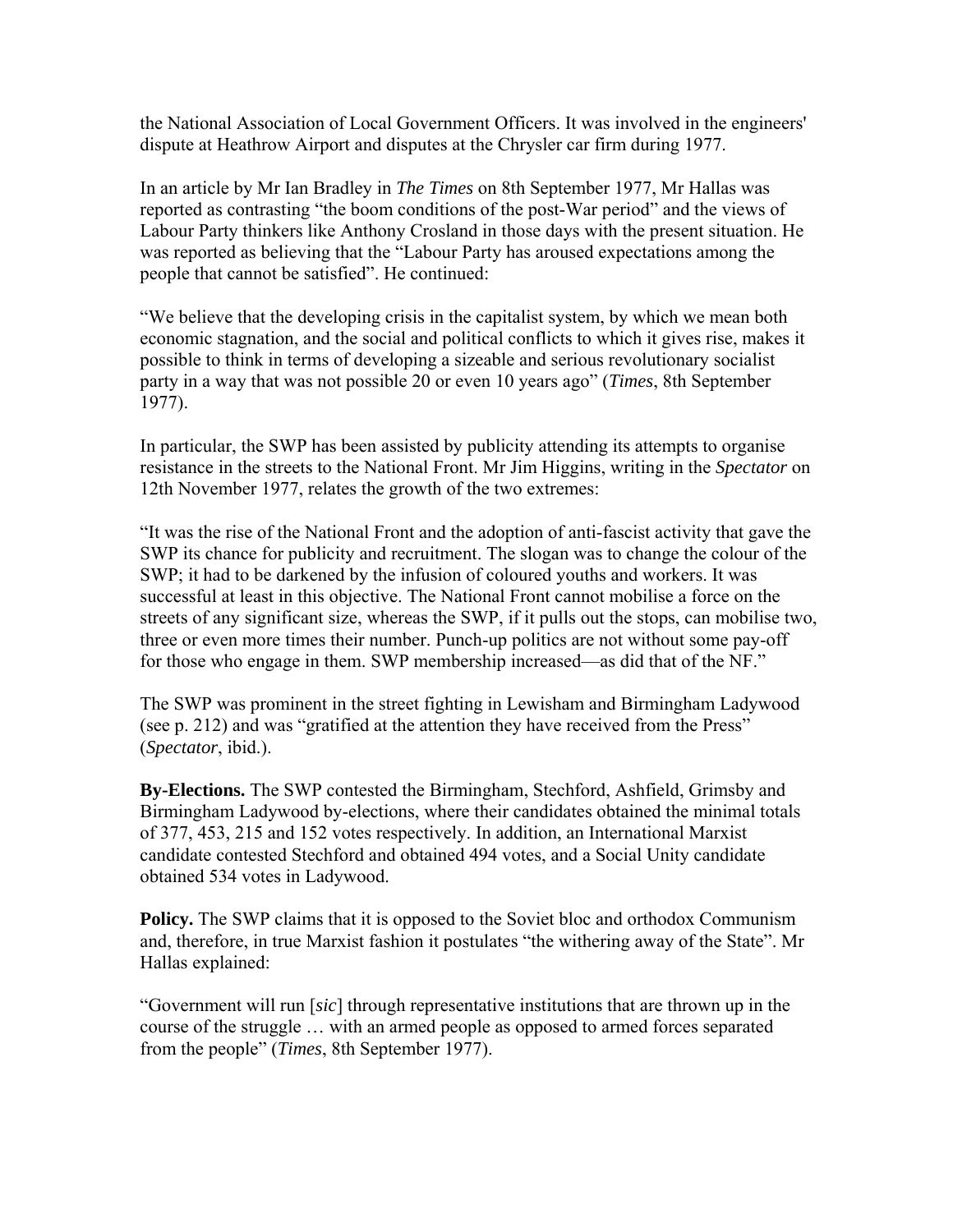Among the immediate piecemeal policies that the SWP would like to implement are the nationalisation of key industries, banks and financial institutions; the abolition of "unearned" income; and increases in the "social wage" in the form of free services objectives which do not seem very different from those of *Labour's Programme*.

# **(E) NATIONAL FRONT**

**By-Elections.** The National Front's vote in by-elections during 1977 was, on the whole, disappointing to them. Nowhere did they approach the total of 16 per cent of the vote obtained in West Bromwich in 1973, when, unlike every by-election since, they held their deposit. They were able to beat the Liberals into fourth place in Birmingham Stechford and Ladywood, but this was more the result of a remarkably poor showing by the Liberals than of a strong showing by the Front, which only took 8·2 per cent and 5·7 per cent of the poll respectively in these two seats. The Front did not contest Grimsby and Saffron Walden, only obtained 3 per cent of the vote at Bournemouth East and, despite substantial Press publicity, only 4·7 per cent at Ilford North.

**Local Elections.** The results of the May 1977 local elections appear to have pleased the Front, although their generally higher vote was due to a big increase in the number of candidates standing. The Front estimated that they obtained nearly a quarter of a million votes nation-wide, having fielded over 400 candidates (*Spearhead*, May 1977). They obtained 119,000 votes in Greater London, or 5 per cent of the total, and were able to beat the Liberals in 33 of the 89 GLC seats in which both were standing, again, owing to poor results obtained by the Liberals. Their deepest inroads were in safe Labour seats in North and East London, and their highest percentage of the total was in Bethnal Green and Bow, where they obtained less than one fifth of the total (19·2 per cent). In other seats where the Front might have expected to do well, such as Southall, Brent East, Lambeth Central and Islington North, they obtained well under 7 per cent of the vote.

In other cities, where the Front had already fought seats extensively in the 1976 local elections, their vote dropped: from 18 per cent to 13 per cent in Leicester and from 7·3 per cent to 4·4 per cent in Bradford. As the *Economist* commented:

"The Tory tide swamped the smaller parties—specifically the National Front, which suffered a clear decline from last year, although the television commentators on the night did not give that impression" (*Economist*, 14th May 1977).

**Recent Activities.** Considerable attention has been directed to the Front's technique of organising marches by their supporters through areas with a high immigrant population. In a number of cases these marches have led to violence, between the Front and Leftwing extremists, such as members of the Socialist Workers' Party, and between various demonstrators and the police. As a result of a march in Lewisham on 13th August 1977, 214 people were arrested, and 111 people were injured, including 55 policemen. As a result of violence at a Front meeting during the Birmingham, Ladywood by-election, 10 people were arrested and 58 policemen injured.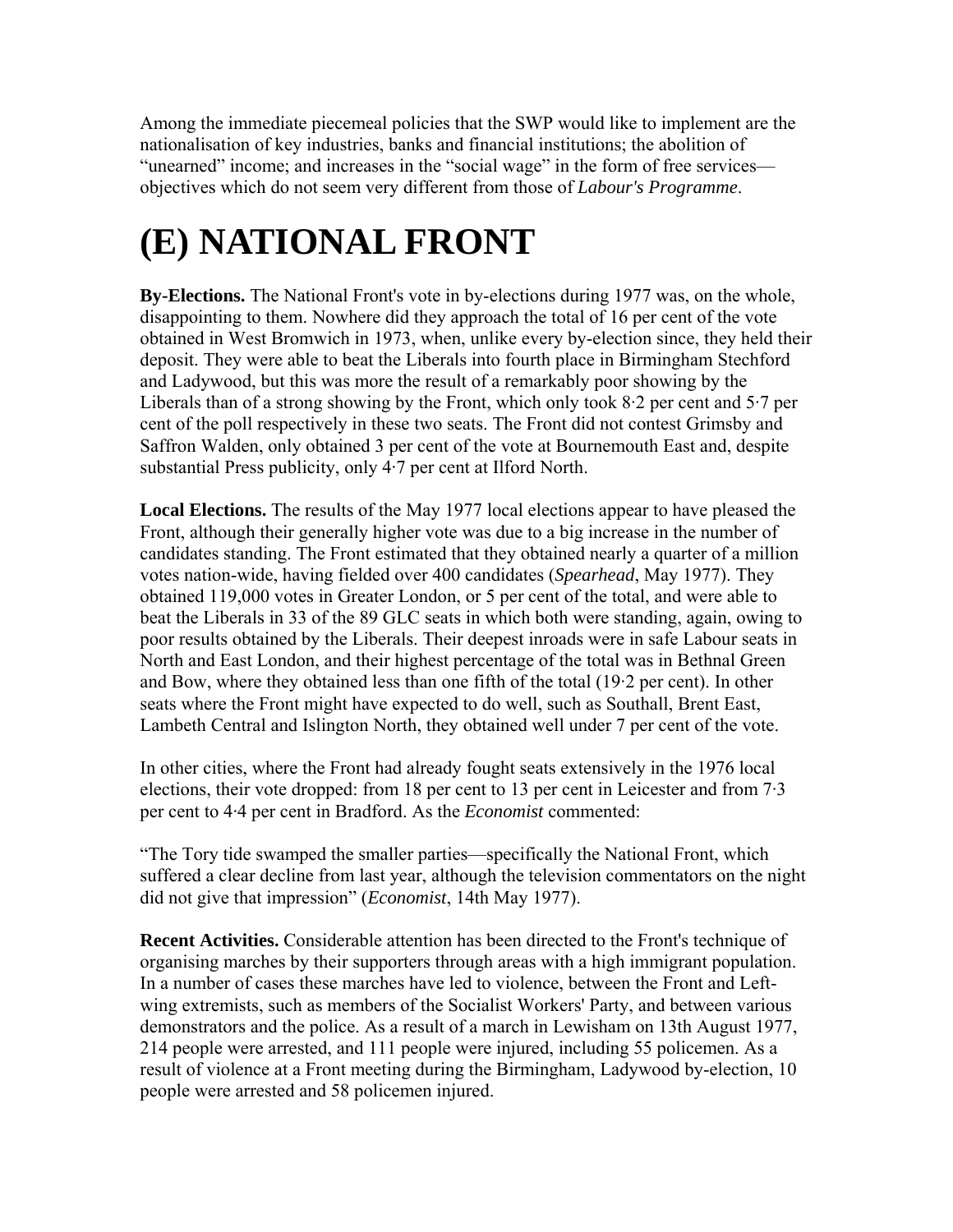Considerable concern has also been caused by the Front's attempts to recruit school children. A branch of the Front, called the Young National Front, has been formed and several hundred copies of a newspaper entitled '*Bulldog*' have been distributed free to many school children in parts of East London. The Front has also attempted to recruit football fans, and this was highlighted in a documentary on football terrace violence shown on BBC "Panorama" on 14th November 1977. The programme's producer, Mr Jonathan Holmes said: "They are all lads who don't shy away from a punch-up and we found that the National Front is recruiting them at an alarming rate" (*Evening News*, 14th November 1977).

**Labour Party Broadcast.** The Labour Party devoted one of their televised Party Political Broadcasts on 8th December 1977 to attacking the National Front by comparing their aims and methods with those of the German Nazis and Italian Fascists. The broadcast obtained front-page headlines in most newspapers the following morning. *The Times* commented:

"The Labour Party decision to attack the National Front in a party political broadcast cannot have been taken lightly. There was the obvious danger that the National Front are avid for publicity and that any attack was bound to create publicity both in itself and in reactions to it. But the National Front have made, and may still be making some inroads into the Labour vote, particularly in certain London constituencies. The Labour Party may be right in thinking that a head-on attack is the best way of preventing further loss of votes, though our view would be that they are wrong" (9th December 1977).

**The Conservative View.** This was set out by Mr William Whitelaw, Deputy Leader of the Conservative Party and spokesman on Home Affairs, at the launching of the Federation of Conservative Students' anti-racialist campaign at the London School of Economics on 17th November 1977 (see also p. 129):

"At a time when the National Front is making every effort to recruit young people into its ranks it is vital that young people themselves show that they will have no truck with the evil of religious or racial discrimination …

"The major political parties have a duty to pursue policies which create economic and social conditions which will eliminate these sources of anxiety.

"To attempt to respond otherwise to these anxieties, to attempt to respond with arrogance, slogans and street-battles, is to act as the Socialist Workers' Party has done, as an unwitting recruitment officer of the National Front."

# **APPENDIX I**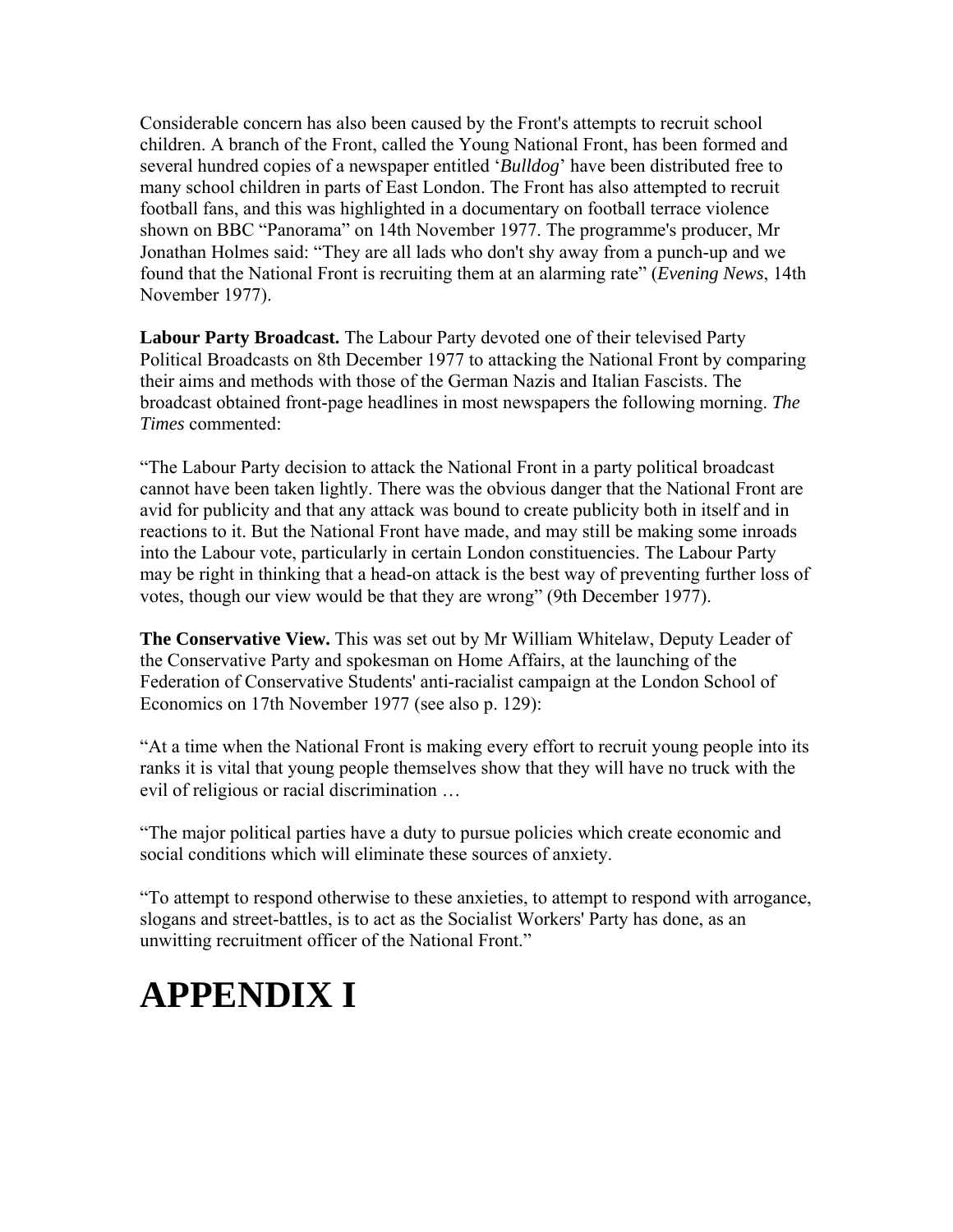## **CONSERVATIVE PARTY'S CENTRAL FUNDS**

The table below updates the table in the *Campaign Guide 1977*, Appendix I, p. 727.

### THE CONSERVATIVE AND UNIONIST PARTY INCOME AND EXPENDITURE ACCOUNT OF THE CENTRAL FUNDS

### **YEAR ENDED 31ST MARCH 1977**

| 1975/76    |         | <b>Income</b>                                                                                   | 1976/77 |            |  |
|------------|---------|-------------------------------------------------------------------------------------------------|---------|------------|--|
| 1,136,737  |         | Donations (Net)                                                                                 |         | 1,306,244  |  |
| 574,219    |         | <b>Constituency Contributions</b>                                                               |         | 587,288    |  |
|            |         | 59,466 Investment Income and Interest                                                           | 104,667 |            |  |
|            |         | 30,969 Less: Tax                                                                                | 54,427  |            |  |
| 28,497     |         |                                                                                                 |         | 50,240     |  |
| 150,000    |         | <b>State Grant Towards Providing Parliamentary</b><br>Services inside the Palace of Westminster |         | 150,000    |  |
| £1,889,453 |         |                                                                                                 |         | £2,093,772 |  |
|            |         | <b>Expenditure</b>                                                                              |         |            |  |
| 156,656    |         | Party Headquarters                                                                              |         | 168,920    |  |
|            |         | <b>Expenditure on Areas and Constituencies:-</b>                                                |         |            |  |
|            | 435,890 | Eleven Area Services and Organisations                                                          | 485,702 |            |  |
|            | 114,470 | Assisting & Organising Field Activities                                                         | 162,518 |            |  |
|            | 61,018  | Direct Assistance to Constituencies                                                             | 72,586  |            |  |
|            | 16,273  | Miscellaneous Services for Constituencies                                                       | 23,963  |            |  |
|            | 129,374 | <b>Agents Training and Central Employment</b>                                                   | 91,731  |            |  |
| 757,025    |         |                                                                                                 |         | 836,500    |  |
| 153,896    |         | Publicity, Press Relations and Broadcasting                                                     |         | 211,958    |  |
| 22,412     |         | <b>Conservative Political Centre</b>                                                            |         | 18,079     |  |
| 25,742     |         | International                                                                                   |         | 22,904     |  |
| 388,222    |         | <b>Research and Parliamentary Services</b>                                                      |         | 498,477    |  |
| 28,121     |         | National Union                                                                                  |         | 27,929     |  |
| 37,393     |         | <b>Swinton Conservative College</b>                                                             |         | 10,989     |  |
| 168,235    |         | <b>Administrative Staff Costs</b>                                                               |         | 195,326    |  |
| 136,781    |         | Premises and General Expenditure                                                                |         | 185,430    |  |
| 1,874,483  |         | <b>Total Expenditure</b>                                                                        |         | 2,176,512  |  |
| 1,889,453  |         | Income as Above                                                                                 |         | 2,093,772  |  |
|            |         | Excess of Expenditure Over Income For Year                                                      |         | £82,740    |  |
| £14,970    |         | (Excess of Income Over Expenditure For Year)                                                    |         |            |  |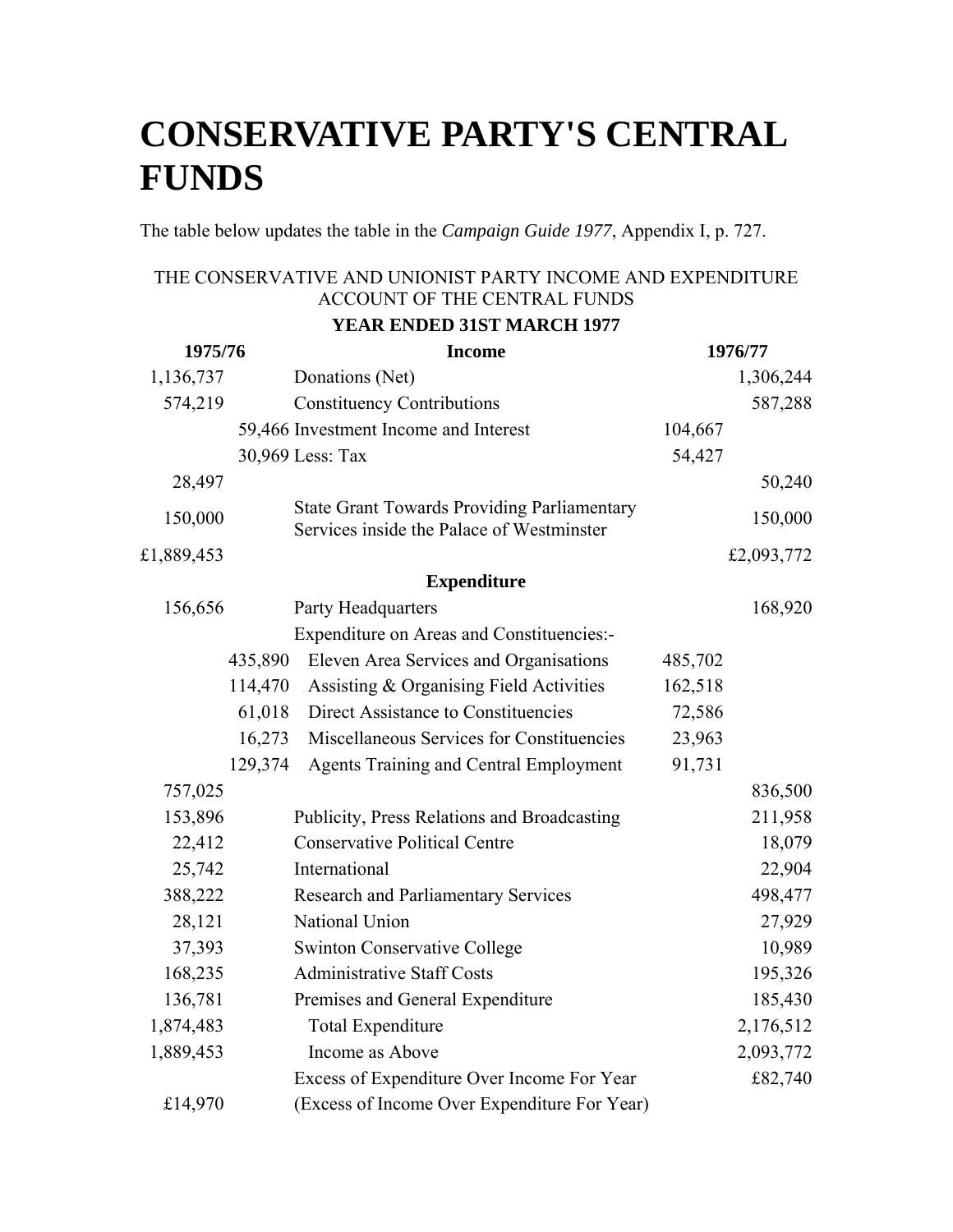# **APPENDIX II ECONOMIC STATISTICS**

| (A) National Output                                | 215 |
|----------------------------------------------------|-----|
|                                                    |     |
| (B) Balance of Payments                            | 216 |
| (C) Unemployment                                   | 217 |
| (D) Retail Prices                                  | 217 |
| (E) Standard of Living                             | 219 |
| (F) External Value of the Pound                    | 219 |
| (G) Industrial Production                          | 220 |
| (H) Productivity                                   | 220 |
| (I) Wages and Earnings                             | 221 |
| (J) Money Supply and Domestic Credit Expansion 222 |     |
| (K) Public Sector Borrowing Requirement            | 222 |

This Appendix sets out basic economic data and the main economic statistics and updates these given in Chapter 11 of the *Campaign Guide* 1977. However, to allow comparisons with the situation in February 1974 without the need to refer constantly to the Campaign Guide, figures for February and October 1974 have been included (when appropriate), together with information for a limited range of intervening dates.

For an explanation of some of the terms used in the Chapter, please see the Glossary in Appendix III of the Campaign Guide (p. 740).

## **(A) NATIONAL OUTPUT**

### **1. GROSS NATIONAL PRODUCT**

### **(at current prices—£ million)**

|                                                               | 1974 1975 1976         |  |
|---------------------------------------------------------------|------------------------|--|
| Consumers' expenditure                                        | 51,832 63,373 73,656   |  |
| Public authorities' current expenditure on goods and services | 16,578 22,907 26,562   |  |
| Gross domestic fixed capital formation                        | 16,633 20,510 23,427   |  |
| Value of physical increase in stocks and work in progress     | $1,144 - 1,349$ 359    |  |
| Total domestic expenditure at market prices                   | 86,187 105,441 124,004 |  |
| Exports of goods and services                                 | 22,390 26,093 34,837   |  |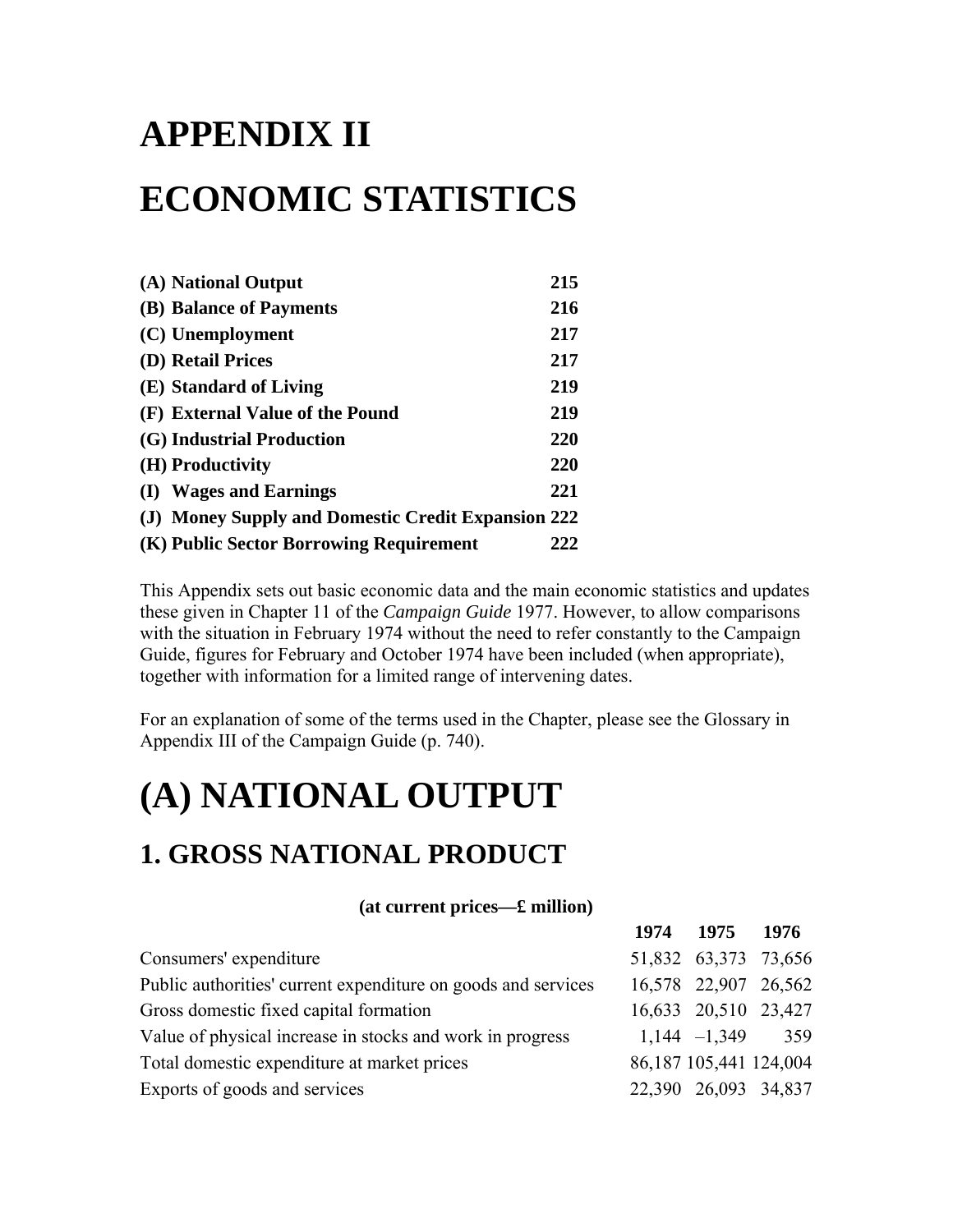### **(at current prices—£ million)**

|                                                                                                            |              | 1974 1975 1976             |                                     |
|------------------------------------------------------------------------------------------------------------|--------------|----------------------------|-------------------------------------|
| Less imports of goods and services                                                                         |              |                            | $26.718 - 28,248 - 36,564$          |
| Less taxes on expenditure                                                                                  |              |                            | $11,342$ <sup>-14,046</sup> -16,660 |
| Subsidies                                                                                                  |              | 2,994 3,906 3,643          |                                     |
| Gross Domestic Product at factor cost*                                                                     |              | 73,511 93,146 109,080      |                                     |
| Plus net property income from abroad                                                                       |              | 1,392 949 1,179            |                                     |
| <b>Gross National Product</b>                                                                              |              | 74,903 94,095 110,259      |                                     |
| Less capital consumption                                                                                   |              | $-8,391 - 10,907 - 13,583$ |                                     |
| National Income                                                                                            |              | 66,512 83,188 96,676       |                                     |
| Public authorities' current expenditure on goods and services as<br>a percentage of Gross National Product | $22 \cdot 1$ |                            | $24.3$ $24.1$                       |
| After adjusting for taxes on expenditure and subsidies.                                                    |              |                            |                                     |

(Source: *National Income and Expenditure* (Blue Book) 1965–1976)

*Note:*

*Gross Domestic Product* (GDP) is the measure of a country's total output of goods and services. When we talk of economic growth we are talking of changes in GDP in real terms, i.e., after making allowance for the effects of inflation.

*Gross National Product* (GNP) is GDP plus net property income from abroad. *National Income* is GNP after deducting 'capital consumption' (i.e., the wear and tear on the nation's assets).

### **2. CONSUMERS' EXPENDITURE AT 1970 PRICES**

|                                 |       |                                                | $(E\text{ million})$ |                                                |               |                                         |  |
|---------------------------------|-------|------------------------------------------------|----------------------|------------------------------------------------|---------------|-----------------------------------------|--|
|                                 |       | 1974                                           |                      | 1975                                           | 1976          |                                         |  |
|                                 |       | % of total<br>Amount consumers'<br>expenditure |                      | % of total<br>Amount consumers'<br>expenditure | <b>Amount</b> | % of total<br>consumers'<br>expenditure |  |
| Food (Household<br>expenditure) | 6,431 | $18-1$                                         | 6,418                | $18-1$                                         | 6,448         | 18.0                                    |  |
| Alcoholic Drink                 | 3,085 | 8.7                                            | 3,091                | 8.7                                            | 3,205         | 9.0                                     |  |
| Tobacco                         | 1,835 | 5.2                                            | 1,746                | 4.9                                            | 1,688         | 4.7                                     |  |
| Housing                         | 4,463 | 12.5                                           | 4,493                | 12.7                                           | 4,595         | 12.8                                    |  |
| Fuel and Light                  | 1,616 | 4.5                                            | 1,595                | 4.5                                            | 1,592         | 4.4                                     |  |
| Clothing                        | 3,104 | 8.7                                            | 3,161                | 8.9                                            | 3,184         | 8.9                                     |  |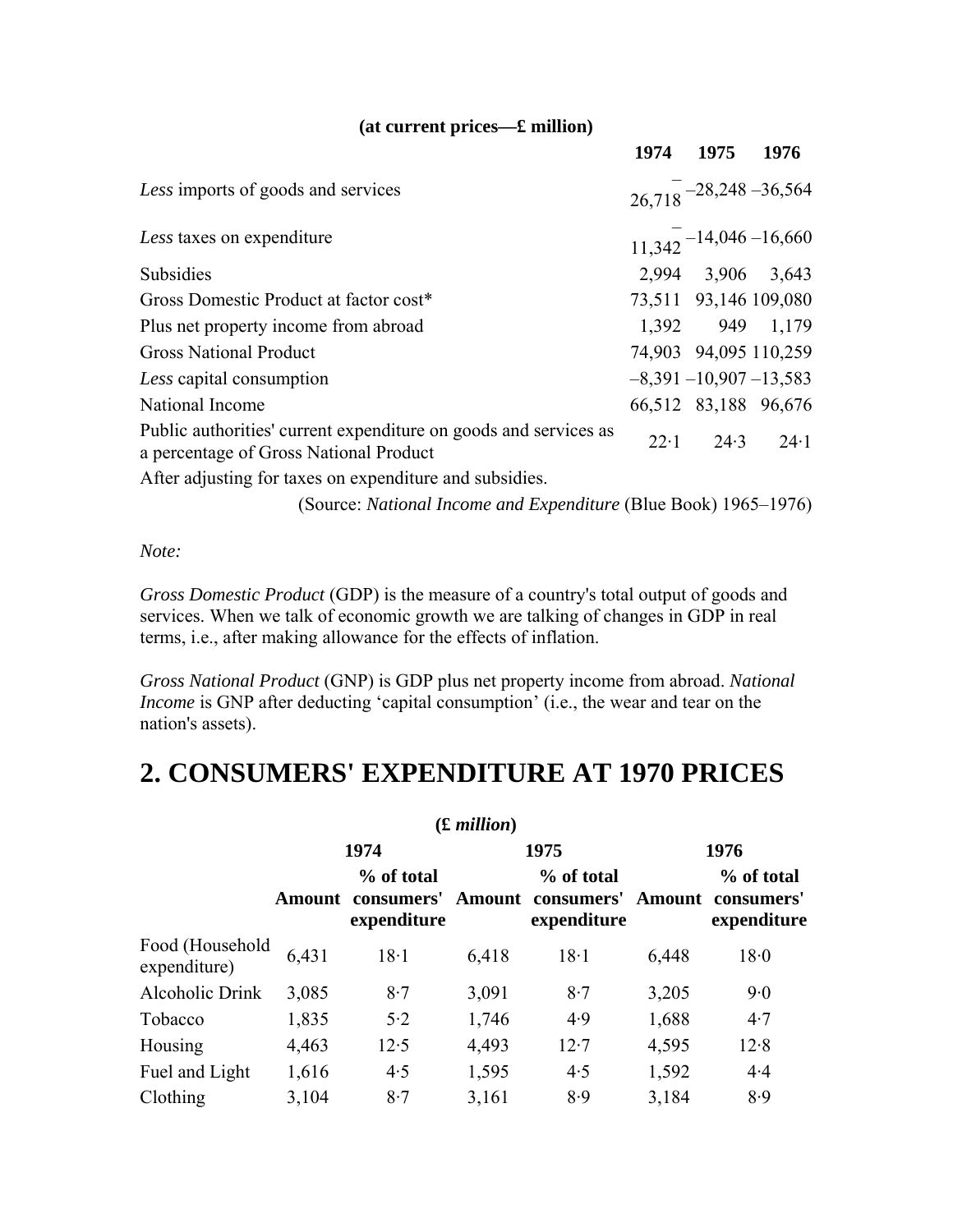|                                               |        |                                                | $(E\text{ million})$ |                                                |               |                                         |
|-----------------------------------------------|--------|------------------------------------------------|----------------------|------------------------------------------------|---------------|-----------------------------------------|
|                                               |        | 1974                                           |                      | 1975                                           | 1976          |                                         |
|                                               |        | % of total<br>Amount consumers'<br>expenditure |                      | % of total<br>Amount consumers'<br>expenditure | <b>Amount</b> | % of total<br>consumers'<br>expenditure |
| Durable goods<br>(including cars)             | 3,042  | 8.5                                            | 2,964                | 8.4                                            | 3,135         | 8.8                                     |
| Other household<br>goods                      | 1,054  | 3.0                                            | 1,011                | 2.9                                            | 1,010         | 2.8                                     |
| Books,<br>magazines and<br>newspapers         | 480    | 1.3                                            | 457                  | 1.3                                            | 438           | 1·2                                     |
| Running costs of<br>motor vehicles            | 2,027  | 5.7                                            | 2,002                | 5.7                                            | 2,045         | 5.7                                     |
| Travel                                        | 1,108  | $3 \cdot 1$                                    | 1,088                | $3-1$                                          | 1,076         | 3.0                                     |
| Communication<br>services                     | 471    | 1.3                                            | 523                  | 1.5                                            | 450           | 1.4                                     |
| Entertainment<br>and recreational<br>services | 785    | $2 \cdot 2$                                    | 814                  | 2.3                                            | 892           | 2.5                                     |
| Other items<br>(goods and<br>services)        | 6,111  | $17-2$                                         | 6,011                | 17 <sub>0</sub>                                | 5,965         | 16.8                                    |
| <b>TOTAL</b>                                  | 35,612 | $100 - 0$                                      | 35,374               | 100 <sub>0</sub>                               | 35,723        | 100 <sub>0</sub>                        |

\* Includes expenditure on household textiles, household hardware etc.

(Source: *National Income and Expenditure* 1965–1976)

## **(B) BALANCE OF PAYMENTS**

(All figures refer to the Current Account of the United Kingdom Balance of Payments, are seasonally adjusted and are in £ million)

|        | <b>Current</b><br><b>Balance</b> | <b>Visible Balance</b><br><b>Trade in Goods</b> | <b>Invisible Balance Services</b><br>and other Current<br><b>Transactions</b> | <i>Exports</i><br>(fob) | <i>Imports</i><br>(fob) |
|--------|----------------------------------|-------------------------------------------------|-------------------------------------------------------------------------------|-------------------------|-------------------------|
| Yearly |                                  |                                                 |                                                                               |                         |                         |
| 1970   | $+695$                           | $-25$                                           | $+720$                                                                        | $+8,121$                | $+8,146$                |
| 1971   | $+1,058$                         | $+280$                                          | $+778$                                                                        | $+9,061$                | $+8,781$                |
| 1972   | $+106$                           | $-702$                                          | $+808$                                                                        | $+9,449$                | $+10,151$               |
| 1973   | $-909$                           | $-2,353$                                        | $+1,444$                                                                      | $+12,115$               | $+14,468$               |
| 1974   | $-3,537$                         | $-5,194$                                        | $+1,657$                                                                      | $+16,538$               | $+21,732$               |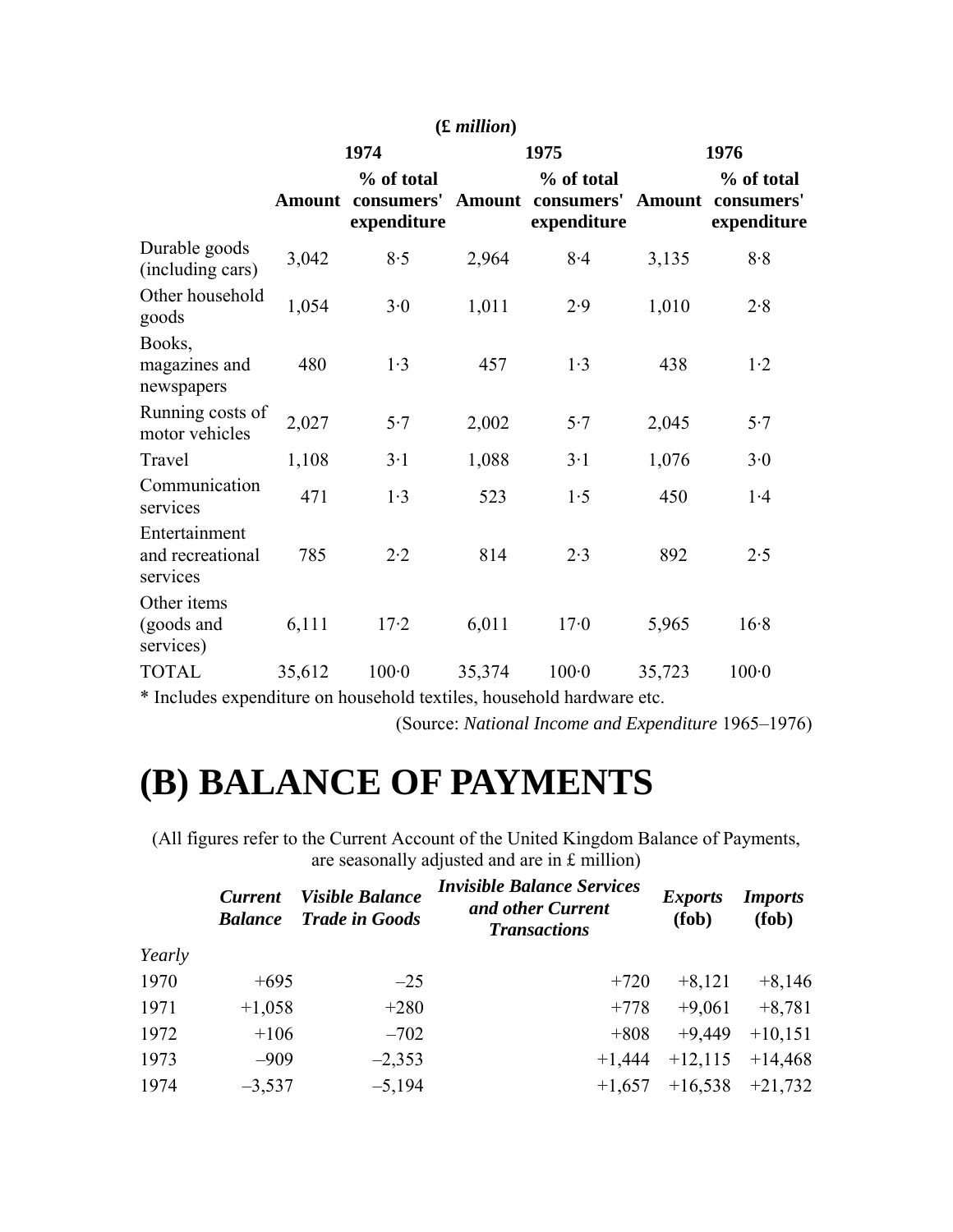|         | <b>Current</b><br><b>Balance</b> | <b>Visible Balance</b><br><b>Trade in Goods</b> | <i><b>Invisible Balance Services</b></i><br>and other Current<br><b>Transactions</b> | <b>Exports</b><br>(fob) | <b>Imports</b><br>(fob) |
|---------|----------------------------------|-------------------------------------------------|--------------------------------------------------------------------------------------|-------------------------|-------------------------|
| 1975    | $-1,614$                         | $-3,205$                                        | $+1,591$                                                                             | $+19,462$               | $+22,667$               |
| 1976    | $-1,107$                         | $-3,510$                                        | $+2,403$                                                                             | $+25,422$               | $+28,932$               |
| 1977    | $+35$                            | $-1,612$                                        | $+1,577$                                                                             | $+32,176$               | $+38,788$               |
| Monthly |                                  |                                                 |                                                                                      |                         |                         |
| 1974    |                                  |                                                 |                                                                                      |                         |                         |
| Jan.    | $-226$                           | $-381$                                          | $+155$                                                                               | 1,033                   | 1,414                   |
| Feb.    | $-288$                           | $-443$                                          | $+155$                                                                               | 1,198                   | 1,641                   |
| Oct.    | $-274$                           | $-417$                                          | $+143$                                                                               | 1,388                   | 1,805                   |
| Nov.    | $-404$                           | $-548$                                          | $+144$                                                                               | 1,358                   | 1,906                   |
| Dec.    | $-226$                           | $-370$                                          | $+144$                                                                               | 1,441                   | 1,811                   |
| 1975    |                                  |                                                 |                                                                                      |                         |                         |
| Jan.    | $-273$                           | $-406$                                          | $+133$                                                                               | 1,508                   | 1,914                   |
| Dec.    | $-56$                            | $-185$                                          | $+129$                                                                               | 1,760                   | 1,945                   |
| 1976    |                                  |                                                 |                                                                                      |                         |                         |
| Jan.    | $-48$                            | $-192$                                          | $+144$                                                                               | 1,772                   | 1,964                   |
| Dec.    | $-22$                            | $-214$                                          | $+192$                                                                               | 2,448                   | 2,662                   |
| 1977    |                                  |                                                 |                                                                                      |                         |                         |
| Jan.    | $-324$                           | $-538$                                          | $+167$                                                                               | 2,479                   | 3,017                   |
| Feb.    | $+25$                            | $-188$                                          | $+167$                                                                               | 2,437                   | 2,625                   |
| March   | $-76$                            | $-243$                                          | $+167$                                                                               | 2,504                   | 2,747                   |
| April   | $+18$                            | $-146$                                          | $+140$                                                                               | 2,649                   | 2,795                   |
| May     | $-113$                           | $-277$                                          | $+140$                                                                               | 2,612                   | 2,889                   |
| June    | $-158$                           | $-298$                                          | $+140$                                                                               | 2,787                   | 3,085                   |
| July    | $-96$                            | $-245$                                          | $+149$                                                                               | 2,733                   | 2,978                   |
| Aug.    | $+308$                           | $+158$                                          | $+150$                                                                               | 2,851                   | 2,693                   |
| Sept.   | $+198$                           | $+55$                                           | $+143$                                                                               | 2,896                   | 2,841                   |
| Oct.    | $+155$                           | $+53$                                           | $+102$                                                                               | 2,756                   | 2,703                   |
| Nov.    | $+170$                           | $+68$                                           | $+102$                                                                               | 2,668                   | 2,600                   |
| Dec.    | $+26$                            | $-76$                                           | $+102$                                                                               | 2,780                   | 2,856                   |

(All figures refer to the Current Account of the United Kingdom Balance of Payments, are seasonally adjusted and are in £ million)

(Source: *Economic Trends* and Central Statistical Office)

It should be noted that all figures in this table from January 1976 onwards are likely to be revised by the Department of Trade.

\* Monthly figures for invisible earnings are not produced. The monthly figures given are one-third of the Department of Trade's estimate for the quarter.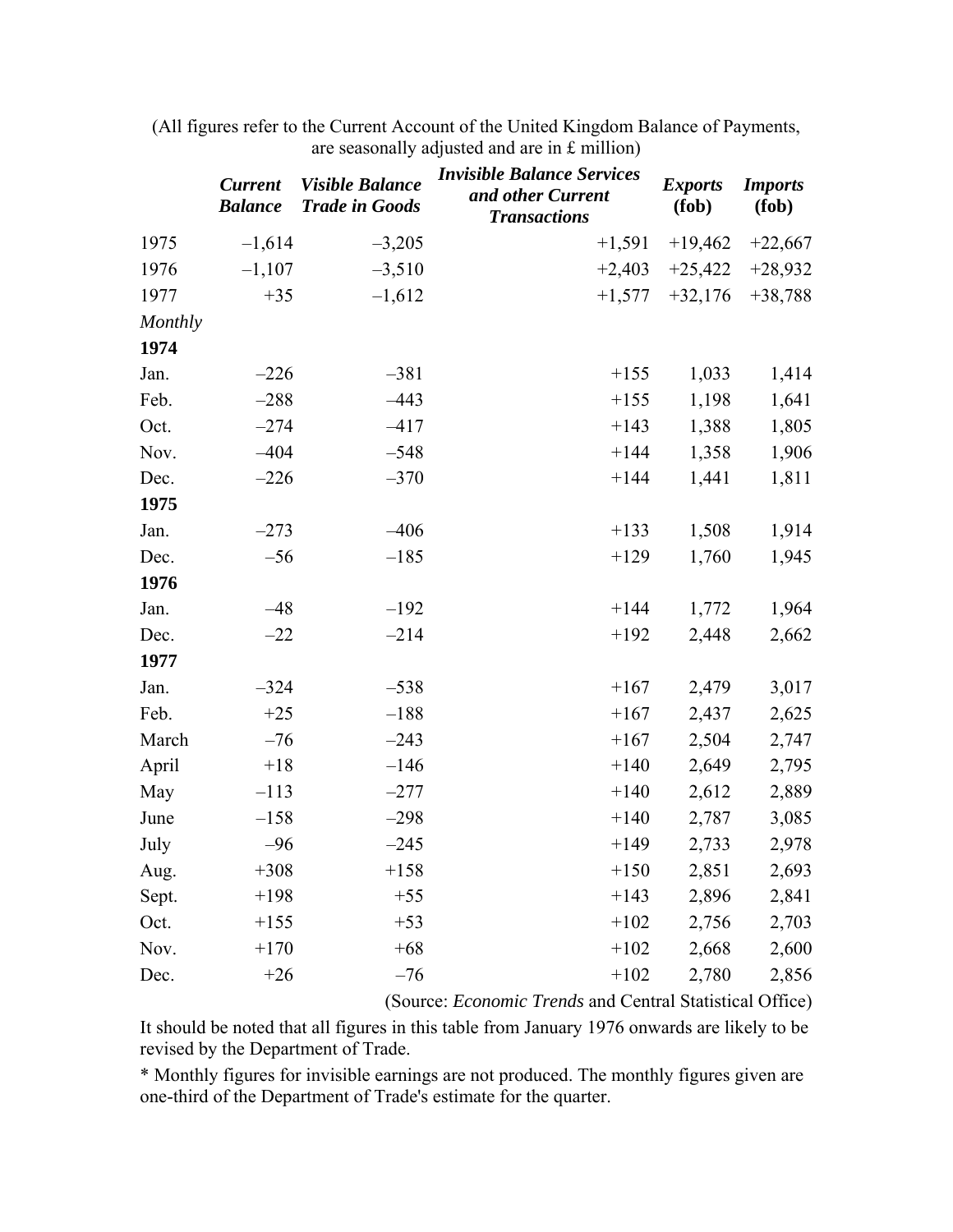# **(C) UNEMPLOYMENT**

(All figures are for Great Britain and exclude adult students registered for vacation employment)

|          | <b>Total Unemployed (percentage)</b><br>rate in brackets) 000's* | <b>Seasonally Adjusted Unemployment (per</b><br>cent in brackets) 000's <sup>†</sup> |
|----------|------------------------------------------------------------------|--------------------------------------------------------------------------------------|
| 1974     |                                                                  |                                                                                      |
| Jan.     | 597 $\cdot$ 7 (2 $\cdot$ 6)                                      | 541.6(2.4)                                                                           |
| Feb.     | 599.2 $(2.6)$                                                    | 554.3 $(2.4)$                                                                        |
| Oct.     | 610.3(2.7)                                                       | 607.1(2.7)                                                                           |
| Nov.     | 621.4(2.7)                                                       | 619.3(2.7)                                                                           |
| Dec.     | $\ddagger$                                                       | $\ddagger$                                                                           |
| 1975     |                                                                  |                                                                                      |
| Jan.     | 738.0(3.2)                                                       | 682.0(3.0)                                                                           |
| Dec.     | 1,152.5(5.0)                                                     | 1,128.8(4.9)                                                                         |
| 1976     |                                                                  |                                                                                      |
| Jan.     | 1,251.8(5.4)                                                     | 1,163.5(5.0)                                                                         |
| $Dec.**$ | 1,3160(5.7)                                                      | 1,2770(5.5)                                                                          |
| 1977     |                                                                  |                                                                                      |
| Jan.     | 1,390.2(6.0)                                                     | $1,291 \cdot 0 (5 \cdot 6)$                                                          |
| Feb.     | 1,365.2(5.9)                                                     | 1,278.3(5.5)                                                                         |
| March    | 1,328.4(5.8)                                                     | $1,268 \cdot 1(5.5)$                                                                 |
| April    | 1,335.6(5.8)                                                     | 1,269.2(5.5)                                                                         |
| May      | 1,285.7(5.6)                                                     | $1,262 \cdot 0 (5.5)$                                                                |
| June     | 1,390.4(6.0)                                                     | 1,297.7(5.6)                                                                         |
| July     | $1,545 \cdot 1(6 \cdot 7)$                                       | 1,336.7(5.8)                                                                         |
| Aug.     | $1,567 \cdot 1(6.8)$                                             | 1,356.7(5.9)                                                                         |
| Sept.    | 1,541.8(6.7)                                                     | 1,388.7(6.0)                                                                         |
| Oct.     | 1,456.6(6.3)                                                     | $1,377 \cdot 1(6 \cdot 0)$                                                           |
| Nov.     | 1,437.9(6.2)                                                     | 1,376.5(6.0)                                                                         |
| Dec.     | 1,419.7(6.1)                                                     | 1,370.8(5.9)                                                                         |

\* Excludes adult students.

† Excludes school leavers and adult students.

‡ Figures not available due to strikes in Department of Employment.

\*\* Figures for December 1976 are estimated.

# **(D) RETAIL PRICES**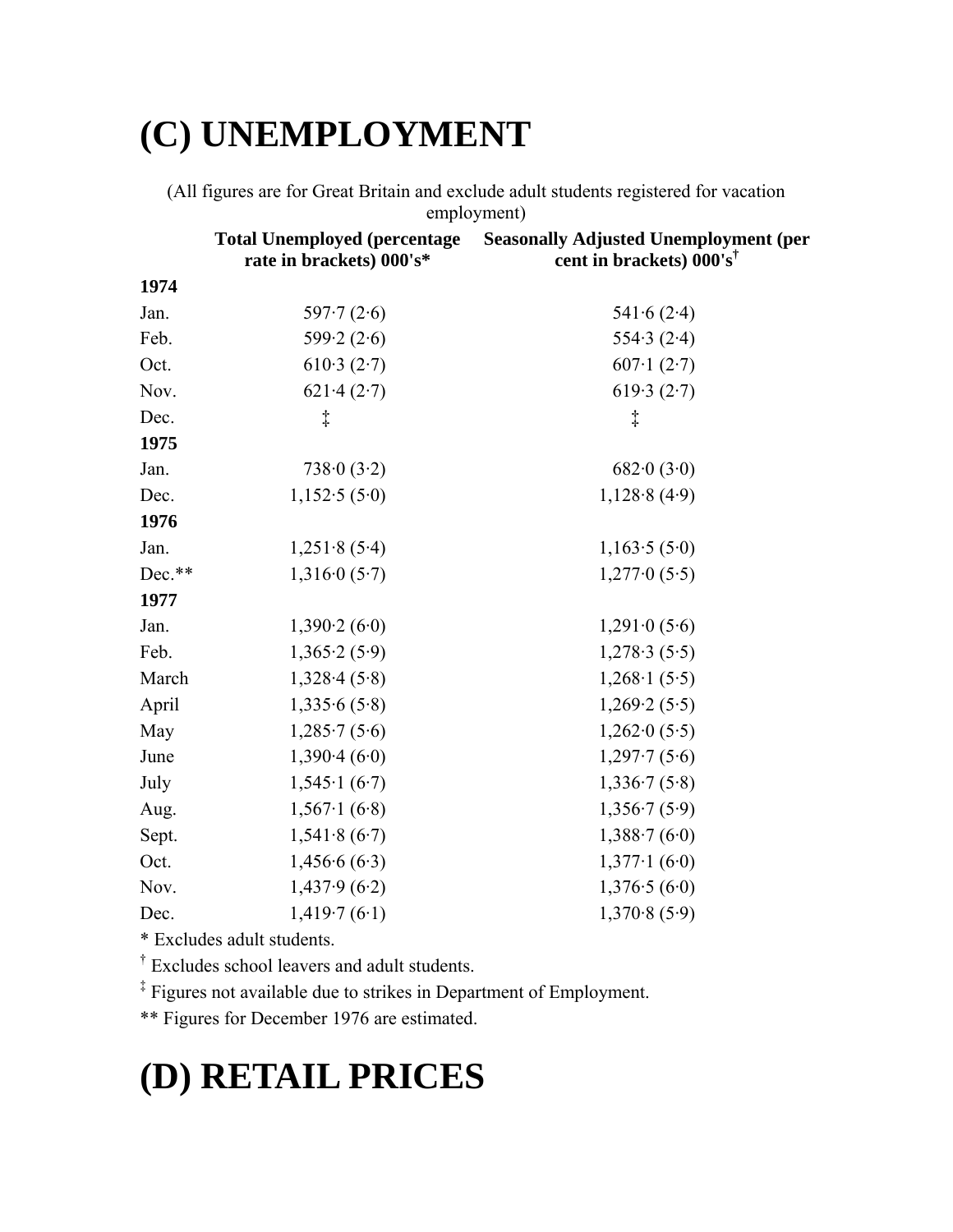### **1. RETAIL PRICE INDEX 1974–1977**

The table shows the January 1974=100 Retail Price Index. The Index's make-up and weighting (i.e. the relative importance attached to different terms) is designed to reflect monthly price changes of the items purchased by most households, including practically all wage-earners and most small and medium salary earners.

Figures in brackets show the percentage change over the previous twelve months. *Year Jan. Feb. Mar. Apr. May June July Aug. Sept. Oct. Nov. Dec.*  **January 1974 = 100**  197  $\frac{197}{4}$  100·0 101·7 102·6 106·1 107·6 108·7 109·7 109·8 111·0 113·2 115·2 116·9 (12·0 (13·2 (13·5 (15·2 (16·0 (16·5 (17·1 (16·9 (17·1 (17·1 (18·3 (19·1 ) )  $\big)$  $)$ ) )  $)$ ) ) )  $\overline{)}$  $\mathcal{L}$ 197  $\frac{197}{5}$  119·9 121·9 124·3 129·1 134·5 137·1 138·5 139·3 140·5 142·5 144·2 146·0 (19·9 (19·9 (21·1 (21·7 (25·0 (26·1 (26·3 (26·9 (26·6 (25·9 (25·2 (24·9 ) ) ) ) ) ) ) ) ) ) )  $\rightarrow$ 197 <sup>6</sup>147·9 149·8 150·6 153·5 155·2 156·0 156·3 158·5 160·6 163·5 165·8 168·0 (23·4 (22·9 (21·2 (18·9 (15·4 (13·8 (12·9 (13·8 (14·3 (14·7 (15·0 (15·1  $\sqrt{ }$ ) ) ) ) ) ) ) ) ) ) ) 197 <sup>7</sup>172·4 174·1 175·8 180·3 181·7 183·6 183·8 184·7 185·7 186·5 187·4 188·4 (16·6 (16·2 (16·7 (17·5 (17·1 (17·7 (17·6 (16·5 (15·6 (14·1 (13·0 (12·1 ) ) ) ) ) ) ) ) ) ) ) )

**Purchasing Power of the Pound:** If the purchasing power of the pound is taken to be 100 in a particular month (or year), the calculation for finding the comparable purchasing power in a subsequent month (or year) is:-

 $100 \times$  Earlier month Retail Price Index/Later month Retail Price Index

If using indices on different basis it is essential that, before applying the formula given above, the indices are linked, using the technique described in the *Campaign Guide* 1977 p. 275).

Figures from January 1977 onwards are subject to revision.

### **2. RETAIL PRICES\* AND VALUE OF MONEY (JAN. 1974–DEC. 1976)**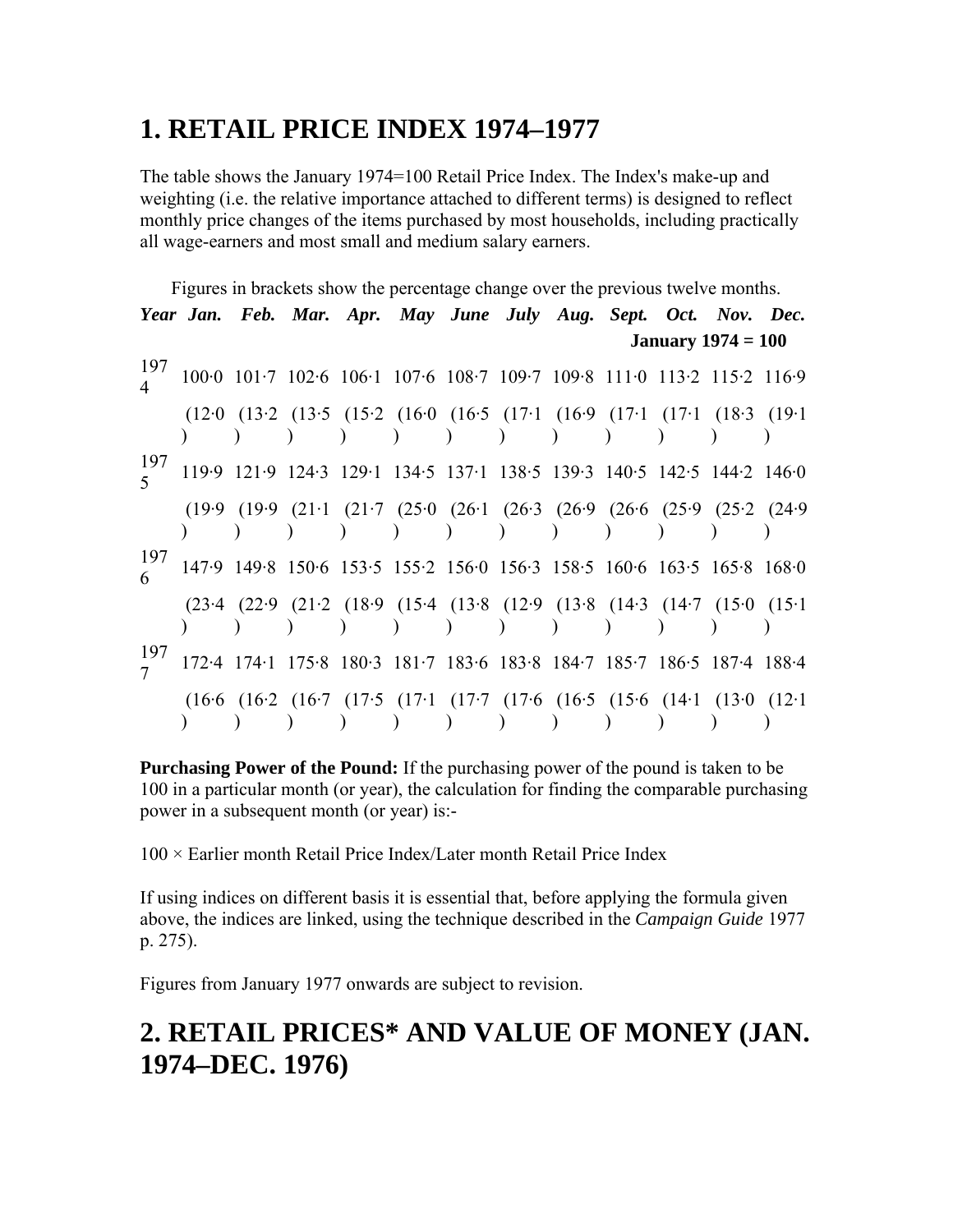|       | Value of<br>index | % change over<br>previous month | % change since<br><b>February 1974</b> | Value of 100p. $(E)$ in Feb.<br>1974 in following months: |
|-------|-------------------|---------------------------------|----------------------------------------|-----------------------------------------------------------|
| 1974  |                   |                                 |                                        |                                                           |
| Jan.  | $100-0$           | $+1.9$                          |                                        |                                                           |
| Feb.  | $101 - 7$         | $+1.7$                          |                                        | $100-0$                                                   |
| Oct.  | 113.2             | $+2.0$                          | $+11.3$                                | 88.9                                                      |
| Nov.  | 115.2             | $+1.8$                          | $+13.3$                                | 88.3                                                      |
| Dec.  | 116.9             | $+1.5$                          | $+14.9$                                | 86.9                                                      |
| 1975  |                   |                                 |                                        |                                                           |
| Jan.  | 119.9             | $+2.6$                          | $+17.9$                                | 84.8                                                      |
| Dec.  | 146.0             | $+1.2$                          | $+43.6$                                | 69.7                                                      |
| 1976  |                   |                                 |                                        |                                                           |
| Jan.  | 147.9             | $+1.3$                          | $+45.4$                                | 68.8                                                      |
| Dec.  | 168.0             | $+1.3$                          | $+65.2$                                | 60.5                                                      |
| 1977  |                   |                                 |                                        |                                                           |
| Jan.  | $172 - 4$         | $+2.6$                          | $+69.5$                                | 58.9                                                      |
| Feb.  | $174 - 1$         | $+1.0$                          | $+71.2$                                | $58 - 4$                                                  |
| March | 175.8             | $+1.0$                          | $+72.9$                                | 57.8                                                      |
| April | 180.3             | $+2.6$                          | $+77.3$                                | $56 - 4$                                                  |
| May   | $181 - 7$         | $+0.8$                          | $+78.7$                                | 56.0                                                      |
| June  | 183.6             | $+1.0$                          | $+80.5$                                | 55.4                                                      |
| July  | 183.8             | $+0.1$                          | $+80.7$                                | 55.3                                                      |
| Aug.  | $184 - 7$         | $+0.5$                          | $+81.6$                                | $55-1$                                                    |
| Sept. | $185 - 7$         | $+0.5$                          | $+82.6$                                | 54.8                                                      |
| Oct.  | 186.5             | $+0.4$                          | $+83.4$                                | 54.5                                                      |
| Nov.  | $187 - 4$         | $+0.5$                          | $+84.3$                                | 54.3                                                      |
| Dec.  | 188.4             | $+0.5$                          | $+85.3$                                | 54.0                                                      |

(All figures derived from 15th January 1974 = 100: based on All Items Index of Retail Prices)

\* Figures from January 1977 are subject to revision.

‡ Figures are derived from 15th January 1974 = 100 based All Items Index of Retail Prices.

*Note:* Percentage changes over previous 12 months are shown in previous table.

(Source: *Department of Employment Gazette*)

### **(E) STANDARD OF LIVING**

### **PERSONAL DISPOSABLE INCOME PER CAPITA**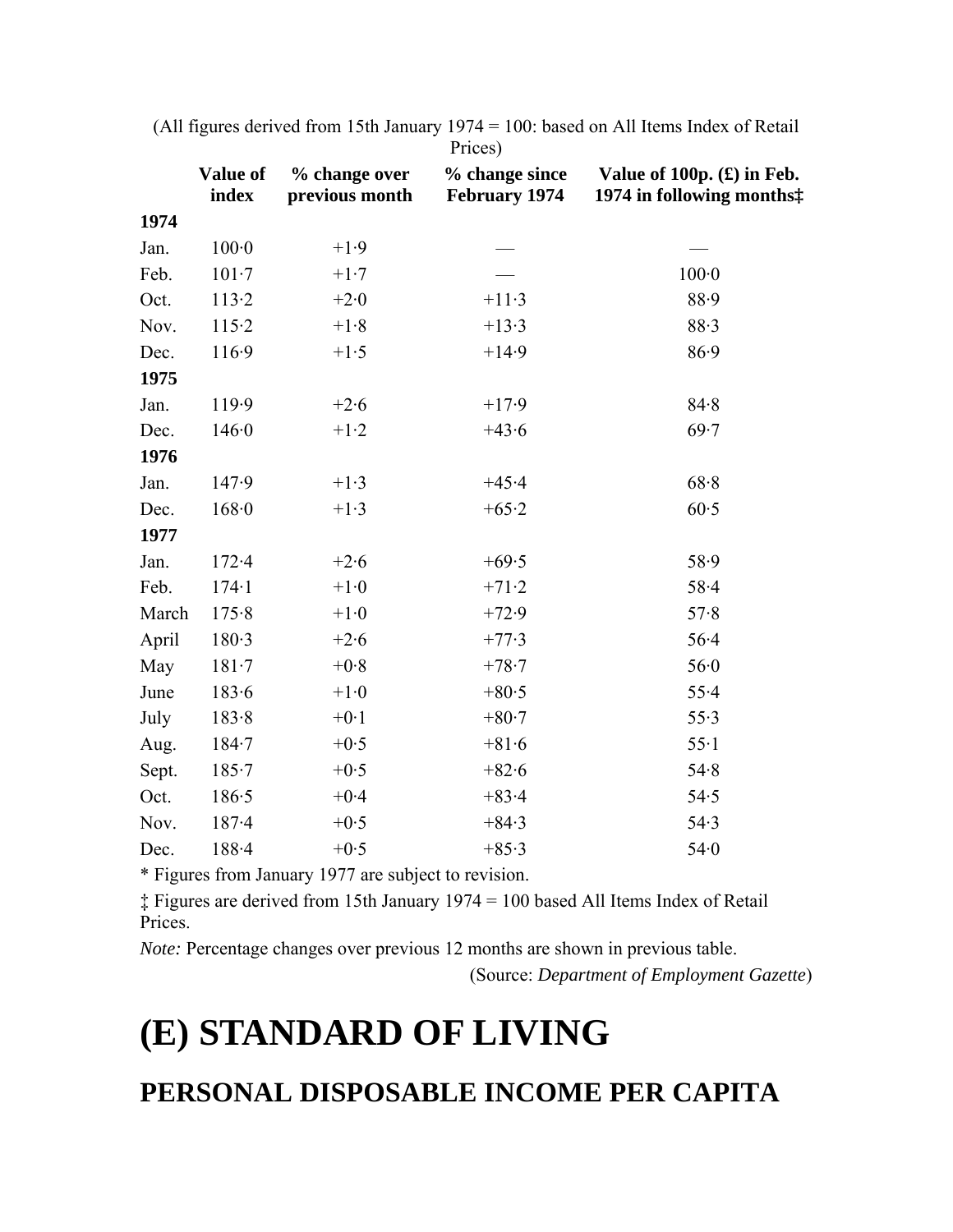|                | (seasonally adjusted)                                                  |                                                                                                  |                                                                                        |                                                                                                               |  |  |
|----------------|------------------------------------------------------------------------|--------------------------------------------------------------------------------------------------|----------------------------------------------------------------------------------------|---------------------------------------------------------------------------------------------------------------|--|--|
|                | <b>Personal</b><br>disposable<br>income per<br>capita (1970<br>prices) | Percentage<br>increase decrease<br>on corresponding<br>quarter in previous<br>year (1970 prices) | <b>Personal</b><br>disposable<br>income per<br>capita<br>(current<br>market<br>prices) | Percentage increase<br>decrease on<br>corresponding<br>quarter in previous<br>year (current<br>market prices) |  |  |
|                | £                                                                      | $\frac{0}{0}$                                                                                    | $\mathbf f$                                                                            | $\frac{0}{0}$                                                                                                 |  |  |
| 1974 1st Quar. | 182                                                                    | $+2.8$                                                                                           | 247                                                                                    | $+14.9$                                                                                                       |  |  |
| 2nd Quar.      | 180                                                                    | $-1.6$                                                                                           | 257                                                                                    | $+13.7$                                                                                                       |  |  |
| 3rd Quar.      | 187                                                                    | $+2.7$                                                                                           | 277                                                                                    | $+19.9$                                                                                                       |  |  |
| 4th Quar.      | 190                                                                    | $+3.8$                                                                                           | 295                                                                                    | $+23.9$                                                                                                       |  |  |
| 1975 1st Quar. | 191                                                                    | $+4.9$                                                                                           | 312                                                                                    | $+26.3$                                                                                                       |  |  |
| 2nd Quar.      | 185                                                                    | $+2.8$                                                                                           | 328                                                                                    | $+27.6$                                                                                                       |  |  |
| 3rd Quar.      | 184                                                                    | $-1.6$                                                                                           | 345                                                                                    | $+24.5$                                                                                                       |  |  |
| 4th Quar.      | 183                                                                    | $-3.7$                                                                                           | 354                                                                                    | $+20.0$                                                                                                       |  |  |
| 1976 1st Quar. | 187                                                                    | $-2.1$                                                                                           | 372                                                                                    | $+19.2$                                                                                                       |  |  |
| 2nd Quar.      | 183                                                                    | $-1.1$                                                                                           | 373                                                                                    | $+13.7$                                                                                                       |  |  |
| 3rd Quar.      | 187                                                                    | $+1.6$                                                                                           | 394                                                                                    | $+11.3$                                                                                                       |  |  |
| 4th Quar.      | 183                                                                    | 0.0                                                                                              | 400                                                                                    | $+13.0$                                                                                                       |  |  |
| 1977 1st Quar. | 182                                                                    | $-2.7$                                                                                           | 415                                                                                    | $+11.6$                                                                                                       |  |  |
| 2nd Quar.      | 178                                                                    | $-2.7$                                                                                           | 420                                                                                    | $+12.6$                                                                                                       |  |  |
| 3rd Quar.      | 180                                                                    | $-3.8$                                                                                           | 437                                                                                    | $+10.9$                                                                                                       |  |  |
| 4th Quar.      | n.a.                                                                   | n.a.                                                                                             | n.a.                                                                                   | n.a.                                                                                                          |  |  |
|                |                                                                        |                                                                                                  |                                                                                        |                                                                                                               |  |  |

 $n.a.$  = not available

(Source: *Economic Trends*)

# **(F) EXTERNAL VALUE OF THE POUND**

|      |              |                        |                 | (Amount of foreign currency to $£1)$ ) |        |                                                             |
|------|--------------|------------------------|-----------------|----------------------------------------|--------|-------------------------------------------------------------|
|      |              | U.S.<br><b>Dollars</b> | Swiss<br>Francs | <b>Deutschemark</b>                    | Yen    | Japanese Effective Exchange Rate<br>$(Sterling)$ † 1971=100 |
| days | Last working |                        |                 |                                        |        |                                                             |
| 1974 | Jan.         | 2.28                   | 7.44            | 6.29                                   | 682.18 | $82 - 4$                                                    |
|      | May          | 2.40                   | 7.13            | 6.05                                   | 674.88 | 84.7                                                        |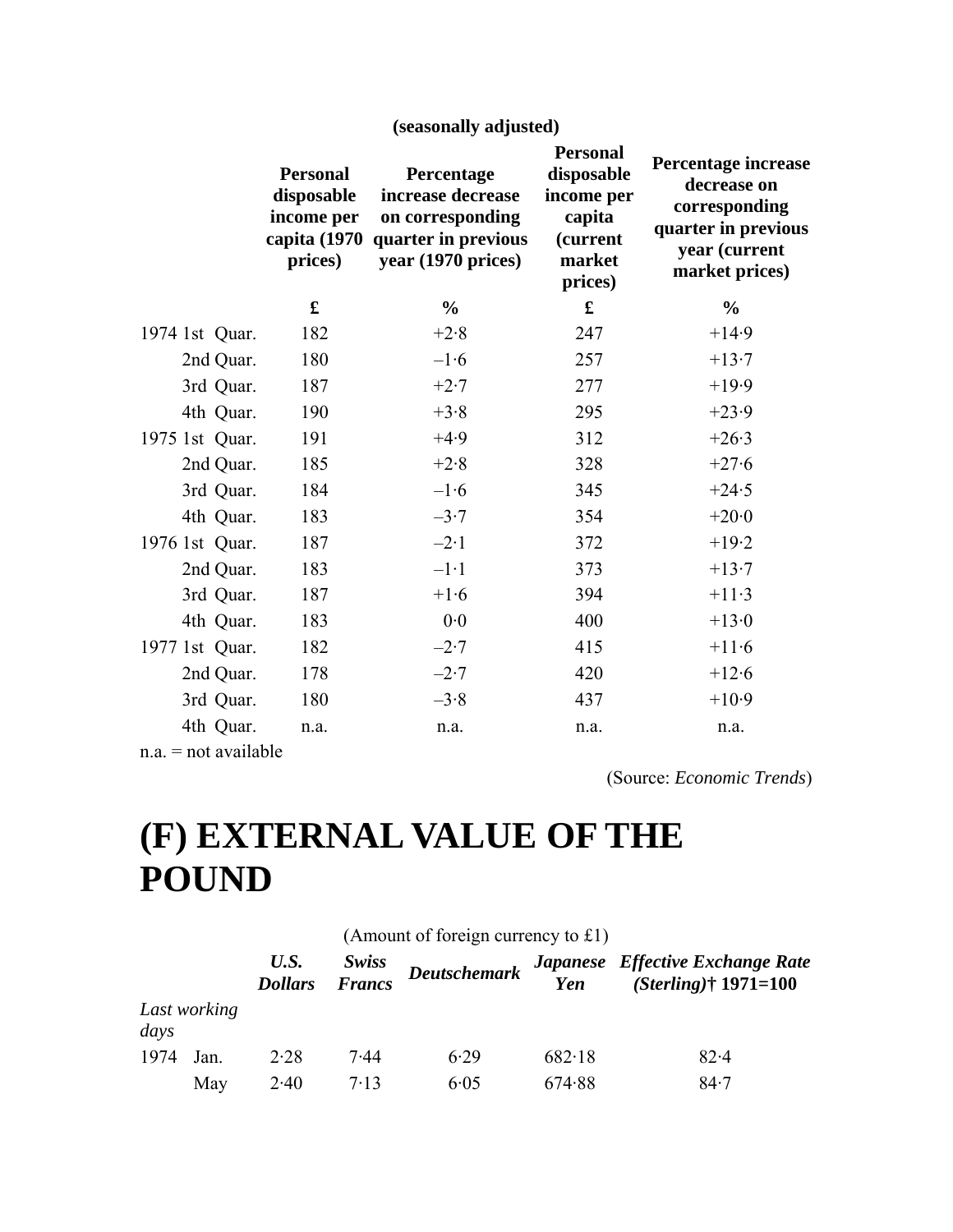|      |       | U.S.<br><b>Dollars</b> | <b>Swiss</b><br><b>Francs</b> | <b>Deutschemark</b> | <b><i>Japanese</i></b><br>Yen | <b>Effective Exchange Rate</b><br>$(Sterling)$ † 1971=100 |
|------|-------|------------------------|-------------------------------|---------------------|-------------------------------|-----------------------------------------------------------|
|      | Sept. | 2.33                   | 6.88                          | 6.19                | 696.00                        | 83.6                                                      |
| 1975 | Jan.  | 2.38                   | 5.94                          | 5.57                | 709.25                        | 81.5                                                      |
|      | May   | 2.32                   | 5.79                          | 5.43                | 675.00                        | 78.8                                                      |
|      | Sept. | 2.04                   | 5.61                          | 5.41                | 618.62                        | 74.6                                                      |
| 1976 | Jan.  | 2.03                   | 5.28                          | 5.25                | 616.25                        | 72.8                                                      |
|      | May   | 1.76                   | 4.33                          | 4.56                | 527.62                        | 64.2                                                      |
|      | Sept. | 1.67                   | 4.08                          | 4.06                | 478.25                        | $60-1$                                                    |
| 1977 | Jan.  | 1.72                   | 4.31                          | 4.13                | 494.50                        | 62.0                                                      |
|      | Feb.  | 1.72                   | 4.38                          | 4.09                | 484.37                        | 61.8                                                      |
|      | Mar.  | 1.72                   | 4.38                          | 4.11                | 477.25                        | 61.9                                                      |
|      | April | 1.72                   | 4.32                          | 4.05                | 477.62                        | 61.6                                                      |
|      | May   | 1.72                   | 4.30                          | 4.05                | 476.50                        | 61.6                                                      |
|      | June  | 1.72                   | 4.24                          | 4.02                | 460.12                        | 61.3                                                      |
|      | July  | 1.74                   | 4.19                          | 3.98                | 463.37                        | 61.7                                                      |
|      | Aug.  | 1.74                   | 4.17                          | 4.03                | 466.12                        | 62.3                                                      |
|      | Sept. | 1.75                   | 4.10                          | 4.03                | 460.62                        | 62.3                                                      |
|      | Oct.  | 1.84                   | 4.11                          | 4.15                | 458.75                        | 64.6                                                      |
|      | Nov.  | 1.82                   | 3.93                          | 4.05                | 444.87                        | 63.5                                                      |
|      | Dec.  | 1.96                   | 3.78                          | 4.05                | 470.00                        | 65.2                                                      |

(Amount of foreign currency to £1)

†These figures show effective changes in exchange rates since 21st December 1971 immediately after the Smithsonian settlement.

(Source: Bank of England *Statistical Abstract and Quarterly Bulletin*)

## **(G) INDUSTRIAL PRODUCTION**

**(Seasonally adjusted: average 1970=100) Monthly Figures 1974–1976\*** 

**(Figures in brackets show percentage change since February 1974)** 

| <b>Index of Industrial Production (All</b> | <b>Index of Industrial Production</b> |
|--------------------------------------------|---------------------------------------|
| <i>industries</i> )                        | (Manufacturing)                       |

|           | <i>industries</i> ) | (Manufacturing) |
|-----------|---------------------|-----------------|
| 1974 Jan. | $101.2(-)$          | $102.3(-)$      |
| Feb.      | $103.3(-)$          | $106.8(-)$      |
| Oct.      | $105.7 (+2.3)$      | $106.6(-0.2)$   |
| Nov.      | $105.5 (+2.1)$      | $106.9 (+0.1)$  |
| Dec.      | $103.0(-0.3)$       | $104.1 (-2.5)$  |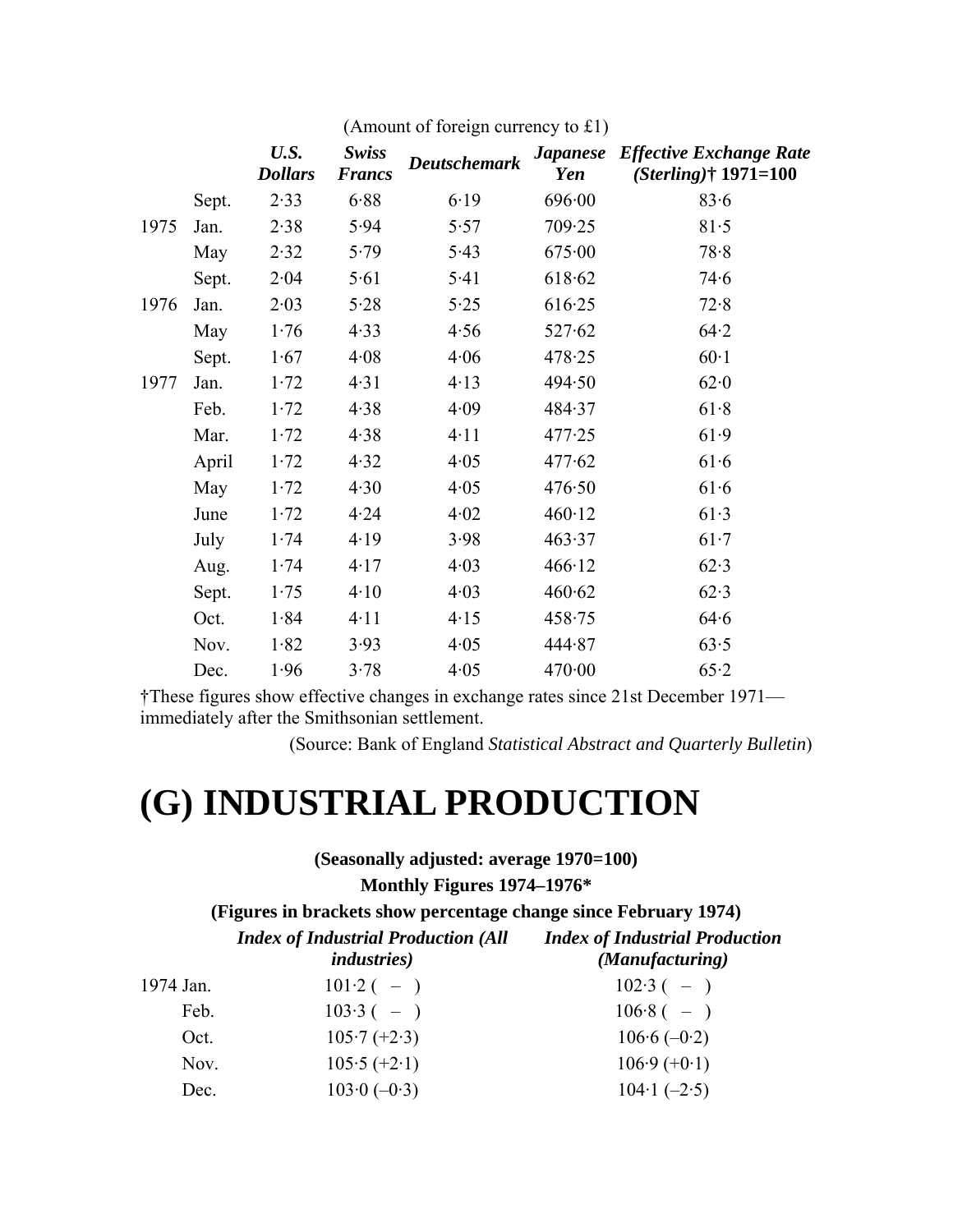### **(Seasonally adjusted: average 1970=100) Monthly Figures 1974–1976\***

**(Figures in brackets show percentage change since February 1974)** 

|           | <b>Index of Industrial Production (All</b><br><i>industries</i> ) | <b>Index of Industrial Production</b><br>(Manufacturing) |
|-----------|-------------------------------------------------------------------|----------------------------------------------------------|
| 1975 Jan. | $105.5 (+2.1)$                                                    | $107.8 (+0.9)$                                           |
| Feb.      | $105.0 (+1.6)$                                                    | $106.7(-0.1)$                                            |
| Dec.      | $99.8(-3.4)$                                                      | $98.8(-7.5)$                                             |
| 1976 Jan. | $101 \cdot 1 (-1.8)$                                              | $101.6(-4.9)$                                            |
| Dec.      | $103.2(-0.1)$                                                     | $104 \cdot 1$ (-2.5)                                     |
| 1977 Jan. | $103.4 (+0.1)$                                                    | $105.2(-1.5)$                                            |
| Feb.      | $103.2(-0.1)$                                                     | $105.3(-1.4)$                                            |
| March     | $103.3(-)$                                                        | $105.5(-1.2)$                                            |
| April     | $102.4(-0.9)$                                                     | $103.5(-3.1)$                                            |
| May       | $103.6 (+0.3)$                                                    | $105 \cdot 1 (-1 \cdot 6)$                               |
| June      | $100 \cdot 1 (-3 \cdot 1)$                                        | $100 \cdot 1 (-6 \cdot 2)$                               |
| July      | $102.6(-0.7)$                                                     | $104.2(-2.4)$                                            |
| Aug.      | $102.6(-0.7)$                                                     | $103.3(-3.3)$                                            |
| Sept.     | $102.4(-0.9)$                                                     | $102.3(-3.3)$                                            |
| Oct.      | $101.2(-2.0)$                                                     | $102.2(-4.3)$                                            |
| Nov.      | $102.3(-1.0)$                                                     | $101.9(-4.6)$                                            |
| Dec.      | $102 \cdot 1(-1 \cdot 2)$                                         | $103.3(-3.3)$                                            |

\* Figures subject to revision.

### **(H) PRODUCTIVITY**

### **OUTPUT PER PERSON EMPLOYED**

**(Total Employed Labour Force)** 

(Source: *Monthly Digest of Statistics*)

**(Seasonally adjusted 1970 = 100)** 

|                | <b>Productivity</b><br><b>Index</b> | Percentage change since corresponding quarter in<br>previous year |
|----------------|-------------------------------------|-------------------------------------------------------------------|
| 1974 1st Quar. | 106.2                               | $-2.9$                                                            |
| 2nd Quar.      | 108.8                               | $-0.2$                                                            |
| 3rd Quar.      | 109.5                               | $-0.1$                                                            |
| 4th Quar.      | 108.2                               | $-1.1$                                                            |
| 1975 1st Quar. | $108 - 4$                           | $+2.1$                                                            |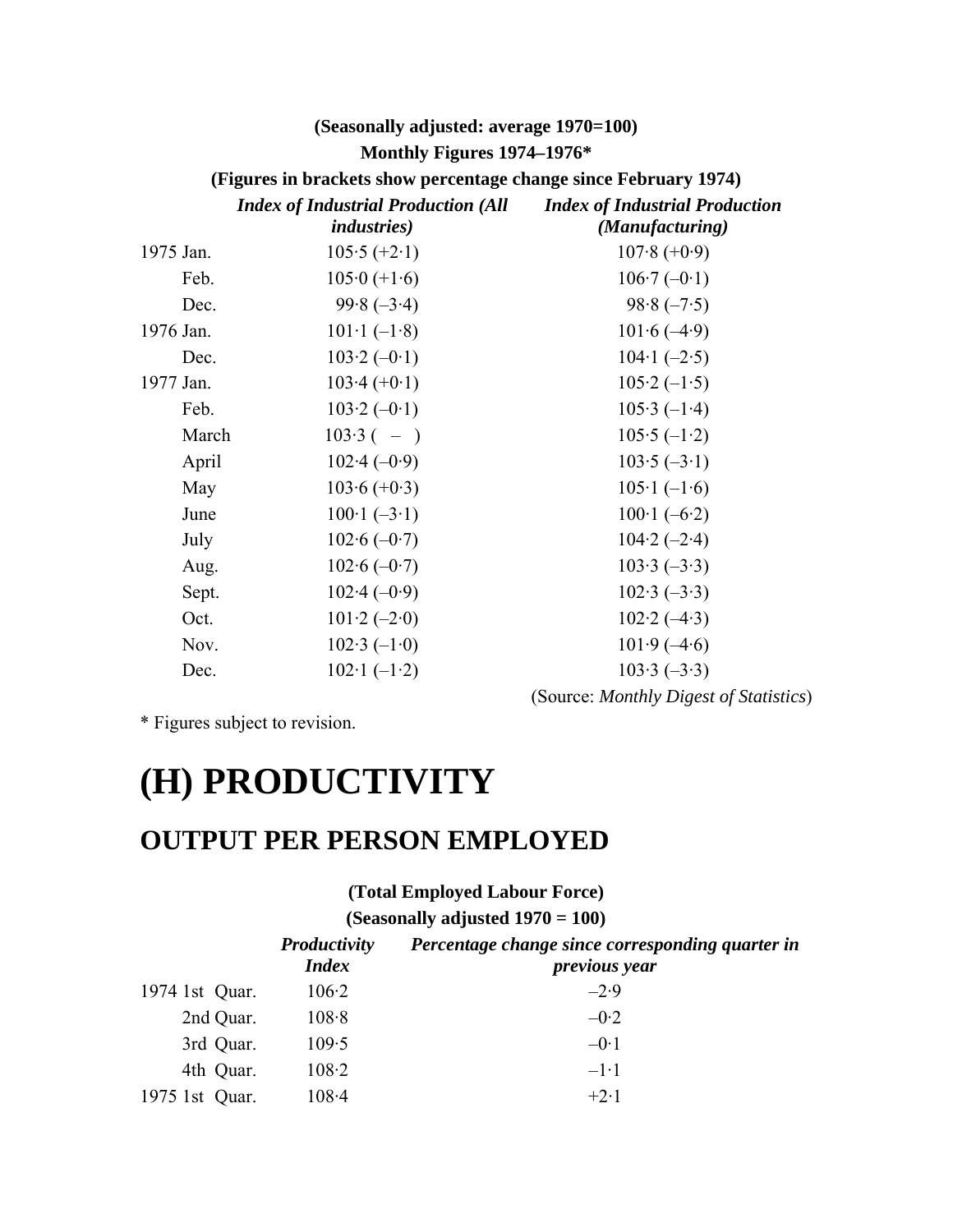### **(Total Employed Labour Force) (Seasonally adjusted 1970 = 100)**

|                | Productivity<br><b>Index</b> | Percentage change since corresponding quarter in<br><i>previous year</i> |
|----------------|------------------------------|--------------------------------------------------------------------------|
| 2nd Quar.      | 106.6                        | $-2.0$                                                                   |
| 3rd Quar.      | 106.1                        | $-3.1$                                                                   |
| 4th Quar.      | 106.2                        | $-1.8$                                                                   |
| 1976 1st Quar. | $108 - 4$                    | 0.0                                                                      |
| 2nd Quar.      | 108.5                        | $+1.8$                                                                   |
| 3rd Quar.      | 108.3                        | $+2.1$                                                                   |
| 4th Quar.      | 109.7                        | $+3.3$                                                                   |
| 1977 1st Quar. | 109.9                        | $+1.4$                                                                   |
| 2nd Quar.      | 108.5                        | 0.0                                                                      |
| 3rd Quar.      | 109.5                        | $+1.1$                                                                   |
| 4th Quar.      | n.a.                         | n.a.                                                                     |
|                |                              | (Source: <i>Economic Trends</i> )                                        |

 $n.a. = not available$ 

## **(I) WAGES AND EARNINGS**

|           |       |                   | Wage Rates†                                   | <b>Average Earnings:</b>               |                   |                                               |
|-----------|-------|-------------------|-----------------------------------------------|----------------------------------------|-------------------|-----------------------------------------------|
|           |       | Value of<br>index | % change over<br><i>previous</i> 12<br>months | % change since<br><b>February 1974</b> | Value of<br>index | % change over<br><i>previous</i> 12<br>months |
| 1974 Jan. |       | 123.0             | $+13.8$                                       |                                        | $154 - 1$         | $+ 7.7$                                       |
|           | Feb.  | 124.0             | $+14.2$                                       |                                        | 156.6             | $+ 8.6$                                       |
|           | Oct.  | 147.9             | $+23.5$                                       | $+19.2$                                | 191.8             | $+21.3$                                       |
|           | Nov.  | 153.1             | $+27.0$                                       | $+23.5$                                | $200 - 8$         | $+25.4$                                       |
|           | Dec.  | $157-1$           | $+29.4$                                       | $+26.7$                                | 208.3             | $+29.4$                                       |
| 1975 Jan. |       | 158.9             | $+29.1$                                       | $+28.1$                                | 206.2             | $\S$                                          |
|           | Dec.  | 197.0             | $+25.4$                                       | $+58.9$                                | 248.6             | $+19.3$                                       |
| 1976 Jan. |       | 200.9             | $+26.4$                                       | $+62.0$                                | 248.8             | $+20.7$                                       |
|           | Dec.  | 220.2             | $+11.7$                                       | $+77.6$                                | $277-1$           | $+11.7$                                       |
| 1977 Jan. |       | 222.5             | $+10.7$                                       | $+79.4$                                | 278.1             | $+12.0$                                       |
|           | Feb.  | 223.5             | $+8.9$                                        | $+79.5$                                | $278 - 7$         | $+11.5$                                       |
|           | March | 223.9             | $+ 8.3$                                       | $+80.5$                                | 283.8             | $+11.6$                                       |
|           | April | 224.6             | $+ 7.6$                                       | $+81.0$                                | 283.1             | $+11.0$                                       |
|           | May   | 225.5             | $+ 7.1$                                       | $+81.8$                                | 286.2             | $+10.2$                                       |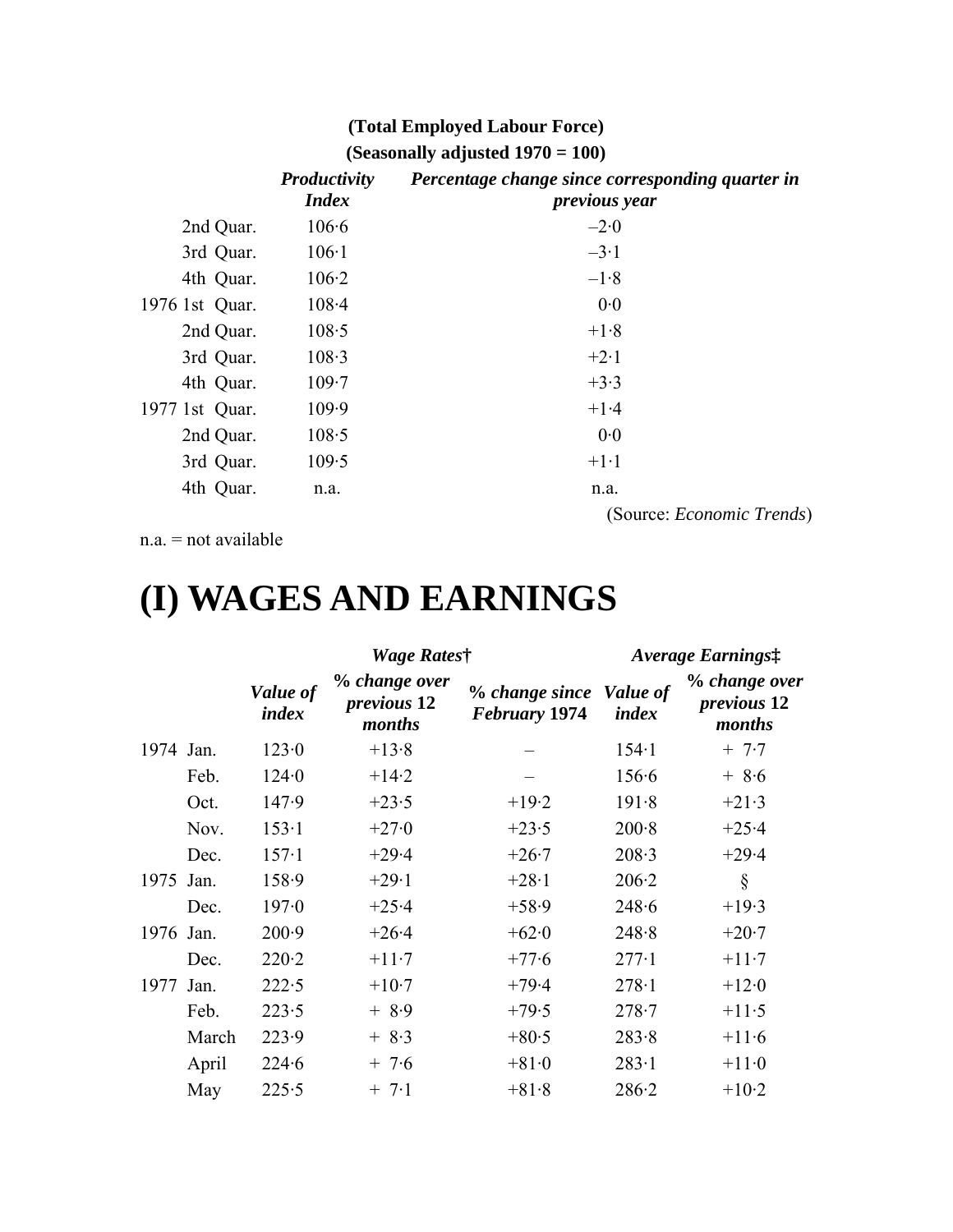|       |                   | Wage Rates†                                   |                                                 | Average Earnings: |                                               |  |
|-------|-------------------|-----------------------------------------------|-------------------------------------------------|-------------------|-----------------------------------------------|--|
|       | Value of<br>index | % change over<br><i>previous</i> 12<br>months | % change since Value of<br><b>February 1974</b> | index             | % change over<br><i>previous</i> 12<br>months |  |
| June  | $227-4$           | $+5.6$                                        | $+83.4$                                         | 286.2             | $+9.6$                                        |  |
| July  | 228.2             | $+4.8$                                        | $+84.0$                                         | 286.5             | $+ 8.9$                                       |  |
| Aug.  | 228.6             | $+4.9$                                        | $+84.3$                                         | $288 - 7$         | $+ 8.0$                                       |  |
| Sept. | 228.8             | $+5.0$                                        | $+84.5$                                         | $290-1$           | $+9.0$                                        |  |
| Oct.  | 229.2             | $+ 5.0$                                       | $+84.8$                                         | 294.6             | $+9.5$                                        |  |
| Nov.  | 230.9             | $+ 5.3$                                       | $+86.2$                                         | $300-1$           | $+10.3$                                       |  |
| Dec.  | 231.5             | $+ 5.2$                                       | $+86.7$                                         | 306.6             | $+10.7$                                       |  |

\* Figures since 1976 are subject to revision.

† All figures are derived from the 31st July 1972=100 based index of Basic Weekly Rates for all manual workers in all industries and services.

‡ All figures are derived from the January 1970=100 based index of Average Earnings (seasonally adjusted). The figures refer to all industries and services covered by the Department of Employment's monthly inquiry.

§ It is estimated that if there had not been the three day week in the early part of 1974, the increase in earnings between January 1974 and January 1975 would have been in the region of 27 per cent and the increase between February 1974 and 1975 about 29 per cent.

## **(J) MONEY SUPPLY AND DOMESTIC CREDIT EXPANSION**

|                          | <b>Total</b><br>$\mathbf{M1}$ | M1* Percentage<br>increase/decrease since<br>respective quarter in<br>previous year | <b>Total</b><br>$\mathbf{M}3$ | <b>Domestic</b><br><b>Credit</b><br><b>Expansion</b> : |           |  |  |
|--------------------------|-------------------------------|-------------------------------------------------------------------------------------|-------------------------------|--------------------------------------------------------|-----------|--|--|
|                          | £<br>million                  |                                                                                     | £<br>million                  |                                                        | £ million |  |  |
| 1974                     |                               |                                                                                     |                               |                                                        |           |  |  |
| 1 <sub>st</sub><br>Quar. | 12,760                        | $+3.4$                                                                              | 34,260                        | $+25.4$                                                | $+1,502$  |  |  |
| 2nd<br>Quar.             | 13,100                        | $-0.1$                                                                              | 34,850                        | $+20.8$                                                | $+1,198$  |  |  |
| 3rd<br>Quar.             | 13,500                        | $+7.7$                                                                              | 36,000                        | $+16.8$                                                | $+1,796$  |  |  |
| 4th                      | 14,580                        | $+10.9$                                                                             | 37,370                        | $+12.8$                                                | $+2,438$  |  |  |

#### **(All figures are seasonally adjusted)**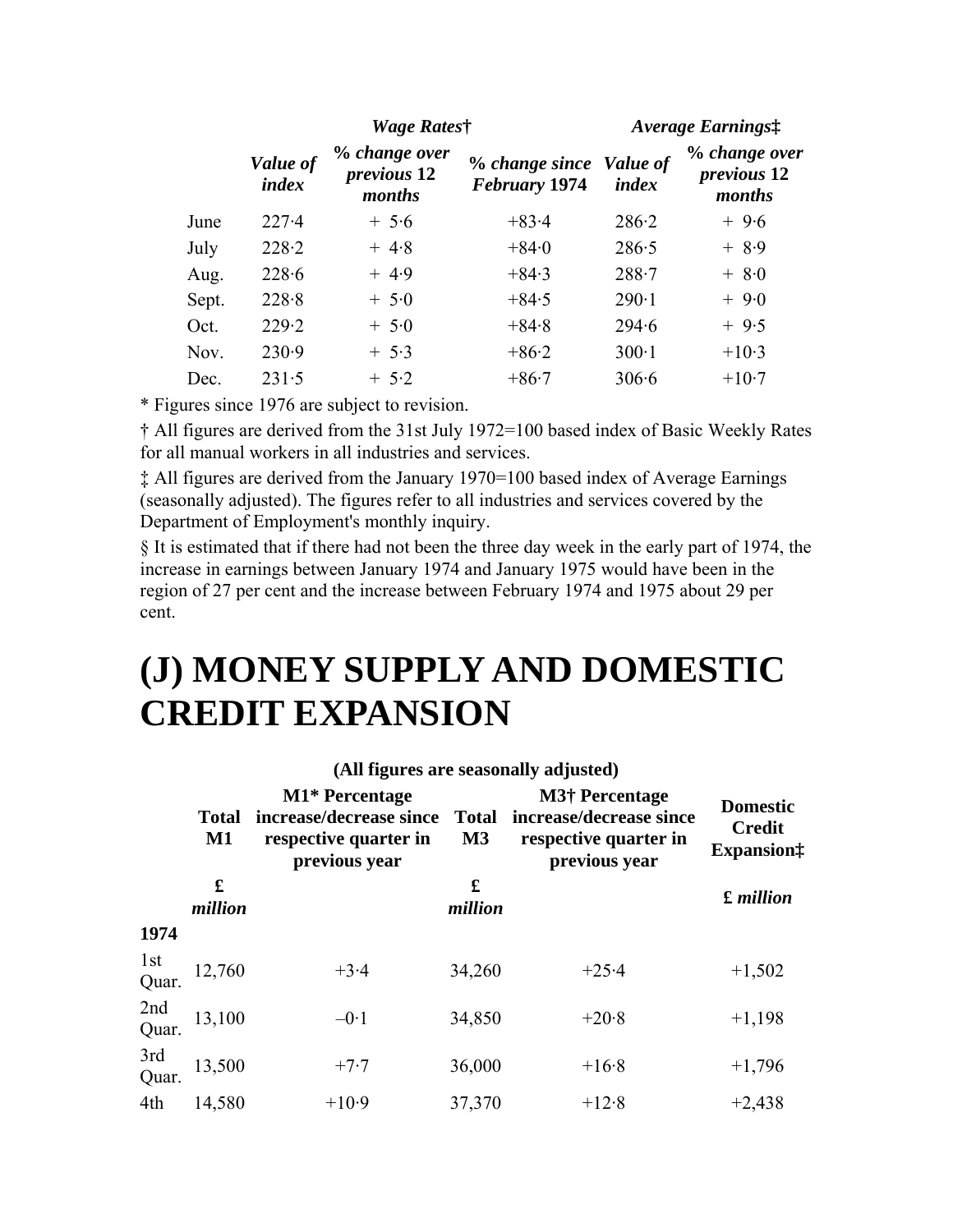|               | <b>Total</b><br>$M1$   | M1* Percentage<br>increase/decrease since<br>respective quarter in<br>previous year | <b>Total</b><br>M3     | <b>M3† Percentage</b><br>increase/decrease since<br>respective quarter in<br>previous year | <b>Domestic</b><br><b>Credit</b><br><b>Expansion</b> # |
|---------------|------------------------|-------------------------------------------------------------------------------------|------------------------|--------------------------------------------------------------------------------------------|--------------------------------------------------------|
|               | $\mathbf f$<br>million |                                                                                     | $\mathbf f$<br>million |                                                                                            | £ million                                              |
| Quar.<br>1975 |                        |                                                                                     |                        |                                                                                            |                                                        |
| 1st<br>Quar.  | 14,890                 | $+16.7$                                                                             | 37,720                 | $+10.1$                                                                                    | $+752$                                                 |
| 2nd<br>Quar.  | 15,990                 | $+19.0$                                                                             | 38,250                 | $+9.8$                                                                                     | $+2,086$                                               |
| 3rd<br>Quar.  | 16,790                 | $+24.4$                                                                             | 39,880                 | $+10.8$                                                                                    | $+1,046$                                               |
| 4th<br>Quar.  | 17,350                 | $+18.9$                                                                             | 40,240                 | $+7.7$                                                                                     | $+584$                                                 |
| 1976          |                        |                                                                                     |                        |                                                                                            |                                                        |
| 1st<br>Quar.  | 17,960                 | $+20.6$                                                                             | 40,850                 | $+8.3$                                                                                     | $+1,476$                                               |
| 2nd<br>Quar.  | 18,400                 | $+18.0$                                                                             | 42,440                 | $+10.9$                                                                                    | $+2,658$                                               |
| 3rd<br>Quar.  | 19,220                 | $+14.4$                                                                             | 44,490                 | $+11.5$                                                                                    | $+2,738$                                               |
| 4th<br>Quar.  | 19,140                 | $+10.3$                                                                             | 44,550                 | $+9.7$                                                                                     | $+376$                                                 |
| 1977          |                        |                                                                                     |                        |                                                                                            |                                                        |
| 1st<br>Quar.  | 19,750                 | $+10.0$                                                                             | 44,910                 | $+9.0$                                                                                     | $-25$                                                  |
| 2nd<br>Quar.  | 20,490                 | $+11.4$                                                                             | 46,460                 | $+9.5$                                                                                     | $+1,473$                                               |
| 3rd<br>Quar.  | 21,860                 | $+13.7$                                                                             | 47,210                 | $+6.1$                                                                                     | $-259$                                                 |
| 4th<br>Quar.  | 23,330                 | $+21.9$                                                                             | 48,760                 | $+9.5$                                                                                     | $+592$                                                 |

### **(All figures are seasonally adjusted)**

\* M1—Consists of notes and coins in circulation with the public, plus sterling sight deposits.

† M3—Consists of notes and coins in circulation with the public, together with all deposits (including certificates of deposit), whether denominated in sterling or other currencies, held by UK residents in both the public and private sectors.

‡ Change in period. Figures are seasonally adjusted.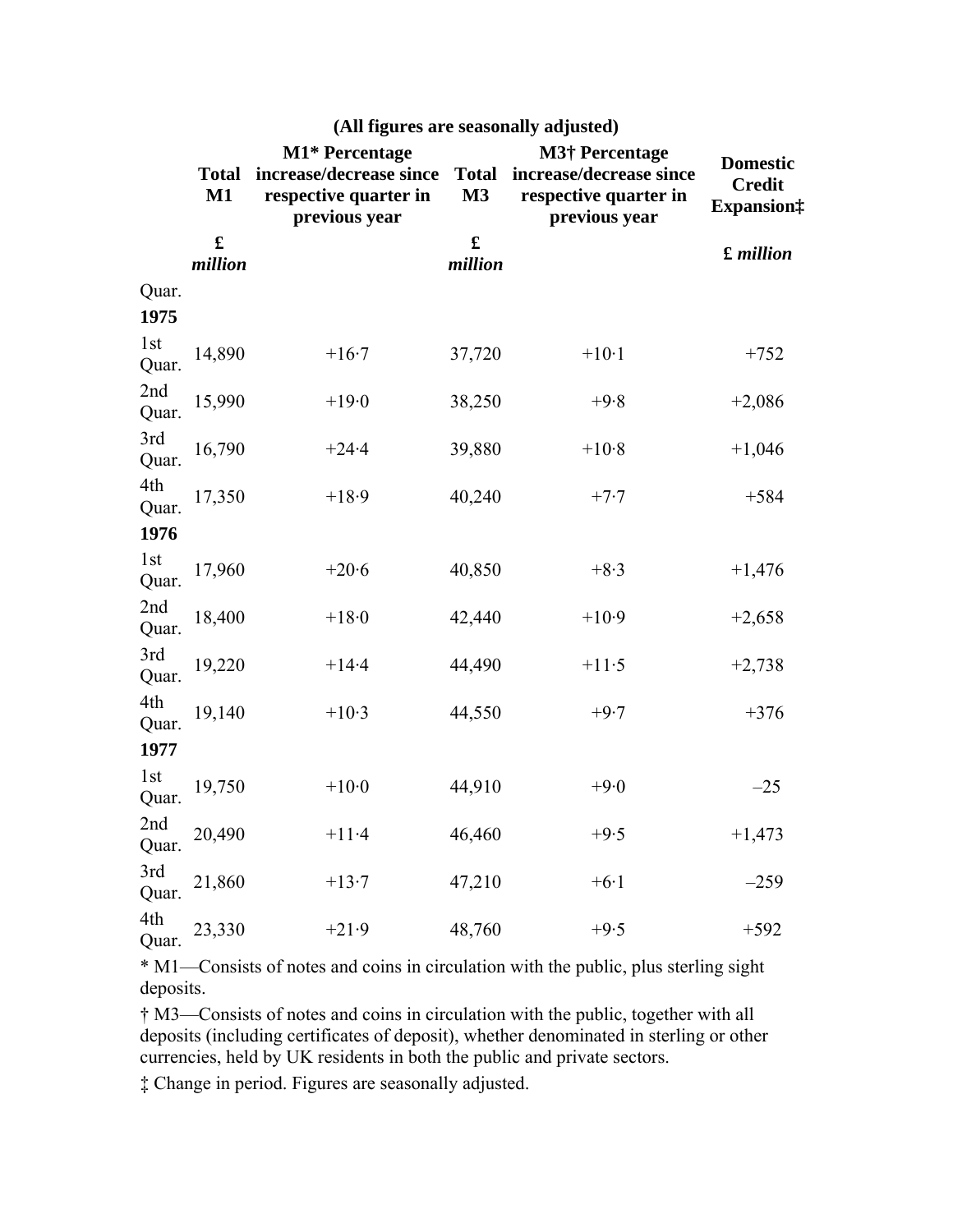|              |                                                                                                                         |               | (All figures are seasonally adjusted)                           |                                                        |
|--------------|-------------------------------------------------------------------------------------------------------------------------|---------------|-----------------------------------------------------------------|--------------------------------------------------------|
| M1           | M1* Percentage<br>Total increase/decrease since Total increase/decrease since<br>respective quarter in<br>previous year | $\mathbf{M}3$ | <b>M3†</b> Percentage<br>respective quarter in<br>previous year | <b>Domestic</b><br><b>Credit</b><br><b>Expansion</b> : |
| £<br>million |                                                                                                                         | £<br>million  |                                                                 | <b>£</b> million                                       |

(Source: Bank of England *Quarterly Bulletin*)

# **(K) PUBLIC SECTOR BORROWING REQUIREMENT**

|                | <b>Public Sector Borrowing</b><br>Requirement | <b>Public Sector Borrowing Requirement</b><br>per household |
|----------------|-----------------------------------------------|-------------------------------------------------------------|
|                | <b>£</b> million                              | <b>£</b> million                                            |
| 1974 1st Quar. | $-69$                                         |                                                             |
| 2nd Quar.      | 1,877                                         | $102 - 6$                                                   |
| 3rd Quar.      | 1,607                                         | 87.8                                                        |
| 4th Quar.      | 2,963                                         | 161.9                                                       |
| 1975 1st Quar. | 1,508                                         | $82 - 4$                                                    |
| 2nd Quar.      | 3,107                                         | 169.8                                                       |
| 3rd Quar.      | 2,493                                         | 136.2                                                       |
| 4th Quar.      | 3,398                                         | $185 - 7$                                                   |
| 1976 1st Quar. | 1,605                                         | $87 - 7$                                                    |
| 2nd Quar.      | 2,967                                         | $162-1$                                                     |
| 3rd Quar.      | 2,303                                         | 125.8                                                       |
| 4th Quar.      | 2,517                                         | 126.5                                                       |
| 1977 1st Quar. | 945                                           | 47.5                                                        |
| 2nd Quar.      | 891                                           | 95.0                                                        |
| 3rd Quar.      | 965                                           | 48.5                                                        |
| 4th Quar.      | n.a.                                          | n.a.                                                        |

*Note:* A minus figure indicates a net overall repayment of government debt in the quarter. n.a. = not available.

(Source: *Economic Trends*)

# **INDEX**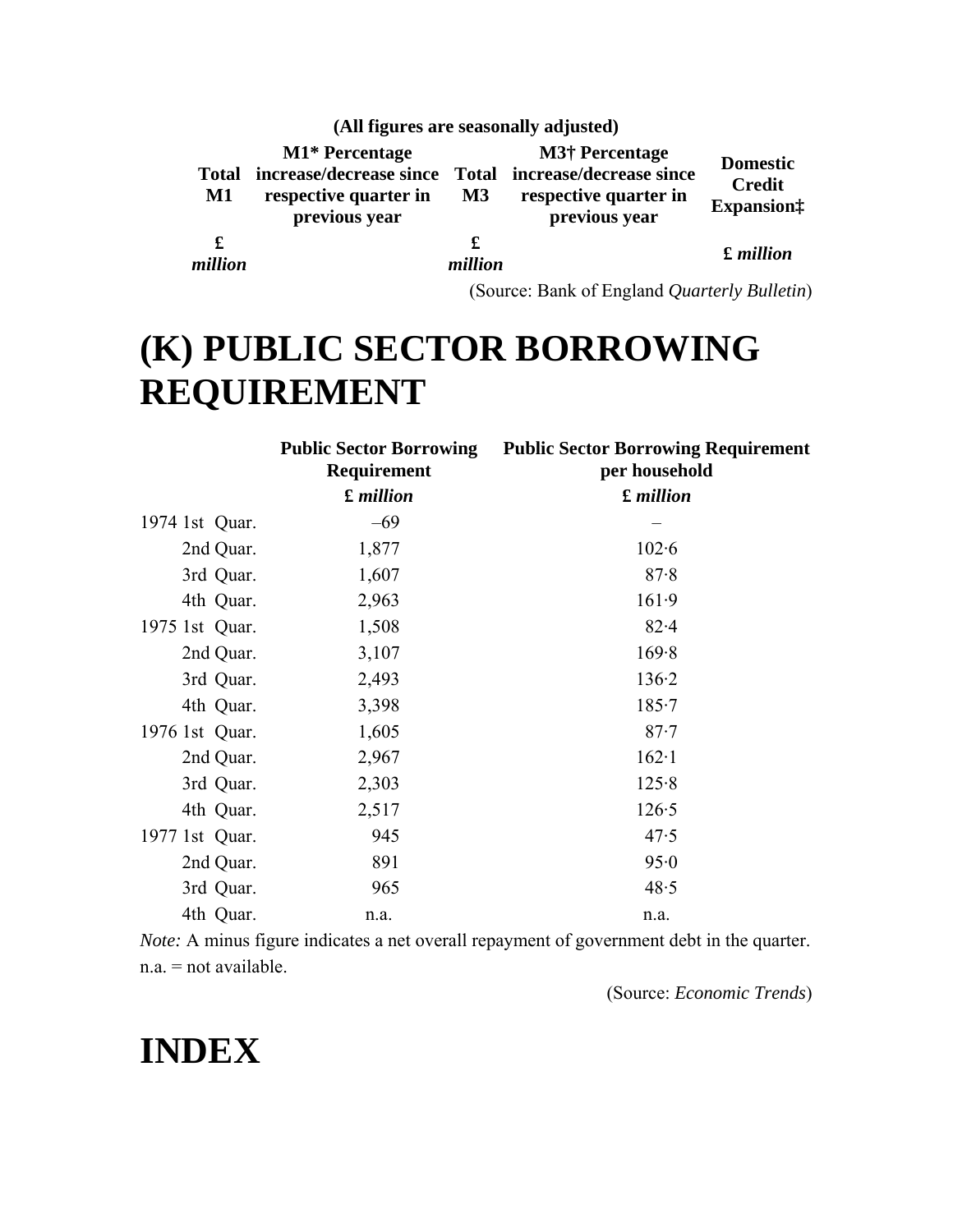The references are to page numbers in this *Campaign Guide Supplement*. But opportunity has been taken to make a few corrections or amplifications of the index to the *Campaign Guide 1977*. Entries in this index that relate to the latter are preceded by the letters *CG*.

#### **ABSE, L., M.P.**

Wales Bill, 154–5

#### **ADVISORY, CONCILIATION AND ARBITRATION SERVICE (A.C.A.S.),** 59–60

#### **AEROSPACE**

Reorganisation of industry, 51

#### **AGRICULTURE**

Annual Review 1977, 79 Butter Subsidy, 80 Beef Sector, 82 C.A.P. and food prices, 81 Dairy Sector, 82 Decline under Labour, 79 EEC price proposals for 1978–9, 80 EEC Price Review 1977, 80 Green Pound, devaluation of, 80–1 Land: threat of nationalisation, 83 Livestock, decline in, 80 National price review, 81–2 Performance of industry, 79 Pig sector, 82 Potatoes, 83 Sheepmeat, 83 Taxation, 83 Tenancies, 83

#### **AGRICULTURE (MISCELLANEOUS PROVISIONS) ACT 1976,** 83

#### **AKASS, J.**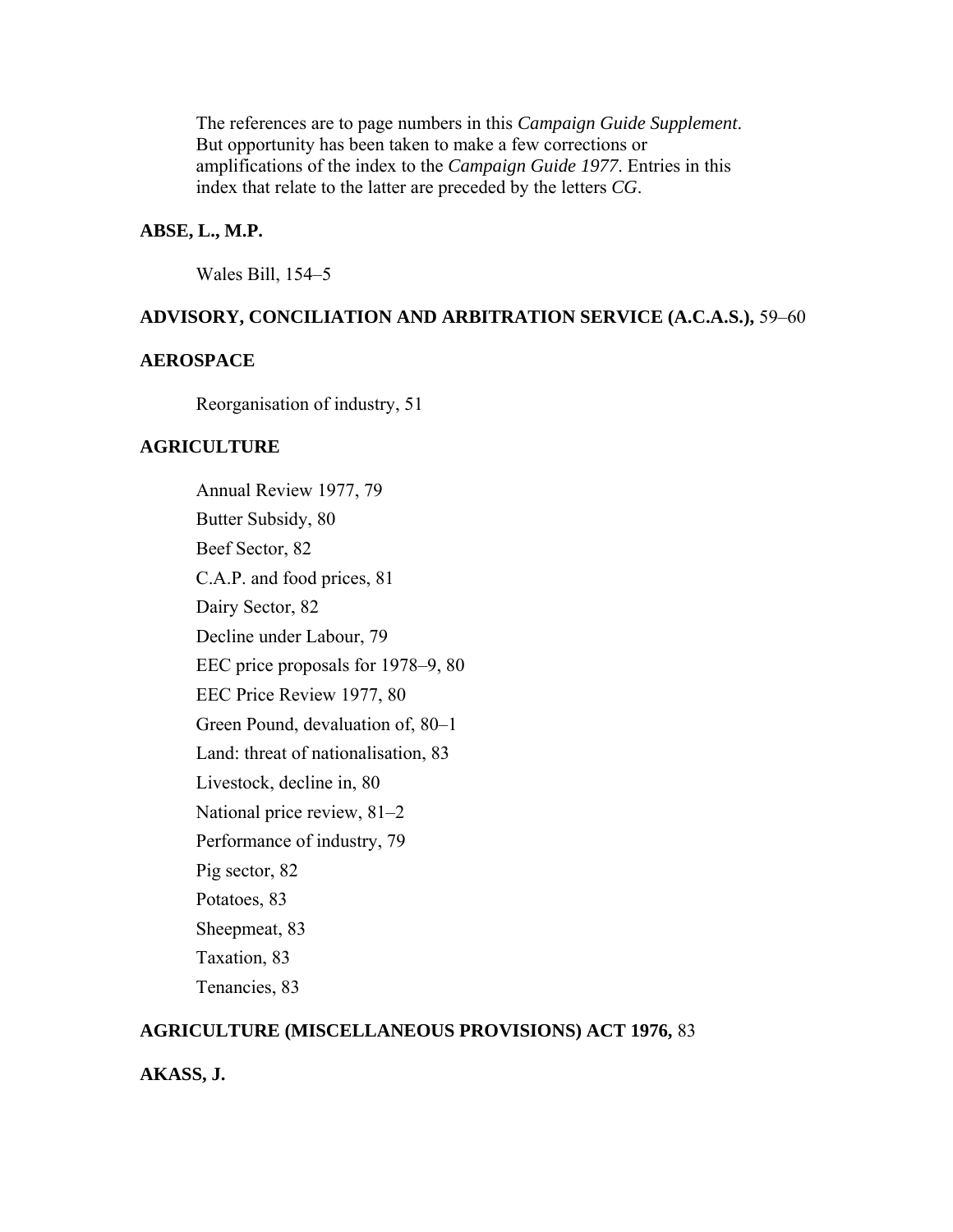on Labour Party Conference 1976, 186

### **ALISON, M., M.P.**

Remuneration of councillors, 96

#### **ALLAUN, F., M.P.**

Support for Mr Kitson, 201

#### **ANNAN REPORT**

Broadcasting, 132–3 Fourth Channel for Wales, 153 Conservative attitude, 133

#### **ARMED FORCES**

Pay and conditions, 182–4 Unionisation question, 183–4

### **ARMITAGE, SIR A.,** 139

### **ASHTON, J., M.P.**

Reselection of Labour M.P.s, 198

### **ATKINSON, N., M.P.**

Attack on Mr Kitson's critics, 201

#### **BALANCE OF PAYMENTS**

Developments in 1977, 74 Potential effects of North Sea oil, 66 Statistics, 75, 216

### **BANK OF ENGLAND**

Company profitability, 42 Investment prospects, 17

### **BARNETT, G., M.P.**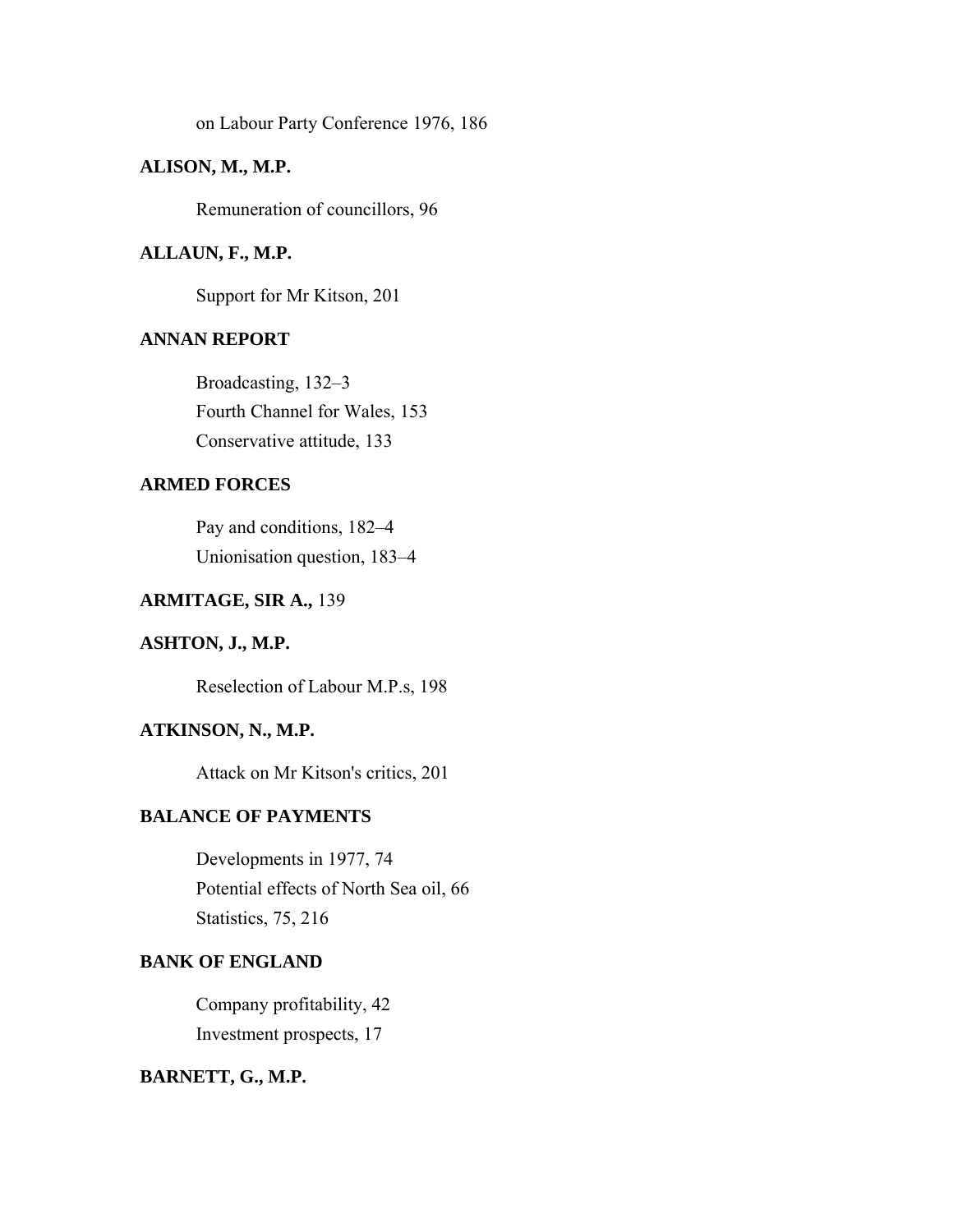Public ownership of farm land, 83

## **BARNETT, J., M.P.**

Prescription charges, 120 Shortfall in oil revenue predicted, 66

### **BELGRADE REVIEW CONFERENCE,** 167

### **BELOFF, PROF. MAX.**

Joins Conservative Party, 206

## **BENN, RT. HON. A. W., M.P.**

Council housing: insulation programme, 93 Introduces "Labour's Programme", 185 Labour's policies in 1945, 7 Need for Socialist programmes, 202 Support for anti-EEC campaign, 163–4 Unemployment, 200 Use of North Sea oil revenues, 7

#### **BIGGS-DAVISON, J., M.P.**

Northern Ireland: Conservative opposition to comprehensive school policy, 160

# **BILL OF RIGHTS**

Background and Proposals, *CG*. 487–9 Devolution, *CG*. 522 Northern Ireland, 140, *CG*. 487–8, 587–8

## **BLAKER, P., M.P.**

UK loan to Mozambique, 175

## **BORROWING**

IMF credit, 1976, 11 Overseas, 25–6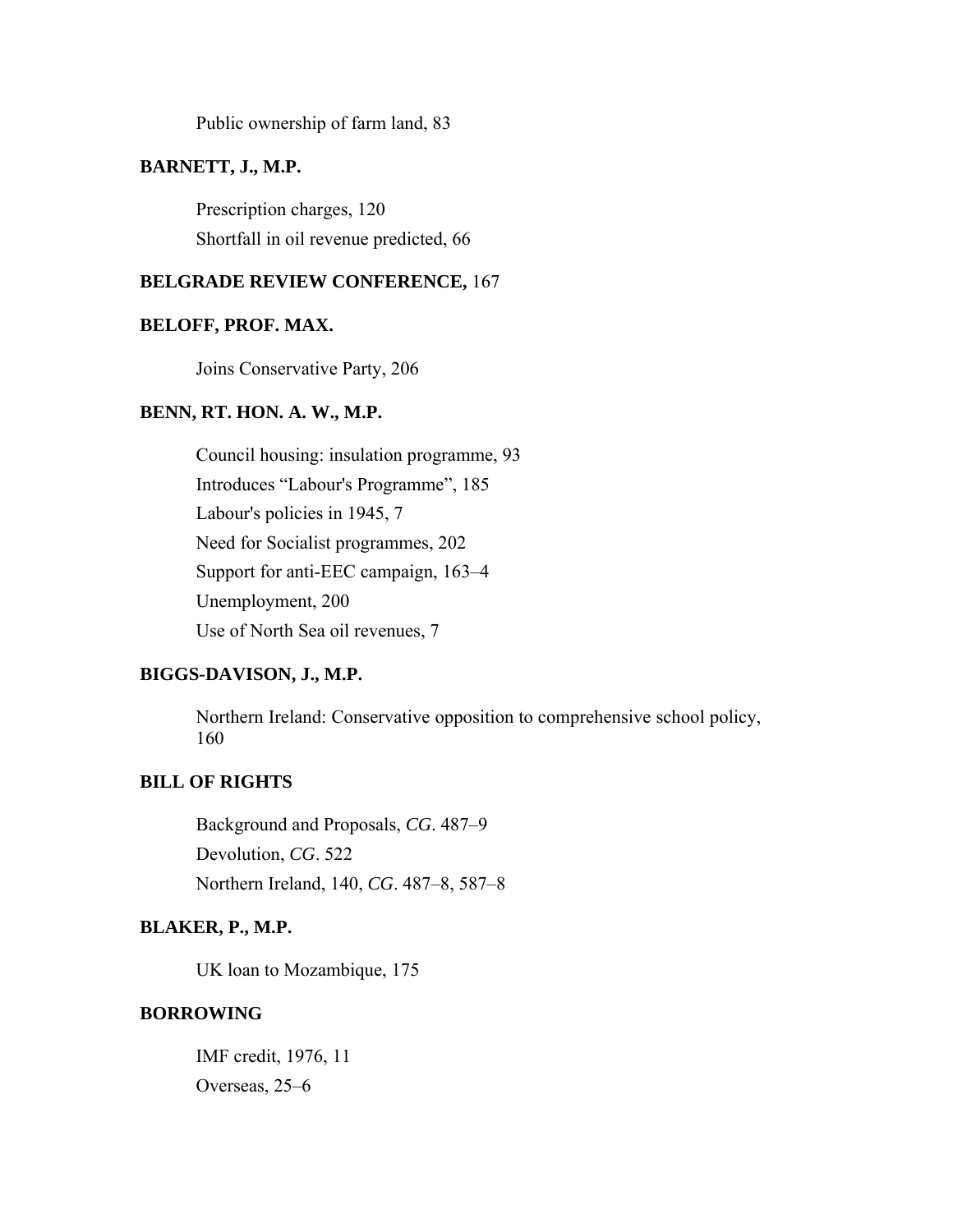PSBR, 14, 18, 25

## **BOWMAN, D.**

Leaves Communists for Labour Party, 193

### **BOYSON, DR R., M.P.**

House of Lords, 200

#### **BRADLEY, N.**

Marxism, 197

### **BRITISH BROADCASTING CORPORATION**

Deficit, 134

# **BROADCASTING**

Annan Report, 132–3 Conservative attitude, 133 Finance, 133–4 Wales, 153

### **BRITISH LEYLAND**

Structure and performance, 47

## **BRITISH NATIONAL OIL CORPORATION (BNOC)**

Conservative attitude, 67–8 Participation agreements, 67

## **BRITISH STEEL CORPORATION**

Conservative attitude, 49 Financial difficulties, 48–9 Select Committee report on, 48–9

## **BOUNDARY COMMISSIONS, PARLIAMENTARY**

*Correction: CG*. 465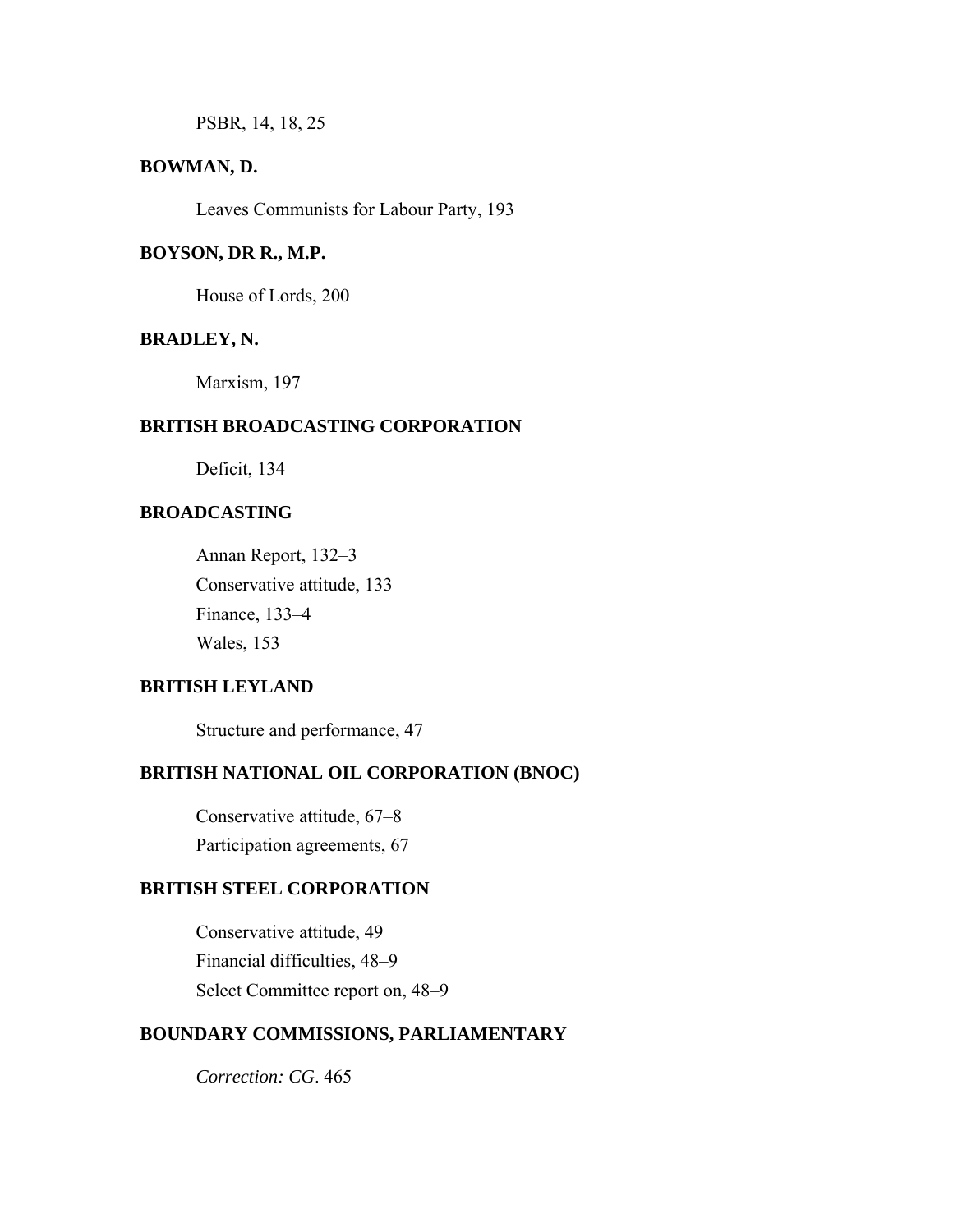#### **BUDGETS (AND 'MINI-BUDGETS')**

December 1976, 12 March 1977, 12–14, 32 July 1977, 16–17 October 1977, 17–19 Summary, 1976 and 1977, 35–6

### **BUTLER, A., M.P.**

Bill to strengthen employee participation, 60–1

#### **BY-ELECTIONS,** 2, 206–7

Labour losses, 2 Liberal performance, 22, 207

#### **CALLAGHAN, RT. HON. J., M.P.**

"Back us or Sack us", 200 Burden of total tax and benefits, 30 Drax B power station, 73 EEC: support for enlargement, 163 Effects of public spending increases, 2 "Free collective chaos", 14 Labour's internal problems, 190 Labour Party document on EEC, 164 Labour will fight "as an independent Party", 204 Lib-Lab pact, 203 "Nationalisation never off agenda", 7, 200 Nationalisation of banks "electoral albatross", 200 Public spending: large cuts "foolish", 2 Shipbuilding: Polish deal, 50 Social Contract "not intact", 15, 61

#### **CAMERON, Dr. J.**

Hospital waiting lists, 119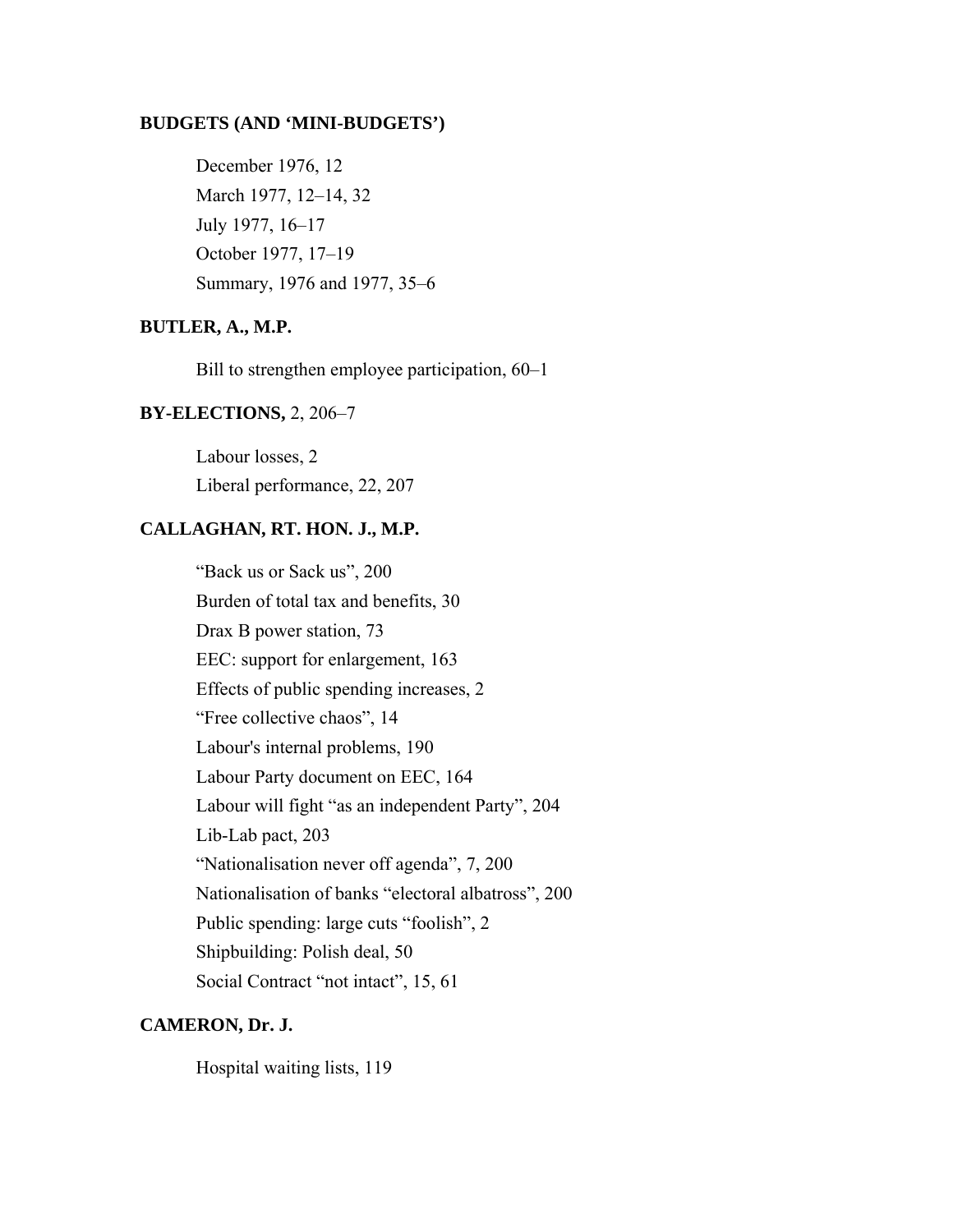## **CAMPAIGN FOR A LABOUR VICTORY,** 194

## **CAMPAIGN FOR REPRESENTATIVE DEMOCRACY**

In Newham North East, 189

### **CAPITAL PUNISHMENT**

Conservative pledge on free vote, 127

### **CAPITAL TRANSFER TAX**

Small businesses, 31–2, 54, 83

#### **CARRINGTON, RT. HON. LORD**

Repression in South Africa, 175 Rhodesia: Anglo US security arrangement, 174

## **CARTER, PRESIDENT**

Principles of US foreign policy, 170–1

## **CARTER REPORT**

Post Office, 51–2

#### **CASEY, M.**

Shipbuilding: "Drive for orders", 49

#### **CASTLE, RT. HON. MRS B., M.P.**

Attacks Mr Healey's policies, 199–200

#### **CENTRAL POLICY REVIEW STAFF (CPRS)**

Report on Britain's overseas representation, 176

#### **CHALKER, MRS L., M.P.**

Fuel subsidy, 69

### **CHILD BENEFIT,** 29, 123

### **CHILD PORNOGRAPHY**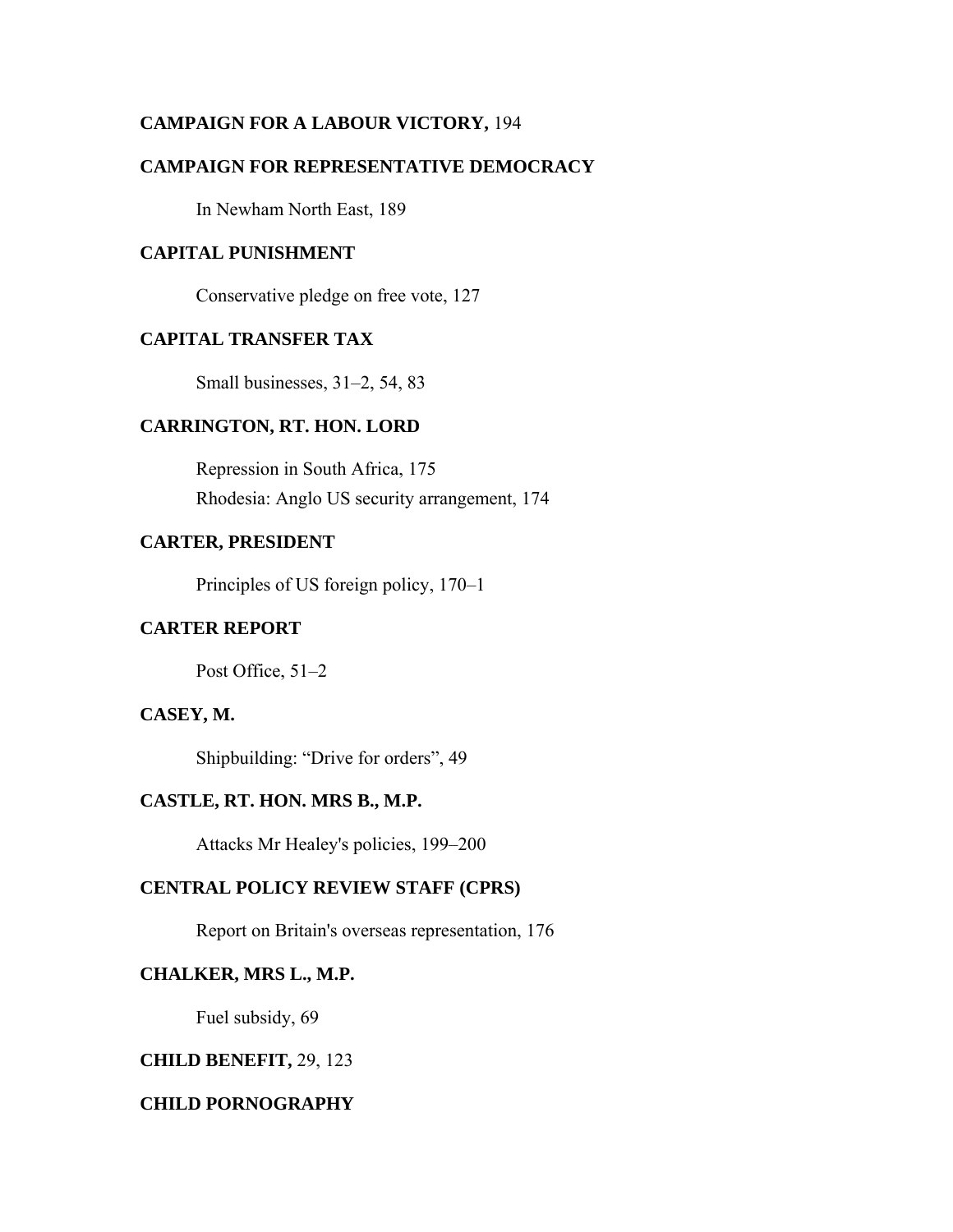Bill introduced by Mr C. Townsend, M.P., 127

## **CHRYSLER (UK)**

Losses, 47–8

### **CHURCHILL, W., M.P.**

Armed Forces' pay, 182–3

## **CITIZENS RIGHTS**

Administrative Law Remedies, 140

### **CIVIC TRUST**

Report on Urban Wasteland, 104

# **CIVIL AVIATION**

Bermuda Agreement 2, 111 Concorde, 111 Government airports policy, 111–2 Growth of traffic, 51 Laker "Skytrain", 111

# **CIVIL AVIATION BILL 1978,** 112

#### **CIVIL SERVICE**

Closed shop question, 59 Dispersal of Jobs, 138 Expenditure Committee Report, 139 Numbers, 137 Pay, 138 Pensions, 138 Political Activities, 139

## **CLOSED SHOP**

Civil Service, 59 Conservative policy, 58–9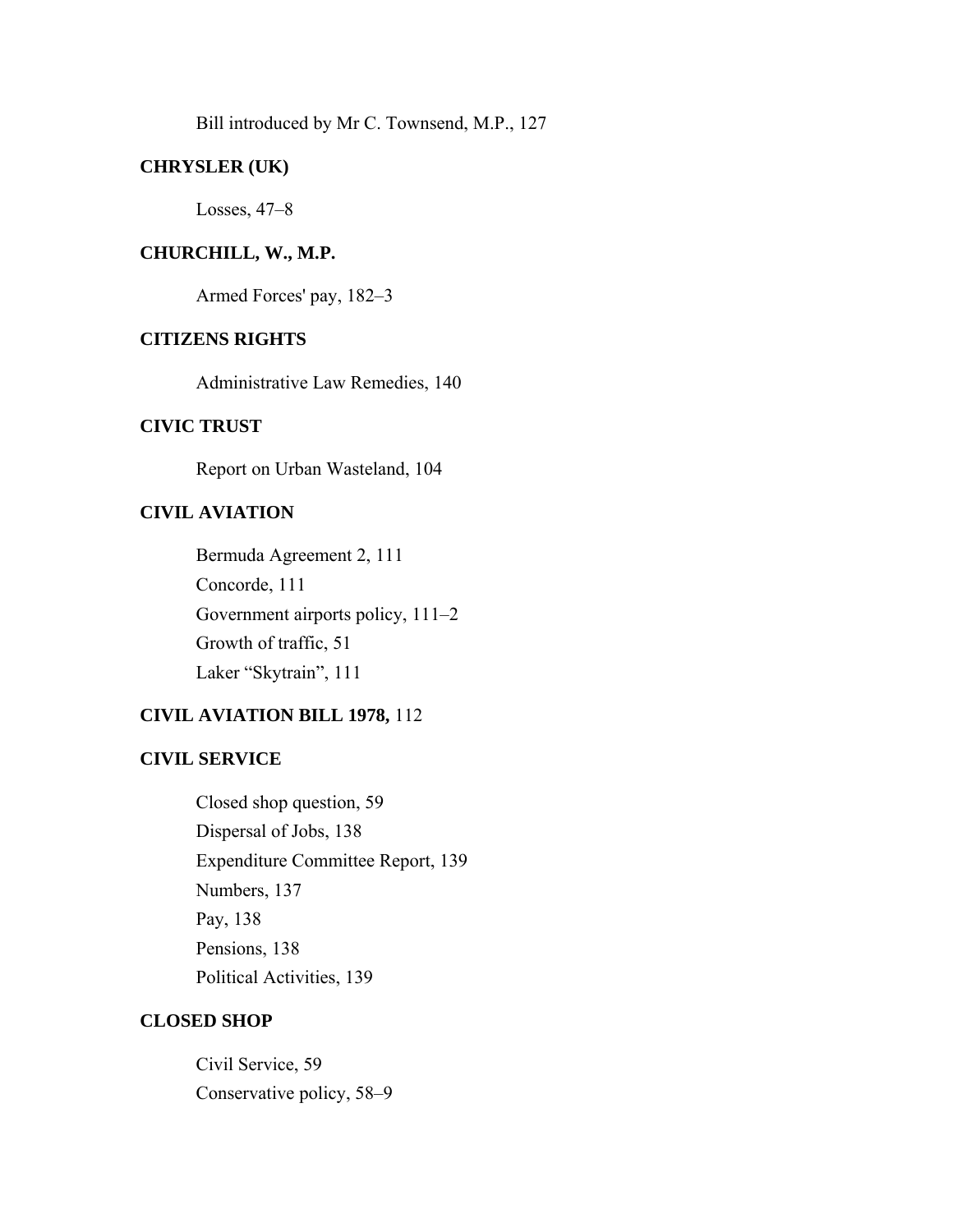The Press, 59, 143

## **COAL INDUSTRY**

Miners' pay, 70–1 Production, 70 Statistics, 71

## **COAL INDUSTRY ACT 1977,** 71

## **COKER, CLLR. MRS E.**

Local government reorganisation, 94 Rate Support Grant, 98 Cash limits, 98

### **COLQUHOUN, MRS M., M.P.**

Nomination controversy, 188

## **COMMON AGRICULTURAL POLICY**

Effect on food prices, 81

### **COMMUNITY LAND ACT 1975**

Estimated cost, 104 Failure of, 103

## **COMMUNIST PARTY OF GREAT BRITAIN**

Membership, 209 1977 Congress, 209 Programme similar to "Labour's Programme", 208 Splits, 209

## **COMPETITION POLICY**

Conservative attitude, 41 Government review, 41–2

## **CONFERENCE ON INTERNAL ECONOMIC CO-OPERATION (CIEC),** 178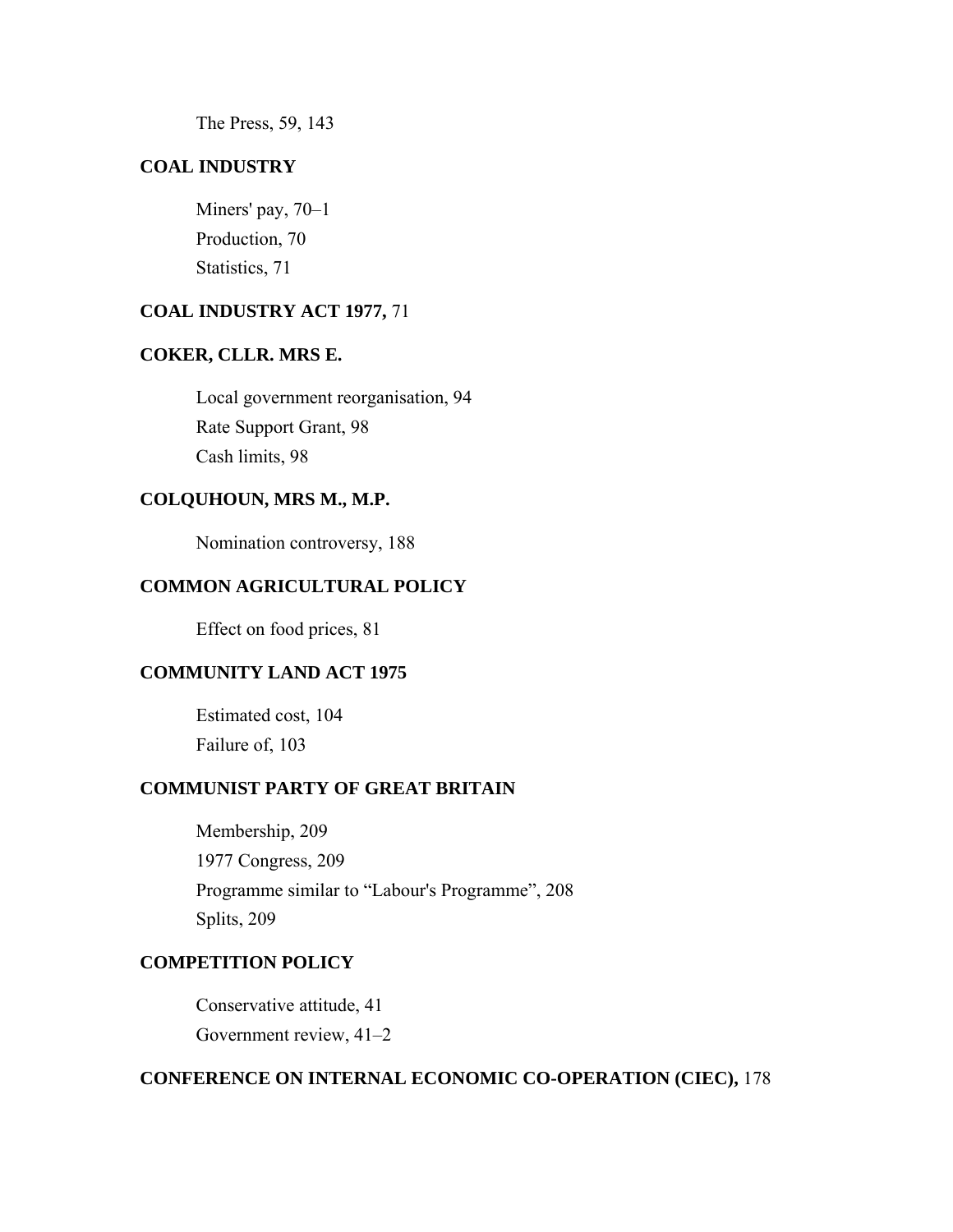#### **CONSERVATIVE GOVERNMENT, 1970–74**

Record compared with Labour, 10

## **CONSERVATIVE PARTY**

Central funds of, 213

## **CONSERVATIVE POLICY**

Child Benefit, 123 Closed Shop, 58–9 Crime, 126 Defence, 184 Economic priorities, 19–20 Education, 115–7 Scotland, 146 Energy conservation, 74 Europe, 164 Forestry, 84 Household rates, 100 Land, 103–5 Local government, 95 Local government expenditure, 89 National Enterprise Board, 46 North Sea oil, 67–8 Police pay, 128 Public expenditure, 25 Rent Acts, 90 Sale of council houses, 89 Scotland, 145 Scotland: law and order, 147 Small businesses, 52–3 Taxation, 33–4 Trade, 77–8 Trade unions, 64–5 Transport, 106–7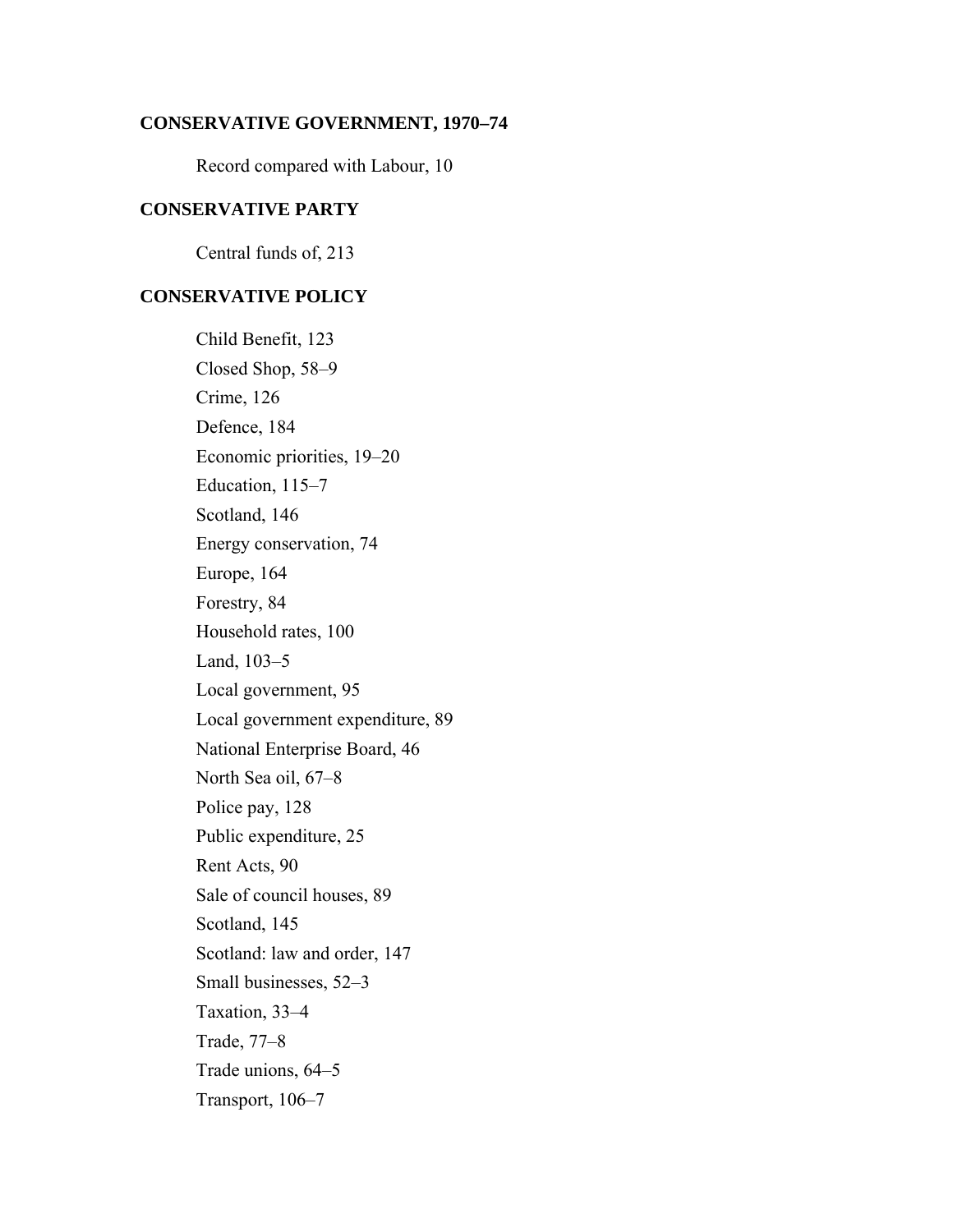## **CONSTRUCTION INDUSTRY**

Direct labour, 92 Labour proposals for nationalisation, 92, 200 Phillimore Report, 143, *CG*. 485 Recession in, 91

#### **CONTROL OF OFFICE DEVELOPMENT ACT,** 101

#### **CORPORATION TAX,** 31

#### **COUNTER INFLATION ACT 1973,** 40

### **COUNTY COUNCIL ELECTIONS 1977**

Wales, 153–4

# **CRAWSHAW, R., M.P.**

Vote on shiprepairers nationalisation, 188

## **CRIME**

Conservative proposals, 126 Increase in, 125 Indictable offences: statistics, 125 No Government policies, 126

### **CRITCHLEY, J., M.P.**

Local radio, 133

#### **CROSLAND, A., THE LATE**

EEC: British presidency, 161 Government commitment to Europe, 161 His legacy to the Labour Party, 196

# **CROSSMAN, R., THE LATE**

Choice of election dates, 8 Comments on Dr. David Owen, 197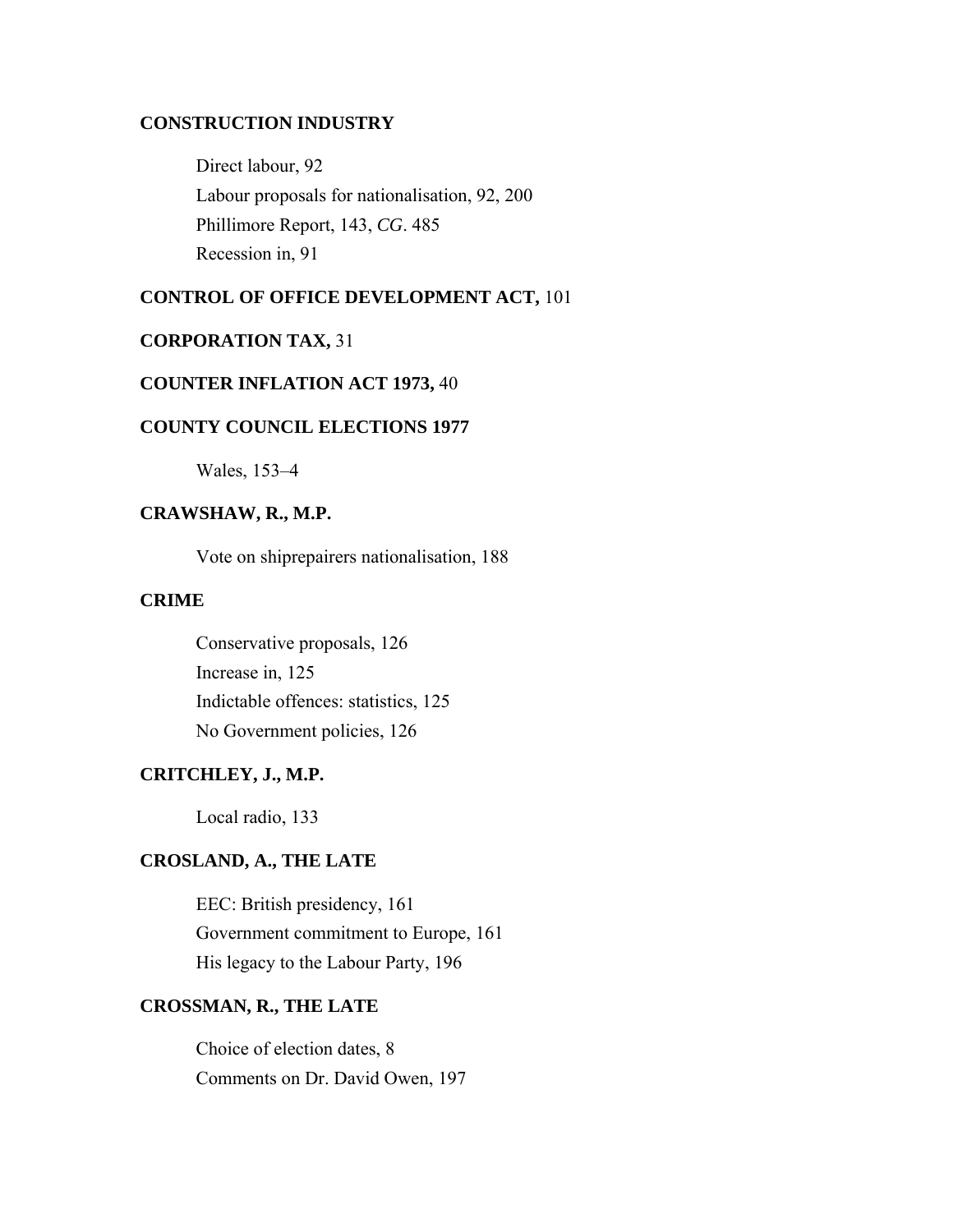#### **CROWN AGENTS**

Inquiry into, 177

### **CRYER, R., M.P.**

Planning agreements, 46

#### **CYPRUS,** 167

#### **DAVIES, RT. HON. J., M.P.**

CPRS report on overseas representation, 176–7 Criticism of Labour document on EEC, 164 Plan to curb international terrorism, 170 Rhodesia: Mr Smith and a Conservative Government, 174 Support for internal settlement, 174 SALT talks, 168 South Africa: trade boycotts a "lost cause", 175

### **DEFAMATION,** *CG*. 485

### **DEFENCE**

Armed forces' pay and conditions, 182–4 Conservative pledges, 184 Cuts, cumulative effect of, 180 East-West military balance, 180 Expenditure: Labour's double-talk, 181 Labour's cuts 1975–8, 179 NATO summit 1977, 180–1 Public Expenditure White Paper 1978, 182 White Paper 1977, 178, 180 White Paper 1978, 182

## **DELEGATED LEGISLATION**

Labour Government criticised, 140–1 Scrutiny, 140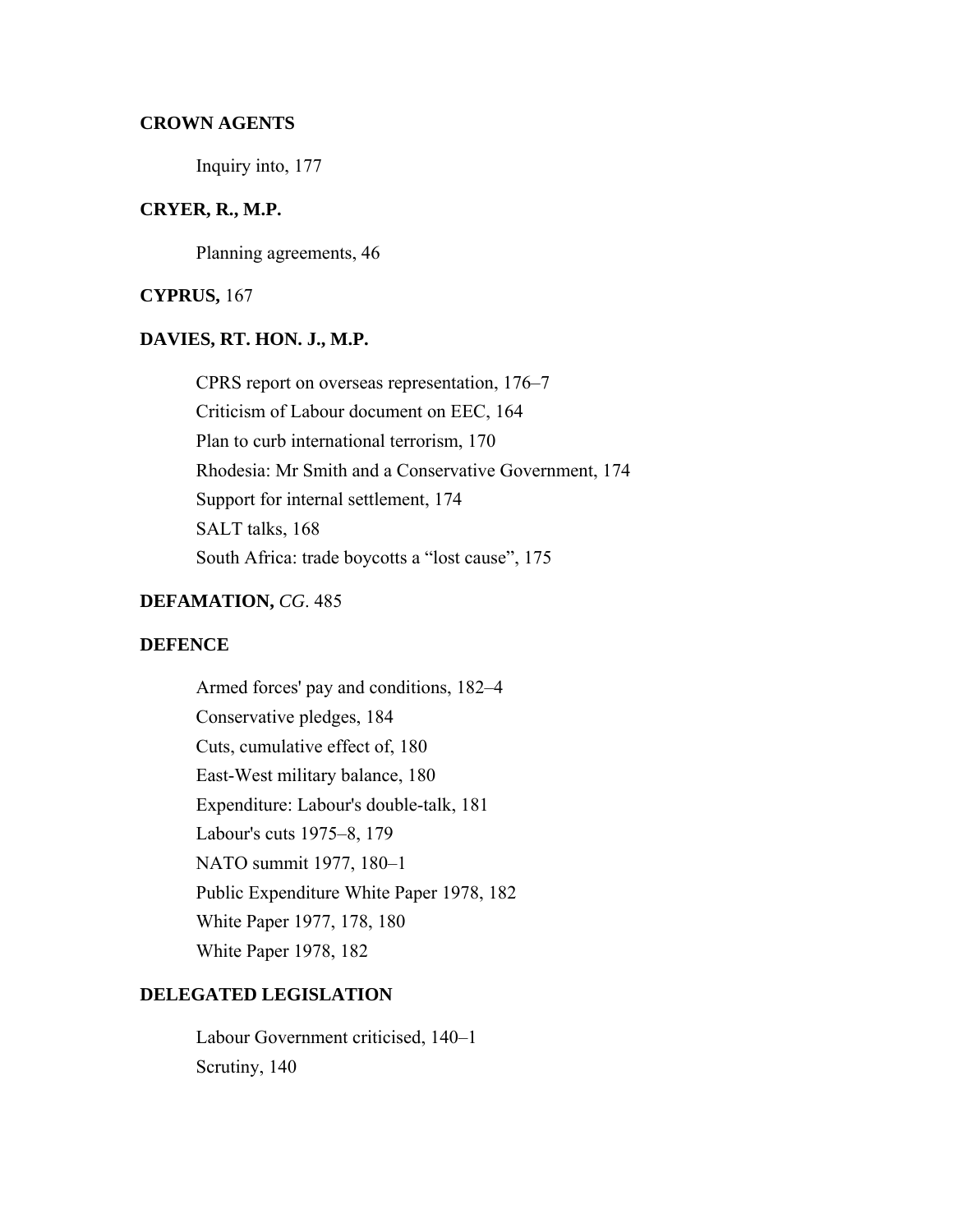## **DEVELOPMENT LAND TAX**

Conservative attitude, 104

### **DEVLIN, LORD,** 141, *CG*. 456–7

### **DEVOLUTION** (*see also under* Scotland Bill and Wales Bill)

Finance of Welsh Assembly, White Paper on, 155

### **DISABLED**

Increase in mobility allowance, 124 Vehicles for, 124

#### **DOMESTIC CREDIT EXPANSION**

Statistics, 222

## **DONNISON, PROF. D.**

Tax credits scheme, 122

### **DRAIN, G.**

Rate Support Grant: cash limits, 98

## **EAST-WEST RELATIONS**

Belgrade Conference, 167–8 US/Soviet relations, 168

## **"ECONOMIST"**

Local elections: National Front decline, 211

### **ECONOMY**

Cause of 1976 crisis, 1–2 Conservative policy, 19–20 Government mismanagement, 11 Northern Ireland, 160 Reasons for recent improvement, 2 Review of, 11–21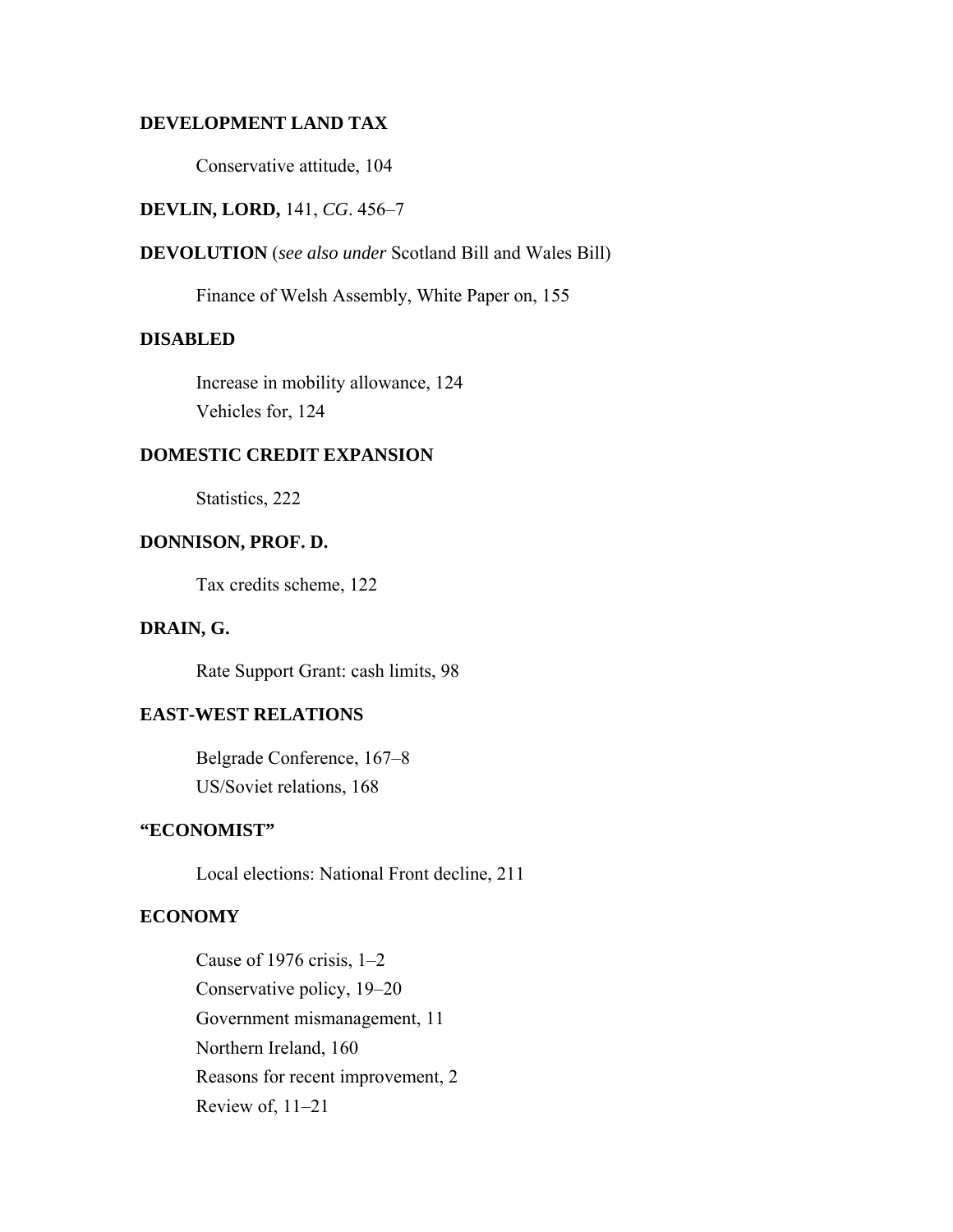Scotland, 144–5 Wales, 150–1

### **ECONOMIC STATISTICS**

Balance of Payments, 216 Consumers' expenditure, 215 Domestic Credit Expansion, 222 External value of the £, 219 Gross National Product, 215 Industrial production, 220 Money Supply, 222 Personal Disposal Income, 219 Productivity, 220 Public Sector Borrowing Requirement, 222 Retail prices and value of money, 217 Unemployment, 217 Wages and Earnings, 221

### **EDINGER, G.**

Saffron Walden by-election 'disastrous' for Liberals, 206

## **EDUCATION**

Comprehensive schools, 116 Conservative policy, 115–7 Direct grant schools, 116 Expected Bill not forthcoming 115 Expenditure, 114 Government Green Paper, 112–3 The "great debate", 112 Independent Schools: Labour policy, 113–4 and Industry, 117 Northern Ireland, 159–60 Scotland, 146 Secondary reorganisation: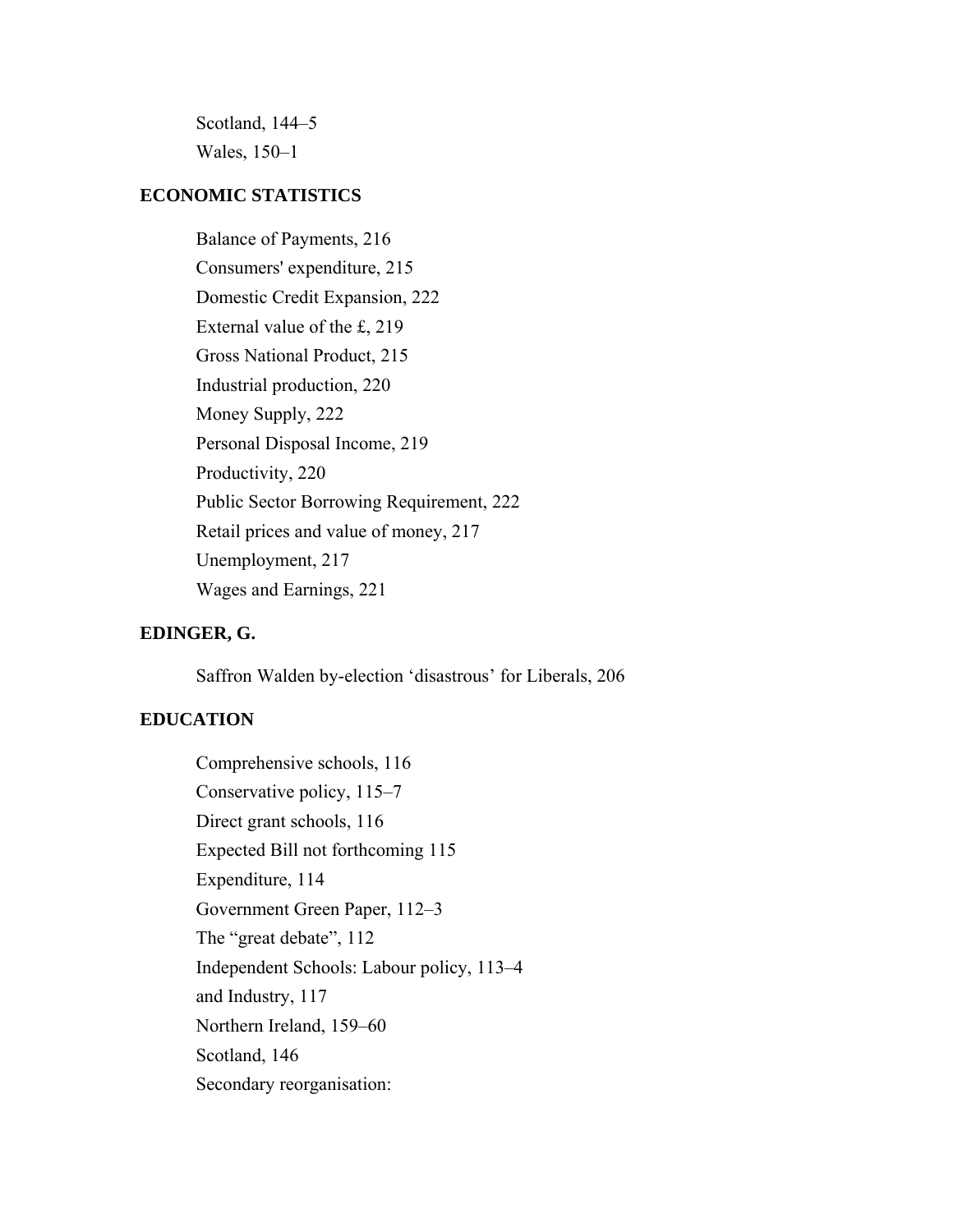Government threats, 113 Student grants, 118 Teacher training, 117 Wales, 151

### **EDWARDS, N., M.P.**

Appointment of teachers in Wales, 151 Wales Bill, 154

## **ELECTIONS**

By-elections, *CG*. 751–3 General Elections, *CG*. 744–9 Local Elections, *CG*. 754–6 Northern Ireland, *CG*. 575

## **ELECTRICITY SUPPLY INDUSTRY**

Performance and structure, 73 Power stations, 73 Statistics, 73

## **ELLIS, A.**

Labour "natural party of unemployment", 208

## **EMPLOYEE PARTICIPATION**

Conservative approach, 60–1 Developments since Bullock Report, 60

# **EMPLOYMENT PROTECTION ACT 1975**

Bills to amend: Conservative opposition, 59 *Correction* Conservative policy, *CG*. 216–7, 220–1

#### **ENERGY**

Coal, 70–1 Conservation, 74 Electricity, 73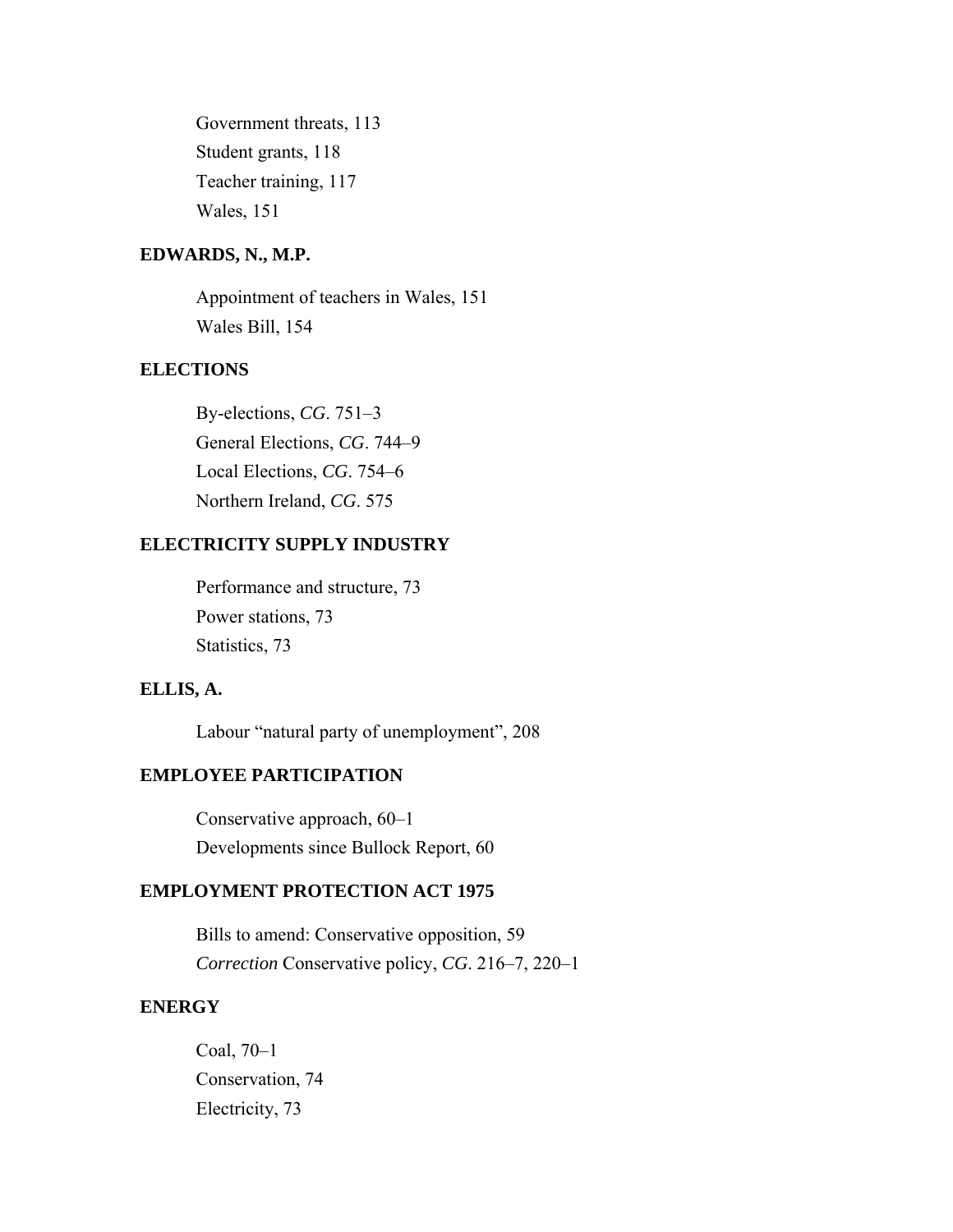North Sea gas, 69–70 North Sea oil, 65–8 Nuclear power, 71–2 Prices, 68–9 Subsidy on winter fuel bills, 69

## **ETHIOPIA,** 176

#### **EUROCOMMUNISM,** 165

### **EUROPEAN ASSEMBLY ELECTIONS BILL**

Electoral system, 162 Guillotine, 162 Increased powers subject to Westminster approval, 162 Liberal "demands" on Labour, 205

#### **EUROPEAN ECONOMIC COMMUNITY (EEC)**

Agriculture: price proposals for 1978–9, 80 Price Review 1977, 80 Annual farm price review: held up by Mr Silkin, 80 Benefit to Wales, 151 British Presidency, Council of Ministers, 161 CAP and food prices, 81 Common Fisheries' Policy, 84 Criticism of Labour document, 164 Enlargement of, 163 European Parliament: Direct Elections, 162 Fisheries: arrangements with third countries, 84 Labour MPs' campaign against, 163–4 Transport matters, 109

#### **EUROPEAN PARLIAMENT**

Direct Elections Progress of legislation, 162 Postponement, 162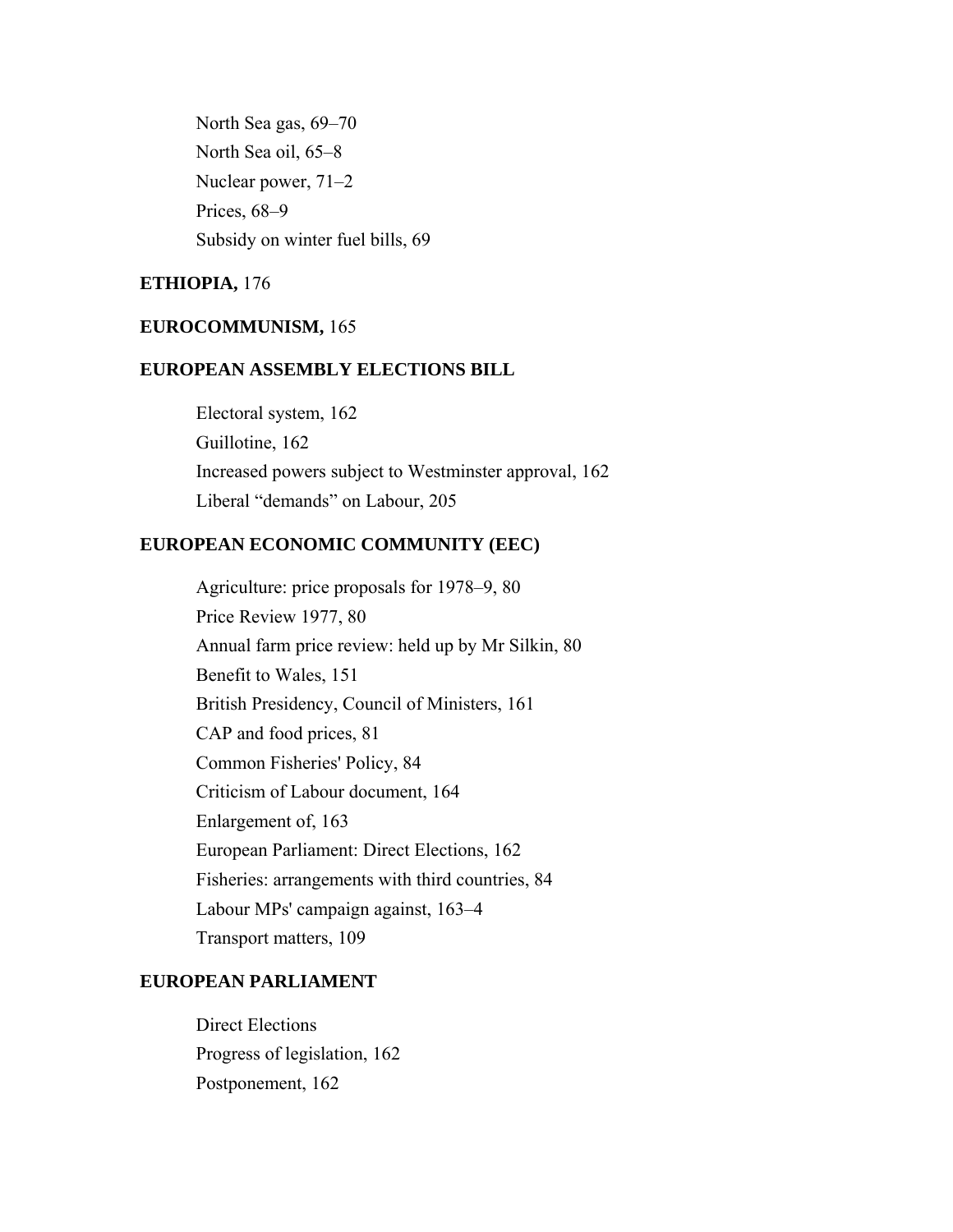## **EVANS, GRUFFYD**

Lib-Lab pact, 204

# **"EVENING STANDARD"**

NEDC report on housing, 91

## **EXCHANGE CONTROLS**

Relaxation, 19, 26

### **EYRE, R., M.P.**

Urban decline: need for private investment, 106

#### **FAMILY INCOME SUPPLEMENT**

No. of recipients, 122

## **FAMILY POLICY**

Child Benefit, 123 Working wives, 123

## **FIELD, F.**

Family poverty, 121

### **"FINANCIAL TIMES"**

EEC: British presidency, 161 Mr Silkin's handling of farm price negotiations, 161 on *The Right Approach to the Economy*, 9

## **FIREMEN**

Strike, 62–3

### **FISHERIES**

Common Fisheries Policy, 84 Hague Agreement 1976, 85 Internal policy, 85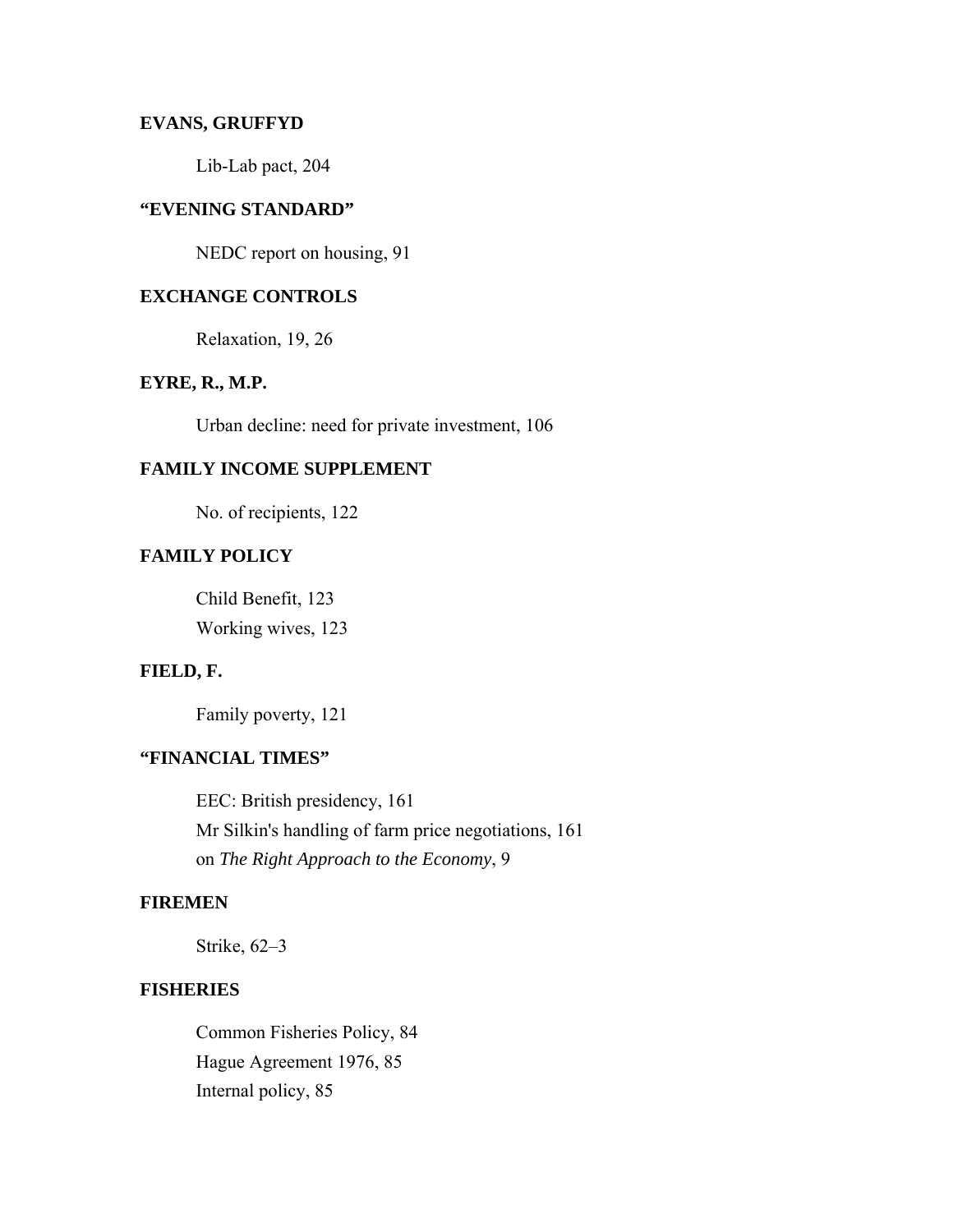#### **FLETCHER, A., M.P.**

Proposals for Scottish education, 146

### **FOOT, RT. HON. M., M.P.**

Abolition of Lords, 137 Apologises to Commons, 136 Attacks judges, 142 Lib-Lab pact, 204

#### **FORESTRY**

Tax and grant changes, 84

## **FOWLER, N., M.P.**

Conservative transport policy, 106 Government parking proposals, 108 Parking controls, 110 Rail fare increases, 107 Rural transport: Conservative success in Parliament, 108 Transport: reversal of Labour policies, 108 Transport Bill, 110

#### **GAS INDUSTRY**

North Sea gas and balance of payments, 70 North Sea programme, 69–70 Statistics, 70

# **GENERAL AGREEMENT ON TARIFFS AND TRADE (GATT),** 76

## **GENERAL ELECTION**

Drafting of Labour manifesto, 201 Timing, 8

# **GILL, K.**

Communism and Capitalism, 210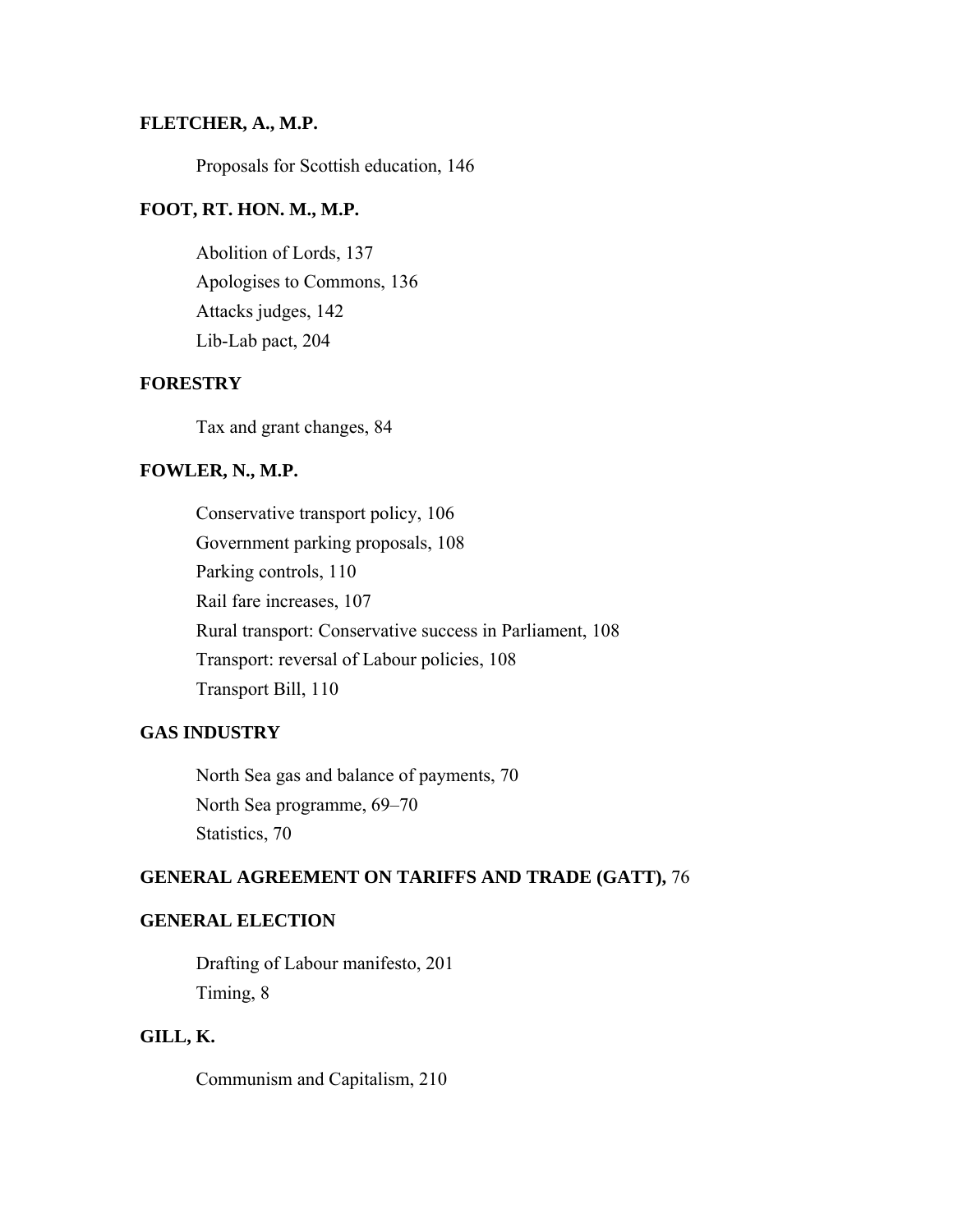#### **GILMOUR, RT. HON. SIR IAN, Bt., M.P.**

Armed Forces and trade unions, 183–4 Armed Forces' pay, 183 Government deception on defence expenditure, 182 1977 Defence White Paper, 178 1978 Defence White Paper, 182 Labour's election dilemma, 5 Labour Party: surrender of the moderates, 7 Lib-Lab pact, 4 November 1977 Budget: omission of Defence, 181–2 Pledge to Armed Forces on pay, 183 Pledge on Defence, 184 Questions to Mr Steel about "conditions" put to Government, 205

## **GOLDSTONE, P.**

Ministers and European Elections Bill, 205

#### **GREECE,** 163, 166

Application to join EEC, 163

### **GREEN POUND**

Devaluation, 80–1

## **GRIMOND, RT. HON. J., M.P.**

Criticism of Lib-Lab pact, 207 Irrelevant Bills, 204–5 Lib-Lab pact, 4 "Socialism in collapse", 5, 208

#### **GROSS DOMESTIC PRODUCT,** 37–8

**GRUNWICK** (*see* "Industrial Relations")

### **"GUARDIAN"**

EEC: Britain's nationalistic policies, 161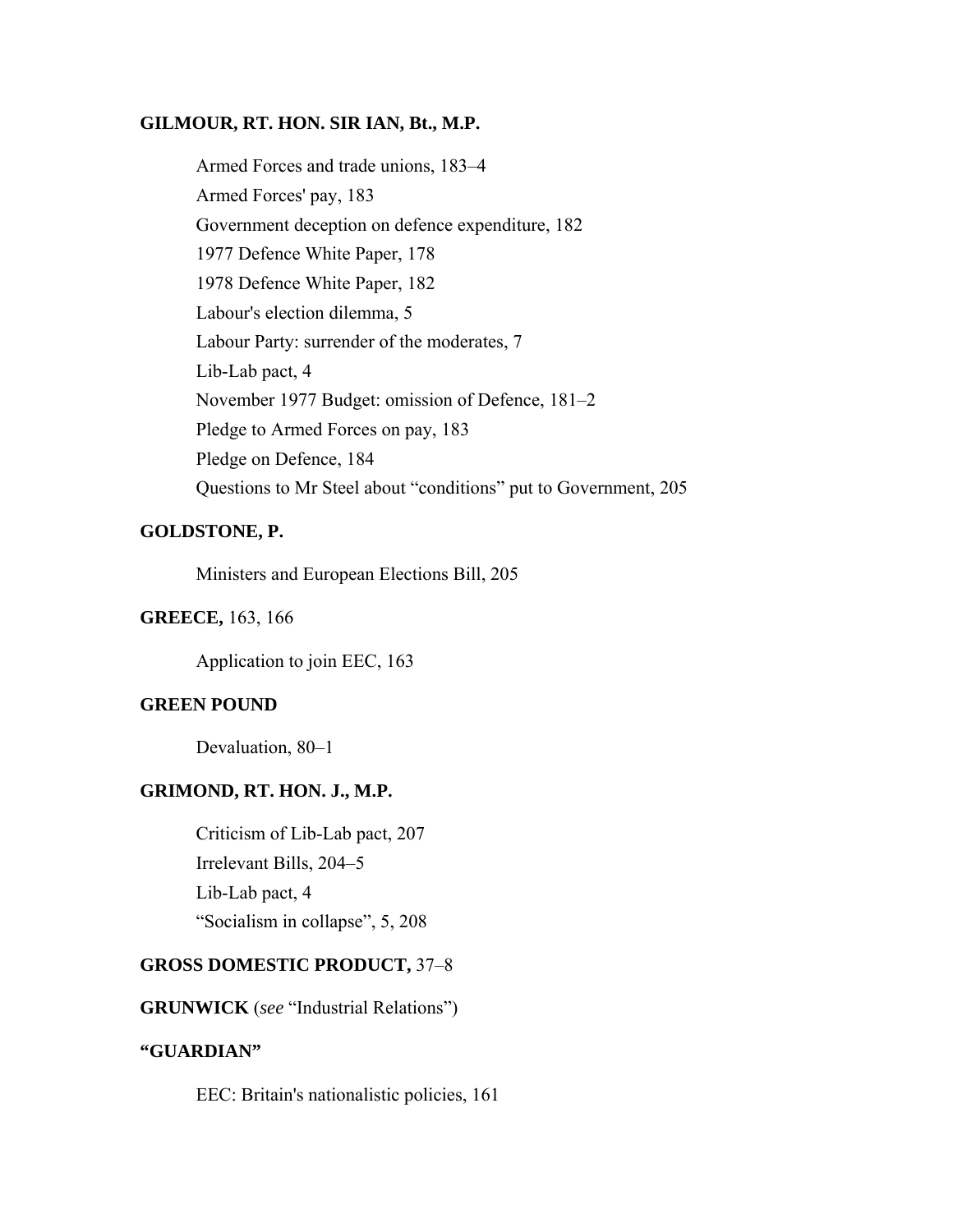#### **HAILSHAM OF ST. MARYLEBONE, LORD**

Rebuts attacks on judges, 142

### **HAIN, P.**

Reasons for joining Labour Party, 192–3

#### **HAINES, J.**

Labour and unemployment, 200

#### **HALLAS, D.**

Development of revolutionary Socialist party, 210–211

#### **HART, RT. HON. MRS J., M.P.**

Support for more Government controls, 201

### **HATTERSLEY, RT. HON. R., M.P.**

CAP and food prices, 81 Labour "an expensive Government, 1 Labour ideologists, 194 Review of competition policy, 42

## **HAYTER, MISS D.**

Constituency Labour party membership, 187 Power in the Labour Party, 198

### **HAYWARD, R.**

Lib-Lab pact, 204

#### **HEALEY, RT. HON. D., M.P.**

Alternative to IMF loan: "riots in the streets", 1 Battle against inflation "won", 7 "Collapse of business confidence", 2 Collective bargaining, 15 Earnings: effect on inflation, 15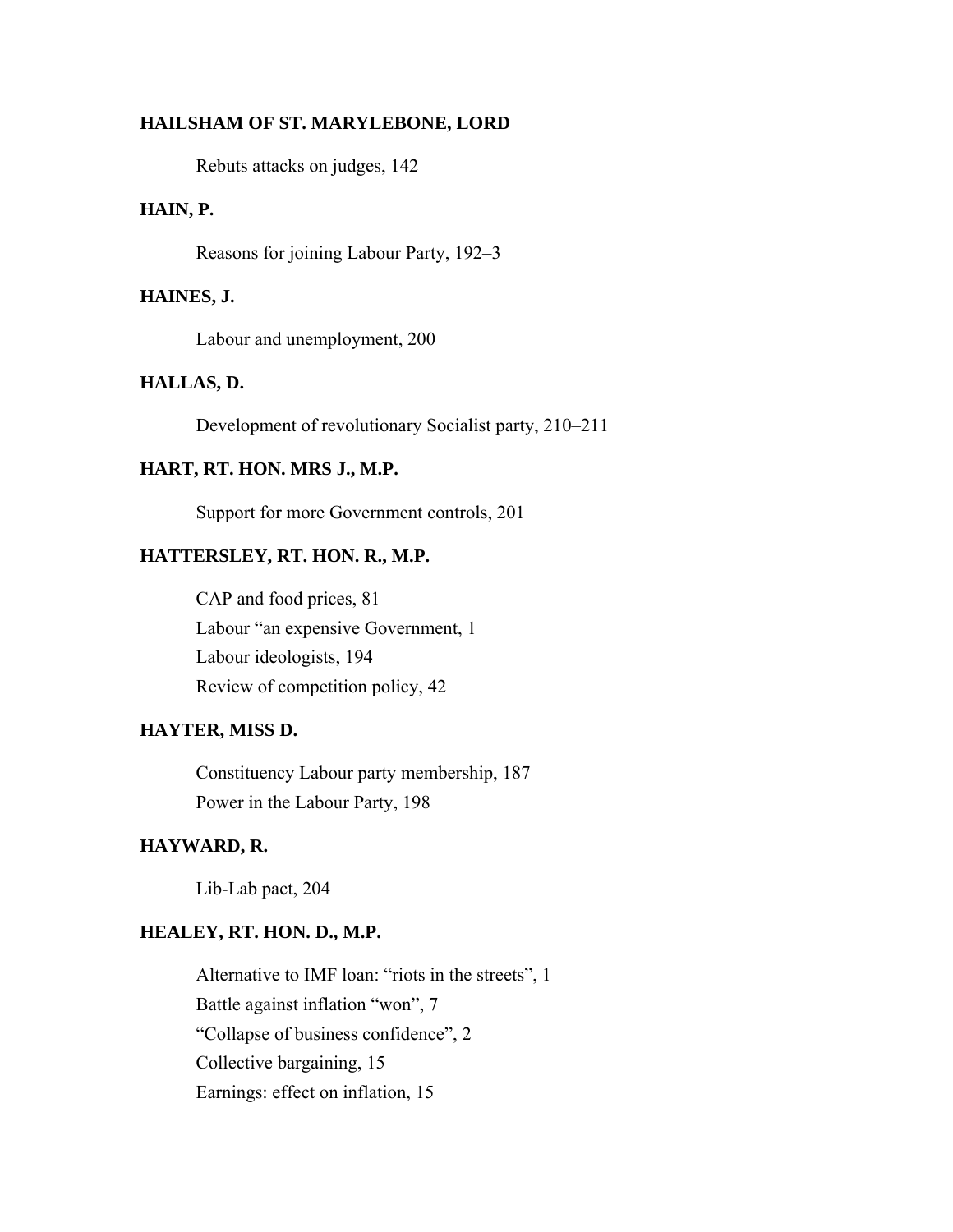"Economic miracle in our grasp", 1 Euphoria on investment, 17 Floating of sterling, 19 Forecasts of inflation rate, 38 Government pay guidelines, 61 Industry: financial resources, 2 Labour's programme and taxation, 1 Letter of Intent to IMF, 11 Living standards, 37 No improvement in "real economy", 44 Optimism on productivity, 20–21 Pay settlements: 10 per cent limit, 16 Prospect for 1977, 13 Public expenditure: no cuts, 1 Rigidity of 10 per cent limit, 62 "Single figure pay/price equation, 14 Tax on middle managers, 30–1 "World confidence" in his policies, 13

#### **HEBDITCH, S.**

Reasons for joining Labour Party, 192, 193

#### **HEFFER, E., M.P.**

Extension of public ownership, 44

#### **HESELTINE, M., M.P.**

British Leyland, 47 Construction industry: Labour policy, 92 Housing Green Paper, 90 Lib-Lab pact, 203 Rate Support Grant, 1978–9, 99 Sale of council houses, 89

### **HIGGINS, J.**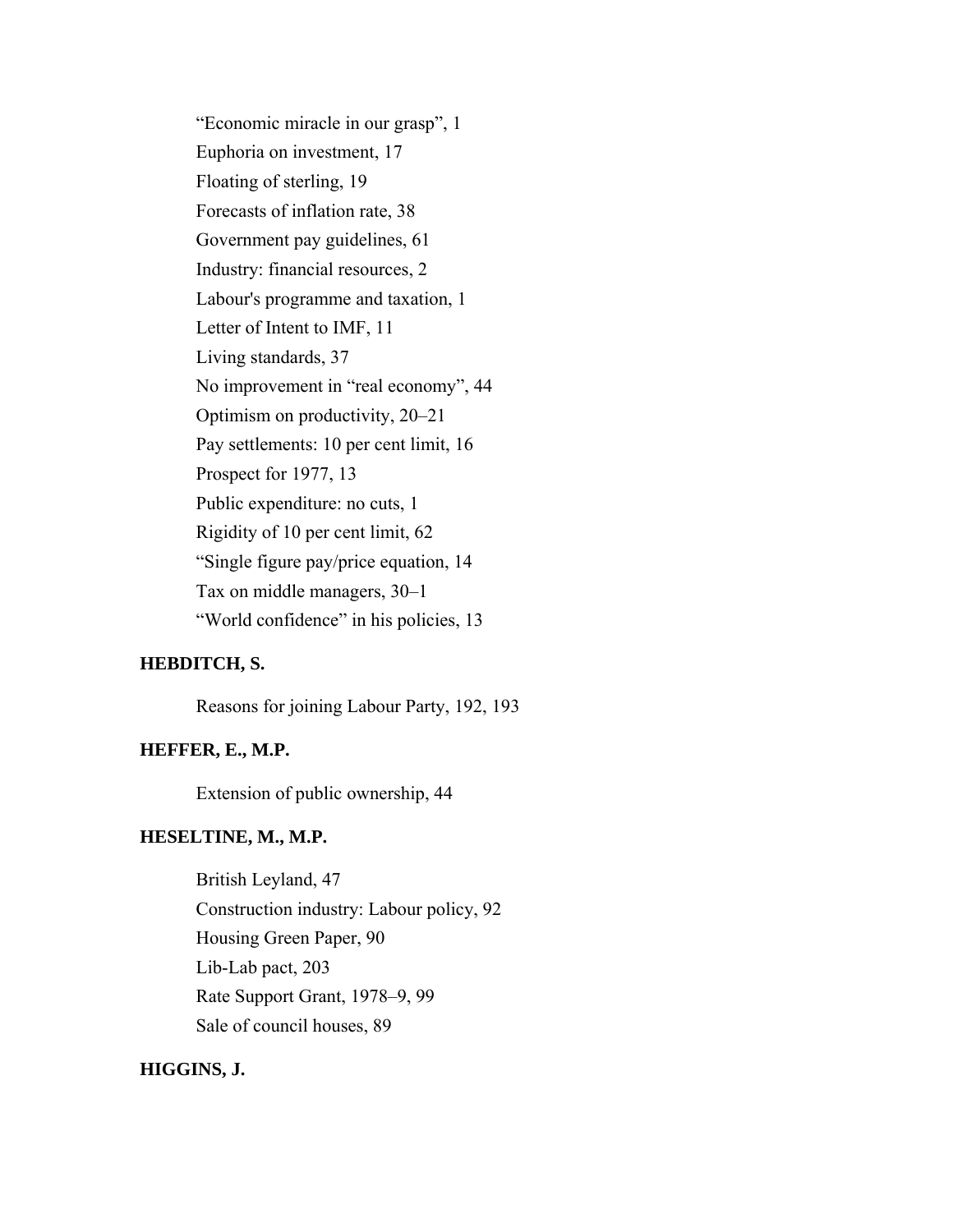Socialist Workers' Party, 210

#### **HOLMES, J.**

National Front and football violence, 211

## **HOME PURCHASE ASSISTANCE AND HOUSING CORPORATION GUARANTEE BILL,** 87

### **HOUSE OF LORDS**

Labour Party vote to abolish, 200 Reform, 136–7

#### **HOUSING**

Capital expenditure control, 88–9 Conservative scheme to aid home buyers, 88 Costs: effect of planning delays, 104 Council housing costs and standards, 88 Cuts in local authority mortgages, 89 Government Green Paper, 86 Government home savings schemes, 87 Mortgages, 89 NEDC report, 90–1 Private rented sector, 90 Sale of council houses, 89 Scotland, 145–6 Thermal insulation, 93 Wales, 152–3

### **HOUSING (FINANCIAL PROVISIONS) (SCOTLAND) BILL,** 146

#### **HOUSING (HOMELESS PERSONS) ACT 1977,** 93–4

## **HOWE, RT. HON. SIR G., M.P.**

Earnings lower in real terms than in 1973–4, 30 Exchange controls, 27 Government discouragement of investment, 18–19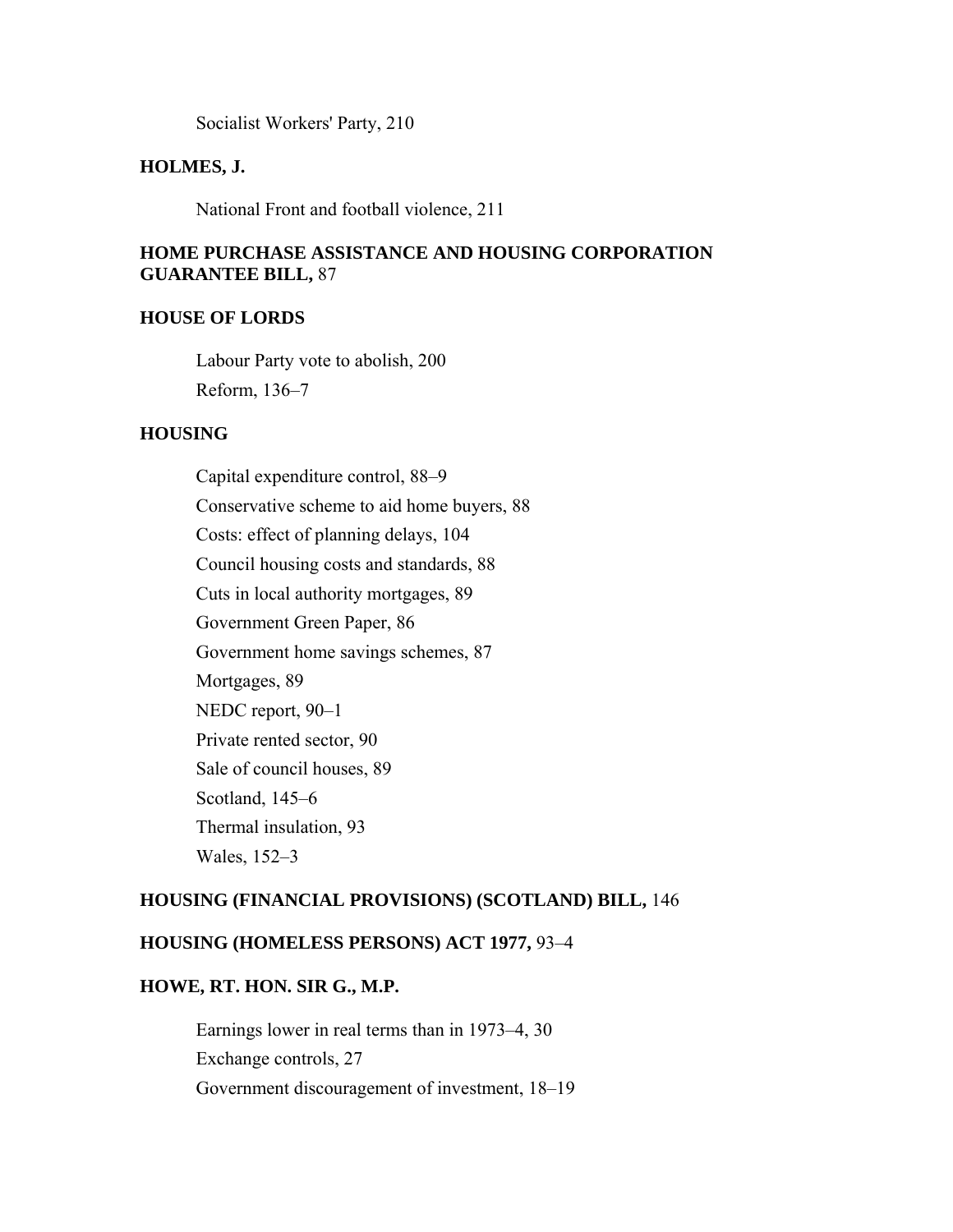Pay settlements, 62 Public Expenditure, 23

#### **HOWELL, DAVID, M.P.**

Firemen's pay, 63 strike, 63 Praise for troops during firemen's strike, 63

## **HUMAN RIGHTS**

Discussion on Document, *CG*. 488 Northern Ireland, *CG*. 487–8, 579, 587, 588

## **HUNT, D., M.P.**

Minibus Act, 108

### **HURD, D., M.P.**

West European Communist parties, 165

### **IDENTIFICATION**

Criminal Cases, *CG*. 456–67, 141

#### **IMMIGRATION**

Amnesty for illegal entrants, 131 Conservative approach, 137 Statistics, 130–1

## **INCOME TAX**

Age allowance, 29 Basic rate, 28 Child allowances, 29 Higher rate bands, 29 Personal allowances, 28 Yield per household, 29

#### **INDUSTRIAL PRODUCTION**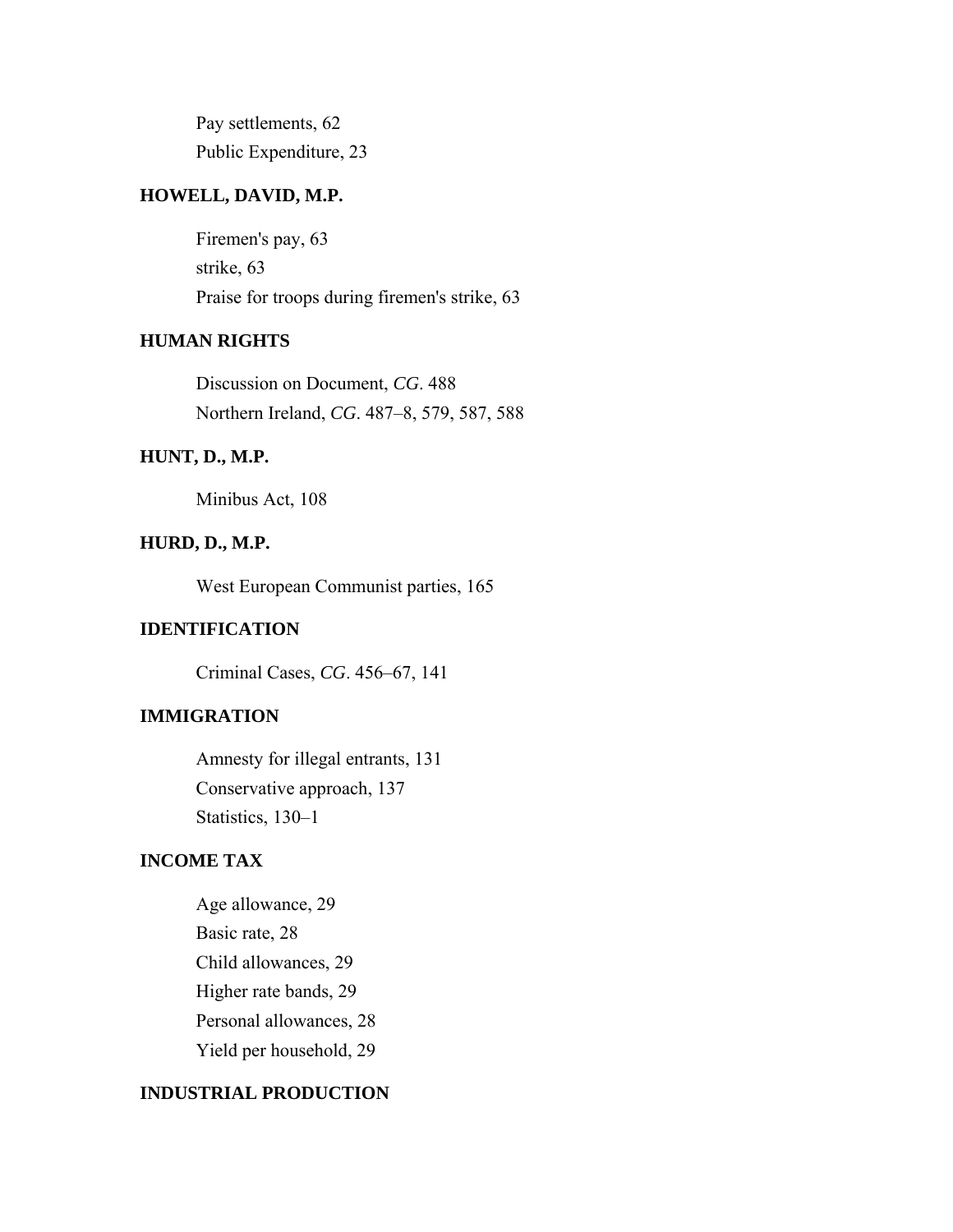International comparisons, 43 Statistics, 220

### **INDUSTRIAL RELATIONS**

Closed shop (*see that title*) Disputes, 62–3 Grunwick dispute, 59 Industrial tribunals, 60 Picketing, 60 Union confrontation with government, question of referendum, 65

### **INDUSTRY**

and education, 117 Bankruptcies, 43 Company profitability, 40–1, 42–3 Employee participation, 60–1 "Industrial Strategy", failure of, 44–6 Industry Schemes, 44–5 Investment, 43–4 incentive schemes, 45–6 Planning agreements, 46 Production, 43, 220 Productivity, 43 Socialist priorities, 44 Stagnation, 42–3 Training, 58

#### **INFLATION**

Government assumptions, 14, 18

#### **INNER CITIES**

Government proposals for, 105

#### **INNER URBAN AREAS BILL,** 105–6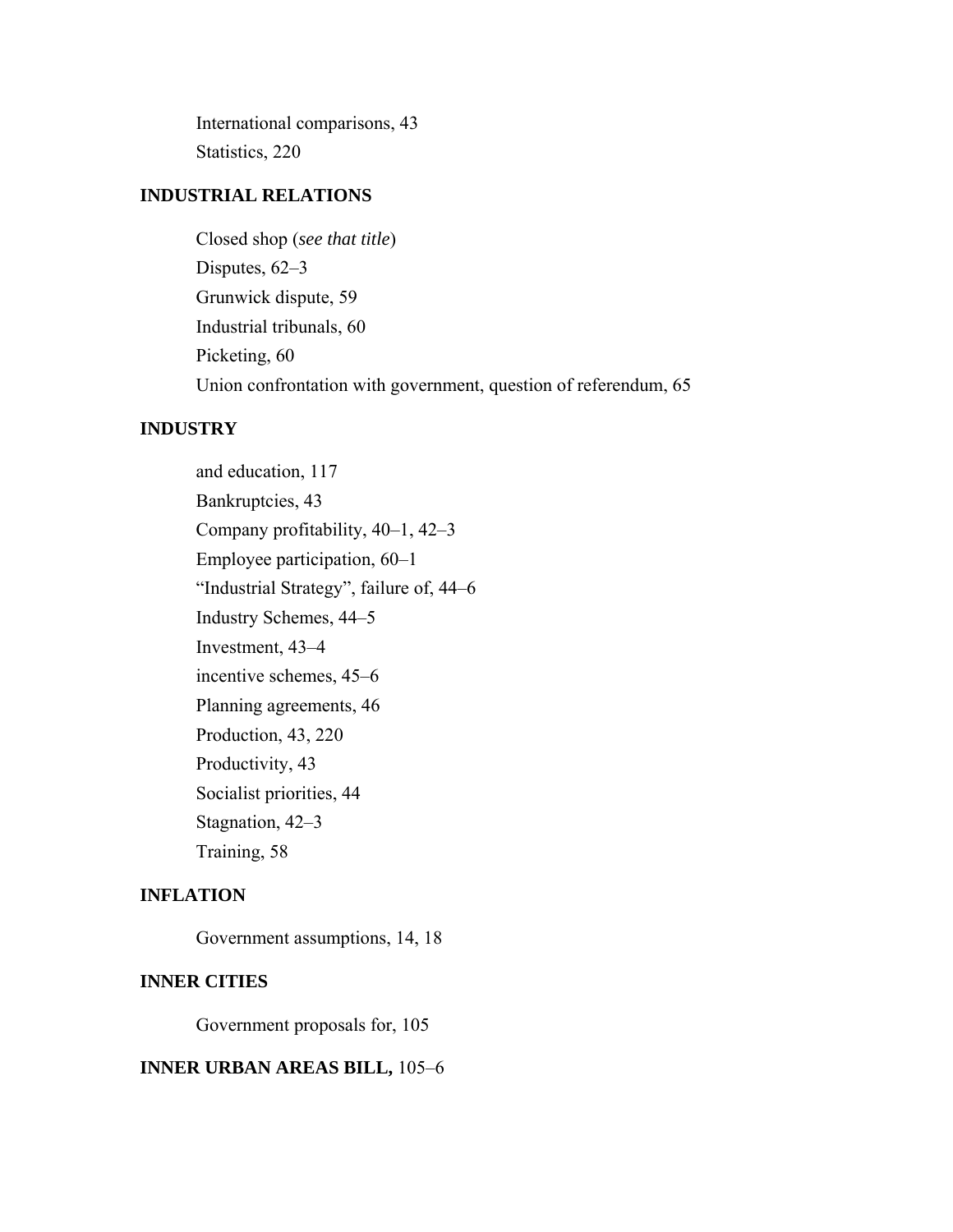#### **INTERNATIONAL MONETARY FUND,** 11

## **INVESTMENT**

Incentive schemes, 45–6 Levels, 43

### **INVESTMENT INCOME SURCHARGE,** 29

#### **IRVINE, Sir A., M.P.**

Deprived of Labour party nomination, 188

### **IRVING, S., M.P.**

Labour's internal problems, 187

## **ISRAEL**

General Election, 171 President Sadat's visit, 171–2

#### **JENKIN, RT. HON. P., M.P.**

Finance of NHS, 120 Investigation into self-employed contributions and benefits, 124 Proposal for family lobby, 124

#### **JENKINS, PETER**

Labour's organisational decline, 187

### **JENKINS, RT. HON. ROY**

Criticises British party politics, 192 Food prices, 81

## **JOHNSON, PAUL**

A "refugee from Socialism": his reasons, 190 Marxists filling "Labour's intellectual vacuum", 186

## **JONES, MICHAEL**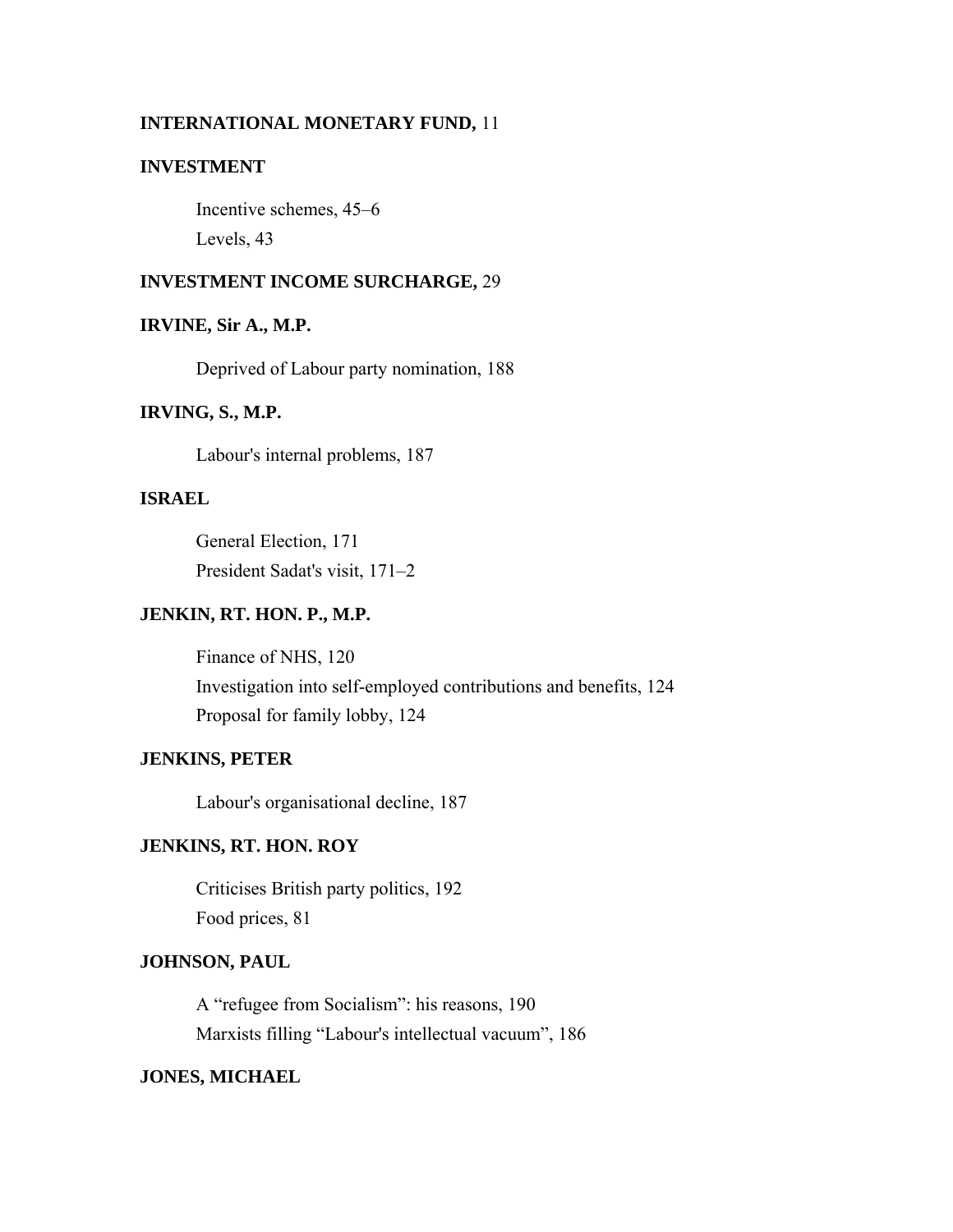on Labour's internal problems, 186

## **JOSEPH, RT. HON. SIR K., Bt., M.P.**

Industry; subsidies to, 46 Need for profit, 42 Overmanning, 43 Small businesses, 52 Sterling exchange rate, 19

### **KAUFMAN, G., M.P.**

British Steel's finances, 49

## **KELLY, TONY**

and Newham North-East constituency Labour party, 188

# **KING, T., M.P.**

BNOC, 67, 68 Acquisitions, 67 Drax B power station, 73 Energy conservation, 74 Fast breeder reactor: call for inquiry, 72 Need to retain public confidence in nuclear power, 72 North Sea gas, 69–70 Nuclear reactors, 71 Oil: depletion policy, 68 Regulatory role of BNOC, 68 Structure of electricity supply industry, 73

### **KINNOCK, N., M.P.**

Criticises Labour moderates, 196 Welcomes Hain and Hebditch defection, 193

# **KITSON, A.**

Favourable comments in USSR, 201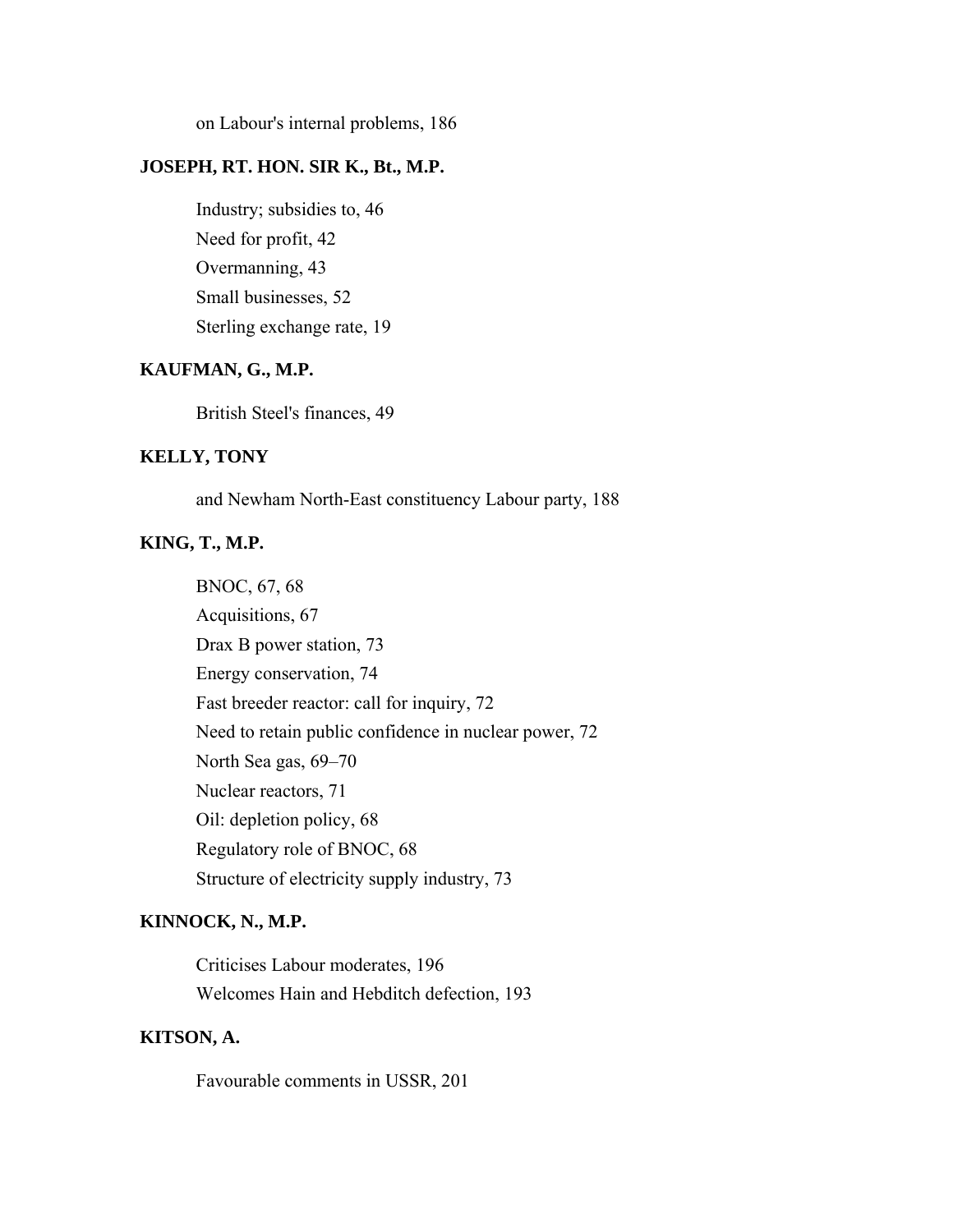### **KUNAYEV, MR**

Fraternal delegate to Communist Party Congress, 209

#### **LABOUR GOVERNMENT, 1974–77**

Comparison with Conservative Government, 1970–74, 10 Misuse of Parliament, 135–6 Record summarised, 10

### **LABOUR PARTY**

Anti-EEC campaign, 163 Broadcast attacking National Front, 211 Communist recruits, 192–193 Conference 1977 (*see that title*) Defectors, 190–192 Dominance of the Left, 7 Drafting of election manifesto, 201 Links with Russia, 201 Quotations, *CG*. 728–739 Socialist dominance, 202 Young Liberal recruits, 192 Young Socialists, 197

### **LABOUR PARTY CONFERENCE 1977,** 198–201

"Fraternal delegates", 198–199 Nationalisation of construction industry, 200 NEC elections, 199 NEC proposals for consideration, 199 Reselection debate, 198 Support for more powers for NEB, 201 The Economy, 199–200 Vote to abolish House of Lords, 200

## **LABOUR PARTY POLICY** (*see also* "Labour's Programme 1976")

Abolition of Lords, 137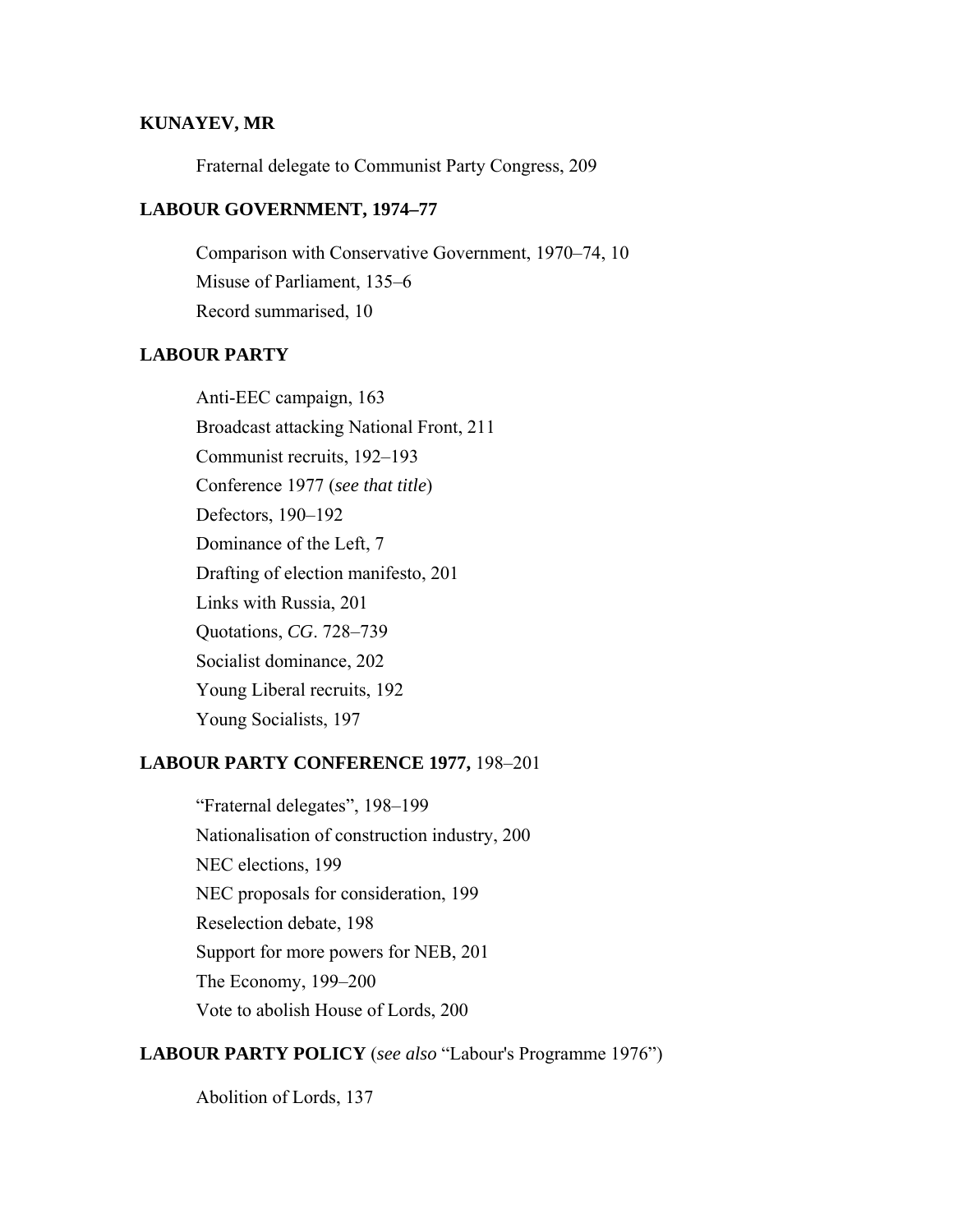Construction industry, 92 Independent schools, 113–114 Local government reorganisation, 94 Road haulage, 110 Wealth tax, 55

## **"LABOUR'S PROGRAMME 1976",** 6–7, 185

Cost of proposals, 25 Crime, 125 Independent Schools, 113–114 Nationalisation of agricultural land, 83 Tax relief on mortgages, 87

# **LAMONT, N., M.P.**

British Steel, 49 Planning agreements, 46 Mr Benn stating Labour's policies, 202 Redundancies in shipbuilding, 50 Sunday post, 52

## **LAND**

Agricultural: Labour's nationalisation proposal, 83 Derelict, 104 Effects of earlier Socialist measures, 103 Failure of Government policies, 103 Need for register of holdings, 104–105 Shortage produced by Labour policies, 88

## **LAND INSTITUTE**

Government rating proposals, 99–100

### **LATHAM, M., M.P.**

Failure of Community Land Act, 103

# **LAW AND ORDER**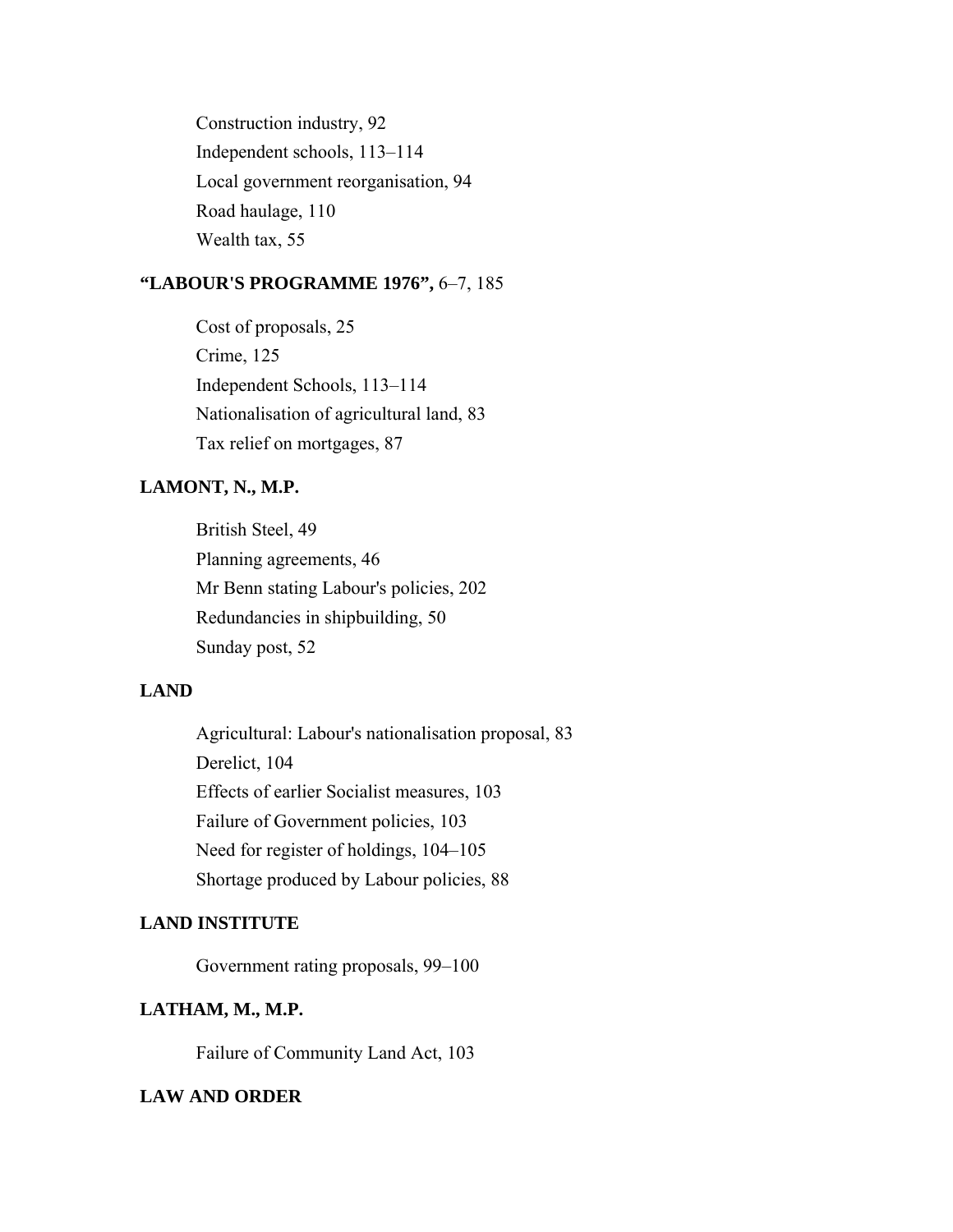Capital punishment, 127 Child pornography, 127 Crime, 125–6 Police strength and pay, 127–8 Scotland, 147 Soccer hooliganism, 126–7 Violence on television, 127

## **LAW OF THE SEA CONFERENCE,** 177

## **LEGAL AND JUDICIAL MATTERS**

Devlin Report on Identification, 141, *CG*. 456–7 Labour attacks on judiciary, 142 Legal Aid, 141 Royal Commission on Criminal Procedure, 141 on Legal Services, 141 "Two-Counsel Rule", 141, *CG*. 492

### **LEWIS, JULIAN**

and Newham North-East, 189

# **LIBERAL PARTY**

By-election performances, 203 Defections to Conservative Party, 206 European elections; regional list system 205 Government "concessions" to, 204 Lib-Lab pact, 203–208 Loss of independence, 203 No demand for repeal of Socialist measures, 204 Previous entanglements with Labour, 202 Special Assembly on Lib-Lab pact, 207 Tax programme, 34 Views on pay policy, 205

## **LIBERAL PARTY COUNCIL**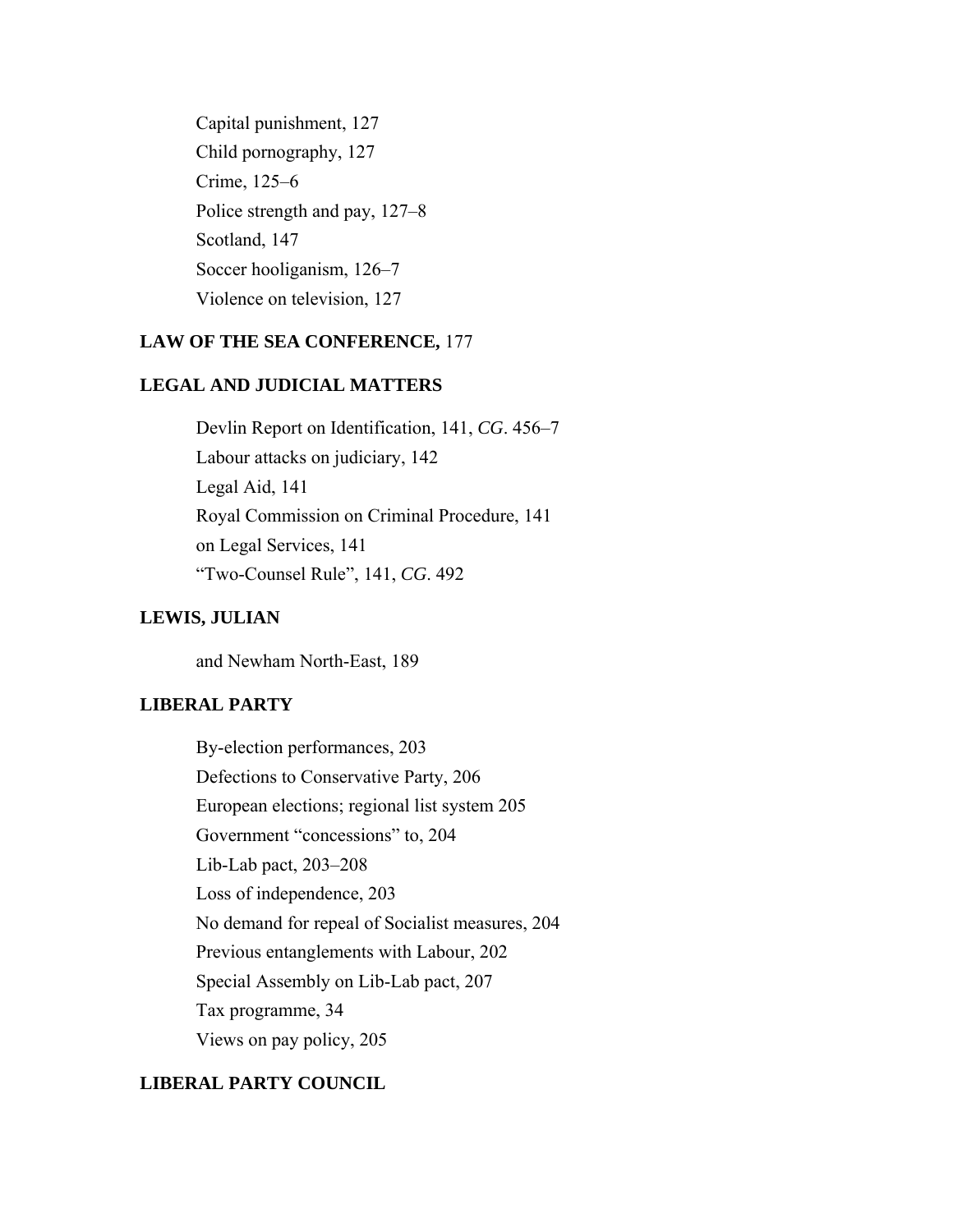Lib-Lab pact, 206–7

## **LIB-LAB PACT,** 203–208

Keeping Labour in office, 3 Liberal criticisms of, 3–4 Origin of, 3, 22

# **LOCAL AUTHORITIES (RESTORATION OF WORKS POWERS) ACT,** 92

### **LOCAL GOVERNMENT**

Cash limits, 89 Councillors allowances, 96 Direct labour, 92 Scotland, 147 Expenditure 1978–9, 96 by Labour Councils, 100 Ombudsman, 95 Rate increases, 97 Rate Support Grant, 96–99 Scotland, 147 Reorganisation, 94–95 Labour policy, 94 Scotland, 147

# **LOCAL GOVERNMENT FINANCE**

Government Green Paper, 99

## **LOCK, CMDR. SIR. D.**

Local government reorganisation, 94

### **LUCE, R., M.P.**

UK loan to Mozambique, 175

## **LYNCH, J.**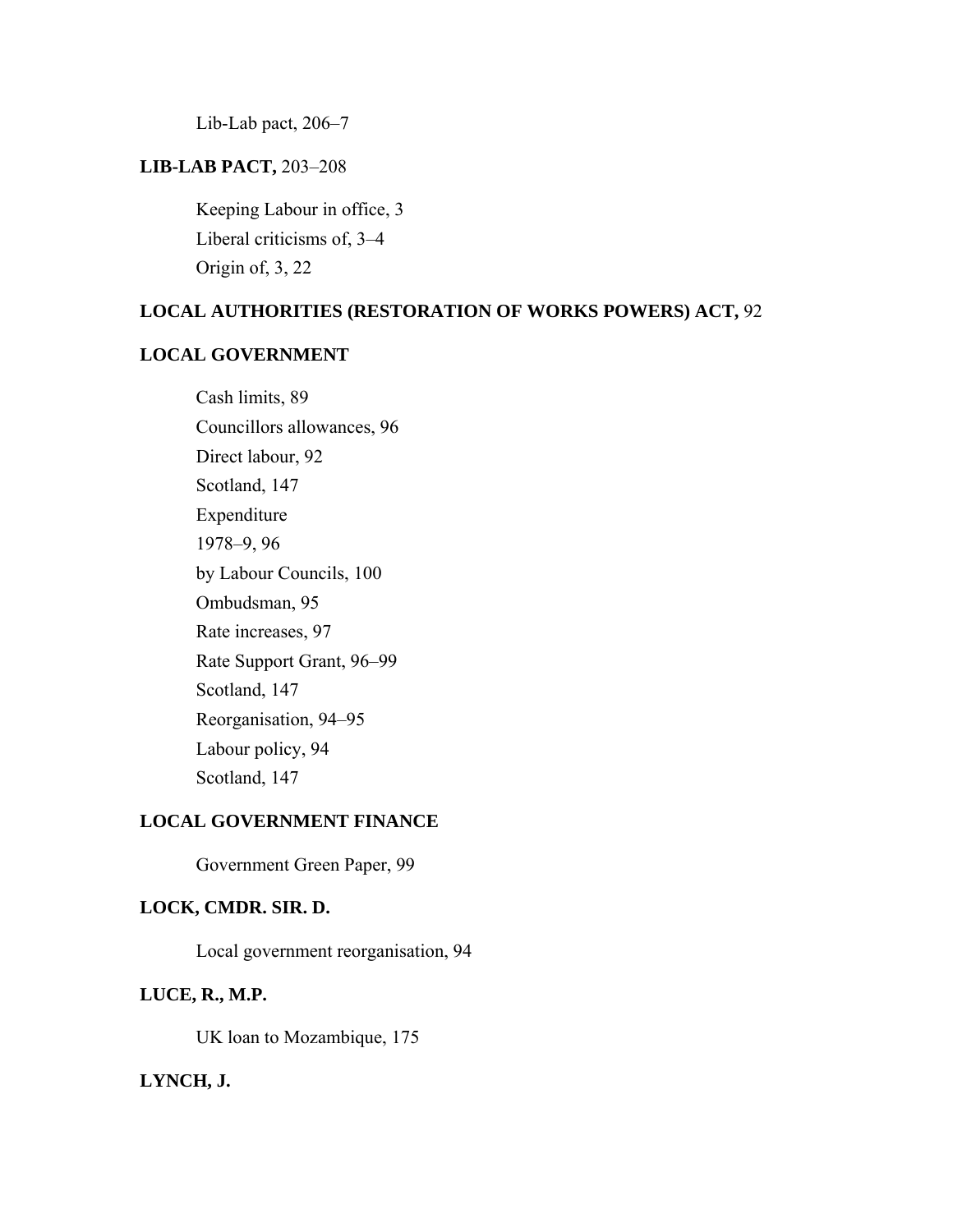Power-sharing in Northern Ireland, 158–159

## **LYONS, E., M.P.**

Problems with constituency extremists, 188

### **MABON, DR D., M.P.**

Political balance on NEC, 199

### **McCORMICK, P.**

and Newham North-East, 189

#### **McGAHEY, M.**

"Heath's policy from Callaghan", 210

## **McINTOSH, N.**

Housebuilding figures, 91

### **McLENNAN, G.**

Resignation of J. Reid, 193

## **MANIFESTO GROUP**

*What We Must Do*, 195

## **MANPOWER SERVICES COMMISSION**

Industrial training, 58 Scotland, 144–145 Unemployment of young people, 56

## **MARQUAND, D.**

Resigns from Parliament, 192

## **MARRINER, P.**

and Labour Party in Birmingham Ladywood, 187

## **MASON, RT. HON. R., M.P.**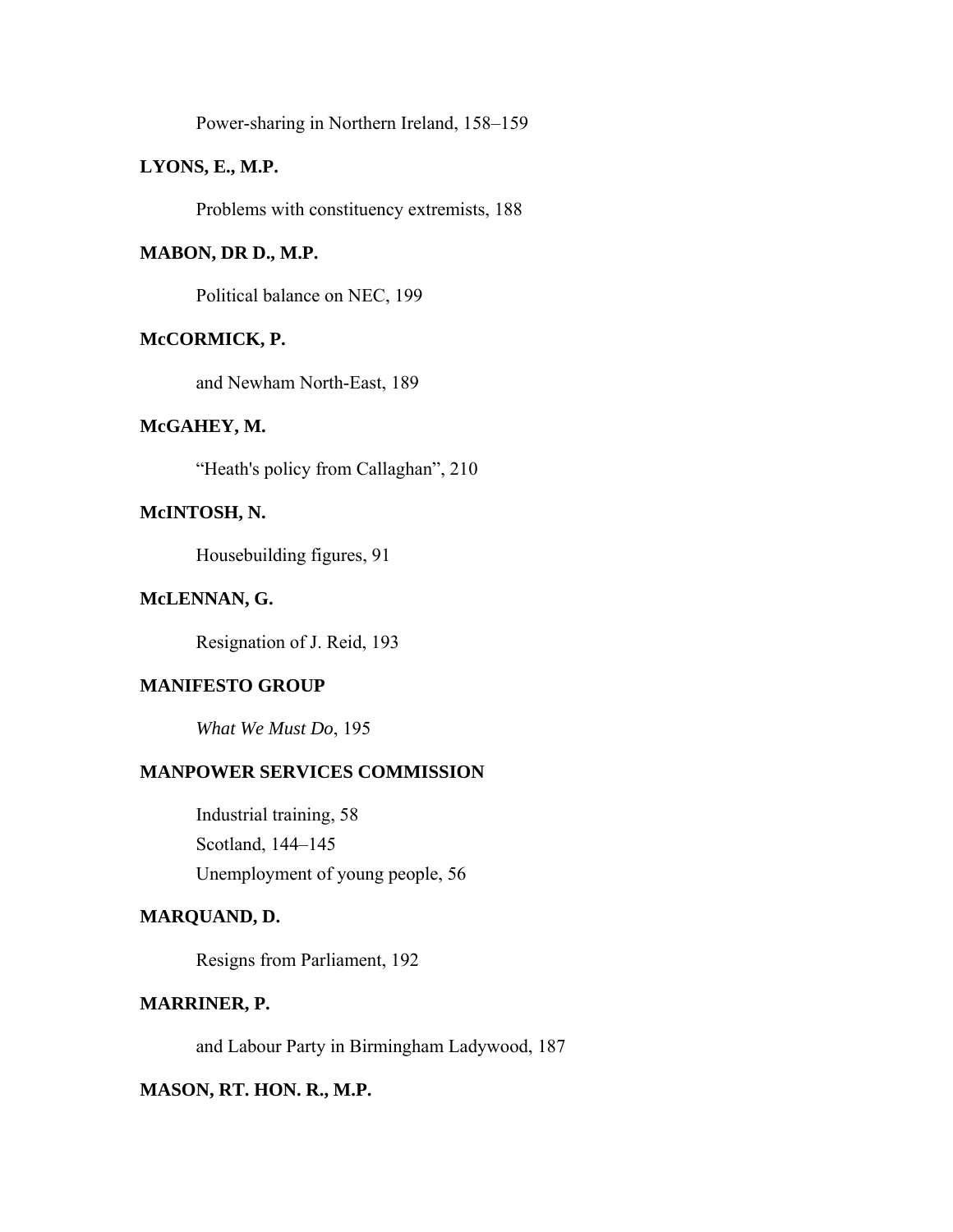Violence in Ulster, 155

## **MATTHEW, D.**

Bournemouth East result and Lib-Lab pact, 206

## **MAUDE, A., M.P.**

Pay and conditions of fighting services, 183

# **MAYNARD, MISS J., M.P.**

Criticises Mr Callaghan, 198

### **MIDDLE EAST**

Arab/Israeli dispute, 171–172

# **MILK MARKETING BOARD**

Future still uncertain, 82–83

### **MILLER, E.**

Burden of rates, 99

### **MINIBUS ACT 1977,** 108

### **MINIMUM LENDING RATE,** 2

## **MITCHELL, D., M.P.**

Action needed to help small businesses, 54–55

# **MONARCHY**

Royal Revenues, 141

## **MONEY SUPPLY**

Forecast for 1977–8, 14 Rise in 1976, 11 Statistics, 222

## **MOONMAN, E., M.P.**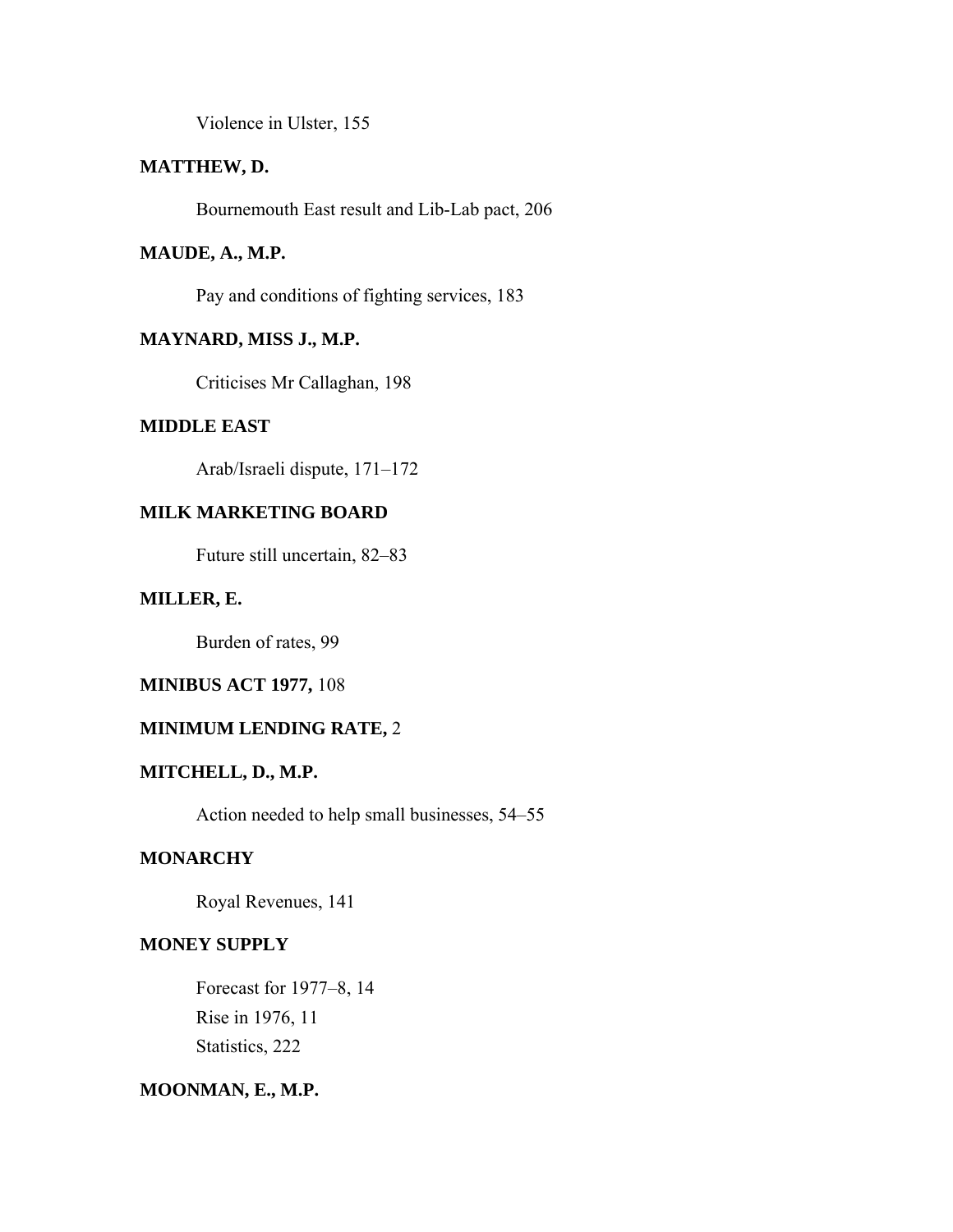Criticises Peter Hain, 194

## **MORGAN, G., M.P.**

Tourist development areas, 151

### **MORNING STAR**

Communist and Labour Party policies, 191

### **MORRIS, RT. HON. J., M.P.**

House-building in Wales, 153 Optimism on Welsh economy, 150

## **MORRIS, MAX**

Leaves Communists for Labour Party, 193

## **MORTGAGES**

Local authority cuts, 89 Tax relief: Labour proposals for cuts, 87

#### **MOZAMBIQUE**

British aid, 174–175

# **MULLEY, RT. HON. F., M.P.**

Armed Forces: unionisation, 183

## **MUNRO, H., M.P.**

Soccer hooligans, 127

### **MURRAY, LEN**

Attacks judges, 142

#### **NAPLEY, SIR DAVID**

Defends the judiciary, 142

## **NATIONAL ECONOMIC DEVELOPMENT COUNCIL**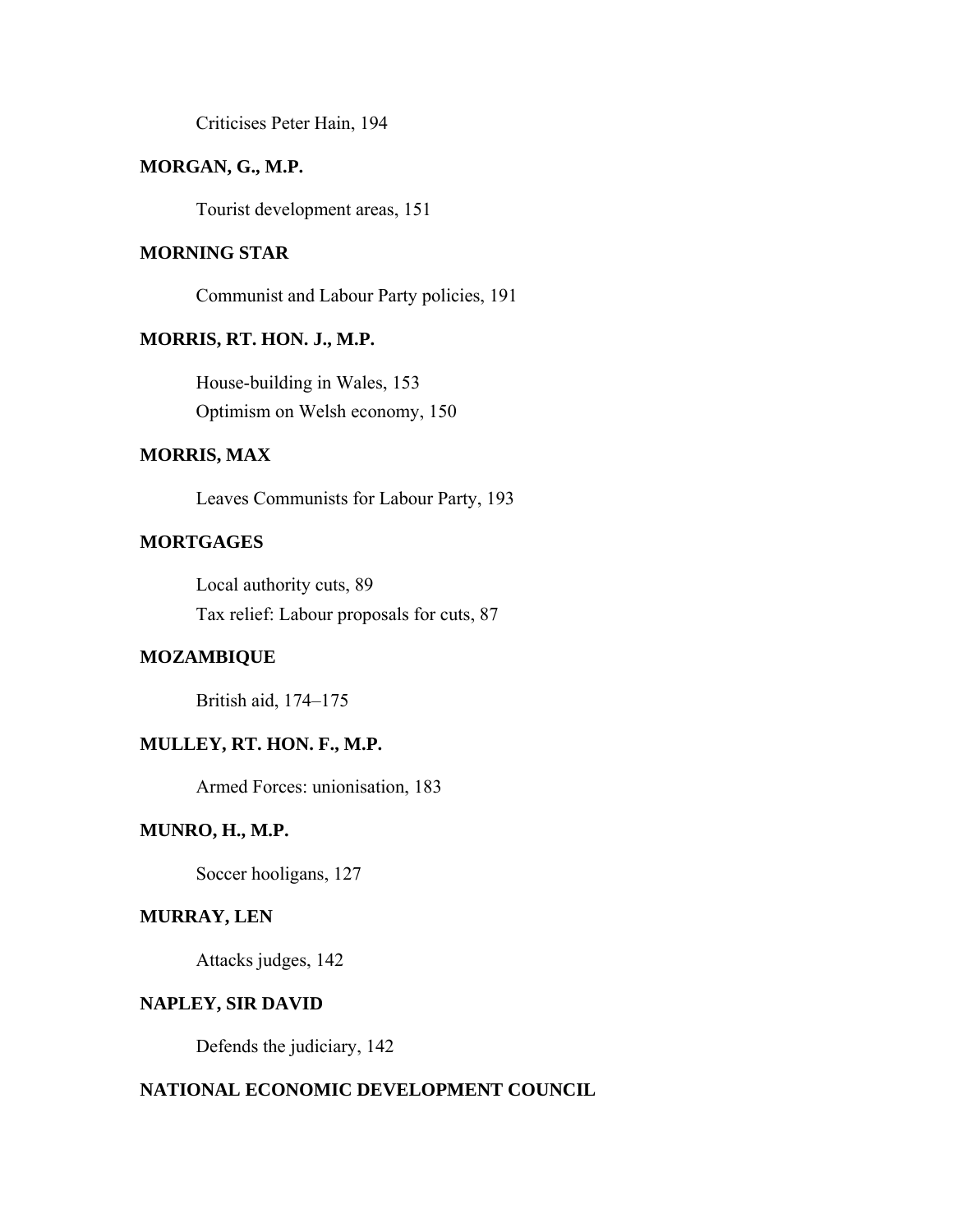Report on housing, 90–91

## **NATIONAL ENTERPRISE BOARD**

Expenditure and shareholdings, 46

## **NATIONAL FRONT**

Conservative view, 211 Election performance, 211 Recent activities, 211

## **NATIONAL HEALTH SERVICE**

Abolition of pay beds, 120 Administration, 120 Capital expenditure on, 118–119 Finance of, 120 Hospital waiting lists, 119 Provision of health care, 119 Wales, 152

## **NATIONAL INSURANCE CONTRIBUTIONS**

Surcharge: exemption for Churches and Charities, 32

## **NATIONALISATION**

Aerospace, 50 Agricultural land, 83 Banks and insurance companies, 156 Construction industry: Labour proposals, 92 Road haulage, 110 Shipbuilding, 49

## **NEAVE, A., M.P.**

Northern Ireland: Comprehensive education, 160 Conservative security policy, 156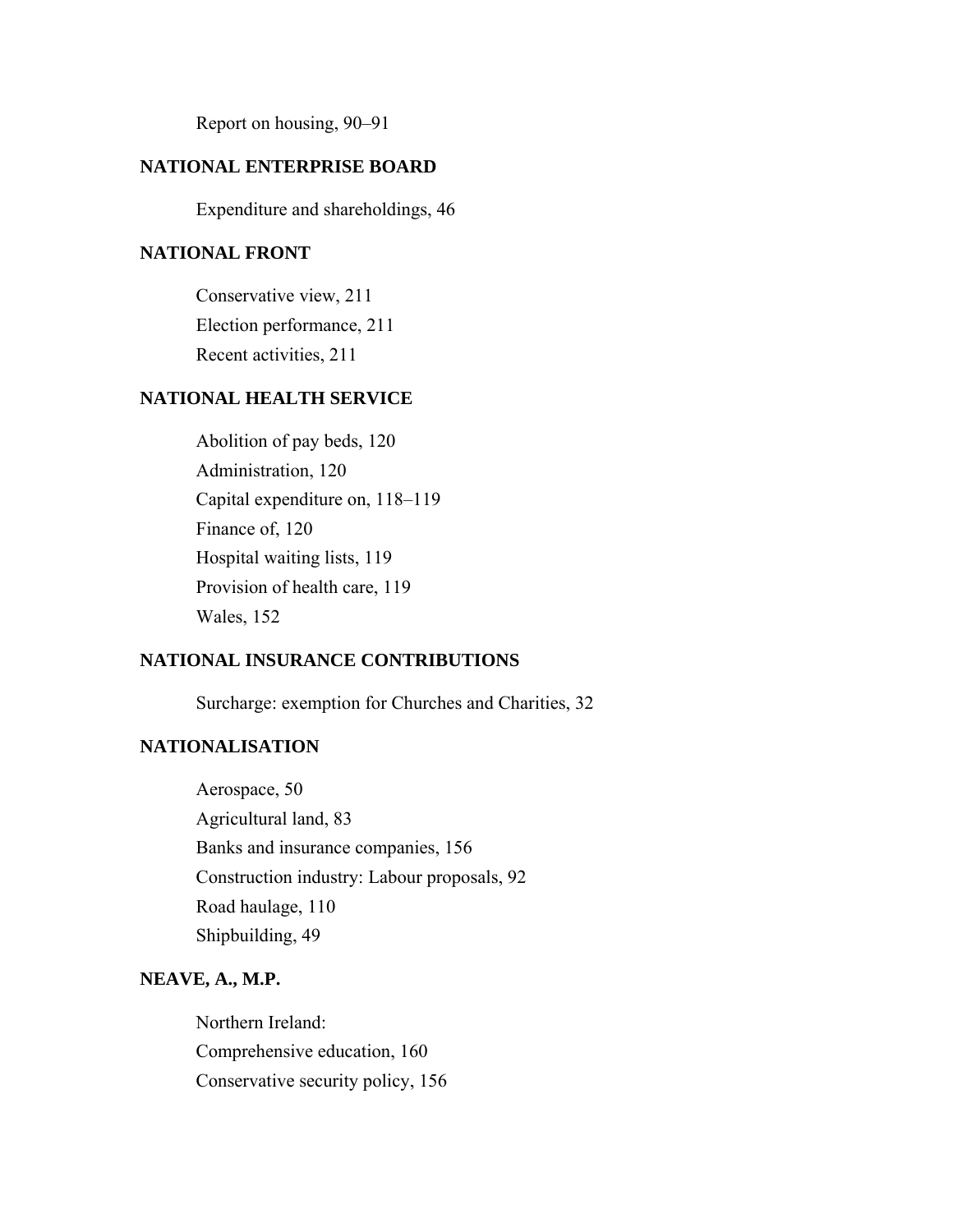Government volte-face over Speaker's Conference, 158 Power sharing "no longer practical politics", 158 Reduction in troop levels, 156 Queen's visit to N. Ireland, 156

#### **NEW COMMUNIST PARTY,** 209

#### **NORTH ATLANTIC TREATY ORGANISATION (NATO)**

Reprimand to Britain on defence cuts, 181 Summit 1977, 180

### **NORTH SEA OIL**

BNOC, 67–68 Conservative policy, 67–68 Depletion, 68 Development, 66–68 Effects on balance of payments, 65–66 No credit to Socialism, 3 Revenues from, 66 Use of revenues from, 7

## **NORTHERN IRELAND**

Comprehensive Education, 159–160 Compulsory wearing of seat belts, 109 Economy, 160 Political parties, 159 Politics, 157–159 Conservative criticisms, 158–159 Security, 155–157 Conservative contribution, 156 Statistics of violence, 157

### **NOTT, J., M.P.**

Civil Aviation: Bermuda Agreement 2, 111 Conservative war against bureaucracy, 53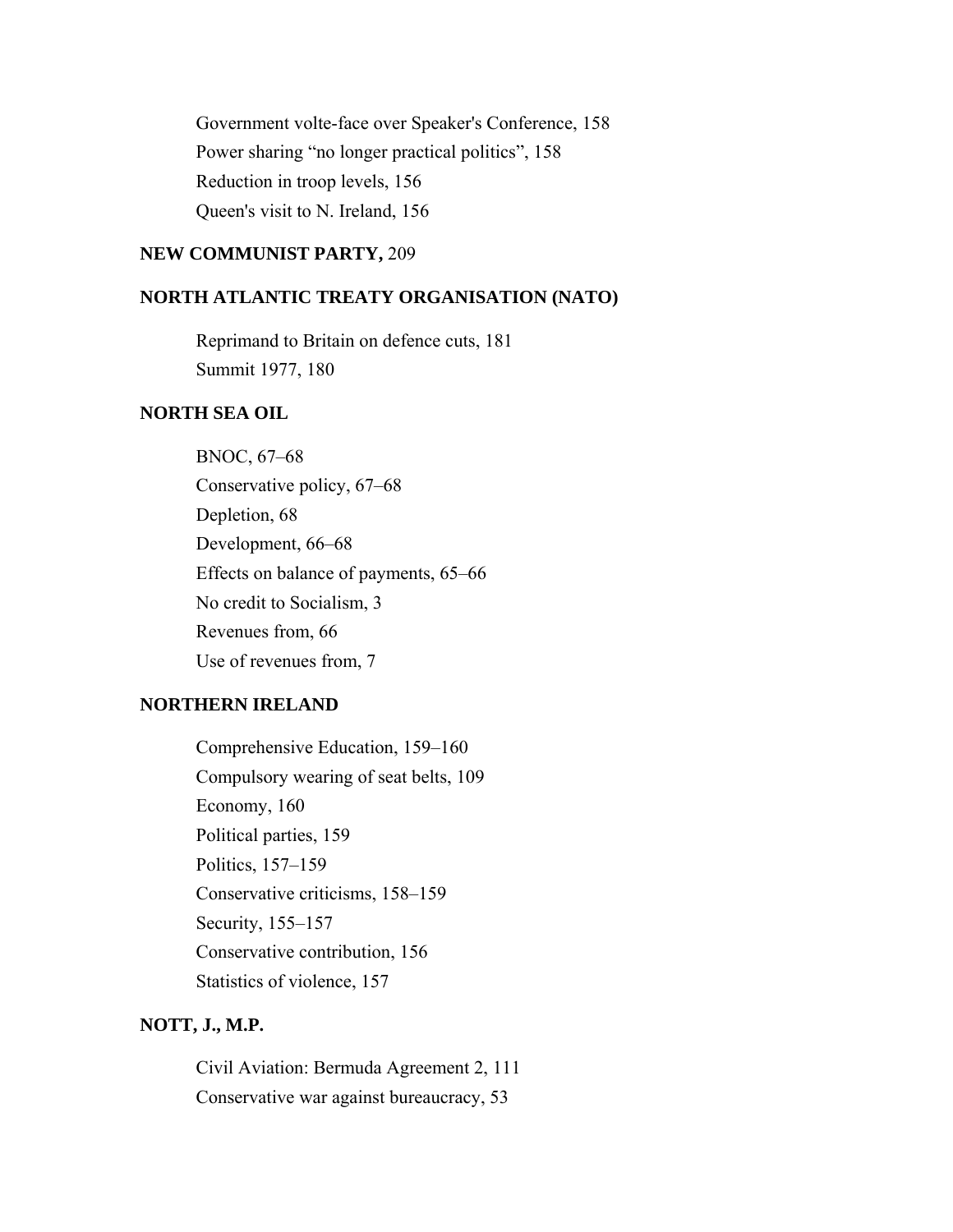Dangers to trade, 76–77 Dumping, 78 Footwear imports, 78 Shipbuilding: Employment prospects, 50 Textiles: Multifibre Arrangement, 78 Trade with Japan, 77 with Soviet Union, 78

# **NUCLEAR POWER**

Fast breeder reactor, 72 Joint European Torus (JET), 72 Reactor choice, 71 Windscale inquiry, 71–72

### **NUCLEAR TEST BAN TALKS,** 168–169

## **OFFICIAL SECRETS,** 139–140

## **OPPENHEIM, MRS S., M.P.**

Competition policy, 41 Conservative aim of price stability, 39 Price control, 41

# **OVERSEAS AID**

Statistics, 178

# **OVERSEAS REPRESENTATION**

CPRS report, 176–177

## **OWEN, RT. HON. DR D., M.P.**

British and Soviet intentions "the same", 173 Rhodesia: security proposals, 173 Richard Crossman's comments on, 197

# **PAGE, D.**

Welsh housing, 153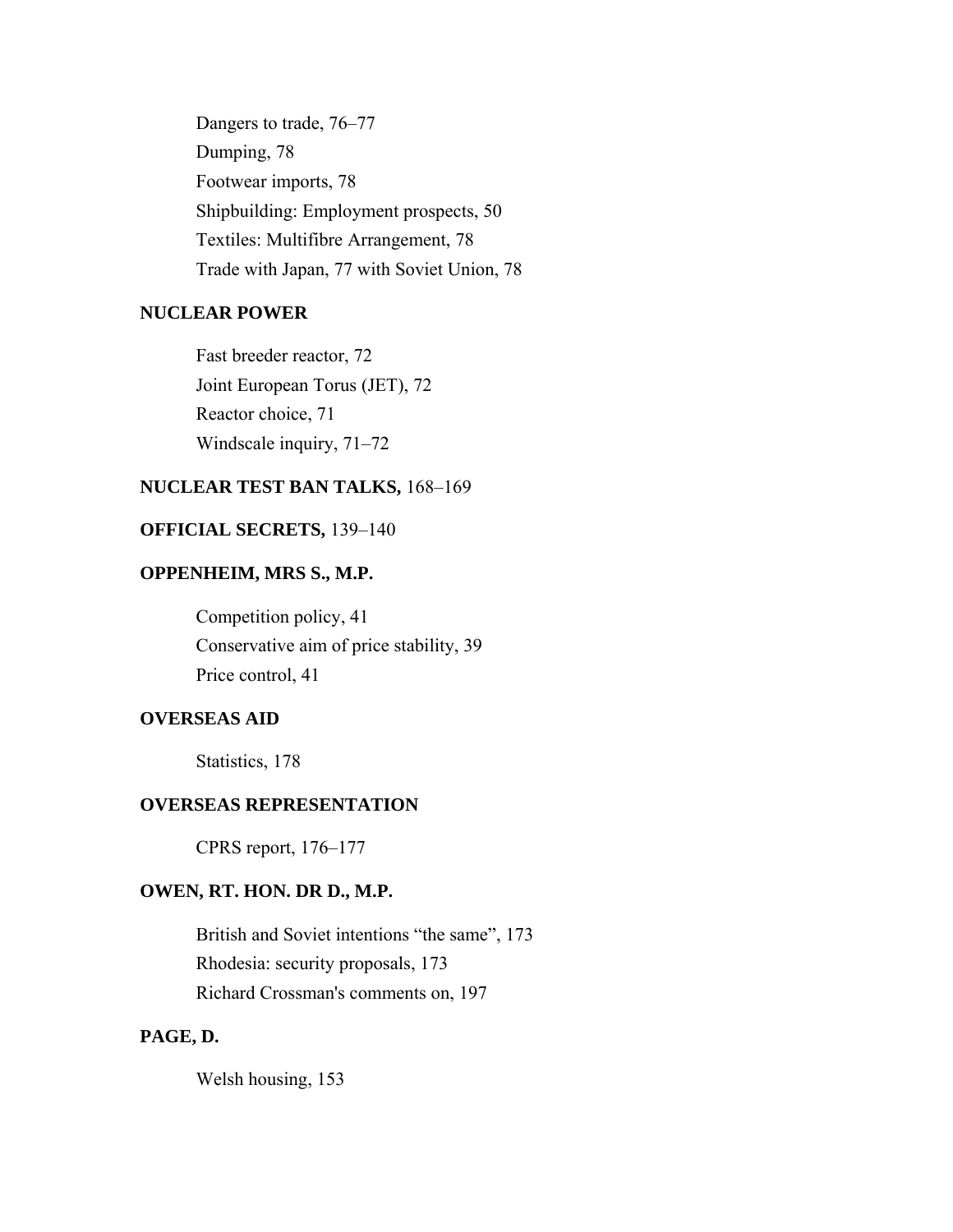### **PARDOE, J., M.P.**

British direct tax system, 34 Pay restraint, 14 Stage 3 of pay policy, 205 Statutory pay measures, 205

### **PARLIAMENT**

Broadcasting of, 136 MP's pay, 136 Preparation of Legislation Report, 140 Use of "guillotine", 135

## **PASSENGER VEHICLE (EXPERIMENTAL AREAS) ACT 1977,** 108

# **PAY**

Disputes, 62–3 Firemen, 62–3 Miners, 70–1 Police, 128 Statistics of wages and earnings, 221

# **PAY POLICY**

Armed Forces, 182–183 Conservative attitude, 63–64 Following Stage 2, 14–16 Government guidelines, 61–62 Government's views on future, 63 Twelve-month rule, 15 Use of sanctions, 15, 61–62

## **PENSIONS**

Increases, November 1977, 121 New Scheme, 124

## **PERRY, E., M.P.**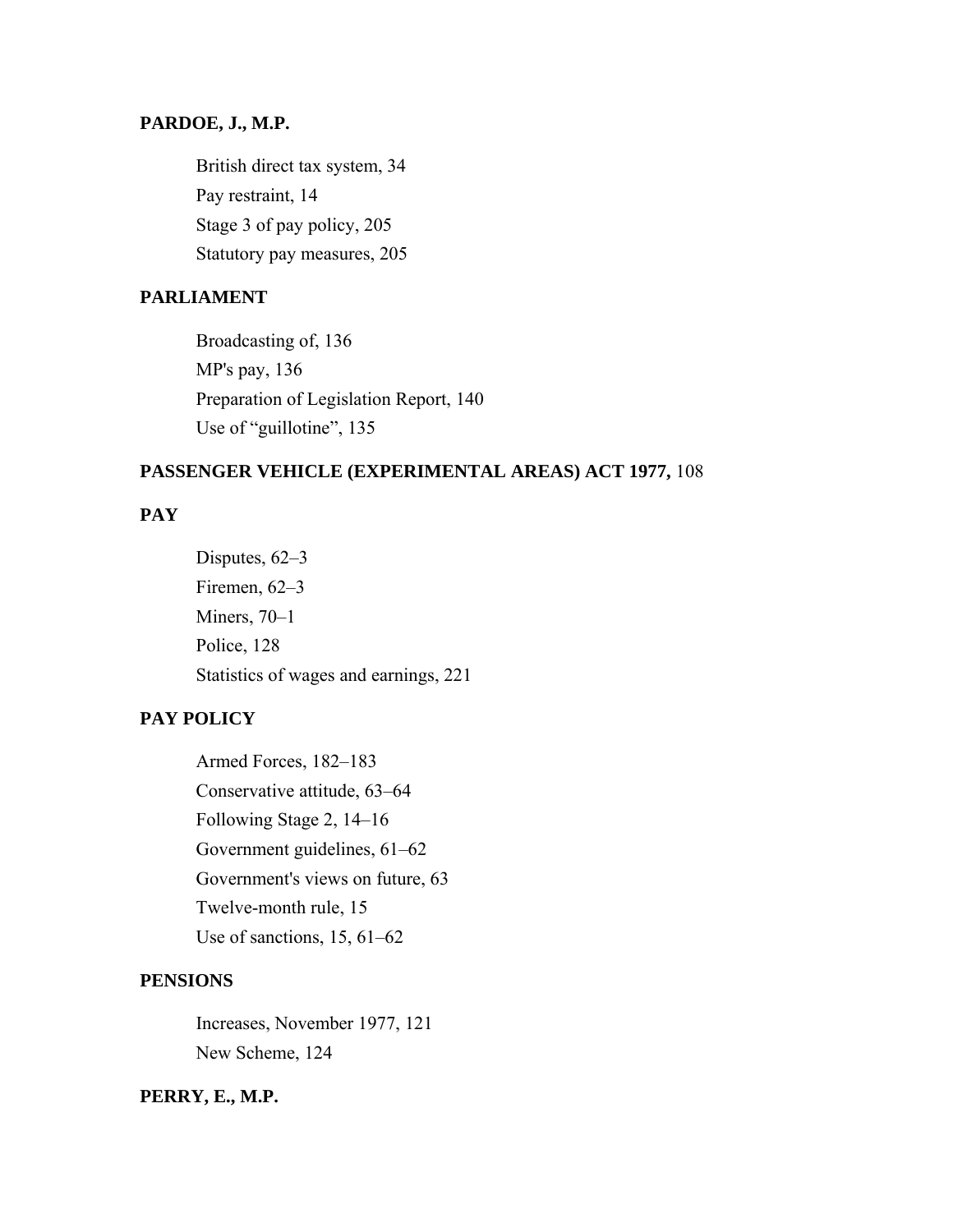Not to seek re-election, 187

### **PERSONAL SOCIAL SERVICES**

Expenditure on, 119–120

### **PEYTON, RT. HON. J., M.P.**

Agricultural tenancies, 83 Devaluation of Green £, 81 Fisheries policy, 85 Income Tax and depreciation of farm machinery etc., 83 Milk Marketing Board, 83 Taxes on farm land, 83 Valuation of forestry, 84

# **PHILIPS, SIR CYRIL,** 141

## **PHILLIMORE REPORT**

Contempt of Court, 143

# **PICKETING**

Problems in the law, 60

### **PLANNING**

Control: Conservatives and Dobry Report, 102 in minor development, 102 General Development Order, withdrawal of, 102–103 Office development control, 101 Procedures: Expenditure Committee Report, 101–102

## **POLICE**

Conservative policy, 128 Numbers and pay, 127–128

**PORTUGAL,** 163–166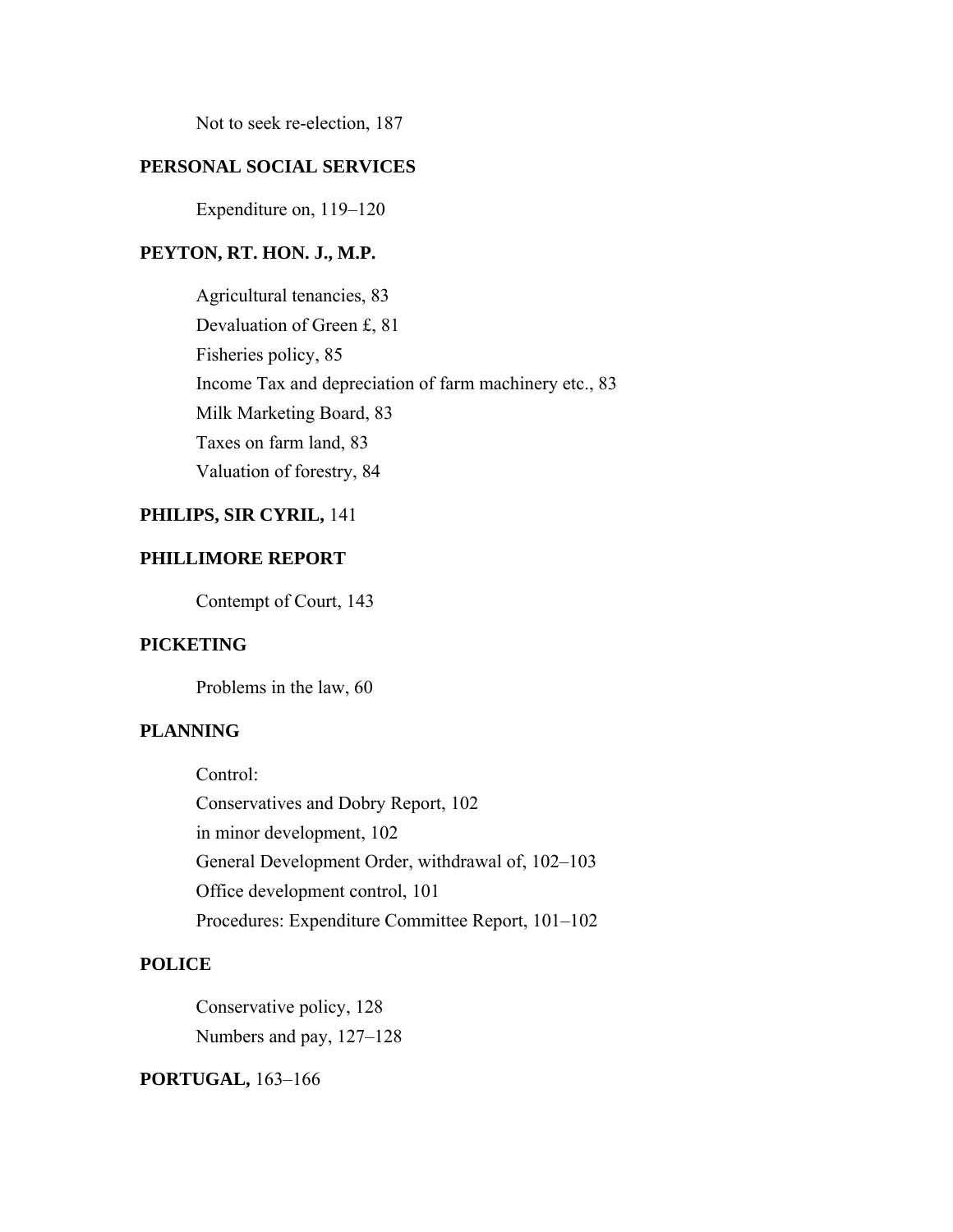Application to join EEC, 163

## **POST OFFICE**

Carter Report, 51–52 Statistics, 51 Sunday post, 52 Telecommunications profit, 51

#### **POUND**

Fall in exchange rate, 11 Floating of, 19, 26

## **POWELL, RT. HON. J. E., M.P.**

*Delete* second entry in *CG.* index

# **PRENTICE, RT. HON. R., M.P.**

Criticises Labour's "moderates", 188 Demoted in office, *CG.* 688 Drafting of Labour manifesto, 201 Labour moderates failure, 194, 195 "scared" 202 Labour's Marxist programme, 202 Loses his reselection fight, 187 Reason for taking the Conservative Whip, 191–192

## **PRESS**

*Correction* Reorganisation Problems, *CG.* 489 Freedom of, 59 Press Charter, 143 Royal Commission, Final Report (McGregor), 143

## **PRICE, C., M.P.**

Criticises the Manifesto Group, 195

#### **PRICE CODE,** 40

#### **PRICE COMMISSION ACT 1977,** 39–40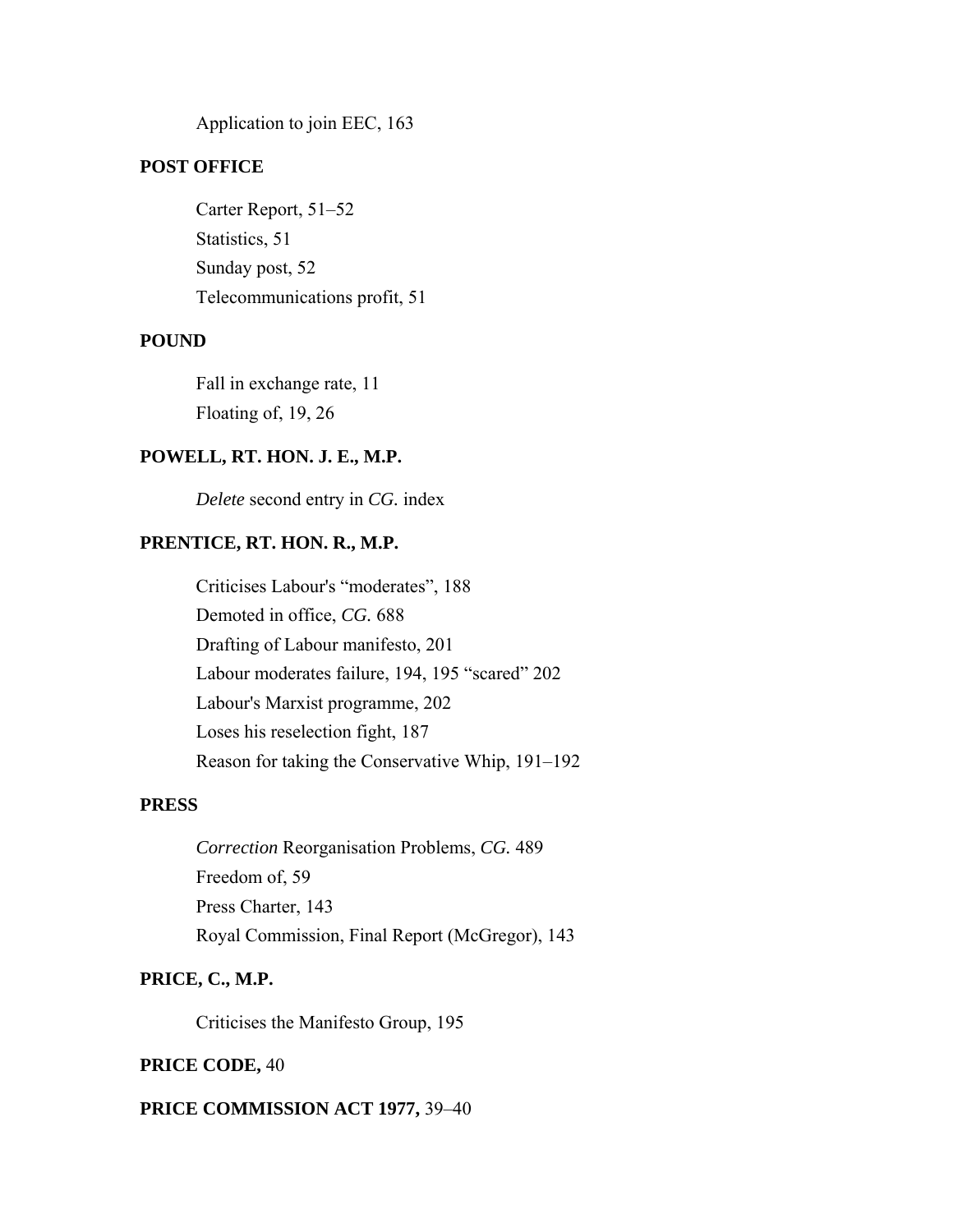### **PRICE CONTROLS,** 39–41

Conservative criticisms, 41

## **PRICES**

Commodity, 38–75 Conservative and Labour governments compared, 6 Import and Export, 75 International comparisons, 39 Retail: statistics, 217 Rise under Labour, 38–39

### **PRIOR, RT. HON. J., M.P.**

Areas for employment, 57 Closed Shop, 58, 59 Conservatives and unions, 64–65 Earnings and unemployment, 57 Employee participation, 60, 61 Employment Protection Act, 58 Employment subsidies, 57 Future of pay policy, 63 Industrial disputes, 62 Law and union immunities, 59 Need for confidence in industry, 57 on Mr Healey's employment forecasts, 56 Pay bargaining: Conservative approach, 63–64 Picketing: need for code of practice, 60 Preparedness "to meet change", 57 Role of trade unions, 64 Take-home pay under Conservative and Labour Governments, 64 "Time off" code of practice, 60 Training, 58 Unemployment: Labour's record, 55

### **PRIVACY**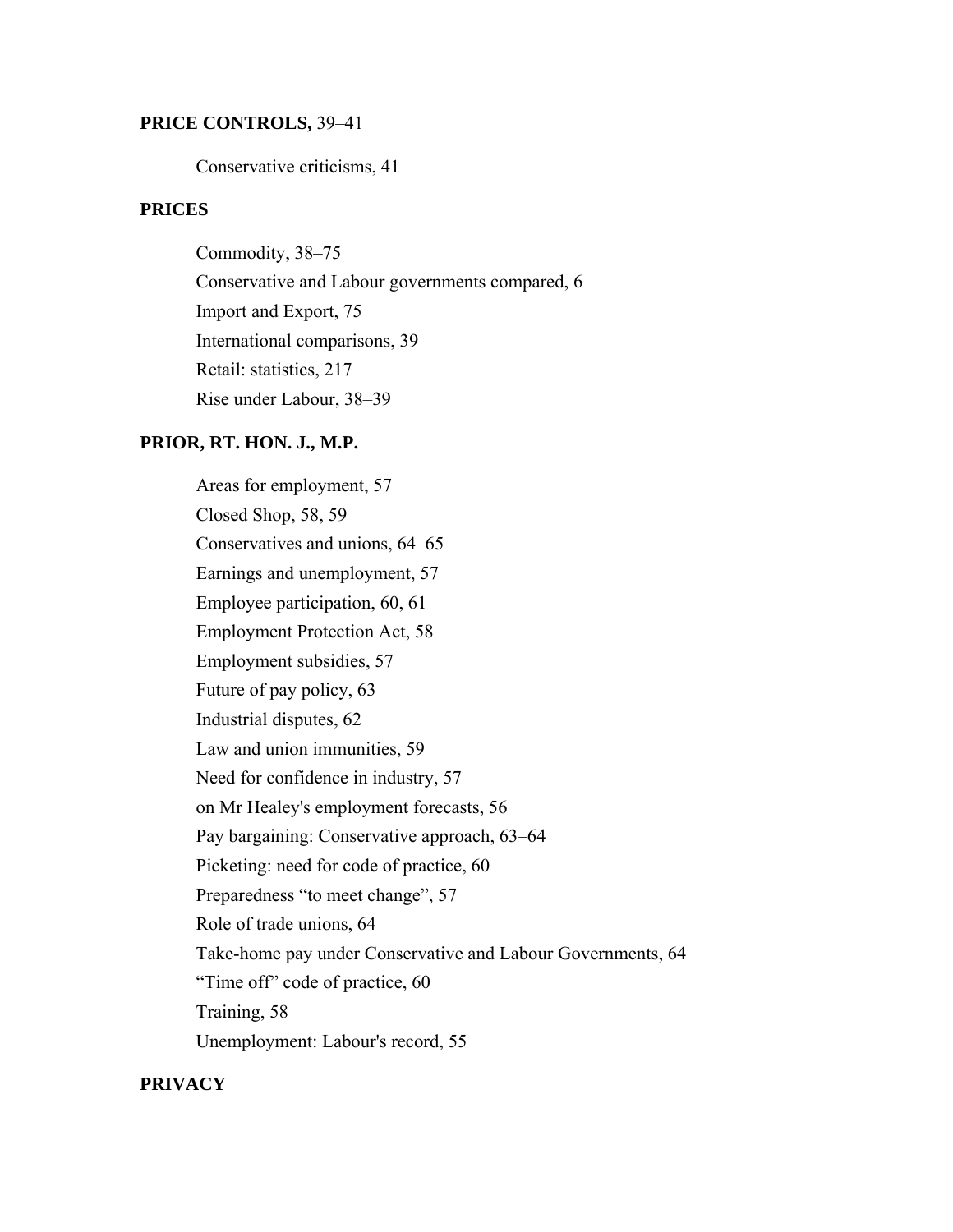Younger Report, *CG.* 484

## **PRODUCTIVITY**

Government comments on, 20 Statistics, 220, 221

## **PROFITS**

Low level of, 40–41, 42–43

## **PUBLIC EXPENDITURE**

Increases, 18 1977, 23 Labour and Conservative approaches, 24–25 Underspending and cash limits, 23 White Paper 1977, 22–23 1978, 20–21, 23–24, 182

### **PUBLIC SECTOR BORROWING REQUIREMENT (PSBR)** (*see* "Borrowing"), 14

Statistics, 222

## **PYM, RT. HON. F., M.P.**

Criticism of Scotland Bill, 149 Devolution: call for constitutional conference, 148–149 Labour's election strategy, 5 Proposals for dealing with Constitutional Bills, 149 Scotland Bill: guillotine, 149

## **RACE RELATIONS**

Commission for Racial Equality, 128 Conservative proposals for improvements, 129–130 CPRS report, 129

## **RACE RELATIONS ACT 1976,** 128

## **RATE REBATES**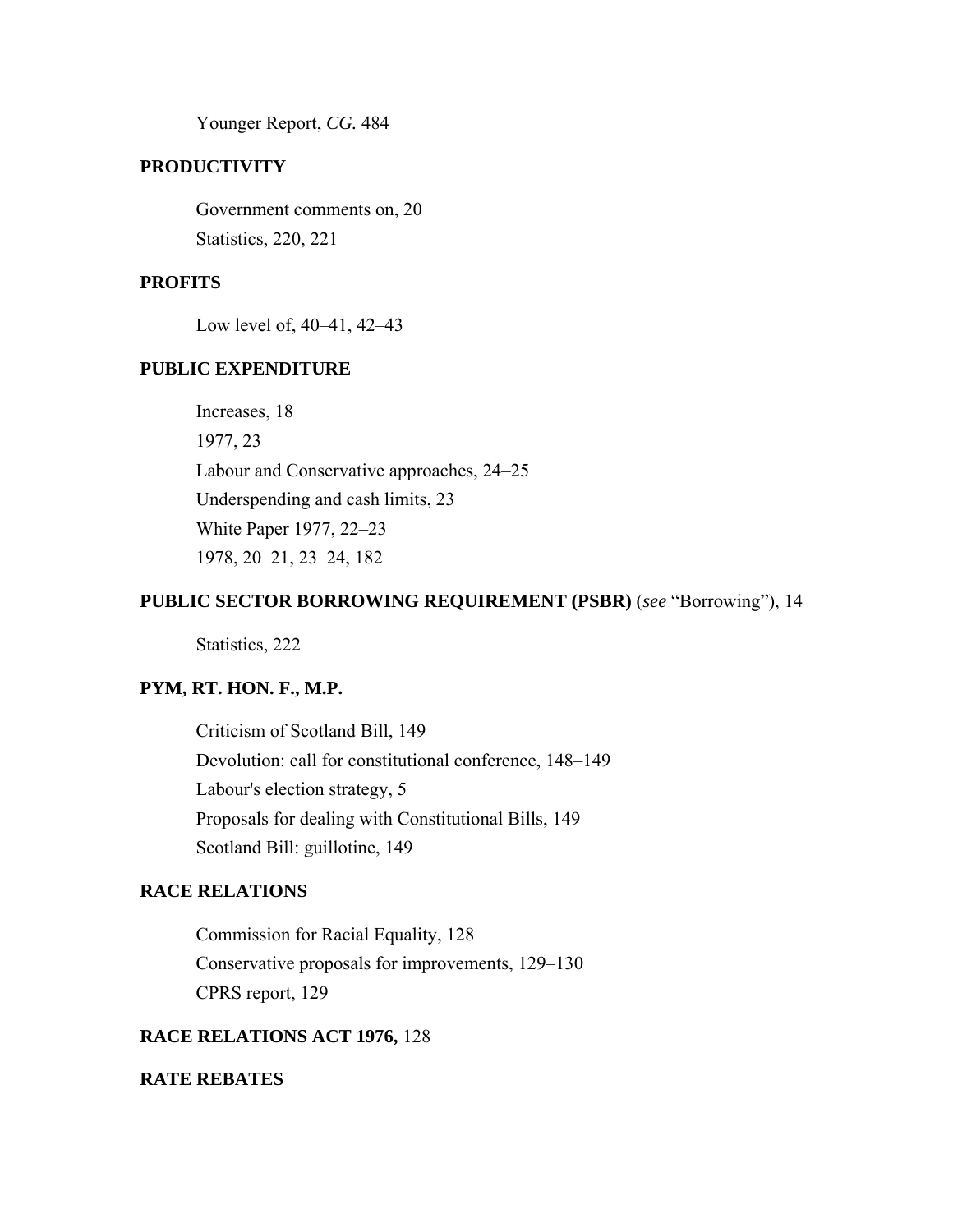No. of recipients, 122

## **RATE SUPPORT GRANT 1978–9**

Cash limit, 98 England and Wales, 96 Scotland, 14

## **RATES**

Domestic: Conservatives attitude, 100 Capital values basis, 99 Increases in, 97

### **REES, RT. HON. M., M.P.**

Annan Report: White Paper suggested, 133 Increase in crime, 125

## **REFERENDUM**

Possibility in union confrontation with government, 65

## **REID, G., M.P.**

Proportional representation, 150

## **REID, J.**

Reason for joining Labour Party, 192–193

# **REMUNERATION, CHARGES AND GRANTS ACT 1975,** 40

## **RENT REBATES AND ALLOWANCES**

No. of recipients, 122

### **RENTON, RT. HON. SIR D., M.P.**

Report on preparation of legislation, 140

## **RHODESIA**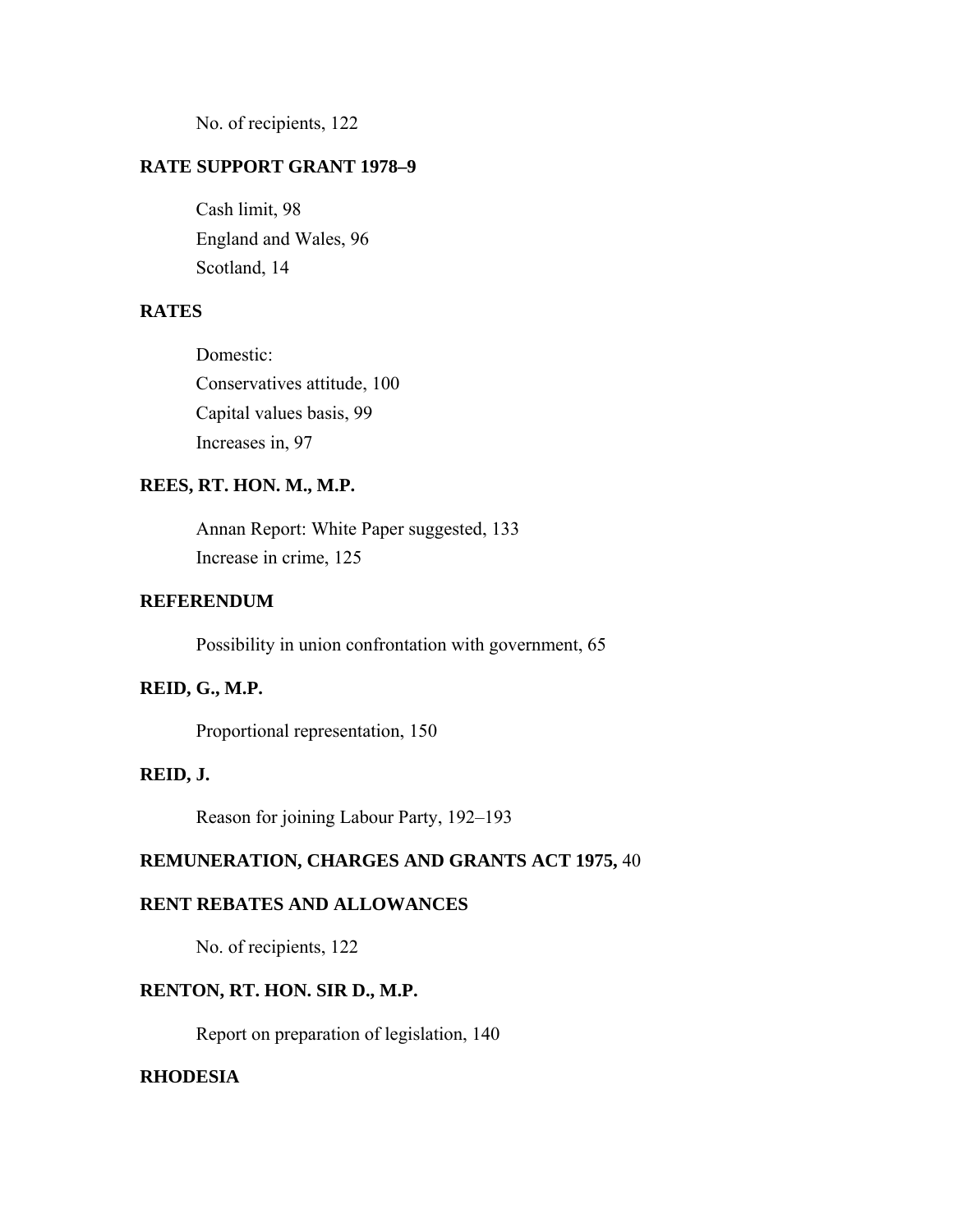Anglo-American proposals, 172–173, 174 Conservatives' attitude, 174 Internal settlement, 173–

## **RIFKIND, M., M.P.**

On Labours' recruitment of J. Reid, 193

# **"RIGHT APPROACH"**

Abolition of NEB, 46 Inflation and Savings, 121 Labour duplicity, 9 Press comments on, 9 Review of "industrial strategy", 44 Social services, 118 Tax credit scheme, 122 Tax policy, 33

# **"RIGHT APPROACH TO THE ECONOMY"**

Priorities for recovery, 19–20 Public expenditure, 25

## **"RIGHT TRACK"**

Conservative transport policy, 106–7

## **ROADS**

Change from miles to kilometres, 109

## **ROBERTS, W., M.P.**

Broadcasting in Wales, 153 Wales Bill, 154 Welsh housing figures, 153

## **ROBINSON COMMITTEE**

Remuneration of Councillors, 96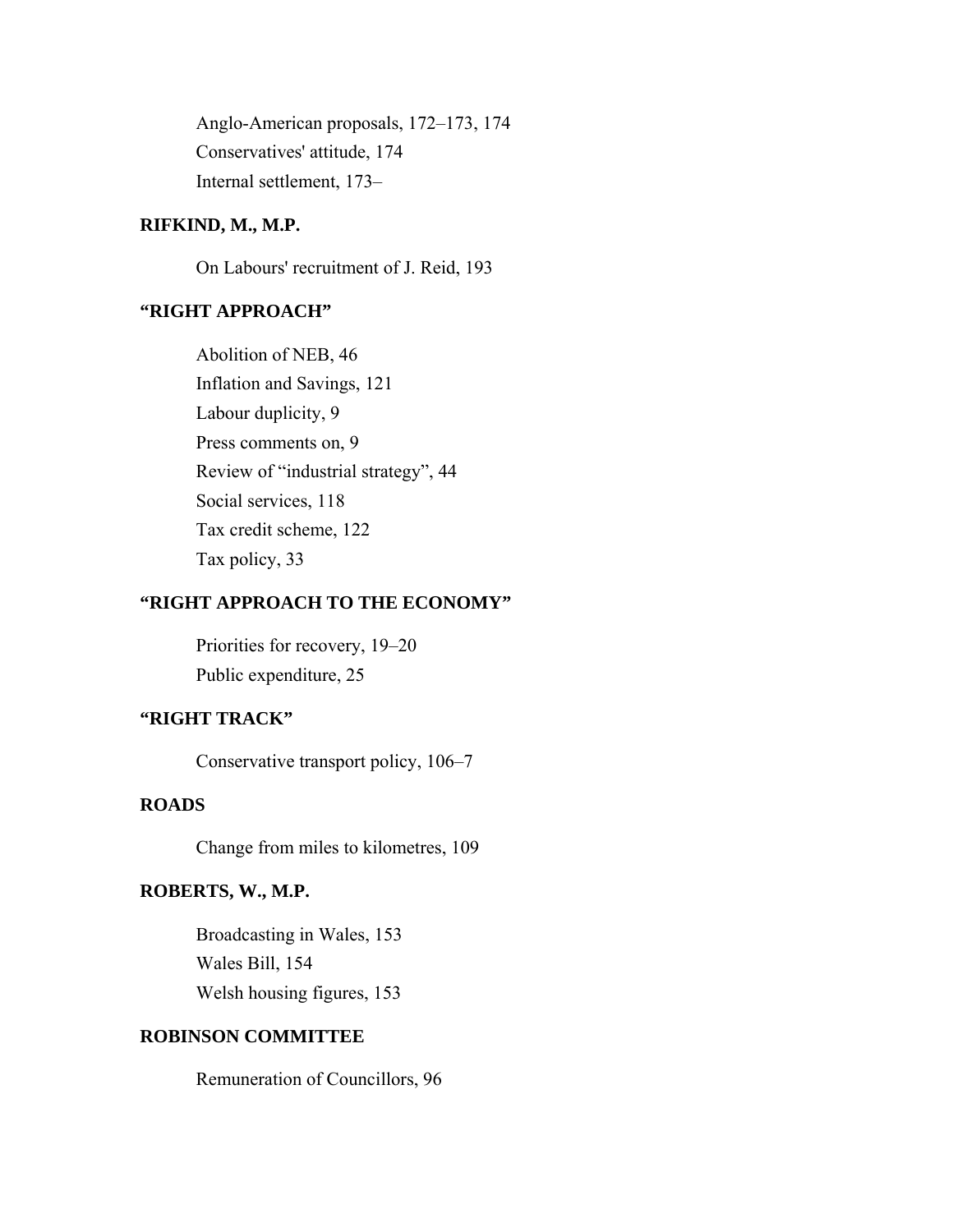### **RODGERS, RT. HON. W., M.P.**

and Campaign for a Labour victory, 194 Public expenditure, 195

## **ROSS, S., M.P.**

Housing (Homeless Persons) Act 1977, 93

### **ROSS, RT. HON. W., M.P.**

Unemployment, 144

### **ROSSI, H., M.P.**

Construction industry, 91 Housing Fixed-term lettings, 90 NEDC report, 90–91 Thermal insulation, 93 Office development control, 101 Planning control procedures, 102 Publicly-owned land: "Domesday Book" suggestion, 104–105

## **ROTHSCHILD, LORD**

Britain's rate of growth, 5

## **SADAT, PRESIDENT**

Call to Israelis for peace, 171–172

## **SALT,** 168

## **SANDELSON, N., M.P.**

Continues as Labour candidate, 188

### **SAVINGS,** 34

### **SCARGILL, A.**

Attacks judiciary, 142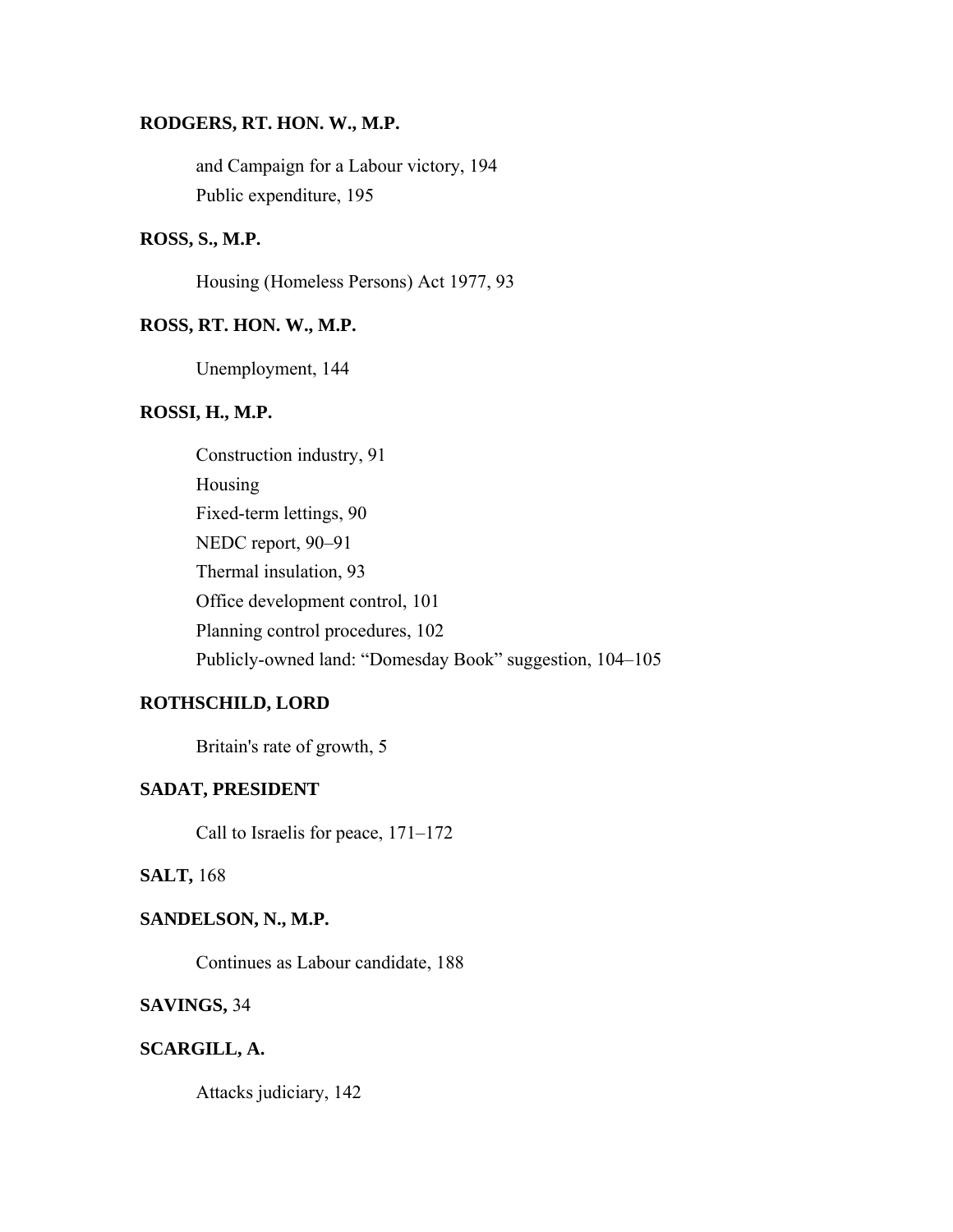### **SCHOOL MEALS**

Free: no. of recipients, 122

## **SCOTLAND**

Criminal Procedure, 141 Economy, 144–145 Education, 146 Conservative proposals, 146 Reports, 146 Housing, 145–146 Green Paper, 145 Law and Order, 147 Local government, 147 Manpower Services Commission, 144 Production, investment, earnings, 145 Scottish Development Agency, 144 Unemployment, 144

## **SCOTLAND BILL**

Attitude of minor parties, 150 Background, 147 Changes from previous Bill, 147–148 Debate on, 148–50 Guillotine, 149 Orkney and Shetland, 150 Referendum, 150

## **SCOTTISH DEVELOPMENT AGENCY,** 144

## **SCOTTISH LABOUR PARTY,** 150

## **SCOTTISH NATIONAL PARTY**

Scotland Bill, 149–50

### **SEAT BELTS**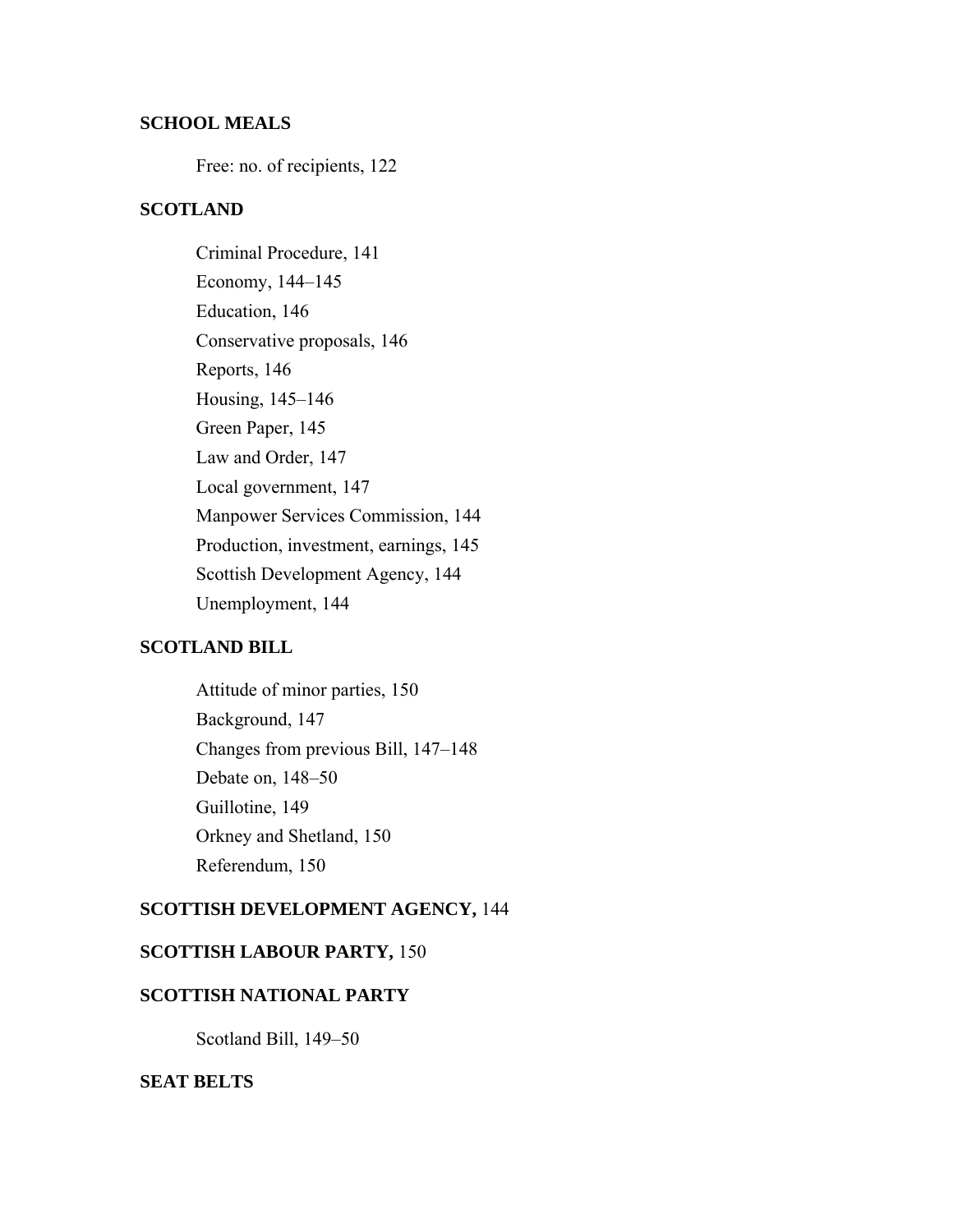Northern Ireland, 109

## **SELF-EMPLOYED**

National Insurance Contributions, 124

### **SHINWELL, RT. HON. LORD**

Abolition of Lords, 200

#### **SHIPBUILDING**

Deal with Poland, 49, 50 Nationalisation, 49 Redundancy scheme, 50 World problems, 49

## **SHIPBUILDING (REDUNDANCY PAYMENTS) BILL,** 50

## **SHORE, RT. HON. P., M.P.**

Local government reorganisation, 95 Rate increases, 97 Rate Support Grant 1978–9, 96 Cash limit, 98

## **SHRIMSLEY, A.**

on *The Right Approach to the Economy*, 9

### **SICKNESS BENEFIT**

Increase November 1977, 121

## **SIRS, BILL**

Productivity in British Steel, 48

### **SILKIN, RT. HON. J., M.P.**

Devaluation of Green £, 80 Reason for holding up EEC review agreement, 80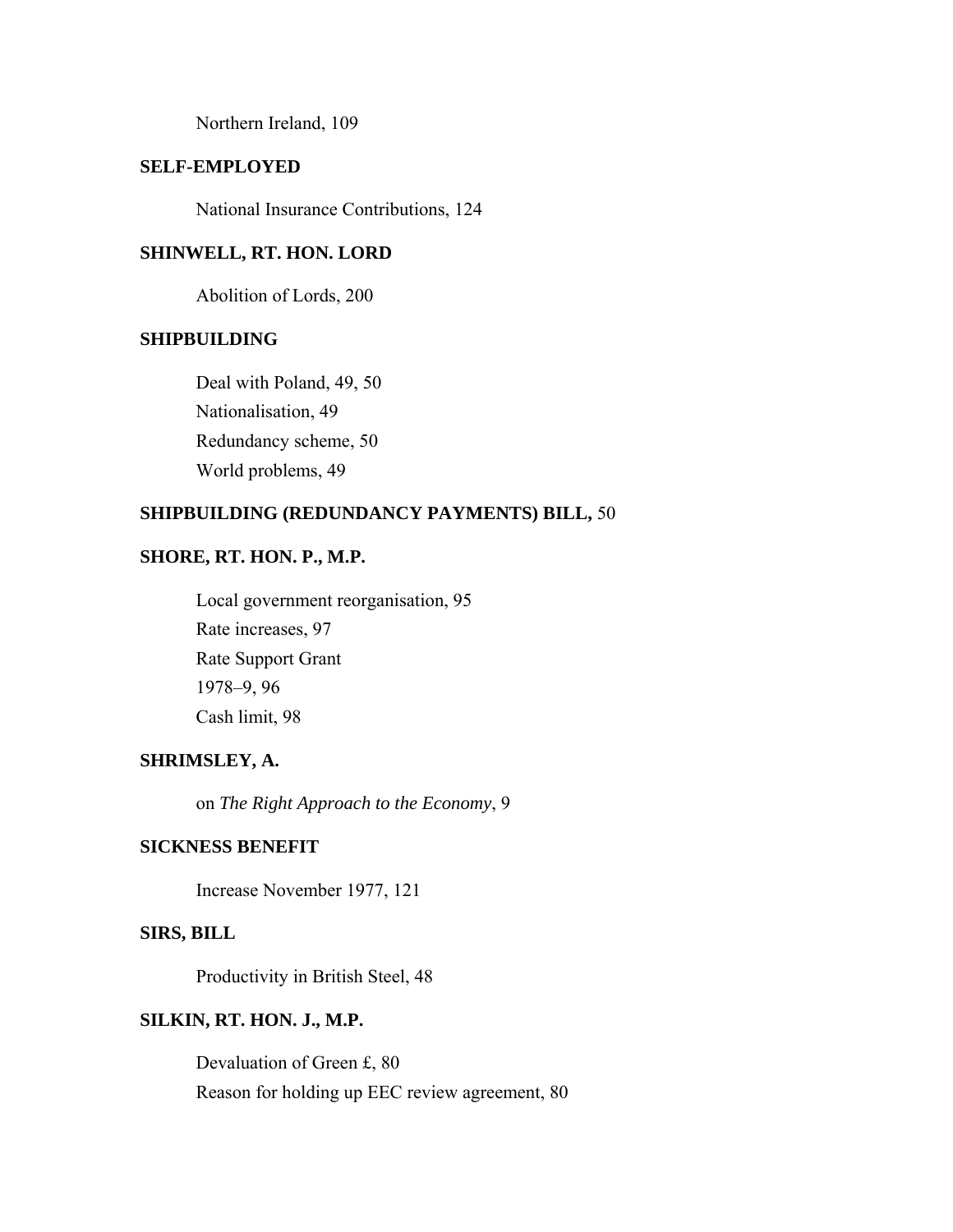#### **"SMALL BUSINESS—BIG FUTURE"**

Conservative proposals, 52–53

## **SMALL BUSINESS BUREAU,** 53

Capital Transfer Tax, 31–32 Conservative policy, 52–53 Government measures to help, 54 Lever Committee of Inquiry, 54 Measures to assist, 31–32

## **SMART, CLLR. J.**

Criticism of unitary grant proposal, 99

## **SMITH, C., M.P.**

Criticism of Lib-Lab pact, 4, 207, 208 Mr Foot "slave of trade union movement", 204

## **SMITH, IAN**

Rhodesia: Anglo-US proposals for security, 173

### **SMITH, J., M.P.**

BNOC "subject to law", 67

## **SOCIAL DEMOCRATIC ALLIANCE**

Labour moderate organisations, 188 Labour's organisational decline, 187

**SOCIAL SECURITY** (*see also under* various allowances, benefits and pensions)

Extension of means-testing, 122 Self-employed: reduction in contributions, 124

## **SOCIALIST WORKERS' PARTY,** and Labour Party, 189

Development and aims, 210–211 Votes in by-elections, 211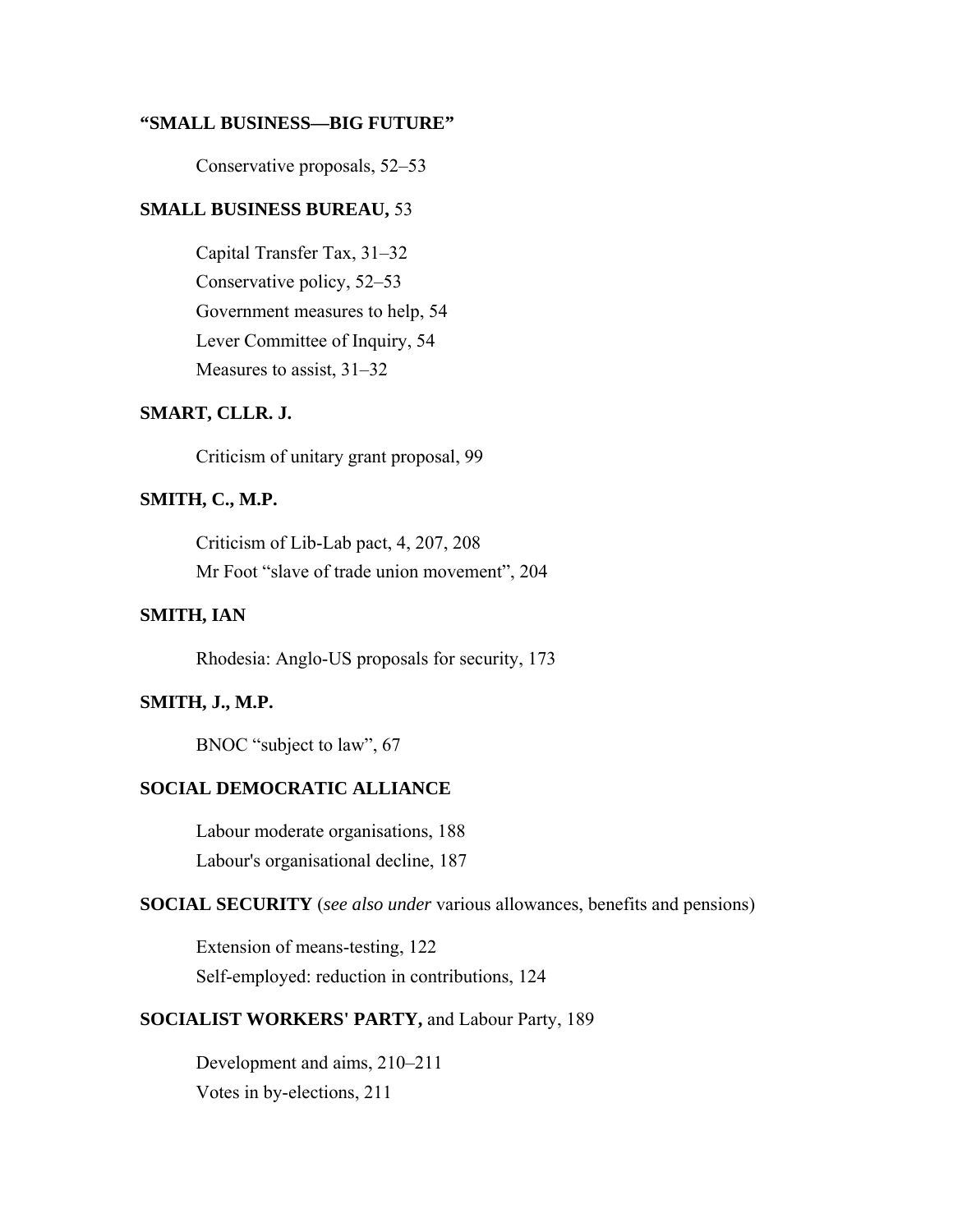#### **SOMALIA,** 176

### **SOUTH AFRICA,** 175

#### **SOUTH WEST AFRICA (NAMIBIA),** 176

#### **SPAIN,** 163, 166

Application to join EEC, 163

#### **SPEAKER'S CONFERENCE, 135**

#### **SPEED, K., M.P.**

Attack on Labour's immigration policies, 132 Capital values for rating, 100 Cash limits for local government, 89 Criticism of unitary grant proposal, 99 Domestic rates: Conservative attitude, 100 Local authorities: legislation on direct labour, 92 Local government reorganisation, 94–95 Mr Shore's plans for local government, 94

#### **ST. JOHN-STEVAS, N., M.P.**

Comprehensive schools, 116 Criticism of lack of Education Bill, 115 Education: local authorities' rights and duties, 113 Educational standards, 115 Education system: "need for stronger vocational bias", 117 Green Paper on education, 113 Lib-Lab pact, 203–204 Local authorities and independent schools, 114 Student grant system, 118 Teacher training places, 117–118

#### **STANDARD OF LIVING**

Conservative and Labour governments compared, 6 Consumers' expenditure, 38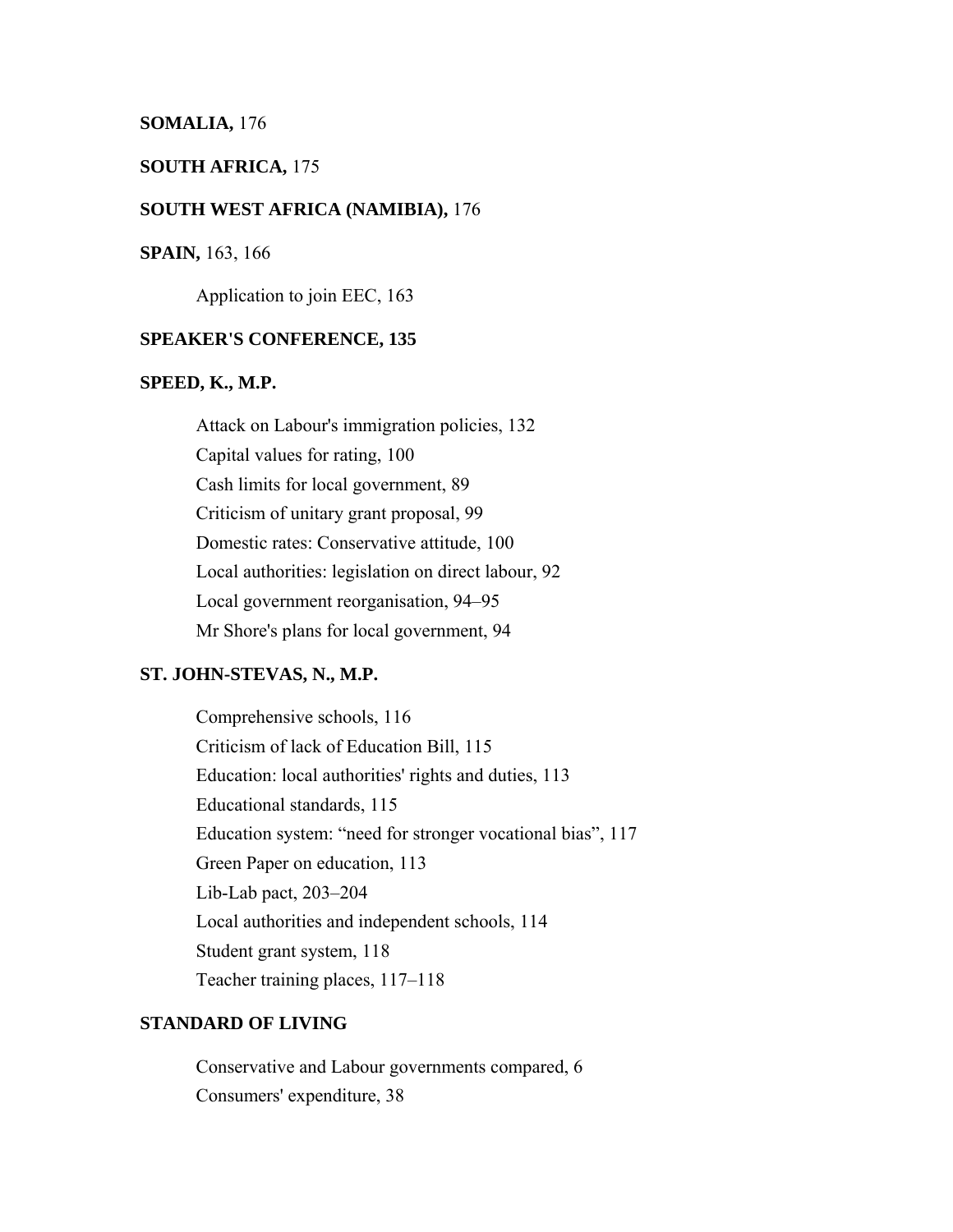Fall under Labour, 36–38 Personal disposable income, 38 Real take-home pay, 30, 37 Real weekly net income, 120–121

### **STEEL, RT. HON. D., M.P.**

Birmingham Stechford "test case" of Lib-Lab pact, 206 Bournemouth East by-election and Lib-Lab pact, 206 Clay Cross, 204 Climb-down on PR for European elections, 206 Direct Elections: Labour MPs and PR., 205 Extension of Lib-Lab pact, 207 Lib-Lab pact and wages policy, 205 "No money available for income increases", 205 Pay restraint and Lib-Lab pact, 14 Saffron Walden by-election, 206

#### **STRIKES**

Days lost, 18, 62 Firemen, 62–63

## **"SUNDAY TIMES"**

On *The Right Approach to the Economy*, 9

## **SUPPLEMENTARY BENEFIT**

No. of recipients, 122

## **SUPPLEMENTARY BENEFITS COMMISSION**

Child Benefit "most urgent concern", 123

### **TAXATION** (*see also under* Individual taxes)

Agriculture, 83 Annuities, 32 Average household, 2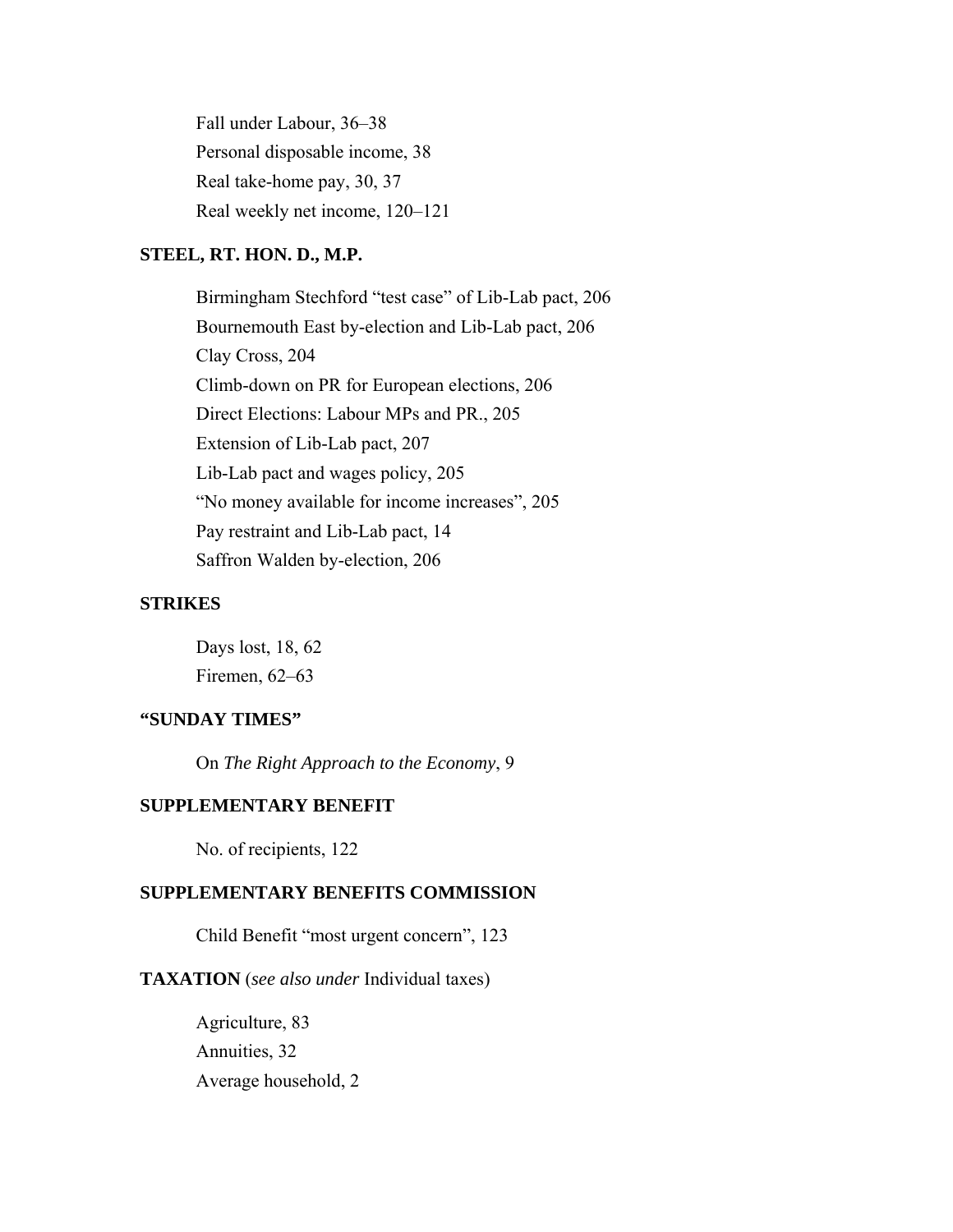Burden of personal taxation, 29–31 Close Companies, 32 Companies, 31 Conservative and Labour governments compared, 6 Conservative Green Paper on Wider Ownership, 34 Conservative policy, 33–34 Customs and Excise duties, 31 Effect on differentials, 30–1, 35 Forestry, 84 Historic buildings, 32 International comparisons, 32–33 July 1977 Budget, 16–17 Liberal programme, 34 March 1977 Budget, 12–13 1977: Summary, 27 Mortgate interest relief, 32 No. of taxpayers, 122 October 1977 Budget, 17–18 Overseas earnings, 32 Conservative policy group, 34 Personal taxation changes, 28–9 Thresholds, 123 Women: Conservative policy group, 34

## **TAX CREDIT SCHEME,** 122

## **TAYLOR, E., M.P.**

Law and order in Scotland: Conservative policy, 147 Sale of publicly owned houses, 145–146 Unemployment in Scotland, 144

## **TELEVISION**

Violence on, 127

#### **TERRORISM**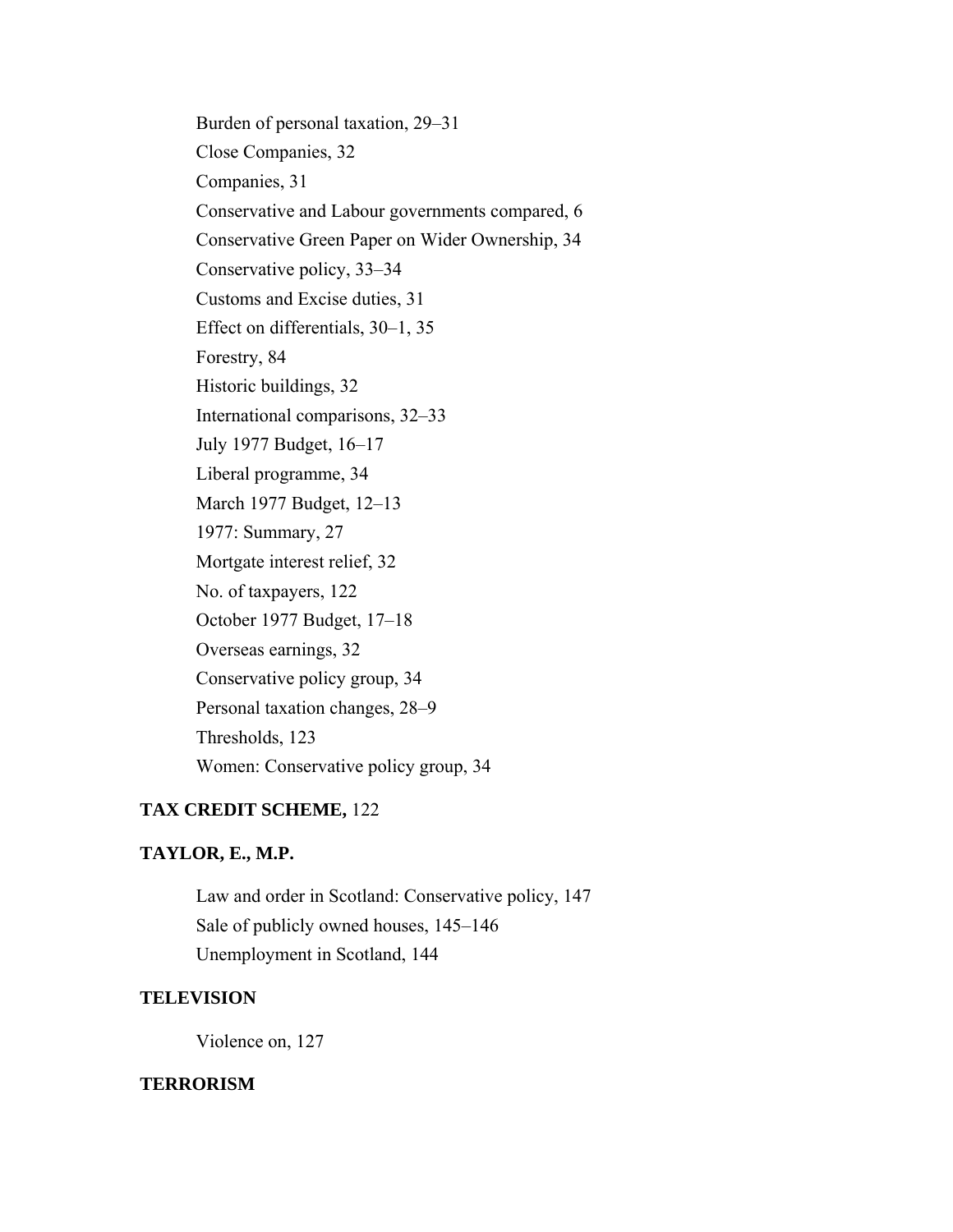Council of Europe Convention, 170 International terrorist incidents, 170

# **THATCHER, RT. HON. MRS M., M.P.**

Answer to "extremist" charge, 8 Choice for Callaghan's followers, 200 Closed Shop, 58 Community Land Act, 104 Conservative commitment to Europe, 164–165 Educational standards, 116 Election timing, 8 Electoral support for Conservative Party, 9 Failure of Socialism, 6 Government adoption of Conservative policies, 5 borrowing, 1 Human rights, 171 Immigration, 132 Improvement in economy, 2 Industrial disputes, 62 Labour's economic policy failures, 12 "Labour's Programme", 7 Labour's vote to nationalise construction industry, 200 Local government: Whitehall control, 95 March 1977 Budget, 12–13 Minimum Lending Rate, 11 Mr Callaghan and Mr Benn, 7 Northern Ireland: Conservatives "rock firm" for the union, 158 North Sea oil, 3 Revenues, 7 OECD forecast on economy, 5 Opposition to sanctions on South Africa, 175 Pledge on Defence, 184 Racial harmony, 132 Rhodesia: security forces, 174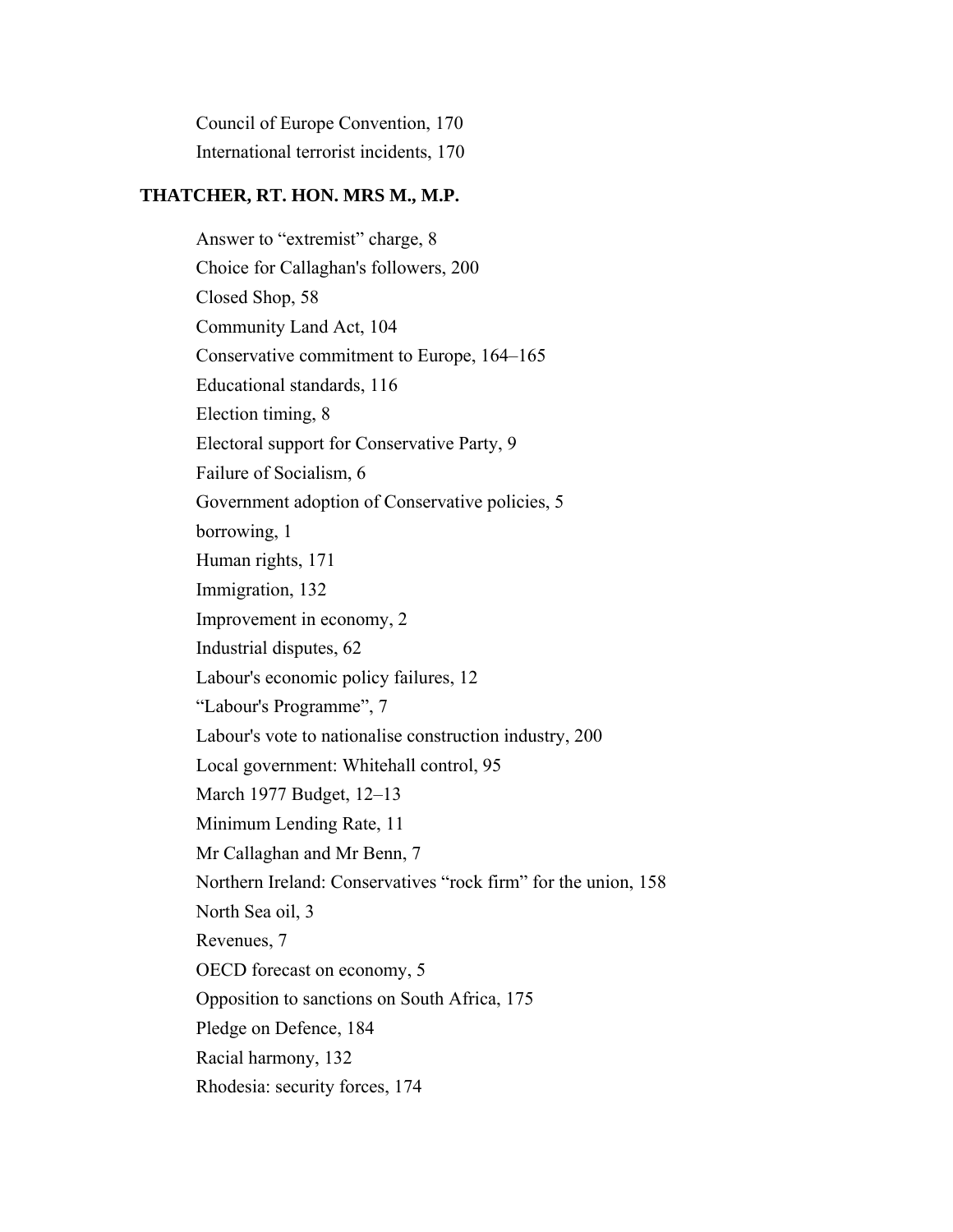Sale of council houses, 89 Small Business Bureau, 53 Sterling exchange rate, 19 "The Socialist leopard", 3 Support for trade unions, 64 Union confrontation with government: question of referendum, 65

## **THOMAS, PROFESSOR HUGH**

Leaves Labour Party for Conservatives, 190

## **THORPE, RT. HON. J., M.P.**

Community Land Act, 204

## **"THE TIMES"**

EEC: British presidency, 161 Labour broadcast attacking National Front, 211

## **TOMNEY, F., M.P.**

Not reselected, 187

## **TORNEY, T., M.P.**

Extent of extremist threats to Labour MP's, 188

## **TOWNSEND, C., M.P.**

Child Pornography Bill, 127

## **TOURISM**

Statistics, 76

## **TRADE**

Balance of Payments, 74 Commodity prices, 75 Conservative policy, 77–78 Dumping, 78 Exports and Imports, 75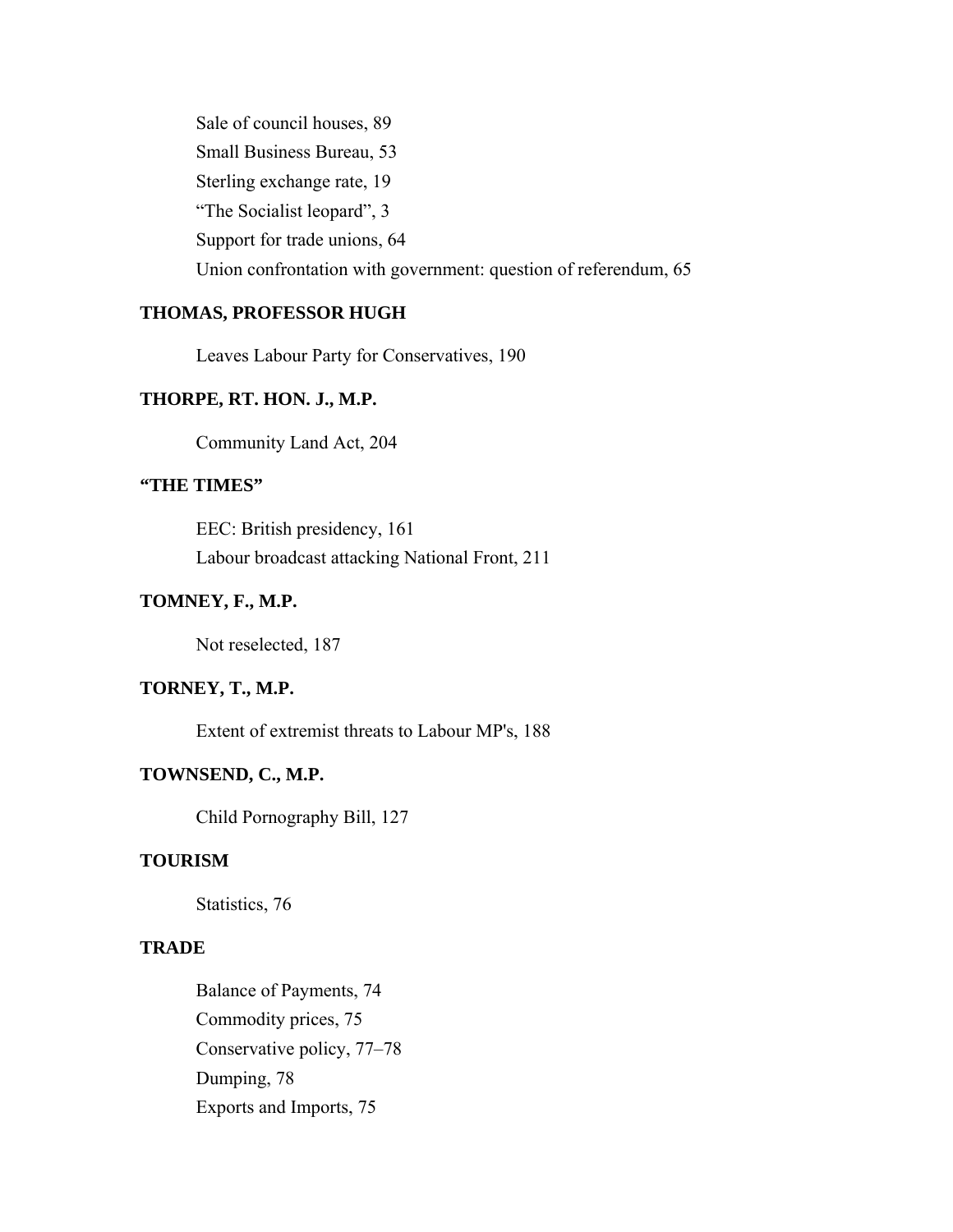Footwear, 78 Invisible, 76 Japan, 77 Multifibre arrangements, 77 Multilateral negotiations, 76–7 Soviet bloc, 78 Textiles, 78 Tourism, 76 UK share of world trade, 76

#### **TRADE UNIONS**

Conservative attitude to, 64–65

## **TRADES UNION CONGRESS**

Statement on pay and prices (June 1977), 14–15

## **TRANSPORT**

Civil Aviation (*see that title*) Conservative policy, 106–107 EEC decisions, 109 Government parking proposals abandoned, 108 Reversal of Labour pledges, 108 Rural, 107–8 Transport Bill 1977, 110–111 White Paper on, 107–108

## **TRANSPORT BILL 1977,** 110–111

### **TRIBUNE GROUP**

Demand for withdrawal from EEC, 163

## **TURKEY,** 167

## **UNEMPLOYMENT**

Conservative and Labour governments compared, 6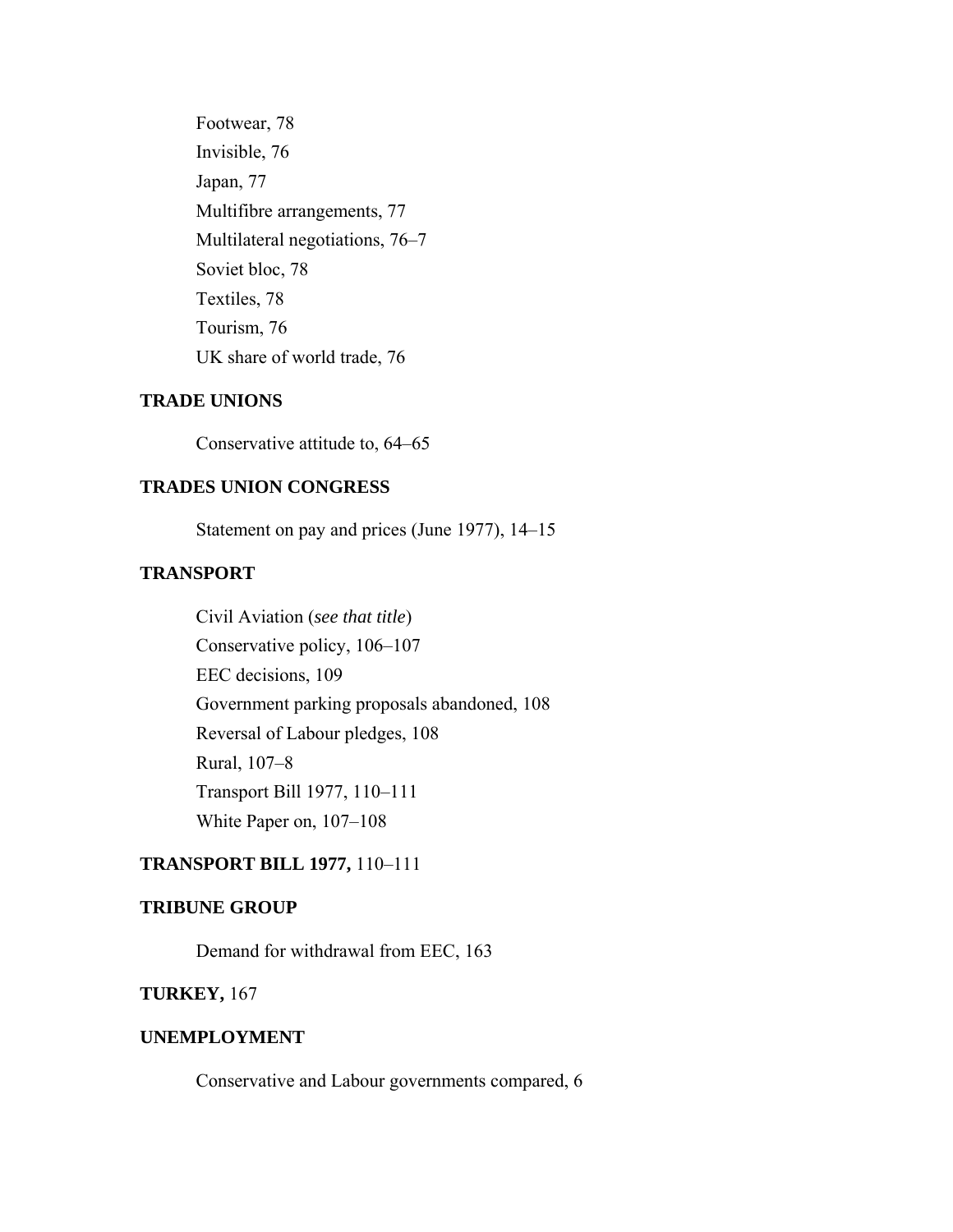Contradictory statements on, 21 Ethnic minority communities, 129 Government palliatives, 13–14, 57 record, 55–58 International comparisons, 55–56 Scotland, 144 Youth, 56

## **UNEMPLOYMENT BENEFIT**

Increase, November 1977, 121

## **UNITED NATIONS CONFERENCE ON TRADE AND DEVELOPMENT (UNCTAD),** 178

## **UNITED STATES**

Foreign policy, 170–171

## **VARLEY, RT. HON. E., M.P.**

Extension of public ownership, 44 Industry: "Socialist instruments of intervention", 46 Shipbuilding: closure of yards, 49

### **VALUE ADDED TAX**

Report of Conservative task force, 33–34 Threshold for registration, 31

## **VILLIERS, SIR C.**

BSC losses, 48

#### **WAGES AND EARNINGS** (*see also* Pay)

Statistics, 221

## **WAINWRIGHT, R., M.P.**

Aircraft and Shipbuilding Industries Act, 204

### **WALDEN, B.**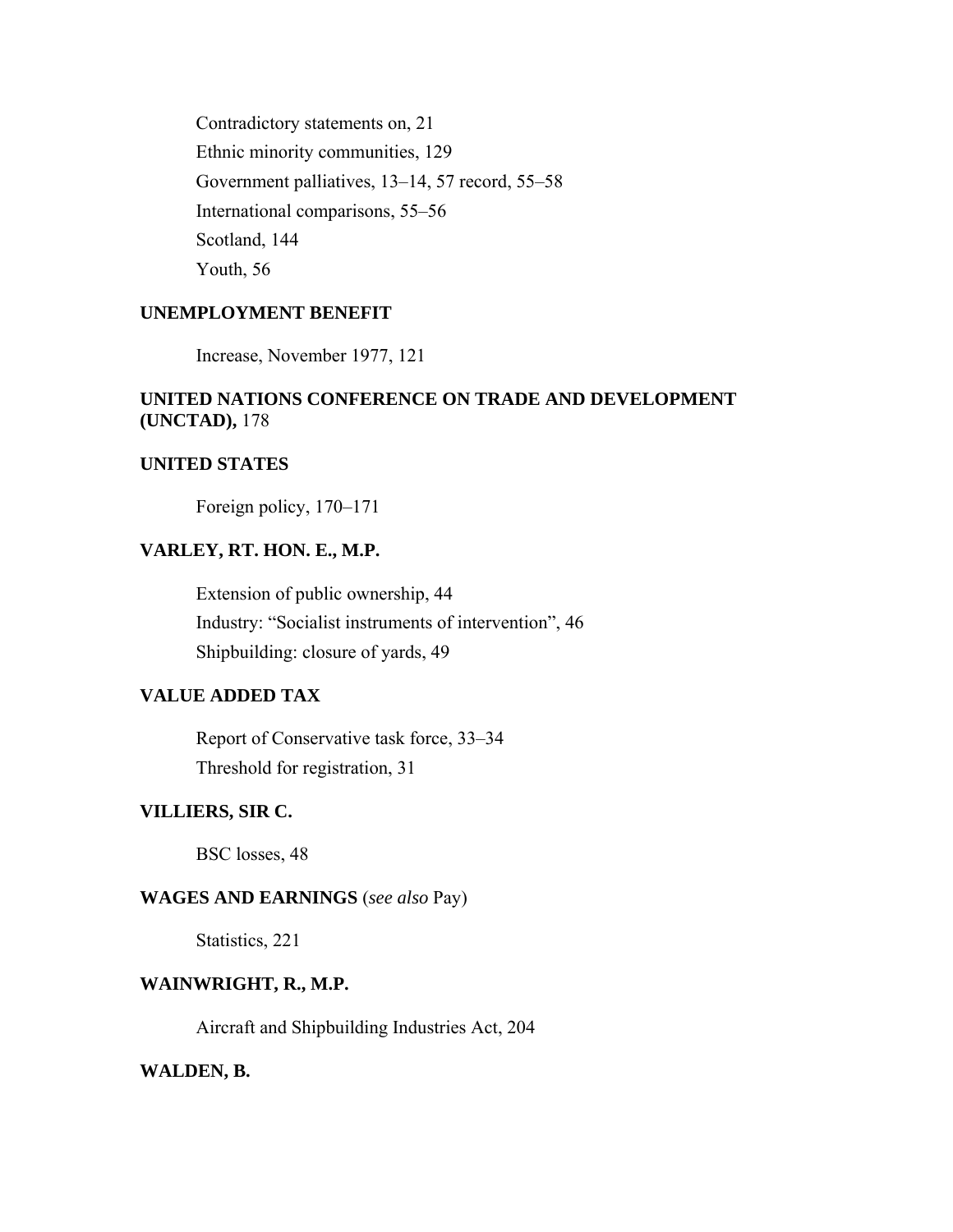Resigns from Parliament, 192

### **WALES**

Agriculture, 150 Benefits from EEC, 151 Broadcasting, 153 County Council Elections, 1977, 153–154 Economy, 150–151 Education, 151 Appointment of teachers, 151 Health, 152 Housing, 152–153 Industrial production, 150 Tourism, 150–151 Unemployment, 150 Wales Bill, 154–155 Water charges, 152

## **WALES BILL**

Defects in, 154 Guillotine, 155 Referendum, 154 Socialist somersaults, 154

## **WALKER, CLLR. G.**

Local government reorganisation, 95

## **WARD, MISS S.**

Justifies Labour donation to Socialist Workers' Party, 189

### **WATER INDUSTRY**

Wales, 152 White Paper on, 101

## **WEALTH TAX**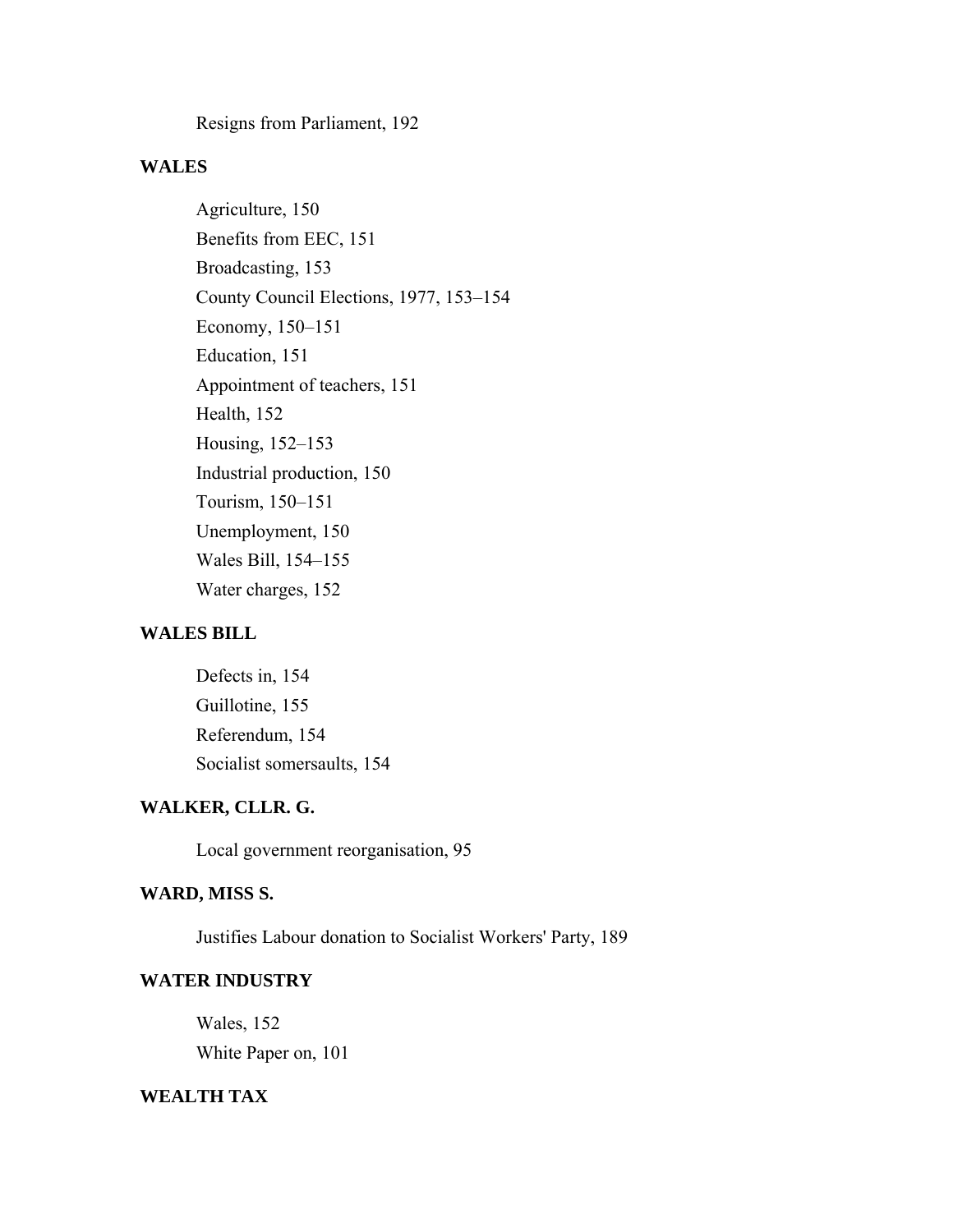TUC/Labour Party commitment, 55

## **WHITE, D.**

Justifies Labour donation to Socialist Workers' Party, 189

#### **WHITELAW, RT. HON. W., M.P.**

Amnesty for illegal entrants, 131 Annan Report on broadcasting, 133 Capital punishment, 127 Child pornography, 127 Conservative strategy for dealing with crime, 126 Discontent of police and firemen, 126 European Assembly elections: free vote, 162 Firemen's strike, 63 Local radio, 133 National Front, 211 Next census should identify ethnic origins, 129 Pay procedure for uniformed services, 63 Police grievance over pay, 128 Race relations, 129 Relevance of economic policies to race relations, 130 Socialists and the law, 125 Strict immigration control, 129

## **WILLIAMS, RT. HON. MRS S., M.P.**

Doubts on expected Education Bill, 115 Expenditure on comprehensive reorganisation, 114 HMI's and independent schools, 114 Trotskyism, 195

#### **WINTOUR, P.**

Birmingham, Ladywood, Labour party, 187

#### **WYATT, WOODROW**